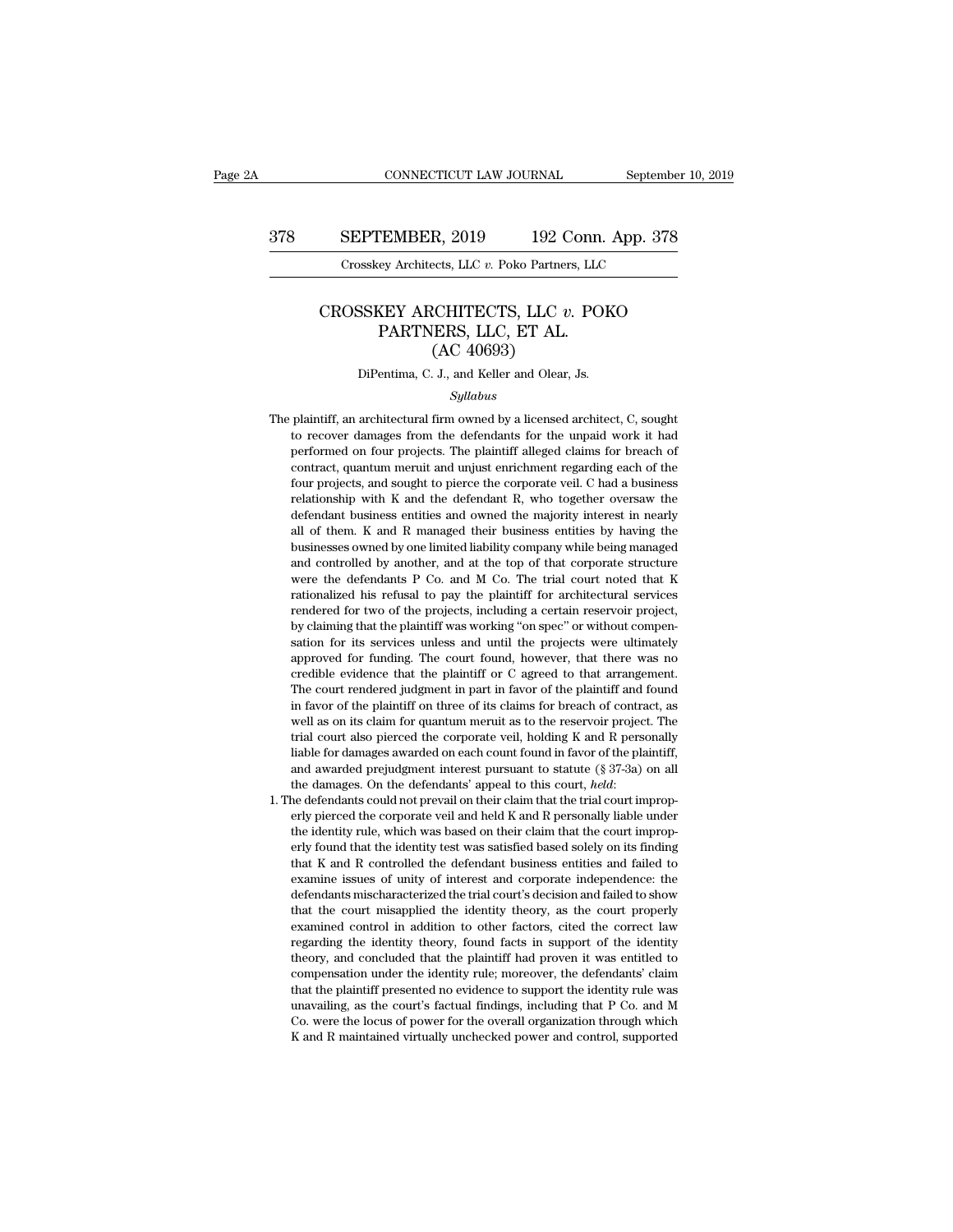2 Conn. App. 378 SEPTEMBER, 2019 379<br>Crosskey Architects, LLC v. Poko Partners, LLC<br>the notion that the real actors were K and R, who controlled the defen-<br>dant business entities as one enterprise while improperly using th 2 Conn. App. 378 SEPTEMBER, 2019 379<br>Crosskey Architects, LLC  $v$ . Poko Partners, LLC<br>the notion that the real actors were K and R, who controlled the defen-<br>dant business entities as one enterprise while improperly using corporate form to their benefit and to the detriment of legitimate form to their benefit and to the detriment of legitimate credi-<br>corporate form to their benefit and to the detriment of legitimate credi-<br>corporate form to THALLET STORE THALLET STORE OF STRIP OF STRIP OF STRIP OF STRIP OF STRIP OF STRIP OF STRIP OF STRIP OF STRIP OF STRIP OF THE AND CONTROLLED THE MORE THAND STRIP OF THE DEFENDANT ON THE COULD NOT prevail on their claim that Crosskey Architects, LLC  $v$ . Poko Partners, LLC<br>the notion that the real actors were K and R, who controlled the defen-<br>dant business entities as one enterprise while improperly using the<br>corporate form to their benefit the notion that the real actors were K and R, who controlled the defendant business entities as one enterprise while improperly using the corporate form to their benefit and to the detriment of legitimate creditors; furthe the notion that the real actors were K and K, who controlled the defendant business entities as one enterprise while improperly using the corporate form to their benefit and to the detriment of legitimate creditors; furthe dant business entures as one enterprise wine improperty using the corporate form to their benefit and to the detriment of legitimate creditors; furthermore, the defendants could not prevail on their claim that the trial co corporate form to their benefit and to the definition of eglumate creditors; furthermore, the defendants could not prevail on their claim that the trial court failed to properly consider whether the defendant business enti formation to the defendants could not prevail the trial court failed to properly consider whether the entities served a legitimate business purpose, as the cosary for piercing the corporate veil vary according the lack of The defendants could not prevail on their claim that the trial court is served a legitimate business purpose, as the circumstances necessary for piercing the corporate veil vary according to each case and the lack of a leg entities served a legitimate business purpose, as the circumstances necessary for piercing the corporate veil vary according to each case and the lack of a legitimate business purpose is not a necessary component of the id

- essary for piercing the corporate ven vary according to each case and<br>the lack of a legitimate business purpose is not a necessary component<br>of the identity test but, rather, is an example of the exceptional circum-<br>stance the lack or a legitimate business purpose is not a necessary component<br>of the identity test but, rather, is an example of the exceptional circum-<br>stances under which the veil could be pierced.<br>he defendants could not preva or the identity test but, rather, is an example or the exceptional circum-<br>stances under which the veil could be pierced.<br>he defendants could not prevail on their claim that the trial court improp-<br>erly found that the plai stances under which the veil could be pierced.<br>
he defendants could not prevail on their claim that the trial court improp-<br>
erly found that the plaintiff was entitled to damages on the theory of<br>
quantum meruit as to the erly found that the plaintiff was entitled to damages on the theory of quantum meruit as to the reservoir project, which was based on their claim that the plaintiff's schematic plans only made possible an opportunity to in erly found that the plaintiff was entured to dantages on the theory of quantum meruit as to the reservoir project, which was based on their claim that the plaintiff's schematic plans only made possible an opportunity to in quantum merunt as to the reservoir project, which was based on their<br>claim that the plaintiff's schematic plans only made possible an opportu-<br>nity to incur a benefit in the future, and that because the reservoir<br>project d cially the plantial is schematic plans only made possible an opportunity to incur a benefit in the future, and that because the reservoir project did not go forward, the defendants did not incur that future benefit and, in benefit and, instead, lost money; the trial court found credible the evidence that the plaintiff was not working "on spec," and this court would not second-guess this determination, and even though the defendants did not r project and not go forward, the defendants dud not incur that future<br>benefit and, instead, lost money; the trial court found credible the evi-<br>dence that the plaintiff was not working "on spec," and this court would<br>not se benent and, instead, lost money; the trial court found credible the evidence that the plaintiff was not working "on spec," and this court would not second-guess this determination, and even though the defendants did not re dence that the plaintin was not working on spec, and this court would<br>not second-guess this determination, and even though the defendants<br>did not receive an economic gain from the outcome of the reservoir<br>project itself, u not second-guess this determination, and even though the detendants<br>did not receive an economic gain from the outcome of the reservoir<br>project itself, under the equitable doctrine of quantum meruit, a defen-<br>dant that obta did not receive an economic gain from the outcome of the reservoir<br>project itself, under the equitable doctrine of quantum meruit, a defen-<br>dant that obtains the services requested receives a benefit, and there<br>was suffici was sufficient evidence for the trial court properly to determine that<br>the defendants derived a benefit from the services provided by the<br>plaintiff, as the court found an implied in fact contract and determined<br>that the pl was sumclent evidence for the trial court property to determine that<br>the defendants derived a benefit from the services provided by the<br>plaintiff, as the court found an implied in fact contract and determined<br>that the plai
- 3. The defendants could not prevail on their claim that the trial court improperly calculated the amount of damages because no factual support existed in the record for the value of the benefit, which was based on the defendants derived a benefit from the services provided by the plaintiff, as the court found an implied in fact contract and determined that the plaintiff performed architectural services as requested under the first p plantiff, as the court found an implied in fact contract and determined<br>that the plaintiff performed architectural services as requested under<br>the first phase of the unsigned contract.<br>he defendants could not prevail on th that the plantiful performed architectural services as requested under<br>the first phase of the unsigned contract.<br>he defendants could not prevail on their claim that the trial court improp-<br>erly calculated the amount of dam the linst phase of the unisighed contract.<br>The defendants could not prevail on their claim that the trial court improp-<br>erly calculated the amount of damages because no factual support<br>existed in the record for the value o if the defendants could not prevail on their claim that the that court improperly calculated the amount of damages because no factual support existed in the record for the value of the benefit, which was based on their cla erly calculated the amount of damages because no factual support<br>existed in the record for the value of the benefit, which was based on<br>their claim that K stated in his deposition testimony that the plaintiff's<br>services we existed in the record for the value of the benefit, which was based on<br>their claim that K stated in his deposition testimony that the plaintiff's<br>services were provided "on spec," that the defendants did not express<br>any wi their ciant that K stated in his deposition testimony that the plaintin's<br>services were provided "on spec," that the defendants did not express<br>any willingness to pay the plaintiff the price on its reservoir project<br>invoic services were provided on spec, that the defendants and not express<br>any willingness to pay the plaintiff the price on its reservoir project<br>invoice, and that the court found that no contract existed; the trial<br>court did no any winniquess to pay the plantiful the price on its reservoir project<br>invoice, and that the court found that no contract existed; the trial<br>court did not find credible K's testimony that the plaintiff was providing<br>servic record, including the unsigned written contract existed; the trial court did not find credible K's testimony that the plaintiff was providing services "on spec" but, instead, found that K accepted the terms of the contract court did not find credible K is testimoly that the plaintiff was providing<br>services "on spec" but, instead, found that K accepted the terms of the<br>contract by his conduct, that K was fully aware that he had an obligation<br> services on spec but, instead, found that K accepted the terms of the contract by his conduct, that K was fully aware that he had an obligation to pay for services, and that the parties had an implied in fact contract, and contract by his conduct, that K was lully aware that he had an obligation<br>to pay for services, and that the parties had an implied in fact contract,<br>and the court's factual findings were supported by evidence from the<br>reco to pay for services, and that the parties had an implied in fact contract, and the court's factual findings were supported by evidence from the record, including the unsigned written contract, invoices, and the testimony o and the court's ractual maings were supported by evidence from the record, including the unsigned written contract, invoices, and the testimony of witnesses for the plaintiff and the defendants, and provided a sufficient record, including the unsigned written contract, invoices, and the testimony of witnesses for the plaintiff and the defendants, and provided a sufficient basis for the court to determine that the contract price, as express
- mony of witnesses for the plaintiff and the defendants, and provided a sufficient basis for the court to determine that the contract price, as expressed in the unenforceable contract, for the services rendered constitutes sufficient basis for the court to determine that the contract price, as<br>expressed in the unenforceable contract, for the services rendered con-<br>stitutes the measure of the value of the benefit to the defendants.<br>he defenda % expressed in the unenforceable contract, for the services rendered constitutes the measure of the value of the benefit to the defendants.<br>4. The defendants' claim that the trial court lacked the discretion to award stat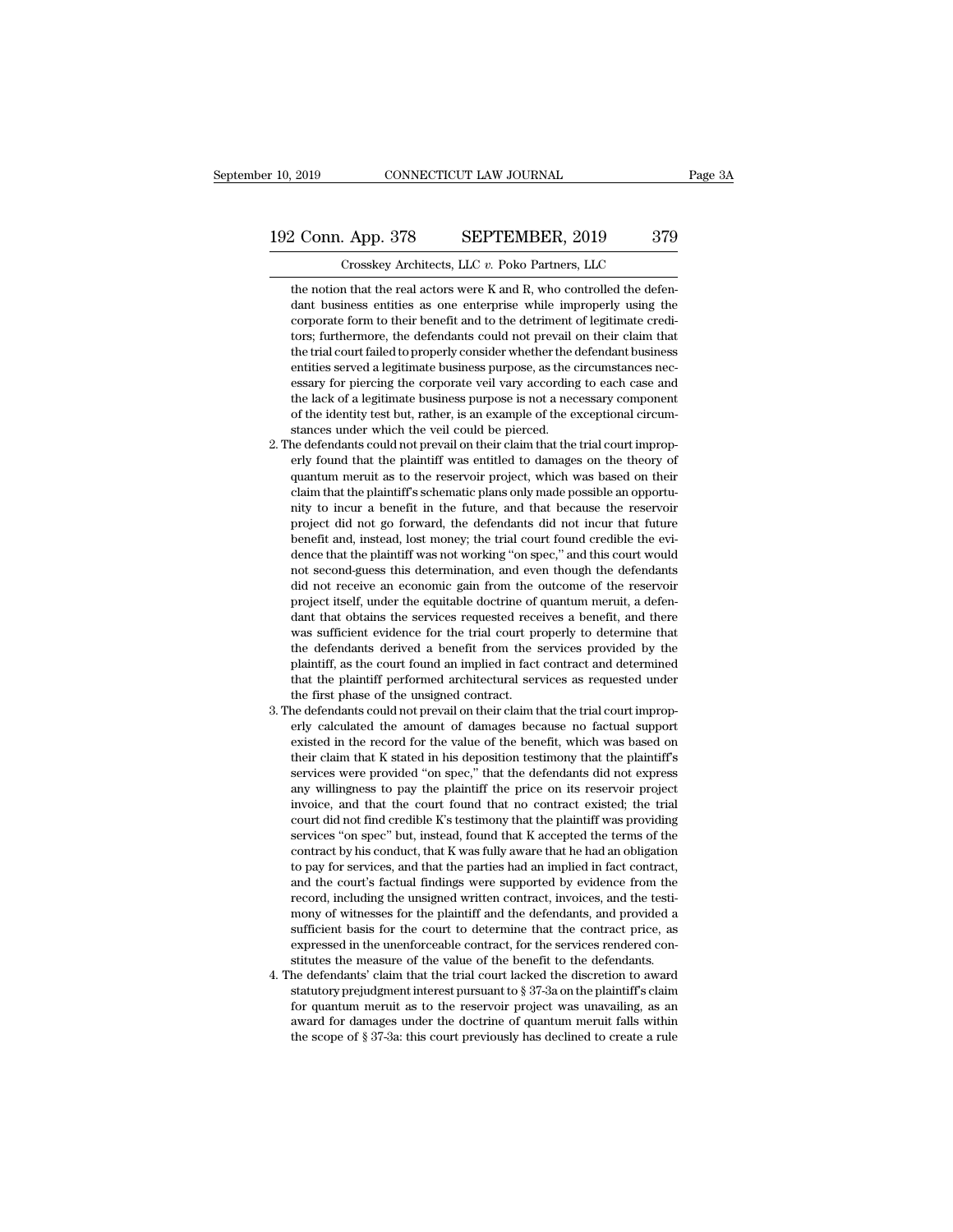## CONNECTICUT LAW JOURNAL September 10, 2019<br>380 SEPTEMBER, 2019 192 Conn. App. 378<br>Crosskey Architects, LLC v. Poko Partners, LLC CONNECTICUT LAW JOURNAL September 10, 2019<br>
Crosskey Architects, LLC *v.* Poko Partners, LLC<br>
disallowing interest under § 37-3a in an action seeking damages for

OUSEPTEMBER, 2019 192 Conn. App. 378<br>
Crosskey Architects, LLC v. Poko Partners, LLC<br>
disallowing interest under § 37-3a in an action seeking damages for<br>
unjust enrichment, and the defendants have not provided a compellin SEPTEMBER, 2019 192 Conn. App. 378<br>
Crosskey Architects, LLC v. Poko Partners, LLC<br>
disallowing interest under § 37-3a in an action seeking damages for<br>
unjust enrichment, and the defendants have not provided a compelling<br> **SEPTEMBER, 2019** 192 Conn. App. 378<br>Crosskey Architects, LLC  $v$ . Poko Partners, LLC<br>disallowing interest under § 37-3a in an action seeking damages for<br>unjust enrichment, and the defendants have not provided a compellin SEE TERECT, 2018 TO 2018 TERECT,  $\frac{1}{201}$  OSTAR TEPP OF CONSTRUCT CONSTRUCT CONSTRUCT CONSTRUCT CONSTRUCT ASSEMBLY distinction and the defendants have not provided a compelling argument for disallowing statutory prejud Crosskey Architects, LLC  $v$ . Poko Partners, LLC<br>disallowing interest under § 37-3a in an action seeking damages for<br>unjust enrichment, and the defendants have not provided a compelling<br>argument for disallowing statutory disallowing interest under § 37-3a in an action seeking damages for unjust enrichment, and the defendants have not provided a compelling argument for disallowing statutory prejudgment interest in an action seeking damages disallowing interest under  $\S 3t$ -ad in an action seeking dantages for unjust enrichment, and the defendants have not provided a compelling argument for disallowing statutory prejudgment interest in an action seeking dama unjust enrichment, and the defendants have not provided a compelling argument for disallowing statutory prejudgment interest in an action seeking damages in quantum meruit, as there is no reasonable distinction between cl argument for disallowing statutory prejudgment interest in an action<br>seeking damages in quantum meruit, as there is no reasonable distinction<br>between claims sounding in unjust enrichment and those sounding in<br>quantum merui seeking damages in quantum merut, as there is no reasonable distinction<br>between claims sounding in unjust enrichment and those sounding in<br>quantum meruit for purposes of  $\S 37-3a$ ; moreover, the trial court did<br>not abuse between claims sounting in unjust enticmment and those sounting in<br>quantum meruit for purposes of § 37-3a; moreover, the trial court did<br>not abuse its discretion in awarding prejudgment interest under the<br>facts of the pres quantum merut for purposes of  $\frac{1}{3}$  or- $\frac{1}{3}$  moreover, the trial court and not abuse its discretion in awarding prejudgment interest under the facts of the present case, as the court's findings as to the reservoir mot abuse its discretion in average as<br>facts of the present case, as<br>project supported a conclusio<br>pursuant to the unsigned contra<br>be fixed by a mathematical cal<br>defendants did not challenge tl<br>was wrongfully detained.<br>Arg or any procedure case, as an exercist manda payable at supported a conclusion that the money was due and payable and to the unsigned contract, the amount claimed to be due could eed by a mathematical calculation from ascer *P* defined a contract, the amount claimed<br>ical calculation from ascertainal<br>lenge the court's implicit finding<br>d.<br>*Procedural History*<br>**damages for. inter alia** project supported a conclusion that the money was due and payable<br>pursuant to the unsigned contract, the amount claimed to be due could<br>be fixed by a mathematical calculation from ascertainable data, and the<br>defendants did

be fixed by a mathematical calculation from ascertainable data, and the<br>defendants did not challenge the court's implicit finding that the money<br>was wrongfully detained.<br>Argued April 15—officially released September 10, 20 defendants did not challenge the court's implicit finding that the money<br>was wrongfully detained.<br>Argued April 15—officially released September 10, 2019<br>*Procedural History*<br>Action to recover damages for, inter alia, breac was wrongfully detained.<br>
Argued April 15—officially released September 10, 2019<br> *Procedural History*<br>
Action to recover damages for, inter alia, breach of<br>
contract, and for other relief, brought to the Superior<br>
Court i Argued April 15—officially released September 10, 2019<br> *Procedural History*<br>
Action to recover damages for, inter alia, breach of<br>
contract, and for other relief, brought to the Superior<br>
Court in the judicial district of *Procedural History*<br>Action to recover damages for, inter alia, breach of<br>contract, and for other relief, brought to the Superior<br>Court in the judicial district of Hartford, where the<br>action was withdrawn as to the defenda Action to recover damages for, inter alia, breach of<br>contract, and for other relief, brought to the Superior<br>Court in the judicial district of Hartford, where the<br>action was withdrawn as to the defendant One Morn-<br>ingside contract, and for other relief, brought to the Superior<br>Court in the judicial district of Hartford, where the<br>action was withdrawn as to the defendant One Morn-<br>ingside Drive Partners, Limited Partnership; thereafter,<br>the Court in the judicial district of Hartford, where the<br>action was withdrawn as to the defendant One Morn-<br>ingside Drive Partners, Limited Partnership; thereafter,<br>the court, *Robaina*, *J.*, granted the plaintiff's amended<br> action was withdrawn as to the defendant One Morningside Drive Partners, Limited Partnership; thereafter, the court, *Robaina*, *J*., granted the plaintiff's amended motion to cite in POKO Management Corp. as a party defe ingside Drive Partners, Limited Partnership; thereafter,<br>the court, *Robaina*, *J.*, granted the plaintiff's amended<br>motion to cite in POKO Management Corp. as a party<br>defendant; subsequently, the matter was tried to the<br>c the court, *Robaina*, *J*., granted the plaintiff's amended<br>motion to cite in POKO Management Corp. as a party<br>defendant; subsequently, the matter was tried to the<br>court, *Elgo*, *J*.; judgment in part for the plaintiff, f motion to cite in POKO Management Corp. as a party<br>defendant; subsequently, the matter was tried to the<br>court,  $Elgo$ ,  $J$ ; judgment in part for the plaintiff, from<br>which the defendants appealed to this court; thereafter,<br>t *Court, Elgo, J.*; judgment in part for the plaintiff, from<br>which the defendants appealed to this court; thereafter,<br>the court, *Elgo, J.*, issued a rectification of its decision;<br>subsequently, Pamela Olson, as executrix o which the defendants appealed to this court; thereafter,<br>the court, *Elgo*, *J*., issued a rectification of its decision;<br>subsequently, Pamela Olson, as executrix of the estate<br>of Kenneth M. Olson, was substituted as a def *Kirk D. Tavigo, J.*, issued a rectinication of its decision; bsequently, Pamela Olson, as executrix of the estate Kenneth M. Olson, was substituted as a defendant. *Firmed.*<br>*Thomas E. Katon*, with whom, on the brief, was *Pure also subsequenty, Pannela Oison, as executived a Affirmed.*<br>*Pure also substituted a Affirmed.*<br>*Phomas E. Katon, with whom, on Adam D. Miller, for the appellants (def Kirk D. Tavtigian, Jr., with whom vertill, for t* 

### *Opinion*

Thomas E. Katon, with whom, on the brief, was<br>
lam D. Miller, for the appellants (defendants).<br>
Kirk D. Tavtigian, Jr., with whom was George M.<br>
urtill, for the appellee (plaintiff).<br>
Opinion<br>
DiPENTIMA, C. J. The defendan Adam D. Miller, for the appellants (defendants).<br>
Kirk D. Tavtigian, Jr., with whom was George M.<br>
Purtill, for the appellee (plaintiff).<br>
Opinion<br>
DiPENTIMA, C. J. The defendants<sup>1</sup> POKO Partners,<br>
LLC, POKO Reservoir Yar EVENTINE, The Leppendian (determining).<br>
Kirk D. Tavtigian, Jr., with whom was George M.<br>  $\frac{Optin}{2}$ <br>  $\frac{opin}{2}$ <br>
DiPENTIMA, C. J. The defendants<sup>1</sup> POKO Partners,<br>
LLC, POKO Reservoir Yaremich Developers, LLC, POKO<br>
Cape *Opmon*<br>
1 DiPENTIMA, C. J. The defendants<sup>1</sup> POKO Partners,<br>
LC, POKO Reservoir Yaremich Developers, LLC, POKO<br>
2 ape Loom Managers, LLC, One Morningside Group,<br>
<sup>1</sup> The original complaint also named One Morningside Drive DiPENTIMA, C. J. The defendants<sup>1</sup> POKO Partners,<br>LLC, POKO Reservoir Yaremich Developers, LLC, POKO<br>Cape Loom Managers, LLC, One Morningside Group,<br><sup>1</sup>The original complaint also named One Morningside Drive Partners,<br>Limi

LLC, POKO Reservoir Yaremich Developers, LLC, POKO<br>Cape Loom Managers, LLC, One Morningside Group,<br><sup>1</sup>The original complaint also named One Morningside Drive Partners,<br>Limited Partnership as a defendant. The action was lat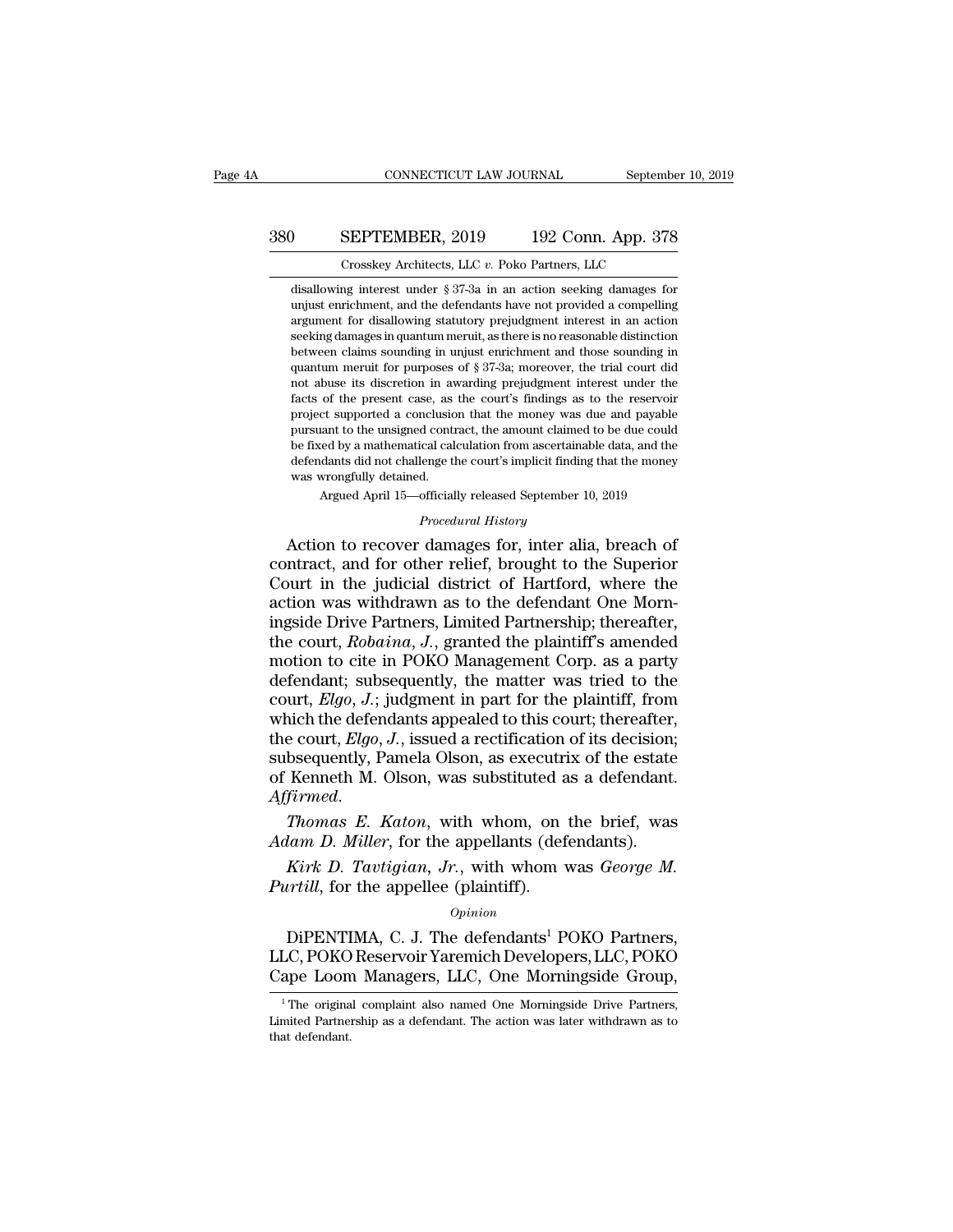## 10, 2019 CONNECTICUT LAW JOURNAL Page 5A<br>192 Conn. App. 378 SEPTEMBER, 2019 381<br>Crosskey Architects, LLC v. Poko Partners, LLC Crosskey Architects, LLC *v.* Poko Partners, LLC

r 10, 2019 CONNECTICUT LAW JOURNAL Page 5A<br>
192 Conn. App. 378 SEPTEMBER, 2019 381<br>
Crosskey Architects, LLC v. Poko Partners, LLC<br>
LLC, One Morningside Managers, LLC, One Morningside<br>
Owners, LLC, Capehart Ventures, LLC, 192 Conn. App. 378 SEPTEMBER, 2019 381<br>
Crosskey Architects, LLC v. Poko Partners, LLC<br>
LLC, One Morningside Managers, LLC, One Morningside<br>
Owners, LLC, Capehart Ventures, LLC, POKO Manage-<br>
ment Corp., Richard K. Olson, 192 Conn. App. 378 SEPTEMBER, 2019 381<br>
Crosskey Architects, LLC v. Poko Partners, LLC<br>
LLC, One Morningside Managers, LLC, One Morningside<br>
Owners, LLC, Capehart Ventures, LLC, POKO Manage-<br>
ment Corp., Richard K. Olson, 192 Conn. App. 378 SEPTEMBER, 2019 381<br>
Crosskey Architects, LLC v. Poko Partners, LLC<br>
LLC, One Morningside Managers, LLC, One Morningside<br>
Owners, LLC, Capehart Ventures, LLC, POKO Manage-<br>
ment Corp., Richard K. Olson, Crosskey Architects, LLC v. Poko Partners, LLC<br>LLC, One Morningside Managers, LLC, One Morningside<br>Owners, LLC, Capehart Ventures, LLC, POKO Manage-<br>ment Corp., Richard K. Olson, and Pamela Olson, as<br>executrix of the estat Crosskey Architects, LLC  $v$ . Poko Partners, LLC<br>LLC, One Morningside Managers, LLC, One Morningside<br>Owners, LLC, Capehart Ventures, LLC, POKO Manage-<br>ment Corp., Richard K. Olson, and Pamela Olson, as<br>executrix of the es LLC, One Morningside Managers, LLC, One Morningside<br>Owners, LLC, Capehart Ventures, LLC, POKO Manage-<br>ment Corp., Richard K. Olson, and Pamela Olson, as<br>executrix of the estate of Kenneth M. Olson,<sup>2</sup> appeal<br>from the judgm Owners, LLC, Capehart Ventures, LLC, POKO Management Corp., Richard K. Olson, and Pamela Olson, as<br>executrix of the estate of Kenneth M. Olson,<sup>2</sup> appeal<br>from the judgment of the trial court rendered in part<br>in favor of th ment Corp., Richard K. Olson, and Pamela Olson, as<br>executrix of the estate of Kenneth M. Olson,<sup>2</sup> appeal<br>from the judgment of the trial court rendered in part<br>in favor of the plaintiff, Crosskey Architects, LLC. On<br>appeal executrix of the estate of Kenneth M. Olson,<sup>2</sup> appeal<br>from the judgment of the trial court rendered in part<br>in favor of the plaintiff, Crosskey Architects, LLC. On<br>appeal, the defendants claim that the court (1) improp-<br> from the judgment of the trial court rendered in part<br>in favor of the plaintiff, Crosskey Architects, LLC. On<br>appeal, the defendants claim that the court (1) improp-<br>erly pierced the corporate veil, (2) improperly found<br>t in favor of the plaintiff, Crosskey Architects, LLC. On<br>appeal, the defendants claim that the court (1) improp-<br>erly pierced the corporate veil, (2) improperly found<br>that the plaintiff was entitled to damages on the theor appeal, the defendants claim that the court (1) improperly pierced the corporate veil, (2) improperly found that the plaintiff was entitled to damages on the theory of quantum meruit and (3) abused its discretion in award at the plaintiff was entitled to damages on the theory<br>quantum meruit and (3) abused its discretion in<br>varding statutory prejudgment interest pursuant to<br>percent Statutes § 37-3a<sup>3</sup> on the theory of quantum<br>eruit. We affi of quantum meruit and (3) abused its discretion in<br>awarding statutory prejudgment interest pursuant to<br>General Statutes § 37-3a<sup>3</sup> on the theory of quantum<br>meruit. We affirm the judgment of the trial court.<br>The following

awarding statutory prejudgment interest pursuant to<br>General Statutes § 37-3a<sup>3</sup> on the theory of quantum<br>meruit. We affirm the judgment of the trial court.<br>The following facts, as found by the trial court, and<br>procedural deneral Statutes § 37-3a<sup>3</sup> on the theory of quantum<br>meruit. We affirm the judgment of the trial court.<br>The following facts, as found by the trial court, and<br>procedural history are relevant. The plaintiff is an archi-<br>tec relative to the diverty of quantum<br>meruit. We affirm the judgment of the trial court.<br>The following facts, as found by the trial court, and<br>procedural history are relevant. The plaintiff is an archi-<br>tectural firm owned by The following facts, as found by the trial court, and<br>procedural history are relevant. The plaintiff is an archi-<br>tectural firm owned by William Crosskey, a licensed<br>architect. From 2006 to 2015, Crosskey had a business<br>re The following facts, as found by the trial court, and<br>procedural history are relevant. The plaintiff is an archi-<br>tectural firm owned by William Crosskey, a licensed<br>architect. From 2006 to 2015, Crosskey had a business<br>re procedural history are relevant. The plaintiff is an architectural firm owned by William Crosskey, a licensed<br>architect. From 2006 to 2015, Crosskey had a business<br>relationship with Kenneth Olson and his brother, Rich-<br>ard tectural firm owned by William Crosskey, a licensed<br>architect. From 2006 to 2015, Crosskey had a business<br>relationship with Kenneth Olson and his brother, Rich-<br>ard Olson. The Olsons oversaw between forty to sixty<br>business architect. From 2006 to 2015, Crosskey had a business<br>relationship with Kenneth Olson and his brother, Rich-<br>ard Olson. The Olsons oversaw between forty to sixty<br>business entities established for the purpose of com-<br>mercia relationship with Kenneth Olson and his brother, Richard Olson. The Olsons oversaw between forty to sixty<br>business entities established for the purpose of com-<br>mercial and residential real estate development. The<br>Olsons ma ard Olson. The Olsons oversaw between forty to sixty<br>business entities established for the purpose of com-<br>mercial and residential real estate development. The<br>Olsons managed their business entities by having the<br>businesse business entities established for the purpose of com-<br>mercial and residential real estate development. The<br>Olsons managed their business entities by having the<br>businesses owned by one limited liability company<br>while being mercial and residential real estate development. The<br>Olsons managed their business entities by having the<br>businesses owned by one limited liability company<br>while being managed and controlled by another. At the<br>top of this Olsons managed their business entities by having the<br>businesses owned by one limited liability company<br>while being managed and controlled by another. At the<br>top of this structure are POKO Partners, LLC, in which<br>Kenneth Ol businesses owned by one limited liability company<br>while being managed and controlled by another. At the<br>top of this structure are POKO Partners, LLC, in which<br>Kenneth Olson has a 50 percent ownership interest,<br>Richard Olso while being managed and controlled by another. At the<br>top of this structure are POKO Partners, LLC, in which<br>Kenneth Olson has a 50 percent ownership interest,<br>Richard Olson has a 40 percent ownership interest and<br>Pamela O Richard Olson has a 40 percent ownership interest and<br>Pamela Olson, Kenneth Olson's wife, has a 10 percent<br>interest; and POKO Management Corp., in which Kenneth Olson has a 60 percent ownership interest and Pamela Olson, Kenneth Olson's wife, has a 10 percent<br>interest; and POKO Management Corp., in which Ken-<br>neth Olson has a 60 percent ownership interest and<br><sup>2</sup> Kenneth M. Olson died during the pendency of this appeal, and P

interest; and POKO Management Corp., in which Kenneth Olson has a 60 percent ownership interest and  $a^2$  Kenneth M. Olson died during the pendency of this appeal, and Pamela Olson filed a motion to substitute party, whic The Olson has a 60 percent ownership interest and<br>
<sup>2</sup> Kenneth M. Olson died during the pendency of this appeal, and Pamela<br>
Olson filed a motion to substitute party, which was granted. For ease of<br>
reference, we will ref Olson filed a motion to substitute party, which was granted. For ease of reference, we will refer to the individual defendants as Richard Olson or

<sup>&</sup>lt;sup>2</sup> Kenneth M. Olson died during the pendency of this appeal, and Pamela Olson filed a motion to substitute party, which was granted. For ease of reference, we will refer to the individual defendants as Richard Olson or K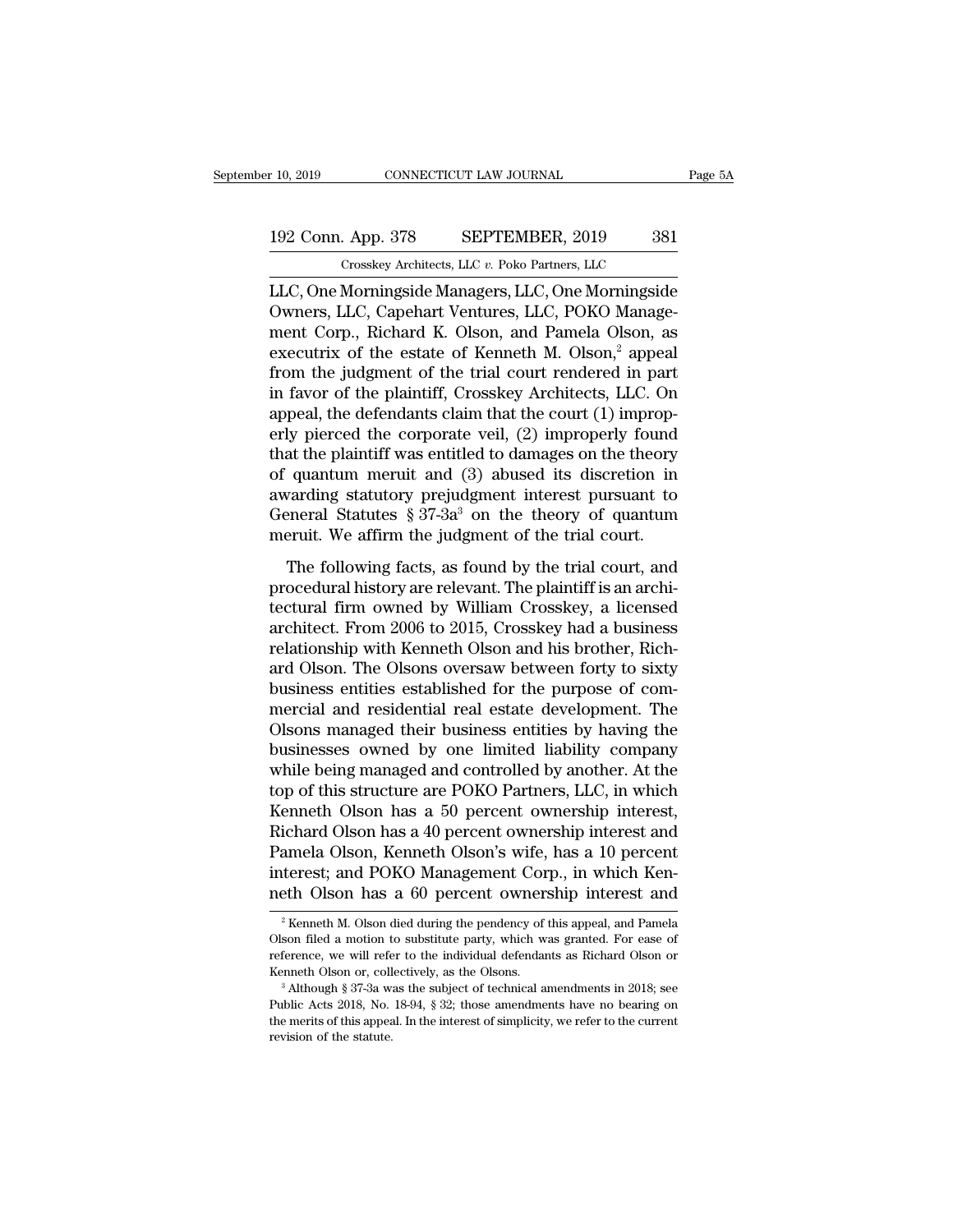## CONNECTICUT LAW JOURNAL September 10, 2019<br>382 SEPTEMBER, 2019 192 Conn. App. 378<br>Crosskey Architects, LLC v. Poko Partners, LLC CONNECTICUT LAW JOURNAL September<br>
SEPTEMBER, 2019 192 Conn. App. 378<br>
Crosskey Architects, LLC *v.* Poko Partners, LLC<br>
Olson has a 40 percent ownership interest

CONNECTICUT LAW JOURNAL September 10, 2<br>
SEPTEMBER, 2019 192 Conn. App. 378<br>
Crosskey Architects, LLC v. Poko Partners, LLC<br>
Richard Olson has a 40 percent ownership interest.<br>
Either Kenneth Olson or the Olsons together o SEPTEMBER, 2019 192 Conn. App. 378<br>
Crosskey Architects, LLC v. Poko Partners, LLC<br>
Richard Olson has a 40 percent ownership interest.<br>
Either Kenneth Olson or the Olsons together own a<br>
majority interest in nearly all of SEPTEMBER, 2019 192 Conn. App. 378<br>
Crosskey Architects, LLC v. Poko Partners, LLC<br>
Richard Olson has a 40 percent ownership interest.<br>
Either Kenneth Olson or the Olsons together own a<br>
majority interest in nearly all of SEPTEMBER, 2019 192 Conn. App. 378<br>
Crosskey Architects, LLC  $v$ . Poko Partners, LLC<br>
Richard Olson has a 40 percent ownership interest.<br>
Either Kenneth Olson or the Olsons together own a<br>
majority interest in nearly all Crosskey Architects, LLC v. Poko Partners, LLC<br>
Richard Olson has a 40 percent ownership interest.<br>
Either Kenneth Olson or the Olsons together own a<br>
majority interest in nearly all of the defendant entities.<br>
The defenda Crosskey Architects, LLC  $v$ . Poko Partners, LLC<br>
Richard Olson has a 40 percent ownership interest.<br>
Either Kenneth Olson or the Olsons together own a<br>
majority interest in nearly all of the defendant entities.<br>
The defe Richard Olson has a 40 percent ownership interest.<br>Either Kenneth Olson or the Olsons together own a<br>majority interest in nearly all of the defendant entities.<br>The defendant entities owned by the Olsons operate<br>out of one Either Kenneth Olson or the Olsons together own a<br>majority interest in nearly all of the defendant entities.<br>The defendant entities owned by the Olsons operate<br>out of one office in Port Chester, New York. All of the<br>person majority interest in<br>The defendant entit<br>out of one office in<br>personnel working<br>POKO Partners, LLC<br>Olsons' salaries are<br>agement Corp.<br>In the thirteen cou is determined by the USSONS operate<br>In the office in Port Chester, New York. All of the<br>Insomnel working out of this office are paid by either<br>DKO Partners, LLC, or POKO Management Corp. The<br>sons' salaries are paid exclusi out of one office in Port Cnester, New York. All of the<br>personnel working out of this office are paid by either<br>POKO Partners, LLC, or POKO Management Corp. The<br>Olsons' salaries are paid exclusively from POKO Man-<br>agement

personnel working out of this office are paid by either<br>POKO Partners, LLC, or POKO Management Corp. The<br>Olsons' salaries are paid exclusively from POKO Man-<br>agement Corp.<br>In the thirteen count operative complaint, the pla POKO Partners, LLC, or POKO Management Corp. The<br>Olsons' salaries are paid exclusively from POKO Man-<br>agement Corp.<br>In the thirteen count operative complaint, the plaintiff<br>sought damages for the unpaid work it had perform OISONS Salaries are paid exclusively from POKO Management Corp.<br>
In the thirteen count operative complaint, the plaintiff<br>
sought damages for the unpaid work it had performed<br>
on four projects of the Olsons: the POKO offic agement Corp.<br>
In the thirteen count operative complaint, the plaintiff<br>
sought damages for the unpaid work it had performed<br>
on four projects of the Olsons: the POKO office project,<br>
the Reservoir project, the Morningside In the thirteen count operative complaint, the plaintiff<br>sought damages for the unpaid work it had performed<br>on four projects of the Olsons: the POKO office project,<br>the Reservoir project, the Morningside Drive project<br>and sought damages for the<br>on four projects of the C<br>the Reservoir project,<br>and the Capehart project<br>of contract, quantum 1<br>regarding each of the fou<br>the corporate veil.<br>The court described 1 From the court of the court of the court of the capehart project,<br>a Reservoir project, the Morningside Drive project<br>d the Capehart project. The plaintiff alleged breach<br>contract, quantum meruit and unjust enrichment<br>gardi the Reservoir project, the Morningside Drive project<br>and the Capehart project. The plaintiff alleged breach<br>of contract, quantum meruit and unjust enrichment<br>regarding each of the four projects, and sought to pierce<br>the co

and the Capenart project. The plaintiff alleged breach<br>of contract, quantum meruit and unjust enrichment<br>regarding each of the four projects, and sought to pierce<br>the corporate veil.<br>The court described the plaintiff's wor or contract, quantum merutt and unjust enrichment<br>regarding each of the four projects, and sought to pierce<br>the corporate veil.<br>The court described the plaintiff's work on the four<br>projects as follows. Kenneth Olson began regaraing each of the four projects, and sought to pierce<br>the corporate veil.<br>The court described the plaintiff's work on the four<br>projects as follows. Kenneth Olson began communica-<br>tions with Crosskey in 2008, regarding the corporate vell.<br>
The court described the plaintiff's work on the four<br>
projects as follows. Kenneth Olson began communica-<br>
tions with Crosskey in 2008, regarding the POKO office<br>
project, which involved renovating the The court described the plaintiff's work on the four<br>projects as follows. Kenneth Olson began communica-<br>tions with Crosskey in 2008, regarding the POKO office<br>project, which involved renovating the office in Port<br>Chester. projects as follows. Kenneth Olson began communications with Crosskey in 2008, regarding the POKO office<br>project, which involved renovating the office in Port<br>Chester. Employees of the plaintiff exchanged e-mails<br>with Rich tions with Crosskey in 2008, regarding the POKO office<br>project, which involved renovating the office in Port<br>Chester. Employees of the plaintiff exchanged e-mails<br>with Richard Olson and an employee of POKO Partners,<br>LLC, r project, which involved renovating the office in Port<br>Chester. Employees of the plaintiff exchanged e-mails<br>with Richard Olson and an employee of POKO Partners,<br>LLC, regarding the work requested. The work requested<br>was don Chester. Employees of the plaintiff exchanged e-mails<br>with Richard Olson and an employee of POKO Partners,<br>LLC, regarding the work requested. The work requested<br>was done and accepted at the hourly rates that the<br>plaintiff with Richard Olson and an employee of POKO Partners,<br>LLC, regarding the work requested. The work requested<br>was done and accepted at the hourly rates that the<br>plaintiff had charged since the beginning of the plain-<br>tiff's b LLC, regarding the work requested. The work requested<br>was done and accepted at the hourly rates that the<br>plaintiff had charged since the beginning of the plain-<br>tiff's business relationship with the Olsons. After com-<br>plet was done and accepted at the hourly rates that the<br>plaintiff had charged since the beginning of the plain-<br>tiff's business relationship with the Olsons. After com-<br>pleting the work, Crosskey sent Kenneth Olson and<br>POKO Par plaintiff had charged since the beginning of the plain-<br>tiff's business relationship with the Olsons. After com-<br>pleting the work, Crosskey sent Kenneth Olson and<br>POKO Partners, LLC, invoices totaling \$4690.24 as of<br>Octobe tiff's business relationsh<br>pleting the work, Cross<br>POKO Partners, LLC, in<br>October 15, 2008, but the<br>Olson explained that the<br>he and his brother assu<br>write off the costs.<br>The Reservoir projec DKO Partners, LLC, invoices totaling \$4690.24 as of<br>tober 15, 2008, but the plaintiff was not paid. Richard<br>son explained that the plaintiff was not paid because<br>and his brother assumed that the plaintiff would<br>rite off th POKO Partners, LLC, invoices totaing \$4090.24 as of<br>October 15, 2008, but the plaintiff was not paid. Richard<br>Olson explained that the plaintiff was not paid because<br>he and his brother assumed that the plaintiff would<br>writ

October 15, 2008, but the plaintiff was not paid. Kichard<br>Olson explained that the plaintiff was not paid because<br>he and his brother assumed that the plaintiff would<br>write off the costs.<br>The Reservoir project involved new Olson explained that the plaintiff was not paid because<br>he and his brother assumed that the plaintiff would<br>write off the costs.<br>The Reservoir project involved new construction,<br>mixed-use housing and commercial space devel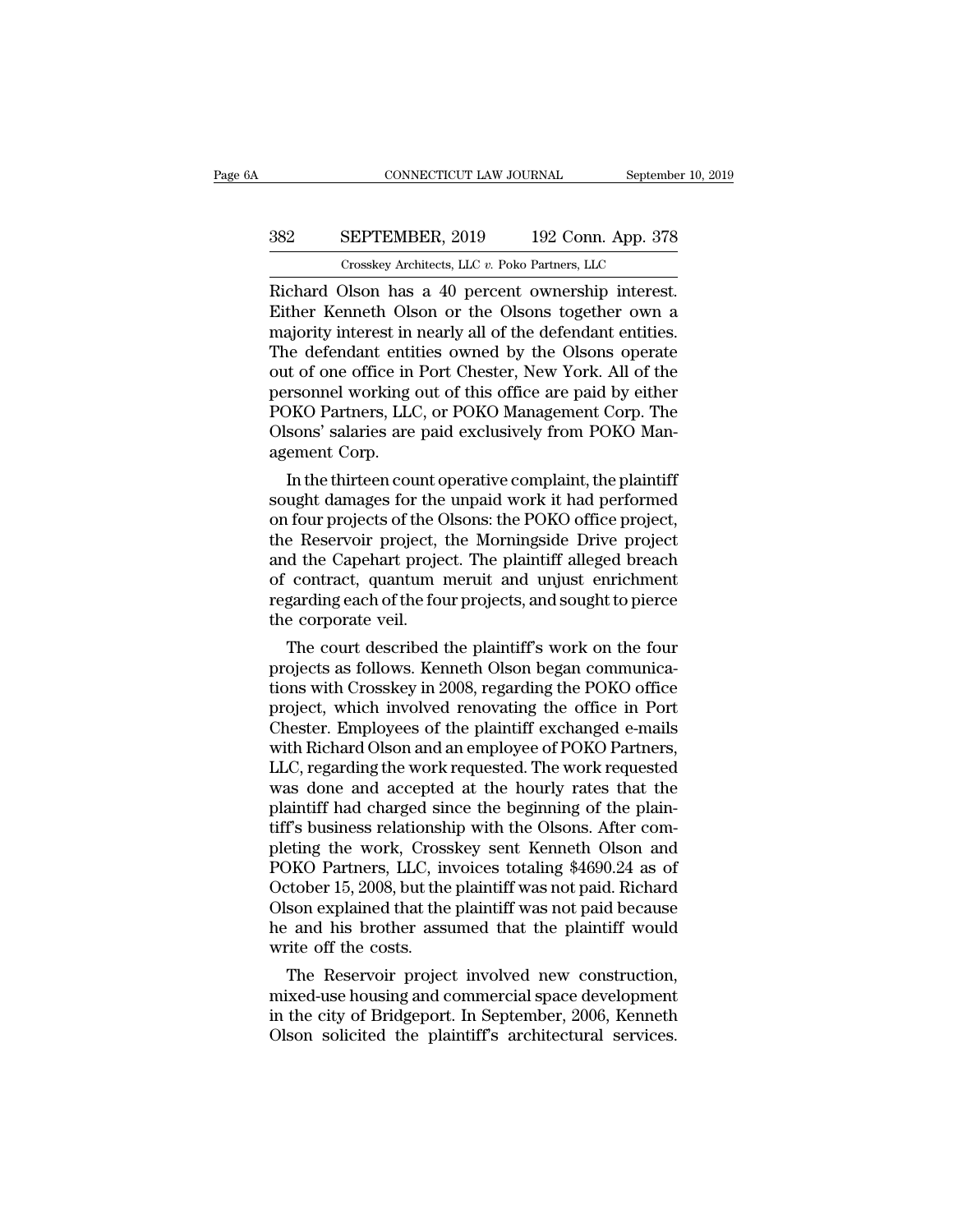## 10, 2019 CONNECTICUT LAW JOURNAL Page 7A<br>192 Conn. App. 378 SEPTEMBER, 2019 383<br>Crosskey Architects, LLC v. Poko Partners, LLC CONNECTICUT LAW JOURNAL<br>
. App. 378 SEPTEMBER, 2019 383<br>
Crosskey Architects, LLC *v.* Poko Partners, LLC<br>
the project never went forward the plaintiff

F 10, 2019 CONNECTICUT LAW JOURNAL Page 71<br>
192 Conn. App. 378 SEPTEMBER, 2019 383<br>
Crosskey Architects, LLC v. Poko Partners, LLC<br>
Although the project never went forward, the plaintiff<br>
performed work on the project and 192 Conn. App. 378 SEPTEMBER, 2019 383<br>Crosskey Architects, LLC v. Poko Partners, LLC<br>Although the project never went forward, the plaintiff<br>performed work on the project and submitted invoices.<br>The plaintiff was never pai 192 Conn. App. 378 SEPTEM<br>Crosskey Architects, LLC v. Poko<br>Although the project never went f<br>performed work on the project and<br>The plaintiff was never paid.<br>The Morningside Drive project  $\frac{2 \text{ Conn. App. 378}}{\text{Crosskey Architects, LLC } v. \text{ Poko Partners, LLC}}$ <br>
though the project never went forward, the plaintiff<br>
rformed work on the project and submitted invoices.<br>
The Morningside Drive project involved a group of<br>
tall office buildings

Crosskey Architects, LLC  $v$ . Poko Partners, LLC<br>
Although the project never went forward, the plaintiff<br>
performed work on the project and submitted invoices.<br>
The plaintiff was never paid.<br>
The Morningside Drive project Although the project never went forward, the plaintiff<br>performed work on the project and submitted invoices.<br>The plaintiff was never paid.<br>The Morningside Drive project involved a group of<br>small office buildings owned by K Although the project hever went forward, the plaintiff<br>performed work on the project and submitted invoices.<br>The plaintiff was never paid.<br>The Morningside Drive project involved a group of<br>small office buildings owned by K performed work on the project and submitted invoices.<br>The plaintiff was never paid.<br>The Morningside Drive project involved a group of<br>small office buildings owned by Kenneth Olson on One<br>Morningside Drive in Westport. The The plantim was never paid.<br>
The Morningside Drive project involved a group of<br>
small office buildings owned by Kenneth Olson on One<br>
Morningside Drive in Westport. The plaintiff provided<br>
architectural services in connect The Morningside Drive project involved a group of<br>small office buildings owned by Kenneth Olson on One<br>Morningside Drive in Westport. The plaintiff provided<br>architectural services in connection with this project.<br>POKO Mana small office buildings owned by Kenneth Olson on One<br>Morningside Drive in Westport. The plaintiff provided<br>architectural services in connection with this project.<br>POKO Management Corp. was the property manager<br>for One Morn Morningside Drive in Westport. The plaintiff provided<br>architectural services in connection with this project.<br>POKO Management Corp. was the property manager<br>for One Morningside Drive, which was being developed<br>in order to architectural services in connection with this project.<br>POKO Management Corp. was the property manager<br>for One Morningside Drive, which was being developed<br>in order to sell to Newman's Own Real Estate, LLC.<br>Following the s POKO Management Corp. was the property manager<br>for One Morningside Drive, which was being developed<br>in order to sell to Newman's Own Real Estate, LLC.<br>Following the sale, POKO Management Corp. continued<br>to use the plaintif for One Morningside Drive, which was being developed<br>in order to sell to Newman's Own Real Estate, LLC.<br>Following the sale, POKO Management Corp. continued<br>to use the plaintiff's services for ongoing projects at One<br>Mornin in order to sell to Newman's Own Real Estate, LLC.<br>Following the sale, POKO Management Corp. continued<br>to use the plaintiff's services for ongoing projects at One<br>Morningside Drive. There was an ongoing agreement<br>in which Following the sale, POKO Management Corp. continued<br>to use the plaintiff's services for ongoing projects at One<br>Morningside Drive. There was an ongoing agreement<br>in which the plaintiff was solicited to provide architec-<br>tu to use the plaintiff's services for ongoing projects at One<br>Morningside Drive. There was an ongoing agreement<br>in which the plaintiff was solicited to provide architec-<br>tural services and the defendants would pay the plain-Morningside Drive. There was an ongoing agreement<br>in which the plaintiff was solicited to provide architec-<br>tural services and the defendants would pay the plain-<br>tiff's hourly rates. Crosskey sent unpaid invoices in the<br>a in which the plaintiff was solicited to provide architectural services and the defendants would pay the plaintiff's hourly rates. Crosskey sent unpaid invoices in the amount of \$10,480.10 to POKO Partners, LLC, and POKO Ma tural services and the defendants would pay the plain-<br>tiff's hourly rates. Crosskey sent unpaid invoices in the<br>amount of \$10,480.10 to POKO Partners, LLC, and POKO<br>Management Corp. One Morningside Managers, LLC,<br>was the tiff's hourly rates. Crosskey sent unpaid invoices in the<br>amount of \$10,480.10 to POKO Partners, LLC, and POKO<br>Management Corp. One Morningside Managers, LLC,<br>was the managing entity of One Morningside Group,<br>LLC, in which amount of \$10,480.10 to POKO Partners, LLC, and POKO<br>Management Corp. One Morningside Managers, LLC,<br>was the managing entity of One Morningside Group,<br>LLC, in which Richard Olson and Kenneth Olson each<br>had a 37.5 percent i Management Corp. One Morningside Managers, LLC,<br>was the managing entity of One Morningside Group,<br>LLC, in which Richard Olson and Kenneth Olson each<br>had a 37.5 percent interest, respectively, and the<br>remaining 25 percent w was the managing entity of One Morningside Group,<br>LLC, in which Richard Olson and Kenneth Olson each<br>had a 37.5 percent interest, respectively, and the<br>remaining 25 percent was owned by employees of the<br>defendant entities. LLC, in which Richard Olson and Kenneth Olson each<br>had a 37.5 percent interest, respectively, and the<br>remaining 25 percent was owned by employees of the<br>defendant entities. One Morningside Managers, LLC,<br>was dissolved in 2 had a 37.5 percent interest, respectively, and the<br>remaining 25 percent was owned by employees of the<br>defendant entities. One Morningside Managers, LLC,<br>was dissolved in 2014, after the buildings were sold to<br>Newman's Own remaining 25 percent was owned by employees of the<br>defendant entities. One Morningside Managers, LLC,<br>was dissolved in 2014, after the buildings were sold to<br>Newman's Own Real Estate, LLC, for \$5.8 million. At<br>that time, O defendant entities. One Morningside Managers, LLC, was dissolved in 2014, after the buildings were sold to Newman's Own Real Estate, LLC, for \$5.8 million. At that time, One Morningside Group, LLC, of which Kenneth Olson w was dissolved in 2014, aft<br>Newman's Own Real Esta<br>that time, One Morningsid<br>neth Olson was an inves<br>reliance on an agreement<br>skey continued to accept<br>but he was not paid.<br>The Capehart project co Example Compares and time, One Morningside Group, LLC, of which Kenth Olson was an investor, netted \$1,669,702.51. In liance on an agreement that he would be paid, Crosey continued to accept work from Kenneth Olson, the wa mat time, one morningside Group, LLC, or which Kenneth Olson was an investor, netted \$1,669,702.51. In reliance on an agreement that he would be paid, Crosskey continued to accept work from Kenneth Olson, but he was not pa

neth Olson was an investor, netted \$1,009,702.51. In<br>reliance on an agreement that he would be paid, Cros-<br>skey continued to accept work from Kenneth Olson,<br>but he was not paid.<br>The Capehart project concerned the developme renance on an agreement that ne would be paid, Cross-<br>skey continued to accept work from Kenneth Olson,<br>but he was not paid.<br>The Capehart project concerned the development of<br>an old mill building in Norwich into apartment skey continued to accept work from Kenneth Oison,<br>but he was not paid.<br>The Capehart project concerned the development of<br>an old mill building in Norwich into apartment build-<br>ings. Kenneth Olson signed a contract in which 1 old mill building in Norwich into apartment build-<br>gs. Kenneth Olson signed a contract in which he was<br>lentified as the managing member under the auspices<br>f Capehart Ventures, LLC.<sup>4</sup> The Capehart project never<br><sup>4</sup>The re ings. Kenneth Olson signed a contract inidentified as the managing member under Gapehart Ventures, LLC.<sup>4</sup> The Capehart <sup>4</sup> The record reflects that Crosskey sent Kenneth Olson for the Capehart project and Kenneth Olson si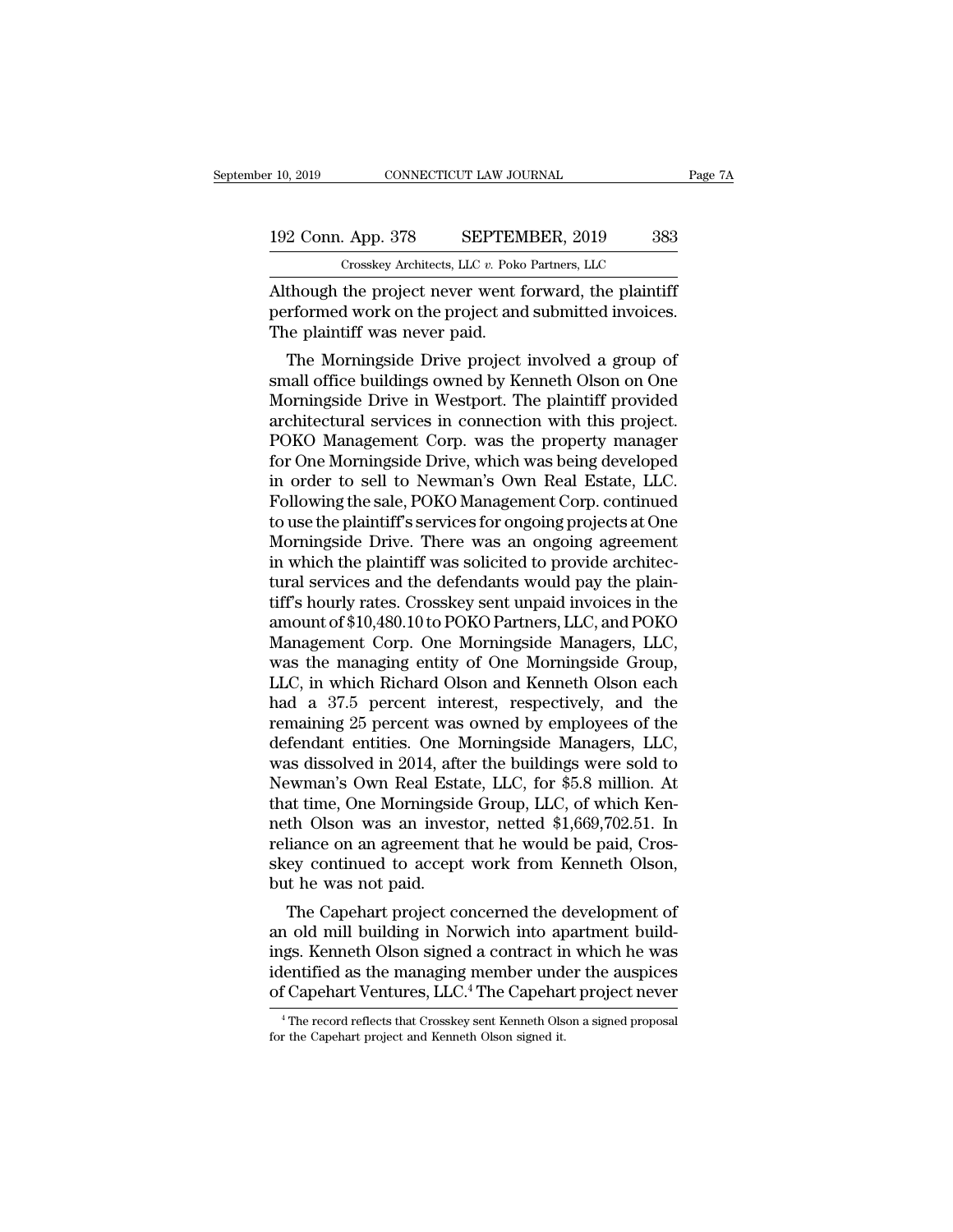## CONNECTICUT LAW JOURNAL September 10, 2019<br>384 SEPTEMBER, 2019 192 Conn. App. 378<br>Crosskey Architects, LLC v. Poko Partners, LLC CONNECTICUT LAW JOURNAL September<br>
SEPTEMBER, 2019 192 Conn. App. 378<br>
Crosskey Architects, LLC *v.* Poko Partners, LLC<br>
fruition and the court noted that Kenneth

CONNECTICUT LAW JOURNAL September 10, 2019<br>
SEPTEMBER, 2019 192 Conn. App. 378<br>
Crosskey Architects, LLC v. Poko Partners, LLC<br>
Came to fruition, and the court noted that Kenneth<br>
Olson's deposition testimony revealed that SEPTEMBER, 2019 192 Conn. App. 378<br>
Crosskey Architects, LLC v. Poko Partners, LLC<br>
Came to fruition, and the court noted that Kenneth<br>
Olson's deposition testimony revealed that "close to a<br>
million and a half dollars" wa 384 SEPTEMBER, 2019 192 Conn. App. 378<br>
Crosskey Architects, LLC  $v$ . Poko Partners, LLC<br>
came to fruition, and the court noted that Kenneth<br>
Olson's deposition testimony revealed that "close to a<br>
million and a half doll 384 SEPTEMBER, 2019 192 Conn. App. 378<br>
Crosskey Architects, LLC  $v$ . Poko Partners, LLC<br>
came to fruition, and the court noted that Kenneth<br>
Olson's deposition testimony revealed that "close to a<br>
million and a half doll Crosskey Architects, LLC v. Poko Partners, LLC<br>
came to fruition, and the court noted that Kenneth<br>
Olson's deposition testimony revealed that "close to a<br>
million and a half dollars" was lost on the project. (Inter-<br>
nal Crosskey Architects, LLC  $v$ . Poko Partners, LLC<br>came to fruition, and the court noted that Kenneth<br>Olson's deposition testimony revealed that "close to a<br>million and a half dollars" was lost on the project. (Inter-<br>nal q came to fruition, and the court noted that Kenneth<br>Olson's deposition testimony revealed that "close to a<br>million and a half dollars" was lost on the project. (Inter-<br>nal quotation marks omitted.) POKO Partners, LLC, the<br>p Olson's deposition testimony revealed that "close to a<br>million and a half dollars" was lost on the project. (Inter-<br>nal quotation marks omitted.) POKO Partners, LLC, the<br>project management fees. The plaintiff's outstanding million and a half dollars" was lost on the project. (Internal quotation marks omitted.) POKO Partners, LLC, the project manager on this project, received \$450,000 in project management fees. The plaintiff's outstanding bi nal quotation marks omitted.) POKO Partners, LLC, the<br>project manager on this project, received \$450,000 in<br>project management fees. The plaintiff's outstanding<br>bill for the project totaled \$31,383.93, with late charges<br>to project manager on this project, received \$450,000 in<br>project management fees. The plaintiff's outstanding<br>bill for the project totaled \$31,383.93, with late charges<br>totaling \$63,775.71. The court noted that Kenneth Olson<br> project management fees. The plaintiff's outstanding<br>bill for the project totaled \$31,383.93, with late charges<br>totaling \$63,775.71. The court noted that Kenneth Olson<br>"rationalized his refusal to pay the plaintiff for arc bill for the project totaled \$31,383.93, with late charges<br>totaling \$63,775.71. The court noted that Kenneth Olson<br>"rationalized his refusal to pay the plaintiff for architec-<br>tural services rendered for the Reservoir and totaling \$63,775.71. The court noted that Kenneth Olson<br>"rationalized his refusal to pay the plaintiff for architec-<br>tural services rendered for the Reservoir and Capehart<br>projects by claiming that the plaintiff was 'on sp "rationalized his refusal to pay the plaintiff for architectural services rendered for the Reservoir and Capehart<br>projects by claiming that the plaintiff was 'on spec.' In<br>other words, the plaintiff was effectively working tural services rendered for the Reservoir an<br>projects by claiming that the plaintiff was 'of<br>other words, the plaintiff was effectively wo<br>out compensation for [its] services unless a<br>projects were ultimately approved for ojects by claiming that the plaintiff was on spec. In<br>her words, the plaintiff was effectively working with-<br>it compensation for [its] services unless and until the<br>ojects were ultimately approved for funding. There<br>howeve other words, the plaintiff was effectively working without compensation for [its] services unless and until the<br>projects were ultimately approved for funding. There<br>is, however, no credible evidence that the plaintiff or<br>C

out compensation for [its] services unless and until the<br>projects were ultimately approved for funding. There<br>is, however, no credible evidence that the plaintiff or<br>Crosskey agreed to this arrangement."<br>The court found in projects were untmately approved for funding. There<br>is, however, no credible evidence that the plaintiff or<br>Crosskey agreed to this arrangement."<br>The court found in favor of the plaintiff on the first<br>count of the complain is, nowever, no creamble evidence that the plaintiff or<br>Crosskey agreed to this arrangement."<br>The court found in favor of the plaintiff on the first<br>count of the complaint alleging breach of contract as<br>to the POKO office Crosskey agreed to this arrangement.<br>
The court found in favor of the plaintiff on the first<br>
count of the complaint alleging breach of contract as<br>
to the POKO office project as against POKO Partners,<br>
LLC, and POKO Manag The court found in favor of the plaintiff on the first<br>count of the complaint alleging breach of contract as<br>to the POKO office project as against POKO Partners,<br>LLC, and POKO Management Corp. in the amount of<br>\$4690.24 plu count of the complaint alleging breach of contract as<br>to the POKO office project as against POKO Partners,<br>LLC, and POKO Management Corp. in the amount of<br>\$4690.24 plus interest; on the fifth count of the com-<br>plaint addre to the POKO office project as against POKO Partners,<br>LLC, and POKO Management Corp. in the amount of<br>\$4690.24 plus interest; on the fifth count of the com-<br>plaint addressing the Reservoir project and seeking<br>quantum meruit LLC, and POKO Management Corp. in the amount of \$4690.24 plus interest; on the fifth count of the complaint addressing the Reservoir project and seeking quantum meruit as to POKO Partners, LLC, POKO Management Corp. and PO \$4690.24 plus interest; on the fifth count of the complaint addressing the Reservoir project and seeking<br>quantum meruit as to POKO Partners, LLC, POKO Man-<br>agement Corp. and POKO Reservoir Yaremich Develop-<br>ers, LLC, in th plaint addressing the Reservoir project and seeking<br>quantum meruit as to POKO Partners, LLC, POKO Man-<br>agement Corp. and POKO Reservoir Yaremich Develop-<br>ers, LLC, in the amount of \$23,907.70 plus interest; on<br>the seventh quantum meruit as to POKO Partners, LLC, POKO Management Corp. and POKO Reservoir Yaremich Developers, LLC, in the amount of \$23,907.70 plus interest; on the seventh count of the complaint, alleging breach of contract as t agement Corp. and POKO Reservoir Yaremich Developers, LLC, in the amount of \$23,907.70 plus interest; on<br>the seventh count of the complaint, alleging breach of<br>contract as to the Morningside Drive project as against<br>POKO P ers, LLC, in the amount of \$23,907.70 plus interest; on<br>the seventh count of the complaint, alleging breach of<br>contract as to the Morningside Drive project as against<br>POKO Partners, LLC, POKO Management Corp., One<br>Mornings the seventh count of the complaint, alleging breach of<br>contract as to the Morningside Drive project as against<br>POKO Partners, LLC, POKO Management Corp., One<br>Morningside Group, LLC, and One Morningside Manag-<br>ers, LLC, in contract as to the Morningside Drive project as against<br>POKO Partners, LLC, POKO Management Corp., One<br>Morningside Group, LLC, and One Morningside Manag-<br>ers, LLC, in the amount of \$10,480.09 plus interest; and<br>on the tent POKO Partners, LLC, POKC<br>Morningside Group, LLC, and<br>ers, LLC, in the amount of \$1<br>on the tenth count of the co<br>contract as to the Capehart<br>Partners, LLC, Capehart Vent<br>Loom Managers, LLC, <sup>5</sup> in the POKO Management Corp., One<br>C, and One Morningside Manag-<br>t of \$10,480.09 plus interest; and<br>he complaint alleging breach of<br>pehart project as against POKO<br>t Ventures, LLC, and POKO Cape<br>in the amount of \$31,383.93 plus<br>as in the tenth count of the complaint alleging breach of ontract as to the Capehart project as against POKO artners, LLC, Capehart Ventures, LLC, and POKO Cape boom Managers, LLC,<sup>5</sup> in the amount of \$31,383.93 plus  $\frac{5 \text{$ contract as to the Capehart project as against POKO<br>Partners, LLC, Capehart Ventures, LLC, and POKO Cape<br>Loom Managers, LLC,<sup>5</sup> in the amount of \$31,383.93 plus<br><sup>5</sup> Although the court found, as to count ten of the operativ

Partners, LLC, Capehart Ventures, LLC, and POKO Cape<br>Loom Managers, LLC,<sup>5</sup> in the amount of \$31,383.93 plus<br><sup>5</sup> Although the court found, as to count ten of the operative complaint,<br>that only POKO Partners, LLC, Capeheart Loom Managers,  $LLC$ <sup>5</sup>, in the amount of  $\frac{5 \text{ Although the court found, as to count ten of the that only POKO Partners, LLC, Capeheart Ventures, LLOom Managers, LLC, breached the contract, the coPOKO Management Corp. also breached the contract.$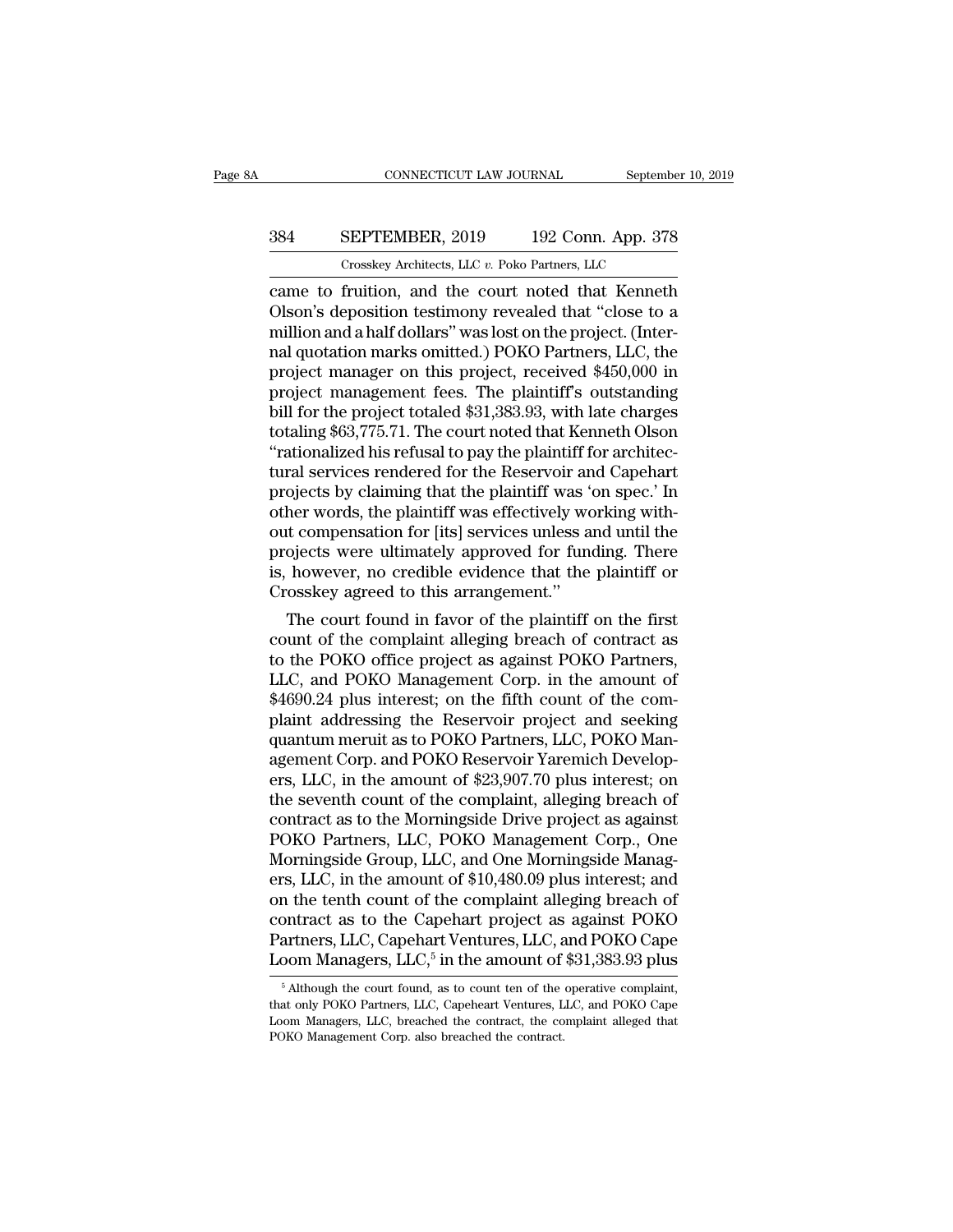r 10, 2019 CONNECTICUT LAW JOURNAL Page 9A<br>
192 Conn. App. 378 SEPTEMBER, 2019 385<br>
Crosskey Architects, LLC v. Poko Partners, LLC<br>
interest. The court also found that the plaintiff prevailed<br>
on the thirteenth count of th 192 Conn. App. 378 SEPTEMBER, 2019 385<br>
Crosskey Architects, LLC v. Poko Partners, LLC<br>
interest. The court also found that the plaintiff prevailed<br>
on the thirteenth count of the complaint and pierced<br>
the corporate veil, 192 Conn. App. 378 SEPTEMBER, 2019 385<br>
Crosskey Architects, LLC  $v$ . Poko Partners, LLC<br>
interest. The court also found that the plaintiff prevailed<br>
on the thirteenth count of the complaint and pierced<br>
the corporate ve 192 Conn. App. 378 SEPTEMBER, 2019 385<br>
Crosskey Architects, LLC  $v$ . Poko Partners, LLC<br>
interest. The court also found that the plaintiff prevailed<br>
on the thirteenth count of the complaint and pierced<br>
the corporate ve Crosskey Architects, LLC  $v$ . Poko Partners, LLC<br>interest. The court also found that the plaintiff prevailed<br>on the thirteenth count of the complaint and pierced<br>the corporate veil, holding the Olsons personally liable<br>fo The complaint and plaintiff prevailed<br>interest. The court also found that the plaintiff prevailed<br>on the thirteenth count of the complaint and pierced<br>the corporate veil, holding the Olsons personally liable<br>for damages a interest. The court also found that the plaintiff prevailed<br>on the thirteenth count of the complaint and pierced<br>the corporate veil, holding the Olsons personally liable<br>for damages awarded on each count found in favor of<br> on the thirteenth count of the complaint and pierced<br>the corporate veil, holding the Olsons personally liable<br>for damages awarded on each count found in favor of<br>the plaintiff. The court dismissed all other counts of<br>the necessary. Exercise pursuant to § 37-3a on all the damages. This<br>peal followed. Additional facts will be set forth as<br>cessary.<br> $I$ <br>The defendants claim that the court improperly<br>erced the corporate veil and held the Olsons person-<br>w

I

mierest pursuant to y 37-38 on an the damages. This<br>appeal followed. Additional facts will be set forth as<br>necessary.<br>I<br>The defendants claim that the court improperly<br>pierced the corporate veil and held the Olsons person-<br> appear followed. Additional facts will be set forth as<br>necessary.<br>I<br>The defendants claim that the court improperly<br>pierced the corporate veil and held the Olsons person-<br>ally liable under the identity rule.<sup>6</sup> They argue t I<br>
The defendants claim that the court improperly<br>
pierced the corporate veil and held the Olsons person-<br>
ally liable under the identity rule.<sup>6</sup> They argue that the<br>
court (1) misapplied the identity rule and (2) failed I<br>The defendants claim that the court improperly<br>pierced the corporate veil and held the Olsons person-<br>ally liable under the identity rule.<sup>6</sup> They argue that the<br>court (1) misapplied the identity rule and (2) failed to<br>p The defendants claim that the court improperly<br>pierced the corporate veil and held the Olsons person-<br>ally liable under the identity rule.<sup>6</sup> They argue that the<br>court (1) misapplied the identity rule and (2) failed to<br>pro erced the corporate veil and held the Olsons person-<br>y liable under the identity rule.<sup>6</sup> They argue that the<br>urt (1) misapplied the identity rule and (2) failed to<br>operly consider whether the defendant entities served<br>leg ally liable under the identity rule.<sup>6</sup> They argue that the court (1) misapplied the identity rule and (2) failed to properly consider whether the defendant entities served a legitimate business purpose. We are not persua

court (1) misapplied the identity rule and (2) failed to<br>properly consider whether the defendant entities served<br>a legitimate business purpose. We are not persuaded.<br>We note the following relevant law. "Whether the<br>circum properly consider whether the defendant entities served<br>a legitimate business purpose. We are not persuaded.<br>We note the following relevant law. "Whether the<br>circumstances of a particular case justify the piercing<br>of the c a legitimate business purpose. We are not persuaded.<br>We note the following relevant law. "Whether the circumstances of a particular case justify the piercing of the corporate veil presents a question of fact.... According We note the following relevant law. "Whether the<br>circumstances of a particular case justify the piercing<br>of the corporate veil presents a question of fact. . . .<br>Accordingly, we defer to the trial court's decision to<br>pier We note the following relevant law. "Whether the<br>circumstances of a particular case justify the piercing<br>of the corporate veil presents a question of fact. . . .<br>Accordingly, we defer to the trial court's decision to<br>pier circumstances of a particular case justify the piercing<br>of the corporate veil presents a question of fact. . . .<br>Accordingly, we defer to the trial court's decision to<br>pierce the corporate veil, as well as any subsidiary of the corporate veil presents a question of fact. . . . .<br>Accordingly, we defer to the trial court's decision to<br>pierce the corporate veil, as well as any subsidiary fac-<br>tual findings, unless they are clearly erroneous. court's determination is clearly erroneous only in cases<br>in which the record contains no evidence to support it,<br>or in cases in which there is evidence, but the reviewing<br> $\frac{1}{\pi}$ <br> $\frac{1}{\pi}$  The plaintiff argues that it court's determination is clearly erroneous only in cases<br>in which the record contains no evidence to support it,<br>or in cases in which there is evidence, but the reviewing<br><sup>6</sup> The plaintiff argues that it is unnecessary to

in which the record contains no evidence to support it,<br>or in cases in which there is evidence, but the reviewing<br> $\frac{1}{\pi}$  The plaintiff argues that it is unnecessary to review the piercing of the<br>corporate veil claim b or in cases in which there is evidence, but the reviewing<br>  $\overline{\phantom{a}}$   $\overline{\phantom{a}}$  The plaintiff argues that it is unnecessary to review the piercing of the<br>
corporate veil claim because the court found the Olsons directl OF IIT CASES IIT WHICH LIFTE IS EVIDENCE, DULTIFE FOR WHICH  $\frac{1}{100}$  of the corporate veil claim because the court found the Olsons directly liable on the first, fifth, seventh and tenth counts. We do not agree with the  $^\circ$  The plaintiff argues that it is unnecessary to review the piercing of the corporate veil claim because the court found the Olsons directly liable on the first, fifth, seventh and tenth counts. We do not agree with th corporate veil claim because the court found the Olsons directly liable on<br>the first, fifth, seventh and tenth counts. We do not agree with the plaintiff's<br>interpretation of the trial court's decision. The question of whet the first, fifth, seventh and tenth counts. We do not agree with the plaintiff's interpretation of the trial court's decision. The question of whether the Olsons were directly liable for damages on the first, fifth, sevent interpretation of the trial court's decision. The question of whether the Olsons were directly liable for damages on the first, fifth, seventh and tenth counts was not before the trial court. The allegations in the complai Olsons were directly liable for damages on the first, fifth, seven<br>th and tenth counts was not before the trial court. The allegations in the complaint did<br>not seek to impose direct liability on the Olsons, and only the t counts was not before the trial court. The allegations in the complaint did<br>not seek to impose direct liability on the Olsons, and only the thirteenth<br>count of the complaint sought to impose liability for business debts on count of the complaint sought to impose liability for business debts on the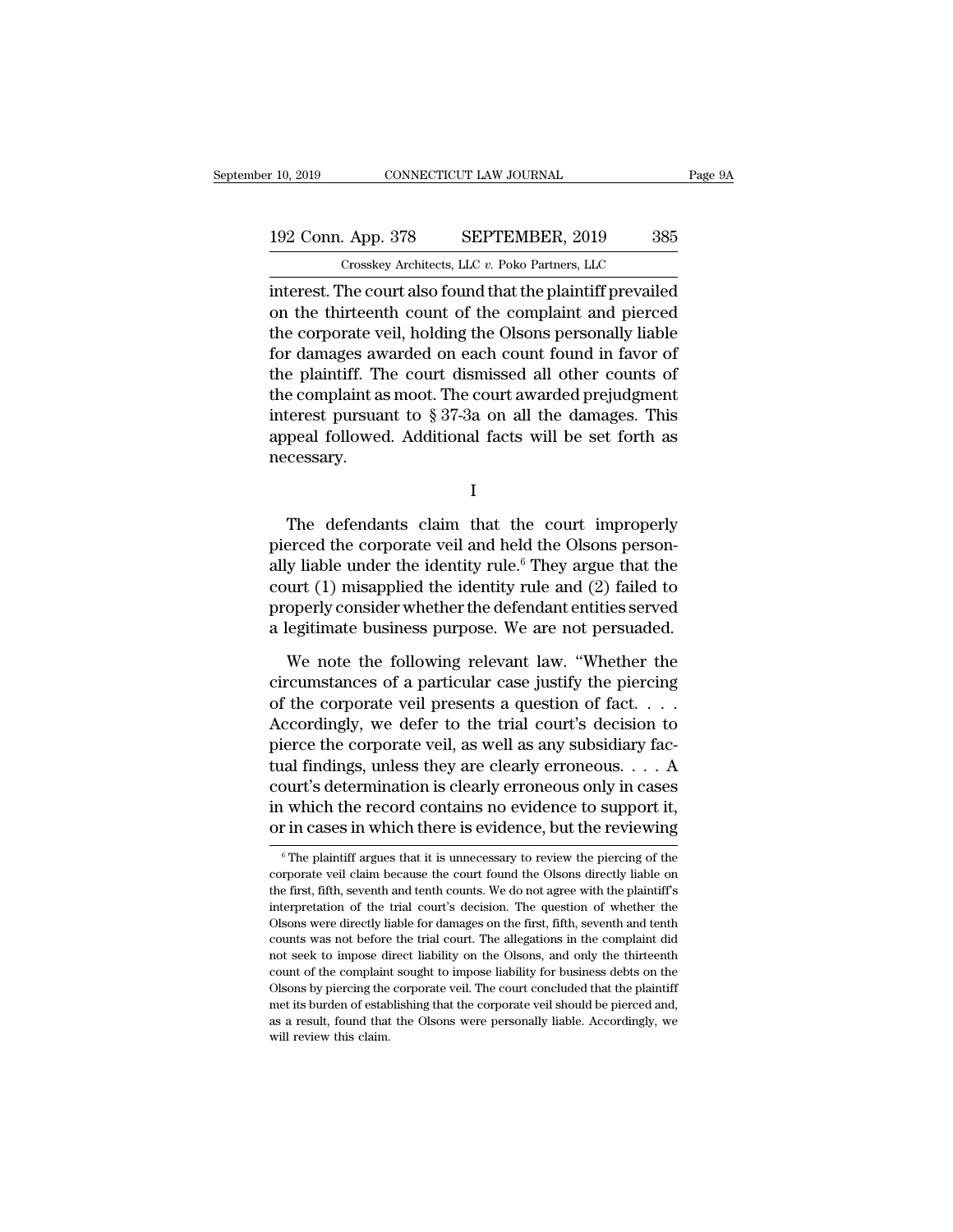### CONNECTICUT LAW JOURNAL September 10, 2019<br>386 SEPTEMBER, 2019 192 Conn. App. 378<br>Crosskey Architects, LLC v. Poko Partners, LLC CONNECTICUT LAW JOURNAL September<br>
SEPTEMBER, 2019 192 Conn. App. 378<br>
Crosskey Architects, LLC *v.* Poko Partners, LLC<br>
eft with the definite and firm conviction that CONNECTICUT LAW JOURNAL September 10, 2019<br>
SEPTEMBER, 2019 192 Conn. App. 378<br>
Crosskey Architects, LLC v. Poko Partners, LLC<br>
court is left with the definite and firm conviction that<br>
a mistake has been made.... 386 SEPTEMBER, 2019 19<br>Crosskey Architects, LLC v. Poko Pa<br>court is left with the definite and fir<br>a mistake has been made. . . .<br>"Generally, a corporation is a distin

<sup>6</sup><br>
SEPTEMBER, 2019 192 Conn. App. 378<br>
Crosskey Architects, LLC v. Poko Partners, LLC<br>
urt is left with the definite and firm conviction that<br>
mistake has been made. . . .<br>
"Generally, a corporation is a distinct legal S86 SEPTEMBER, 2019 192 Conn. App. 378<br>
Crosskey Architects, LLC v. Poko Partners, LLC<br>
court is left with the definite and firm conviction that<br>
a mistake has been made....<br>
"Generally, a corporation is a distinct legal Crosskey Architects, LLC  $v$ . Poko Partners, LLC<br>
court is left with the definite and firm conviction that<br>
a mistake has been made.  $\cdots$ <br>
"Generally, a corporation is a distinct legal entity and<br>
the stockholders are no court is left with the definite and firm conviction that<br>a mistake has been made. . . .<br>"Generally, a corporation is a distinct legal entity and<br>the stockholders are not personally liable for the acts<br>and obligations of th a mistake has been made.<br>
"Generally, a corporation is a distinct legal entity and the stockholders are not personally liable for the acts<br>
and obligations of the corporation  $\ldots$ . Courts will,<br>
however, disregard the fi "Generally, a corporation is a distinct legal entity and<br>the stockholders are not personally liable for the acts<br>and obligations of the corporation  $\ldots$ . Courts will,<br>however, disregard the fiction of a separate legal en "Generally, a corporation is a distinct legal entity and<br>the stockholders are not personally liable for the acts<br>and obligations of the corporation  $\ldots$ . Courts will,<br>however, disregard the fiction of a separate legal en the stockholders are not personally liable for the acts<br>and obligations of the corporation  $\ldots$ . Courts will,<br>however, disregard the fiction of a separate legal entity<br>to pierce the shield of immunity afforded by the cor and obligations of the corporation  $\ldots$  . Courts will,<br>however, disregard the fiction of a separate legal entity<br>to pierce the shield of immunity afforded by the corpo-<br>rate structure in a situation in which the corporat however, disregard the fiction of a separate legal entity<br>to pierce the shield of immunity afforded by the corpo-<br>rate structure in a situation in which the corporate<br>entity has been so controlled and dominated that justic to pierce the shield of immunity afforded by the corporate structure in a situation in which the corporate entity has been so controlled and dominated that justice requires liability to be imposed on the real actor." (Cita rate structure in<br>entity has been s<br>requires liability<br>tions omitted; in<br>missioner of En<br>Industrial Park<br>724 (2012).<br>We address th they has been so controlled and dominated that justice<br>quires liability to be imposed on the real actor." (Cita-<br>inso omitted; internal quotation marks omitted.) *Com-<br>issioner of Environmental Protection v. State Five*<br>du

### A

dustrial Park, Inc., 304 Conn. 128, 138–39, 37 A.3d<br>4 (2012).<br>We address the defendants' arguments in turn.<br>A<br>The defendants argue that the court misapplied the<br>entity rule. They contend that the court improperly<br>und that Francistrical Tark, The., 504 Contr. 125, 150–55, 51 A.5d<br>
724 (2012).<br>
We address the defendants' arguments in turn.<br>
A<br>
The defendants argue that the court misapplied the<br>
identity rule. They contend that the court impr We address the defendants' arguments in turn.<br>
A<br>
The defendants argue that the court misapplied the<br>
identity rule. They contend that the court improperly<br>
found that the identity test was satisfied based solely<br>
on its We address the defendants' arguments in turn.<br>
A<br>
The defendants argue that the court misapplied the<br>
identity rule. They contend that the court improperly<br>
found that the identity test was satisfied based solely<br>
on its f A<br>
The defendants argue that the court misapplied the<br>
identity rule. They contend that the court improperly<br>
found that the identity test was satisfied based solely<br>
on its finding that the Olsons controlled the defendant The defendants argue that the court misapplied the<br>identity rule. They contend that the court improperly<br>found that the identity test was satisfied based solely<br>on its finding that the Olsons controlled the defendant<br>entit The defendants argue that the court misapplied the identity rule. They contend that the court improper found that the identity test was satisfied based sole on its finding that the Olsons controlled the defendantities. Th Entry Tue. They contend that the court improperty<br>
und that the identity test was satisfied based solely<br>
its finding that the Olsons controlled the defendant<br>
tities. They argue that control is not relevant to the<br>
entit From the proper legal standard in any given case of the instrumentality test and concerns, instead, the first prong of the instrumentality test. We are not persuaded.<br>
"It is well established that [t]he  $\dots$  determination

on its midnig that the Olsons controlled the defendant<br>entities. They argue that control is not relevant to the<br>identity test and concerns, instead, the first prong of<br>the instrumentality test. We are not persuaded.<br>"It i dentity test and concerns, instead, the first prong of<br>identity test and concerns, instead, the first prong of<br>the instrumentality test. We are not persuaded.<br>"It is well established that [t]he . . . determination<br>of the p dentity test and concerns, instead, the 1<br>the instrumentality test. We are not persu<br>"It is well established that [t]he . . . d<br>of the proper legal standard in any giv-<br>quotation marks omitted.) *Mirjavadi* v. Va.<br>Conn. 17 "It is well established that [t]he . . . determination<br>the proper legal standard in any given case is a<br>estion of law subject to our plenary review." (Internal<br>otation marks omitted.) *Mirjavadi* v. *Vakilzadeh*, 310<br>pnn. It is wen established that [t]he  $\cdot$   $\cdot$  are determination<br>of the proper legal standard in any given case is a<br>question of law subject to our plenary review." (Internal<br>quotation marks omitted.) *Mirjavadi* v. *Vakilzade* or the proper legal standard in any given ease is a question of law subject to our plenary review." (Internal quotation marks omitted.) *Mirjavadiv. Vakilzadeh*, 310 Conn. 176, 183, 74 A.3d 1278 (2013).<br>
"When determining

"When determining whether piercing the corporate<br>eil is proper, our Supreme Court has endorsed two<br>sts: the instrumentality test and the identity test."<br>The instrumentality rule and the identity rule also apply to the pro "When determining whether piercing the corporate veil is proper, our Supreme Court has endorsed two tests: the instrumentality test and the identity test."<sup>7</sup><br><sup>7</sup>The instrumentality rule and the identity rule also apply to

veil is proper, our Supreme Court has endorsed two<br>tests: the instrumentality test and the identity test."<sup>7</sup><br><sup>7</sup>The instrumentality rule and the identity rule also apply to the protection<br>afforded by a limited liability c (2005) (2007) (2008) (2014) (2016)<br>
The instrumentality rule and the identity<br>
afforded by a limited liability company. Mand App. 403, 414, 877 A.2d 899, cert. granted, (2005) (appeal withdrawn March 13, 2006).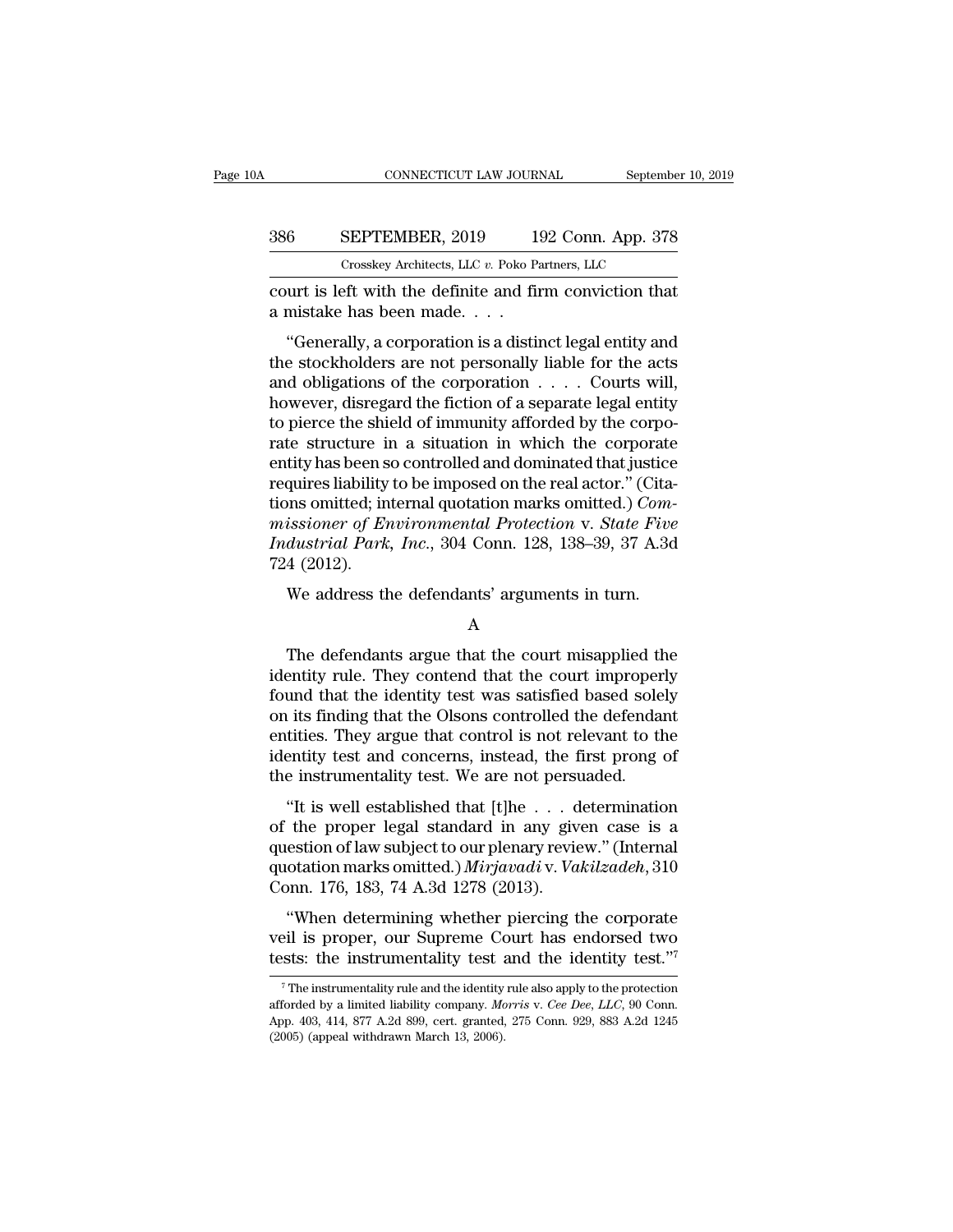## 10, 2019 CONNECTICUT LAW JOURNAL Page 11A<br>192 Conn. App. 378 SEPTEMBER, 2019 387<br>Crosskey Architects, LLC v. Poko Partners, LLC CONNECTICUT LAW JOURNAL<br>
. App. 378 SEPTEMBER, 2019 387<br>
Crosskey Architects, LLC *v.* Poko Partners, LLC<br>
quotation marks omitted ) *KLM Industries*

(10, 2019 CONNECTICUT LAW JOURNAL Page 1<br>
192 Conn. App. 378 SEPTEMBER, 2019 387<br>
Crosskey Architects, LLC v. Poko Partners, LLC<br>
(Internal quotation marks omitted.) *KLM Industries, Inc.* v. *Tylutki*, 75 Conn. App. 27, 3 *Inc.* Conn. App. 378 **Inc.** *SEPTEMBER, 2019* 387<br> *Crosskey Architects, LLC v. Poko Partners, LLC*<br> *Inc.* v. *Tylutki*, 75 Conn. App. 27, 32, 815 A.2d 688, cert. denied, 263 Conn. 916, 821 A.2d 770 (2003). The instrumen 192 Conn. App. 378 SEPTEMBER, 2019 387<br>
Crosskey Architects, LLC v. Poko Partners, LLC<br>
(Internal quotation marks omitted.) KLM Industries,<br>
Inc. v. Tylutki, 75 Conn. App. 27, 32, 815 A.2d 688,<br>
cert. denied, 263 Conn. 91 192 Conn. App. 378 SEPTEMBER, 2019 387<br>
Crosskey Architects, LLC v. Poko Partners, LLC<br>
(Internal quotation marks omitted.) KLM Industries,<br>
Inc. v. Tylutki, 75 Conn. App. 27, 32, 815 A.2d 688,<br>
cert. denied, 263 Conn. 916 Crosskey Architects, LLC v. Poko Partners, LLC<br>
(Internal quotation marks omitted.) KLM Industries,<br>
Inc. v. Tylutki, 75 Conn. App. 27, 32, 815 A.2d 688,<br>
cert. denied, 263 Conn. 916, 821 A.2d 770 (2003). The<br>
instrumenta Crosskey Architects, LLC v. Poko Partners, LLC<br>
(Internal quotation marks omitted.) KLM Industries,<br>
Inc. v. Tylutki, 75 Conn. App. 27, 32, 815 A.2d 688,<br>
cert. denied, 263 Conn. 916, 821 A.2d 770 (2003). The<br>
instrumenta (Internal quotation marks omitted.)  $KLM$  *Industries,*<br>*Inc.* v. *Tylutki*, 75 Conn. App. 27, 32, 815 A.2d 688,<br>cert. denied, 263 Conn. 916, 821 A.2d 770 (2003). The<br>instrumentality rule has three prongs, the first of whi Inc. v. Tylutki, 75 Conn. App. 27, 32, 815 A.2d 688,<br>cert. denied, 263 Conn. 916, 821 A.2d 770 (2003). The<br>instrumentality rule has three prongs, the first of which<br>requires "[c]ontrol, not mere majority or complete stock<br> cert. denied, 263 Conn. 916, 821 A.2d 770 (2003). The<br>instrumentality rule has three prongs, the first of which<br>requires "[c]ontrol, not mere majority or complete stock<br>control, but complete domination, not only of financ instrumentality rule has three prongs, the first of which<br>requires "[c]ontrol, not mere majority or complete stock<br>control, but complete domination, not only of finances<br>but of policy and business practice in respect to t requires "[c]ontrol, not mere majority or complete stock<br>control, but complete domination, not only of finances<br>but of policy and business practice in respect to the<br>transaction attacked so that the corporate entity as to<br> control, but complete domination, not only of finances<br>but of policy and business practice in respect to the<br>transaction attacked so that the corporate entity as to<br>this transaction had at the time no separate mind, will o but of policy and business practice in respect to the transaction attacked so that the corporate entity as to this transaction had at the time no separate mind, will or existence of its own  $\dots$ ."<sup>8</sup> (Internal quotation m transaction attacked so that the corporate entity as to<br>this transaction had at the time no separate mind, will or<br>existence of its own  $\dots$ ."<sup>8</sup> (Internal quotation marks<br>omitted.) *Naples* v. *Keystone Building* & *Deve* this transaction had at the time no separate mind, will or<br>existence of its own . . . . ."<sup>8</sup> (Internal quotation marks<br>omitted.) *Naples* v. *Keystone Building* & *Development*<br>*Corp.*, 295 Conn. 214, 232, 990 A.2d 326 ( existence of its own  $\dots$  ."<sup>8</sup> (Internal quotation marks<br>omitted.) *Naples* v. *Keystone Building* & *Development*<br>*Corp.*, 295 Conn. 214, 232, 990 A.2d 326 (2010). To pierce<br>the corporate veil under the identity rule, t omitted.) *Naples* v. *Keystone Building* & *Development*<br>Corp., 295 Conn. 214, 232, 990 A.2d 326 (2010). To pierce<br>the corporate veil under the identity rule, the plaintiff<br>must show that "there was such a unity of intere Corp., 295 Conn. 214, 232, 990 A.2d 326 (2010). To pierce<br>the corporate veil under the identity rule, the plaintiff<br>must show that "there was such a unity of interest and<br>ownership that the independence of the corporation the corporate veil under the identity rule, the plaintiff<br>must show that "there was such a unity of interest and<br>ownership that the independence of the corporations<br>had in effect ceased or had never begun, an adherence<br>to must show that "there was such a unity of interest and<br>ownership that the independence of the corporations<br>had in effect ceased or had never begun, an adherence<br>to the fiction of separate identity would serve only to<br>defea ownership that the independence of the corporations<br>had in effect ceased or had never begun, an adherence<br>to the fiction of separate identity would serve only to<br>defeat justice and equity by permitting the economic<br>entity had in effect ceased or had never begun, an adherence<br>to the fiction of separate identity would serve only to<br>defeat justice and equity by permitting the economic<br>entity to escape liability arising out of an operation<br>con to the fiction of separate identity would serve only to defeat justice and equity by permitting the economic entity to escape liability arising out of an operation conducted by one corporation for the benefit of the whole defeat justice<br>entity to esc<br>conducted b;<br>whole enterp<br>Id. "[T]he ide<br>as well as c<br>Id., 237.<br>The defend mducted by one corporation for the benefit of the<br>nole enterprise." (Internal quotation marks omitted.)<br>"[T]he identity rule is applicable against individuals,<br>well as corporations  $\ldots$ ." (Citation omitted.)<br>., 237.<br>The whole enterprise." (Internal quotation marks omitted.)<br>Id. "[T]he identity rule is applicable against individuals,<br>as well as corporations  $\cdots$ ." (Citation omitted.)<br>Id., 237.<br>The defendants argue that the court based it

Finding that the one of the opposite that the court based is determined.)<br>Id., 237.<br>The defendants argue that the court based its determination that the identity rule was satisfied solely on its<br>finding that the Olsons co Fig. 1. The factor of the example of the example of the court based its determination that the identity rule was satisfied solely on its finding that the Olsons controlled the defendant entities and failed to examine issu Id., 237.<br>The defendants argue that the court based its determination that the identity rule was satisfied solely on its<br>finding that the Olsons controlled the defendant entities<br>and failed to examine issues of unity of in In the defendants argue that the court based its determination that the identity rule was satisfied solely on its finding that the Olsons controlled the defendant entities and failed to examine issues of unity of interest nd failed to examine issues of unity of interest and<br>orporate independence. The defendants mischaracter-<br>e the trial court's decision and have not shown that<br><sup>8</sup>The remaining prongs of the instrumentality rule, which are n and failed to examine issues of unity of interest and<br>corporate independence. The defendants mischaracter-<br>ize the trial court's decision and have not shown that<br><sup>8</sup>The remaining prongs of the instrumentality rule, which a

corporate independence. The defendants mischaracter-<br>ize the trial court's decision and have not shown that<br><sup>8</sup>The remaining prongs of the instrumentality rule, which are not impli-<br>cated in this claim, are as follows: "(2 ize the trial court's decision and have not shown that<br>
<sup>8</sup>The remaining prongs of the instrumentality rule, which are not implicated in this claim, are as follows: "(2) that such control must have been<br>
used by the defend Exercise the trian COUTES decision and nave not snown trian<br>
<sup>8</sup>The remaining prongs of the instrumentality rule, which are not impli-<br>
cated in this claim, are as follows: "(2) that such control must have been<br>
used by th <sup>8</sup> The remaining prongs of the instrumentality rule, which are not implicated in this claim, are as follows: "(2) that such control must have been used by the defendant to commit fraud or wrong, to perpetrate the violati cated in this claim, are as follows: "(2) that such control must have been used by the defendant to commit fraud or wrong, to perpetrate the violation of a statutory or other positive legal duty, or a dishonest or unjust used by the defendant to commit fraud or wrong, to perpetrate the violation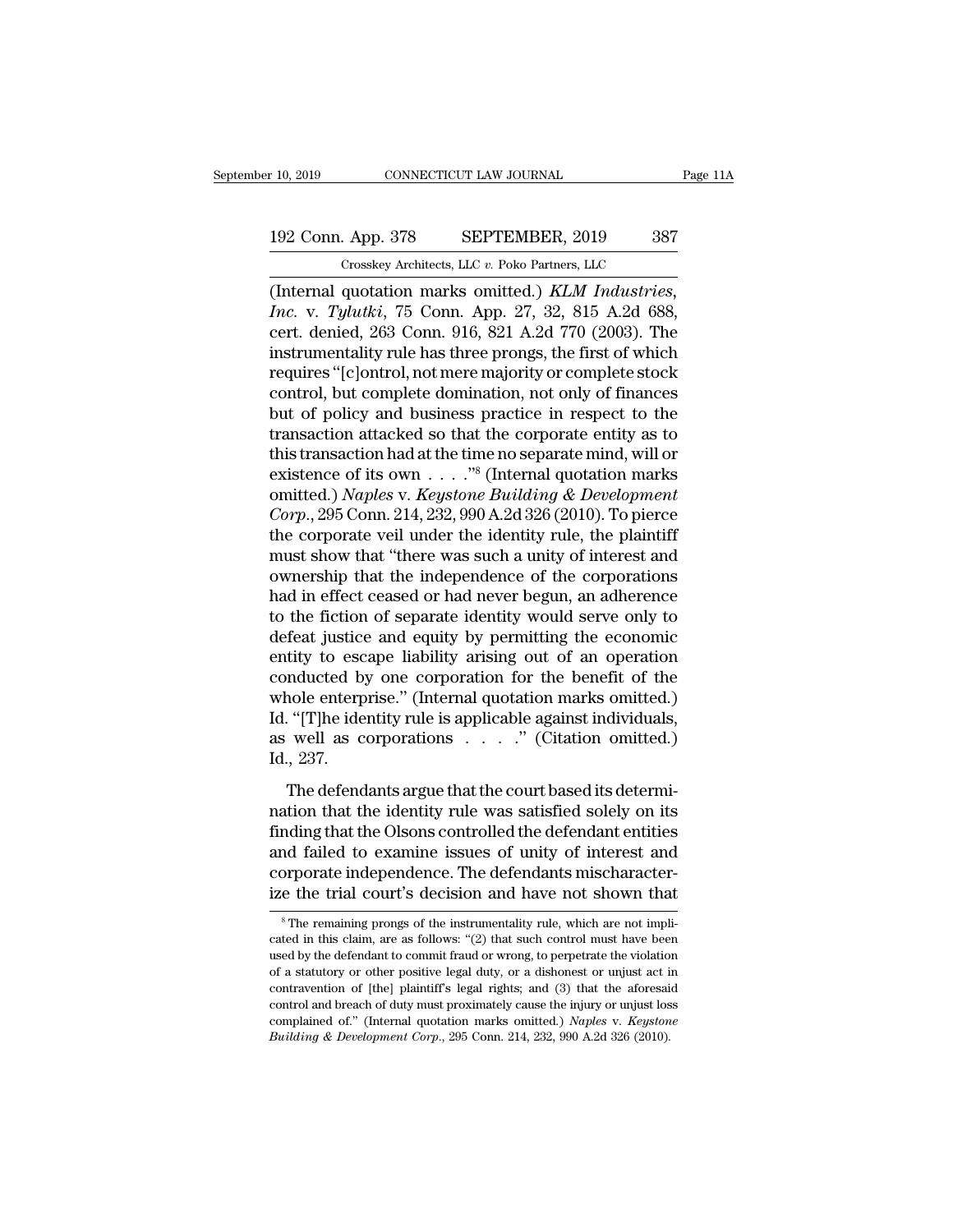## CONNECTICUT LAW JOURNAL September 10, 2019<br>388 SEPTEMBER, 2019 192 Conn. App. 378<br>Crosskey Architects, LLC v. Poko Partners, LLC CONNECTICUT LAW JOURNAL September<br>
SEPTEMBER, 2019 192 Conn. App. 378<br>
Crosskey Architects, LLC *v.* Poko Partners, LLC<br>
misannlied the identity theory. The trial court

CONNECTICUT LAW JOURNAL September 10, 2019<br>
SEPTEMBER, 2019 192 Conn. App. 378<br>
Crosskey Architects, LLC v. Poko Partners, LLC<br>
the court misapplied the identity theory. The trial court<br>
examined control in addition to oth SEPTEMBER, 2019 192 Conn. App. 378<br>
Crosskey Architects, LLC v. Poko Partners, LLC<br>
the court misapplied the identity theory. The trial court<br>
examined control in addition to other factors, and such<br>
an analysis does not e 388 SEPTEMBER, 2019 192 Conn. App. 378<br>
Crosskey Architects, LLC  $v$ . Poko Partners, LLC<br>
the court misapplied the identity theory. The trial court<br>
examined control in addition to other factors, and such<br>
an analysis doe **SBS SEPTEMBER, 2019** 192 Conn. App. 378<br>
Crosskey Architects, LLC  $v$ . Poko Partners, LLC<br>
the court misapplied the identity theory. The trial court<br>
examined control in addition to other factors, and such<br>
an analysis d Crosskey Architects, LLC  $v$ . Poko Partners, LLC<br>the court misapplied the identity theory. The trial court<br>examined control in addition to other factors, and such<br>an analysis does not evince a misapplication of the<br>identi Crosskey Architects, LLC  $v$ . Poko Partners, LLC<br>the court misapplied the identity theory. The trial court<br>examined control in addition to other factors, and such<br>an analysis does not evince a misapplication of the<br>identi the court misapplied the identity theory. The trial court<br>examined control in addition to other factors, and such<br>an analysis does not evince a misapplication of the<br>identity rule. The court cited the correct law regarding examined control in addition to other factors, and such<br>an analysis does not evince a misapplication of the<br>identity rule. The court cited the correct law regarding<br>the identity theory, found facts in support of the theory an analysis does not evince a misapplication of the<br>identity rule. The court cited the correct law regarding<br>the identity theory, found facts in support of the theory<br>and concluded that the plaintiff had proven it was ent identity rule. The court cited the correct law regarding<br>the identity theory, found facts in support of the theory<br>and concluded that the plaintiff had proven it was enti-<br>tled to compensation under the identity rule. "Ge the identity theory, found facts in support of the theory<br>and concluded that the plaintiff had proven it was enti-<br>tled to compensation under the identity rule. "Gener-<br>ally, appellate courts presume that the trial court and concluded that the plaintiff had proven it was enti-<br>tled to compensation under the identity rule. "Gener-<br>ally, appellate courts presume that the trial court knows<br>and has applied the law correctly in the absence of<br>e tled to compensation under the identity rule. "Generally, appellate courts presume that the trial court knows<br>and has applied the law correctly in the absence of<br>evidence to the contrary. . . . [I]t is the burden of the<br>ap d has applied the law correctly in the absence of<br>idence to the contrary.  $\dots$  [I]t is the burden of the<br>pellant to show to the contrary." (Citation omitted;<br>ternal quotation marks omitted.) *Havis-Carbone* v.<br>*urbone*, 1 and has applied are law correctly in the absence of<br>evidence to the contrary. . . . [I]t is the burden of the<br>appellant to show to the contrary." (Citation omitted;<br>internal quotation marks omitted.) *Havis-Carbone* v.<br>*C* 

appellant to show to the contrary." (Citation omitted;<br>internal quotation marks omitted.) *Havis-Carbone* v.<br>*Carbone*, 155 Conn. App. 848, 867, 112 A.3d 779 (2015).<br>Nothing prevents a trial court from examining control<br>a internal quotation marks omitted.) *Havis-Carbone* v.<br> *Carbone*, 155 Conn. App. 848, 867, 112 A.3d 779 (2015).<br>
Nothing prevents a trial court from examining control<br>
along with other factors as a method by which to con-Carbone, 155 Conn. App. 848, 867, 112 A.3d 779 (2015).<br>
Nothing prevents a trial court from examining control<br>
along with other factors as a method by which to con-<br>
clude that certain aspects of the identity rule have be are, in realistics at right of the meaning controllation and along with other factors as a method by which to conclude that certain aspects of the identity rule have been met. "[T]he identity rule primarily applies to prev Nothing prevents a trial court from examining control<br>along with other factors as a method by which to con-<br>clude that certain aspects of the identity rule have been<br>met. "[T]he identity rule primarily applies to prevent<br> along with other factors as a method by which to conclude that certain aspects of the identity rule have been<br>met. "[T]he identity rule primarily applies to prevent<br>injustice in the situation where two corporate entities<br>a clude that certain aspects of the identity rule have been<br>met. "[T]he identity rule primarily applies to prevent<br>injustice in the situation where two corporate entities<br>are, in reality, *controlled* as one enterprise . . met. "[T]he identity rule primarily applies to prevent<br>injustice in the situation where two corporate entities<br>are, in reality, *controlled* as one enterprise . . . ." (Cita-<br>tion omitted; emphasis added; internal quotati injustice in the situation where two corporate entities<br>are, in reality, *controlled* as one enterprise . . . ." (Cita-<br>tion omitted; emphasis added; internal quotation marks<br>omitted.) *Falcone* v. *Night Watchman*, *Inc.* are, in reality, *controlled* as one enterprise . . . ." (Citation omitted; emphasis added; internal quotation marks omitted.) *Falcone* v. *Night Watchman*, *Inc.*, 11 Conn. App. 218, 221, 526 A.2d 550 (1987). "No hard a tion omitted; emphasis added; internal quotation marks<br>omitted.) *Falcone* v. *Night Watchman*, *Inc.*, 11 Conn.<br>App. 218, 221, 526 A.2d 550 (1987). "No hard and fast<br>rule . . . as to the conditions under which the entity omitted.) *Falcone* v. *Night Watchman, Inc.*, 11 Conn.<br>App. 218, 221, 526 A.2d 550 (1987). "No hard and fast<br>rule . . . as to the conditions under which the entity<br>may be disregarded can be stated as they vary according<br> App. 218, 221, 526 A.2d 550 (1987). "No hard and fast<br>rule . . . as to the conditions under which the entity<br>may be disregarded can be stated as they vary according<br>to the circumstances of each case. . . . It is clear tha rule  $\ldots$  as to the conditions under which the entity<br>
may be disregarded can be stated as they vary according<br>
to the circumstances of each case.  $\ldots$  It is clear that<br>
the key factor in any decision to disregard the s may be disregarded can be stated as they vary according<br>to the circumstances of each case. . . . It is clear that<br>the key factor in any decision to disregard the separate<br>corporate entity is the element of control or infl to the circumstances of each case. . . . . It is clear that<br>the key factor in any decision to disregard the separate<br>corporate entity is the element of control or influence<br>exercised by the individual sought to be held lia the key factor in any decision to disregard the separate<br>corporate entity is the element of control or influence<br>exercised by the individual sought to be held liable over<br>corporate affairs." (Citations omitted, footnote om exercised by the individual sought to be held liable over<br>corporate affairs." (Citations omitted; footnote omitted;<br>internal quotation marks omitted.) *Angelo Tomasso*,<br>*Inc.* v. *Armor Construction & Paving*, *Inc.*, 187 corporate affairs." (Citations omitted; footnote omitted;<br>internal quotation marks omitted.) Angelo Tomasso,<br>Inc. v. Armor Construction & Paving, Inc., 187 Conn.<br>544, 555–57, 447 A.2d 406 (1982). "In Zaist [v. Olson,<br>154 C internal quotation marks omitted.) Angelo Tomasso,<br>Inc. v. Armor Construction & Paving, Inc., 187 Conn.<br>544, 555–57, 447 A.2d 406 (1982). "In Zaist [v. Olson,<br>154 Conn. 563, 578, 227 A.2d 552 (1967)], [our Supreme<br>Court] Inc. v. Armor Construction & Paving, Inc., 187 Conn.<br>544, 555–57, 447 A.2d 406 (1982). "In Zaist [v. Olson,<br>154 Conn. 563, 578, 227 A.2d 552 (1967)], [our Supreme<br>Court] found the controlling stockholder and a related<br>corp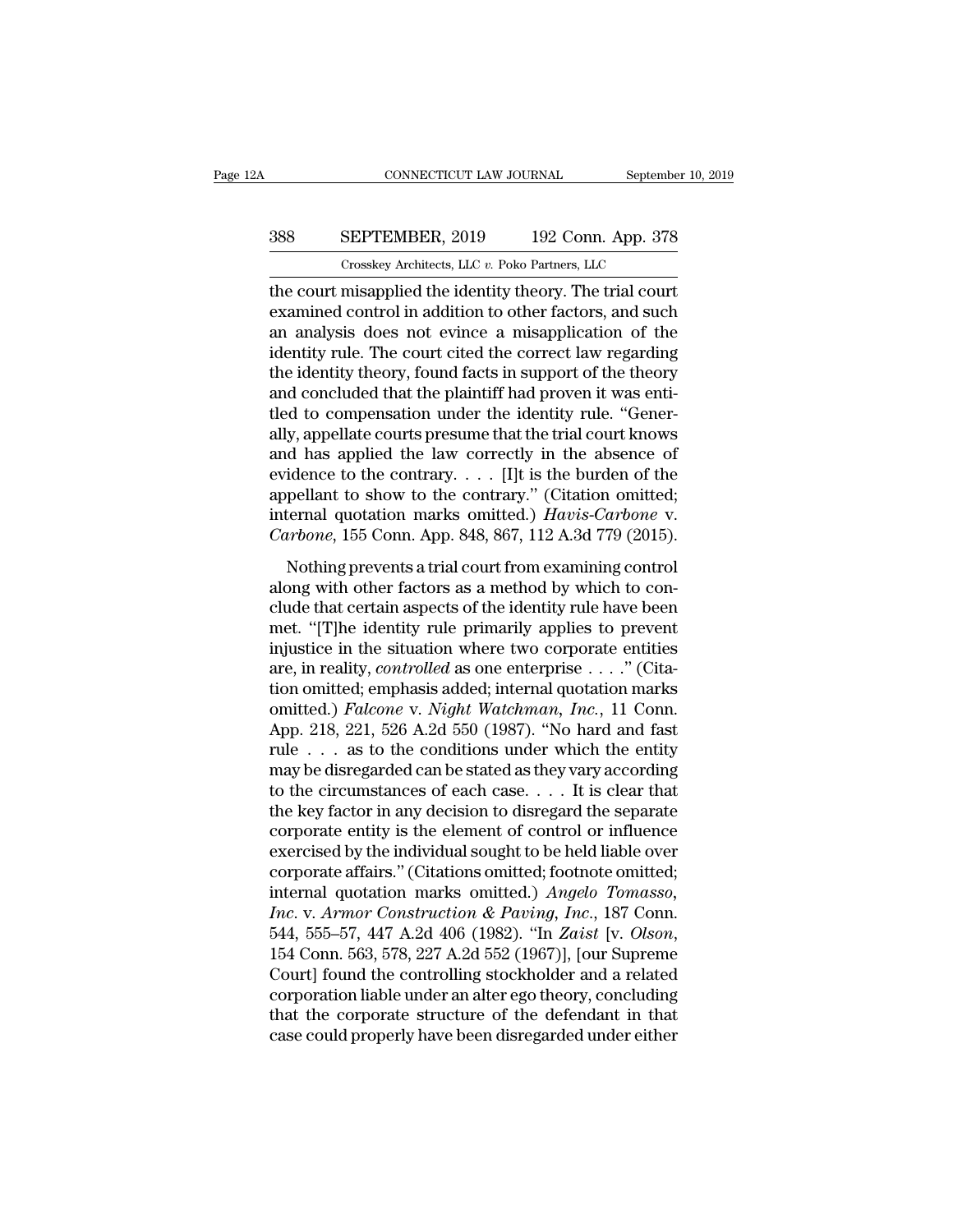## 10, 2019 CONNECTICUT LAW JOURNAL Page 13A<br>192 Conn. App. 378 SEPTEMBER, 2019 389<br>Crosskey Architects, LLC v. Poko Partners, LLC Crosskey Architects, LLC *v.* Poko Partners, LLC

the instrumentality rule or the identity rule.'' (Internal<br>
duction marks omitted.) Naples v. Keystone Building & Development Cornel super 2015 Conn 232 192 Conn. App. 378 SEPTEMBER, 2019 389<br>
Crosskey Architects, LLC v. Poko Partners, LLC<br>
the instrumentality rule or the identity rule." (Internal<br>
quotation marks omitted.) *Naples* v. *Keystone Build-*<br> *ing* & *Developme* 192 Conn. App. 378 SEPTEMBER, 2019 389<br> *Crosskey Architects, LLC v. Poko Partners, LLC*<br>
the instrumentality rule or the identity rule." (Internal<br>
quotation marks omitted.) *Naples v. Keystone Build*<br> *ing & Development* 2 Conn. App. 378 SEPTEMBER, 2019 389<br>
Crosskey Architects, LLC v. Poko Partners, LLC<br>
e instrumentality rule or the identity rule." (Internal<br>
otation marks omitted.) *Naples* v. *Keystone Build-<br>
g & Development Corp.*,

Crosskey Architects, LLC  $v$ . Poko Partners, LLC<br>the instrumentality rule or the identity rule." (Internal<br>quotation marks omitted.) *Naples* v. *Keystone Build-*<br>ing & Development Corp., supra, 295 Conn. 232.<br>Alternative the instrumentality rule or the identity rule." (Internal quotation marks omitted.) *Naples v. Keystone Building & Development Corp.*, supra, 295 Conn. 232.<br>Alternatively, the defendants argue essentially that the plainti che instrumentanty rule of the identity rule. (Internation<br>quotation marks omitted.) Naples v. Keystone Build-<br>ing & Development Corp., supra, 295 Conn. 232.<br>Alternatively, the defendants argue essentially that<br>the plainti quotation marks onlitted.) Nuples v. Registone Data-<br>ing & Development Corp., supra, 295 Conn. 232.<br>Alternatively, the defendants argue essentially that<br>the plaintiff presented no evidence to support the iden-<br>tity rule. Alternatively, the defendants argue essentially that<br>the plaintiff presented no evidence to support the iden-<br>tity rule. They also contend that the court failed to make<br>certain findings, but they did not request an articu Alternatively, the defendants argue essentially that<br>the plaintiff presented no evidence to support the iden-<br>tity rule. They also contend that the court failed to make<br>certain findings, but they did not request an articul the plaintiff presented no evidence to support the identity rule. They also contend that the court failed to make<br>certain findings, but they did not request an articula-<br>tion on those grounds.<sup>9</sup> Instead of focusing on fi tity rule. They also contend that the court failed to make<br>certain findings, but they did not request an articula-<br>tion on those grounds.<sup>9</sup> Instead of focusing on findings<br>that the court did not make, we note that "each c *Tomasso, Inc. Tomasso, Inc. Paying some that the court did not make, we note that "each case* in which the issue is raised should be regarded as sui generis, to be decided in accordance with its own underlying facts." that the court did not make, we note that "each case<br>in which the issue is raised should be regarded as sui<br>generis, to be decided in accordance with its own under-<br>lying facts." (Internal quotation marks omitted.) *Angel* in which the issue is raised should be regarded as sui generis, to be decided in accordance with its own underlying facts." (Internal quotation marks omitted.) *Angelo Tomasso, Inc.* v. *Armor Construction & Paving, Inc.* generis, to be decided in accordance with its own underlying facts." (Internal quotation marks omitted.) *Angelo Tomasso, Inc.* v. *Armor Construction & Paving, Inc.*, supra, 187 Conn. 556 n.7. After a thorough examination lying facts." (Internal quotation marks omitted.) *Angelo*<br>Tomasso, Inc. v. Armor Construction & Paving, Inc.,<br>supra, 187 Conn. 556 n.7. After a thorough examination,<br>we conclude that the factual findings that the trial co Tomasso, Inc. v. Armor Construction & Paving, Inc.,<br>supra, 187 Conn. 556 n.7. After a thorough examination,<br>we conclude that the factual findings that the trial court<br>made support a finding that the identity rule was satis supra, 187 Conn. 556 n.7. After a thorough examination,<br>we conclude that the factual findings that the trial court<br>made support a finding that the identity rule was satis-<br>fied. The court found that (1) POKO Partners, LLC, we conclude that the factual findings that the trial court<br>made support a finding that the identity rule was satis-<br>fied. The court found that (1) POKO Partners, LLC, and<br>POKO Management Corp. were the locus of power for<br>t made support a finding that the identity rule was satis-<br>fied. The court found that (1) POKO Partners, LLC, and<br>POKO Management Corp. were the locus of power for<br>the overall organization through which the Olsons main-<br>tain fied. The court found that (1) POKO Partners, LLC, and<br>POKO Management Corp. were the locus of power for<br>the overall organization through which the Olsons main-<br>tained virtually unchecked power and control; (2)<br>POKO Manage POKO Management Corp. were the locus of power for<br>the overall organization through which the Olsons main-<br>tained virtually unchecked power and control; (2)<br>POKO Management Corp., "which receives 'reimburse-<br>ments' through the overall organization through which the Olsons main-<br>tained virtually unchecked power and control; (2)<br>POKO Management Corp., "which receives 'reimburse-<br>ments' through every company that does business with<br>[the defenda tained virtually unchecked power and control; (2)<br>POKO Management Corp., "which receives 'reimburse-<br>ments' through every company that does business with<br>[the defendant entities] for expense[s], pays salaries to<br>[the Olson POKO Management Corp., "which receives 'reimburse-<br>ments' through every company that does business with<br>[the defendant entities] for expense[s], pays salaries to<br>[the Olsons]"; (3) Kenneth Olson viewed the lack of<br>clarity [the Olsons]"; (3) Kenneth Olson viewed the lack of clarity in the overall corporate structure of the defendant entities as a virtue;<sup>10</sup> (4) Kenneth Olson intentionally misled Crosskey on the projects that did not move clarity in the overall corporate structure of the defendant entities as a virtue;<sup>10</sup> (4) Kenneth Olson intentionally misled Crosskey on the projects that did not move  $\overline{P}$  The defendants further argue that evidence w

dant entities as a virtue;<sup>10</sup> (4) Kenneth Olson intention-<br>ally misled Crosskey on the projects that did not move<br><sup>9</sup>The defendants further argue that evidence was presented at trial that<br>POKO Reservoir Yaremich Developer ally misled Crosskey on the projects that did not move<br>
The defendants further argue that evidence was presented at trial that<br>
POKO Reservoir Yaremich Developers, LLC, Capehart Ventures, LLC, and<br>
Cape Loom Managers, LLC, The defendants further argue that evidence was presented at trial that<br>POKO Reservoir Yaremich Developers, LLC, Capehart Ventures, LLC, and<br>Cape Loom Managers, LLC, filed and maintained records with the Secretary<br>of State, <sup>9</sup> The defendants further argue that evidence was presented at trial that POKO Reservoir Yaremich Developers, LLC, Capehart Ventures, LLC, and Cape Loom Managers, LLC, filed and maintained records with the Secretary of S POKO Reservoir Yaremich Developers, LLC, Capehart Ventures, LLC, and Cape Loom Managers, LLC, filed and maintained records with the Secretary of State, maintained a separate bank account, and filed tax returns. The court d Cape Loom Managers, LLC, filed and maintained records with the Secretary of State, maintained a separate bank account, and filed tax returns. The court did not state in its memorandum of decision whether it found this evi For example and the distance in the distance credible. If the defendants wanted to have the court specify whether it found this evidence credible. If the defendants wanted to have the court specify whether it found this e

evidence credible. If the defendants wanted to have the court specify whether it found this evidence credible, they could have requested an articulation on those grounds. See Practice Book  $\S 66-5$ .<br><sup>10</sup> The court further it found this evidence credible, they could have requested an articulation<br>on those grounds. See Practice Book § 66-5.<br><sup>10</sup> The court further found that Kenneth Olson's deposition testimony<br>"smacks of elusive game playing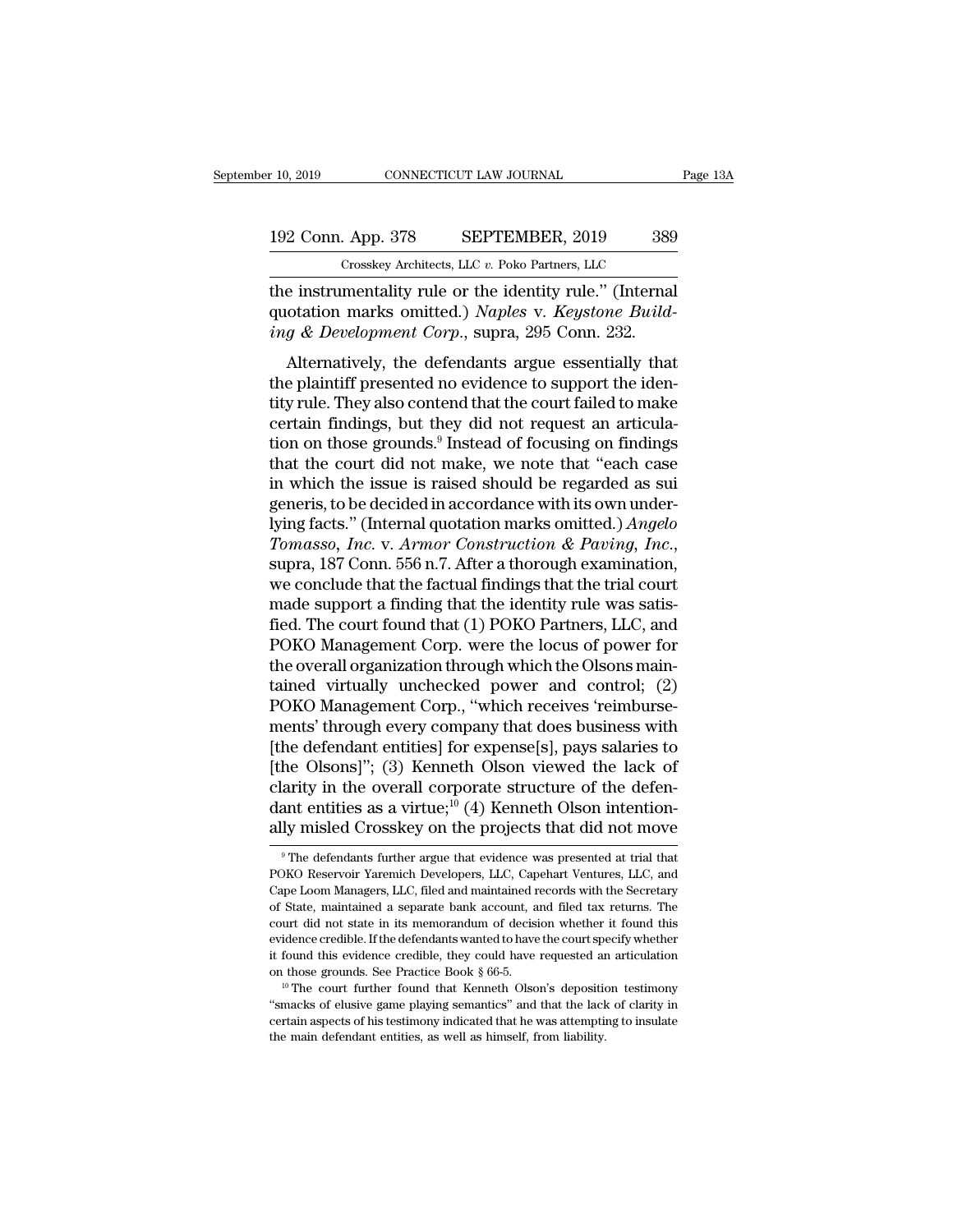## CONNECTICUT LAW JOURNAL September 10, 2019<br>390 SEPTEMBER, 2019 192 Conn. App. 378<br>Crosskey Architects, LLC v. Poko Partners, LLC CONNECTICUT LAW JOURNAL September<br>
SEPTEMBER, 2019 192 Conn. App. 378<br>
Crosskey Architects, LLC *v.* Poko Partners, LLC<br>
nto providing architectural services, and later

FORMECTICUT LAW JOURNAL September 10, 2019<br>
SEPTEMBER, 2019 192 Conn. App. 378<br>
Crosskey Architects, LLC v. Poko Partners, LLC<br>
forward into providing architectural services, and later<br>
recast the arrangement as being "'on SEPTEMBER, 2019 192 Conn. App. 378<br>
Crosskey Architects, LLC v. Poko Partners, LLC<br>
forward into providing architectural services, and later<br>
recast the arrangement as being " 'on spec' "; (5) the<br>
defendant entities were 390 SEPTEMBER, 2019 192 Conn. App. 378<br>
Crosskey Architects, LLC v. Poko Partners, LLC<br>
forward into providing architectural services, and later<br>
recast the arrangement as being " 'on spec' "; (5) the<br>
defendant entities SHARE 3019 192 Conn. App. 378<br>
SEPTEMBER, 2019 192 Conn. App. 378<br>
Torward into providing architectural services, and later<br>
recast the arrangement as being " 'on spec' "; (5) the<br>
defendant entities were located in one o Crosskey Architects, LLC v. Poko Partners, LLC<br>forward into providing architectural services, and later<br>recast the arrangement as being " 'on spec' "; (5) the<br>defendant entities were located in one office, and<br>shared all Crosskey Architects, LLC  $v$ . Poko Partners, LLC<br>forward into providing architectural services, and later<br>recast the arrangement as being " 'on spec' "; (5) the<br>defendant entities were located in one office, and<br>shared al forward into providing architectural services, and later<br>recast the arrangement as being " 'on spec' "; (5) the<br>defendant entities were located in one office, and<br>shared all office supplies and equipment, including com-<br>pu recast the arrangement as being " 'on spec' "; (5) the<br>defendant entities were located in one office, and<br>shared all office supplies and equipment, including com-<br>puters; (6) Kenneth Olson signed all of his e-mails as<br>ema defendant entities were located in one office, and<br>shared all office supplies and equipment, including com-<br>puters; (6) Kenneth Olson signed all of his e-mails as<br>emanating from POKO Partners, LLC, regardless of<br>whether an shared all office supplies and equipment, including computers; (6) Kenneth Olson signed all of his e-mails as<br>emanating from POKO Partners, LLC, regardless of<br>whether another defendant entity was purporting to<br>handle the m puters; (6) Kenneth Olson signed all of his e-mails as<br>emanating from POKO Partners, LLC, regardless of<br>whether another defendant entity was purporting to<br>handle the matter; (7) the defendant entities were<br>"stack[ed]" to p emanating from POKO Partners, LLC, regardless of<br>whether another defendant entity was purporting to<br>handle the matter; (7) the defendant entities were<br>"stack[ed]" to provide the Olsons with layers of protec-<br>tion; and (8) whether another defendant entity was purporting to<br>handle the matter; (7) the defendant entities were<br>"stack[ed]" to provide the Olsons with layers of protec-<br>tion; and (8) the Olsons would pay themselves first<br>without not handle the matter; (7) the defendant entities were<br>
"stack[ed]" to provide the Olsons with layers of protec-<br>
tion; and (8) the Olsons would pay themselves first<br>
without notice to legitimate creditors, would dissolve<br>
or "stack[ed]" to provide the Olsons with layers of protection; and (8) the Olsons would pay themselves first without notice to legitimate creditors, would dissolve or abandon companies when it was not convenient for them to tion; and (8) the Olsons would pay themselves first<br>without notice to legitimate creditors, would dissolve<br>or abandon companies when it was not convenient for<br>them to proceed with a project, would ask vendors to<br>supply se without notice to legitimate cred<br>or abandon companies when it was<br>them to proceed with a project, v<br>supply services to companies tha<br>capitalization and would hire vend<br>pany while forming another sing<br>order to absorb liabi abandon companies when it was not convenient for<br>
em to proceed with a project, would ask vendors to<br>
pply services to companies that had no reasonable<br>
pitalization and would hire vendors through one com-<br>
my while formi them to proceed with a project, would ask ventions to<br>supply services to companies that had no reasonable<br>capitalization and would hire vendors through one com-<br>pany while forming another single purpose entity in<br>order to supply services to companies that had no reasonable<br>capitalization and would hire vendors through one com-<br>pany while forming another single purpose entity in<br>order to absorb liabilities.<sup>11</sup><br>"The essential purposes of th

"The essential purposes of the corporate structure,<br>cluding stockholder immunity, must and will be pro-<br>cted when the corporation functions as an entity in<br> $\frac{11}{10}$  The defendants argue that the court's finding that si "The essential purposes of the corporate structure,<br>including stockholder immunity, must and will be pro-<br>tected when the corporation functions as an entity in<br> $\frac{1}{1}$  The defendants argue that the court's finding that

including stockholder immunity, must and will be pro-<br>tected when the corporation functions as an entity in<br><sup>11</sup> The defendants argue that the court's finding that single purpose entities<br>were used to absorb liabilities wa and of the comporation functions as an entity in<br>
<sup>11</sup> The defendants argue that the court's finding that single purpose entities<br>
were used to absorb liabilities was clearly erroneous. The court determined<br>
that the "esta Fig. 11 The defendants argue that the court's finding that single purpose entities<br>
were used to absorb liabilities was clearly erroneous. The court determined<br>
that the "establishment of 'single purpose entities,' while n  $^1$  The defendants argue that the court's finding that single purpose entities were used to absorb liabilities was clearly erroneous. The court determined that the "establishment of 'single purpose entities,' while not n were used to absorb liabilities was clearly erroneous. The court determined that the "establishment of 'single purpose entities,' while not nefarious in and of [itself], in this case was used to absorb liabilities, which t were used to absorb liabilities was clearly erroneous. The court determined<br>that the "establishment of 'single purpose entities,' while not nefarious in<br>and of [itself], in this case was used to absorb liabilities, which t and of [itself], in this case was used to absorb liabilities, which the entity, specifically, POKO Reservoir Yaremich Developers, LLC, and Capehart Ventures, LLC, did not originally enter into." This finding is supported b and creating.) POKO Reservoir Yaremich Developers, LLC, and Capehart Ventures, LLC, did not originally enter into." This finding is supported by the court's additional findings. The court found that Kenneth Olson and POKO Free, LLC, did not originally enter into." This finding is supported by the court's additional findings. The court found that Kenneth Olson and POKO Partners, LLC, "do not dispute that they procured architectural services court's additional findings. The court found that Kenneth Olson and POKO<br>Partners, LLC, "do not dispute that they procured architectural services<br>from Crosskey at the outset of [the Reservoir and Capehart] projects, but<br>cl Partners, LLC, "do not dispute that they procured architectural services<br>from Crosskey at the outset of [the Reservoir and Capehart] projects, but<br>claim that upon the establishment of a 'single purpose entity' like POKO<br>Re From Crosskey at the outset of [the Reservoir and Capehart] projects, but claim that upon the establishment of a 'single purpose entity' like POKO Reservoir Yaremich Developers, LLC, and Capehart Ventures, LLC, the entitie elaim that upon the establishment of a 'single purpose entity' like POKO<br>Reservoir Yaremich Developers, LLC, and Capehart Ventures, LLC, the enti-<br>ties, as opposed to POKO Partners, LLC, under whose auspices [the] court<br>fi Reservoir Yaremich Developers, LLC, and Capehart Ventures, LLC, the entities, as opposed to POKO Partners, LLC, under whose auspices [the] court finds solicited Crosskey's services, would begin assuming liability for bills ties, as opposed to POKO Partners, LLC, under whose auspices [the] court finds solicited Crosskey's services, would begin assuming liability for bills associated with the project. This arrangement was effective, according finds solicited Crosskey's services, would begin assuming liability for bills associated with the project. This arrangement was effective, according to [Kenneth] Olson, even though, as Crosskey testified, the plaintiff's s associated with the project. This arrangement was effective, according to [Kenneth] Olson, even though, as Crosskey testified, the plaintiff's services were typically 75 percent complete by the time the single purpose enti [Kenneth] Olson, even though, as Crosskey testified, the plaintiff's services were typically 75 percent complete by the time the single purpose entity was formed." The court also found that after the plaintiff sent invoice were typically 75 percent complete by the time the single purpose entity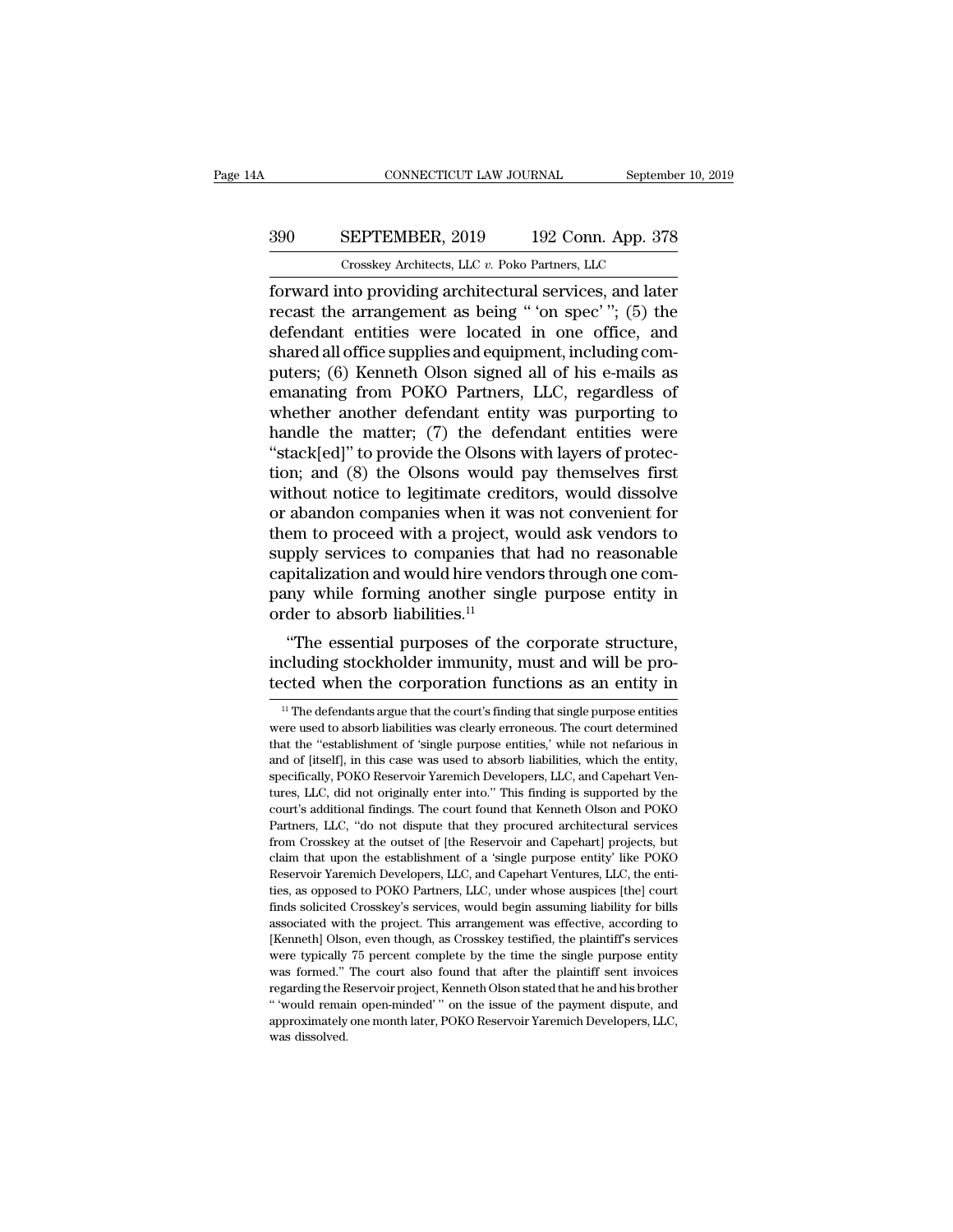## 10, 2019 CONNECTICUT LAW JOURNAL Page 15A<br>192 Conn. App. 378 SEPTEMBER, 2019 391<br>Crosskey Architects, LLC v. Poko Partners, LLC Crosskey Architects, LLC *v.* Poko Partners, LLC

r 10, 2019 CONNECTICUT LAW JOURNAL Page 1<br>
192 Conn. App. 378 SEPTEMBER, 2019 391<br>
Crosskey Architects, LLC v. Poko Partners, LLC<br>
the normal manner contemplated and permitted by law.<br>
When it functions in this manner, the 192 Conn. App. 378 SEPTEMBER, 2019 391<br>
Crosskey Architects, LLC v. Poko Partners, LLC<br>
the normal manner contemplated and permitted by law.<br>
When it functions in this manner, there is nothing insidi-<br>
ous in stockholder c 192 Conn. App. 378 SEPTEMBER, 2019 391<br>
Crosskey Architects, LLC v. Poko Partners, LLC<br>
the normal manner contemplated and permitted by law.<br>
When it functions in this manner, there is nothing insidi-<br>
ous in stockholder 192 Conn. App. 378 SEPTEMBER, 2019 391<br>
Crosskey Architects, LLC  $v$ . Poko Partners, LLC<br>
the normal manner contemplated and permitted by law.<br>
When it functions in this manner, there is nothing insidi-<br>
ous in stockholde Crosskey Architects, LLC v. Poko Partners, LLC<br>the normal manner contemplated and permitted by law.<br>When it functions in this manner, there is nothing insidi-<br>ous in stockholder control, interlocking directorates or<br>ident Crosskey Architects, LLC  $v$ . Poko Partners, LLC<br>the normal manner contemplated and permitted by law.<br>When it functions in this manner, there is nothing insidi-<br>ous in stockholder control, interlocking directorates or<br>ide the normal manner contemplated and permitted by law.<br>When it functions in this manner, there is nothing insidi-<br>ous in stockholder control, interlocking directorates or<br>identity of officers. When, however, the corporation When it functions in this manner, there is nothing insidious in stockholder control, interlocking directorates or<br>identity of officers. When, however, the corporation is<br>so manipulated by an individual or another corporate ous in stockholder control, interlocking directorates or<br>
identity of officers. When, however, the corporation is<br>
so manipulated by an individual or another corporate<br>
entity as to become a mere puppet or tool for the man identity of officers. When, however, the corporation is<br>so manipulated by an individual or another corporate<br>entity as to become a mere puppet or tool for the manip-<br>ulator, justice may require the courts to disregard the<br> so manipulated by an individual or another corporate<br>entity as to become a mere puppet or tool for the manip-<br>ulator, justice may require the courts to disregard the<br>corporate fiction and impose liability on the real actor entity as to become a mere puppet or tool for the manip-<br>ulator, justice may require the courts to disregard the<br>corporate fiction and impose liability on the real actor."<br>Zaist v. Olson, supra, 154 Conn. 574–75. "When the ulator, justice may require the courts to disregard the corporate fiction and impose liability on the real actor."<br>Zaist v. Olson, supra, 154 Conn. 574–75. "When the statutory privilege of doing business in the corporate corporate fiction and impose liability on the real actor."<br>
Zaist v. Olson, supra, 154 Conn. 574–75. "When the<br>
statutory privilege of doing business in the corporate<br>
form is employed as a cloak for the evasion of obliga Zaist v. *Olson*, supra, 154 Conn. 574–75. "When the<br>statutory privilege of doing business in the corporate<br>form is employed as a cloak for the evasion of obliga-<br>tions, as a mask behind which to do injustice, or invoked<br>t statutory privilege of doing business in the corporate<br>form is employed as a cloak for the evasion of obliga-<br>tions, as a mask behind which to do injustice, or invoked<br>to subvert equity, the separate personality of the cor form is employed as a cloak for the evasion of obligations, as a mask behind which to do injustice, or invoked<br>to subvert equity, the separate personality of the corpo-<br>ration will be disregarded." (Internal quotation mark tions, as a mask behind which to do injustice, or invoked<br>to subvert equity, the separate personality of the corpo-<br>ration will be disregarded." (Internal quotation marks<br>omitted.) *Falcone* v. *Night Watchman*, *Inc.*, su to subvert equity, the separate personality of the corporation will be disregarded." (Internal quotation marks omitted.) *Falcone v. Night Watchman, Inc.*, supra, 11 Conn. App. 220. The court's findings support the notion ration will be disregarded." (Internal quotation marks<br>omitted.) *Falcone* v. *Night Watchman*, *Inc.*, supra, 11<br>Conn. App. 220. The court's findings support the notion<br>that the real actors were the Olsons, who controlled omitted.) *Falcone* v. *Night Watchman*, *Inc.*, supra, 11<br>Conn. App. 220. The court's findings support the notion<br>that the real actors were the Olsons, who controlled the<br>defendant entities as one enterprise while imprope Conn. App. 220. The court's findings support the notion<br>that the real actors were the Olsons, who controlled the<br>defendant entities as one enterprise while improperly<br>using the corporate form to their benefit and to the<br>de that the real actors were the Olsons, who condefendant entities as one enterprise while<br>using the corporate form to their benefit<br>detriment of legitimate creditors. We conclu<br>court's finding that the particular circumsta<br>c triment of legitimate creditors. We conclude that the<br>urt's finding that the particular circumstances of this<br>se justify piercing the corporate veil under the iden-<br>y theory was not clearly erroneous.<br>B<br>The defendants next

B

court's finding that the particular circumstances of this<br>case justify piercing the corporate veil under the iden-<br>tity theory was not clearly erroneous.<br>B<br>The defendants next argue that the court "failed to<br>properly apply case justify piercing the corporate veil under the identity theory was not clearly erroneous.<br>
B<br>
The defendants next argue that the court "failed to<br>
properly apply the second prong of the *Naples* [v. *Keystone Building* 214] analysis: that the court "failed to properly apply the second prong of the *Naples* [v. *Keystone Building & Development Corp.*, supra, 295 Conn. 214] analysis: that the corporate entity served no legitimate business B<br>
The defendants next argue that the court "faile<br>
properly apply the second prong of the *Naples* [v.<br> *stone Building & Development Corp.*, supra, 295 C<br>
214] analysis: that the corporate entity served no l<br>
mate busine The defendants next argue that the court "failed to<br>operly apply the second prong of the *Naples* [v. *Key-*<br>one Building & Development Corp., supra, 295 Conn.<br>4] analysis: that the corporate entity served no legiti-<br>ate properly apply the second prong of the *Naples* [v. *Keystone Building & Development Corp.*, supra, 295 Conn.<br>214] analysis: that the corporate entity served no legitimate business purpose  $\dots$ ." We disagree.<br>The defendan

by *Stone Building & Development Corp.*, supra, 295 Conn.<br>214] analysis: that the corporate entity served no legitimate business purpose . . . . " We disagree.<br>The defendants' argument is unavailing because it is<br>premised *Income Bandang* **a** *Decoopment* corp.; supra, 255 cond.<br>
214] analysis: that the corporate entity served no legitimate business purpose . . . ." We disagree.<br>
The defendants' argument is unavailing because it is<br>
premise The defendants' argument is unavailing because it is<br>premised on a misstatement of the law. As aptly stated<br>by Justice Borden in his dissent in *Angelo Tomasso*,<br>*Inc.* v. *Armor Construction & Paving*, *Inc.*, supra, 187 The defendants' argument is unavailing because it is<br>premised on a misstatement of the law. As aptly stated<br>by Justice Borden in his dissent in *Angelo Tomasso*,<br>*Inc.* v. *Armor Construction & Paving*, *Inc.*, supra, 187 The defendants' argument is unavailing because it is<br>premised on a misstatement of the law. As aptly stated<br>by Justice Borden in his dissent in *Angelo Tomasso*,<br>*Inc.* v. *Armor Construction & Paving*, *Inc.*, supra, 187<br>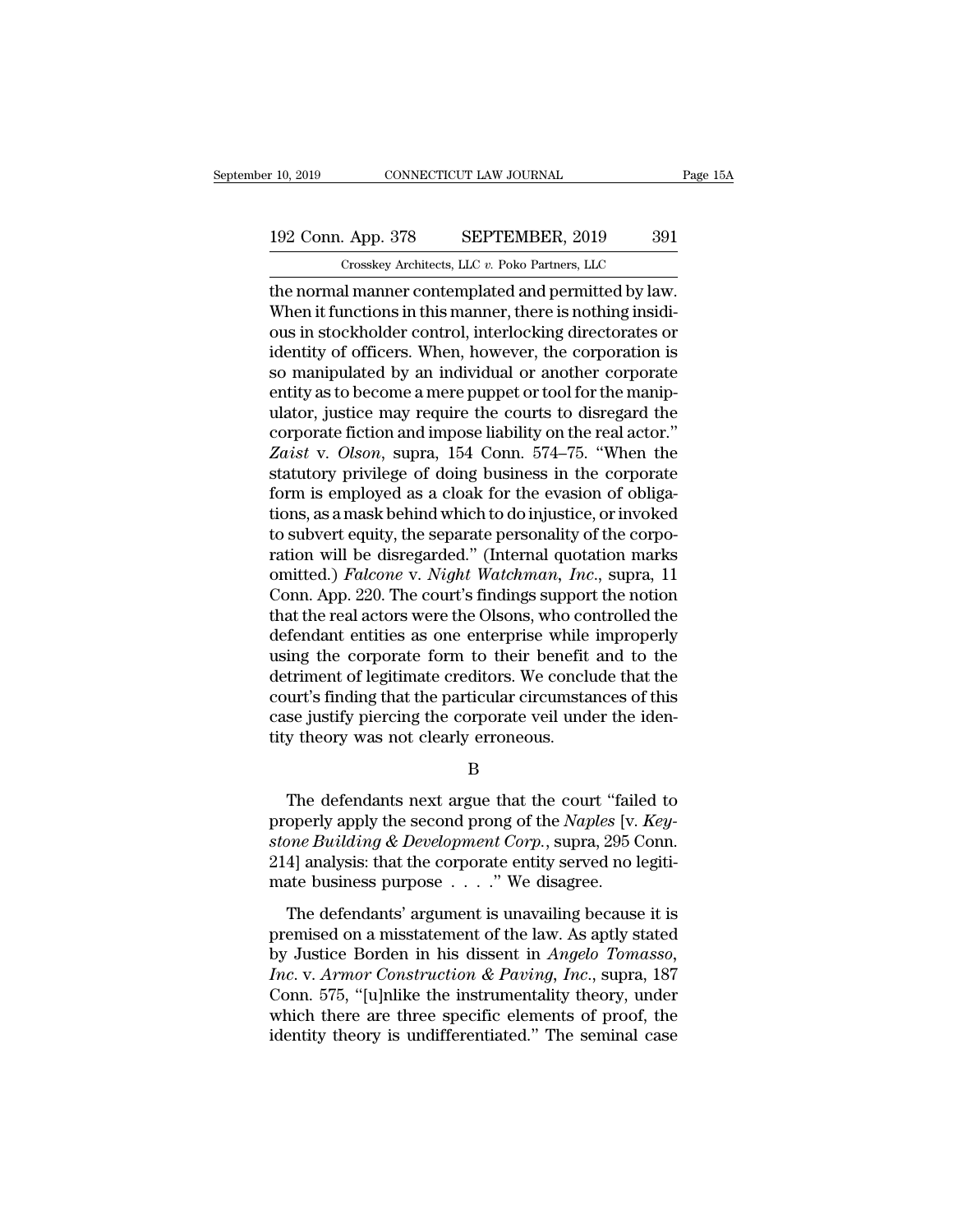## CONNECTICUT LAW JOURNAL September 10, 2019<br>392 SEPTEMBER, 2019 192 Conn. App. 378<br>Crosskey Architects, LLC v. Poko Partners, LLC CONNECTICUT LAW JOURNAL September<br>
SEPTEMBER, 2019 192 Conn. App. 378<br>
Crosskey Architects, LLC *v.* Poko Partners, LLC<br>
Olson. supra 154 Conn. 576 and its progeny

of *Zaist* v. *Olson*, supra, 154 Conn. 576, and its progeny SEPTEMBER, 2019 192 Conn. App. 378<br>
Crosskey Architects, LLC v. Poko Partners, LLC<br>
of *Zaist* v. *Olson*, supra, 154 Conn. 576, and its progeny<br>
express the identity rule as follows: "If [the] plaintiff<br>
can show that the SEPTEMBER, 2019 192 Conn. App. 378<br>
Crosskey Architects, LLC v. Poko Partners, LLC<br>
of Zaist v. Olson, supra, 154 Conn. 576, and its progeny<br>
express the identity rule as follows: "If [the] plaintiff<br>
can show that there **SEPTEMBER, 2019** 192 Conn. App. 378<br>
Crosskey Architects, LLC  $v$ . Poko Partners, LLC<br>
of *Zaist* v. *Olson*, supra, 154 Conn. 576, and its progeny<br>
express the identity rule as follows: "If [the] plaintiff<br>
can show tha Crosskey Architects, LLC  $v$ . Poko Partners, LLC<br>
of *Zaist* v. *Olson*, supra, 154 Conn. 576, and its progeny<br>
express the identity rule as follows: "If [the] plaintiff<br>
can show that there was such a unity of interest a Crosskey Archuects, LLC v. Poko Partners, LLC<br>
of Zaist v. Olson, supra, 154 Conn. 576, and its progeny<br>
express the identity rule as follows: "If [the] plaintiff<br>
can show that there was such a unity of interest and<br>
own of Zaist v. Olson, supra, 154 Conn. 576, and its progeny<br>express the identity rule as follows: "If [the] plaintiff<br>can show that there was such a unity of interest and<br>ownership that the independence of the corporations<br>ha express the identity rule as follows: "If [the] plaintiff<br>can show that there was such a unity of interest and<br>ownership that the independence of the corporations<br>had in effect ceased or had never begun, an adherence<br>to th can show that there was such a unity of interest and<br>ownership that the independence of the corporations<br>had in effect ceased or had never begun, an adherence<br>to the fiction of separate identity would serve only to<br>defeat ownership that the independence of the corporations<br>had in effect ceased or had never begun, an adherence<br>to the fiction of separate identity would serve only to<br>defeat justice and equity by permitting the economic<br>entity In the fiction of separate identity would serve only to<br>feat justice and equity by permitting the economic<br>tity to escape liability arising out of an operation<br>mducted by one corporation for the benefit of the<br>nole enterpr defeat justice and equity by permitting the economic<br>entity to escape liability arising out of an operation<br>conducted by one corporation for the benefit of the<br>whole enterprise." (Internal quotation marks omitted.)<br>In *Nap* 

entity to escape liability arising out of an operation<br>conducted by one corporation for the benefit of the<br>whole enterprise." (Internal quotation marks omitted.)<br>In *Naples* v. *Keystone Building* & *Development*<br>*Corp.*, conducted by one corporation for the benefit of the<br>whole enterprise." (Internal quotation marks omitted.)<br>In *Naples* v. *Keystone Building* & *Development*<br>Corp., supra, 295 Conn. 233–34, our Supreme Court,<br>after setting whole enterprise." (Internal quotation marks omitted.)<br>
In *Naples* v. *Keystone Building* & *Development*<br> *Corp.*, supra, 295 Conn. 233–34, our Supreme Court,<br>
after setting forth the identity rule, stated: "The concept In *Naples* v. *Keystone Building* & *Development*<br>Corp., supra, 295 Conn. 233–34, our Supreme Court,<br>after setting forth the identity rule, stated: "The concept<br>of piercing the corporate veil is equitable in nature.<br>... In *Naples* v. *Keystone Building* & *Development*<br>Corp., supra, 295 Conn. 233–34, our Supreme Court,<br>after setting forth the identity rule, stated: "The concept<br>of piercing the corporate veil is equitable in nature.<br>... Corp., supra, 295 Conn. 233–34, our Supreme Court,<br>after setting forth the identity rule, stated: "The concept<br>of piercing the corporate veil is equitable in nature.<br> $\ldots$  No hard and fast rule, however, as to the condi-<br> after setting forth the identity rule, stated: "The concept<br>of piercing the corporate veil is equitable in nature.<br> $\ldots$  No hard and fast rule, however, as to the condi-<br>tions under which the entity may be disregarded can of piercing the corporate veil is equitable in nature.<br>
... No hard and fast rule, however, as to the condi-<br>
tions under which the entity may be disregarded can<br>
be stated as they vary according to the circumstances<br>
of e . . . No hard and fast rule, however, as to the conditions under which the entity may be disregarded can be stated as they vary according to the circumstances of each case. . . . Ordinarily the corporate veil is pierced o tions under which the entity may be disregarded can<br>be stated as they vary according to the circumstances<br>of each case. . . . Ordinarily the corporate veil is<br>pierced only under exceptional circumstances, for<br>example, whe be stated as they vary according to the circumstances<br>of each case. . . . Ordinarily the corporate veil is<br>pierced only under exceptional circumstances, for<br>example, where the corporation is a mere shell, serving<br>no legit of each case. . . . . Ordinarily the corporate veil is<br>pierced only under exceptional circumstances, *for*<br>example, where the corporation is a mere shell, serving<br>no legitimate purpose, and used primarily as an interme-<br>d pierced only under exceptional circumstances, for example, where the corporation is a mere shell, serving no legitimate purpose, and used primarily as an intermediary to perpetuate fraud or promote injustice.  $\dots$  The imp example, where the corporation is a mere shell, serving<br>no legitimate purpose, and used primarily as an interme-<br>diary to perpetuate fraud or promote injustice. . . . .<br>The improper use of the corporate form is the key to<br> no legitimate purpose, and used primarily as an intermediary to perpetuate fraud or promote injustice.  $\ldots$ .<br>The improper use of the corporate form is the key to<br>the inquiry, as [i]t is true that courts will disregard le diary to perpetuate fraud or promote injustice.  $\dots$ <br>The improper use of the corporate form is the key to<br>the inquiry, as [i]t is true that courts will disregard legal<br>fictions, including that of a separate corporate enti The improper use of the corporate form is the key to<br>the inquiry, as [i]t is true that courts will disregard legal<br>fictions, including that of a separate corporate entity,<br>when they are used for fraudulent or illegal purpo the inquiry, as [i]t is true that courts will disregard legal<br>fictions, including that of a separate corporate entity,<br>when they are used for fraudulent or illegal purposes.<br>Unless something of the kind is proven, however, fictions, including that of a separate corporate entity,<br>when they are used for fraudulent or illegal purposes.<br>Unless something of the kind is proven, however, to<br>do so is to act in opposition to the public policy of<br>the omitted.) our Supreme Court in *Naples* stated that the circum-<br>
Superior state as expressed in legislation concerning the<br>
Franciscon and regulation of corporations." (Citations<br>
nitted; emphasis added; internal quotation marks<br>
ni the state as expressed in legislation concerning the<br>formation and regulation of corporations." (Citations<br>omitted, emphasis added; internal quotation marks<br>omitted.)<br>Our Supreme Court in *Naples* stated that the circum-<br>s

formation and regulation of corporations." (Citations<br>omitted; emphasis added; internal quotation marks<br>omitted.)<br>Our Supreme Court in *Naples* stated that the circum-<br>stances necessary for piercing the corporate veil vary example of the exceptional circumstances under which contracts on the exceptional circumstances necessary for piercing the corporate veil vary according to each case. Id., 233. The court cited, as an example of the excepti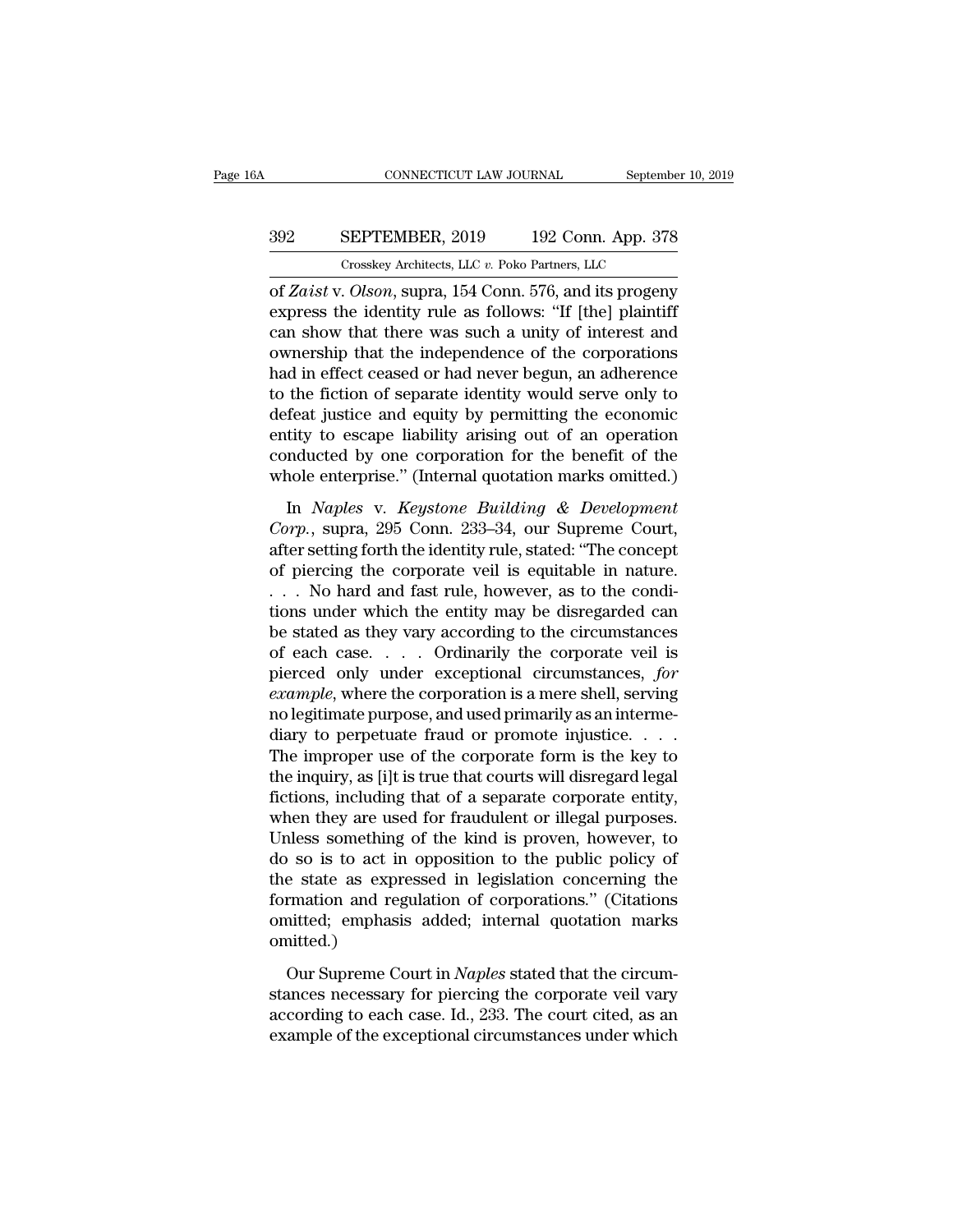## 10, 2019 CONNECTICUT LAW JOURNAL Page 17A<br>192 Conn. App. 378 SEPTEMBER, 2019 393<br>Crosskey Architects, LLC v. Poko Partners, LLC Crosskey Architects, LLC *v.* Poko Partners, LLC

the veil connective veil connective veil connection.<br>
The veil could be pierced, the situation where a corpora-<br>
the veil could be pierced, the situation where a corpora-<br>
tion served no legitimate purpose. Id. The court d 192 Conn. App. 378 SEPTEMBER, 2019 393<br>
Crosskey Architects, LLC v. Poko Partners, LLC<br>
the veil could be pierced, the situation where a corpora-<br>
tion served no legitimate purpose. Id. The court did<br>
not state that the la 192 Conn. App. 378 SEPTEMBER, 2019 393<br>
Crosskey Architects, LLC v. Poko Partners, LLC<br>
the veil could be pierced, the situation where a corpora-<br>
tion served no legitimate purpose. Id. The court did<br>
not state that the l 192 Conn. App. 378 SEPTEMBER, 2019 393<br>
Crosskey Architects, LLC  $v$ . Poko Partners, LLC<br>
the veil could be pierced, the situation where a corpora-<br>
tion served no legitimate purpose. Id. The court did<br>
not state that the Crosskey Architects, LLC v. Poko Partners, LLC<br>the veil could be pierced, the situation where a corpora-<br>tion served no legitimate purpose. Id. The court did<br>not state that the lack of a legitimate purpose was an<br>element n Crosskey Architects, ELC  $v$ . Poko Partners, ELC<br>the veil could be pierced, the situation where a corpora-<br>tion served no legitimate purpose. Id. The court did<br>not state that the lack of a legitimate purpose was an<br>elemen the veil could be pierced, the situation where a corporation served no legitimate purpose. Id. The court did<br>not state that the lack of a legitimate purpose was an<br>element necessary to pierce the corporate veil under<br>the i tion served no legitimate purpose. Id. The court did<br>not state that the lack of a legitimate purpose was an<br>element necessary to pierce the corporate veil under<br>the identity theory. See id. Our Supreme Court in *Naples*<br>n not state that the lack of a legitimate purpose was an element necessary to pierce the corporate veil under the identity theory. See id. Our Supreme Court in *Naples* noted that for reasons of public policy an improper use element necessary to pierce the corporate<br>the identity theory. See id. Our Supreme Cour<br>noted that for reasons of public policy an imp<br>of the corporate form was key to the inquiry. I<br>Because the lack of a legitimate busine the corporate form was key to the inquiry. Id., 233–34.<br>
ecause the lack of a legitimate business purpose is<br>
it a necessary component of the identity test, the<br>
fendants' argument is without merit.<br>
II<br>
The defendants cl

II

because the fack of a feglumate business purpose is<br>not a necessary component of the identity test, the<br>defendants' argument is without merit.<br> $II$ <br>The defendants claim that the court improperly found<br>that the plaintiff wa not a necessary component of the identity test, the<br>defendants' argument is without merit.<br> $II$ <br>The defendants claim that the court improperly found<br>that the plaintiff was entitled to damages on the theory<br>of quantum merui disagree. II<br>The defendants claim that the court improperly found<br>at the plaintiff was entitled to damages on the theory<br>quantum meruit as to the Reservoir project.<sup>12</sup> We<br>sagree.<br>The court found the following additional relevant<br>ct The defendants claim that the court improperly found<br>that the plaintiff was entitled to damages on the theory<br>of quantum meruit as to the Reservoir project.<sup>12</sup> We<br>disagree.<br>The court found the following additional relevan

that the plaintiff was entitled to damages on the theory<br>of quantum meruit as to the Reservoir project.<sup>12</sup> We<br>disagree.<br>The court found the following additional relevant<br>facts regarding the Reservoir project. Kenneth Ols of quantum meruit as to the Reservoir project.<sup>12</sup> We<br>disagree.<br>The court found the following additional relevant<br>facts regarding the Reservoir project. Kenneth Olson<br>solicited the plaintiff to provide architectural servi disagree.<br>The court found the following additional relevant<br>facts regarding the Reservoir project. Kenneth Olson<br>solicited the plaintiff to provide architectural services<br>for this project. The plaintiff provided an initial The court found the following additional relevant<br>facts regarding the Reservoir project. Kenneth Olson<br>solicited the plaintiff to provide architectural services<br>for this project. The plaintiff provided an initial sketch,<br>w The court found the following additional relevant<br>facts regarding the Reservoir project. Kenneth Olson<br>solicited the plaintiff to provide architectural services<br>for this project. The plaintiff provided an initial sketch,<br>w facts regarding the Reservoir project. Kenneth Olson<br>solicited the plaintiff to provide architectural services<br>for this project. The plaintiff provided an initial sketch,<br>which Kenneth Olson submitted in response to Bridge solicited the plaintiff to provide architectural services<br>for this project. The plaintiff provided an initial sketch,<br>which Kenneth Olson submitted in response to Bridge-<br>port's request for proposal, and POKO Partners, LLC for this project. The plaintiff provided an initial sketch,<br>which Kenneth Olson submitted in response to Bridge-<br>port's request for proposal, and POKO Partners, LLC,<br>was selected. The plaintiff sent Kenneth Olson and<br>POKO which Kenneth Olson submitted in response to Bridge-<br>port's request for proposal, and POKO Partners, LLC,<br>was selected. The plaintiff sent Kenneth Olson and<br>POKO Partners, LLC, a contract that outlined the plain-<br>tiff's se port's request for proposal, and POKO Partners, LLC, was selected. The plaintiff sent Kenneth Olson and POKO Partners, LLC, a contract that outlined the plaintiff's services and included a breakdown of fees according to th was selected. The plaintiff sent K<br>POKO Partners, LLC, a contract that<br>tiff's services and included a bi<br>according to the five phases of th<br>Olson reviewed the contract, did<br>his conduct accepted its terms. The<br>however, neve It is services and included a breakdown of fees<br>cording to the five phases of the project. Kenneth<br>son reviewed the contract, did not sign it, but by<br>s conduct accepted its terms. The Reservoir project,<br>wever, never went f according to the five phases of the project. Kenneth<br>Olson reviewed the contract, did not sign it, but by<br>his conduct accepted its terms. The Reservoir project,<br>however, never went forward.<br>The court did not find that an e Olson reviewed the contract, did not sign it, but by<br>his conduct accepted its terms. The Reservoir project,<br>however, never went forward.<br>The court did not find that an enforceable contract<br>existed with respect to the Rese

The court did not find that an enforceable contract<br>xisted with respect to the Reservoir project because<br>enneth Olson failed to sign the contract. The court<br><sup>12</sup> The court found that the plaintiff had proven its claim of q The court did not find that an enforceable contract<br>existed with respect to the Reservoir project because<br>Kenneth Olson failed to sign the contract. The court<br> $\frac{12}{12}$  The court found that the plaintiff had proven its

existed with respect to the Reservoir project because<br>Kenneth Olson failed to sign the contract. The court<br><sup>12</sup> The court found that the plaintiff had proven its claim of quantum meruit<br>against POKO Partners, LLC, POKO Man Example<br>
Expediance veil.<br>
Expediance veil.<br>
Expediance veil.<br>
Naremich Devel.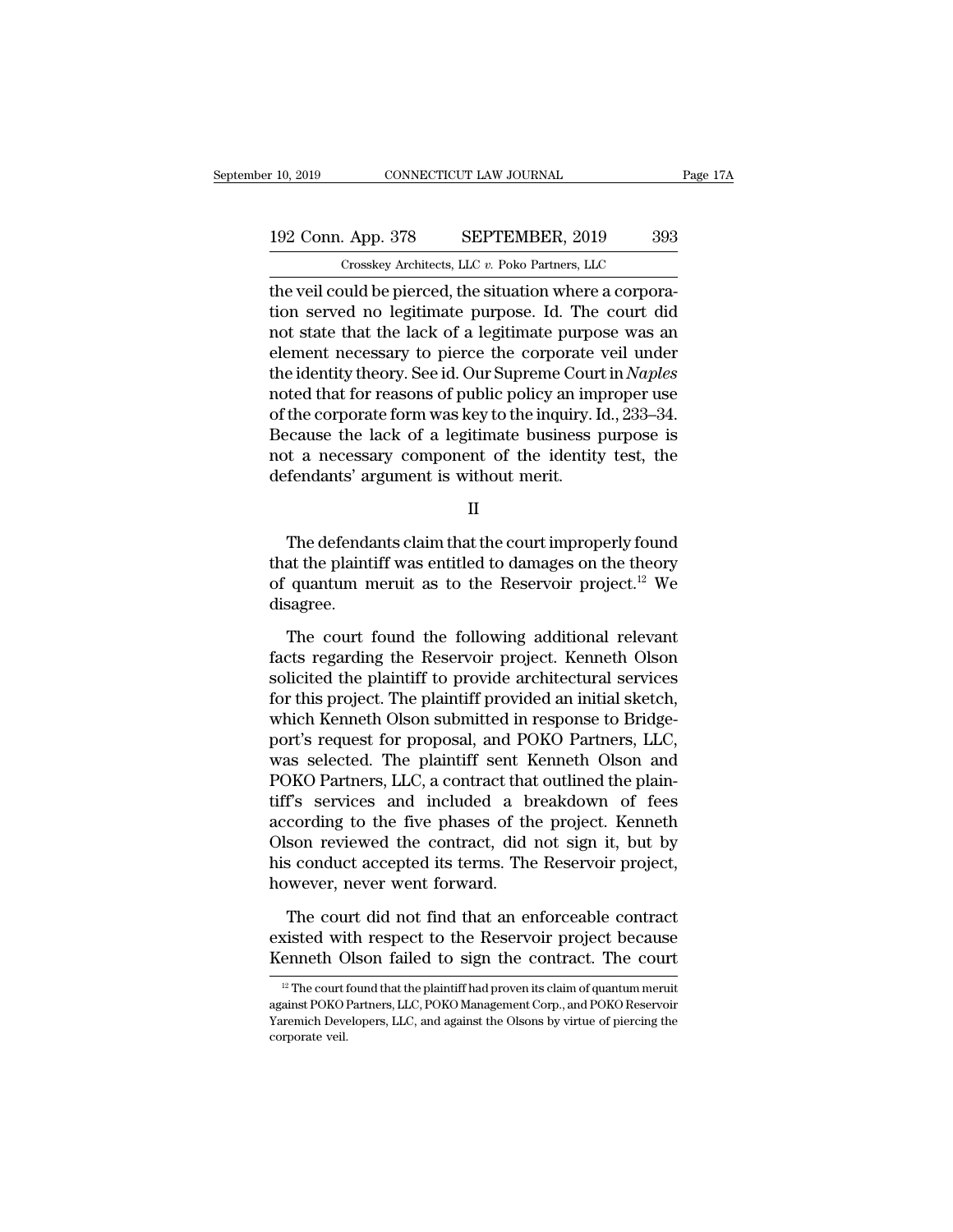## CONNECTICUT LAW JOURNAL September 10, 2019<br>394 SEPTEMBER, 2019 192 Conn. App. 378<br>Crosskey Architects, LLC v. Poko Partners, LLC CONNECTICUT LAW JOURNAL September<br>
SEPTEMBER, 2019 192 Conn. App. 378<br>
Crosskey Architects, LLC *v.* Poko Partners, LLC<br>
t the defendants used the plaintiff's architec-

Found that the defendants used the plaintiff's architectural services<br>
found that the defendants used the plaintiff's architec-<br>
found that the defendants used the plaintiff's architec-<br>
tural services "in an attempt to se SEPTEMBER, 2019 192 Conn. App. 378<br>
Crosskey Architects, LLC  $v$ . Poko Partners, LLC<br>
found that the defendants used the plaintiff's architectural services "in an attempt to secure the development<br>
rights for the project. SEPTEMBER, 2019 192 Conn. App. 378<br>
Crosskey Architects, LLC  $v$ . Poko Partners, LLC<br>
found that the defendants used the plaintiff's architec-<br>
tural services "in an attempt to secure the development<br>
rights for the proje SEPTEMBER, 2019 192 Conn. App. 378<br>  $\frac{1}{2}$  Crosskey Architects, LLC v. Poko Partners, LLC<br>
found that the defendants used the plaintiff's architec-<br>
tural services "in an attempt to secure the development<br>
rights for t Crosskey Architects, LLC  $v$ . Poko Partners, LLC<br>found that the defendants used the plaintiff's architec-<br>tural services "in an attempt to secure the development<br>rights for the project. This unequivocally evidences that<br>t Crosskey Architects, LLC  $v$ . Poko Partners, LLC<br>found that the defendants used the plaintiff's architec-<br>tural services "in an attempt to secure the development<br>rights for the project. This unequivocally evidences that<br>t found that the defendants used the plaintiff's architectural services "in an attempt to secure the development<br>rights for the project. This unequivocally evidences that<br>the defendants received a benefit from the architectu tural services "in an attempt to secure the development<br>rights for the project. This unequivocally evidences that<br>the defendants received a benefit from the architectural<br>services rendered because without the plaintiff's s rights for the project. This unequivocally evidences that<br>the defendants received a benefit from the architectural<br>services rendered because without the plaintiff's ser-<br>vices, the opportunity to secure the rights to devel the defendants received a benefit from the architectural<br>services rendered because without the plaintiff's services, the opportunity to secure the rights to develop<br>the project would not have come to fruition. This court<br>c services rendered because without the plaintiff's services, the opportunity to secure the rights to develop<br>the project would not have come to fruition. This court<br>can also find that the defendants' prior dealings with the vices, the opportunity to secure the rights to develop<br>the project would not have come to fruition. This court<br>can also find that the defendants' prior dealings with the<br>plaintiff substantiates their knowledge that the pla the project would not have come to fruition. This court<br>can also find that the defendants' prior dealings with the<br>plaintiff substantiates their knowledge that the plain-<br>tiff does not work for free or 'on spec' and [that] can also find that the defends<br>plaintiff substantiates their<br>tiff does not work for free c<br>holding payment based on s<br>unjust." The court found th<br>its claim of quantum meruit<br>damages plus interest. Iding payment based on such an unfounded basis is<br>just." The court found that the plaintiff had proven<br>claim of quantum meruit and awarded \$23,907.70 in<br>mages plus interest.<br>A<br>The defendants argue that the court improperly

A

unjust." The court found that the plaintiff had proven<br>its claim of quantum meruit and awarded \$23,907.70 in<br>damages plus interest.<br>A<br>The defendants argue that the court improperly deter-<br>mined that they received a benefit its claim of quantum meruit and awarded \$23,907.70 in<br>damages plus interest.<br>A<br>The defendants argue that the court improperly deter-<br>mined that they received a benefit from the plaintiff's<br>architectural services on the Res damages plus interest.<br>
A<br>
The defendants argue that the court improperly deter-<br>
mined that they received a benefit from the plaintiff's<br>
architectural services on the Reservoir project. They<br>
contend that the plaintiff's A<br>
The defendants argue that the court improperly deter-<br>
mined that they received a benefit from the plaintiff's<br>
architectural services on the Reservoir project. They<br>
contend that the plaintiff's schematic plans only ma The defendants argue that the court improperly deter-<br>mined that they received a benefit from the plaintiff's<br>architectural services on the Reservoir project. They<br>contend that the plaintiff's schematic plans only made<br>pos The defendants argue that the court improperly deter-<br>mined that they received a benefit from the plaintiff's<br>architectural services on the Reservoir project. They<br>contend that the plaintiff's schematic plans only made<br>pos mined that they received a benefit from the plaintiff's<br>architectural services on the Reservoir project. They<br>contend that the plaintiff's schematic plans only made<br>possible an opportunity to incur a benefit in the future, architectural services on the Reservoir project. They<br>contend that the plaintiff's schematic plans only made<br>possible an opportunity to incur a benefit in the future,<br>but because the Reservoir project did not go forward,<br>t contend that the plaintiff's schematic plans only made<br>possible an opportunity to incur a benefit in the future,<br>but because the Reservoir project did not go forward,<br>the defendants did not incur that future benefit and,<br>i possible an opportunity to incur a benefit in the future,<br>but because the Reservoir project did not go forward,<br>the defendants did not incur that future benefit and,<br>instead, lost money. The defendants further argue that<br>t but because the Reservoir p<br>the defendants did not incu<br>instead, lost money. The def<br>they did not unjustly fail to<br>were working "'on spec'" a<br>was compensated when the<br>We are not persuaded.<br>"Determining whether th Stead, lost money. The defendants further argue that<br>ey did not unjustly fail to pay because both parties<br>ere working "'on spec'" and, therefore, neither party<br>as compensated when the project did not go forward.<br>e are not mercia, its money. The detendants rander argue and<br>they did not unjustly fail to pay because both parties<br>were working " 'on spec' " and, therefore, neither party<br>was compensated when the project did not go forward.<br>We are

requires a factual examination of the particular circum-<br>was compensated when the project did not go forward.<br>We are not persuaded.<br>"Determining whether the equitable [doctrine] of<br>quantum-meruit . . . . [is] applicable in was compensated when the project did not go forward.<br>We are not persuaded.<br>"Determining whether the equitable [doctrine] of<br>quantum meruit . . . . [is] applicable in any case<br>requires a factual examination of the particula We are not persuaded.<br>
"Determining whether the equitable [doctrine] of<br>
quantum meruit . . . . [is] applicable in any case<br>
requires a factual examination of the particular circum-<br>
stances and conduct of the parties. . "Determining whether the equitable [doctrine] of<br>quantum meruit . . . . [is] applicable in any case<br>requires a factual examination of the particular circum-<br>stances and conduct of the parties. . . . The factual<br>findings o "Determining whether the equitable [doctrine] of<br>quantum meruit . . . . [is] applicable in any case<br>requires a factual examination of the particular circum-<br>stances and conduct of the parties. . . . The factual<br>findings o quantum meruit . . . . [is] applicable in any case<br>requires a factual examination of the particular circum-<br>stances and conduct of the parties. . . . The factual<br>findings of a trial court must stand, therefore, unless<br>they requires a factual examination of the particular circum-<br>stances and conduct of the parties. . . . The factual<br>findings of a trial court must stand, therefore, unless<br>they are clearly erroneous or involve an abuse of discr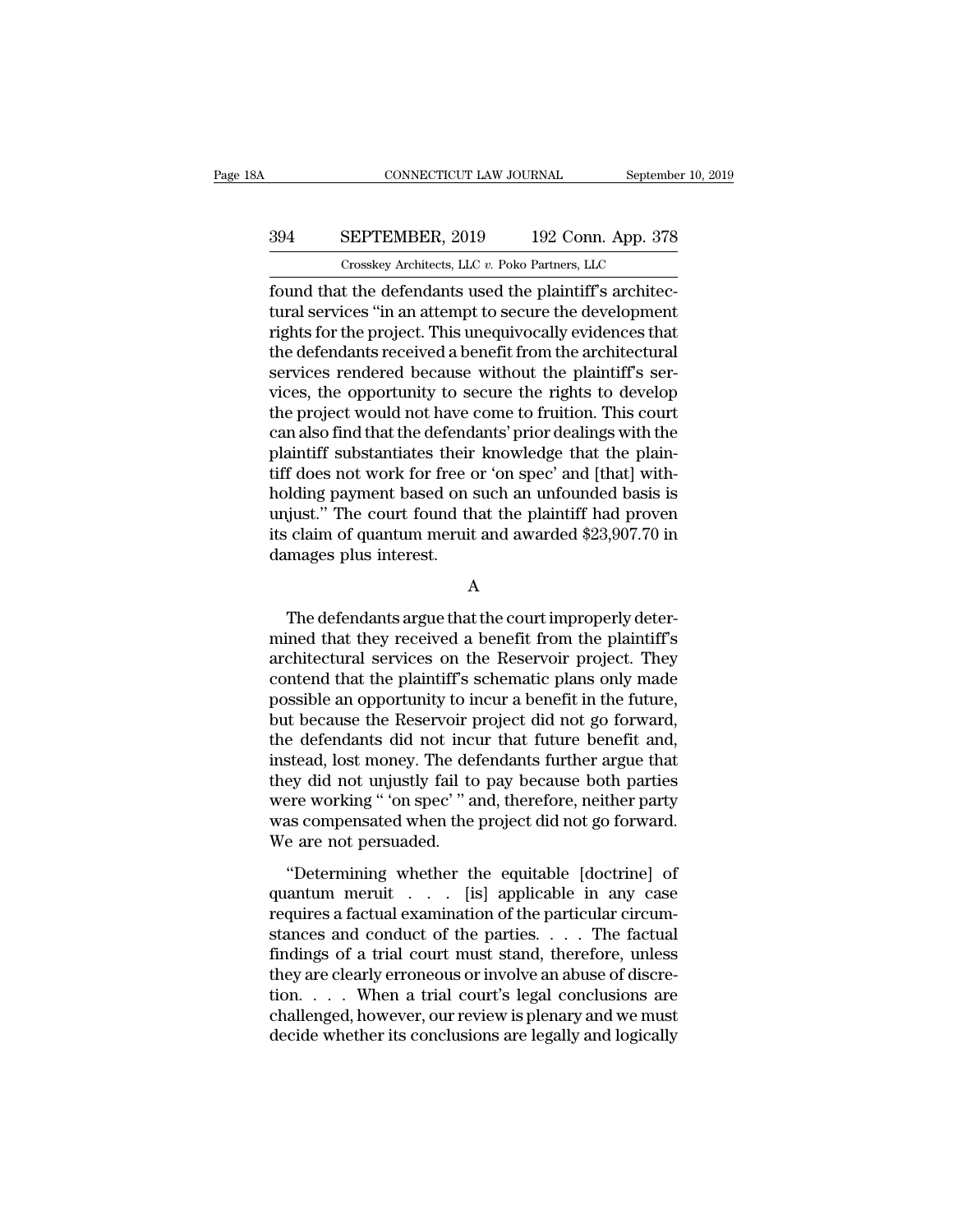## 10, 2019 CONNECTICUT LAW JOURNAL Page 19A<br>192 Conn. App. 378 SEPTEMBER, 2019 395<br>Crosskey Architects, LLC v. Poko Partners, LLC CONNECTICUT LAW JOURNAL<br>
. App. 378 SEPTEMBER, 2019 395<br>
Crosskey Architects, LLC *v.* Poko Partners, LLC<br>
nd find support in the facts that appear in the

connecticut and support  $\frac{192 \text{ Conn.} \text{ App. 378}}{\text{Crosskey Architect.} \text{ LLC } v. \text{ Poko Partners.} \text{ LLC}}$ <br>
correct and find support in the facts that appear in the record." (Citations omitted; internal quotation marks omitted ) David M. Somers & Ass 192 Conn. App. 378 SEPTEMBER, 2019 395<br>
Crosskey Architects, LLC v. Poko Partners, LLC<br>
correct and find support in the facts that appear in the<br>
record.'' (Citations omitted; internal quotation marks<br>
omitted.) David M. S 192 Conn. App. 378 SEPTEMBER, 2019 395<br>
Crosskey Architects, LLC v. Poko Partners, LLC<br>
correct and find support in the facts that appear in the<br>
record." (Citations omitted; internal quotation marks<br>
omitted.) *David M. S* Crosskey Architects, LLC  $v$ . Poko Partners, LLC<br>
rrect and find support in the facts that appear in the<br>
cord." (Citations omitted; internal quotation marks<br>
nitted.) *David M. Somers & Associates*, *P.C.* v. *Busch*,<br>
3 correct and find support in the facts that appear in the record." (Citations omitted; internal quotation marks omitted.) *David M. Somers & Associates, P.C.* v. *Busch*, 283 Conn. 396, 407, 927 A.2d 832 (2007).<br>"Quantum m

either and that support in the rates that appear in the record." (Citations omitted; internal quotation marks omitted.) *David M. Somers & Associates, P.C.* v. *Busch*, 283 Conn. 396, 407, 927 A.2d 832 (2007).<br>"Quantum me omitted.) David M. Somers & Associates, P.C. v. Busch,<br>283 Conn. 396, 407, 927 A.2d 832 (2007).<br>"Quantum meruit is a theory of contract recovery<br>that does not depend upon the existence of a contract,<br>either express or imp 283 Conn. 396, 407, 927 A.2d 832 (2007).<br>
"Quantum meruit is a theory of contract recovery<br>
that does not depend upon the existence of a contract,<br>
either express or implied in fact.... Rather, quantum<br>
meruit arises out "Quantum meruit is a theory of contract recovery<br>that does not depend upon the existence of a contract,<br>either express or implied in fact.... Rather, quantum<br>meruit arises out of the need to avoid unjust enrichment<br>to a p "Quantum meruit is a theory of contract recovery<br>that does not depend upon the existence of a contract,<br>either express or implied in fact.... Rather, quantum<br>meruit arises out of the need to avoid unjust enrichment<br>to a p that does not depend upon the existence of a contract,<br>either express or implied in fact. . . . Rather, quantum<br>meruit arises out of the need to avoid unjust enrichment<br>to a party, even in the absence of an actual agreeme either express or implied in fact. . . . Rather, quantum<br>meruit arises out of the need to avoid unjust enrichment<br>to a party, even in the absence of an actual agreement.<br>. . . Quantum meruit literally means as much as he meruit arises out of the need to avoid unjust enrichment<br>to a party, even in the absence of an actual agreement.<br>... Quantum meruit literally means as much as he has<br>deserved .... Centered on the prevention of injus-<br>tice to a party, even in the absence of an actual agreement.<br>
... Quantum meruit literally means as much as he has<br>
deserved .... Centered on the prevention of injus-<br>
tice, quantum meruit strikes the appropriate balance<br>
by e quantum meruit literally means as much as he has<br>deserved . . . . Centered on the prevention of injus-<br>tice, quantum meruit strikes the appropriate balance<br>by evaluating the equities and guaranteeing that the<br>party who has deserved . . . . Centered on the price, quantum meruit strikes the a<br>by evaluating the equities and guar<br>party who has rendered services re<br>sum for those services." (Citation<br>quotation marks omitted.) *Gagne* v.<br>390, 401, Evaluating the equities and guaranteeing that the<br>rty who has rendered services receives a reasonable<br>m for those services." (Citations omitted; internal<br>otation marks omitted.) *Gagne* v. *Vaccaro*, 255 Conn.<br>0, 401, 766 by columning the equates and guaranteeing that the<br>party who has rendered services receives a reasonable<br>sum for those services." (Citations omitted; internal<br>quotation marks omitted.) *Gagne* v. *Vaccaro*, 255 Conn.<br>390,

party who has rendered services receives a reasonaste<br>sum for those services." (Citations omitted; internal<br>quotation marks omitted.) *Gagne* v. *Vaccaro*, 255 Conn.<br>390, 401, 766 A.2d 416 (2001).<br>We are not persuaded by t guotation marks omitted.) *Gagne* v. *Vaccaro*, 255 Conn.<br>390, 401, 766 A.2d 416 (2001).<br>We are not persuaded by the defendants' argument<br>that they did not unjustly fail to pay. The defendants<br>highlight the deposition tes services for the Reservoir project were provided that they did not unjustly fail to pay. The defendants<br>highlight the deposition testimony of Kenneth Olson<br>in which he stated that it was his understanding that<br>services for We are not persuaded by the defendants' argument<br>that they did not unjustly fail to pay. The defendants<br>highlight the deposition testimony of Kenneth Olson<br>in which he stated that it was his understanding that<br>services for We are not persuaded by the defendants' argument<br>that they did not unjustly fail to pay. The defendants<br>highlight the deposition testimony of Kenneth Olson<br>in which he stated that it was his understanding that<br>services for that they did not unjustly fail to pay. The defendants<br>highlight the deposition testimony of Kenneth Olson<br>in which he stated that it was his understanding that<br>services for the Reservoir project were provided "'on<br>spec.'" highlight the deposition testimony of Kenneth Olson<br>in which he stated that it was his understanding that<br>services for the Reservoir project were provided "'on<br>spec.'" The court had before it the unsigned contract<br>that inc in which he stated that it was his understanding that<br>services for the Reservoir project were provided "'on<br>spec.'" The court had before it the unsigned contract<br>that included a fee proposal. Crosskey testified that he<br>did services for the Reservoir project were provided "'on<br>spec.'" The court had before it the unsigned contract<br>that included a fee proposal. Crosskey testified that he<br>did not agree to work for free and that there was nothing spec.'" The court had before it the unsigned contract<br>that included a fee proposal. Crosskey testified that he<br>did not agree to work for free and that there was nothing<br>in the unsigned contract concerning free work. The<br>co that included a fee proposal. Crosskey testified that he<br>did not agree to work for free and that there was nothing<br>in the unsigned contract concerning free work. The<br>court found credible the evidence that the plaintiff was did not agree to work for free and that there was nothing<br>in the unsigned contract concerning free work. The<br>court found credible the evidence that the plaintiff was<br>not working " 'on spec,' " and we will not second-guess<br> in the unsigned contract concerning free work. The<br>court found credible the evidence that the plaintiff was<br>not working "'on spec,'" and we will not second-guess<br>this determination. "Because it is the trial court's func-<br>t court found credible the evidence that the plaintiff was<br>not working "'on spec,'" and we will not second-guess<br>this determination. "Because it is the trial court's func-<br>tion to weigh the evidence and determine credibility is determination. "Because it is the trial court's func-<br>is determination. "Because it is the trial court's func-<br>we great deference to its findings." (Internal quotation<br>arks omitted.) Ackerman v. Sobol Family Partner-<br>ip and determination. Because it is the trial court's rane<br>tion to weigh the evidence and determine credibility, we<br>give great deference to its findings." (Internal quotation<br>marks omitted.) Ackerman v. Sobol Family Partner-<br> that the deference to its findings." (Internal quotation marks omitted.) *Ackerman v. Sobol Family Partnership, LLP*, 298 Conn. 495, 508, 4 A.3d 288 (2010). Our review of the record persuades us that there was sufficient e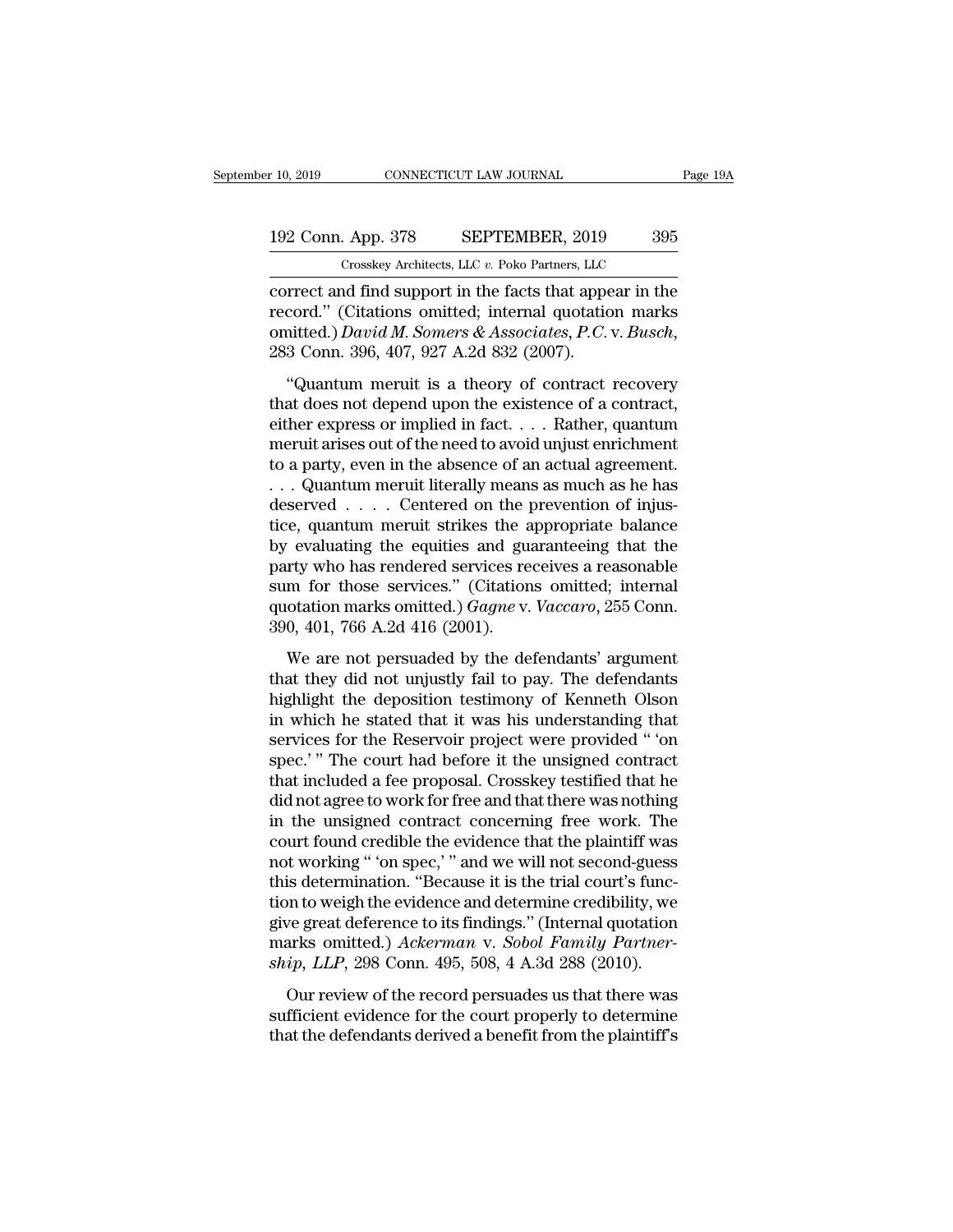## CONNECTICUT LAW JOURNAL September 10, 2019<br>396 SEPTEMBER, 2019 192 Conn. App. 378<br>Crosskey Architects, LLC v. Poko Partners, LLC CONNECTICUT LAW JOURNAL September<br>
SEPTEMBER, 2019 192 Conn. App. 378<br>
Crosskey Architects, LLC *v.* Poko Partners, LLC<br>
Crosskey testified that Bridgeport put out a

CONNECTICUT LAW JOURNAL September 10, 2019<br>
SEPTEMBER, 2019 192 Conn. App. 378<br>
Crosskey Architects, LLC v. Poko Partners, LLC<br>
Services. Crosskey testified that Bridgeport put out a<br>
request for proposal to development te FRAMER 2019 192 Conn. App. 378<br>
Crosskey Architects, LLC v. Poko Partners, LLC<br>
Services. Crosskey testified that Bridgeport put out a<br>
request for proposal to development teams and that<br>
Kenneth Olson solicited his servi SEPTEMBER, 2019 192 Conn. App. 378<br>
Crosskey Architects, LLC v. Poko Partners, LLC<br>
Services. Crosskey testified that Bridgeport put out a<br>
request for proposal to development teams and that<br>
Kenneth Olson solicited his s SO SEPTEMBER, 2019 192 Conn. App. 378<br>
Crosskey Architects, LLC  $v$ . Poko Partners, LLC<br>
services. Crosskey testified that Bridgeport put out a<br>
request for proposal to development teams and that<br>
Kenneth Olson solicited Crosskey Architects, LLC v. Poko Partners, LLC<br>Services. Crosskey testified that Bridgeport put out a<br>request for proposal to development teams and that<br>Kenneth Olson solicited his services to draw a sketch<br>to submit in re Crosskey Architects, LLC  $v$ . Poko Partners, LLC<br>services. Crosskey testified that Bridgeport put out a<br>request for proposal to development teams and that<br>Kenneth Olson solicited his services to draw a sketch<br>to submit in services. Crosskey testified that Bridgeport put out a<br>request for proposal to development teams and that<br>Kenneth Olson solicited his services to draw a sketch<br>to submit in response. He testified that "once [Kenneth<br>Olson] request for proposal to development teams and that<br>Kenneth Olson solicited his services to draw a sketch<br>to submit in response. He testified that "once [Kenneth<br>Olson] was awarded the project as the selected devel-<br>oper he Kenneth Olson solicited his services to draw a sketch<br>to submit in response. He testified that "once [Kenneth<br>Olson] was awarded the project as the selected devel-<br>oper he then asked me to put together a fee proposal<br>to do to submit in response. He testified that "once [Kenneth Olson] was awarded the project as the selected developer he then asked me to put together a fee proposal to do the architectural and engineering services for the rema Olson] was awarded the project as the selected devel-<br>oper he then asked me to put together a fee proposal<br>to do the architectural and engineering services for<br>the remainder of the project." Crosskey explained that<br>after K oper he then asked me to put together a fee proposal<br>to do the architectural and engineering services for<br>the remainder of the project." Crosskey explained that<br>after Kenneth Olson had received the contract, which<br>included to do the architectural and engineering services for<br>the remainder of the project." Crosskey explained that<br>after Kenneth Olson had received the contract, which<br>included a fee proposal, he instructed Crosskey to con-<br>tinue the remainder of the project." Crosskey explained that<br>after Kenneth Olson had received the contract, which<br>included a fee proposal, he instructed Crosskey to con-<br>tinue to work. Crosskey also testified that he made<br>plans after Kenneth Olson had received the contract, which<br>included a fee proposal, he instructed Crosskey to con-<br>tinue to work. Crosskey also testified that he made<br>plans for the project that included, among other things,<br>sche included a fee proposal, he instructed Crosske<br>tinue to work. Crosskey also testified that<br>plans for the project that included, among oth<br>schematic plans, a site plan, floor plans of the i<br>apartments, color renderings for The defendants did not receive an economic<br>ans for the project that included, among other things,<br>hematic plans, a site plan, floor plans of the individual<br>artments, color renderings for the building exterior<br>d a zoning re plans for the project that included, allong other things,<br>schematic plans, a site plan, floor plans of the individual<br>apartments, color renderings for the building exterior<br>and a zoning regulation review. Crosskey further

schematic plans, a site plant, noor plans of the mulvidual<br>apartments, color renderings for the building exterior<br>and a zoning regulation review. Crosskey further testi-<br>fied that Kenneth Olson used the plans.<br>Although the aparuments, color renderings for the bunding exterior<br>and a zoning regulation review. Crosskey further testi-<br>fied that Kenneth Olson used the plans.<br>Although the defendants did not receive an economic<br>gain from the outcom and a zoning regulation review. Crosskey further test-<br>fied that Kenneth Olson used the plans.<br>Although the defendants did not receive an economic<br>gain from the outcome of Reservoir project itself, it<br>was not improper for Reservoir project itself, it<br>although the defendants did not receive an economic<br>gain from the outcome of Reservoir project itself, it<br>was not improper for the court to determine that the<br>defendants, nonetheless, received Although the defendants did not receive an economic<br>gain from the outcome of Reservoir project itself, it<br>was not improper for the court to determine that the<br>defendants, nonetheless, received a benefit from the<br>services t gain from the outcome of Reservoir project itself, it<br>was not improper for the court to determine that the<br>defendants, nonetheless, received a benefit from the<br>services that the plaintiff provided with respect to the<br>Reser was not improper for the coundefendants, nonetheless, rece services that the plaintiff prov<br>Reservoir project. The court f<br>contract and determined that<br>architectural services as reques<br>of the unsigned contract.<br>Under the e relations, nonetheless, received a benefit from the<br>rvices that the plaintiff provided with respect to the<br>servoir project. The court found an implied in fact<br>ntract and determined that the plaintiff performed<br>chitectural services that the plaintin provided with respect to the<br>Reservoir project. The court found an implied in fact<br>contract and determined that the plaintiff performed<br>architectural services as requested under the first phase<br>o

reservoir project. The court found an implied in fact<br>contract and determined that the plaintiff performed<br>architectural services as requested under the first phase<br>of the unsigned contract.<br>Under the equitable doctrine of contract and determined that the plantiful performed<br>architectural services as requested under the first phase<br>of the unsigned contract.<br>Under the equitable doctrine of quantum meruit, a<br>defendant that obtains the services of the unsigned contract.<br>
Under the equitable doctrine of quantum meruit, a<br>
defendant that obtains the services requested receives<br>
a benefit. "Quantum meruit is usually a remedy based<br>
on implied contract and usually re Under the equitable doctrine of quantum meruit, a<br>defendant that obtains the services requested receives<br>a benefit. "Quantum meruit is usually a remedy based<br>on implied contract and usually relates to the benefit<br>of work, Under the equitable doctrine of quantum meruit, a<br>defendant that obtains the services requested receives<br>a benefit. "Quantum meruit is usually a remedy based<br>on implied contract and usually relates to the benefit<br>of work, defendant that obtains the services requested receives<br>a benefit. "Quantum meruit is usually a remedy based<br>on implied contract and usually relates to the benefit<br>of work, labor or services received by the party who<br>was un a benefit. "Quantum meruit is usually a remedy based<br>on implied contract and usually relates to the benefit<br>of work, labor or services received by the party who<br>was unjustly enriched . . . . . " (Citation omitted.)<br>*Unite* on implied contract and usually relates to the benefit<br>of work, labor or services received by the party who<br>was unjustly enriched  $\ldots$  ... ..." (Citation omitted.)<br>*United Coastal Industries, Inc.* v. *Clearheart Constru* of work, labor or services received by the party who<br>was unjustly enriched . . . . . " (Citation omitted.)<br>*United Coastal Industries, Inc.* v. *Clearheart Construc-<br>tion Co.*, 71 Conn. App. 506, 512, 802 A.2d 901 (2002). was unjustly enriched  $\ldots$  ." (Citation omitted.)<br>
United Coastal Industries, Inc. v. Clearheart Construc-<br>
tion Co., 71 Conn. App. 506, 512, 802 A.2d 901 (2002).<br>
"The defendant is benefitted when he gets what he<br>
wants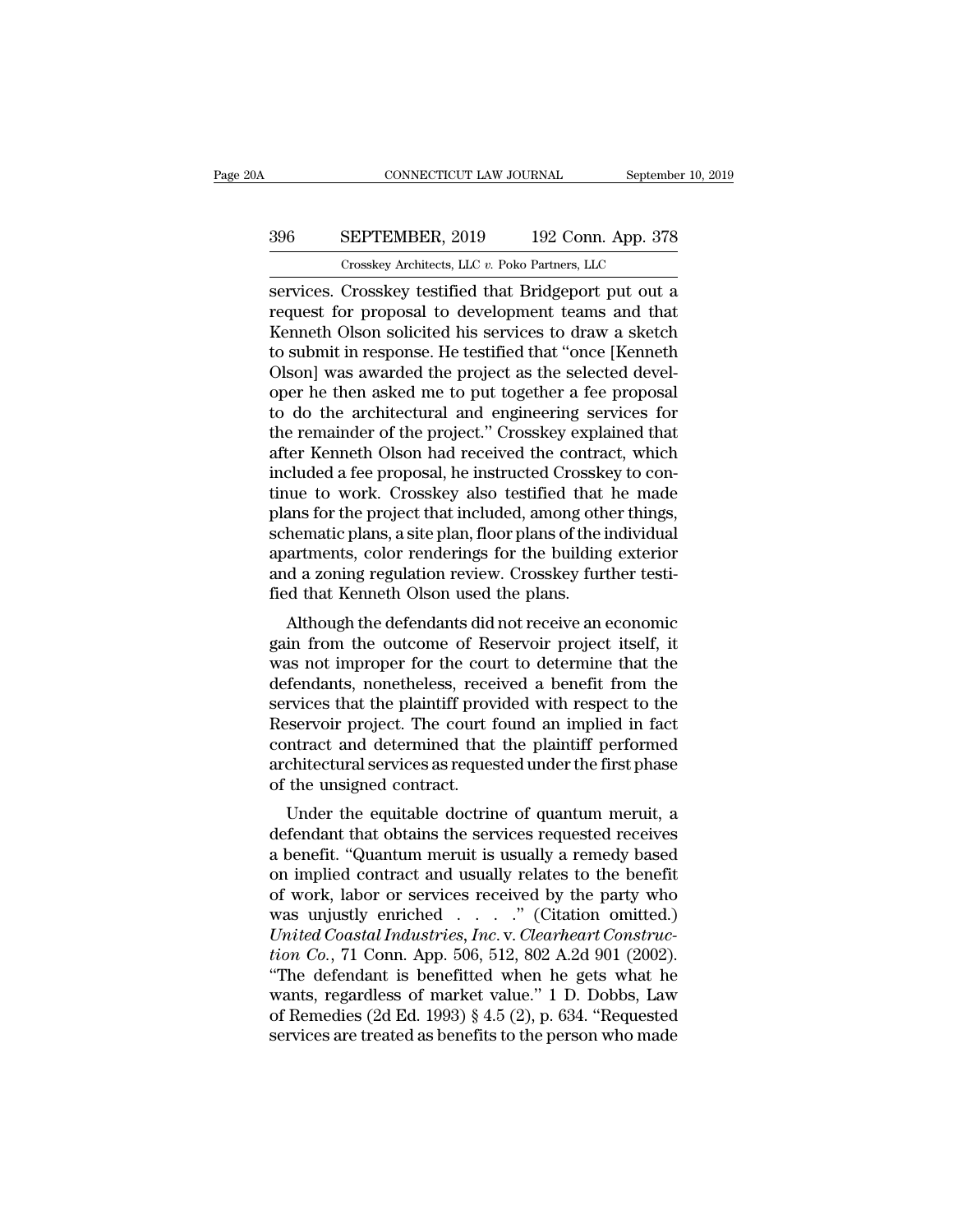## 10, 2019 CONNECTICUT LAW JOURNAL Page 21A<br>192 Conn. App. 378 SEPTEMBER, 2019 397<br>Crosskey Architects, LLC v. Poko Partners, LLC CONNECTICUT LAW JOURNAL<br>
. App. 378 SEPTEMBER, 2019 397<br>
Crosskey Architects, LLC *v.* Poko Partners, LLC<br>
st " Id § 4 5 (4) p 651 "[Elquitable remedies

the request.'' Id., § 4.5 (4), p. 651. ''[E]quitable remedies<br>
the request.'' Id., § 4.5 (4), p. 651. ''[E]quitable remedies<br>
are not bound by formula but are molded to the needs<br>
of justice.'' (Internal quotation marks e 192 Conn. App. 378 SEPTEMBER, 2019 397<br>
Crosskey Architects, LLC v. Poko Partners, LLC<br>
the request." Id., § 4.5 (4), p. 651. "[E]quitable remedies<br>
are not bound by formula but are molded to the needs<br>
of justice." (Inte 192 Conn. App. 378 SEPTEMBER, 2019 397<br>
Crosskey Architects, LLC v. Poko Partners, LLC<br>
the request.'' Id., § 4.5 (4), p. 651. "[E]quitable remedies<br>
are not bound by formula but are molded to the needs<br>
of justice.'' (Int 192 Conn. App. 378 SEPTEMBER, 2019 397<br>
Crosskey Architects, LLC v. Poko Partners, LLC<br>
the request." Id., § 4.5 (4), p. 651. "[E]quitable remedies<br>
are not bound by formula but are molded to the needs<br>
of justice." (Inter Crosskey Architects, LLC v. Poko Partners, LLC<br>the request." Id., § 4.5 (4), p. 651. "[E]quitable remedies<br>are not bound by formula but are molded to the needs<br>of justice." (Internal quotation marks omitted.) *Stewart*<br>v. Crosskey Architects, LLC v. Poko Partners, LLC<br>the request." Id., § 4.5 (4), p. 651. "[E]quitable remedies<br>are not bound by formula but are molded to the needs<br>of justice." (Internal quotation marks omitted.) Stewart<br>v. K the request." Id., § 4.5 (4), p. 651. "[E]quitable remedies<br>are not bound by formula but are molded to the needs<br>of justice." (Internal quotation marks omitted.) *Stewart*<br>v. *King*, 121 Conn. App. 64, 71, 994 A.2d 308 (2 are not bound by formula but are molded to the needs<br>of justice." (Internal quotation marks omitted.) Stewart<br>v. King, 121 Conn. App. 64, 71, 994 A.2d 308 (2010). We<br>conclude that it was within the province of the court,<br>i of justice." (Internal quot<br>v. *King*, 121 Conn. App. (conclude that it was wit<br>in examining the circums<br>parties and in balancing<br>the plaintiff was entitled<br>of quantum meruit. examining the circumstances and the conduct of the<br>rties and in balancing the equities, to determine that<br>e plaintiff was entitled to recovery under the doctrine<br>quantum meruit.<br>B<br>The defendants next argue that the court i

B

parties and in balancing the equities, to determine that<br>the plaintiff was entitled to recovery under the doctrine<br>of quantum meruit.<br>B<br>The defendants next argue that the court improperly<br>calculated the amount of damages b the plaintiff was entitled to recovery under the doctrine<br>of quantum meruit.<br>B<br>The defendants next argue that the court improperly<br>calculated the amount of damages because no factual<br>support existed in the record for the v B<br>
B<br>
The defendants next argue that the court improperly<br>
calculated the amount of damages because no factual<br>
support existed in the record for the value of the benefit.<br>
In support of this argument, the defendants conte B<br>
The defendants next argue that the court improperly<br>
calculated the amount of damages because no factual<br>
support existed in the record for the value of the benefit.<br>
In support of this argument, the defendants contend<br> The defendants next argue that the court improperly<br>calculated the amount of damages because no factual<br>support existed in the record for the value of the benefit.<br>In support of this argument, the defendants contend<br>that K The defendants next argue that the court improperly<br>calculated the amount of damages because no factual<br>support existed in the record for the value of the benefit.<br>In support of this argument, the defendants contend<br>that K calculated the amount of damages because no factual<br>support existed in the record for the value of the benefit.<br>In support of this argument, the defendants contend<br>that Kenneth Olson stated in his deposition testimony<br>that support existed in the record for the value of the benefit.<br>In support of this argument, the defendants contend<br>that Kenneth Olson stated in his deposition testimony<br>that the plaintiff's services were provided "'on spec,'" In support of this argument, the defthat Kenneth Olson stated in his depthat the plaintiff's services were provers that the defendants did not express pay the plaintiff the price on its invoice and that the court found exi at Refluent Olson stated in his deposition testintony<br>at the plaintiff's services were provided " 'on spec,' "<br>at the defendants did not express any willingness to<br>y the plaintiff the price on its Reservoir project<br>voice a mat the plaintin's services were provided on spec,<br>that the defendants did not express any willingness to<br>pay the plaintiff the price on its Reservoir project<br>invoice and that the court found that no contract<br>existed. We a

that the defendants during express any whingness to<br>pay the plaintiff the price on its Reservoir project<br>invoice and that the court found that no contract<br>existed. We are not persuaded.<br>"The amount of damages available un pay the plant in the price of its Reservoir project<br>invoice and that the court found that no contract<br>existed. We are not persuaded.<br>"The amount of damages available under [quantum<br>meruit], if any, is  $\dots$  a question for mvoice and that the court found that no contract<br>existed. We are not persuaded.<br>"The amount of damages available under [quantum<br>meruit], if any, is  $\dots$  a question for the trier of fact.<br> $\dots$  The factual findings of a tri "The amount of damages available under [quantum<br>meruit], if any, is  $\dots$  a question for the trier of fact.<br> $\dots$  The factual findings of a trial court must stand,<br>therefore, unless they are clearly erroneous or involve<br>an "The amount of damages available under [quantum<br>meruit], if any, is  $\dots$  a question for the trier of fact.<br>... The factual findings of a trial court must stand,<br>therefore, unless they are clearly erroneous or involve<br>an a meruit], if any, is  $\dots$  a question for the trier of fact.<br>  $\dots$  The factual findings of a trial court must stand,<br>
therefore, unless they are clearly erroneous or involve<br>
an abuse of discretion.  $\dots$  The measure of dama ... The factual findings of a trial court must stand,<br>therefore, unless they are clearly erroneous or involve<br>an abuse of discretion.... The measure of damages<br>in restitution is the reasonable value of the benefit to<br>the therefore, unless they are clearly erroneous or involve<br>an abuse of discretion. . . . The measure of damages<br>in restitution is the reasonable value of the benefit to<br>the defendant. . . . . [W]herever justice requires coman abuse of discretion. . . . The measure in restitution is the reasonable value of the the defendant. . . . [W]herever justice recepensation to be given for property or service under a contract, and no remedy is avail ac Festivation is the reasonable value of the benefit to<br>
e defendant.... [W]herever justice requires com-<br>
msation to be given for property or services rendered<br>
der a contract, and no remedy is available by an<br>
tion on the Intertual contract is a given for property or services rendered<br>under a contract, and no remedy is available by an<br>action on the contract, restitution of the value of what<br>has been given must be allowed....<br>"The measure of

perisation to be given for property of services rendered<br>under a contract, and no remedy is available by an<br>action on the contract, restitution of the value of what<br>has been given must be allowed....<br>"The measure of restit which a contract, and no remedy is available by an action on the contract, restitution of the value of what has been given must be allowed. . . .<br>"The measure of restitution is essentially equitable, its basis being that has been given must be allowed....<br>"The measure of restitution is essentially equitable,<br>its basis being that in a given situation it is contrary to<br>equity and good conscience for one to retain a benefit<br>which has come to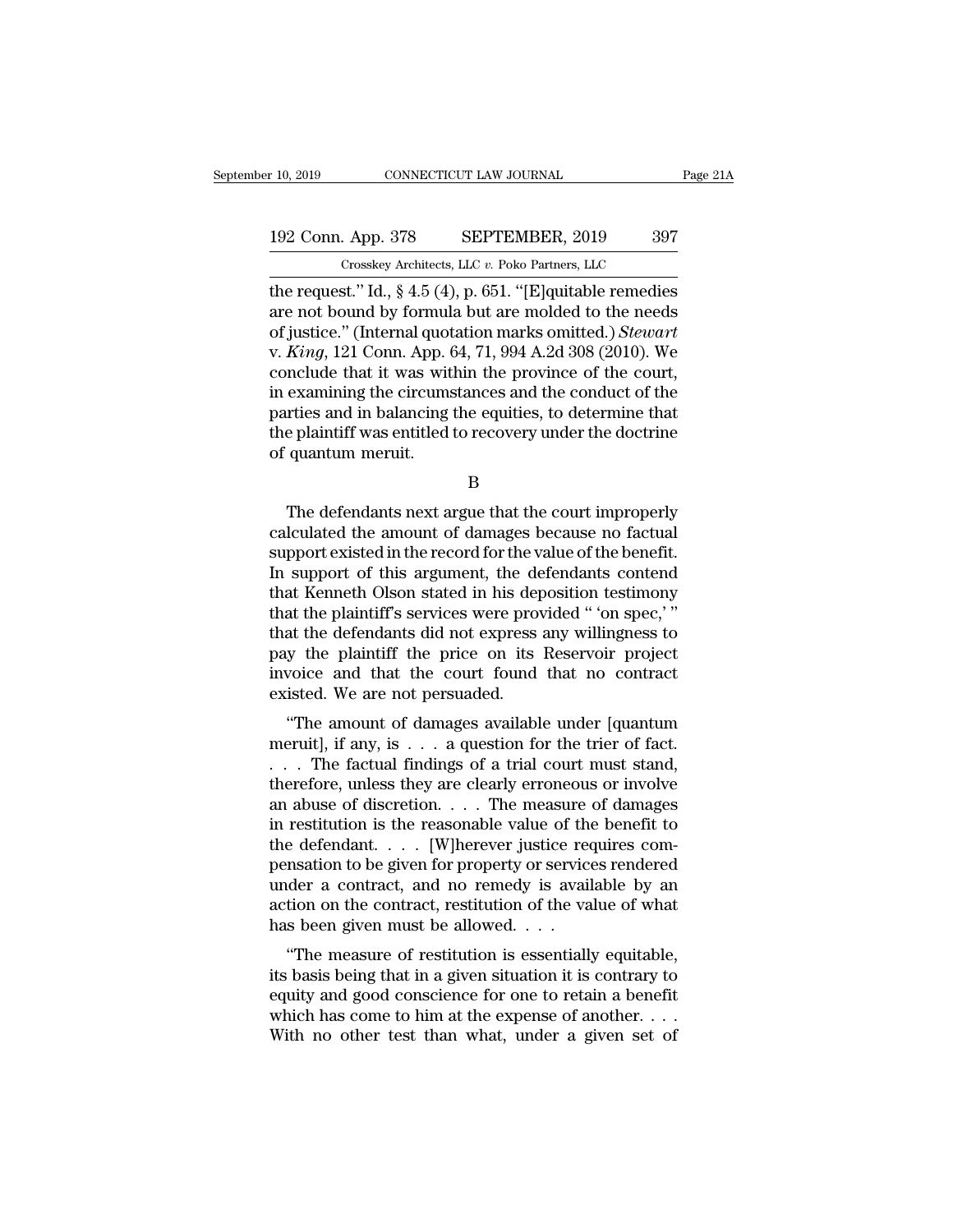## CONNECTICUT LAW JOURNAL September 10, 2019<br>398 SEPTEMBER, 2019 192 Conn. App. 378<br>Crosskey Architects, LLC v. Poko Partners, LLC CONNECTICUT LAW JOURNAL September<br>
SEPTEMBER, 2019 192 Conn. App. 378<br>
Crosskey Architects, LLC *v.* Poko Partners, LLC<br>
nces is just or uniust equitable or inequita-

CONNECTICUT LAW JOURNAL September<br>
SEPTEMBER, 2019 192 Conn. App. 378<br>
Crosskey Architects, LLC v. Poko Partners, LLC<br>
Circumstances, is just or unjust, equitable or inequita-<br>
ble, conscionable or unconscionable, it becom  $\begin{array}{ll} \text{398} & \text{SEPTEMBER, 2019} & \text{192 Conn. App. 378} \\ \text{Crosskey Architects, LLC } v. \text{ Poko Partners, LLC} \\ \text{circumstances, is just or unjust, equitable or inequitable, conscionable or unconscionale, it becomes necessary in any case where the benefit of the doctrine is claimed to examine the circumstances and the conductance.} \end{array}$ SEPTEMBER, 2019 192 Conn. App. 378<br>
Crosskey Architects, LLC  $v$ . Poko Partners, LLC<br>
circumstances, is just or unjust, equitable or inequita-<br>
ble, conscionable or unconscionable, it becomes neces-<br>
sary in any case wher SUPTEMBER, 2019 192 Conn. App. 378<br>
Crosskey Architects, LLC  $v$ . Poko Partners, LLC<br>
circumstances, is just or unjust, equitable or inequita-<br>
ble, conscionable or unconscionable, it becomes neces-<br>
sary in any case wher Crosskey Architects, LLC  $v$ . Poko Partners, LLC circumstances, is just or unjust, equitable or ine ble, conscionable or unconscionable, it becomes r sary in any case where the benefit of the doctre claimed, to examine th recumstances, is just or unjust, equitable or inequita-<br>
e, conscionable or unconscionable, it becomes neces-<br>
ry in any case where the benefit of the doctrine is<br>
simed, to examine the circumstances and the conduct<br>
the p of determining the amount of recovery in existence of the doctrine is<br>claimed, to examine the circumstances and the conduct<br>of the parties and apply this standard....<br>"A court may select from among several methods<br>of dete

sary in any case where the benefit of the doctrine is<br>claimed, to examine the circumstances and the conduct<br>of the parties and apply this standard....<br>"A court may select from among several methods<br>of determining the amou particular case. . . . .<br>claimed, to examine the circumstances and the conduct<br>of the parties and apply this standard. . . .<br>"A court may select from among several methods<br>of determining the amount of recovery in restitut enforce and apply this standard....<br>
"A court may select from among several methods<br>
of determining the amount of recovery in restitution,<br>
depending on the circumstances and conduct of the<br>
parties in a particular case.. "A court may select from among several methods<br>of determining the amount of recovery in restitution,<br>depending on the circumstances and conduct of the<br>parties in a particular case.... Although not directly<br>enforceable und "A court may select from among several methods<br>of determining the amount of recovery in restitution,<br>depending on the circumstances and conduct of the<br>parties in a particular case.... Although not directly<br>enforceable und of determining the amount of recovery in restitution,<br>depending on the circumstances and conduct of the<br>parties in a particular case.... Although not directly<br>enforceable under the contract, the contract price is<br>evidence depending on the circumstances and conduct of the<br>parties in a particular case. . . . Although not directly<br>enforceable under the contract, the contract price is<br>evidence of the reasonable value of the benefit the<br>defendan parties in a particular case. . . . Alth<br>enforceable under the contract, the<br>evidence of the reasonable value of<br>defendant received from the plaintiff.<br>ted; footnote omitted; internal quota<br>ted.) Walpole Woodworkers, Inc. idence of the reasonable value of the benefit the<br>fendant received from the plaintiff." (Citations omit-<br>d; footnote omitted; internal quotation marks omit-<br>d.) Walpole Woodworkers, Inc. v. Manning, 307 Conn.<br>2, 588–90, 57 defendant received from the plaintiff." (Citations omitted; footnote omitted; internal quotation marks omitted.) Walpole Woodworkers, Inc. v. Manning, 307 Conn.<br>582, 588–90, 57 A.3d 730 (2012).<br>We note that the court did n

ted; footnote omitted; internal quotation marks omit-<br>ted.) Walpole Woodworkers, Inc. v. Manning, 307 Conn.<br>582, 588–90, 57 A.3d 730 (2012).<br>We note that the court did not find credible Kenneth<br>Olson's testimony that the p ted.) Walpole Woodworkers, Inc. v. Manning, 307 Conn.<br>582, 588–90, 57 A.3d 730 (2012).<br>We note that the court did not find credible Kenneth<br>Olson's testimony that the plaintiff was providing ser-<br>vices " 'on spec.' " The c 582, 588–90, 57 A.3d 730 (2012).<br>We note that the court did not find credible Kenneth<br>Olson's testimony that the plaintiff was providing ser-<br>vices " 'on spec.' " The court found that Kenneth Olson<br>accepted the terms of t We note that the court did not find credible Kenneth<br>Olson's testimony that the plaintiff was providing services " on spec." The court found that Kenneth Olson<br>accepted the terms of the contract by his conduct, and<br>that he We note that the court did not find credible Kenneth<br>Olson's testimony that the plaintiff was providing ser-<br>vices " 'on spec.' " The court found that Kenneth Olson<br>accepted the terms of the contract by his conduct, and<br>th Olson's testimony that the plaintiff was providing services " 'on spec.' " The court found that Kenneth Olson<br>accepted the terms of the contract by his conduct, and<br>that he was fully aware that he had an obligation to<br>pay vices " 'on spec.' " The court found that Kenneth Olson<br>accepted the terms of the contract by his conduct, and<br>that he was fully aware that he had an obligation to<br>pay for services. The court further found that Kenneth<br>Ols accepted the terms of the contract by his conduct, and<br>that he was fully aware that he had an obligation to<br>pay for services. The court further found that Kenneth<br>Olson's failure to sign the contract made it ambiguous<br>as t that he was fully aware that he had an obligation to<br>pay for services. The court further found that Kenneth<br>Olson's failure to sign the contract made it ambiguous<br>as to who or which entity was liable under the contract<br>and pay for services. The court further found that Kenneth<br>Olson's failure to sign the contract made it ambiguous<br>as to who or which entity was liable under the contract<br>and made "it difficult for [the] court to find that ther Olson's failure to sign the contract made it ambiguous<br>as to who or which entity was liable under the contract<br>and made "it difficult for [the] court to find that there<br>was a meeting of the minds with respect to the con-<br>t as to who or which entity was liable under the contract<br>and made "it difficult for [the] court to find that there<br>was a meeting of the minds with respect to the con-<br>tracting party relative to [the Reservoir project]." The and made "it difficult for [the] court to find that there<br>was a meeting of the minds with respect to the con-<br>tracting party relative to [the Reservoir project]." The<br>court additionally found that "[u]nder the various appl was a meeting of the minds with respect to the con-<br>tracting party relative to [the Reservoir project]." The<br>court additionally found that "[u]nder the various appli-<br>cations of quantum meruit under the Restatement<br>[(Third tracting party relative to [the Reservoir project]." The<br>court additionally found that "[u]nder the various appli-<br>cations of quantum meruit under the Restatement<br>[(Third) of Restitution and Unjust Enrichment], and<br>given t court additionally found that "[u]nder the various applications of quantum meruit under the Restatement [(Third) of Restitution and Unjust Enrichment], and given the equitable character of the doctrine, [the] court finds t cations of quantum meruit under the Restatement<br>[(Third) of Restitution and Unjust Enrichment], and<br>given the equitable character of the doctrine, [the] court<br>finds that the ambiguity as to which entity entered into<br>a cont [(Third) of Restitution and Unjust Enrichment], and<br>given the equitable character of the doctrine, [the] court<br>finds that the ambiguity as to which entity entered into<br>a contract is not fatal to the plaintiff's ability to given the equitable character of the doctrine, [the] court<br>finds that the ambiguity as to which entity entered into<br>a contract is not fatal to the plaintiff's ability to demon-<br>strate that it is entitled to the value of se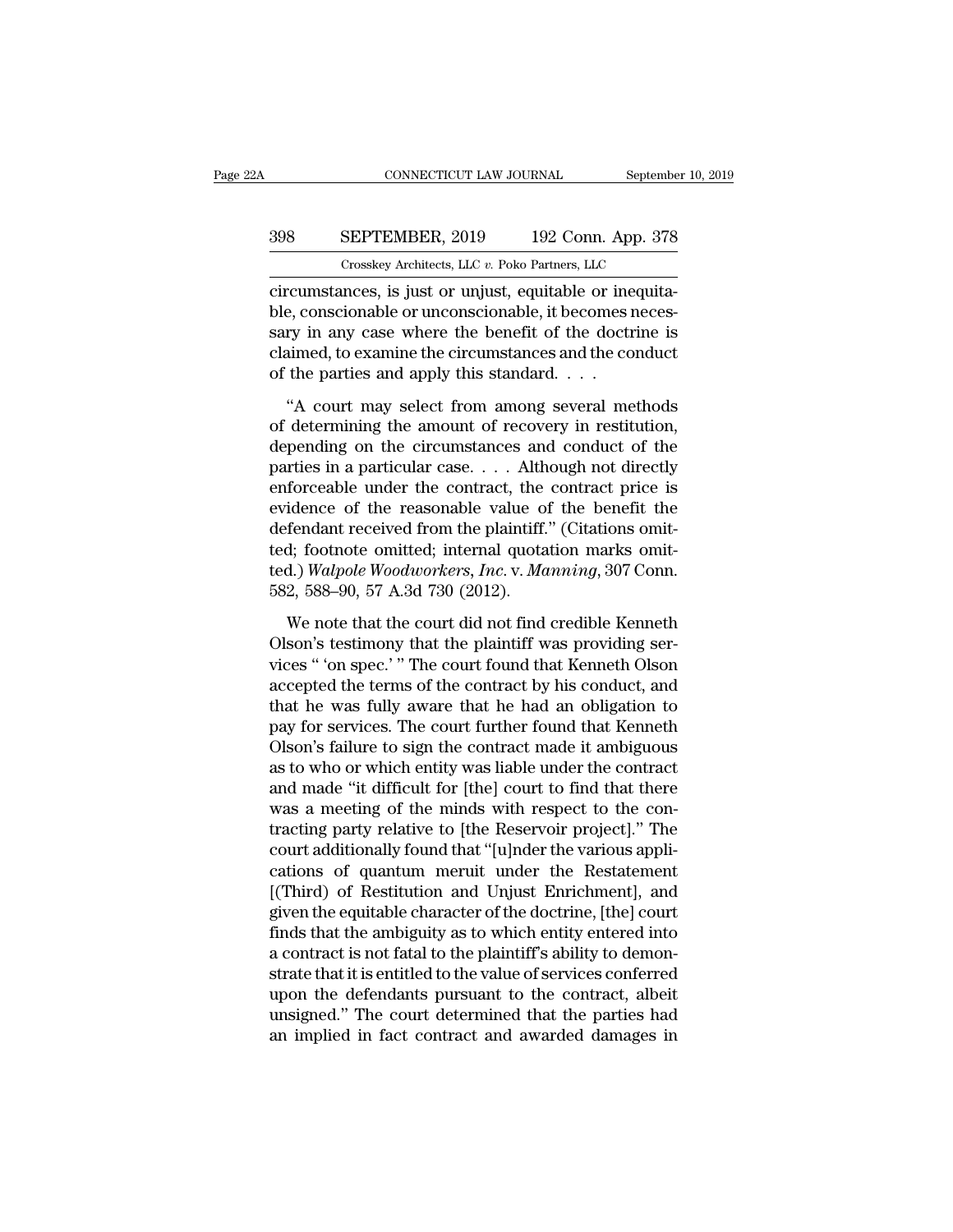the amount of \$23,907.70, plus interest, for services rendered under the doctrine of quantum meruit. 192 Conn. App. 378 SEPTEMBER, 2019 399<br>Crosskey Architects, LLC v. Poko Partners, LLC<br>the amount of \$23,907.70, plus interest, for services<br>rendered under the doctrine of quantum meruit.<br>The court's factual findings are su

 $\frac{2 \text{ Conn. App. 378}}{\text{Crosskey Architects, LLC } v. \text{ Poko Patterns, LLC}}$ <br>
e amount of \$23,907.70, plus interest, for services<br>
indered under the doctrine of quantum meruit.<br>
The court's factual findings are supported by evi-<br>
nce from the record and prov 192 Conn. App. 378 SEPTEMBER, 2019 399<br>
Crosskey Architects, LLC v. Poko Partners, LLC<br>
the amount of \$23,907.70, plus interest, for services<br>
rendered under the doctrine of quantum meruit.<br>
The court's factual findings a Crosskey Architects, LLC  $v$ . Poko Partners, LLC<br>the amount of \$23,907.70, plus interest, for services<br>rendered under the doctrine of quantum meruit.<br>The court's factual findings are supported by evi-<br>dence from the recor the amount of \$23,907.70, plus interest, for services<br>rendered under the doctrine of quantum meruit.<br>The court's factual findings are supported by evi-<br>dence from the record and provide a sufficient basis<br>for the court to rendered under the doctrine of quantum meruit.<br>The court's factual findings are supported by evi-<br>dence from the record and provide a sufficient basis<br>for the court to determine that the contract price, as<br>expressed in the The court's factual findings are supported by evi-<br>dence from the record and provide a sufficient basis<br>for the court to determine that the contract price, as<br>expressed in the unenforceable contract, for the ser-<br>vices ren The court's factual findings are supported by evidence from the record and provide a sufficient basis<br>for the court to determine that the contract price, as<br>expressed in the unenforceable contract, for the ser-<br>vices rende dence from the record and provide a sufficient basis<br>for the court to determine that the contract price, as<br>expressed in the unenforceable contract, for the ser-<br>vices rendered constitutes the measure of the value of<br>the b for the court to determine that the contract price, as<br>expressed in the unenforceable contract, for the ser-<br>vices rendered constitutes the measure of the value of<br>the benefit to the defendants. The court had for its<br>revie expressed in the unenforceable contract, for the services rendered constitutes the measure of the value of the benefit to the defendants. The court had for its review the unsigned written contract, the invoices, as well as vices rendered constitutes the measure of the value of<br>the benefit to the defendants. The court had for its<br>review the unsigned written contract, the invoices, as<br>well as the testimony of witnesses for the plaintiff and<br>th the benefit to the defendants. The court had for its<br>review the unsigned written contract, the invoices, as<br>well as the testimony of witnesses for the plaintiff and<br>the defendants. Crosskey testified that he sent a written review the unsigned written contract, the invoices, as<br>well as the testimony of witnesses for the plaintiff and<br>the defendants. Crosskey testified that he sent a written<br>contract to Kenneth Olson regarding the Reservoir pr well as the testimony of witnesses for the plaintiff and<br>the defendants. Crosskey testified that he sent a written<br>contract to Kenneth Olson regarding the Reservoir proj-<br>ect and that, after Bridgeport selected their propo the defendants. Crosskey testified that he sent a written<br>contract to Kenneth Olson regarding the Reservoir proj-<br>ect and that, after Bridgeport selected their proposal,<br>Kenneth Olson asked Crosskey to make a fee proposal<br> contract to Kenneth Olson regarding the Reservoir project and that, after Bridgeport selected their proposal, Kenneth Olson asked Crosskey to make a fee proposal for the architectural and engineering services for the remai ect and that, after Bridgeport selected their proposal,<br>Kenneth Olson asked Crosskey to make a fee proposal<br>for the architectural and engineering services for the<br>remainder of the project. The contract included a break-<br>do Kenneth Olson asked Crosskey to make a fee proposal<br>for the architectural and engineering services for the<br>remainder of the project. The contract included a break-<br>down of the plaintiff's fees according to the five phases for the architectural and engineering services for the<br>remainder of the project. The contract included a break-<br>down of the plaintiff's fees according to the five phases<br>of the project. The court found that because the pro remainder of the project. The contract included a break-<br>down of the plaintiff's fees according to the five phases<br>of the project. The court found that because the project<br>did not go forward, the plaintiff provided only on down of the plaintiff's fees according to the five phases<br>of the project. The court found that because the project<br>did not go forward, the plaintiff provided only one-half<br>of the schematic design services that were contemof the project. The court found that because the project<br>did not go forward, the plaintiff provided only one-half<br>of the schematic design services that were contem-<br>plated under the first phase of the project. The contrac did not go forward, the plaintiff provided only one-half<br>of the schematic design services that were contem-<br>plated under the first phase of the project. The contract<br>showed a total fee of \$45,500 for the schematic design<br>u of the schematic design services that were contem-<br>plated under the first phase of the project. The contract<br>showed a total fee of \$45,500 for the schematic design<br>under the first phase of the project. The invoice the<br>plai plated under the first phase of the project. The contract<br>showed a total fee of \$45,500 for the schematic design<br>under the first phase of the project. The invoice the<br>plaintiff sent to Kenneth Olson reflected that 50 perce showed a total fee of \$45,500 for the schematic design<br>under the first phase of the project. The invoice the<br>plaintiff sent to Kenneth Olson reflected that 50 percent<br>of the schematic design services were provided under<br>th under the first phase of the project. The invoice the<br>plaintiff sent to Kenneth Olson reflected that 50 percent<br>of the schematic design services were provided under<br>the first phase of the project, at a cost of \$22,750, and the schematic design services were provided under<br>e first phase of the project, at a cost of \$22,750, and<br>at the professional design services provided by Cros-<br>ey, plus postal charges and in-house printing, totaled<br>157.70, the first phase of the project, at a cost of \$22,750, and<br>that the professional design services provided by Cros-<br>skey, plus postal charges and in-house printing, totaled<br>\$1157.70, for a total principal amount of \$23,907.7

that the professional design services provided by Crosskey, plus postal charges and in-house printing, totaled<br>\$1157.70, for a total principal amount of \$23,907.70.<br>The defendants also argue that "[d]ue to the uncertain<br>va skey, plus postal charges and in-house printing, totaled \$1157.70, for a total principal amount of \$23,907.70.<br>The defendants also argue that "[d]ue to the uncertain value of a mere opportunity to compete for a municipal skey, plus postal charges and in-house printing, totaled  $$1157.70$ , for a total principal amount of  $$23,907.70$ .<br>The defendants also argue that "[d]ue to the uncertain value of a mere opportunity to compete for a munici The defendants also argue that "[d]ue to the uncertain value of a mere opportunity to compete for a municipal contract, the plaintiff was required to set forth further evidence that its invoice on the Reservoir project re The defendants also argue that "[d]ue to the uncertain value of a mere opportunity to compete for a municipal contract, the plaintiff was required to set forth further evidence that its invoice on the Reservoir project ref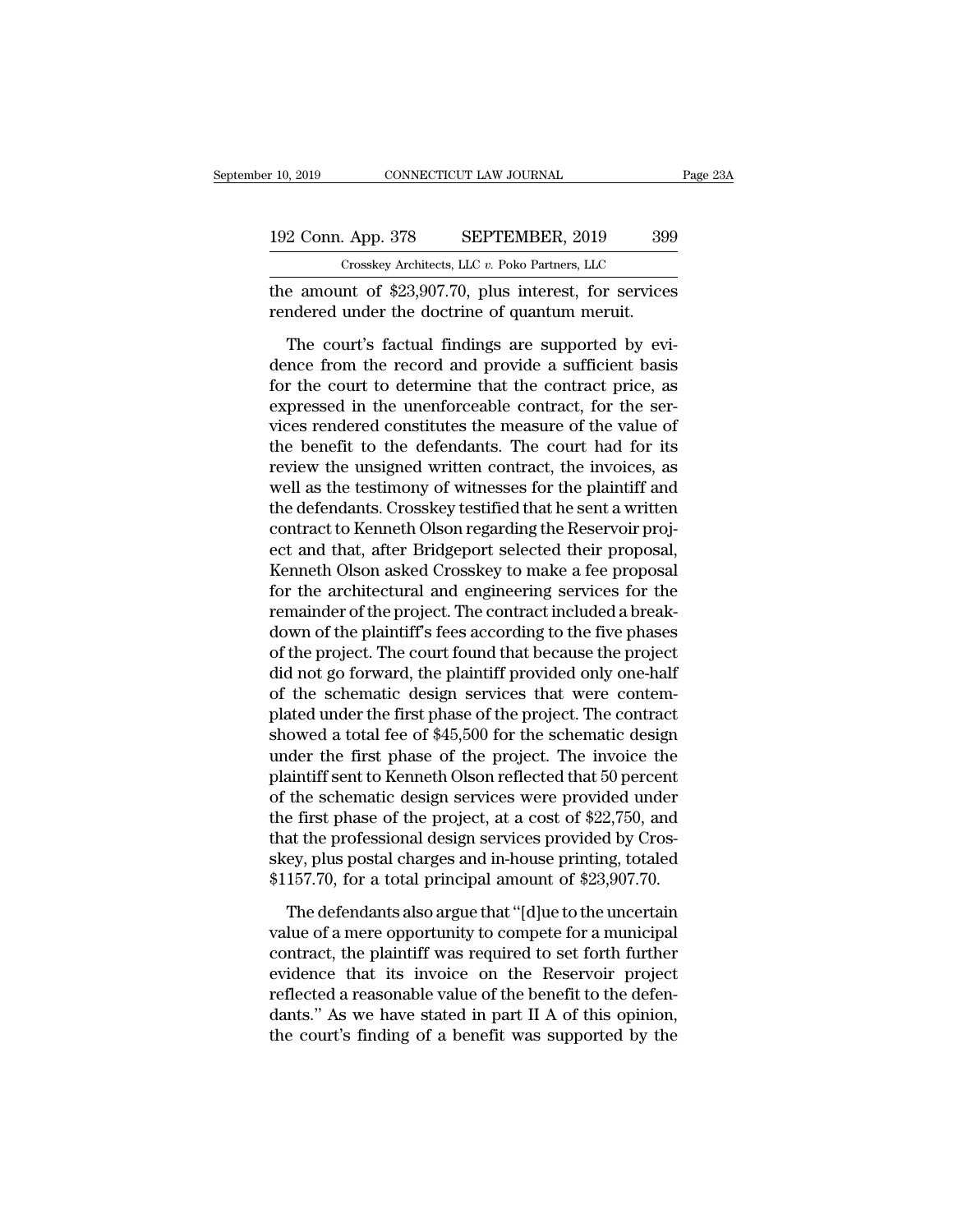## CONNECTICUT LAW JOURNAL September 10, 2019<br>
400 SEPTEMBER, 2019 192 Conn. App. 378<br>
Crosskey Architects, LLC v. Poko Partners, LLC CONNECTICUT LAW JOURNAL September<br>
SEPTEMBER, 2019 192 Conn. App. 378<br>
Crosskey Architects, LLC *v.* Poko Partners, LLC<br>
was within the province of the court to deter-

CONNECTICUT LAW JOURNAL September<br>
192 Conn. App. 378<br>
192 Conn. App. 378<br>
2019 192 Conn. App. 378<br>
2019 192 Conn. App. 378<br>
2019 192 Conn. App. 378<br>
2019 192 Conn. App. 378<br>
2019 192 Conn. App. 378<br>
2019 102 Connection an  $\begin{array}{r} \hline \text{SEPTEMBER, 2019} \text{192 Conn. App. 378} \ \hline \text{Crosskey Archives, LLC } v. \text{ Poko Patterns, LLC} \ \hline \text{record. It was within the province of the court to determine, in balancing the equities, that the proper valuation of the benefit conferred on the defendants was the monetary value of the services performed by the plain-$ 400 SEPTEMBER, 2019 192 Conn. App. 378<br>
Crosskey Architects, LLC v. Poko Partners, LLC<br>
record. It was within the province of the court to deter-<br>
mine, in balancing the equities, that the proper valuation<br>
of the benefit 400 SEPTEMBER, 2019 192 Conn. App. 378<br>  $\frac{1}{2}$  Crosskey Architects, LLC v. Poko Partners, LLC<br>
record. It was within the province of the court to deter-<br>
mine, in balancing the equities, that the proper valuation<br>
of t The USBN HEMBER, 2019 TO2 COMP. Typp. 910<br>
Tooskey Architects, LLC v. Poko Partners, LLC<br>
record. It was within the province of the court to deter-<br>
mine, in balancing the equities, that the proper valuation<br>
of the benef Crosskey Architects, LLC  $v$ . Poko Partners, LLC<br>record. It was within the province of the court to deter-<br>mine, in balancing the equities, that the proper valuation<br>of the benefit conferred on the defendants was the<br>mone record. It was within the mine, in balancing the eer of the benefit conferred monetary value of the stiff as reflected in the conclude that the courclearly erroneous. The defendants' last claim is that the court improperly<br>The defendants' last claim is that the court's award of damages was not<br>early erroneous.<br>III<br>The defendants' last claim is that the court improperly<br>varded statutory

### III

monetary value of the services performed by the plant-<br>tiff as reflected in the unsigned written contract. We<br>conclude that the court's award of damages was not<br>clearly erroneous.<br> $III$ <br>The defendants' last claim is that th First and the unity of damages was not<br>clearly erroneous.<br>
III<br>
The defendants' last claim is that the court improperly<br>
awarded statutory prejudgment interest pursuant to<br>
§ 37-3a on the plaintiff's claim for quantum meru to the Reservoir and the Court's award of danlages<br>clearly erroneous.<br>III<br>The defendants' last claim is that the court is<br>awarded statutory prejudgment interest pu<br>§ 37-3a on the plaintiff's claim for quantum<br>to the Reserv III<br>The defendants' last claim is that the court improperly<br>varded statutory prejudgment interest pursuant to<br>37-3a on the plaintiff's claim for quantum meruit as<br>the Reservoir project.<sup>13</sup> We disagree.<br>The defendants arg The defendants' last claim is that the court improperly<br>awarded statutory prejudgment interest pursuant to<br>§ 37-3a on the plaintiff's claim for quantum meruit as<br>to the Reservoir project.<sup>13</sup> We disagree.<br>The defendants a

The defendants' last claim is that the court improperly<br>awarded statutory prejudgment interest pursuant to<br>§ 37-3a on the plaintiff's claim for quantum meruit as<br>to the Reservoir project.<sup>13</sup> We disagree.<br>The defendants a awarded statutory prejudgment interest pursuant to<br>
§ 37-3a on the plaintiff's claim for quantum meruit as<br>
to the Reservoir project.<sup>13</sup> We disagree.<br>
The defendants argue that the court lacked the discre-<br>
tion to award § 37-3a on the plaintiff's claim for quantum meruit as<br>to the Reservoir project.<sup>13</sup> We disagree.<br>The defendants argue that the court lacked the discre-<br>tion to award prejudgment interest under § 37-3a on<br>the plaintiff's to the Reservoir project.<sup>13</sup> We disagree.<br>The defendants argue that the court lacked the discretion to award prejudgment interest under § 37-3a on<br>the plaintiff's claim for quantum meruit. Because this<br>claim requires us The defendants argue that the court lacked the discretion to award prejudgment interest under § 37-3a on the plaintiff's claim for quantum meruit. Because this claim requires us to consider the scope of § 37-3a, our revie tion to award prejudgment interest under § 37-3a on<br>the plaintiff's claim for quantum meruit. Because this<br>claim requires us to consider the scope of § 37-3a, our<br>review is plenary. "To the extent that the defendant is<br>cha the plaintiff's<br>claim requires<br>review is plen<br>challenging th<br>cumstances<br>Lumber, Inc.<br>1 (2008).<br>"[T]here is r aim requires us to consider the scope of § 37-3a, our<br>
view is plenary. "To the extent that the defendant is<br>
allenging the applicability of § 37-3a under the cir-<br>
mstances . . . our review is plenary." *Chapman*<br> *umber* review is plenary. "To the extent that the defendant is<br>challenging the applicability of § 37-3a under the cir-<br>cumstances . . . our review is plenary." *Chapman*<br>*Lumber, Inc.* v. *Tager*, 288 Conn. 69, 100, 952 A.2d<br>1 (2

challenging the applicability of § 37-3a under the circumstances . . . . our review is plenary." *Chapman* Lumber, Inc. v. Tager, 288 Conn. 69, 100, 952 A.2d 1 (2008).<br>"[T]here is no right to recover interest in a civil ac cumstances . . . our review is plenary." *Chapman*<br>Lumber, Inc. v. Tager, 288 Conn. 69, 100, 952 A.2d<br>1 (2008).<br>"[T]here is no right to recover interest in a civil action<br>unless a statute provides for interest." *Foley v.* Lumber, Inc. v. Tager, 288 Conn. 69, 100, 952 A.2d<br>1 (2008).<br>"[T]here is no right to recover interest in a civil action<br>unless a statute provides for interest." Foley v. Hunting-<br>ton Co., 42 Conn. App. 712, 737, 682 A.2d 1 (2008).<br>
"[T]here is no right to recover interest in a civil action<br>
unless a statute provides for interest." Foley v. Hunting-<br>
ton Co., 42 Conn. App. 712, 737, 682 A.2d 1026, cert.<br>
denied, 239 Conn. 931, 683 A.2d 397 "[T]here is no right to recover interest in a civil action<br>unless a statute provides for interest." Foley v. Hunting-<br>ton Co., 42 Conn. App. 712, 737, 682 A.2d 1026, cert.<br>denied, 239 Conn. 931, 683 A.2d 397 (1996). Secti unless a statute provides for interest." Foley v. Hunting-<br>ton Co., 42 Conn. App. 712, 737, 682 A.2d 1026, cert.<br>denied, 239 Conn. 931, 683 A.2d 397 (1996). Section 37-<br>3a (a) provides in relevant part: "[I]nterest at the *ton Co.*, 42 Conn. App. 712,<br>denied, 239 Conn. 931, 683 A<br>3a (a) provides in relevant p<br>of ten per cent a year, and n<br>and allowed in civil actions<br> $\ldots$  as damages for the de<br>becomes payable.  $\ldots$ ."<br>"Section 37-3a provi nied, 239 Conn. 931, 683 A.2d 397 (1996). Section 37-<br>
(a) provides in relevant part: "[I]nterest at the rate<br>
ten per cent a year, and no more, may be recovered<br>
d allowed in civil actions or arbitration proceedings<br>
. a 3a (a) provides in relevant part: "[I]nterest at the rate<br>of ten per cent a year, and no more, may be recovered<br>and allowed in civil actions or arbitration proceedings<br>. . . . as damages for the detention of money after i

of ten per cent a year, and no more, may be recovered<br>and allowed in civil actions or arbitration proceedings<br>... as damages for the detention of money after it<br>becomes payable...."<br>"Section 37-3a provides a substantive ri and allowed in civil actions or arbitration proceedings<br>
. . . as damages for the detention of money after it<br>
becomes payable. . . ."<br>
"Section 37-3a provides a substantive right that<br>
applies only to certain claims. . . . . . as damages for the detention of money after it<br>becomes payable. . . ."<br>"Section 37-3a provides a substantive right that<br>applies only to certain claims. . . . Under § 37-3a, an<br>allowance of prejudgment interest turns becomes payable. . . ."<br>
"Section 37-3a provides a substantive right that<br>
applies only to certain claims. . . . Under § 37-3a, an<br>
allowance of prejudgment interest turns on whether<br>
the detention of the money is or is n allowance of prejudgment interest turns on whether<br>the detention of the money is or is not wrongful under<br>the circumstances.....There are well established<br>propositions that § 37-3a provides for interest on money<br> $\frac{13}{13$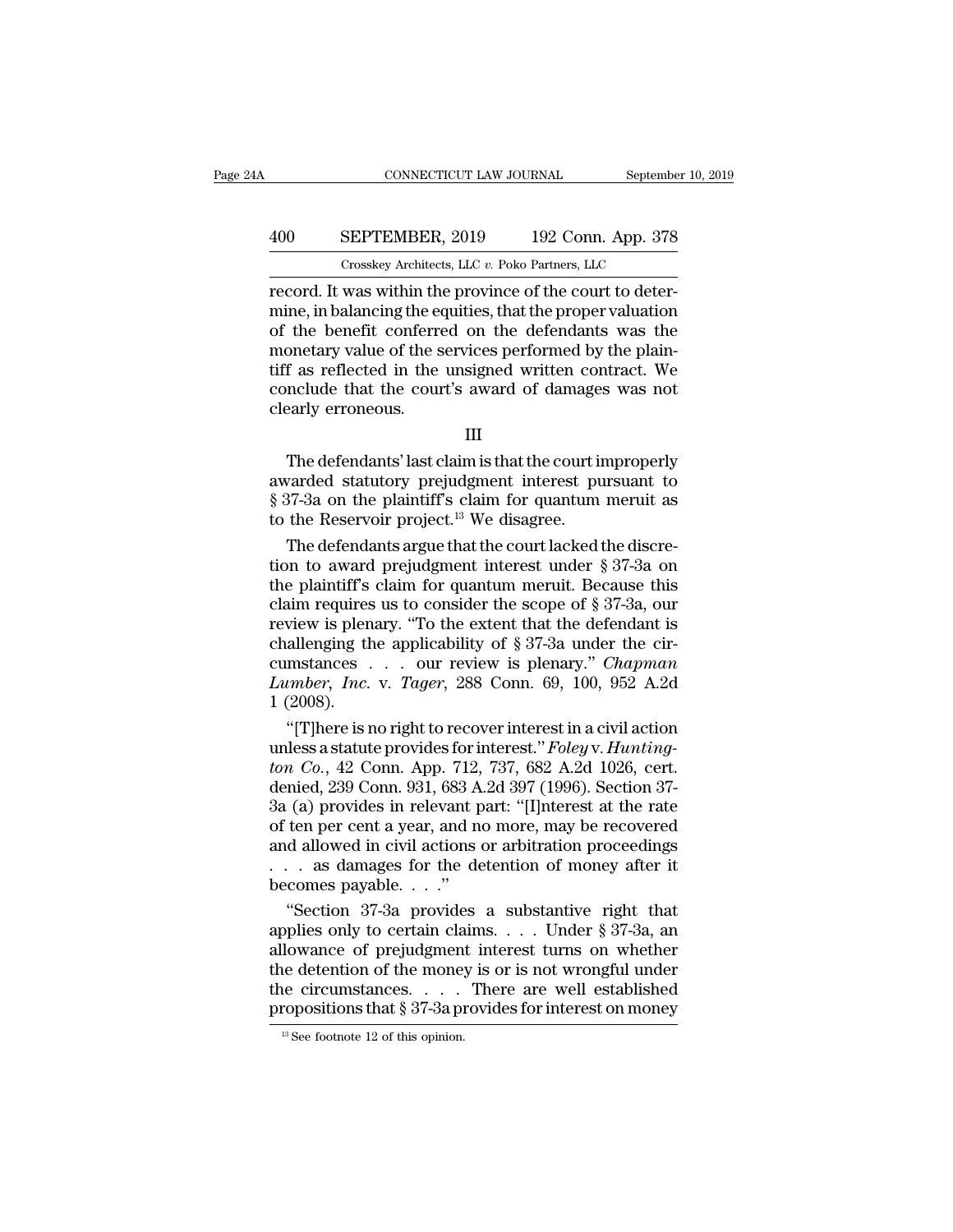## 10, 2019 CONNECTICUT LAW JOURNAL Page 25A<br>192 Conn. App. 378 SEPTEMBER, 2019 401<br>Crosskey Architects, LLC v. Poko Partners, LLC CONNECTICUT LAW JOURNAL<br>
. App. 378 SEPTEMBER, 2019 401<br>
Crosskey Architects, LLC *v.* Poko Partners, LLC<br>
after it becomes due and payable that the

r 10, 2019 CONNECTICUT LAW JOURNAL Page 25A<br>
192 Conn. App. 378 SEPTEMBER, 2019 401<br>
Crosskey Architects, LLC v. Poko Partners, LLC<br>
detained after it becomes due and payable, that the<br>
question under that statute is wheth 192 Conn. App. 378 SEPTEMBER, 2019 401<br>
Crosskey Architects, LLC v. Poko Partners, LLC<br>
detained after it becomes due and payable, that the<br>
question under that statute is whether the money was<br>
wrongfully withheld . . . . 192 Conn. App. 378 SEPTEMBER, 2019 401<br>
Crosskey Architects, LLC v. Poko Partners, LLC<br>
detained after it becomes due and payable, that the<br>
question under that statute is whether the money was<br>
wrongfully withheld . . . 192 Conn. App. 378 SEPTEMBER, 2019 401<br>
Crosskey Architects, LLC v. Poko Partners, LLC<br>
detained after it becomes due and payable, that the<br>
question under that statute is whether the money was<br>
wrongfully withheld . . . Crosskey Architects, LLC v. Poko Partners, LLC<br>
detained after it becomes due and payable, that the<br>
question under that statute is whether the money was<br>
wrongfully withheld . . . . The statute, therefore,<br>
applies to cl Crosskey Architects, LLC v. Poko Partners, LLC<br>detained after it becomes due and payable, that the<br>question under that statute is whether the money was<br>wrongfully withheld . . . . The statute, therefore,<br>applies to claims detained after it becomes due and payable, that the<br>question under that statute is whether the money was<br>wrongfully withheld . . . . The statute, therefore,<br>applies to claims involving the wrongful detention of<br>money after question under that statute is whether the money was<br>wrongfully withheld  $\ldots$ . The statute, therefore,<br>applies to claims involving the wrongful detention of<br>money after it becomes due and payable.  $\ldots$  To<br>award § 37-3a wrongfully withheld  $\dots$  The statute, therefore,<br>applies to claims involving the wrongful detention of<br>money after it becomes due and payable.  $\dots$  To<br>award § 37-3a interest, two components must be pres-<br>ent. First, the c applies to claims involving the wrongful detention of<br>money after it becomes due and payable. . . . To<br>award § 37-3a interest, two components must be pres-<br>ent. First, the claim to which the prejudgment interest<br>attaches money after it becomes due and payable. . . . . To<br>award § 37-3a interest, two components must be pres-<br>ent. First, the claim to which the prejudgment interest<br>attaches must be a claim for a liquidated sum of money<br>wrongf award § 37-3a interest, two components must be present. First, the claim to which the prejudgment interest<br>attaches must be a claim for a liquidated sum of money<br>wrongfully withheld and, second, the trier of fact must<br>fin ent. First, the claim to which the prejudgment interest<br>attaches must be a claim for a liquidated sum of money<br>wrongfully withheld and, second, the trier of fact must<br>find, in its discretion, that equitable considerations attaches must be a claim for a liquidated sum of money<br>wrongfully withheld and, second, the trier of fact must<br>find, in its discretion, that equitable considerations war-<br>rant the payment of interest."<sup>14</sup> (Citation omitte wrongfully withheld and, second, the trier of fact must<br>find, in its discretion, that equitable considerations warrant the payment of interest."<sup>14</sup> (Citation omitted;<br>emphasis omitted; internal quotation marks omitted.)<br> find, in its discretion, that equitable considerations warrant the payment of interest."<sup>14</sup> (Citation omitted; emphasis omitted; internal quotation marks omitted.) *Reyes* v. *Chetta*, 143 Conn. App. 758, 770, 71 A.3d 12 rant the payment of interest."<sup>14</sup> (Citation omitted;<br>emphasis omitted; internal quotation marks omitted.)<br>*Reyes* v. *Chetta*, 143 Conn. App. 758, 770, 71 A.3d 1255<br>(2013). "[P]rejudgment interest for money detained<br>afte emphasis omitted; internal quotation marks omitted.)<br> *Reyes* v. *Chetta*, 143 Conn. App. 758, 770, 71 A.3d 1255<br>
(2013). "[P]rejudgment interest for money detained<br>
after it becomes due is compensatory because it com-<br>
pe Reyes v. Chetta, 143 Conn. App. 758, 770, 71 A.3d 1255 (2013). "[P]rejudgment interest for money detained after it becomes due is compensatory because it compensates or reimburses plaintiffs for the interest they could hav *ID.* "[P]rejudgment interest for money detained after it becomes due is compensatory because it compensates or reimburses plaintiffs for the interest they could have earned on the money that was rightfully theirs, but tha after it becomes due is compensatory because it compensates or reimburses plaintiffs for the interest they<br>could have earned on the money that was rightfully<br>theirs, but that was not paid when it became due."<br>(Internal quo pensates or reimburses plaintiffs for the interest they<br>could have earned on the money that was rightfully<br>theirs, but that was not paid when it became due."<br>(Internal quotation marks omitted.) *Chapman Lumber*,<br>*Inc.* v. could have earned on the money that was rightfully<br>theirs, but that was not paid when it became due."<br>(Internal quotation marks omitted.) *Chapman Lumber*,<br>*Inc.* v. *Tager*, supra, 288 Conn. 102 n.36. "Detention of<br>money theirs, but that was not paid when it becar<br>(Internal quotation marks omitted.) *Chapman*<br>Inc. v. Tager, supra, 288 Conn. 102 n.36. "Deta<br>money may be wrongful even if a party had a g<br>basis for nonpayment." *Nation Electri* ternal quotation marks omitted.) Chapman Lumber,<br>
c. v. Tager, supra, 288 Conn. 102 n.36. "Detention of<br>
oney may be wrongful even if a party had a good faith<br>
sis for nonpayment." Nation Electrical Contracting,<br>
LC v. St. Inc. v. Tager, supra, 288 Conn. 102 n.36. "Detention of<br>money may be wrongful even if a party had a good faith<br>basis for nonpayment." Nation Electrical Contracting,<br>LLC v. St. Dimitrie Romanian Orthodox Church, 144<br>Conn. A

money may be wrongful even if a party had a good faith<br>basis for nonpayment." *Nation Electrical Contracting,*<br> $LLC$  v. *St. Dimitrie Romanian Orthodox Church*, 144<br>Conn. App. 808, 820, 74 A.3d 474 (2013).<br>"When a debtor k basis for nonpayment." Nation Electrical Contracting,<br>LLC v. St. Dimitrie Romanian Orthodox Church, 144<br>Conn. App. 808, 820, 74 A.3d 474 (2013).<br>"When a debtor knows precisely how much he is to<br>pay and to whom he is to pa LLC v. *St. Dimitrie Romanian Orthodox Church*, 144<br>Conn. App. 808, 820, 74 A.3d 474 (2013).<br>
"When a debtor knows precisely how much he is to<br>pay and to whom he is to pay it, his debt is a liquidated<br>one.... An amount cl Conn. App. 808, 820, 74 A.3d 474 (2013).<br>
"When a debtor knows precisely how much he is to<br>
pay and to whom he is to pay it, his debt is a liquidated<br>
one.... An amount claimed to be due is a liquidated<br>
sum when it is su "When a debtor knows precisely how much he is to pay and to whom he is to pay it, his debt is a liquidated one. . . . An amount claimed to be due is a liquidated sum when it is susceptible of being made certain in amount 14 In *Travelers Property & Casualty Co.* v. *Christie*, 99 Conn. App. 747, <sup>14</sup> In *Travelers Property & Casualty Co.* v. *Christie*, 99 Conn. App. 747, <sup>14</sup> In *Travelers Property & Casualty Co.* v. *Christie*, 99 Conn. amount by mathematical calculations from factors<br>which are or ought to be in the possession or knowledge<br>of the party to be charged. . . . Unliquidated damages,<br> $\frac{14 \text{ In } Travelers$  Property & Casualty Co. v. Christie, 99 Conn.

which are or ought to be in the possession or knowledge<br>of the party to be charged. . . . Unliquidated damages,<br> $\frac{14 \text{ In } Travelers \ Property \& Casualty \ Co. v. Christie, 99 \text{ Conn. App. 747, 765 n.13, 916 A.2d 114 (2007), we stated that "[w]e have found one contrary  
case as to the lack of a need for a liquidated sum in order to obtain . . .$ <br>§ which are of olgins to be in the possession of Knowledge<br>of the party to be charged.... Unliquidated damages,<br> $\frac{14 \text{ In } \text{Travelers Property } \& \text{Casuality Co. v. Christie, 99 Conn. App. 747}}{765 \text{ n}.13, 916 \text{ A}.2d \text{ 114 } (2007)$ , we stated that "[w]e have <sup>14</sup> In *Travelers Property & Casualty Co.* v. *Christie,* 99 Conn. App. 747, 765 n.13, 916 A.2d 114 (2007), we stated that "[w]e have found one contrary case as to the lack of a need for a liquidated sum in order to obta  $765$  n.13,  $916$  A.2d 114 (2007), we stated that "[w]e have found one contrary case as to the lack of a need for a liquidated sum in order to obtain  $\ldots$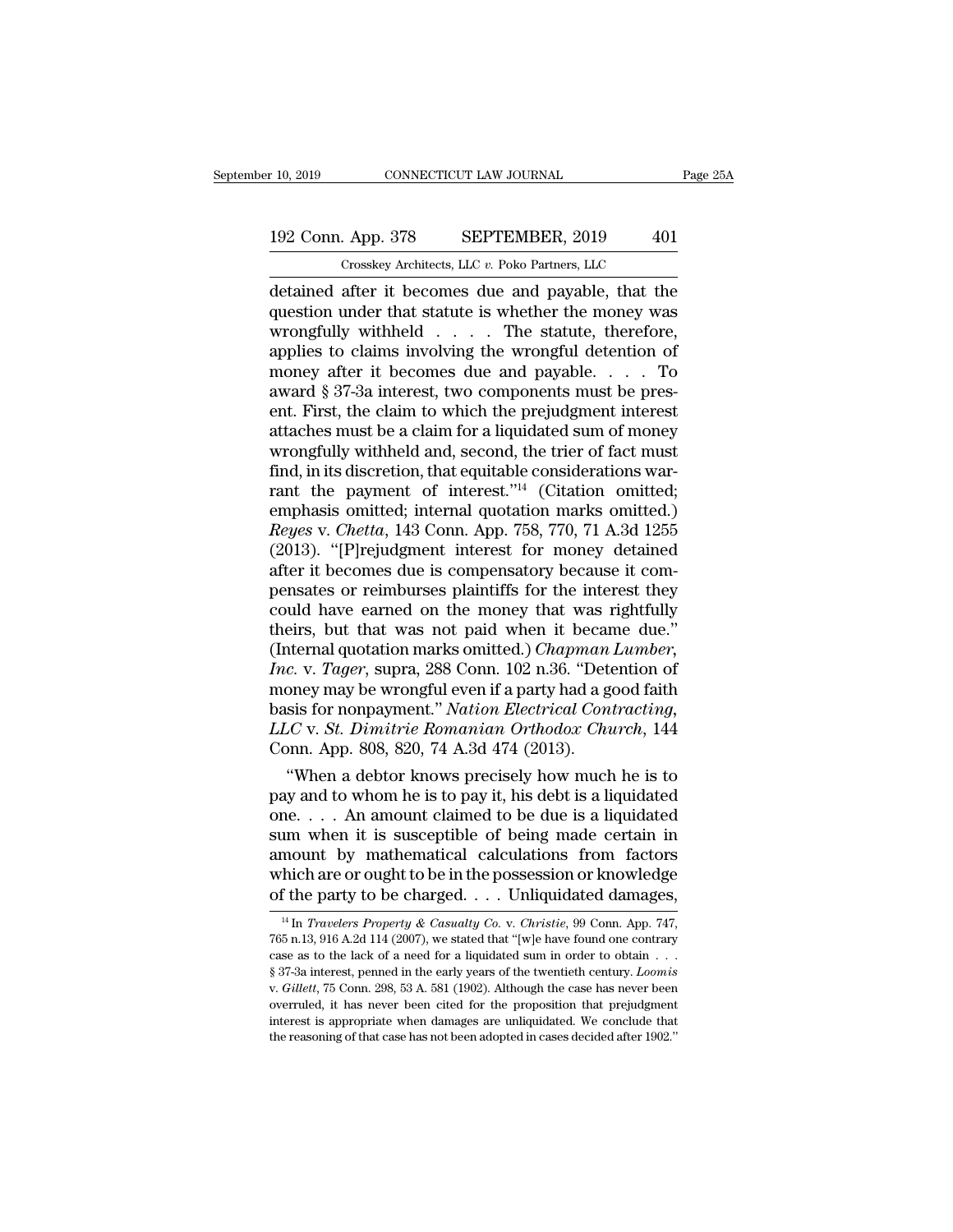## CONNECTICUT LAW JOURNAL September 10, 2019<br>402 SEPTEMBER, 2019 192 Conn. App. 378<br>Crosskey Architects, LLC v. Poko Partners, LLC CONNECTICUT LAW JOURNAL September<br>
SEPTEMBER, 2019 192 Conn. App. 378<br>
Crosskey Architects, LLC *v.* Poko Partners, LLC<br>
Der hand are those which are not vet reduced

CONNECTICUT LAW JOURNAL September 10, 2019<br>
402 SEPTEMBER, 2019 192 Conn. App. 378<br>
Crosskey Architects, LLC v. Poko Partners, LLC<br>
on the other hand, are those which are not yet reduced<br>
to a certainty in respect to amoun SEPTEMBER, 2019 192 Conn. App. 378<br>
Crosskey Architects, LLC v. Poko Partners, LLC<br>
on the other hand, are those which are not yet reduced<br>
to a certainty in respect to amount, nothing more being<br>
established than the plai EXPTEMBER, 2019 192 Conn. App. 378<br>  $\frac{1}{2}$  Crosskey Architects, LLC v. Poko Partners, LLC<br>
on the other hand, are those which are not yet reduced<br>
to a certainty in respect to amount, nothing more being<br>
established th 402 SEPTEMBER, 2019 192 Conn. App. 378<br>  $\frac{1}{2}$  Crosskey Architects, LLC v. Poko Partners, LLC<br>
on the other hand, are those which are not yet reduced<br>
to a certainty in respect to amount, nothing more being<br>
establishe For a cosskey Architects, LLC v. Poko Partners, LLC<br>
on the other hand, are those which are not yet reduced<br>
to a certainty in respect to amount, nothing more being<br>
established than the plaintiff's right to recover; or s Crosskey Architects, LLC v. Poko Partners, LLC<br>
on the other hand, are those which are not yet reduced<br>
to a certainty in respect to amount, nothing more being<br>
established than the plaintiff's right to recover; or such<br>
a on the other hand, are those which are not yet reduced<br>to a certainty in respect to amount, nothing more being<br>established than the plaintiff's right to recover; or such<br>as cannot be fixed by a mere mathematical calculatio to a certainty in respect to<br>established than the plain<br>as cannot be fixed by a m<br>from ascertainable data in<br>internal quotation marks of<br>*Institute of Accounting*,<br>475 A.2d 310 (1984).<br>"Prejudgment interest J tablished than the plaintiff's right to recover; or such<br>
cannot be fixed by a mere mathematical calculation<br>
om ascertainable data in the case." (Citations omitted;<br>
ternal quotation marks omitted.) *Costello v. Hartford* as cannot be fixed by a mere mathematical calculation<br>from ascertainable data in the case." (Citations omitted;<br>internal quotation marks omitted.) *Costello v. Hartford*<br>*Institute of Accounting, Inc.*, 193 Conn. 160, 165

from ascertainable data in the case." (Citations omitted;<br>internal quotation marks omitted.) *Costello v. Hartford*<br>*Institute of Accounting, Inc.*, 193 Conn. 160, 165–66,<br>475 A.2d 310 (1984).<br>"Prejudgment interest pursua internal quotation marks omitted.) *Costello v. Hartford*<br>
Institute of Accounting, Inc., 193 Conn. 160, 165–66,<br>
475 A.2d 310 (1984).<br>
"Prejudgment interest pursuant to § 37-3a has been<br>
applied to breach of contract clai Institute of Accounting, Inc., 193 Conn. 160, 165–66,<br>475 A.2d 310 (1984).<br>"Prejudgment interest pursuant to § 37-3a has been<br>applied to breach of contract claims for liquidated dam-<br>ages, namely, where a party claims tha 475 A.2d 310 (1984).<br>
"Prejudgment interest pursuant to § 37-3a has been<br>
applied to breach of contract claims for liquidated dam-<br>
ages, namely, where a party claims that a specified sum<br>
under the terms of a contract, o "Prejudgment interest pursuant to  $\S 37$ -3a has been<br>applied to breach of contract claims for liquidated dam-<br>ages, namely, where a party claims that a specified sum<br>under the terms of a contract, or a sum to be determine applied to breach of contract claims for liquidated damages, namely, where a party claims that a specified sum under the terms of a contract, or a sum to be determined by the terms of the contract, owed to that party has referred to such a contract of mathematic or indicated damages, namely, where a party claims that a specified sum<br>under the terms of a contract, or a sum to be determined<br>by the terms of the contract, owed to that party h the terms of a contract, or a sum to be determined<br>by the terms of a contract, or a sum to be determined<br>by the terms of the contract, owed to that party has<br>been detained by another party.... It has also been<br>applied to do the terms of the contract, oved to that party has<br>been detained by another party.... It has also been<br>applied to breach of contract claims where the partial<br>performance of one party caused the other party spe-<br>cific da been detained by another party.  $\dots$  It has also been<br>applied to breach of contract claims where the partial<br>performance of one party caused the other party spe-<br>cific damages  $\dots$ . [Section] 37-3a [is] inapplicable<br>to cl such distinct by ansation party. The rink and specific distinguished to breach of contract claims where the partial performance of one party caused the other party specific damages  $\ldots$ . [Section] 37-3a [is] inapplicable performance of one party caused the other party specific damages . . . . [Section] 37-3a [is] inapplicable to claims for punitive damages because those damages do not become payable before judgment. . . . Personal injury c possimalizes  $\ldots$  [Section] 37-3a [is] inapplicable<br>to claims for punitive damages because those damages<br>do not become payable before judgment.  $\ldots$  Personal<br>injury claims seek to make persons whole by monetarily<br>compen as more in the status of the status of the status of the status of the status of the status injury claims seek to make persons whole by monetarily compensating them for a loss negligently caused by others. Damages are typ would have contained to enjoying and injury claims seek to make persons whole by monetarily compensating them for a loss negligently caused by others. Damages are typically uncertain and the purpose of the damages is to r injury claims seek to make persons whole by monetarily<br>compensating them for a loss negligently caused by<br>others. Damages are typically uncertain and the pur-<br>pose of the damages is to restore the injured, as nearly<br>as mo Equivalently caused by<br>
compensating them for a loss negligently caused by<br>
others. Damages are typically uncertain and the pur-<br>
pose of the damages is to restore the injured, as nearly<br>
as money can, to the status they *Foleyer Samages are typically uncertain and the purpose of the damages is to restore the injured, as nearly as money can, to the status they were enjoying and would have continued to enjoy prior to the negligent act. Such* See of the damages is to restore the injured, as nearly<br>money can, to the status they were enjoying and<br>ould have continued to enjoy prior to the negligent<br>t. Such claims do not seek to regain money detained<br>another." (Cit as money can, to the status they were enjoying and<br>would have continued to enjoy prior to the negligent<br>act. Such claims do not seek to regain money detained<br>by another." (Citations omitted; footnotes omitted.)<br>*Foley* v.

would have continued to enjoy prior to the negligent<br>act. Such claims do not seek to regain money detained<br>by another." (Citations omitted; footnotes omitted.)<br>Foley v. Huntington Co., supra, 42 Conn. App. 740–42.<br>In Natio act. Such claims do not seek to regain money detained<br>by another." (Citations omitted; footnotes omitted.)<br>Foley v. Huntington Co., supra, 42 Conn. App. 740–42.<br>In Nation Electrical Contracting, LLC v. St. Dimitrie<br>Romania by another." (Citations omitted; footnotes omitted.)<br>Foley v. Huntington Co., supra, 42 Conn. App. 740–42.<br>In Nation Electrical Contracting, LLC v. St. Dimitrie<br>Romanian Orthodox Church, supra, 144 Conn. App.<br>820, we decl Foley v. Huntington Co., supra, 42 Conn. App. 740–42.<br>
In Nation Electrical Contracting, LLC v. St. Dimitrie<br>
Romanian Orthodox Church, supra, 144 Conn. App.<br>
820, we declined the defendant's invitation to create<br>
a rule In *Nation Electrical Contracting, LLC* v. *St. Dimitrie*<br>*Romanian Orthodox Church*, supra, 144 Conn. App.<br>820, we declined the defendant's invitation to create<br>a rule disallowing interest under § 37-3a in an action<br>seeki Romanian Orthodox Church, supra, 144 Conn. App.<br>820, we declined the defendant's invitation to create<br>a rule disallowing interest under § 37-3a in an action<br>seeking damages for unjust enrichment. In that case,<br>the defenda to provide the defendant's invitation to create<br>a rule disallowing interest under § 37-3a in an action<br>seeking damages for unjust enrichment. In that case,<br>the defendant entered into a contract with a general<br>contractor f a rule disallowing interest under  $\S 37$ -3a in an action<br>seeking damages for unjust enrichment. In that case,<br>the defendant entered into a contract with a general<br>contractor for the construction of a church, and the<br>gener seeking damages for unjust enrichment. In that case, the defendant entered into a contract with a general contractor for the construction of a church, and the general contractor retained the plaintiff subcontractor to prov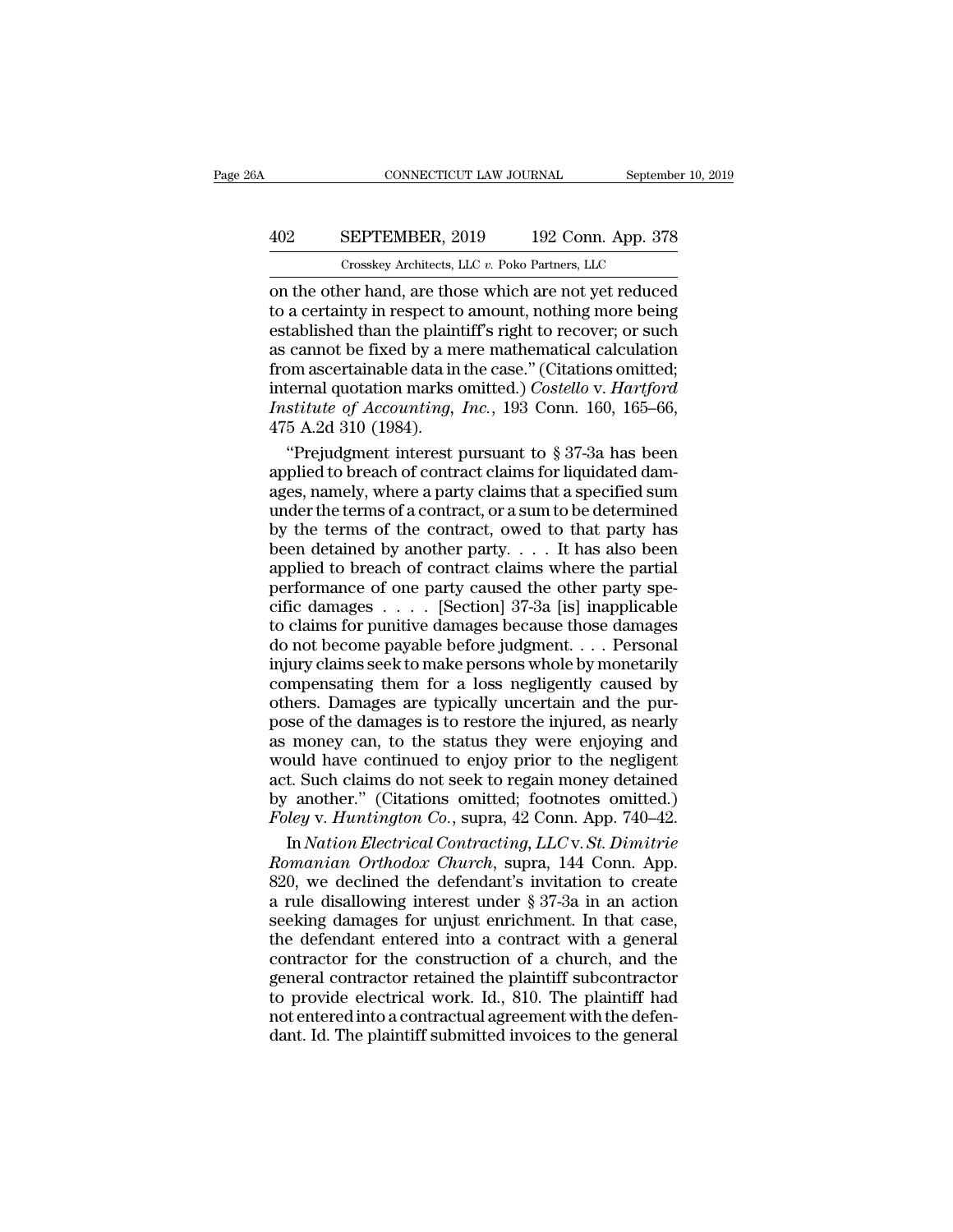## 10, 2019 CONNECTICUT LAW JOURNAL Page 27A<br>192 Conn. App. 378 SEPTEMBER, 2019 403<br>Crosskey Architects, LLC v. Poko Partners, LLC CONNECTICUT LAW JOURNAL<br>
. App. 378 SEPTEMBER, 2019 403<br>
Crosskey Architects, LLC *v.* Poko Partners, LLC<br>
r which in turn submitted invoices to the

contractor which, in turn, submitted invoices to the<br>defendant, which in turn, submitted invoices to the<br>defendant, which invoices included the sums sought by<br>the plaintiff Id. The defendant did not nay the general 192 Conn. App. 378 SEPTEMBER, 2019 403<br>
Crosskey Architects, LLC v. Poko Partners, LLC<br>
contractor which, in turn, submitted invoices to the<br>
defendant, which invoices included the sums sought by<br>
the plaintiff. Id. The de 192 Conn. App. 378 SEPTEMBER, 2019 403<br>
Crosskey Architects, LLC v. Poko Partners, LLC<br>
contractor which, in turn, submitted invoices to the<br>
defendant, which invoices included the sums sought by<br>
the plaintiff. Id. The d 192 Conn. App. 378 SEPTEMBER, 2019 403<br>
Crosskey Architects, LLC  $v$ . Poko Partners, LLC<br>
contractor which, in turn, submitted invoices to the<br>
defendant, which invoices included the sums sought by<br>
the plaintiff. Id. The Crosskey Architects, LLC  $v$ . Poko Partners, LLC<br>
contractor which, in turn, submitted invoices to the<br>
defendant, which invoices included the sums sought by<br>
the plaintiff. Id. The defendant did not pay the general<br>
cont Crosskey Architects, LLC  $v$ . Poko Partners, LLC<br>contractor which, in turn, submitted invoices to the<br>defendant, which invoices included the sums sought by<br>the plaintiff. Id. The defendant did not pay the general<br>contract contractor which, in turn, submitted invoices to the defendant, which invoices included the sums sought by the plaintiff. Id. The defendant did not pay the general contractor fully and made no direct payments to the plaint defendant, which invoices included the sums sought by<br>the plaintiff. Id. The defendant did not pay the general<br>contractor fully and made no direct payments to the<br>plaintiff. Id., 811. The plaintiff brought an action agains the plaintiff. Id. The defendant did not pay the general<br>contractor fully and made no direct payments to the<br>plaintiff. Id., 811. The plaintiff brought an action against<br>the defendant claiming, inter alia, unjust enrichmen contractor fully and made no direct payments to the plaintiff. Id., 811. The plaintiff brought an action against the defendant claiming, inter alia, unjust enrichment. Id., 811–12. The trial court concluded that the defend plaintiff. Id., 811. The plaintiff brought an action against<br>the defendant claiming, inter alia, unjust enrichment.<br>Id., 811–12. The trial court concluded that the defendant<br>was liable to the plaintiff for unjust enrichmen the defendant claiming, inter alia, unjust enrichment.<br>Id., 811–12. The trial court concluded that the defendant<br>was liable to the plaintiff for unjust enrichment and<br>awarded damages, prejudgment interest, and costs. Id.,<br> Id., 811–12. The trial court concluded that the defendant<br>was liable to the plaintiff for unjust enrichment and<br>awarded damages, prejudgment interest, and costs. Id.,<br>814. On appeal, we concluded that "[the] matter falls<br> was liable to the plaintiff for unjust enrichment and<br>awarded damages, prejudgment interest, and costs. Id.,<br>814. On appeal, we concluded that "[the] matter falls<br>squarely within the scope of  $\S 37-3a$ " and reasoned that<br> awarded damages, prejudgment interest, and costs. Id., 814. On appeal, we concluded that "[the] matter falls squarely within the scope of  $\S 37-3a$ " and reasoned that the defendant received an invoice for payment from the 4. On appeal, we concluded that "[the] matter talls<br>uarely within the scope of § 37-3a" and reasoned that<br>e defendant received an invoice for payment from<br>e general contractor that included work performed<br>the plaintiff and squarely within the scope of  $\S 37-3a$  and reasoned that<br>the defendant received an invoice for payment from<br>the general contractor that included work performed<br>by the plaintiff and that the amounts were due and<br>owing to t

the detendant received an invoice for payment from<br>the general contractor that included work performed<br>by the plaintiff and that the amounts were due and<br>owing to the plaintiff. Id., 820–21.<br>*Nation Electrical Contracting* the general contractor that included work performed<br>by the plaintiff and that the amounts were due and<br>owing to the plaintiff. Id., 820–21.<br>*Nation Electrical Contracting, LLC*, demonstrates<br>the existence of factual scenar by the plaintiff and that the amounts were due and<br>owing to the plaintiff. Id., 820–21.<br>*Nation Electrical Contracting, LLC*, demonstrates<br>the existence of factual scenarios wherein statutory<br>prejudgment interest is approp owing to the plaintiff. Id., 820–21.<br> *Nation Electrical Contracting, LLC*, demonstrates<br>
the existence of factual scenarios wherein statutory<br>
prejudgment interest is appropriate in claims seeking<br>
restitution. The defend Nation Electrical Contracting, LLC, demonstrates<br>the existence of factual scenarios wherein statutory<br>prejudgment interest is appropriate in claims seeking<br>restitution. The defendants have not provided a com-<br>pelling argu the existence of factual scenarios wherein statutory<br>prejudgment interest is appropriate in claims seeking<br>restitution. The defendants have not provided a com-<br>pelling argument for disallowing statutory prejudgment<br>interes prejudgment interest is appropriate in claims seeking<br>restitution. The defendants have not provided a com-<br>pelling argument for disallowing statutory prejudgment<br>interest in an action seeking damages in quantum<br>meruit, and restitution. The defendants have not provided a compelling argument for disallowing statutory prejudgment<br>interest in an action seeking damages in quantum<br>meruit, and we see no reasonable distinction between<br>claims soundin pelling argument for disallowing statutory prejudgment<br>interest in an action seeking damages in quantum<br>meruit, and we see no reasonable distinction between<br>claims sounding in unjust enrichment and those sound-<br>ing in quan interest in an action seeking damages in quantum<br>meruit, and we see no reasonable distinction between<br>claims sounding in unjust enrichment and those sound-<br>ing in quantum meruit for purposes of § 37-3a. "[B]oth<br>unjust enri meruit, and we see no reasonable distinction between<br>claims sounding in unjust enrichment and those sound-<br>ing in quantum meruit for purposes of § 37-3a. "[B]oth<br>unjust enrichment and quantum meruit are doctrines<br>allowing claims sounding in unjust enrichment and those sound-<br>ing in quantum meruit for purposes of § 37-3a. "[B]oth<br>unjust enrichment and quantum meruit are doctrines<br>allowing recovery on the theory of restitution, that is,<br>the ing in quantum meruit for purposes of § 37-3a. "[B]oth<br>unjust enrichment and quantum meruit are doctrines<br>allowing recovery on the theory of restitution, that is,<br>the restoration to a party of something of which he was<br>de unjust enrichment and quantum meruit are doctrines<br>allowing recovery on the theory of restitution, that is,<br>the restoration to a party of something of which he was<br>deprived because of the unjust enrichment of another<br>at h allowing recovery on the theory of restitution, that is,<br>the restoration to a party of something of which he was<br>deprived because of the unjust enrichment of another<br>at his expense. . . . [U]njust enrichment has been the<br>f the restoration to a party of something of which he was<br>deprived because of the unjust enrichment of another<br>at his expense. . . . [U]njust enrichment has been the<br>form of action commonly pursued in this jurisdiction<br>when deprived because of the unjust enrichment of another<br>at his expense. . . . [U]njust enrichment has been the<br>form of action commonly pursued in this jurisdiction<br>when the benefit that the enriched party receives is<br>either at his expense. . . . [U]njust enrichment has been the<br>form of action commonly pursued in this jurisdiction<br>when the benefit that the enriched party receives is<br>either money or property. . . . The other form of<br>action for form of action commonly pursued in this jurisdiction<br>when the benefit that the enriched party receives is<br>either money or property. . . . . The other form of<br>action for restitution is quantum meruit, which has been<br>utiliz when the benefit that the enriched party receives is<br>either money or property. . . . The other form of<br>action for restitution is quantum meruit, which has been<br>utilized when the benefit received was the work, labor,<br>or se either money or property. . . . . The other form of action for restitution is quantum meruit, which has been utilized when the benefit received was the work, labor, or services of the party seeking restitution." (Citation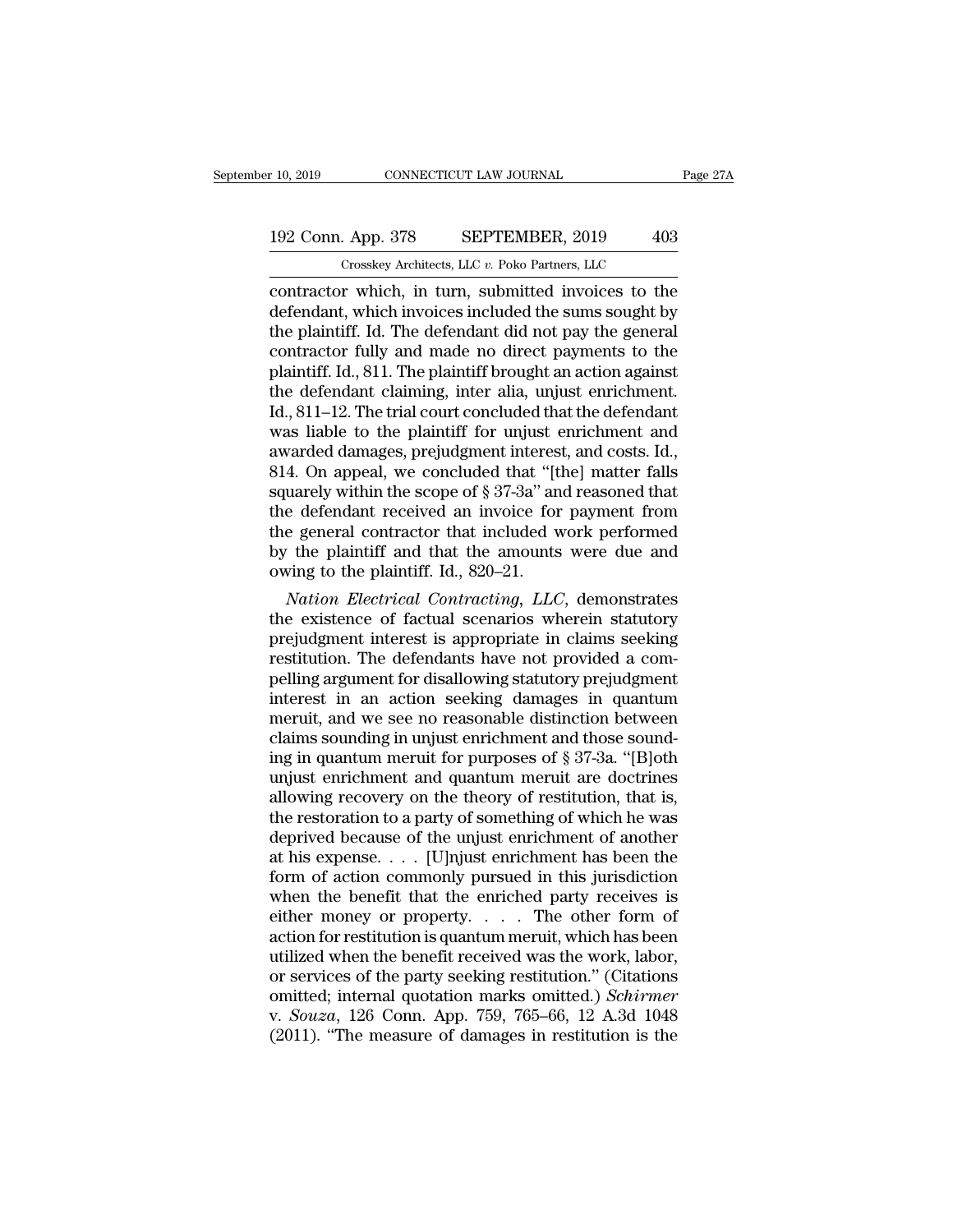## CONNECTICUT LAW JOURNAL September 10, 2019<br>404 SEPTEMBER, 2019 192 Conn. App. 378<br>Crosskey Architects, LLC v. Poko Partners, LLC CONNECTICUT LAW JOURNAL September<br>
SEPTEMBER, 2019 192 Conn. App. 378<br>
Crosskey Architects, LLC *v.* Poko Partners, LLC<br>
e value of the benefit to the defendant

CONNECTICUT LAW JOURNAL September 10, 2<br>
404 SEPTEMBER, 2019 192 Conn. App. 378<br>
Crosskey Architects, LLC v. Poko Partners, LLC<br>
reasonable value of the benefit to the defendant. . . .<br>
Although not directly enforceable un  $\begin{array}{r} \textbf{404} & \textbf{SEPTEMBER}, 2019 & 192 \text{ Conn. App. 378} \\ \textbf{Crosskey Architects}, \text{LLC } v. \text{ Poko Partners, LLC} \\ \textbf{reasonable value of the benefit to the defendant.} \\ \textbf{Although not directly enforceable under the contract, the contract price is evidence of the reasonable value of the benefit the defendant received from the plaintiff?} \end{array}$ 404 SEPTEMBER, 2019 192 Conn. App. 378<br>
Crosskey Architects, LLC v. Poko Partners, LLC<br>
reasonable value of the benefit to the defendant....<br>
Although not directly enforceable under the contract,<br>
the contract price is ev 404 SEPTEMBER, 2019 192 Conn. App. 378<br>
Crosskey Architects, LLC  $v$ . Poko Partners, LLC<br>
reasonable value of the benefit to the defendant.  $\ldots$ .<br>
Although not directly enforceable under the contract,<br>
the contract price (Contributed) Contributed; For the contract present of the benefit to the defendant....<br>Although not directly enforceable under the contract,<br>the contract price is evidence of the reasonable value<br>of the benefit the defen Crosskey Architects, LLC *v*. Poko Partners, LLC<br>reasonable value of the benefit to the defendant. . . . .<br>Although not directly enforceable under the contract,<br>the contract price is evidence of the reasonable value<br>of the reasonable value of the benefit to the Although not directly enforceable u<br>the contract price is evidence of the<br>of the benefit the defendant received<br>(Citations omitted; footnote omitted;<br>marks omitted.) *Walpole Woodwork* though not directly enforceable under the contract,<br>e contract price is evidence of the reasonable value<br>the benefit the defendant received from the plaintiff."<br>itations omitted; footnote omitted; internal quotation<br>arks the contract price is evidence of the reasonable value<br>of the benefit the defendant received from the plaintiff."<br>(Citations omitted.) Walpole Woodworkers, Inc. v. Man-<br>ning, supra, 307 Conn. 589–90.<br>In concluding that an

or the benefit the defendant received from the plaintiff.<br>
(Citations omitted; footnote omitted; internal quotation<br>
marks omitted.) Walpole Woodworkers, Inc. v. Man-<br>
ning, supra, 307 Conn. 589–90.<br>
In concluding that an (Citations omitted; footnote omitted; internal quotation<br>marks omitted.) Walpole Woodworkers, Inc. v. Man-<br>ning, supra, 307 Conn. 589–90.<br>In concluding that an award for damages under the<br>doctrine of quantum meruit falls marks omitted.) *Walpole Woodworkers, Inc.* v. *Manning*, supra, 307 Conn. 589–90.<br>
In concluding that an award for damages under the<br>
doctrine of quantum meruit falls within the scope of<br>
§ 37-3a, we next turn to whether In concluding that an award for damages under the doctrine of quantum meruit falls within the scope of § 37-3a, we next turn to whether the court abused its discretion in awarding prejudgment interest under the facts of t doctrine of quantum meruit falls within the scope of § 37-3a, we next turn to whether the court abused its discretion in awarding prejudgment interest under the facts of this case. See *Chapman Lumber*, *Inc.* v. *Tager*, § 37-3a, we next turn to whether the court abused its<br>discretion in awarding prejudgment interest under the<br>facts of this case. See *Chapman Lumber*, *Inc.* v. *Tager*,<br>supra, 288 Conn. 99 ("[t]he decision of whether to g discretion in awarding prejudgment interest under the<br>facts of this case. See *Chapman Lumber*, *Inc.* v. *Tager*,<br>supra, 288 Conn. 99 ("[t]he decision of whether to grant<br>interest under § 37-3a is primarily an equitable d facts of this case. See *Chapman Lumber*, *Inc.* v. *Tager*, supra, 288 Conn. 99 ("[t]he decision of whether to grant interest under § 37-3a is primarily an equitable determination and a matter lying within the discretion supra, 288 Conn. 99 ("[t]he decision of whether to grant<br>interest under § 37-3a is primarily an equitable determi-<br>nation and a matter lying within the discretion of the<br>trial court" [internal quotation marks omitted]). In interest under  $\S 37$ -3a is primarily an equitable determination and a matter lying within the discretion of the trial court" [internal quotation marks omitted]). In the present case, the court did not abuse its discretio nation and a matter lying within the discretion of the<br>trial court" [internal quotation marks omitted]). In the<br>present case, the court did not abuse its discretion<br>in awarding prejudgment interest under § 37-3a. The<br>quant trial court" [internal quotation marks omitted]). In the<br>present case, the court did not abuse its discretion<br>in awarding prejudgment interest under § 37-3a. The<br>quantum meruit claim involved a liquidated sum of<br>money tha present case, the court did not abuse its discretion<br>in awarding prejudgment interest under § 37-3a. The<br>quantum meruit claim involved a liquidated sum of<br>money that the defendants had withheld from the plain-<br>tiff. The un in awarding prejudgment interest under § 37-3a. The quantum meruit claim involved a liquidated sum of money that the defendants had withheld from the plaintiff. The unsigned contract, which the court found Kenneth Olson r quantum meruit claim involved a liquidated sum of<br>money that the defendants had withheld from the plain-<br>tiff. The unsigned contract, which the court found Ken-<br>neth Olson reviewed and accepted its terms by his<br>conduct, in money that the defendants had withheld from the plain-<br>tiff. The unsigned contract, which the court found Ken-<br>neth Olson reviewed and accepted its terms by his<br>conduct, included a payment schedule, and the plaintiff<br>sent tiff. The unsigned contract, which the court found Kenneth Olson reviewed and accepted its terms by his conduct, included a payment schedule, and the plaintiff sent invoices to the Olsons for \$23,907.70 for the services it neth Olson reviewed and accepted its terms by his<br>conduct, included a payment schedule, and the plaintiff<br>sent invoices to the Olsons for \$23,907.70 for the ser-<br>vices it had provided. In its complaint, the plaintiff<br>sough conduct, included a payment schedule, and the plaintiff<br>sent invoices to the Olsons for \$23,907.70 for the ser-<br>vices it had provided. In its complaint, the plaintiff<br>sought damages for the nonpayment of \$23,907.70 that<br>it sent invoices to the Olsons for \$23,907.70 for the services it had provided. In its complaint, the plaintiff sought damages for the nonpayment of \$23,907.70 that it was owed for services rendered. The defendants did not pa vices it had provided. In its complaint, the plaintiff<br>sought damages for the nonpayment of \$23,907.70 that<br>it was owed for services rendered. The defendants did<br>not pay the plaintiff. The court found that Kenneth<br>Olson in it was owed for services rendered. The defendants did<br>not pay the plaintiff. The court found that Kenneth<br>Olson intentionally misled Crosskey into providing<br>architectural services and then recast their arrangement<br>as being it was owed for services rendered. The defendants did<br>not pay the plaintiff. The court found that Kenneth<br>Olson intentionally misled Crosskey into providing<br>architectural services and then recast their arrangement<br>as being not pay the plaintiff. The court found that Kenneth<br>Olson intentionally misled Crosskey into providing<br>architectural services and then recast their arrangement<br>as being " 'on spec.' " The court awarded prejudgment<br>interest Olson intentionally misled Crosskey into providing<br>architectural services and then recast their arrangement<br>as being " 'on spec.' " The court awarded prejudgment<br>interest on the damages for the Reservoir project, begin-<br>ni as being " 'on spec.' " The court awarded prejudgment<br>interest on the damages for the Reservoir project, begin-<br>ning on December 31, 2008, thirty days after the final<br>invoice. Under the facts of this case, the amount claim as being " 'on spec.'" The court awarded prejudgment<br>interest on the damages for the Reservoir project, begin-<br>ning on December 31, 2008, thirty days after the final<br>invoice. Under the facts of this case, the amount claime interest on the damages for the Reservoir project, beginning on December 31, 2008, thirty days after the final<br>invoice. Under the facts of this case, the amount claimed<br>to be due could be fixed by a mathematical calculatio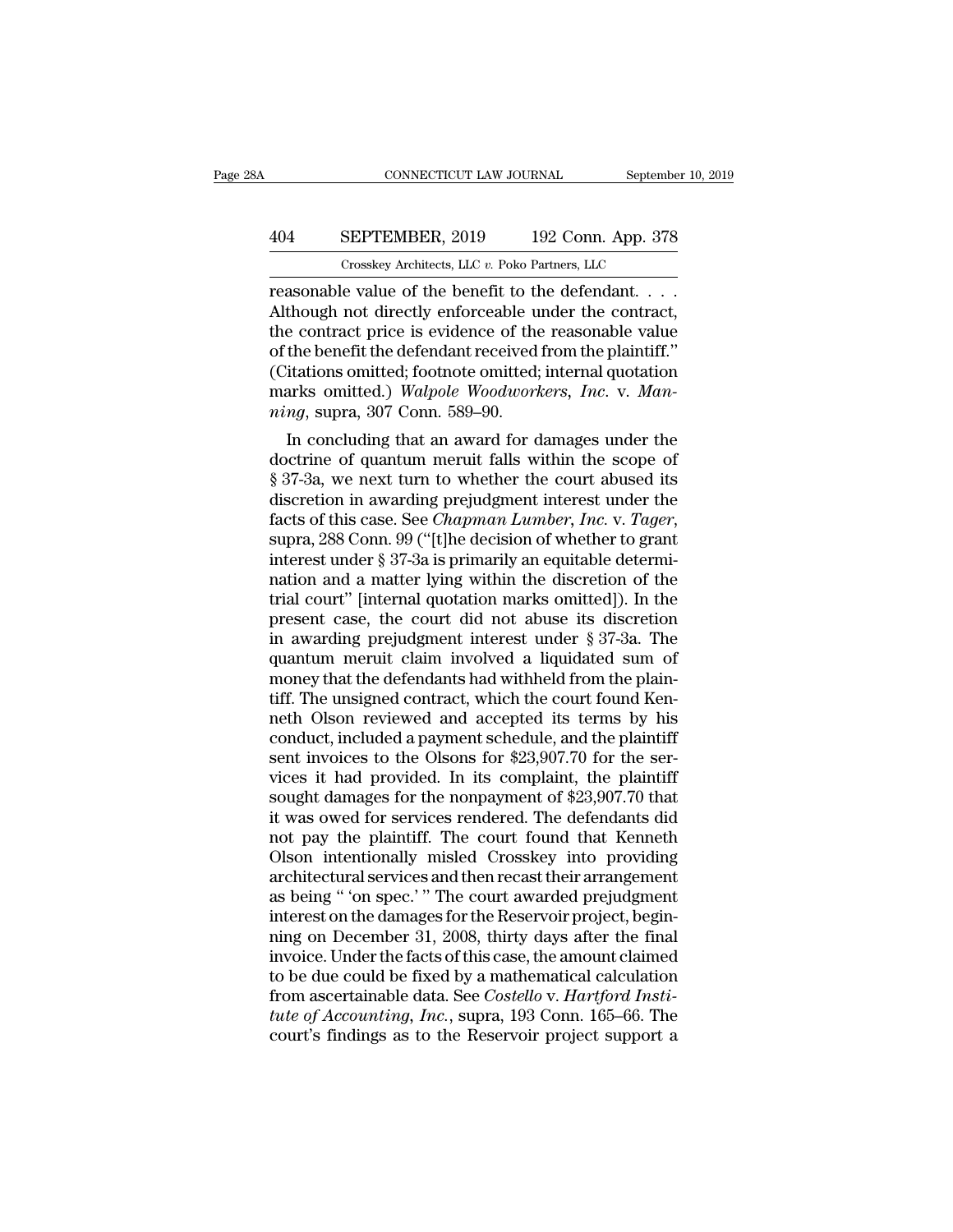# 10, 2019 CONNECTICUT LAW JOURNAL Page 29A<br>192 Conn. App. 405 SEPTEMBER, 2019 405<br>Seminole Realty, LLC v. Sekretaev r 10, 2019 CONNECTICUT LAW JOURNAL<br>192 Conn. App. 405 SEPTEMBER, 2019 405<br>Seminole Realty, LLC *v.* Sekretaev<br>conclusion that the money was due and payable, and

conclusion that the money was urrengfully deteined We<br>
Fage 29A<br>
conclusion that the money was due and payable, and<br>
the defendants do not challenge the court's implicit<br>
finding that the money was urrengfully deteined We 192 Conn. App.  $405$  SEPTEMBER,  $2019$   $405$ <br>Seminole Realty, LLC v. Sekretaev<br>conclusion that the money was due and payable, and<br>the defendants do not challenge the court's implicit<br>finding that the money was wrongfully 192 Conn. App. 405 SEPTEMBER, 2019 405<br>
Seminole Realty, LLC v. Sekretaev<br>
conclusion that the money was due and payable, and<br>
the defendants do not challenge the court's implicit<br>
finding that the money was wrongfully de 192 Conn. App.  $405$  SEPTEMBER,  $2019$  405<br>
seminole Realty, LLC v. Sekretaev<br>
conclusion that the money was due and payable, and<br>
the defendants do not challenge the court's implicit<br>
finding that the money was wrongfull Seminole Realty, LLC  $v$ . Sekretaev<br>conclusion that the money was due and payable, and<br>the defendants do not challenge the court's implicit<br>finding that the money was wrongfully detained. We<br>conclude, therefore, that the semmole Realty, LLC  $v$ . Sekretaev<br>conclusion that the money was due and payable, and<br>the defendants do not challenge the court's implicit<br>finding that the money was wrongfully detained. We<br>conclude, therefore, that the c reflectuation that the money was dependents do not challenge<br>ding that the money was wro<br>nclude, therefore, that the courscretion in awarding prejudgn<br>antum meruit claim as to the F<br>The judgment is affirmed.<br>In this opinio In this opinion the other judges concurred.<br>
In this opinion the other server of the court did not abuse<br>
scretion in awarding prejudgment interest on<br>
antum meruit claim as to the Reservoir project.<br>
The judgment is affir

### Muantum meruit claim as to the Reservoir project.<br>
The judgment is affirmed.<br>
In this opinion the other judges concurred.<br>
SEMINOLE REALTY, LLC *v.* SERGEY SEKRETAEV<br>
(AC 42349) firmed.<br>
other judges concu<br>
, LLC v. SERGEY S<br>
(AC 42349)<br>
rescott and Eveleigh, Js. SEMINOLE REALTY, LLC v. SERGEY SEKRETAEV<br>(AC 42349)<br>Lavine, Prescott and Eveleigh, Js.

### *Syllabus*

SENINULE REALTT, LLC  $v$ . SERGET SERRETAEV<br>
(AC 42349)<br>
Lavine, Prescott and Eveleigh, Js.<br>
Syllabus<br>
The plaintiff sought to foreclose a mortgage on certain real property owned<br>
by the defendant. The trial court rendered The plaintiff sought to foreclose a mortgage on certain real property owned<br>by the defendant. The trial court rendered a judgment of strict foreclo-<br>sure, from which the defendant appealed to this court, which affirmed<br>the Lavine, Prescott and Eveleigh, Js.<br>
Syllabus<br>
plaintiff sought to foreclose a mortgage on certain real property owned<br>
by the defendant. The trial court rendered a judgment of strict foreclo-<br>
sure, from which the defendan Syllabus<br>Syllabus<br>plaintiff sought to foreclose a mortgage on certain real property owned<br>by the defendant. The trial court rendered a judgment of strict foreclo-<br>sure, from which the defendant appealed to this court, whic Syllabus<br>plaintiff sought to foreclose a mortgage on certain real property owned<br>by the defendant. The trial court rendered a judgment of strict foreclo-<br>sure, from which the defendant appealed to this court, which affirme plaintiff sought to foreclose a mortgage on certain real property owned<br>by the defendant. The trial court rendered a judgment of strict foreclo-<br>sure, from which the defendant appealed to this court, which affirmed<br>the jud plantant boggin to toteclose a mortgage on ecreative to by the defendant. The trial court rendered a judgment of strict foreclosure, from which the defendant appealed to this court, which affirmed the judgment and remanded by are decided in the farm code centered a judgment of strict forces<br>sure, from which the defendant appealed to this court, which affirmed<br>the judgment and remanded the case to the trial court for the purpose<br>of setting a the judgment and remanded the case to the trial court for the purpose of setting a new law day. Thereafter, the plaintiff filed a motion to open and a notice of hearing to reset the law day, but before the hearing could be definite and remarked the case to the trial court for the purpose<br>of setting a new law day. Thereafter, the plaintiff filed a motion to open<br>and a notice of hearing to reset the law day, but before the hearing could<br>be hel be held, the defendant filed a bankruptcy petition, which automatically be held, the defendant filed a bankruptcy petition, which automatically stayed the foreclosure proceedings. The bankruptcy court then granted the plai four bankruptcy petitions during to test and analy, but select an halo, the held, the defendant filed a bankruptcy petition, which automatically stayed the foreclosure proceedings. The bankruptcy court then granted the pla inguistayed the foreclosure proceedings. The bankruptcy court then granted the plaintiff's motion for relief from the automatic bankruptcy stay. The defendant appealed to the federal district court, which affirmed the bank being the plaintiff's motion for relief from the automatic bankruptcy stay. The defendant appealed to the federal district court, which affirmed the bankruptcy court's order, concluding that the defendant, who had filed fo defendant appealed to the federal district court, which affirmed the bankruptcy court's order, concluding that the defendant, who had filed four bankruptcy petitions during the course of the foreclosure proceedings, had en decidually appeared to the redefinitionally that the defendant, who had filed four bankruptcy court's order, concluding that the defendant, who had filed four bankruptcy petitions during the course of the foreclosure proce bankruptcy bankruptcy petitions during that are defendant, who had med<br>four bankruptcy petitions during the course of the foreclosure proceed-<br>ings, had engaged in the serial filing of bankruptcy petitions to benefit<br>from before the automatic bankruptcy stays and to delay, hinder, or defraud his creditors. On the basis of that decision, the plaintiff sought to have the law day reset, but, on May 24, 2018, the defendant filed a fifth bankrup opened the automatic bankruptcy stays and to delay, hinder, or defraud his creditors. On the basis of that decision, the plaintiff sought to have the law day reset, but, on May 24, 2018, the defendant filed a fifth bankrup 16, 16 and made value of that decision, the plaintiff sought to have the law day reset, but, on May 24, 2018, the defendant filed a fifth bankruptcy petition. The parties subsequently appeared at a hearing before the trial for redemption. Thereafter, the defendant moved in the bankruptcy petition. The parties subsequently appeared at a hearing before the trial court, at which the court, by agreement of the parties, opened the judgment of str court to extend the automatic bankruptcy stay. On July 10, 2018, the discussion of the parties, opened the judgment of strict foreclosure, set a new law day of August 15, 2018, and made updated findings regarding the value before the trial court, at which the court, by agreement of the parties, opened the judgment of strict foreclosure, set a new law day of August 15, 2018, and made updated findings regarding the value of the property for re sizione are anal court, at which are court, by agreement of are paraces, opened the judgment of strict foreclosure, set a new law day of August 15, 2018, and made updated findings regarding the value of the property for re 15, 2018, and made updated findings regarding the value of the property for redemption. Thereafter, the defendant moved in the bankruptcy court to extend the automatic bankruptcy stay. On July 10, 2018, the bankruptcy cour solid and reimposed the defendant moved in the bankruptcy<br>for redemption. Thereafter, the defendant moved in the bankruptcy<br>court to extend the automatic bankruptcy stay. On July 10, 2018, the<br>bankruptcy court granted the the filed in the trial court of extendant moved in the bankruptcy<br>court to extend the automatic bankruptcy stay. On July 10, 2018, the<br>bankruptcy court granted the defendant's motion and suspended for<br>sixty days the relief bankruptcy court granted the defendant's motion and suspended for sixty days the relief from the stay it previously had granted to the plaintiff. In September, 2018, the bankruptcy court vacated the suspension of and reimp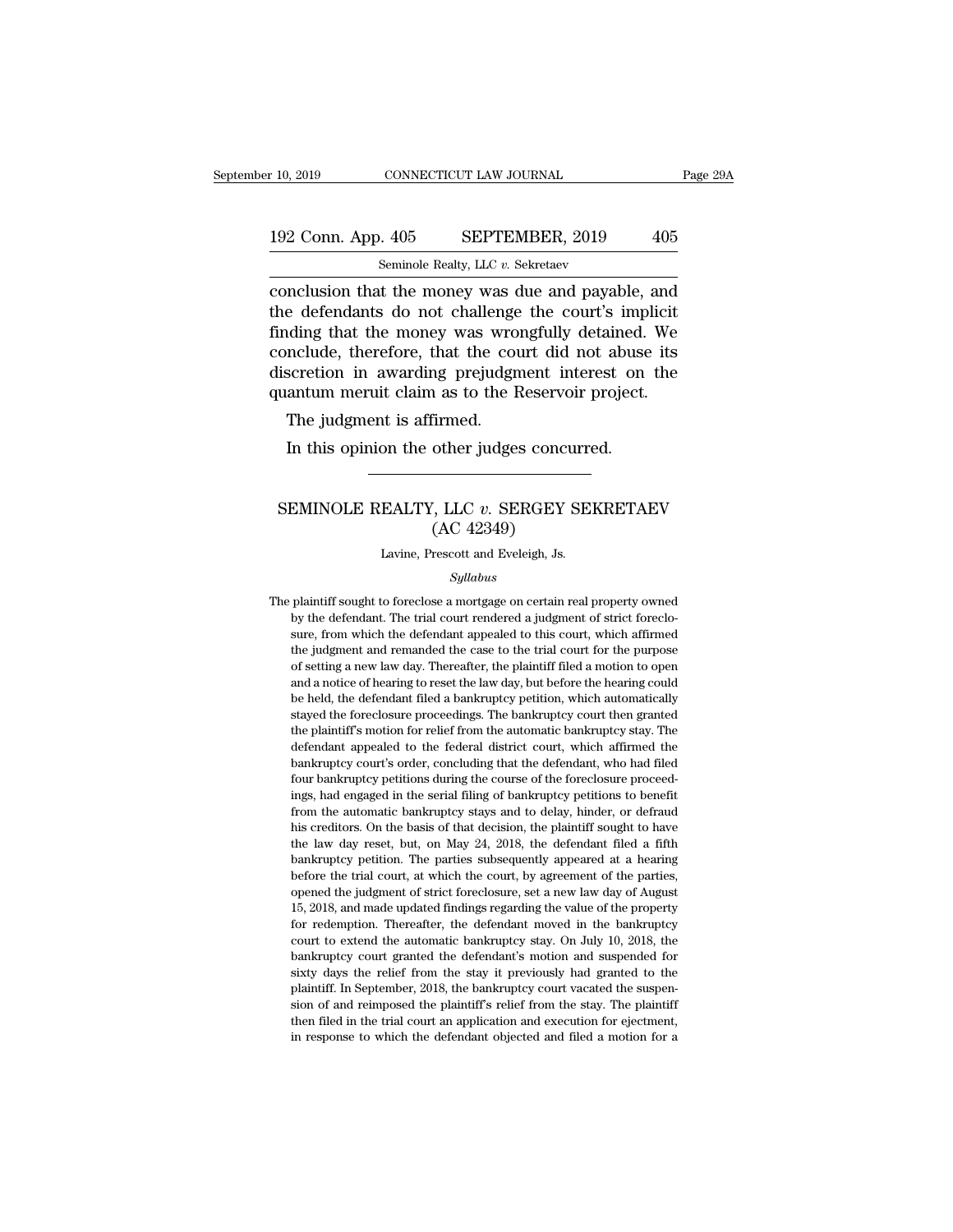## CONNECTICUT LAW JOURNAL September 10, 2019<br>406 SEPTEMBER, 2019 192 Conn. App. 405<br>Seminole Realty, LLC v. Sekretaev CONNECTICUT LAW JOURNAL<br>EMBER, 2019 192 Conn. A<br>Seminole Realty, LLC *v.* Sekretaev<br>a of ejectment. The trial court overruled the de

SEPTEMBER, 2019 192 Conn. App. 405<br>
Seminole Realty, LLC  $v$ . Sekretaev<br>
stay of execution of ejectment. The trial court overruled the defendant's<br>
objection and denied his motion for a stay, concluding that he had **SEPTEMBER, 2019** 192 Conn. App. 405<br>Seminole Realty, LLC  $v$ . Sekretaev<br>stay of execution of ejectment. The trial court overruled the defendant's<br>objection and denied his motion for a stay, concluding that he had<br>agreed 3 SEPTEMBER, 2019 192 Conn. App. 405<br>
Seminole Realty, LLC  $v$ . Sekretaev<br>
stay of execution of ejectment. The trial court overruled the defendant's<br>
objection and denied his motion for a stay, concluding that he had<br>
agr SET TERESTRY, 2010 1022 CORRECT PROCEDED SERVERT SERVERT SERVERT SURVERTED SERVERT SURVERTED SURVERTED AND A SURVERTED SURVERTED AN interest day, and there was an insufficient basis to impose a stay. Thereafter, the trial Seminole Realty, LLC  $v$ . Sekretaev<br>stay of execution of ejectment. The trial court overruled the defendant's<br>objection and denied his motion for a stay, concluding that he had<br>agreed to the law day of August 15, 2018, ti stay of execution of ejectment. The trial court overruled the defendant's objection and denied his motion for a stay, concluding that he had agreed to the law day of August 15, 2018, title had passed to the plaintiff the n stay of execution of ejectment. The trial court overruied the defendant s<br>objection and denied his motion for a stay, concluding that he had<br>agreed to the law day of August 15, 2018, title had passed to the plaintiff<br>the n objection and denied his motion for a stay, concluding that he had agreed to the law day of August 15, 2018, title had passed to the plaintiff the next day, and there was an insufficient basis to impose a stay. Thereafter, agreed to the law day of August 15, 2018, title had passed to the plaintiff the next day, and there was an insufficient basis to impose a stay. Thereafter, the trial court issued an execution of ejectment, and the defenda the next day, and there was an insumcent basis to impose a stay.<br>Thereafter, the trial court issued an execution of ejectment, and the<br>defendant appealed to this court. *Held* that the trial court did not abuse<br>its discret defendant appealed to this court. Held that the trial court did not abuse its discretion in granting the plaintiff's application and execution for ejectment and denying the defendant's motion for a stay of the execution f derendant appealed to this court. *Held* that the trial court did not abuse<br>its discretion in granting the plaintiff's application and execution for<br>ejectment and denying the defendant's motion for a stay of the execution<br> its discretion in granting the plaintin's application and exectition for<br>ejectment and denying the defendant's motion for a stay of the execution<br>for ejectment: although this court disagreed with the trial court's conclu-<br> ejectment and denying the derendant s motion for a stay of the execution<br>for ejectment: although this court disagreed with the trial court's conclu-<br>sion that title passed to the plaintiff on August 16, 2018, this court<br>co for ejectment: atthough this court disagreed with the that court s conclusion that title passed to the plaintiff on August 16, 2018, this court concluded that the automatic stay provision of the United States Bank-ruptcy C sion that title passed to the plaintiff on August 16, 2018, this court<br>concluded that the automatic stay provision of the United States Bank-<br>ruptcy Code (11 U.S.C. § 362 [a]) does not indefinitely stay the period<br>of equit concluded that the automatic stay provision of the United States Bank-<br>ruptcy Code (11 U.S.C. § 362 [a]) does not indefinitely stay the period<br>of equitable redemption and that the effect of the bankruptcy court's<br>order sus ruptcy Code (11 U.S.C. § 302 [a]) does not indefinitely stay the period of equitable redemption and that the effect of the bankruptcy court's order suspending the relief from the bankruptcy stay for sixty days was to exten or equitable redemption and that the effect or the bankruptcy court's<br>order suspending the relief from the bankruptcy stay for sixty days was<br>to extend the law day of August 15, 2018, by sixty days, and because<br>the defenda order suspending the relief from the bankruptcy stay for sixty days was<br>to extend the law day of August 15, 2018, by sixty days, and because<br>the defendant failed to redeem by the time the sixty day extended period<br>had laps to extend the law day of August 15, 2018, by sixty days, and because<br>the defendant failed to redeem by the time the sixty day extended period<br>had lapsed on October 15, 2018, titled vested in the plaintiff on October<br>16, 20 the detendant raned to redeem by the time the sixty day extended period<br>had lapsed on October 15, 2018, titled vested in the plaintiff on October<br>16, 2018, and the defendant no longer had any right or interest in the<br>prope nad lapsed on Octor<br>16, 2018, and the de<br>property; moreover<br>agreed to the law day<br>of the hearing, and<br>credibility determina<br>court to make.<br>Argued May 2: From the discussion of the trial conger had any right of interest in the drivery; moreover, the trial court's finding that the defendant had d to the law day of August 15, 2018, was supported by the transcript behaving, an August 15, 2018, was supported<br>*at factual finding, which was*<br>*n, was within the exclusive pro<br><i>Procedural History*<br>**Procedural History**<br>**Se a mortgage on ce**l property; interestive, the trial court's intuing that the defendant had<br>agreed to the law day of August 15, 2018, was supported by the transcript<br>of the hearing, and that factual finding, which was predicated on a<br>credibil

defendant and that factual finding, which was predicated on a<br>credibility determination, was within the exclusive province of the trial<br>court to make.<br>Argued May 28—officially released September 10, 2019<br>*Procedural Histor* redibility determination, was within the exclusive province of the trial<br>court to make.<br>Argued May 28—officially released September 10, 2019<br>*Procedural History*<br>Action to foreclose a mortgage on certain of the<br>defendant's court to make.<br>Argued May 28—officially released September 10, 2019<br>*Procedural History*<br>Action to foreclose a mortgage on certain of the<br>defendant's real property, and for other relief, brought<br>to the Superior Court in th Argued May 28—officially released September 10, 2019<br>*Procedural History*<br>Action to foreclose a mortgage on certain of the<br>defendant's real property, and for other relief, brought<br>to the Superior Court in the judicial dist *Procedural History*<br>Action to foreclose a mortgage on certain of the<br>defendant's real property, and for other relief, brought<br>to the Superior Court in the judicial district of Windham,<br>where the defendant filed a counterc Action to foreclose a mortgage on certain of the<br>defendant's real property, and for other relief, brought<br>to the Superior Court in the judicial district of Windham,<br>where the defendant filed a counterclaim; thereafter,<br>th defendant's real property, and for other relief, brought<br>to the Superior Court in the judicial district of Windham,<br>where the defendant filed a counterclaim; thereafter,<br>the court, *Boland*, *J*., rendered judgment of str to the Superior Court in the judicial district of Windham,<br>where the defendant filed a counterclaim; thereafter,<br>the court, *Boland*, *J*., rendered judgment of strict fore-<br>closure and judgment in part for the defendant o where the defendant filed a counterclaim; thereafter,<br>the court, *Boland*, *J*., rendered judgment of strict fore-<br>closure and judgment in part for the defendant on the<br>counterclaim, and the defendant appealed to this cou the court, *Boland*, *J.*, rendered judgment of strict fore-<br>closure and judgment in part for the defendant on the<br>counterclaim, and the defendant appealed to this court,<br>which affirmed the judgment of the trial court; sub closure and judgment in part for the defendant on the counterclaim, and the defendant appealed to this court, which affirmed the judgment of the trial court; subsequently, the court, *Cole-Chu*, *J*., opened the judgment counterclaim, and the defendant appealed to this court,<br>which affirmed the judgment of the trial court; subse-<br>quently, the court, *Cole-Chu*, *J*., opened the judgment<br>and rendered a modified judgment of strict foreclosu which affirmed the judgment of the trial court; subsequently, the court, *Cole-Chu*, *J*., opened the judgment and rendered a modified judgment of strict foreclosure; thereafter, the court, *Cole-Chu*, *J*., overruled the mearly, the court, *Cole-Chu*, *J*., opened the judgment<br>and rendered a modified judgment of strict foreclosure;<br>thereafter, the court, *Cole-Chu*, *J*., overruled the defen-<br>dant's objection to the plaintiff's proposed ex In the plaint of the plaint of the secure ejectment, and the defendant appealed to this covereafter, the plaintiff filed a motion to dismiss peal. *Appeal dismissed in part*; *affirmed.*<br>*Sergey Sekretaev*, self-represente

(defendant).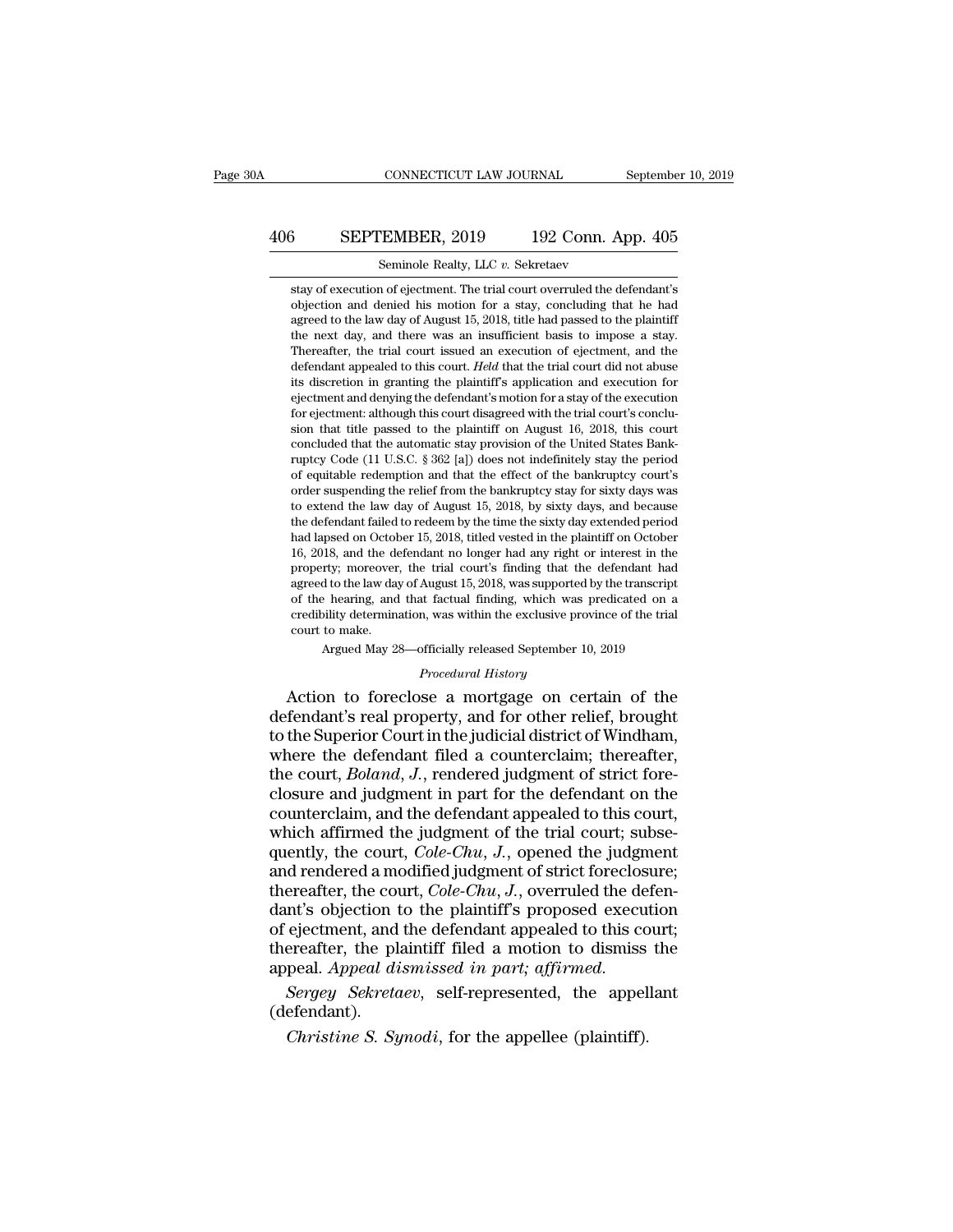10, 2019 CONNECTICUT LAW JOURNAL Page 31A<br>192 Conn. App. 405 SEPTEMBER, 2019 407<br>Seminole Realty, LLC v. Sekretaev CONNECTICUT LAW JOURNAL<br>
. 405 SEPTEMBER, 2019<br>
Seminole Realty, LLC *v.* Sekretaev<br>
Opinion

*Opinion*

2 Conn. App. 405 SEPTEMBER, 2019 407<br>
Seminole Realty, LLC v. Sekretaev<br>  $\frac{1}{\text{Option}}$ <br>
LAVINE, J. The present appeal has its genesis in a<br>
reclosure action commenced by the plaintiff, Semi-192 Conn. App. 405 SEPTEMBER, 2019 407<br>
Seminole Realty, LLC v. Sekretaev<br>  $\frac{1}{\text{Option}}$ <br>
LAVINE, J. The present appeal has its genesis in a foreclosure action commenced by the plaintiff, Semi-<br>
nole Realty, LLC, in 2010. 192 Conn. App. 405 SEPTEMBER, 2019 407<br>
Seminole Realty, LLC v. Sekretaev<br>  $\overline{Opinion}$ <br>
LAVINE, J. The present appeal has its genesis in a<br>
foreclosure action commenced by the plaintiff, Seminole Realty, LLC, in 2010. This Seminole Realty, LLC v. Sekretaev<br> *Opinion*<br>
LAVINE, J. The present appeal has its genesis in a<br>
foreclosure action commenced by the plaintiff, Seminole<br>
Realty, LLC, in 2010. This court affirmed the 2014<br>
judgment of str *Opinion*<br>LAVINE, J. The present appeal has its genes:<br>foreclosure action commenced by the plaintiff,<br>nole Realty, LLC, in 2010. This court affirmed th<br>judgment of strict foreclosure rendered against the<br>represented defen represented defendant, Sergey Sekretaev,<sup>1</sup> in *Seminole* LAVINE, J. The present appeal has its genesis in a<br>foreclosure action commenced by the plaintiff, Semi-<br>nole Realty, LLC, in 2010. This court affirmed the 2014<br>judgment of strict foreclosure rendered against the self-<br>repr LAVINE, J. The present appeal has its genesis in a<br>foreclosure action commenced by the plaintiff, Semi-<br>nole Realty, LLC, in 2010. This court affirmed the 2014<br>judgment of strict foreclosure rendered against the self-<br>repr foreclosure action commenced by the plaintiff, Semi-<br>nole Realty, LLC, in 2010. This court affirmed the 2014<br>judgment of strict foreclosure rendered against the self-<br>represented defendant, Sergey Sekretaev,<sup>1</sup> in *Semino* nole Realty, LLC, in 2010. This court affirmed the 2014<br>judgment of strict foreclosure rendered against the self-<br>represented defendant, Sergey Sekretaev,<sup>1</sup> in *Seminole*<br>Realty, LLC v. *Sekretaev*, 162 Conn. App. 167, 16 judgment of strict foreclosure rendered against the self-<br>represented defendant, Sergey Sekretaev,<sup>1</sup> in *Seminole*<br>Realty, LLC v. *Sekretaev*, 162 Conn. App. 167, 169, 131<br>A.3d 753 (2015), cert. denied, 320 Conn. 922, 132 represented defendant, Sergey Sekretaev,<sup>1</sup> in *Seminole*<br>*Realty, LLC* v. *Sekretaev*, 162 Conn. App. 167, 169, 131<br>A.3d 753 (2015), cert. denied, 320 Conn. 922, 132 A.3d<br>1095 (2016). Since that time, the defendant has fi Realty, LLC v. Sekretaev, 162 Conn. App. 167, 169, 131<br>A.3d 753 (2015), cert. denied, 320 Conn. 922, 132 A.3d<br>1095 (2016). Since that time, the defendant has filed at<br>least five federal bankruptcy petitions and taken one<br>b A.3d 753 (2015), cert. denied, 320 Conn. 922, 132 A.3d<br>1095 (2016). Since that time, the defendant has filed at<br>least five federal bankruptcy petitions and taken one<br>bankruptcy appeal. The defendant's present appeal is<br>fro 1095 (2016). Since that time, the defendant has filed at least five federal bankruptcy petitions and taken one bankruptcy appeal. The defendant's present appeal is from the trial court's judgment overruling his objection least five federal bankruptcy petitions and taken one<br>bankruptcy appeal. The defendant's present appeal is<br>from the trial court's judgment overruling his objection<br>to the plaintiff's proposed execution of ejectment and<br>de The plaintiff's proposed execution of ejectment and<br>enying his emergency motion for a stay of ejectment.<br>In appeal, the defendant has raised numerous claims,<sup>2</sup><br>it only two of them have not been raised previously,<br> $\frac{1}{1$ denying his emergency motion for a stay of ejectment.<br>On appeal, the defendant has raised numerous claims,<sup>2</sup><br>but only two of them have not been raised previously,<br> $\frac{1}{1}$  Due to a scrivener's error in the summons, the

On appeal, the defendant has raised numerous claims,<sup>2</sup> but only two of them have not been raised previously,<br><sup>1</sup> Due to a scrivener's error in the summons, the defendant's last name was misspelled, and he is identified i but only two of them have not been raised previously,<br>
<sup>1</sup>Due to a scrivener's error in the summons, the defendant's last name<br>
was misspelled, and he is identified in certain of the files of the Judicial<br>
Branch pursuant It only two of them have not been raised previously,<br><sup>1</sup>Due to a scrivener's error in the summons, the defendant's last name<br>as misspelled, and he is identified in certain of the files of the Judicial<br>anch pursuant to the <sup>1</sup> Due to a scrivener's error in the summons, the defendant's last name<br>was misspelled, and he is identified in certain of the files of the Judicial<br>Branch pursuant to the spelling error. His surname, Sekretaev, is spell

was misspelled, and he is identified in certain of the files of the Judicial<br>Branch pursuant to the spelling error. His surname, Sekretaev, is spelled<br>properly in the complaint, mortgage, note, and bankruptcy court docume Branch pursuant to the spelling error. His surname, Sekretaev, is spelled<br>properly in the complaint, mortgage, note, and bankruptcy court documents.<br>We granted the defendant's request to waive oral argument. Counsel for<br>t properly in the complaint, mortgage, note, and bankruptcy court documents.<br>We granted the defendant's request to waive oral argument. Counsel for<br>the plaintiff appeared and argued before us.<br><sup>2</sup> The defendant also claims t We granted the defendant's request to waive oral argument. Counsel for<br>the plaintiff appeared and argued before us.<br><sup>2</sup> The defendant also claims that the court erred in granting the execution<br>of ejectment because (1) the the plaintiff appeared and argued before us.<br>
<sup>2</sup> The defendant also claims that the court erred in granting the execution<br>
of ejectment because (1) the underlying mortgage was made in violation of<br>
15 U.S.C. §§ 1639 (b) <sup>2</sup> The defendant also claims that the court erred in granting the execution of ejectment because (1) the underlying mortgage was made in violation of 15 U.S.C. §§ 1639 (b) and (c), (2) he rescinded the underlying mortgag of ejectment because (1) the underlying mortgage was made in violation of 15 U.S.C. §§ 1639 (b) and (c), (2) he rescinded the underlying mortgage pursuant to the Truth in Lending Act, 15 U.S.C. § 1601 et seq., (3) the jud 15 U.S.C. §§ 1639 (b) and (c), (2) he rescinded the underlying mortgage pursuant to the Truth in Lending Act, 15 U.S.C. § 1601 et seq., (3) the judgment of strict foreclosure is void, and (4) the court violated Rule 60 (b pursuant to the Truth in Lending Act, 15 U.S.C. § 1601 et seq., (3) the judgment of strict foreclosure is void, and (4) the court violated Rule 60 (b) (4) of the Federal Rules of Civil Procedure by failing to vacate the ju judgment of strict foreclosure is void, and (4) the court violated kule 60 (b) (4) of the Federal Rules of Civil Procedure by failing to vacate the judgment of foreclosure. All of those claims are predicated on the validi (b) (4) of the Federal Rules of Civil Procedure by failing to vacate the judgment of foreclosure. All of those claims are predicated on the validity of the underlying mortgage, which the plaintiff argues was adjudicated i judgment of foreclosure. All of those claims are predicated on the validity<br>of the underlying mortgage, which the plaintiff argues was adjudicated in<br>the defendant's appeal from the judgment of strict foreclosure. See *Sem* of the underlying mort<br>the defendant's appeal if<br>Realty, LLC v. Sekreta<br>with the plaintiff that tl<br>dant's prior appeal, the<br>in the plaintiff. Accord<br>to consider them.<br>"Mootness implicate e defendant's appeal from the judgment of strict foreclosure. See *Seminole*<br> *ealty*, *LLC* v. *Sekretaev*, supra, 162 Conn. App. 167. Although we agree<br>
th the plaintiff that the validity of the mortgage was decided in t *Realty, LLC v. Sekretaev,* supra, 162 Conn. App. 167. Although we agree with the plaintiff that the validity of the mortgage was decided in the defendant's prior appeal, the claims fail because title to the property has v

with the plaintiff that the validity of the mortgage was decided in the defendant's prior appeal, the claims fail because title to the property has vested in the plaintiff. Accordingly, the claims are moot, and we lack ju dant's prior appeal, the claims fail because title to the property has vested<br>in the plaintiff. Accordingly, the claims are moot, and we lack jurisdiction<br>to consider them.<br>"Mootness implicates the subject matter jurisdic in the plaintiff. Accordingly, the claims are moot, and we lack jurisdiction<br>to consider them.<br>"Mootness implicates the subject matter jurisdiction of this court....<br>[I]t is not the province of appellate courts to decide to consider them.<br>
"Mootness implicates the subject matter jurisdiction of this court. . . . . .<br>
[I]t is not the province of appellate courts to decide moot questions, discon-<br>
nected from the granting of actual relief or "Mootness implicates the subject matter jurisdiction of this [I]t is not the province of appellate courts to decide moot questite metered from the granting of actual relief or from the determination practical relief can f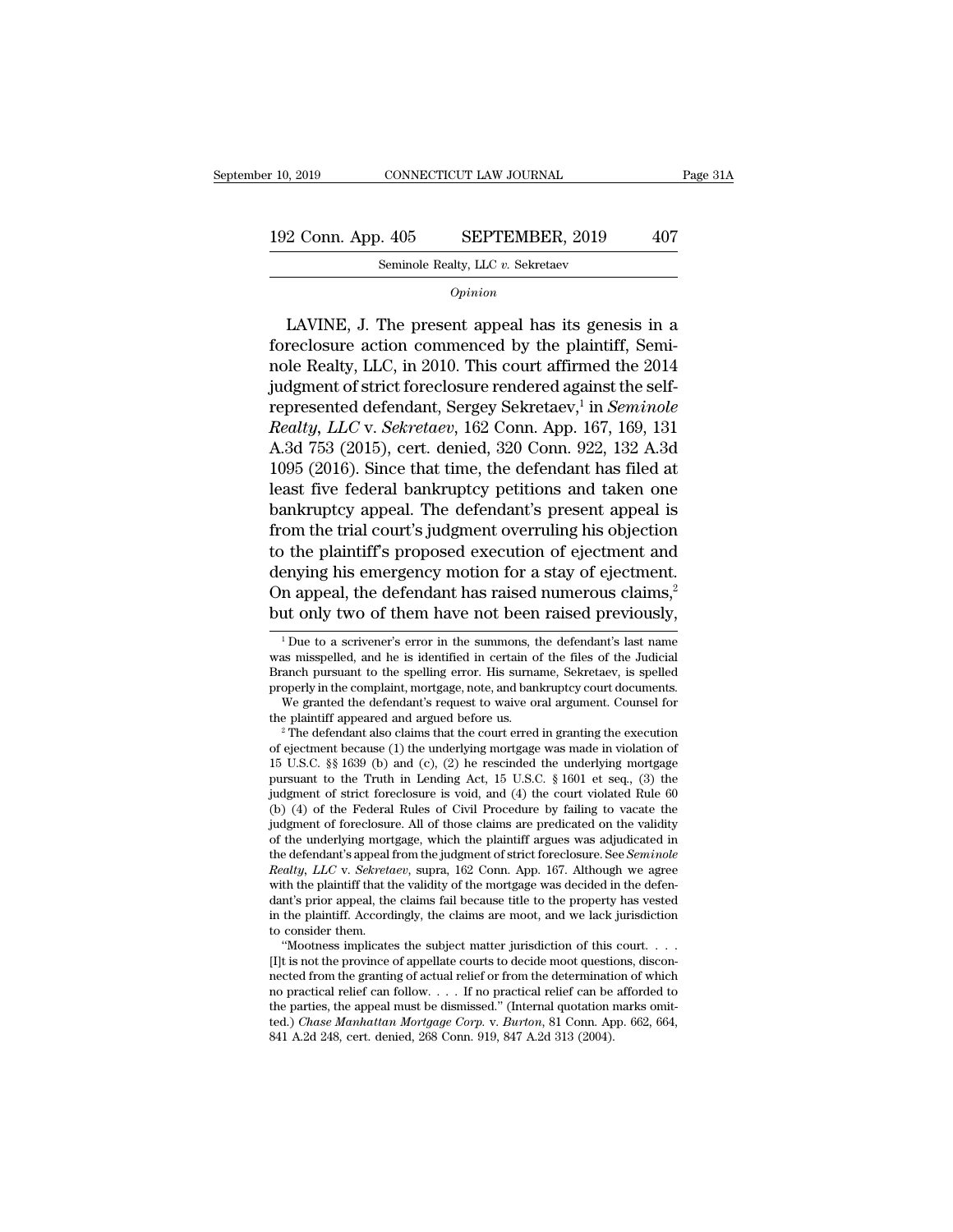## CONNECTICUT LAW JOURNAL September 10, 2019<br>408 SEPTEMBER, 2019 192 Conn. App. 405<br>Seminole Realty, LLC v. Sekretaev CONNECTICUT LAW JOURNAL<br>EMBER, 2019 192 Conn. A<br>Seminole Realty, LLC *v.* Sekretaev<br>ne trial court (1) abused its discre

CONNECTICUT LAW JOURNAL September 10, 2019<br>
408 SEPTEMBER, 2019 192 Conn. App. 405<br>
Seminole Realty, LLC v. Sekretaev<br>
namely, that the trial court (1) abused its discretion by<br>
overruling his objection to the execution of  $\begin{array}{ll}\n & \text{SEPTEMBER, 2019} & \text{192 Conn. App. 405} \\
 \hline\n & \text{Seminole Realty, LLC } v. \text{ Sekretaev} \\
 \text{namely, that the trial court (1) abused its discretion by overruling his objection to the execution of ejectment and denying his emergency motion for a stay of execution of ajectment because title has not yet used in\n\end{array}$ 408 SEPTEMBER, 2019 192 Conn. App. 405<br>
Seminole Realty, LLC v. Sekretaev<br>
namely, that the trial court (1) abused its discretion by<br>
overruling his objection to the execution of ejectment<br>
and denying his emergency motio 408 SEPTEMBER, 2019 192 Conn. App. 405<br>
Seminole Realty, LLC  $v$ . Sekretaev<br>
namely, that the trial court (1) abused its discretion by<br>
overruling his objection to the execution of ejectment<br>
and denying his emergency mot San Finding, 2010 162 Colubit Fig. 2010<br>Seminole Realty, LLC v. Sekretaev<br>namely, that the trial court (1) abused its discretion by<br>overruling his objection to the execution of ejectment<br>and denying his emergency motion f Seminole Realty, LLC  $v$ . Sekretaev<br>
namely, that the trial court (1) abused its discretion by<br>
overruling his objection to the execution of ejectment<br>
and denying his emergency motion for a stay of execu-<br>
tion of ejectm namely, that the trial court (1) abused its discretion by<br>overruling his objection to the execution of ejectment<br>and denying his emergency motion for a stay of execu-<br>tion of ejectment because title has not yet vested in<br>t overruling his objection to the execution of ejectment<br>and denying his emergency motion for a stay of execution of ejectment because title has not yet vested in<br>the plaintiff and (2) erred in finding that his claims<br>of fin and denying his emergency motion for a stay of execution of ejectment because title has not yet vested in the plaintiff and (2) erred in finding that his claims of financial and emotional damages were not of the plaintiff' tion of ejectment because title has not yet vested in<br>the plaintiff and (2) erred in finding that his claims<br>of financial and emotional damages were not of the<br>plaintiff's making.<sup>3</sup> We conclude that title vested in the<br>pl the plaintiff and (2) erred in finding that his claims<br>of financial and emotional damages were not of the<br>plaintiff's making.<sup>3</sup> We conclude that title vested in the<br>plaintiff when the defendant failed to redeem his interof financial and emotional damages were not of the plaintiff's making.<sup>3</sup> We conclude that title vested in the plaintiff when the defendant failed to redeem his inter-<br>est in the subject property following the sixty day ex plaintiff's making.<sup>3</sup> We conclude that title vested in the plaintiff when the defendant failed to redeem his inter-<br>est in the subject property following the sixty day exten-<br>sion of the law day. We, therefore, affirm the plaintiff when the defendant failed to redeem his inter-<br>est in the subject property following the sixty day exten-<br>sion of the law day. We, therefore, affirm the judgment<br>of the trial court as to the propriety of the orde est in the subject property follow<br>sion of the law day. We, therefo<br>of the trial court as to the pro<br>ejectment and as to the denial o<br>gency motion for a stay, and dis<br>the appeal for lack of subject r<br>footnote 2 of this opi on of the law day. We, therefore, affirm the judgment<br>the trial court as to the propriety of the order of<br>ectment and as to the denial of the defendant's emer-<br>ncy motion for a stay, and dismiss the remainder of<br>e appeal f of the trial court as to the propriety of the order of<br>ejectment and as to the denial of the defendant's emer-<br>gency motion for a stay, and dismiss the remainder of<br>the appeal for lack of subject matter jurisdiction. See<br>f

ejectment and as to the denial of the defendant's emergency motion for a stay, and dismiss the remainder of<br>the appeal for lack of subject matter jurisdiction. See<br>footnote 2 of this opinion.<br>The following convoluted proce gency motion for a stay, and dismiss the remainder of<br>the appeal for lack of subject matter jurisdiction. See<br>footnote 2 of this opinion.<br>The following convoluted procedural history under-<br>lies the present appeal. In April the appeal for lack of subject matter jurisdiction. See<br>footnote 2 of this opinion.<br>The following convoluted procedural history under-<br>lies the present appeal. In April, 2009, the defendant<br>purchased a condominium unit loc footnote 2 of this opinion.<br>The following convoluted procedural history under-<br>lies the present appeal. In April, 2009, the defendant<br>purchased a condominium unit located in Sterling<br>(property) and executed a note in the The following convoluted procedural history underlies the present appeal. In April, 2009, the defendant purchased a condominium unit located in Sterling (property) and executed a note in the amount of \$136,995 that was se lies the present appeal. In April, 2009, the defendant<br>purchased a condominium unit located in Sterling<br>(property) and executed a note in the amount of<br>\$136,995 that was secured by a mortgage in favor of<br>the plaintiff. Id. purchased a condominium unit located in Sterling<br>(property) and executed a note in the amount of<br>\$136,995 that was secured by a mortgage in favor of<br>the plaintiff. Id., 171. The defendant failed to make all<br>of the required (property) and executed a note in the amount of  $$136,995$  that was secured by a mortgage in favor of the plaintiff. Id., 171. The defendant failed to make all of the required monthly interest payments on the debt and to  $$136,995$  that was secured by a mortgage in favor of<br>the plaintiff. Id., 171. The defendant failed to make all<br>of the required monthly interest payments on the debt<br>and to pay the entire principal on April 24, 2010, purs the plaintiff. Id., 171. The defendant failed to make all<br>of the required monthly interest payments on the debt<br>and to pay the entire principal on April 24, 2010, pursu-<br>ant to the note. Id., 171–72. The plaintiff filed a of the required monthly interest payments on the debt<br>and to pay the entire principal on April 24, 2010, pursu-<br>ant to the note. Id., 171–72. The plaintiff filed a lis<br>pendens on the property in the Sterling land records<br>i and to pay the entire principal on April 24, 2010, pursu-<br>ant to the note. Id., 171–72. The plaintiff filed a lis<br>pendens on the property in the Sterling land records<br>in June, 2010, and commenced an action to foreclose<br>on ant to the note. Id., 171–72. The plaintiff filed a lis<br>pendens on the property in the Sterling land records<br>in June, 2010, and commenced an action to foreclose<br>on the property in August, 2010. The defendant chal-<br>lenged t pendens on the property in the Sterling land records<br>in June, 2010, and commenced an action to foreclose<br>on the property in August, 2010. The defendant chal-<br>lenged the plaintiff's standing to bring the foreclosure<br>action in June, 2010, and commenced an action to foreclose<br>on the property in August, 2010. The defendant chal-<br>lenged the plaintiff's standing to bring the foreclosure<br>action numerous times, denied the allegations of the<br>complai on the property in August, 2010. The defendant chal-<br>lenged the plaintiff's standing to bring the foreclosure<br>action numerous times, denied the allegations of the<br>complaint, and pleaded several special defenses and a<br>three lenged the plaintiff's standing to bring the foreclosure<br>action numerous times, denied the allegations of the<br>complaint, and pleaded several special defenses and a<br>three count counterclaim against the plaintiff. Id., 180,<br> action numerous times, denied the allegations of the complaint, and pleaded several special defenses and a three count counterclaim against the plaintiff. Id., 180, 193. The case was tried in September and October, 2014. I complaint, and pleaded several special defenses and a<br>three count counterclaim against the plaintiff. Id., 180,<br>193. The case was tried in September and October, 2014.<br>Id., 170. The court, *Boland*, *J*., found that the de 1., 170. The court, *Boland*, J., found that the defendant<br>as liable to the plaintiff in the amount of \$181,254.45<br>nd rendered a judgment of strict foreclosure. Id., 186.<br>he court set the law day as December 1, 2014. Id. was liable to the plaintiff in the amount of \$181,254.45 and rendered a judgment of strict foreclosure. Id., 186.<br>The court set the law day as December 1, 2014. Id. The  $\frac{3}{100}$  The defendant's claim regarding financia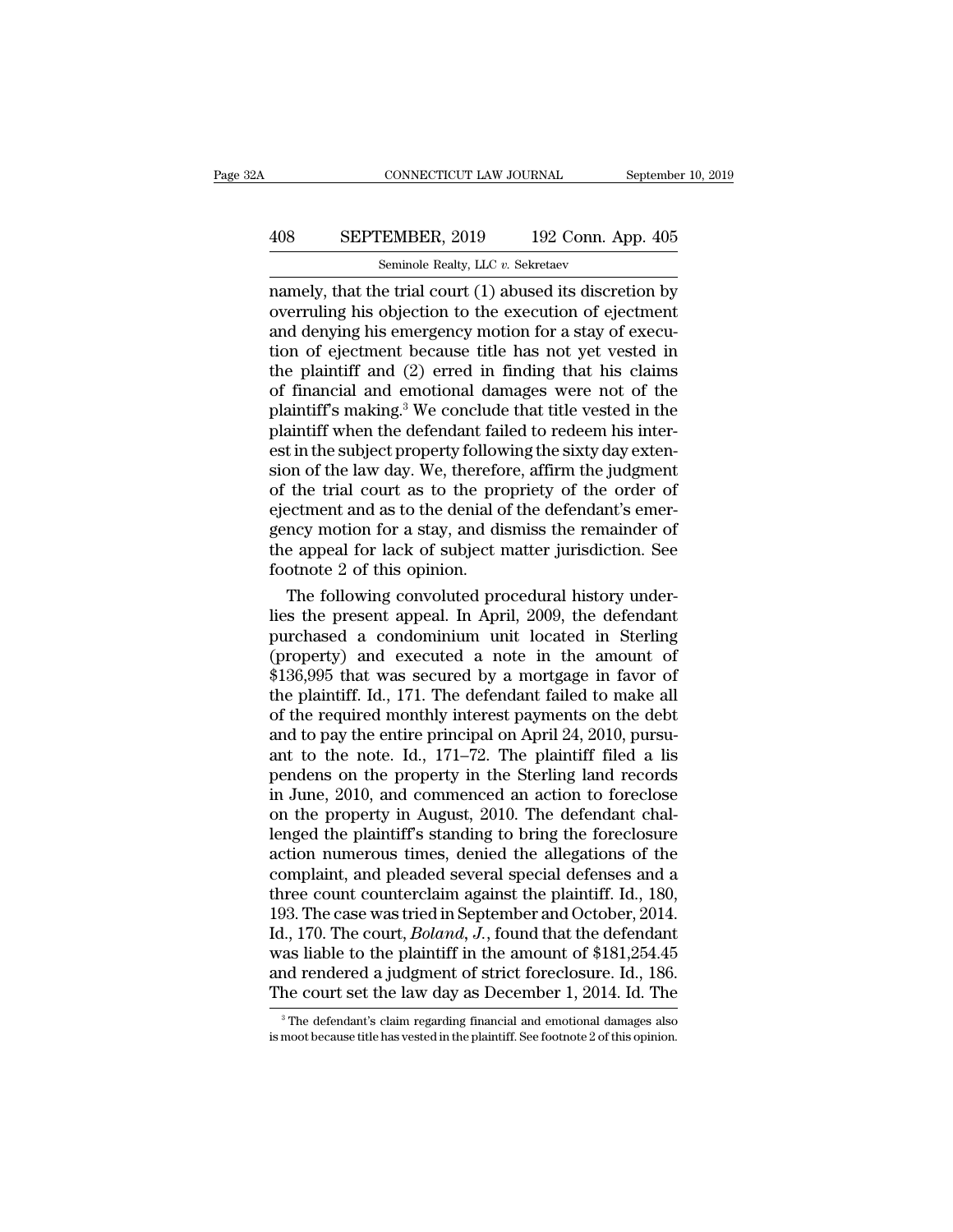# 10, 2019 CONNECTICUT LAW JOURNAL Page 33A<br>192 Conn. App. 405 SEPTEMBER, 2019 409<br>Seminole Realty, LLC v. Sekretaev r 10, 2019 CONNECTICUT LAW JOURNAL<br>192 Conn. App. 405 SEPTEMBER, 2019 409<br>Seminole Realty, LLC *v.* Sekretaev<br>defendant appealed to this court, which affirmed the

 $\begin{array}{|l|l|} \hline \text{10, 2019} & \text{CONNECTICUT LAW JOURNAL} & \text{Page 33A} \ \hline \end{array}$ <br>192 Conn. App. 405 SEPTEMBER, 2019 409 Seminole Realty, LLC v. Sekretaev<br>defendant appealed to this court, which affirmed the judgment of strict foreclosure i 192 Conn. App. 405 SEPTEMBER, 2019 409<br>Seminole Realty, LLC v. Sekretaev<br>defendant appealed to this court, which affirmed the<br>judgment of strict foreclosure in December, 2015; id.,<br>167; and our Supreme Court denied the def 192 Conn. App. 405 SEPTEMBER, 2019 409<br>
Seminole Realty, LLC v. Sekretaev<br>
defendant appealed to this court, which affirmed the<br>
judgment of strict foreclosure in December, 2015; id.,<br>
167; and our Supreme Court denied th 192 Conn. App. 405 SEPTEMBER, 2019 409<br>
Seminole Realty, LLC v. Sekretaev<br>
defendant appealed to this court, which affirmed the<br>
judgment of strict foreclosure in December, 2015; id.,<br>
167; and our Supreme Court denied the **LEX** CONIT. 14pp. 160 CONIT TEMDER, 2016 160<br> **LEX** CONIT. 14pp. 160 SER TEMDER, 2016 160<br>
defendant appealed to this court, which affirmed the<br>
judgment of strict foreclosure in December, 2015; id.,<br>
167; and our Supreme In February, 2014, which affirmed the digment of strict foreclosure in December, 2015; id., 7; and our Supreme Court denied the defendant's tition for certification to appeal.<sup>4</sup> *Seminole Realty,*  $LC$  v. *Sekretaev*, 320 defendant appealed to this court, which affirmed the<br>judgment of strict foreclosure in December, 2015; id.,<br>167; and our Supreme Court denied the defendant's<br>petition for certification to appeal.<sup>4</sup> Seminole Realty,<br>LLC v

judgment of strict foreclosure in December, 2015; id., 167; and our Supreme Court denied the defendant's petition for certification to appeal.<sup>4</sup> *Seminole Realty, LLC* v. *Sekretaev*, 320 Conn. 922, 132 A.3d 1095 (2016 167; and our Supreme Court denied the defendant's<br>petition for certification to appeal.<sup>4</sup> Seminole Realty,<br>LLC v. Sekretaev, 320 Conn. 922, 132 A.3d 1095 (2016).<br>In February, 2014, while the foreclosure case was<br>pending, petition for certification to appeal.<sup>4</sup> *Seminole Realty,*<br>*LLC* v. *Sekretaev*, 320 Conn. 922, 132 A.3d 1095 (2016).<br>In February, 2014, while the foreclosure case was<br>pending, the defendant filed a petition under chapter LLC v. Sekretaev, 320 Conn. 922, 132 A.3d 1095 (2016).<br>
In February, 2014, while the foreclosure case was<br>
pending, the defendant filed a petition under chapter<br>
13 of the United Stated Bankruptcy Code; see 11 U.S.C.<br>
§ 13 In February, 2014, while the foreclosure case was<br>pending, the defendant filed a petition under chapter<br>13 of the United Stated Bankruptcy Code; see 11 U.S.C.<br>§ 1301 et seq. (2012); but voluntarily withdrew the peti-<br>tion pending, the defendant filed a petition under chapter<br>13 of the United Stated Bankruptcy Code; see 11 U.S.C.<br>§ 1301 et seq. (2012); but voluntarily withdrew the peti-<br>tion on February 20, 2014. In April, 2014, the defendan 13 of the United Stated Bankruptcy Code; see 11 U.S.C.<br>§ 1301 et seq. (2012); but voluntarily withdrew the petition on February 20, 2014. In April, 2014, the defendant<br>filed a second chapter 13 petition, which the bankrup  $\S$  1301 et seq. (2012); but voluntarily withdrew the petition on February 20, 2014. In April, 2014, the defendant filed a second chapter 13 petition, which the bankruptcy court dismissed with prejudice. In addition, the tion on February 20, 2014. In April, 2014, the defendant<br>filed a second chapter 13 petition, which the bankruptcy<br>court dismissed with prejudice. In addition, the bank-<br>ruptcy court barred the defendant from filing a furth filed a second chapter 13 petition, which the bankruptcy<br>court dismissed with prejudice. In addition, the bank-<br>ruptcy court barred the defendant from filing a further<br>bankruptcy petition for 180 days. In November, 2014,<br>t court dismissed with prejudice. In addition, the bank-<br>ruptcy court barred the defendant from filing a further<br>bankruptcy petition for 180 days. In November, 2014,<br>the defendant filed a voluntary petition under chapter<br>7 o ruptcy court barred the defendant from filing a further<br>bankruptcy petition for 180 days. In November, 2014,<br>the defendant filed a voluntary petition under chapter<br>7 of the United States Bankruptcy Code; see 11 U.S.C.<br>§ 70 bankruptcy petition for 180 days. In November, 2014, the defendant filed a voluntary petition under chapter 7 of the United States Bankruptcy Code; see 11 U.S.C. § 701 et seq. (2012); and a motion to avoid a lien on the pr the defendant filed a v<br>7 of the United States l<br>§ 701 et seq. (2012); an<br>the property, which the<br>chapter 7 bankruptcy c<br>without discharging the<br>closure judgment.<br>On May 6, 2016, the of the United States Bankruptcy Code; see 11 U.S.C.<br>701 et seq. (2012); and a motion to avoid a lien on<br>e property, which the bankruptcy court denied. The<br>apter 7 bankruptcy case was closed in March, 2015,<br>thout dischargin  $\S$  701 et seq. (2012); and a motion to avoid a lien on<br>the property, which the bankruptcy court denied. The<br>chapter 7 bankruptcy case was closed in March, 2015,<br>without discharging the debt underlying the strict fore-<br>cl

the property, which the bankruptcy court denied. The<br>chapter 7 bankruptcy case was closed in March, 2015,<br>without discharging the debt underlying the strict fore-<br>closure judgment.<br>On May 6, 2016, the plaintiff filed a mot chapter 7 bankruptcy case was closed in March, 2015,<br>without discharging the debt underlying the strict fore-<br>closure judgment.<br>On May 6, 2016, the plaintiff filed a motion to open<br>the judgment of strict foreclosure for th without discharging the debt underlying the strict fore-<br>closure judgment.<br>On May 6, 2016, the plaintiff filed a motion to open<br>the judgment of strict foreclosure for the purpose of<br>resetting the law day. Before a hearing closure judgment.<br>
On May 6, 2016, the plaintiff filed a motion to open<br>
the judgment of strict foreclosure for the purpose of<br>
resetting the law day. Before a hearing could be held,<br>
the defendant filed a motion to open t On May 6, 2016, the plaintiff filed a motion to open<br>the judgment of strict foreclosure for the purpose of<br>resetting the law day. Before a hearing could be held,<br>the defendant filed a motion to open the chapter 7<br>bankruptc the judgment of strict foreclosure for<br>resetting the law day. Before a hearin<br>the defendant filed a motion to ope<br>bankruptcy case. On October 19, 2016<br>court denied the defendant's motion to<br>ous grounds, including the absen setting the law day. Before a hearing could be held,<br>e defendant filed a motion to open the chapter 7<br>nkruptcy case. On October 19, 2016, the bankruptcy<br>urt denied the defendant's motion to open on numer-<br>is grounds, inclu the defendant filed a motion to open the chapter 7<br>bankruptcy case. On October 19, 2016, the bankruptcy<br>court denied the defendant's motion to open on numer-<br>ous grounds, including the absence of good cause, res<br>judicata,

bankruptcy case. On October 19, 2016, the bankruptcy<br>court denied the defendant's motion to open on numer-<br>ous grounds, including the absence of good cause, res<br>judicata, and collateral estoppel.<br>On January 27, 2017, the p court denied the defendant's motion to open on numer-<br>ous grounds, including the absence of good cause, res<br>judicata, and collateral estoppel.<br>On January 27, 2017, the plaintiff filed a notice of<br>hearing to be held on Febr ous grounds, including the absence of good cause, res<br>judicata, and collateral estoppel.<br>On January 27, 2017, the plaintiff filed a notice of<br>hearing to be held on February 14, 2017, to reset the<br>law day, but, before the h earing to be held on February 14, 2017, to reset the<br>w day, but, before the hearing could be held, the<br>efendant filed another chapter 13 petition in bank-<br>uptcy. On June 5, 2017, the bankruptcy court granted<br><sup>4</sup>The defenda law day, but, before the hearing could be held, the defendant filed another chapter 13 petition in bank-ruptcy. On June 5, 2017, the bankruptcy court granted  $\overline{ }^4$ The defendant filed a motion with this court to stay th ruptcy. On June 5, 2017, the bankruptcy court granted

defendant filed another chapter 13 petition in bank-<br>ruptcy. On June 5, 2017, the bankruptcy court granted<br><sup>4</sup>The defendant filed a motion with this court to stay the proceedings<br>pending a decision by the United States Sup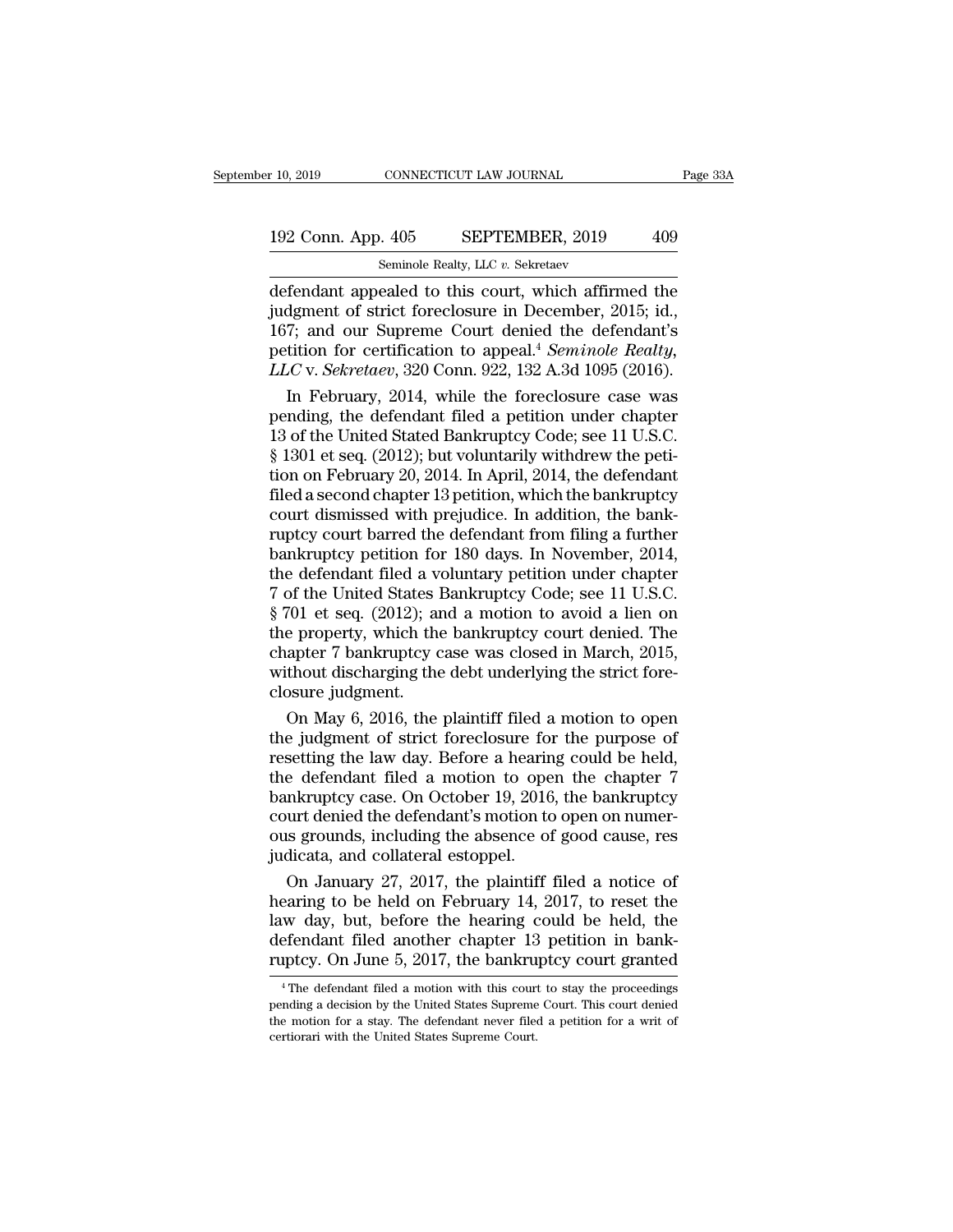## CONNECTICUT LAW JOURNAL September 10, 2019<br>410 SEPTEMBER, 2019 192 Conn. App. 405<br>Seminole Realty, LLC v. Sekretaev CONNECTICUT LAW JOURNAL<br>EMBER, 2019 192 Conn. A<br>Seminole Realty, LLC *v.* Sekretaev<br>motion for relief from the bank

CONNECTICUT LAW JOURNAL September 10, 2019<br>  $\begin{array}{r} \text{September 10, 2019} \\ \text{SETEMBER, 2019} \\ \text{Sample Realty, LLC } v. \text{ Sekretaev} \end{array}$ <br>
the plaintiff's motion for relief from the bankruptcy<br>
stay. The plaintiff was granted in rem relief<sup>5</sup> as to th SEPTEMBER, 2019 192 Conn. App. 405<br>
Seminole Realty, LLC v. Sekretaev<br>
the plaintiff's motion for relief from the bankruptcy<br>
stay. The plaintiff was granted in rem relief<sup>5</sup> as to the<br>
then pending chapter 13 petition and 410 SEPTEMBER, 2019 192 Conn. App. 405<br>
Seminole Realty, LLC v. Sekretaev<br>
the plaintiff's motion for relief from the bankruptcy<br>
stay. The plaintiff was granted in rem relief<sup>5</sup> as to the<br>
then pending chapter 13 petitio **410** SEPTEMBER, 2019 192 Conn. App. 405<br>
Seminole Realty, LLC v. Sekretaev<br>
the plaintiff's motion for relief from the bankruptcy<br>
stay. The plaintiff was granted in rem relief<sup>5</sup> as to the<br>
then pending chapter 13 petit San Finite and Seminole Realty, LLC v. Sekretaev<br>the plaintiff's motion for relief from the bankruptcy<br>stay. The plaintiff was granted in rem relief<sup>5</sup> as to the<br>then pending chapter 13 petition and in subsequent<br>petition Semmole Realty, LLC  $v$ . Sekretaev<br>
the plaintiff's motion for relief from the bankruptcy<br>
stay. The plaintiff was granted in rem relief<sup>5</sup> as to the<br>
then pending chapter 13 petition and in subsequent<br>
petitions the defe the plaintiff's motion for relief from the bankruptcy<br>stay. The plaintiff was granted in rem relief<sup>5</sup> as to the<br>then pending chapter 13 petition and in subsequent<br>petitions the defendant may file within two years. The<br>ba stay. The plaintiff was granted in rem relief<sup>5</sup> as to the<br>then pending chapter 13 petition and in subsequent<br>petitions the defendant may file within two years. The<br>bankruptcy court found that the plaintiff had a secured<br> then pending chapter 13 petition and in subsequent<br>petitions the defendant may file within two years. The<br>bankruptcy court found that the plaintiff had a secured<br>"interest in the property" and that the defendant's "peti-<br> petitions the defendare<br>bankruptcy court four<br>"interest in the proper<br>tion was part of a schereditors that involved<br>fecting the [p]roper<br> $\frac{(4) (B) \cdot \cdot \cdot \cdot ^{n_6}}{5 n_{\text{m}} 2005, \text{ Congress enacte}}$ In was part of a scheme to delay, hinder, or defrauded<br>itors that involved multiple bankruptcy filings<br>ecting the [p]roperty pursuant to 11 U.S.C. § 364 (d)<br> $(B)$ ...."<br>"In 2005, Congress enacted [the Bankruptcy Abuse Preve sumer Protection Act of 2005, Pub. L. No. 109-8, 119 Stat. 23 (2005)], intended

sumer Protection Act of 2005, Pub. L. No. 109-8, 119 Stat. 23 (2005)], intended<br>as a comprehensive reform measure to curb abuses and improve fairness<br>in the federal bankruptcy system." *Connecticut Bar Assn.* v. *United St* as a comprehensive reform measure to curb abuses and improve fairness<br>in the federal bankruptcy system." *Connecticut Bar Assn.* v. *United States*,<br>620 F.3d 81, 85 (2d Cir. 2010).<br>Section 362 (a) of title 11 of the Unite in the federal bankruptcy system." *Connecticut Bar Assn.* v. *United States*, 620 F.3d 81, 85 (2d Cir. 2010).<br>
Section 362 (a) of title 11 of the United States Code provides in relevant<br>
part: "[A] petition filed under s 620 F.3d 81, 85 (2d Cir. 2010).<br>
Section 362 (a) of title 11 of the United States Code provides in relevant<br>
part: "[A] petition filed under section 301, 302, or 303 of this title ...<br>
operates as a stay applicable to all Section 362 (a) of title 11 of the United States Code provides in relevant part: "[A] petition filed under section 301, 302, or 303 of this title . . . . operates as a stay applicable to all entities, of . . . (2) the enf part: "[A] petition filed under section 301, 302, or 303 of this title . . . operates as a stay applicable to all entities, of . . . (2) the enforcement, against the debtor or against property of the estate, of a judgment operates as a stay applicable to all entities, of . . . (2) the enforcement, against the debtor or against property of the estate, of a judgment obtained before the commencement of the case under this title . . . ." The p against the debtor or against property of the estate, of a judgment obtained<br>before the commencement of the case under this title . . . . "The provision<br>for an automatic stay has a limitation, as set forth in 11 U.S.C. § before the commencement of the case under this title . . . . " The provision<br>for an automatic stay has a limitation, as set forth in 11 U.S.C. § 362 (c) (4)<br>(A), which provides in relevant part: "(i) [I]f a single or join for an automatic stay has a limitation, as set forth in 11 U.S.C. § 362 (c) (4) (A), which provides in relevant part: "(i) [I]f a single or joint case is filed by or against a debtor who is an individual under this title, (A), which provides in relevant part: "(i) [I<br>by or against a debtor who is an individual  $u$ <br>single or joint cases of the debtor were pe<br>but were dismissed . . . the stay under s<br>effect upon the filing of the later case; The variance of a party in individual under this title, and if 2 or more angle or joint cases of the debtor were pending within the previous year to twere dismissed . . . the stay under subsection (a) shall *not* go into but were dismissed . . . the stay under subsection (a) shall *not* go into effect upon the filing of the later case; and (ii) on request of a party in interest, the court shall promptly enter an order confirming that no s effect upon the filing of the later case; and (ii) on request of a party in

362 (d) (4), which provides bankruptcy judges with statutory authority to interest, the court shall promptly enter an order confirming that no stay is<br>in effect . . . . " (Emphasis added.)<br>"On request of a party in interest and after notice and [a] hearing, the<br>court has the authority to grant in effect . . . . . " (Emphasis added.)<br>
"On request of a party in interest and after notice and [a] hearing, the<br>
court has the authority to grant relief from the automatic stay by terminating,<br>
annulling, modifying or co "On request of a<br>court has the authori<br>annulling, modifying<br>The 2005 amendmen<br>362 (d) (4), which p<br>grant in rem relief<br>E.D.N.Y. 2009).<br>"In rem relief can urt has the authority to grant relief from the automatic stay by terminating,<br>
nulling, modifying or conditioning the automatic stay. 11 U.S.C. § 362 (d).<br>
le 2005 amendments to the [United States] Bankruptcy Code added [ annulling, modifying or conditioning the automatic stay. 11 U.S.C. § 362 (d).<br>The 2005 amendments to the [United States] Bankruptcy Code added [§] 362 (d) (4), which provides bankruptcy judges with statutory authority to

The 2005 amendments to the [United States] Bankruptcy Code added [§] 362 (d) (4), which provides bankruptcy judges with statutory authority to grant in rem relief. See *In re Montalvo*, 416 B.R. 381, 386 (Bankr. E.D.N.Y. 362 (d) (4), which provides bankruptcy judges with statutory authority to<br>grant in rem relief. See *In re Montalvo*, 416 B.R. 381, 386 (Bankr.<br>E.D.N.Y. 2009).<br>"In rem relief can be granted from the automatic stay as to a grant in rem relief. See *In re Montalvo*, 416 B.R. 381, 386 (Bankr. E.D.N.Y. 2009).<br>"In rem relief can be granted from the automatic stay as to a secured creditor's interest in real property, such that any and all future creditor's interest in real property, such that any and all future bankruptcy<br>filings by any person or entity with an interest in the real property will not<br>operate as an automatic stay protecting the owner and its succes

filings by any person or entity with an interest in the real property will not operate as an automatic stay protecting the owner and its successors and assigns for a period of two years after entry of such order." In re W operate as an automatic stay protecting the owner and its successors and<br>assigns for a period of two years after entry of such order." In re Wilke,<br>429 B.R. 916, 922 (Bankr. N.D. Ill. 2010).<br><sup>6</sup> Section 362 (d) (4) (B) of assigns for a period of two years after entry of such order." In re Wilke, 429 B.R. 916, 922 (Bankr. N.D. Ill. 2010).<br>
<sup>6</sup> Section 362 (d) (4) (B) of title 11 of the United States Code provides that a bankruptcy court "sh 429 B.R. 916, 922 (Bankr. N.D. Ill. 2010).<br>
<sup>6</sup> Section 362 (d) (4) (B) of title 11 of the United States Code provides<br>
that a bankruptcy court "shall grant relief from the stay  $\ldots$  with respect<br>
to a stay of an act aga

<sup>&</sup>lt;sup>5</sup> "In 2005, Congress enacted [the Bankruptcy Abuse Prevention and Conaffecting the [p]roperty pursuant to 11 U.S.C. § 364 (d)<br>
(4) (B)  $\cdot \cdot \cdot$ <sup>76</sup><br>
<sup>5</sup> "In 2005, Congress enacted [the Bankruptcy Abuse Prevention and Consumer Protection Act of 2005, Pub. L. No. 109-8, 119 Stat. 23 (2005)], allecting the [p]roperty pursuant to 11 U.S.U. § 304 (d)<br>
(4) (B) . . . . "<sup>6</sup><br>
<sup>5</sup> "In 2005, Congress enacted [the Bankruptcy Abuse Prevention and Consumer Protection Act of 2005, Pub. L. No. 109-8, 119 Stat. 23 (2005)], <sup>5</sup> "In 2005, Congress enacted [the Bankruptcy Abuse Prevention and Conmer Protection Act of 2005, Pub. L. No. 109-8, 119 Stat. 23 (2005)], intended a comprehensive reform measure to curb abuses and improve fairness the f <sup>5</sup> "In 2005, Congress enacted [the Bankruptcy Abuse Prevention and Consumer Protection Act of 2005, Pub. L. No. 109-8, 119 Stat. 23 (2005)], intended as a comprehensive reform measure to curb abuses and improve fairness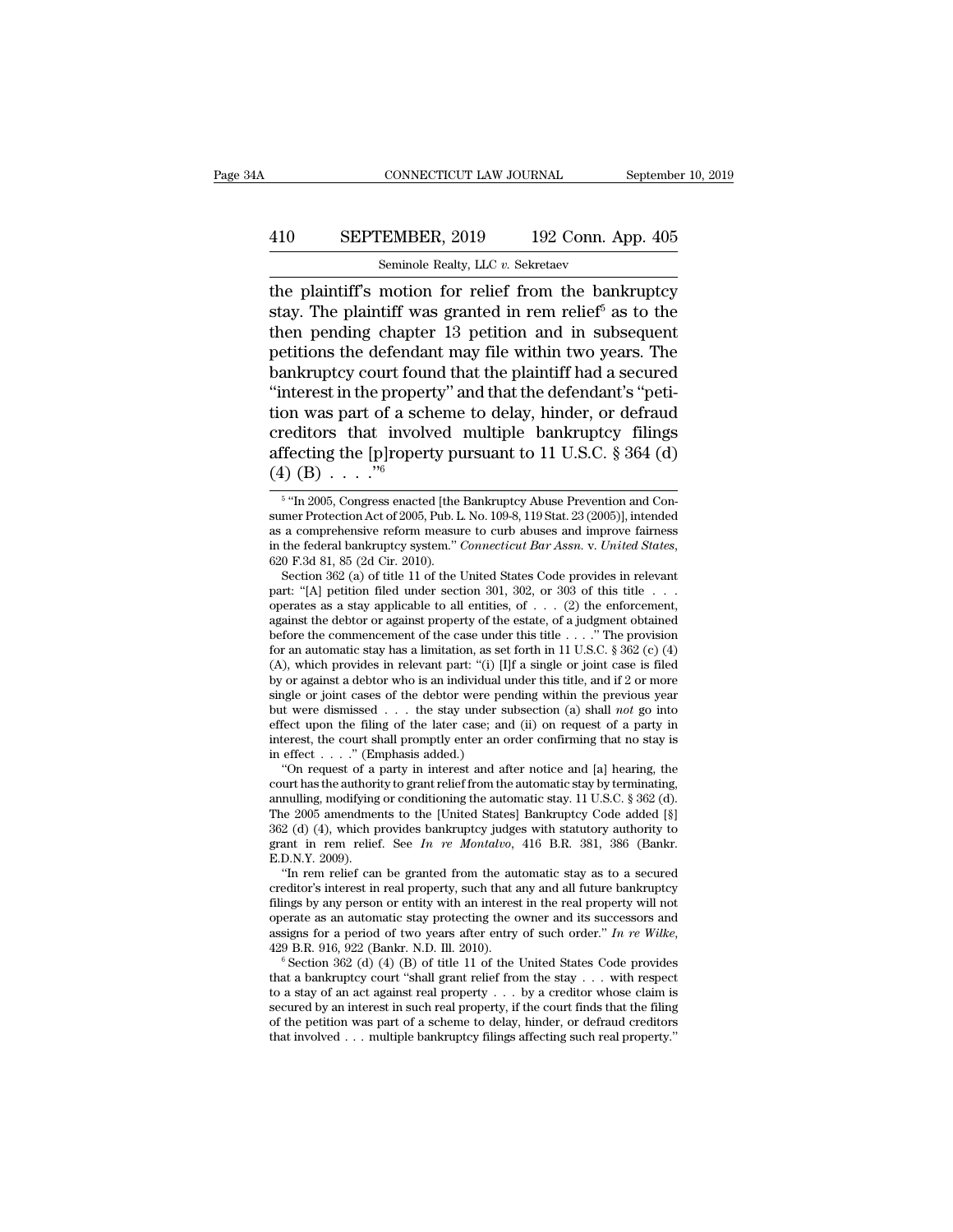# 10, 2019 CONNECTICUT LAW JOURNAL Page 35A<br>192 Conn. App. 405 SEPTEMBER, 2019 411<br>Seminole Realty, LLC v. Sekretaev

r 10, 2019 CONNECTICUT LAW JOURNAL<br>192 Conn. App. 405 SEPTEMBER, 2019 411<br>Seminole Realty, LLC *v.* Sekretaev<br>On June 16, 2017, the defendant appealed the bank- $\frac{2019}{2 \text{ Conn. App. 405}}$  CONNECTICUT LAW JOURNAL<br>  $\frac{2 \text{ Conn. App. 405}}{\text{Seminole } \text{Realty, LLC } v. \text{ Sekretaev}}$ <br>
On June 16, 2017, the defendant appealed the bank-<br>
ptcy court's in rem order to the federal district court.<br>
the defendant's 192 Conn. App. 405 SEPTEMBER, 2019 411<br>
Seminole Realty, LLC v. Sekretaev<br>
On June 16, 2017, the defendant appealed the bank-<br>
ruptcy court's in rem order to the federal district court.<br>
The district court denied the defen 192 Conn. App. 405 SEPTEMBER, 2019 411<br>
Seminole Realty, LLC v. Sekretaev<br>
On June 16, 2017, the defendant appealed the bank-<br>
ruptcy court's in rem order to the federal district court.<br>
The district court denied the defe 192 Conn. App. 405 SEPTEMBER, 2019 411<br>
Seminole Realty, LLC  $v$ . Sekretaev<br>
On June 16, 2017, the defendant appealed the bank-<br>
ruptcy court's in rem order to the federal district court.<br>
The district court denied the de Seminole Realty, LLC v. Sekretaev<br>
On June 16, 2017, the defendant appealed the bank-<br>
ruptcy court's in rem order to the federal district court.<br>
The district court denied the defendant's motion for a<br>
stay pending appea Seminole Realty, LLC v. Sekretaev<br>
On June 16, 2017, the defendant appealed the bank-<br>
ruptcy court's in rem order to the federal district court.<br>
The district court denied the defendant's motion for a<br>
stay pending appea On June 16, 2017, the defendant appealed the bank-<br>ruptcy court's in rem order to the federal district court.<br>The district court denied the defendant's motion for a<br>stay pending appeal. On May 8, 2018, the district court<br>a ruptcy court's in rem order to the federal district court.<br>The district court denied the defendant's motion for a<br>stay pending appeal. On May 8, 2018, the district court<br>affirmed the bankruptcy court's order granting the<br>p The district court denied the defendant's motion for a<br>stay pending appeal. On May 8, 2018, the district court<br>affirmed the bankruptcy court's order granting the<br>plaintiff in rem relief from the automatic bankruptcy<br>stay. stay pending appeal. On May 8, 2018, the district court<br>affirmed the bankruptcy court's order granting the<br>plaintiff in rem relief from the automatic bankruptcy<br>stay. See In re Sekretaev, United States District Court,<br>Dock affirmed the bankruptcy court's order granting the<br>plaintiff in rem relief from the automatic bankruptcy<br>stay. See In re Sekretaev, United States District Court,<br>Docket No. 3:17-CV-00997 (AVC) (D. Conn. May 8, 2018).<br>In ad plaintiff in rem relief from the automatic bankruptcy<br>stay. See In re Sekretaev, United States District Court,<br>Docket No. 3:17-CV-00997 (AVC) (D. Conn. May 8, 2018).<br>In addition, the district court stated that the defenda stay. See In re Sekretaev, United States District Court,<br>Docket No. 3:17-CV-00997 (AVC) (D. Conn. May 8, 2018).<br>In addition, the district court stated that the defendant<br>"engaged in the serial filing of bankruptcy proceed Docket No. 3:17-CV-00997 (AVC) (D. Conn. May 8, 2018).<br>In addition, the district court stated that the defendant<br>"engaged in the serial filing of bankruptcy proceedings<br>by filing four bankruptcy proceedings, during and aft In addition, the district court stated that the defendant<br>"engaged in the serial filing of bankruptcy proceedings<br>by filing four bankruptcy proceedings, during and after<br>the foreclosure proceeding in state court, to benefi "engaged in the serial filing of bankruptcy proceedings<br>by filing four bankruptcy proceedings, during and after<br>the foreclosure proceeding in state court, to benefit<br>from the automatic stay afforded by the filing of a bank by filing four bankruptcy proceedings, during and after<br>the foreclosure proceeding in state court, to benefit<br>from the automatic stay afforded by the filing of a bank-<br>ruptcy petition."<sup>7</sup> Moreover, during the period when the foreclosure proce<br>from the automatic sta<br>ruptcy petition."<sup>7</sup> Mor<br>was barred from filing<br>district court found th<br>motions in the Superi<br>the proceedings.<br>Despite the plaintif by the filing of a bank-<br>ptcy petition."<sup>7</sup> Moreover, during the period when he<br>as barred from filing further bankruptcy petitions, the<br>strict court found that the defendant filed numerous<br>otions in the Superior Court, whi ruptcy petition."' Moreover, during the period when he<br>was barred from filing further bankruptcy petitions, the<br>district court found that the defendant filed numerous<br>motions in the Superior Court, which further delayed<br>th

was barred from filing further bankruptcy petitions, the<br>district court found that the defendant filed numerous<br>motions in the Superior Court, which further delayed<br>the proceedings.<br>Despite the plaintiff's in rem relief th district court found that the defendant filed numerous<br>motions in the Superior Court, which further delayed<br>the proceedings.<br>Despite the plaintiff's in rem relief that was then in<br>effect, on May 24, 2018, the defendant fil motions in the Superior Court, which further delayed<br>the proceedings.<br>Despite the plaintiff's in rem relief that was then in<br>effect, on May 24, 2018, the defendant filed yet another<br>chapter 13 petition in bankruptcy. On t the proceedings.<br>
Despite the plaintiff's in rem relief that was then in<br>
effect, on May 24, 2018, the defendant filed yet another<br>
chapter 13 petition in bankruptcy. On the basis of the<br>
district court's decision affirmi Despite the plaintiff's in rem relief that was then in effect, on May 24, 2018, the defendant filed yet another chapter 13 petition in bankruptcy. On the basis of the district court's decision affirming the in rem relief o effect, on May 24, 2018, the defendant filed yet another<br>chapter 13 petition in bankruptcy. On the basis of the<br>district court's decision affirming the in rem relief<br>ordered by the bankruptcy court, the plaintiff sought<br>to chapter 13 petition in bankruptcy. On the basis of the district court's decision affirming the in rem relief ordered by the bankruptcy court, the plaintiff sought to have the law day reset. On June 1, 2018, the parties ap district court's decision affirming the in rem relief ordered by the bankruptcy court, the plaintiff sought to have the law day reset. On June 1, 2018, the parties appeared before the trial court, *Cole-Chu*, *J*., and *a* % ordered by the<br>to have the law<br>appeared before<br>*to open* the 2014<br>judgment of str<br> $$5,000$  for red<br> $15,2018.<sup>8</sup>$ <br> $^7$ The district court *to open* the 2014 strict foreclosure judgment, to a revised<br>judgment of strict foreclosure valuing the property at<br> $$55,000$  for redemption, and to a law day of August<br> $15, 2018.<sup>8</sup>$ <br><sup>7</sup>The district court also stated,  $$55,000$  for redemption, and to a law day of August

judgment of strict foreclosure valuing the property at  $$55,000$  for redemption, and to a law day of August 15, 2018.<sup>8</sup><br>The district court also stated, with respect to the defendant's claim that the plaintiff violated 11 \$55,000 for redemption, and to a law day of August  $15, 2018$ .<sup>8</sup><br> $\frac{1}{100}$  The district court also stated, with respect to the defendant's claim that the plaintiff violated 11 U.S.C. § 524 (a) (1) (2), that "a secured omitted.) <sup>7</sup> The district court also stated, with respect to the defendant's claim that the plaintiff violated 11 U.S.C. § 524 (a) (1) (2), that "a secured creditor's right to foreclose on the mortgage survives or passes through t <sup>7</sup> The district court also stated, with respect to the defendant's claim that<br>the plaintiff violated 11 U.S.C. § 524 (a) (1) (2), that "a secured creditor's<br>right to foreclose on the mortgage survives or passes through t

 $^8$  The court's order stated: "By agreement in open court of the defendant . . . and of the plaintiff . . . through its attorney of record . . . [the plaintiff's motion] to open the judgment in this case . . . entered Oc right to foreclose on the mortgage survive<br>and remains enforceable under state<br>omitted.)<br><sup>8</sup>The court's order stated: "By agreem<br>... and of the plaintiff ... through its<br>tiff's motion] to open the judgment in th<br>2014 ... i d remains enforceable under state law." (Internal quotation marks initted.)<br>
<sup>8</sup> The court's order stated: "By agreement in open court of the defendant<br>
. and of the plaintiff . . . through its attorney of record . . . [t omitted.)<br>
<sup>8</sup> The court's order<br>
... and of the plaint<br>
iiff's motion] to oper<br>
2014 ... is GRANT<br>
"JUDGMENT of st<br>
hereby granted.<br>
"The fair market v <sup>8</sup> The court's order stated: "By agreement in open court of . and of the plaintiff . . . through its attorney of record  $\mathbf{f}$ 's motion] to open the judgment in this case . . . enter 14 . . . is GRANTED as follows.<br>"JU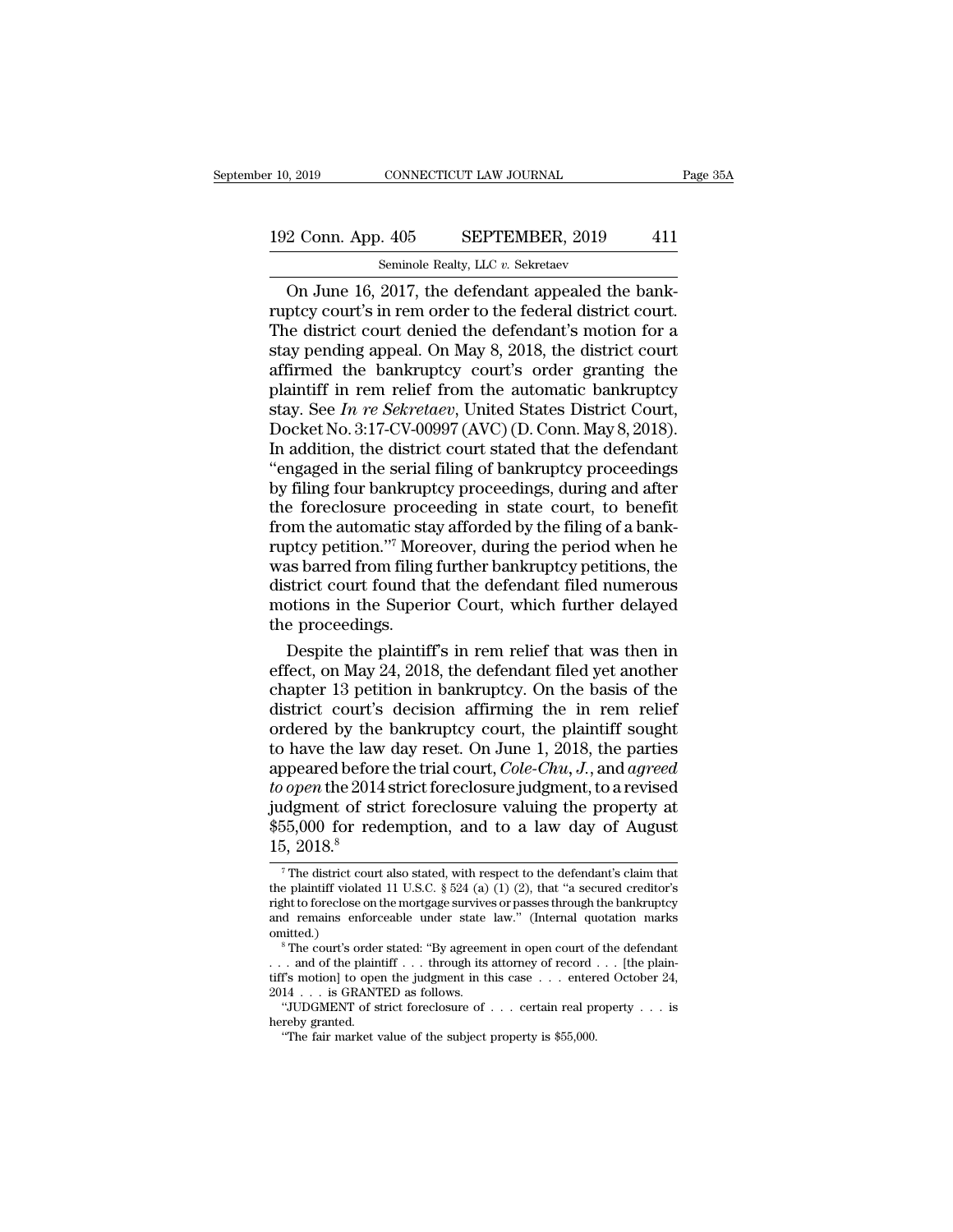## CONNECTICUT LAW JOURNAL September 10, 2019<br>412 SEPTEMBER, 2019 192 Conn. App. 405<br>Seminole Realty, LLC v. Sekretaev CONNECTICUT LAW JOURNAL<br>
EMBER, 2019 192 Conn. A<br>
Seminole Realty, LLC *v.* Sekretaev<br>
in rem relief granted to the plain

CONNECTICUT LAW JOURNAL September 10, 2019<br>
2 SEPTEMBER, 2019 192 Conn. App. 405<br>
Seminole Realty, LLC v. Sekretaev<br>
Despite the in rem relief granted to the plaintiff, on<br>
ne 6, 2018, the defendant filed a motion to exten SEPTEMBER, 2019 192 Conn. App. 405<br>Seminole Realty, LLC v. Sekretaev<br>Despite the in rem relief granted to the plaintiff, on<br>June 6, 2018, the defendant filed a motion to extend<br>the automatic bankruptcy stay, which the bank **EXPTEMBER, 2019** 192 Conn. App. 405<br>
Seminole Realty, LLC v. Sekretaev<br>
Despite the in rem relief granted to the plaintiff, on<br>
June 6, 2018, the defendant filed a motion to extend<br>
the automatic bankruptcy stay, which t **EXEPTEMBER, 2019** 192 Conn. App. 405<br>
Seminole Realty, LLC  $v$ . Sekretaev<br>
Despite the in rem relief granted to the plaintiff, on<br>
June 6, 2018, the defendant filed a motion to extend<br>
the automatic bankruptcy stay, whic Seminole Realty, LLC v. Sekretaev<br>Despite the in rem relief granted to the plaintiff, on<br>June 6, 2018, the defendant filed a motion to extend<br>the automatic bankruptcy stay, which the bankruptcy<br>court denied without prejud Semmole Realty, LLC  $v$ . Sekretaev<br>Despite the in rem relief granted to the plaintiff, on<br>June 6, 2018, the defendant filed a motion to extend<br>the automatic bankruptcy stay, which the bankruptcy<br>court denied without preju Despite the in rem relief granted to the plaintiff, on<br>June 6, 2018, the defendant filed a motion to extend<br>the automatic bankruptcy stay, which the bankruptcy<br>court denied without prejudice on June 22, 2018. On<br>June 13, 2 June 6, 2018, the defendant filed a motion to extend<br>the automatic bankruptcy stay, which the bankruptcy<br>court denied without prejudice on June 22, 2018. On<br>June 13, 2018, the defendant filed a chapter 13 repay-<br>ment plan. the automatic bankruptcy stay, which the bankruptcy<br>court denied without prejudice on June 22, 2018. On<br>June 13, 2018, the defendant filed a chapter 13 repay-<br>ment plan. The defendant filed a second motion to<br>extend the au court denied without prejudice on June 22, 2018. On<br>June 13, 2018, the defendant filed a chapter 13 repay-<br>ment plan. The defendant filed a second motion to<br>extend the automatic stay on June 26, 2018. On July<br>10, 2018, the June 13, 2018, the defendant filed a chapter 13 repayment plan. The defendant filed a second motion to extend the automatic stay on June 26, 2018. On July 10, 2018, the bankruptcy court extended the automatic stay and sus ment plan. The defendant filed a second motion to<br>extend the automatic stay on June 26, 2018. On July<br>10, 2018, the bankruptcy court extended the automatic<br>stay and suspended its in rem order for sixty days to<br>allow the d extend the automatic stay on June 26, 2018. On July 10, 2018, the bankruptcy court extended the automatic stay and suspended its in rem order for sixty days to allow the defendant an opportunity to confirm a good faith pla 10, 2018, the bankruptcy court extended the automatic<br>stay and suspended its in rem order for sixty days to<br>allow the defendant an opportunity to confirm a good<br>faith plan.<sup>9</sup> On July 11, 2018, to protect its interest,<br>th stay and suspended its in rem order for sixty days to<br>allow the defendant an opportunity to confirm a good<br>faith plan.<sup>9</sup> On July 11, 2018, to protect its interest,<br>the plaintiff filed a proof of claim and objected to the allow the defendant an opportunity to confirm a good<br>faith plan.<sup>9</sup> On July 11, 2018, to protect its interest,<br>the plaintiff filed a proof of claim and objected to the<br>feasibility of the defendant's chapter 13 plan.<sup>10</sup> On faith plan.<sup>9</sup> On July 11, 2018, to protect its interest,<br>the plaintiff filed a proof of claim and objected to the<br>feasibility of the defendant's chapter 13 plan.<sup>10</sup> On July<br>17, 2018, the bankruptcy trustee filed an obje the plaintiff filed a proof of claim and objected to the feasibility of the defendant's chapter 13 plan.<sup>10</sup> On July 17, 2018, the bankruptcy trustee filed an objection to the defendant's claim of exemptions and proposed feasibility of the defendant's chapter 13 plan.<sup>10</sup> On July 17, 2018, the bankruptcy trustee filed an objection to the defendant's claim of exemptions and proposed order. The bankruptcy court held a hearing on August 30, 17, 2018, the bankruptcy trustee filed an objection to<br>the defendant's claim of exemptions and proposed<br>order. The bankruptcy court held a hearing on August<br>30, 2018. On September 18, 2018, the bankruptcy court<br>reimposed t ), 2018. On September 18, 2018, the bankruptcy court<br>
eimposed the plaintiff's in rem relief from the auto-<br>
atic bankruptcy stay and ordered that the plaintiff<br>
(ay proceed with the in rem relief it was previously<br>
"The reimposed the plaintiff's in rem relief from the auto-<br>matic bankruptcy stay and ordered that the plaintiff<br>may proceed with the in rem relief it was previously<br>"The debt for purposes of this judgment, and particularly for

matic bankruptcy stay and ordered that the plaintiff<br>may proceed with the in rem relief it was previously<br>"The debt for purposes of this judgment, and particularly for redemption—<br>that is, the amount the defendant must pay matric bankruptcy stay and ordered that the plaintiff<br>may proceed with the in rem relief it was previously<br>"The debt for purposes of this judgment, and particularly for redemption—<br>that is, the amount the defendant must p may proceed with the in rem re<br>
"The debt for purposes of this judgment, and<br>
that is, the amount the defendant must pay<br>
law day, August 15, 2018, to redeem the subj<br>
ney's fees and costs were denied in the origin<br>
waives "The debt for purposes of this judgment, and particular!"<br>It is, the amount the defendant must pay the plaintif<br>w day, August 15, 2018, to redeem the subject propert;<br>y's fees and costs were denied in the original judgmer<br> "The debt for purposes of this judgment, and particularly for redemption—<br>at is, the amount the defendant must pay the plaintiff on or before his<br>w day, August 15, 2018, to redeem the subject property is \$55,000. Attor-<br>y' that is, the amount the defendant must pay the plaintiff on or before his law day, August 15, 2018, to redeem the subject property is \$55,000. Attorney's fees and costs were denied in the original judgment, and the plainti

ney's fees and costs were denied in the original judgment, and the plaintiff<br>waives any new claim for fees or costs.<br>"The first (and only) law day is August 15, 2018.<br>"The parties' agreement as aforesaid is approved and ma waives any new claim for fees or costs.<br>
"The first (and only) law day is August 15, 2018.<br>
"The parties' agreement as aforesaid is approved and made the JUDG-<br>
MENT of the court."<br>
"The bankruptcy court's order also state "The first (and only) law day is August 15, 2018.<br>
"The parties' agreement as aforesaid is approved and made the JUDG-MENT of the court."<br>
"The bankruptcy court's order also stated: "During that time the [defen-<br>
dant] is MENT of the court."<br>
<sup>9</sup> The bankruptcy court's order also stated: "During that time the [defendant] is to rectify any deficiencies, promptly provide any missing documents<br>
to the trustee, complete the 341 meeting and adv

<sup>&</sup>lt;sup>9</sup> The bankruptcy court's order also stated: "During that time the [defendant] is to rectify any deficiencies, promptly provide any missing documents to the trustee, complete the 341 meeting and advance his plan (and any dant] is to rectify any deficiencies, promptly provide any missing documents<br>to the trustee, complete the 341 meeting and advance his plan (and any<br>amendments) to a confirmation hearing to be held in late August."<br><sup>10</sup> The to the trustee, complete the 341 meeting and advance his plan (and any amendments) to a confirmation hearing to be held in late August."<br><sup>10</sup> The plaintiff's "Motion to Reimpose a Stay and Vacate the Order Providing [Sixty amendments) to a confirmation hearing to be held in late August."<br><sup>10</sup> The plaintiff's "Motion to Reimpose a Stay and Vacate the Order Provid-<br>ing [Sixty Days] to Allow [Defendant] to Confirm a Repayment Plan and<br>Correct D <sup>10</sup> The plaintiff's "Motion to Reimpose a Stay and Vacate the Order Providing [Sixty Days] to Allow [Defendant] to Confirm a Repayment Plan and Correct Deficiencies and [Plaintiff's] Objection to Repayment Plan" requeste ing [Sixty Days] to Allow [Defendant] to Confirm a Repayment Plan and Correct Deficiencies and [Plaintiff's] Objection to Repayment Plan"<br>requested that the court vacate its order of July 10, 2018, allowing the<br>defendant s Correct Deficiencies and [Plaintiff's] Objection to Repayment Plan" requested that the court vacate its order of July 10, 2018, allowing the defendant sixty days to affirm a repayment plan regarding the property, and aske requested that the court vacate its order of July 10, 2018, allowing the defendant sixty days to affirm a repayment plan regarding the property, and asked the bankruptcy court to reimpose in rem relief on the ground that t asked the bankruptcy court to reimpose in rem relief on the ground that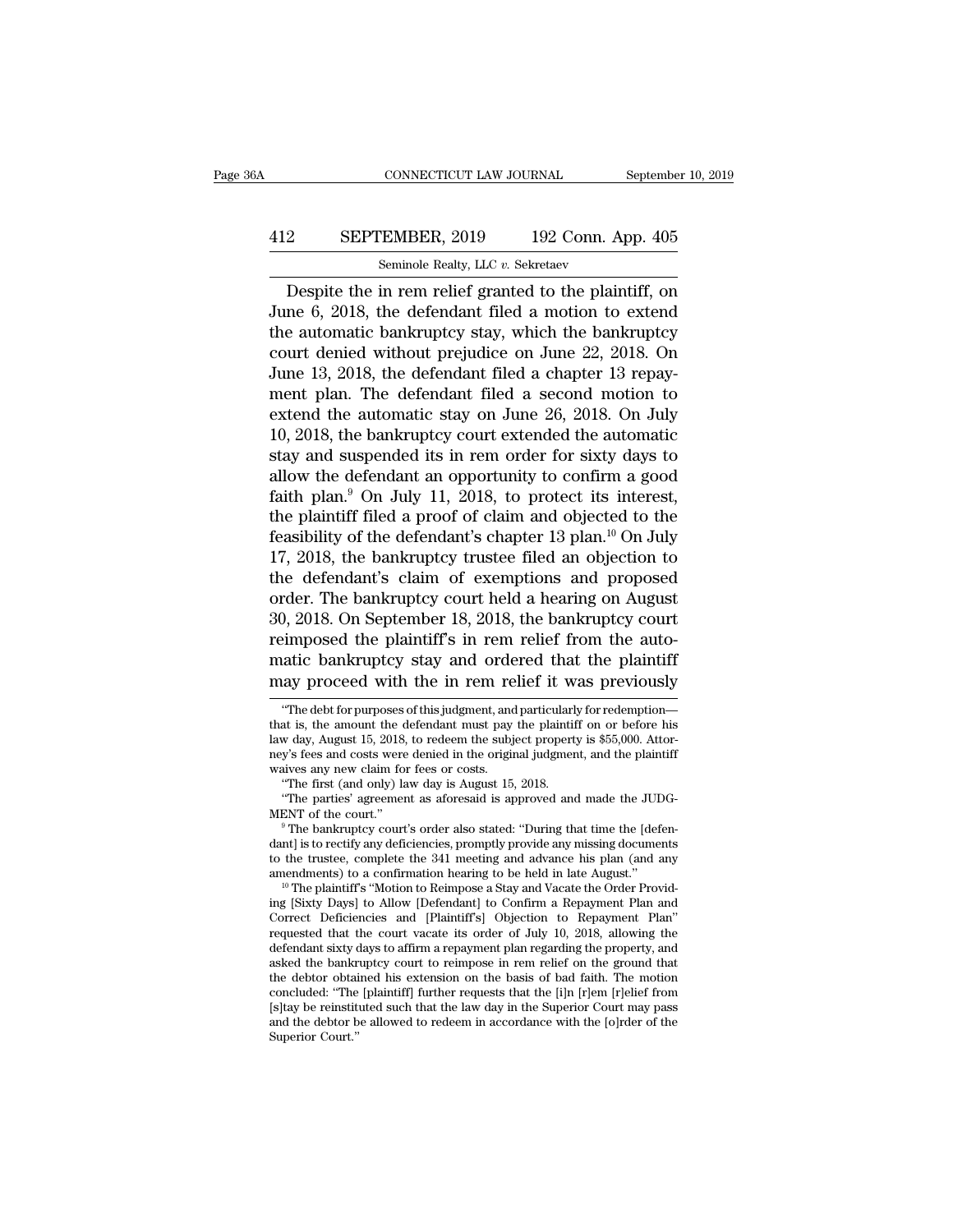# 10, 2019 CONNECTICUT LAW JOURNAL Page 37A<br>192 Conn. App. 405 SEPTEMBER, 2019 413<br>Seminole Realty, LLC v. Sekretaev

r 10, 2019 CONNECTICUT LAW JOURNAL<br>192 Conn. App. 405 SEPTEMBER, 2019 413<br>5eminole Realty, LLC *v.* Sekretaev<br>accorded.<sup>11</sup> On November 26, 2018, the defendant filed accorded.<sup>11</sup> On November 26, 2018, the defendant filed 192 Conn. App. 405 SEPTEMBER, 2019 413<br>
Seminole Realty, LLC v. Sekretaev<br>
accorded.<sup>11</sup> On November 26, 2018, the defendant filed<br>
a motion in the bankruptcy court titled "Motion under<br>
Federal Rule of Civil Procedure, R 192 Conn. App. 405 SEPTEMBER, 2019 413<br>
Seminole Realty, LLC v. Sekretaev<br>
accorded.<sup>11</sup> On November 26, 2018, the defendant filed<br>
a motion in the bankruptcy court titled "Motion under<br>
Federal Rule of Civil Procedure, R 192 Conn. App. 405 SEPTEMBER, 2019 413<br>
Seminole Realty, LLC v. Sekretaev<br>
accorded.<sup>11</sup> On November 26, 2018, the defendant filed<br>
a motion in the bankruptcy court titled "Motion under<br>
Federal Rule of Civil Procedure, R Seminole Realty, LLC v. Sekretaev<br>accorded.<sup>11</sup> On November 26, 2018, the defendant filed<br>a motion in the bankruptcy court titled "Motion under<br>Federal Rule of Civil Procedure, Rule 60 (b) (6) and 60<br>[b] (4)," seeking rel Semmole Realty, LLC  $v$ . Sekretaev<br>accorded.<sup>11</sup> On November 26, 2018, the defendant for a motion in the bankruptcy court titled "Motion ur<br>Federal Rule of Civil Procedure, Rule 60 (b) (6) and<br>[b] (4)," seeking relief fro Film in the bankruptcy court titled "Motion under<br>deral Rule of Civil Procedure, Rule 60 (b) (6) and 60<br>(4)," seeking relief from a judgment or order.<sup>12</sup> On<br>vember 29, 2018, the bankruptcy court denied the<br>fendant's moti Federal Rule of Civil Procedure, Rule 60 (b) (6) and 60<br>
[b] (4)," seeking relief from a judgment or order.<sup>12</sup> On<br>
November 29, 2018, the bankruptcy court denied the<br>
defendant's motion for relief of said order.<sup>13</sup><br>
The

Following the set of the recentled point of eye (s) (s) and set (b) (4)," seeking relief from a judgment or order.<sup>12</sup> On November 29, 2018, the bankruptcy court denied the defendant's motion for relief of said order.<sup>13</sup> November 29, 2018, the bankruptcy court denied the<br>defendant's motion for relief of said order.<sup>13</sup><br>The plaintiff filed an application and execution for<br>ejectment, to which the defendant objected and filed<br>an emergency mo defendant's motion for relief of said order.<sup>13</sup><br>The plaintiff filed an application and execution for<br>ejectment, to which the defendant objected and filed<br>an emergency motion for a stay of execution of eject-<br>ment. The cl The plaintiff filed an application and execution for<br>ejectment, to which the defendant objected and filed<br>an emergency motion for a stay of execution of eject-<br>ment. The clerk issued an execution of ejectment on<br>November 2 The plaintiff filed an application and execution for<br>ejectment, to which the defendant objected and filed<br>an emergency motion for a stay of execution of eject-<br>ment. The clerk issued an execution of ejectment on<br>November 2 ejectment, to which the defendant objected and filed<br>an emergency motion for a stay of execution of eject-<br>ment. The clerk issued an execution of ejectment on<br>November 29, 2018. The defendant objected to the exe-<br>cution of an emergency motion for a stay of execution of ejectment. The clerk issued an execution of ejectment on November 29, 2018. The defendant objected to the execution of ejectment, arguing in part that he had never agreed to a ment. The clerk issued an execution of ejectment on<br>November 29, 2018. The defendant objected to the execution of ejectment, arguing in part that he had never<br>agreed to a law day of August 15, 2018. On November<br>28, 2018, J November 29, 2018. The defendant objected to the execution of ejectment, arguing in part that he had never agreed to a law day of August 15, 2018. On November 28, 2018, Judge Cole-Chu overruled the objection and denied the cution of ejectment, arguing in part that he had never<br>agreed to a law day of August 15, 2018. On November<br>28, 2018, Judge Cole-Chu overruled the objection and<br>denied the defendant's motion for a temporary stay of<br>the exec emied the defendant's motion for a temporary stay of<br>the execution of ejectment, stating that there was an<br>sufficient basis for the requested stay. The court<br>ated that the defendant had agreed to the law day of<br><sup>11</sup> The ba the execution of ejectment, stating that there was an insufficient basis for the requested stay. The court<br>stated that the defendant had agreed to the law day of<br><sup>11</sup> The bankruptcy court's September 18, 2018 order stated:

These bankruptcy courts and related stay. The court<br>stated that the defendant had agreed to the law day of<br> $\frac{1}{1}$  The bankruptcy court's September 18, 2018 order stated: "The [c]ourt<br>finds that the [defendant's] course In sufficient basis for the requested stay. The court<br>stated that the defendant had agreed to the law day of<br> $\frac{1}{\pi}$  The bankruptcy court's September 18, 2018 order stated: "The [c]ourt<br>finds that the [defendant's] cou stated that the defendant had agreed to the law day of<br>
<sup>11</sup> The bankruptcy court's September 18, 2018 order stated: "The [c]ourt<br>
finds that the [defendant's] course of actions in [s]tate [c]ourt and through<br>
these bankru <sup>11</sup> The bankruptcy court's September 18, 2018 order stated: "The  $[c]$ ourt finds that the  $[defendant's]$  course of actions in  $[s]$  fate  $[c]$ ourt and through these bankruptcy proceedings and related appeals has been abusive, lac <sup>11</sup> The bankruptcy court's September 18, 2018 order stated: "The [c]ourt finds that the [defendant's] course of actions in [s]tate [c]ourt and through these bankruptcy proceedings and related appeals has been abusive, la finds that the [defendant's] course of actions in [s]tate [c]ourt and through<br>these bankruptcy proceedings and related appeals has been abusive, lacking<br>in merit and good faith and patently intended to impede, delay and i these bankruptcy proceedings and related appeals has been abusive, lacking<br>in merit and good faith and patently intended to impede, delay and interfere<br>with the course of duly litigated and appealed final judgment of fore in merit and good faith and patently intended to impede, delay and interfere<br>with the course of duly litigated and appealed final judgment of foreclosure.<br>The material facts delineating this course of action can be found with the course of duly litigated and appealed final judgment of foreclosure.<br>The material facts delineating this course of action can be found in The<br>Amended Motion to Vacate . . . and the supportive [s]upplemental filin The material facts delineating this course of action can be found in The Amended Motion to Vacate . . . and the supportive [s]upplemental filings . . . . . Accordingly, the Amended Motion to Vacate . . . is GRANTED so Sem Amended Motion to Vacate . . . and the supportive [s]upplemental filings . . . . . Accordingly, the Amended Motion to Vacate . . . is GRANTED so Seminole Realty LLC may proceed with the [i]n [r]em relief it was previously Seminole Realty LLC may proceed with the [i]n [r]em relief it was previously<br>accorded by this [c]ourt. For cause shown including a [defendant's] lack of<br>good faith and the absence of plan feasibility and as further articu accorded by this [c]ourt. For cause shown including a [defendant's] lack of<br>good faith and the absence of plan feasibility and as further articulated in<br>[o]bjections to [c]onfirmation . . . confirmation of the [defendant'

<sup>[</sup>o]bjections to [c]onfirmation  $\ldots$  confirmation of the [defendant's] [p]lans<br>is denied with prejudice  $\ldots$ ."<br><sup>12</sup> By filing the motion, the defendant again challenged the validity of the<br>mortgage and argued that the ju is denied with prejudice  $\ldots$ ."<br><sup>12</sup> By filing the motion, the defendant again challenged the validity of the<br>mortgage and argued that the judgment of strict foreclosure was void. See<br>footnote 2 of this opinion.<br><sup>13</sup> The <sup>12</sup> By filing the motion, the defendant again challenged the validity of the mortgage and argued that the judgment of strict foreclosure was void. See footnote 2 of this opinion.<br><sup>13</sup> The bankruptcy court denied the defe mortgage and argued that the judgment of strict foreclosure was void. See<br>footnote 2 of this opinion.<br><sup>13</sup> The bankruptcy court denied the defendant's motion for relief, stating<br>that it was "redundant and without appropria footnote 2 of this opinion.<br><sup>13</sup> The bankruptcy court denied the defendant's motion for relief, stating that it was "redundant and without appropriate cause for further reconsideration. The [c]ourt concretely and definitiv <sup>13</sup> The bankruptcy court denied the defendant's motion for relief, stating that it was "redundant and without appropriate cause for further reconsideration. The [c]ourt concretely and definitively has addressed this requ that it was "redundant and without appropriate cause for further reconsideration. The [c]ourt concretely and definitively has addressed this request and its [refiling] is abusive, without merit and in bad faith. As the [de its [refiling] is abusive, without merit and in bad faith. As the [defendant's] plan has previously been denied confirmation with prejudice, there also is no bona fide reason to maintain this [c]hapter 13 case and it is a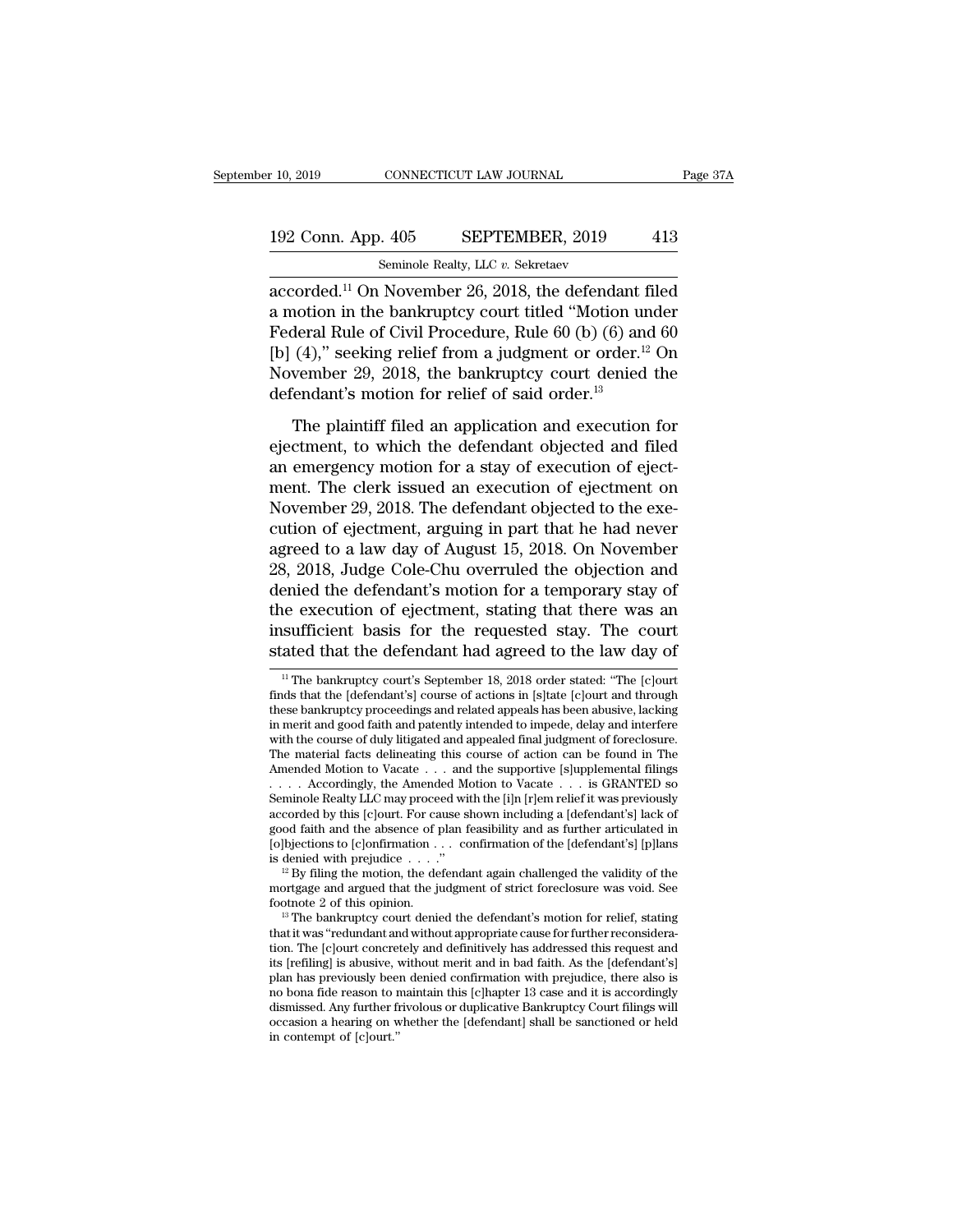### CONNECTICUT LAW JOURNAL September 10, 2019<br>414 SEPTEMBER, 2019 192 Conn. App. 405<br>Seminole Realty, LLC v. Sekretaev CONNECTICUT LAW JOURNAL September 10, 2019<br>
September 10, 2019<br>
Seminole Realty, LLC *v.* Sekretaev<br>
August 15, 2018,<sup>14</sup> and concluded that title passed to

CONNECTICUT LAW JOURNAL September 10, 2019<br>
414 SEPTEMBER, 2019 192 Conn. App. 405<br>
Seminole Realty, LLC v. Sekretaev<br>
August 15, 2018,<sup>14</sup> and concluded that title passed to<br>
the plaintiff the next day. Moreover, the cour 414 SEPTEMBER, 2019 192 Conn. App. 405<br>Seminole Realty, LLC v. Sekretaev<br>August 15, 2018,<sup>14</sup> and concluded that title passed to<br>the plaintiff the next day. Moreover, the court stated<br>that the defendant's motion for a sta 414 SEPTEMBER, 2019 192 Conn. App. 405<br>
Seminole Realty, LLC v. Sekretaev<br>
August 15, 2018,<sup>14</sup> and concluded that title passed to<br>
the plaintiff the next day. Moreover, the court stated<br>
that the defendant's motion for a 414 SEPTEMBER, 2019 192 Conn. App. 405<br>
Seminole Realty, LLC v. Sekretaev<br>
August 15, 2018,<sup>14</sup> and concluded that title passed to<br>
the plaintiff the next day. Moreover, the court stated<br>
that the defendant's motion for a Seminole Realty, LLC v. Sekretaev<br>
August 15, 2018,<sup>14</sup> and concluded that title passed to<br>
the plaintiff the next day. Moreover, the court stated<br>
that the defendant's motion for a stay did not represent<br>
that a bankrupt Semmole Realty, LLC v. Sekretaev<br>August 15, 2018,<sup>14</sup> and concluded that title passed to<br>the plaintiff the next day. Moreover, the court stated<br>that the defendant's motion for a stay did not represent<br>that a bankruptcy st August 15, 2018,<sup>14</sup> and concluded that title passed to<br>the plaintiff the next day. Moreover, the court stated<br>that the defendant's motion for a stay did not represent<br>that a bankruptcy stay was in effect, and the court<br>" e plantiful the next day. Moreover, the court stated<br>at the defendant's motion for a stay did not represent<br>at a bankruptcy stay was in effect, and the court<br>erceive[d] no basis to expect a new bankruptcy stay<br>sed on a goo that a bankruptcy stay was in effect, and the court<br>
"perceive[d] no basis to expect a new bankruptcy stay<br>
based on a good faith bankruptcy filing." The defendant<br>
filed the present appeal on December 4, 2018.<sup>15</sup><br>
"In C

that a bankfupicy stay was in effect, and the court<br>
"perceive[d] no basis to expect a new bankruptcy stay<br>
based on a good faith bankruptcy filing." The defendant<br>
filed the present appeal on December 4, 2018.<sup>15</sup><br>
"In C perceively no basis to expect a new bankruptcy stay<br>based on a good faith bankruptcy filing." The defendant<br>filed the present appeal on December 4, 2018.<sup>15</sup><br>"In Connecticut, a mortgagee has legal title to the<br>mortgaged p redefined the present appeal on December 4, 2018.<sup>15</sup><br>
"In Connecticut, a mortgagee has legal title to the<br>
mortgaged property and the mortgagor has equitable<br>
title, also called the equity of redemption. . . . . The<br>
equ forming whatever conditions are specified in the mortgage what the mortgaged property and the mortgagor has equitable title, also called the equity of redemption. . . . . The equity of redemption gives the mortgagor the ri "In Connecticut, a mortgagee has legal title to the mortgaged property and the mortgagor has equitable title, also called the equity of redemption. . . . . The equity of redemption gives the mortgagor the right to redeem quity of redemption gives the mortgagor the right to<br>edeem the legal title previously conveyed by per-<br>priming whatever conditions are specified in the mort-<br>age, the most important of which is usually the pay-<br> $\frac{14}{11}$ redeem the legal title previously conveyed by per-<br>forming whatever conditions are specified in the mort-<br>gage, the most important of which is usually the pay-<br><sup>14</sup> The transcript of the June 1, 2018 hearing before Judge C forming whatever conditions are specif<br>forming whatever conditions are specif<br>gage, the most important of which is u<br> $^{14}$  The transcript of the June 1, 2018 hearing before<br>closes the following colloquy between the court

e one who has to make the decision, sir.<br>
"The Defendant: So that . . . would be judgment in the rem?<br>
"The Court: It is a judgment, yeah—<br>
"The Court: —of strict foreclosure.<br>
"The Court: —of strict foreclosure, \$55,000.<br> "The Defendant: So that  $\ldots$  would be judgment in the rem?<br>
"The Court: It is a judgment—<br>
"The Defendant: Judgment, yeah—<br>
"The Court:  $\ldots$  of strict foreclosure, \$55,000.<br>
"The Defendant: Strict foreclosure, \$55,000.<br>

"The Court: It is a judgment—<br>"The Defendant: Judgment, yeah—<br>"The Court: —of strict foreclosure.<br>"The Defendant: Strict foreclosure, \$55,000.<br>"The Court: With a . . . law day of, say, August 15, two and one-half<br>onths for "The Defendant: Judgment, yeah—<br>
"The Court:  $-\text{of}$  strict foreclosure.<br>
"The Defendant: Strict foreclosure, \$55,000.<br>
"The Court: With a . . . law day of, say, August 15, two and one-half<br>
months for you to pay that or "The Court: —of strict foreclosure.<br>
"The Defendant: Strict foreclosure, \$55,000.<br>
"The Court: With a . . . law day of, say, August 15,<br>
months for you to pay that or lose title to the property.<br>
"The Defendant: Yeah, I a "The Defendant: Strict foreclosure, \$55,000.<br>
"The Court: With  $a \ldots$  law day of, say, August 15, two and one-half<br>
onths for you to pay that or lose title to the property. \$55,000. . . .<br>
"The Defendant: Yeah, I agree. B

in the bankruptcy. . . . Seminole Realty is not even making a claim. So if you declared in your chapter 13 filing . . . a debt to Seminole Realty . . . "The Defendant: Yeah, I agree. But it . . . doesn't stop me from . . . asking [the] bankruptcy court . . . to file the repayment plan. . . . If [the] bankruptcy court confirm[s] my plan, yeah, I agree.<br>"The Court: Well, s asking [the] bankruptcy court . . . to file the repayment plan. . . . If [the] bankruptcy court confirm[s] my plan, yeah, I agree.<br>
"The Court: Well, sir, you can try, but they're not even making a claim in the bankruptcy. nkruptcy court confirm[s] my plan, yeah, I agree.<br>
"The Court: Well, sir, you can try, but they're not even making a claim<br>
the bankruptcy.... Seminole Realty is not even making a claim. So if<br>
u declared in your chapter 1 "The Court: Well, sir, you can try, but they're not even making a claim<br>in the bankruptcy. . . . Seminole Realty is not even making a claim. So if<br>you declared in your chapter 13 filing . . . a debt to Seminole Realty . .

<sup>&#</sup>x27;'The Court: . . . I'm going to go very slowly because this is . . .

gage, the most important of which is usually the pay-<br>
<sup>14</sup> The transcript of the June 1, 2018 hearing before Judge Cole-Chu dis-<br>
closes the following colloquy between the court and the defendant, who<br>
acknowledged a pen <sup>14</sup><br><sup>14</sup> The transcript of the June 1, 2018 hearing before Judge Cole-Chu discloses the following colloquy between the court and the defendant, who acknowledged a pending petition in bankruptcy.<br>
"The Court: . . . . I'm <sup>14</sup> The transcript of the June 1, 2018 hearing before Judge Cole-Chu dis-<br>closes the following colloquy between the court and the defendant, who<br>acknowledged a pending petition in bankruptcy.<br>"The Court:... I'm going to acknowledged a pending petition in bankruptcy.<br>
"The Court: . . . . I'm going to go very slowly because this is . . . important, and I don't want to leave anything out. The idea, sir, is that you and the plaintiff, throug acknowledged a pending petition in bankruptcy.<br>
"The Court: . . . . I'm going to go very slowly because this is . . .<br>
important, and I don't want to leave anything out. The idea, sir, is that you<br>
and the plaintiff, throu "The Court: . . . . I'm going to go very slowly because this is . . . . important, and I don't want to leave anything out. The idea, sir, is that you and the plaintiff, through its counsel, agree that law days will be set important, and I don't want to leave anything out. The idea, sir, is that you<br>and the plaintiff, through its counsel, agree that law days will be set at least<br>two months out. I'll pick a particular day in a ... moment if and the plaintiff, through its counsel, agree that law days will be set at least<br>two months out. I'll pick a particular day in a ... moment if the basic<br>structure is acceptable. The value of the property for purposes of t two months out. I'll pick a particular day in a<br>structure is acceptable. The value of the propert<br>*stated judgment* would be \$55,000 by agreeme<br>would be the—very particularly, that amount, r<br>debt with years of interest—wo Tructure is acceptable. The value of the property for purposes of the *reinted judgment* would be \$55,000 by agreement. And that  $\dots$  amour ould be the—very particularly, that amount, not the face amount of the bt with ye died *judgment* would be \$55,000 by agreement. An under the Court is perspective, that amount, not the between the between the court's perspective, a very reasonable, simple descreed to mean who has to make the decision, s bould be the—very particularly, that amount, not the face<br>bot with years of interest—would be the redemption amove court's perspective, a very reasonable, simple deal fo<br>e one who has to make the decision, sir.<br>"The Defen bt with years of interest—would be the re<br>
e court's perspective, a very reasonable,<br>
e one who has to make the decision, sir<br>
"The Defendant: So that . . . would be<br>
"The Court: It is a judgment,<br>
"The Defendant: Judgment e court's perspective, a very reasonable, simple  $\epsilon$  one who has to make the decision, sir.<br>
"The Defendant: So that  $\ldots$  would be judgmen<br>
"The Court: It is a judgment—<br>
"The Defendant: Judgment, yeah—<br>"The Court: —of s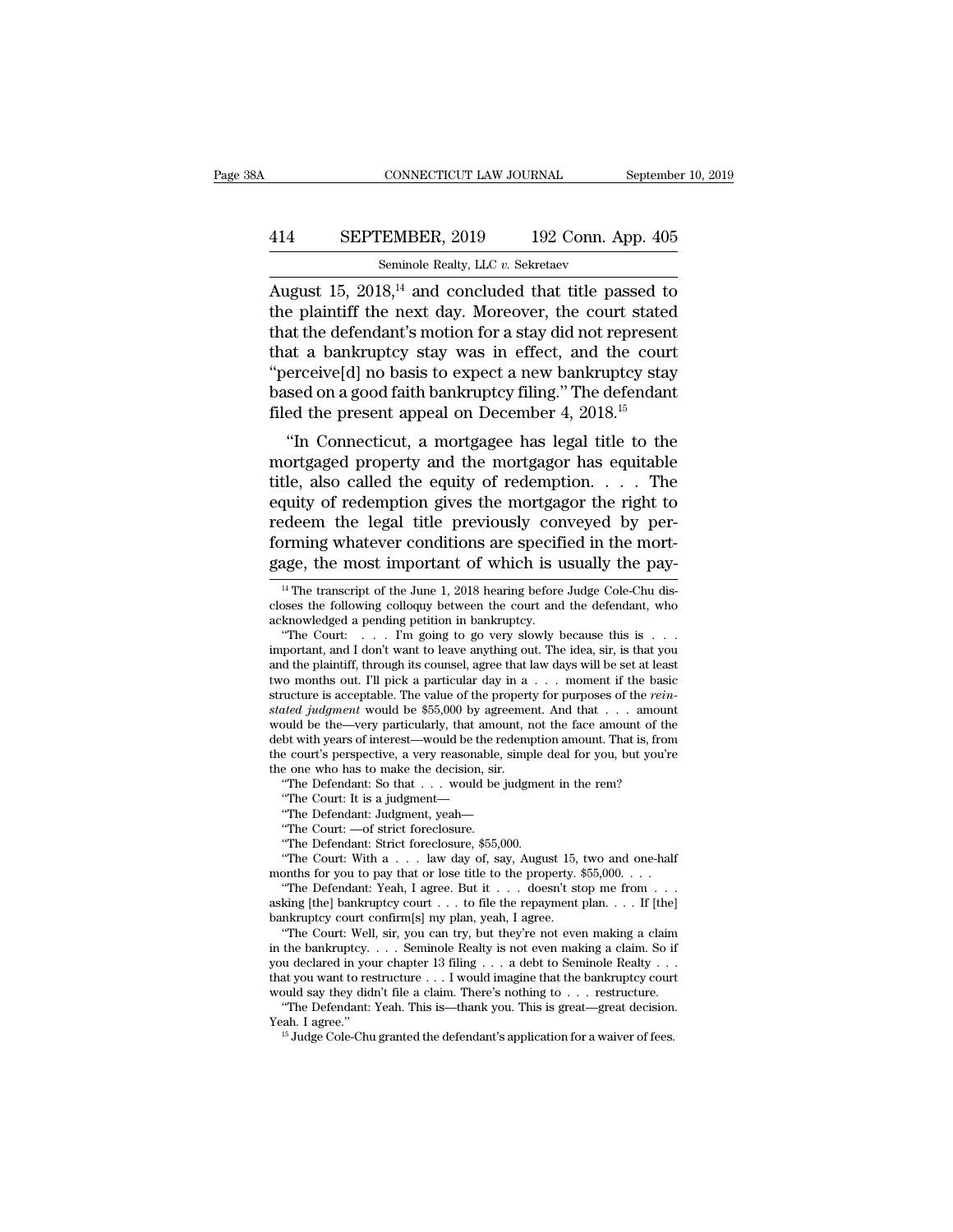### 10, 2019 CONNECTICUT LAW JOURNAL Page 39A<br>192 Conn. App. 405 SEPTEMBER, 2019 415<br>Seminole Realty, LLC v. Sekretaev Seminole Realty, LLC *v.* Sekretaev

ment of money. . . . Under our law sources and the money of money.<br>
May be alty, LLC v. Sekretaev<br>
ment of money. . . . Under our law, an action for strict<br>
foreclosure is brought by a mortgagee who, holding<br>
local title s 192 Conn. App. 405 SEPTEMBER, 2019 415<br>Seminole Realty, LLC  $v$ . Sekretaev<br>ment of money.... Under our law, an action for strict<br>foreclosure is brought by a mortgagee who, holding<br>legal title, seeks not to enforce a forfe 192 Conn. App. 405 SEPTEMBER, 2019 415<br>
Seminole Realty, LLC v. Sekretaev<br>
ment of money.... Under our law, an action for strict<br>
foreclosure is brought by a mortgagee who, holding<br>
legal title, seeks not to enforce a for 192 Conn. App. 405 SEPTEMBER, 2019 415<br>
Seminole Realty, LLC v. Sekretaev<br>
ment of money.... Under our law, an action for strict<br>
foreclosure is brought by a mortgagee who, holding<br>
legal title, seeks not to enforce a for 192 Conn. App. 405 SEPTEMBER, 2019 415<br>
seminole Realty, LLC v. Sekretaev<br>
ment of money.... Under our law, an action for strict<br>
foreclosure is brought by a mortgagee who, holding<br>
legal title, seeks not to enforce a for Semmole Realty, LLC v. Sekretaev<br>
ment of money.... Under our law, an action for strict<br>
foreclosure is brought by a mortgagee who, holding<br>
legal title, seeks not to enforce a forfeiture but rather to<br>
foreclose an equit ment of money. . . . Under our law, an action for strict<br>foreclosure is brought by a mortgagee who, holding<br>legal title, seeks not to enforce a forfeiture but rather to<br>foreclose an equity of redemption unless the mortgag foreclosure is brought by a mortgagee who, holding<br>legal title, seeks not to enforce a forfeiture but rather to<br>foreclose an equity of redemption unless the mortgagor<br>satisfies the debt on or before his law day. . . . Acco legal title, seeks not to enforce a forfeiture but rather to<br>foreclose an equity of redemption unless the mortgagor<br>satisfies the debt on or before his law day. . . . Accord-<br>ingly, [if] a foreclosure decree has become abs foreclose an equity of redemption unless the mortgagor<br>satisfies the debt on or before his law day.... Accord-<br>ingly, [if] a foreclosure decree has become absolute by<br>the passing of the law days, the outstanding rights of satisfies the debt on or before his law day. . . . Accordingly, [if] a foreclosure decree has become absolute by<br>the passing of the law days, the outstanding rights of<br>redemption have been cut off and the title has become ingly, [if] a foreclosure decree has become absolute by<br>the passing of the law days, the outstanding rights of<br>redemption have been cut off and the title has become<br>unconditional in the plaintiff, with a consequent and<br>ac the passing of the law days, the outstanding rights of<br>redemption have been cut off and the title has become<br>unconditional in the plaintiff, with a consequent and<br>accompanying right to possession. The qualified title<br>which redemption have been cut off and the title has become<br>unconditional in the plaintiff, with a consequent and<br>accompanying right to possession. The qualified title<br>which the plaintiff had previously held under his mort-<br>gage conduction in the plantinity, which defore did companying right to possession. The qualified title<br>nich the plaintiff had previously held under his mort-<br>ge had become an absolute one." (Citation omitted;<br>ternal quotation ruled his plantiff had previously held under his mort-<br>gage had become an absolute one." (Citation omitted;<br>internal quotation marks omitted.) *Sovereign Bank* v.<br>*Licata*, 178 Conn. App. 82, 97, 172 A.3d 1263 (2017).<br>The

matrix the plant had previously field under this more<br>gage had become an absolute one." (Citation omitted;<br>internal quotation marks omitted.) Sovereign Bank v.<br>Licata, 178 Conn. App. 82, 97, 172 A.3d 1263 (2017).<br>The defe internal quotation marks omitted.) Sovereign Bank v.<br>Licata, 178 Conn. App. 82, 97, 172 A.3d 1263 (2017).<br>The defendant claims that the court improperly over-<br>ruled his objection to the execution of ejection, arguing<br>that *Licata*, 178 Conn. App. 82, 97, 172 A.3d 1263 (2017).<br>
The defendant claims that the court improperly over-<br>
ruled his objection to the execution of ejection, arguing<br>
that title did not pass to the plaintiff on August 1 The defendant claims that the court improperly over-<br>ruled his objection to the execution of ejection, arguing<br>that title did not pass to the plaintiff on August 16, 2018.<br>In support of his claim, the defendant argues tha The defendant claims that the court improperly over-<br>ruled his objection to the execution of ejection, arguing<br>that title did not pass to the plaintiff on August 16, 2018.<br>In support of his claim, the defendant argues tha ruled his objection to the execution of ejection, arguing<br>that title did not pass to the plaintiff on August 16, 2018.<br>In support of his claim, the defendant argues that (1)<br>he did not voluntarily agree to the August 15, that title did not pass to the plaintiff on August 16, 2018.<br>In support of his claim, the defendant argues that (1)<br>he did not voluntarily agree to the August 15, 2018<br>law day and (2) General Statutes § 49-15 (b) auto-<br>ma In support of his claim, the defendant argues that (1)<br>he did not voluntarily agree to the August 15, 2018<br>law day and (2) General Statutes  $\S 49-15$  (b) auto-<br>matically opened the judgment of strict foreclosure.<br>Although he did not voluntarily agree to the August 15, 2018<br>law day and (2) General Statutes  $\S$  49-15 (b) auto-<br>matically opened the judgment of strict foreclosure.<br>Although we disagree with the defendant's claims that<br>he did no law day and (2) General Statutes  $\S$  49-15 (b) auto-<br>matically opened the judgment of strict foreclosure.<br>Although we disagree with the defendant's claims that<br>he did not agree to the August 15, 2018 law day and<br>that  $\S$  matically opened the judgment of strict foreclosure.<br>Although we disagree with the defendant's claims that<br>he did not agree to the August 15, 2018 law day and<br>that  $§ 49-15$  (b) automatically opened the judgment<br>of strict Although we disagree with the defendant's claims that<br>he did not agree to the August 15, 2018 law day and<br>that  $§ 49-15$  (b) automatically opened the judgment<br>of strict foreclosure, we agree that title to the property<br>did he did not agree to the August 15, 2018 law day and<br>that  $\S 49-15$  (b) automatically opened the judgment<br>of strict foreclosure, we agree that title to the property<br>did not vest in the plaintiff on August 16, 2018. The<br>que that  $\S 49{\text -}15$  (b) automatically opened the judgment<br>of strict foreclosure, we agree that title to the property<br>did not vest in the plaintiff on August 16, 2018. The<br>question at the heart of this appeal is the effect o of strict foreclosure, we agree that title to the property<br>did not vest in the plaintiff on August 16, 2018. The<br>question at the heart of this appeal is the effect of the<br>bankruptcy court's suspension of the plaintiff's in did not vest in the plaintiff on August 16, 2018. The<br>question at the heart of this appeal is the effect of the<br>bankruptcy court's suspension of the plaintiff's in rem<br>relief for sixty days. We conclude that the bankruptc question at the heart of this appeal is the effect of the bankruptcy court's suspension of the plaintiff's in rem relief for sixty days. We conclude that the bankruptcy court's suspension of the plaintiff's in rem relief e bankruptcy court's suspension of the plaintiff's in rem<br>relief for sixty days. We conclude that the bankruptcy<br>court's suspension of the plaintiff's in rem relief<br>extended the law day for sixty days and, therefore, title<br>v relief for sixty days. We conclude that the bankruptcy<br>court's suspension of the plaintiff's in rem relief<br>extended the law day for sixty days and, therefore, title<br>vested in the plaintiff on October 16, 2018, due to the<br>d court's suspension of the plaintiff's in rem relief<br>extended the law day for sixty days and, therefore, title<br>vested in the plaintiff on October 16, 2018, due to the<br>defendant's failure to redeem. See *Provident Bank* v.<br> extended the law day for sixty days and, therefore, title<br>vested in the plaintiff on October 16, 2018, due to the<br>defendant's failure to redeem. See *Provident Bank* v.<br>*Lewitt*, 84 Conn. App. 204, 206–209, 852 A.2d 852, c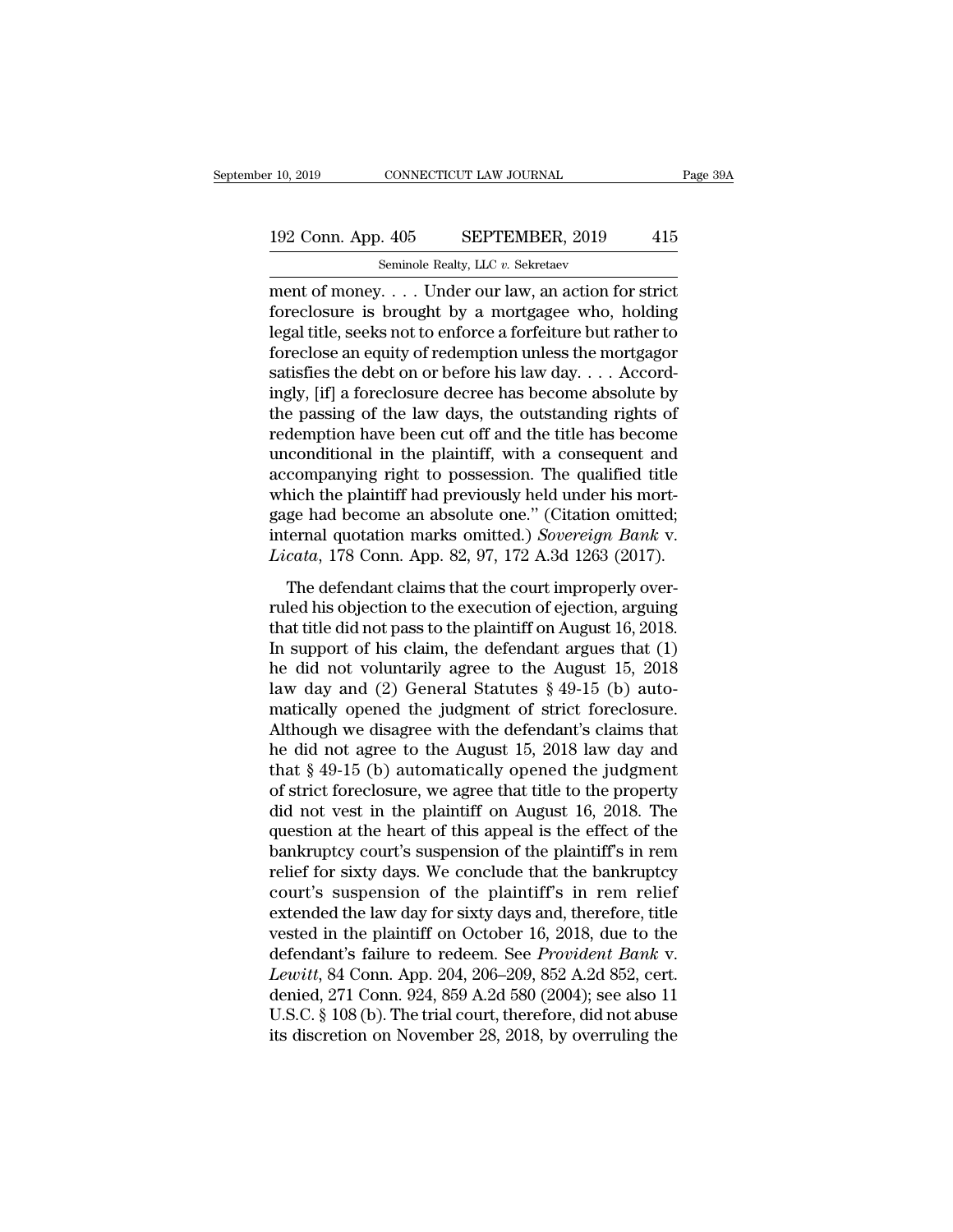### CONNECTICUT LAW JOURNAL September 10, 2019<br>416 SEPTEMBER, 2019 192 Conn. App. 405<br>Seminole Realty, LLC v. Sekretaev CONNECTICUT LAW JOURNAL<br>EMBER, 2019 192 Conn. A<br>Seminole Realty, LLC *v.* Sekretaev<br>iection to the execution of ejectr

CONNECTICUT LAW JOURNAL September 10, 2019<br>416 SEPTEMBER, 2019 192 Conn. App. 405<br>5eminole Realty, LLC v. Sekretaev<br>defendant's objection to the execution of ejectment or<br>by denying his emergency motion for a stay.<sup>16</sup> **416** SEPTEMBER, 2019 192 Conn. App. 4<br>
seminole Realty, LLC v. Sekretaev<br>
defendant's objection to the execution of ejectment<br>
by denying his emergency motion for a stay.<sup>16</sup><br>
"The law governing strict foreclosure lies a

<sup>6</sup><br>
Seminole Realty, LLC *v.* Sekretaev<br> **Example Realty, LLC** *v.* **Sekretaev**<br> **Endant's objection to the execution of ejectment or**<br> **Conving his emergency motion for a stay.<sup>16</sup><br>
<b>Conving strict foreclosure lies at the** FRIENDER, 2019 192 Conn. App. 405<br>
Seminole Realty, LLC v. Sekretaev<br>
defendant's objection to the execution of ejectment or<br>
by denying his emergency motion for a stay.<sup>16</sup><br>
"The law governing strict foreclosure lies at Seminole Realty, LLC  $v$ . Sekretaev<br>
defendant's objection to the execution of ejectment or<br>
by denying his emergency motion for a stay.<sup>16</sup><br>
"The law governing strict foreclosure lies at the cross-<br>
roads between the equ defendant's objection to the execution of ejectment or<br>by denying his emergency motion for a stay.<sup>16</sup><br>"The law governing strict foreclosure lies at the cross-<br>roads between the equitable remedies provided by the<br>judiciary defendant sobjection to the execution of ejectrient or<br>by denying his emergency motion for a stay.<sup>16</sup><br>"The law governing strict foreclosure lies at the cross-<br>roads between the equitable remedies provided by the<br>judiciar by denying ins emergency motion for a stay.<br>
"The law governing strict foreclosure lies at the cross-<br>
roads between the equitable remedies provided by the<br>
judiciary and the statutory remedies provided by the<br>
legislatur "The law governing strict foreclosure lies at the cross-<br>roads between the equitable remedies provided by the<br>judiciary and the statutory remedies provided by the<br>legislature. . . . Because foreclosure is peculiarly an<br>eq roads between the equitable remedies provided by the<br>judiciary and the statutory remedies provided by the<br>legislature....Because foreclosure is peculiarly an<br>equitable action ... the court may entertain such<br>questions as judiciary and the statutory remedies provided by the legislature. . . . Because foreclosure is peculiarly an equitable action . . . the court may entertain such questions as are necessary to be determined in order that co legislature. . . . . Because foreclosure is peculiarly an equitable action . . . the court may entertain such questions as are necessary to be determined in order that complete justice may be done. . . . In exercising its equitable action . . . the court may entertain such<br>questions as are necessary to be determined in order<br>that complete justice may be done. . . . In exercising<br>its equitable discretion, however, the court must comply<br>with questions as are necessary to be determined in order<br>that complete justice may be done. . . . In exercising<br>its equitable discretion, however, the court must comply<br>with mandatory statutory provisions that limit the remethat complete justice may be done.  $\dots$  In exercising<br>its equitable discretion, however, the court must comply<br>with mandatory statutory provisions that limit the reme-<br>dies available to a foreclosing mortgagee.  $\dots$  It is its equitable discretion, however, the court must comply<br>with mandatory statutory provisions that limit the reme-<br>dies available to a foreclosing mortgagee. . . . It is our<br>adjudicatory responsibility to find the appropria with mandatory statutory provisions that limit the remedies available to a foreclosing mortgagee. . . . It is our adjudicatory responsibility to find the appropriate accommodation between applicable judicial and statutory dies available to a foreclosing mortgagee. . . . . It is our<br>adjudicatory responsibility to find the appropriate<br>accommodation between applicable judicial and statu-<br>tory principles. Just as the legislature is presumed to<br> adjudicatory responsibility to find the appropriate<br>accommodation between applicable judicial and statu-<br>tory principles. Just as the legislature is presumed to<br>enact legislation that renders the body of the law coher-<br>ent accommodation between applicable judicial and statu-<br>tory principles. Just as the legislature is presumed to<br>enact legislation that renders the body of the law coher-<br>ent and consistent, rather than contradictory and inco tory principles. Just as the legislature is presumed to<br>enact legislation that renders the body of the law coher-<br>ent and consistent, rather than contradictory and incon-<br>sistent . . . . [so] courts must discharge their<br>r enact legislation that renders the body of the law coher-<br>ent and consistent, rather than contradictory and incon-<br>sistent . . . . [so] courts must discharge their<br>responsibility, in case by case adjudication, to assure<br>th ent and consistent, rather than contradions<br>sistent . . . . [so] courts must dives<br>ponsibility, in case by case adjudical<br>that the body of the law—both common<br>remains coherent and consistent." (Int<br>marks omitted.) Wells Fa Suent  $\ldots$  [so] courts must discharge their<br>sponsibility, in case by case adjudication, to assure<br>at the body of the law—both common and statutory—<br>mains coherent and consistent." (Internal quotation<br>arks omitted.) Wells responsionly, in case by case adjudication, to assure<br>that the body of the law—both common and statutory—<br>remains coherent and consistent." (Internal quotation<br>marks omitted.) Wells Fargo Bank, N.A. v. Melahn, 148<br>Conn. Ap mat the body of the law-<br>remains coherent and of<br>marks omitted.) Wells F<br>Conn. App. 1, 7, 85 A.3<br>Given the convoluted<br>the following timeline<br>defendant's claim:<br>May 8, 2018, the fed

arks omitted.) Wells Fargo Bank, N.A. v. Melahn, 148<br>pnn. App. 1, 7, 85 A.3d 1 (2014).<br>Given the convoluted procedural history of this case,<br>e following timeline will aid in our resolution of the<br>fendant's claim:<br>May 8, 2 Conn. App. 1, 7, 85 A.3d 1 (2014).<br>
Given the convoluted procedural history of this case,<br>
the following timeline will aid in our resolution of the<br>
defendant's claim:<br>
May 8, 2018, the federal district court affirmed the Given the convoluted procedural history of<br>the following timeline will aid in our resolut<br>defendant's claim:<br>May 8, 2018, the federal district court aff<br>bankruptcy court's two year in rem relief<br>pursuant to 11 U.S.C.  $\S 3$ 

e following timeline will aid in our resolution of the<br>fendant's claim:<br>May 8, 2018, the federal district court affirmed the<br>nkruptcy court's two year in rem relief from stay<br>rsuant to 11 U.S.C. § 364 (d) (4) (B);<br>May 24, defendant's claim:<br>
May 8, 2018, the<br>
bankruptcy court's<br>
pursuant to 11 U.S.<br>
May 24, 2018, the c<br>
in bankruptcy;<br>
June 1, 2018, Jud<sub>3</sub> May 8, 2018, the federal district court affirmed the nkruptcy court's two year in rem relief from stay resuant to 11 U.S.C. § 364 (d) (4) (B);<br>May 24, 2018, the defendant filed a chapter 13 petition bankruptcy;<br>June 1, 201 bankruptcy court's two year in rem relief from stay<br>pursuant to 11 U.S.C. § 364 (d) (4) (B);<br>May 24, 2018, the defendant filed a chapter 13 petition<br>in bankruptcy;<br>June 1, 2018, Judge Cole-Chu opened the 2014 judg-<br>ment o

16 May 21, 2010, are determined a enapter 19 pention<br>16 bankruptcy;<br>June 1, 2018, Judge Cole-Chu opened the 2014 judg-<br>16 We may affirm a judgment of the trial court albeit on different grounds.<br>e, e.g., HSBC Bank USA, Na

In bankruptcy;<br>June 1, 2018, Judge Cole-Chu opened the 2014 judg-<br>ment of strict foreclosure, reset the redemption amount,<br><sup>16</sup> We may affirm a judgment of the trial court albeit on different grounds.<br>See, e.g., *HSBC Bank* June 1, 2018, Jud<br>
ment of strict forecl<br>
<sup>16</sup> We may affirm a judgn<br>
See, e.g., *HSBC Bank US*.<br>
151, 138 A.3d 1064 (2016).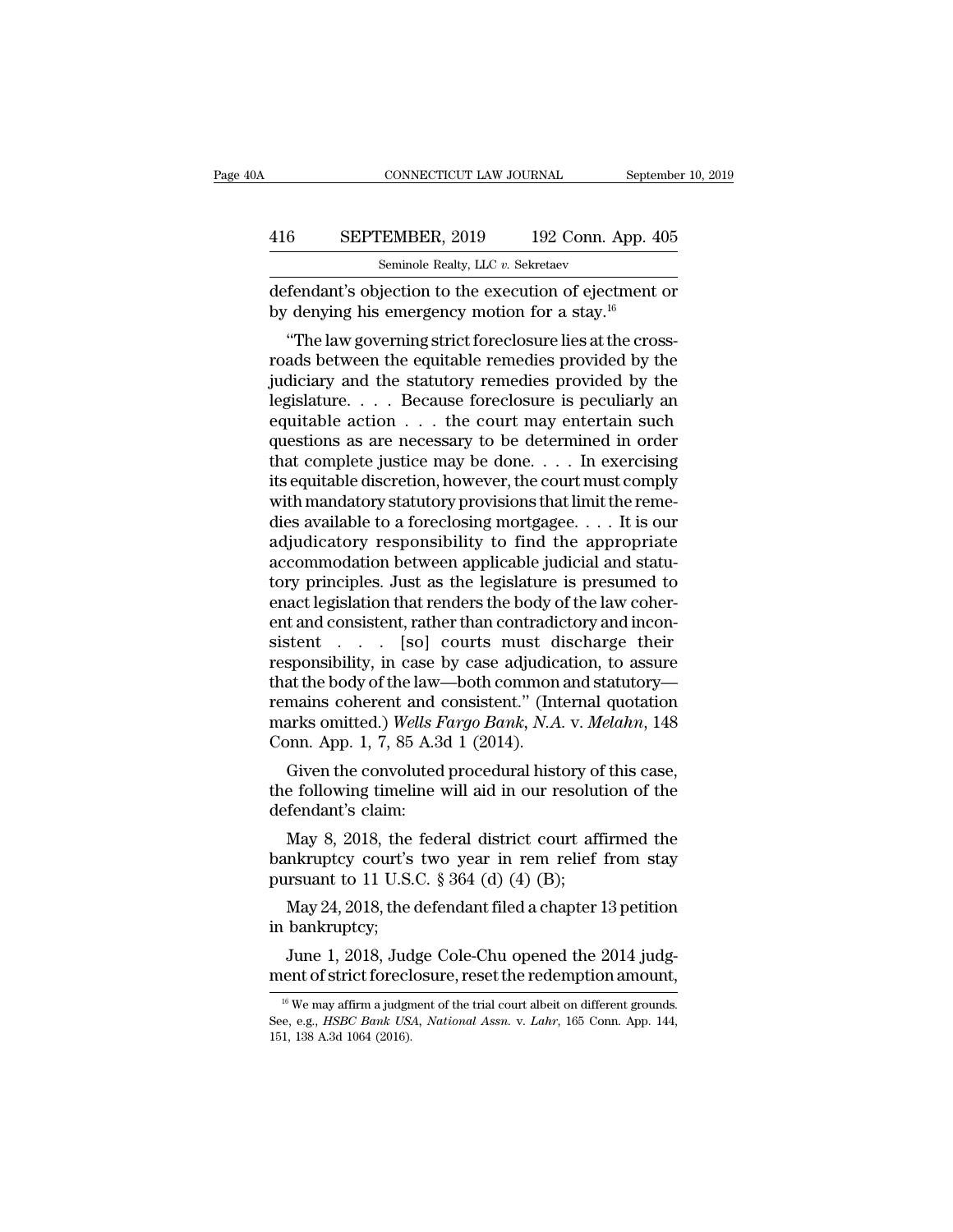### 10, 2019 CONNECTICUT LAW JOURNAL Page 41A<br>192 Conn. App. 405 SEPTEMBER, 2019 417<br>Seminole Realty, LLC v. Sekretaev Seminole Realty, LLC *v.* Sekretaev

r 10, 2019 CONNECTICUT LAW JOURNAL Page 41A<br>
192 Conn. App. 405 SEPTEMBER, 2019 417<br>
Seminole Realty, LLC v. Sekretaev<br>
set a law day of August 15, 2018, and rendered a revised<br>
judgment of strict foreclosure; 192 Conn. App. 405 SEPTEMB<br>
Seminole Realty, LLC v. Sekr<br>
set a law day of August 15, 2018, and<br>
judgment of strict foreclosure;<br>
June 6, 2018, the defendant filed:

2 Conn. App.  $405$  SEPTEMBER,  $2019$  417<br>
Seminole Realty, LLC v. Sekretaev<br>
t a law day of August 15, 2018, and rendered a revised<br>
dgment of strict foreclosure;<br>
June 6, 2018, the defendant filed a motion to lift the<br>
r 192 Conn. App. 405 SEPTE.<br>
Seminole Realty, LLC v. i<br>
set a law day of August 15, 2018, a<br>
judgment of strict foreclosure;<br>
June 6, 2018, the defendant file<br>
in rem relief in bankruptcy;<br>
July 10, 2018, the bankruptcy Seminole Realty, LLC v. Sekretaev<br>
1 a law day of August 15, 2018, and rendered a revised<br>
dgment of strict foreclosure;<br>
June 6, 2018, the defendant filed a motion to lift the<br>
rem relief in bankruptcy;<br>
July 10, 2018, th set a law day of August 15, 2018, and render<br>judgment of strict foreclosure;<br>June 6, 2018, the defendant filed a motic<br>in rem relief in bankruptcy;<br>July 10, 2018, the bankruptcy court sus<br>plaintiff's in rem relief for sixt

dgment of strict foreclosure;<br>June 6, 2018, the defendant filed a motion to lift the<br>rem relief in bankruptcy;<br>July 10, 2018, the bankruptcy court suspended the<br>aintiff's in rem relief for sixty days;<br>September 18, 2018, t June 6, 2018, the defendant filed a motion to lift the<br>in rem relief in bankruptcy;<br>July 10, 2018, the bankruptcy court suspended the<br>plaintiff's in rem relief for sixty days;<br>September 18, 2018, the bankruptcy court gran Fig. 2018, in rem relief in<br>July 10, 2018<br>plaintiff's in rer<br>September 18<br>the plaintiff's n<br>rem relief;<br>November 28 July 10, 2018, the bankruptcy court suspended the<br>aintiff's in rem relief for sixty days;<br>September 18, 2018, the bankruptcy court granted<br>e plaintiff's motion to vacate the suspension of in<br>m relief;<br>November 28, 2018, th

defendant is objection to the execution for a stay.<br>September 18, 2018, the bankruptcy court granted<br>the plaintiff's motion to vacate the suspension of in<br>rem relief;<br>November 28, 2018, the trial court overruled the<br>defend plantified his emergency court<br>deniating his emergency court<br>the plaintiff's motion to vacate the suspensing<br>rem relief;<br>November 28, 2018, the trial court over<br>defendant's objection to the execution of eject<br>denied his em September 18, 2018, the bankruptcy court granted<br>e plaintiff's motion to vacate the suspension of in<br>m relief;<br>November 28, 2018, the trial court overruled the<br>fendant's objection to the execution of ejectment and<br>nied his November 28, 2018, the trial court overruled the<br>fendant's objection to the execution of ejectment and<br>nied his emergency motion for a stay;<br>November 29, 2018, the execution of ejectment<br>sued;<br>December 4, 2018, the defenda

issued;

court.

inied his emergency motion for a stay;<br>
November 29, 2018, the execution of ejectment<br>
sued;<br>
December 4, 2018, the defendant appealed to this<br>
urt.<br>
In denying the defendant's emergency motion to stay<br>
e execution of ejec November 29, 2018, the execution of ejectment<br>issued;<br>December 4, 2018, the defendant appealed to this<br>court.<br>In denying the defendant's emergency motion to stay<br>the execution of ejectment, Judge Cole-Chu found that<br>the d Frovember 25, 2016, the execution of ejectment<br>issued;<br>December 4, 2018, the defendant appealed to this<br>court.<br>In denying the defendant's emergency motion to stay<br>the execution of ejectment, Judge Cole-Chu found that<br>the Soueu,<br>December 4, 2018, the defendant appealed to this<br>court.<br>In denying the defendant's emergency motion to stay<br>the execution of ejectment, Judge Cole-Chu found that<br>the defendant agreed to the law day of August 15, 201 December 4, 2018, the defendant appealed to this<br>court.<br>In denying the defendant's emergency motion to stay<br>the execution of ejectment, Judge Cole-Chu found that<br>the defendant agreed to the law day of August 15, 2018.<br>Find court.<br>
In denying the defendant's emergency motion to stay<br>
the execution of ejectment, Judge Cole-Chu found that<br>
the defendant agreed to the law day of August 15, 2018.<br>
Findings of fact and credibility determinations In denying the defendant's emergency motion to stay<br>the execution of ejectment, Judge Cole-Chu found that<br>the defendant agreed to the law day of August 15, 2018.<br>Findings of fact and credibility determinations are<br>beyond t the execution of ejectment, Judge Cole-Chu found that<br>the defendant agreed to the law day of August 15, 2018.<br>Findings of fact and credibility determinations are<br>beyond the province of this court, but we cannot ignore<br>the the defendant agreed to the law day of August 15, 2018.<br>Findings of fact and credibility determinations are<br>beyond the province of this court, but we cannot ignore<br>the record, which supports the court's factual findings<br>th Findings of fact and credibility determinations are<br>beyond the province of this court, but we cannot ignore<br>the record, which supports the court's factual findings<br>that are predicated on credibility determinations.<br> $Malave$  v beyond the province of this court, but we cannot ignore<br>the record, which supports the court's factual findings<br>that are predicated on credibility determinations.<br>Malave v. Ortiz, 114 Conn. App. 414, 428, 970 A.2d 743<br>(200 the record, which supports the court's factual findings<br>that are predicated on credibility determinations.<br>Malave v. Ortiz, 114 Conn. App. 414, 428, 970 A.2d 743<br>(2009). Our review of the transcript of the June 1, 2018<br>hea at are predicated on credibility determinations.<br> *alave* v. *Ortiz*, 114 Conn. App. 414, 428, 970 A.2d 743<br>
009). Our review of the transcript of the June 1, 2018<br>
aring supports the court's finding that the defendant<br>
r *Malave* v. *Ortiz*, 114 Conn. App. 414, 428, 970 A.2d 743 (2009). Our review of the transcript of the June 1, 2018 hearing supports the court's finding that the defendant agreed to the August 15, 2018 law day. See footno

The defendant also claims that title to the property<br>
If this opinion. The defendant's claim therefore fails.<br>
The defendant also claims that title to the property<br>
id not vest in the defendant pursuant to § 49-15 (b).<sup>17</sup>

of this opinion. The defendant's claim therefore fails.<br>The defendant also claims that title to the property<br>did not vest in the defendant pursuant to § 49-15 (b).<sup>17</sup><br><sup>17</sup> General Statutes § 49-15 (b) provides "Upon the The defendant also claims that title to the property<br>did not vest in the defendant pursuant to § 49-15 (b).<sup>17</sup><br> $\frac{17}{17}$  General Statutes § 49-15 (b) provides "Upon the filing of a bankruptcy<br>petition by a mortgagor un For determinant also claims that the to the property<br>did not vest in the defendant pursuant to § 49-15 (b).<sup>17</sup><br><sup>17</sup> General Statutes § 49-15 (b) provides "Upon the filing of a bankruptcy<br>petition by a mortgagor under Tit The court, provided, the provisions of such judgment, other than the establish-<br>the court, provides  $\frac{49-15}{10}$  (b) provides "Upon the filing of a bankruptcy<br>petition by a mortgagor under Title 11 of the United States <sup>17</sup> General Statutes § 49-15 (b) provides "Upon the filing of a bankruptcy petition by a mortgagor under Title 11 of the United States Code, any judgment against the mortgagor foreclosing the title to real estate by stri petition by a mortgagor under Title 11 of the United States Code, any judgment against the mortgagor foreclosing the title to real estate by strict foreclosure shall be opened automatically without action by any party or t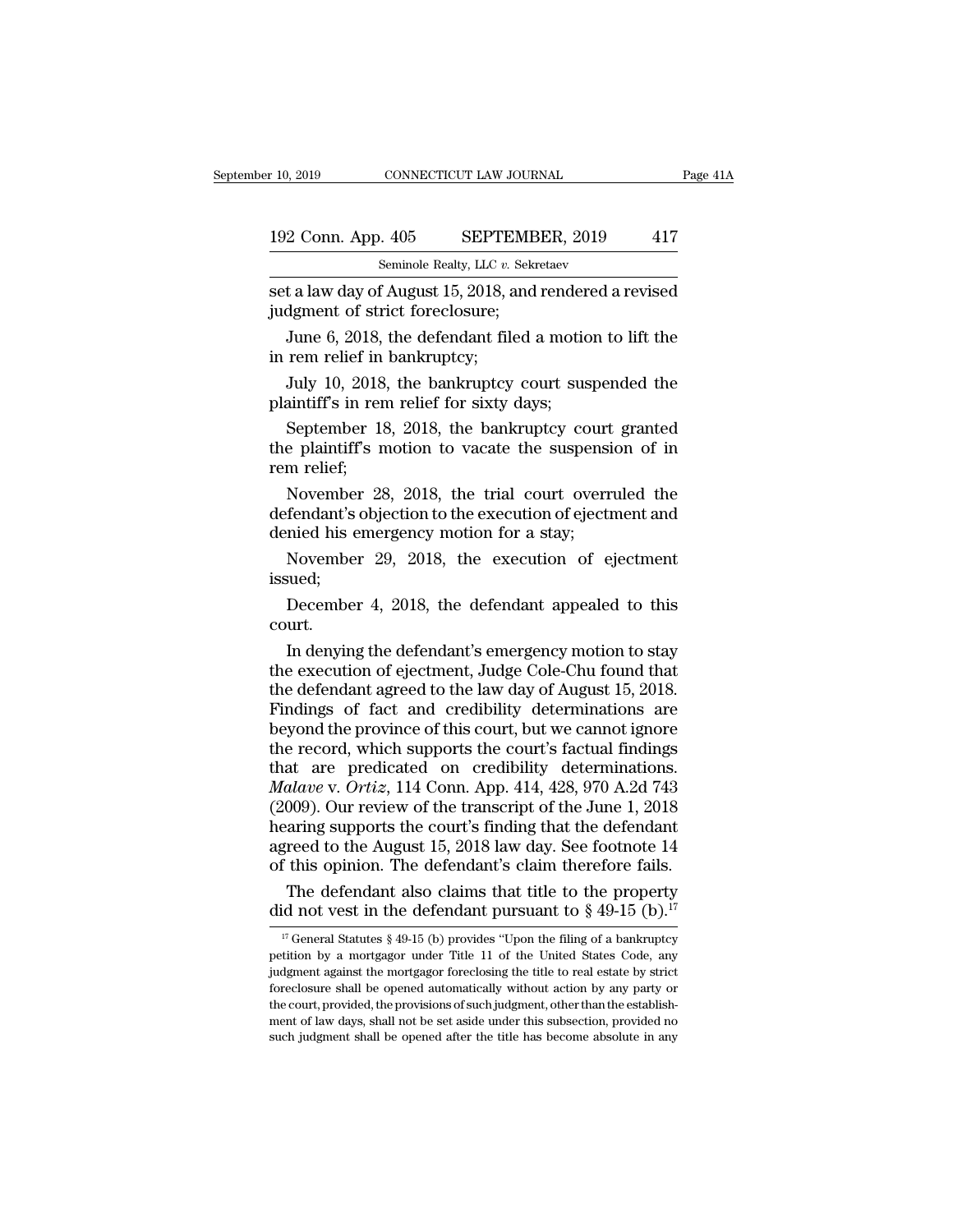### CONNECTICUT LAW JOURNAL September 10, 2019<br>418 SEPTEMBER, 2019 192 Conn. App. 405<br>Seminole Realty, LLC v. Sekretaev CONNECTICUT LAW JOURNAL<br>EMBER, 2019 192 Conn. A<br>Seminole Realty, LLC *v.* Sekretaev<br>s claim the defendant overlooks t

CONNECTICUT LAW JOURNAL September 10, 2019<br>
ISBN 922 Conn. App. 405<br>
Seminole Realty, LLC v. Sekretaev<br>
In asserting this claim, the defendant overlooks the fact<br>
that, at the time he filed the chapter 13 petition in<br>
hank SEPTEMBER, 2019 192 Conn. App. 405<br>
Seminole Realty, LLC v. Sekretaev<br>
In asserting this claim, the defendant overlooks the fact<br>
that, at the time he filed the chapter 13 petition in<br>
bankruptcy in May, 2018, the judgment **EXEPTEMBER, 2019** 192 Conn. App. 405<br>
Seminole Realty, LLC v. Sekretaev<br>
In asserting this claim, the defendant overlooks the fact<br>
that, at the time he filed the chapter 13 petition in<br>
bankruptcy in May, 2018, the judg SEPTEMBER, 2019 192 Conn. App. 405<br>
Seminole Realty, LLC  $v$ . Sekretaev<br>
In asserting this claim, the defendant overlooks the fact<br>
that, at the time he filed the chapter 13 petition in<br>
bankruptcy in May, 2018, the judgm Seminole Realty, LLC  $v$ . Sekretaev<br>In asserting this claim, the defendant overlooks the fact<br>that, at the time he filed the chapter 13 petition in<br>bankruptcy in May, 2018, the judgment of strict foreclo-<br>sure at issue wa semmole Realty, LLC v. Sekretaev<br>In asserting this claim, the defendant overlooks the fact<br>that, at the time he filed the chapter 13 petition in<br>bankruptcy in May, 2018, the judgment of strict foreclo-<br>sure at issue was t In asserting this claim, the defendant overlooks the fact<br>that, at the time he filed the chapter 13 petition in<br>bankruptcy in May, 2018, the judgment of strict foreclo-<br>sure at issue was the judgment rendered in 2014, whic that, at the time he filed the chapter 13 petition in<br>bankruptcy in May, 2018, the judgment of strict foreclo-<br>sure at issue was the judgment rendered in 2014, which<br>was opened on June 1, 2018, when the parties appeared<br>be bankruptcy in May, 2018, the judgment of strict foreclosure at issue was the judgment rendered in 2014, which was opened on June 1, 2018, when the parties appeared before Judge Cole-Chu. At that time, the parties agreed to sure at issue was the judgment rendered in 2014, which<br>was opened on June 1, 2018, when the parties appeared<br>before Judge Cole-Chu. At that time, the parties agreed<br>to a new or revised judgment of strict foreclosure with<br>a was opened on June 1, 2018, when the parties appeared<br>before Judge Cole-Chu. At that time, the parties agreed<br>to a new or revised judgment of strict foreclosure with<br>a law day of August 15, 2018. See footnote 14 of this<br>op before Judge Cole-Chu. At that time, the parties agreed<br>to a new or revised judgment of strict foreclosure with<br>a law day of August 15, 2018. See footnote 14 of this<br>opinion. The defendant did not file a petition in bank-<br> to a new or revised judgment of strict foreclosure with<br>a law day of August 15, 2018. See footnote 14 of this<br>opinion. The defendant did not file a petition in bank-<br>ruptcy subsequent to the entry of the June 1, 2018 judga law day of August 15, 2018. See footnote 14 of this<br>opinion. The defendant did not file a petition in bank-<br>ruptcy subsequent to the entry of the June 1, 2018 judg-<br>ment of strict foreclosure. The question for this cour opinion. The defendant did not file a petition in bank-<br>ruptcy subsequent to the entry of the June 1, 2018 judg-<br>ment of strict foreclosure. The question for this court<br>to answer, therefore, is the effect of the bankruptcy ruptcy subsequent to the entry of the June<br>ment of strict foreclosure. The question i<br>to answer, therefore, is the effect of the<br>court's suspension of the in rem relief it<br>the plaintiff for sixty days on July 10, 2018<br>is p Find Bankruptcy and the effect of the bankruptcy<br>answer, therefore, is the effect of the bankruptcy<br>wurt's suspension of the in rem relief it had afforded<br>e plaintiff for sixty days on July 10, 2018. The answer<br>provided by court's suspension of the in rem relief it had afforded<br>the plaintiff for sixty days on July 10, 2018. The answer<br>is provided by this court's decision in *Provident Bank*<br>v. Lewitt, supra, 84 Conn. App. 204.<br>As in *Provid* 

relief for sixty days on July 10, 2018. The answer<br>is provided by this court's decision in *Provident Bank*<br>v. Lewitt, supra, 84 Conn. App. 204.<br>As in *Provident Bank*, the question here is what effect<br>a sixty day bankrupt In *Provided by this court's decision in Provident Bank*<br>v. *Lewitt*, supra, 84 Conn. App. 204.<br>As in *Provident Bank*, the question here is what effect<br>a sixty day bankruptcy stay or lifting of the in rem<br>relief for sixty of *Lewitt*, supra, 84 Conn. App. 204.<br>
As in *Provident Bank*, the question here is what effect<br>
a sixty day bankruptcy stay or lifting of the in rem<br>
relief for sixty days has on the running of a law day.<br>
In *Provident* As in *Provident Bank*, the question here is what effect<br>a sixty day bankruptcy stay or lifting of the in rem<br>relief for sixty days has on the running of a law day.<br>In *Provident Bank*, the plaintiff argued that her filin As in *Provident Bank*, the question here is what effect<br>a sixty day bankruptcy stay or lifting of the in rem<br>relief for sixty days has on the running of a law day.<br>In *Provident Bank*, the plaintiff argued that her filin a sixty day bankruptcy stay or lifting of the in rem<br>relief for sixty days has on the running of a law day.<br>In *Provident Bank*, the plaintiff argued that her filing<br>of a chapter 7 bankruptcy petition prior to the running relief for sixty days has on the running of a law day.<br>In *Provident Bank*, the plaintiff argued that her filing<br>of a chapter 7 bankruptcy petition prior to the running of<br>her law day indefinitely stayed the period of rede ner law day maennitely stayed the period of redemption<br>pursuant to the automatic stay provision of 11 U.S.C.<br>§ 362 (a).<sup>18</sup> Id., 206. This court disagreed, concluding<br>that 11 U.S.C. § 108 (b) extended the time for redemp-<br> pursuant to the automatic stay provision of 11 U.S.C. § 362 (a).<sup>18</sup> Id., 206. This court disagreed, concluding that 11 U.S.C. § 108 (b) extended the time for redemp-<br>encumbrancer or the mortgagee, or any person claiming u

 $\S$  362 (a).<sup>18</sup> Id., 206. This court disagreed, concluding that 11 U.S.C.  $\S$  108 (b) extended the time for redemp-<br>encumbrancer or the mortgagee, or any person claiming under such encumbrancer or mortgagee. The mortgago that 11 U.S.C. § 108 (b) extended the time for redemp-<br>encumbrancer or the mortgagee, or any person claiming under such encum-<br>brancer or mortgagee. The mortgagor shall file a copy of the bankruptcy<br>petition, or an affidav encumbrancer or the mortgagee, or any person claiming under such encum-<br>brancer or mortgagee. The mortgagor shall file a copy of the bankruptcy<br>petition, or an affidavit setting forth the date the bankruptcy petition was<br>f encumbrancer or the mortgagee, or any person claiming under such encum-<br>brancer or mortgagee. The mortgagor shall file a copy of the bankruptcy<br>petition, or an affidavit setting forth the date the bankruptcy petition was<br>f brancer or mortgagee. The mortgagor shall file a copy of the bankruptcy petition, or an affidavit setting forth the date the bankruptcy petition was filed, with the clerk of the court in which the foreclosure matter is pe filed, with the clerk of the court in which the foreclosure matter is pending.<br>
Upon the termination of the automatic stay authorized pursuant to 11 USC<br>
362, the mortgagor shall file with such clerk an affidavit setting

Lyon the termination of the automatic stay authorized pursuant to 11 USC 362, the mortgagor shall file with such clerk an affidavit setting forth the date the stay was terminated."<br>
<sup>18</sup> Section 362 (a) of title 11 of the 362, the mortgagor shall file with such clerk an affidavit setting forth the date the stay was terminated."<br><sup>18</sup> Section 362 (a) of title 11 of the United States Code provides in relevant part: "[A] petition filed under s before the stay was terminated."<br>
<sup>18</sup> Section 362 (a) of title 11 of the United States Code provides in relevant<br>
part: "[A] petition filed under section 301, 302, or 303 of this title . . .<br>
operates as a stay, applicab <sup>18</sup> Section 362 (a) of title 11 of the United States Code provides in relevant part: "[A] petition filed under section 301, 302, or 303 of this title . . . operates as a stay, applicable to all entities, of . . . (2) the <sup>18</sup> Section 362 (a) of title 11 of the United States Code provides in relevant part: "[A] petition filed under section 301, 302, or 303 of this title . . . . operates as a stay, applicable to all entities, of . . . (2) t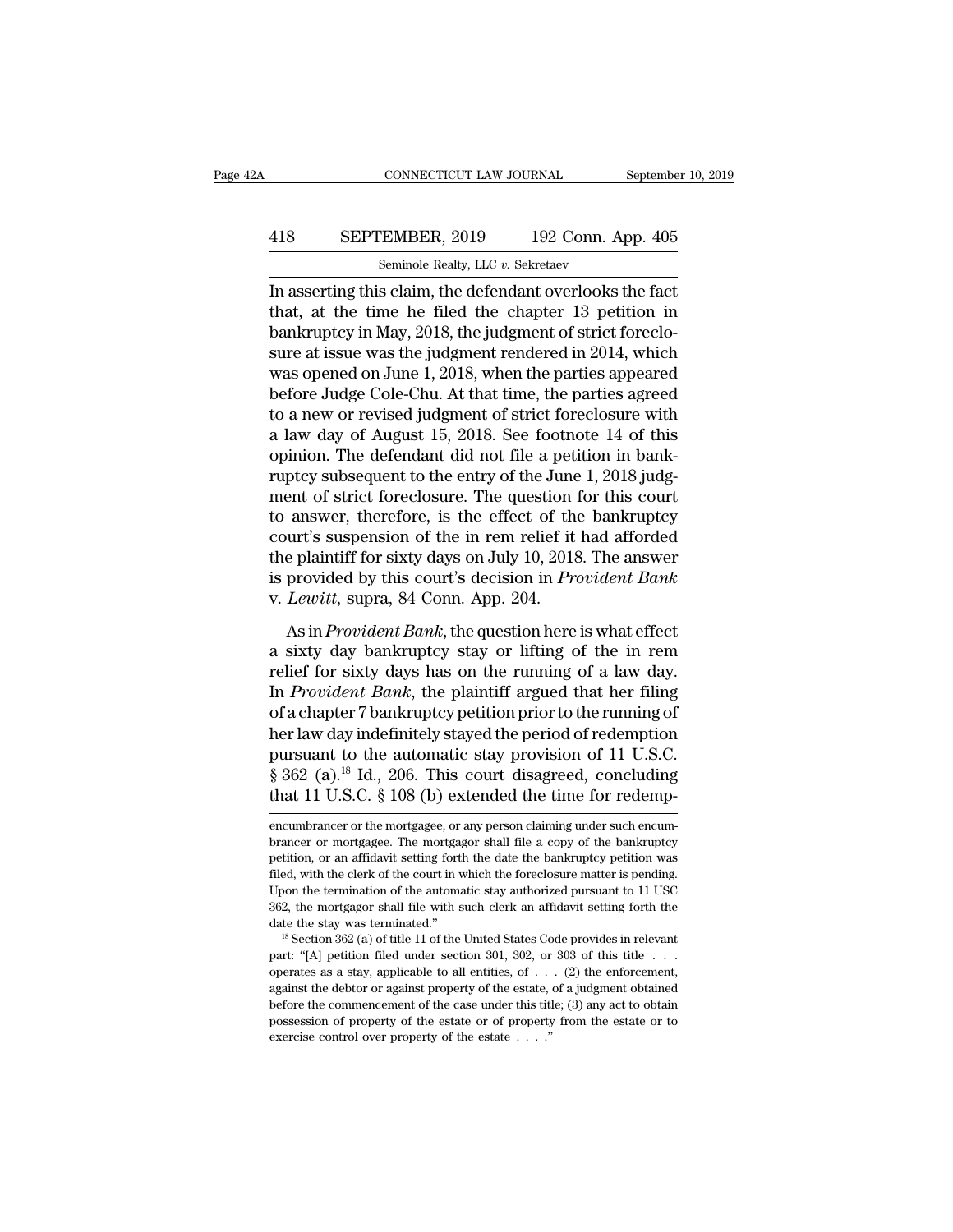the 10, 2019 CONNECTICUT LAW JOURNAL Page 43A<br>
192 Conn. App. 405 SEPTEMBER, 2019 419<br>
Seminole Realty, LLC v. Sekretaev<br>
tion by only sixty days.<sup>19</sup> Id. This court was guided by<br>
"the holding of the United States Court 192 Conn. App. 405 SEPTEMBER, 2019 419<br>
Seminole Realty, LLC v. Sekretaev<br>
tion by only sixty days.<sup>19</sup> Id. This court was guided by<br>
"the holding of the United States Court of Appeals for<br>
the Second Circuit in *In re Ca* 192 Conn. App. 405 SEPTEMBER, 2019 419<br>
Seminole Realty, LLC v. Sekretaev<br>
tion by only sixty days.<sup>19</sup> Id. This court was guided by<br>
"the holding of the United States Court of Appeals for<br>
the Second Circuit in *In re Can* 192 Conn. App. 405 SEI<br>
Seminole Realty, LI<br>
tion by only sixty days.<sup>19</sup> Id.<br>
"the holding of the United St<br>
the Second Circuit in *In re* (<br>
Cir. 2002)."<sup>20</sup> Id., 207.<sup>21</sup><br>
"In *In re Canney*, the Secon Seminole Realty, LLC v. Sekretaev<br>
In by only sixty days.<sup>19</sup> Id. This court was guided by<br>
the holding of the United States Court of Appeals for<br>
E Second Circuit in *In re Canney*, 284 F.3d 362 (2d<br>
In *In re Canney*, th tion by only sixty days.<sup>19</sup> Id. This court was guided by<br>
"the holding of the United States Court of Appeals for<br>
the Second Circuit in *In re Canney*, 284 F.3d 362 (2d<br>
Cir. 2002)."<sup>20</sup> Id., 207.<sup>21</sup><br>
"In *In re Canney* 

tion by only sixty days." Id. This court was guided by<br>
"the holding of the United States Court of Appeals for<br>
the Second Circuit in *In re Canney*, 284 F.3d 362 (2d<br>
Cir. 2002)."<sup>20</sup> Id., 207.<sup>21</sup><br>
"In *In re Canney*, t the Second Circuit in *In re Canney*, 284 F.3d 362 (2d<br>Cir. 2002).<sup>720</sup> Id., 207.<sup>21</sup><br>"In *In re Canney*, the Second Circuit determined that<br>the sixty day stay period set forth in § 108 (b) applied<br>to the passing of the l the second Circuit in *In re Canney*, 284 F.3d 302 (2d<br>Cir. 2002).<sup>720</sup> Id., 207.<sup>21</sup><br>"In *In re Canney*, the Second Circuit determined that<br>the sixty day stay period set forth in § 108 (b) applied<br>to the passing of the l UIT. 2002). <sup>25</sup> Id., 207.<sup>24</sup><br>
"In *In re Canney*, the Second Circuit determined that<br>
the sixty day stay period set forth in § 108 (b) applied<br>
to the passing of the law day rather than the indefinite<br>
stay period presc "In *In re Canney*, the Second Circuit determined that<br>the sixty day stay period set forth in § 108 (b) applied<br>to the passing of the law day rather than the indefinite<br>stay period prescribed in § 362 (a) when a petitione the sixty day stay period set forth in § 108 (b) applied<br>to the passing of the law day rather than the indefinite<br>stay period prescribed in § 362 (a) when a petitioner<br>filed a bankruptcy petition after judgment had entere to the passing of the law day rather than the indefinite<br>stay period prescribed in § 362 (a) when a petitioner<br>filed a bankruptcy petition after judgment had entered<br>but prior to the passing of the law day in a strict for stay period prescribed in § 362 (a) when a petitioner<br>filed a bankruptcy petition after judgment had entered<br>but prior to the passing of the law day in a strict foreclo-<br>sure action. . . . . Agreeing with the United State filed a bankruptcy petition after judgment had entered<br>but prior to the passing of the law day in a strict foreclo-<br>sure action. . . . . Agreeing with the United States<br>Courts of Appeal in the Sixth, Seventh and Eighth Ci but prior to the passing of the law day in a strict foreclosure action. . . . . Agreeing with the United States<br>Courts of Appeal in the Sixth, Seventh and Eighth Circuits, the court held that § 108 (b), which provides for<br> sure action. . . . Agreeing with the United States<br>Courts of Appeal in the Sixth, Seventh and Eighth Circuits, the court held that  $\S 108$  (b), which provides for<br>only a sixty day delay in the running of the law day, is<br>t Courts of Appeal in the Sixth, Seventh and Eighth Circuits, the court held that  $\S$  108 (b), which provides for only a sixty day delay in the running of the law day, is the applicable provision because the automatic stay cuits, the court held that  $\S$  108 (b), which provides foonly a sixty day delay in the running of the law day, if the applicable provision because the automatic sta provision of  $\S$  362 (a) prevents only certain affirmati Ity a sixty day delay in the running of the law day, is<br>e applicable provision because the automatic stay<br>ovision of  $\S 362$  (a) prevents only certain affirmative<br>ts taken by a creditor, and the running of time is not<br>ee the applicable provision because the automatic stay<br>provision of § 362 (a) prevents only certain affirmative<br>acts taken by a creditor, and the running of time is not<br>one of those acts." (Citation omitted; footnote omitted

ternal quotation marks omitted, footnote omitted,<br>ternal quotation marks omitted.) Id., 207–208.<br>A strict foreclosure "entails a foreclosure judgment<br>favor of the mortgagee that results from a proceeding<br> $\frac{19}{18}$  Sectio internal quotation marks omitted.) Id., 207–208.<br>A strict foreclosure "entails a foreclosure judgment<br>in favor of the mortgagee that results from a proceeding<br><sup>19</sup> Section 108 (b) of title 11 of the United States Code pro A strict foreclosure "entails a foreclosure judgment<br>in favor of the mortgagee that results from a proceeding<br> $\frac{19}{19}$  Section 108 (b) of title 11 of the United States Code provides in relevant<br>part: "[I]f . . . an ord A strict foreclosure entails a foreclosure judgment<br>in favor of the mortgagee that results from a proceeding<br> $\frac{10}{2}$ <br> $\frac{10}{2}$  Section 108 (b) of title 11 of the United States Code provides in relevant<br>part: "[I]f ... in favor of the mortgagee that results from a proceeding<br>  $\frac{10}{19}$  Section 108 (b) of title 11 of the United States Code provides in relevant<br>
part: "[I]f ... an order entered in a nonbankruptcy proceeding, or an agree <sup>19</sup> Section 108 (b) of title 11 of the United States Code provides in relevant part: "[I]f ... an order entered in a nonbankruptcy proceeding, or an agreement fixes a period within which the debtor ... may file any plead <sup>19</sup> Section 108 (b) of title 11 of the United States Code provides in relevant part: "[I]f ... an order entered in a nonbankruptcy proceeding, or an agreement fixes a period within which the debtor . . . may file any ple part: "[1]f ... an order entered in a nonbankruptcy proceeding, or an agreement fixes a period within which the debtor ... may file any pleading, demand, notice, or proof of claim or loss, cure a default, or perform any o demand, notice, or proof of claim or loss, cure a default, or perform any other similar act, and such period has not expired before the date of the filing of the petition, the trustee may only file, cure or perform, as th

other simular act, and such period has not expired before the date of the filing of the petition, the trustee may only file, cure or perform, as the case may be, before the later of—(1) the end of such period . . . or (2) filing of the petition, the trustee may only file, cure or perform, as the case<br>may be, before the later of—(1) the end of such period . . . or (2) 60 days<br>after the order for relief."<br><sup>20</sup> In re Canney involved a mortgag may be, before the later of—(1) the end of such period . . . or (2) 60 days<br>after the order for relief."<br><sup>20</sup> In re Canney involved a mortgage foreclosure brought in Vermont under<br>Vermont statutes. Although In re Canney co after the order for relief."<br><sup>20</sup>*In re Canney* involved a mortgage foreclosure brought in Vermont under Vermont statutes. Although *In re Canney* concerned foreclosure under Vermont's statutes, the statutory procedure is Vermont statutes. Although *In re Canney* concerned foreclosure under Vermont's statutes, the statutory procedure is similar to Connecticut's and therefore the reasoning of the Second Circuit case applies to Connecticut fo

mont's statutes, the statutory procedure is similar to Connecticut's and<br>therefore the reasoning of the Second Circuit case applies to Connecticut<br>foreclosures with equal force. See *Provident Bank v. Lewitt*, supra, 84 C fore<br>closures with equal force. See *Provident Bank* v. Lewitt, supra, 84 Conn.<br>App. 207–208.<br><sup>21</sup> Provident Bank concerned a chapter 7 bankruptcy petition. In re Canney concerned a chapter 13 bankruptcy petition, as does this title, chapters 1, 3, and 5 of this title apply in a case under chapter 7, 11, 12, or 13 of this title.' 11 U.S.C.  $\S$  103 (a)." *Provident Bank v. Lewitt*, supra, 84 Conn. App. 207 n.4. App. 207–208.<br><sup>21</sup> *Provident Bank* concerned a chapter 7 bankruptcy petition. *In re Can-*<br>*ney* concerned a chapter 13 bankruptcy petition, as does the present appeal.<br>"Section 108 (b) is contained in chapter 1 of the Un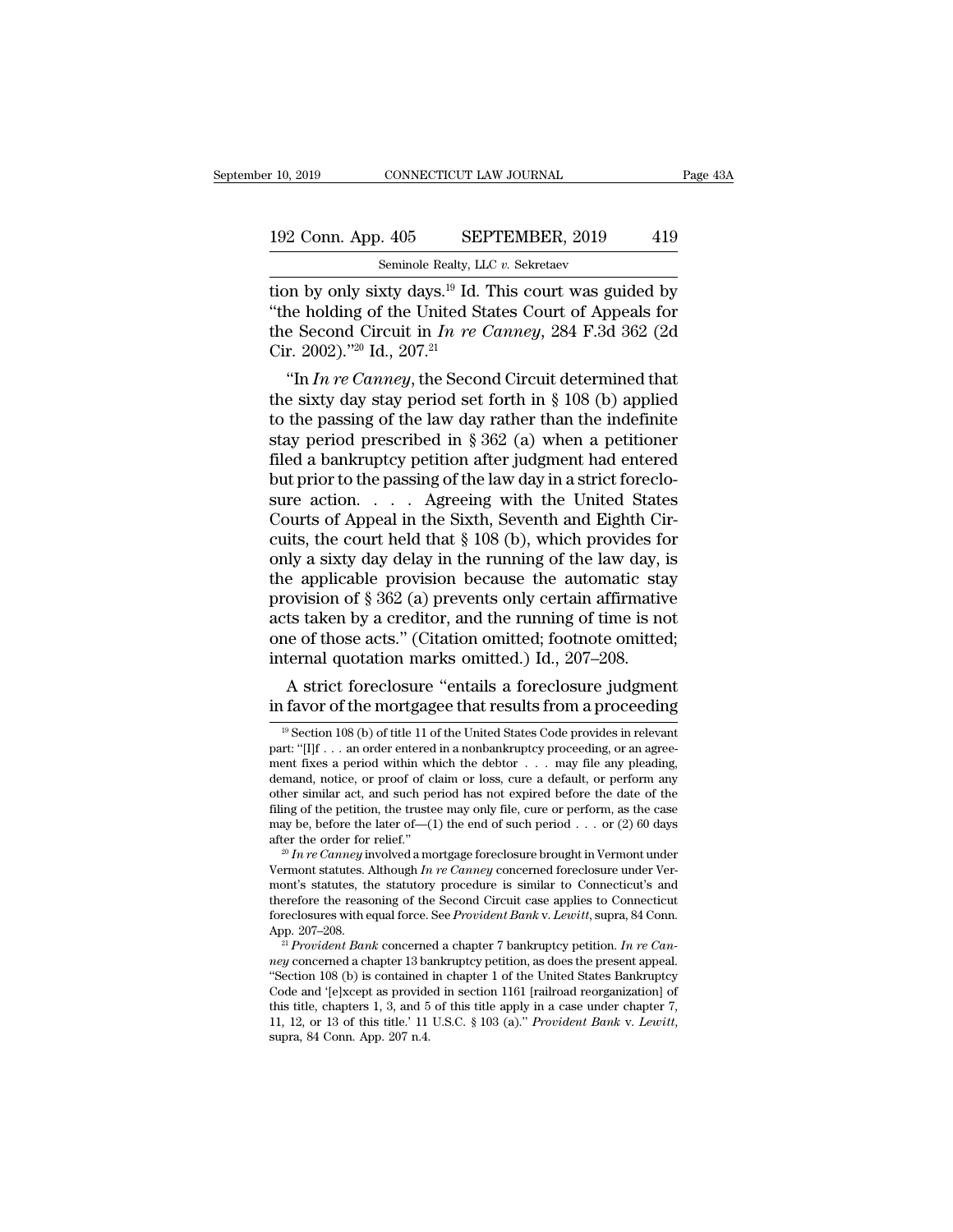### CONNECTICUT LAW JOURNAL September 10, 2019<br>
420 SEPTEMBER, 2019 192 Conn. App. 405<br>
Seminole Realty, LLC v. Sekretaev CONNECTICUT LAW JOURNAL<br>EMBER, 2019 192 Conn. A<br>Seminole Realty, LLC *v.* Sekretaev<br>tor and leaves the mortgagor with

CONNECTICUT LAW JOURNAL September 10, 2019<br>
420 SEPTEMBER, 2019 192 Conn. App. 405<br>
5 Seminole Realty, LLC v. Sekretaev<br>
against the debtor and leaves the mortgagor with a right<br>
to redeem within a specified time frame, en EPTEMBER, 2019 192 Conn. App. 405<br>
Seminole Realty, LLC v. Sekretaev<br>
against the debtor and leaves the mortgagor with a right<br>
to redeem within a specified time frame, ending with<br>
the law day." Id., 208. Connecticut all 420 SEPTEMBER, 2019 192 Conn. App. 405<br>
Seminole Realty, LLC v. Sekretaev<br>
against the debtor and leaves the mortgagor with a right<br>
to redeem within a specified time frame, ending with<br>
the law day." Id., 208. Connecticu 420 SEPTEMBER, 2019 192 Conn. App. 405<br>
seminole Realty, LLC  $v$ . Sekretaev<br>
against the debtor and leaves the mortgagor with a right<br>
to redeem within a specified time frame, ending with<br>
the law day." Id., 208. Connecti San Tambar, 2010 102 001.1 T<sub>PP</sub>, 100<br>Seminole Realty, LLC v. Sekretaev<br>against the debtor and leaves the mortgagor with a right<br>to redeem within a specified time frame, ending with<br>the law day." Id., 208. Connecticut allo Seminole Realty, LLC  $v$ . Sekretaev<br>against the debtor and leaves the mortgagor with a right<br>to redeem within a specified time frame, ending with<br>the law day." Id., 208. Connecticut allows redemption<br>within a specified ti against the debtor and leaves the mortgagor with a right<br>to redeem within a specified time frame, ending with<br>the law day." Id., 208. Connecticut allows redemption<br>within a specified time period after which title automatito redeem within a specified time frame, ending with<br>the law day." Id., 208. Connecticut allows redemption<br>within a specified time period after which title automati-<br>cally passes to the mortgagee. In *Provident Bank*, thi the law day." Id., 208. Connecticut allows redemption<br>within a specified time period after which title automati-<br>cally passes to the mortgagee. In *Provident Bank*, this<br>court concluded that the plaintiff's period of equit within a specified time period after which title automatically passes to the mortgagee. In *Provident Bank*, this court concluded that the plaintiff's period of equitable redemption was not stayed when she filed a chapter cally passes to the mortgagee. In *Provident Bank*, this<br>court concluded that the plaintiff's period of equitable<br>redemption was not stayed when she filed a chapter 7<br>petition in bankruptcy, but was extended by sixty days<br> court concluded that the plaintiff's period of equitable<br>redemption was not stayed when she filed a chapter 7<br>petition in bankruptcy, but was extended by sixty days<br>after she filed her petition. Id., 208. "The practical ef redemption was not stayed when she filed a chapter 7<br>petition in bankruptcy, but was extended by sixty days<br>after she filed her petition. Id., 208. "The practical effect<br>of § 108 (b) is that the time in which a trustee (or petition in bankruptcy, but was extended by sixty days<br>after she filed her petition. Id., 208. "The practical effect<br>of § 108 (b) is that the time in which a trustee (or if<br>the bankruptcy petition is dismissed, the mortgag after she filed her petition. Id., 208. "The practical effect<br>of  $\S$  108 (b) is that the time in which a trustee (or if<br>the bankruptcy petition is dismissed, the mortgagor)<br>may cure a default or perform any other similar of  $\S$  108 (b) is that the time in which a trustee (or if the bankruptcy petition is dismissed, the mortgagor) may cure a default or perform any other similar act expires at the end of the period settled for redemption or the bankruptcy petition<br>may cure a default or p<br>expires at the end of the<br>or sixty days after the or<br>ment of a voluntary bank<br>of a petition constitutes<br>§ 301." Id., 208–209.<br>In the present case, tl a default or perform any other similar act<br>pires at the end of the period settled for redemption<br>sixty days after the order for relief. The commence-<br>ent of a voluntary bankruptcy case through the filing<br>a petition constit expires at the end of the period settled for redemption<br>or sixty days after the order for relief. The commence-<br>ment of a voluntary bankruptcy case through the filing<br>of a petition constitutes an order for relief. 11 U.S.C

or sixty days after the order for reflet. The commencement of a voluntary bankruptcy case through the filing<br>of a petition constitutes an order for relief. 11 U.S.C.<br>§ 301." Id., 208–209.<br>In the present case, the bankruptc ment of a voluntary bankruptcy case through the filing<br>of a petition constitutes an order for relief. 11 U.S.C.<br>§ 301." Id., 208–209.<br>In the present case, the bankruptcy court and the<br>federal district court found that the or a petition constitutes an order for relief. 11 U.S.C.<br>§ 301." Id., 208–209.<br>In the present case, the bankruptcy court and the<br>federal district court found that the defendant engaged<br>in the serial filing of bankruptcy pr 8 301. Id., 208–209.<br>
In the present case, the bankruptcy court and the<br>
federal district court found that the defendant engaged<br>
in the serial filing of bankruptcy proceedings that were<br>
part of a scheme to delay, hinder In the present case, the bankruptcy court and the<br>federal district court found that the defendant engaged<br>in the serial filing of bankruptcy proceedings that were<br>part of a scheme to delay, hinder and defraud the plain-<br>ti federal district court found that the defendant engaged<br>in the serial filing of bankruptcy proceedings that were<br>part of a scheme to delay, hinder and defraud the plain-<br>tiff. Nonetheless, the defendant filed one more chap in the serial filing of bankruptcy proceedings that were<br>part of a scheme to delay, hinder and defraud the plain-<br>tiff. Nonetheless, the defendant filed one more chapter<br>13 petition in bankruptcy in May, 2018, agreed to a<br> part of a scheme to delay, hinder and defraud the plaintiff. Nonetheless, the defendant filed one more chapter 13 petition in bankruptcy in May, 2018, agreed to a revised judgment of strict foreclosure, and then sought to tiff. Nonetheless, the defendant filed one more chapter<br>13 petition in bankruptcy in May, 2018, agreed to a<br>revised judgment of strict foreclosure, and then sought<br>to have the plaintiff's in rem relief lifted. On July 10,<br> 13 petition in bankruptcy in May, 2018, agreed to a<br>revised judgment of strict foreclosure, and then sought<br>to have the plaintiff's in rem relief lifted. On July 10,<br>2018, the bankruptcy court suspended for sixty days the revised judgment of strict foreclosure, and then sought<br>to have the plaintiff's in rem relief lifted. On July 10,<br>2018, the bankruptcy court suspended for sixty days the<br>in rem relief granted to the plaintiff. The conseque to have the plaintiff's in rem relief lifted. On July 10,<br>2018, the bankruptcy court suspended for sixty days the<br>in rem relief granted to the plaintiff. The consequence<br>of the sixty day suspension was to extend the law da 2018, the bankruptcy court suspended for sixty days the<br>in rem relief granted to the plaintiff. The consequence<br>of the sixty day suspension was to extend the law day<br>until October 15, 2018. The defendant failed to redeem<br>a in rem relief granted to the plaintiff. The consequence<br>of the sixty day suspension was to extend the law day<br>until October 15, 2018. The defendant failed to redeem<br>at any time prior to October 15, 2018. For the forego-<br>in of the sixty day<br>until October 1!<br>at any time price<br>ing reasons, we<br>granted the exe<br>and properly de<br>for a stay.<br>The appeal is tul October 15, 2018. The defendant railed to redeem<br>any time prior to October 15, 2018. For the forego-<br>g reasons, we conclude that the trial court properly<br>anted the execution of ejectment filed by the plaintiff<br>d proper at any time prior to October 15, 2018. For the fore<br>ing reasons, we conclude that the trial court prope<br>granted the execution of ejectment filed by the plain<br>and properly denied the defendant's emergency mot<br>for a stay.<br>Th In the execution of ejectment filed by the<br>d properly denied the defendant's emergenc<br>r a stay.<br>The appeal is dismissed in part as to the moc<br>e judgment is affirmed in all other respects<br>In this opinion the other judges co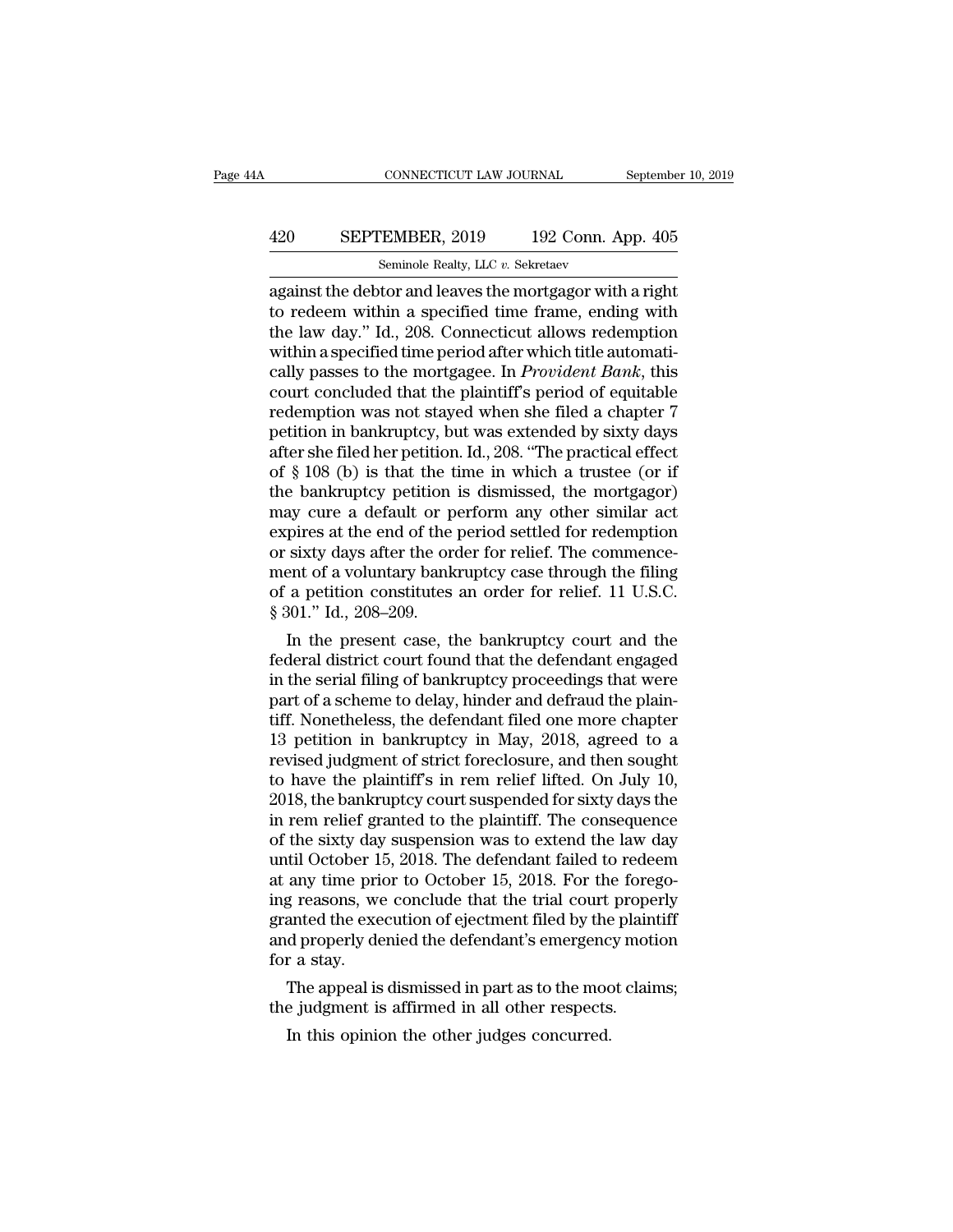Iino *v.* Spalter

### 2 Conn. App. 421 SEPTEMBER, 2019 421<br>
Ino *v.* Spalter<br>
ELIZABETH SPALTER IINO *v.* DIANE ROGERS<br>
SPALTER, EXECUTRIX (ESTATE<br>
OF HAROLD SPALTER) App. 421 SEPTEMBER, 2019 421<br>
Ino v. Spalter<br>
SETH SPALTER IINO v. DIANE ROGERS<br>
SPALTER, EXECUTRIX (ESTATE<br>
OF HAROLD SPALTER)<br>
(AC 40574)  $\begin{tabular}{c} \bf .421 & SEPTEMBER, 2019 \\ \hline \end{tabular}$  <br> Ino  $v.$  Spalter <br>  $\begin{tabular}{c} \bf .SPALTER & \bf INO & \bf .~DIANE\ ROG \\ \bf .TER, EXECUTRIX (ESTATE \\ \bf OF HAROLD SPALTER) \\ \end{tabular}$  <br> (AC 40574) <br> Fig. Pright and Booth. In SEFTEMBER, A<br>
lino v. Spalter<br>
TER IINO v. DIANI<br>
EXECUTRIX (ESTA<br>
ROLD SPALTER)<br>
(AC 40574)<br>
Bright and Beach, Js. ELIZABETH SPALTER IINO v. DIANE ROGERS<br>SPALTER, EXECUTRIX (ESTATE<br>OF HAROLD SPALTER)<br>(AC 40574)<br>Elgo, Bright and Beach, Js.

### *Syllabus*

- $OF HAROLD SPALTER)$ <br>  $(AC 40574)$ <br>
Elgo, Bright and Beach, Js.<br>  $Syllabus$ <br>
The plaintiff sought to recover compensatory and punitive damages from<br>
the defendant executive of the estate of the decedent for, inter alia,<br>
intentional soun  $(AC\ 40574)$ <br>Elgo, Bright and Beach, Js.<br>Syllabus<br>plaintiff sought to recover compensatory and punitive damages from<br>the defendant executrix of the estate of the decedent for, inter alia,<br>intentional sexual assault in con Elgo, Bright and Beach, Js.<br>
Syllabus<br>
plaintiff sought to recover compensatory and punitive damages from<br>
the defendant executrix of the estate of the decedent for, inter alia,<br>
intentional sexual assault in connection wi Elgo, Bright and Beach, Js.<br>
Syllabus<br>
plaintiff sought to recover compensatory and punitive damages from<br>
the defendant executrix of the estate of the decedent for, inter alia,<br>
intentional sexual assault in connection wi Syllabus<br>
Syllabus<br>
plaintiff sought to recover compensatory and punitive damages from<br>
the defendant executrix of the estate of the decedent for, inter alia,<br>
intentional sexual assault in connection with the decedent's s plaintiff sought to recover compensatory and punitive damages from<br>the defendant executrix of the estate of the decedent for, inter alia,<br>intentional sexual assault in connection with the decedent's sexual abuse<br>of the pla plantiful sought to recover compensatory and puntuve damages from<br>the defendant executrix of the estate of the decedent for, inter alia,<br>intentional sexual assault in connection with the decedent's sexual abuse<br>of the plai the detendant executival of the estate of the decedent for, their ana,<br>intentional sexual assault in connection with the decedent's sexual abuse<br>of the plaintiff. The plaintiff alleged that her father, the decedent, had<br>se intentional sexual assault in connection with the decedent's sexual abuse<br>of the plaintiff. The plaintiff alleged that her father, the decedent, had<br>sexually abused her repeatedly in Connecticut from when she was six<br>years of the plantin. The plantini aneged that her famer, the decedent, had sexually abused her repeatedly in Connecticut from when she was six years old until she was seventeen, that she suffered extreme trauma, mental anguish sexually abused her repeatedly in Connecticut front when site was six<br>years old until she was seventeen, that she suffered extreme trauma,<br>mental anguish and psychological injuries as a result of the decedent's<br>sexual abus a motion to dismiss for lack of personal jurisdiction, which the trial court<br>denied. Thereafter, the defendant filed a motion in limine to preclude<br>evidence of other wrongs or acts of verbal and physical abuse committed<br>by mental angulari and psychological injuries as a result of the decedent is<br>sexual abuse and that her injuries were permanent. The defendant filed<br>a motion to dismiss for lack of personal jurisdiction, which the trial court<br> sexual abuse and that her hyunes were permanent. The defendant med<br>a motion to dismiss for lack of personal jurisdiction, which the trial court<br>denied. Thereafter, the defendant filed a motion in limine to preclude<br>evidenc a mouton to unsities for fack of personal jurisurction, which the trial court<br>denied. Thereafter, the defendant filed a motion in limine to preclude<br>evidence of other wrongs or acts of verbal and physical abuse committed<br>b denied. Thereatier, the detendant filed a motion in influe to precide evidence of other wrongs or acts of verbal and physical abuse committed by the decedent against the plaintiff, her brothers and the family dog. The cour evidence of other wrongs or acts of verbal and physical abuse commuted<br>by the decedent against the plaintiff, her brothers and the family dog.<br>The court denied the motion in limine but stated that it was reserving<br>judgment by the decedent against the plaintiff, her brothers and the ramily dog.<br>The court denied the motion in limine but stated that it was reserving<br>judgment on specific objections to such evidence until the evidence<br>was offered The court denied the motion in imme but stated that it was reserving<br>judgment on specific objections to such evidence until the evidence<br>was offered at trial. Following the trial, the jury found in favor of the<br>plaintiff a Judgment on specific objections to such evidence until the evidence<br>was offered at trial. Following the trial, the jury found in favor of the<br>plaintiff and returned a verdict awarding her \$15 million in compensatory<br>damage was oriered at trial. Following the trial, the jury found in favor of the plaintiff and returned a verdict awarding her \$15 million in compensatory damages. The jury also found that the plaintiff was entitled to an award o plantiful and returned a vertict awarding her  $\ast$ 15 minion in compensatory damages. The jury also found that the plaintiff was entitled to an award of punitive damages to be awarded. Thereafter, the trial court denied th deferred to the purificant of the purificant of punitive damages, but it was not asked to determine the amount of the punitive damages to be awarded. Thereafter, the trial court denied the defendant's motion to set aside t the punitive damages to be awarded. Thereafter, the trial court denied<br>the defendant's motion to set aside the verdict and rendered judgment<br>in accordance with the verdict, reserving to itself the finding as to the<br>amount
- the defendant's motion to set aside the verdict and rendered judgment<br>in accordance with the verdict, reserving to itself the finding as to the<br>amount of the punitive damages award, which would be determined<br>later. On the in accordance with the verdict, reserving to itself the finding as to the amount of the punitive damages award, which would be determined later. On the defendant's appeal to this court, *held*: he trial court properly deni amount of the puntive damages award, which would be determined<br>later. On the defendant's appeal to this court, *held*:<br>he trial court properly denied the defendant's motion to dismiss; contrary<br>to the defendant's claim tha later. On the detendant's appeal to this court, *heta*:<br>he trial court properly denied the defendant's motion to dismiss; contrary<br>to the defendant's claim that that court's assertion of personal jurisdic-<br>tion over her vi the trial court property denied the derendant s motion to dismiss; contrary<br>to the defendant's claim that that court's assertion of personal jurisdic-<br>tion over her violated her right to due process because she personally<br> to the defendant s claim that that court's assertion of personal jurisdiction over her violated her right to due process because she personally had no minimum contacts with Connecticut, because the court could have exercis tion over ner violated her right<br>had no minimum contacts w<br>have exercised jurisdiction of<br>long arm statute (§ 52-59b) for<br>this state, it properly exercis<br>as executrix of the deceden<br>purposes of this action.<br>e defendant cou a. The defendant could not prevail on her detected pursuant to this state's long arm statute ( $\$  52-59b) for the tortious acts he committed while in this state, it properly exercised jurisdiction over the defendant, who, have exercised jurisdiction over the decedent pursuant to this state's<br>long arm statute (§ 52-59b) for the tortious acts he committed while in<br>this state, it properly exercised jurisdiction over the defendant, who,<br>as exec this state, it properly exercised jurisdiction over the defendant, who,<br>as executrix of the decedent's estate, had stepped into his shoes for<br>purposes of this action.<br>2. The defendant could not prevail on her claim that th
- this state, it properly exercised jurisdiction over the defendant, who,<br>as executrix of the decedent's estate, had stepped into his shoes for<br>purposes of this action.<br>e defendant could not prevail on her claim that the tri

as executrix of the decedent's estate, had stepped into his shoes for<br>purposes of this action.<br>he defendant could not prevail on her claim that the trial court improperly<br>admitted certain evidence, as any purported error i purposes of this action.<br>
he defendant could not prevail on her claim that the trial court improperly<br>
admitted certain evidence, as any purported error in the admission of<br>
the evidence was harmless:<br>
a. The defendant's c admitted certain evidence, as any purported error in the admission of<br>the evidence was harmless:<br>a. The defendant's claim that the trial court erred in admitting evidence<br>of other wrongs or acts of verbal and physical abus a. The defendant's claim that the trial court erred in admitting evidence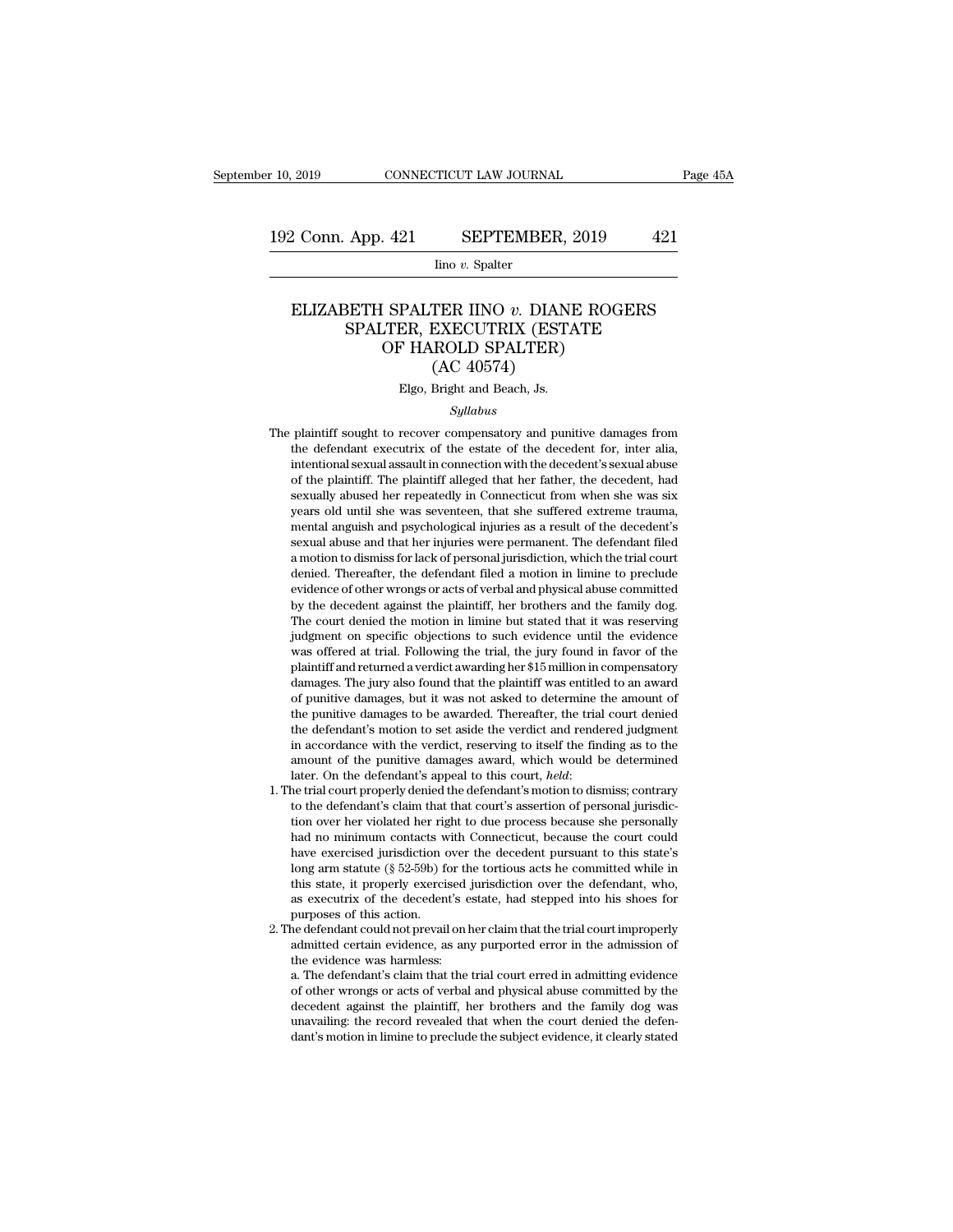# CONNECTICUT LAW JOURNAL September 10, 2019<br>422 SEPTEMBER, 2019 192 Conn. App. 421<br>100 v. Spalter

### Iino *v.* Spalter

SEPTEMBER, 2019 192 Conn. App. 421<br>
Ino v. Spalter<br>
that it was reserving judgment on specific objections to such evidence<br>
until it was offered at trial and that it would not recognize a standing SEPTEMBER, 2019 192 Conn. App. 421<br>
lino v. Spalter<br>
that it was reserving judgment on specific objections to such evidence<br>
until it was offered at trial and that it would not recognize a standing<br>
objection to evidence o **SEPTEMBER, 2019** 192 Conn. App. 421<br>
ino v. Spalter<br>
that it was reserving judgment on specific objections to such evidence<br>
until it was offered at trial and that it would not recognize a standing<br>
objection to evidence The defendant needed to objections to such evidence<br>that it was reserving judgment on specific objections to such evidence<br>until it was offered at trial and that it would not recognize a standing<br>objection to evidence on t  $\frac{1}{2}$  into v. Spalter<br>that it was reserving judgment on specific objections to such evidence<br>until it was offered at trial and that it would not recognize a standing<br>objection to evidence on the issue, and, therefore, that it was reserving judgment on specific objections to such evidence until it was offered at trial and that it would not recognize a standing objection to evidence on the issue, and, therefore, to preserve her objections and it was reserving judgment on specific objections to start evidence<br>until it was offered at trial and that it would not recognize a standing<br>objection to evidence on the issue, and, therefore, to preserve her objec-<br>tio dial it was offered at that and that it would not recognize a standing<br>objections, the defendant needed to object each time evidence was offered<br>on the issue, which she failed to do; moreover, the testimony to which<br>the de defendant failed to show that the trial court in propertions, the defendant needed to object each time evidence was offered on the issue, which she failed to do; moreover, the testimony to which the defendant did object to bons, the defendant heeded to object each three evaluative was one<br>feat on the issue, which she failed to do; moreover, the testimony to which<br>the defendant did object to at trial was merely cumulative of other<br>similar tes be defendant did object to at trial was merely cumulative of other similar testimony to which she did not object, and, therefore, even if this court assumed that the trial court's rulings were improper, the defendant faile in the detention of ownich sheet to at that was interty culturative of outer<br>similar testimony to which she did not object, and, therefore, even if<br>this court assumed that the trial court's rulings were improper, the<br>defen simiar testinony to which site that hot object, and, dieterote, even if<br>this court assumed that the trial court's rulings were improper, the<br>defendant failed to show that they likely affected the outcome of the trial.<br>b. T the defendant failed to show that they likely affected the outcome of the trial.<br>
b. The defendant's claim that the trial court improperly admitted certain<br>
photocopied excerpts from the plaintiff's 1997 journal, which was deferrivant falled to show that they invery affected the outcome of the trial.<br>
b. The defendant's claim that the trial court improperly admitted certain<br>
photocopied excerpts from the plaintiff's 1997 journal, which was i b. The detendant sciant had the that coal improperty annuated ecrtain<br>photocopied excerpts from the plaintiff's 1997 journal, which was inad-<br>vertently discarded during the course of the litigation, under the state<br>of mind photocopied exectpls from the plantin's 1551 journal, which was mad-<br>vertently discarded during the course of the litigation, under the state<br>of mind exception to the hearsay rule set forth in the applicable provision<br>(§ 8 of mind exception to the hearsay rule set forth in the applicable<br>(§ 8-3 [4]) of the Connecticut Code of Evidence was unavailin<br>the subject excerpts were admitted improperly, the evidence<br>was cumulative of a considerable a  $(§ 8-3 [4])$  of the Connecticut Code of Evidence was unavailing; even if the subject excerpts were admitted improperly, the evidence merely was cumulative of a considerable amount of other evidence, and, therefore, the def ( $\frac{1}{2}$ ) of the conflected code of Evidence was unavaling, even if<br>the subject excerpts were admitted improperly, the evidence merely<br>was cumulative of a considerable amount of other evidence, and, there-<br>fore, the def

- in a surject exectples were annited improperty, the evidence interty<br>was cumulative of a considerable amount of other evidence, and, there-<br>fore, the defendant failed to prove that the claimed improper admission<br>of the exc was culturalive of a considerable amount of other evidence, and, therefore, the defendant failed to prove that the claimed improper admission of the excerpts likely affected the outcome of the trial.<br>he jury's determinatio of the excerpts likely affected the outcome of the jury's determination that the plaintiff was equnitive damages was a final judgment for purp<br>it did not constitute a supplemental postjudgment and the trial court reserved 3. The jury's determination that the plaintiff was entitled to common-law<br>punitive damages was a final judgment for purposes of appeal because<br>it did not constitute a supplemental postjudgment award, despite the<br>fact that for common-law punitive damages without evidence as to the plaintiff's dividend as to the fact that the trial court reserved the determination of the precise amount of those damages to a time postjudgment.<br>The trial court
- puntive dantages was a final judgment for purposes of appeal because<br>it did not constitute a supplemental postjudgment award, despite the<br>fact that the trial court reserved the determination of the precise amount<br>of those It all not consulter a supplemental postjudgment award, despite the fact that the trial court reserved the determination of the precise amount of those damages to a time postjudgment.<br>He trial court improperly permitted th fact that the that court reserved the determination of the precise amount<br>of those damages to a time postjudgment.<br>he trial court improperly permitted the jury to find the defendant liable<br>for common-law punitive damages w of those damages to a time postjudgment.<br>He trial court improperly permitted the jury to find the defendant liable<br>for common-law punitive damages without evidence as to the plaintiff's<br>litigation expenses and improperly r righter than court improperty permitted the jury to find the detendant nable<br>for common-law punitive damages without evidence as to the plaintiff's<br>litigation expenses and improperly reserved for its own consideration<br>the admittedly submitted no evidence of her litigation expenses and improperly reserved for its own consideration<br>the specific amount of common-law punitive damages to be awarded;<br>because the defendant properly and timely requ nugation expenses and improperly reserved for its own consideration<br>the specific amount of common-law punitive damages to be awarded;<br>because the defendant properly and timely requested that the question<br>of the amount of p the specific antional of common-law punitive decause the defendant properly and timely required of the amount of punitive damages be decided right to have the jury determine that issue, and admittedly submitted no evidence Secalase the defendant property and unlety requested that the question<br>of the amount of punitive damages be decided by the jury, she had the<br>right to have the jury determine that issue, and because the plaintiff<br>admittedly of the amount of puntuve damages be decided by the jury, she had the right to have the jury determine that issue, and because the plaintiff admittedly submitted no evidence of her litigation expenses, the matter should not
- insult to have the jury determine that issue, and because the plaintiff admittedly submitted no evidence of her litigation expenses, the matter should not have gone to the jury, as there was no evidence to support the plai disorder and other psychological trauma caused by<br>should not have gone to the jury, as there was no evidence to support<br>the plaintiff's claim for punitive damages.<br>he trial court did not abuse its discretion in denying the should not have gone to the jury, as there was no evidence to support<br>the plaintiff's claim for punitive damages.<br>he trial court did not abuse its discretion in denying the defendant's<br>motion to set aside the verdict, in w the trial court did not abuse its discretion in denying the defendant's<br>motion to set aside the verdict, in which she alleged that there was<br>insufficient evidence that the plaintiff suffers from post-traumatic stress<br>disor factual evidence as to what the decedent did to her and the impact in the decedent of the decedent of the decedent of the decedent of the childhood sexual abuse of the decedent, as the plaintiff sufficient evidence that th motion to set aside the vertuct, in which she aneged that there was<br>insufficient evidence that the plaintiff suffers from post-traumatic stress<br>disorder and other psychological trauma and injuries; there was ample<br>evidence Insumcient evidence that the plantific sulfers from post-tradinate stress<br>disorder and other psychological trauma and injuries; there was ample<br>evidence that the plaintiff suffers from psychological trauma caused by<br>the ch disorder and other psychological tradina and injuries, there was ample evidence that the plaintiff suffers from psychological trauma caused by the childhood sexual abuse of the decedent, as the plaintiff submitted factual evidence that the plantini suries from psychological traditial caused by<br>the childhood sexual abuse of the decedent, as the plaintiff submitted<br>factual evidence as to what the decedent did to her and the impact his<br>actions the childhood sexual abuse of the decedent, as the plaintiff subhutted factual evidence as to what the decedent did to her and the impact his actions have had on her emotional and psychological well-being, and she submitte influited on her emotional and psychological well-being, and she submitted expert testimony regarding the symptoms typically displayed by victims of sexual abuse, and it was within the province of the jury to conclude, on actions have had on her emotional and psychological well-being, and<br>she submitted expert testimony regarding the symptoms typically dis-<br>played by victims of sexual abuse, and it was within the province of<br>the jury to con played by victims of sexual abuse, and it was within the province of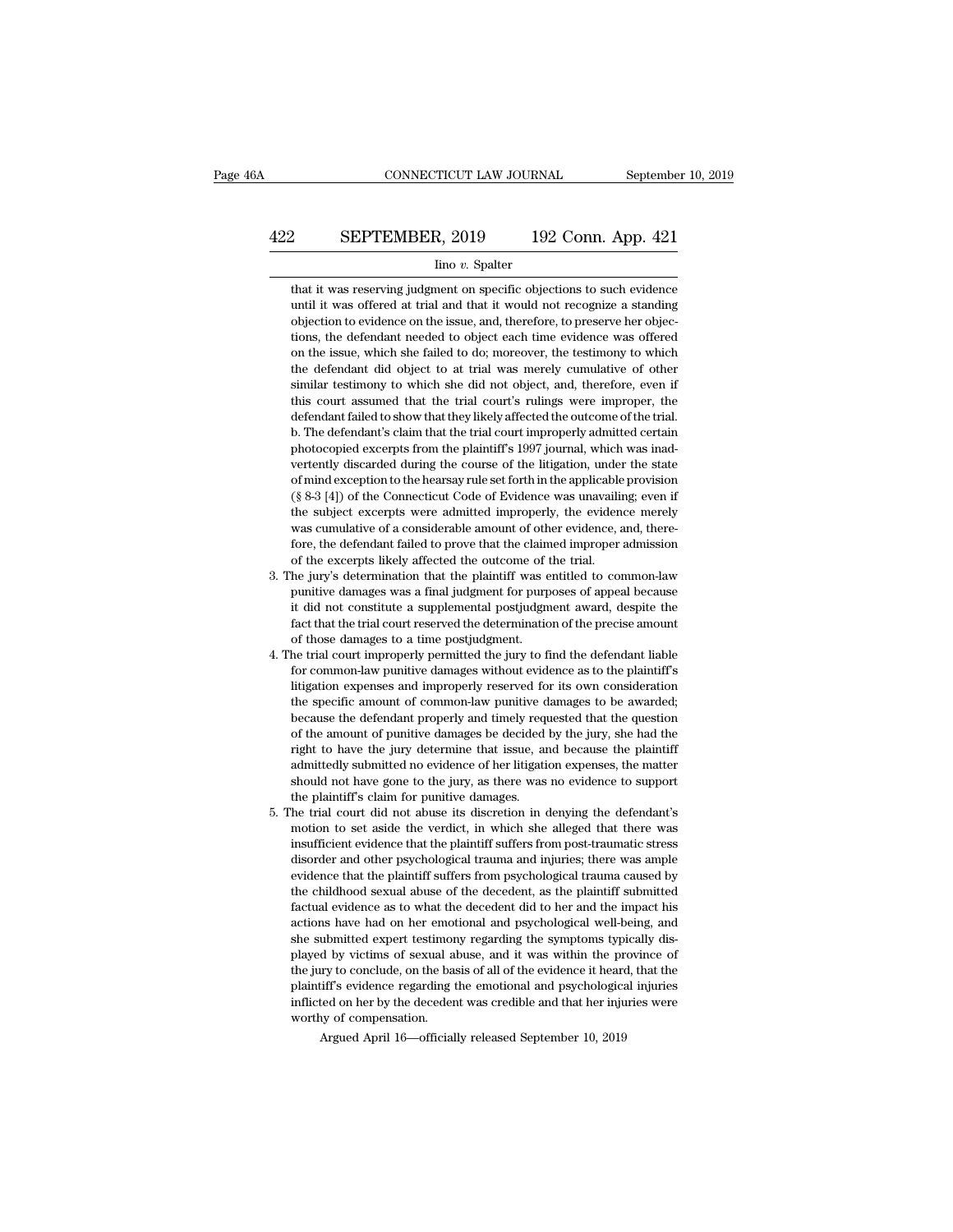|  | 423 |
|--|-----|
|--|-----|

2 Conn. App. 421 SEPTEMBER, 2019 423<br>
Ino v. Spalter<br>
Procedural History<br>
Action to recover damages for, inter alia, intentional<br>
xual assault, and for other relief, brought to the Supe-192 Conn. App. 421 SEPTEMBER, 2019 423<br>
Ino v. Spalter<br>
Procedural History<br>
Action to recover damages for, inter alia, intentional<br>
sexual assault, and for other relief, brought to the Supe-<br>
rior Court in the judicial dis Fig. Coluit. App. 421 SEPTEMBER, 2019 425<br>
Ino v. Spalter<br>
Procedural History<br>
Action to recover damages for, inter alia, intentional<br>
sexual assault, and for other relief, brought to the Supe-<br>
rior Court in the judicial Imo v. Spalter<br>
Procedural History<br>
Action to recover damages for, inter alia, intentional<br>
sexual assault, and for other relief, brought to the Supe-<br>
rior Court in the judicial district of Stamford-Norwalk,<br>
where the co *Procedural History*<br>
Action to recover damages for, inter alia, intentional<br>
sexual assault, and for other relief, brought to the Supe-<br>
rior Court in the judicial district of Stamford-Norwalk,<br>
where the court, *Lee*, *J* Action to recover damages for, inter alia, intentional<br>sexual assault, and for other relief, brought to the Supe-<br>rior Court in the judicial district of Stamford-Norwalk,<br>where the court, Lee, J., denied the defendant's m Action to recover damages for, inter alia, intentional<br>sexual assault, and for other relief, brought to the Supe-<br>rior Court in the judicial district of Stamford-Norwalk,<br>where the court, *Lee*, *J*., denied the defendant sexual assault, and for other relief, brought to the Superior Court in the judicial district of Stamford-Norwalk,<br>where the court, *Lee*, *J*., denied the defendant's motion<br>to dismiss; thereafter, the court denied the def rior Court in the judicial district of Stamford-Norwalk,<br>where the court, *Lee*, *J*., denied the defendant's motion<br>to dismiss; thereafter, the court denied the defendant's<br>motion to preclude certain evidence; subsequentl where the court, *Lee*, *J*., denied the defendant's motion<br>to dismiss; thereafter, the court denied the defendant's<br>motion to preclude certain evidence; subsequently, the<br>matter was tried to the jury; verdict for the pla to dismiss; thereafter, the court denied the defendant's<br>motion to preclude certain evidence; subsequently, the<br>matter was tried to the jury; verdict for the plaintiff;<br>thereafter, the court denied the defendant's motion t motion to preclude certain evidence; subsequently, the<br>matter was tried to the jury; verdict for the plaintiff;<br>thereafter, the court denied the defendant's motion to<br>set aside the verdict and rendered judgment in accor-<br>d set aside the verdict and rendered judgment in accordance with the verdict, from which the defendant<br>appealed to this court. *Reversed in part*; *judgment*<br>directed in part.<br>Alexander Copp, with whom were David B. Zabel<br>a dance with the verdict, f<br>appealed to this court. Re<br>directed in part.<br>Alexander Copp, with w<br>and, on the brief, Barbare<br>appellant (defendant).<br>Hugh D. Hughes, for the

peared to this court. *Reversed in part*; *judgme*<br>*rected in part.*<br>*Alexander Copp*, with whom were *David B. Zat*<br>d, on the brief, *Barbara M. Schellenberg*, for th<br>pellant (defendant).<br>*Hugh D. Hughes*, for the appelle

### *Opinion*

d, on the brief, *Barbara M. Schellenberg*, for the<br>pellant (defendant).<br>*Hugh D. Hughes*, for the appellee (plaintiff).<br>*Opinion*<br>BRIGHT, J. The defendant, Dianne Rogers Spalter,<br>ecutrix of the estate of Harold Spalter, a appellant (defendant).<br>
Hugh D. Hughes, for the appellee (plaintiff).<br>
opinion<br>
BRIGHT, J. The defendant, Dianne Rogers Spalter,<br>
executrix of the estate of Harold Spalter, appeals from<br>
the judgment of the trial court, re Hugh D. Hughes, for the appellee (plaintiff).<br>
opinion<br>
BRIGHT, J. The defendant, Dianne Rogers Spalter,<br>
executrix of the estate of Harold Spalter, appeals from<br>
the judgment of the trial court, rendered after a jury<br>
tri trial, in favors in the appenee (plaintiff).<br>
Opinion<br>
BRIGHT, J. The defendant, Dianne Rogers Spalter,<br>
executrix of the estate of Harold Spalter, appeals from<br>
the judgment of the trial court, rendered after a jury<br>
tria Opinion<br>
BRIGHT, J. The defendant, Dianne Rogers Spalter,<br>
executrix of the estate of Harold Spalter, appeals from<br>
the judgment of the trial court, rendered after a jury<br>
trial, in favor of the plaintiff, Elizabeth Spalte BRIGHT, J. The defendant, Dianne Rogers Spalter,<br>executrix of the estate of Harold Spalter, appeals from<br>the judgment of the trial court, rendered after a jury<br>trial, in favor of the plaintiff, Elizabeth Spalter lino,<br>the BRIGHT, J. The defendant, Dianne Rogers Spalter,<br>executrix of the estate of Harold Spalter, appeals from<br>the judgment of the trial court, rendered after a jury<br>trial, in favor of the plaintiff, Elizabeth Spalter lino,<br>the executrix of the estate of Harold Spalter, appeals from<br>the judgment of the trial court, rendered after a jury<br>trial, in favor of the plaintiff, Elizabeth Spalter lino,<br>the biological daughter of Harold Spalter, the decede the judgment of the trial court, rendered after a jury<br>trial, in favor of the plaintiff, Elizabeth Spalter lino,<br>the biological daughter of Harold Spalter, the decedent<br>(decedent). On appeal, the defendant claims that the<br> trial, in favor of the plaintiff, Elizabeth Spalter lino,<br>the biological daughter of Harold Spalter, the decedent<br>(decedent). On appeal, the defendant claims that the<br>trial court improperly (1) denied her motion to dismiss the biological daughter of Harold Spalter, the decedent<br>(decedent). On appeal, the defendant claims that the<br>trial court improperly (1) denied her motion to dismiss<br>for lack of personal jurisdiction, (2) admitted certain<br>e (decedent). On appeal, the defendant claims that the<br>trial court improperly  $(1)$  denied her motion to dismiss<br>for lack of personal jurisdiction,  $(2)$  admitted certain<br>evidence,  $(3)$  permitted the jury to find her liabl trial court improperly (1) denied her motion to dismiss<br>for lack of personal jurisdiction, (2) admitted certain<br>evidence, (3) permitted the jury to find her liable for<br>punitive damages without evidence as to the plaintiff' for lack of personal jurisdiction, (2) admitted certain<br>evidence, (3) permitted the jury to find her liable for<br>punitive damages without evidence as to the plaintiff's<br>litigation expenses and reserved to itself the issue evidence, (3) permitted the jury to find her liable for<br>punitive damages without evidence as to the plaintiff's<br>litigation expenses and reserved to itself the issue of<br>the amount of punitive damages to be awarded, and<br>(4) punitive damages without evidence as to the plaintiff's<br>litigation expenses and reserved to itself the issue of<br>the amount of punitive damages to be awarded, and<br>(4) denied her motion to set aside the verdict, which<br>allege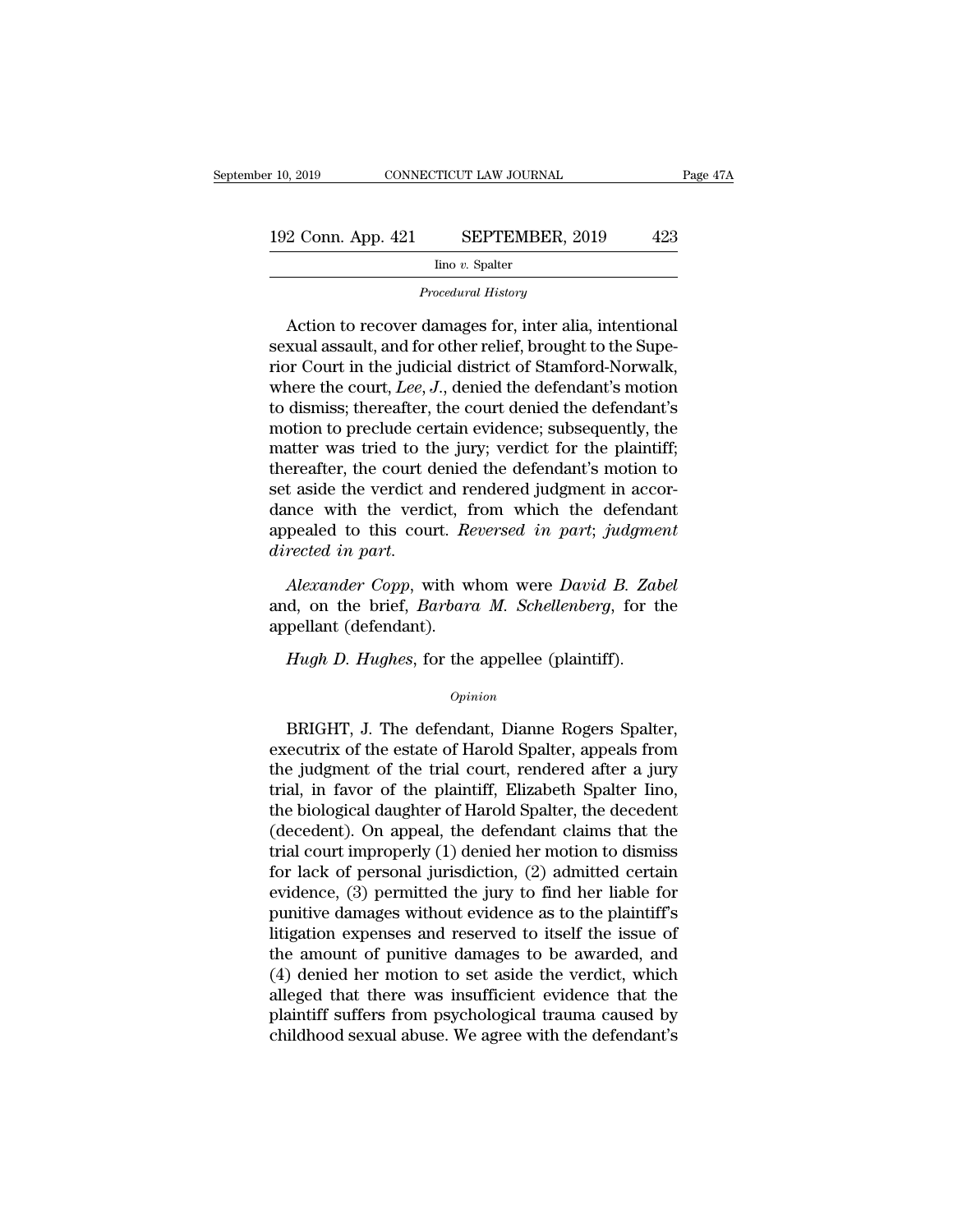### CONNECTICUT LAW JOURNAL September 10, 2019<br>424 SEPTEMBER, 2019 192 Conn. App. 421<br>100 v. Spalter Iino *v.* Spalter

CONNECTICUT LAW JOURNAL September 10, 2019<br>424 SEPTEMBER, 2019 192 Conn. App. 421<br> $\frac{\text{line }v. \text{ Spalter}}{\text{line }v. \text{ Spalter}}$ <br>third claim. Accordingly, we affirm in part and reverse<br>in part the judgment of the trial court. EPTEMBER, 2019 192 Conr<br>
lino v. Spalter<br>
third claim. Accordingly, we affirm in part a<br>
in part the judgment of the trial court.<br>
The following procedural history provides:

 $\frac{4}{\text{Imo } v. \text{ Spalter}}$  192 Conn. App. 421<br>  $\frac{1}{\text{Imo } v. \text{ Spalter}}$ <br>
Fird claim. Accordingly, we affirm in part and reverse<br>
part the judgment of the trial court.<br>
The following procedural history provides a sufficient<br>
undat Four App. 421<br>
Fino v. Spalter<br>
third claim. Accordingly, we affirm in part and reverse<br>
in part the judgment of the trial court.<br>
The following procedural history provides a sufficient<br>
foundation for our analysis. Follo  $\frac{1}{2}$  into v. Spalter<br>third claim. Accordingly, we affirm in part and reverse<br>in part the judgment of the trial court.<br>The following procedural history provides a sufficient<br>foundation for our analysis. Following the third claim. Accordingly, we affirm in part and reverse<br>in part the judgment of the trial court.<br>The following procedural history provides a sufficient<br>foundation for our analysis. Following the death of the<br>decedent, the Find claim. Accordingly, we all in it in part and reverse<br>in part the judgment of the trial court.<br>The following procedural history provides a sufficient<br>foundation for our analysis. Following the death of the<br>decedent, th In part the judgment of the that court.<br>The following procedural history provides a sufficient<br>foundation for our analysis. Following the death of the<br>decedent, the plaintiff brought a two count complaint<br>against the defen The following procedural history provides a sufficient<br>foundation for our analysis. Following the death of the<br>decedent, the plaintiff brought a two count complaint<br>against the defendant executrix of the decedent's New<br>Yor foundation for our analysis. Following the death of the<br>decedent, the plaintiff brought a two count complaint<br>against the defendant executrix of the decedent's New<br>York estate, alleging that the decedent repeatedly had<br>sex decedent, the plaintiff brought a two count complaint against the defendant executrix of the decedent's New York estate, alleging that the decedent repeatedly had sexually abused her in Connecticut from the time she was si against the defendant executrix of the decedent's New<br>York estate, alleging that the decedent repeatedly had<br>sexually abused her in Connecticut from the time she<br>was six years old until she reached the age of seven-<br>teen. York estate, alleging that the decedent repeatedly had<br>sexually abused her in Connecticut from the time she<br>was six years old until she reached the age of seven-<br>teen. She claimed extreme trauma, mental anguish and<br>psychol sexually abused her in Connecticut from the time she<br>was six years old until she reached the age of seven-<br>teen. She claimed extreme trauma, mental anguish and<br>psychological injuries, and that such injuries were per-<br>manen was six years old until she reached the age of seventeen. She claimed extreme trauma, mental anguish and<br>psychological injuries, and that such injuries were per-<br>manent. The first count of her complaint alleged inten-<br>tion teen. She claimed extreme trauma, mental anguish and<br>psychological injuries, and that such injuries were per-<br>manent. The first count of her complaint alleged inten-<br>tional sexual abuse, and the second count alleged reck-<br> psychological injuries, and that such injuries were per-<br>manent. The first count of her complaint alleged inten-<br>tional sexual abuse, and the second count alleged reck-<br>less sexual abuse. The plaintiff requested compensato manent. The first count of her complaint alleged intentional sexual abuse, and the second count alleged reckless sexual abuse. The plaintiff requested compensatory damages and punitive damages. Following a trial, the jury tional sexual abuse, and the second count alleged reck-<br>less sexual abuse. The plaintiff requested compensatory<br>damages and punitive damages. Following a trial, the<br>jury found in favor of the plaintiff on the first count o less sexual abuse. The plaintiff requested compensatory<br>damages and punitive damages. Following a trial, the<br>jury found in favor of the plaintiff on the first count of<br>her complaint, and it returned a verdict awarding her<br> damages and punitive damages. Following a trial, the<br>jury found in favor of the plaintiff on the first count of<br>her complaint, and it returned a verdict awarding her<br>\$15 million in compensatory damages.<sup>1</sup> The jury also<br>fo jury found in favor of the plaintiff on the first count of<br>her complaint, and it returned a verdict awarding her<br>\$15 million in compensatory damages.<sup>1</sup> The jury also<br>found that the plaintiff was entitled to an award of<br>pu her complaint, and it returned a verdict awarding her<br>\$15 million in compensatory damages.<sup>1</sup> The jury also<br>found that the plaintiff was entitled to an award of<br>punitive damages, but it was not asked to determine<br>the amoun \$15 million in compensatory damages.<sup>1</sup> The jury also<br>found that the plaintiff was entitled to an award of<br>punitive damages, but it was not asked to determine<br>the amount of the punitive damages to be awarded. The<br>court ren found that the plaintiff was entitled to an award of<br>punitive damages, but it was not asked to determine<br>the amount of the punitive damages to be awarded. The<br>court rendered judgment in accordance with the jury's<br>verdict, punitive damages, but it was not asked to<br>the amount of the punitive damages to be avecourt rendered judgment in accordance wit<br>verdict, reserving to itself a finding as to the<br>punitive damages, to be determined later. T<br>f rdict, reserving to itself a finding as to the amount of<br>mitive damages, to be determined later. The relevant<br>ts and additional procedural history will be set forth<br>necessary throughout this opinion.<br>I<br>The defendant claims

I

punitive damages, to be determined later. The relevant<br>facts and additional procedural history will be set forth<br>as necessary throughout this opinion.<br>I<br>The defendant claims that the trial court improperly<br>denied her motio facts and additional procedural history will be set forth<br>as necessary throughout this opinion.<br>I<br>The defendant claims that the trial court improperly<br>denied her motion to dismiss for lack of personal juris-<br>diction. She a I<br>I<br>The defendant claims that the trial court improperly<br>denied her motion to dismiss for lack of personal juris-<br>diction. She argues that the court's denial of her motion<br>to dismiss was improper because "asserting jurisdi I<br>
The defendant claims that the trial court improperly<br>
denied her motion to dismiss for lack of personal juris-<br>
diction. She argues that the court's denial of her motion<br>
to dismiss was improper because "asserting juris The defendant claims that the trial court improperly<br>denied her motion to dismiss for lack of personal juris-<br>diction. She argues that the court's denial of her motion<br>to dismiss was improper because "asserting jurisdicti The defendant claims that the trial court improperly<br>denied her motion to dismiss for lack of personal juris-<br>diction. She argues that the court's denial of her motion<br>to dismiss was improper because "asserting jurisdicti to dismiss was improper because "asserting jurisdiction<br>over a New York executrix with absolutely no ties to<br>Connecticut  $\dots$  violate[s] due process." She con-<br>tends that, despite its agreement that the defendant<br> $\frac{1}{1}$ tends that, despite its agreement that the defendant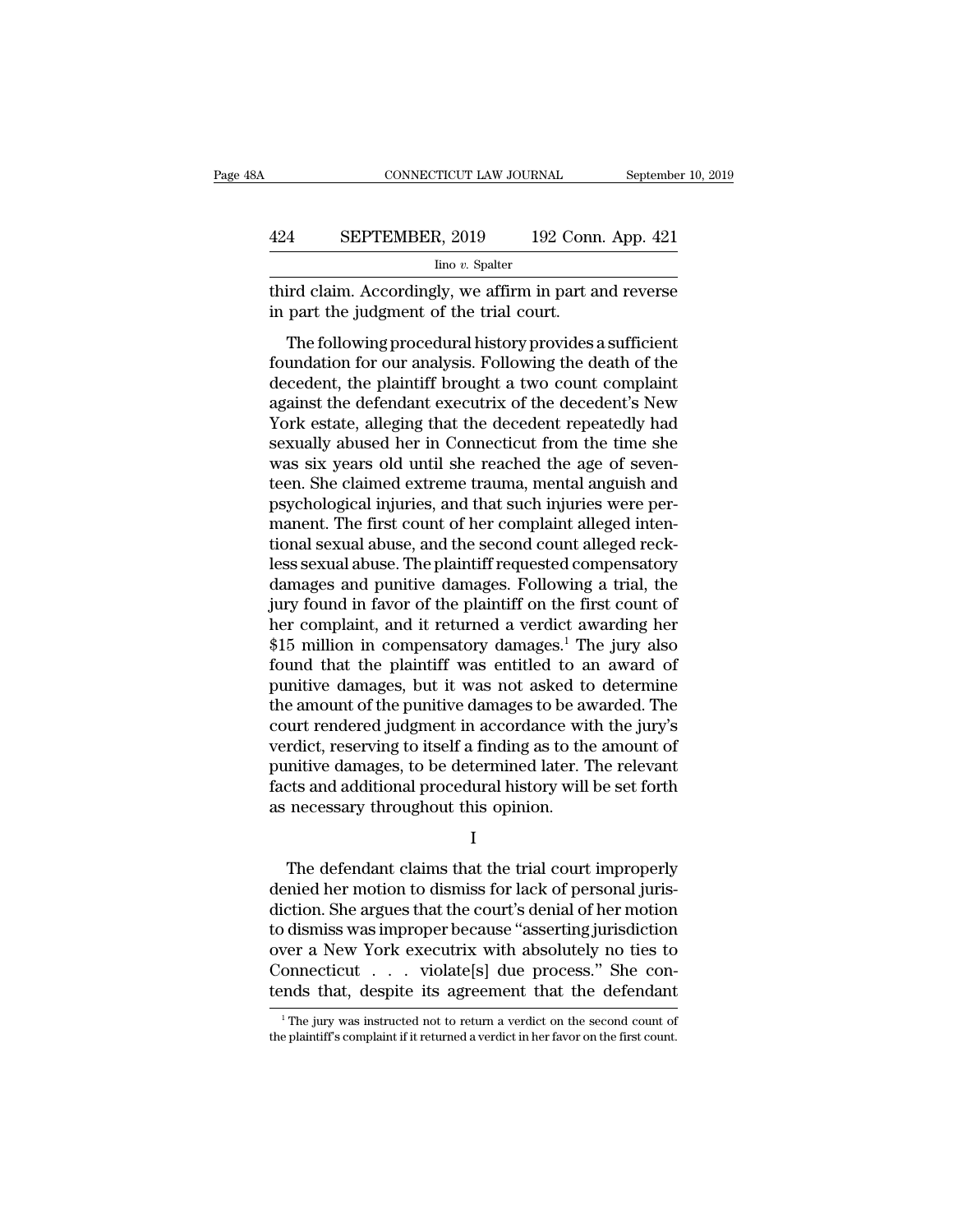# $\begin{array}{r}\n 10,2019 \quad \text{CONNECTICUT LAW JOURNAL} \quad \text{Page 49A} \\
 192 \text{ Conn. App. 421} \quad \text{SEPTEMBER, } 2019 \quad \text{425} \\
 \text{line } v. \text{ Spalter}\n \end{array}$

### Iino *v.* Spalter

 $\begin{array}{lll}\n & \text{COMRECTICUT LAW JOURNAL} & \text{Page 49A} \\
 \hline\n & \text{192 Conn. App. 421} & \text{SEPTEMBER, 2019} & \text{425} \\
 & \text{line } v. \text{ Spalter} \\
 \hline\n & \text{"had no appreciable contacts in Connecticut . . . the trial court denied the motion to dismiss on the ground that I the decoder'sl contacts with Connecticut were\n} \end{array}$ 192 Conn. App. 421 SEPTEMBER, 2019 425<br>
ino v. Spalter<br>
"had no appreciable contacts in Connecticut . . . the<br>
trial court denied the motion to dismiss on the ground<br>
that [the decedent's] contacts with Connecticut were<br>
s 192 Conn. App. 421 SEPTEMBER, 2019 425<br>  $\frac{\text{line }v. \text{ Spalter}}{\text{line }v. \text{ Spalter}}$ <br>
"had no appreciable contacts in Connecticut  $\dots$  the trial court denied the motion to dismiss on the ground that [the decedent's] contacts with Conne 192 Conn. App. 421 SEPTEMBER, 2019 425<br>  $\frac{\text{line }v. \text{ Spalter}}{\text{line }v. \text{ Spalter}}$ <br>
"had no appreciable contacts in Connecticut . . . the<br>
trial court denied the motion to dismiss on the ground<br>
that [the decedent's] contacts with Co For Sommarriggs in the basis in Connecticut . . . the<br>
"had no appreciable contacts in Connecticut . . . the<br>
trial court denied the motion to dismiss on the ground<br>
that [the decedent's] contacts with Connecticut were<br>
s  $\frac{\text{line }v. \text{ Spalter}}{\text{the trial court denied the motion to dismiss on the ground that [the decoder's] contacts with Connecticut were sufficient to support jurisdiction. . . . The trial court erred by failing to base its decision on [the] defendant's complete lack of contacts with this state." We disagree. The standard of review for a court's decision on a$ ad no appreciable contacts in Connecticut  $\ldots$  the<br>al court denied the motion to dismiss on the ground<br>at [the decedent's] contacts with Connecticut were<br>fficient to support jurisdiction.  $\ldots$  The trial court<br>red by fai trial court denied the motion to dismiss on the ground<br>that [the decedent's] contacts with Connecticut were<br>sufficient to support jurisdiction. . . . The trial court<br>erred by failing to base its decision on [the] defendan

that [the decedent's] contacts with Connecticut were<br>sufficient to support jurisdiction. . . . The trial court<br>erred by failing to base its decision on [the] defendant's<br>complete lack of contacts with this state." We disa sufficient to support jurisdiction. . . . . The trial court<br>erred by failing to base its decision on [the] defendant's<br>complete lack of contacts with this state." We disagree.<br>The standard of review for a court's decision erred by failing to base its decision on [the] defendant's<br>complete lack of contacts with this state." We disagree.<br>The standard of review for a court's decision on a<br>motion to dismiss is well settled. "A motion to dismis complete lack of contacts with this state." We disagree.<br>
The standard of review for a court's decision on a<br>
motion to dismiss is well settled. "A motion to dismiss<br>
tests, inter alia, whether, on the face of the record, The standard of review for a court's decision on a<br>motion to dismiss is well settled. "A motion to dismiss<br>tests, inter alia, whether, on the face of the record, the<br>court is without jurisdiction. . . . [O]ur review of the motion to dismiss is well settled. "A motion to dismiss<br>tests, inter alia, whether, on the face of the record, the<br>court is without jurisdiction. . . . . [O]ur review of the<br>court's ultimate legal conclusion and resulting sts, inter alia, whether, on the face of the record, the<br>urt is without jurisdiction. . . . [O]ur review of the<br>urt's ultimate legal conclusion and resulting [determi-<br>tion] of the motion to dismiss [is] de novo." (Intern court is without jurisdiction. . . . . [O]ur review of the<br>court's ultimate legal conclusion and resulting [determi-<br>nation] of the motion to dismiss [is] de novo." (Internal<br>quotation marks omitted.) *Cogswell* v. Americ

court's ultimate legal conclusion and resulting [determination] of the motion to dismiss [is] de novo." (Internal quotation marks omitted.) *Cogswell* v. American Transit Ins. Co., 282 Conn. 505, 516, 923 A.2d 638 (2007). nation] of the motion to dismiss [is] de novo." (Internal<br>quotation marks omitted.) *Cogswell* v. American Tran-<br>sit Ins. Co., 282 Conn. 505, 516, 923 A.2d 638 (2007).<br>Although, "[a]s a general matter, the burden is place quotation marks omitted.) *Cogswell v. American Transit Ins. Co.*, 282 Conn. 505, 516, 923 A.2d 638 (2007).<br>Although, "[a]s a general matter, the burden is placed<br>on the defendant to disprove personal jurisdiction  $\ldots$ <br>[ sit Ins. Co., 282 Conn. 505, 516, 923 A.2d 638 (2007).<br>
Although, "[a]s a general matter, the burden is placed<br>
on the defendant to disprove personal jurisdiction  $\ldots$ <br>
[i]f the defendant challenging the court's personal Although, "[a]s a general matter, the burden is placed<br>on the defendant to disprove personal jurisdiction  $\ldots$ .<br>[i]f the defendant challenging the court's personal juris-<br>diction is a foreign corporation or a nonresident on the defendant to disprove personal jurisdiction  $\ldots$  [i]f the defendant challenging the court's personal jurisdiction is a foreign corporation or a nonresident individual, it is the plaintiff's burden to prove the cou [i]f the defendant challenging the court's personal juris-<br>diction is a foreign corporation or a nonresident indi-<br>vidual, it is the plaintiff's burden to prove the court's<br>jurisdiction." (Citations omitted; internal quota diction is a foreign corporation or a nonresident individual, it is the plaintiff's burden to prove the court's<br>jurisdiction." (Citations omitted; internal quotation<br>marks omitted.) Id., 515. "When a defendant challenges<br>p vidual, it is the plaintiff's burden to prove the court's<br>jurisdiction." (Citations omitted; internal quotation<br>marks omitted.) Id., 515. "When a defendant challenges<br>personal jurisdiction in a motion to dismiss, the court jurisdiction." (Citations omitted; internal quotation<br>marks omitted.) Id., 515. "When a defendant challenges<br>personal jurisdiction in a motion to dismiss, the court<br>must undertake a two part inquiry to determine the<br>propri marks omitted.) Id., 515. "When a defendant challenges<br>personal jurisdiction in a motion to dismiss, the court<br>must undertake a two part inquiry to determine the<br>propriety of its exercising such jurisdiction over the<br>defen personal jurisdiction in a motion to dismiss, the court<br>must undertake a two part inquiry to determine the<br>propriety of its exercising such jurisdiction over the<br>defendant. The trial court must first decide whether<br>the app must undertake a two part inquiry to determine the<br>propriety of its exercising such jurisdiction over the<br>defendant. The trial court must first decide whether<br>the applicable state's long-arm statute authorizes the<br>assertio propriety of its exercising such jurisdiction over the defendant. The trial court must first decide whether the applicable state's long-arm statute authorizes the assertion of jurisdiction over the [defendant]. If the stat defendant. The trial court must first decide whether<br>the applicable state's long-arm statute authorizes the<br>assertion of jurisdiction over the [defendant]. If the<br>statutory requirements [are] met, its second obligation<br>[is the applicable state's long-arm statute authorizes the<br>assertion of jurisdiction over the [defendant]. If the<br>statutory requirements [are] met, its second obligation<br>[is] then to decide whether the exercise of jurisdiction assertion of jurisdiction over the [defendant]. If the statutory requirements [are] met, its second obligation [is] then to decide whether the exercise of jurisdiction over the [defendant] would violate constitutional pri statutory requirements [are] met, its second obligation<br>[is] then to decide whether the exercise of jurisdiction<br>over the [defendant] would violate constitutional princi-<br>ples of due process." (Internal quotation marks om les of due process." (Internal quotation marks omit-<br>cd.) Id., 514–15. Thus, on the basis of the facts in the<br>ccord, this court must determine whether our long arm<br>atute, General Statutes § 52-59b (a) provides: "As to a c from any of the acts in the basis of the facts in the record, this court must determine whether our long arm statute, General Statutes  $\S 52-59b$ , <sup>2</sup> properly applies to  $\frac{1}{2}$  General Statutes  $\S 52-59b$  (a) provides statute, General Statutes § 52-59b,<sup>2</sup> properly applies to

**personal in the contract of the set of the set of the set of the statute, General Statutes**  $\S 52-59b$ **,<sup>2</sup> properly applies to**  $\frac{1}{2}$  **General Statutes**  $\S 52-59b$  **(a) provides: "As to a cause of action arising from any**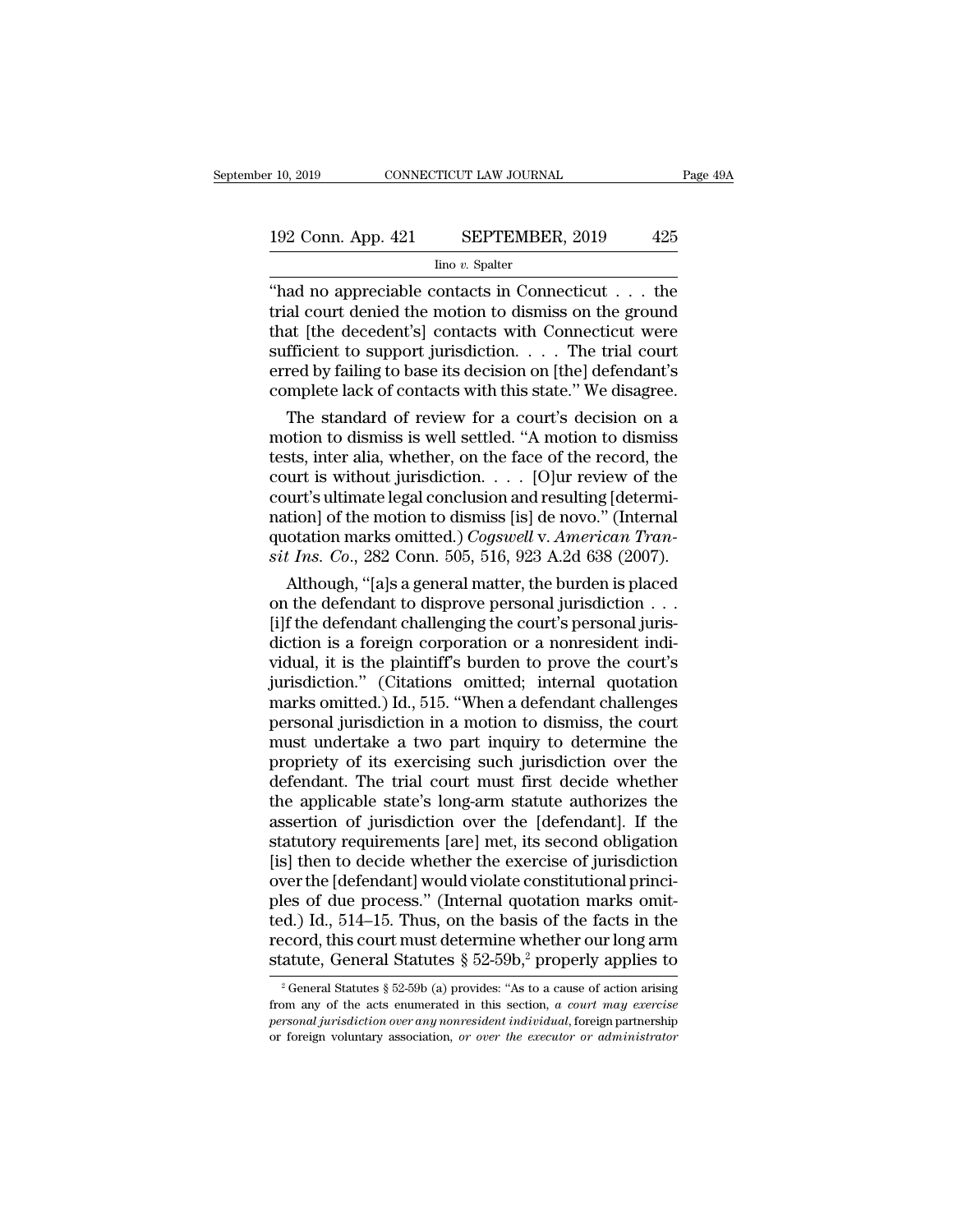### CONNECTICUT LAW JOURNAL September 10, 2019<br>426 SEPTEMBER, 2019 192 Conn. App. 421<br>lino v. Spalter Iino *v.* Spalter

CONNECTICUT LAW JOURNAL September 10, 2<br>  $\begin{array}{r}\n 426 \text{ } \text{SEPTEMBER, } 2019 \text{ } \text{ } 192 \text{ Conn. App. 421} \\
 \hline\n \text{line } v. \text{ Spalter} \\
 \text{the defendant and, if that statutory threshold is met,} \\
 \text{whether the defendant, acting as executive of the estate} \\
 \text{of the deadlock has the resulting minimum contact.} \end{array}$ EPTEMBER, 2019 192 Conn. App. 421<br>  $\frac{\text{line }v \text{. Spalter}}{v \text{. Spalter}}$ <br>
the defendant and, if that statutory threshold is met,<br>
whether the defendant, acting as executrix of the estate<br>
of the decedent, has the requisite minimum c **EXEPTEMBER, 2019** 192 Conn. App. 421<br>  $\frac{\text{line }v. \text{ Spalter}}{\text{the defendant and, if that statutory threshold is met,}}$ <br>
whether the defendant, acting as executrix of the estate<br>
of the decedent, has the requisite minimum contacts<br>
with this state sufficient to satis  $\frac{\text{SEPTEMBER, 2019}}{\text{line }v.\text{ Spalter}}$ <br>
the defendant and, if that statutory threshold is met,<br>
whether the defendant, acting as executrix of the estate<br>
of the decedent, has the requisite minimum contacts<br>
with this state suffic  $\frac{1}{2}$  line *v*. Spalt<br>the defendant and, if that stat<br>whether the defendant, acting a<br>of the decedent, has the requi<br>with this state sufficient to sa<br>process concerns. See id.<br>In the present case, the defe e defendant and, if that statutory threshold is met,<br>nether the defendant, acting as executrix of the estate<br>the decedent, has the requisite minimum contacts<br>th this state sufficient to satisfy constitutional due<br>ocess con whether the defendant, acting as executrix of the estate<br>of the decedent, has the requisite minimum contacts<br>with this state sufficient to satisfy constitutional due<br>process concerns. See id.<br>In the present case, the defen

of the decedent, has the requisite minimum contacts<br>with this state sufficient to satisfy constitutional due<br>process concerns. See id.<br>In the present case, the defendant does not contest<br>that the statutory threshold has be with this state sufficient to satisfy constitutional due<br>process concerns. See id.<br>In the present case, the defendant does not contest<br>that the statutory threshold has been met. Indeed, she<br>never cites § 52-59b in her prim process concerns. See id.<br>
In the present case, the defendant does not contest<br>
that the statutory threshold has been met. Indeed, she<br>
never cites  $\S 52-59b$  in her primary appellate brief or<br>
in her reply brief. Rather, In the present case, the defendant does not contest<br>that the statutory threshold has been met. Indeed, she<br>never cites § 52-59b in her primary appellate brief or<br>in her reply brief. Rather, the defendant argues that her<br>ri In the present case, the defendant does not contest<br>that the statutory threshold has been met. Indeed, she<br>never cites § 52-59b in her primary appellate brief or<br>in her reply brief. Rather, the defendant argues that her<br>ri that the statutory threshold has been met. Indeed, she<br>never cites  $\S$  52-59b in her primary appellate brief or<br>in her reply brief. Rather, the defendant argues that her<br>right to due process of law has been violated by th never cites § 52-59b in her primary appellate brief or<br>in her reply brief. Rather, the defendant argues that her<br>right to due process of law has been violated by the<br>court's assertion of jurisdiction over her because she,<br> in her reply brief. Rather, the defendant argues that her<br>right to due process of law has been violated by the<br>court's assertion of jurisdiction over her because she,<br>personally, has no minimum contacts with our state.<br>Spe right to due process of law has been violated by the<br>court's assertion of jurisdiction over her because she,<br>personally, has no minimum contacts with our state.<br>Specifically, she argues that "[a]lthough a long arm stat-<br>ut court's assertion of jurisdiction over her because she,<br>personally, has no minimum contacts with our state.<br>Specifically, she argues that "[a]lthough a long arm stat-<br>ute may change [the common-law rule regarding juris-<br>di personally, has no minimum contacts with our state.<br>Specifically, she argues that "[a]lthough a long arm stat-<br>ute may change [the common-law rule regarding juris-<br>diction over a nonresident defendant] as a matter of<br>state Specifically, she argues that "[a]]though a long arm stat-<br>ute may change [the common-law rule regarding juris-<br>diction over a nonresident defendant] as a matter of<br>state law, it does not alter the minimum contacts<br>requir ute may change [the common-law rule regarding juris-<br>diction over a nonresident defendant] as a matter of<br>state law, it does not alter the minimum contacts<br>requirement under the United States constitution,<br>which require[s diction over a nonresident defendant] as a matter of<br>state law, it does not alter the minimum contacts<br>requirement under the United States constitution,<br>which require[s] analysis into [the] [*d*]*efendant's* con-<br>tacts wi state law, it does not alter the minimum contacts<br>requirement under the United States constitution,<br>which require[s] analysis into [the] [*d*]*efendant's* con-<br>tacts with the forum state." (Emphasis in original.)<br>According requirement under the United States constitution,<br>which require[s] analysis into [the] [*d]efendant's* con-<br>tacts with the forum state." (Emphasis in original.)<br>Accordingly, we consider whether the exercise of per-<br>sonal j *Accordingly, we consider whether the exercise of personal jurisdiction over the defendant is proper under the due process clause of the fourteenth amendment to the federal constitution; see U.S. Const., amend. XIV, of suc* sonal jurisdiction over the defendant is proper under<br>the due process clause of the fourteenth amendment<br>to the federal constitution; see U.S. Const., amend. XIV,<br>of such nonresident individual, foreign partnership or fore

the due process clause of the fourteenth amendment<br>to the federal constitution; see U.S. Const., amend. XIV,<br>of such nonresident individual, foreign partnership or foreign voluntary<br>association, who in person or through an to the federal constitution; see U.S. Const., amend. XIV,<br>of such nonresident individual, foreign partnership or foreign voluntary<br>association, who in person or through an agent: (1) Transacts any business<br>within the stat commits a tortious act outside the state causing partnership or foreign voluntary<br>of such nonresident individual, foreign partnership or foreign voluntary<br>association, who in person or through an agent: (1) Transacts any of such nonresident individual, foreign partnership or foreign voluntary<br>association, who in person or through an agent: (1) Transacts any business<br>within the state; (2) commits a tortious act within the state, except as association, *who in person or through an agent*: (1) Transacts any business<br>association, *who in person or through an agent*: (1) Transacts any business<br>within the state; (2) *commits a tortious act within the state*, ex within the state; (2) commits a tortious act within the state, except as to a cause of action for defamation of character arising from the act; (3) commits a tortious act outside the state causing injury to person or prop arising from the act, if such person or agent (A) regularly does or solicits<br>business, or engages in any other persistent course of conduct, or derives<br>substantial revenue from goods used or consumed or services rendered, commits a tortious act outside the state causing injury to person or property within the state, except as to a cause of action for defamation of character arising from the act, if such person or agent (A) regularly does or within the state, except as to a cause of action for defamation of character arising from the act, if such person or agent (A) regularly does or solicits business, or engages in any other persistent course of conduct, or means arising from the act, if such person or agent (A) regularly does or solicits business, or engages in any other persistent course of conduct, or derives substantial revenue from goods used or consumed or services ren business, or engages in any other persistent course of conduct, or derives substantial revenue from goods used or consumed or services rendered, in the state, or (B) expects or should reasonably expect the act to have con substantial revenue from goods used or consumed or services rendered, in the state, or (B) expects or should reasonably expect the act to have consequences in the state and derives substantial revenue from interstate or i in the state, or (B) expects or should reasonably expect the act to have consequences in the state and derives substantial revenue from interstate or international commerce; (4) owns, uses or possesses any real property s m on sequences in the onsequences in the original costuated within the (1) of subsection (<br>in subdivision (3) of subsection (1) consequences in the subdivision (3) of subsection (2) or (Emphasis added.)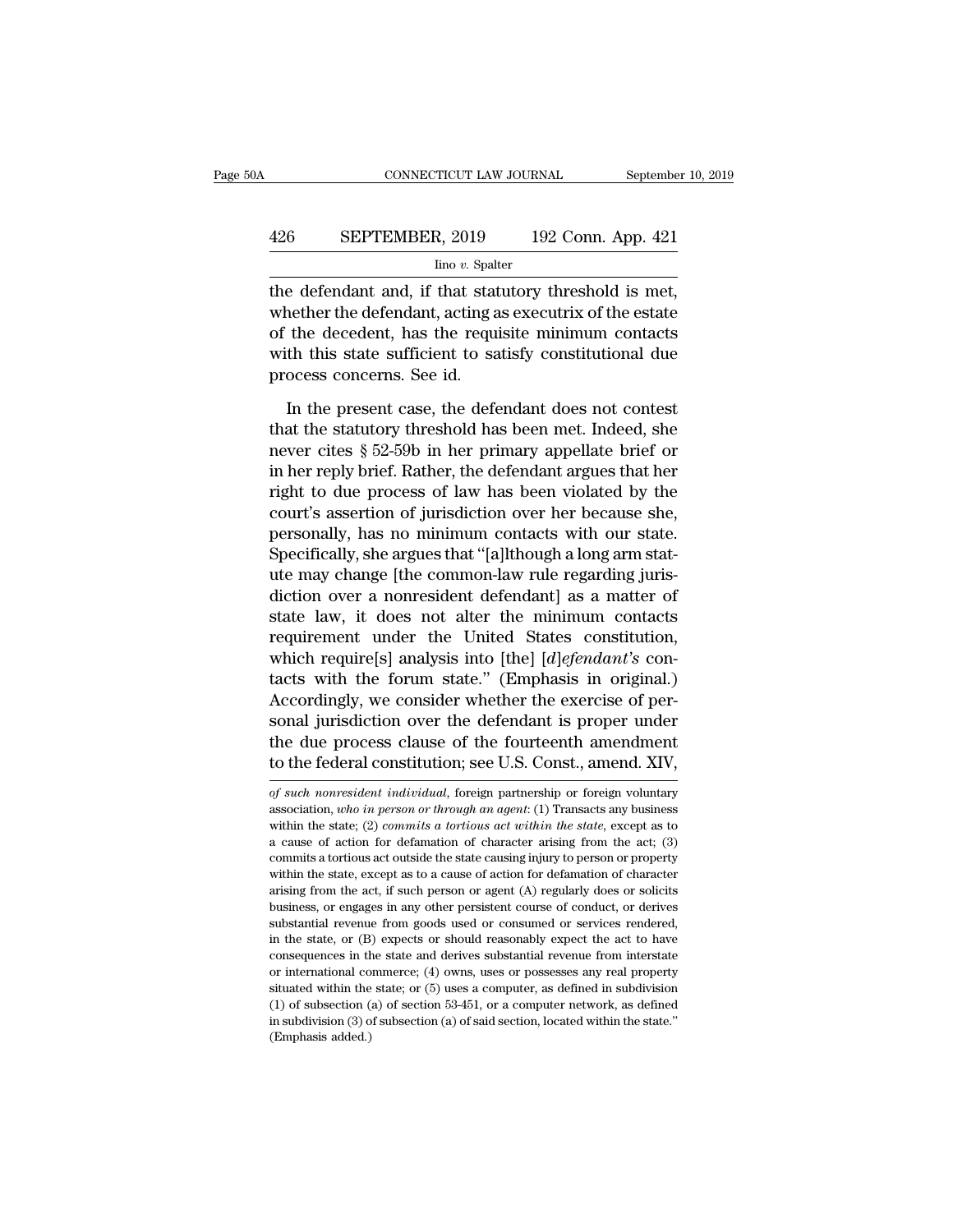# 10, 2019 CONNECTICUT LAW JOURNAL Page 51A<br>192 Conn. App. 421 SEPTEMBER, 2019 427<br>192 Conn. App. 421 SEPTEMBER, 2019 427

### Iino *v.* Spalter

F 10, 2019 CONNECTICUT LAW JOURNAL Page 51A<br>
192 Conn. App. 421 SEPTEMBER, 2019 427<br>  $\frac{1}{2}$  line v. Spalter<br>  $\frac{1}{2}$  line v. Spalter<br>  $\frac{1}{2}$  line v. Spalter<br>
S 1; which limits the jurisdiction of state courts call 192 Conn. App. 421 SEPTEMBER, 2019 427<br>  $\frac{1}{2}$  I spater<br>  $\frac{1}{2}$  involvements against nonresident defendants.<br>
See *Samelko v. Kingstone Ins. Co.*, 329 Conn. 249, 265,<br>
184 A 3d 741 (2018) citing *Kallice v. Supervio* 192 Conn. App. 421 SEPTEMBER, 2019 427<br>
<sup>Imo v. Spalter</sup><br>
§ 1; which limits the jurisdiction of state courts called<br>
on to render judgments against nonresident defendants.<br>
See *Samelko* v. *Kingstone Ins. Co.*, 329 Conn. 192 Conn. App. 421 SEPTEMBER, 2019 427<br>
<sup>Ino v.</sup> Spalter<br>
§ 1; which limits the jurisdiction of state courts called<br>
on to render judgments against nonresident defendants.<br>
See *Samelko* v. *Kingstone Ins. Co.*, 329 Conn.  $\frac{\text{Im } \sigma v. \text{ Spatter}}{\$ 1; which limits the jurisdiction of state courts called on to render judgments against nonresident defendants. See *Samelko v. Kingsstone Ins. Co.*, 329 Conn. 249, 265, 184 A.3d 741 (2018), city *Kulko v. Superior Court*, 436 U.S. 84, 91, 98 S. Ct. 1690, 56 L. Ed. 2d 132 (1978). We agree with the multitude of cases and § 358 of the Restatement (Second) of Conflict of Laws, which have considered this issue and have concluded that if the$ § 1; which limits the jurisdiction of state courts called<br>on to render judgments against nonresident defendants.<br>See *Samelko* v. *Kingstone Ins. Co.*, 329 Conn. 249, 265,<br>184 A.3d 741 (2018), citing *Kulko* v. *Superior* on to render judgments against nonresident defendants.<br>See *Samelko* v. *Kingstone Ins. Co.*, 329 Conn. 249, 265, 184 A.3d 741 (2018), citing *Kulko* v. *Superior Court*, 436 U.S. 84, 91, 98 S. Ct. 1690, 56 L. Ed. 2d 132 ( See *Samelko* v. *Kingstone Ins. Co.*, 329 Conn. 249, 265, 184 A.3d 741 (2018), citing *Kulko* v. *Superior Court*, 436 U.S. 84, 91, 98 S. Ct. 1690, 56 L. Ed. 2d 132 (1978). We agree with the multitude of cases and § 358 o 184 A.3d 741 (2018), citing *Kulko v. Superior Court*,<br>436 U.S. 84, 91, 98 S. Ct. 1690, 56 L. Ed. 2d 132 (1978).<br>We agree with the multitude of cases and § 358 of the<br>Restatement (Second) of Conflict of Laws, which have<br>co 436 U.S. 84, 91, 98 S. Ct. 1690, 56 L. Ed. 2d 132 (1978).<br>We agree with the multitude of cases and § 358 of the<br>Restatement (Second) of Conflict of Laws, which have<br>considered this issue and have concluded that, if the<br>re We agree with the multitude of cases and  $\S$  358 of the Restatement (Second) of Conflict of Laws, which have considered this issue and have concluded that, if the relevant long arm statute would have permitted the court t Restatement (Second) of Conflict of Laws, which have<br>considered this issue and have concluded that, if the<br>relevant long arm statute would have permitted the<br>court to exercise jurisdiction over the decedent had<br>he been liv considered this issue and have concluded that, if the relevant long arm statute would have permitted the court to exercise jurisdiction over *the decedent* had he been living, the due process clause of the federal constit relevant long arm statute would have permitted the<br>court to exercise jurisdiction over *the decedent* had<br>he been living, the due process clause of the federal<br>constitution is not offended by that statute also permit-<br>ting court to exercise jurisdiction over *the decedent* had<br>he been living, the due process clause of the federal<br>constitution is not offended by that statute also permit-<br>ting the exercise of jurisdiction over the decedent's<br>e he been living, the due process clause of the federal constitution is not offended by that statute also permitting the exercise of jurisdiction over the decedent's executrix, who stands in the shoes of the decedent for pur constitution is not offended by that statute also permit-<br>ting the exercise of jurisdiction over the decedent's<br>executrix, who stands in the shoes of the decedent for<br>purposes of the action. See 2 Restatement (Second),<br>Co ting the exercise of jurisdiction over the decedent's<br>executrix, who stands in the shoes of the decedent for<br>purposes of the action. See 2 Restatement (Second),<br>Conflict of Laws § 358, p. 421 (1971) ("[a]n action may<br>be ma executrix, who stands in the shoes of the decedent for<br>purposes of the action. See 2 Restatement (Second),<br>Conflict of Laws § 358, p. 421 (1971) ("[a]n action may<br>be maintained against a foreign executor or administra-<br>tor purposes of the action. See 2 Restatement (Second),<br>Conflict of Laws § 358, p. 421 (1971) ("[a]n action may<br>be maintained against a foreign executor or administra-<br>tor upon a claim against the decedent when the local<br>law o Conflict of Laws § 358, p. 421 (1971) ("[a]n action may<br>be maintained against a foreign executor or administra-<br>tor upon a claim against the decedent when the local<br>law of the forum authorizes suit in the state against the be maintained against a foreign executor or administor upon a claim against the decedent when the l<br>law of the forum authorizes suit in the state agains<br>executor or administrator and (a) suit could have l<br>maintained within w of the forum authorizes suit in the state against the eccutor or administrator and (a) suit could have been<br>aintained within the state against the decedent during<br>s lifetime because of the existence of a basis of juris-Executor or administrator and (a) suit could have been<br>maintained within the state against the decedent during<br>his lifetime because of the existence of a basis of juris-<br>diction other than mere physical presence").<br>"In th

executor of administrator and (a) sure coder natre seen<br>maintained within the state against the decedent during<br>his lifetime because of the existence of a basis of juris-<br>diction other than mere physical presence").<br>"In th manualities whall are state against are accession aning<br>his lifetime because of the existence of a basis of juris-<br>diction other than mere physical presence").<br>"In the past, common law directed that an executor<br>could only rule) is an excellence of the characteric of a state of junior<br>
diction other than mere physical presence").<br>
"In the past, common law directed that an executor<br>
could only be sued in the state in which he was<br>
appointed. "In the past, common law directed that an executor<br>could only be sued in the state in which he was<br>appointed. See *Martel* [v. *Stafford*, 992 F.2d 1244, 1246<br>(1st Cir. 1993)] (discussing Massachusetts common-law<br>rule); "In the past, common law directed that an executor<br>could only be sued in the state in which he was<br>appointed. See *Martel* [v. *Stafford*, 992 F.2d 1244, 1246<br>(1st Cir. 1993)] (discussing Massachusetts common law<br>rule); could only be sued in the state in which he was<br>appointed. See *Martel* [v. *Stafford*, 992 F.2d 1244, 1246<br>(1st Cir. 1993)] (discussing Massachusetts common law<br>rule); *Gandolfo* v. *Alford*, 31 Conn. Supp. 417, 333 A.2d<br> appointed. See *Martel* [v. *Stafford*, 992 F.2d 1244, 1246<br>(1st Cir. 1993)] (discussing Massachusetts common law<br>rule); *Gandolfo* v. *Alford*, 31 Conn. Supp. 417, 333 A.2d<br>65, 66 (Ct. 1975) (stating 'that the general com (1st Cir. 1993)] (discussing Massachusetts common law<br>rule); *Gandolfo* v. *Alford*, 31 Conn. Supp. 417, 333 A.2d<br>65, 66 (Ct. 1975) (stating 'that the general common-law<br>rule is an executor or administrator of an estate c rule); *Gandolfo v. Alford*, 31 Conn. Supp. 417, 333 A.2d<br>65, 66 (Ct. 1975) (stating 'that the general common-law<br>rule is an executor or administrator of an estate can<br>sue and be sued only in a jurisdiction in which he has 65, 66 (Ct. 1975) (stating 'that the general common-law<br>rule is an executor or administrator of an estate can<br>sue and be sued only in a jurisdiction in which he has<br>been so appointed'). However, within the last several<br>de rule is an executor or administrator of an estate can<br>sue and be sued only in a jurisdiction in which he has<br>been so appointed'). However, within the last several<br>decades, many state legislatures have abrogated that<br>common sue and be sued only in a jurisdiction in which he has<br>been so appointed'). However, within the last several<br>decades, many state legislatures have abrogated that<br>common law notion by enacting long arm statutes<br>which expres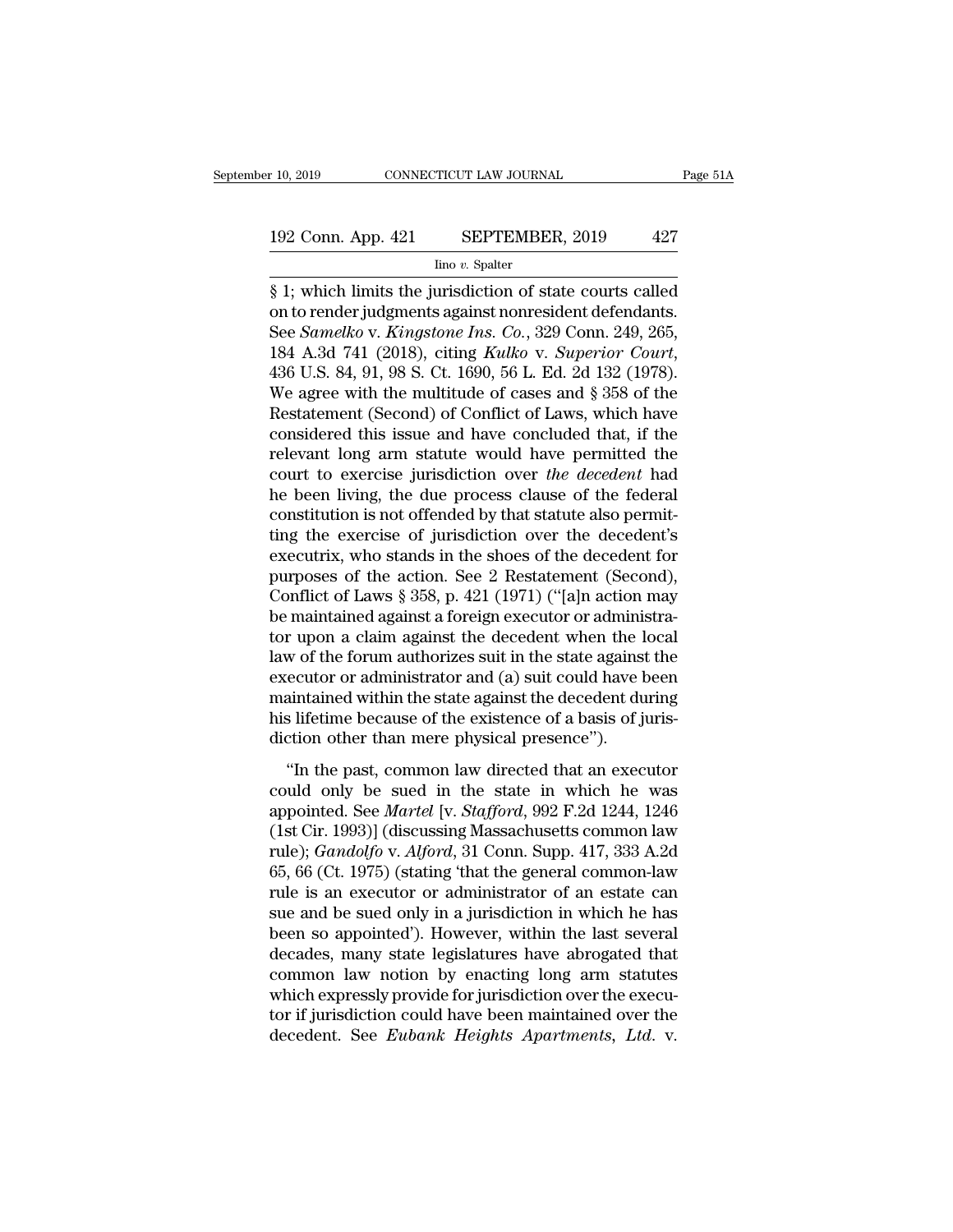# CONNECTICUT LAW JOURNAL September 10, 2019<br>428 SEPTEMBER, 2019 192 Conn. App. 421<br>100 v. Spalter

Iino *v.* Spalter

CONNECTICUT LAW JOURNAL September 10, 2019<br> *LeBow*, 615 F.2d 571, 574 (1st Cir. 1980) (concluding<br>
that jurisdiction over the decedent's estate was appropriate if the Toyos long arm statute would be verticaled EXTEMBER, 2019 192 Conn. App. 421<br>
lino v. Spalter<br>
LeBow, 615 F.2d 571, 574 (1st Cir. 1980) (concluding<br>
that jurisdiction over the decedent's estate was appro-<br>
priate if the Texas long arm statute would have provided<br>
i **EXECUTEMBER, 2019** 192 Conn. App. 421<br>  $\frac{\text{line }v. \text{ Spalter}}{LeBow, 615 \text{ F.2d } 571, 574 \text{ (1st Cir. 1980) (concluding that jurisdiction over the decedent's estate was appropriate if the Texas long arm statue would have provided jurisdiction over the decedent had he not died); *Nile*  $v. \text{Nile } 422 \text{ Msgs } 300, 734 \text{ N F. } 24, 1153, 1150, (2000)$$ SEPTEMBER, 2019 192 Conn. App. 421<br>
Imo v. Spalter<br>
LeBow, 615 F.2d 571, 574 (1st Cir. 1980) (concluding<br>
that jurisdiction over the decedent's estate was appro-<br>
priate if the Texas long arm statute would have provided<br>
j Ino v. Spalter<br>
LeBow, 615 F.2d 571, 574 (1st Cir. 1980) (concluding<br>
that jurisdiction over the decedent's estate was appro-<br>
priate if the Texas long arm statute would have provided<br>
jurisdiction over the decedent had he  $\mu$  mov. spatter<br>
LeBow, 615 F.2d 571, 574 (1st Cir. 1980) (concluding<br>
that jurisdiction over the decedent's estate was appro-<br>
priate if the Texas long arm statute would have provided<br>
jurisdiction over the decedent ha LeBow, 615 F.2d 571, 574 (1st Cir. 1980) (concluding<br>that jurisdiction over the decedent's estate was appro-<br>priate if the Texas long arm statute would have provided<br>jurisdiction over the decedent had he not died); *Nile*<br> that jurisdiction over the decedent's estate was appropriate if the Texas long arm statute would have provided<br>jurisdiction over the decedent had he not died); *Nile*<br>v. *Nile*, 432 Mass. 390, 734 N.E. 2d 1153, 1159 (2000 priate if the Texas long arm statute would have provided<br>jurisdiction over the decedent had he not died); *Nile*<br>v. *Nile*, 432 Mass. 390, 734 N.E. 2d 1153, 1159 (2000)<br>(holding that the Massachusetts long-arm statute pro jurisdiction over the decedent had he not died); *Nile*<br>v. *Nile*, 432 Mass. 390, 734 N.E. 2d 1153, 1159 (2000)<br>(holding that the Massachusetts long-arm statute pro-<br>vides for jurisdiction over a non-resident personal rep-*Estate of Birnbaum, 543 N.E.* 2d 1153, 1159 (2000)<br>
(holding that the Massachusetts long-arm statute pro-<br>
vides for jurisdiction over a non-resident personal rep-<br>
resentative when the decedent had sufficient contacts<br>
w (holding that the Massachusetts long-arm statute provides for jurisdiction over a non-resident personal representative when the decedent had sufficient contacts with the forum such that the decedent would have been subjec vides for jurisdiction over a non-resident personal representative when the decedent had sufficient contacts<br>with the forum such that the decedent would have been<br>subject to personal jurisdiction had he lived);  $V.H. v.$ <br>*E* resentative when the decedent had sufficient contacts<br>with the forum such that the decedent would have been<br>subject to personal jurisdiction had he lived); *V.H.* v.<br>*Estate of Birmbaum*, 543 N.W. 2d 649, 655 (Minn. 1996) with the forum such that the decedent would have been<br>subject to personal jurisdiction had he lived); *V.H.* v.<br>*Estate of Birnbaum*, 543 N.W. 2d 649, 655 (Minn. 1996)<br>(concluding that 'the decedent's foreign personal repr subject to personal jurisdiction had he lived); *V.H. v.*<br>*Estate of Birnbaum*, 543 N.W. 2d 649, 655 (Minn. 1996)<br>(concluding that 'the decedent's foreign personal repre-<br>sentative is subject to in personam jurisdiction un *Estate of Birmbaum*, 543 N.W. 2d 649, 655 (Minn. 1996)<br>(concluding that 'the decedent's foreign personal representative is subject to in personam jurisdiction under<br>the long-arm statute if the decedent would be subject<br>t (concluding that 'the decedent's foreign personal representative is subject to in personam jurisdiction under<br>the long-arm statute if the decedent would be subject<br>to jurisdiction if alive'); *Hayden* v. Wheeler, 33 Ill. sentative is subject to in personam jurisdiction under<br>the long-arm statute if the decedent would be subject<br>to jurisdiction if alive');  $Hayden$  v. Wheeler, 33 Ill. 2d<br>110, 210 N.E. 2d 495, 497 (1965) (holding that the forei the long-arm statute if the decedent would be subject<br>to jurisdiction if alive'); *Hayden* v. *Wheeler*, 33 Ill. 2d<br>110, 210 N.E. 2d 495, 497 (1965) (holding that the foreign<br>administrator of a deceased non-resident was su to jurisdiction if alive');  $Hayden$  v. Wheeler, 33 Ill. 2d<br>110, 210 N.E. 2d 495, 497 (1965) (holding that the foreign<br>administrator of a deceased non-resident was subject<br>to jurisdiction under the Illinois state long-arm sta 110, 210 N.E. 2d 495, 497 (1965) (holding that the foreign<br>administrator of a deceased non-resident was subject<br>to jurisdiction under the Illinois state long-arm statute<br>because decedent would have been subject to jurisdi administrator of a deceased non-resident was subject<br>to jurisdiction under the Illinois state long-arm statute<br>because decedent would have been subject to jurisdic-<br>tion had he lived); *Gandolfo* [v. *Alford*], supra, [42 to jurisdiction under the Illinois state long-arm statute<br>because decedent would have been subject to jurisdic-<br>tion had he lived); *Gandolfo* [v. *Alford*], supra, [425]<br>(holding that Connecticut's long-arm statute modifi because decedent would have been subject to jurisdiction had he lived); *Gandolfo* [v. *Alford*], supra, [425] (holding that Connecticut's long-arm statute modified the common law rule and granted Connecticut's courts juri tion had he lived); *Gandolfo* [v. *Alford*], supra, [425] (holding that Connecticut's long-arm statute modified the common law rule and granted Connecticut's courts jurisdiction over suits brought against an executor of (holding that Connecticut's long-arm statute modified<br>the common law rule and granted Connecticut's courts<br>jurisdiction over suits brought against an executor of<br>a foreign estate when the non-resident decedent could<br>have the common law rule and granted Connecticut's courts<br>jurisdiction over suits brought against an executor of<br>a foreign estate when the non-resident decedent could<br>have been sued in Connecticut if he had lived)." K.<br>Hesse & jurisdiction over suits brought against an  $\alpha$  a foreign estate when the non-resident dece have been sued in Connecticut if he had Hesse & C. Fields, "Representing Estate & T ciaries & Fiduciaries: Get Me to the Cour Juri been sudd in Connecticut if he had lived)." K.<br>
sesse & C. Fields, "Representing Estate & Trust Benefi-<br>
aries & Fiduciaries: Get Me to the Court on Time:<br>
risdiction and Choice," ALI-ABA Course of Study,<br>
1003 ALI-ABA 67, In a particular is connected in the mathematic Hesse & C. Fields, "Representing Estate & Trust Beneficiaries: Get Me to the Court on Time:<br>Jurisdiction and Choice," ALI-ABA Course of Study, SR003 ALI-ABA 67, 81–82 (July 20

resse a of Fictus, Representing Estate a Frust Beneficiaries & Fiduciaries: Get Me to the Court on Time:<br>Jurisdiction and Choice," ALI-ABA Course of Study, SR003 ALI-ABA 67, 81–82 (July 2009).<br>"In deciding whether an execu Jurisdiction and Choice," ALI-ABA Course of Study,<br>SR003 ALI-ABA 67, 81–82 (July 2009).<br>"In deciding whether an executor is subject to suit<br>in a particular jurisdiction, a [federal] district court<br>looks to the law of the f SR003 ALI-ABA 67, 81–82 (July 2009).<br>
"In deciding whether an executor is subject to suit<br>
in a particular jurisdiction, a [federal] district court<br>
looks to the law of the forum state. Many state long-<br>
arm [statutes] in "In deciding whether an executor is subject to suit<br>in a particular jurisdiction, a [federal] district court<br>looks to the law of the forum state. Many state long-<br>arm [statutes] include the executor, administrator, or<br>oth "In deciding whether an executor is subject to suit<br>in a particular jurisdiction, a [federal] district court<br>looks to the law of the forum state. Many state long-<br>arm [statutes] include the executor, administrator, or<br>oth in a particular jurisdiction, a [federal] district court<br>looks to the law of the forum state. Many state long-<br>arm [statutes] include the executor, administrator, or<br>other personal representative of a person within the<br>lon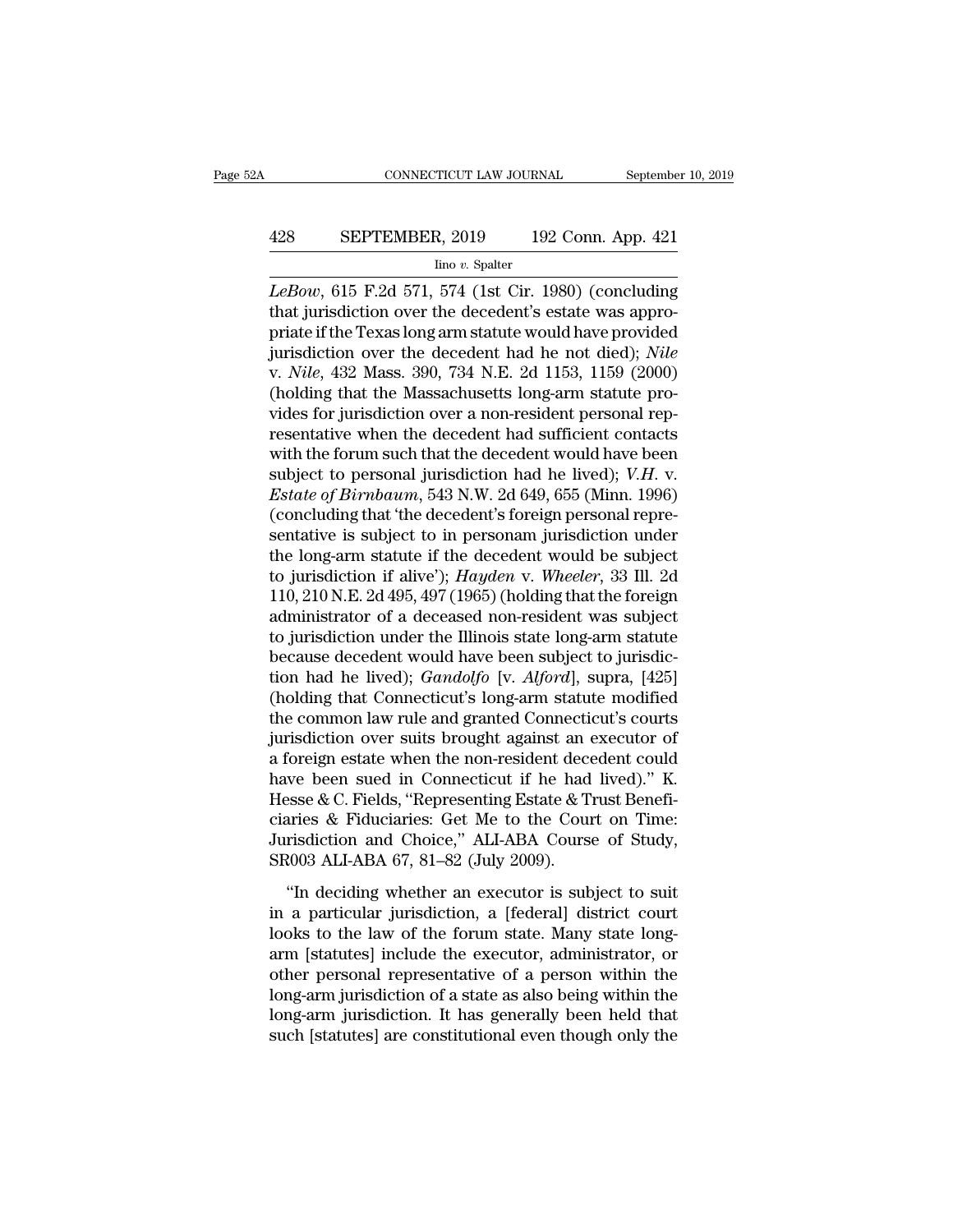# $\begin{array}{r} \text{10, 2019} \end{array}$  CONNECTICUT LAW JOURNAL Page 53A<br>192 Conn. App. 421 SEPTEMBER, 2019 429<br>192 Conn. App. 421 SEPTEMBER, 2019 429

Iino *v.* Spalter

r 10, 2019 CONNECTICUT LAW JOURNAL Page 53A<br>
192 Conn. App. 421 SEPTEMBER, 2019 429<br>
Ino v. Spalter<br>
decedent, and not his or her representative, had any<br>
contact with the forum jurisdiction . . . . " (Footnotes<br>
emitted) 192 Conn. App. 421 SEPTEMBER, 2019 429<br>
Imo v. Spalter<br>
decedent, and not his or her representative, had any<br>
contact with the forum jurisdiction . . . . " (Footnotes<br>
omitted.) 28 Fed. Proc., L. Ed. § 65:23 (June 2019<br>
Un 192 Conn. App. 421 SEPTEMBER, 2019 429<br>
lino v. Spatter<br>
decedent, and not his or her representative, had any<br>
contact with the forum jurisdiction . . . ." (Footnotes<br>
omitted.) 28 Fed. Proc., L. Ed. § 65:23 (June 2019<br>
U 192 Conn. App. 421 SEPTEMBER, 2019 429<br>
Imo v. Spalter<br>
decedent, and not his or her representative, had any<br>
contact with the forum jurisdiction . . . . ." (Footnotes<br>
omitted.) 28 Fed. Proc., L. Ed. § 65:23 (June 2019<br>
U  $\frac{\text{Im} \sigma v. \text{ Sphere}}{\text{hfootedent, and not his or her representative, had any contact with the forum jurisdiction}.$   $\ldots$   $\ldots$  (Footnotes omitted.) 28 Fed. Proc., L. Ed. § 65:23 (June 2019 Update); see *Rosenfeld* v. *Hotel Corp. of America*, 20 N.Y.2d 25, 228 N.E.2d 374, 281 N.Y.S.2d 308 (19 decedent, and not his or her representative, had any<br>contact with the forum jurisdiction . . . . ." (Footnotes<br>omitted.) 28 Fed. Proc., L. Ed. § 65:23 (June 2019<br>Update); see *Rosenfeld* v. *Hotel Corp. of America*,<br>20 N.Y contact with the forum jurisdiction . . . ." (Footnotes<br>omitted.) 28 Fed. Proc., L. Ed. § 65:23 (June 2019<br>Update); see *Rosenfeld* v. *Hotel Corp. of America*,<br>20 N.Y.2d 25, 228 N.E.2d 374, 281 N.Y.S.2d 308 (1967)<br>(thoro omitted.) 28 Fed. Proc., L. Ed. § 65:23 (June 2019<br>Update); see *Rosenfeld* v. *Hotel Corp. of America*,<br>20 N.Y.2d 25, 228 N.E.2d 374, 281 N.Y.S.2d 308 (1967)<br>(thoroughly discussing constitutionality of state court<br>obtaini Update); see *Rosenfeld* v. *Hotel Corp. of America*, 20 N.Y.2d 25, 228 N.E.2d 374, 281 N.Y.S.2d 308 (1967)<br>(thoroughly discussing constitutionality of state court obtaining in personam jurisdiction over nonresident exec 20 N.Y.2d 25, 228 N.E.2d 374, 281 N.Y.S.2d 308 (1967)<br>(thoroughly discussing constitutionality of state court<br>obtaining in personam jurisdiction over nonresident<br>executors, although such nonresident executors had<br>committed (thoroughly discussing constitutionality of state court<br>obtaining in personam jurisdiction over nonresident<br>executors, although such nonresident executors had<br>committed no acts and transacted no business); see also<br> $SongByrd$ obtaining in personam jurisdiction over nonresident<br>executors, although such nonresident executors had<br>committed no acts and transacted no business); see also<br>but decedent had transacted such business); see also<br> $SongByrd$ , In executors, although such nonresident executors had<br>committed no acts and transacted no business); see also<br>but decedent had transacted such business); see also<br>*SongByrd, Inc.* v. *Estate of Grossman*, 206 F.3d 172,<br>180–81 committed no acts and transacted no business in state,<br>but decedent had transacted such business); see also<br>*SongByrd, Inc.* v. *Estate of Grossman*, 206 F.3d 172,<br>180–81 (2d Cir.), cert. denied, 531 U.S. 824, 121 S. Ct.<br>6 but decedent had transacted such business); see also<br>
SongByrd, Inc. v. Estate of Grossman, 206 F.3d 172,<br>
180–81 (2d Cir.), cert. denied, 531 U.S. 824, 121 S. Ct.<br>
68, 148 L. Ed. 2d 33 (2000) ("[w]hether the [e]state is<br> SongByrd, *Inc.* v. *Estate of Grossman*, 206 F.3d 172, 180–81 (2d Cir.), cert. denied, 531 U.S. 824, 121 S. Ct. 68, 148 L. Ed. 2d 33 (2000) ("[w]hether the [e]state is subject to long-arm jurisdiction in Louisiana with re 180–81 (2d Cir.), cert. denied, 531 U.S. 824, 121 S. Ct.<br>68, 148 L. Ed. 2d 33 (2000) ("[w]hether the [e]state is<br>subject to long-arm jurisdiction in Louisiana with<br>respect to SongByrd's cause of action depends on<br>whether 68, 148 L. Ed. 2d 33 (2000) ("[w]hether the [e]state is<br>subject to long-arm jurisdiction in Louisiana with<br>respect to SongByrd's cause of action depends on<br>whether [the decedent] would have been subject to such<br>jurisdicti subject to long-arm jurisdiction in Louisiana with<br>respect to SongByrd's cause of action depends on<br>whether [the decedent] would have been subject to such<br>jurisdiction during his lifetime''); *Crosson* v. *Conlee*, 745<br>F.2 respect to SongByrd's cause of action depends on<br>whether [the decedent] would have been subject to such<br>jurisdiction during his lifetime"); *Crosson* v. *Conlee*, 745<br>F.2d 896, 900–901 (4th Cir. 1984), cert. denied, 470 U whether [the decedent] would have been subject to such<br>jurisdiction during his lifetime"); *Crosson v. Conlee*, 745<br>F.2d 896, 900–901 (4th Cir. 1984), cert. denied, 470 U.S.<br>1054, 105 S. Ct. 1759, 84 L. Ed. 2d 822 (1985) ( jurisdiction during his lifetime"); *Crosson* v. *Conlee*, 745<br>F.2d 896, 900–901 (4th Cir. 1984), cert. denied, 470 U.S.<br>1054, 105 S. Ct. 1759, 84 L. Ed. 2d 822 (1985) ("There<br>can be no doubt that personal jurisdiction co F.2d 896, 900–901 (4th Cir. 1984), cert. denied, 470 U.S.<br>1054, 105 S. Ct. 1759, 84 L. Ed. 2d 822 (1985) ("There<br>can be no doubt that personal jurisdiction could have<br>been obtained over [the decedent] during his lifetime,<br> 1054, 105 S. Ct. 1759, 84 L. Ed. 2d 822 (1985) ("There<br>can be no doubt that personal jurisdiction could have<br>been obtained over [the decedent] during his lifetime,<br>as he had operated a business in Virginia . . . . .<br>Accor can be no doubt that personal jurisdiction could have<br>been obtained over [the decedent] during his lifetime,<br>as he had operated a business in Virginia . . . . .<br>Accordingly, we hold that personal jurisdiction was<br>properly been obtained over [the decedent] during his lifetime,<br>as he had operated a business in Virginia . . . . .<br>Accordingly, we hold that personal jurisdiction was<br>properly obtained over defendant, a Florida executor,<br>under the as he had operated a business in Virginia  $\ldots$ .<br>Accordingly, we hold that personal jurisdiction was<br>properly obtained over defendant, a Florida executor,<br>under the Virginia long-arm statute, notwithstanding<br>the absence o Accordingly, we hold that personal jurisdiction was<br>properly obtained over defendant, a Florida executor,<br>under the Virginia long-arm statute, notwithstanding<br>the absence of any assets of the decedent's estate in<br>Virginia" properly obtained over defendant, a Florida executor,<br>under the Virginia long-arm statute, notwithstanding<br>the absence of any assets of the decedent's estate in<br>Virginia"); *Steego Corp.* v. *Ravenal*, 830 F. Supp. 42,<br>48 under the Virginia long-arm st<br>the absence of any assets of tl<br>Virginia''); *Steego Corp.* v. *Rau*<br>48 (D. Mass. 1993) ("Massachus<br>personal jurisdiction over an<br>would have been personal jurisd<br>while he was still living").<br> rginia"); *Steego Corp.* v. *Ravenal*, 830 F. Supp. 42, (D. Mass. 1993) ("Massachusetts courts will permit rsonal jurisdiction over an executor where there buld have been personal jurisdiction over the testator nile he wa Figure 7, 20039  $\degree$  ( $\degree$ ). That shall control as a 48 (D. Mass. 1993) ("Massachusetts courts will permit<br>personal jurisdiction over an executor where there<br>would have been personal jurisdiction over the testator<br>while h

personal jurisdiction over an executor where there<br>would have been personal jurisdiction over the testator<br>while he was still living").<br>The defendant relies on three cases to support her<br>contention that she, personally, m would have been personal jurisdiction over the testator<br>while he was still living").<br>The defendant relies on three cases to support her<br>contention that she, personally, must have sufficient<br>minimum contacts with this stat *We did have seen personaryand also some to the cestates*<br>while he was still living").<br>The defendant relies on three cases to support her<br>contention that she, personally, must have sufficient<br>minimum contacts with this sta The defendant relies on three cases to support her contention that she, personally, must have sufficient minimum contacts with this state to support the court's exercise of jurisdiction over her. Specifically, she cites *W*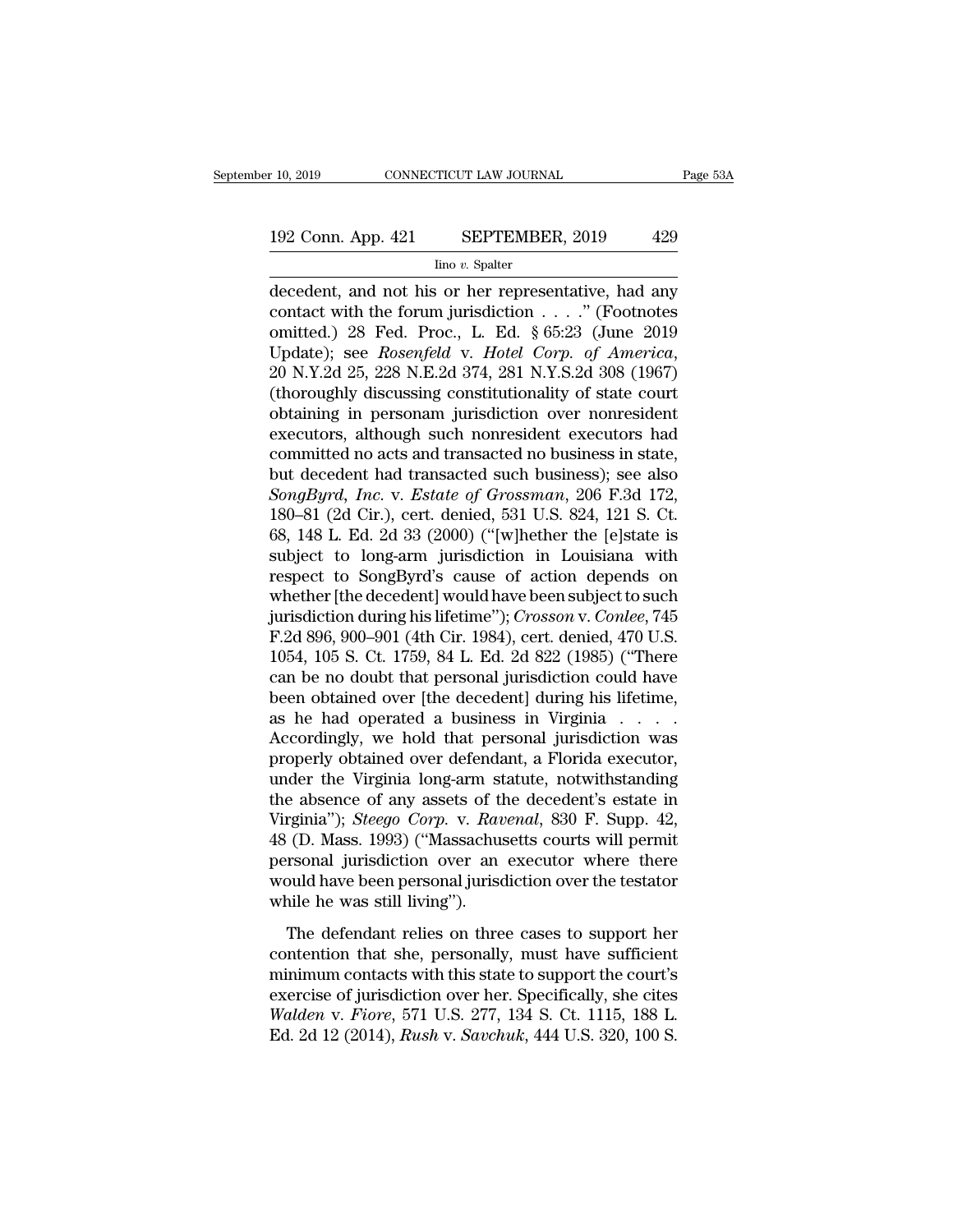# CONNECTICUT LAW JOURNAL September 10, 2019<br>
430 SEPTEMBER, 2019 192 Conn. App. 421<br>
192 Conn. App. 421

Iino *v.* Spalter

CONNECTICUT LAW JOURNAL<br>
September 10, 2019<br>
SEPTEMBER, 2019 192 Conn. App. 421<br>
Ino v. Spalter<br>
Ct. 571, 62 L. Ed. 2d 516 (1980), and *Hanson* v. *Denckla*,<br>
357 U.S. 235, 78 S. Ct. 1228, 2 L. Ed. 2d 1283 (1958), for<br>
the 430 SEPTEMBER, 2019 192 Conn. App. 421<br>  $\frac{\text{line }v. \text{ Spalter}}{\text{Ct. 571, 62 L. Ed. 2d 516 (1980), and *Hanson v. Denckla*, 357 U.S. 235, 78 S. Ct. 1228, 2 L. Ed. 2d 1283 (1958), for the proposition that sufficient minimum contacts must arise out of the contacts that the defendant executing necessarily hold with the form state. We conclude that$ 430 SEPTEMBER, 2019 192 Conn. App. 421<br>  $\frac{\text{line }v. \text{ Spalter}}{\text{Ct. 571, 62 L. Ed. 2d 516 (1980), and *Hanson v. Denckla*, 357 U.S. 235, 78 S. Ct. 1228, 2 L. Ed. 2d 1283 (1958), for the proposition that sufficient minimum contacts must arise out of the contacts that the defendant executing *personally*, had with the forum state. We conclude that each of those cases is in composite from the present case.$ *personally, 2012 personally, 2012 personally*, 2014<br>*personally, 2013 personally, 357 U.S. 235, 78 S. Ct. 1228, 2 L. Ed. 2d 1283 (1958), for the proposition that sufficient minimum contacts must arise out of the con*  $\frac{\text{Im} \sigma v. \text{ Spalter}}{\text{Ct. 571, 62 L. Ed. 2d 516 (1980), and *Hanson v. Denchia,* 357 U.S. 235, 78 S. Ct. 1228, 2 L. Ed. 2d 1283 (1958), for the proposition that sufficient minimum contacts must arise out of the contacts that the defendant executive, *personally,* had with the forum state. We conclude that each of those cases is inappropriate from the present case. None of them involves or speaks to an action that could have been brought in the form state against a decoder at$ Ct. 571, 62 L. Ed. 2d 516 (1980), and *Hanson v. Denckla*,<br>357 U.S. 235, 78 S. Ct. 1228, 2 L. Ed. 2d 1283 (1958), for<br>the proposition that sufficient minimum contacts must<br>arise out of the contacts that the defendant execu 357 U.S. 235, 78 S. Ct. 1228, 2 L. Ed. 2d 1283 (1958), for<br>the proposition that sufficient minimum contacts must<br>arise out of the contacts that the defendant executrix,<br>*personally*, had with the forum state. We conclude t the proposition that sufficient minimum contacts must<br>arise out of the contacts that the defendant executrix,<br>*personally*, had with the forum state. We conclude that<br>each of those cases is inapposite from the present case arise out of the contacts that the defendant executrix,<br>personally, had with the forum state. We conclude that<br>each of those cases is inapposite from the present case.<br>None of them involves or speaks to an action that coul personally, had with the forum state. We conclude that<br>each of those cases is inapposite from the present case.<br>None of them involves or speaks to an action that could<br>have been brought in the forum state *against a decede* each of those cases is inapposite from the present case.<br>None of them involves or speaks to an action that could<br>have been brought in the forum state *against a decedent*<br>had he still been alive, but, instead, by necessit In the present case, the action brought by the plain-<br>In the still been alive, but, instead, by necessity, due<br>the death of the decedent, was brought against the<br>ecutrix of the decedent's estate, who stood in the<br>oes of th that is seen brought in the rotal instead, by necessity, due<br>to the death of the decedent, was brought against the<br>executrix of the decedent's estate, who stood in the<br>shoes of the decedent for purposes of the action.<br>In

the tortion of the decedent, was brought against the executrix of the decedent's estate, who stood in the shoes of the decedent for purposes of the action.<br>In the present case, the action brought by the plaintiff could hav action of the decedent, was stronght against the executrix of the decedent's estate, who stood in the shoes of the decedent for purposes of the action.<br>In the present case, the action brought by the plaintiff could have be shoes of the decedent of purposes of the action.<br>In the present case, the action brought by the plain-<br>tiff could have been brought against the decedent for<br>the tortious acts *he committed while in this state*. The<br>action In the present case, the action brought by the plain-<br>tiff could have been brought against the decedent for<br>the tortious acts *he committed while in this state*. The<br>action names the defendant, not because of any act or<br>f In the present case, the action brought by the plain-<br>tiff could have been brought against the decedent for<br>the tortious acts *he committed while in this state*. The<br>action names the defendant, not because of any act or<br>f tiff could have been brought against the decedent for<br>the tortious acts *he committed while in this state*. The<br>action names the defendant, not because of any act or<br>failure to act on her part, but because she is standing the tortious acts *he committed while in this state*. The action names the defendant, not because of any act or failure to act on her part, but because she is standing in the shoes of the decedent. See 2 Restatement (Seco action names the defendant, not because of any act or<br>failure to act on her part, but because she is standing<br>in the shoes of the decedent. See 2 Restatement (Sec-<br>ond), supra, § 358; id., comment (d), pp. 422–23; id.,<br>rep failure to act on her part, but because she is standing<br>in the shoes of the decedent. See 2 Restatement (Sec-<br>ond), supra, § 358; id., comment (d), pp. 422–23; id.,<br>reporter's note to comment (d), pp. 425–26, and cases<br>ci in the shoes of the decedent. See 2 Restatement (Second), supra, § 358; id., comment (d), pp. 422–23; id., reporter's note to comment (d), pp. 425–26, and cases cited therein. Given the well established precedent on the c ond), supra, § 358; id., comment (d), pp. 422–23; id.,<br>reporter's note to comment (d), pp. 425–26, and cases<br>cited therein. Given the well established precedent on<br>the constitutionality of a court's exercise of long arm<br>ju reporter's note to comment (d), pp. 425–26, and cases<br>cited therein. Given the well established precedent on<br>the constitutionality of a court's exercise of long arm<br>jurisdiction in accordance with its statutory authority,<br> cited therein. Given the well established precedent on<br>the constitutionality of a court's exercise of long arm<br>jurisdiction in accordance with its statutory authority,<br>we conclude that the court in the present case did<br>not the constitutionality of a court's exercise of long arm<br>jurisdiction in accordance with its statutory authority,<br>we conclude that the court in the present case did<br>not violate the defendant's right to due process of law<br>by jurisdiction in accordance with its statutory authority,<br>we conclude that the court in the present case did<br>not violate the defendant's right to due process of law<br>by exercising jurisdiction over her because she had<br>steppe dismiss. Pepped into the shoes of the decedent when she<br>came the executrix of his estate. Accordingly, the<br>urt properly denied the defendant's motion to<br>smiss.<br>II<br>The defendant claims that the trial court improperly<br>mitted certain

II

became the executrix of his estate. Accordingly, the<br>court properly denied the defendant's motion to<br>dismiss.<br>II<br>The defendant claims that the trial court improperly<br>admitted certain evidence, which she claims was highly<br>p court properly denied the defendant's motion to<br>dismiss.<br>II<br>The defendant claims that the trial court improperly<br>admitted certain evidence, which she claims was highly<br>prejudicial and likely affected the outcome of the tri II<br>II<br>The defendant claims that the trial court improperly<br>admitted certain evidence, which she claims was highly<br>prejudicial and likely affected the outcome of the trial.<br>Specifically, she argues that the court erred in ( II<br>The defendant claims that the trial court improperly<br>admitted certain evidence, which she claims was highly<br>prejudicial and likely affected the outcome of the trial.<br>Specifically, she argues that the court erred in (1)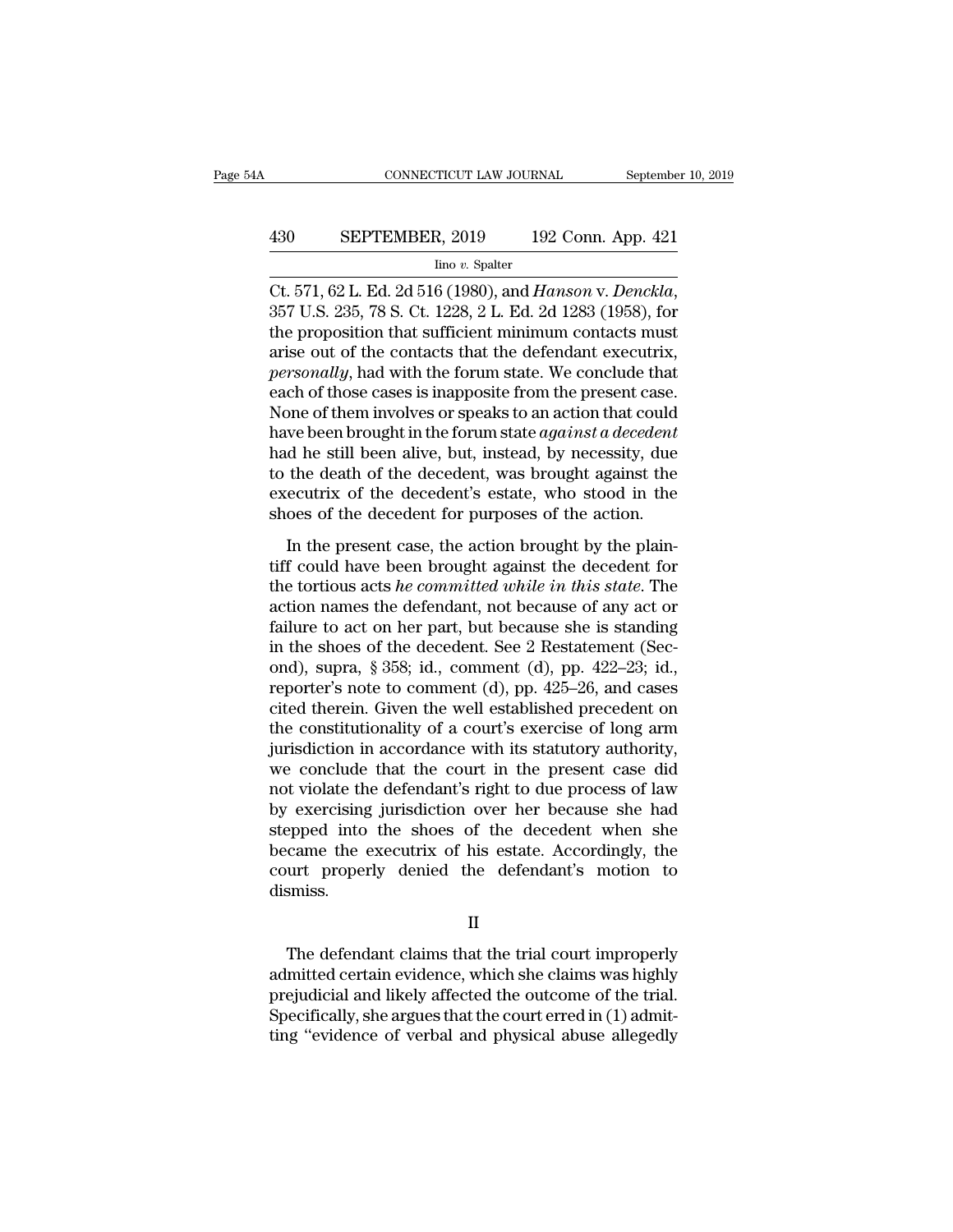# $\begin{tabular}{l} $10, 2019$ \hline \multicolumn{2}{c}{\text{CONNECTICUT LAW JOURNAL}} \end{tabular} \begin{tabular}{l} Page 55A \end{tabular}$   $\begin{tabular}{c} 192 Conn. App. 421 \hline \multicolumn{2}{c}{ \text{RSPTEMBER, 2019}} \end{tabular} \begin{tabular}{c} 431 \hline \multicolumn{2}{c}{ \text{I}} \end{tabular}$

Iino *v.* Spalter

perpetrated by [the decedent] on [the] plaintiff and [on]<br>third parties," and (2) admitting "hearsay evidence<sup>3</sup> pur-<br>perpetrated by [the decedent] on [the] plaintiff and [on]<br>third parties," and (2) admitting "hearsay ev 192 Conn. App. 421 SEPTEMBER, 2019 431<br>  $\frac{1}{2}$  Ino v. Spatter<br>
perpetrated by [the decedent] on [the] plaintiff and [on]<br>
third parties," and (2) admitting "hearsay evidence<sup>3</sup> pur-<br>
porting to be from a 1997 journal, 192 Conn. App. 421 SEPTEMBER, 2019 431<br>  $\frac{f_{\text{line }v.\text{ Spalter}}}{\text{perpetrated by [the decedent] on [the] plaintiff and [on]}\n \text{third parties," and (2) admitting "hearsay evidence<sup>3</sup> pur-  
porting to be from a 1997 journal, the original of which was discarded by [the] plaintiff's attempt during the course of [the] litation." (Eochote added) After set$ 192 Conn. App. 421 SEPTEMBER, 2019 431<br>  $\frac{1}{2}$  Ino v. Spalter<br>
perpetrated by [the decedent] on [the] plaintiff and [on]<br>
third parties," and (2) admitting "hearsay evidence<sup>3</sup> pur-<br>
porting to be from a 1997 journal, For  $\frac{1}{\text{min } v}$ . Set  $\frac{1}{\text{min } v}$ ,  $\frac{1}{\text{min } v}$ . Set  $\frac{1}{\text{min } v}$ . Set  $\frac{1}{\text{min } v}$ . Set  $\frac{1}{\text{min } v}$  (Footnote  $\frac{1}{\text{min } v}$ ) (Third parties," and (2) admitting "hearsay evidence<sup>3</sup> purporting to be from a  $\frac{\text{Im} \sigma v. \text{ Spalter}}{\text{perpetrated by [the decedent] on [the] plaintiff and [on] third parties," and (2) admitting "hearsay evidence<sup>3</sup> purporting to be from a 1997 journal, the original of which was discarded by [the] plaintiff's attempt during the course of [the] litigation." (Footnote added.) After setting forth our standard of review, we will consider each of these in turn.$ perpetrated by [the definite] thin the definition of the from a 1 was discarded by [the course of [the] litigation of these in turn.<br>"To the extent litigation" was the form a 1 was discarded by [the] litigation of these in The parties, and (2) admitting heatsay evidence pur-<br>
riting to be from a 1997 journal, the original of which<br>
as discarded by [the] plaintiff's attorney during the<br>
urse of [the] litigation." (Footnote added.) After setporting to be front a 1997 journal, the original of which<br>was discarded by [the] plaintiff's attorney during the<br>course of [the] litigation." (Footnote added.) After set-<br>ting forth our standard of review, we will consider

was uscarded by [the] plannin's attorney during the<br>course of [the] litigation." (Footnote added.) After set-<br>ting forth our standard of review, we will consider each<br>of these in turn.<br>"To the extent [that] a trial court's ple, the state of the magazine. The counse added a challeng forth our standard of review, we will consider each<br>of these in turn.<br>"To the extent [that] a trial court's admission of evi-<br>dence is based on an interpretation classified as hearsay and whether a hearsay exception<br>property results and a heart and whether a challenged statement properly may be<br>classified as hearsay and whether a hearsay exception<br>properly is identified are legal q To the extent [that] a trial court's admission of evidence is based on an interpretation of the Code of Evidence, our standard of review is plenary. For example, whether a challenged statement properly may be classified a "To the extent [that] a trial court's admission of evidence is based on an interpretation of the Code of Evidence, our standard of review is plenary. For example, whether a challenged statement properly may be classified dence is based on an interpretation of the Code of<br>Evidence, our standard of review is plenary. For exam-<br>ple, whether a challenged statement properly may be<br>classified as hearsay and whether a hearsay exception<br>properly i Evidence, our standard of review is plenary. For example, whether a challenged statement properly may be classified as hearsay and whether a hearsay exception properly is identified are legal questions demanding plenary r ple, whether a challenged statement properly may be classified as hearsay and whether a hearsay exception properly is identified are legal questions demanding plenary review. . . . We review the trial court's decision to a classified as hearsay and whether a hearsay exception<br>properly is identified are legal questions demanding<br>plenary review.... We review the trial court's deci-<br>sion to admit [or exclude] evidence, if premised on<br>a correct properly is identified are legal questions demanding<br>plenary review.... We review the trial court's deci-<br>sion to admit [or exclude] evidence, if premised on<br>a correct view of the law, however, for an abuse of<br>discretion. plenary review. . . . . We review the trial court's decision to admit [or exclude] evidence, if premised on<br>a correct view of the law, however, for an abuse of<br>discretion. . . . Additionally, [b]efore a party is enti-<br>tled sion to admit [or exclude] evidence, if premised on<br>a correct view of the law, however, for an abuse of<br>discretion. . . . Additionally, [b]efore a party is enti-<br>tled to a new trial because of an erroneous evidentiary<br>rul a correct view of the law, however, for an abuse of discretion. . . . Additionally, [b]efore a party is entitled to a new trial because of an erroneous evidentiary ruling, he or she has the burden of demonstrating that th discretion. . . . . Additionally, [b]efore a party is enti-<br>tled to a new trial because of an erroneous evidentiary<br>ruling, he or she has the burden of demonstrating that<br>the error was harmful. . . . The harmless error sta rd in a civil case is whether the improper ruling would<br>tely affect the result." (Internal quotation marks omit-<br>d.) *LM Ins. Corp.* v. *Connecticut Dismanteling*, *LLC*,<br>2 Conn. App. 622, 627–28, 161 A.3d 562 (2017).<br>A<br>Th

A

likely affect the result." (Internal quotation marks omitted.) *LM Ins. Corp.* v. *Connecticut Dismanteling, LLC*, 172 Conn. App. 622, 627–28, 161 A.3d 562 (2017).<br>
A<br>
The defendant claims that the court erred in admittin ted.) *LM Ins. Corp.* v. *Connecticut Dismanteling, LLC,*<br>172 Conn. App. 622, 627–28, 161 A.3d 562 (2017).<br>A<br>The defendant claims that the court erred in admitting<br>evidence of verbal and physical abuse committed by the<br>dec 172 Conn. App. 622, 627–28, 161 A.3d 562 (2017).<br>
A<br>
The defendant claims that the court erred in admitting<br>
evidence of verbal and physical abuse committed by the<br>
decedent and that such evidence was highly prejudicial,<br> A<br>
The defendant claims that the court erred in admitting<br>
evidence of verbal and physical abuse committed by the<br>
decedent and that such evidence was highly prejudicial,<br>
likely affecting the outcome of the trial. She arg The defendant claims that the court erred in admitting<br>evidence of verbal and physical abuse committed by the<br>decedent and that such evidence was highly prejudicial,<br>likely affecting the outcome of the trial. She argues<br>th cedent and that such evidence was highly prejudicial,<br>ely affecting the outcome of the trial. She argues<br>at she "filed a motion in limine seeking to preclude<br>idence of claimed verbal and physical abuse of [the]<br>"Hearsay [r likely affecting the outcome of the trial. She argues<br>that she "filed a motion in limine seeking to preclude<br>evidence of claimed verbal and physical abuse of [the]<br><sup>3</sup> "Hearsay [refersto] a statement, other than the one ma

 $3.4$ Hoor that she "filed a motion in limine seeking to preclude<br>evidence of claimed verbal and physical abuse of [the]<br><sup>3</sup> "Hearsay [refersto] a statement, other than the one made by the declarant<br>while testifying at the proceeding evidence of claimed verbal and physical abuse of [the]<br>
<sup>3</sup> "Hearsay [refers to] a statement, other than the one made by the declarant<br>
while testifying at the proceeding, offered in evidence to establish the truth<br>
of th <sup>3</sup> "Hearsay [refers to] a statement, other than the one made by the declarant while testifying at the proceeding, offered in evidence to establish the truth of the matter asserted. Conn. Code Evid. § 8-1 (3). Hearsay is i <sup>3</sup> "Hearsay [refers to] a statement, other than the one made by the declarant while testifying at the proceeding, offered in evidence to establish the truth of the matter asserted. Conn. Code Evid. § 8-1 (3). Hearsay is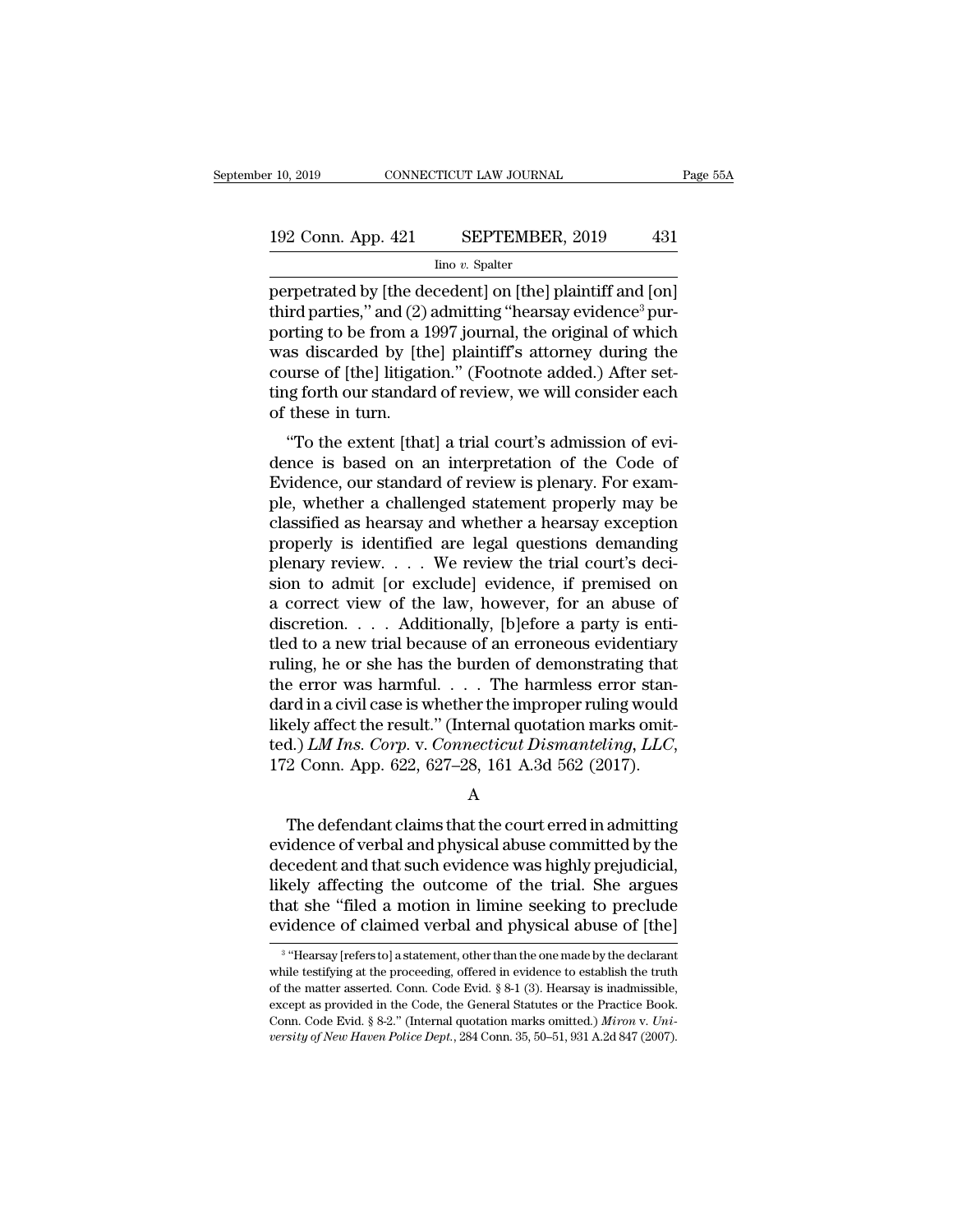# CONNECTICUT LAW JOURNAL September 10, 2019<br>432 SEPTEMBER, 2019 192 Conn. App. 421<br>100 v. Spalter

Iino *v.* Spalter

CONNECTICUT LAW JOURNAL September 10, 2<br>
SEPTEMBER, 2019 192 Conn. App. 421<br>
Ino v. Spalter<br>
plaintiff's brothers (Jonathan [Spalter], Alan [Spalter],<br>
and Michael Spalter) on the ground that such evidence SEPTEMBER, 2019 192 Conn. App. 421<br>
Ino v. Spalter<br>
plaintiff's brothers (Jonathan [Spalter], Alan [Spalter],<br>
and Michael Spalter) on the ground that such evidence<br>
was not relevant and constituted improper character<br>
and SEPTEMBER, 2019 192 Conn. App. 421<br>  $\frac{\text{line }v.\text{ Spalter}}{\text{plaintext}}$ <br>
plaintiff's brothers (Jonathan [Spalter], Alan [Spalter],<br>
and Michael Spalter) on the ground that such evidence<br>
was not relevant and constituted improper charac **EXEPTEMBER, 2019** 192 Conn. App. 421<br>  $\frac{1}{2}$  Ino *v*. Spalter<br>
plaintiff's brothers (Jonathan [Spalter], Alan [Spalter],<br>
and Michael Spalter) on the ground that such evidence<br>
was not relevant and constituted imprope Frame of the values of the plaintiff's brothers (Jonathan [Spalter], Alan [Spalter], and Michael Spalter) on the ground that such evidence was not relevant and constituted improper character and/or propensity evidence, pa  $\frac{1}{100}$  *v.* spater<br>plaintiff's brothers (Jonathan [Spalter], Alan [Spalter],<br>and Michael Spalter) on the ground that such evidence<br>was not relevant and constituted improper character<br>and/or propensity evidence, parti plaintiff's brothers (Jonathan [Spalter], Alan [Spalter],<br>and Michael Spalter) on the ground that such evidence<br>was not relevant and constituted improper character<br>and/or propensity evidence, particularly because it<br>effect and Michael Spalter) on the ground that such evidence<br>was not relevant and constituted improper character<br>and/or propensity evidence, particularly because it<br>effectively allowed statutorily time-barred claims of<br>third par ted.) The plantiff argues that the evidence was relevant<br>fectively allowed statutorily time-barred claims of<br>ird parties to be brought before the jury.  $\dots$  The<br>al court denied the motion in limine  $\dots$ . The trial<br>urt erred by third parties to be brought before the jury.  $\dots$  The trial court denied the motion in limine  $\dots$ . The trial court erred by admitting this evidence." (Citation omitted.)<br>The plaintiff argues that the evidence was relevan

Final court denied the motion in limine  $\dots$ . The trial court erred by admitting this evidence." (Citation omitted.)<br>The plaintiff argues that the evidence was relevant<br>to explain the plaintiff's fear of the decedent and Figure 1 and the testimon of the testimonic court erred by admitting this evidence." (Citation omitted.)<br>The plaintiff argues that the evidence was relevant<br>to explain the plaintiff's fear of the decedent and why<br>she delay ted.)<br>The plaintiff argues that the evidence was relevant<br>to explain the plaintiff's fear of the decedent and why<br>she delayed reporting his sexual abuse, and that the<br>defendant failed to object to much of the testimony tha The plaintiff argues that the evidence was relevant<br>to explain the plaintiff's fear of the decedent and why<br>she delayed reporting his sexual abuse, and that the<br>defendant failed to object to much of the testimony that<br>she The plaintiff argues that the evidence was relevant<br>to explain the plaintiff's fear of the decedent and why<br>she delayed reporting his sexual abuse, and that the<br>defendant failed to object to much of the testimony that<br>she to explain the plaintiff's fear of the decedent and why<br>she delayed reporting his sexual abuse, and that the<br>defendant failed to object to much of the testimony that<br>she now claims was admitted improperly. The plaintiff<br>co she delayed reporting his sexual abuse, and that the<br>defendant failed to object to much of the testimony that<br>she now claims was admitted improperly. The plaintiff<br>contends that the defendant's motion in limine did not<br>ser defendant failed to object to much of the testimony that<br>she now claims was admitted improperly. The plaintiff<br>contends that the defendant's motion in limine did not<br>serve to preserve her objections to each and every bit o she now claims was admitted improperly. The plaintiff<br>contends that the defendant's motion in limine did not<br>serve to preserve her objections to each and every bit of<br>testimony related to the decedent's verbal and physical contends that the defendant's motion in limine did not<br>serve to preserve her objections to each and every bit of<br>testimony related to the decedent's verbal and physical<br>abuse of the plaintiff and her brothers because the c serve to preserve her objections to each and every bit of<br>testimony related to the decedent's verbal and physical<br>abuse of the plaintiff and her brothers because the court<br>stated that it was delaying its ruling on the admi testimony related to the decedent's verbal and physical<br>abuse of the plaintiff and her brothers because the court<br>stated that it was delaying its ruling on the admissibility<br>of this evidence until it was offered at trial, abuse of the plaintif<br>stated that it was de<br>of this evidence ur<br>necessitating that t<br>evidence as it was<br>argues that any im<br>was harmless.<br>The following add this evidence until it was offered at trial, thereby<br>cessitating that the defendant object to the specific<br>idence as it was being offered. The plaintiff also<br>gues that any improper admission by the trial court<br>as harmless. necessitating that the defendant object to the specific<br>evidence as it was being offered. The plaintiff also<br>argues that any improper admission by the trial court<br>was harmless.<br>The following additional facts inform our rev

evidence as it was being offered. The plaintiff also<br>argues that any improper admission by the trial court<br>was harmless.<br>The following additional facts inform our review. The<br>defendant filed a motion in limine to "preclude argues that any improper admission by the trial court<br>was harmless.<br>The following additional facts inform our review. The<br>defendant filed a motion in limine to "preclude evidence<br>of alleged other crimes, wrongs, or bad act was harmless.<br>The following additional facts inform our review. The<br>defendant filed a motion in limine to "preclude evidence<br>of alleged other crimes, wrongs, or bad acts" committed<br>by the decedent, including alleged physic The following additional facts inform our review. The<br>defendant filed a motion in limine to "preclude evidence<br>of alleged other crimes, wrongs, or bad acts" committed<br>by the decedent, including alleged physical or emotiona The following additional facts inform our review. The<br>defendant filed a motion in limine to "preclude evidence<br>of alleged other crimes, wrongs, or bad acts" committed<br>by the decedent, including alleged physical or emotiona defendant filed a motion in limine to "preclude evidence<br>of alleged other crimes, wrongs, or bad acts" committed<br>by the decedent, including alleged physical or emotional<br>abuse by the decedent against the family dog, the pl of alleged other crimes, wrongs, or bad acts" committed<br>by the decedent, including alleged physical or emotional<br>abuse by the decedent against the family dog, the plain-<br>tiff, and the plaintiff's brothers, on the ground th by the decedent, including alleged physical or emotional<br>abuse by the decedent against the family dog, the plain-<br>tiff, and the plaintiff's brothers, on the ground that it<br>was "improper character and/or propensity evidence abuse by the decedent against the family dog, the plain-<br>tiff, and the plaintiff's brothers, on the ground that it<br>was "improper character and/or propensity evidence."<br>She also argued that the evidence was not relevant and tiff, and the plaintiff's brothers, on the ground that it<br>was "improper character and/or propensity evidence."<br>She also argued that the evidence was not relevant and<br>that its prejudicial effect significantly would outweigh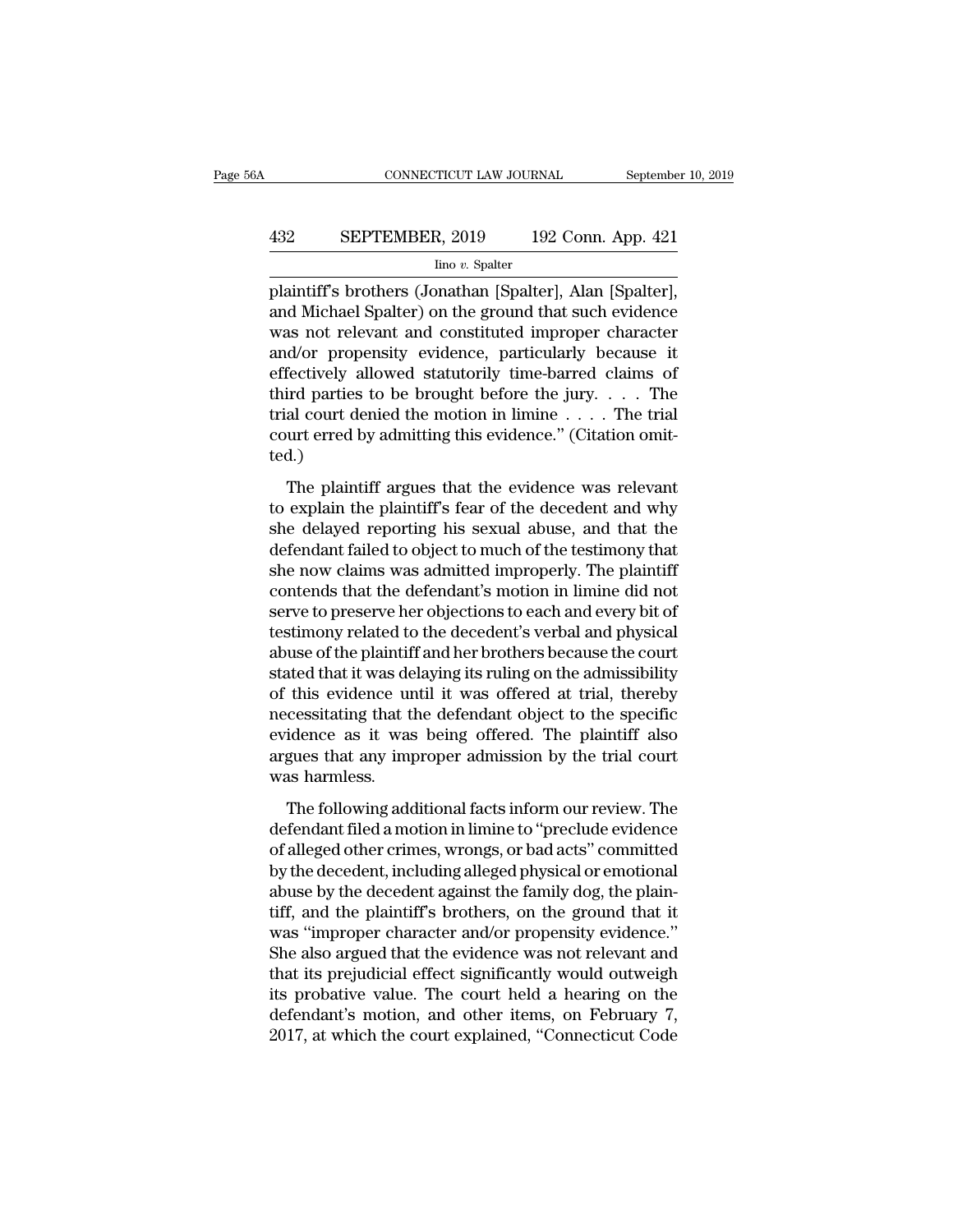# r 10, 2019 CONNECTICUT LAW JOURNAL Page 57A<br>192 Conn. App. 421 SEPTEMBER, 2019 433<br>Ino v. Spalter

Iino *v.* Spalter

F 10, 2019 CONNECTICUT LAW JOURNAL Page 5'<br>
192 Conn. App. 421 SEPTEMBER, 2019 433<br>
Ino v. Spalter<br>
of Evidence  $[\S 4-5]^4$  appl[ies] to both civil and criminal<br>
cases. . . . So, what this means, to the extent evidence<br>
of 192 Conn. App. 421 SEPTEMBER, 2019 433<br>  $\frac{100 \text{ eV}}{100 \text{ eV}}$  Spalter<br>
of Evidence  $[\frac{8}{4} - 5]^4$  appl[ies] to both civil and criminal<br>
cases. . . . So, what this means, to the extent evidence<br>
of [the decedent's] abus 192 Conn. App. 421 SEPTEMBER, 2019 433<br>  $\frac{\text{line }v. \text{ Spalter}}{\text{of Evidence } [\frac{8}{2}4-5]^4 \text{ appliles}]}$  to both civil and criminal cases. . . . So, what this means, to the extent evidence of [the decedent's] abuse of other people and the dog 192 Conn. App. 421 SEPTEMBER, 2019 433<br>  $\frac{1}{2}$  ino v. Spalter<br>
of Evidence  $[\frac{8}{2}4-5]^4$  appl[ies] to both civil and criminal<br>
cases. . . . So, what this means, to the extent evidence<br>
of [the decedent's] abuse of oth Internal and the v. Spaler<br>Internal and criminal<br>cases. . . . So, what this means, to the extent evidence<br>of [the decedent's] abuse of other people and the dog<br>. . . are offered, I will need to do a two part test before<br>I  $\frac{\ln 6 v. \text{ Spalter}}{\ln 6 v. \text{ Spatter}}$ <br>
of Evidence [§ 4-5]<sup>4</sup> appl[ies] to both civil and criminal<br>
cases. . . . So, what this means, to the extent evidence<br>
of [the decedent's] abuse of other people and the dog<br>
. . . are offered of Evidence  $[\S 4-5]^4$  appl[ies] to both civil and criminal<br>cases.... So, what this means, to the extent evidence<br>of [the decedent's] abuse of other people and the dog<br>... are offered, I will need to do a two part test be cases. . . . So, what this means, to the extent evidence<br>of [the decedent's] abuse of other people and the dog<br>. . . are offered, I will need to do a two part test before<br>I can admit it. I have to make a determination as of [the decedent's] abuse of other people and the dog<br>  $\dots$  are offered, I will need to do a two part test before<br>
I can admit it. I have to make a determination as to<br>
relevance, and I also have to weigh the probative va ... are offered, I will need to do a two part test before<br>I can admit it. I have to make a determination as to<br>relevance, and I also have to weigh the probative value<br>of the evidence against the prejudicial effect of the<br>e I can admit it. I have to make a determination as to<br>relevance, and I also have to weigh the probative value<br>of the evidence against the prejudicial effect of the<br>evidence, and that needs to be done . . . out of the<br>heari relevance, and I also have to weigh the probative value<br>of the evidence against the prejudicial effect of the<br>evidence, and that needs to be done . . . out of the<br>hearing of the jury." (Footnote added.) Consistent with<br>th of the evidence against the prejudicial effect of the<br>evidence, and that needs to be done . . . out of the<br>hearing of the jury." (Footnote added.) Consistent with<br>this explanation, the court, also on February 7, 2017,<br>iss evidence, and that needs to be done . . . out of the<br>hearing of the jury." (Footnote added.) Consistent with<br>this explanation, the court, also on February 7, 2017,<br>issued a short written ruling denying the motion in<br>limin hearing of the jury." (Footnote added.) Consistent with<br>this explanation, the court, also on February 7, 2017,<br>issued a short written ruling denying the motion in<br>limine because "[e]vidence of other wrongs and acts is<br>adm this explanation, the consisted a short written<br>limine because "[e]vide<br>admissible for certain p<br>of the Connecticut Co<br>relevant and that its p<br>prejudicial effect."<br>The record reflects Fig. 2.1 and that the connection is also that the connection of the connection purposes pursuant to  $[\S]$  4-5 (c) the Connecticut Code of Evidence, provided it is levant and that its probative value outweighs any ejudicia mante because  $\alpha$  reproached to other wrongs and acts is<br>admissible for certain purposes pursuant to  $\lceil \S \rceil$  4-5 (c)<br>of the Connecticut Code of Evidence, provided it is<br>relevant and that its probative value outweighs

damission for ecrtain purposes pursuant to  $[s]$  +9 (e)<br>of the Connecticut Code of Evidence, provided it is<br>relevant and that its probative value outweighs any<br>prejudicial effect."<br>The record reflects that the defendant cl of the conflected code of Evidence, provided it is<br>relevant and that its probative value outweighs any<br>prejudicial effect."<br>The record reflects that the defendant clearly was<br>told that the court, although denying the motio referent and that its probative value outwerghs any<br>prejudicial effect."<br>The record reflects that the defendant clearly was<br>told that the court, although denying the motion in<br>limine, was reserving judgment on specific obj The record reflects that the defendant clearly was<br>told that the court, although denying the motion in<br>limine, was reserving judgment on specific objections<br>to evidence of other wrongs or acts until the evidence<br>was offere The record reflects that the defendant clearly was<br>told that the court, although denying the motion in<br>limine, was reserving judgment on specific objections<br>to evidence of other wrongs or acts until the evidence<br>was offer evidence of other wrongs or acts until the evidence<br>as offered at trial. Later in the February 7, 2017 hear-<br>ig, the parties were discussing the admissibility of<br>ortions of depositions regarding allegations of physical<br><sup>4</sup> was offered at trial. Later in the February 7, 2017 hearing, the parties were discussing the admissibility of portions of depositions regarding allegations of physical  $\frac{4}{1}$  Section 4-5 of the Connecticut Code of Evid

ing, the parties were discussing the admissibility of<br>portions of depositions regarding allegations of physical<br><sup>4</sup>Section 4-5 of the Connecticut Code of Evidence provides in relevant<br>part: "(a) General Rule. Evidence of o portions of depositions regarding allegations of physical<br>
<sup>4</sup> Section 4-5 of the Connecticut Code of Evidence provides in relevant<br>
part: "(a) General Rule. Evidence of other crimes, wrongs or acts of a person<br>
is inadmis <sup>4</sup> Section 4-5 of the Connecticut Code of Evidence provides in relevant<br>
<sup>4</sup> Section 4-5 of the Connecticut Code of Evidence provides in relevant<br>
rt: "(a) General Rule. Evidence of other crimes, wrongs or acts of a perso <sup>4</sup> Section 4-5 of the Connecticut Code of Evidence provides in relevant part: "(a) General Rule. Evidence of other crimes, wrongs or acts of a person is inadmissible to prove the bad character, propensity, or criminal te part: "(a) General Rule. Evidence of other crimes, wrongs or acts of a person<br>is inadmissible to prove the bad character, propensity, or criminal tendencies<br>of that person except as provided in subsection (b).<br>"(b) When E

The distribution of the bad character, propensity, or criminal tendencies<br>that person except as provided in subsection (b).<br>"(b) When Evidence of other sexual misconduct is admissible to prove<br>opensity. Evidence of other s

of that person except as provided in subsection (b).<br>
"(b) When Evidence of other sexual misconduct is admissible to prove<br>
propensity. Evidence of other sexual misconduct is admissible in a criminal<br>
case to establish . "(b) When Evidence of other sexual misconduct is admissible to prove<br>propensity. Evidence of other sexual misconduct is admissible in a criminal<br>case to establish . . . .<br>"(c) When evidence of other crimes, wrongs or acts propensity. Evidence of other sexual misconduct is admissible in a criminal case to establish . . . . "(c) When evidence of other crimes, wrongs or acts is admissible. Evidence of other crimes, wrongs or acts of a person i knowledge, a system of criminal activity, or an element of the crime, or to "(c) When evidence of other crimes, wrongs or a<br>"(c) When evidence of other crimes, wrongs or a<br>do fother crimes, wrongs or acts of a person is admained than those specified in subsection (a), such as<br>malice, motive, commo (c) means, wrongs or acts of a person is admissible for purposes other other crimes, wrongs or acts of a person is admissible for purposes other an those specified in subsection (a), such as to prove intent, identity, alic or a trait of character or a trait of character or a person in relation of a person in than those specified in subsection (a), such as to prove intent, identity, malice, motive, common plan or scheme, absence of mistake or

malice, motive, common plan or scheme, absence of mistake or accident, knowledge, a system of criminal activity, or an element of the crime, or to corroborate crucial prosecution testimony.<br>"(d) Specific instances of condu manowledge, a system of criminal accorroborate crucial prosecution tes<br>
"(d) Specific instances of conduction the state of the person's conduction of defense is in issue, proof<br>
instances of the person's conduct."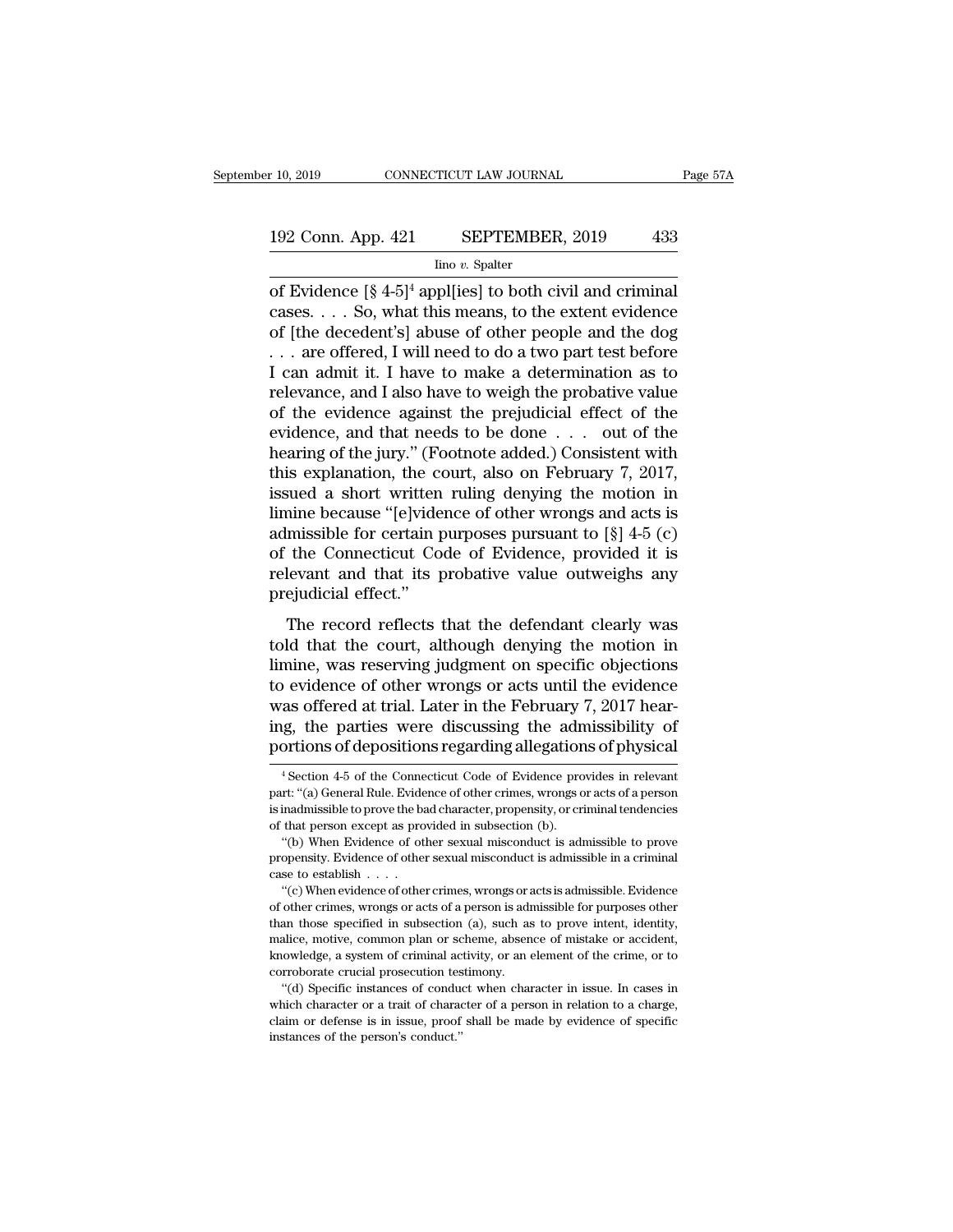# CONNECTICUT LAW JOURNAL September 10, 2019<br>434 SEPTEMBER, 2019 192 Conn. App. 421<br>100 v. Spalter

Iino *v.* Spalter

 $\begin{tabular}{ll} \multicolumn{1}{l}{{\bf CONPECTICUT LAW JOURNAL}} & \multicolumn{1}{l}{September 10, 2019} \\ \hline & \multicolumn{1}{l}{\bf 192 Conn. App. 421} \\ & \multicolumn{1}{l}{\bf 190} & \multicolumn{1}{l}{\bf 192 Conn. App. 421} \\ \hline & \multicolumn{1}{l}{\bf 190} & \multicolumn{1}{l}{\bf 192 Conn. App. 421} \\ & \multicolumn{1}{l}{\bf 190} & \multicolumn{1}{l}{\bf 192 Conn. App. 421} \\ & \multicolumn{1$ We detected. The defendant objected. The plaintiff's attorney and emotional abuse committed by the decedent to which the defendant objected. The plaintiff's attorney told the court that he would be telling the jury during  $\frac{434}{\text{C}}$  SEPTEMBER, 2019 192 Conn. App. 421<br>  $\frac{\text{C}}{\text{C}}$  ino *v*. Spalter<br>
and emotional abuse committed by the decedent to<br>
which the defendant objected. The plaintiff's attorney<br>
told the court that he would be **EPTEMBER, 2019** 192 Conn. App. 421<br>  $\frac{1}{2}$  line v. Spalter<br>
and emotional abuse committed by the decedent to<br>
which the defendant objected. The plaintiff's attorney<br>
told the court that he would be telling the jury du  $\frac{\text{line }v. \text{ Spalter}}{\text{line }v. \text{ Spalter}}$ <br>and emotional abuse committed by the decedent to<br>which the defendant objected. The plaintiff's attorney<br>told the court that he would be telling the jury during<br>opening argument that the plai  $\frac{\text{line }v. \text{ Spalter}}{\text{and emotional abuse committed by the decoder to which the defendant objected. The plaintiff's attempt to hold the court that he would be telling the jury during opening argument that the plaintiff was territorial of the decoder because of his sexual abuse and his violent acts toward her, her brothers, and her dog. He also stated that he would explain to the jury that this is why she waited until he died to disclose this abuse publicly.$ and emotional abuse committed by the decedent to<br>which the defendant objected. The plaintiff's attorney<br>told the court that he would be telling the jury during<br>opening argument that the plaintiff was terrified of the<br>deced which the defendant objected. The plaintiff's attorney<br>told the court that he would be telling the jury during<br>opening argument that the plaintiff was terrified of the<br>decedent because of his sexual abuse and his violent<br>a told the court that he would be telling the jury during<br>opening argument that the plaintiff was terrified of the<br>decedent because of his sexual abuse and his violent<br>acts toward her, her brothers, and her dog. He also<br>stat opening argument that the plaintiff was terrified of the<br>decedent because of his sexual abuse and his violent<br>acts toward her, her brothers, and her dog. He also<br>stated that he would explain to the jury that this is why<br>sh decedent because of his sexual abuse and his violent<br>acts toward her, her brothers, and her dog. He also<br>stated that he would explain to the jury that this is why<br>she waited until he died to disclose this abuse publicly<br>an acts toward her, her brothers, and her dog. He also<br>stated that he would explain to the jury that this is why<br>she waited until he died to disclose this abuse publicly<br>and file this action; it helped to explain her fearful stated that he would explain to the jury that this is why<br>she waited until he died to disclose this abuse publicly<br>and file this action; it helped to explain her fearful state<br>of mind during his lifetime. The defendant's a she waited until he died to disclose this abuse publicly<br>and file this action; it helped to explain her fearful state<br>of mind during his lifetime. The defendant's attorney<br>responded: "The fact that opposing counsel wants and file this action; it helped to explain her fearful state<br>of mind during his lifetime. The defendant's attorney<br>responded: "The fact that opposing counsel wants to<br>make some statements in opening argument about evi-<br>de of mind during his lifetime. The defendant's attorney<br>responded: "The fact that opposing counsel wants to<br>make some statements in opening argument about evi-<br>dence that may or may not come in is his choice. The<br>court does responded: "The fact that opposing counsel wants to<br>make some statements in opening argument about evi-<br>dence that may or may not come in is his choice. The<br>court doesn't have before it the information at this point<br>in ti make some statements in opening argument about evidence that may or may not come in is his choice. The court doesn't have before it the information at this point in time sufficient to rule [on] whether  $\dots$  the evidence t dence that may or may not come in is his choice. The<br>court doesn't have before it the information at this point<br>in time sufficient to rule [on] whether  $\dots$  the evi-<br>dence that will be offered comes in under [§ 4-5 (c) of court doesn't have before it the information at this point<br>in time sufficient to rule [on] whether  $\dots$  the evi-<br>dence that will be offered comes in under [§ 4-5 (c) of<br>the Connecticut Code of Evidence]. There are signifi in time sufficient to rule [on] whether  $\ldots$  the evidence that will be offered comes in under [§ 4-5 (c) of the Connecticut Code of Evidence]. There are significant issues about that evidence. We would be severely prejud dence that will be offered comes in under  $[\S 4-5$  (c) of<br>the Connecticut Code of Evidence]. There are signifi-<br>cant issues about that evidence. We would be severely<br>prejudiced by the introduction of evidence. . . . And<br>s the Connecticut Code of Evidence]. There are significant issues about that evidence. We would be severely prejudiced by the introduction of evidence. . . . And so, if counsel wants to make statements in opening argument, cant issues about that evidence. We would be severely<br>prejudiced by the introduction of evidence. . . . And<br>so, if counsel wants to make statements in opening<br>argument, he can state whatever he wants to, but, as<br>[with] an prejudiced by the introduction of evidence. . . . And<br>so, if counsel wants to make statements in opening<br>argument, he can state whatever he wants to, but, as<br>[with] any opening argument, Your Honor, you take the<br>chance if so, if counsel wants to make statements in opening<br>argument, he can state whatever he wants to, but, as<br>[with] any opening argument, Your Honor, you take the<br>chance if you want to make statements about evidence<br>that may or argument, he can state whatever he wants to, but, as<br>[with] any opening argument, Your Honor, you take the<br>chance if you want to make statements about evidence<br>that may or may not come in; that's their choice. The<br>court sh [with] any opening argument, Your Honor, you take the chance if you want to make statements about evidence that may or may not come in; that's their choice. The court should not make rulings on evidence at this point in ti chance if you want to make statements about evidence<br>that may or may not come in; that's their choice. The<br>court should not make rulings on evidence at this point<br>in time based upon what [the] plaintiff's counsel says<br>he w that may or may not come in; that<br>court should not make rulings on ev<br>in time based upon what [the] plai<br>he wants to say in opening arg<br>responded: "All right then. What I i<br>say is you would object to my ruli<br>raising these, urt should not make rulings on evidence at this point<br>time based upon what [the] plaintiff's counsel says<br>wants to say in opening argument." The court<br>sponded: "All right then. What I understand you [to]<br>y is you would obj In time based upon what [the] plaintiff s counser says<br>he wants to say in opening argument." The court<br>responded: "All right then. What I understand you [to]<br>say is you would object to my ruling, but not to him<br>raising the

ne wants to say in opening argument." The court<br>responded: "All right then. What I understand you [to]<br>say is you would object to my ruling, but not to him<br>raising these, these concepts."<br>The following day, February 8, 201 responded: All right then.<br>
say is you would object to<br>
raising these, these concept<br>
The following day, Februa<br>
tiff was on the witness stand<br>
involving the decedent and h<br>
ing colloquy occurred:<br>
"[The Defendant's Attorn ising these, these concepts."<br>The following day, February 8, 2017, when the plain-<br>f was on the witness stand, she brought up an incident<br>volving the decedent and her brothers, and the follow-<br>g colloquy occurred:<br>"[The De The following day, February 8, 2017,<br>tiff was on the witness stand, she broug<br>involving the decedent and her brothers<br>ing colloquy occurred:<br>"[The Defendant's Attorney]: Your H<br>my objection for the record?<br>"The Court: Sure f was on the witness stand, she brought under wolving the decedent and her brothers, and colloquy occurred:<br>"The Defendant's Attorney]: Your Honce objection for the record?<br>"The Court: Sure.... Yes, go ahead.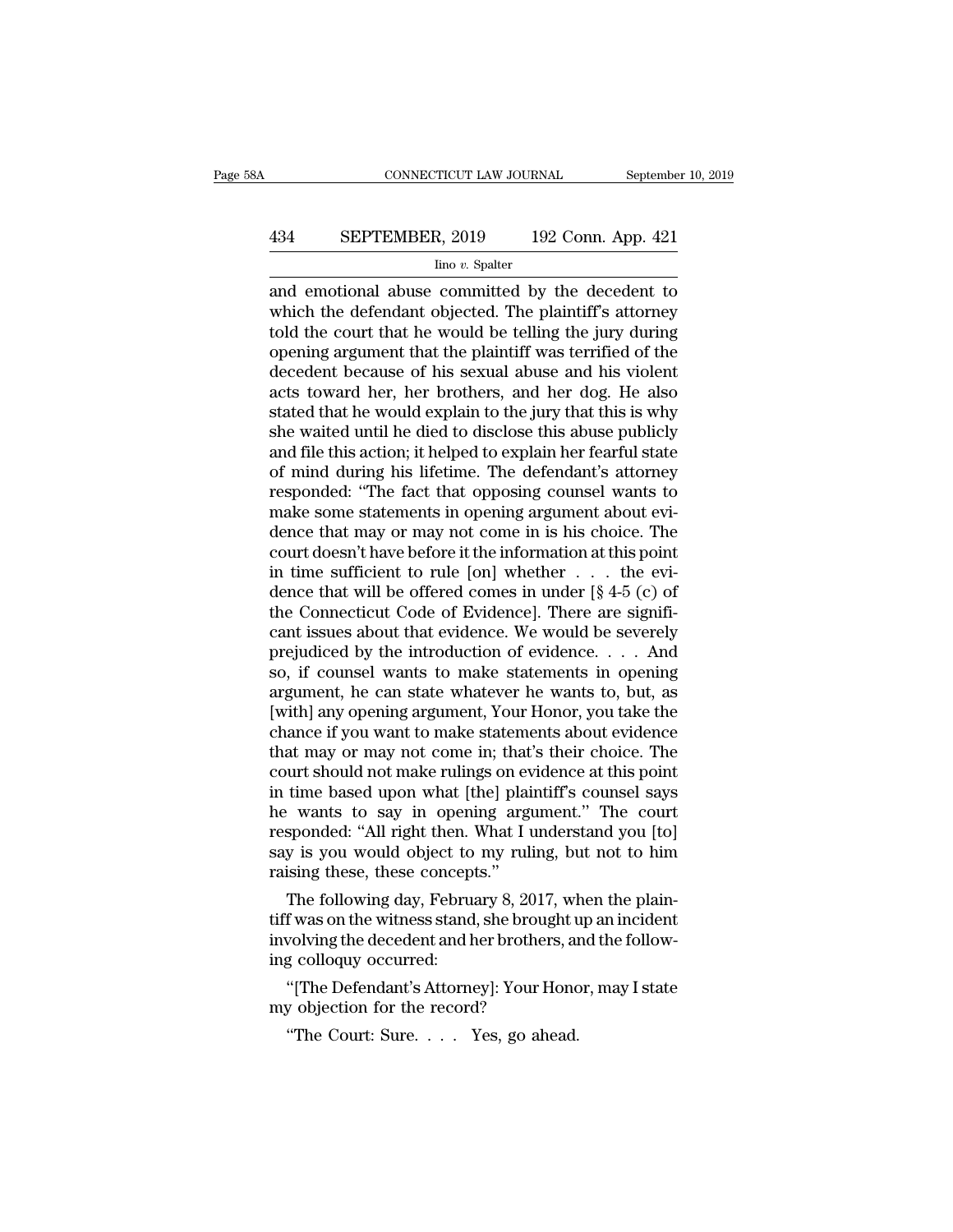# 192 Conn. App. 421 SEPTEMBER, 2019 <sup>435</sup>

### Iino *v.* Spalter

<sup>2</sup> Conn. App. 421 SEPTEMBER, 2019 435<br>
<sup>1</sup> Ino *v*. Spalter<br>
<sup>1</sup> The Defendant's Attorney]: Okay. And so I would<br>
19 ino *v*. Spalter<br>
19 ino *v*. Spalter<br>
19 in *V*our Honor, it somes to bayo boop nonrote that attended t 192 Conn. App. 421 SEPTEMBER, 2019 435<br>
lino v. Spalter<br>
"[The Defendant's Attorney]: Okay. And so I would<br>
object and move to strike that response to the extent<br>
that, again, Your Honor, it seems to have been nonre-<br>
spon 192 Conn. App. 421 SEPTEMBER, 2019 435<br>  $\frac{\text{line }v. \text{ Spalter}}{\text{line }v. \text{ Spalter}}$  (The Defendant's Attorney]: Okay. And so I would<br>
object and move to strike that response to the extent<br>
that, again, Your Honor, it seems to have bee 192 Conn. App. 421 SEPTEMBER, 2019 435<br>  $\frac{1}{2}$  Imo v. Spalter<br>
"[The Defendant's Attorney]: Okay. And so I would<br>
object and move to strike that response to the extent<br>
that, again, Your Honor, it seems to have been no The Defendant's Attorney]: Okay. And so I would<br>object and move to strike that response to the extent<br>that, again, Your Honor, it seems to have been nonre-<br>sponsive to the question that I understood [the plain-<br>tiff's att <sup>lino v.</sup> Spalter<br>
"[The Defendant's Attorney]: Okay. And so I would<br>
object and move to strike that response to the extent<br>
that, again, Your Honor, it seems to have been nonre-<br>
sponsive to the question that I understood "[The Defendant's Attorney]: Okay. And so I would<br>object and move to strike that response to the extent<br>that, again, Your Honor, it seems to have been nonre-<br>sponsive to the question that I understood [the plain-<br>tiff's at object and move to strike that response to the extent<br>that, again, Your Honor, it seems to have been nonre-<br>sponsive to the question that I understood [the plain-<br>tiff's attorney to be] asking, which was directed at an<br>in at, again, Your Honor, it seems to have been nonre-<br>onsive to the question that I understood [the plain-<br>f's attorney to be] asking, which was directed at an<br>cident of alleged sexual abuse. And we claim that<br>jection based sponsive to the question that I understood [the plain-<br>tiff's attorney to be] asking, which was directed at an<br>incident of alleged sexual abuse. And we claim that<br>objection based on the fact that we have a pending<br>objectio

tiff's attorney to be] asking, which was directed at an<br>incident of alleged sexual abuse. And we claim that<br>objection based on the fact that we have a pending<br>objection to incidents of physical abuse.<br>"The Court: Well, let incident of alleged sexual abuse. And we claim that<br>objection based on the fact that we have a pending<br>objection to incidents of physical abuse.<br>"The Court: Well, let's be clear about that. I don't<br>acknowledge a pending ob objection based on the fact that we have a pending<br>objection to incidents of physical abuse.<br>"The Court: Well, let's be clear about that. I don't<br>acknowledge a pending objection.<sup>5</sup> There is—you [filed]<br>a motion in limine, objection to incidents of physical abuse.<br>
"The Court: Well, let's be clear about that. I don't<br>
acknowledge a pending objection.<sup>5</sup> There is—you [filed]<br>
a motion in limine, and I said we would take it in turn,<br>
as necess "The Court: Well, let's be clear about that. I don't<br>acknowledge a pending objection.<sup>5</sup> There is—you [filed]<br>a motion in limine, and I said we would take it in turn,<br>as necessary. But I do not—pending objections are not<br>f acknowledge a pending objection.<sup>5</sup> There is—you [filed]<br>a motion in limine, and I said we would take it in turn,<br>as necessary. But I do not—pending objections are not<br>favored in Connecticut practice, and I don't [favor th a motion in limine, and I said we would that as necessary. But I do not—pending obje favored in Connecticut practice, and I don<br>either. So, and it hasn't stopped you from<br>tions when you felt it appropriate. And<br>status of t necessary. But I do not—pending objections are not<br>vored in Connecticut practice, and I don't [favor them]<br>ther. So, and it hasn't stopped you from raising objec-<br>ons when you felt it appropriate. And, so that's the<br>attus favored in Connecticut practice, and I doi<br>either. So, and it hasn't stopped you from<br>tions when you felt it appropriate. And<br>status of that. In terms of this one, I'll r<br>pending connection to the witness.<br>"[The Defendant' The defendant is supplyed you hold raising objections when you felt it appropriate. And, so that's the attus of that. In terms of this one, I'll reserve [ruling] inding connection to the witness.<br>"[The Defendant's Attorney

preserved her objections to every instance of evidence of the set of that. In terms of this one, I'll reserve [ruling]<br>pending connection to the witness.<br>"[The Defendant's Attorney]: Thank you, Your Honor.<br>And I understan states of that. In terms of this one, The reserve plaints<br>pending connection to the witness.<br>"[The Defendant's Attorney]: Thank you, Your Honor.<br>And I understand that, thank you."<br>The defendant now argues that her motion i "The Defendant's Attorney]: Thank you, Your Honor.<br>And I understand that, thank you."<br>The defendant now argues that her motion in limine<br>preserved her objections to every instance of evidence<br>regarding allegations that th The defendant now argues that her motion in limine<br>reserved her objections to every instance of evidence<br>garding allegations that the decedent committed acts<br>f physical, verbal, or emotional abuse.<sup>6</sup> We disagree.<br> $\frac{5}{8$ preserved her objections to every instance of evidence<br>regarding allegations that the decedent committed acts<br>of physical, verbal, or emotional abuse.<sup>6</sup> We disagree.<br><sup>5</sup> We understand the court's reference to pending obj

regarding allegations that the decedent committed acts<br>of physical, verbal, or emotional abuse.<sup>6</sup> We disagree.<br> $\frac{1}{\sqrt{6}}$  We understand the court's reference to pending objections to be to what<br>are more commonly referr regarding allegations that the decedent committed acts<br>of physical, verbal, or emotional abuse.<sup>6</sup> We disagree.<br><sup>5</sup> We understand the court's reference to pending objections to be to what<br>are more commonly referred to as " of physical, verbal, or emotional abuse.<sup>6</sup> We disagree.<br>
<sup>5</sup> We understand the court's reference to pending objections to be to what<br>
are more commonly referred to as "standing objections" or "continuing<br>
objections," me <sup>5</sup> We understand the court's reference to pending objections to be to what are more commonly referred to as "standing objections" or "continuing objections," meaning "[a] single objection to all the questions in a given

are more commonly referred to as "standing objections" or "continuing<br>objections," meaning "[a] single objection to all the questions in a given<br>line of questioning"; Black's Law Dictionary (7th Ed. 1999), p. 1011; rather<br> objections," meaning "[a] single objection to all the questions in a given<br>line of questioning"; Black's Law Dictionary (7th Ed. 1999), p. 1011; rather<br>than objections interposed on a question by question basis. See id.<br>
<sup></sup> line of questioning"; Black's Law Dictionary (7th Ed. 1999), p. 1011; rather than objections interposed on a question by question basis. See id.<br>  $\degree$  The defendant also argues that insofar as the court refused "to acknow <sup>6</sup> The defendant also argues that insofar as the court refused "to acknowledge a 'pending objection," this was error, in violation of Practice Book § 60-5, which provides in relevant part: "In jury trials, where there is <sup>6</sup> The defendant also argues that insofar as the court refused "to acknowledge a 'pending objection,'" this was error, in violation of Practice Book § 60-5, which provides in relevant part: "In jury trials, where there i edge a 'pending objection,' " this was error, in violation of Practice Book § 60-5, which provides in relevant part: "In jury trials, where there is a motion, argument, or offer of proof or evidence in the absence of the j raised at the trial for purposes of this rule without a further objection or exception provided that the grounds for such objection or exception, and the ruling thereon as previously articulated, remain the same.  $\ldots$ ." motion, argument, or offer of proof or evidence in the absence of the jury, whether during trial or before, pertaining to an issue that later arises in the presence of the jury, and counsel has fully complied with the req whether during trial or before, pertaining to an issue that later arises in the presence of the jury, and counsel has fully complied with the requirement for preserving any objection or exception to the judge's adverse ru esence of the jury, and counsel has fully complied with the requirements<br>r preserving any objection or exception to the judge's adverse ruling<br>ereon in the absence of the jury, the matter shall be deemed to be distinctly<br> for preserving any objection or exception to the judge's adverse ruling<br>thereon in the absence of the jury, the matter shall be deemed to be distinctly<br>raised at the trial for purposes of this rule without a further objec thereon in the absence of the jury, the matter shall be deemed to be distinctly raised at the trial for purposes of this rule without a further objection or exception provided that the grounds for such objection or except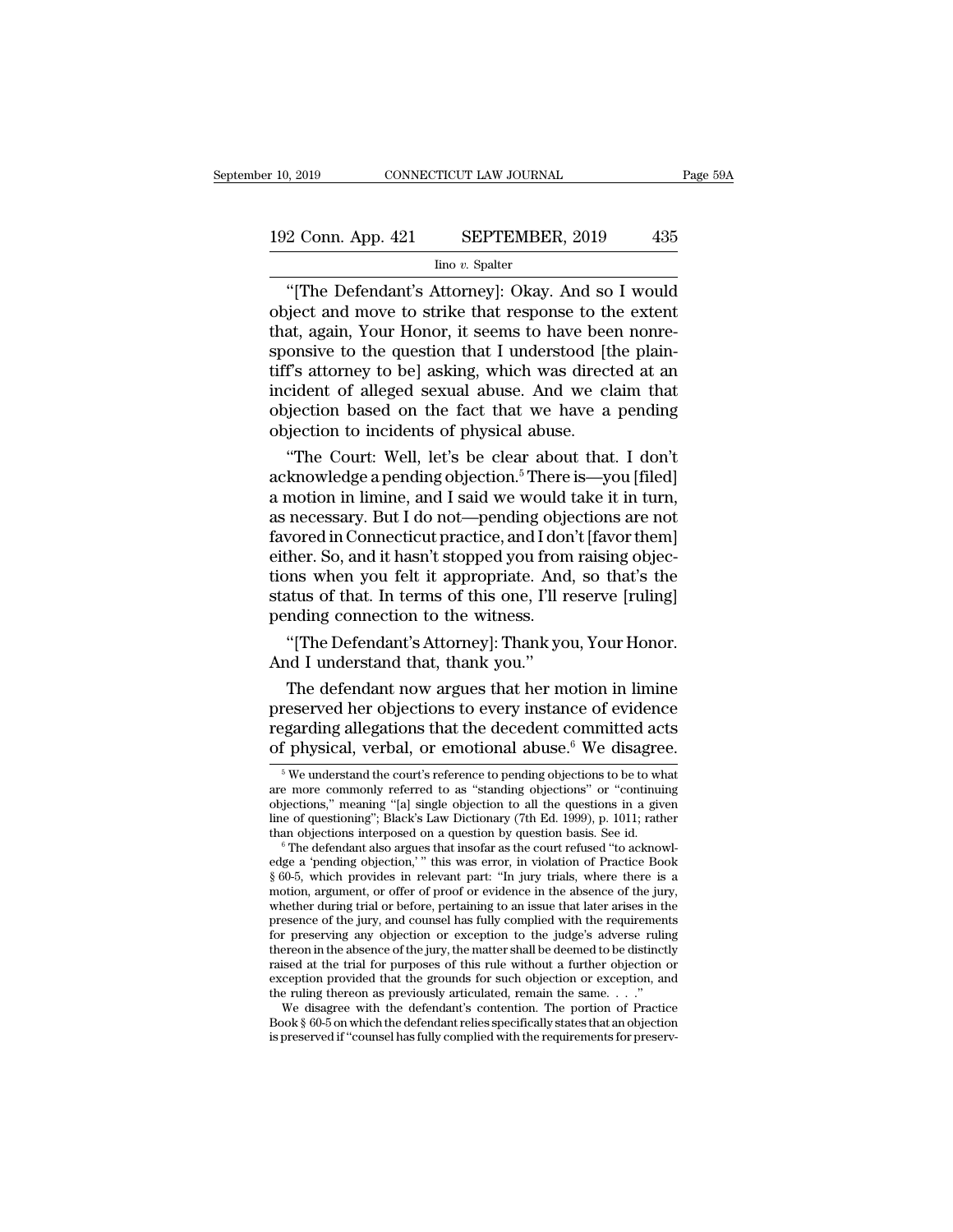# CONNECTICUT LAW JOURNAL September 10, 2019<br>436 SEPTEMBER, 2019 192 Conn. App. 421<br>100 v. Spalter

### Iino *v.* Spalter

CONNECTICUT LAW JOURNAL September 10, 2019<br>  $\begin{array}{r} \text{36} \text{SEPTEMBER, } 2019 \text{ 192 Conn. App. 421} \\ \text{line } v. \text{ Spalter} \\ \hline \end{array}$ <br>
The court explained to the parties during the hearing<br>
on the defendant's motion in limine that its denial **EXEMBER, 2019** 192 Conn. App. 421<br>  $\frac{\text{line }v. \text{ Spalter}}{\text{line }v. \text{ Spalter}}$ <br>
The court explained to the parties during the hearing<br>
on the defendant's motion in limine that its denial of<br>
the defendant's motion was only a prelimin 436 SEPTEMBER, 2019 192 Conn. App. 421<br>  $\frac{\text{line }v. \text{ Spalter}}{\text{line }v. \text{ Spalter}}$ <br>
The court explained to the parties during the hearing<br>
on the defendant's motion in limine that its denial of<br>
the defendant's motion was only a prel **EXEPTEMBER, 2019** 192 Conn. App. 421<br>  $\frac{1}{2}$  Ino v. Spalter<br>
The court explained to the parties during the hearing<br>
on the defendant's motion in limine that its denial of<br>
the defendant's motion was only a preliminary The court explained to the parties during the hearing<br>on the defendant's motion in limine that its denial of<br>the defendant's motion was only a preliminary ruling,<br>because it thought that some of the evidence likely<br>would  $\frac{\text{Im } \sigma v. \text{ Spalter}}{\text{Im } \sigma v. \text{ Spatter}}$ <br>The court explained to the parties during the hearing<br>on the defendant's motion in limine that its denial of<br>the defendant's motion was only a preliminary ruling,<br>because it thought that The court explained to the parties during the hearing<br>on the defendant's motion in limine that its denial of<br>the defendant's motion was only a preliminary ruling,<br>because it thought that some of the evidence likely<br>would b on the defendant's motion in limine that its denial of<br>the defendant's motion was only a preliminary ruling,<br>because it thought that some of the evidence likely<br>would be admissible at trial. Additionally, the court<br>clearly the defendant's motion was only a preliminary ruling,<br>because it thought that some of the evidence likely<br>would be admissible at trial. Additionally, the court<br>clearly reiterated, the following day, that the defendant<br>was because it thought that some of the evidence likely<br>would be admissible at trial. Additionally, the court<br>clearly reiterated, the following day, that the defendant<br>was required to object to specific evidence at the time<br>it would be admissible<br>clearly reiterated, th<br>was required to obje<br>it was offered, and i<br>not recognize a stan<br>issue; the defendant<br>he understood.<br>We conclude, ther early retierated, the following day, that the defendant<br>as required to object to specific evidence at the time<br>was offered, and it told the defendant that it would<br>t recognize a standing objection to evidence on this<br>sue; was required to object to specific evidence at the time<br>it was offered, and it told the defendant that it would<br>not recognize a standing objection to evidence on this<br>issue; the defendant's attorney then told the court tha

It was offered, and it told the defendant that it would<br>not recognize a standing objection to evidence on this<br>issue; the defendant's attorney then told the court that<br>he understood.<br>We conclude, therefore, that in order t not recognize a standing objection to evidence on this<br>issue; the defendant's attorney then told the court that<br>he understood.<br>We conclude, therefore, that in order to preserve her<br>objections, the defendant needed to obje issue; the defendant's attorney then told the court that<br>he understood.<br>We conclude, therefore, that in order to preserve her<br>objections, the defendant needed to object each time<br>evidence was offered on the issue so that t We conclude, therefore, that in order to preserve her<br>objections, the defendant needed to object each time<br>evidence was offered on the issue so that the court<br>could consider the evidence in the context for which<br>it was bei We conclude, therefore, that in order to preserve her objections, the defendant needed to object each time evidence was offered on the issue so that the court could consider the evidence in the context for which it was bei objections, the defendant needed to object each time<br>evidence was offered on the issue so that the court<br>could consider the evidence in the context for which<br>it was being offered. See *Birkhamshaw* v. *Socha*, 156<br>Conn. Ap evidence was offered on the issue so that the court<br>could consider the evidence in the context for which<br>it was being offered. See *Birkhamshaw* v. *Socha*, 156<br>Conn. App. 453, 468, 115 A.3d 1 (objections not pre-<br>served b could consider the evidence in the context for which<br>it was being offered. See *Birkhamshaw* v. *Socha*, 156<br>Conn. App. 453, 468, 115 A.3d 1 (objections not pre-<br>served by motion in limine when court clearly stated it<br>wou it was being offered. See *Birkhamshaw* v. *Socha*, 156<br>Conn. App. 453, 468, 115 A.3d 1 (objections not pre-<br>served by motion in limine when court clearly stated it<br>would not rule in vacuum by issuing blanket prohibition<br>b Conn. App. 453, 468, 115 A.3d 1 (objections not preserved by motion in limine when court clearly stated it would not rule in vacuum by issuing blanket prohibition because some evidence might be admissible; court left issue served by motion in limine when court clearly stated it would not rule in vacuum by issuing blanket prohibition<br>because some evidence might be admissible; court left<br>issue "open for objection during trial as specific testi would not rule in vacuum by issuing blanket prohibition<br>because some evidence might be admissible; court left<br>issue "open for objection during trial as specific testi-<br>mony was offered"), cert. denied, 317 Conn. 913, 116<br>A because some evidence might be adminissue "open for objection during trial<br>mony was offered"), cert. denied, 317<br>A.3d 812 (2015). Accordingly, after se<br>tional relevant facts, we will examine<br>dence that the defendant in her sue open for objection during trial as specific testi-<br>
In a small control of the planning of the planning forth addi-<br>
In relevant facts, we will examine the specific evi-<br>
Ince that the defendant in her appellate brief n mony was oriered"), cert. denied, 317 Conn. 913, 116<br>A.3d 812 (2015). Accordingly, after setting forth addi-<br>tional relevant facts, we will examine the specific evi-<br>dence that the defendant in her appellate brief now<br>cla

A.3d 812 (2015). Accordingly, after setting forth additional relevant facts, we will examine the specific evidence that the defendant in her appellate brief now claims was admitted improperly.<br>In response to the plaintiff' tional relevant racts, we will examine the specific evidence that the defendant in her appellate brief now claims was admitted improperly.<br>In response to the plaintiff's revised complaint, the defendant filed five special definition and the defendant in the appenate orier now<br>claims was admitted improperly.<br>In response to the plaintiff's revised complaint, the<br>defendant filed five special defenses, including a<br>defense that "[t]he plaintiff defendant filed five special defenses, including a<br>defense that "[t]he plaintiff's claims are barred or dimin-<br>ished to the extent she failed to take proper and reason-<br>able steps to avoid or mitigate damages." The plaint defense that "[t]he plaintiff's claims are barred or diminished to the extent she failed to take proper and reasonable steps to avoid or mitigate damages." The plaintiff ing any objection  $\dots$  to the judge's adverse rulin

ished to the extent she failed to take proper and reasonable steps to avoid or mitigate damages." The plaintiff ing any objection  $\dots$  to the judge's adverse ruling  $\dots$ ." In this case, the court's denial of the defendant ished to the extent she failed to take proper and reason-<br>able steps to avoid or mitigate damages." The plaintiff<br>imag any objection  $\dots$  to the judge's adverse ruling  $\dots$ ." In this case, the<br>court's denial of the defend able steps to avoid or mitigate damages." The plaintiff<br>ing any objection  $\dots$  to the judge's adverse ruling  $\dots$ ." In this case, the<br>court's denial of the defendant's motion in limine was not a definitive adverse<br>ruling. ing any objection . . . to the judge's adverse ruling . . . . " In this case, the court's denial of the defendant's motion in limine was not a definitive adverse ruling. Instead, the court specifically required counsel to ing any objection  $\ldots$  to the judge's adverse ruling  $\ldots$ ." In this case, the court's denial of the defendant's motion in limine was not a definitive adverse ruling. Instead, the court specifically required counsel to v ruling. Instead, the court specifically required counsel to voice an objection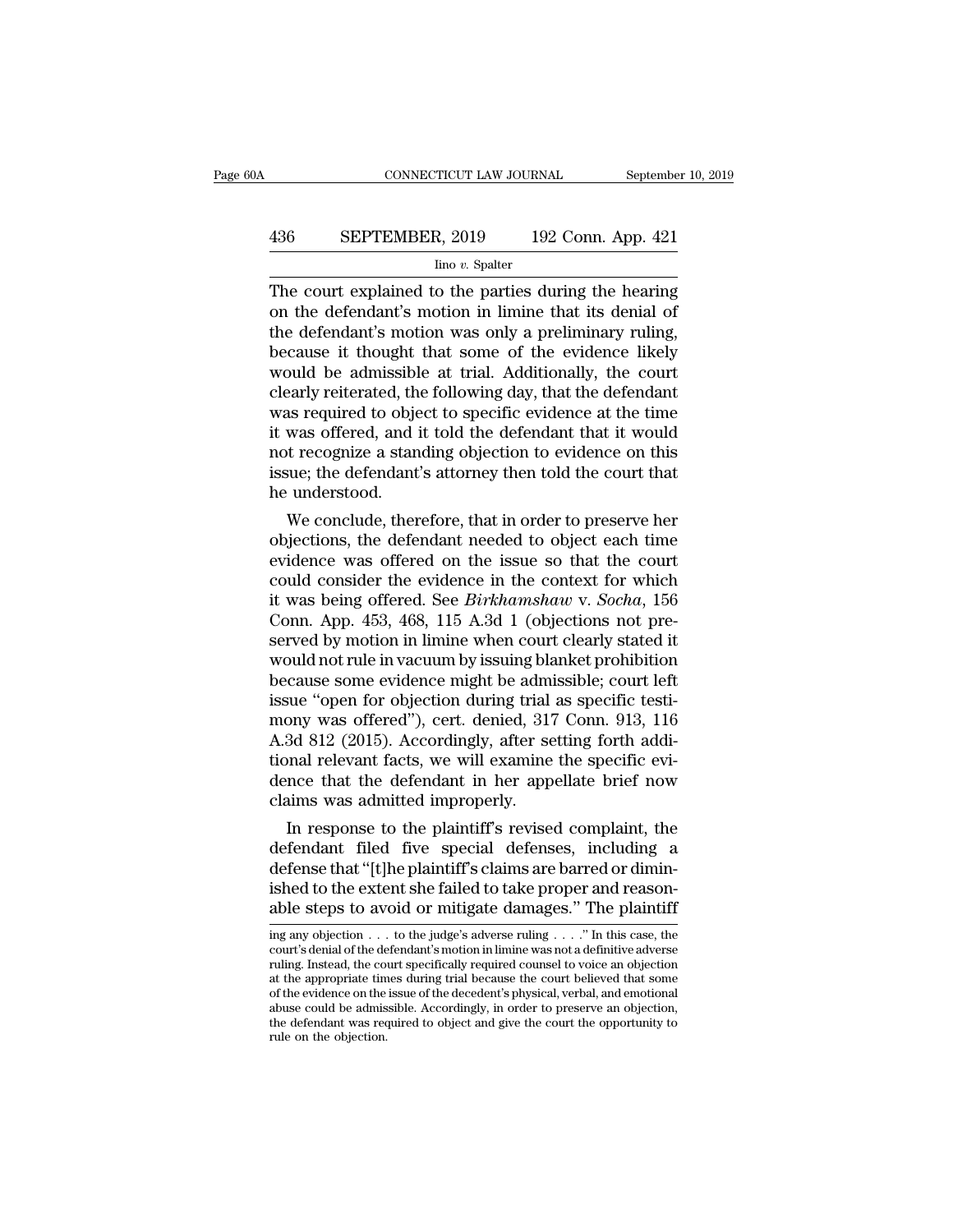# $\begin{array}{r} \text{10, 2019} \end{array}$  CONNECTICUT LAW JOURNAL Page 61A<br>192 Conn. App. 421 SEPTEMBER, 2019 437<br>192 Conn. App. 421 SEPTEMBER, 2019 437

Iino *v.* Spalter

r 10, 2019 CONNECTICUT LAW JOURNAL<br>
192 Conn. App. 421 SEPTEMBER, 2019 437<br>
<sup>Ino v.</sup> Spalter<br>
denied each of the special defenses. As explained pre-<br>
viously in this opinion, the plaintiff's attorney told the<br>
court that b 192 Conn. App. 421 SEPTEMBER, 2019 437<br>
Imo v. Spatter<br>
denied each of the special defenses. As explained previously in this opinion, the plaintiff's attorney told the<br>
court that he would be telling the jury during his op 192 Conn. App. 421 SEPTEMBER, 2019 437<br>  $\frac{\text{line }v. \text{ Spalter}}{\text{denied each of the special defenses. As explained previously in this opinion, the plaintiff's attempt told the court that he would be telling the jury during his opening statement that the plaintiff was territorial of the decoder to be a good bit violent acts toward$ 192 Conn. App. 421 SEPTEMBER, 2019 437<br>  $\frac{1}{2}$  Ino *v*. Spalter<br>
denied each of the special defenses. As explained previously in this opinion, the plaintiff's attorney told the<br>
court that he would be telling the jury Frame of the special defenses. As explained previously in this opinion, the plaintiff's attorney told the court that he would be telling the jury during his opening statement that the plaintiff was terrified of the deceden  $\frac{\text{Im } \text{o } v. \text{ Spatter}}{\text{denied each of the special defenses. As explained previously in this opinion, the plaintiff's attempt told the court that he would be telling the jury during his opening statement that the plaintiff was territorial of the decoder because of his sexual abuse and his violent acts toward her, her brothers, and her dog, and that this was why she waited until he died to disclose this abuse and file this action. Ho said this information would be used to$ denied each of the special defenses. As explained pre-<br>viously in this opinion, the plaintiff's attorney told the<br>court that he would be telling the jury during his opening<br>statement that the plaintiff was terrified of the viously in this opinion, the plaintiff's attorney told the<br>court that he would be telling the jury during his opening<br>statement that the plaintiff was terrified of the decedent<br>because of his sexual abuse and his violent a court that he would be telling the jury during his opening<br>statement that the plaintiff was terrified of the decedent<br>because of his sexual abuse and his violent acts toward<br>her, her brothers, and her dog, and that this wa statement that the plaintiff was terrified of the decedent<br>because of his sexual abuse and his violent acts toward<br>her, her brothers, and her dog, and that this was why<br>she waited until he died to disclose this abuse and f because of his sexual abuse and his violent acts toward<br>her, her brothers, and her dog, and that this was why<br>she waited until he died to disclose this abuse and file<br>this action. He said this information would be used to<br> her, her brothers, and her dog, and that this was why<br>she waited until he died to disclose this abuse and file<br>this action. He said this information would be used to<br>explain her fearful state of mind during the decedent's<br> she waited until he died to disclose this abuse and file<br>this action. He said this information would be used to<br>explain her fearful state of mind during the decedent's<br>lifetime and her inability to bring an action before h this action. He said this information would be used to explain her fearful state of mind during the decedent's lifetime and her inability to bring an action before his death. The defendant's attorney responded by saying th plant her tearm state of hand dating are decedents<br>etime and her inability to bring an action before his<br>ath. The defendant's attorney responded by saying<br>at counsel could argue whatever he wanted during<br>s opening statemen metallic that her matching to oring the teach octobe his<br>death. The defendant's attorney responded by saying<br>that counsel could argue whatever he wanted during<br>his opening statement but that it did not mean the<br>evidence of

show that counsel could argue whatever he wanted during<br>his opening statement but that it did not mean the<br>evidence of which he spoke would be admissible.<br>During opening argument, the plaintiff's attorney<br>argued, in part, his opening statement but that it did not mean the evidence of which he spoke would be admissible.<br>
During opening argument, the plaintiff's attorney<br>
argued, in part, that he believed that the evidence would<br>
show that th the vidence of which he spoke would be admissible.<br>
During opening argument, the plaintiff's attorney<br>
argued, in part, that he believed that the evidence would<br>
show that the decedent "serially and repeatedly abused<br>
[the During opening argument, the plaintiff's attorney<br>argued, in part, that he believed that the evidence would<br>show that the decedent "serially and repeatedly abused<br>[the plaintiff] sexually for his own gratification from<br>the During opening argument, the plaintiff's attorney<br>argued, in part, that he believed that the evidence would<br>show that the decedent "serially and repeatedly abused<br>[the plaintiff] sexually for his own gratification from<br>th argued, in part, that he believed that the evidence would<br>show that the decedent "serially and repeatedly abused<br>[the plaintiff] sexually for his own gratification from<br>the time she was six years old to the time she was<br>se show that the decedent "serially and repeatedly abused<br>[the plaintiff] sexually for his own gratification from<br>the time she was six years old to the time she was<br>seventeen, [and] that he kept her in abject fear of him<br>for [the plaintiff] sexually for his own gratification from<br>the time she was six years old to the time she was<br>seventeen, [and] that he kept her in abject fear of him<br>for his entire life by his acts and his violence that she<br> the time she was six years old to the time she was seventeen, [and] that he kept her in abject fear of him<br>for his entire life by his acts and his violence that she<br>witnessed as a child  $\ldots$ ." The defendant's attorney<br>ar seventeen, [and] that he kept her in abject fear of him<br>for his entire life by his acts and his violence that she<br>witnessed as a child  $\ldots$ ." The defendant's attorney<br>argued: "[W]e expect that [the plaintiff] will come i for his entire life by his acts and his violence that she<br>witnessed as a child . . . . " The defendant's attorney<br>argued: "[W]e expect that [the plaintiff] will come into<br>court and take the [witness] stand and testify tha witnessed as a child . . . ." The defendant's attorney<br>argued: "[W]e expect that [the plaintiff] will come into<br>court and take the [witness] stand and testify that she<br>was afraid to bring this suit or to bring a suit duri argued: "[W]e expect that [the plaintiff] will come into court and take the [witness] stand and testify that she was afraid to bring this suit or to bring a suit during [the decedent's] lifetime. In fact, we expect [the p court and take the [witness] stand and testify that she<br>was afraid to bring this suit or to bring a suit during [the<br>decedent's] lifetime. In fact, we expect [the plaintiff]<br>to come in and testify that she thought about su was afraid to bring this suit or to bring a suit during [the decedent's] lifetime. In fact, we expect [the plaintiff] to come in and testify that she thought about suing [the decedent]  $\ldots$  for years and that she even th decedent's] lifetime. In fact, we expect [the plaintiff]<br>to come in and testify that she thought about suing [the<br>decedent] . . . for years and that she even thought<br>about it as far back as the 1990s, but that she couldn't to come in and testify that she thought about suing [the decedent]  $\ldots$  for years and that she even thought about it as far back as the 1990s, but that she couldn't bring herself to do it. She only found the courage afte decedent] . . . for years and that she even thought<br>about it as far back as the 1990s, but that she couldn't<br>bring herself to do it. She only found the courage after<br>[the decedent] died. But, we think that once you've<br>hear about it as far back as the 1990s, but that she couldn't<br>bring herself to do it. She only found the courage after<br>[the decedent] died. But, we think that once you've<br>heard everything, once you've listened to the testimony, bring herself to do it. She only found the courage after<br>[the decedent] died. But, we think that once you've<br>heard everything, once you've listened to the testimony,<br>once you've seen the record, the evidence that comes<br>in, [the decedent] died. But, we think that once you've heard everything, once you've listened to the testimony, once you've seen the record, the evidence that comes in, that [the] evidence will tell a very different story. A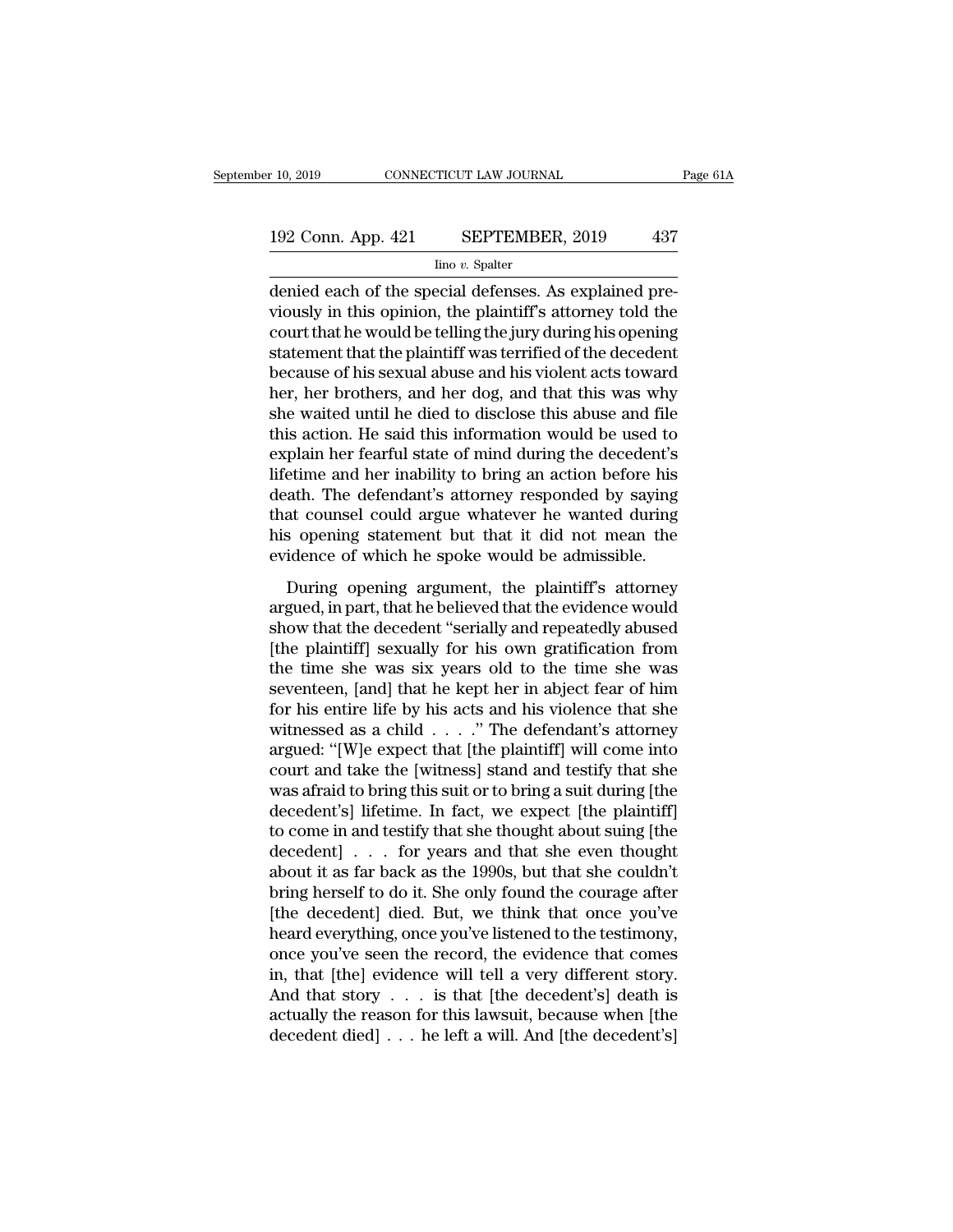# CONNECTICUT LAW JOURNAL September 10, 2019<br>438 SEPTEMBER, 2019 192 Conn. App. 421<br>100 v. Spalter

Iino *v.* Spalter

CONNECTICUT LAW JOURNAL September 10, 2019<br>
438 SEPTEMBER, 2019 192 Conn. App. 421<br>
<sup>Ino v.</sup> Spalter<br>
will favors his wife . . . . .'' The defendant's attorney<br>
also argued that the evidence would show that the plain-<br>
tif 438 SEPTEMBER, 2019 192 Conn. App. 421<br>  $\frac{1}{2}$  Inno v. Spalter<br>
will favors his wife . . . ." The defendant's attorney<br>
also argued that the evidence would show that the plain-<br>
tiff maintained a close affectionate rel 438 SEPTEMBER, 2019 192 Conn. App. 421<br>  $\frac{\text{line }v.\text{ Spalter}}{\text{will favors his wife } \dots ..}$  The defendant's attorney<br>
also argued that the evidence would show that the plain-<br>
tiff maintained a close affectionate relationship with<br>
the decedent 438 SEPTEMBER, 2019 192 Conn. App. 421<br>  $\frac{\text{line }v. \text{ Spalter}}{\text{will favors his wife } \dots \dots}$  The defendant's attorney<br>
also argued that the evidence would show that the plain-<br>
tiff maintained a close affectionate relationship with<br>
the decede For the decedent of the defendant's attorney<br>also argued that the evidence would show that the plain-<br>tiff maintained a close affectionate relationship with<br>the decedent up until the time of his death but that,<br>when the d  $\frac{\text{Im } \sigma v. \text{ Spalter}}{\text{will favors his wife } \ldots}$ ." The defendant's attorney also argued that the evidence would show that the plaintiff maintained a close affectionate relationship with the decedent up until the time of his death but that will favors his wife  $\ldots$  ." The defendant's attorney also argued that the evidence would show that the plain-<br>tiff maintained a close affectionate relationship with<br>the decedent up until the time of his death but that,<br> also argued that the evidentiff maintained a close<br>the decedent up until t<br>when the decedent die<br>"that's when things charge in this case will s<br>this lawsuit  $\ldots$ ."<br>The defendant now c Final manufactor at easie and contract relationship with<br>the decedent up until the time of his death but that,<br>nen the decedent died, and his will was disclosed,<br>nat's when things change[d]. And we think the evi-<br>nce in t From the decedent died, and his will was disclosed,<br>"that's when things change[d]. And we think the evidence in this case will show that that is the reason for<br>this lawsuit  $\ldots$ ."<br>The defendant now claims that all of the

when the three decompositions, that is with was therefore,<br>
"that's when things change[d]. And we think the evi-<br>
dence in this case will show that that is the reason for<br>
this lawsuit  $\ldots$ ."<br>
The defendant now claims th dence in this case will show that that is the reason for<br>dence in this case will show that that is the reason for<br>this lawsuit  $\ldots$ ."<br>The defendant now claims that all of the testimony<br>from the plaintiff and her brothers this lawsuit  $\ldots$ ."<br>The defendant now claims that all of the testimony<br>from the plaintiff and her brothers regarding the dece-<br>dent's violent and physically abusive behavior should<br>have been excluded by the court. The pl The defendant now claims that all of the testimony<br>from the plaintiff and her brothers regarding the dece-<br>dent's violent and physically abusive behavior should<br>have been excluded by the court. The plaintiff argues<br>that t The defendant now claims that all of the testimony<br>from the plaintiff and her brothers regarding the dece-<br>dent's violent and physically abusive behavior should<br>have been excluded by the court. The plaintiff argues<br>that th from the plaintiff and her brothers regarding the decedent's violent and physically abusive behavior should have been excluded by the court. The plaintiff argues that this evidence was necessary because the defense sought dent's violent and physically abusive behavior should<br>have been excluded by the court. The plaintiff argues<br>that this evidence was necessary because the defense<br>sought to attack the plaintiff's motivation for filing the<br>ac have been excluded by the court. The plaintiff argues<br>that this evidence was necessary because the defense<br>sought to attack the plaintiff's motivation for filing the<br>action after the decedent's death, and the evidence,<br>the that this evidence was necessary because the defense<br>sought to attack the plaintiff's motivation for filing the<br>action after the decedent's death, and the evidence,<br>therefore, was necessary to explain why she delayed her<br>a sought to attack the plaintiff's motivation for filing the<br>action after the decedent's death, and the evidence,<br>therefore, was necessary to explain why she delayed her<br>action. The plaintiff also contends that the defendant action after the decedent's death, and the evidence,<br>therefore, was necessary to explain why she delayed her<br>action. The plaintiff also contends that the defendant<br>raised objections to approximately one half of the testi-<br> therefore, was necessary to explain why she delayed her<br>action. The plaintiff also contends that the defendant<br>raised objections to approximately one half of the testi-<br>mony concerning the violence of the decedent and that action. The plaintiff also contends that the defendant<br>traised objections to approximately one half of the testi-<br>mony concerning the violence of the decedent and that<br>some of the objections were on grounds other than<br>impr raised objections to approximately one half of the testi-<br>mony concerning the violence of the decedent and that<br>some of the objections were on grounds other than<br>improper character evidence. Accordingly, the plaintiff<br>argu mony concerning the violence of the decedent and t<br>some of the objections were on grounds other the<br>improper character evidence. Accordingly, the plain<br>argues that any impropriety by the court in overrul<br>the defendant's li In the oral objections were on grounds offer than<br>the proper character evidence. Accordingly, the plaintiff<br>gues that any impropriety by the court in overruling<br>e defendant's limited objections was harmless in light<br>the ov instructure of the court in overruling<br>argues that any impropriety by the court in overruling<br>the defendant's limited objections was harmless in light<br>of the overwhelming additional evidence to which there<br>was no objection

deterministic different and the defendant's limited objections was harmless in light<br>of the overwhelming additional evidence to which there<br>was no objection. We agree with the plaintiff.<br>In her appellate brief, the defenda are detendants inhibited objections was narriacles in right<br>of the overwhelming additional evidence to which there<br>was no objection. We agree with the plaintiff.<br>In her appellate brief, the defendant cites several<br>instance of the overwhelming additional evidence to which there was no objection. We agree with the plaintiff.<br>In her appellate brief, the defendant cites several instances of testimony given by the plaintiff and her brothers. We w In her appellate brief, the defendant cites several<br>instances of testimony given by the plaintiff and her<br>brothers. We will look at each of these instances, as<br>well as other cumulative testimony by these witnesses<br>to which In the appendate strest, are determined these several stances of testimony given by the plaintiff and her others. We will look at each of these instances, as ell as other cumulative testimony by these witnesses which the d asked what her earliest recollection was of these instances, as<br>well as other cumulative testimony by these witnesses<br>to which the defendant did not object or that was<br>brought out during the defendant's cross-examination.<br>

dentifies. We will look at each of allese instances, as<br>well as other cumulative testimony by these witnesses<br>to which the defendant did not object or that was<br>brought out during the defendant's cross-examination.<br>At the s via as said calindary essainting by also whatesses<br>to which the defendant did not object or that was<br>brought out during the defendant's cross-examination.<br>At the start of the plaintiff's testimony, her attorney<br>asked what the response to which the defendant did not object of that was<br>brought out during the defendant's cross-examination.<br>At the start of the plaintiff's testimony, her attorney<br>asked what her earliest recollection was of the d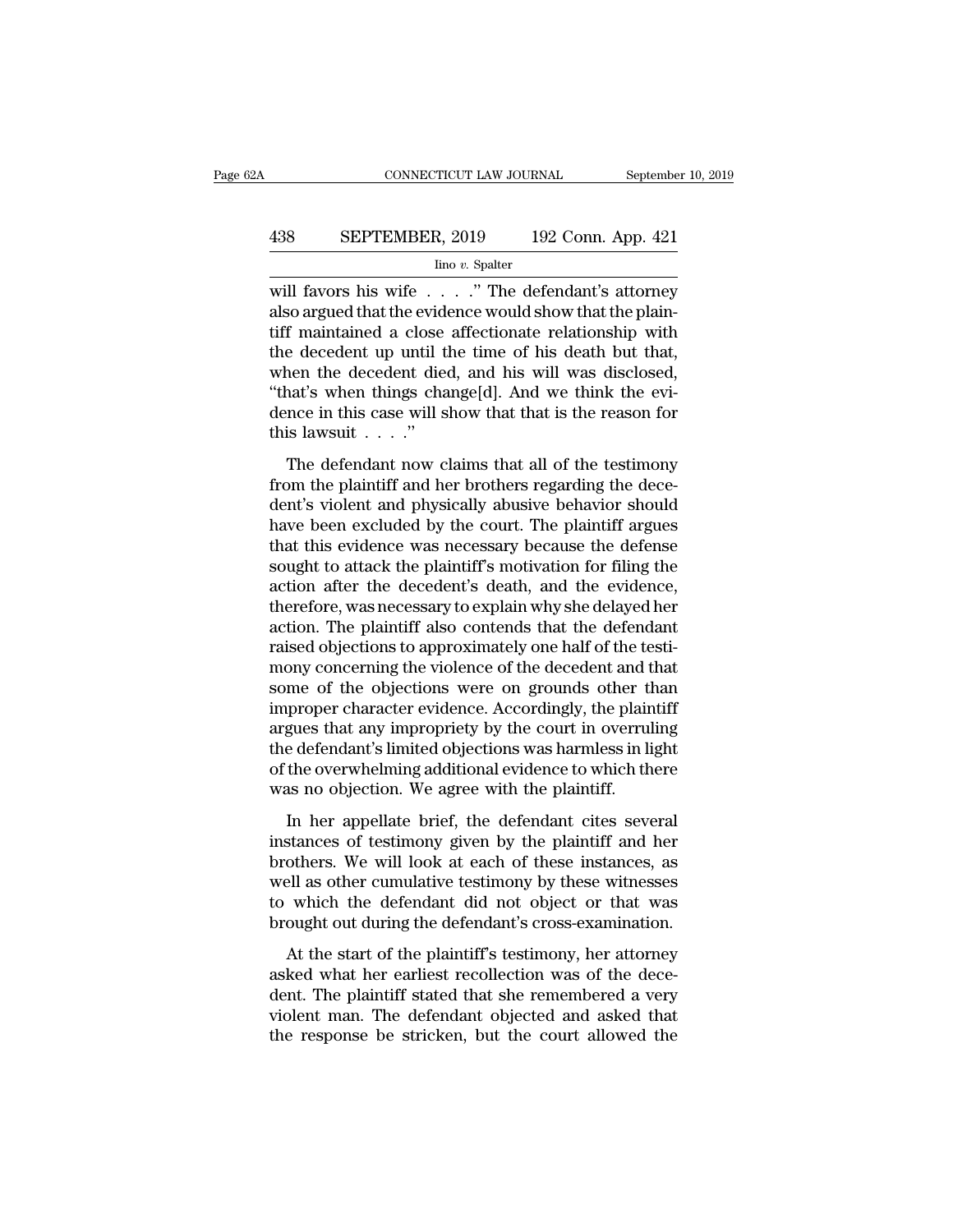# $\begin{array}{r} \text{10, 2019} \end{array}$  CONNECTICUT LAW JOURNAL Page 63A<br>192 Conn. App. 421 SEPTEMBER, 2019 439<br>192 Conn. App. 421 SEPTEMBER, 2019 439

Iino *v.* Spalter

The Fig. 2019 CONNECTICUT LAW JOURNAL Page 63A<br>
192 Conn. App. 421 SEPTEMBER, 2019 439<br>
193 Conn. App. 421 SEPTEMBER, 2019 439<br>
193 Conninue. The plaintiff then explained to<br>
the jury that the decedent would "hit, scream, 192 Conn. App. 421 SEPTEMBER, 2019 439<br>
Imo v. Spalter<br>
testimony to continue. The plaintiff then explained to<br>
the jury that the decedent would "hit, scream, punch,<br>
kick, [and] spit . . . . ." The defendant again objecte 192 Conn. App. 421 SEPTEMBER, 2019 439<br>  $\frac{\text{line }v.\text{ Spalter}}{\text{testimony to continue. The plaintiff then explained to the jury that the decoder would "hit, screen, punched, kick, [and] spirit . . . . " The defendant again objected, and the court overruled the objection stating that the totenonym worth to explain the state of mind of the$ 192 Conn. App. 421 SEPTEMBER, 2019 439<br>  $\frac{1}{2}$  Ino v. Spatter<br>
testimony to continue. The plaintiff then explained to<br>
the jury that the decedent would "hit, scream, punch,<br>
kick, [and] spit . . . . " The defendant aga  $\frac{1}{2}$  lino v. Spalter<br>
testimony to continue. The plaintiff then explained to<br>
the jury that the decedent would "hit, scream, punch,<br>
kick, [and] spit . . . . " The defendant again objected,<br>
and the court overruled t  $\frac{1}{2}$  mo *v*. spaner<br>testimony to continue. The plaintiff then explained to<br>the jury that the decedent would "hit, scream, punch,<br>kick, [and] spit . . . . ." The defendant again objected,<br>and the court overruled the o testimony to continue. The plaintiff then explained to<br>the jury that the decedent would "hit, scream, punch,<br>kick, [and] spit  $\ldots$  ." The defendant again objected,<br>and the court overruled the objection stating that the<br>t the jury that the decedent would "hit, scream, punch,<br>kick, [and] spit  $\ldots$  ." The defendant again objected,<br>and the court overruled the objection stating that the<br>testimony went to explain the state of mind of the<br>plain kick, [and] spit  $\ldots$  ." The defendant again objected,<br>and the court overruled the objection stating that the<br>testimony went to explain the state of mind of the<br>plaintiff. The plaintiff continued: "I saw [the decedent]<br>p and the court overruled the objection stating that the<br>testimony went to explain the state of mind of the<br>plaintiff. The plaintiff continued: "I saw [the decedent]<br>punching, screaming, hitting my brothers on a regular<br>basi testimony went to explain the state of mind of the<br>plaintiff. The plaintiff continued: "I saw [the decedent]<br>punching, screaming, hitting my brothers on a regular<br>basis. He would slap me and punch—punch me and<br>pull my—pull plaintiff. The plaintiff continued: "I saw<br>punching, screaming, hitting my broth<br>basis. He would slap me and punch—<br>pull my—pull me and throw me, and I<br>and kicked my dog. And he would :<br>looked like a monster, you know, spi Example, and punch—punch me and<br>sis. He would slap me and punch—punch me and<br>d kicked my dog. And he would scream, and he<br>oked like a monster, you know, spitting and beady<br>es, and that's what I observed."<br>The defendant als pull my—pull me and throw me, and he also punched<br>and kicked my dog. And he would scream, and he<br>looked like a monster, you know, spitting and beady<br>eyes, and that's what I observed."<br>The defendant also points to additiona

and kicked my dog. And he would scream, and he<br>looked like a monster, you know, spitting and beady<br>eyes, and that's what I observed."<br>The defendant also points to additional testimony by<br>the plaintiff regarding the deceden looked like a monster, you know, spitting and beady<br>eyes, and that's what I observed."<br>The defendant also points to additional testimony by<br>the plaintiff regarding the decedent having an ulcer and<br>his anger. Specifically, eyes, and that's what I observed."<br>The defendant also points to additional testimony by<br>the plaintiff regarding the decedent having an ulcer and<br>his anger. Specifically, the plaintiff testified: "[T]here<br>was an incident wh The defendant also points to additional testimony by<br>the plaintiff regarding the decedent having an ulcer and<br>his anger. Specifically, the plaintiff testified: "[T]here<br>was an incident where [the decedent]—I was about<br>nin The defendant also points to addition<br>the plaintiff regarding the decedent havi<br>his anger. Specifically, the plaintiff tes<br>was an incident where [the decedent]<br>nine. . . . [He] had an ulcer and the<br>[he] would get so angry. s anger. Specifically, the plaintiff testified: "[T]here<br>as an incident where [the decedent]—I was about<br>ne. . . . [He] had an ulcer and the violence was—<br>e] would get so angry." The defendant objected, and<br>e court overru was an incident where [the decedent]—I was about<br>nine. . . . [He] had an ulcer and the violence was—<br>[he] would get so angry." The defendant objected, and<br>the court overruled the objection.<br>During cross-examination, howev

nine. . . . [He] had an ulcer and the violence was—<br>[he] would get so angry." The defendant objected, and<br>the court overruled the objection.<br>During cross-examination, however, the defendant's<br>attorney asked the plaintiff i [he] would get so angry." The defendant objected, and<br>the court overruled the objection.<br>During cross-examination, however, the defendant's<br>attorney asked the plaintiff if she thought the decedent<br>was a "monster" because s the court overruled the objection.<br>
During cross-examination, however, the defendant's<br>
attorney asked the plaintiff if she thought the decedent<br>
was a "monster" because she "saw him do things regu-<br>
larly such as punch an During cross-examination, however, the defendant's<br>attorney asked the plaintiff if she thought the decedent<br>was a "monster" because she "saw him do things regu-<br>larly such as punch and kick and scream and spit," to<br>which t During cross-examination, however, the defendant's<br>attorney asked the plaintiff if she thought the decedent<br>was a "monster" because she "saw him do things regu-<br>larly such as punch and kick and scream and spit," to<br>which t attorney asked the plaintiff if she thought the decedent<br>was a "monster" because she "saw him do things regu-<br>larly such as punch and kick and scream and spit," to<br>which the plaintiff responded in the affirmative. When<br>que was a "monster" because she "saw him do things regularly such as punch and kick and scream and spit," to which the plaintiff responded in the affirmative. When questioning the plaintiff about her decision to associate with larly such as punch and kick and scream and spit," to<br>which the plaintiff responded in the affirmative. When<br>questioning the plaintiff about her decision to associate<br>with the decedent in 2004, the defendant's attorney als which the plaintiff responded in the affirmative. When<br>questioning the plaintiff about her decision to associate<br>with the decedent in 2004, the defendant's attorney also<br>asked: "And in fact, you were in fear of [the decede questioning the plaintiff about her decision to associate<br>with the decedent in 2004, the defendant's attorney also<br>asked: "And in fact, you were in fear of [the decedent]<br>throughout your childhood because of his anger and<br> with the decedent in 2004, the defendant's attorney also<br>asked: "And in fact, you were in fear of [the decedent]<br>throughout your childhood because of his anger and<br>volatility?" The plaintiff answered, "Yes." Counsel then<br> asked: "And in fact, you were in fear of [the decedent]<br>throughout your childhood because of his anger and<br>volatility?" The plaintiff answered, "Yes." Counsel then<br>asked: "Okay. And you were in fear of him because of<br>the p throughout your childhood because of his anger and<br>volatility?" The plaintiff answered, "Yes." Counsel then<br>asked: "Okay. And you were in fear of him because of<br>the physical violence that he displayed in front of you<br>... a volatility?" The plaintiff answered, "Yes." Counsel then<br>asked: "Okay. And you were in fear of him because of<br>the physical violence that he displayed in front of you<br>... and you were in fear of him because of his physical<br> asked: "Okay. And you were in fear of him because of<br>the physical violence that he displayed in front of you<br> $\dots$  and you were in fear of him because of his physical<br>abuse of your brothers that you witnessed  $\dots$ ?" The<br>pl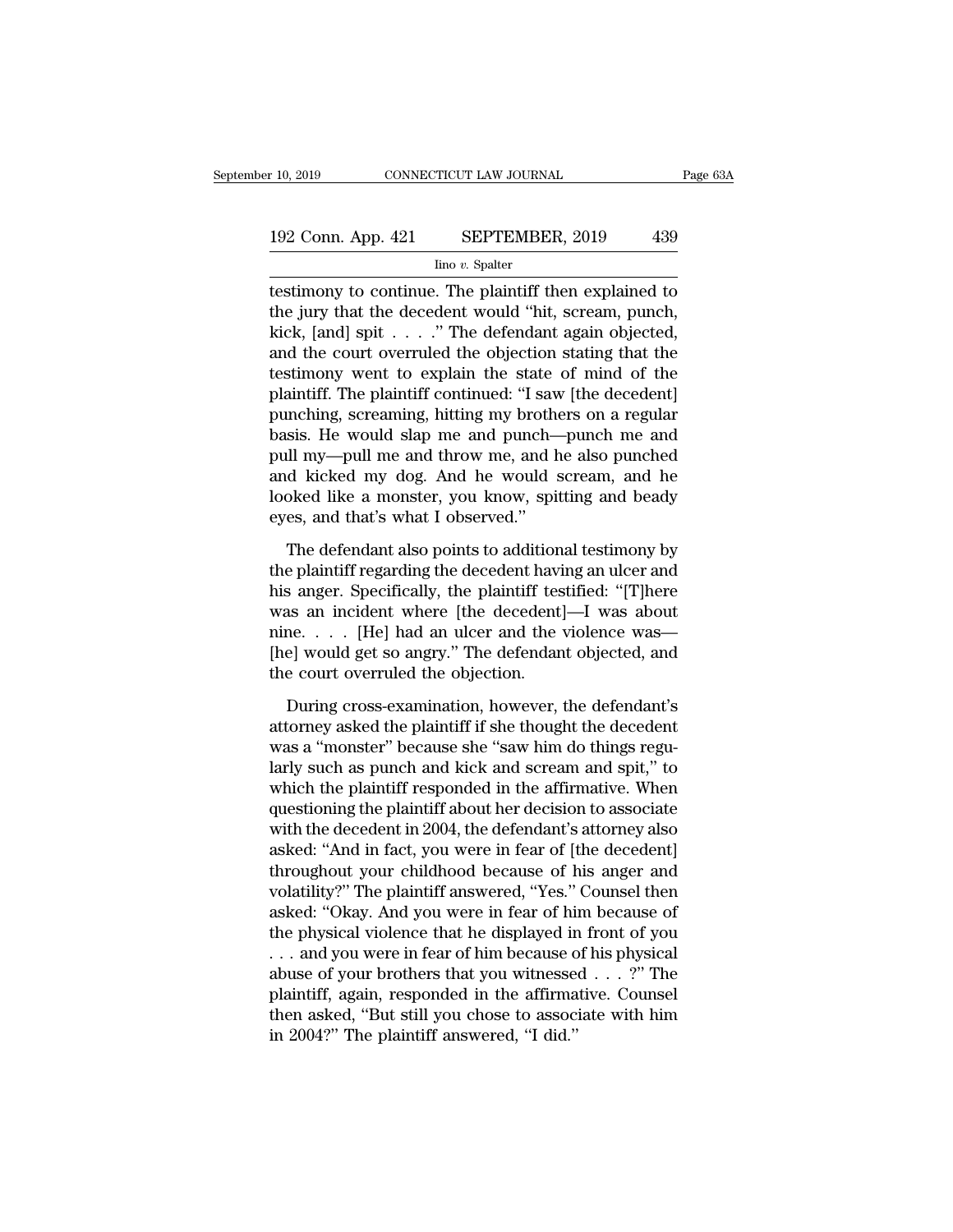# CONNECTICUT LAW JOURNAL September 10, 2019<br>440 SEPTEMBER, 2019 192 Conn. App. 421<br>100 v. Spalter

### Iino *v.* Spalter

CONNECTICUT LAW JOURNAL September 10, 2019<br>
0 SEPTEMBER, 2019 192 Conn. App. 421<br>
<sup>Ino v.</sup> Spalter<br>
The defendant also argues that the court improperly<br>
mitted the following testimony by Alan Spalter: "Our<br>
we in Connectic EPTEMBER, 2019 192 Conn. App. 421<br>
Imo v. Spalter<br>
The defendant also argues that the court improperly<br>
admitted the following testimony by Alan Spalter: "Our<br>
house in Connecticut was a house filled [with] basically<br>
fear **EXPTEMBER, 2019** 192 Conn. App. 421<br>  $\frac{\text{line }v. \text{ Spalter}}{\text{line }v. \text{ Spalter}}$ <br>
The defendant also argues that the court improperly<br>
admitted the following testimony by Alan Spalter: "Our<br>
house in Connecticut was a house filled [w FRAMER, 2019 192 Conn. App. 421<br>  $\frac{\text{line }v. \text{ Spalter}}{\text{line }v. \text{ Spalter}}$ <br>
The defendant also argues that the court improperly<br>
admitted the following testimony by Alan Spalter: "Our<br>
house in Connecticut was a house filled [with] The defendant also argues that the court improperly<br>admitted the following testimony by Alan Spalter: "Our<br>house in Connecticut was a house filled [with] basically<br>fear and terror. It was a house that we had a daily,<br>almo Imo v. Spalter<br>
The defendant also argues that the court improperly<br>
admitted the following testimony by Alan Spalter: "Our<br>
house in Connecticut was a house filled [with] basically<br>
fear and terror. It was a house that we The defendant also argues that the court improperly<br>admitted the following testimony by Alan Spalter: "Our<br>house in Connecticut was a house filled [with] basically<br>fear and terror. It was a house that we had a daily,<br>almos admitted the following testimony by Alan Spalter: "Our house in Connecticut was a house filled [with] basically fear and terror. It was a house that we had a daily, almost daily verbal abuse and physical abuse. Verbal abus house in Connecticut was a house filled [with] basically<br>fear and terror. It was a house that we had a daily,<br>almost daily verbal abuse and physical abuse. Verbal<br>abuse in terms of being yelled at, screamed at. . . .<br>Physi fear and terror. It was a house that we had a daily,<br>almost daily verbal abuse and physical abuse. Verbal<br>abuse in terms of being yelled at, screamed at. . . .<br>Physical abuse by [the decedent] included kicking,<br>punching, a almost daily verbal abuse and physical abuse. Verbal<br>abuse in terms of being yelled at, screamed at. . . .<br>Physical abuse by [the decedent] included kicking,<br>punching, and hitting. These are all based on the fact<br>that [the consequences. He ruled the house as a dictator. And, Physical abuse by [the decedent] included kicking, punching, and hitting. These are all based on the fact that [the decedent] was really a powder keg waiting to go off at any moment for any type of indiscretion, any kind punching, and hitting. These are all based on the fact<br>that [the decedent] was really a powder keg waiting to<br>go off at any moment for any type of indiscretion, any<br>kind of—if we displeased him in any way, there were<br>conse that [the decedent] was really a powder keg waiting to<br>go off at any moment for any type of indiscretion, any<br>kind of—if we displeased him in any way, there were<br>consequences. He ruled the house as a dictator. And,<br>if we d go off at any moment for any type of indiscretion, any<br>kind of—if we displeased him in any way, there were<br>consequences. He ruled the house as a dictator. And,<br>if we did anything to displease him, there were conse-<br>quences kind of—if we displeased him in any way, there were consequences. He ruled the house as a dictator. And, if we did anything to displease him, there were consequences. . . . Back in the day when there were no sprinkler sys had to move the hose from one end of the lawn to the other, and I was doing that, and I sprayed [the plaintiff] playfully with the sprinkler, and I . . . got [the decedent] wet . . . . He enraged, got out of his chair, ra if we did anything to displease him, there were consequences. . . . . Back in the day when there were no sprinkler systems, we had to move the hose from one end of the lawn to the other, and I was doing that, and I spraye quences. . . . . Back in the day when there were no<br>sprinkler systems, underground sprinkler systems, we<br>had to move the hose from one end of the lawn to the<br>other, and I was doing that, and I sprayed [the plaintiff]<br>playf sprinkler systems, underground sprinkler systems, we<br>had to move the hose from one end of the lawn to the<br>other, and I was doing that, and I sprayed [the plaintiff]<br>playfully with the sprinkler, and I  $\ldots$  got [the decehad to move the hose from one end of the lawn to the other, and I was doing that, and I sprayed [the plaintiff] playfully with the sprinkler, and  $I \ldots$  got [the decedent] wet  $\ldots$ . He enraged, got out of his chair, ran other, and I was doing that, and I sprayed [the plaintiff]<br>playfully with the sprinkler, and I . . . got [the dece-<br>dent] wet . . . . He enraged, got out of his chair, ran<br>after me, tackled me to the ground, put his knee o ayfully with the sprinkler, and  $1 \ldots$  got [the decent] wet  $\ldots$ . He enraged, got out of his chair, ran ter me, tackled me to the ground, put his knee on my ck, arm on my head, buried it into the ground, and lled at me, dent] wet  $\ldots$ . He enraged, got out of his chair, ran after me, tackled me to the ground, put his knee on my back, arm on my head, buried it into the ground, and yelled at me, apologize." This testimony, however, was pre

after me, tackled me to the ground, put his knee on my<br>back, arm on my head, buried it into the ground, and<br>yelled at me, apologize." This testimony, however, was<br>presented at trial *without objection* by the defendant.<br>Th back, arm on my head, buried it into the ground, and<br>yelled at me, apologize." This testimony, however, was<br>presented at trial *without objection* by the defendant.<br>The defendant also argues that certain testimony of<br>Jonat yelled at me, apologize." This testimony, however, was<br>presented at trial *without objection* by the defendant.<br>The defendant also argues that certain testimony of<br>Jonathan Spalter improperly was admitted. Specifi-<br>cally, presented at trial *without objection* by the defendant.<br>
The defendant also argues that certain testimony of<br>
Jonathan Spalter improperly was admitted. Specifi-<br>
cally, she argues: "Jonathan Spalter testified that on one<br> The defendant also argues that certain testimony of<br>Jonathan Spalter improperly was admitted. Specifi-<br>cally, she argues: "Jonathan Spalter testified that on one<br>occasion, [the decedent] punched him in the stomach,<br>grabbed Jonathan Spalter improperly was admitted. Specifically, she argues: "Jonathan Spalter testified that on one occasion, [the decedent] punched him in the stomach, grabbed him by the hair, and threw him down on the ground. . cally, she argues: "Jonathan Spalter testified that on one<br>occasion, [the decedent] punched him in the stomach,<br>grabbed him by the hair, and threw him down on the<br>ground.... He then testified as to several more<br>supposed in occasion, [the decedent] punched him in the stomach,<br>grabbed him by the hair, and threw him down on the<br>ground.  $\ldots$  He then testified as to several more<br>supposed incidences of violence, including [the dece-<br>dent's] purp grabbed him by the hair, and threw him down on the<br>ground.... He then testified as to several more<br>supposed incidences of violence, including [the dece-<br>dent's] purportedly hitting him and [the] plaintiff while<br>in the car ent's] purportedly hitting him and [the] plaintiff while<br>
i the car, a separate claimed road rage incident, and<br>
in additional incident involving alleged physical abuse<br>
if his brother, Michael Spalter."<sup>7</sup> The defendant, in the car, a separate claimed road rage incident, and<br>an additional incident involving alleged physical abuse<br>of his brother, Michael Spalter."<sup>7</sup> The defendant, how-<br><sup>7</sup>The defendant cites only a small portion of this t

In the Car, a separate clanned road rage incluent, and<br>an additional incident involving alleged physical abuse<br>of his brother, Michael Spalter."<sup>7</sup> The defendant, how-<br><sup>7</sup> The defendant cites only a small portion of this t an additional incident involving alleged physical abuse<br>of his brother, Michael Spalter."<sup>7</sup> The defendant, how-<br> $\frac{1}{7}$ The defendant cites only a small portion of this testimony; the complete<br>testimony was as follows: of his brother, Michael Spalter."<sup>7</sup> The defendant, how-<br><sup>7</sup>The defendant cites only a small portion of this testimony; the complete<br>testimony was as follows: "There was . . . one instance where [the dece-<br>dent]—I must ha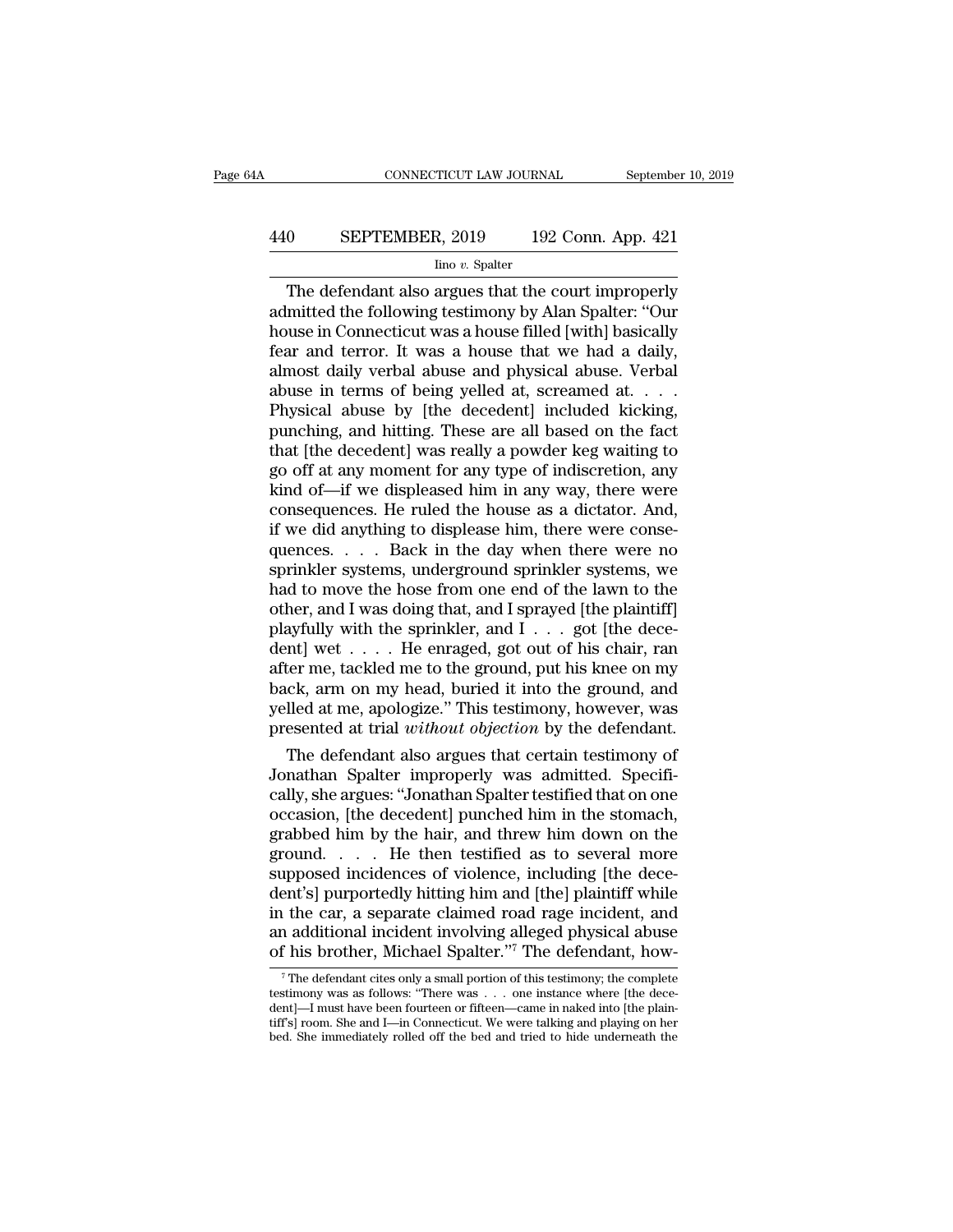Iino *v.* Spalter

ever, raised no objection to that testimony when it was<br>offered at trial. 192 Conn. App. 421<br>ever, raised no objec<br>offered at trial.<br>The defendant a

2 Conn. App. 421 SEPTEMBER, 2019 441<br>
Imo v. Spalter<br>
er, raised no objection to that testimony when it was<br>
fered at trial.<br>
The defendant also argues: "Over objection of<br>
fense counsel, Jonathan Spalter testified: '[The 192 Conn. App. 421 SEPTEMBER, 2019 441<br>  $\frac{1}{2}$  Ino v. Spalter<br>
ever, raised no objection to that testimony when it was<br>
offered at trial.<br>
The defendant also argues: "Over objection of<br>
defense counsel, Jonathan Spalte  $\frac{1}{2}$  into v. Spalter<br>
ever, raised no objection to that testimony when it was<br>
offered at trial.<br>
The defendant also argues: "Over objection of<br>
defense counsel, Jonathan Spalter testified: "[The plain-<br>
tiff], my br ever, raised no objection to that testimony when it was<br>offered at trial.<br>The defendant also argues: "Over objection of<br>defense counsel, Jonathan Spalter testified: "[The plain-<br>tiff], my brother Alan, my brother Michael, offered at trial.<br>
The defendant also argues: "Over objection of<br>
defense counsel, Jonathan Spalter testified: "[The plain-<br>
tiff], my brother Alan, my brother Michael, and myself<br>
were in a horror house'.... He later test defense counsel, Jonathan Spalter testified: '[The plain-<br>tiff], my brother Alan, my brother Michael, and myself<br>were in a horror house' . . . . He later testified, also<br>over objection, that he 'wanted [the decedent] to kn tiff], my brother Alan, my brother Michael, and myself<br>were in a horror house'.... He later testified, also<br>over objection, that he 'wanted [the decedent] to know<br>bed. And I was really concerned about [her], but also reall

why are you—why are you in [the plaintiff's] room without any clothes on?<br>She's obviously scared. And as he's done many times, he hit me and—in<br>the stomach. And I remember doubling over. He grabbed my hair and threw<br>me on She's obviously scared. And as he's done many times, he hit me and—in<br>the stomach. And I remember doubling over. He grabbed my hair and threw<br>me on the floor and he said, never question me.<br>"That is a memory that I have bu the stomach. And I remember doubling over. He grabbed my hair and threw<br>me on the floor and he said, never question me.<br>"That is a memory that I have but it's not the only one. We were—when<br>we would come back from Connecti of our time in our house there, when we were talking too loud in the car coming back home on the highway, it didn't even matter who was doing the loud talking. Even when he was driving in the car, he'd turn around and star "That is a memory that I have but it's not the only one. We were—when<br>e would come back from Connecticut, where we lived significant amounts<br>our time in our house there, when we were talking too loud in the car<br>ming back h we would come back from Connecticut, where we lived significant amounts<br>of our time in our house there, when we were talking too loud in the car<br>coming back home on the highway, it didn't even matter who was doing<br>the loud

of our time in our house there, when we were talking too loud in the car<br>coming back home on the highway, it didn't even matter who was doing<br>the loud talking. Even when he was driving in the car, he'd turn around and<br>star coming back home on the highway, it didn't even matter who was doing<br>the loud talking. Even when he was driving in the car, he'd turn around and<br>start to hit us. [The plaintiff] was in the car. She was just a little girl.<br> smoke. And I remember telling [the decedent] to please put their cigarettes out because the smoke was really bothering me, and his response was to roll up the windows and say, you're just going to have to live with it. "I art to hit us. [The plaintiff] was in the car. She was just a little girl. "Another road rage incident, my parents both smoked cigarettes, and it as really difficult for me, even as a teenager, to sit in the car with cigar "Another road rage incident, my parents both smoked cigarettes, and it was really difficult for me, even as a teenager, to sit in the car with cigarette smoke. And I remember telling [the decedent] to please put their ciga

was really difficult for me, even as a teenager, to sit in the car with cigarette<br>smoke. And I remember telling [the decedent] to please put their cigarettes<br>out because the smoke was really bothering me, and his response smoke. And I remember telling [the decedent] to please put their cigarettes<br>out because the smoke was really bothering me, and his response was to<br>roll up the windows and say, you're just going to have to live with it.<br>"I out because the smoke was really bothering me, and his response was to<br>roll up the windows and say, you're just going to have to live with it.<br>"I started yelling, stop; I don't want to sit in a car with all of this smoke,<br> roll up the windows and say, you're just going to have to live with it.<br>
"I started yelling, stop; I don't want to sit in a car with all of this smoke,<br>
it's hard to breathe. And I remember him veering over on the highway "I started yelling, stop; I don't want to sit in a car with all of this smoke, it's hard to breathe. And I remember him veering over on the highway from the left lane because he always drove really quickly, veering over o it's hard to breathe. And I remember him veering over on the highway from<br>the left lane because he always drove really quickly, veering over on the<br>highway, screeching this car to a stop, getting out of the car and insisti the left lane because he always drove really quickly, veering over on the highway, screeching this car to a stop, getting out of the car and insisting that I get out. And I knew what was coming, but I didn't want to. And h highway, screeching this car to a stop, getting out of the car a<br>that I get out. And I knew what was coming, but I didn't want<br>started screaming, get out of the car, get out of the car now,<br>want to. And the kids, my brothe at I get out. And I knew what was coming, but I didn't want to. And he arted screaming, get out of the car, get out of the car now, and I didn't ant to. And the kids, my brothers and sister were crying. And he kept on ream started screaming, get out of the car, get out of the car now, and I didn't<br>want to. And the kids, my brothers and sister were crying. And he kept on<br>screaming get out of the car. And I knew that if I didn't get out of the

want to. And the kids, my brothers and sister were crying. And he kept on screaming get out of the car. And I knew that if I didn't get out of the car that we all would probably suffer, so I got out of the car, and he just screaming get out of the car. And I knew that if I didn't get out of the car<br>that we all would probably suffer, so I got out of the car, and he just wacked<br>me with the back of his hand. I was thirteen or fourteen.<br>"The nig that we all would probably suffer, so I got out of the car, and he just wacked<br>me with the back of his hand. I was thirteen or fourteen.<br>"The night before I went to college, we were in Connecticut. I was proud<br>because I wa me with the back of his hand. I was thirteen or fourteen.<br>
"The night before I went to college, we were in Connecticut. I was proud<br>
because I was about to become a young man leaving home. [The decedent]<br>
started drinking. "The night before I went to college, we were in Connecticut. I was proud because I was about to become a young man leaving home. [The decedent] started drinking. There was yelling going on. There was constantly yelling in because I was about to become a young man leaving home. [The decedent]<br>started drinking. There was yelling going on. There was constantly yelling<br>in the house. He saw that Michael also—my younger brother—took a drink<br>becau started drinking. There was yelling going on. There was constantly yelling<br>in the house. He saw that Michael also—my younger brother—took a drink<br>because he was upset, and I observed [the decedent] grab my brother, and<br>[th in the house. He saw that Michael also—my younger brother—took a drink<br>because he was upset, and I observed [the decedent] grab my brother, and<br>[the plaintiff] was right there in the room right next door. He pulled him<br>up because he was upset, and I observed [the decedent] grab my brother, and [the plaintiff] was right there in the room right next door. He pulled him up the stairs literally by his shirt, almost trying to drag him up the sta [the plaintiff] was right there in the room right next door. He pulled him<br>up the stairs literally by his shirt, almost trying to drag him up the stairs,<br>shoved him into our second floor bathtub in Connecticut, literally j up the stains literally by his shirt, almost trying to drag him up the stains, shoved him into our second floor bathtub in Connecticut, literally just—and I was watching because I was trying to stop him put his head into t shoved hii<br>and I was<br>bathtub, t<br>plaintiff] v<br>moment b<br>the train s<br>next day.''

were in a horror house'  $\ldots$ . He later testified, also<br>over objection, that he 'wanted [the decedent] to know<br>bed. And I was really concerned about [her], but also really worried about<br>what was going on, and I stood up t over objection, that he 'wanted [the decedent] to know<br>bed. And I was really concerned about [her], but also really worried about<br>what was going on, and I stood up to [the decedent] in front of him. I said,<br>why are you—why over objection, that he 'wanted [the decedent] to know<br>bed. And I was really concerned about [her], but also really worried about<br>what was going on, and I stood up to [the decedent] in front of him. I said,<br>why are you—why bed. And I was really concerned about [her], but also really worried about what was going on, and I stood up to [the decedent] in front of him. I said, why are you—why are you in [the plaintiff's] room without any clothes d. And I was really concerned about [her], but also really worried about<br>nat was going on, and I stood up to [the decedent] in front of him. I said,<br>ny are you—why are you in [the plaintiff's] room without any clothes on?<br> what was going on, and I stood up to [the decedent] in front of him. I said, why are you—why are you in [the plaintiff's] room without any clothes on?<br>She's obviously scared. And as he's done many times, he hit me and—in<br>t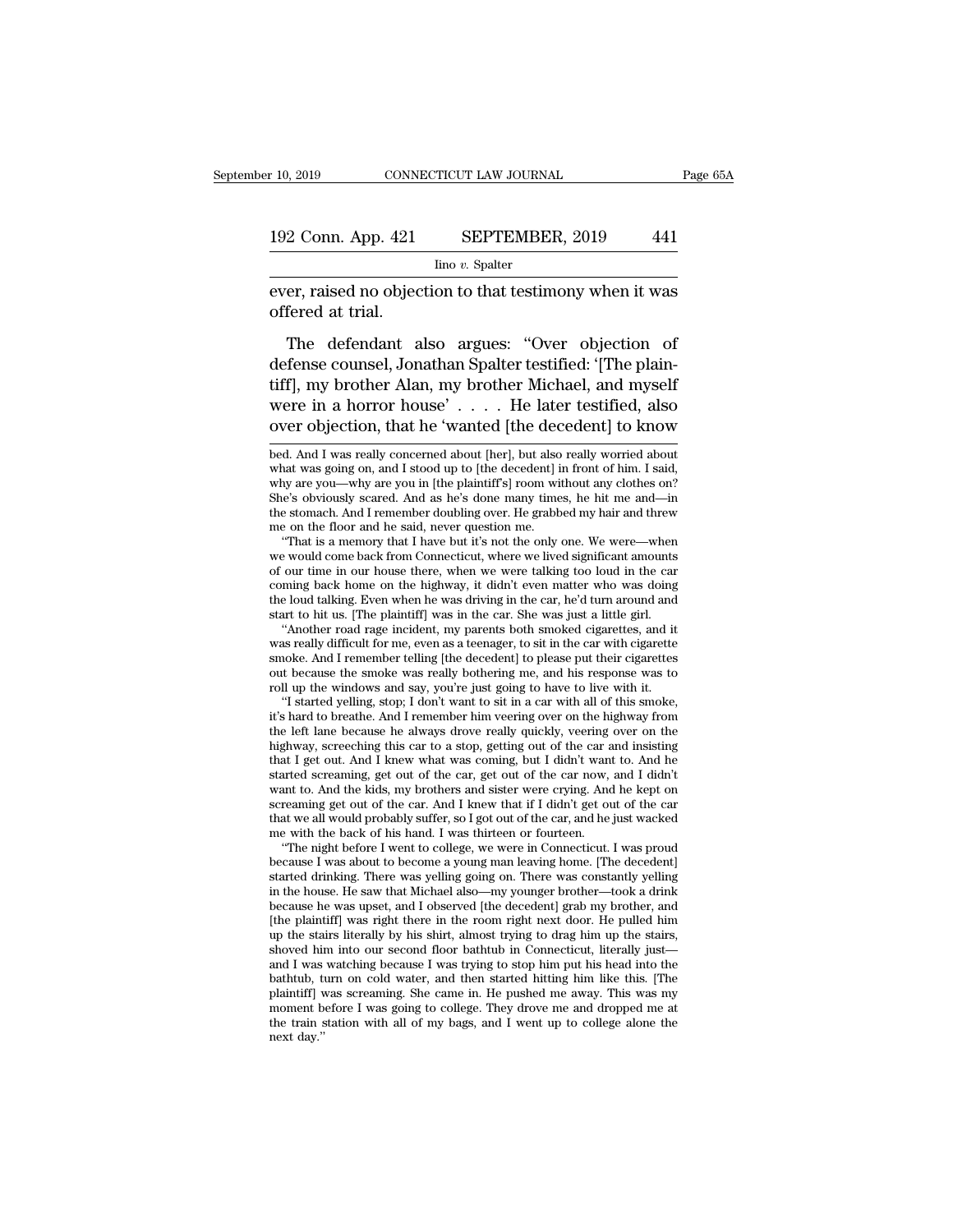### CONNECTICUT LAW JOURNAL September 10, 2019<br>442 SEPTEMBER, 2019 192 Conn. App. 421<br>100 v. Spalter Iino *v.* Spalter

CONNECTICUT LAW JOURNAL September 10, 2<br>
How SEPTEMBER, 2019 192 Conn. App. 421<br>
Ino v. Spalter<br>
how gravely hurt I've remained by all of the abuse,<br>
myself, and my brother, and [the plaintiff], particularly<br>
Ithe plaintif SEPTEMBER, 2019 192 Conn. App. 421<br>
lino v. Spalter<br>
how gravely hurt I've remained by all of the abuse,<br>
myself, and my brother, and [the plaintiff], particularly<br>
[the plaintiff], endured at his hands . . . . " **EXEPTEMBER, 2019** 192 Conn. App<br>  $\frac{\text{line }v. \text{ Spalter}}{\text{how gravity hurt I've remained by all of the a} }$ <br>
now gravely hurt I've remained by all of the a myself, and my brother, and [the plaintiff], particular (the plaintiff], endured at his hands . . . .'"<br> EXEPTEMBER, 2019 192 Conn. App. 421<br>  $\frac{1}{2}$  line v. Spalter<br>
inc v. Spalter<br>
we gravely hurt I've remained by all of the abuse,<br>
yself, and my brother, and [the plaintiff], particularly<br>
ne plaintiff], endured at his h

 $\frac{\text{line }v}{\text{line }v}$  Spalter<br>how gravely hurt I've remained by all of the abuse,<br>myself, and my brother, and [the plaintiff], particularly<br>[the plaintiff], endured at his hands . . . . . "<br>A review of the transcripts also r how gravely hurt I've remained by all of the abuse,<br>myself, and my brother, and [the plaintiff], particularly<br>[the plaintiff], endured at his hands  $\ldots$ .'"<br>A review of the transcripts also reveals that during<br>cross-exami decedent, and my brother, and [the plaintiff], particularly<br>
[the plaintiff], endured at his hands . . . . "<br>
A review of the transcripts also reveals that during<br>
cross-examination by the defendant's attorney, Jona-<br>
than The plaintiff], endured at his hands  $\ldots$ ."<br>A review of the transcripts also reveals that during<br>cross-examination by the defendant's attorney, Jona-<br>than Spalter was asked about his anger toward the<br>decedent, and he rep A review of the transcripts also reveals that during<br>cross-examination by the defendant's attorney, Jona-<br>than Spalter was asked about his anger toward the<br>decedent, and he replied in relevant part: "I was angry<br>at [the d A review of the transcripts also reveals that during<br>cross-examination by the defendant's attorney, Jona-<br>than Spalter was asked about his anger toward the<br>decedent, and he replied in relevant part: "I was angry<br>at [the de cross-examination by the defendant's attorney, Jona-<br>than Spalter was asked about his anger toward the<br>decedent, and he replied in relevant part: "I was angry<br>at [the decedent] for many things. The most important<br>thing tha than Spalter was asked about his anger toward the<br>decedent, and he replied in relevant part: "I was angry<br>at [the decedent] for many things. The most important<br>thing that I've been angry at [him] at that time was<br>about the decedent, and he replied in relevant part: "I was angry<br>at [the decedent] for many things. The most important<br>thing that I've been angry at [him] at that time was<br>about the fact that he had admitted to me that he sexu-<br>all at [the decedent] for many things. The most important<br>thing that I've been angry at [him] at that time was<br>about the fact that he had admitted to me that he sexu-<br>ally abused [the plaintiff] and the years of abuse, ver-<br>ba thing that I've been angry at [him] at that time was<br>about the fact that he had admitted to me that he sexu-<br>ally abused [the plaintiff] and the years of abuse, ver-<br>bal and physical, that I, and my brother Alan, and my<br>br about the fact that he had admitted to me that he sexually abused [the plaintiff] and the years of abuse, verbal and physical, that I, and my brother Alan, and my brother Michael suffered." Jonathan Spalter also testified ally abused [the plaintiff] and the years of abuse, verbal and physical, that I, and my brother Alan, and my<br>brother Michael suffered." Jonathan Spalter also testi-<br>fied during cross-examination, when asked about an<br>e-mail bal and physical, that I, and my brother Alan, and my<br>brother Michael suffered." Jonathan Spalter also testi-<br>fied during cross-examination, when asked about an<br>e-mail sent to him by the decedent, alleging that he had<br>enga brother Michael suffered." Jonathan Spalter also testi-<br>fied during cross-examination, when asked about an<br>e-mail sent to him by the decedent, alleging that he had<br>engaged in personal attacks against the decedent: "No,<br>I n fied during cross-examination, when asked about an<br>e-mail sent to him by the decedent, alleging that he had<br>engaged in personal attacks against the decedent: "No,<br>I never made attacks at [the decedent]. I told him the<br>plai e-mail sent to him by the decedent, alleging that he had<br>engaged in personal attacks against the decedent: "No,<br>I never made attacks at [the decedent]. I told him the<br>plain truth as I knew the truth to be, that I was hurt<br> engaged in personal attacks against the decedent: "No,<br>I never made attacks at [the decedent]. I told him the<br>plain truth as I knew the truth to be, that I was hurt<br>and my family was hurt because of the years of abuse<br>that I never made attacks at [the decedent]. I told him the<br>plain truth as I knew the truth to be, that I was hurt<br>and my family was hurt because of the years of abuse<br>that he perpetrated physically, emotionally, and sexu-<br>ally plain truth as I knew the truth to be, that I was hurt<br>and my family was hurt because of the years of abuse<br>that he perpetrated physically, emotionally, and sexu-<br>ally against [the plaintiff]. These were not attacks. These and my family was hurt because of the years of abuse<br>that he perpetrated physically, emotionally, and sexu-<br>ally against [the plaintiff]. These were not attacks. These<br>were shining a mirror at [the decedent] and letting hi that he perpetrated physically, emotionally, and sexually against [the plaintiff]. These were not attacks. These were shining a mirror at [the decedent] and letting him know how sad and how much he's impacted me, and parti ally against [the plaintiff]. These were not attacks. These<br>were shining a mirror at [the decedent] and letting him<br>know how sad and how much he's impacted me, and<br>particularly [the plaintiff] through his life, and also re were shining a mirror at [the decedent] and letting him<br>know how sad and how much he's impacted me, and<br>particularly [the plaintiff] through his life, and also reg-<br>istering my deep disappointment and my protected<br>instinct know how sad and how much he's impacted me, and<br>particularly [the plaintiff] through his life, and also reg-<br>istering my deep disappointment and my protected<br>instinct for my children, my sweet children, that this<br>is a man particularly [the plaintiff] through<br>istering my deep disappointme:<br>instinct for my children, my swe<br>is a man who didn't have the ba:<br>be even remotely close to trea<br>they should be treated, which is<br>communication with them. stinct for my children, my sweet children, that this<br>a man who didn't have the basic human decency to<br>even remotely close to treating grandchildren as<br>ey should be treated, which is having some level of<br>mmunication with t is a man who didn't have the basic human decency to<br>be even remotely close to treating grandchildren as<br>they should be treated, which is having some level of<br>communication with them."<br>On the basis of the record and the obj

be even remotely close to treating grandchildren as<br>they should be treated, which is having some level of<br>communication with them."<br>On the basis of the record and the objections voiced<br>by the defendant's attorney to some o they should be treated, which is having some level of<br>communication with them."<br>On the basis of the record and the objections voiced<br>by the defendant's attorney to some of the testimony,<br>as specifically set forth in this o communication with them."<br>
On the basis of the record and the objections voiced<br>
by the defendant's attorney to some of the testimony,<br>
as specifically set forth in this opinion, we conclude<br>
that even if we were to agree On the basis of the record and the objections voiced<br>by the defendant's attorney to some of the testimony,<br>as specifically set forth in this opinion, we conclude<br>that even if we were to agree that the court improperly<br>over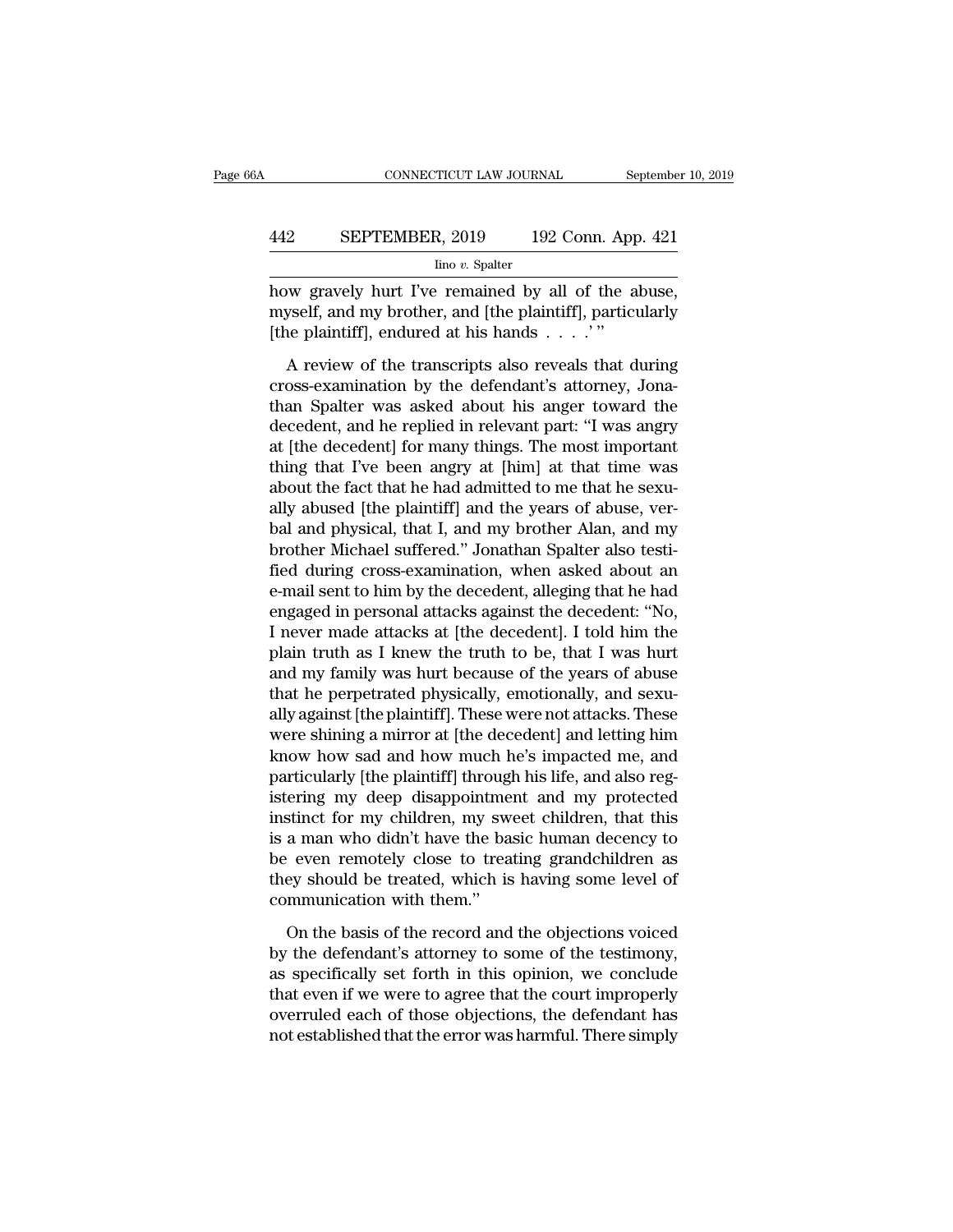# $\begin{array}{r} \text{10, 2019} \end{array}$  CONNECTICUT LAW JOURNAL Page 67A<br>192 Conn. App. 421 SEPTEMBER, 2019 443<br>192 Conn. App. 421 SEPTEMBER, 2019 443

Iino *v.* Spalter

r 10, 2019 CONNECTICUT LAW JOURNAL<br>
192 Conn. App. 421 SEPTEMBER, 2019 443<br>
<sup>Ino v.</sup> Spalter<br>
was a mound of similar testimony to which the defen-<br>
dant did not object, much of which was much more in-<br>
don't then that to w 192 Conn. App. 421 SEPTEMBER, 2019 443<br>  $\frac{\text{line }v. \text{ Spalter}}{\text{max } a \text{ mound of similar testimony to which the defen-  
dant did not object, much of which was much more in-  
depth than that to which she did object during trial.$ 192 Conn. App. 421 SEPTEMBER, 2019 443<br>  $\frac{\text{line }v \cdot \text{Spalter}}{\text{was a mound of similar testimony to which the defen-  
dant did not object, much of which was much more in-  
depth than that to which she did object during trial.$ "When a court commits an evidentiary impropriety, <sup>2</sup> Conn. App. 421 SEPTEMBER, 2019 443<br>  $\frac{1}{2}$  line v. Spalter<br>
as a mound of similar testimony to which the defen-<br>
ant did not object, much of which was much more in-<br>
opth than that to which she did object during tr

 $\frac{\text{line }v. \text{ Spalter}}{\text{was a mound of similar testimony to which the defendant did not object, much of which was much more in-depth than that to which she did object during trial. \n\n"When a court commits an evidently improperity, we will reverse the trial court's judgment only if we conclude that the trial court's improper ruling harm by a civil case, a next's inverse is a particular.$ was a mound of similar testimony to which the defendant did not object, much of which was much more in-<br>depth than that to which she did object during trial.<br>"When a court commits an evidentiary impropriety,<br>we will revers was a modula of similar testinony to which the deter-<br>dant did not object, much of which was much more in-<br>depth than that to which she did object during trial.<br>"When a court commits an evidentiary impropriety,<br>we will re dank did not object, matri of which was matri more in<br>depth than that to which she did object during trial.<br>"When a court commits an evidentiary impropriety,<br>we will reverse the trial court's judgment only if we<br>conclude "When a court commits an evidentiary impropriety,<br>we will reverse the trial court's judgment only if we<br>conclude that the trial court's improper ruling harmed<br>[a party]. . . . In a civil case, a party proves harm by<br>showi "When a court commits an evidentiary impropriety,<br>we will reverse the trial court's judgment only if we<br>conclude that the trial court's improper ruling harmed<br>[a party]. . . . In a civil case, a party proves harm by<br>showi we will reverse the trial court's judgment only if we conclude that the trial court's improper ruling harmed [a party].  $\dots$  In a civil case, a party proves harm by showing that the improper evidentiary ruling likely affe conclude that the trial court's improper ruling harmed<br>[a party].... In a civil case, a party proves harm by<br>showing that the improper evidentiary ruling likely<br>affected the outcome of the proceeding.... It is well<br>establ [a party]. . . . . In a civil case, a party proves harm by showing that the improper evidentiary ruling likely affected the outcome of the proceeding. . . . It is well established that if erroneously admitted evidence is showing that the improper evidentiary ruling likely<br>affected the outcome of the proceeding. . . . It is well<br>established that if erroneously admitted evidence is<br>merely cumulative of other evidence presented in the<br>case, affected the outcome of the proceeding. . . . It is well established that if erroneously admitted evidence is merely cumulative of other evidence presented in the case, its admission does not constitute reversible error. established that if erroneously admitted evidence is<br>merely cumulative of other evidence presented in the<br>case, its admission does not constitute reversible error.<br> $\dots$  In determining whether evidence is merely cumu-<br>lati merely cumulative of other evidence presented in the case, its admission does not constitute reversible error.<br>
. . . In determining whether evidence is merely cumulative, we consider the nature of the evidence and whethe case, its admission does not constitute reversible error.<br> *Denotive,* we consider the nature of the evidence and<br>
whether any other evidence was admitted that was pro-<br>
bative of the same issue as the evidence in controve ... In determin<br>lative, we consi<br>whether any oth<br>bative of the sam<br>(Citations omitt<br>DeNunzio v. De<br>901 (2016).<br>As previously The same interest and mether any other evidence was admitted that was pro-<br>tive of the same issue as the evidence in controversy."<br>itations omitted; internal quotation marks omitted.)<br>eNunzio v. DeNunzio, 320 Conn. 178, 20 bative of the same issue as the evidence in controversy."<br>
(Citations omitted; internal quotation marks omitted.)<br> *DeNunzio* v. *DeNunzio*, 320 Conn. 178, 204, 128 A.3d<br>
901 (2016).<br>
As previously discussed in this opini

share of the same issue as the evidence in controversy.<br>
(Citations omitted; internal quotation marks omitted.)<br>
DeNunzio v. DeNunzio, 320 Conn. 178, 204, 128 A.3d<br>
901 (2016).<br>
As previously discussed in this opinion, the DeNunzio v. DeNunzio, 320 Conn. 178, 204, 128 A.3d<br>901 (2016).<br>As previously discussed in this opinion, the defendant<br>objected to some of the plaintiff's testimony wherein<br>she described the decedent's violence against his of the testimony of Jonathan Spalter wherein<br>the defendant objected to some of the plaintiff's testimony wherein<br>she described the decedent's violence against his chil-<br>dren and the plaintiff's dog. She also objected to s foot (2010).<br>As previously discussed in this opinion, the defendant<br>objected to some of the plaintiff's testimony wherein<br>she described the decedent's violence against his chil-<br>dren and the plaintiff's dog. She also objec As previously discussed in this opinion, the defendant<br>objected to some of the plaintiff's testimony wherein<br>she described the decedent's violence against his chil-<br>dren and the plaintiff's dog. She also objected to some<br>o objected to some of the plaintiff's testin<br>she described the decedent's violence ag<br>dren and the plaintiff's dog. She also obj<br>of the testimony of Jonathan Spalter wh<br>fied that they had lived in a "horror ho<br>he wanted the en and the plaintiff's dog. She also objected to some<br>the testimony of Jonathan Spalter wherein he testi-<br>d that they had lived in a "horror house" and that<br>wanted the decedent to know that he and his siblings<br>pere hurt by the designment of the testimony of Jonathan Spalter wherein he testi-<br>fied that they had lived in a "horror house" and that<br>he wanted the decedent to know that he and his siblings<br>were hurt by the decedent's abuse.<br>The def

examination of Jonathan Spalter, wherein he test<br>fied that they had lived in a "horror house" and that<br>he wanted the decedent to know that he and his siblings<br>were hurt by the decedent's abuse.<br>The defendant then cross-exa he wanted the decedent to know that he and his siblings<br>were hurt by the decedent's abuse.<br>The defendant then cross-examined the plaintiff on<br>those issues. Additionally, during the defendant's cross-<br>examination of Jonatho response that the decedent is abuse.<br>The defendant then cross-examined the plaintiff on<br>those issues. Additionally, during the defendant's cross-<br>examination of Jonathon Spalter, he was asked about<br>his anger toward the dec The defendant then cross-examined the plaintiff on<br>those issues. Additionally, during the defendant's cross-<br>examination of Jonathon Spalter, he was asked about<br>his anger toward the decedent, which elicited a<br>response abou The defendant then cross-examined the plaintiff on<br>those issues. Additionally, during the defendant's cross-<br>examination of Jonathon Spalter, he was asked about<br>his anger toward the decedent, which elicited a<br>response abou those issues. Additionally, during the defendant's cross-<br>examination of Jonathon Spalter, he was asked about<br>his anger toward the decedent, which elicited a<br>response about the physical and verbal abuse perpe-<br>trated by th examination of Jonathon Spalter, he was asked about<br>his anger toward the decedent, which elicited a<br>response about the physical and verbal abuse perpe-<br>trated by the decedent. He also was questioned about<br>an e-mail sent to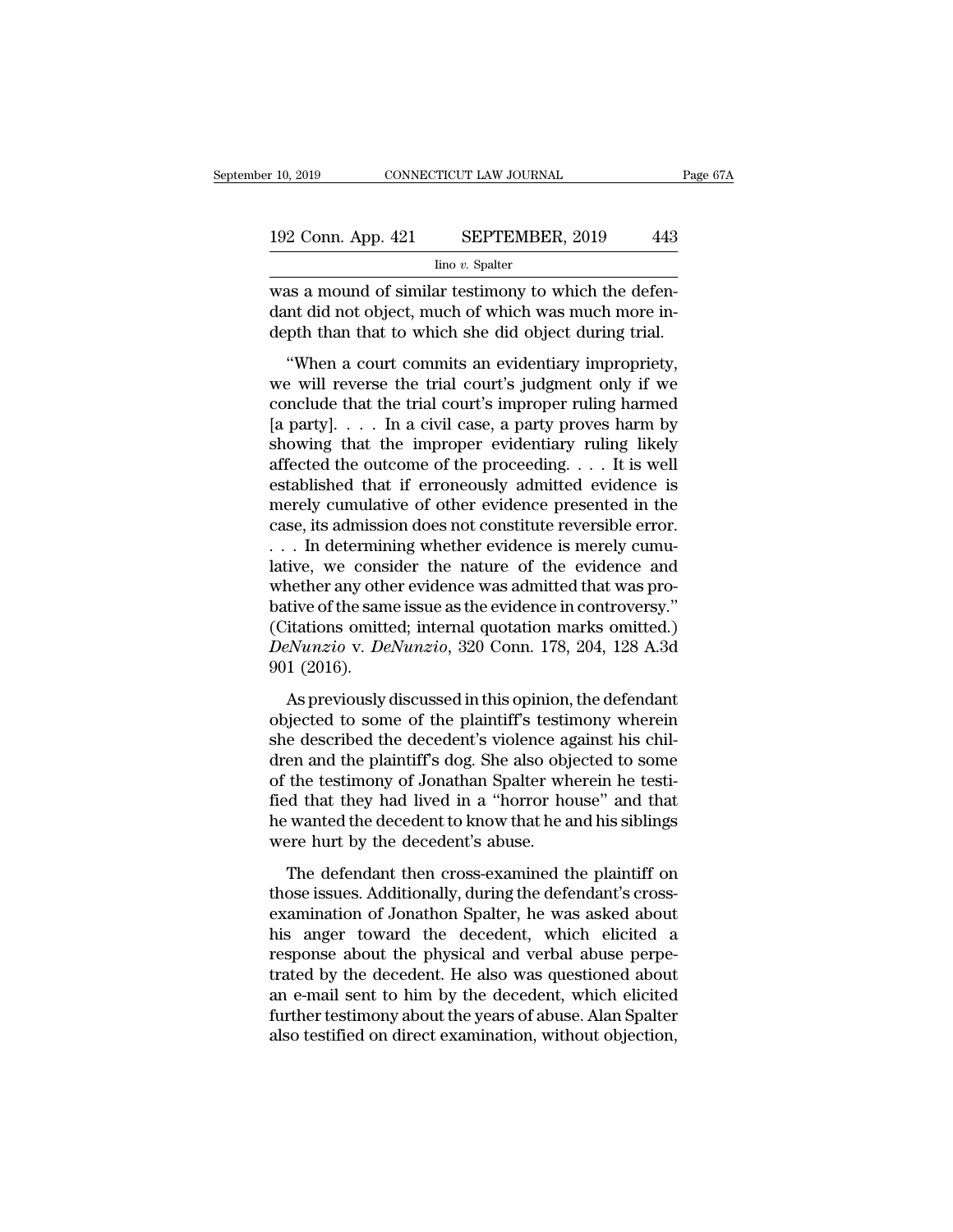# CONNECTICUT LAW JOURNAL September 10, 2019<br>444 SEPTEMBER, 2019 192 Conn. App. 421<br>100 v. Spalter

### Iino *v.* Spalter

 $\begin{tabular}{ll} \multicolumn{1}{l}{{\small \textbf{COMRECTICUT LAW JOURNAL}}} & \multicolumn{1}{l}{\small \textbf{September 10, 2019}}\\ \hline & \multicolumn{1}{l}{\small \textbf{SEPTEMBER, 2019}} & \multicolumn{1}{l}{\small \textbf{192 Conn. App. 421}}\\ \hline & \multicolumn{1}{l}{\small \textbf{Ino }v. \textbf{ Spalter}}\\ \hline & \multicolumn{1}{l}{\small \textbf{a}bout the daily physical and verbal abuse perpetrated} \\ \hline & \multicolumn{1}{l}{\small \textbf{by the decedent, and he referenced a specific violent}$ **EXECUTEMBER, 2019** 192 Conn. App. 421<br>  $\frac{1}{2}$  line v. Spalter<br>
about the daily physical and verbal abuse perpetrated<br>
by the decedent, and he referenced a specific violent<br>
event that had been witnesses by the plainti EPTEMBER, 2019 192 Conn. App. 421<br>  $\frac{\text{line }v.\text{ Spattern}}{\text{line }v.\text{ Spattern}}$ <br>
about the daily physical and verbal abuse perpetrated<br>
by the decedent, and he referenced a specific violent<br>
event that had been witnesses by the plaintiff **EXEPTEMBER, 2019** 192 Conn. App. 421<br>  $\frac{1}{2}$  line v. Spalter<br>
about the daily physical and verbal abuse perpetrated<br>
by the decedent, and he referenced a specific violent<br>
event that had been witnesses by the plaintif  $\frac{\text{line }v. \text{ Spalter}}{\text{line }v. \text{ Spalter}}$ <br>  $\frac{\text{line }v. \text{ Spalter}}{\text{about the daily physical and verbal abuse perpetrated}}$ <br>
by the decedent, and he referenced a specific violent<br>
event that had been witnesses by the plaintiff; he also<br>
testified, without objection, that their Con  $\frac{\text{line }v. \text{ Spalter}}{\text{about the daily physical and verbal abuse perpetrated}}$ <br>about the daily physical and verbal abuse perpetrated<br>by the decedent, and he referenced a specific violent<br>event that had been witnesses by the plaintiff; he also<br>testified, without objec about the daily physical and verbal abuse perpetrated<br>by the decedent, and he referenced a specific violent<br>event that had been witnesses by the plaintiff; he also<br>testified, without objection, that their Connecticut<br>home by the decedent, and he referenced a specific violent<br>event that had been witnesses by the plaintiff; he also<br>testified, without objection, that their Connecticut<br>home was filled with "fear and terror." The record<br>reveals event that had been witnesses by the plaintiff; he also<br>testified, without objection, that their Connecticut<br>home was filled with "fear and terror." The record<br>reveals that the testimony to which the defendant<br>objected mer testified, without objection, that their Connecticut<br>home was filled with "fear and terror." The record<br>reveals that the testimony to which the defendant<br>objected merely was cumulative of other similar testi-<br>mony to which home was filled with "fea<br>reveals that the testimony<br>objected merely was cumul<br>mony to which she did not c<br>failed to show that the trial<br>assume that they were impoutcome of the trial.<sup>8</sup> bected inerely was culturalive of other similar testi-<br>ony to which she did not object. Accordingly, she has<br>led to show that the trial court's rulings, even if we<br>sume that they were improper, likely affected the<br>trial co

B

mony to which she that hot object. Accordingly, she has<br>failed to show that the trial court's rulings, even if we<br>assume that they were improper, likely affected the<br>outcome of the trial.<sup>8</sup><br>B<br>The defendant also claims th purporting to show that the that court's runngs, even if we<br>assume that they were improper, likely affected the<br>outcome of the trial.<sup>8</sup><br>B<br>The defendant also claims that the "trial court com-<br>mitted reversible error by adm assume that they were improper, invery anected the<br>outcome of the trial.<sup>8</sup><br>B<br>The defendant also claims that the "trial court com-<br>mitted reversible error by admitting hearsay evidence<br>purporting to be from a 1997 journal, B<br>B<br>The defendant also claims that the "trial court com-<br>mitted reversible error by admitting hearsay evidence<br>purporting to be from a 1997 journal, the original of<br>which was discarded by plaintiff's attorney during the<br>co B<br>The defendant also claims that the "trial court com-<br>mitted reversible error by admitting hearsay evidence<br>purporting to be from a 1997 journal, the original of<br>which was discarded by plaintiff's attorney during the<br>cou The defendant also claims that the "trial court committed reversible error by admitting hearsay evidence<br>purporting to be from a 1997 journal, the original of<br>which was discarded by plaintiff's attorney during the<br>course mitted reversible error by admitting hearsay evidence<br>purporting to be from a 1997 journal, the original of<br>which was discarded by plaintiff's attorney during the<br>course of litigation." She argues that the court improp-<br>er purporting to be from a 1997 journal, the original of<br>which was discarded by plaintiff's attorney during the<br>course of litigation." She argues that the court improp-<br>erly admitted the entries under the state of mind excep which was discarded by plaintiff's attorney during the course of litigation." She argues that the court improperly admitted the entries under the state of mind exception to the hearsay rule; see  $\S 8-3 (4)$  of the Connecti course of litigation."<br>erly admitted the ent<br>tion to the hearsay r<br>Code of Evidence;<sup>9</sup><br>excluded the journa<br>nal was discarded b<br>not persuaded.<br>The following ad It due to the entries under the state of mind exception to the hearsay rule; see  $\S 8-3(4)$  of the Connecticut ode of Evidence;<sup>9</sup> and that the court should have cluded the journal entries because the original journal was tion to the hearsay rule; see § 8-3 (4) of the Connecticut<br>
Code of Evidence;<sup>9</sup> and that the court should have<br>
excluded the journal entries because the original jour-<br>
nal was discarded by the plaintiff's "attorney." We

al was discarded by the plaintiff's "attorney." We are<br>ot persuaded.<br>The following additional facts inform our review.<br>fter the discovery deadline had passed, the plaintiff<br><sup>8</sup>The defendant also makes a passing claim that

not persuaded.<br>The following additional facts inform our review.<br>After the discovery deadline had passed, the plaintiff<br><sup>8</sup>The defendant also makes a passing claim that the court's limiting instruc-<br>tion was insufficient. The following additional facts inform our review.<br>After the discovery deadline had passed, the plaintiff<br><sup>8</sup>The defendant also makes a passing claim that the court's limiting instruc-<br>tion was insufficient. She argues: "Th The following additional facts inform our review.<br>
After the discovery deadline had passed, the plaintiff<br>  $^{\circ}$ The defendant also makes a passing claim that the court's limiting instruc-<br>
tion was insufficient. She argu After the discovery deadline had passed, the plaintiff<br>
<sup>8</sup>The defendant also makes a passing claim that the court's limiting instruction was insufficient. She argues: "The highly inflammatory nature of the evidence and re <sup>8</sup> The defendant also makes a passing claim that the court's limiting instruction was insufficient. She argues: "The highly inflammatory nature of the evidence and repetition by several witnesses could not logically be se  $^8$  The defendant also makes a passing claim that the court's limiting instruction was insufficient. She argues: "The highly inflammatory nature of the evidence and repetition by several witnesses could not logically be tion was insufficient. She argues: "The highly inflammatory nature of the evidence and repetition by several witnesses could not logically be separated from the claims of sexual abuse as the trial judge instructed. Additio evidence and repetition by several witnesses could not logically be separated<br>from the claims of sexual abuse as the trial judge instructed. Additionally<br>the trial court instructed the jury that it could properly consider from the claims of sexual abuse as the trial judge instructed. Additionally<br>the trial court instructed the jury that it could properly consider 'what effect,<br>if any, such conduct had on the plaintiff,' thereby ultimately u if any, such conduct had on the plaintiff,' thereby ultimately undercutting<br>its own limiting instruction." We are not persuaded by the defendant's<br>argument, especially in light of the fact that her own supplemental and<br>ame

its own limiting instruction." We are not persuaded by the defendant's argument, especially in light of the fact that her own supplemental and amended proposed jury instructions contained the exact phrase that she now cont argument, especially in light of the fact that her own supplemental and<br>amended proposed jury instructions contained the exact phrase that she<br>now contends was improper.<br><sup>9</sup> Section 8-3 (4) of the Connecticut Code of Evide annended proposed jury instructions contained the exact phrase that she<br>now contends was improper.<br><sup>9</sup> Section 8-3 (4) of the Connecticut Code of Evidence, setting forth the<br>state of mind exception to the hearsay rule, pro now contends was improper.<br>
<sup>9</sup> Section 8-3 (4) of the Connecticut Code of Evidence, setting forth the state of mind exception to the hearsay rule, provides: "A statement of the declarant's then existing mental or emotiona state of mind exception to the hearsay rule, provides: "A statement of the declarant's then existing mental or emotional condition, including a statement indicating a present intention to do a particular act in the immedi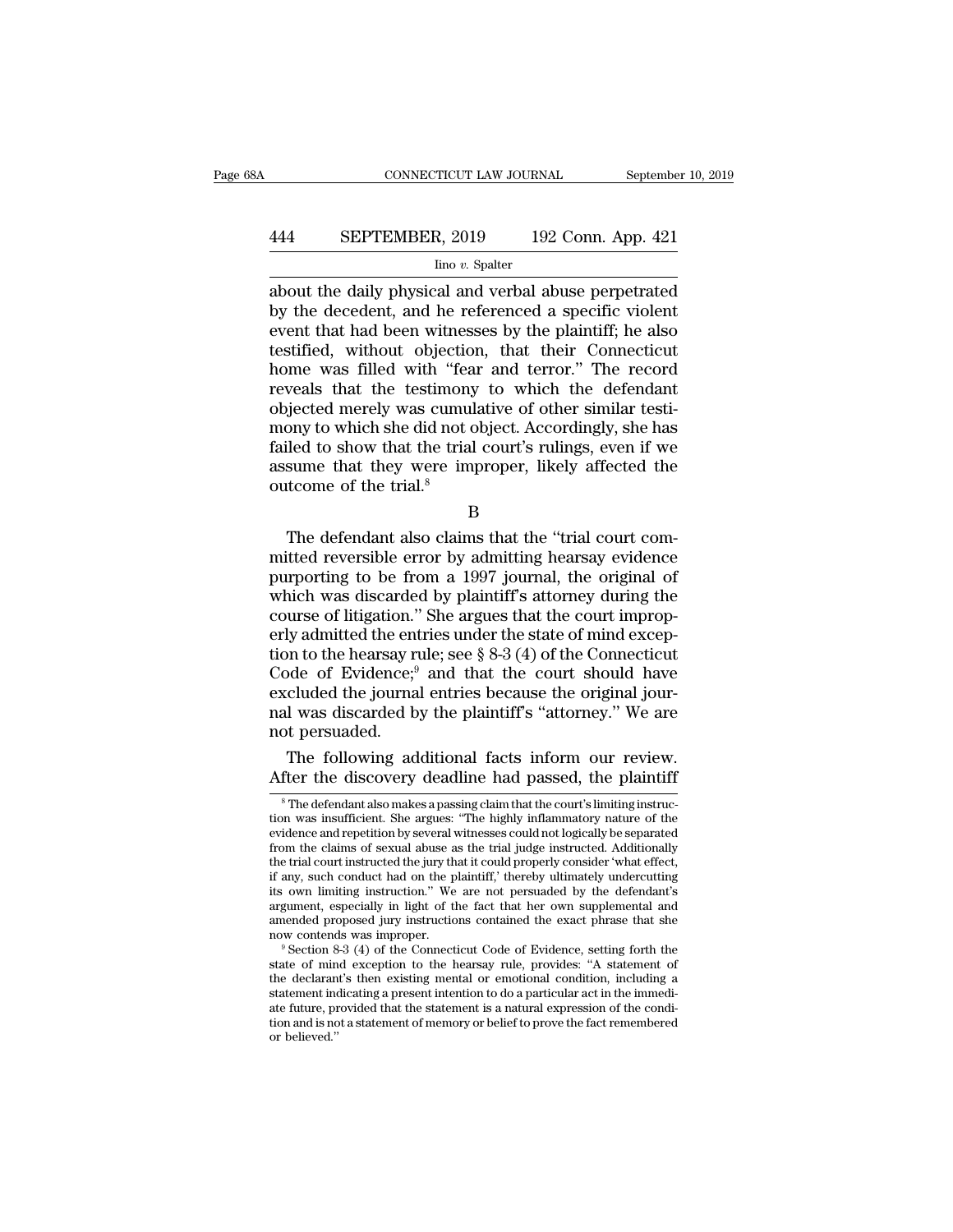# 192 Conn. App. 421 SEPTEMBER, 2019 <sup>445</sup>

Iino *v.* Spalter

 $\begin{array}{|l|l|} \hline \text{10, 2019} & \text{CONNECTICUT LAW JOURNAL} & \text{Page 69A} \ \hline \end{array}$ <br>192 Conn. App. 421 SEPTEMBER, 2019 445<br> $\hline \text{line } v. \text{ Spalter} \ \hline \text{disclosed the existence of a 1997 journal, which her \ \hline \text{attorney represented recently had been discovered} \\ \hline \text{amount the relativified necessary from the other hand.}$ 192 Conn. App. 421 SEPTEMBER, 2019 445<br>  $\frac{\text{line }v. \text{ Spalter}}{\text{disclosed the existence of a 1997 journal, which her}}$ <br>
attorney represented recently had been discovered<br>
among the plaintiff's possessions kept in a storage facility and a seny was provided to the 192 Conn. App. 421 SEPTEMBER, 2019 445<br>  $\frac{\text{line }v. \text{ Spalter}}{\text{disclosed the existence of a 1997 journal, which her}$ <br>
attorney represented recently had been discovered<br>
among the plaintiff's possessions kept in a storage facil-<br>
ity, and a copy was provided to 192 Conn. App. 421 SEPTEMBER, 2019 445<br>  $\frac{1}{\text{line }v \cdot \text{Spattern}}$ <br>
disclosed the existence of a 1997 journal, which her<br>
attorney represented recently had been discovered<br>
among the plaintiff's possessions kept in a storage f  $\frac{1}{2}$  line *v*. Spalter<br>disclosed the existence of a 1997 journal, which her<br>attorney represented recently had been discovered<br>among the plaintiff's possessions kept in a storage facil-<br>ity, and a copy was provided to  $\frac{1}{2}$  and  $\frac{1}{2}$  and  $\frac{1}{2}$  and  $\frac{1}{2}$  and  $\frac{1}{2}$  and  $\frac{1}{2}$  and  $\frac{1}{2}$  are presented recently had been discovered among the plaintiff's possessions kept in a storage facility, and a copy was provide disclosed the existence of a 1997 journal, which her<br>attorney represented recently had been discovered<br>among the plaintiff's possessions kept in a storage facil-<br>ity, and a copy was provided to the defendant and the<br>court. attorney represented recently had been discovered<br>among the plaintiff's possessions kept in a storage facil-<br>ity, and a copy was provided to the defendant and the<br>court. After some time had passed and the plaintiff<br>had fai among the plaintiff's possessions kept in a storage facility, and a copy was provided to the defendant and the<br>court. After some time had passed and the plaintiff<br>had failed to produce the original journal, the defend-<br>ant ity, and a copy was provided to the defendant and the<br>court. After some time had passed and the plaintiff<br>had failed to produce the original journal, the defend-<br>ant filed a motion for sanctions, and the court ordered<br>the court. After some time had passed and the plaintiff<br>had failed to produce the original journal, the defend-<br>ant filed a motion for sanctions, and the court ordered<br>the plaintiff to produce the original journal. At a sub-<br>s had failed to produce the original journal, the defend-<br>ant filed a motion for sanctions, and the court ordered<br>the plaintiff to produce the original journal. At a sub-<br>sequent status conference, the plaintiff's attorney<br>e ant filed a motion for sanctions, and the court ordered<br>the plaintiff to produce the original journal. At a sub-<br>sequent status conference, the plaintiff's attorney<br>explained to the court that after the plaintiff found the the plaintiff to produce the original journal. At a sub-<br>sequent status conference, the plaintiff's attorney<br>explained to the court that after the plaintiff found the<br>journal in a storage facility, she made a photocopy of<br> sequent status conference, the plaintiff's attorney<br>explained to the court that after the plaintiff found the<br>journal in a storage facility, she made a photocopy of<br>its pages so that she could e-mail them to him, as she ha explained to the court that after the plaintiff found the<br>journal in a storage facility, she made a photocopy of<br>its pages so that she could e-mail them to him, as she had<br>done with previous documents. Her attorney further journal in a storage facility, she made a photocopy of<br>its pages so that she could e-mail them to him, as she had<br>done with previous documents. Her attorney further<br>explained that there had been a mix-up concerning<br>whether its pages so that she could e-mail them to him, as she had<br>done with previous documents. Her attorney further<br>explained that there had been a mix-up concerning<br>whether the original journal had been included in the<br>items pl done with previous documents. Her attorney further<br>explained that there had been a mix-up concerning<br>whether the original journal had been included in the<br>items placed in a shipping crate to be returned to Aus-<br>tria, where explained that there had been a mix-up concerning<br>whether the original journal had been included in the<br>items placed in a shipping crate to be returned to Aus-<br>tria, where the plaintiff was living. Eventually, however,<br>the whether the original journal had been included in the<br>items placed in a shipping crate to be returned to Aus-<br>tria, where the plaintiff was living. Eventually, however,<br>the plaintiff came to believe that the original journ items placed in a shipping crate to be returned to Austria, where the plaintiff was living. Eventually, however, the plaintiff came to believe that the original journal inadvertently had been thrown away by the plaintiff's tria, where the plaintiff<br>the plaintiff came to b<br>inadvertently had beet<br>tiff's cousin, Laura Phill<br>staying when she disc<br>requested an affidavit fr<br>the following day.<br>In her affidavit, Philli advertently had been thrown away by the plain-<br>
if's cousin, Laura Phillips, with whom the plaintiff was<br>
aying when she discovered the journal. The court<br>
quested an affidavit from Phillips, which she provided<br>
e followin tiff's cousin, Laura Phillips, with whom the plaintiff was<br>staying when she discovered the journal. The court<br>requested an affidavit from Phillips, which she provided<br>the following day.<br>In her affidavit, Phillips averred,

staying when she discovered the journal. The court<br>requested an affidavit from Phillips, which she provided<br>the following day.<br>In her affidavit, Phillips averred, among other things,<br>that she is an attorney licensed to pra requested an affidavit from Phillips, which she provided<br>the following day.<br>In her affidavit, Phillips averred, among other things,<br>that she is an attorney licensed to practice law in New<br>York; she had not worked with the the following day.<br>
In her affidavit, Phillips averred, among other things,<br>
that she is an attorney licensed to practice law in New<br>
York; she had not worked with the plaintiff's attorneys<br>
of record on this case; she and In her affidavit, Phillips averred, among other things,<br>that she is an attorney licensed to practice law in New<br>York; she had not worked with the plaintiff's attorneys<br>of record on this case; she and the plaintiff are cous In her affidavit, Phillips averred, among other things,<br>that she is an attorney licensed to practice law in New<br>York; she had not worked with the plaintiff's attorneys<br>of record on this case; she and the plaintiff are cous that she is an attorney licensed to practice law in New<br>York; she had not worked with the plaintiff's attorneys<br>of record on this case; she and the plaintiff are cousins,<br>and they have a close relationship; the plaintiff h York; she had not worked with the plaintiff's attorneys<br>of record on this case; she and the plaintiff are cousins,<br>and they have a close relationship; the plaintiff had<br>stayed with her for approximately one month in July<br>a of record on this case; she and the plaintiff are cousins,<br>and they have a close relationship; the plaintiff had<br>stayed with her for approximately one month in July<br>and August, 2016, while visiting here from Austria; dur-<br> and they have a close relationship; the plaintiff had<br>stayed with her for approximately one month in July<br>and August, 2016, while visiting here from Austria; dur-<br>ing the plaintiff's visit, they had retrieved approximately stayed with her for approximately one month in July<br>and August, 2016, while visiting here from Austria; dur-<br>ing the plaintiff's visit, they had retrieved approximately<br>fifty boxes of belongings from the plaintiff's storag and August, 2016, while visiting here from Austria; during the plaintiff's visit, they had retrieved approximately fifty boxes of belongings from the plaintiff's storage unit; she and the plaintiff sorted through the boxes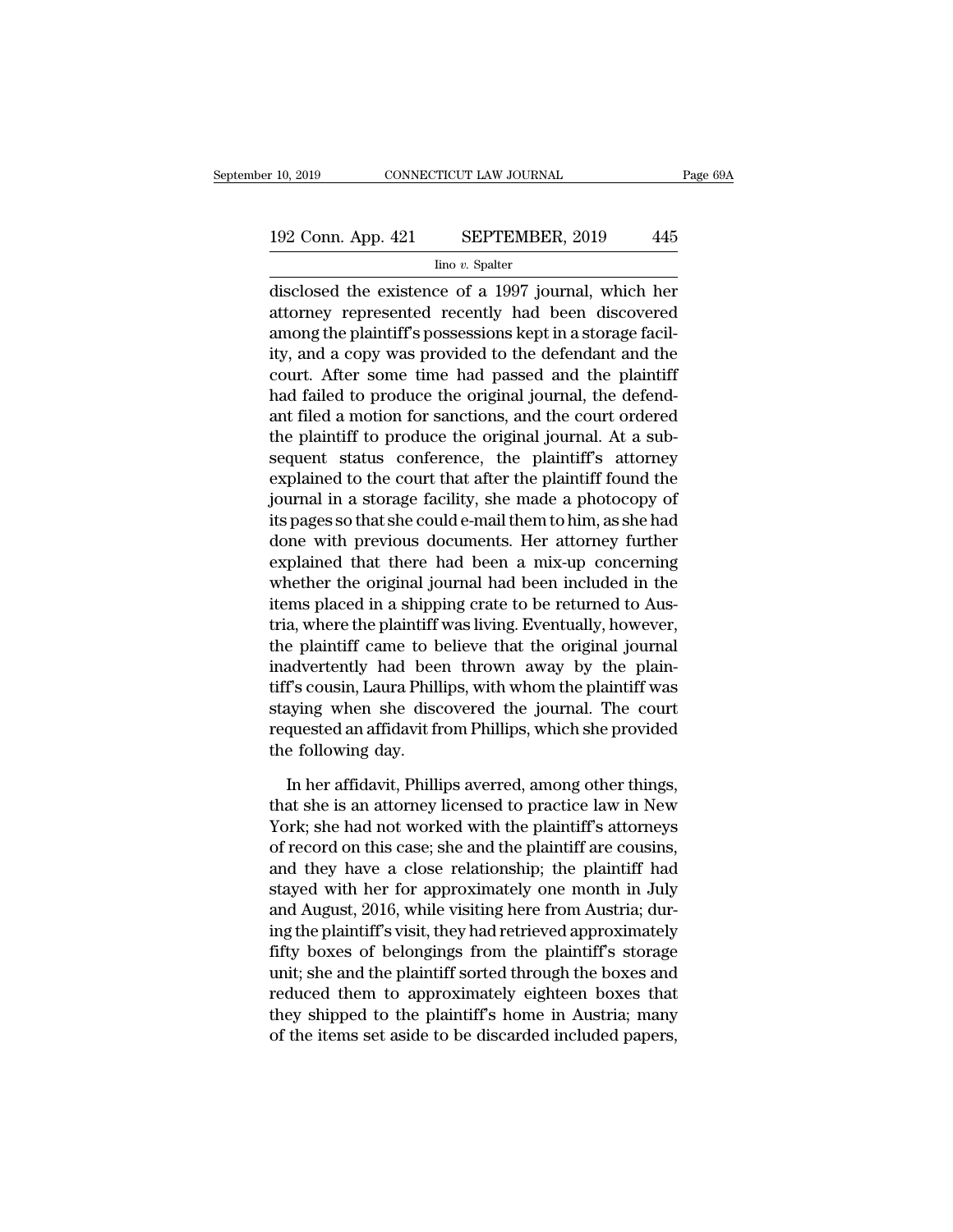# CONNECTICUT LAW JOURNAL September 10, 2019<br>446 SEPTEMBER, 2019 192 Conn. App. 421<br>100 v. Spalter

### Iino *v.* Spalter

CONNECTICUT LAW JOURNAL September<br>
446 SEPTEMBER, 2019 192 Conn. App. 421<br>
192 Conn. App. 421<br>
192 Conn. App. 421<br>
192 Conn. App. 421<br>
193 Conn. App. 421<br>
193 Conn. App. 421<br>
193 Connect Division Were strewn about Phil-<br>
1 SEPTEMBER, 2019 192 Conn. App. 421<br>
lino v. Spalter<br>
notebooks, books, etc., which were strewn about Phil-<br>
lips' apartment; the plaintiff also had set aside a stack<br>
of papers to be kept at Phillips' apartment; Phillips t **EXPTEMBER, 2019** 192 Conn. App. 421<br>  $\frac{\text{line }v.\text{ Spalter}}{\text{notebooks, books, etc., which were stream about Phillips' apartment; the plaintiff also had set aside a stack of papers to be kept at Phillips' apartment; Phillips told the plaintiff that she would discard the items left over from the storage unit: and although Phillips remem \frac{\text{EPTEMBER, 2019}}{\text{line }v.\text{ Spalter}}$ <br>
Imo  $v.\text{ Spalter}$ <br>
notebooks, books, etc., which were strewn about Phillips' apartment; the plaintiff also had set aside a stack<br>
of papers to be kept at Phillips' apartment; Phillips told<br>
the  $\frac{1}{100}$  bin Thandar, 2010  $\frac{1}{102}$  colligent. App. 121<br>
Ino v. Spalter<br>
notebooks, books, etc., which were strewn about Phil-<br>
lips' apartment; the plaintiff also had set aside a stack<br>
of papers to be kept at Phil  $\frac{\text{line }v. \text{ Spalter}}{\text{notebooks, books, etc., which were stream about Phil-} \text{lips' apartment; the plaintiff also had set aside a stack of papers to be kept at Phillips' apartment; Phillips told the plaintiff that she would discard the items left over from the storage unit; and although Phillips remembered seeing the journal, which had Spanish writing on the cover, she thought she may have inadvertently thrown it away heliaving it was her daughter's old notes.$ notebooks, books, etc., which were strewn about Philips' apartment; the plaintiff also had set aside a stack of papers to be kept at Phillips' apartment; Phillips told the plaintiff that she would discard the items left ov lips' apartment; the plaintiff also had set aside a stack<br>of papers to be kept at Phillips' apartment; Phillips told<br>the plaintiff that she would discard the items left over<br>from the storage unit; and although Phillips rem of papers to be kept at P<br>the plaintiff that she wou<br>from the storage unit; a<br>bered seeing the journa<br>on the cover, she though<br>thrown it away believing<br>from Spanish class.<br>The defendant then re e plaintiff that she would discard the items left over<br>om the storage unit; and although Phillips remem-<br>red seeing the journal, which had Spanish writing<br>the cover, she thought she may have inadvertently<br>rown it away beli from the storage unit; and although Phillips remem-<br>bered seeing the journal, which had Spanish writing<br>on the cover, she thought she may have inadvertently<br>thrown it away believing it was her daughter's old notes<br>from Spa

bered seeing the journal, which had Spanish writing<br>on the cover, she thought she may have inadvertently<br>thrown it away believing it was her daughter's old notes<br>from Spanish class.<br>The defendant then renewed her motion fo on the cover, she thought she may have inadvertently<br>thrown it away believing it was her daughter's old notes<br>from Spanish class.<br>The defendant then renewed her motion for sanc-<br>tions, alleging discovery misconduct and des thrown it away believing it with<br>from Spanish class.<br>The defendant then renev<br>tions, alleging discovery mi<br>of evidence. The court deni<br>evidence of wilful misconduc<br>deposition questioning.<br>During the trial, the plai The defendant then renewed her motion for sanc-<br>ons, alleging discovery misconduct and destruction<br>evidence. The court denied the motion, finding no<br>idence of wilful misconduct, but it did permit further<br>position questioni The defendant then renewed her motion for sanc-<br>tions, alleging discovery misconduct and destruction<br>of evidence. The court denied the motion, finding no<br>evidence of wilful misconduct, but it did permit further<br>deposition

tions, alleging discovery misconduct and destruction<br>of evidence. The court denied the motion, finding no<br>evidence of wilful misconduct, but it did permit further<br>deposition questioning.<br>During the trial, the plaintiff's a of evidence. The court denied the motion, finding no<br>evidence of wilful misconduct, but it did permit further<br>deposition questioning.<br>During the trial, the plaintiff's attorney sought to<br>introduce into evidence the photoco evidence of wilful misconduct, but it did permit further<br>deposition questioning.<br>During the trial, the plaintiff's attorney sought to<br>introduce into evidence the photocopy pages from the<br>1997 journal. The defendant objecte deposition questioning.<br>
During the trial, the plaintiff's attorney sought to<br>
introduce into evidence the photocopy pages from the<br>
1997 journal. The defendant objected on the grounds<br>
of spoliation and lack of authentica During the trial, the plaintiff's attorney sought to<br>introduce into evidence the photocopy pages from the<br>1997 journal. The defendant objected on the grounds<br>of spoliation and lack of authentication. The court over-<br>ruled introduce into evidence the photocopy pages from the<br>1997 journal. The defendant objected on the grounds<br>of spoliation and lack of authentication. The court over-<br>ruled the objection, opining that the "absence of the<br>origi 1997 journal. The defendant objected on the grounds<br>of spoliation and lack of authentication. The court over-<br>ruled the objection, opining that the "absence of the<br>original was adequately explained." The defendant then<br>obj of spoliation and lack of authentication. The court over-<br>ruled the objection, opining that the "absence of the<br>original was adequately explained." The defendant then<br>objected to the introduction of all of the excerpts of<br> ruled the objection, opining that the "absence of the original was adequately explained." The defendant then objected to the introduction of all of the excerpts of the journal that the plaintiff sought to introduce on the original was adequately explained." The defendate objected to the introduction of all of the excerpt objected to the introduction of all of the excerpt grounds of hearsay and undue prejudice. Outs presence of the jury, the giected to the introduction of all of the excerpts of<br>e journal that the plaintiff sought to introduce on the<br>ounds of hearsay and undue prejudice. Outside the<br>esence of the jury, the court went through each<br>cerpt, listen the journal that the plaintiff sought to introduce on the<br>grounds of hearsay and undue prejudice. Outside the<br>presence of the jury, the court went through each<br>excerpt, listened to the argument of counsel, and deter-<br>mined

grounds of hearsay and undue prejudice. Outside the<br>presence of the jury, the court went through each<br>excerpt, listened to the argument of counsel, and deter-<br>mined that the excerpts were admissible.<br>The defendant now clai presence of the jury, the court went through each<br>excerpt, listened to the argument of counsel, and deter-<br>mined that the excerpts were admissible.<br>The defendant now claims that the court miscon-<br>strued the state of mind e excerpt, listened to the argument of counsel, and deter-<br>mined that the excerpts were admissible.<br>The defendant now claims that the court miscon-<br>strued the state of mind exception to the hearsay rule;<br>see § 8-3 (4) of the mined that the excerpts were admissible.<br>The defendant now claims that the court misconstrued the state of mind exception to the hearsay rule;<br>see § 8-3 (4) of the Connecticut Code of Evidence; lead-<br>ing to its improper ad The defendant now claims that the court misconstrued the state of mind exception to the hearsay rule;<br>see § 8-3 (4) of the Connecticut Code of Evidence; lead-<br>ing to its improper admittance of certain excerpts of<br>the plain strued the state of mind exception to the hearsay rule;<br>see § 8-3 (4) of the Connecticut Code of Evidence; lead-<br>ing to its improper admittance of certain excerpts of<br>the plaintiff's journal. She argues, "[t]he admission o see § 8-3 (4) of the Connecticut Code of Evidence; lead-<br>ing to its improper admittance of certain excerpts of<br>the plaintiff's journal. She argues, "[t]he admission of<br>the self-serving hearsay statements is especially trou ing to its improper admittance of certain excerpts of<br>the plaintiff's journal. She argues, "[t]he admission of<br>the self-serving hearsay statements is especially trou-<br>bling in a case with no living first-hand witnesses who the plaintiff's journal. She argues, "[t]he admission of<br>the self-serving hearsay statements is especially trou-<br>bling in a case with no living first-hand witnesses who<br>could confirm or deny the alleged abuse, no contempothe self-serving hearsay statements is especial<br>bling in a case with no living first-hand witness<br>could confirm or deny the alleged abuse, no cor<br>raneous written records corroborating [the] pl<br>account of events, and very l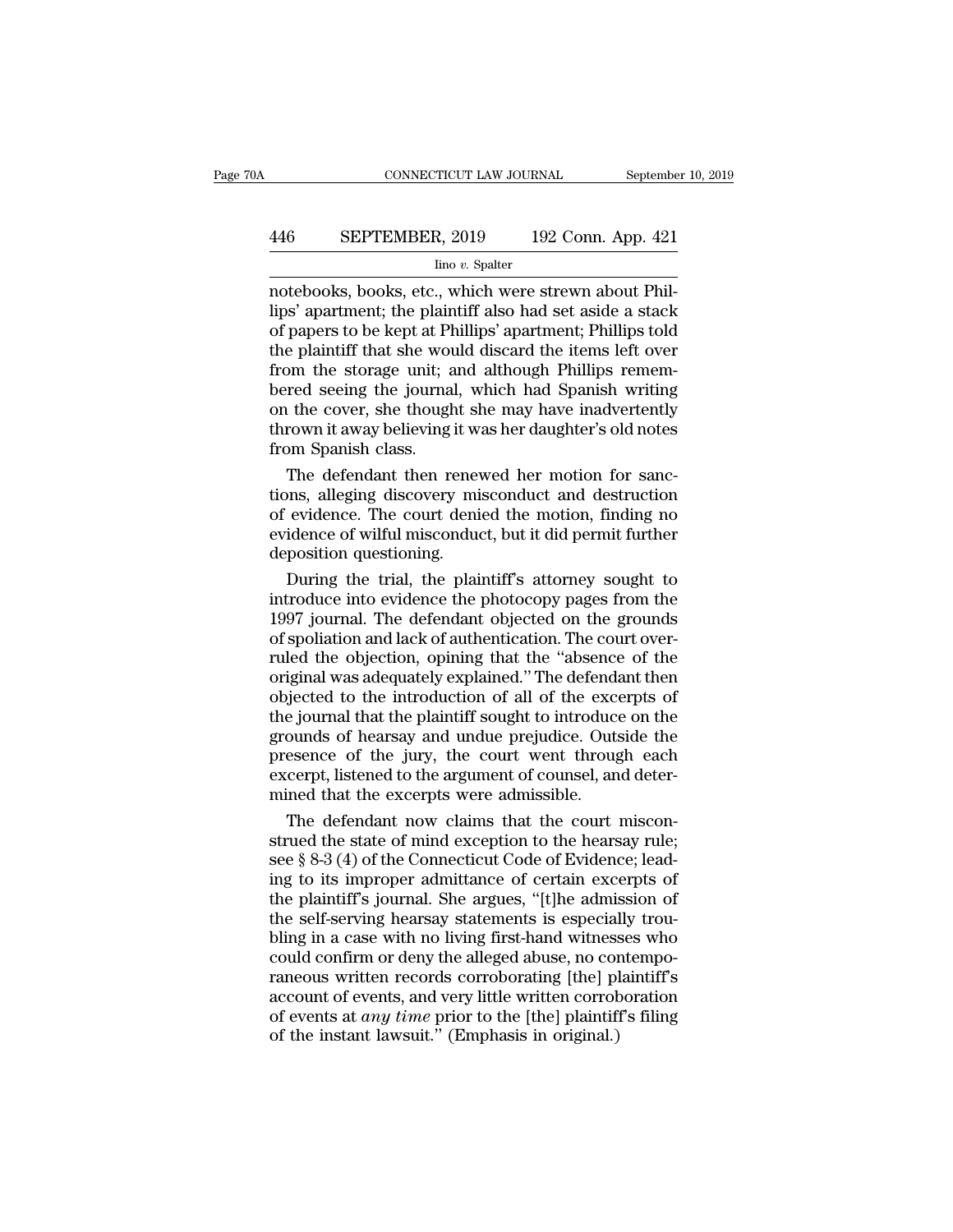# 10, 2019 CONNECTICUT LAW JOURNAL Page 71A<br>192 Conn. App. 421 SEPTEMBER, 2019 447<br>Ino v. Spalter

### Iino *v.* Spalter

 $\frac{2 \text{ Conn. App. 421}}{2 \text{ Conn. App. 421}}$  SEPTEMBER, 2019 447<br>Ino v. Spatter<br>The defendant in her appellate brief specifically<br>dresses two excerpts from the journal, which she<br>gues improperly were admitted into evidence by the 192 Conn. App. 421 SEPTEMBER, 2019 447<br>
Ino v. Spatter<br>
The defendant in her appellate brief specifically<br>
addresses two excerpts from the journal, which she<br>
argues improperly were admitted into evidence by the<br>
court. Th 192 Conn. App. 421 SEPTEMBER, 2019 447<br>  $\frac{\text{line }v. \text{ Spalter}}{\text{Time } v. \text{ Spatter}}$ <br>
The defendant in her appellate brief specifically<br>
addresses two excerpts from the journal, which she<br>
argues improperly were admitted into evidence 192 Conn. App. 421 SEPTEMBER, 2019 447<br>  $\frac{1}{2}$  Ino v. Spalter<br>
The defendant in her appellate brief specifically<br>
addresses two excerpts from the journal, which she<br>
argues improperly were admitted into evidence by the Follows: 'App. 421 B21 LEMBLR, 2019<br>The defendant in her appellate brief specifically<br>addresses two excerpts from the journal, which she<br>argues improperly were admitted into evidence by the<br>court. The first excerpt cited Ino v. Spalter<br>
The defendant in her appellate brief specifically<br>
addresses two excerpts from the journal, which she<br>
argues improperly were admitted into evidence by the<br>
court. The first excerpt cited by the defendant The defendant in her appellate brief specifically<br>addresses two excerpts from the journal, which she<br>argues improperly were admitted into evidence by the<br>court. The first excerpt cited by the defendant is as<br>follows: "All addresses two excerpts from the journal, which she<br>argues improperly were admitted into evidence by the<br>court. The first excerpt cited by the defendant is as<br>follows: "All day I have been thinking about the sick-<br>ening stu argues improperly were admitted into evidence by the<br>court. The first excerpt cited by the defendant is as<br>follows: "All day I have been thinking about the sick-<br>ening stuff that [the decedent] does. It is so disturb-<br>ing court. The first excerpt cited by the defendant is as follows: "All day I have been thinking about the sickening stuff that [the decedent] does. It is so disturbing."<sup>10</sup> The second excerpt from the journal contains a let follows: "All day I have been thinking about the sick-<br>ening stuff that [the decedent] does. It is so disturb-<br>ing."<sup>10</sup> The second excerpt from the journal contains<br>a letter that the plaintiff wrote to [the decedent], wh ening stuff that [the decedent] does. It is so disturbing."<sup>10</sup> The second excerpt from the journal contains a letter that the plaintiff wrote to [the decedent], which she never sent. Specifically, the defendant objects t ing."<sup>10</sup> The second excerpt from the journal contains<br>a letter that the plaintiff wrote to [the decedent], which<br>she never sent. Specifically, the defendant objects to<br>the following portions: "You fondled my genitalia... a letter that the plaintiff wrote to [the decedent], which<br>she never sent. Specifically, the defendant objects to<br>the following portions: "You fondled my genitalia....<br>I always pretended to be asleep.... You recall only<br>o she never sent. Specifically, the defendant objects to<br>the following portions: "You fondled my genitalia....<br>I always pretended to be asleep.... You recall only<br>one incident. So one of us is inaccurate. I swear on<br>my moth the following portions: "You fondled my genitalia. . . . I always pretended to be asleep. . . . You recall only one incident. So one of us is inaccurate. I swear on my mother's grave and on my nephews' lives I know the in I always pretended to be asleep. . . . You recall only<br>one incident. So one of us is inaccurate. I swear on<br>my mother's grave and on my nephews' lives I know<br>the incest you did actions to be true. . . . I see you<br>screamin 10 Internal defendant cites only a portion of these excerpts, the method of the defendant cites only a portion of these excerpts, the  $\frac{10}{10}$  The defendant cites only a portion of this excerpt, the entirety of which a screaming and beating up your children as using poor<br>judgment."<sup>11</sup> (Internal quotation marks omitted.) Imme-<br>diately after the introduction of these excerpts, the<br><sup>10</sup> The defendant cites only a portion of this excerpt,

perceptions of what is being studied. You are a scientist, and have shown<br>to me that you have the ability to think like a scientist—logically, I'm sure<br>you would agree. Only by looking at *all* angles intensely, thoroughly to me that you have the ability to think like a scientist—logically, I'm sure<br>you would agree. Only by looking at *all* angles intensely, thoroughly, can<br>one eventually understand the organism as a whole.<br>"For many years you would agree. Only by looking at *all* angles intensely, thoroughly, can<br>one eventually understand the organism as a whole.<br>"For many years now I have committed to myself a pursuit to better<br>understand myself, from all one eventually understand the organism as a whole.<br>
"For many years now I have committed to myself a pursuit to better<br>
understand myself, from all angles. After much thought, empirical experi-<br>
ence, and thousands upon th "For many years now I have committed to myself a pursuit to better understand myself, from all angles. After much thought, empirical experience, and thousands upon thousands of pages of research to support my point of vie derstand myself, from all angles. After much thought, empirical experice, and thousands upon thousands of pages of research to support my int of view, I believe that the interfamilial relationships play a huge role the dev ence, and thousands upon thousands of pages of research to support my<br>point of view, I believe that the interfamilial relationships play a huge role<br>in the development and perception of the self in all its manifestations. in the development and perception of the self in all its manifestations. Call them what you will—ego, id, super ego, self efficacy, self esteem. This development is especially touched by the parent-child relationship. "And the development and perception of the self in all its manifestations. Call<br>the what you will—ego, id, super ego, self efficacy, self esteem. This<br>welopment is especially touched by the parent-child relationship.<br>"And so, I

them what you will—ego, id, super ego, self efficacy, self esteem. This<br>development is especially touched by the parent-child relationship.<br>"And so, I have examined our relationship. And I know of times you<br>helped bolster development is especially touched by the parent-child relationship.<br>
"And so, I have examined our relationship. And I know of times you<br>
helped bolster my sense of worth, where you acted as often fathers do with<br>
love, sel "And so, I have examined our relationship. And I know of times you helped bolster my sense of worth, where you acted as often fathers do with love, selflessness, support and guidance.<br>"I also have examined times when you helped bolster my sense of worth, where you acted as often fathers do with<br>love, selflessness, support and guidance.<br>"I also have examined times when you acted with immaturity, insolence,<br>greed and violence. You fondled my

Screaming and beaing up your cinitient as using poor<br>judgment."<sup>11</sup> (Internal quotation marks omitted.) Imme-<br>diately after the introduction of these excerpts, the<br> $\frac{10}{10}$  The defendant cites only a portion of this ex diately after the introduction of these excerpts, the  $\frac{10}{10}$  The defendant cites only a portion of this excerpt, the entirety of which is as follows: "I am really looking forward to seeing the [Fifth] Element this af diately after the introduction of these excerpts, the<br>
<sup>10</sup> The defendant cites only a portion of this excerpt, the entirety of which<br>
is as follows: "I am really looking forward to seeing the [Fifth] Element this<br>
aftern

afternoon at 5 p.m. All day I have been thinking about the sickening stuff that [the decedent] does. It is so disturbing. It is so hard for me to stay present. I'm in this great city for God's sake."<br>
" On appeal, the def is as follows: "I am really looking forward to seeing the [Fifth] Element this afternoon at 5 p.m. All day I have been thinking about the sickening stuff that [the decedent] does. It is so disturbing. It is so hard for me entirety of the excerpt to which she objected during trial is as follows: "Dear<br>Dad, after much thought, in fact [seven] years of thought, I have concluded<br>that no emotions, act or word is in reality a black or white entit that [the decedent] does. It is so disturbing. It is so hard for me to stay<br>present. I'm in this great city for God's sake."<br>
<sup>11</sup> On appeal, the defendant cites to only a portion of this excerpt. The<br>
entirety of the exce present. I'm in this great city for God's sake."<br>
<sup>11</sup> On appeal, the defendant cites to only a portion of this excerpt. The<br>
entirety of the excerpt to which she objected during trial is as follows: "Dear<br>
Dad, after muc <sup>11</sup> On appeal, the defendant cites to only a portion of this excerpt. The entirety of the excerpt to which she objected during trial is as follows: "Dear Dad, after much thought, in fact [seven] years of thought, I have entirety of the excerpt to which she objected during trial is as follows: "Dear<br>Dad, after much thought, in fact [seven] years of thought, I have concluded<br>that no emotions, act or word is in reality a black or white entit Dad, after much thought, in fact [seven] years of thought,<br>that no emotions, act or word is in reality a black or wh<br>there are as many angles at looking at a thing, there a<br>perceptions of what is being studied. You are a at no emotions, act or word is in reality a black or white entity. For as<br>ere are as many angles at looking at a thing, there are also as many<br>rceptions of what is being studied. You are a scientist, and have shown<br>me that there are as many angles at looking at a thing, there are also as many<br>perceptions of what is being studied. You are a scientist, and have shown<br>to me that you have the ability to think like a scientist—logically, I'm sure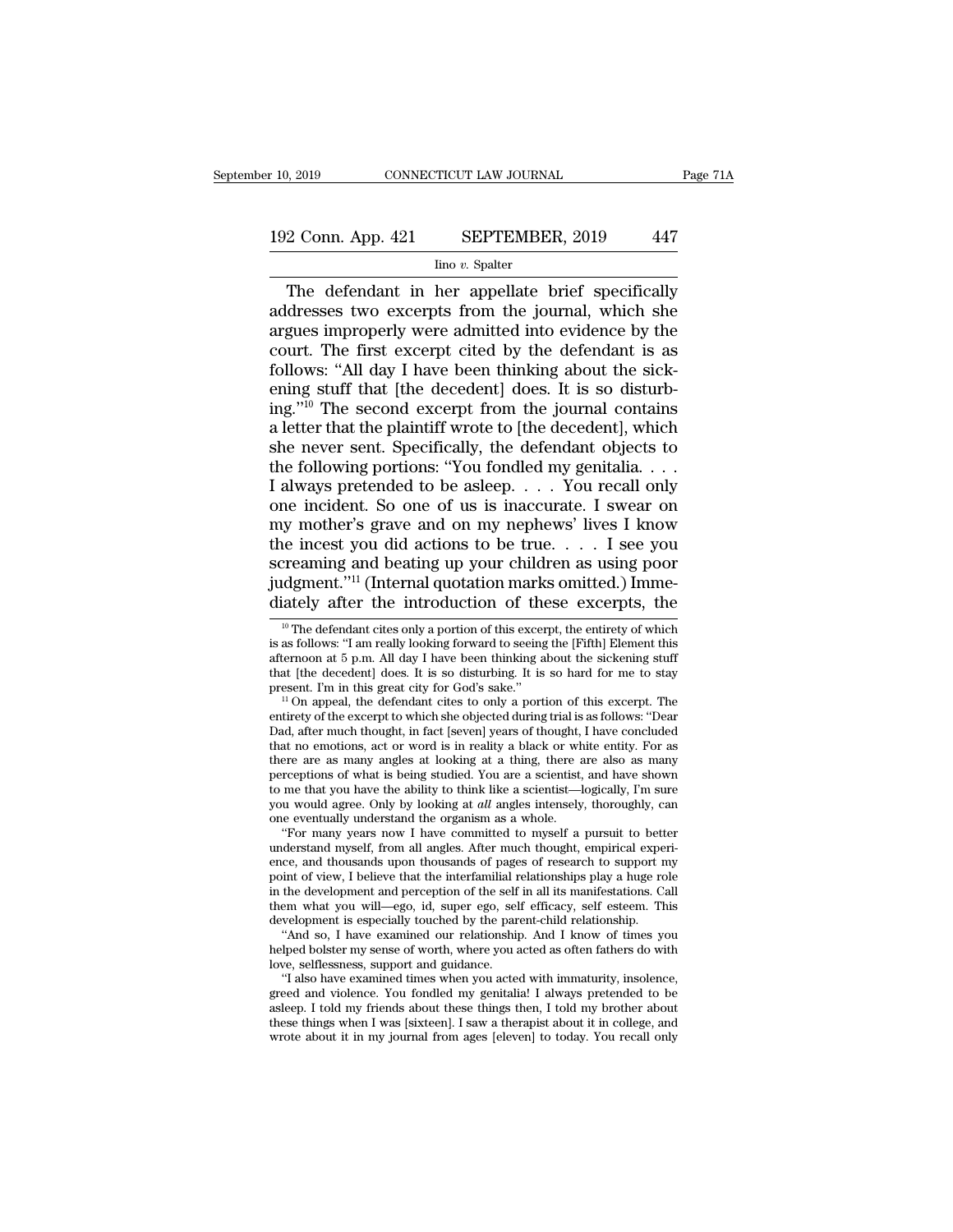# CONNECTICUT LAW JOURNAL September 10, 2019<br>448 SEPTEMBER, 2019 192 Conn. App. 421<br>100 v. Spalter

### Iino *v.* Spalter

CONNECTICUT LAW JOURNAL September 10, 2019<br>
448 SEPTEMBER, 2019 192 Conn. App. 421<br>
192 Conn. App. 421<br>
192 Conn. App. 421<br>
2001 European September 10, 2019<br>
2011 European September 2013<br>
2011 European September 1913<br>
2011 SEPTEMBER, 2019 192 Conn. App. 421<br>
Imo v. Spalter<br>
court gave a limiting instruction: "So now, ladies and<br>
gentlemen, once again, this is admitted to show [the<br>
plaintiff's] state of mind at the time she wrote this and<br>
i **EXEPTEMBER, 2019** 192 Conn. App. 421<br>  $\frac{\text{line }v. \text{ Spalter}}{\text{count gave a limiting instruction: "So now, ladies and  
gentlemen, once again, this is admitted to show [the  
plaintiff's] state of mind at the time she wrote this and  
is not for proof of any of the events that she discusses  
there. It's to show you what was going on in her mind$ **EXECTEMBER, 2019** 192 Conn. App. 421<br>  $\frac{1}{2}$  Inno v. Spalter<br>
court gave a limiting instruction: "So now, ladies and<br>
gentlemen, once again, this is admitted to show [the<br>
plaintiff's] state of mind at the time she wr  $\frac{\text{line }v. \text{ Spalter}}{\text{count gave a limiting instruction: "So now, ladies and  
gentlemen, once again, this is admitted to show [the  
plaintext's] state of mind at the time she wrote this and  
is not for proof of any of the events that she discusses  
there. It's to show you what was going on in her mind  
at the time." The defendant also asserts in passing that  
the court's limiting instruction to the jury was insight.$  $\frac{\text{line }v \cdot \text{Spattern}}{\text{count gave a limiting instruction: "So now, ladies and  
gentlemen, once again, this is admitted to show [the  
plaintiff's] state of mind at the time she wrote this and  
is not for proof of any of the events that she discusses  
there. It's to show you what was going on in her mind  
at the time." The defendant also asserts in passing that  
the court's limiting instruction to the jury was insuffi-  
cient to limit "the impact of the self serving necessary$ court gave a limiting instruction: "So now, ladies and<br>gentlemen, once again, this is admitted to show [the<br>plaintiff's] state of mind at the time she wrote this and<br>is not for proof of any of the events that she discusses gentlemen, once again, this is admitted to show [the plaintiff's] state of mind at the time she wrote this and is not for proof of any of the events that she discusses there. It's to show you what was going on in her mind plaintiff's] state of mind<br>is not for proof of any of<br>there. It's to show you<br>at the time." The defend<br>the court's limiting inst<br>cient to limit "the impace<br>statements . . . . ."<br>The plaintiff respond: not for proof of any of the events that she discusses<br>ere. It's to show you what was going on in her mind<br>the time." The defendant also asserts in passing that<br>e court's limiting instruction to the jury was insuffi-<br>ent to there. It's to show you what was going on in her mind<br>at the time." The defendant also asserts in passing that<br>the court's limiting instruction to the jury was insuffi-<br>cient to limit "the impact of the self-serving accusa

at the time. The defendant also asserts in passing that<br>the court's limiting instruction to the jury was insuffi-<br>cient to limit "the impact of the self-serving accusatory<br>statements . . . ."<br>The plaintiff responds that th the court s imiting instruction to the jury was insum-<br>cient to limit "the impact of the self-serving accusatory<br>statements . . . ."<br>The plaintiff responds that the journal excerpts were<br>necessary to provide proof of her c cient to limit "the impact of the self-serving accusatory<br>statements  $\ldots$ ."<br>The plaintiff responds that the journal excerpts were<br>necessary to provide proof of her claim for emotional<br>damages. She also argues that the de statements . . . .<br>The plaintiff responds that the journal excerpts were<br>necessary to provide proof of her claim for emotional<br>damages. She also argues that the defendant "cherry<br>picks objectionable sentences [from the exc The plaintiff responds that the journal excerpts were<br>necessary to provide proof of her claim for emotional<br>damages. She also argues that the defendant "cherry<br>picks objectionable sentences [from the excerpts] when<br>[she] m necessary to provide proof of her claim for emotional<br>damages. She also argues that the defendant "cherry<br>picks objectionable sentences [from the excerpts] when<br>[she] made only a general objection in the trial court<br>to the damages. She also argues that the defendant "cherry<br>picks objectionable sentences [from the excerpts] when<br>[she] made only a general objection in the trial court<br>to the entire thing." Furthermore, she argues, the preju-<br>di picks objectionable sentences [from the excerpts] when<br>[she] made only a general objection in the trial court<br>to the entire thing." Furthermore, she argues, the preju-<br>dicial impact of the journal excerpts caused by any<br>st [she] made only a general objection in the trial court<br>to the entire thing." Furthermore, she argues, the preju-<br>dicial impact of the journal excerpts caused by any<br>statements concerning abuse contained therein was<br>minimal to the entire thing." Furthermore, she argues, the preju-<br>dicial impact of the journal excerpts caused by any<br>statements concerning abuse contained therein was<br>minimal and cumulative in light of all the other evidence<br>at t dicial impact of the journal excerpts caused by any<br>statements concerning abuse contained therein was<br>minimal and cumulative in light of all the other evidence<br>at trial. We conclude that even if these excerpts improp-<br>erly at trial. We conclude that even if these excerpts improperly were admitted, the evidence merely was cumulative<br>of considerable other evidence, and the defendant has<br>failed to prove that the improper admission of the<br>one in erly were admitted, the evidence merely was cumulative<br>of considerable other evidence, and the defendant ha<br>failed to prove that the improper admission of the<br>me incident. So one of us is inaccurate. I swear on my mother's The solution of the evolution of the defendant has<br>
iled to prove that the improper admission of the<br>
ile incident. So one of us is inaccurate. I swear on my mother's grave and<br>
in my nephews lives I know the incest you di

of considerable other evidence, and the defendant has<br>failed to prove that the improper admission of the<br>one incident. So one of us is inaccurate. I swear on my mother's grave and<br>on my nephews lives I know the incest you failed to prove that the improper admission of the<br>one incident. So one of us is inaccurate. I swear on my mother's grave and<br>on my nephews lives I know the incest you did actions to be true.<br>"So, in my pursuit to better u one incident. So one of us is inaccurate. I swear on my mother's grave and<br>on my nephews lives I know the incest you did actions to be true.<br>"So, in my pursuit to better understand myself, I wrote in a journal, wrote<br>lette is unity of the moment of the increases in the increase in the may nephews lives I know the incest you did actions to be true.<br>
"So, in my pursuit to better understand myself, I wrote in a journal, wrote<br>
ters not meant to on my nephews lives I know the incest you did actions to be true.<br>
"So, in my pursuit to better understand myself, I wrote in a journal, wrote<br>
letters not meant to be sent, which explored all angles of my feelings to<br>
bet

letters not meant to be sent, which explored all angles of my feelings to better understand myself. I also attended at least [five] incest support groups, did workbooks, etc. "It is unfortunate that mom read my papers. I h better understand myself. I also attended at least [five] incest support groups,<br>did workbooks, etc.<br>"It is unfortunate that mom read my papers. I had kept much of my pain<br>from her, did not seek her help to protect her. I tter understand myself. I also attended at least [five] incest support groups,<br>
"It is unfortunate that mom read my papers. I had kept much of my pain<br>
"It is unfortunate that mom read my papers. I had kept much of my pain did workbooks, etc.<br>
"It is unfortunate that mom read my papers. I had kept much of my pain<br>
from her, did not seek her help to protect her. I felt telling her would cause<br>
her too much pain. How much it would hurt her to from her, did not seek her help to protect her. I felt telling her would cause<br>her too much pain. How much it would hurt her to know that your actions<br>were the source of incredible pain for me.<br>"I invested much energy and of the mean and the seek her help to protect her. I felt telling her would cause<br>or too much pain. How much it would hurt her to know that your actions<br>ere the source of incredible pain for me.<br>"I invested much energy and

her too much pain. How much it would hurt her to know that your actions<br>were the source of incredible pain for me.<br>"I invested much energy and gave up a lot of soothing and endured<br>humiliation and pain for years by not tel were the source of incredible pain for me.<br>
"I invested much energy and gave up a lot of soothing and endured<br>
humiliation and pain for years by not telling mom. This was a choice I made<br>
to protect her. Not me, but mom.<br> "I invested much energy and gave up a lot of soothing and endured<br>humiliation and pain for years by not telling mom. This was a choice I made<br>to protect her. Not me, but mom.<br>"You say mean, hurtful things to me. You say I humiliation and pain for years by not telling mom. This was a choice I made<br>to protect her. Not me, but mom.<br>"You say mean, hurtful things to me. You say I killed mom. I cannot forget<br>that. I perceive you saying that as pe to protect her. Not me, but mom.<br>
"You say mean, hurtful things to me. You say I killed mom. "<br>
that. I perceive you saying that as perverse and bizarre. Ma<br>
me. I see you bring up your marriage at Jon's wedding as usi<br>
ju "You say mean, hurtful things to me. You say I killed mom. I cannot forget at. I perceive you saying that as perverse and bizarre. Many agree with e. I see you bring up your marriage at Jon's wedding as using really poor d me. I see you bring up your marriage at Jon's wedding as using really poor judgement. I think you use poor judgement about a lot of things. It is clear to me you have a distorted understanding of reality. I see you screami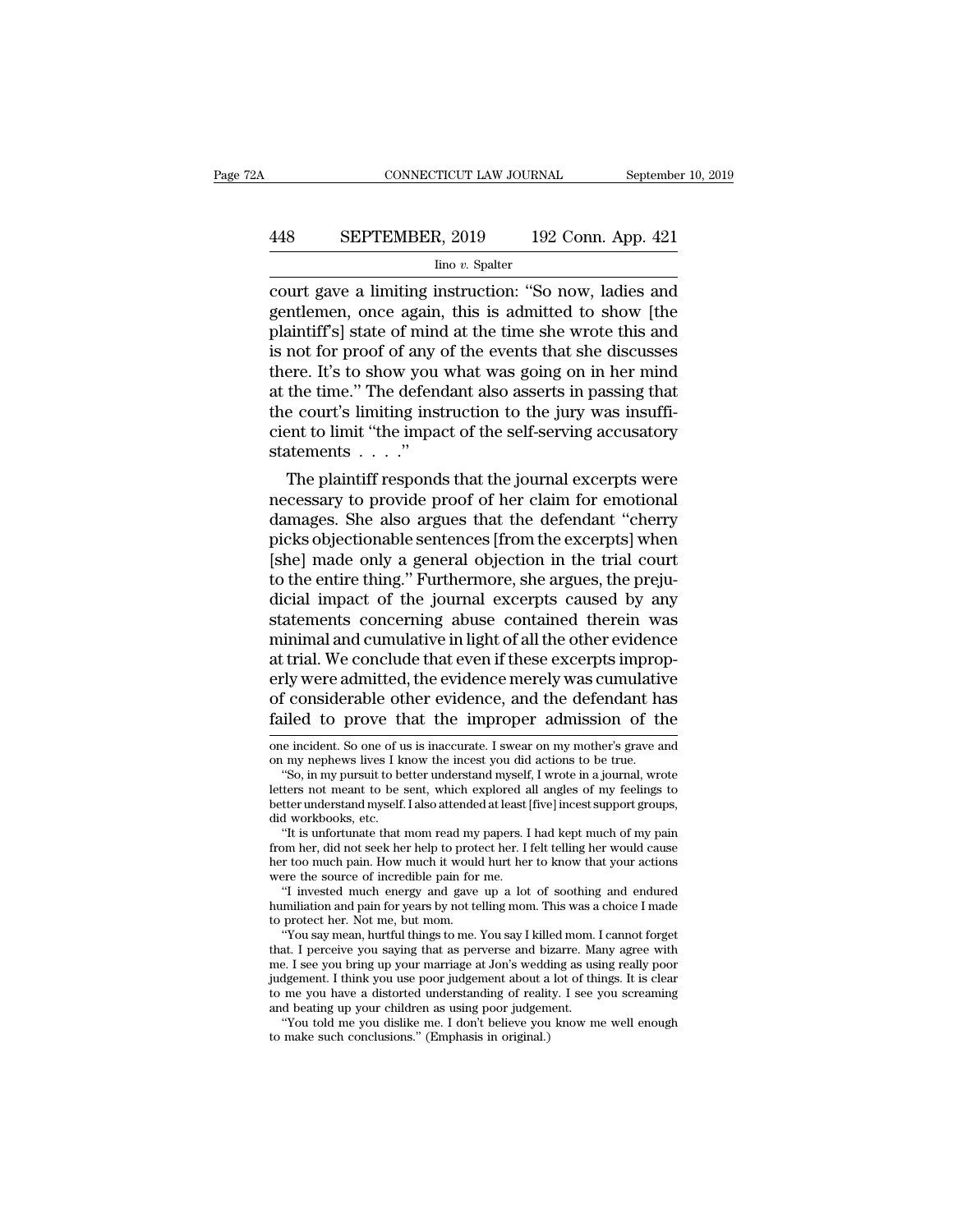# 10, 2019 CONNECTICUT LAW JOURNAL Page 73A<br>192 Conn. App. 421 SEPTEMBER, 2019 449<br>192 Conn. App. 421 SEPTEMBER, 2019 449

Iino *v.* Spalter

excerpts likely affected the outcome of the trial. See<br>
Finds connection of the trial. See<br>
Finds v. Golenbock, 238 Conn. 183, 211, 680 A.2d 1243<br>
(1996) ("Tilt is well recognized that any error in the **Find** 2008. The *Fink* v. *Golenbock*, 238 Conn. 183, 211, 680 A.2d 1243<br> **Fink** v. *Golenbock*, 238 Conn. 183, 211, 680 A.2d 1243<br> **Fink** v. *Golenbock*, 238 Conn. 183, 211, 680 A.2d 1243<br> **Fink** is well recognized that 192 Conn. App. 421 SEPTEMBER, 2019 449<br>  $\frac{\text{line }v. \text{ Spalter}}{\text{excepts likely affected the outcome of the trial. See}$ <br>
Fink v. Golenbock, 238 Conn. 183, 211, 680 A.2d 1243<br>
(1996) ("[i]t is well recognized that any error in the<br>
admission of evidence does not requir 192 Conn. App. 421 SEPTEMBER, 2019 449<br>  $\frac{1}{2}$  Imo v. Spalter<br>
excerpts likely affected the outcome of the trial. See<br> *Fink* v. *Golenbock*, 238 Conn. 183, 211, 680 A.2d 1243<br>
(1996) ("[i]t is well recognized that any  $\frac{\text{line }v. \text{ Spalter}}{\text{line }v. \text{ Spalter}}$ <br>  $\frac{\text{line }v. \text{ Spalter}}{\text{error}}$ <br>  $\frac{\text{Fink } v. \text{ Golenbock, 238 Conn. 183, 211, 680 A.2d 1243}}{\text{(1996)} \cdot \text{(``[i]t is well recognized that any error in the admission of evidence does not require reversal of the resulting judgment if the improperly admitted evidence is merely cumulative'' [internal quotation marks omitted])}$  $\frac{\text{Im} \sigma v. \text{ Spattern}}{\text{ex} \text{cor} \text{Fink v.} \text{ Golenbook, 238 Conn. 183, 211, 680 A.2d 1243}}$ <br>(1996) ("[i]t is well recognized that any error in the admission of evidence does not require reversal of the resulting judgment if the improperly omitted]). Mary: doctoroota, 250 Colai. 155, 211, 656 T.2d 1216<br>996) ("[i]t is well recognized that any error in the<br>mission of evidence does not require reversal of<br>e resulting judgment if the improperly admitted evi-<br>nce is merely (1555) (Fig. is well recognized that any error in the admission of evidence does not require reversal of the resulting judgment if the improperly admitted evidence is merely cumulative" [internal quotation marks omitted])

admission of evidence does not require reversal of<br>the resulting judgment if the improperly admitted evi-<br>dence is merely cumulative" [internal quotation marks<br>omitted]).<br>At trial, the plaintiff testified extensively about room. He also testified extensively admitted cwidence is merely cumulative" [internal quotation marks<br>omitted]).<br>At trial, the plaintiff testified extensively about the<br>decedent's sexual abuse. Jonathan Spalter testified<br>a omitted]).<br>
At trial, the plaintiff testified extensively about the<br>
decedent's sexual abuse. Jonathan Spalter testified<br>
about seeing the decedent naked in the plaintiff's bed-<br>
room. He also testified, in response to qu At trial, the plaintiff testified extensively about the decedent's sexual abuse. Jonathan Spalter testified about seeing the decedent naked in the plaintiff's bedroom. He also testified, in response to questioning from the At trial, the plaintiff testified extensively about the<br>decedent's sexual abuse. Jonathan Spalter testified<br>about seeing the decedent naked in the plaintiff's bed-<br>room. He also testified, in response to questioning from<br>t decedent's sexual abuse. Jonathan Spalter testified<br>about seeing the decedent naked in the plaintiff's bed-<br>room. He also testified, in response to questioning from<br>the defendant's attorney, that the decedent admitted to<br>s about seeing the decedent naked in the plaintiff's bed-<br>room. He also testified, in response to questioning from<br>the defendant's attorney, that the decedent admitted to<br>sexually assaulting the plaintiff once. Additionally, room. He also testified, in response to questioning from<br>the defendant's attorney, that the decedent admitted to<br>sexually assaulting the plaintiff once. Additionally, as<br>fully explained in part II A of this opinion, there the defendant's attorney, that the decedent admitted to<br>sexually assaulting the plaintiff once. Additionally, as<br>fully explained in part II A of this opinion, there was<br>other evidence of physical and emotional abuse, as we sexually assaulting the plaintiff once. Additionally, as<br>fully explained in part II A of this opinion, there was<br>other evidence of physical and emotional abuse, as well.<br>Alan Spalter testified, without objection, that the fully explained in part II A of this opinion, there was<br>other evidence of physical and emotional abuse, as well.<br>Alan Spalter testified, *without objection*, that the family<br>home was filled with "fear and terror . . . [and other evidence of physical and emotional abuse, as well.<br>Alan Spalter testified, *without objection*, that the family<br>home was filled with "fear and terror  $\ldots$  [and] almost<br>daily verbal abuse and physical abuse  $\ldots$  [t Alan Spalter testified, *without objection*, that the family<br>home was filled with "fear and terror  $\ldots$  [and] almost<br>daily verbal abuse and physical abuse  $\ldots$  [that]<br>included kicking, punching, and hitting." Jonathan<br>S home was filled with "fear and terror  $\dots$  [and] almost<br>daily verbal abuse and physical abuse  $\dots$  [that]<br>included kicking, punching, and hitting." Jonathan<br>Spalter also testified, *without objection*, about specific<br>inst daily verbal abuse and physical abuse . . . [that]<br>included kicking, punching, and hitting." Jonathan<br>Spalter also testified, *without objection*, about specific<br>instances of physical violence committed by the dece-<br>dent. included kicking, punching, and hitting." Jonathan<br>Spalter also testified, *without objection*, about specific<br>instances of physical violence committed by the dece-<br>dent. Finally, the defendant did not object during trial<br> Spalter also testified, *without objection*, about specific<br>instances of physical violence committed by the dece-<br>dent. Finally, the defendant did not object during trial<br>to the admission of other journal excerpts written instances of physical violence committed by the decedent. Finally, the defendant did not object during trial<br>to the admission of other journal excerpts written by<br>the plaintiff in 1995 and 1996. Those excerpts included<br>sev dent. Finally, the defendant did not object during trial<br>to the admission of other journal excerpts written by<br>the plaintiff in 1995 and 1996. Those excerpts included<br>several references to incest, including a statement by<br> to the admission of other journal excerpts written by<br>the plaintiff in 1995 and 1996. Those excerpts included<br>several references to incest, including a statement by<br>the plaintiff that "[she] was incested at [eleven] years<br> the plaintiff in 1995 and 1996. Those excerpts included<br>several references to incest, including a statement by<br>the plaintiff that "[she] was incested at [eleven] years<br>old by [the decedent]." Because the jury was privy to<br> several references to incest, including a st<br>the plaintiff that "[she] was incested at [el<br>old by [the decedent]." Because the jury v<br>this evidence, it is not reasonable to conclu<br>excerpts from the 1997 journal likely affe is evidence, it is not reasonable to conclude that the<br>cerpts from the 1997 journal likely affected the ver-<br>ct. We cannot conclude, therefore, that any purported<br>ror in their admission was harmful.<br>III<br>The defendant claim

### III

excerpts from the 1997 journal likely affected the ver-<br>dict. We cannot conclude, therefore, that any purported<br>error in their admission was harmful.<br>III<br>The defendant claims that the trial court improperly<br>permitted the j dict. We cannot conclude, therefore, that any purported<br>error in their admission was harmful.<br>III<br>The defendant claims that the trial court improperly<br>permitted the jury to find her liable for punitive damages<br>without evid error in their admission was harmful.<br>
III<br>
The defendant claims that the trial court improperly<br>
permitted the jury to find her liable for punitive damages<br>
without evidence of the plaintiff's litigation expenses<br>
and tha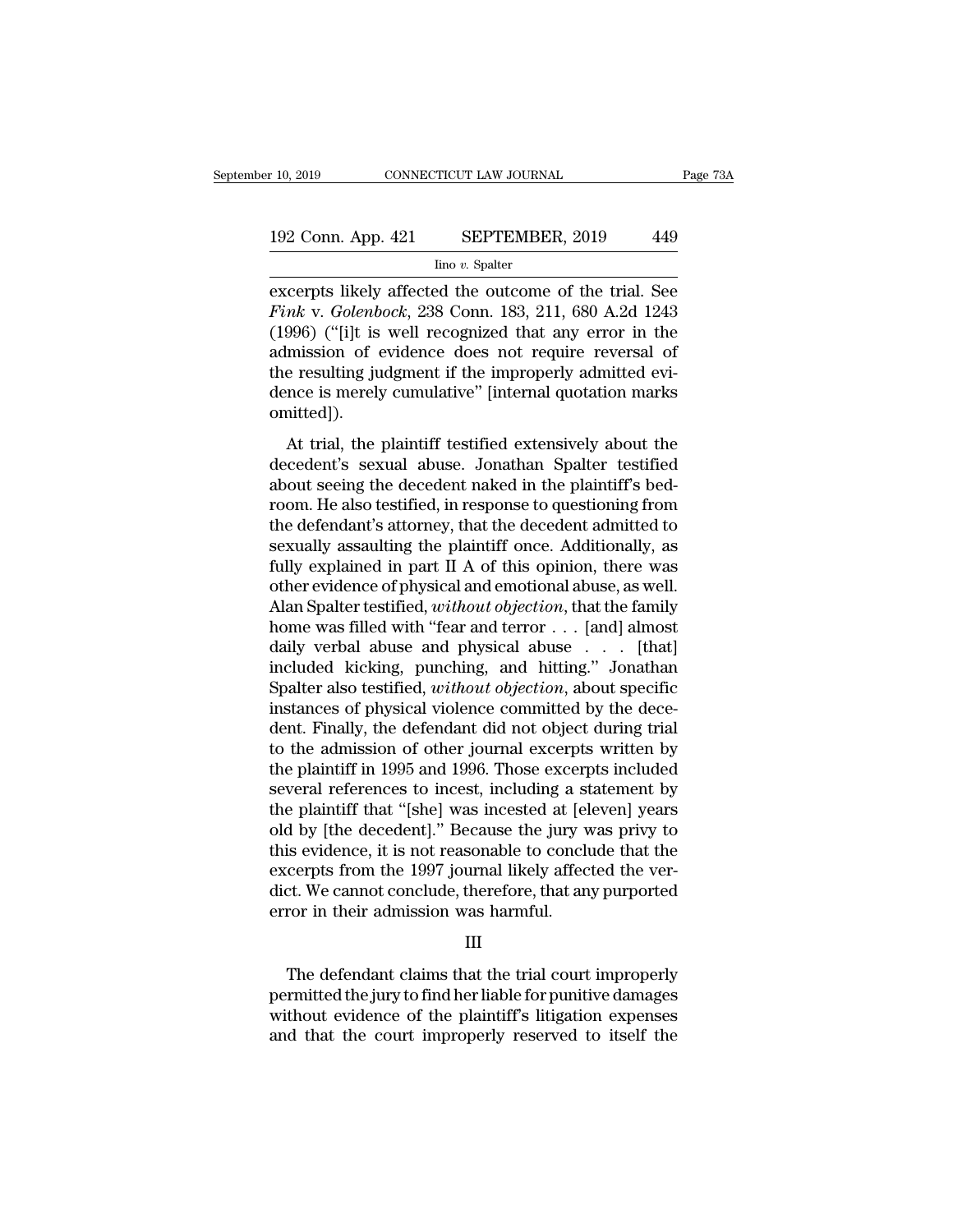# CONNECTICUT LAW JOURNAL September 10, 2019<br>450 SEPTEMBER, 2019 192 Conn. App. 421<br>100 v. Spalter

#### Iino *v.* Spalter

CONNECTICUT LAW JOURNAL September 10, 2<br>
450 SEPTEMBER, 2019 192 Conn. App. 421<br>
192 Conn. App. 421<br>
192 Conn. App. 421<br>
192 Conn. App. 421<br>
192 Conn. App. 421<br>
192 Conn. App. 421<br>
192 Conn. App. 421<br>
192 Conn. App. 421<br>
1 SEPTEMBER, 2019 192 Conn. App. 421<br>  $\frac{\text{line }v. \text{ Spalter}}{\text{line }v. \text{ Spatter}}$ <br>
Specifically, she argues: "During the charging confer-<br>
ence . . . defense counsel objected to the trial court<br>
charging the jury on the issue of punitiv 450 SEPTEMBER, 2019 192 Conn. App. 421<br>  $\frac{\text{line }v. \text{ Spalter}}{\text{is sue of the amount of punity damages to be awarded.}}$ <br>
Specifically, she argues: "During the charging conference . . . defense counsel objected to the trial court<br>
charging the jury on the issue of pu EPTEMBER, 2019 192 Conn. App. 421<br>  $\frac{\text{line }v. \text{ Spalter}}{\text{line }v. \text{ Spatter}}$ <br>
issue of the amount of punitive damages to be awarded.<br>
Specifically, she argues: "During the charging confer-<br>
ence . . . defense counsel objected to the  $\frac{1}{11}$  line v. Spalter<br>
issue of the amount of punitive damages to be awarded.<br>
Specifically, she argues: "During the charging confer-<br>
ence . . . defense counsel objected to the trial court<br>
charging the jury on the  $\frac{1}{2}$  into v. spatier<br>issue of the amount of punitive damages to be awarded.<br>Specifically, she argues: "During the charging confer-<br>ence . . . defense counsel objected to the trial court<br>charging the jury on the issue issue of the amount of punitive damages to be awarded.<br>Specifically, she argues: "During the charging conference . . . defense counsel objected to the trial court<br>charging the jury on the issue of punitive damages on<br>the Specifically, she argues: "During the charging conference . . . defense counsel objected to the trial court charging the jury on the issue of punitive damages on the grounds that the amount of common-law punitive damages ence  $\dots$  defense counsel objected to the trial court<br>charging the jury on the issue of punitive damages on<br>the grounds that the amount of common-law punitive<br>damages is an issue for the jury, and because there was<br>no evi charging the jury on the issue of punitive damages on<br>the grounds that the amount of common-law punitive<br>damages is an issue for the jury, and because there was<br>no evidence upon which the jury could base such an<br>award. . . the grounds that the amount of common-law punitive<br>damages is an issue for the jury, and because there was<br>no evidence upon which the jury could base such an<br>award....The trial court disagreed based on its past<br>practices, damages is an issue for the jury, and because there was<br>no evidence upon which the jury could base such an<br>award....The trial court disagreed based on its past<br>practices, instructing the jury to determine whether<br>punitive omitted.) actices, instructing the jury to determine whether<br>mitive damages should be awarded, and that the court<br>build later determine the amount of such damages.<br>... This was error." (Citations omitted; footnote<br>nitted.)<br>The plai punitive damages should be awarded, and that the court<br>would later determine the amount of such damages.<br> $\ldots$  This was error." (Citations omitted; footnote<br>omitted.)<br>The plaintiff argues that there is no final judgment<br>o

would later determine the amount of such damages.<br>  $\dots$  This was error." (Citations omitted; footnote omitted.)<br>
The plaintiff argues that there is no final judgment<br>
on the issue of punitive damages, and, therefore, we<br> argues that there is no final judgment<br>and the plaintiff argues that there is no final judgment<br>on the issue of punitive damages, and, therefore, we<br>are unable to review this claim. In the alternative, she<br>argues that the reserve the plaintiff argues that there is no final judgment<br>on the issue of punitive damages, and, therefore, we<br>are unable to review this claim. In the alternative, she<br>argues that the court properly ruled that it would<br> The plaintiff argues that there is no final judgment<br>on the issue of punitive damages, and, therefore, we<br>are unable to review this claim. In the alternative, she<br>argues that the court properly ruled that it would<br>reserve The plaintiff argues that there is no final judgment<br>on the issue of punitive damages, and, therefore, we<br>are unable to review this claim. In the alternative, she<br>argues that the court properly ruled that it would<br>reserve on the issue of punitive damages, and, therefore, we<br>are unable to review this claim. In the alternative, she<br>argues that the court properly ruled that it would<br>reserve the amount of punitive damages for its own<br>considerat are unable to review this claim. In the alternative, she<br>argues that the court properly ruled that it would<br>reserve the amount of punitive damages for its own<br>consideration, after the jury determined whether the<br>defendant argues that the court properly ruled that it would<br>reserve the amount of punitive damages for its own<br>consideration, after the jury determined whether the<br>defendant was liable for such damages. Furthermore,<br>the plaintiff a reserve the amount of punitive damages for its own<br>consideration, after the jury determined whether the<br>defendant was liable for such damages. Furthermore,<br>the plaintiff argues, even if it were improper for the<br>court not t consideration, after the jury determined whether the<br>defendant was liable for such damages. Furthermore,<br>the plaintiff argues, even if it were improper for the<br>court not to let the jury decide the amount of punitive<br>damage defendant was liak<br>the plaintiff argues<br>court not to let the<br>damages, we shou<br>limited to that issu<br>issue of whether tl<br>tive damages. mages, we should remand the matter for a hearing<br>
inted to that issue. We begin with the complicated<br>
sue of whether there is a final judgment as to puni-<br>
re damages.<br>
A<br>
"The lack of a final judgment implicates the subje

A

limited to that issue. We begin with the complicated<br>issue of whether there is a final judgment as to puni-<br>tive damages.<br>A<br>"The lack of a final judgment implicates the subject<br>matter jurisdiction of an appellate court to issue of whether there is a final judgment as to punitive damages.<br>
A<br>
"The lack of a final judgment implicates the subject<br>
matter jurisdiction of an appellate court to hear an<br>
appeal. A determination regarding . . . sub A<br>
"The lack of a final judgment implicates the subject<br>
matter jurisdiction of an appellate court to hear an<br>
appeal. A determination regarding . . . subject matter<br>
jurisdiction is a question of law [and, therefore] our<br> A<br>
"The lack of a final judgm<br>
matter jurisdiction of an a<br>
appeal. A determination regi<br>
jurisdiction is a question of<br>
review is plenary. . . .<br>
"Neither the parties nor the "The lack of a final judgment implicates the subject<br>atter jurisdiction of an appellate court to hear an<br>peal. A determination regarding . . . subject matter<br>risdiction is a question of law [and, therefore] our<br>view is pl matter jurisdiction of an appellate court to hear an appeal. A determination regarding . . . subject matter jurisdiction is a question of law [and, therefore] our review is plenary. . . .<br>"Neither the parties nor the tria appeal. A determination regarding  $\ldots$  subject matter jurisdiction is a question of law [and, therefore] our review is plenary.  $\ldots$  "Neither the parties nor the trial court  $\ldots$  can confer jurisdiction upon [an appell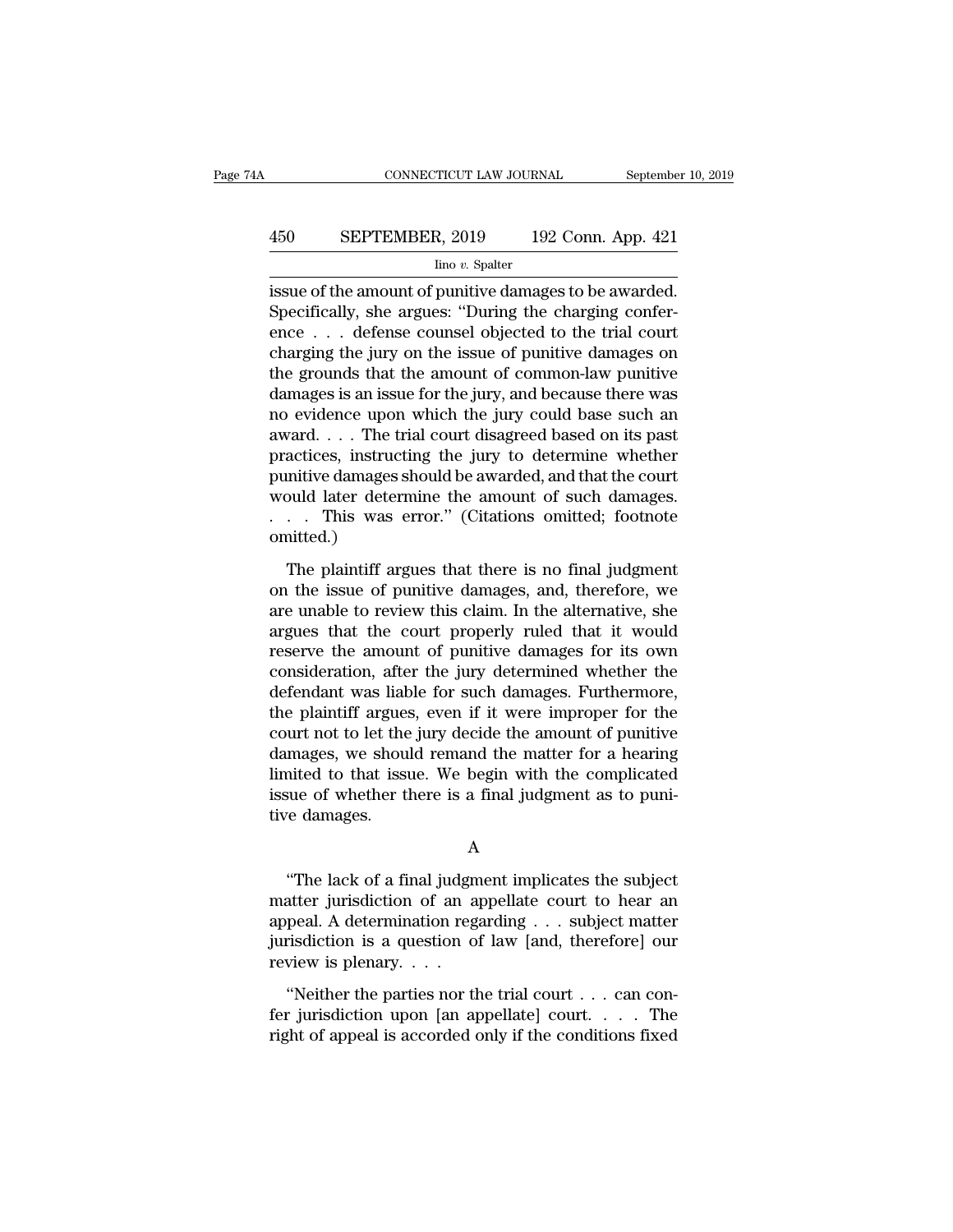# $\begin{tabular}{l l l l} \hline r10, 2019 & & & & & & \mbox{\textbf{CONNECTICUT LAW JOURNAL}} \\\hline \end{tabular} \begin{tabular}{l l l l l} \hline & & & & \mbox{\textbf{StepTEMBER, 2019}} \\\hline & & & \mbox{\textbf{line }v. Spalter} \\\hline \end{tabular}$

Iino *v.* Spalter

by statute and the rules of court for taking and prosecuting the appeal are met. . . . It is equally axiomatic that, and the rules of court for taking and prosecuting the appeal are met. . . . It is equally axiomatic that, 192 Conn. App. 421 SEPTEMBER, 2019 451<br>  $\frac{1}{2}$  into v. Spalter<br>
by statute and the rules of court for taking and prosecuting the appeal are met. . . . It is equally axiomatic that,<br>
except insofar as the legislature ha 192 Conn. App. 421 SEPTEMBER, 2019 451<br>  $\frac{\text{line }v. \text{ Spalter}}{\text{line }v. \text{ Spalter}}$ <br>
by statute and the rules of court for taking and prosecuting the appeal are met. . . . It is equally axiomatic that, except insofar as the legislatur 192 Conn. App. 421 SEPTEMBER, 2019 451<br>  $\frac{1}{2}$  Ino *v*. Spalter<br>
by statute and the rules of court for taking and prosecut-<br>
ing the appeal are met. . . . It is equally axiomatic that,<br>
except insofar as the legislatur  $\frac{\text{line }v. \text{ Spalter}}{\text{line }v. \text{ Spalter}}$ <br>
by statute and the rules of court for taking and prosecuting the appeal are met. . . . It is equally axiomatic that, except insofar as the legislature has specifically provided for an inter  $\frac{\ln 6 v. \text{ Spalter}}{\ln 6 v. \text{ Spatter}}$ <br>by statute and the rules of court for taking and prosecuting the appeal are met. . . . It is equally axiomatic that,<br>except insofar as the legislature has specifically pro-<br>vided for an interl Statute and the rules of court for taking and prosecute<br>g the appeal are met. . . . It is equally axiomatic that,<br>cept insofar as the legislature has specifically pro-<br>ded for an interlocutory appeal or other form of inte the issue of liability without an award of damages inter-<br>interlocutory appellate review  $\ldots$  appellate jurisdiction is<br>limited to final judgments of the trial court.  $\ldots$ <br>"It is well settled that a judgment rendered on

vided for an interlocutory appeal or other form of inter-<br>locutory appellate review  $\dots$  appellate jurisdiction is<br>limited to final judgments of the trial court.  $\dots$ <br>"It is well settled that a judgment rendered only upon bocutory appellate review . . . appellate jurisdiction is<br>limited to final judgments of the trial court. . . .<br>"It is well settled that a judgment rendered only upon<br>the issue of liability without an award of damages is<br>i bright limited to final judgments of the trial court.<br>
"It is well settled that a judgment rendered only upon<br>
the issue of liability without an award of damages is<br>
interlocutory in character and not a final judgment from "It is well settled that a judgment rendered only upon<br>the issue of liability without an award of damages is<br>interlocutory in character and not a final judgment from<br>which an appeal lies. . . . Nevertheless, [under the<br>br "It is well settled that a judgment rendered only upon<br>the issue of liability without an award of damages is<br>interlocutory in character and not a final judgment from<br>which an appeal lies. . . . Nevertheless, [under the<br>br the issue of liability without an award of damages is<br>interlocutory in character and not a final judgment from<br>which an appeal lies. . . . Nevertheless, [under the<br>bright line rule announced in *Paranteau* v. *DeVita*, 20 interlocutory in character and not a final judgment from<br>which an appeal lies.... Nevertheless, [under the<br>bright line rule announced in *Paranteau* v. *DeVita*, 208<br>Conn. 515, 544 A.2d 634 (1988)] a judgment on the<br>merit which an appeal lies. . . . Nevertheless, [under the<br>bright line rule announced in *Paranteau* v. *DeVita*, 208<br>Conn. 515, 544 A.2d 634 (1988)] a judgment on the<br>merits is final for purposes of appeal even though the<br>recov bright line rule announced in *Paranteau* v. *DeVita*, 208<br>Conn. 515, 544 A.2d 634 (1988)] a judgment on the<br>merits is final for purposes of appeal even though the<br>recoverability or amount of attorney's fees for the litiga Final *CDS*, *CHT* 1.2d *CDT* (1600)] a jaignent on the erits is final for purposes of appeal even though the coverability or amount of attorney's fees for the litiga-<br>on remains to be determined." (Citations omitted; tern summary is many or appear of appear of a longitude<br>recoverability or amount of attorney's fees for the litiga-<br>tion remains to be determined." (Citations omitted;<br>internal quotation marks omitted.) *Ledyard* v. WMS<br>Gaming,

recoverasing or anoan or anomicy sites for the hagaroon remains to be determined." (Citations omitted;<br>internal quotation marks omitted.) Ledyard v. WMS<br>Gaming, Inc., 330 Conn. 75, 84, 191 A.3d 983 (2018).<br>In Ledyard, the internal quotation marks omitted.) *Ledyard* v. *WMS*<br>Gaming, Inc., 330 Conn. 75, 84, 191 A.3d 983 (2018).<br>In *Ledyard*, the defendant had appealed from the<br>summary judgment rendered in favor of the plaintiff,<br>as to liabil Gaming, Inc., 330 Conn. 75, 84, 191 A.3d 983 (2018).<br>In *Ledyard*, the defendant had appealed from the<br>summary judgment rendered in favor of the plaintiff,<br>as to liability only, with respect to certain attorney's<br>fees that In *Ledyard*, the defendant had appealed from the<br>summary judgment rendered in favor of the plaintiff,<br>as to liability only, with respect to certain attorney's<br>fees that had been incurred by the plaintiff. See *Ledyard*<br>v In *Ledyard*, the defendant had appealed from the<br>summary judgment rendered in favor of the plaintiff,<br>as to liability only, with respect to certain attorney's<br>fees that had been incurred by the plaintiff. See *Ledyard*<br>v. summary judgment rendered in favor of the plaintiff,<br>as to liability only, with respect to certain attorney's<br>fees that had been incurred by the plaintiff. See *Ledyard*<br>v. *WMS Gaming, Inc.*, 171 Conn. App. 624, 625, 157<br> as to liability only, with respect to certain attorney's<br>fees that had been incurred by the plaintiff. See *Ledyard*<br>v. *WMS Gaming, Inc.*, 171 Conn. App. 624, 625, 157<br>A.3d 1215 (2017), rev'd, 330 Conn. 75, 191 A.3d 983<br>( fees that had been incurred by the plaintiff. See *Ledyard* v. WMS Gaming, Inc., 171 Conn. App. 624, 625, 157 A.3d 1215 (2017), rev'd, 330 Conn. 75, 191 A.3d 983 (2018). This court concluded that the trial court's decision v. *WMS Gaming, Inc.*, 171 Conn. App. 624, 625, 157<br>A.3d 1215 (2017), rev'd, 330 Conn. 75, 191 A.3d 983<br>(2018). This court concluded that the trial court's deci-<br>sion rendering summary judgment, as to liability only,<br>with A.3d 1215 (2017), rev'd, 330 Conn. 75, 191 A.3d 983<br>(2018). This court concluded that the trial court's deci-<br>sion rendering summary judgment, as to liability only,<br>with regard to the attorney's fees at issue was not an<br>ap (2018). This court concluded that the trial court's decision rendering summary judgment, as to liability only, with regard to the attorney's fees at issue was not an appealable final judgment because the amount of damages sion rendering summary judgment, as to liability only,<br>with regard to the attorney's fees at issue was not an<br>appealable final judgment because the amount of dam-<br>ages had not been determined at the time the appeal<br>was fil with regard to the attorney's fees at issue was not an appealable final judgment because the amount of damages had not been determined at the time the appeal was filed. Id., 625. Following the granting of certification to appealable final judgment because the amount of dam-<br>ages had not been determined at the time the appeal<br>was filed. Id., 625. Following the granting of certification<br>to appeal, our Supreme Court reversed this court's deciages had not been determined at the time the appeal<br>was filed. Id., 625. Following the granting of certification<br>to appeal, our Supreme Court reversed this court's deci-<br>sion, concluding that there was a final judgment, de as med. td., 626.1 one whig are graining or extrined<br>appeal, our Supreme Court reversed this court's deci-<br>on, concluding that there was a final judgment, despite<br>e fact that the trial court had not yet determined<br>e amount to appear, our supposite court reversed and courts accretion, concluding that there was a final judgment, despite the fact that the trial court had not yet determined the amount of attorney's fees that would be awarded. *L*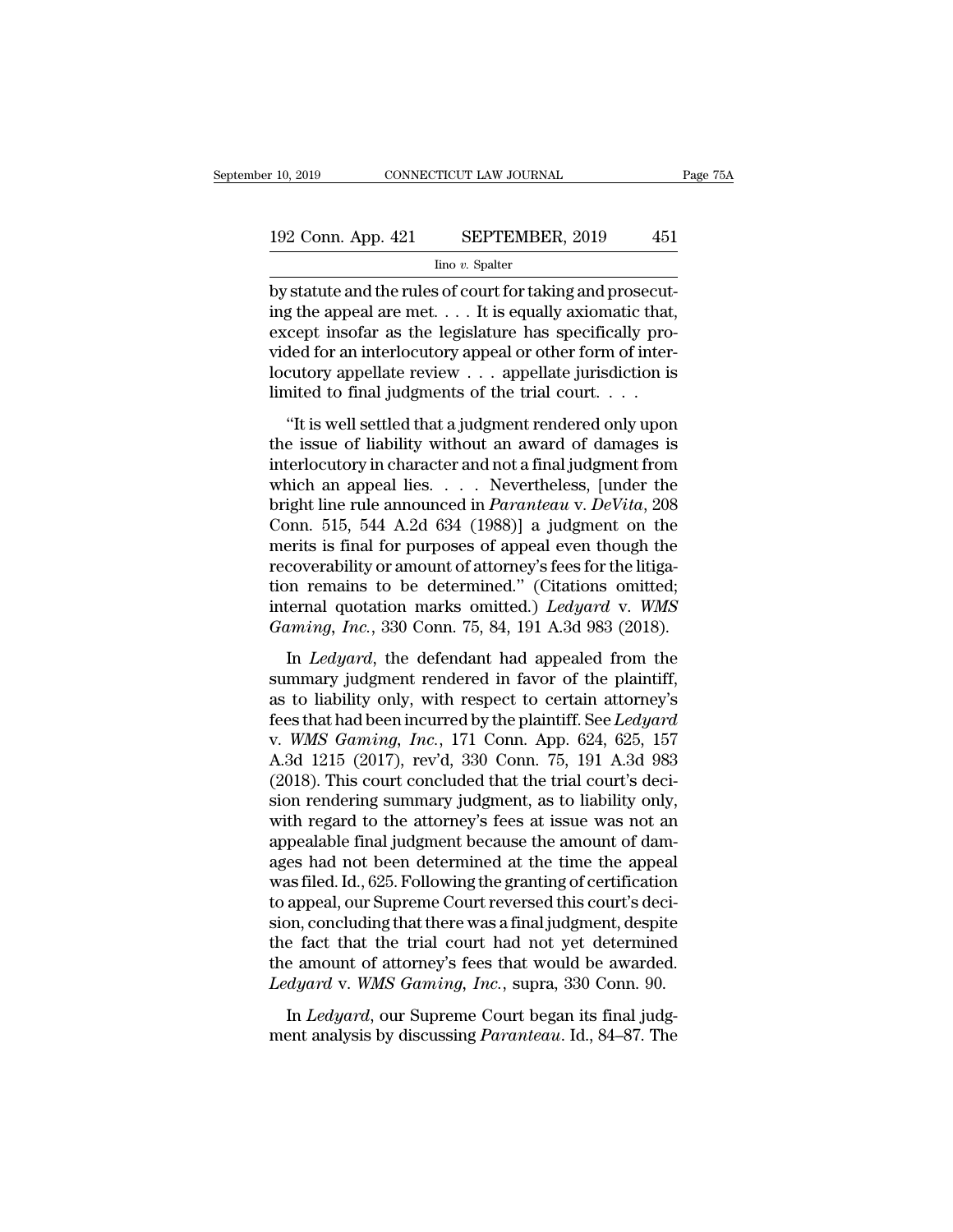# CONNECTICUT LAW JOURNAL September 10, 2019<br>452 SEPTEMBER, 2019 192 Conn. App. 421<br>100 v. Spalter

Iino *v.* Spalter

CONNECTICUT LAW JOURNAL September 10, 2019<br>
452 SEPTEMBER, 2019 192 Conn. App. 421<br>
<sup>192</sup> Conn. App. 421<br>
<sup>192</sup> Conn. App. 421<br>
court explained that, in *Paranteau*, "[b]y opting for a<br>
bright line rule, [it had] implicitl Bright line rule, [it had] implicitly recognized that there would be some cases . . . in which the application of the bright line [rule] would mean that an atternou's fees EXEPTEMBER, 2019 192 Conn. App. 421<br>
ino v. Spalter<br>
court explained that, in *Paranteau*, "[b]y opting for a<br>
bright line rule, [it had] implicitly recognized that there<br>
would be some cases . . . in which the applicatio EPTEMBER, 2019 192 Conn. App. 421<br>  $\frac{\text{line }v. \text{ Spalter}}{\text{count explained that, in } Paramteau, \text{``[b]}y \text{ opting for a}}$ <br>
bright line rule, [it had] implicitly recognized that there<br>
would be some cases . . . in which the application of<br>
the bright line [rule] For the system of the property and that would be some cases  $\ldots$  in which the application of the bright line [rule] would mean that an attorney's fees award that would otherwise be considered integral to the judgment on  $\frac{\text{Im } \sigma v. \text{ Spalter}}{\text{count}}$  court explained that, in *Paranteau*, "[b]y opting for a bright line rule, [it had] implicitly recognized that there would be some cases . . . in which the application of the bright line [rule] wo court explained that, in *Paranteau*, "[b]y opting for a<br>bright line rule, [it had] implicitly recognized that there<br>would be some cases  $\ldots$  in which the application of<br>the bright line [rule] would mean that an attorney bright line rule, [it had] implicitly recognized that there would be some cases  $\ldots$  in which the application of the bright line [rule] would mean that an attorney's fees award that would otherwise be considered integral would be some cases . . . . in which the application of<br>the bright line [rule] would mean that an attorney's fees<br>award that would otherwise be considered integral to<br>the judgment on the merits would nevertheless be severthe bright line [rule] would mean that an attorney's fees<br>award that would otherwise be considered integral to<br>the judgment on the merits would nevertheless be sever-<br>able from that judgment for purposes of finality." (Int award that would otherwise be considered integral to<br>the judgment on the merits would nevertheless be sever-<br>able from that judgment for purposes of finality." (Inter-<br>nal quotation marks omitted.) Id., 87. It is noteworth the judgment on the merits would nevertheless be severable from that judgment for purposes of finality." (Internal quotation marks omitted.) Id., 87. It is noteworthy to mention that the court in *Paranteau*, however, also able from that judgment for purposes of finality." (Inter-<br>nal quotation marks omitted.) Id., 87. It is noteworthy<br>to mention that the court in *Paranteau*, however, also<br>issued a caveat to the bright line rule by explaini nal quotation marks omitted.) Id., 87. It is noteworthy<br>to mention that the court in *Paranteau*, however, also<br>issued a caveat to the bright line rule by explaining, in<br>footnote 11 that "[a] supplemental postjudgment awar to mention that the court in *Paranteau*, however, also<br>issued a caveat to the bright line rule by explaining, in<br>footnote 11 that "[a] supplemental postjudgment award<br>of attorney's fees becomes final and appealable, howissued a caveat to the bright line rule by explaining, in<br>footnote 11 that "[a] supplemental postjudgment award<br>of attorney's fees becomes final and appealable, how-<br>ever, not when there is a finding of liability for such<br> footnote 11 that "[a] supplemental postjudgment award<br>of attorney's fees becomes final and appealable, how-<br>ever, not when there is a finding of liability for such<br>fees, but when the amount of fees are conclusively<br>determi of attorney's fees becomes final and appealable, how-<br>ever, not when there is a finding of liability for such<br>fees, but when the amount of fees are conclusively<br>determined. A finding as to liability only, prior to a<br>determ ever, not when there is a finding of liability for such<br>fees, but when the amount of fees are conclusively<br>determined. A finding as to liability only, prior to a<br>determination on the issue of damages, is not a final<br>judgme fees, but when the amount of fees are conclusively<br>determined. A finding as to liability only, prior to a<br>determination on the issue of damages, is not a final<br>judgment from which an appeal lies. . . . Further-<br>more, a ti determined. A finding as to liability only, prior to a<br>determination on the issue of damages, is not a final<br>judgment from which an appeal lies. . . . Further-<br>more, a timely appeal from a supplemental postjudg-<br>ment award determination on the issue of damages<br>judgment from which an appeal lies.<br>more, a timely appeal from a suppleme<br>ment award of attorney's fees may chal<br>the amount awarded, but the underlying<br>of such fees as well." (Citation ore, a timely appeal from a supplemental postjudgent award of attorney's fees may challenge not only<br>e amount awarded, but the underlying recoverability<br>such fees as well." (Citation omitted.) *Paranteau* v.<br>*Vita*, supra, ment award of attorney's fees may challenge not only<br>the amount awarded, but the underlying recoverability<br>of such fees as well." (Citation omitted.) *Paranteau* v.<br>*DeVita*, supra, 208 Conn. 524 n.11.<br>The court in *Ledyar* 

*Let us a mount award of accordcy 5 recs may enancing necoverability*<br>*DeVita, supra, 208 Conn. 524 n.11.*<br>*DeVita, supra, 208 Conn. 524 n.11.*<br>The court in *Ledyard* then went on to discuss *Hylton*<br>v. *Gunter*, 313 Conn. In *Hylton*, our Superince Court, relying the court in *Ledyard* then went on to discuss *Hylton*<br>v. *Gunter*, 313 Conn. 524 n.11.<br>The court in *Ledyard* then went on to discuss *Hylton*<br>v. *Gunter*, 313 Conn. 472, 487, 97 The court in *Ledyard* then went on to discuss *Hylton*<br>
v. *Gunter*, 313 Conn. 472, 487, 97 A.3d 970 (2014). See<br> *Ledyard* v. *WMS Gaming, Inc.*, supra, 330 Conn. 87–90.<br>
In *Hylton*, our Supreme Court, relying on *Paran* The court in *Ledyard* then went on to discuss *Hylton*<br>v. *Gunter*, 313 Conn. 472, 487, 97 A.3d 970 (2014). See<br>*Ledyard* v. *WMS Gaming, Inc.*, supra, 330 Conn. 87–90.<br>In *Hylton*, our Supreme Court, relying on *Parantea* v. *Gunter*, 313 Conn. 472, 487, 97 A.3d 970 (2014). See<br>Ledyard v. *WMS Gaming*, *Inc.*, supra, 330 Conn. 87–90.<br>In *Hylton*, our Supreme Court, relying on *Paranteau*,<br>had explained that it could not conceive of a reason Ledyard v. WMS Gaming, Inc., supra, 330 Conn. 87–90.<br>In Hylton, our Supreme Court, relying on Paranteau,<br>had explained that it could not conceive of a reason<br>"why the benefits of the bright line rule articulated<br>in Parante In *Hylton*, our Supreme Court, relying on *Paranteau*,<br>had explained that it could not conceive of a reason<br>"why the benefits of the bright line rule articulated<br>in *Paranteau* do not apply equally in the context of<br>comm had explained that it could not conceive of a reason<br>"why the benefits of the bright line rule articulated<br>in *Paranteau* do not apply equally in the context of<br>common-law punitive damages, which are limited under<br>Connect "why the benefits of the bright line rule articulated<br>in *Paranteau* do not apply equally in the context of<br>common-law punitive damages, which are limited under<br>Connecticut law to litigation expenses, such as attor-<br>ney's in *Paranteau* do not apply equally in the context of<br>common-law punitive damages, which are limited under<br>Connecticut law to litigation expenses, such as attor-<br>ney's fees less taxable costs. . . . The assessment a<br>court common-law punitive damages, which are limited under<br>Connecticut law to litigation expenses, such as attor-<br>ney's fees less taxable costs. . . . The assessment a<br>court is required to make in order to award punitive<br>damage Connecticut law to litigation expenses, such as attorney's fees less taxable costs. . . . The assessment a court is required to make in order to award punitive damages is identical to the assessment required in any other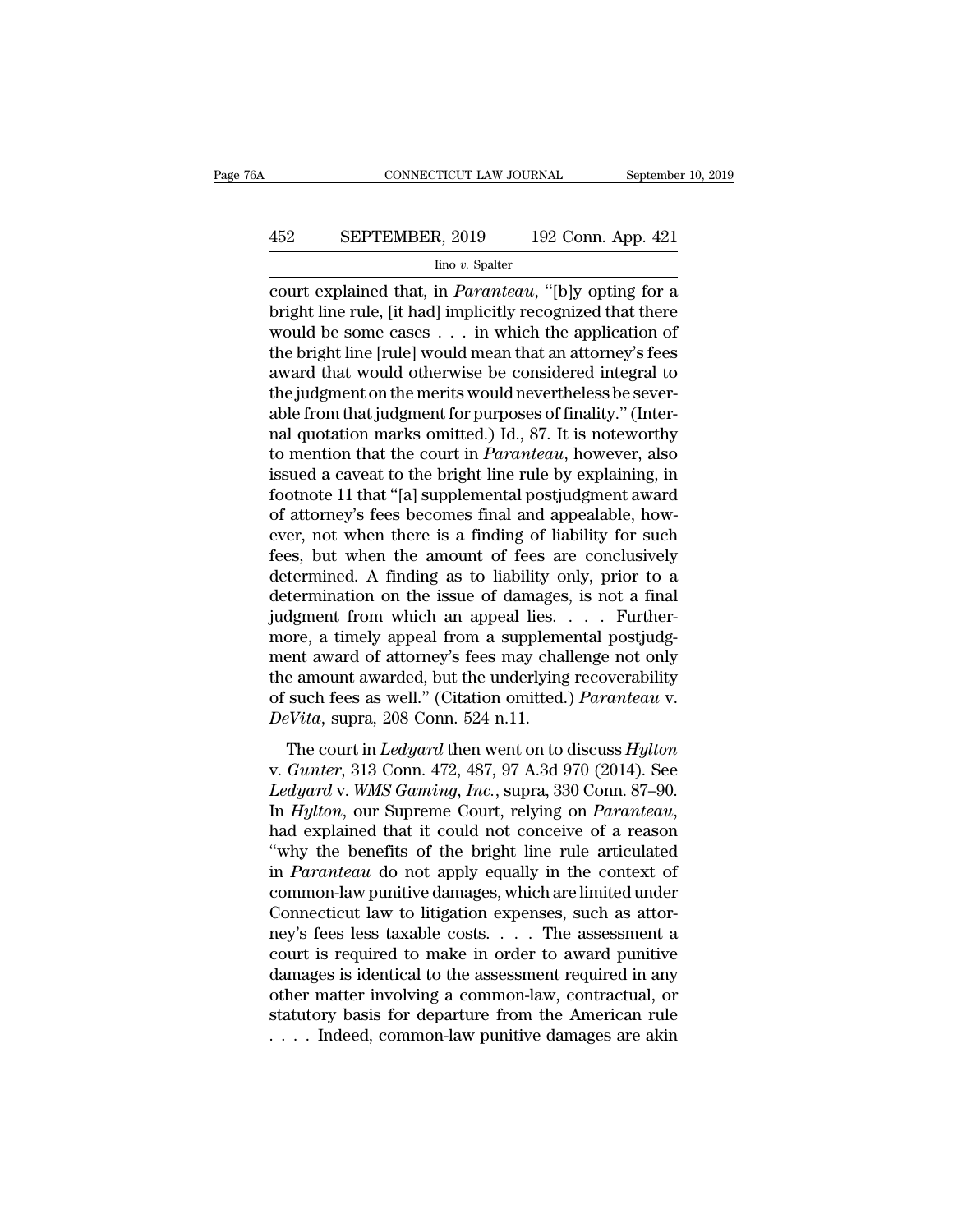# 10, 2019 CONNECTICUT LAW JOURNAL Page 77A<br>192 Conn. App. 421 SEPTEMBER, 2019 453<br>Ino v. Spalter

Iino *v.* Spalter

The statutorily authorized attorney's fees in practicality<br>and purpose, insofar as both provide the same relief<br>and some function and purpose the same function and purpose the same function and purpose  $\frac{1}{2}$  and some f 192 Conn. App. 421 SEPTEMBER, 2019 453<br>  $\frac{\text{line }v. \text{ Sphere}}{\text{line }v. \text{ Sphere}}$ <br>
to statutorily authorized attorney's fees in practicality<br>
and purpose, insofar as both provide the same relief<br>
and serve the same function . . . . 192 Conn. App. 421 SEPTEMBER, 2019 453<br>  $\frac{100 v. \text{ Spalter}}{100 v. \text{ Spalter}}$ <br>
to statutorily authorized attorney's fees in practicality<br>
and purpose, insofar as both provide the same relief<br>
and serve the same function . . . . . 192 Conn. App. 421 SEPTEMBER, 2019 453<br>  $\frac{100 \text{ v. Spalter}}{100 \text{ v. Spalter}}$ <br>
to statutorily authorized attorney's fees in practicality<br>
and purpose, insofar as both provide the same relief<br>
and serve the same function . . . . ma Figure 1991 and the matter such the matter of the matter of a particulity<br>and purpose, insofar as both provide the same relief<br>and serve the same function . . . namely, fully com-<br>pensating injured parties. . . . . Thus, o  $\frac{1}{2}$  into v. Spatter<br>to statutorily authorized attorney's fees in practicality<br>and purpose, insofar as both provide the same relief<br>and serve the same function  $\dots$  namely, fully com-<br>pensating injured parties.  $\dots$  to statutorily authorized attorney's fees in practicality<br>and purpose, insofar as both provide the same relief<br>and serve the same function  $\dots$  namely, fully com-<br>pensating injured parties.  $\dots$  Thus, our practical<br>approa and purpose, insofar as both provide the same relief<br>and serve the same function  $\dots$  namely, fully com-<br>pensating injured parties.  $\dots$  Thus, our practical<br>approach to the matter suggests that what is of impor-<br>tance her and serve the same function  $\dots$  namely, fully compensating injured parties.  $\dots$  Thus, our practical approach to the matter suggests that what is of importance here is not preservation of conceptual consistency in the st pensating injured parties. . . . . Thus, our practical approach to the matter suggests that what is of importance here is not preservation of conceptual consistency in the status of a particular fee authorization as merit approach to the matter suggests that what is of importance here is not preservation of conceptual consistency in the status of a particular fee authorization as merits or nonmerits, but rather preservation of operational tance here is not preservation of conceptual consistency in the status of a particular fee authorization as<br>merits or nonmerits, but rather preservation of operational consistency and predictability in the overall applica tency in the status of a particular fee authorization as<br>merits or nonmerits, but rather preservation of opera-<br>tional consistency and predictability in the overall appli-<br>cation of [the final judgment rule]. . . . Accordi merits or nonmerits, but rather preservation of operational consistency and predictability in the overall application of [the final judgment rule].  $\ldots$  Accordingly, we conclude that an appealable final judgment existed tional consistency and predictability in the overall application of [the final judgment rule]. . . . Accordingly, we conclude that an appealable final judgment existed when all that remained for the trial court to do was cation of [the final judgment rule].  $\ldots$  Accordingly,<br>we conclude that an appealable final judgment existed<br>when all that remained for the trial court to do was<br>determine the amount of the attorney's fees comprising<br>the In *Hylton*, our Supreme Court also overruled this<br>
termine the amount of the attorney's fees comprising<br>
d awarded." (Citations omitted; footnotes omitted;<br>
termal quotation marks omitted.) *Hylton* v. *Gunter*,<br>
pra, 484 decentric are altroated of are alterney of the strength of the common-law punitive damages that it previously<br>that awarded." (Citations omitted; footnotes omitted;<br>internal quotation marks omitted.) *Hylton* v. *Gunter*,<br>s

and awarded." (Citations omitted; footnotes omitted;<br>internal quotation marks omitted.) *Hylton v. Gunter*,<br>supra, 484–87.<br>In *Hylton*, our Supreme Court also overruled this<br>court's decision in *Lord v. Mansfield*, 50 Conn internal quotation marks omitted.) *Hylton* v. *Gunter*,<br>supra, 484–87.<br>In *Hylton*, our Supreme Court also overruled this<br>court's decision in *Lord* v. *Mansfield*, 50 Conn. App.<br>21, 717 A.2d 267, cert. denied, 247 Conn. In *Hylton*, our Supreme Court also overruled this<br>court's decision in *Lord* v. *Mansfield*, 50 Conn. App.<br>21, 717 A.2d 267, cert. denied, 247 Conn. 943, 723 A.2d<br>321 (1998). *Hylton* v. *Gunter*, supra, 313 Conn. 487–88. In  $Hylton$ , our Supreme Court also overruled this<br>court's decision in *Lord v. Mansfield*, 50 Conn. App.<br>21, 717 A.2d 267, cert. denied, 247 Conn. 943, 723 A.2d<br>321 (1998). *Hylton v. Gunter*, supra, 313 Conn. 487–88.<br>In *L* In Hylton, our Supreme Court also overruled this<br>court's decision in Lord v. Mansfield, 50 Conn. App.<br>21, 717 A.2d 267, cert. denied, 247 Conn. 943, 723 A.2d<br>321 (1998). Hylton v. Gunter, supra, 313 Conn. 487–88.<br>In Lord, court's decision in *Lord* v. *Mansfield*, 50 Conn. App.<br>21, 717 A.2d 267, cert. denied, 247 Conn. 943, 723 A.2d<br>321 (1998). *Hylton* v. *Gunter*, supra, 313 Conn. 487–88.<br>In *Lord*, this court held that the judgment that 21, 717 A.2d 267, cert. denied, 247 Conn. 943, 723 A.2d<br>321 (1998).  $Hylton$  v.  $Gunter$ , supra, 313 Conn. 487–88.<br>In  $Lord$ , this court held that the judgment that had been<br>rendered on the defendant's counterclaim for inten-<br>tiona 321 (1998).  $Hylton$  v.  $Gunter$ , supra, 313 Conn. 487–88.<br>In  $Lord$ , this court held that the judgment that had been<br>rendered on the defendant's counterclaim for inten-<br>tional infliction of emotional distress had not been final<br>fo In *Lord*, this court held that the judgment that had been<br>rendered on the defendant's counterclaim for inten-<br>tional infliction of emotional distress had not been final<br>for purposes of appeal because the plaintiff's clai rendered on the defendant's counterclaim for intentional infliction of emotional distress had not been final<br>for purposes of appeal because the plaintiff's claim on<br>appeal concerned the amount of the damages awarded<br>on th tional infliction of emotional distress had not been final<br>for purposes of appeal because the plaintiff's claim on<br>appeal concerned the amount of the damages awarded<br>on that counterclaim and the trial court had not deter-<br> for purposes of appeal because the plaintiff's claim on<br>appeal concerned the amount of the damages awarded<br>on that counterclaim and the trial court had not deter-<br>mined the amount of common-law punitive damages<br>that were d appeal concerned the amount of the damages awarded<br>
on that counterclaim and the trial court had not deter-<br>
mined the amount of common-law punitive damages<br>
that were due as part of the compensation to the defen-<br>
dant on on that counterclaim and the trial court had not deter-<br>mined the amount of common-law punitive damages<br>that were due as part of the compensation to the defen-<br>dant on that counterclaim. *Lord* v. *Mansfield*, supra,<br>24, 2 mined the amount of common-law punitive damages<br>that were due as part of the compensation to the defen-<br>dant on that counterclaim. *Lord* v. *Mansfield*, supra,<br>24, 25 n.3, 28. In *Hylton*, our Supreme Court determined<br>th that were due as part of the compensation to the defendant on that counterclaim. *Lord* v. *Mansfield*, supra, 24, 25 n.3, 28. In *Hylton*, our Supreme Court determined that "*Lord* was wrongly decided because, among othe dant on that counterclaim. *Lord* v. *Mansfield*, supra, 24, 25 n.3, 28. In *Hylton*, our Supreme Court determined that "*Lord* was wrongly decided because, among other reasons, it [was] inconsistent with . . . *Paranteau* 24, 25 n.3, 28. In *Hylton*, our Supreme Court determined<br>that "*Lord* was wrongly decided because, among other<br>reasons, it [was] inconsistent with . . . *Paranteau*<br>. . . which adopted the bright line rule that a judgmen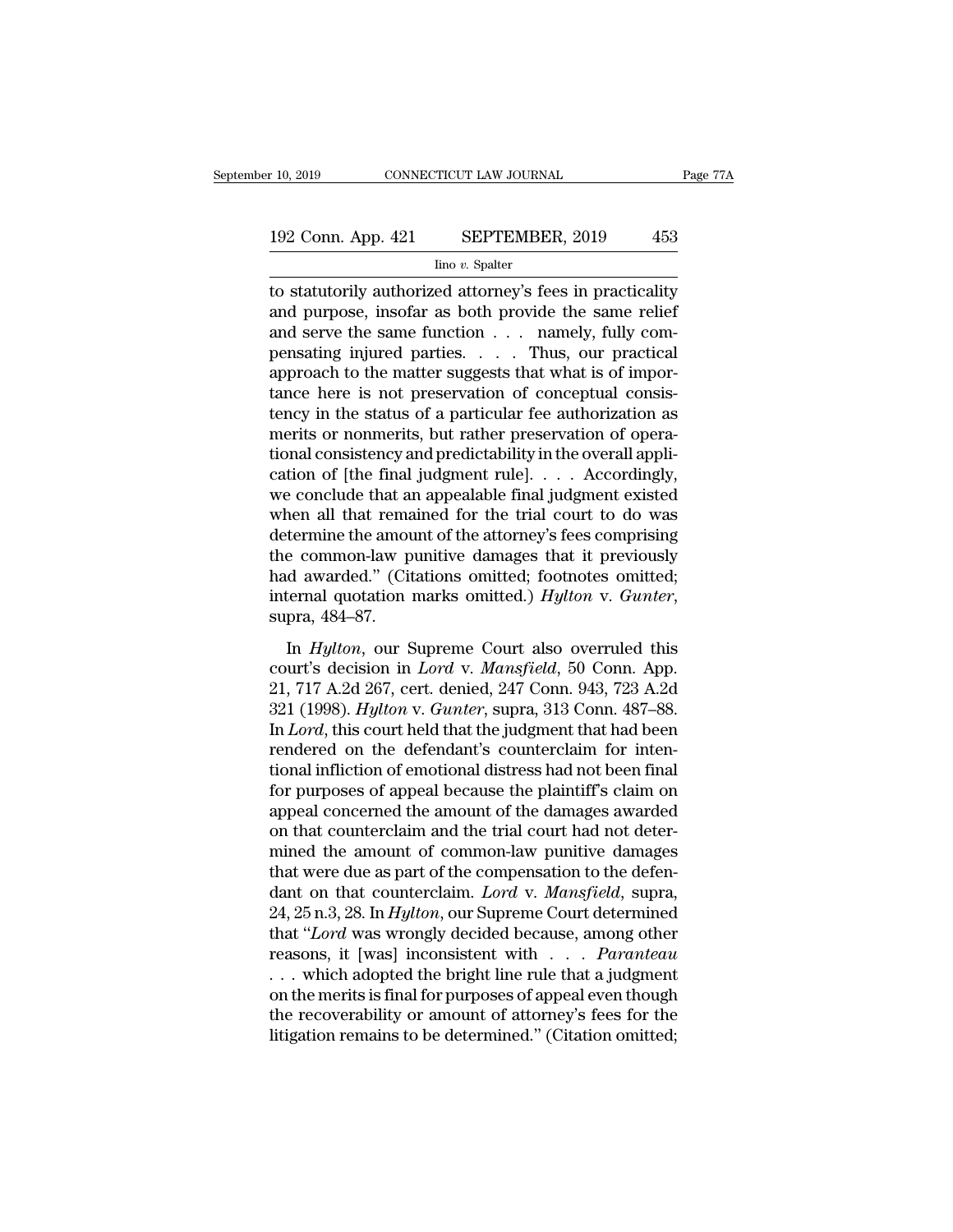# CONNECTICUT LAW JOURNAL September 10, 2019<br>454 SEPTEMBER, 2019 192 Conn. App. 421<br>100 v. Spalter

Iino *v.* Spalter

internal quotation marks omitted.) *Hylton* v. *Gunter*, supra, 474–75.<sup>12</sup><br>After discussing *Hylton*, our Supreme Court, in *Led*-

SEPTEMBER, 2019 192 Conn. App. 421<br>
<sup>lino</sup> *v*. Spalter<br>
ternal quotation marks omitted.) *Hylton* v. *Gunter*,<br>
pra, 474–75.<sup>12</sup><br>
After discussing *Hylton*, our Supreme Court, in *Led-*<br> *erd*, returned to *Paranteau* and *FREPTEMBER, 2019* 192 Conn. App. 421<br>
Ino *v.* Spalter<br>
internal quotation marks omitted.) *Hylton v. Gunter*,<br>
supra, 474–75.<sup>12</sup><br>
After discussing *Hylton*, our Supreme Court, in *Led-<br>
yard*, returned to *Paranteau* an  $\frac{\text{line }v. \text{ Spalter}}{\text{interral quotation marks omitted.}}$  Hylton v. Gunter,<br>supra, 474–75.<sup>12</sup><br>After discussing Hylton, our Supreme Court, in Led-<br>yard, returned to Paranteau and further limited the<br>application of footnote 11 of that decision: "Footno internal quotation marks omitted.) *Hylton v. Gunter*,<br>supra, 474–75.<sup>12</sup><br>After discussing *Hylton*, our Supreme Court, in *Led-<br>yard*, returned to *Paranteau* and further limited the<br>application of footnote 11 of that dec the ring of saturation function of superior of superior of superior states,<br>supra, 474–75.<sup>12</sup><br>After discussing *Hylton*, our Supreme Court, in *Led-<br>yard*, returned to *Paranteau* and further limited the<br>application of f After discussing *Hylton*, our Supreme Court, in *Ledgard*, returned to *Paranteau* and further limited the application of footnote 11 of that decision: "Footnote 11 of *Paranteau* can be explained as part of an effort to After discussing *Hylton*, our Supreme Court, in *Led-<br>yard*, returned to *Paranteau* and further limited the<br>application of footnote 11 of that decision: "Footnote<br>11 of *Paranteau* can be explained as part of an effort<br>t *yard*, returned to *Paranteau* and further limited the<br>application of footnote 11 of that decision: "Footnote<br>11 of *Paranteau* can be explained as part of an effort<br>to save jurisdiction over that appeal given the facts o application of footnote 11 of that decision: "Footnote 11 of *Paranteau* can be explained as part of an effort to save jurisdiction over that appeal given the facts of that particular case, which predated our clarificatio 11 of *Paranteau* can be explained as part of an effort<br>to save jurisdiction over that appeal given the facts of<br>that particular case, which predated our clarification<br>in *Ambroise* v. William Raveis Real Estate, Inc., 22 to save jurisdiction over that appeal given the facts of<br>that particular case, which predated our clarification<br>in *Ambroise* v. *William Raveis Real Estate, Inc.*, 226<br>Conn. 757, 762–63, 628 A.2d 1303 (1993), that the twe that particular case, which predated our clarification<br>in Ambroise v. William Raveis Real Estate, Inc., 226<br>Conn. 757, 762–63, 628 A.2d 1303 (1993), that the twenty<br>day time limitation for filing an appeal set forth in Pr in Ambroise v. William Raveis Real Estate, Inc., 226<br>Conn. 757, 762–63, 628 A.2d 1303 (1993), that the twenty<br>day time limitation for filing an appeal set forth in Prac-<br>tice Book § 63-1 (a) is not subject matter jurisdict Conn. 757, 762–63, 628 A.2d 1303 (1993), that the twenty<br>day time limitation for filing an appeal set forth in Prac-<br>tice Book § 63-1 (a) is not subject matter jurisdictional.<br>See *Benvenuto* v. *Mahajan*, [245 Conn. 495, day time limitation for filing an appeal set forth in Practice Book § 63-1 (a) is not subject matter jurisdictional.<br>See *Benvenuto* v. *Mahajan*, [245 Conn. 495, 503–505<br>and n.4, 715 A.2d 743 (1998)]. Nevertheless, footn tice Book § 63-1 (a) is not subject matter jurisdictional.<br>See *Benvenuto* v. *Mahajan*, [245 Conn. 495, 503–505<br>and n.4, 715 A.2d 743 (1998)]. Nevertheless, footnote<br>11 is in tension with *Paranteau's* bright line rule as See *Benvenuto* v. *Mahajan*, [245 Conn. 495, 503–505<br>and n.4, 715 A.2d 743 (1998)]. Nevertheless, footnote<br>11 is in tension with *Paranteau's* bright line rule as it<br>has been extended in *Benvenuto* and *Hylton*. Althoug and n.4, 715 A.2d 743 (1998)]. Nevertheless, footnote<br>11 is in tension with *Paranteau's* bright line rule as it<br>has been extended in *Benvenuto* and *Hylton*. Although<br>the Appellate Court has dismissed several appeals fol 11 is in tension with *Paranteau's* bright line rule as it has been extended in *Benvenuto* and *Hylton*. Although the Appellate Court has dismissed several appeals following the rationale of *Paranteau's* footnote  $11 \ldots$ has been extended in *Benvenuto* and *Hylton*. Although<br>the Appellate Court has dismissed several appeals fol-<br>lowing the rationale of *Paranteau's* footnote 11 . . .<br>we observe that the footnote must be considered in the the Appellate Court has dismissed several appeals following the rationale of *Paranteau's* footnote  $11$ ...<br>we observe that the footnote must be considered in the context of this court's subsequent decisions in *Benven-*<br> lowing the rationale of *Paranteau's* footnote 11 . . .<br>we observe that the footnote must be considered in the<br>context of this court's subsequent decisions in *Benven-*<br>*uto* and *Hylton*, which emphasize the importance of we observe that th<br>context of this cou<br>*uto* and *Hylton*, v<br>the bright line ru<br>awards that are nc<br>omitted.) *Ledyard*<br>Conn. 91 n.5.<br>In conducting o o and *Hylton*, which emphasize the importance of<br>e bright line rule with respect to attorney's fees<br>vards that are not rendered postjudgment." (Citation<br>nitted.) *Ledyard* v. *WMS Gaming*, *Inc.*, supra, 330<br>pnn. 91 n.5. are and right, which engineed at importance of<br>the bright line rule with respect to attorney's fees<br>awards that are not rendered postjudgment." (Citation<br>omitted.) Ledyard v. WMS Gaming, Inc., supra, 330<br>Conn. 91 n.5.<br>In c

awards that are not rendered postjudgment." (Citation<br>omitted.) *Ledyard* v. WMS Gaming, Inc., supra, 330<br>Conn. 91 n.5.<br>In conducting our final judgment rule analysis, we<br>next review a recent case in which our Supreme Cour definited.) *Ledyard* v. WMS Gaming, Inc., supra, 330<br>Conn. 91 n.5.<br>In conducting our final judgment rule analysis, we<br>next review a recent case in which our Supreme Court<br>denied a motion to dismiss that had been filed by Conn. 91 n.5.<br>
In conducting our final judgment rule analysis, we<br>
next review a recent case in which our Supreme Court<br>
denied a motion to dismiss that had been filed by the<br>
defendant in error in that case, who had soug ext review a recent case in which our Supreme Court<br>enied a motion to dismiss that had been filed by the<br>efendant in error in that case, who had sought dis-<br>issal on final judgment grounds of a writ of error. See<br> $\frac{12}$  denied a motion to dismiss that had been filed by the<br>defendant in error in that case, who had sought dis-<br>missal on final judgment grounds of a writ of error. See<br> $\frac{12 \text{ Justice McDonald}}{1 \text{a} \cdot \text{Michael}}$ , authored a strong dissent<br>in

defendant in error in that case, who had sought dis-<br>missal on final judgment grounds of a writ of error. See<br><sup>12</sup> Justice McDonald, joined by Justice Zarella, authored a strong dissent<br>in *Hylton*, opining that *Lord* had defendant in error in that case, who had sought dis-<br>missal on final judgment grounds of a writ of error. See<br> $\frac{12 \text{ Justice McDonald, joined by Justice Zarella, authored a strong dissent in } Hybrid the *Hylton*, opening that *Lord* had been decided correctly by this court. *Hylton* v. *Gunter*, supra, 313 Conn. 489 (*McDonald, J.*, dissenting). Specifically, Justice McDonald stated that *Lord*$ missal on final judgment grounds of a writ of error. See<br>
<sup>12</sup> Justice McDonald, joined by Justice Zarella, authored a strong dissent<br>
in *Hylton*, opining that *Lord* had been decided correctly by this court. *Hylton*<br>
v. <sup>12</sup> Justice McDonald, joined by Justice Zarella, authored a strong dissent<br>in *Hylton*, opining that *Lord* had been decided correctly by this court. *Hylton*<br>v. *Gunter*, supra, 313 Conn. 489 (*McDonald, J.*, dissenting <sup>12</sup> Justice McDonald, joined by Justice Zarella, authored a strong dissent in *Hylton*, opining that *Lord* had been decided correctly by this court. *Hylton* v. *Gunter*, supra, 313 Conn. 489 (*McDonald, J.*, dissenting in *Hylton*, opining that *Lord* had been decided correctly by this court. *H*, v. *Gunter*, supra, 313 Conn. 489 *(McDonald, J., dissenting)*. Specif. Justice McDonald stated that *Lord* was correct because "punitive dama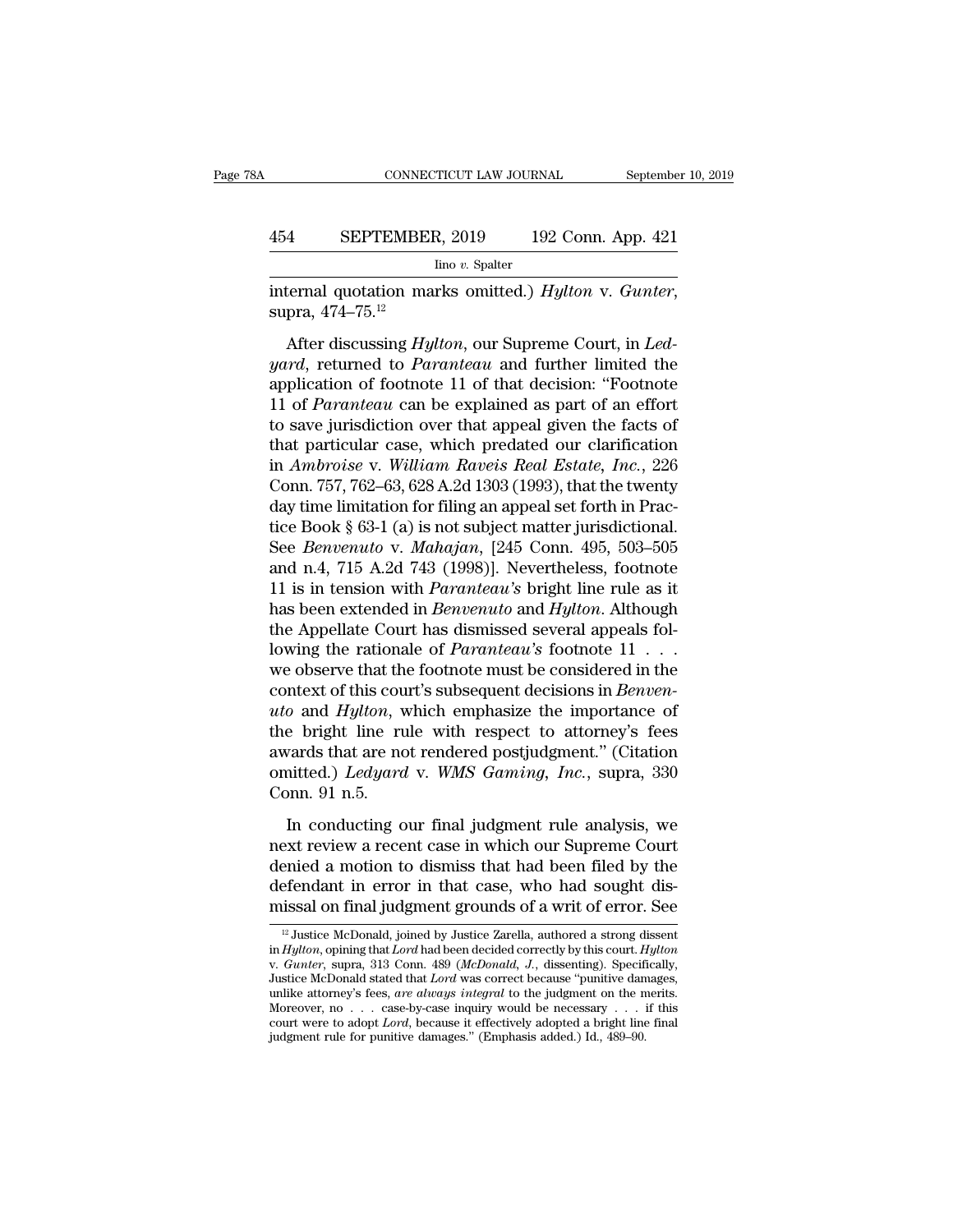# 10, 2019 CONNECTICUT LAW JOURNAL Page 79A<br>192 Conn. App. 421 SEPTEMBER, 2019 455<br>Ino v. Spalter

Iino *v.* Spalter

*Maurice* v. *Chester Housing Associates Ltd. Partner-*<br> *Maurice* v. *Chester Housing Associates Ltd. Partner-*<br> *Maurice* v. *Chester Housing Associates Ltd. Partner-*<br> *Maurice* v. *Chester Housing Associates Ltd. Partn* 192 Conn. App. 421 SEPTEMBER, 2019 455<br>
<sup>lino v. Spalter</sup><br> *Maurice v. Chester Housing Associates Ltd. Partner-ship*, 188 Conn. App. 21, 24 n.5, 204 A.3d 71, cert. denied,<br>
331 Conn. 923, 206 A.3d 765 (2019). In *Maurice*, 192 Conn. App. 421 SEPTEMBER, 2019 455<br>
Imo v. Spatter<br>
Maurice v. Chester Housing Associates Ltd. Partner-<br>
ship, 188 Conn. App. 21, 24 n.5, 204 A.3d 71, cert. denied,<br>
331 Conn. 923, 206 A.3d 765 (2019). In *Maurice*, th 192 Conn. App. 421 SEPTEMBER, 2019 455<br>
Imo v. Spalter<br>
Maurice v. Chester Housing Associates Ltd. Partner-<br>
ship, 188 Conn. App. 21, 24 n.5, 204 A.3d 71, cert. denied,<br>
331 Conn. 923, 206 A.3d 765 (2019). In Maurice, the From Collection of the defendants in the underlying case, but not a party himself, and managing case, but not a party himself, had been sanctioned and ordered to nay the attenuation of the defendants in the underlying case mo v. Spatter<br>
Maurice v. Chester Housing Associates Ltd. Partner-<br>
ship, 188 Conn. App. 21, 24 n.5, 204 A.3d 71, cert. denied,<br>
331 Conn. 923, 206 A.3d 765 (2019). In *Maurice*, the<br>
plaintiff in error, Douglas Williams, Maurice v. Chester Housing Associates Ltd. Partner-<br>ship, 188 Conn. App. 21, 24 n.5, 204 A.3d 71, cert. denied,<br>331 Conn. 923, 206 A.3d 765 (2019). In *Maurice*, the<br>plaintiff in error, Douglas Williams, who was the genera ship, 188 Conn. App. 21, 24 n.5, 204 A.3d 71, cert. denied,<br>331 Conn. 923, 206 A.3d 765 (2019). In *Maurice*, the<br>plaintiff in error, Douglas Williams, who was the general<br>and managing partner of one of the defendants in t 331 Conn. 923, 206 A.3d 765 (2019). In *Maurice*, the plaintiff in error, Douglas Williams, who was the general and managing partner of one of the defendants in the underlying case, but not a party himself, had been sanct plaintiff in error, Douglas Williams, who was the general<br>and managing partner of one of the defendants in the<br>underlying case, but not a party himself, had been sanc-<br>tioned and ordered to pay the attorney's fees of the<br>p and managing partner of one of the defendants in the underlying case, but not a party himself, had been sanctioned and ordered to pay the attorney's fees of the plaintiff. Id., 22. Williams filed a writ of error in our Sup underlying case, but not a party himself, had been sanctioned and ordered to pay the attorney's fees of the plaintiff. Id., 22. Williams filed a writ of error in our Supreme Court before the trial court had determined the tioned and ordered to pay the attorney's fees of the plaintiff. Id., 22. Williams filed a writ of error in our Supreme Court before the trial court had determined the amount of the fees for which Williams would be liable. plaintiff. Id., 22. Williams filed a writ of error in our<br>Supreme Court before the trial court had determined<br>the amount of the fees for which Williams would be<br>liable. Id., 24 n.5. The plaintiff, who was the defendant<br>in Supreme Court before the trial court had determined<br>the amount of the fees for which Williams would be<br>liable. Id., 24 n.5. The plaintiff, who was the defendant<br>in error on appeal, filed a motion to dismiss on the<br>ground t the amount of the fees for which Williams would be<br>liable. Id., 24 n.5. The plaintiff, who was the defendant<br>in error on appeal, filed a motion to dismiss on the<br>ground that the writ was not taken from a final judgment<br>bec liable. Id., 24 n.5. The plaintiff, who was the defendant<br>in error on appeal, filed a motion to dismiss on the<br>ground that the writ was not taken from a final judgment<br>because the trial court had yet to determine the amoun in error on appeal<br>ground that the writ<br>because the trial co<br>of fees for which<br>Our Supreme Cour<br>transferred the wri<br>the merits. Id.<br>This court explain Equivalent with was not distributed individually class the trial court had yet to determine the amount<br>fees for which Williams would be responsible. Id.<br>in Supreme Court denied the motion to dismiss and<br>insferred the writ because are analysis of determine are amount<br>of fees for which Williams would be responsible. Id.<br>Our Supreme Court denied the motion to dismiss and<br>transferred the writ to this court to be considered on<br>the merits. Id.<br>Th

September 4, 2018, prior to oral argument of this case<br>before the writ to this court to be considered on<br>the merits. Id.<br>This court explained the issue regarding whether the<br>appeal was taken from a final judgment as follow before the writ to this court to be considered on<br>the merits. Id.<br>This court explained the issue regarding whether the<br>appeal was taken from a final judgment as follows: "On<br>September 4, 2018, prior to oral argument of th statistical are wint to also count to be considered on<br>the merits. Id.<br>This court explained the issue regarding whether the<br>appeal was taken from a final judgment as follows: "On<br>September 4, 2018, prior to oral argument o This court explained the issue regarding whether the<br>appeal was taken from a final judgment as follows: "On<br>September 4, 2018, prior to oral argument of this case<br>before this court, our Supreme Court released its deci-<br>sio This court explained the issue regarding whether the<br>appeal was taken from a final judgment as follows: "On<br>September 4, 2018, prior to oral argument of this case<br>before this court, our Supreme Court released its deci-<br>sio appeal was taken from a final judgment as follows: "On<br>September 4, 2018, prior to oral argument of this case<br>before this court, our Supreme Court released its deci-<br>sion in *Ledyard* v. WMS Gaming, Inc., [supra, 330 Conn. September 4, 2018, prior to oral argument of this case<br>before this court, our Supreme Court released its deci-<br>sion in *Ledyard* v. *WMS Gaming*, Inc., [supra, 330 Conn.<br>75]. In *Ledyard*, the Supreme Court ruled that the before this court, our Supreme Court released its decision in *Ledyard* v. WMS Gaming, Inc., [supra, 330 Conn. 75]. In *Ledyard*, the Supreme Court ruled that the Appellate Court wrongly dismissed, for lack of a final judg sion in *Ledyard* v. *WMS Gaming*, Inc., [supra, 330 Conn.<br>75]. In *Ledyard*, the Supreme Court ruled that the Appel-<br>late Court wrongly dismissed, for lack of a final judg-<br>ment, an appeal taken from a judgment that deter 75]. In *Ledyard*, the Supreme Court ruled that the Appellate Court wrongly dismissed, for lack of a final judgment, an appeal taken from a judgment that determined only that the defendant was liable for attorney's fees. late Court wrongly dismissed, for lack of a final judgment, an appeal taken from a judgment that determined<br>only that the defendant was liable for attorney's fees.<br>The Supreme Court ruled that the trial court's determinati ment, an appeal taken from a judgment that determined<br>only that the defendant was liable for attorney's fees.<br>The Supreme Court ruled that the trial court's determi-<br>nation that the defendant was liable for attorney's fees only that the defendant was liable for attorney's fees.<br>The Supreme Court ruled that the trial court's determi-<br>nation that the defendant was liable for attorney's fees<br>was an appealable final judgment, despite the fact th The Supreme Court ruled that the trial court's determination that the defendant was liable for attorney's fees was an appealable final judgment, despite the fact that the amount of those fees had not yet been determined. T nation that the defendant was liable for attorney's fees<br>was an appealable final judgment, despite the fact that<br>the amount of those fees had not yet been determined.<br>The Supreme Court found that, in dismissing the appeal, was an appealable final judgment, despite the fact that<br>the amount of those fees had not yet been determined.<br>The Supreme Court found that, in dismissing the appeal,<br>the Appellate Court had wrongly relied on a footnote<br>in the amount of those fees had not yet been determined.<br>The Supreme Court found that, in dismissing the appeal,<br>the Appellate Court had wrongly relied on a footnote<br>in *Paranteau* v. *DeVita*, [supra, 208 Conn. 524 n.11],<br>fo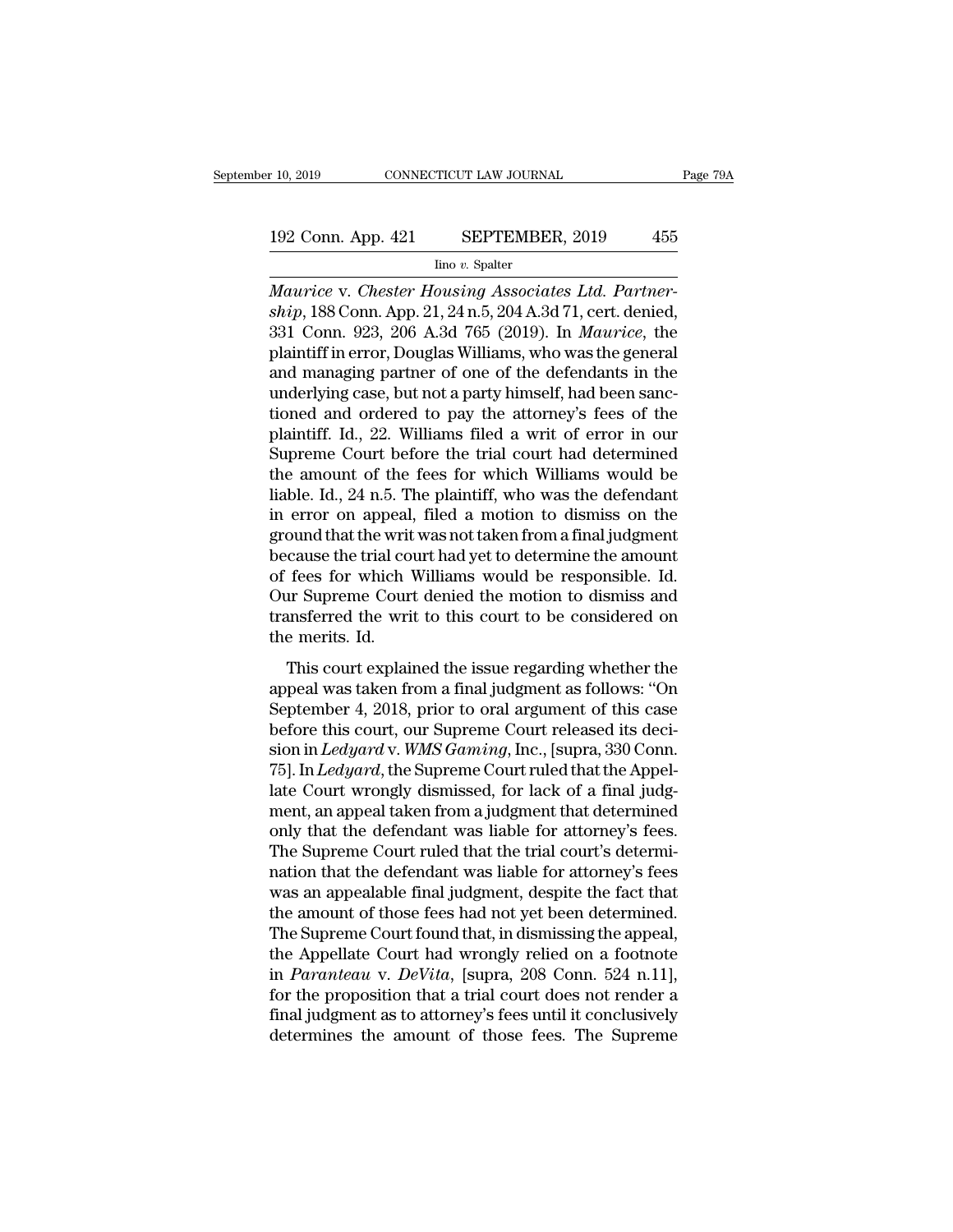# CONNECTICUT LAW JOURNAL September 10, 2019<br>456 SEPTEMBER, 2019 192 Conn. App. 421<br>100 v. Spalter

Iino *v.* Spalter

CONNECTICUT LAW JOURNAL September 10, 2019<br>
456 SEPTEMBER, 2019 192 Conn. App. 421<br>
<sup>Ino v.</sup> Spalter<br>
Court held that the language in *Paranteau* applies only<br>
to 'supplemental postjudgment awards of attorney's<br>
foos' Ledu EPTEMBER, 2019 192 Conn. App. 421<br>
<sup>Ino v.</sup> Spalter<br>
Court held that the language in *Paranteau* applies only<br>
to 'supplemental postjudgment awards of attorney's<br>
fees.' *Ledyard* v. *WMS Gaming, Inc.*, supra, 90. FREPTEMBER, 2019 192 Conn. App. 42<br>
<u>lino v. Spalter</u><br>
Court held that the language in *Paranteau* applies onl<br>
to 'supplemental postjudgment awards of attorney<br>
fees.' *Ledyard* v. *WMS Gaming, Inc.*, supra, 90.<br>
"Here, t SEPTEMBER, 2019 192 Conn. App. 421<br>  $\frac{1}{2}$  line v. Spalter<br>
burt held that the language in *Paranteau* applies only<br>
'supplemental postjudgment awards of attorney's<br>
es.' *Ledyard* v. WMS Gaming, Inc., supra, 90.<br>
"Her

 $\frac{1}{100}$  in the payment in the payment awards of attorney's to 'supplemental postjudgment awards of attorney's fees.' *Ledyard* v. *WMS Gaming, Inc.*, supra, 90. <br>
"Here, the order that Williams be sanctioned and that Court held that the language in *Paranteau* applies only<br>to 'supplemental postjudgment awards of attorney's<br>fees.' *Ledyard* v. *WMS Gaming*, *Inc.*, supra, 90.<br>"Here, the order that Williams be sanctioned and<br>that he pay bound held that the tanguage in Furthelia applies only<br>to 'supplemental postjudgment awards of attorney's<br>fees.' Ledyard v. WMS Gaming, Inc., supra, 90.<br>"Here, the order that Williams be sanctioned and<br>that he pay attorne fees.' Ledyard v. WMS Gaming, Inc., supra, 90.<br>
"Here, the order that Williams be sanctioned and<br>
that he pay attorney's fees is a final judgment under<br>
Ledyard—notwithstanding the fact that the trial court<br>
has yet to de above. *Leagura v. while duming, The.*, supra, 50.<br>
"Here, the order that Williams be sanctioned and<br>
that he pay attorney's fees is a final judgment under<br> *Ledyard*—notwithstanding the fact that the trial court<br>
has yet "Here, the order that Williams be sanctioned and<br>that he pay attorney's fees is a final judgment under<br>*Ledyard*—notwithstanding the fact that the trial court<br>has yet to determine the amount of those fees—because<br>it does n that he pay<br>*Ledyard*—n<br>has yet to de<br>it does not<br>award of att<br>*Associates*<br>25 n.5.<br>Presumat Experience in the mount of those fees—because<br>does not constitute a supplemental postjudgment<br>vard of attorney's fees." *Maurice* v. *Chester Housing*<br>sociates Ltd. Partnership, supra, 188 Conn. App.<br>n.5.<br>Presumably then, the trial court of a supplemental postjudgment<br>it does not constitute a supplemental postjudgment<br>award of attorney's fees." *Maurice* v. *Chester Housing*<br>Associates Ltd. Partnership, supra, 188 Conn. App.<br>25 n.5.<br>Presuma

where the ends are the suppremediate postparent and a say and of attorney's fees." *Maurice v. Chester Housing*<br>Associates Ltd. Partnership, supra, 188 Conn. App.<br>25 n.5.<br>Presumably then, Williams could file *an appeal* af Associates Ltd. Partnership, supra, 188 Conn. App.<br>25 n.5.<br>Presumably then, Williams could file an appeal after<br>the trial court orders the specific amount of fees for<br>which he will be liable, contesting the reasonableness<br> These<br>
25 n.5.<br>
Presumably then, Williams could file *an appeal* after<br>
the trial court orders the specific amount of fees for<br>
which he will be liable, contesting the reasonableness<br>
of the amount. See id. As explained by Been Externally then, Williams could file *an appeal* after<br>the trial court orders the specific amount of fees for<br>which he will be liable, contesting the reasonableness<br>of the amount. See id. As explained by Attorneys Wes Presumably then, Williams could file *an appeal* after<br>the trial court orders the specific amount of fees for<br>which he will be liable, contesting the reasonableness<br>of the amount. See id. As explained by Attorneys Wesley<br>W the trial court orders the specific amount of fees for<br>which he will be liable, contesting the reasonableness<br>of the amount. See id. As explained by Attorneys Wesley<br>W. Horton and Kenneth J. Bartschi, *"Paranteau* has<br>been which he will be liable, contesting the reasonableness<br>of the amount. See id. As explained by Attorneys Wesley<br>W. Horton and Kenneth J. Bartschi, *"Paranteau* has<br>been extended to a strict foreclosure case in *Benvenuto*<br>v of the amount. See id. As explained by Attorneys Wesley<br>W. Horton and Kenneth J. Bartschi, "*Paranteau* has<br>been extended to a strict foreclosure case in *Benvenuto*<br>v. *Mahajan*, [supra, 245 Conn. 495], which rejects the W. Horton and Kenneth J. Bartschi, "*Paranteau* has<br>been extended to a strict foreclosure case in *Benvenuto*<br>v. *Mahajan*, [supra, 245 Conn. 495], which rejects the<br>contrary result in *Connecticut Nat*[*ional*]. *Bank* v. contrary result in *Connecticut Nat*[*ional*]. *Bank* v. *L* & *R Realty*, 40 Conn. App. 492, 671 A.2d 1315 (1996); to a case in which the right to punitive damages has been determined but the amount has not; *Hylton* v. R Realty, 40 Conn. App. 492, 671 A.2d 1315 (1996); to<br>a case in which the right to punitive damages has been<br>determined but the amount has not; *Hylton v. Gunter*,<br>[supra, 313 Conn. 472], overruling *Lord v. Mansfield*,<br>[s *Inc.* a case in which the right to punitive damages has been<br>determined but the amount has not; *Hylton v. Gunter*,<br>[supra, 313 Conn. 472], overruling *Lord v. Mansfield*,<br>[supra, 50 Conn. App. 21]; and even to a case whe determined but the amount has not;  $Hylton$  v. Gunter,<br>[supra, 313 Conn. 472], overruling *Lord* v. *Mansfield*,<br>[supra, 50 Conn. App. 21]; and even to a case when the<br>attorneys' fee award is integral rather than collateral<br> [supra, 313 Conn. 472], overruling *Lord* v. *Mansfield*, [supra, 50 Conn. App. 21]; and even to a case when the attorneys' fee award is integral rather than collateral to the underlying award. *Ledyard* v. *WMS Gaming, I* [supra, 50 Conn. App. 21]; and even to a case when the attorneys' fee award is integral rather than collateral<br>to the underlying award. *Ledyard* v. *WMS Gaming, Inc.*, [supra, 330 Conn. 75]." W. Horton & K. Bartschi, C the underlying award. *Ledyard* v. *WMS Gaming*,<br>c., [supra, 330 Conn. 75]." W. Horton & K. Bartschi,<br>pnnecticut Practice Series: Connecticut Rules of<br>ppellate Procedure (2018-2019 Ed.) § 61-1, authors'<br>mments, p. 68.<br>As Find a materiying amata: Evayara V. Mills Samong,<br>
Inc., [supra, 330 Conn. 75]." W. Horton & K. Bartschi,<br>
Connecticut Practice Series: Connecticut Rules of<br>
Appellate Procedure (2018-2019 Ed.) § 61-1, authors'<br>
comments,

From paper, 335 Solutions, 191. We have the material,<br>Connecticut Practice Series: Connecticut Rules of<br>Appellate Procedure (2018-2019 Ed.) § 61-1, authors'<br>comments, p. 68.<br>As we attempt to reconcile all of these cases a Example 1 ractice series. Connecticut rates of<br>Appellate Procedure (2018-2019 Ed.) § 61-1, authors'<br>comments, p. 68.<br>As we attempt to reconcile all of these cases and<br>arrive at a workable final judgment rule, we conclude Experiment and the commode and arrive at a workable final judgment rule, we conclude as follows: a judgment that includes an award of attorney's fees, even when those fees are integral to the judgment, as with an award of As we attempt to reconcile all of these cases and<br>arrive at a workable final judgment rule, we conclude as<br>follows: a judgment that includes an award of attorney's<br>fees, even when those fees are integral to the judgment,<br>a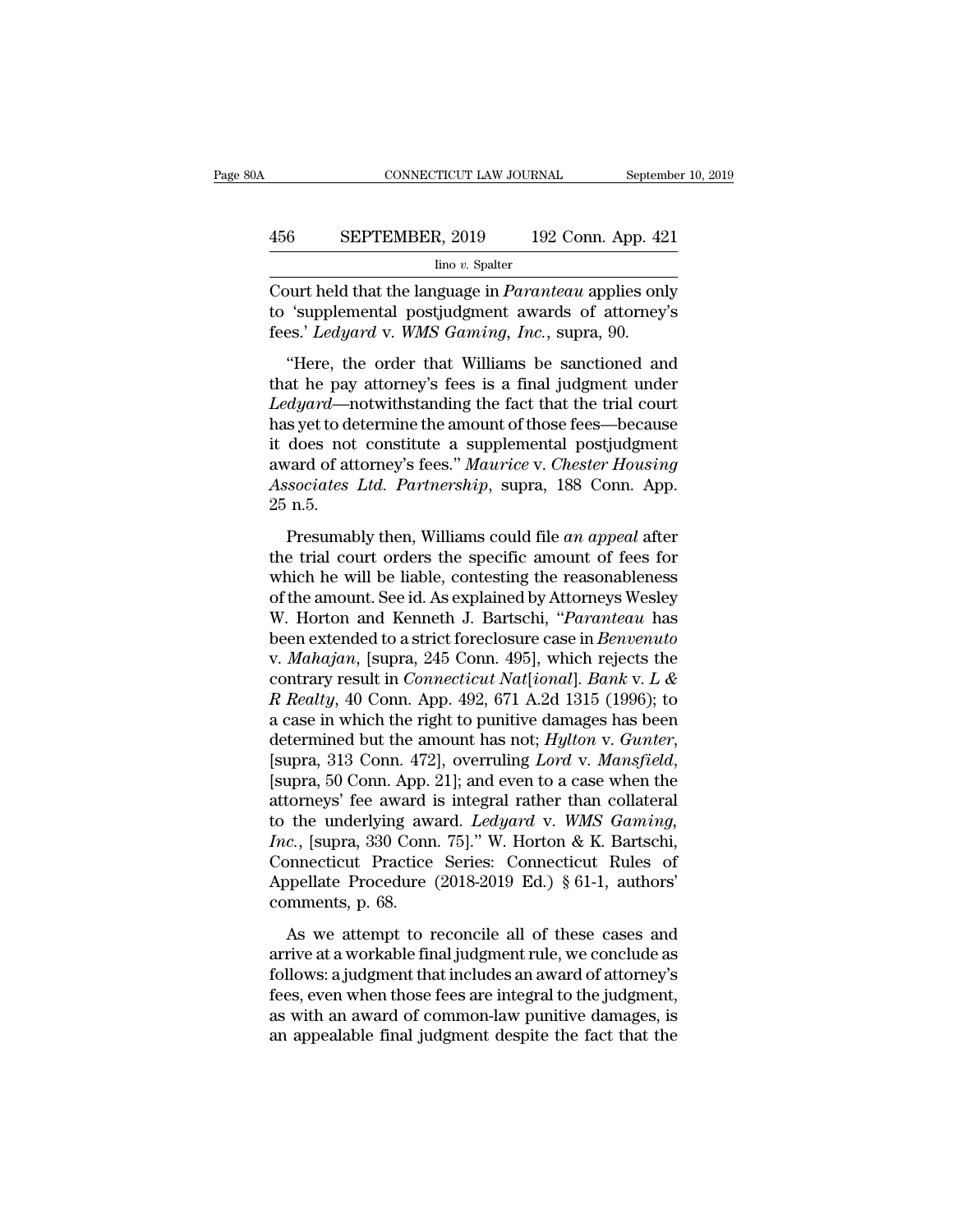# 10, 2019 CONNECTICUT LAW JOURNAL Page 81A<br>192 Conn. App. 421 SEPTEMBER, 2019 457<br>Ino v. Spalter

Iino *v.* Spalter

 $\begin{array}{r}\n \text{A 10, 2019}\n \text{COMRECTICUT LAW JOURNAL}\n \end{array}\n \begin{array}{r}\n \text{Page 8}\n \text{Page 192 Conn. App. 421}\n \text{SEPTEMBER, 2019}\n \text{Ino } v. \text{ Spalter}\n \end{array}\n \begin{array}{r}\n \text{A 57}\n \text{Ino } v. \text{Spalter}\n \text{Ino } v. \text{Spalter}\n \text{Ino 10, 11}\n \text{Ino 20, 12}\n \text{Ino 30, 13}\n \text{Ino 40, 14}\n \text{$ 192 Conn. App. 421 SEPTEMBER, 2019 457<br>
Ino v. Spalter<br>
amount of those fees has not yet been determined;<br>
implicit in this rule is that once the amount of those fees<br>
has been determined postjudgment, that postjudgment<br>
d 192 Conn. App. 421 SEPTEMBER, 2019 457<br>  $\frac{\text{line }v. \text{ Spalter}}{\text{amount of those fees has not yet been determined}}$ <br>
implicit in this rule is that once the amount of those fees<br>
has been determined postjudgment, that postjudgment<br>
determination will be a separately  $\begin{tabular}{l l l l} \hline & \multicolumn{1}{l}{{\bf SEPTEMBER}, 2019} & \multicolumn{1}{l}{{\bf 457}}\\ \hline & \multicolumn{1}{l}{\bf 100}~v. Spalter\\ \hline \hline & \multicolumn{1}{l}{\bf 301} & \multicolumn{1}{l}{\bf 457}\\ \hline & \multicolumn{1}{l}{\bf 458} & \multicolumn{1}{l}{\bf 59} & \multicolumn{1}{l}{\bf 59} & \multicolumn{1}{l}{\bf 69} & \multicolumn{1}{l}{\bf 69} & \multicolumn{1}{l}{\bf 6$ ment as to the reasonableness of the fees awarded.<br>
The v. Spatter<br>
implicit in this rule is that once the amount of those fees<br>
has been determined postjudgment, that postjudgment<br>
determination will be a separately appea Nount of those fees has not yet been determined;<br>plicit in this rule is that once the amount of those fees<br>s been determined postjudgment, that postjudgment<br>termination will be a separately appealable final judg-<br>ent as to amount of those fees has not yet been determined,<br>implicit in this rule is that once the amount of those fees<br>has been determined postjudgment, that postjudgment<br>determination will be a separately appealable final judg-<br>me

miphor in this rule is that office the amount of those rees<br>has been determined postjudgment, that postjudgment<br>determination will be a separately appealable final judg-<br>ment as to the reasonableness of the fees awarded.<br>O ras been determined postjudgment, that postjudgment<br>determination will be a separately appealable final judgment<br>as to the reasonableness of the fees awarded.<br>On the basis of the foregoing, we conclude that the<br>jury's dete supplemental postiguary appearance interaction and the feest and the plantiff as to the basis of the foregoing, we conclude that the jury's determination that the plaintiff is entitled to common-law punitive damages is a f thent as to the reasonable these of the fees awarded.<br>On the basis of the foregoing, we conclude that the<br>jury's determination that the plaintiff is entitled to<br>common-law punitive damages is a final judgment for<br>purposes On the basis of the foregoing, we conclude that the<br>jury's determination that the plaintiff is entitled to<br>common-law punitive damages is a final judgment for<br>purposes of appeal because it does not constitute a<br>supplementa requires of appeal because it does not constitute a<br>pplemental postjudgment award, despite the fact that<br>e trial court reserved a determination of the precise<br>nount of those damages to a time postjudgment.<br>B<br>We next consid

B

supplemental postjudgment award, despite the fact that<br>the trial court reserved a determination of the precise<br>amount of those damages to a time postjudgment.<br>B<br>We next consider the merits of the defendant's claim<br>that the the trial court reserved a determination of the precise<br>amount of those damages to a time postjudgment.<br>B<br>We next consider the merits of the defendant's claim<br>that the trial court improperly permitted the jury to find<br>her amount of those damages to a time postjudgment.<br>
B<br>
We next consider the merits of the defendant's claim<br>
that the trial court improperly permitted the jury to find<br>
her liable for punitive damages without evidence as to<br> B<br>We next consider the merits of the defendant's claim<br>that the trial court improperly permitted the jury to find<br>her liable for punitive damages without evidence as to<br>the plaintiff's litigation expenses, and that the cou b<br>We next consider the merits of the defecthat the trial court improperly permitted the<br>her liable for punitive damages without e<br>the plaintiff's litigation expenses, and the<br>improperly reserved to itself the issue of<br>puni We hext consider the merits of the detendant's claim<br>at the trial court improperly permitted the jury to find<br>r liable for punitive damages without evidence as to<br>e plaintiff's litigation expenses, and that the court<br>prope the plaintiff's litigation expenses, and that the court<br>timproperly reserved to itself the issue of the amount<br>of punitive damages to be awarded.<br>The following facts assist with our review. Before<br>the plaintiff began her p

the plaintiff's litigation expenses, and that the court<br>improperly reserved to itself the issue of the amount<br>of punitive damages to be awarded.<br>The following facts assist with our review. Before<br>the plaintiff began her pr the plaintin's higadon expenses, and that the court<br>improperly reserved to itself the issue of the amount<br>of punitive damages to be awarded.<br>The following facts assist with our review. Before<br>the plaintiff began her presen improperly reserved to usen the issue of the amount<br>of punitive damages to be awarded.<br>The following facts assist with our review. Before<br>the plaintiff began her presentation of evidence, the<br>defendant submitted to the cou of punitive damages to be awarded.<br>The following facts assist with our review. Before<br>the plaintiff began her presentation of evidence, the<br>defendant submitted to the court a request to charge<br>and her proposed jury interro The following facts assist with our review. Before<br>the plaintiff began her presentation of evidence, the<br>defendant submitted to the court a request to charge<br>and her proposed jury interrogatories. She requested,<br>in part, t the plaintiff began her presentation of evidence, the<br>defendant submitted to the court a request to charge<br>and her proposed jury interrogatories. She requested,<br>in part, that, if the court were to permit a consideration<br>of defendant submitted to the court a request to charge<br>and her proposed jury interrogatories. She requested,<br>in part, that, if the court were to permit a consideration<br>of punitive damages in this case, it submit the question and her proposed jury interrogatories. She requested,<br>in part, that, if the court were to permit a consideration<br>of punitive damages in this case, it submit the question<br>of punitive damages and the amount of those damages<br> in part, that, if the court were to permit a consideration<br>of punitive damages in this case, it submit the question<br>of punitive damages and the amount of those damages<br>to the jury. Then, during the charging conference, whi of punitive damages in this case, it submit the question<br>of punitive damages and the amount of those damages<br>to the jury. Then, during the charging conference, which<br>was held after the close of evidence, the defendant<br>aske of punitive damages and the amount of those damages<br>to the jury. Then, during the charging conference, which<br>was held after the close of evidence, the defendant<br>asked the court not to charge the jury on punitive dam-<br>ages to the jury. Then, during the charging conference, which<br>was held after the close of evidence, the defendant<br>asked the court not to charge the jury on punitive dam-<br>ages because the plaintiff had failed to put forth any<br>ev was held after the close of evidence, the defendant<br>asked the court not to charge the jury on punitive dam-<br>ages because the plaintiff had failed to put forth any<br>evidence of her litigation expenses, and she, again, told<br>t asked the court not to charge the jury on punitive dam-<br>ages because the plaintiff had failed to put forth any<br>evidence of her litigation expenses, and she, again, told<br>the court that, if the issue of punitive damages went ages because the plaintiff had failed to put forth any<br>evidence of her litigation expenses, and she, again, told<br>the court that, if the issue of punitive damages went to<br>the jury, the court must have the jury determine the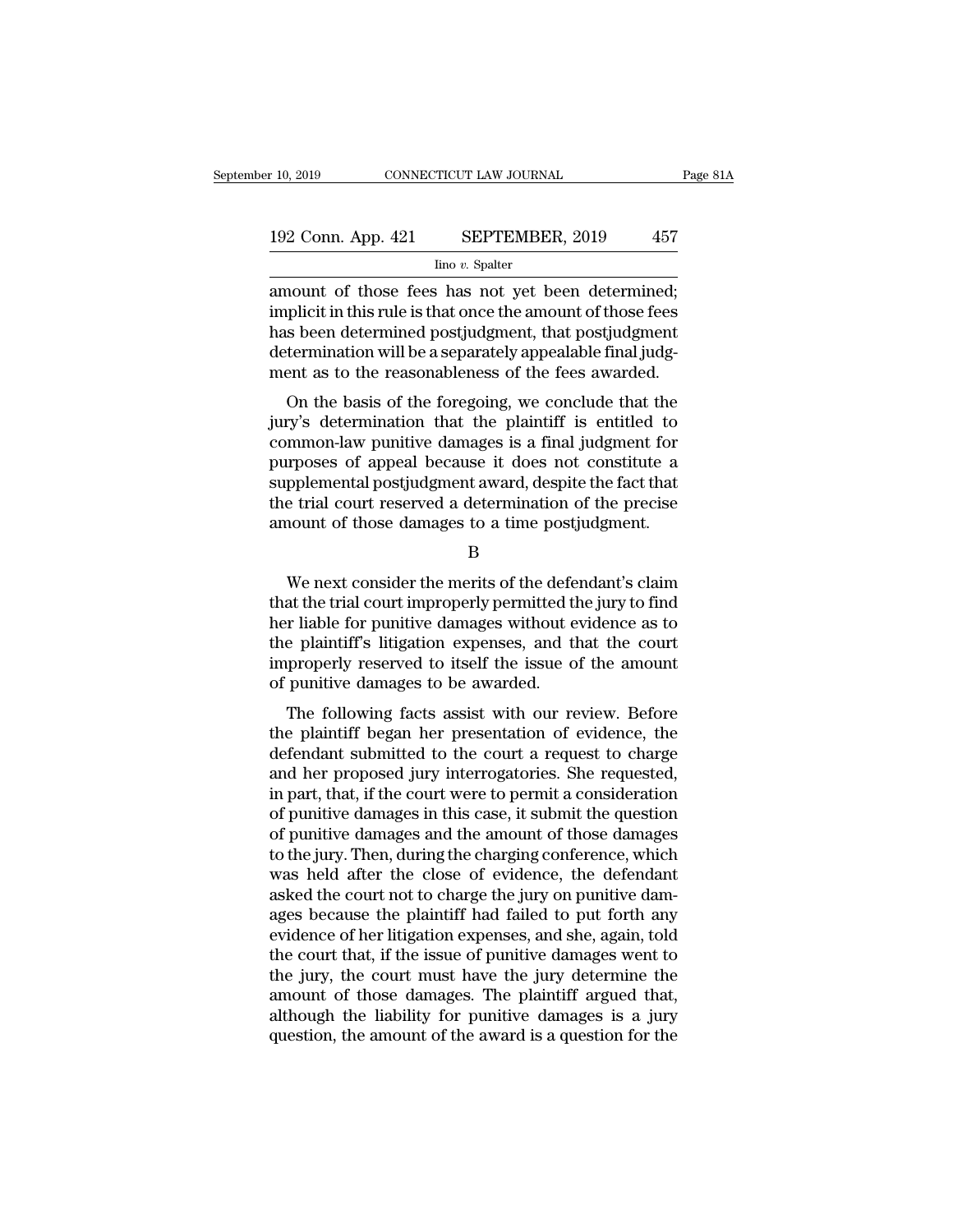# CONNECTICUT LAW JOURNAL September 10, 2019<br>458 SEPTEMBER, 2019 192 Conn. App. 421<br>100 v. Spalter

Iino *v.* Spalter

CONNECTICUT LAW JOURNAL September 10, 2<br>  $\begin{array}{r} \text{5.2}\end{array}$ <br>  $\begin{array}{r} \text{5.3}\end{array}$  CONNECTICUT LAW JOURNAL September 10, 2<br>  $\begin{array}{r} \text{5.4}\end{array}$ <br>  $\begin{array}{r} \text{5.5}\end{array}$  Theory issued its verdict.<br>
She expressed to the cour SEPTEMBER, 2019 192 Conn. App. 421<br>  $\frac{\text{line }v \text{. Spalter}}{\text{count, to be determined after the jury issued its vertical.}}$ <br>
She expressed to the court that there would be no way<br>
to "know the cost of litigation until we are done with<br>
the trial." The court are dought the pl 458 SEPTEMBER, 2019 192 Conn. App. 421<br>  $\frac{\text{line }v.\text{ Spalter}}{\text{count}, \text{to be determined after the jury issued its verdict.}}$ <br>
She expressed to the court that there would be no way<br>
to "know the cost of litigation until we are done with<br>
the trial." The court agreed wit EXEPTEMBER, 2019 192 Conn. App. 421<br>  $\frac{\text{line }v. \text{ Spalter}}{\text{count, to be determined after the jury issued its vertical.}}$ <br>
She expressed to the court that there would be no way<br>
to "know the cost of litigation until we are done with<br>
the trial." The court agreed with the  $\frac{1}{2}$  line v. Spalter<br>court, to be determined after the jury issued its verdict.<br>She expressed to the court that there would be no way<br>to "know the cost of litigation until we are done with<br>the trial." The court agree  $\frac{1}{2}$  and  $\frac{1}{2}$  and  $\frac{1}{2}$  and  $\frac{1}{2}$  and  $\frac{1}{2}$  and  $\frac{1}{2}$  are expressed to the court that there would be no way to "know the cost of litigation until we are done with the trial." The court agreed wit court, to be determined after the jury issued its verdict.<br>She expressed to the court that there would be no way<br>to "know the cost of litigation until we are done with<br>the trial." The court agreed with the plaintiff, stati She expressed to the court that there would be no way<br>to "know the cost of litigation until we are done with<br>the trial." The court agreed with the plaintiff, stating that<br>this was its past practice when common-law punitive to "know the cost of litigation until we are done with<br>the trial." The court agreed with the plaintiff, stating that<br>this was its past practice when common-law punitive<br>damages were involved, and it stated that it would de the trial." The court agreed with the plaintiff, stating that<br>this was its past practice when common-law punitive<br>damages were involved, and it stated that it would deter-<br>mine the amount of damages if the jury found that this was its past practice when common-law punitive<br>damages were involved, and it stated that it would deter-<br>mine the amount of damages if the jury found that the<br>defendant was liable for punitive damages. The defen-<br>dant damages were involved, and it stated that it would deter-<br>mine the amount of damages if the jury found that the<br>defendant was liable for punitive damages. The defen-<br>dant, following the court's charge to the jury, also too mine the amount of damages if the jury found that the<br>defendant was liable for punitive damages. The defen-<br>dant, following the court's charge to the jury, also took<br>an exception to the court instructing the jury on puni-<br> defendant was liable for punitive damages. The defen-<br>dant, following the court's charge to the jury, also took<br>an exception to the court instructing the jury on puni-<br>tive damages. On appeal, the defendant claims that the dant, following the court's charge to the jury, also took<br>an exception to the court instructing the jury on puni-<br>tive damages. On appeal, the defendant claims that the<br>court improperly permitted the jury to find her liabl an exception to the court instructing the jury on punitive damages. On appeal, the defendant claims that the court improperly permitted the jury to find her liable for common-law punitive damages without evidence as to the tive damages. On appeal, the defendant claim<br>court improperly permitted the jury to find<br>for common-law punitive damages without ev<br>to the plaintiff's litigation expenses, and that<br>improperly reserved for its own considera r common-law punitive damages without evidence as<br>the plaintiff's litigation expenses, and that the court<br>properly reserved for its own consideration the spe-<br>ic amount of common-law punitive damages to be<br>varded. We agree to the plaintiff's litigation expenses, and that the court<br>improperly reserved for its own consideration the spe-<br>cific amount of common-law punitive damages to be<br>awarded. We agree with the defendant.<br>The defendant asks t

improperly reserved for its own consideration the specific amount of common-law punitive damages to be awarded. We agree with the defendant.<br>The defendant asks that we apply a plenary standard of review to her claim. We ag cific amount of common-law punitive damages to be<br>awarded. We agree with the defendant.<br>The defendant asks that we apply a plenary standard<br>of review to her claim. We agree that this is the appro-<br>priate standard of review awarded. We agree with the defendant.<br>The defendant asks that we apply a plenary standard<br>of review to her claim. We agree that this is the appro-<br>priate standard of review. "A challenge to the validity<br>of jury instruction The defendant asks that we apply a plenary standard<br>of review to her claim. We agree that this is the appro-<br>priate standard of review. "A challenge to the validity<br>of jury instructions presents a question of law. Our<br>revi The defendant asks that we apply a plenary standard<br>of review to her claim. We agree that this is the appro-<br>priate standard of review. "A challenge to the validity<br>of jury instructions presents a question of law. Our<br>rev of review to her claim. We agree that this is the appropriate standard of review. "A challenge to the validity<br>of jury instructions presents a question of law. Our<br>review of this claim, therefore, is plenary. . . . We<br>must priate standard of review. "A challenge to the validity<br>of jury instructions presents a question of law. Our<br>review of this claim, therefore, is plenary. . . . We<br>must decide whether the instructions, read as a whole,<br>pro of jury instructions presents a question of law. Our<br>review of this claim, therefore, is plenary. . . . . We<br>must decide whether the instructions, read as a whole,<br>properly adapt the law to the case in question and<br>provid review of this claim, therefore, is plenary.... We<br>must decide whether the instructions, read as a whole,<br>properly adapt the law to the case in question and<br>provide the jury with sufficient guidance in reaching a<br>correct must decide whether the instructions, read as a whole,<br>properly adapt the law to the case in question and<br>provide the jury with sufficient guidance in reaching a<br>correct verdict.... [T]he test of a court's charge is<br>... w properly adapt the law to the case in question and<br>provide the jury with sufficient guidance in reaching a<br>correct verdict.... [T]he test of a court's charge is<br>... whether it fairly presents the case to the jury in<br>such provide the jury with sufficient guidance in reaching a<br>correct verdict.... [T]he test of a court's charge is<br>... whether it fairly presents the case to the jury in<br>such a way that injustice is not done to either party<br>und correct verdict. . . . . [T]he test of a court's charge is<br>
. . . whether it fairly presents the case to the jury in<br>
such a way that injustice is not done to either party<br>
under the established rules of law." (Citation o ... whether it fairly presents the case to the jury in such a way that injustice is not done to either party under the established rules of law." (Citation omitted; internal quotation marks omitted.) *Green v. H.N.S Manag* such a way that injustice is not done to either party<br>under the established rules of law." (Citation omitted;<br>internal quotation marks omitted.) *Green v. H.N.S Man-<br>agement Co.*, 91 Conn. App. 751, 757–58, 881 A.2d 1072<br> under the established rules of law." (Citation omitted;<br>internal quotation marks omitted.) *Green v. H.N.S Man-*<br>agement *Co.*, 91 Conn. App. 751, 757–58, 881 A.2d 1072<br>(2005), cert. denied, 277 Conn. 909, 894 A.2d 990 (20 internal quotation ma<br> *agement Co.*, 91 Con<br>
(2005), cert. denied, :<br>
"It is established law<br>
to the jury an issue<br>
the evidence." *Noval*<br>
423 A.2d 147 (1979).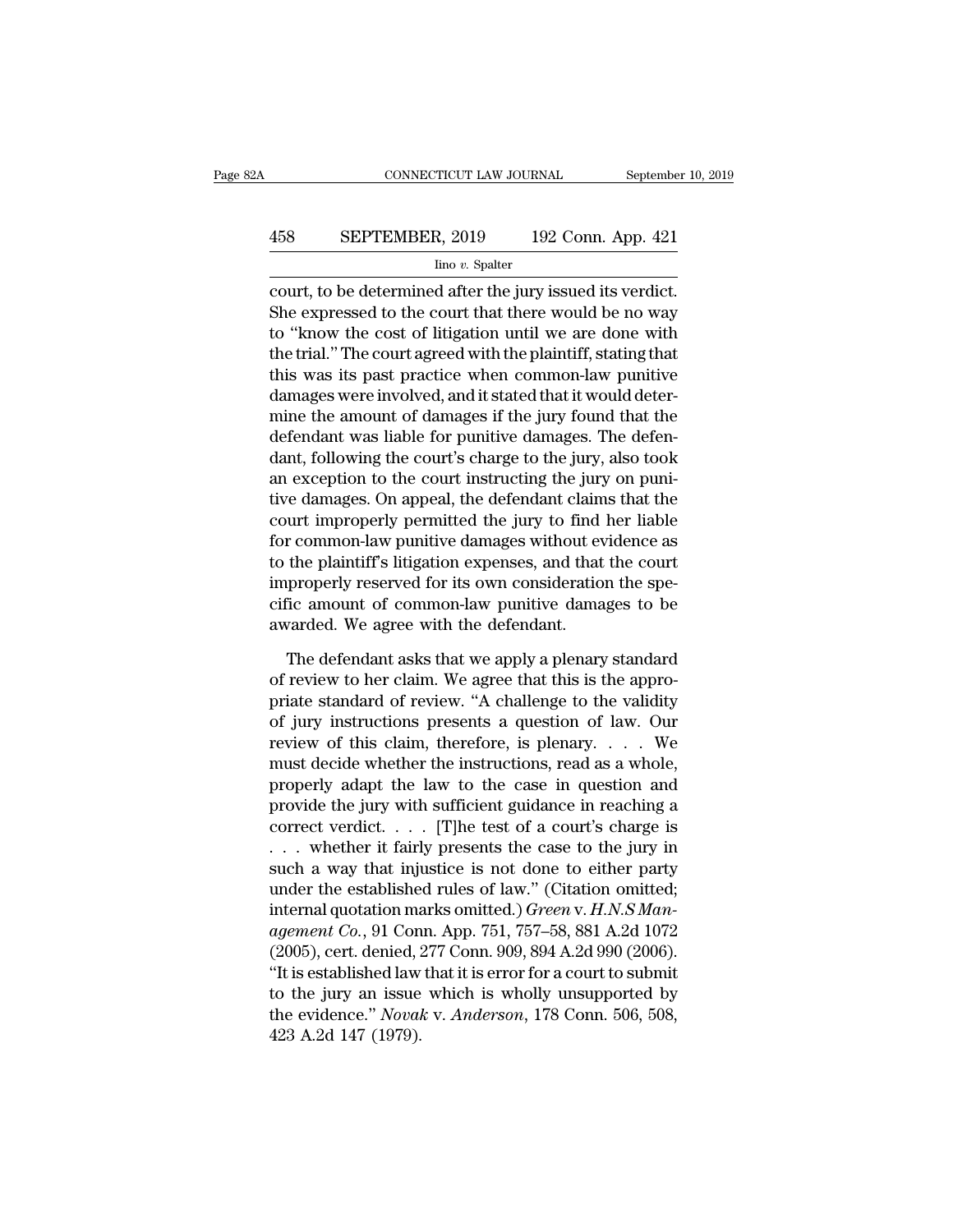# 10, 2019 CONNECTICUT LAW JOURNAL Page 83A<br>192 Conn. App. 421 SEPTEMBER, 2019 459<br>192 Conn. App. 421 SEPTEMBER, 2019 459

#### Iino *v.* Spalter

 $\begin{array}{r|l} \text{Page 832}\ \text{Pose 834}\ \text{Pose 834}\ \text{Pose 834}\ \text{Pose 834}\ \text{Pose 834}\ \text{Pose 834}\ \text{Pose 834}\ \text{Pose 834}\ \text{Pose 834}\ \text{Pose 834}\ \text{Pose 834}\ \text{Pose 834}\ \text{Pose 834}\ \text{Pose 834}\ \text{Pose 834}\ \text{Pose 834}\ \text{Pose 834}\ \text{Pose 834}\ \text{Pose 834}\ \text{Pose 834}\ \$ 192 Conn. App. 421 SEPTEMBER, 2019 459<br>
Ino v. Spalter<br>
The precise issue presented by this claim does not<br>
appear to have been addressed squarely by an appellate<br>
court in Connecticut, at least in quite some time. We<br>
are 192 Conn. App. 421 SEPTEMBER, 2019 459<br>  $\frac{\text{line }v. \text{ Spalter}}{\text{line }v. \text{ Spalter}}$ <br>
The precise issue presented by this claim does not<br>
appear to have been addressed squarely by an appellate<br>
court in Connecticut, at least in quite s 192 Conn. App. 421 SEPTEMBER, 2019 459<br>  $\frac{1}{2}$  Ino v. Spalter<br>
The precise issue presented by this claim does not<br>
appear to have been addressed squarely by an appellate<br>
court in Connecticut, at least in quite some ti The precise issue presented by this claim does not<br>appear to have been addressed squarely by an appellate<br>court in Connecticut, at least in quite some time. We<br>are aware, however, of at least one Connecticut case<br>in which The precise issue presented by this claim does not<br>appear to have been addressed squarely by an appellate<br>court in Connecticut, at least in quite some time. We<br>are aware, however, of at least one Connecticut case<br>in which The precise issue presented by this claim does not<br>appear to have been addressed squarely by an appellate<br>court in Connecticut, at least in quite some time. We<br>are aware, however, of at least one Connecticut case<br>in which appear to have been addressed squarely by an appellate<br>court in Connecticut, at least in quite some time. We<br>are aware, however, of at least one Connecticut case<br>in which this issue squarely was raised on appeal on<br>constit court in Connecticut, at least in quite some time. We<br>are aware, however, of at least one Connecticut case<br>in which this issue squarely was raised on appeal on<br>constitutional grounds, but our Supreme Court did not<br>decide t are aware, however, of at least one Connecticut case<br>in which this issue squarely was raised on appeal on<br>constitutional grounds, but our Supreme Court did not<br>decide the issue because it was unpreserved before the<br>trial c in which this issue squarely was raised on appeal on<br>constitutional grounds, but our Supreme Court did not<br>decide the issue because it was unpreserved before the<br>trial court. See *Berry* v. *Loiseau*, 223 Conn. 786, 822,<br>6 constitutional grounds, bu<br>decide the issue because it<br>trial court. See *Berry* v.  $l$ <br>614 A.2d 414 (1992) (plain<br>that he had constitutional<br>amount of punitive dama<br>entitlement thereto).<br>We also are aware that cide the issue because it was unpreserved before the<br>al court. See *Berry* v. *Loiseau*, 223 Conn. 786, 822,<br>4 A.2d 414 (1992) (plaintiff failed to preserve claim<br>at he had constitutional right to have jury determine<br>noun Irlai court. See *Berry* v. *Loiseau*, 223 Conn. 786, 822, 614 A.2d 414 (1992) (plaintiff failed to preserve claim that he had constitutional right to have jury determine amount of punitive damage award, not just plaintif

614 A.2d 414 (1992) (plaintiff ratio to preserve claim<br>that he had constitutional right to have jury determine<br>amount of punitive damage award, not just plaintiff's<br>entitlement thereto).<br>We also are aware that this issue h that he had constitutional right to have jury determine<br>amount of punitive damage award, not just plaintiff's<br>entitlement thereto).<br>We also are aware that this issue has surfaced in at<br>least two cases from the United Stat amount or punitive damage award, not just plaintiff's<br>entitlement thereto).<br>We also are aware that this issue has surfaced in at<br>least two cases from the United States Court of Appeals<br>for the Second Circuit. In *Gagne* v. entitlement thereto).<br>We also are aware that this issue has surfaced in at<br>least two cases from the United States Court of Appeals<br>for the Second Circuit. In *Gagne* v. *Enfield*, 734 F.2d<br>902 (2d Cir. 1984), the plaintiff We also are aware that this issue has surfaced in at<br>least two cases from the United States Court of Appeals<br>for the Second Circuit. In *Gagne* v. *Enfield*, 734 F.2d<br>902 (2d Cir. 1984), the plaintiff brought a 42 U.S.C.<br>§ least two cases from the United States Court of Appeals<br>for the Second Circuit. In *Gagne* v. *Enfield*, 734 F.2d<br>902 (2d Cir. 1984), the plaintiff brought a 42 U.S.C.<br>§ 1983 claim and a state law negligence claim in the<br>U for the Second Circuit. In *Gagne* v. *Enfield*, 734 F.2d 902 (2d Cir. 1984), the plaintiff brought a 42 U.S.C. § 1983 claim and a state law negligence claim in the United States District Court for the District of Connect 902 (2d Cir. 1984), the plaintiff brought a 42 U.S.C.<br>§ 1983 claim and a state law negligence claim in the<br>United States District Court for the District of Connecti-<br>cut. The District Court instructed the jury that if it § 1983 claim and a state law negligence claim in the United States District Court for the District of Connecticut. The District Court instructed the jury that if it found the defendants liable for punitive damages, "the ju United States District Court for the District of Connecticut. The District Court instructed the jury that if it found<br>the defendants liable for punitive damages, "the judge<br>. . . . will award the plaintiff an amount equal cut. The District Court instructed the jury that if it found<br>the defendants liable for punitive damages, "the judge<br> $\dots$  will award the plaintiff an amount equal to his<br>reasonable costs in bringing this lawsuit." Id., 904 the defendants liable for punitive damages, "the judge  $\ldots$  will award the plaintiff an amount equal to his reasonable costs in bringing this lawsuit." Id., 904. During the trial, however, the plaintiff had "offered no e ... will award the plaintiff an amount equal to his<br>reasonable costs in bringing this lawsuit." Id., 904. Dur-<br>ing the trial, however, the plaintiff had "offered no evi-<br>dence of the cost of litigating his claims." Id., 9 reasonable costs in bringing this lawsuit." Id., 904. During the trial, however, the plaintiff had "offered no evidence of the cost of litigating his claims." Id., 903. The defendants objected to the court's submission of ing the trial, however, the plaintiff had "offered no evidence of the cost of litigating his claims." Id., 903. The defendants objected to the court's submission of the issue of punitive damages to the jury. Id. In its ver dence of the cost of litigating his claims." Id., 903. The<br>defendants objected to the court's submission of the<br>issue of punitive damages to the jury. Id. In its verdict,<br>the jury found that punitive damages should be awar defendants objected to the court's submission of the<br>issue of punitive damages to the jury. Id. In its verdict,<br>the jury found that punitive damages should be awarded<br>but, in accordance with the judge's instruction, did no issue of punitive damages to the jury. Id. In its verdict,<br>the jury found that punitive damages should be awarded<br>but, in accordance with the judge's instruction, did not<br>specify an amount. Id., 904. The District Court, th the jury found that punitive damages should be awarded<br>but, in accordance with the judge's instruction, did not<br>specify an amount. Id., 904. The District Court, there-<br>after, held a posttrial hearing, and it awarded the pl but, in accordance with the judge's instruction, did not specify an amount. Id., 904. The District Court, there-<br>after, held a posttrial hearing, and it awarded the plain-<br>tiff \$21,336.40 in punitive damages on his state l specify an amount. Id., 904. The District Court, there-<br>after, held a posttrial hearing, and it awarded the plain-<br>tiff \$21,336.40 in punitive damages on his state law<br>negligence claim. Id. On appeal to the Second Circuit, after, held a posttrial hearing, and it awarded the plain-<br>tiff \$21,336.40 in punitive damages on his state law<br>negligence claim. Id. On appeal to the Second Circuit,<br>that court reversed the judgment as to the award of<br>pun tiff \$21,336.40 in punitive damages on his state law<br>negligence claim. Id. On appeal to the Second Circuit,<br>that court reversed the judgment as to the award of<br>punitive damages, and it remanded the case with direc-<br>tion t negligence claim. Id. On appeal to the Second Circuit, that court reversed the judgment as to the award of punitive damages, and it remanded the case with direction to vacate the punitive damages award. Id., 905. Specifica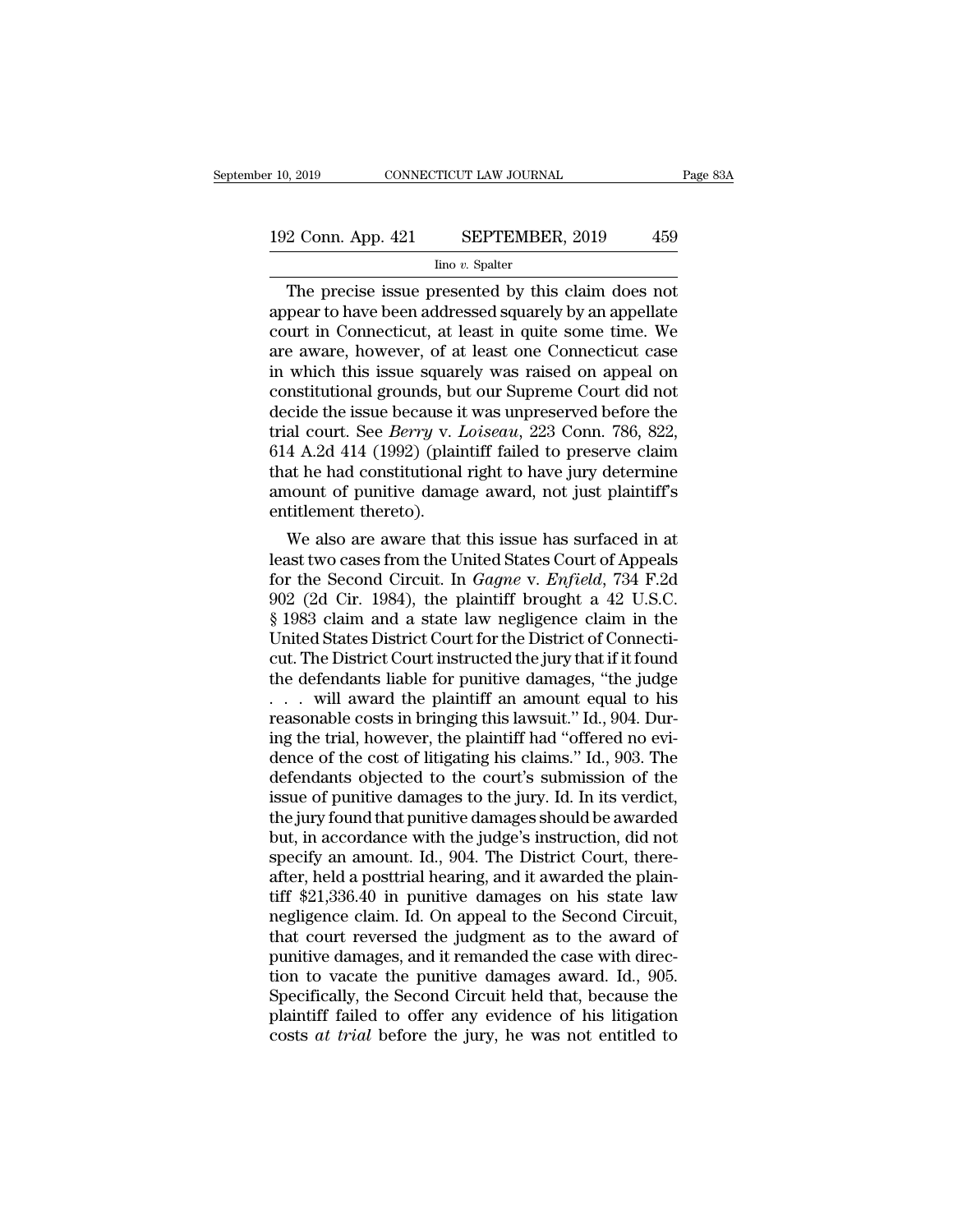# CONNECTICUT LAW JOURNAL September 10, 2019<br>460 SEPTEMBER, 2019 192 Conn. App. 421<br>100 v. Spalter

#### Iino *v.* Spalter

 $\begin{tabular}{ll} \multicolumn{1}{l}{{\small \textbf{COMRECTICUT LAW JOURNAL}}} & \multicolumn{1}{l}{\small \textbf{September 10, 2019}}\\ \hline & \multicolumn{1}{l}{\small \textbf{SEPTEMBER, 2019}} & \multicolumn{1}{l}{\small \textbf{192 Conn. App. 421}}\\ & \multicolumn{1}{l}{\small \textbf{Ino }v. \textbf{ Spalter}}\\ \hline \textbf{p} \textbf{unitive damages under Connecticut law, and there was ``an insufficient evolutionary basis to submit the question of nunitive damages to the jury '' Id. 905. The Second} \end{tabular}$ SEPTEMBER, 2019 192 Conn. App. 421<br>
<sup>Ino v.</sup> Spalter<br>
punitive damages under Connecticut law, and there was<br>
"an insufficient evidentiary basis to submit the question<br>
of punitive damages to the jury." Id., 905. The Second **460** SEPTEMBER, 2019 192 Conn. App. 421<br>  $\frac{\text{line }v.\text{ Spattern}}{\text{punitive damages under Connecticut law, and there was}}$ <br>
"an insufficient evidentiary basis to submit the question<br>
of punitive damages to the jury." Id., 905. The Second<br>
Circuit also held that "[u]nder 460 SEPTEMBER, 2019 192 Conn. App. 421<br>  $\frac{1}{2}$  lino v. Spalter<br>
punitive damages under Connecticut law, and there was<br>
"an insufficient evidentiary basis to submit the question<br>
of punitive damages to the jury." Id., 9 For the determination of the amount of such an angle of such an amount of punitive damages under Connecticut law, and there was<br>
"an insufficient evidentiary basis to submit the question<br>
of punitive damages to the jury." lino *v*. Spalter<br>
punitive damages under Connecticut law, and<br>
"an insufficient evidentiary basis to submit the<br>
of punitive damages to the jury." Id., 905. T<br>
Circuit also held that "[u]nder the Seventh An<br>
the determin mitive damages under Connecticut law, and there was<br>n insufficient evidentiary basis to submit the question<br>punitive damages to the jury." Id., 905. The Second<br>rcuit also held that "[u]nder the Seventh Amendment,<br>e determi "an insufficient evidentiary basis to submit the question<br>of punitive damages to the jury." Id., 905. The Second<br>Circuit also held that "[u]nder the Seventh Amendment,<br>the determination of the amount of such damages is a<br>

of punitive damages to the jury." Id., 905. The Second<br>Circuit also held that "[u]nder the Seventh Amendment,<br>the determination of the amount of such damages is a<br>legal claim and for the jury . . . . ." Id.<br>Then, in *Wolf* Circuit also held that "[u]nder the Seventh Amendment,<br>the determination of the amount of such damages is a<br>legal claim and for the jury  $\ldots$ ." Id.<br>Then, in *Wolf* v. *Yamin*, 295 F.3d 303, 312 (2d Cir.<br>2002), the Second the determination of the amount of such damages is a<br>legal claim and for the jury  $\ldots$ ." Id.<br>Then, in *Wolf v. Yamin*, 295 F.3d 303, 312 (2d Cir.<br>2002), the Second Circuit was faced with a similar ques-<br>tion regarding wh legal claim and for the jury  $\ldots$ ." Id.<br>Then, in *Wolf v. Yamin*, 295 F.3d 303, 312 (2d Cir.<br>2002), the Second Circuit was faced with a similar question regarding whether the amount of common-law<br>punitive damages is a ju Then, in *Wolf v. Yamin*, 295 F.3d 303, 312 (2d Cir. 2002), the Second Circuit was faced with a similar question regarding whether the amount of common-law punitive damages is a jury question when the defendant so demands 2002), the Second Circuit was faced with a similar question regarding whether the amount of common-law<br>punitive damages is a jury question when the defendant<br>so demands, and it certified the following question to<br>our Supre tion regarding whether the amount of common-law<br>punitive damages is a jury question when the defendant<br>so demands, and it certified the following question to<br>our Supreme Court: "[U]nder Connecticut law on puni-<br>tive damag punitive damages is a jury question when the defendant<br>so demands, and it certified the following question to<br>our Supreme Court: "[U]nder Connecticut law on puni-<br>tive damages, is a plaintiff who does not offer any evi-<br>de so demands, and it certified the following question to<br>our Supreme Court: "[U]nder Connecticut law on puni-<br>tive damages, is a plaintiff who does not offer any evi-<br>dence of litigation costs *at trial* before a jury barred our Supreme Court: "[U]nder Connecticut law on punitive damages, is a plaintiff who does not offer any evidence of litigation costs *at trial* before a jury barred from recovering any punitive damages? (This question assu tive damages, is a plaintiff who does not offer any evidence of litigation costs *at trial* before a jury barred<br>from recovering any punitive damages? (This question<br>assumes there has been no agreement by the parties<br>to a dence of litigation costs *at trial* before a jury barred<br>from recovering any punitive damages? (This question<br>assumes there has been no agreement by the parties<br>to a bifurcation of the punitive damages determination<br>betwe from recovering any punitive damages? (This question<br>assumes there has been no agreement by the parties<br>to a bifurcation of the punitive damages determination<br>between the jury/trier of fact as to liability and the judge<br>a assumes there has been no agreement by the parties<br>to a bifurcation of the punitive damages determination<br>between the jury/trier of fact as to liability and the judge<br>as to amount)." (Emphasis in original.) As in the pres to a bifurcation of the punitive damages determination<br>between the jury/trier of fact as to liability and the judge<br>as to amount)." (Emphasis in original.) As in the present<br>case, the plaintiff in *Wolf* also argued that between the jury/trier of fact as to liability and the judge<br>as to amount)." (Emphasis in original.) As in the present<br>case, the plaintiff in *Wolf* also argued that if the District<br>Court had acted improperly in reserving between the jury/trier of fact as to liability and the judge<br>as to amount)." (Emphasis in original.) As in the present<br>case, the plaintiff in *Wolf* also argued that if the District<br>Court had acted improperly in reserving case, the plaintiff if court had acted in<br>
of the amount of<br>
the court, then the<br>
matter "for the so<br>
hearing before a ju<br>
ted.) Id., 307.<br>
In *Wolf*, the Seco burt had acted improperly in reserving the question<br>the amount of damages for a later hearing before<br>e court, then the Second Circuit should remand the<br>atter "for the sole purpose of a [p]unitive damages<br>aring before a jur of the amount of damages for a later hearing before<br>the court, then the Second Circuit should remand the<br>matter "for the sole purpose of a [p]unitive damages<br>hearing before a jury." (Internal quotation marks omit-<br>ted.) I the court, then the Second Circuit should remand the<br>matter "for the sole purpose of a [p]unitive damages<br>hearing before a jury." (Internal quotation marks omit-<br>ted.) Id., 307.<br>In *Wolf*, the Second Circuit discussed *Ga* 

13 Id., 307.<br>
In *Wolf*, the Second Circuit discussed *Gagne* at length,<br>
alling into question its continued viability in light of<br>
10 ore recent Connecticut case law. Id., 308–311.<sup>13</sup> The<br>
<sup>13</sup> The court, however, made In *Wolf*, the Second Circuit discussed *Gagne* at length,<br>calling into question its continued viability in light of<br>more recent Connecticut case law. Id., 308–311.<sup>13</sup> The<br><sup>13</sup> The court, however, made no mention of a fe

*Wolf*, the second Cricult discussed *Guylie* at length,<br>calling into question its continued viability in light of<br>more recent Connecticut case law. Id., 308–311.<sup>13</sup> The<br><sup>13</sup> The court, however, made no mention of a feder calling into question its continued viability in light of<br>more recent Connecticut case law. Id., 308–311.<sup>13</sup> The<br><sup>13</sup> The court, however, made no mention of a federal constitutional ques-<br>tion, but it considered the issu more recent Connecticut case law. Id., 308–311.<sup>13</sup> The<br>
<sup>13</sup> The court, however, made no mention of a federal constitutional question, but it considered the issue solely as a matter of Connecticut law. See<br> *Wolf v. Yamin* <sup>13</sup> The court, however, made no mention of a federal constitutional question, but it considered the issue solely as a matter of Connecticut law. See *Wolf v. Yamin*, 295 F.3d 308–11. We are unable to determine from the co <sup>13</sup> The court, however, made no mention of a federal constitutional question, but it considered the issue solely as a matter of Connecticut law. See *Wolf v. Yamin*, 295 F.3d 308–11. We are unable to determine from the c tion, but it considered the issue solely as a matter of Connecticut law. See *Wolf v. Yamin*, 295 F.3d 308–11. We are unable to determine from the court's decision whether the defendant had raised a constitutional claim o *Wolf* v. *Yamin*, 295 F.3d 308–11. We are unable to determine from the court's decision whether the defendant had raised a constitutional claim or whether the court, unlike the court in *Gagne*, had concluded that this wa decision whether the defendant had raised a constitutional claim or whether<br>the court, unlike the court in *Gagne*, had concluded that this was not a<br>constitutional issue. See id. In any event, in the present case, the def the court, unlike the court in *Gagne*, had concluded that this was not a constitutional issue. See id. In any event, in the present case, the defendant has not argued a violation of a constitutional right, either under t constitutional issue. See id. In an<br>has not argued a violation of a constitutional claim waived. See *Blumb*<br>Brown of Connecticut, Inc., 311<br>(appellate courts not required to<br>error if not raised by appellant).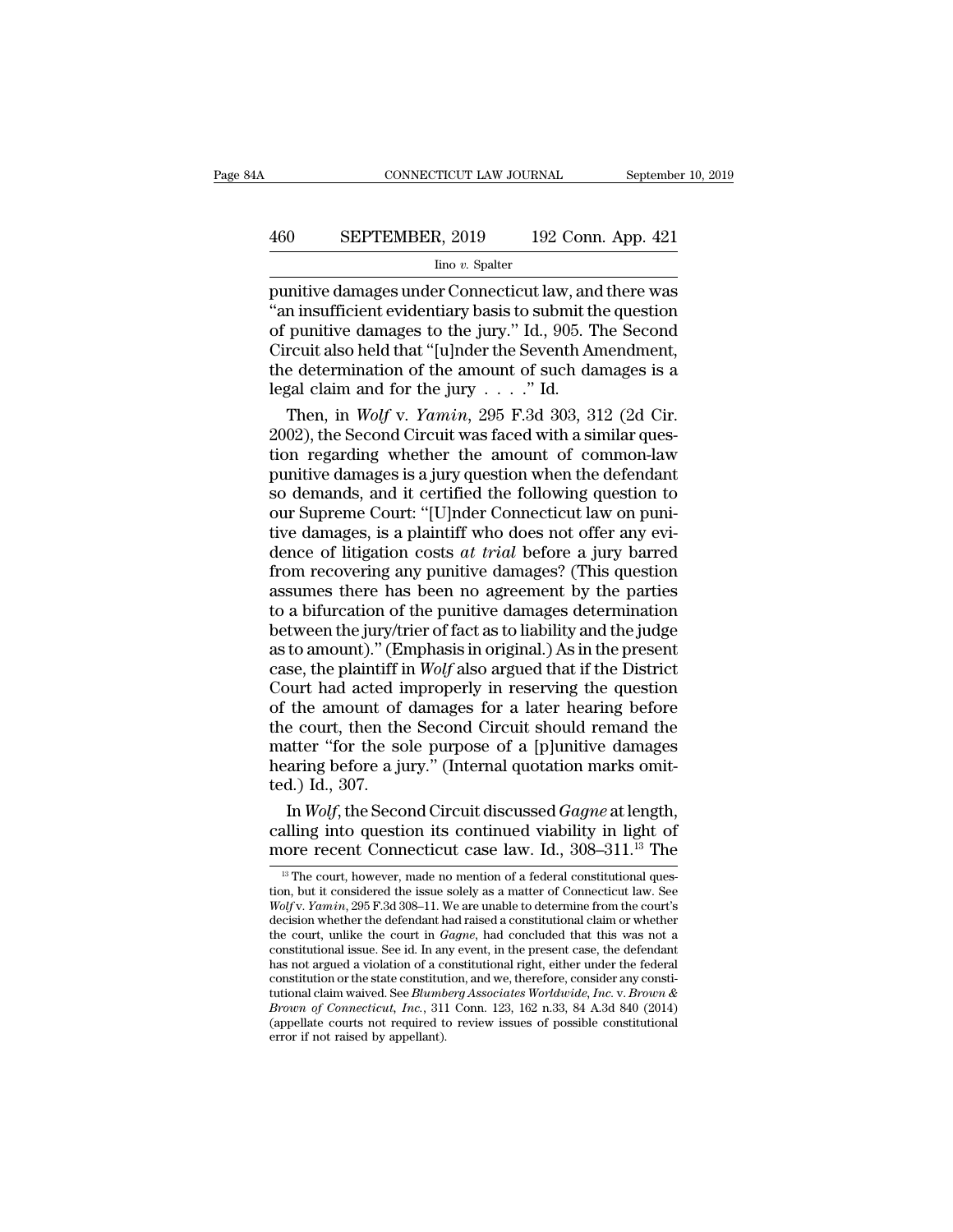# 10, 2019 CONNECTICUT LAW JOURNAL Page 85A<br>192 Conn. App. 421 SEPTEMBER, 2019 461<br>Ino v. Spalter

Iino *v.* Spalter

F 10, 2019 CONNECTICUT LAW JOURNAL<br>
192 Conn. App. 421 SEPTEMBER, 2019 461<br>
<sup>Ino v.</sup> Spalter<br>
Second Circuit, in *Wolf*, opined that the rule in Connecti-<br>
cut had been clear that, unless agreed otherwise by the 192 Conn. App. 421 SEPTEMBER, 2019 461<br>
Ino v. Spatter<br>
Second Circuit, in *Wolf*, opined that the rule in Connecticut had been clear that, unless agreed otherwise by the parties, evidence as to the amount of punitive dama 192 Conn. App. 421 SEPTEMBER, 2019 461<br>  $\frac{\text{line }v. \text{ Spalter}}{\text{Second Circuit, in } Wolf, \text{opined that the rule in Connecti-} \text{cut had been clear that, unless agreed otherwise by the \text{parties, evidence as to the amount of punitive damages} \text{must be offered during trial to warrant such a claim \text{seins to the jury. Id. 300. The court relied in part. On.}$ 192 Conn. App. 421 SEPTEMBER, 2019 461<br>
<sup>lino</sup> *v*. Spalter<br>
Second Circuit, in *Wolf*, opined that the rule in Connecticut had been clear that, unless agreed otherwise by the<br>
parties, evidence as to the amount of punitiv For the vertex states of the vertex states of the second Circuit, in *Wolf*, opined that the rule in Connecticut had been clear that, unless agreed otherwise by the parties, evidence as to the amount of punitive damages m Imo *v*. Spatter<br>
Second Circuit, in *Wolf*, opined that the rule in Connecti-<br>
cut had been clear that, unless agreed otherwise by the<br>
parties, evidence as to the amount of punitive damages<br>
must be offered *during trial* Second Circuit, in *Wolf*, opined that the rule in Connecticut had been clear that, unless agreed otherwise by the parties, evidence as to the amount of punitive damages must be offered *during trial* to warrant such a cl cut had been clear that, unless agreed otherwise by the<br>parties, evidence as to the amount of punitive damages<br>must be offered *during trial* to warrant such a claim<br>going to the jury. Id., 309. The court relied, in part, parties, evidence as to the amount of punitive damages<br>must be offered *during trial* to warrant such a claim<br>going to the jury. Id., 309. The court relied, in part, on<br>Venturi v. Savitt, Inc., 191 Conn. 588, 593, 468 A.2d must be offered *during trial* to warrant such a claim<br>going to the jury. Id., 309. The court relied, in part, on<br>*Venturi* v. *Savitt*, *Inc.*, 191 Conn. 588, 593, 468 A.2d<br>933 (1983) (plaintiff failed to prove claim for going to the jury. Id., 309. The court relied, in part, on<br>Venturi v. Savitt, Inc., 191 Conn. 588, 593, 468 A.2d<br>933 (1983) (plaintiff failed to prove claim for punitive<br>damages, due in part to failure to offer any evidenc Venturi v. Savitt, Inc., 191 Conn. 588, 593, 468 A.2d<br>933 (1983) (plaintiff failed to prove claim for punitive<br>damages, due in part to failure to offer any evidence<br>of expenses of litigation at trial), and *Chykirda* v.<br>Y 933 (1983) (plaintiff failed to prove claim for punitive<br>damages, due in part to failure to offer any evidence<br>of expenses of litigation at trial), and *Chykirda* v.<br>*Yanush*, 131 Conn. 565, 567–69, 41 A.2d 449 (1945)<br>(pl damages, due in part to failure to offer any evidence<br>of expenses of litigation at trial), and *Chykirda* v.<br>*Yanush*, 131 Conn. 565, 567–69, 41 A.2d 449 (1945)<br>(plaintiff cannot recover punitive damages without evi-<br>dence of expenses of litigation at trial), and<br>*Yanush*, 131 Conn. 565, 567–69, 41 A.2<br>(plaintiff cannot recover punitive damage<br>dence of those amounts being presented a<br>for those items of taxable costs of which<br>can take judicia In its determination that our law no longer was clear,<br>those items of taxable costs of which the trial court<br>in take judicial notice"), to support that opinion. Wolf<br>Yamin, supra, 295 F.3d 308–309.<br>In its determination th dence of those amounts being presented at trial, "except<br>dence of those items of taxable costs of which the trial court<br>can take judicial notice"), to support that opinion. Wolf<br>v. *Yamin*, supra, 295 F.3d 308–309.<br>In its

namely, *Kenny* v. *Civil Service Commission*, 197 Connection 232 Connection 286 The Second Circuit commission, 197 Connection, 209 Connection 286 The Second Circuit Commission, 197 Connection, 270, 496 A.2d 956 (1985), an 223 Com. 786. The Second Circuit explained those<br>
270, 496 A.2d 956 (1985), and *Berry* v. *Loiseau*, supra,<br>
270, 496 A.2d 956 (1985), and *Berry* v. *Loiseau*, supra,<br>
223 Com. 786. The Second Circuit explained those<br>
28 v. *Yamin*, supra, 295 F.3d 308–309.<br>In its determination that our law no longer was clear,<br>the Second Circuit relied on two more recent cases,<br>namely, *Kenny* v. *Civil Service Commission*, 197 Conn.<br>270, 496 A.2d 956 (19 cases as follows: ''' *Kenny* was clear,<br>the Second Circuit relied on two more recent cases,<br>namely, *Kenny* v. *Civil Service Commission*, 197 Conn.<br>270, 496 A.2d 956 (1985), and *Berry* v. *Loiseau*, supra,<br>223 Conn. 786 In its determination that our law no longer was clear,<br>the Second Circuit relied on two more recent cases,<br>namely, *Kenny* v. *Civil Service Commission*, 197 Conn.<br>270, 496 A.2d 956 (1985), and *Berry* v. *Loiseau*, supra, the Second Circuit relied on two more recent cases,<br>namely, *Kenny* v. *Civil Service Commission*, 197 Conn.<br>270, 496 A.2d 956 (1985), and *Berry* v. *Loiseau*, supra,<br>223 Conn. 786. The Second Circuit explained those<br>case namely, *Kenny* v. *Civil Service Commission*, 197 Conn.<br>270, 496 A.2d 956 (1985), and *Berry* v. *Loiseau*, supra,<br>223 Conn. 786. The Second Circuit explained those<br>cases as follows: "*Kenny* was an action for wrongful<br>te 270, 496 A.2d 956 (1985), and *Berry* v. *Loiseau*, supra,<br>223 Conn. 786. The Second Circuit explained those<br>cases as follows: "*Kenny* was an action for wrongful<br>termination of employment in which [the] plaintiff<br>sought 223 Conn. 786. The Second Circuit explained those<br>cases as follows: "*Kenny* was an action for wrongful<br>termination of employment in which [the] plaintiff<br>sought compensatory and exemplary damages. After a<br>bench trial, th cases as follows: "*Kenny* was an action for wrongful termination of employment in which [the] plaintiff sought compensatory and exemplary damages. After a bench trial, the trial court found [the] defendant liable for, am termination of employment in which [the] plaintiff<br>sought compensatory and exemplary damages. After a<br>bench trial, the trial court found [the] defendant liable<br>for, among other things, exemplary damages in the<br>amount of [t sought compensatory and exemplary damages. After a<br>bench trial, the trial court found [the] defendant liable<br>for, among other things, exemplary damages in the<br>amount of [the] plaintiff's litigation expenses. . . . At<br>trial bench trial, the trial court found [the] defendant liable<br>for, among other things, exemplary damages in the<br>amount of [the] plaintiff's litigation expenses. . . . At<br>trial, the court did not take any evidence as to the act for, among other things, exemplary damages in the amount of [the] plaintiff's litigation expenses. . . . At trial, the court did not take any evidence as to the actual costs of the litigation, and no post-trial damages he amount of [the] plaintiff's litigation expenses. . . . At<br>trial, the court did not take any evidence as to the actual<br>costs of the litigation, and no post-trial damages hearing<br>was held. . . . On appeal, defendant argued trial, the court did not take any evidence as to the actual<br>costs of the litigation, and no post-trial damages hearing<br>was held. . . . On appeal, defendant argued in part that<br>since the plaintiff offered no evidence of th costs of the litigation, and no post-trial damages hearing<br>was held. . . . On appeal, defendant argued in part that<br>since the plaintiff offered no evidence of the cost of<br>litigation at trial, exemplary damages were not re was held. . . . On appeal, defendant argued in part that<br>since the plaintiff offered no evidence of the cost of<br>litigation at trial, exemplary damages were not recover-<br>able. . . . The Connecticut Supreme Court held: Whil since the plaintiff offered no evidence of the cost of<br>litigation at trial, exemplary damages were not recover-<br>able.... The Connecticut Supreme Court held: While<br>it concededly is true that [n]o award for an attorney's<br>fe litigation at trial, exemplary damages were not recoverable. . . . The Connecticut Supreme Court held: While it concededly is true that [n]o award for an attorney's fee may be made when the evidence is insufficient . . . i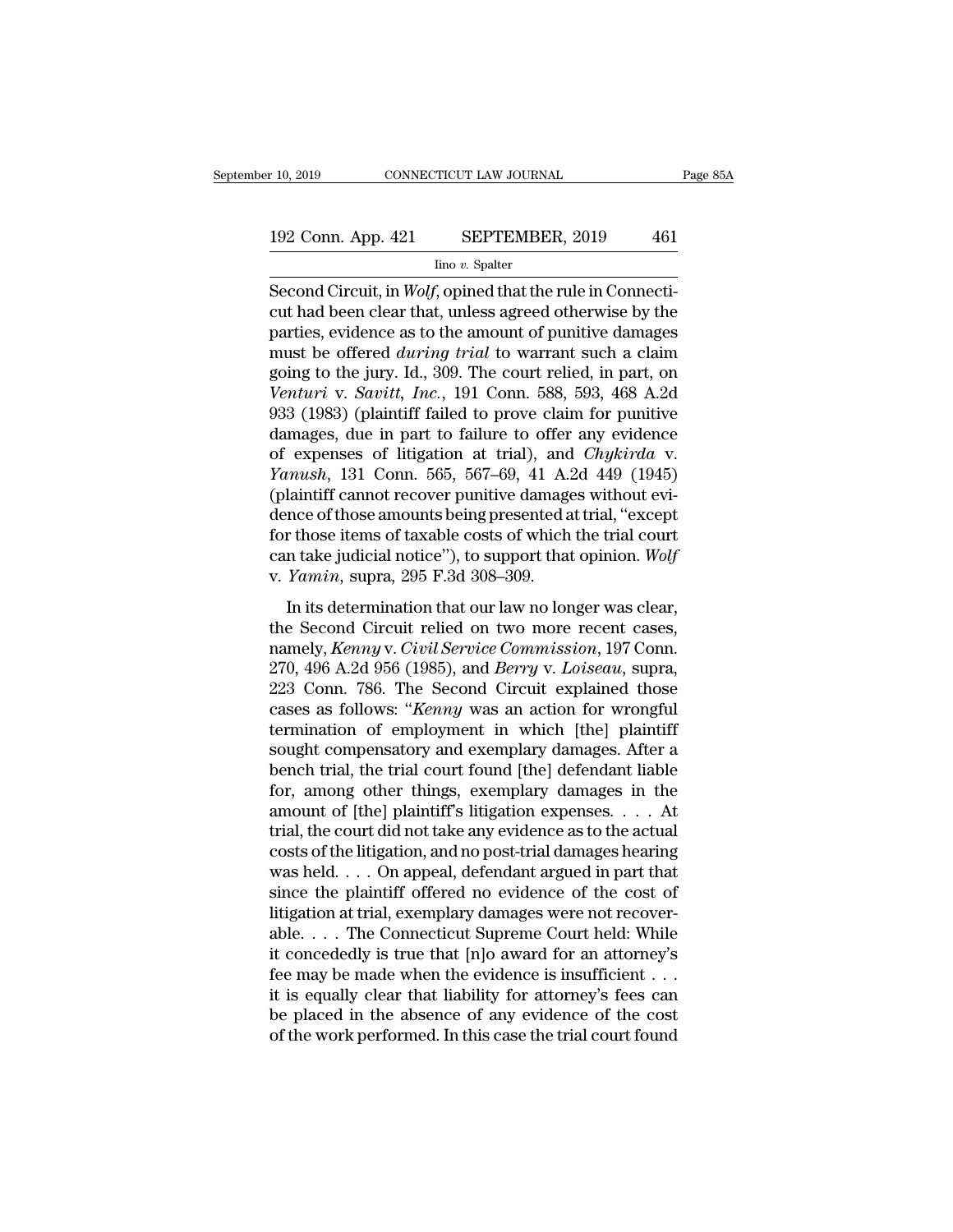# CONNECTICUT LAW JOURNAL September 10, 2019<br>462 SEPTEMBER, 2019 192 Conn. App. 421<br>100 v. Spalter

Iino *v.* Spalter

 $\begin{tabular}{ll} \multicolumn{1}{l}{{\bf CONPECTICUT LAW JOURNAL}} & \multicolumn{1}{l}{September 10, 2019} \\ \hline & \multicolumn{1}{l}{\bf The OFTEMBER, 2019} & \multicolumn{1}{l}{\bf 192 Conn. App. 421} \\ & \multicolumn{1}{l}{\bf 100 $v. Spalter} \\ \hline & \multicolumn{1}{l}{\bf 101} & \multicolumn{1}{l}{\bf 1192 Conn. App. 421} \\ & \multicolumn{1}{l}{\bf 1100 $v. Spalter} \\ \hline & \multicolumn{1}{l}{\bf 111} & \$ SEPTEMBER, 2019 192 Conn. App. 421<br>
Imo v. Spalter<br>
the defendants liable for exemplary damages based on<br>
sufficient evidence of discrimination. It merely failed<br>
to set the amount of the award. The proper remedy<br>
under th  $\begin{array}{lll}\n & \text{SEPTEMBER, 2019} & \text{192 Conn. App. 421}\n \hline\n & \text{line } v. \text{ Spalter} \\
 \hline\n \text{the defendants liable for exemplary damages based on}\n \text{sufficient evidence of discrimination. It merely failed}\nto set the amount of the award. The proper remedy\n \text{under these circumstances, and the one which we order,}\n \text{is that the case be rounded to the trial court for a}\n \end{array}$ EPTEMBER, 2019 192 Conn. App. 421<br>  $\frac{\text{line }v. \text{ Spalter}}{\text{line }v. \text{ Spalter}}$ <br>
the defendants liable for exemplary damages based on<br>
sufficient evidence of discrimination. It merely failed<br>
to set the amount of the award. The proper  $\frac{1}{2}$  line v. Spalter<br>the defendants liable for exemplary damages based on<br>sufficient evidence of discrimination. It merely failed<br>to set the amount of the award. The proper remedy<br>under these circumstances, and the o  $\frac{1}{2}$  and  $\overline{v}$ . Spatier<br>the defendants liable for exemplary damages based on<br>sufficient evidence of discrimination. It merely failed<br>to set the amount of the award. The proper remedy<br>under these circumstances, and the defendants liabl<br>sufficient evidence<br>to set the amount<br>under these circums<br>is that the case be<br>hearing to determin<br>awarded. . . . .<br>"Seven years late Set the amount of the award. The proper remedy<br>
der these circumstances, and the one which we order,<br>
that the case be remanded to the trial court for a<br>
aring to determine the amount of exemplary damages<br>
varded....<br>
"Sev decided *Berry*. In that case, and the one which we order,<br>is that the case be remanded to the trial court for a<br>hearing to determine the amount of exemplary damages<br>awarded....<br>"Seven years later, the Connecticut Supreme

is that the case be remanded to the trial court for a<br>hearing to determine the amount of exemplary damages<br>awarded....<br>"Seven years later, the Connecticut Supreme Court<br>decided *Berry*. In that case, the plaintiff sued his hearing to determine the amount of exemplary damages<br>awarded....<br>"Seven years later, the Connecticut Supreme Court<br>decided *Berry*. In that case, the plaintiff sued his former<br>employer and others, alleging wrongful termina decided . . . .<br>
"Seven years later, the Connecticut Supreme Court<br>
decided *Berry*. In that case, the plaintiff sued his former<br>
employer and others, alleging wrongful termination of<br>
his employment and other causes of ac "Seven years later, the Connecticut Supreme Court<br>decided *Berry*. In that case, the plaintiff sued his former<br>employer and others, alleging wrongful termination of<br>his employment and other causes of action, and defen-<br>da "Seven years later, the Connecticut Supreme Court<br>decided *Berry*. In that case, the plaintiff sued his former<br>employer and others, alleging wrongful termination of<br>his employment and other causes of action, and defen-<br>da decided *Berry*. In that case, the plaintiff sued his former<br>employer and others, alleging wrongful termination of<br>his employment and other causes of action, and defen-<br>dants counterclaimed on various theories. The trial<br>c employer and others, alleging wrongful termination of<br>his employment and other causes of action, and defen-<br>dants counterclaimed on various theories. The trial<br>court submitted interrogatories to the jury, asking<br>whether pu his employment and other causes of action, and defendants counterclaimed on various theories. The trial<br>court submitted interrogatories to the jury, asking<br>whether punitive damages were warranted on either<br>the plaintiff's dants counterclaimed on various theories. The trial<br>court submitted interrogatories to the jury, asking<br>whether punitive damages were warranted on either<br>the plaintiff's claim or the defendants' counterclaim.<br>... The court court submitted interrogatories to the jury, asking<br>whether punitive damages were warranted on either<br>the plaintiff's claim or the defendants' counterclaim.<br> $\dots$  The court made clear to the jury that if [it] found<br>that pu whether punitive damages were warranted on either<br>the plaintiff's claim or the defendants' counterclaim.<br>... The court made clear to the jury that if [it] found<br>that punitive damages were warranted, the court would<br>determ the plaintiff's claim or the defendants' counterclaim.<br>  $\dots$  The court made clear to the jury that if [it] found<br>
that punitive damages were warranted, the court would<br>
determine the amount thereof. No exception was taken ... The court made clear to the jury that if [it] found<br>that punitive damages were warranted, the court would<br>determine the amount thereof. No exception was taken<br>to the charge. The jury responded in the affirmative on<br>bo that punitive damages were warranted, the court would<br>determine the amount thereof. No exception was taken<br>to the charge. The jury responded in the affirmative on<br>both claims for punitive damages.... After a hear-<br>ing bef determine the amount thereof. No exception was taken<br>to the charge. The jury responded in the affirmative on<br>both claims for punitive damages. . . . After a hear-<br>ing before the judge, at which the parties submitted<br>evide th claims for punitive damages.  $\ldots$  After a hear-<br>g before the judge, at which the parties submitted<br>idence of their litigation expenses, the trial court<br>varded punitive damages awards to both the plaintiff<br>16,667) and

the restrictive Connecticut rule limiting punitive dam-<br>ages to the costs of litigation. [The] [p]laintiff also<br>argued [in part] that the trial court . . . improperly evidence of their litigation expenses, the trial court<br>awarded punitive damages awards to both the plaintiff<br>(\$16,667) and the defendants (\$50,000). . . .<br>"Both parties appealed. [The] [p]laintiff challenged<br>the restricti awarded punitive damages awards to both the plaintiff<br>  $(\$16,667)$  and the defendants  $(\$50,000)$ . . . .<br>
"Both parties appealed. [The] [p]laintiff challenged<br>
the restrictive Connecticut rule limiting punitive dam-<br>
ages t (\$16,667) and the defendants (\$50,000). . . .<br>
"Both parties appealed. [The] [p]laintiff challenged<br>
the restrictive Connecticut rule limiting punitive dam-<br>
ages to the costs of litigation. [The] [p]laintiff also<br>
argued "Both parties appealed. [The] [p]laintiff challenged<br>the restrictive Connecticut rule limiting punitive dam-<br>ages to the costs of litigation. [The] [p]laintiff also<br>argued [in part] that the trial court  $\dots$  improperly<br>de "Both parties appealed. [The] [p]laintiff challenged<br>the restrictive Connecticut rule limiting punitive dam-<br>ages to the costs of litigation. [The] [p]laintiff also<br>argued [in part] that the trial court . . . improperly<br>d the restrictive Connecticut rule limiting punitive damages to the costs of litigation. [The] [p]laintiff also argued [in part] that the trial court  $\ldots$  improperly denied him his right under the Connecticut constitution ages to the costs of litigation. [The] [p]laintiff also<br>argued [in part] that the trial court . . . improperly<br>denied him his right under the Connecticut constitution<br>to have the jury determine the amount of his punitive<br> argued [in part] that the trial court . . . . improperly<br>denied him his right under the Connecticut constitution<br>to have the jury determine the amount of his punitive<br>damages, [and] . . . improperly applied a Connecticut<br>c denied him his right under the Connecticut constitution<br>to have the jury determine the amount of his punitive<br>damages, [and] . . . improperly applied a Connecticut<br>contingency fee limitation statute to limit his punitive<br>d to have the jury determine the amount of his damages,  $[and] \ldots$  improperly applied a Cor contingency fee limitation statute to limit his damages  $\ldots$ . Defendants, on their appeal, among other things, the trial judge impro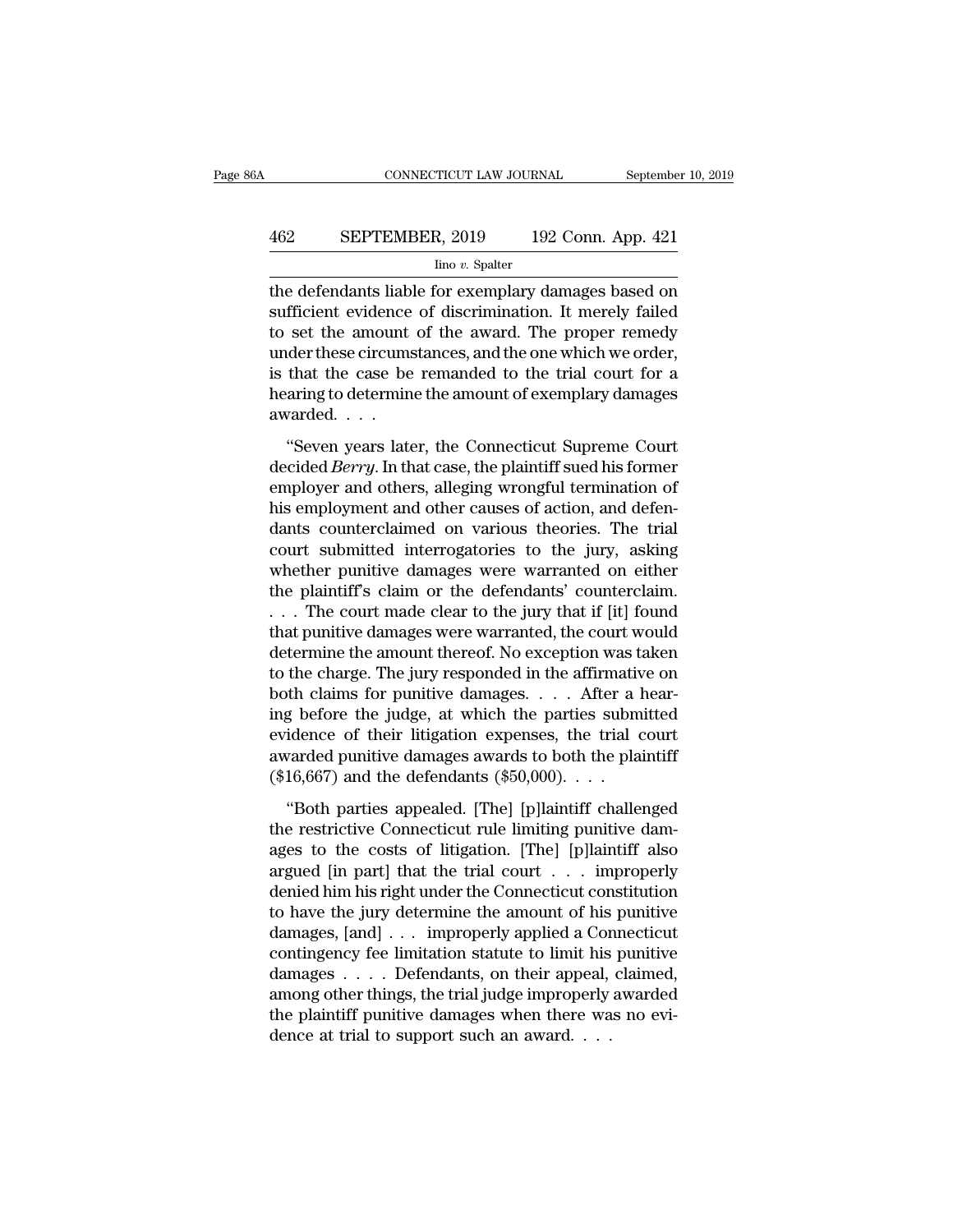# 10, 2019 CONNECTICUT LAW JOURNAL Page 87A<br>192 Conn. App. 421 SEPTEMBER, 2019 463<br>192 Conn. App. 421 SEPTEMBER, 2019 463

#### Iino *v.* Spalter

<sup>2</sup> Conn. App. 421 SEPTEMBER, 2019 463<br>
<sup>1</sup> Ino *v*. Spatter<br> **EXECONDER 2019** 463<br>
<sup>1</sup> Ino *v*. Spatter<br> **EXECONDER 463**<br> **EXECONDER 463**<br> **EXECONDER 463**<br> **EXECONDER 463**<br> **EXECONDER 463**<br> **EXECONDER 463**<br> **EXECONDER 463** 192 Conn. App. 421 SEPTEMBER, 2019 463<br>
Imo v. Spalter<br>
"On the plaintiff's appeal, the Connecticut Supreme<br>
Court rejected the general attack on Connecticut's<br>
restrictive punitive damages rule.... Next, the Court<br>
hold t 192 Conn. App. 421 SEPTEMBER, 2019 463<br>  $\frac{\text{line }v. \text{ Spalter}}{\text{`On the plaintiff's appeal, the Connecticut Supreme}}$ <br>
Court rejected the general attack on Connecticut's<br>
restrictive punitive damages rule. . . . Next, the Court<br>
held that it would not consider the cl 192 Conn. App. 421 SEPTEMBER, 2019 463<br>  $\frac{1}{2}$  Ino v. Spalter<br>
"On the plaintiff's appeal, the Connecticut Supreme<br>
Court rejected the general attack on Connecticut's<br>
restrictive punitive damages rule.... Next, the Co For the plaintiff's appeal, the Connecticut Supreme<br>Court rejected the general attack on Connecticut's<br>restrictive punitive damages rule.... Next, the Court<br>held that it would not consider the claim that [the]<br>plaintiff h  $\frac{\text{line }v \cdot \text{Spalter}}{\text{Court}}$  on the plaintiff's appeal, the Connecticut Supreme<br>Court rejected the general attack on Connecticut's<br>restrictive punitive damages rule.... Next, the Court<br>held that it would not consider the cla "On the plaintiff's appeal, the Connecticut Supreme<br>Court rejected the general attack on Connecticut's<br>restrictive punitive damages rule.... Next, the Court<br>held that it would not consider the claim that [the]<br>plaintiff h Court rejected the general attack on Connecticut's<br>restrictive punitive damages rule. . . . Next, the Court<br>held that it would not consider the claim that [the]<br>plaintiff had been denied his constitutional right to have<br>a restrictive punitive damages rule. . . . Next, the Court<br>held that it would not consider the claim that [the]<br>plaintiff had been denied his constitutional right to have<br>a jury determine the amount of his punitive damages<br>a held that it would not consider the claim that [the]<br>plaintiff had been denied his constitutional right to have<br>a jury determine the amount of his punitive damages<br>award, due to his failure to take a timely exception<br>when plaintiff had been denied his constitutional right to have<br>a jury determine the amount of his punitive damages<br>award, due to his failure to take a timely exception<br>when the jury instructions on punitive damages were<br>given. a jury determine the amount of his punitive damages<br>award, due to his failure to take a timely exception<br>when the jury instructions on punitive damages were<br>given. . . . Regarding [the] plaintiff's argument that<br>the trial award, due to his failure to take a timely exception<br>when the jury instructions on punitive damages were<br>given. . . . Regarding [the] plaintiff's argument that<br>the trial court improperly limited the plaintiff's punitive<br>d when the jury instructions on punitive damages were<br>given. . . . Regarding [the] plaintiff's argument that<br>the trial court improperly limited the plaintiff's punitive<br>damages based on the Connecticut contingency fee lim-<br> given. . . . . Regarding<br>the trial court improperl<br>damages based on the Cour<br>itation statute, the Cour<br>had improperly applied<br>remanded for a new hea<br>tive damages. . . . .<br>"On the defendants' ap e trial court improperly imitied the plaintiff spunitive<br>
mages based on the Connecticut contingency fee lim-<br>
tion statute, the Court concluded that the trial court<br>
d improperly applied the statute, and reversed and<br>
man damages based on the Connecticut contingency ree infinition statute, the Court concluded that the trial court<br>had improperly applied the statute, and reversed and<br>remanded for a new hearing before the judge on puni-<br>tive d

tration statute, the Court concluded that the trial court<br>had improperly applied the statute, and reversed and<br>remanded for a new hearing before the judge on puni-<br>tive damages. . . .<br>"On the defendants' appeal, the Connec nad improperly applied the statute, and reversed and<br>remanded for a new hearing before the judge on puni-<br>tive damages. . . .<br>"On the defendants' appeal, the Connecticut Supreme<br>Court rejected the argument that there was n remanded for a new nearing before the judge on punitive damages. . . .<br>"On the defendants' appeal, the Connecticut Supreme<br>Court rejected the argument that there was no evidence<br>to support [the] plaintiff's punitive damage dive damages. . . .<br>
"On the defendants' appeal, the Connecticut Supreme<br>
Court rejected the argument that there was no evidence<br>
to support [the] plaintiff's punitive damages award. The<br>
Court stated evidence of wanton be "On the defendants' appeal, the Connecticut Supreme<br>Court rejected the argument that there was no evidence<br>to support [the] plaintiff's punitive damages award. The<br>Court stated evidence of wanton behavior on the part<br>of [t Court rejected the argument that there was no evidence<br>to support [the] plaintiff's punitive damages award. The<br>Court stated evidence of wanton behavior on the part<br>of [the] defendants justified an allowance of punitive<br>da to support [the] plaintiff's punitive damages award. The<br>Court stated evidence of wanton behavior on the part<br>of [the] defendants justified an allowance of punitive<br>damages . . . and that [i]n the present case, the jury<br>co Court stated evidence of wanton behavior on the part of [the] defendants justified an allowance of punitive damages  $\dots$  and that [i]n the present case, the jury could reasonably have found from the evidence presented at of [the] defendants justified an allowance of punitive<br>damages . . . and that [i]n the present case, the jury<br>could reasonably have found from the evidence pre-<br>sented at the trial that [the defendant] subjected the<br>plaint damages . . . and that [i]n the present case, the jury<br>could reasonably have found from the evidence pre-<br>sented at the trial that [the defendant] subjected the<br>plaintiff to physical abuse, in reckless disregard of the<br>con could reasonably h<br>sented at the trial<br>plaintiff to physical<br>consequences of his<br>suaded that the tria<br>decide whether the<br>damages. . . .<br>"In this discuss nted at the trial that [the defendant] subjected the<br>aintiff to physical abuse, in reckless disregard of the<br>msequences of his actions. Accordingly, we are per-<br>aded that the trial court properly allowed the jury to<br>cide w plaintiff to physical abuse, in reckless disregard of the<br>consequences of his actions. Accordingly, we are per-<br>suaded that the trial court properly allowed the jury to<br>decide whether the plaintiff was entitled to punitive consequences or nis actions. Accord<br>suaded that the trial court properly a<br>decide whether the plaintiff was eld<br>amages.  $\ldots$ .<br>"In this discussion, the Court<br>whether [the] plaintiff had presented<br>tion costs during the jur

cide whether the plaintiff was entitled to punitive<br>
"In this discussion, the Court did not mention<br>
nether [the] plaintiff had presented evidence of litiga-<br>
"In *Berry*, two judges concurred in an opinion of the<br>
urt, tw

damages. . . . .<br>
"In this discussion, the Court did not mention<br>
whether [the] plaintiff had presented evidence of litiga-<br>
tion costs during the jury trial.<br>
"In *Berry*, two judges concurred in an opinion of the<br>
court "In this discussion, the Court did not mention<br>whether [the] plaintiff had presented evidence of litiga-<br>tion costs during the jury trial.<br>"In *Berry*, two judges concurred in an opinion of the<br>court, two judges concurred In this discussion, the Court did not mention<br>whether [the] plaintiff had presented evidence of litiga-<br>tion costs during the jury trial.<br>"In *Berry*, two judges concurred in an opinion of the<br>court, two judges concurred whether [the] plaintif had presented evidence of litigation costs during the jury trial.<br>
"In *Berry*, two judges concurred in an opinion of the court, two judges concurred in the result only and one judge concurred in a tion costs during the jury trial.<br>
"In *Berry*, two judges concurred in the party's litigation concerning the rule limiting<br>
ion concerning the rule limiting<br>
the party's litigation costs. . . . .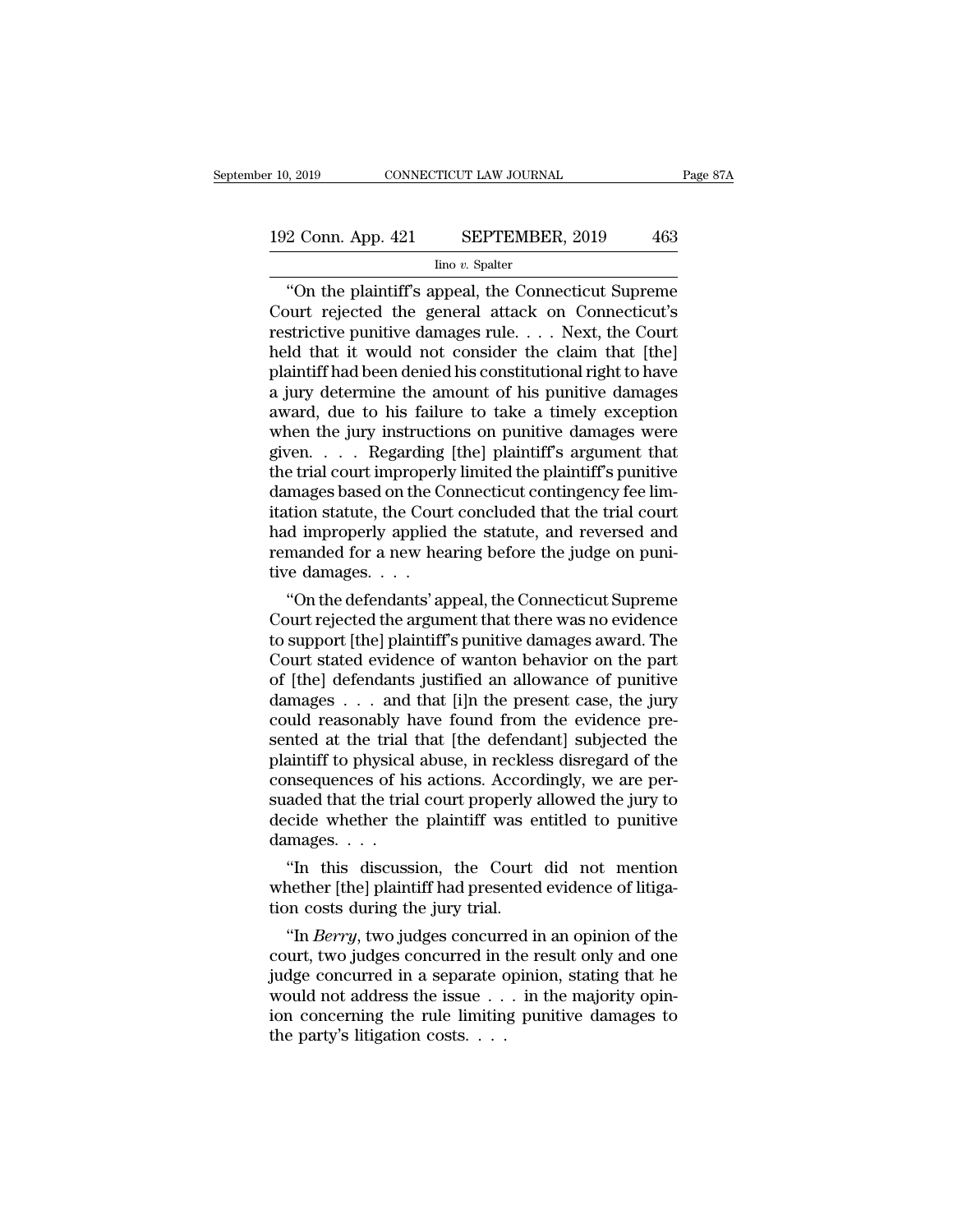# CONNECTICUT LAW JOURNAL September 10, 2019<br>464 SEPTEMBER, 2019 192 Conn. App. 421<br>100 v. Spalter

#### Iino *v.* Spalter

CONNECTICUT LAW JOURNAL September 10, 2019<br>
4 SEPTEMBER, 2019 192 Conn. App. 421<br>
<sup>Ino v.</sup> Spalter<br>
"It is unclear whether the holdings in *Kenny* and<br>
"It is unclear whether the holdings in *Kenny* and<br>
"Y conflict with e *Berrember, 2019 Berrember, 2019 Berry* Connections *Berry* conflict with earlier Connecticut cases on puni-<br>*Berry* conflict with earlier Connecticut cases on puni-<br>*Berry* conflict with earlier Connecticut cases on p **EXEPTEMBER, 2019** 192 Conn. App. 421<br>  $\frac{1}{2}$  line v. Spalter<br>
"It is unclear whether the holdings in *Kenny* and<br> *Berry* conflict with earlier Connecticut cases on punitive damages. It is true that *Kenny* was a benc EPTEMBER, 2019 192 Conn. App. 421<br>  $\frac{1}{2}$  ino v. Spalter<br>
"It is unclear whether the holdings in *Kenny* and<br> *Berry* conflict with earlier Connecticut cases on puni-<br>
tive damages. It is true that *Kenny* was a bench For the same trier of spatter<br>
Theo v. Spatter<br>
"It is unclear whether the holdings in *Kenny* and<br> *Berry* conflict with earlier Connecticut cases on puni-<br>
tive damages. It is true that *Kenny* was a bench trial<br>
with n the case in the case in the matrice of the the the dimension of Berry conflict with earlier Connecticut cases on punitive damages. It is true that *Kenny* was a bench trial with no jury, so that the post-trial hearing all "It is unclear whether the holdings in *Kenny* and *Berry* conflict with earlier Connecticut cases on punitive damages. It is true that *Kenny* was a bench trial with no jury, so that the post-trial hearing allowed the sa Berry conflict with earlier Connecticut cases on punitive damages. It is true that *Kenny* was a bench trial with no jury, so that the post-trial hearing allowed the same trier of fact to determine punitive damages, while tive damages. It is true that *Kenny* was a bench trial<br>with no jury, so that the post-trial hearing allowed the<br>same trier of fact to determine punitive damages, while<br>the case now before us was before a jury, so that the with no jury, so that the post-trial hearing allowed the<br>same trier of fact to determine punitive damages, while<br>the case now before us was before a jury, so that the<br>judge was not the trier of fact. Still, the Connecticut same trier of fact to determine punitive damages, while<br>the case now before us was before a jury, so that the<br>judge was not the trier of fact. Still, the Connecticut<br>Supreme Court in *Kenny* suggested that a post-trial<br>pro the case now before us was b<br>judge was not the trier of face<br>Supreme Court in *Kenny* sug<br>procedure be used by the trial<br>amount of punitive damages, 1<br>the failure to present evidence<br>barred punitive damages.<br>"The Connectic the Court in *Kenny* suggested that a post-trial<br>ocedure be used by the trial court to determine the<br>nount of punitive damages, rather than holding that<br>e failure to present evidence of litigation costs at trial<br>rred punit supreme Court in *Renny* suggested that a post-trial<br>procedure be used by the trial court to determine the<br>amount of punitive damages, rather than holding that<br>the failure to present evidence of litigation costs at trial<br>b

procedure be used by the trial court to determine the<br>amount of punitive damages, rather than holding that<br>the failure to present evidence of litigation costs at trial<br>barred punitive damages.<br>"The Connecticut Supreme Cour amount of puntive damages, rather than holding that<br>the failure to present evidence of litigation costs at trial<br>barred punitive damages.<br>"The Connecticut Supreme Court's decision in *Berry*<br>provides further evidence of am the familie to present evidence of infigation costs at that<br>barred punitive damages.<br>"The Connecticut Supreme Court's decision in *Berry*<br>provides further evidence of ambiguity in Connecticut<br>law on punitive damages, espec barred punitive damages.<br>
"The Connecticut Supreme Court's decision in *Berry*<br>
provides further evidence of ambiguity in Connecticut<br>
law on punitive damages, especially in light of the vari-<br>
ous concurrences in that ca "The Connecticut Supreme Court's decision in *Berry*<br>provides further evidence of ambiguity in Connecticut<br>law on punitive damages, especially in light of the vari-<br>ous concurrences in that case. In *Berry*, the Court agai provides further evidence of ambiguity in Connecticut<br>law on punitive damages, especially in light of the vari-<br>ous concurrences in that case. In *Berry*, the Court again<br>ordered a post-trial hearing (apparently by the cou law on punitive damages, especially in light of the various concurrences in that case. In *Berry*, the Court again ordered a post-trial hearing (apparently by the court) to determine punitive damages, this time after a jur ous concurrences in that case. In *Berry*, the Court again<br>ordered a post-trial hearing (apparently by the court)<br>to determine punitive damages, this time after a jury<br>trial. *Berry* therefore also suggests that Connecticu ordered a post-trial hearing (apparently by the court)<br>to determine punitive damages, this time after a jury<br>trial. *Berry* therefore also suggests that Connecticut<br>law does not require a plaintiff to offer evidence of<br>li to determine punitive damages, this time after a jury<br>trial. *Berry* therefore also suggests that Connecticut<br>law does not require a plaintiff to offer evidence of<br>litigation costs at trial. We believe that these two case trial. *Berry* therefore also suggests that Connecticut<br>law does not require a plaintiff to offer evidence of<br>litigation costs at trial. We believe that these two cases,<br>*Kenny* and *Berry*, appear to make Connecticut law<br> law does not require a plaintiff to offer evidence of litigation costs at trial. We believe that these two cases, *Kenny* and *Berry*, appear to make Connecticut law on punitive damages ambiguous." (Citations omitted; emp litigation costs at trial. We believe that these two cases,<br> *Kenny* and *Berry*, appear to make Connecticut law<br>
on punitive damages ambiguous." (Citations omitted;<br>
emphasis omitted; footnotes omitted; internal quotation Kenny and Berry, appear to make Connecticut law<br>on punitive damages ambiguous." (Citations omitted;<br>emphasis omitted; footnotes omitted; internal quotation<br>marks omitted). Wolf v. Yamin, supra, 295 F.3d 309–11.<br>Two months on punitive damages ambiguous." (Citations omitted;<br>emphasis omitted; footnotes omitted; internal quotation<br>marks omitted). Wolf v. Yamin, supra, 295 F.3d 309–11.<br>Two months after the Second Circuit certified its ques-<br>tio Circuit. arks onlined). Wolf v. Famen, supra, 255 F.5d 505–11.<br>Wo months after the Second Circuit certified its question to our Supreme Court, the request for certification<br>as withdrawn, leaving the question unanswered, and<br>e-matt *Kenny* and *Berry* "appear to make Connective and the matter was voluntarily dismissed at the Second Circuit.<br> *Kenny* and *Berry* "appear to make Connecticut law on punitive damages ambiguous." Id., 311. As noted by the

punitive damages ambiguous." Id., 311. As noted by the means of the matter was voluntarily dismissed at the Second Circuit.<br>
We next consider the Second Circuit's statement that<br> *Kenny* and *Berry* "appear to make Connect was windrawn, leaving the question unanswered, and<br>the matter was voluntarily dismissed at the Second<br>Circuit.<br>*Kenny* and *Berry* "appear to make Connecticut law on<br>punitive damages ambiguous." Id., 311. As noted by the<br>S The matter was voluntarily dishussed at the Second<br>Circuit.<br>We next consider the Second Circuit's statement that<br>*Kenny* and *Berry* "appear to make Connecticut law on<br>punitive damages ambiguous." Id., 311. As noted by the We next consider the Second Circuit's statement that *Kenny* and *Berry* "appear to make Connecticut law on punitive damages ambiguous." Id., 311. As noted by the Second Circuit, *Kenny* was a trial to the court, and the r *We next consider the Second Circuit's statement that Kenny* and *Berry* "appear to make Connecticut law on punitive damages ambiguous." Id., 311. As noted by the Second Circuit, *Kenny* was a trial to the court, and the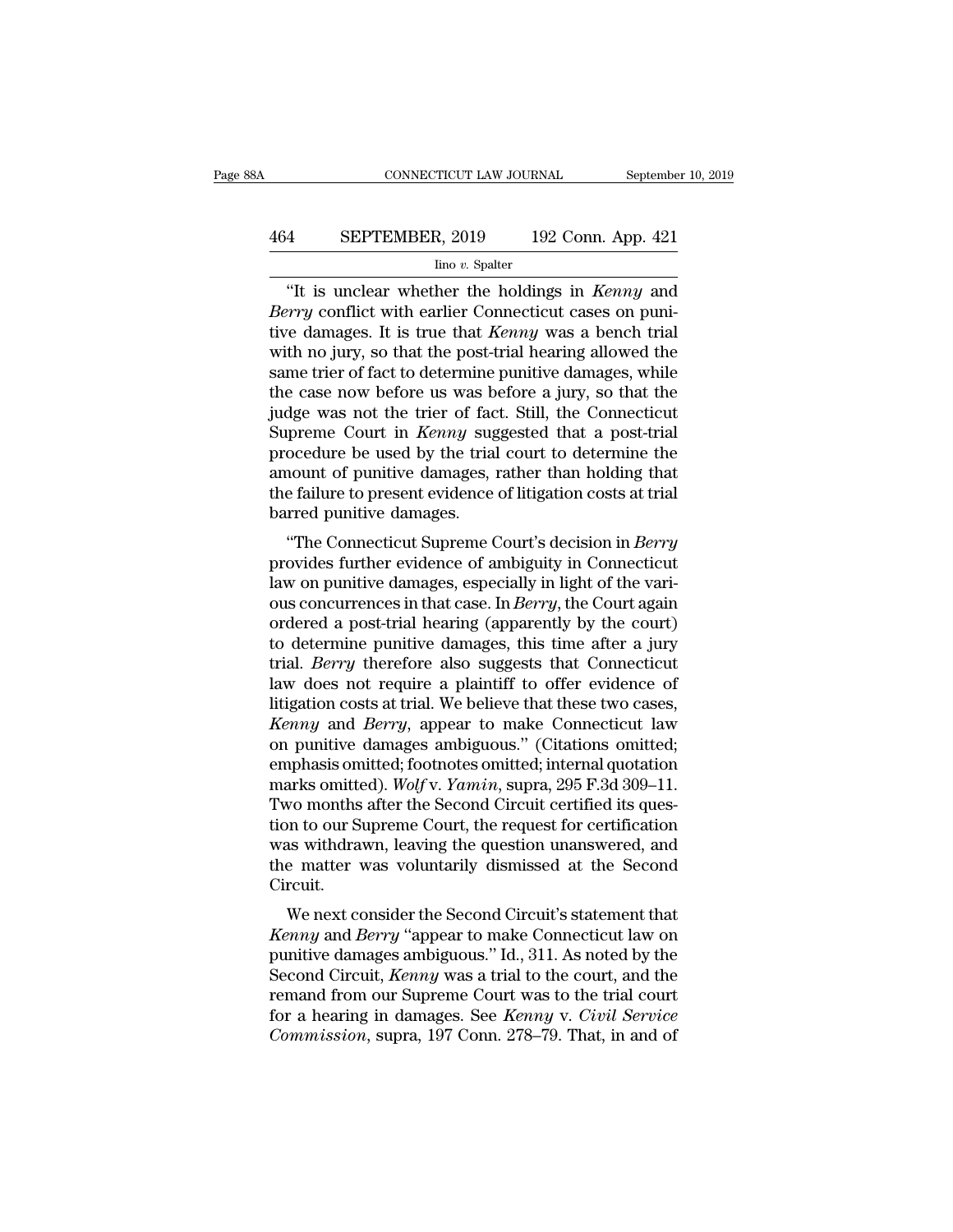# 10, 2019 CONNECTICUT LAW JOURNAL Page 89A<br>192 Conn. App. 421 SEPTEMBER, 2019 465<br>192 Conn. App. 421 SEPTEMBER, 2019 465

#### Iino *v.* Spalter

<sup>r</sup> 10, 2019 CONNECTICUT LAW JOURNAL Page 89A<br>
192 Conn. App. 421 SEPTEMBER, 2019 465<br>
<sup>Ino v.</sup> Spatter<br>
itself, distinguishes *Kenny* from the cases in which the<br>
matter is tried to a jury, and the jury is released from<br> 192 Conn. App. 421 SEPTEMBER, 2019 465<br>
ino v. Spalter<br>
itself, distinguishes *Kenny* from the cases in which the<br>
matter is tried to a jury, and the jury is released from<br>
its service after issuing its verdict. We also ar 192 Conn. App. 421 SEPTEMBER, 2019 465<br>  $\frac{\text{line }v. \text{ Spalter}}{\text{line }v. \text{ Spalter}}$ <br>
itself, distinguishes *Kenny* from the cases in which the<br>
matter is tried to a jury, and the jury is released from<br>
its service after issuing its ve 192 Conn. App. 421 SEPTEMBER, 2019 465<br>  $\frac{1}{2}$  Ino v. Spalter<br>
itself, distinguishes *Kenny* from the cases in which the<br>
matter is tried to a jury, and the jury is released from<br>
its service after issuing its verdict. For the actual court. Apple  $\frac{1}{2}$  is the actual costs in which the matter is tried to a jury, and the jury is released from its service after issuing its verdict. We also are unable to discern from the decision, which  $\frac{\text{line }v. \text{ Spalter}}{\text{itself, distinguishes } \text{Kenny from the cases in which the matter is tried to a jury, and the jury is released from its service after issuing its verdict. We also are unable to discern from the decision, which stated in part, "the court took no evidence as to the actual costs of the ligation, and no posttrial hearing in damages was ever held," whether the trial court made the decision before or during trial that it did not want to take evidence as$ itself, distinguishes *Kenny* from the cases in which the<br>matter is tried to a jury, and the jury is released from<br>its service after issuing its verdict. We also are unable<br>to discern from the decision, which stated in par matter is tried to a jury, and the jury is released from<br>its service after issuing its verdict. We also are unable<br>to discern from the decision, which stated in part, "the<br>court took no evidence as to the actual costs of t its service after issuing its verdict. We also are unable<br>to discern from the decision, which stated in part, "the<br>court took no evidence as to the actual costs of the<br>ligation, and no posttrial hearing in damages was ever to discern from the court took no evaluation, and no pheld," whether the or during trial that to the costs of litigues in the set of litig See id., 278. In *Berry*, our urt took no evidence as to the actual costs of the<br>
gation, and no posttrial hearing in damages was ever<br>
Id," whether the trial court made the decision before<br>
during trial that it did not want to take evidence as<br>
the co ligation, and no posttrial hearing in damages was ever<br>held," whether the trial court made the decision before<br>or during trial that it did not want to take evidence as<br>to the costs of litigation until after it rendered ju

held," whether the trial court made the decision before<br>or during trial that it did not want to take evidence as<br>to the costs of litigation until after it rendered judgment.<br>See id., 278.<br>In *Berry*, our Supreme Court was or during trial that it did not want to take evidence as<br>
to the costs of litigation until after it rendered judgment.<br>
See id., 278.<br>
In *Berry*, our Supreme Court was called upon to<br>
determine, inter alia, whether there to the costs of litigation until after it rendered judgment.<br>See id., 278.<br>In *Berry*, our Supreme Court was called upon to<br>determine, inter alia, whether there was evidence to<br>support an award of punitive damages. *Berry* See id., 278.<br>
In *Berry*, our Supreme Court was called upon to<br>
determine, inter alia, whether there was evidence to<br>
support an award of punitive damages. *Berry* v.<br> *Loiseau*, supra, 223 Conn. 811. The court held that In *Berry*, our Supreme Court was called upon to<br>determine, inter alia, whether there was evidence to<br>support an award of punitive damages. *Berry* v.<br>*Loiseau*, supra, 223 Conn. 811. The court held that "the<br>jury could re consequences of his actions. The example of the set of determine, inter alia, whether there was evidence to support an award of punitive damages. *Berry* v. *Loiseau*, supra, 223 Conn. 811. The court held that "the jury co support an award of punitive damages. *Berry* v.<br>Loiseau, supra, 223 Conn. 811. The court held that "the<br>jury could reasonably have found from the evidence<br>presented at the trial that [the defendant] subjected the<br>plaintif Loiseau, supra, 223 Conn. 811. The court held that "the<br>jury could reasonably have found from the evidence<br>presented at the trial that [the defendant] subjected the<br>plaintiff to physical abuse, in reckless disregard of th Everyon, suppress also that of the complete from the evidence<br>presented at the trial that [the defendant] subjected the<br>plaintiff to physical abuse, in reckless disregard of the<br>consequences of his actions. Accordingly, [ 811–12. aintiff to physical abuse, in reckless disregard of the<br>msequences of his actions. Accordingly, [it was] per-<br>aded that the trial court properly allowed the jury to<br>cide whether the plaintiff was entitled to punitive<br>mages consequences of his actions. Accordingly, [it was] per-<br>suaded that the trial court properly allowed the jury to<br>decide whether the plaintiff was entitled to punitive<br>damages on the sixth count of the complaint." Id.,<br> $81$ 

suaded that the trial court properly allowed the jury to<br>decide whether the plaintiff was entitled to punitive<br>damages on the sixth count of the complaint." Id.,<br> $811-12$ .<br>In the plaintiff's separate appeal in *Berry*, he decide whether the plaintiff was entitled to punitive<br>damages on the sixth count of the complaint." Id.,<br>811–12.<br>In the plaintiff's separate appeal in *Berry*, he claimed<br>that the trial court, in relevant part, improperly damages on the sixth count of the complaint." Id.,  $811-12$ .<br>In the plaintiff's separate appeal in *Berry*, he claimed<br>that the trial court, in relevant part, improperly had "(1)<br>denied him his constitutional right to hav 811–12.<br>In the plaintiff's separate appeal in *Berry*, he claimed<br>that the trial court, in relevant part, improperly had "(1)<br>denied him his constitutional right to have the jury<br>determine the amount of his punitive damag In the plaintiff's separate appeal in *Berry*, he claimed<br>that the trial court, in relevant part, improperly had "(1)<br>denied him his constitutional right to have the jury<br>determine the amount of his punitive damages award that the trial court, in relevant part, improperly had "(1)<br>denied him his constitutional right to have the jury<br>determine the amount of his punitive damages award;<br>[and] (2) applied General Statutes § 52–251c to limit<br>th denied him his constitutional right to have the jury<br>determine the amount of his punitive damages award;<br>[and] (2) applied General Statutes § 52–251c to limit<br>the amount of punitive damages awarded him to one<br>third of his determine the amount of his punitive damages award;<br>[and] (2) applied General Statutes  $\S$  52–251c to limit<br>the amount of punitive damages awarded him to one<br>third of his recovery on the intentional infliction of<br>emotiona Finally (2) applied General Statutes  $\S 52-251c$  to limit<br>the amount of punitive damages awarded him to one<br>third of his recovery on the intentional infliction of<br>emotional distress count . . . . " Id., 822–23. Our<br>Suprem the amount of punitive damages awarded him to one<br>third of his recovery on the intentional infliction of<br>emotional distress count  $\ldots$   $\ldots$   $\ldots$   $\ldots$   $\ldots$   $\ldots$   $\ldots$   $\ldots$   $\ldots$   $\ldots$   $\ldots$   $\ldots$   $\ldots$   $\ldots$   $\ldots$  third of his recovery on the intentional infliction of<br>emotional distress count  $\dots$   $\ddots$  d., 822–23. Our<br>Supreme Court concluded that the plaintiff had waived<br>his constitutional claim by failing to preserve it; id.,<br>827 emotional distress count  $\ldots$   $\ldots$   $\ldots$  Id., 822–23. Our<br>Supreme Court concluded that the plaintiff had waived<br>his constitutional claim by failing to preserve it; id.,<br>827–28; but it agreed with the plaintiff's second Supreme Court concluded that the plaintiff had waived<br>his constitutional claim by failing to preserve it; id.,<br>827–28; but it agreed with the plaintiff's second claim,<br>reversed the judgment as to the amount of punitive<br>dam suppose it is constitutional claim by failing to preserve it; id., 827–28; but it agreed with the plaintiff's second claim, reversed the judgment as to the amount of punitive damages, and remanded the case for a new hearin 2827–28; but it agreed with the plaintiff's second claim,<br>second the judgment as to the amount of punitive<br>damages, and remanded the case for a new hearing on<br>punitive damages. Id., 829. The fact that our Supreme<br>Court rem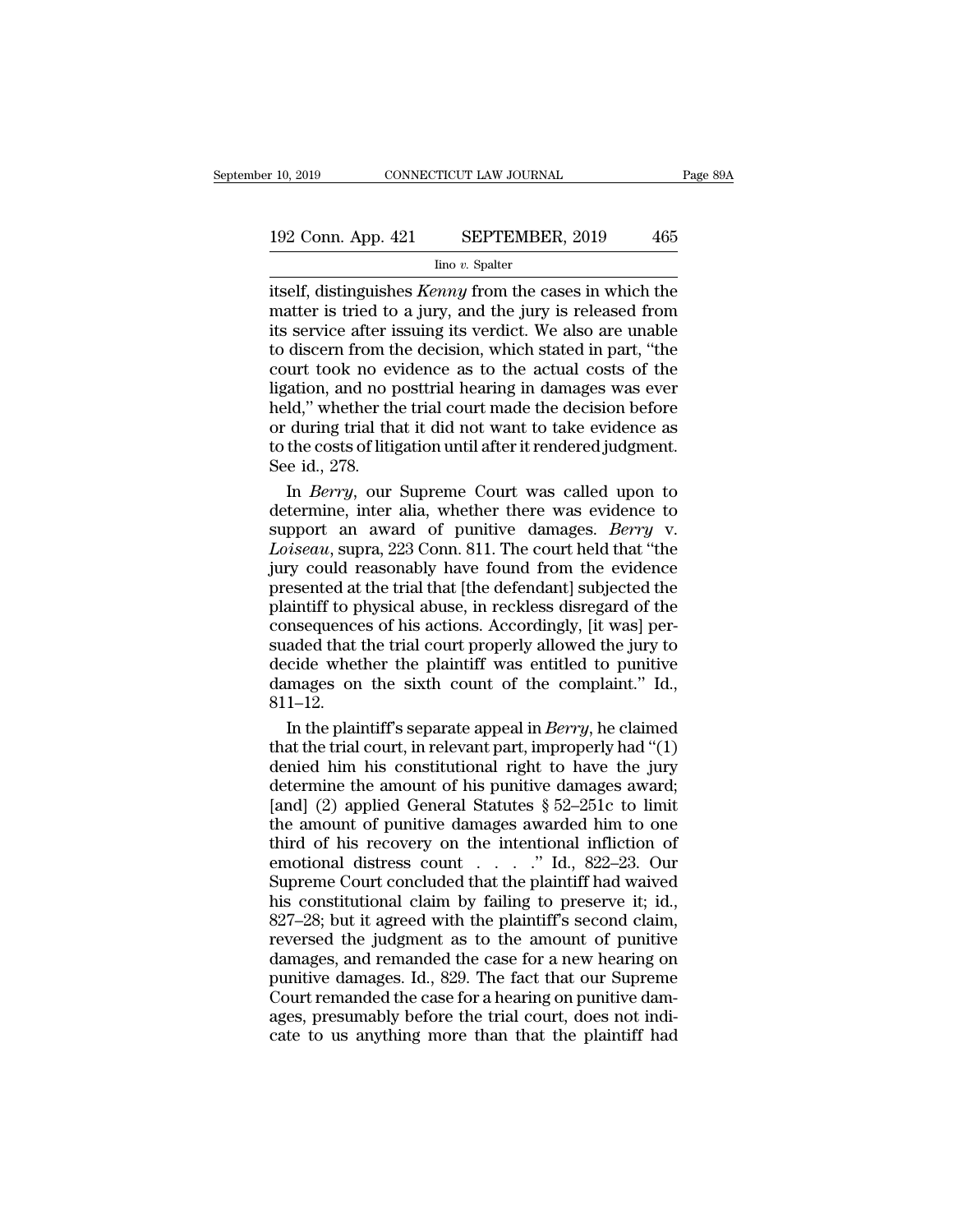# CONNECTICUT LAW JOURNAL September 10, 2019<br>466 SEPTEMBER, 2019 192 Conn. App. 421<br>100 v. Spalter

#### Iino *v.* Spalter

waived any purported right to have that issue decided BEPTEMBER, 2019 192 Conn. App. 421<br>
Imo v. Spalter<br>
waived any purported right to have that issue decided<br>
by a jury. In the present case, the defendant clearly did<br>
not waive any rights she may have had to have the jury<br> EXPTEMBER, 2019 192 Conn. App. 421<br>  $\frac{\text{line }v. \text{ Spalter}}{\text{waveed any purported right to have that issue decided}}$ <br>
by a jury. In the present case, the defendant clearly did<br>
not waive any rights she may have had to have the jury<br>
decide the amount of punitive damag 466 SEPTEMBER, 2019 192 Conn. App. 421<br>  $\frac{1}{2}$  line v. Spalter<br>
waived any purported right to have that issue decided<br>
by a jury. In the present case, the defendant clearly did<br>
not waive any rights she may have had to For the Contribution of the Thington *Spalter*<br>
into *v*. Spalter<br>
waived any purported right to have that issue decided<br>
by a jury. In the present case, the defendant clearly did<br>
not waive any rights she may have had to  $\frac{\text{line }v \cdot \text{Spalter}}{\text{waive}}$ <br>waived any purported right to have that issue decided<br>by a jury. In the present case, the defendant clearly did<br>not waive any rights she may have had to have the jury<br>decide the amount of punitive waived any purported right to have that issue decided<br>by a jury. In the present case, the defendant clearly did<br>not waive any rights she may have had to have the jury<br>decide the amount of punitive damages. Accordingly,<br>we by a jury. In the present c<br>not waive any rights she if<br>decide the amount of pure conclude that both  $Ke$ <br>able from the present c<br>resolution of claims for c<br>submitted to a jury.<br>In Connecticut, commo It waive any rights she may have had to have the jury<br>cide the amount of punitive damages. Accordingly,<br>e conclude that both *Kenny* and *Berry* are distinguish-<br>le from the present case and do not address the<br>solution of decide the amount of punitive damages. Accordingly,<br>we conclude that both *Kenny* and *Berry* are distinguish-<br>able from the present case and do not address the<br>resolution of claims for common-law punitive damages<br>submitt

we conclude that both *Kenny* and *Berry* are distinguishable from the present case and do not address the resolution of claims for common-law punitive damages, submitted to a jury.<br>In Connecticut, common-law punitive dama resolution or claims for common-law punitive damages<br>submitted to a jury.<br>In Connecticut, common-law punitive damages, also<br>called exemplary damages, primarily are compensatory<br>in nature. See *Bodner* v. *United Services A* submitted to a jury.<br>
In Connecticut, common-law punitive damages, also<br>
called exemplary damages, primarily are compensatory<br>
in nature. See *Bodner* v. United Services Auto. Assn.,<br>
222 Conn. 480, 492, 610 A.2d 1212 (199 In Connecticut, common-law punitive damages, also<br>called exemplary damages, primarily are compensatory<br>in nature. See *Bodner* v. *United Services Auto. Assn.*,<br>222 Conn. 480, 492, 610 A.2d 1212 (1992) (in Connecti-<br>cut, called exemplary damages, primarily are compensatory<br>in nature. See *Bodner* v. *United Services Auto. Assn.*,<br>222 Conn. 480, 492, 610 A.2d 1212 (1992) (in Connecti-<br>cut, common-law punitive damages "are limited to the<br>pla in nature. See *Bodner* v. *United Services Auto. Assn.*, 222 Conn. 480, 492, 610 A.2d 1212 (1992) (in Connecticut, common-law punitive damages "are limited to the plaintiff's attorney's fees and nontaxable costs, and thus 222 Conn. 480, 492, 610 A.2d 1212 (1992) (in Connecticut, common-law punitive damages "are limited to the plaintiff's attorney's fees and nontaxable costs, and thus serve a function that is both compensatory and punitive" cut, common-law punitive damages "are limited to the plaintiff's attorney's fees and nontaxable costs, and thus serve a function that is both compensatory and punitive"); see also *Hylton* v. *Gunter*, supra, 313 Conn. 493 plaintiff's attorney's fees and nontaxable costs, and thus<br>serve a function that is both compensatory and puni-<br>tive''); see also *Hylton v. Gunter*, supra, 313 Conn. 493<br>(*McDonald*, *J.*, dissenting) (common-law punitive serve a function that is both compensatory and punitive"); see also *Hylton* v. *Gunter*, supra, 313 Conn. 493 (*McDonald, J.,* dissenting) (common-law punitive damages are compensatory in nature, but also serve "a punitiv tive"); see also *Hylton v. Gunter*, supra, 313 Conn. 493<br>(*McDonald*, *J.*, dissenting) (common-law punitive dam-<br>ages are compensatory in nature, but also serve "a puni-<br>tive and deterrent function"). "To furnish a basis (*McDonald, J.,* dissenting) (common-law punitive dam-<br>ages are compensatory in nature, but also serve "a puni-<br>tive and deterrent function"). "To furnish a basis for<br>recovery of punitive damages, the pleadings must alleg ages are compensatory in nature, but also serve "a punitive and deterrent function"). "To furnish a basis for<br>recovery of punitive damages, the pleadings must allege<br>and the evidence must show wanton or wilful malicious<br>m tive and deterrent function"). "To furnish a basis for<br>recovery of punitive damages, the pleadings must allege<br>and the evidence must show wanton or wilful malicious<br>misconduct, and the language contained in the plead-<br>ings *recovery of punitive damages, the pleadings must allege*<br>and the evidence must show wanton or wilful malicious<br>misconduct, and the language contained in the plead-<br>ings must be sufficiently explicit to inform the court<br>an and the evidence must show wanton or wilful malicious<br>misconduct, and the language contained in the plead-<br>ings must be sufficiently explicit to inform the court<br>and opposing counsel that such damages are being<br>sought.... misconduct, and the language contained in the pleadings must be sufficiently explicit to inform the court<br>and opposing counsel that such damages are being<br>sought.... *If awarded*, [common-law] punitive dam-<br>ages are limite ings must be sufficiently explicit to inform the court<br>and opposing counsel that such damages are being<br>sought.... If awarded, [common-law] punitive dam-<br>ages are limited to the costs of litigation less taxable<br>costs, but and opposing counsel that such damages are being<br>sought.... If awarded, [common-law] punitive dam-<br>ages are limited to the costs of litigation less taxable<br>costs, but, within that limitation, the extent to which<br>they are sought. . . . If awarded, [common-law] punitive dam-<br>ages are limited to the costs of litigation less taxable<br>costs, but, within that limitation, the extent to which<br>they are awarded is in the sole discretion of the trier ages are limited to the costs of litigation less taxable<br>costs, but, within that limitation, the extent to which<br>they are awarded is in the sole discretion of the trier.<br>... Limiting punitive damages to litigation expense costs, but, within that limitation, the extent to which<br>they are awarded is in the sole discretion of the trier.<br>... Limiting punitive damages to litigation expenses,<br>including attorney's fees, fulfills the salutary purpo they are awarded is in the sole discretion of the trier.<br>
. . . Limiting punitive damages to litigation expenses,<br>
including attorney's fees, fulfills the salutary purpose<br>
of fully compensating a victim for the harm infl ... Limiting punitive damages to litigation expenses,<br>including attorney's fees, fulfills the salutary purpose<br>of fully compensating a victim for the harm inflicted<br>... while avoiding the potential for injustice which<br>may including attorney's fees, fulfills the salutary purpose<br>of fully compensating a victim for the harm inflicted<br>... while avoiding the potential for injustice which<br>may result from the exercise of unfettered discretion<br>by of fully compensating a victim for the harm inflicted<br>
... while avoiding the potential for injustice which<br>
may result from the exercise of unfettered discretion<br>
by a jury.... We have long held that in a claim for<br>
damag 335–36, 852 A.2d 703 (2004); but cf. *Berry* v. *Loiseau*, 852 A.2d 703 (2004); but cf. *Berry* v. *Loiseau*,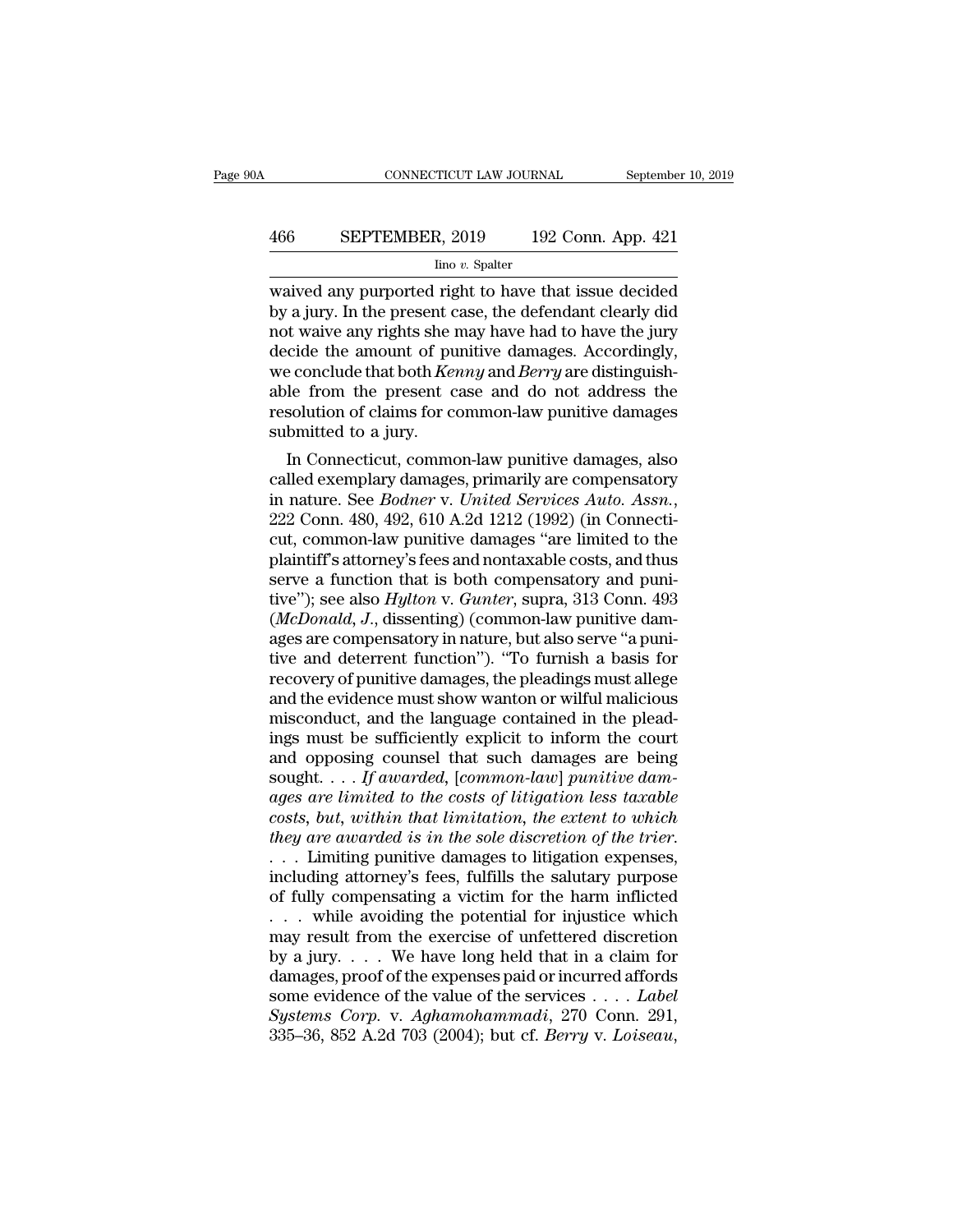# 192 Conn. App. 421 SEPTEMBER, 2019 <sup>467</sup>

Iino *v.* Spalter

 $\begin{array}{ll}\n \text{F} & 10, 2019 \quad \text{COMRECTICUT LAW JOURNAL} \quad \text{Page 9}\n \end{array}$ <br>  $\begin{array}{ll}\n \text{192 Conn. App. 421} & \text{SEPTEMBER, 2019} \quad \text{467} \\
 \text{Iino } v. \text{ Spalter} \quad \text{Supra, 223 Conn. 827 (common-law \text{punitive damages, when viewed in the light of the increasing costs of, and, and, and, and, and, and, and, and, are the same as follows:}\n \end{array}$ 192 Conn. App. 421 SEPTEMBER, 2019 467<br>  $\frac{1}{2}$  Inno v. Spalter<br>
supra, 223 Conn. 827 (common-law punitive damages,<br>
when viewed in the light of the increasing costs of<br>
litigation, also [serve] to punish and deter wron 192 Conn. App. 421 SEPTEMBER, 2019 467<br>  $\frac{\text{line }v \cdot \text{Spalter}}{\text{supra, 223 Conn. 827 (common-law pointive damages, when viewed in the light of the increasing costs of  
litigation, also [serve] to punishment and deter wrongful  
conduct).'' (Emphasis added; internal quotation marks  
omitted.) *Hulton y. Gunter* supra-313 Conn. 486 n 14$ 192 Conn. App. 421 SEPTEMBER, 2019 467<br>  $\frac{1}{2}$  Inno v. Spalter<br>
supra, 223 Conn. 827 (common-law punitive damages,<br>
when viewed in the light of the increasing costs of<br>
litigation, also [serve] to punish and deter wron For Coldin Tipp. 221 Bill Thin Director 10.<br>
Ilmo v. Spalter<br>
supra, 223 Conn. 827 (common-law punitive damages,<br>
when viewed in the light of the increasing costs of<br>
litigation, also [serve] to punish and deter wrongful<br>  $\frac{1}{2}$  and  $\frac{1}{2}$  and  $\frac{1}{2}$  and  $\frac{1}{2}$  and  $\frac{1}{2}$  common-law punitive damages,<br>nen viewed in the light of the increasing costs of<br>igation, also [serve] to punish and deter wrongful<br>nduct)." (Emphasis added supra, 223 Conn. 827 (common-law punitive damages,<br>when viewed in the light of the increasing costs of<br>litigation, also [serve] to punish and deter wrongful<br>conduct)." (Emphasis added; internal quotation marks<br>omitted.)

when viewed in the light of the increasing costs of<br>litigation, also [serve] to punish and deter wrongful<br>conduct)." (Emphasis added; internal quotation marks<br>omitted.) *Hylton* v. *Gunter*, supra, 313 Conn. 486 n.14.<br>Juri conduct)." (Emphasis added; internal quotation marks<br>omitted.) *Hylton* v. *Gunter*, supra, 313 Conn. 486 n.14.<br>Juries in Connecticut have been awarding punitive<br>damages for "wanton or malicious injuries" for more<br>than two omitted.) *Hylton* v. *Gunter*, supra, 313 Conn. 486 n.14.<br>Juries in Connecticut have been awarding punitive<br>damages for "wanton or malicious injuries" for more<br>than two hundred years. See, e.g., *Linsley* v. *Bushnell*,<br>1 Juries in Connecticut have been awarding punitive<br>damages for "wanton or malicious injuries" for more<br>than two hundred years. See, e.g., *Linsley v. Bushnell*,<br>15 Conn. 225, 235 (1842), and cases cited therein. More<br>recent damages for "wanton or malicious injuries" for more<br>than two hundred years. See, e.g., *Linsley* v. *Bushnell*,<br>15 Conn. 225, 235 (1842), and cases cited therein. More<br>recently, in *Bifolck* v. *Philip Morris, Inc.*, 324 C than two hundred years. See, e.g., *Linsley v. Bushnell*,<br>15 Conn. 225, 235 (1842), and cases cited therein. More<br>recently, in *Bifolck v. Philip Morris, Inc.*, 324 Conn. 402,<br>451, 152 A.3d 1183 (2016), our Supreme Court c 15 Conn. 225, 235 (1842), and cases cited therein. More<br>recently, in *Bifolck* v. *Philip Morris, Inc.*, 324 Conn. 402,<br>451, 152 A.3d 1183 (2016), our Supreme Court confirmed<br>that, in a jury trial, the question of the amo recently, in *Bifolck* v. *Philip Morris, Inc.*, 324 Conn. 402, 451, 152 A.3d 1183 (2016), our Supreme Court confirmed that, in a jury trial, the question of the amount of punitive damages is for the jury, not the court, w 451, 152 A.3d 1183 (2016), our Supreme Court confirmed<br>that, in a jury trial, the question of the amount of puni-<br>tive damages is for the jury, not the court, when the<br>parties do not agree to have the court decide that is that, in a jury trial, the question of the amount of punitive damages is for the jury, not the court, when the parties do not agree to have the court decide that issue.<br>As our Supreme Court explained: "Indeed, it was preci tive damages is for the jury, not the court, when the parties do not agree to have the court decide that issue.<br>As our Supreme Court explained: "Indeed, it was precisely because juries assessed the amount of punitive damag parties do not agree to have the court decide that issue.<br>As our Supreme Court explained: "Indeed, it was<br>precisely because juries assessed the amount of puni-<br>tive damages that this court was motivated to adopt<br>the common We damages that this court was motivated to adopt<br>the common-law rule, limiting the exercise of the<br>try's discretion by tying such damages to litigation<br>spenses."<sup>14</sup> Id. In reaching this conclusion, the court<br><sup>14</sup> Connect the common-law rule, limiting the exercise of the jury's discretion by tying such damages to litigation expenses."<sup>14</sup> Id. In reaching this conclusion, the court  $\frac{14}{4}$  Connecticut Civil Jury Instructions 3.4-4 offers

of the defendant's reckless indifference to the rights of others or an intentional and wanton violation of those rights. You may award punitive damages only if you unanimously find, from facts established by a preponderanc tional and wanton violation of those rights. You ma<br>only if you unanimously find, from facts establish<br>the evidence, that the conduct of the defendant<br>"The law does not require you to award puniti<br>a matter for your sound d It is you unanimously find, from facts established by a preponderance of<br>e evidence, that the conduct of the defendant was, in fact, outrageous.<br>"The law does not require you to award punitive damages. It is, instead,<br>matt the evidence, that the conduct of the defendant was, in fact, outrageous.<br>
"The law does not require you to award punitive damages. It is, instead,<br>
a matter for your sound discretion. An award of punitive damages must not

"The law does not require you to award punitive damages. It is, instead, a matter for your sound discretion. An award of punitive damages must not reflect bias, prejudice or sympathy with respect to any party. It must ins a matter for your sound discretion. An award of punitive damages must not reflect bias, prejudice or sympathy with respect to any party. It must instead be fairly based on the evidence in the case.<br>
"There is no exact sta reflect bias, prejudice or sympathy with respect to any party. It must instead<br>be fairly based on the evidence in the case.<br>"There is no exact standard for fixing the amount of punitive damages.<br>The amount awarded, if any, be fairly based on the evidence in the case.<br>
"There is no exact standard for fixing the amount of punitive damages.<br>
The amount awarded, if any, should be the amount you unanimously find<br>
necessary for achieving the objec "There is no exact standard for fixing the amount of<br>The amount awarded, if any, should be the amount y<br>necessary for achieving the objectives of punitive  $\dot{\alpha}$ <br>described. You should consider the degree of reprehenced<br>d In the amount awarded, if any, should be the amount you unanimously find<br>cessary for achieving the objectives of punitive damages that I have<br>scribed. You should consider the degree of reprehensibility of the defen-<br>nt's m described. You should consider the degree of reprehensibility of the defendant's misconduct and the actual or potential harm suffered by the plaintiff."<br>Connecticut Civil Jury Instructions 3.4-4, available at https://www.

the Common-Law Tule, inhiting the exercise of the<br>jury's discretion by tying such damages to litigation<br>expenses."<sup>14</sup> Id. In reaching this conclusion, the court<br> $\frac{14}{10}$ Connecticut Civil Jury Instructions 3.4-4 offers jury's discretion by tying such damages to litigation expenses."<sup>14</sup> Id. In reaching this conclusion, the court  $\frac{14}{4}$  Connecticut Civil Jury Instructions 3.4-4 offers the following jury instruction for cases involvin **expenses.**"<sup>14</sup> Id. In reaching this conclusion, the court  $\frac{14}{4}$  Connecticut Civil Jury Instructions 3.4-4 offers the following jury instruction for cases involving punitive damages: "In addition to seeking compensa <sup>14</sup> Connecticut Civil Jury Instructions 3.4-4 offers the following jury instruction for cases involving punitive damages: "In addition to seeking compensatory damages, the plaintiff seeks an award of punitive damages. Pu <sup>14</sup> Connecticut Civil Jury Instructions 3.4-4 offers the following jury instruction for cases involving punitive damages: "In addition to seeking compensatory damages, the plaintiff seeks an award of punitive damages. Pu tion for cases involving punitive damages: "In addition to seeking compensatory damages, the plaintiff seeks an award of punitive damages. Punitive damages are damages awarded not to compensate the plaintiff for any injury tory damages, the plaintiff seeks an award of punitive damages. Punitive damages are damages awarded not to compensate the plaintiff for any injury or losses but to punish the defendant for outrageous conduct and to deter damages are damages awarded not to compensate the plaintiff for any injury<br>or losses but to punish the defendant for outrageous conduct and to deter<br>(him/her) and others like (him/her) from similar conduct in the future.<br>P or losses but to punish the defendant for outrageous conduct and to deter (him/her) and others like (him/her) from similar conduct in the future.<br>Punitive damages may be awarded for conduct that is outrageous, because<br>of t  $\lim$ /her) and others like ( $\lim$ /her) from similar conduct in the future.<br>
unitive damages may be awarded for conduct that is outrageous, because<br>
the defendant's reckless indifference to the rights of others or an inten-<br> Punitive damages may be awarded for conduct that is outrageous, because<br>of the defendant's reckless indifference to the rights of others or an inten-<br>tional and wanton violation of those rights. You may award punitive dama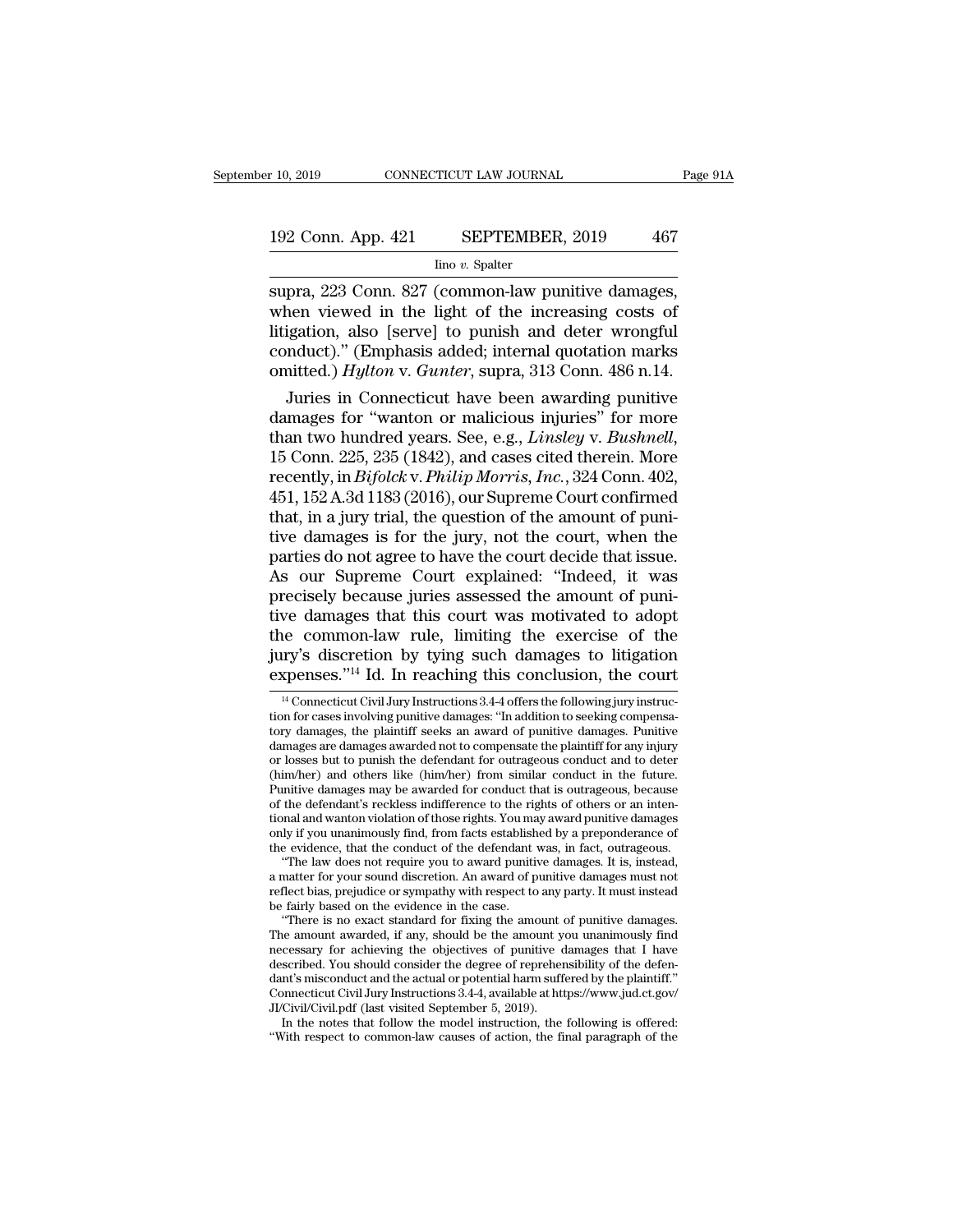# CONNECTICUT LAW JOURNAL September 10, 2019<br>468 SEPTEMBER, 2019 192 Conn. App. 421<br>100 v. Spalter

#### Iino *v.* Spalter

CONNECTICUT LAW JOURNAL September 10, 2019<br>
468 SEPTEMBER, 2019 192 Conn. App. 421<br>
<sup>100</sup> *ino v.* Spalter<br>
distinguished common-law punitive damages from the<br>
award of punitive damages or attorney's fees under<br>
cortain st EPTEMBER, 2019 192 Conn. App. 421<br>
lino v. Spalter<br>
distinguished common-law punitive damages from the<br>
award of punitive damages or attorney's fees under<br>
certain statutory causes of action that specifically pro-<br>
vide th 468 SEPTEMBER, 2019 192 Conn. App. 421<br>  $\frac{\text{line }v. \text{ Spalter}}{\text{distinguished common-law punitive damages from the}$ <br>
award of punitive damages or attorney's fees under<br>
certain statutory causes of action that specifically pro-<br>
vide that the court, not the jury, i EXEPTEMBER, 2019 192 Conn. App. 421<br>  $\frac{1}{2}$  lino v. Spalter<br>
distinguished common-law punitive damages from the<br>
award of punitive damages or attorney's fees under<br>
certain statutory causes of action that specifically  $\frac{1}{2}$  line v. Spalter<br>distinguished common-law punitive damage award of punitive damages or attorney's<br>certain statutory causes of action that spec<br>vide that the court, not the jury, is to de<br>amount to be awarded. Id. stinguished common-law punitive damages from the vard of punitive damages or attorney's fees under<br>rtain statutory causes of action that specifically pro-<br>de that the court, not the jury, is to determine the<br>nount to be a distinguished common-law punitive damages from the<br>award of punitive damages or attorney's fees under<br>certain statutory causes of action that specifically pro-<br>vide that the court, not the jury, is to determine the<br>amount

statutes. General Statutes § 52-215 provides in relevant particular statutory causes of action that specifically provide that the court, not the jury, is to determine the amount to be awarded. Id., 449–51.<sup>15</sup><br>That juries certain statutory causes of action that specifically provide that the court, not the jury, is to determine the amount to be awarded. Id.,  $449-51$ .<sup>15</sup><br>That juries are to determine the amount of common-<br>law punitive damag Fig. 2.15<br>amount to be awarded. Id., 449–51.<sup>15</sup><br>That juries are to determine the amount of common-<br>law punitive damages is confirmed also by our state<br>statutes. General Statutes § 52-215 provides in relevant<br>part: "The f amount to be awarded. Id., 449–51. $\degree$ <br>That juries are to determine the amount of common-<br>law punitive damages is confirmed also by our state<br>statutes. General Statutes § 52-215 provides in relevant<br>part: "The following-n statutes. General Statutes § 52-215 provides in relevant<br>part: "The following-named classes of cases shall be<br>entered in the docket as jury cases upon the written<br>request of either party made to the clerk within thirty<br>sug part: "The following-named classes of cases shall be<br>entered in the docket as jury cases upon the written<br>request of either party made to the clerk within thirty<br>suggested charge should be replaced by the following languag

part. The following named classes of cases sharm be<br>entered in the docket as jury cases upon the written<br>request of either party made to the clerk within thirty<br>suggested charge should be replaced by the following language entered in the docket as jury cases upon the written<br>request of either party made to the clerk within thirty<br>suggested charge should be replaced by the following language: 'Punitive<br>damages are limited to the costs of lit request of either party made to the clerk within thirty<br>suggested charge should be replaced by the following language: 'Punitive<br>damages are limited to the costs of litigation, including attorney's fees, less<br>taxable costs suggested charge should be replaced by the following language: 'Punitive damages are limited to the costs of litigation, including attorney's fees, less taxable costs. Within that limitation, the extent to which they are ggested charge should be replaced by the following language: 'Punitive mages are limited to the costs of litigation, including attorney's fees, less wable costs. Within that limitation, the extent to which they are awarded damages are limited to the costs of litigation, including attorney's fees, less<br>taxable costs. Within that limitation, the extent to which they are awarded<br>is within your sole discretion.' . . . . . . . . . . . . . . . .

taxable costs. Within that limitation, the extent to which they are awarded<br>is within your sole discretion.' . . . . '[T]here is an undisputed requirement<br>that the reasonableness of attorney's fees and costs must be proven is within your sole discretion.' . . . . '[T]here is an undisputed requirement<br>that the reasonableness of attorney's fees and costs must be proven by an<br>appropriate evidentiary showing.' . . .<br>"With respect to common-law that the reasonableness of attorney's fees and costs must be proven by an appropriate evidentiary showing.' . . .<br>
"With respect to common-law causes of action, it may be prudent to have the jury find whether an award of "With respect to common-law causes of action, it may be prudent to have the jury find whether an award of punitive damages is appropriate and to have the court subsequently determine the amount of such award." (Citations

the jury find whether an award of punitive damages is appropriate and to have the court subsequently determine the amount of such award." (Citations omitted.) Id., notes. The final suggestion, however, does not address wha have the court subsequently determine the amount of such award." (Citations omitted.) Id., notes. The final suggestion, however, does not address what the court should do if the defendant objects to that procedure.<br><sup>15</sup> In omitted.) Id., notes. The final suggestion, however, does not address what<br>the court should do if the defendant objects to that procedure.<br><sup>15</sup> In a footnote, the Supreme Court stated: "We note that, despite repeated<br>stat the court should do if the defendant objects to that procedure.<br><sup>15</sup> In a footnote, the Supreme Court stated: "We note that, despite repeated statements in the past that 'the extent to which exemplary damages are to be aw <sup>15</sup> In a footnote, the Supreme Court stated: "We note that, despite repeated statements in the past that 'the extent to which exemplary damages are to be awarded ordinarily rests in the discretion of the trier of the fac statements in the past that 'the extent to which exemplary damages are to<br>be awarded ordinarily rests in the discretion of the trier of the facts'; *Gion-*<br>friddo v. *Avis Rent A Car System, Inc.*, 192 Conn. 280, 295, 472 be awarded ordinarily rests in the discretion of the trier of the facts'; *Gion-*<br>*friddo v. Avis Rent A Car System, Inc.*, 192 Conn. 280, 295, 472 A.2d 306<br>(1984); several more recent decisions reflect a trend toward havi friddo v. Avis Rent A Car System, Inc., 192 Conn. 280, 295, 472 A.2d 306 (1984); several more recent decisions reflect a trend toward having the trial court determine the amount of common-law punitive damages following a j (1984); several more recent decisions reflect a trend toward having the trial<br>
court determine the amount of common-law punitive damages following a<br>
jury trial, thus implicitly limiting this statement to a determination court determine the amount of common-law punitive damages following a<br>jury trial, thus implicitly limiting this statement to a determination of the<br>entitlement to such damages. See *Harris* v. *Bradley Memorial Hospital & Jury trial, thus implicitly limiting this statement to a determination of the*<br> *Intilement to such damages. See Harris v. Bradley Memorial Hospital &*<br> *Intealth Center, Inc.*, 306 Conn. 304, 313, 50 A.3d 841 (2012), cer entitlement to such damages. See *Harris* v. *Bradley Memorial Hospital &*<br>*Health Center, Inc.*, 306 Conn. 304, 313, 50 A.3d 841 (2012), cert. denied, 569 U.S. 918, 133 S. Ct. 1809, 185 L. Ed. 2d 812 (2013); *Nelson* v. Health Center, Inc., 306 Conn. 304, 313, 50 A.3d 841 (2012), cert. denied, 569 U.S. 918, 133 S. Ct. 1809, 185 L. Ed. 2d 812 (2013); *Nelson v. Tradewind Aviation, LLC*, 155 Conn. App. 519, 530, 111 A.3d 887, cert. denied, 569 U.S. 918, 133 S. Ct. 1809, 185 L. Ed. 2d 812 (2013); *Nelson v. Tradewind*<br>*Aviation, LLC*, 155 Conn. App. 519, 530, 111 A.3d 887, cert. denied, 316<br>Conn. 918, 113 A.3d 1016 (2015); *R.I. Pools, Inc. v. Paramount Concr* Aviation, LLC, 155 Conn. App. 519, 530, 111 A.3d 887, cert. denied, 316 Conn. 918, 113 A.3d 1016 (2015); R.I. Pools, Inc. v. Paramount Concrete, Inc., 149 Conn. App. 839, 873–74, 89 A.3d 993, cert. denied, 312 Conn. 920, Conn. 918, 113 A.3d 1016 (2015); *R.I. Pools, Inc. v. Paramount Concrete,*<br> *Inc.*, 149 Conn. App. 839, 873–74, 89 A.3d 993, cert. denied, 312 Conn. 920,<br>
94 A.3d 1200 (2014); *Metcoff v. NCT Group, Inc.*, 137 Conn. App. 5 *Inc.*, 149 Conn. App. 839, 873–74, 89 A.3d 993, cert. denied, 312 Conn. 920, 94 A.3d 1200 (2014); *Metcoff v. NCT Group, Inc.*, 137 Conn. App. 578, 582, 49 A.3d 282 (2012); *Bridgeport Harbour Place I, LLC v. Ganim*, 131 94 A.3d 1200 (2014); *Metcoff v. NCT Group, Inc.*, 137 Conn. App. 578, 582, 49 A.3d 282 (2012); *Bridgeport Harbour Place I, LLC v. Ganim*, 131 Conn. App. 99, 165–66, 30 A.3d 703, cert. granted, 303 Conn. 904, 31 A.3d 1179 49 A.3d 282 (2012); *Bridgeport Harbour Place I, LLC v. Ganim*, 131 Conn.<br>App. 99, 165–66, 30 A.3d 703, cert. granted, 303 Conn. 904, 31 A.3d 1179<br>(2011) (appeal withdrawn January 27, 2012), cert. granted, 303 Conn. 905,<br>3 App. 99, 165–66, 30 A.3d 703, cert. granted, 303 Conn. 904, 31 A.3d 1179 (2011) (appeal withdrawn January 27, 2012), cert. granted, 303 Conn. 905, 31 A.3d 1180 (2011) (appeal withdrawn January 26, 2012)." *Bifolck* v. *Phi* (2011) (appeal withdrawn January 27, 2012), cert. granted, 303 Conn. 905, 31 A.3d 1180 (2011) (appeal withdrawn January 26, 2012)." *Bifolck* v. *Philip Morris, Inc.*, supra, 324 Conn. 450 n.24. None of the cases cited by 31 A.3d 1180 (2011) (appeal withdrawn January 26, 2012)." *Bifolck v. Philip Morris, Inc.*, supra, 324 Conn. 450 n.24. None of the cases cited by the court in *Bifolck*, however, involved matters in which there had been a in  $Bifolck$ , however, involved matters in which there had been a jury trial and the defendant had objected to the trial court reserving the issue of the *amount* of the punitive damages to itself; they all appear to be case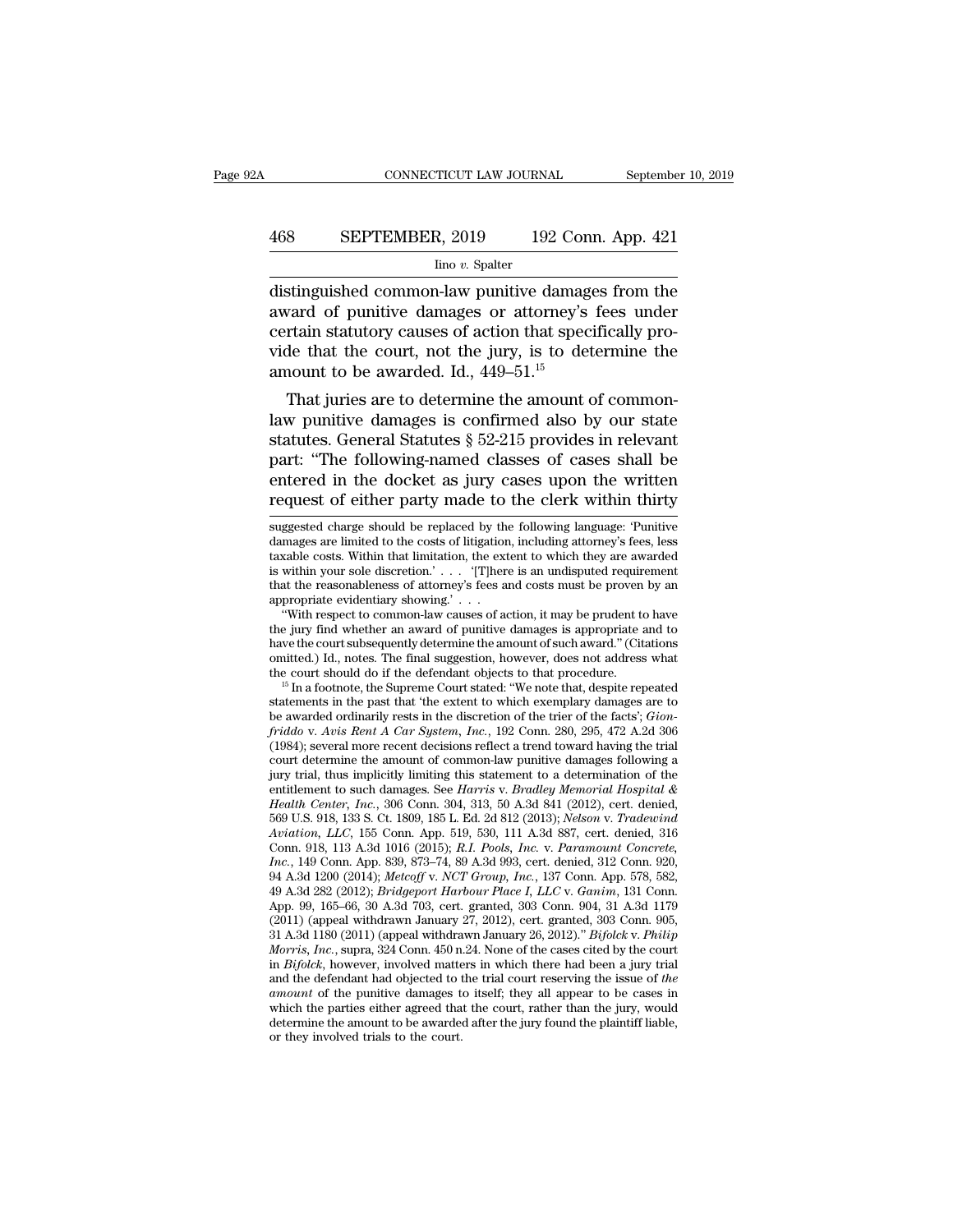# 10, 2019 CONNECTICUT LAW JOURNAL Page 93A<br>192 Conn. App. 421 SEPTEMBER, 2019 469<br>192 Conn. App. 421 SEPTEMBER, 2019 469

Iino *v.* Spalter

r 10, 2019 CONNECTICUT LAW JOURNAL Page 93A<br>
192 Conn. App. 421 SEPTEMBER, 2019 469<br>
Ino v. Spalter<br>
days after the return day . . . civil actions involving<br>
such an issue of fact as, prior to January 1, 1880, would<br>
not p 192 Conn. App. 421 SEPTEMBER, 2019 469<br>
Imo v. Spalter<br>
days after the return day . . . civil actions involving<br>
such an issue of fact as, prior to January 1, 1880, would<br>
not present a question properly cognizable in equi 192 Conn. App. 421 SEPTEMBER, 2019 469<br>  $\frac{\text{line }v. \text{ Spalter}}{\text{days after the return day . . . civil actions involving}}$ <br>
such an issue of fact as, prior to January 1, 1880, would<br>
not present a question properly cognizable in equity<br>
.... All issues of fact in any su 192 Conn. App. 421 SEPTEMBER, 2019 469<br>  $\frac{\text{line }v. \text{ Spalter}}{\text{days after the return day } \dots \text{ civil actions involving}}$ <br>
such an issue of fact as, prior to January 1, 1880, would<br>
not present a question properly cognizable in equity<br>  $\dots$  All issues of fact in any by the system of the system of the value of the incorrect days after the return day . . . civil actions involving<br>such an issue of fact as, prior to January 1, 1880, would<br>not present a question properly cognizable in equ  $\frac{\text{line }v. \text{ Spalter}}{\text{days after the return day . . . civil actions involving such an issue of fact as, prior to January 1, 1880, would not present a question properly cognizable in equity . . . . All issues of fact in any such case shall be tried by the jury, provided the issues agreed by the parties to be tried by the court may be so tried . . . " See also Practice Book § 14-10.$ days after the return day . . . civil actions involving<br>such an issue of fact as, prior to January 1, 1880, would<br>not present a question properly cognizable in equity<br>... . All issues of fact in any such case shall be tri ch an issue of fact as, prior to January 1, 1880, would<br>t present a question properly cognizable in equity<br>... All issues of fact in any such case shall be tried<br>the jury, provided the issues agreed by the parties<br>be trie not present a question properly cognizable in equity<br>  $\ldots$  All issues of fact in any such case shall be tried<br>
by the jury, provided the issues agreed by the parties<br>
to be tried by the court may be so tried.  $\ldots$  "See

Fig. 7. All issues of fact in any such case shall be tried<br>by the jury, provided the issues agreed by the parties<br>to be tried by the court may be so tried. . . ." See also<br>Practice Book § 14-10.<br>Additionally, pursuant to by the jury, provided the issues agreed by the parties<br>to be tried by the court may be so tried. . . ." See also<br>Practice Book § 14-10.<br>Additionally, pursuant to General Statutes § 52-216:<br>"The court shall decide all issu to be tried by the court may be so tried. . . ." See also<br>Practice Book § 14-10.<br>Additionally, pursuant to General Statutes § 52-216:<br>"The court shall decide all issues of law and all ques-<br>tions of law arising in the tri Practice Book § 14-10.<br>
Additionally, pursuant to General Statutes § 52-216:<br>
"The court shall decide all issues of law and all questions of law arising in the trial of any issue of fact; and,<br>
in committing the action to Additionally, pursuant to General Statutes  $\S$  52-216:<br>
"The court shall decide all issues of law and all questions of law arising in the trial of any issue of fact; and,<br>
in committing the action to the jury, shall direc "The court shall decide all issues of law and all questions of law arising in the trial of any issue of fact; and, in committing the action to the jury, shall direct them to find accordingly. The court shall submit all que tions of law arising in the trial of any issue of fact; and,<br>in committing the action to the jury, shall direct them<br>to find accordingly. The court shall submit all questions<br>of fact to the jury, with such observations on in committing the action to the jury, shall direct them<br>to find accordingly. The court shall submit all questions<br>of fact to the jury, with such observations on the evi-<br>dence, for their information, as it thinks proper, w to find accordingly. The court shall submit all questions of fact to the jury, with such observations on the evidence, for their information, as it thinks proper, without any direction as to how they shall find the facts. of fact to the jury, wi<br>dence, for their inform<br>any direction as to ho<br>the action has been c<br>arguments or evidence<br>dict is returned into co<br>tice Book § 16-9.<br>As noted, claims fo nce, for their information, as it thinks proper, without<br>y direction as to how they shall find the facts. After<br>e action has been committed to the jury, no pleas,<br>guments or evidence may be received before the ver-<br>ct is r any direction as to how they shall find the facts. After<br>the action has been committed to the jury, no pleas,<br>arguments or evidence may be received before the ver-<br>dict is returned into court and recorded." See also Prac-<br>

the action has been committed to the jury, no pleas,<br>arguments or evidence may be received before the ver-<br>dict is returned into court and recorded." See also Prac-<br>tice Book § 16-9.<br>As noted, claims for common-law punitiv arguments or evidence may be received before the ver-<br>dict is returned into court and recorded." See also Prac-<br>tice Book § 16-9.<br>As noted, claims for common-law punitive damages<br>were recognized and submitted to juries for dict is returned into court and recorded." See also Practice Book § 16-9.<br>As noted, claims for common-law punitive damages<br>were recognized and submitted to juries for the determi-<br>nation as to the amount of such damages lo tice Book § 16-9.<br>
As noted, claims for common-law punitive damages<br>
were recognized and submitted to juries for the determi-<br>
nation as to the amount of such damages long before<br>
1880. In the present case, the defendant As noted, claims for common-law punitive damages<br>were recognized and submitted to juries for the determi-<br>nation as to the amount of such damages long before<br>1880. In the present case, the defendant repeatedly told<br>the cou were recognized and submitted to juries for the determination as to the amount of such damages long before<br>1880. In the present case, the defendant repeatedly told<br>the court and the plaintiff that she wanted the jury to<br>de nation as to the amount of such damages long before<br>1880. In the present case, the defendant repeatedly told<br>the court and the plaintiff that she wanted the jury to<br>determine the amount of punitive damages. The plaintiff<br>w 1880. In the present case, the defendant repeatedly told<br>the court and the plaintiff that she wanted the jury to<br>determine the amount of punitive damages. The plaintiff<br>was on notice of this before she put on any evidence<br> the court and the plaintiff that she wanted the jury to<br>determine the amount of punitive damages. The plaintiff<br>was on notice of this before she put on any evidence<br>in the case, when, on February 6, 2017, the defendant<br>fil determine the amount of punitive damages. The plaintiff<br>was on notice of this before she put on any evidence<br>in the case, when, on February 6, 2017, the defendant<br>filed her preliminary request to charge the jury and her<br>pr was on notice of this before she put on any evidence<br>in the case, when, on February 6, 2017, the defendant<br>filed her preliminary request to charge the jury and her<br>proposed jury interrogatories. The plaintiff called the<br>fi in the case, when, on February 6, 2017, the defendant<br>filed her preliminary request to charge the jury and her<br>proposed jury interrogatories. The plaintiff called the<br>first witness on February 8, 2017. There is no indicat filed her preliminary request to charge the jury and her<br>proposed jury interrogatories. The plaintiff called the<br>first witness on February 8, 2017. There is no indication<br>that the plaintiff filed a motion requesting the co proposed jury interrogatories. The plaintiff called the<br>first witness on February 8, 2017. There is no indication<br>that the plaintiff filed a motion requesting the court to<br>opine on whether she needed to produce evidence in first witness on February 8, 2017. There is no indication<br>that the plaintiff filed a motion requesting the court to<br>opine on whether she needed to produce evidence in her<br>case-in-chief as to the amount of her punitive dama that the plaintiff filed a motion requesting the court to<br>opine on whether she needed to produce evidence in her<br>case-in-chief as to the amount of her punitive damages.<br>When the defendant again raised this issue during the opine on whether she needed to produce evidence in her case-in-chief as to the amount of her punitive damages.<br>When the defendant again raised this issue during the March 9, 2017 charging conference, which occurred<br>after t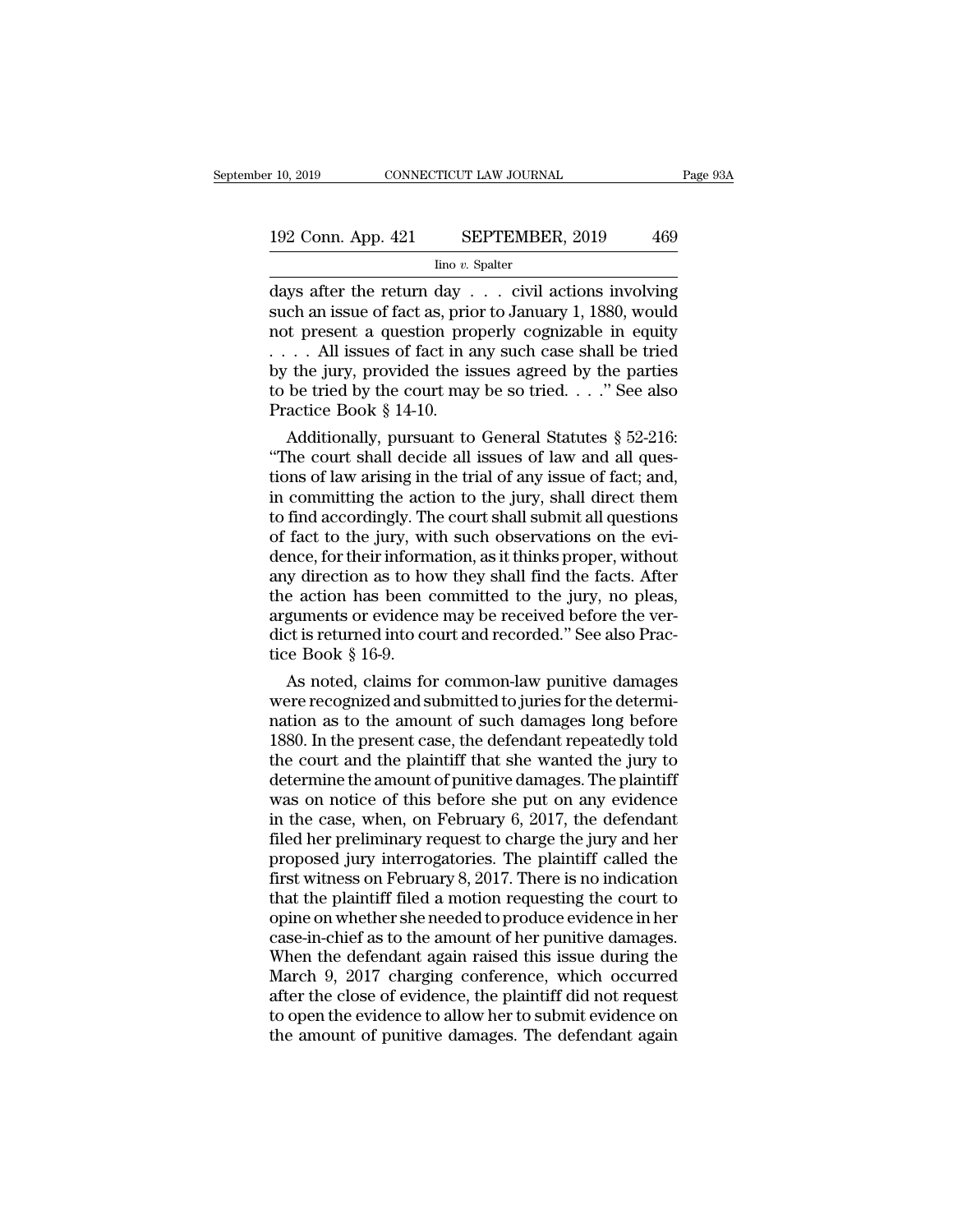# CONNECTICUT LAW JOURNAL September 10, 2019<br>470 SEPTEMBER, 2019 192 Conn. App. 421<br>lino v. Spalter

#### Iino *v.* Spalter

CONNECTICUT LAW JOURNAL September 10, 2019<br>
SEPTEMBER, 2019 192 Conn. App. 421<br>
Ino v. Spalter<br>
objected, in the form of an exception, after the court<br>
charged the jury on the issue of punitive damages when<br>
there had been EPTEMBER, 2019 192 Conn. App. 421<br>
ino v. Spalter<br>
objected, in the form of an exception, after the court<br>
charged the jury on the issue of punitive damages when<br>
there had been no evidence as to the amount of those<br>
damag 470 SEPTEMBER, 2019 192 Conn. App. 421<br>  $\frac{\text{line }v. \text{ Spalter}}{\text{objected, in the form of an exception, after the court charged the jury on the issue of punitive damages when there had been no evidence as to the amount of those damages. The issue certainly was well preserved.}$ 470 SEPTEMBER, 2019 192 Conn. App. 421<br>  $\frac{\text{line }v. \text{ Spalter}}{\text{objected, in the form of an exception, after the court charged the jury on the issue of a particle of the body.}$ The issue certainly was well preserved.<br>
Because the defendant properly and timely requested  $\frac{1}{2}$  line v. Spalter<br>
by interpreted, in the form of an exception, after the court<br>
arged the jury on the issue of punitive damages when<br>
ere had been no evidence as to the amount of those<br>
mages. The issue certainly objected, in the form of an exception, after the court<br>charged the jury on the issue of punitive damages when<br>there had been no evidence as to the amount of those<br>damages. The issue certainly was well preserved.<br>Because th

objected, in the form of an exception, after the court<br>charged the jury on the issue of punitive damages when<br>there had been no evidence as to the amount of those<br>damages. The issue certainly was well preserved.<br>Because th charged the jury on the issue of punitive damages when<br>there had been no evidence as to the amount of those<br>damages. The issue certainly was well preserved.<br>Because the defendant properly and timely requested<br>that the ques there had been no evidence as to the amount of those<br>damages. The issue certainly was well preserved.<br>Because the defendant properly and timely requested<br>that the question of the amount of punitive damages<br>be decided by th damages. The issue certainly was well preserved.<br>Because the defendant properly and timely requested<br>that the question of the amount of punitive damages<br>be decided by the jury, it was incumbent on the plaintiff<br>to submit e Because the defendant properly and timely requested<br>that the question of the amount of punitive damages<br>be decided by the jury, it was incumbent on the plaintiff<br>to submit evidence supporting her claim to such dam-<br>ages in that the question of the amount of punitive damages<br>be decided by the jury, it was incumbent on the plaintiff<br>to submit evidence supporting her claim to such dam-<br>ages in her case. It is undisputed that she did not do<br>so. be decided by the jury, it was incumbent on the plaintiff<br>to submit evidence supporting her claim to such dam-<br>ages in her case. It is undisputed that she did not do<br>so. We conclude, on the basis of the foregoing, that the to submit evidence supporting her claim to such damages in her case. It is undisputed that she did not do<br>so. We conclude, on the basis of the foregoing, that the<br>court improperly charged the jury on punitive damages<br>when ages in her case. It is undisputed that she did not do<br>so. We conclude, on the basis of the foregoing, that the<br>court improperly charged the jury on punitive damages<br>when there was no evidence of damages to support<br>that ch so. We conclude, on the basis of the foregoing, that the<br>court improperly charged the jury on punitive damages<br>when there was no evidence of damages to support<br>that charge. See *Venturi* v. *Savitt*, *Inc.*, supra, 191 Co court improperly charged the jury on punitive damages<br>when there was no evidence of damages to support<br>that charge. See *Venturi* v. *Savitt*, *Inc*., supra, 191 Conn.<br>592–93 ("it is essential for the plaintiff to offer ev when there was no evidence of damages to support<br>that charge. See *Venturi* v. *Savitt*, *Inc.*, supra, 191 Conn.<br>592–93 ("it is essential for the plaintiff to offer evidence<br>of what those [punitive] damages are"; "punitiv that charge. See *Venturi* v. *Savitt*, *Inc.*, supra, 191 Conn.<br>592–93 ("it is essential for the plaintiff to offer evidence<br>of what those [punitive] damages are"; "punitive dam-<br>ages are not properly recoverable in the a 592–93 ("it is essential for the plaintiff to offer evidence<br>of what those [punitive] damages are"; "punitive dam-<br>ages are not properly recoverable in the absence of<br>evidence as to the elements entering into their determ of what those [punitive] damages are"; "punitive damages are not properly recoverable in the absence of evidence as to the elements entering into their determination"); *Chykirda* v. *Yanush*, supra, 131 Conn. 568–69 ("[p] ages are not properly recoverable in the absence of<br>evidence as to the elements entering into their determi-<br>nation''); *Chykirda* v. *Yanush*, supra, 131 Conn. 568–69<br>("[p]unitive damages are limited to the costs of liti evidence as to the elements entering into their determination"); *Chykirda* v. *Yanush*, supra, 131 Conn. 568–69 ("[p]unitive damages are limited to the costs of litigation less taxable costs, but within that limitation th nation"); *Chykirda* v. *Yanush*, supra, 131 Conn. 568–69<br>("[p]unitive damages are limited to the costs of litigation<br>less taxable costs, but within that limitation the extent<br>to which they are awarded is in the discretion ("[p]unitive damages are limited to the costs of litigation<br>less taxable costs, but within that limitation the extent<br>to which they are awarded is in the discretion of the<br>trier"; "punitive damages are not properly recover less taxable costs, but within that limitation the extent<br>to which they are awarded is in the discretion of the<br>trier"; "punitive damages are not properly recoverable<br>in the absence of evidence as to the elements entering to which they are awarded is in the discretion of the<br>trier"; "punitive damages are not properly recoverable<br>in the absence of evidence as to the elements entering<br>into a determination of them"); see also *Green* v. *H.N.S* trier"; "punitive damages are not properly recoverable<br>in the absence of evidence as to the elements entering<br>into a determination of them"); see also *Green v. H.N.S.*<br>*Management Co.*, supra, 91 Conn. App. 758 ("[t]he tr in the absence of evidence as to the elements entering<br>into a determination of them"); see also *Green v. H.N.S.*<br>*Management Co.*, supra, 91 Conn. App. 758 ("[t]he trial<br>court has a duty not to submit any issue to the jur into a determination of them"); see also *Green v. H.N.S.*<br>Management *Co.*, supra, 91 Conn. App. 758 ("[t]he trial<br>court has a duty not to submit any issue to the jury<br>upon which the evidence would not support a finding" Management Co., supra, 91 Conn. App. 758 ("[t]he trial<br>court has a duty not to submit any issue to the jury<br>upon which the evidence would not support a finding"<br>[internal quotation marks omitted]). Accordingly, the<br>judgmen court has a duty not to submit any issue to the jury<br>upon which the evidence would not support a finding"<br>[internal quotation marks omitted]). Accordingly, the<br>judgment as to the defendant's liability for punitive<br>damages upon which the evidence would not support a finding"<br>[internal quotation marks omitted]). Accordingly, the<br>judgment as to the defendant's liability for punitive<br>damages must be reversed. The defendant had the right<br>to have [internal quotation marks omitted]). Accordingly, the judgment as to the defendant's liability for punitive damages must be reversed. The defendant had the right to have the issue of the amount of punitive damages determi judgment as to<br>damages must b<br>to have the issu<br>determined by<br>plaintiff admitte<br>tion expenses,<br>the jury.<sup>16</sup> etermined by the jury. In light of the fact that the<br>laintiff admittedly submitted no evidence of her litiga-<br>on expenses, the matter should not have gone to<br>le jury.<sup>16</sup><br><sup>16</sup> We also are unpersuaded by the plaintiff's arg plaintiff admittedly submitted no evidence of her litigation expenses, the matter should not have gone to the jury.<sup>16</sup><br>
<sup>16</sup> We also are unpersuaded by the plaintiff's argument that, because the case was not completely o tion expenses, the matter should not have gone to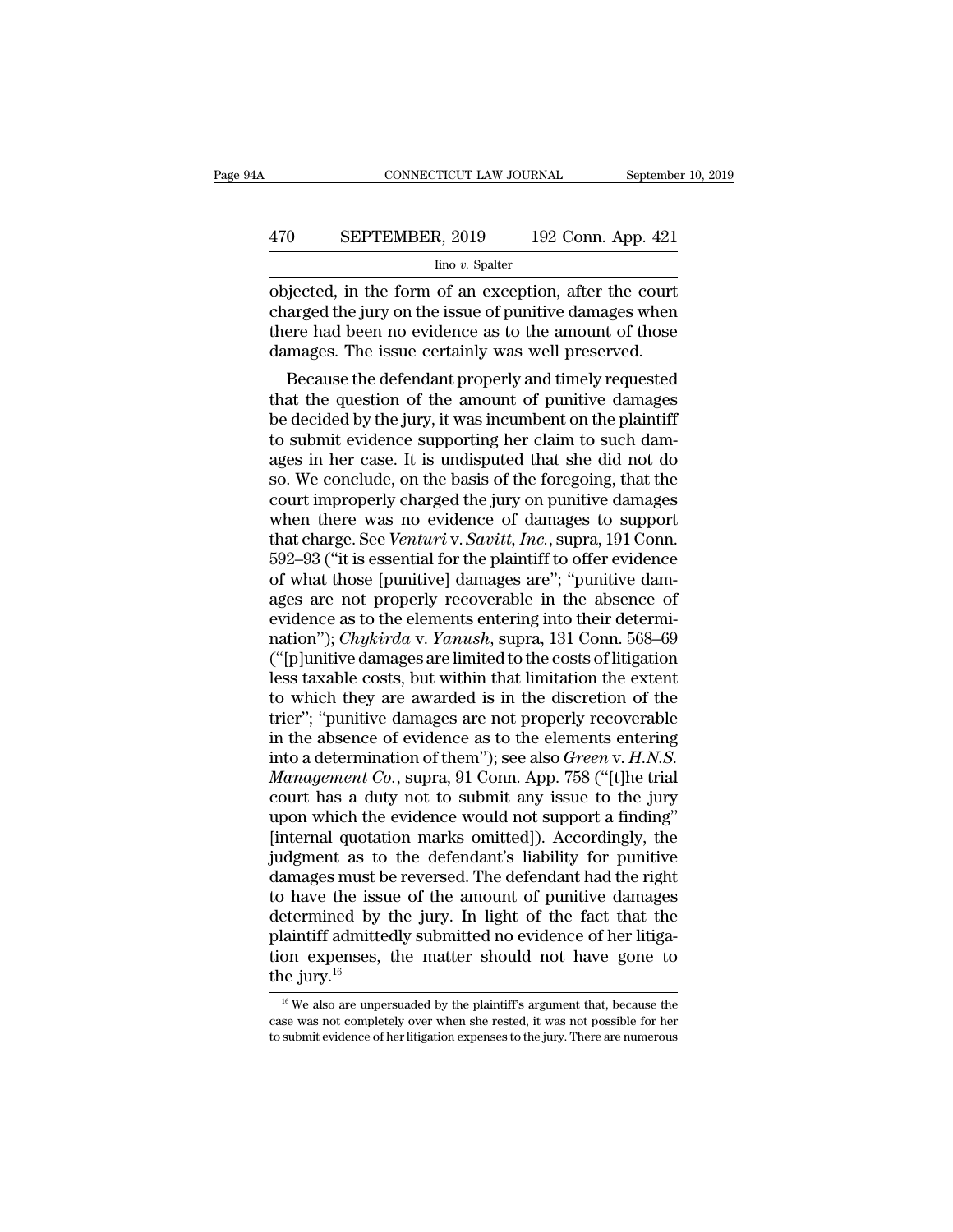| r 10, 2019         | CONNECTICUT LAW JOURNAL | Page 95A |
|--------------------|-------------------------|----------|
| 192 Conn. App. 421 | SEPTEMBER, 2019         | 471      |
|                    | Iino v. Spalter         |          |

#### IV

 $\begin{array}{r} \text{2 Conn. App. 421} \quad \text{SEPTEMBER, 2019} \quad \text{471} \ \text{line } v. \text{ Spattern} \quad \text{IV} \ \text{The defendant's final claim is that the trial court properly denied her motion to set aside the verdict, which allowed that there was insufficient evidence that$ 192 Conn. App. 421 SEPTEMBER, 2019 471<br>  $\frac{1}{2}$  Ino v. Spalter<br>
IV<br>
The defendant's final claim is that the trial court<br>
improperly denied her motion to set aside the verdict,<br>
which alleged that there was insufficient 192 Conn. App. 421 SEPTEMBER, 2019 471<br>  $\frac{1}{2}$  Ino v. Spalter<br>
IV<br>
The defendant's final claim is that the trial court<br>
improperly denied her motion to set aside the verdict,<br>
which alleged that there was insufficient  $\frac{1}{2}$  in  $\frac{1}{2}$  in  $\frac{1}{2}$  in  $\frac{1}{2}$  in  $\frac{1}{2}$  in  $\frac{1}{2}$  in  $\frac{1}{2}$  in  $\frac{1}{2}$  in  $\frac{1}{2}$  in  $\frac{1}{2}$  in  $\frac{1}{2}$  in  $\frac{1}{2}$  in  $\frac{1}{2}$  in  $\frac{1}{2}$  in  $\frac{1}{2}$  in  $\frac{1}{2}$  in  $\frac{1}{2}$  in IV<br>
The defendant's final claim is that the trial court<br>
improperly denied her motion to set aside the verdict,<br>
which alleged that there was insufficient evidence that<br>
the plaintiff suffers from post-traumatic stress dis The defendant's final claim is that the trial court<br>improperly denied her motion to set aside the verdict,<br>which alleged that there was insufficient evidence that<br>the plaintiff suffers from post-traumatic stress disorder<br> The defendant's final claim is that the trial court<br>improperly denied her motion to set aside the verdict,<br>which alleged that there was insufficient evidence that<br>the plaintiff suffers from post-traumatic stress disorder<br>a improperly denied her motion to set aside the verdict,<br>which alleged that there was insufficient evidence that<br>the plaintiff suffers from post-traumatic stress disorder<br>and other psychological trauma and injuries. She argu which alleged that there was insufficient evidence that<br>the plaintiff suffers from post-traumatic stress disorder<br>and other psychological trauma and injuries. She argues<br>that the "plaintiff offered no competent and suffici the plaintiff suffers from<br>and other psychological ti<br>that the "plaintiff offered<br>evidence to establish tha<br>the medical and/or ps<br>claimed, or that those con<br>hood sexual abuse."<br>The following additions a burier psychological traditional figures. She argues<br>at the "plaintiff offered no competent and sufficient<br>idence to establish that she actually suffered from<br>e-medical and/or-psychological conditions she<br>aimed, or that as the plant of the divergence in the summer evidence to establish that she actually suffered from<br>the medical and/or psychological conditions she<br>claimed, or that those conditions were caused by child-<br>hood sexual abuse."

evidence to establish that she actually suffered from<br>the medical and/or psychological conditions she<br>claimed, or that those conditions were caused by child-<br>hood sexual abuse."<br>The following additional facts and procedura inter intentional sexual abuse."<br>
The following additional facts and procedural history<br>
assist with our review. In her complaint, the plaintiff<br>
claimed in count one that the decedent had committed<br>
intentional sexual ass relatived, or that those conditions were caused by child-<br>hood sexual abuse."<br>The following additional facts and procedural history<br>assist with our review. In her complaint, the plaintiff<br>claimed in count one that the dece The following additional facts and procedural history<br>assist with our review. In her complaint, the plaintiff<br>claimed in count one that the decedent had committed<br>intentional sexual assault against her. She claimed, inter<br> The following additional facts and procedural history<br>assist with our review. In her complaint, the plaintiff<br>claimed in count one that the decedent had committed<br>intentional sexual assault against her. She claimed, inter<br> assist with our review. In her complaint, the plaintiff<br>claimed in count one that the decedent had committed<br>intentional sexual assault against her. She claimed, inter<br>alia, that "[a]s a result of said sexual abuse, sexual claimed in count one that the decedent had committed<br>intentional sexual assault against her. She claimed, inter<br>alia, that "[a]s a result of said sexual abuse, sexual<br>assault and sexual exploitation, the plaintiff has sufintentional sexual assault against her. She claimed, inter<br>alia, that "[a]s a result of said sexual abuse, sexual<br>assault and sexual exploitation, the plaintiff has suf-<br>fered extreme trauma, mental anguish and psychologialia, that "[a]s a result of said sexual abuse, sexual assault and sexual exploitation, the plaintiff has suf-<br>fered extreme trauma, mental anguish and psychological injury, which is permanent in nature." Following<br>the pla assault and sexual exploitation, the plaintiff has suf-<br>fered extreme trauma, mental anguish and psychologi-<br>cal injury, which is permanent in nature." Following<br>the plaintiff's case-in-chief, the defendant filed a motion<br> fered extreme trauma, mental anguish and psychological injury, which is permanent in nature." Following<br>the plaintiff's case-in-chief, the defendant filed a motion<br>for a directed verdict on the ground that "the plaintiff<br>h cal injury, which is permanent in nature." Following<br>the plaintiff's case-in-chief, the defendant filed a motion<br>for a directed verdict on the ground that "the plaintiff<br>ha[d] failed to present any competent and sufficient the plaintiff's case-in-chief, the defendant filed a motion<br>for a directed verdict on the ground that "the plaintiff<br>ha[d] failed to present any competent and sufficient<br>evidence to establish that she in fact suffers from for a directed verdict on the ground that "the plaintiff<br>ha[d] failed to present any competent and sufficient<br>evidence to establish that she in fact suffers from any<br>of the various medical/psychological conditions that<br>she ha[d] failed to present any competent and sufficient<br>evidence to establish that she in fact suffers from any<br>of the various medical/psychological conditions that<br>she claims in the harm that was inflicted on her as a<br>result motion. the various methcarpsychological conditions that<br>e claims in the harm that was inflicted on her as a<br>sult of childhood sexual abuse by [the decedent], or<br>at any such harm was caused by the alleged childhood<br>xual abuse." Th she claims in the harm that was inflicted on her as a<br>result of childhood sexual abuse by [the decedent], or<br>that any such harm was caused by the alleged childhood<br>sexual abuse." The court reserved judgment on that<br>motion. result of childhood sexual abuse by [the decedent], or<br>that any such harm was caused by the alleged childhood<br>sexual abuse." The court reserved judgment on that<br>motion.<br>At the conclusion of the trial, the jury found in fav

At the conclusion of the trial, the jury found in favor<br>of the plaintiff on the first count of her complaint, and<br>it returned a damages award of \$15 million, as follows:<br>examples of this court and our Supreme Court reviewi At the conclusion of the trial, the jury found in favor<br>of the plaintiff on the first count of her complaint, and<br>it returned a damages award of \$15 million, as follows:<br>examples of this court and our Supreme Court review

of the plaintiff on the first count of her complaint, and<br>it returned a damages award of \$15 million, as follows:<br>examples of this court and our Supreme Court reviewing common-law puni-<br>tive damages awards made by juries o it returned a damages award of \$15 million, as follows:<br>examples of this court and our Supreme Court reviewing common-law puni-<br>tive damages awards made by juries on the basis of the plaintiff's evidence<br>of litigation exp damages).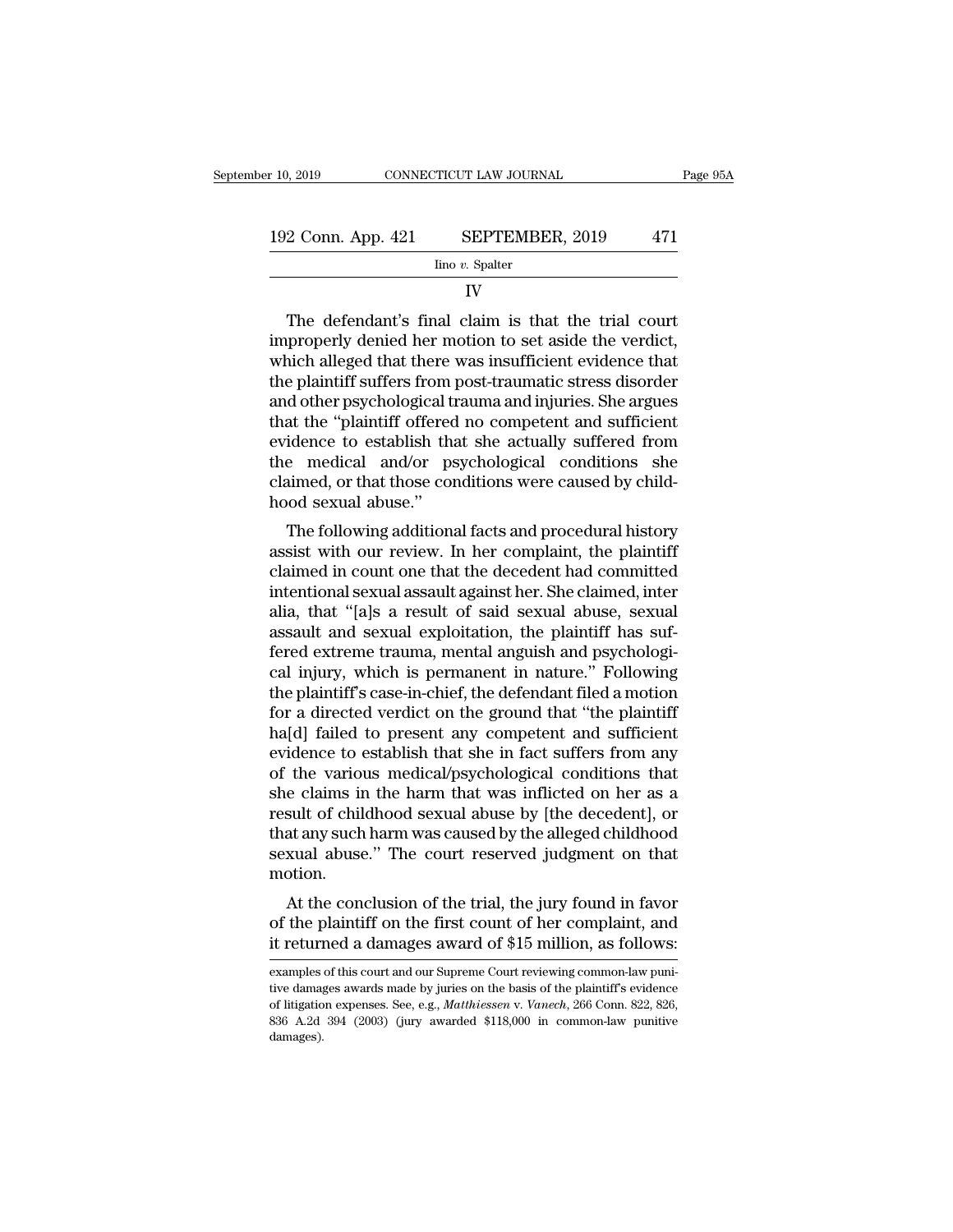# CONNECTICUT LAW JOURNAL September 10, 2019<br>472 SEPTEMBER, 2019 192 Conn. App. 421<br>100 v. Spalter

#### Iino *v.* Spalter

CONNECTICUT LAW JOURNAL September<br>472 SEPTEMBER, 2019 192 Conn. App. 421<br>100 v. Spalter<br>Mental anguish and emotional distress \$5 million; psy-<br>chological trauma and injuries \$5 million; permanency<br>of injuries \$3 million; a EPTEMBER, 2019 192 Conn. App. 421<br>
lino v. Spalter<br>
Mental anguish and emotional distress \$5 million; psychological trauma and injuries \$5 million; permanency<br>
of injuries \$3 million; and inability to pursue life's enjoy-<br> 472 SEPTEMBER, 2019 192 Conn. App. 421<br>  $\frac{\text{line }v. \text{ Spalter}}{\text{Mental angular and emotional distress $5 million; psy-}\end{top}$ <br>
Mental anguish and emotional distress \$5 million; psy-<br>
chological trauma and injuries \$5 million; permanency<br>
of injuries \$3 million; and in EPTEMBER, 2019 192 Conn. App. 421<br>  $\frac{1}{2}$  mino v. Spalter<br>
Mental anguish and emotional distress \$5 million; psychological trauma and injuries \$5 million; permanency<br>
of injuries \$3 million; and inability to pursue lif The verdict and emotional distress \$5 million; psychological trauma and injuries \$5 million; psychological trauma and injuries \$5 million; permanency of injuries \$3 million; and inability to pursue life's enjoyment \$2 mill lino v. Spalter<br>
Mental anguish and emotional distress \$5 million; psychological trauma and injuries \$5 million; permanency<br>
of injuries \$3 million; and inability to pursue life's enjoy-<br>
ment \$2 million. The defendant the Mental anguish and emotional distress \$5 million; psychological trauma and injuries \$5 million; permanency of injuries \$3 million; and inability to pursue life's enjoyment \$2 million. The defendant thereafter filed a motio chological trauma and injuries \$5 million; permanency<br>of injuries \$3 million; and inability to pursue life's enjoy-<br>ment \$2 million. The defendant thereafter filed a motion<br>to set aside the verdict and for a judgment notwi of injuries \$3 million.<br>The ment \$2 million. The to set aside the verdening the verdict. In a<br>the trial court dening that this was erro<br>as necessary.<br>"Our standard of ent \$2 million. The defendant thereafter filed a motion<br>set aside the verdict and for a judgment notwithstand-<br>g the verdict. In a corrected memorandum of decision,<br>e trial court denied that motion. The defendant claims<br>at to set aside the verdict and for a judgment notwithstand-<br>ing the verdict. In a corrected memorandum of decision,<br>the trial court denied that motion. The defendant claims<br>that this was error. Additional facts will be set f

ing the verdict. In a corrected memorandum of decision,<br>the trial court denied that motion. The defendant claims<br>that this was error. Additional facts will be set forth<br>as necessary.<br>"Our standard of review of the court's the trial court denied that motion. The defendant claims<br>that this was error. Additional facts will be set forth<br>as necessary.<br>"Our standard of review of the court's refusal to grant<br>[motions for directed verdicts and to s that this was error. Additional facts will be set forth<br>as necessary.<br>"Our standard of review of the court's refusal to grant<br>[motions for directed verdicts and to set aside verdicts]<br>requires us to consider the evidence i as necessary.<br>
"Our standard of review of the court's refusal to grant<br>
[motions for directed verdicts and to set aside verdicts]<br>
requires us to consider the evidence in the light most<br>
favorable to the prevailing party, "Our standard of review of the court's refusal to grant<br>[motions for directed verdicts and to set aside verdicts]<br>requires us to consider the evidence in the light most<br>favorable to the prevailing party, according particu [motions for directed verdicts and to set aside verdicts]<br>requires us to consider the evidence in the light most<br>favorable to the prevailing party, according particular<br>weight to the congruence of the judgment of the trial requires us to consider the evidence in the light most<br>favorable to the prevailing party, according particular<br>weight to the congruence of the judgment of the trial<br>judge and the jury, who saw the witnesses and heard<br>their favorable to the prevailing party, according particular<br>weight to the congruence of the judgment of the trial<br>judge and the jury, who saw the witnesses and heard<br>their testimony.... The verdict will be set aside and<br>judgm weight to the congruence of the judgment of the trial<br>judge and the jury, who saw the witnesses and heard<br>their testimony. . . . The verdict will be set aside and<br>judgment directed only if we find that the jury could<br>not judge and the jury, who saw the witnesses and heard<br>their testimony. . . . The verdict will be set aside and<br>judgment directed only if we find that the jury could<br>not reasonably and legally have reached [its] conclu-<br>sion their testimony. . . . The verdict will be set aside and<br>judgment directed only if we find that the jury could<br>not reasonably and legally have reached [its] conclu-<br>sion. . . . While it is the jury's right to draw logical judgment directed only if we find that the jury could<br>not reasonably and legally have reached [its] conclu-<br>sion. . . . While it is the jury's right to draw logical<br>deductions and make reasonable inferences from the<br>facts not reasonably and legally have reached [its] conclusion. . . . While it is the jury's right to draw logical deductions and make reasonable inferences from the facts proven . . . it may not resort to mere conjecture and s sion. . . . While it is the jury's right to draw logical deductions and make reasonable inferences from the facts proven . . . it may not resort to mere conjecture and speculation. . . . If the evidence would not reasonab deductions and make reasonable inferences from the<br>facts proven  $\dots$  it may not resort to mere conjecture<br>and speculation.  $\dots$  If the evidence would not reason-<br>ably support a finding of the particular issue, the trial<br>c facts proven . . . it may not resort to mere conjecture<br>and speculation. . . . If the evidence would not reason-<br>ably support a finding of the particular issue, the trial<br>court has a duty not to submit it to the jury. . . and speculation. . . . If the evidence would not reasonably support a finding of the particular issue, the trial court has a duty not to submit it to the jury. . . . Our standard of review, where the trial court's action ably support a finding of the particular issue, the trial court has a duty not to submit it to the jury. . . . Our standard of review, where the trial court's action on a motion to set aside a verdict is challenged, is wh court has a duty not to submit it to the jury.... Our<br>standard of review, where the trial court's action on a<br>motion to set aside a verdict is challenged, is whether<br>the trial court clearly abused its discretion.... The<br>d standard of review, where the trial court's action on a<br>motion to set aside a verdict is challenged, is whether<br>the trial court clearly abused its discretion.... The<br>decision to set aside a verdict is a matter within the<br> motion to set aside a verdict is challenged, is whether<br>the trial court clearly abused its discretion. . . . The<br>decision to set aside a verdict is a matter within the<br>broad legal discretion of the trial court and it will the trial court clearly abused its discretion. . . . The decision to set aside a verdict is a matter within the broad legal discretion of the trial court and it will not be disturbed unless there has been a clear abuse of decision to set<br>broad legal disc<br>be disturbed un<br>that discretion.'<br>*Kosiorek* v. *Smi*,<br>A.3d 564 (2012)<sub>.</sub><br>287 (2013).<br>The defendan oad legal discretion of the trial court and it will not<br>
disturbed unless there has been a clear abuse of<br>
at discretion." (Internal quotation marks omitted.)<br>
siorek v. Smigelski, 138 Conn. App. 695, 707–708, 54<br>
3d 564 be disturbed unless there has been a clear abuse of<br>that discretion." (Internal quotation marks omitted.)<br>*Kosiorek* v. *Smigelski*, 138 Conn. App. 695, 707–708, 54<br>A.3d 564 (2012), cert. denied, 308 Conn. 901, 60 A.3d<br>287

that discretion." (Internal quotation marks omitted.)<br>Kosiorek v. Smigelski, 138 Conn. App. 695, 707–708, 54<br>A.3d 564 (2012), cert. denied, 308 Conn. 901, 60 A.3d<br>287 (2013).<br>The defendant contends that the plaintiff offer Kosiorek v. Smigelski, 138 Conn. App. 695, 707–708, 54<br>A.3d 564 (2012), cert. denied, 308 Conn. 901, 60 A.3d<br>287 (2013).<br>The defendant contends that the plaintiff offered no<br>competent medical or psychological evidence to s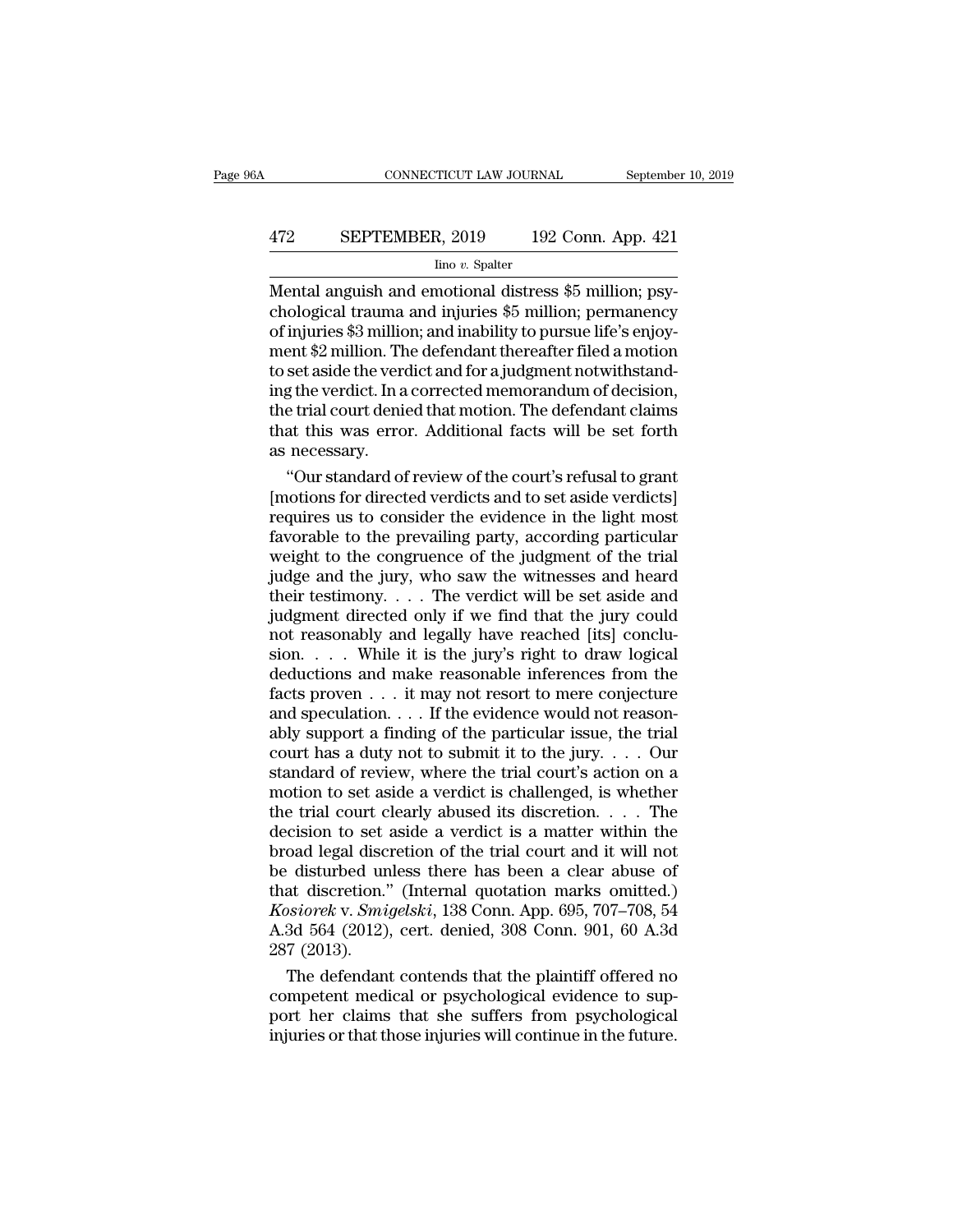# $\begin{tabular}{l} $10, 2019$ & \multicolumn{1}{c}{\text{CONNECTICUT LAW JOURNAL}} \end{tabular} \begin{tabular}{l} Page 97A \\ \hline \end{tabular}$   $\begin{tabular}{l} 192 Conn. App. 421 & \multicolumn{1}{c}{\text{SEPTEMBER, 2019}} \\ \hline \end{tabular} \begin{tabular}{r} 473 \\ \hline \end{tabular}$

#### Iino *v.* Spalter

F 10, 2019 CONNECTICUT LAW JOURNAL Page 97A<br>
192 Conn. App. 421 SEPTEMBER, 2019 473<br>
193 Lino v. Spalter<br>
She argues that the plaintiff's expert witness, Dawn<br>
Hughes, a clinical and forensic psychologist, opined<br>
that chi 192 Conn. App. 421 SEPTEMBER, 2019 473<br>
Imo v. Spalter<br>
She argues that the plaintiff's expert witness, Dawn<br>
Hughes, a clinical and forensic psychologist, opined<br>
that childhood sexual abuse can result in harmful<br>
effects 192 Conn. App. 421 SEPTEMBER, 2019 473<br>  $\frac{\text{line }v \cdot \text{Spalter}}{\text{line }v \cdot \text{Spalter}}$ <br>
She argues that the plaintiff's expert witness, Dawn<br>
Hughes, a clinical and forensic psychologist, opined<br>
that childhood sexual abuse can resul 192 Conn. App. 421 SEPTEMBER, 2019 473<br>  $\frac{\text{line }v. \text{ Spalter}}{\text{She argues that the plaintiff's expert witness, Dawn}}$ <br>
Hughes, a clinical and forensic psychologist, opined<br>
that childhood sexual abuse can result in harmful<br>
effects, but she did not draw any conclusi  $\frac{\text{line }v. \text{ Spater}}{\text{line }v. \text{ Spater}}$ <br>  $\frac{\text{line }v. \text{ Spater}}{\text{Im }v. \text{ Spater}}$ <br>  $\frac{\text{Hughes, a clinical and forensic psychologist, opined}}{\text{Im }v. \text{ Spatter}}$ <br>  $\frac{\text{Hughes, a clinical and forensic psychologist, opined}}{\text{Im }v. \text{ Spatter}}$ <br>  $\frac{\text{Hughes, a clinical and forensic psychologist, opined}}{\text{Im }v. \text{ Spatter}}$ <br>  $\frac{\text{Hughes, a clinical and forensic post-rotations with a clinical of the pretria-  
ing of the pretria-  
ing$ <sup>lino v.</sup> Spalter<br>
She argues that the plaintiff's expert witness, Dawn<br>
Hughes, a clinical and forensic psychologist, opined<br>
that childhood sexual abuse can result in harmful<br>
effects, but she did not draw any conclusion She argues that the plaintiff's expert witness, Dawn<br>Hughes, a clinical and forensic psychologist, opined<br>that childhood sexual abuse can result in harmful<br>effects, but she did not draw any conclusions with<br>respect to the Hughes, a clinical and forensic psychologist, opined<br>that childhood sexual abuse can result in harmful<br>effects, but she did not draw any conclusions with<br>respect to the plaintiff or her alleged injuries. Further-<br>more, the that childhood sexual abuse can result in harmful<br>effects, but she did not draw any conclusions with<br>respect to the plaintiff or her alleged injuries. Further-<br>more, the defendant argues, no medical professionals<br>with whom effects, but she did not draw any conclusions with<br>respect to the plaintiff or her alleged injuries. Further-<br>more, the defendant argues, no medical professionals<br>with whom the plaintiff previously may have treated<br>testifi respect to the plaintiff or her alleged injuries. Furthermore, the defendant argues, no medical professionals<br>with whom the plaintiff previously may have treated<br>testified that she ever suffered from emotional or psy-<br>chol more, the defendant argues, no medical professionals<br>with whom the plaintiff previously may have treated<br>testified that she ever suffered from emotional or psy-<br>chological trauma, or that she will continue in the future<br>to with whom the plaintiff previously may have treated<br>testified that she ever suffered from emotional or psy-<br>chological trauma, or that she will continue in the future<br>to suffer from such trauma. Accordingly, the defendant<br> testified that she ever suffered from emotional or psychological trauma, or that she will continue in the future to suffer from such trauma. Accordingly, the defendant argues that the court erred in denying her motion to s chological trauma, or the suffer from such transparent to suffer from such transparent set aside the verdict. The plaintiff.<br>The plaintiff.<br>The plaintiff. The plaintiff testified suffer from such trauma. Accordingly, the defendant<br>gues that the court erred in denying her motion to<br>t aside the verdict. The plaintiff argues that the court<br>operly denied the defendant's motion because there<br>as ample ev argues that the court erred in denying her motion to<br>set aside the verdict. The plaintiff argues that the court<br>properly denied the defendant's motion because there<br>was ample evidence of the plaintiff's injuries. We agree<br>

set aside the verdict. The plaintiff argues that the court<br>properly denied the defendant's motion because there<br>was ample evidence of the plaintiff's injuries. We agree<br>with the plaintiff.<br>The plaintiff testified during tr properly denied the defendant's motion because there<br>was ample evidence of the plaintiff's injuries. We agree<br>with the plaintiff.<br>The plaintiff testified during trial about her emotional<br>and psychological trauma. She testi was ample evidence of the plaintiff's injuries. We agree<br>with the plaintiff.<br>The plaintiff testified during trial about her emotional<br>and psychological trauma. She testified that the dece-<br>dent began abusing her sexually w with the plaintiff.<br>
The plaintiff testified during trial about her emotional<br>
and psychological trauma. She testified that the dece-<br>
dent began abusing her sexually when she was approxi-<br>
mately six years old but that sh The plaintiff testified during trial about her emotional<br>and psychological trauma. She testified that the dece-<br>dent began abusing her sexually when she was approxi-<br>mately six years old but that she did not understand<br>tha and psychological trauma. She testified that the decedent began abusing her sexually when she was approximately six years old but that she did not understand that this was sexual abuse, and, in fact, she "thought he was ma dent began abusing her sexually when she was approximately six years old but that she did not understand<br>that this was sexual abuse, and, in fact, she "thought<br>he was maybe cuddling [her] but it also hurts." She<br>testified mately six years old but that she did not understand<br>that this was sexual abuse, and, in fact, she "thought<br>he was maybe cuddling [her] but it also hurts." She<br>testified about the hair on his arms, his breath, his saliva<br>o that this was sexual abuse, and, in fact, she "thought<br>he was maybe cuddling [her] but it also hurts." She<br>testified about the hair on his arms, his breath, his saliva<br>on her neck, and his smell. She testified that this ab E was maybe cuddling [her] but it also hurts." She<br>stified about the hair on his arms, his breath, his saliva<br>her neck, and his smell. She testified that this abuse<br>ppened on a regular basis until she was seventeen<br>ars ol testified about the hair on his arms, his breath, his saliva<br>on her neck, and his smell. She testified that this abuse<br>happened on a regular basis until she was seventeen<br>years old and that she tried to distract herself wh

on her neck, and his smell. She testified that this abuse<br>happened on a regular basis until she was seventeen<br>years old and that she tried to distract herself while it<br>was occurring, attempting to focus on other things.<br>Th happened on a regular basis until she was seventeen<br>years old and that she tried to distract herself while it<br>was occurring, attempting to focus on other things.<br>The plaintiff also testified that at age nine, she was<br>"ver years old and that she tried to distract herself while it<br>was occurring, attempting to focus on other things.<br>The plaintiff also testified that at age nine, she was<br>"very popular," that she "felt like [she] was the teacher was occurring, attempting to focus on other things.<br>
The plaintiff also testified that at age nine, she was<br>
"very popular," that she "felt like [she] was the teacher's<br>
pet . . . [and that] all the girls wanted to be [he The plaintiff also testified that at age nine, she was<br>
"very popular," that she "felt like [she] was the teacher's<br>
pet . . . . [and that] all the girls wanted to be [her]<br>
friend. [She] was doing . . . really well, amaz "very popular," that she "felt like [she] was the teacher's<br>pet . . . . [and that] all the girls wanted to be [her]<br>friend. [She] was doing . . . really well, amazingly well<br>academically . . . [that she] was put into the pet . . . . [and that] all the girls wanted to be [her]<br>friend. [She] was doing . . . really well, amazingly well<br>academically . . . [that she] was put into the highest<br>math class . . . [and that she] felt . . . very confi friend. [She] was doing . . . really well, amazingly well<br>academically . . . [that she] was put into the highest<br>math class . . . [and that she] felt . . . very confident<br>and okay." The plaintiff said, however, that this academically  $\ldots$  [that she] was put into the highest math class  $\ldots$  [and that she] felt  $\ldots$  very confident and okay." The plaintiff said, however, that this all changed as she began to reach puberty, around the age math class  $\ldots$  [and that she] felt  $\ldots$  very confident and okay." The plaintiff said, however, that this all changed as she began to reach puberty, around the age of ten, and that the abuse became more intense after th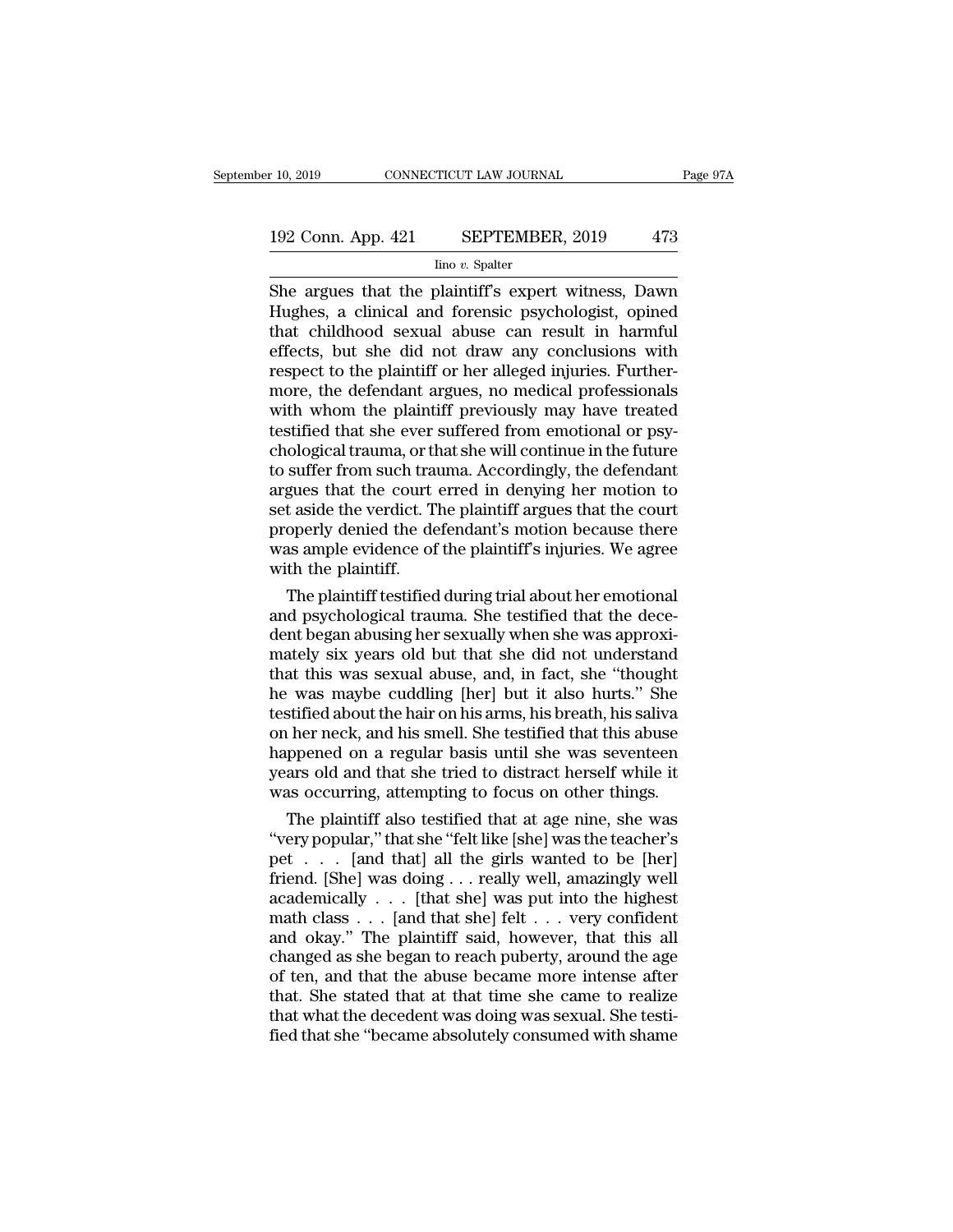# CONNECTICUT LAW JOURNAL September 10, 2019<br>474 SEPTEMBER, 2019 192 Conn. App. 421<br>lino v. Spalter

#### Iino *v.* Spalter

CONNECTICUT LAW JOURNAL September 10, 2019<br>
474 SEPTEMBER, 2019 192 Conn. App. 421<br>
192 Conn. App. 421<br>
192 Conn. App. 421<br>
192 Conn. App. 421<br>
192 Conn. App. 421<br>
192 Conn. App. 421<br>
193 Conn. App. 421<br>
193 Conn. App. 421 SEPTEMBER, 2019 192 Conn. App. 421<br>
Imo v. Spalter<br>
and . . . felt so dirty. [She] felt really guilty because<br>
[she] felt like [she] was doing something bad to [her]<br>
mom. [She] couldn't sleep because [she] was afraid [the EXPTEMBER, 2019 192 Conn. App. 421<br>  $\frac{\text{line }v. \text{ Spalter}}{\text{line }v. \text{ [She] felt really guilty because}}$ <br>
and . . . felt so dirty. [She] felt really guilty because<br>
[she] felt like [she] was doing something bad to [her]<br>
mom. [She] couldn't sleep because 474 SEPTEMBER, 2019 192 Conn. App. 421<br>  $\frac{1}{2}$  Imo v. Spalter<br>
and . . . felt so dirty. [She] felt really guilty because<br>
[she] felt like [she] was doing something bad to [her]<br>
mom. [She] couldn't sleep because [she]  $\frac{1}{2}$  in the set also test with she spatter<br>and . . . felt so dirty. [She] felt really guilty because<br>[she] felt like [she] was doing something bad to [her]<br>mom. [She] couldn't sleep because [she] was afraid [the<br>dece  $\frac{1}{2}$  ino *v*. Spalter<br>and . . . felt so dirty. [She] felt really guilty because<br>[she] felt like [she] was doing something bad to [her]<br>mom. [She] couldn't sleep because [she] was afraid [the<br>decedent] would come in, and . . . felt so dirty. [She] felt really guilty because<br>[she] felt like [she] was doing something bad to [her]<br>mom. [She] couldn't sleep because [she] was afraid [the<br>decedent] would come in, and [she] started withdraw-<br> [she] felt like [she] was doing something bad to [her]<br>mom. [She] couldn't sleep because [she] was afraid [the<br>decedent] would come in, and [she] started withdraw-<br>ing." She also testified that she stopped doing well in<br>sc mom. [She] couldn't sleep because [she] was<br>decedent] would come in, and [she] started<br>ing." She also testified that she stopped doi<br>school, stopped socializing with friends, a<br>enced binge eating, and that she wanted to<br>al cedent] would come in, and [she] started withdraw-<br>g." She also testified that she stopped doing well in<br>hool, stopped socializing with friends, and experi-<br>ced binge eating, and that she wanted to die. She<br>so stated that ing." She also testified that she stopped doing well in<br>school, stopped socializing with friends, and experi-<br>enced binge eating, and that she wanted to die. She<br>also stated that she wanted to gain weight so that she<br>would

school, stopped socializing with friends, and experienced binge eating, and that she wanted to die. She also stated that she wanted to gain weight so that she would be unattractive to the decedent.<br>The plaintiff testified enced binge eating, and that she wanted to die. She<br>also stated that she wanted to gain weight so that she<br>would be unattractive to the decedent.<br>The plaintiff testified that by the time she was in high<br>school, she "consi also stated that she wanted to gain weight so that she<br>would be unattractive to the decedent.<br>The plaintiff testified that by the time she was in high<br>school, she "considered [her]self to be fat and [she] felt<br>ugly and un The plaintiff testified that by the time she was in high<br>hool, she "considered [her]self to be fat and [she] felt<br>ly and unattractive  $\ldots$ " She also stated that she<br>d low self-esteem and that, in her junior year of high<br> The plaintiff testified that by the time she was in high<br>school, she "considered [her]self to be fat and [she] felt<br>ugly and unattractive  $\ldots$ ." She also stated that she<br>had low self-esteem and that, in her junior year o

school, she "considered [her]self to be fat and [she] felt<br>ugly and unattractive  $\ldots$ " She also stated that she<br>had low self-esteem and that, in her junior year of high<br>school, she received several grades of "D."<br>The pla ugly and unattractive . . . . ." She also stated that she<br>had low self-esteem and that, in her junior year of high<br>school, she received several grades of "D."<br>The plaintiff told the jury about her prior drug abuse,<br>her alc had low self-esteem and that, in her junior year of high<br>school, she received several grades of "D."<br>The plaintiff told the jury about her prior drug abuse,<br>her alcohol abuse, and her sexual promiscuity, and she<br>stated tha school, she received several grades of "D."<br>The plaintiff told the jury about her prior drug abuse,<br>her alcohol abuse, and her sexual promiscuity, and she<br>stated that she did things because she "was trying to<br>just not be h The plaintiff told the jury about her prior drug abuse,<br>her alcohol abuse, and her sexual promiscuity, and she<br>stated that she did things because she "was trying to<br>just not be here, just go someplace away from reality<br>bec her alcohol abuse, and her sexual promiscuity, and she<br>stated that she did things because she "was trying to<br>just not be here, just go someplace away from reality<br>because [she] had felt so much shame about [her]self."<br>She stated that she did things because she "was trying to<br>just not be here, just go someplace away from reality<br>because [she] had felt so much shame about [her]self."<br>She testified about her experiences with psychother-<br>apy, c just not be here, just go someplace away from reality<br>because [she] had felt so much shame about [her]self."<br>She testified about her experiences with psychother-<br>apy, cognitive behavioral therapy, and an incest group<br>that because [she] had felt so much shame about [her]self."<br>She testified about her experiences with psychother-<br>apy, cognitive behavioral therapy, and an incest group<br>that was made up of women who had been victims of<br>childhood She testified about her experiences with psychother-<br>apy, cognitive behavioral therapy, and an incest group<br>that was made up of women who had been victims of<br>childhood sexual abuse. She testified about dealing with<br>"the t apy, cognitive behavioral therapy, and an incest group<br>that was made up of women who had been victims of<br>childhood sexual abuse. She testified about dealing with<br>"the trauma and the flashbacks, the intrusive memories,<br>the that was made up of women who had been victims of<br>childhood sexual abuse. She testified about dealing with<br>"the trauma and the flashbacks, the intrusive memories,<br>the panic, the anxiety, [and] the sadness . . . . " She<br>det childhood sexual abuse. She testified about dealing with<br>
"the trauma and the flashbacks, the intrusive memories,<br>
the panic, the anxiety, [and] the sadness . . . . ." She<br>
detailed how those issues still continue and disc "the trauma and the flashbacks, the intrusive memories,<br>the panic, the anxiety, [and] the sadness  $\ldots$ ." She<br>detailed how those issues still continue and discussed<br>her depression, insomnia, sadness, and belief that<br>nearl the panic, the anxiety, [and] the sadness . . . . ." She<br>detailed how those issues still continue and discussed<br>her depression, insomnia, sadness, and belief that<br>nearly every decision she makes in her life is shaped by<br>th detailed how those issues still continue and discussed<br>her depression, insomnia, sadness, and belief that<br>nearly every decision she makes in her life is shaped by<br>the abuse she suffered. She testified about her difficulty<br> her depression, insomnia, sadness, and belief that<br>nearly every decision she makes in her life is shaped by<br>the abuse she suffered. She testified about her difficulty<br>being around aggressive, strong, or professional men,<br>w have experienced in the havas been also seemed by<br>the abuse she suffered. She testified about her difficulty<br>being around aggressive, strong, or professional men,<br>who remind her of the decedent, and how she can't<br>function the abuse she suffered. She testified about her difficulty<br>being around aggressive, strong, or professional men,<br>who remind her of the decedent, and how she can't<br>function in their presence. The plaintiff also testified<br>ab being around aggressive, strong, or professional men,<br>who remind her of the decedent, and how she can't<br>function in their presence. The plaintiff also testified<br>about her husband and some of the marital issues they<br>have ex who remind her of the decedent, and how she can't<br>function in their presence. The plaintiff also testified<br>about her husband and some of the marital issues they<br>have experienced related to sexual intimacy. She<br>explained th function in their presence. The plaintiff also testified<br>about her husband and some of the marital issues they<br>have experienced related to sexual intimacy. She<br>explained that although she has been in therapy for<br>years, she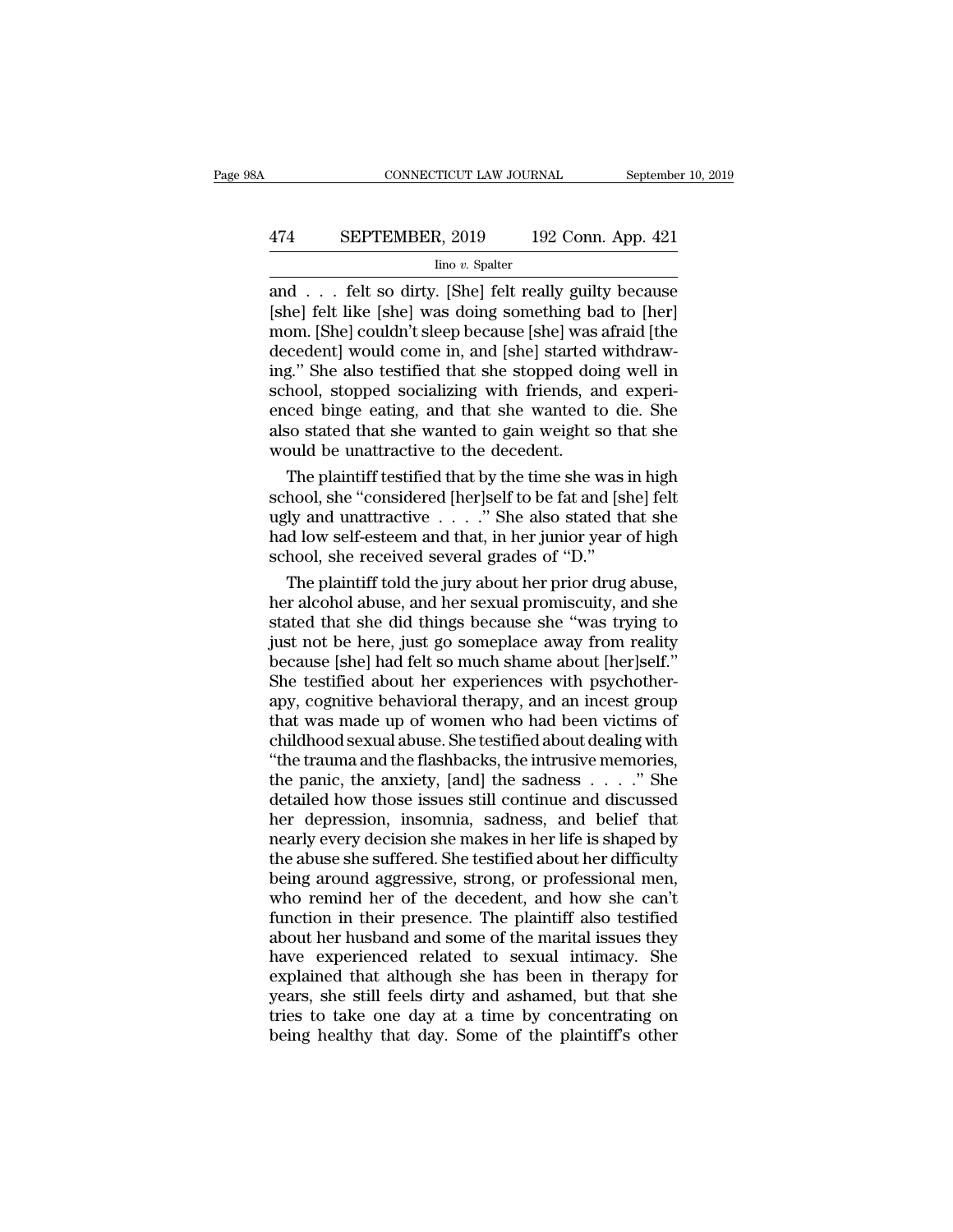# 192 Conn. App. 421 SEPTEMBER, 2019 <sup>475</sup>

Iino *v.* Spalter

 $\begin{array}{ll}\n & \text{COMRECTICUT LAW JOURNAL} & \text{Page 99A} \\
 \hline\n 192 \text{ Conn. App. 421} & \text{SEPTEMBER, 2019} & 475 \\
 \hline\n & \text{line } v. \text{ Spalter} \\
 \hline\n \text{witnesses also substantiated portions of the plaintiff's} \\
 \text{testimony.}^{17}\n \end{array}$ testimony.<sup>17</sup>

 $\frac{\text{Ino } v. \text{ Spalter}}{\text{Ino } v. \text{ Spalter}}$ <br>  $\frac{\text{Ino } v. \text{ Spalter}}{\text{Inem, 17}}$ <br>  $\frac{\text{Ino } v. \text{ Spalter}}{\text{Stim, 17}}$ <br>
The plaintiff also called Dr. Hughes to testify as an<br>
pert. Hughes testified that she specializes in "inter-<br>
record violence 192 Conn. App. 421 SEPTEMBER, 2019 475<br>  $\frac{1}{2}$  line v. Spalter<br>
witnesses also substantiated portions of the plaintiff's<br>
testimony.<sup>17</sup><br>
The plaintiff also called Dr. Hughes to testify as an<br>
expert. Hughes testified  $\frac{\text{line }v. \text{ Spalter}}{\text{witnesses also substantiated portions of the plaintiff's  
testimony.<sup>17</sup>}$ <br>The plaintiff also called Dr. Hughes to testify as an<br>expert. Hughes testified that she specializes in "inter-<br>personal violence and traumatic stress . . . [which]<br>covers childh modelight abuse of the plaintiff's<br>testimony.<sup>17</sup><br>The plaintiff also called Dr. Hughes to testify as an<br>expert. Hughes testified that she specializes in "inter-<br>personal violence and traumatic stress . . . [which]<br>covers witnesses also substantiated portions of the plaintiff's<br>testimony.<sup>17</sup><br>The plaintiff also called Dr. Hughes to testify as an<br>expert. Hughes testified that she specializes in "inter-<br>personal violence and traumatic stress testimony.<sup>17</sup><br>The plaintiff also called Dr. Hughes to testify as an<br>expert. Hughes testified that she specializes in "inter-<br>personal violence and traumatic stress . . . [which]<br>covers childhood abuse, childhood sexual ab The plaintiff also called Dr. Hughes to testify as an expert. Hughes testified that she specializes in "inter-<br>personal violence and traumatic stress  $\ldots$  [which]<br>covers childhood abuse, childhood sexual abuse, rape,<br>sex expert. Hughes testified that she specializes in "inter-<br>personal violence and traumatic stress  $\ldots$  [which]<br>covers childhood abuse, childhood sexual abuse, rape,<br>sexual assault, domestic violence  $\ldots$  and single<br>assaul personal violence and traumatic stress . . . [which]<br>covers childhood abuse, childhood sexual abuse, rape,<br>sexual assault, domestic violence . . . and single<br>assaults." She explained that children who experience<br>sexual abu they may be absoluted abuse, childhood sexual abuse, rape, sexual assault, domestic violence . . . . and single assaults." She explained that children who experience sexual abuse often do not report the abuse and that they sexual assault, domestic<br>assaults." She explained t<br>sexual abuse often do no<br>they may be afraid. She<br>may be unaware of what i<br>they may feel dirty and a t<br>and embarrassment.<br>Hughes testified that " saults." She explained that children who experience<br>xual abuse often do not report the abuse and that<br>ey may be afraid. She also stated that the children<br>ay be unaware of what is happening to them and that<br>ey may feel dirt sexual abuse often do not report the abuse and that<br>they may be afraid. She also stated that the children<br>may be unaware of what is happening to them and that<br>they may feel dirty and a tremendous amount of shame<br>and embarr

they may be afraid. She also stated that the children<br>may be unaware of what is happening to them and that<br>they may feel dirty and a tremendous amount of shame<br>and embarrassment.<br>Hughes testified that "when we look at the may be unaware of what is happening to them and that<br>they may feel dirty and a tremendous amount of shame<br>and embarrassment.<br>Hughes testified that "when we look at the effects<br>of childhood sexual abuse, we see that there's they may feel dirty and a tremendous amount of shame<br>and embarrassment.<br>Hughes testified that "when we look at the effects<br>of childhood sexual abuse, we see that there's a higher<br>degree of likelihood of a number of disorde and embarrassment.<br>
Hughes testified that "when we look at the effects<br>
of childhood sexual abuse, we see that there's a higher<br>
degree of likelihood of a number of disorders and dif-<br>
ficulties. So, we see post-traumatic Hughes testified that "when we look at the effects<br>of childhood sexual abuse, we see that there's a higher<br>degree of likelihood of a number of disorders and dif-<br>ficulties. So, we see post-traumatic stress disorder. We<br>see of childhood sexual abuse, we see that there's a higher<br>degree of likelihood of a number of disorders and dif-<br>ficulties. So, we see post-traumatic stress disorder. We<br>see depressive disorders; we see anxiety disorders. We degree of likelihood of a number of disorders and difficulties. So, we see post-traumatic stress disorder. We see depressive disorders; we see anxiety disorders. We see suicidality. We see sleep difficulties. We also see a ficulties. So, we see po<br>see depressive disorde<br>see suicidality. We se<br>a host of . . . pr<br>difficulties, difficulties<br>immensely with guilt,<br>even years later."<br>Hughes also stated: e depressive disorders; we see anxiety disorders. We<br>e suicidality. We see sleep difficulties. We also see<br>host of . . . problems in living, interpersonal<br>fficulties, difficulties trusting others, still struggling<br>mensely see suicidality. We see sleep difficulties. We also see<br>a host of . . . problems in living, interpersonal<br>difficulties, difficulties trusting others, still struggling<br>immensely with guilt, and shame, and embarrassment,<br>ev

17 For example, Jonathan Spalter testified that he "observed [the plaintiff]<br>
17 For example, Jonathan Spalter testified that he "observed [the plaintiff]<br>
17 For example, Jonathan Spalter testified that he "observed [the

being transformed and when she was a little girl . . . they learn the was been sexually abused as a child . . . they learn the was example, Jonathan Spalter testified that he "observed [the plaintiff] being transformed an Hughes also stated: "So, when an individual who has<br>been sexually abused as a child . . . they learn the<br> $\frac{17}{17}$  For example, Jonathan Spalter testified that he "observed [the plaintiff]<br>being transformed and when she Figures also stated. Bo, when an individual who has<br>been sexually abused as a child . . . they learn the<br> $\frac{17}{17}$  For example, Jonathan Spalter testified that he "observed [the plaintiff]<br>being transformed and when she Deen Sexually abused as a Child . . . Uley learnt the  $\frac{1}{17}$  For example, Jonathan Spalter testified that he "observed [the plaintiff] being transformed and when she was a little girl . . . she was . . . the light of <sup>17</sup> For example, Jonathan Spalter testified that he "observed [the plaintiff] being transformed and when she was a little girl . . . she was . . . the light of our life . . . she had so many friends. She . . . really was being transformed and when she was a little girl . . . she was . . . the light of our life . . . she had so many friends. She . . . really was this joyful little girl, so smart, so curious. She would come and help me with Light of our life . . . she had so many friends. She . . . really was this joyful little girl, so smart, so curious. She would come and help me with my own homework. I would bring her in and she just was exuberant. And by floor eating . . . ice cream, the whole half gallon thing of ice cream. She my own homework. I would bring her in and she just was exuberant. And by the time she turned ... maybe eight years old ... I noticed things like she just started becoming a little more withdrawn. ... I remember ... coming by the time she turned . . . . maybe eight years old . . . I noticed things like she just started becoming a little more withdrawn. . . . I remember . . . coming in late at night into the kitchen and seeing [her] . . . on like she just started becoming a little more withdrawn. . . . I remember . . . coming in late at night into the kitchen and seeing [her] . . . on the floor eating . . . ice cream, the whole half gallon thing of ice cream. and morphism in late at night into the kitchen and seeing [her]  $\ldots$  on the floor eating  $\ldots$  ice cream, the whole half gallon thing of ice cream. She was a little girl. And she started to gain weight.  $\ldots$  And in the floor eating . . . ice cream, the whole half gallon thing of ice cream. She was a little girl. And she started to gain weight. . . . And in the next couple of years . . . this once happy-go-lucky girl, who was so curious was a little girl. And she started to gain weight. . . . And in the next couple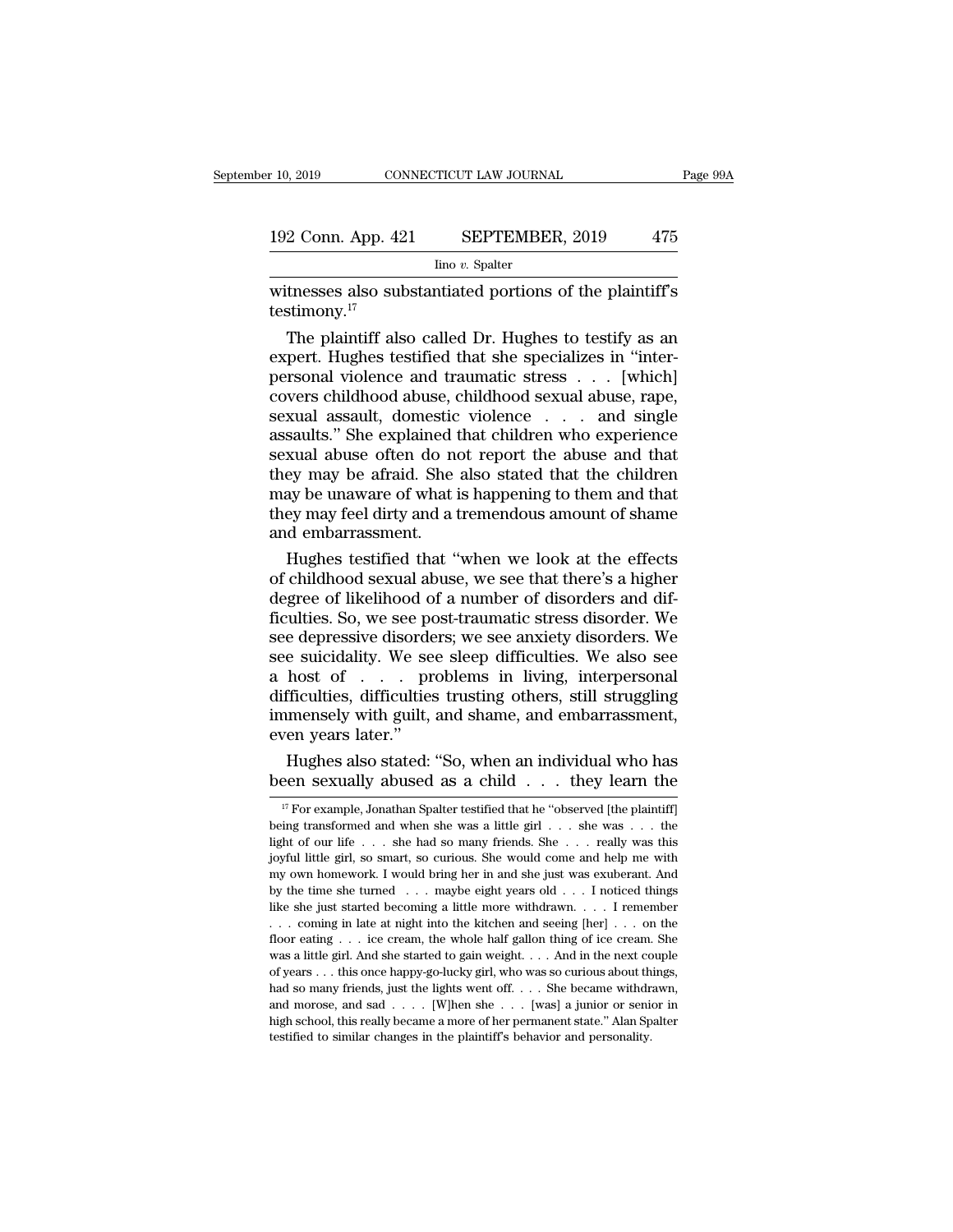# CONNECTICUT LAW JOURNAL September 10, 2019<br>476 SEPTEMBER, 2019 192 Conn. App. 421<br>lino v. Spalter

#### Iino *v.* Spalter

CONNECTICUT LAW JOURNAL September 10, 2019<br>  $\frac{476}{\text{line }v. \text{ Spalter}}$  SEPTEMBER, 2019  $\frac{192 \text{ Conn. App. 421}}{\text{line }v. \text{ Spalter}}$ <br>
wrong things. Basically, they learn that someone who<br>
loves you and is supposed to take care of you, al SEPTEMBER, 2019 192 Conn. App. 421<br>
lino v. Spalter<br>
wrong things. Basically, they learn that someone who<br>
loves you and is supposed to take care of you, also can<br>
harm you and abuse you.... So, when [these chil-<br>
dren! go 476 SEPTEMBER, 2019 192 Conn. App. 421<br>  $\frac{\text{line }v. \text{ Spalter}}{\text{wrong things. Basically, they learn that someone who  
loves you and is supposed to take care of you, also can  
harm you and abuse you. . . . So, when [these chil-  
dren] go out into the world, they often have trust diffi-  
culties.$ 476 SEPTEMBER, 2019 192 Conn. App. 421<br>  $\frac{\text{line }v. \text{ Spalter}}{\text{wrong things. Basically, they learn that someone who  
loves you and is supposed to take care of you, also can  
harm you and abuse you. . . . So, when [these chil-  
dren] go out into the world, they often have trust diffi-  
culties . . . . They don't really know if they can trust  
people. They often have difficulties with people in$ For the set of the set of the set of the set of the set of the set of you, also can harm you and is supposed to take care of you, also can harm you and abuse you.  $\ldots$  So, when [these children] go out into the world, the  $\frac{\text{line }v. \text{ Spalter}}{\text{wrong things. Basically, they learn that someone who}$ <br>loves you and is supposed to take care of you, also can<br>harm you and abuse you. . . . So, when [these chil-<br>dren] go out into the world, they often have trust diffi-<br>culties . . . . They do wrong things. Basically, they learn that someone who loves you and is supposed to take care of you, also can harm you and abuse you. . . . So, when [these children] go out into the world, they often have trust difficultie loves you and is supposed to take care of you, also can<br>harm you and abuse you. . . . So, when [these chil-<br>dren] go out into the world, they often have trust diffi-<br>culties . . . . They don't really know if they can trus harm you and abuse you. . . . So, when [these children] go out into the world, they often have trust difficulties . . . . They don't really know if they can trust people. They often have difficulties with people in author dren] go out into the world, they often have trust difficulties . . . . They don't really know if they can trust<br>people. They often have difficulties with people in<br>authority because people who were above them . . .<br>abused culties . . . . They don't really know if they can trust<br>people. They often have difficulties with people in<br>authority because people who were above them . . .<br>abused that power and sexually abused them. They<br>often have d people. They often have difficulties with people in authority because people who were above them . . . .<br>abused that power and sexually abused them. They often have difficulty with their . . . own sense of value.<br>Having b authority because people who were above them . . . abused that power and sexually abused them. They often have difficulty with their . . . own sense of value.<br>Having been abused makes one feel . . . dirty and damaged . . % abused that power and sexually abused the often have difficulty with their . . . own sens Having been abused makes one feel . . . . damaged . . . and ashamed. . . . [A] lot of tims . . . find themselves closed in and no ten have difficulty with their  $\dots$  own sense of value.<br>
wing been abused makes one feel  $\dots$  dirty and<br>
maged  $\dots$  and ashamed.  $\dots$  [A] lot of abuse vic-<br>
ns  $\dots$  find themselves closed in and not offering<br>
uch of thems Having been abused makes one feel  $\ldots$  dirty and<br>damaged  $\ldots$  and ashamed.  $\ldots$  [A] lot of abuse vic-<br>tims  $\ldots$  find themselves closed in and not offering<br>much of themselves. As a result, then they tend to feel<br>very d

damaged  $\ldots$  and ashamed  $\ldots$  [A] lot of abuse victims  $\ldots$  find themselves closed in and not offering<br>much of themselves. As a result, then they tend to feel<br>very disconnected in this world  $\ldots$ ."<br>Hughes discussed th tims  $\ldots$  find themselves closed in and not offering<br>much of themselves. As a result, then they tend to feel<br>very disconnected in this world  $\ldots$ ."<br>Hughes discussed that victims of childhood sexual<br>abuse often have prob much of themselves. As a result, then they tend to feel<br>very disconnected in this world  $\ldots$ ."<br>Hughes discussed that victims of childhood sexual<br>abuse often have problems having healthy sexual rela-<br>tionships because of very disconnected in this world . . . ."<br>
Hughes discussed that victims of childhood sexual<br>
abuse often have problems having healthy sexual rela-<br>
tionships because of the nature of their trauma. She<br>
explained that post Hughes discussed that victims of childhood sexual<br>abuse often have problems having healthy sexual rela-<br>tionships because of the nature of their trauma. She<br>explained that post-traumatic stresss disorder (PTSD)<br>"is a disor abuse often have problems having healthy sexual rela-<br>tionships because of the nature of their trauma. She<br>explained that post-traumatic stress disorder (PTSD)<br>"is a disorder that arises when somebody has been<br>exposed to a tionships because of the nature of their trauma. She explained that post-traumatic stress disorder (PTSD) "is a disorder that arises when somebody has been exposed to a traumatic stressor.  $\ldots$  [T]he brain remembers. So, explained that post-traumatic stress disorder (PTSD)<br>
"is a disorder that arises when somebody has been<br>
exposed to a traumatic stressor. . . . . . . . . . . .<br>
The brain<br>
remembers. So, the memories continue. Sometimes, w "is a disorder that arises when somebody has been<br>exposed to a traumatic stressor. . . . . [T]he brain<br>remembers. So, the memories continue. Sometimes, we<br>say, the trauma ends and the nightmare begins. . . .<br>[W]hen the me exposed to a traumatic stressor.  $\ldots$  [T]he brain<br>remembers. So, the memories continue. Sometimes, we<br>say, the trauma ends and the nightmare begins.  $\ldots$ <br>[W]hen the memories of the abuse come into their mind,<br>they're ps remembers. So, the memories continue. Sometimes, we<br>say, the trauma ends and the nightmare begins. . . .<br>[W]hen the memories of the abuse come into their mind,<br>they're psychologically distressed. So then they have<br>accompan say, the trauma ends and the nightmare begins. . . .<br>[W]hen the memories of the abuse come into their mind,<br>they're psychologically distressed. So then they have<br>accompanying symptoms of sadness, of guilt, of anger,<br>of ra [W]hen the memories of the abuse come into their mind,<br>they're psychologically distressed. So then they have<br>accompanying symptoms of sadness, of guilt, of anger,<br>of rage, of embarrassment, that continue to linger.<br>Someti they're psychologically distressed. So then they have accompanying symptoms of sadness, of guilt, of anger, of rage, of embarrassment, that continue to linger. Sometimes they have dreams about abusive episodes or themes of accompanying symptoms of sadness, of guilt, of anger,<br>of rage, of embarrassment, that continue to linger.<br>Sometimes they have dreams about abusive episodes<br>or themes of abuses as well. The next thing they try to<br>do . . . i of rage, of embarrassment, that continue to<br>Sometimes they have dreams about abusive  $\epsilon$ <br>or themes of abuses as well. The next thing the<br>do . . . is avoid. That's a second symptom . . . c<br>the intrusion, then the avoidanc metimes they have dreams about abusive episodes<br>themes of abuses as well. The next thing they try to<br> $\ldots$  is avoid. That's a second symptom  $\ldots$  of PTSD,<br>e intrusion, then the avoidance. They try to push  $\ldots$ <br>away. The or themes of abuses as well. The next thing they try to<br>do . . . is avoid. That's a second symptom . . . of PTSD,<br>the intrusion, then the avoidance. They try to push . . .<br>it away. They try not to think about it. We try no

do . . . is avoid. That's a second symptom . . . of PTSD,<br>the intrusion, then the avoidance. They try to push . . .<br>it away. They try not to think about it. We try not to<br>feel it. Those are the avoidance clusters."<br>Hughes the intrusion, then the avoidance. They try to push . . .<br>it away. They try not to think about it. We try not to<br>feel it. Those are the avoidance clusters."<br>Hughes then talked about the "hyperarousal"<br>response that PTSD su it away. They try not to think about it. We try not to<br>feel it. Those are the avoidance clusters."<br>Hughes then talked about the "hyperarousal"<br>response that PTSD sufferers also may experience. She<br>stated that they often ar feel it. Those are the avoidance clusters."<br>
Hughes then talked about the "hyperarousal"<br>
response that PTSD sufferers also may experience. She<br>
stated that they often are "quite jumpy." They experi-<br>
ence a "sense of hype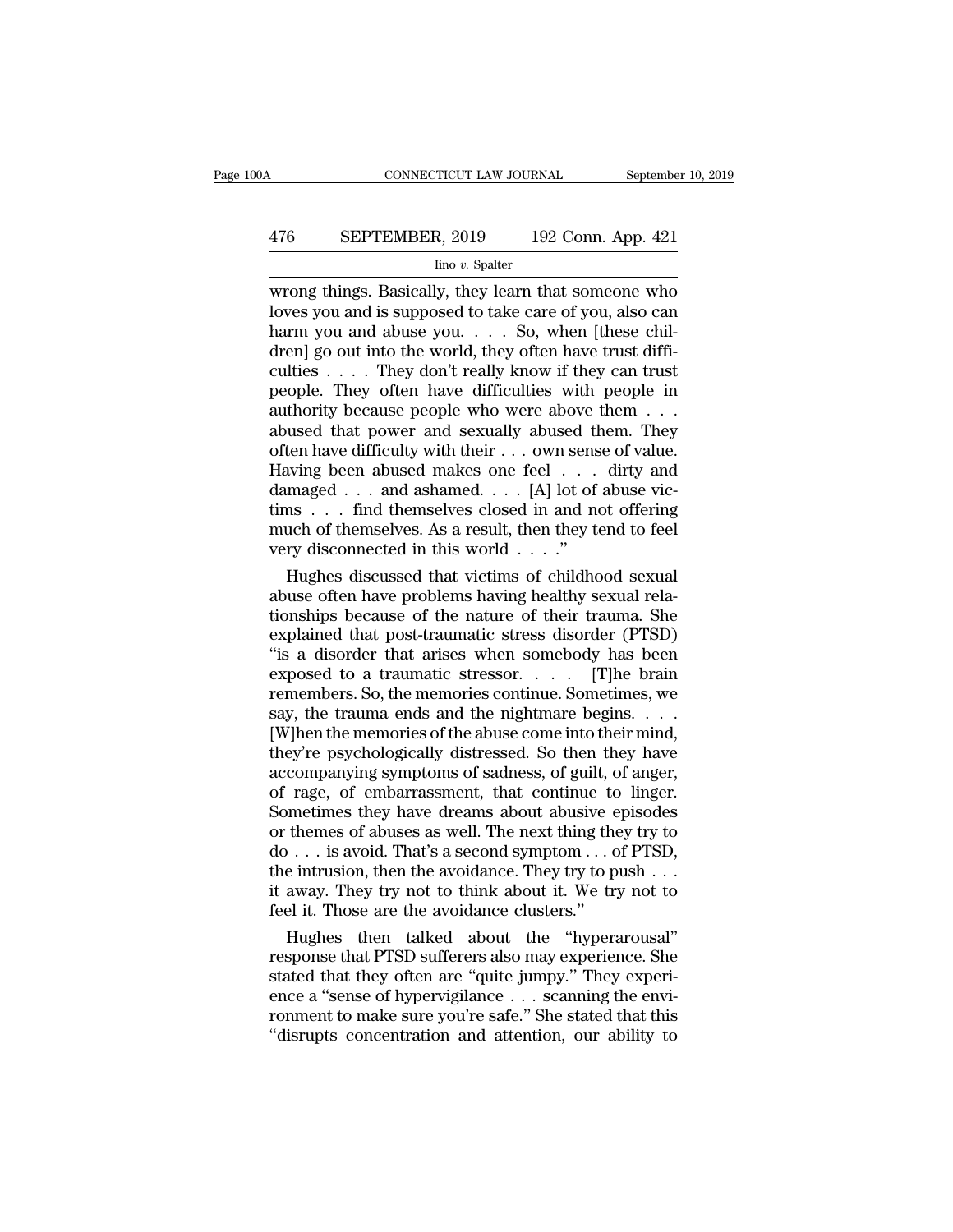# 10, 2019 CONNECTICUT LAW JOURNAL Page 101A<br>192 Conn. App. 421 SEPTEMBER, 2019 477<br>Ino v. Spalter

Iino *v.* Spalter

 $\begin{array}{llll}\n & \text{row\\ \text{ECTICUT LAW JOURNAL} & \text{Page 101A}\n\end{array}$ <br>
192 Conn. App. 421 SEPTEMBER, 2019 477<br>  $\begin{array}{llll}\n & \text{line } v. \text{ Spalter} \\
 \hline\n & \text{line } v. \text{ Spalter}\n\end{array}$ <br>  $\begin{array}{llll}\n & \text{Step } . . . . \text{'} \text{ Hughes then explained: "And then}\n & \text{the } . . . \text{ fourth cluster of symptoms is . . . changes}\n & \text{row to the two two two two two two two two two two two two two two$ 192 Conn. App. 421 SEPTEMBER, 2019 477<br>
Ino v. Spalter<br>
... sleep ....." Hughes then explained: "And then<br>
the ... fourth cluster of symptoms is ... changes<br>
in your thoughts and feelings. It changes the way you<br>
view the 192 Conn. App. 421 SEPTEMBER, 2019 477<br>  $\frac{\text{line }v. \text{ Spalter}}{\dots \text{sleep } \dots \text{." Hughes then explained: "And then}}$ <br>
the . . . fourth cluster of symptoms is . . . changes<br>
in your thoughts and feelings. It changes the way you<br>
view the world. . . . [T]he wor 192 Conn. App. 421 SEPTEMBER, 2019 477<br>  $\frac{1}{2}$  Ino v. Spalter<br>  $\therefore$  sleep  $\therefore$   $\therefore$  "Hughes then explained: "And then<br>
the  $\therefore$  fourth cluster of symptoms is  $\therefore$  changes<br>
in your thoughts and feelings. It changes  $\frac{\text{line }v. \text{ Spalter}}{\text{line }v. \text{ Sphere}}$ <br>Ino  $v. \text{ Spalter}$ <br>the ... fourth cluster of symptoms is ... changes<br>in your thoughts and feelings. It changes the way you<br>view the world... [T]he world is not safe ....<br>Also, I am not worthy. Y  $\begin{array}{l} \hline \end{array}$ .... sleep ....." Hughes then explained: "And then the ... fourth cluster of symptoms is ... changes in your thoughts and feelings. It changes the way you view the world. ... [T]he world is not safe ..... views the world.<br>
in your thoughts and in your thoughts and in your thoughts and in view the world.<br>
Also, I am not worthy.<br>
Sort of . . . fundamen<br>
views the world."<br>
Hughes also opined  $e \ldots$  fourth cluster of symptoms is  $\ldots$  changes<br>your thoughts and feelings. It changes the way you<br>ew the world.  $\ldots$  [T]he world is not safe  $\ldots$  .<br>so, I am not worthy. You know, I am disgusting. These<br>rt of  $\ldots$  f In your thoughts and reeings. It changes the way you<br>view the world. . . . . [T]he world is not safe . . . . .<br>Also, I am not worthy. You know, I am disgusting. These<br>sort of . . . fundamental changes in the way someone<br>v

view the world. . . . . [1] he world is not safe . . . . .<br>Also, I am not worthy. You know, I am disgusting. These<br>sort of . . . fundamental changes in the way someone<br>views the world."<br>Hughes also opined that "depressive Also, I am not worthy. You know, I am disgusting. These<br>sort of . . . fundamental changes in the way someone<br>views the world."<br>Hughes also opined that "depressive disorders have<br>been associated with individuals who have b sort or . . . . Tundamental changes in the way someone<br>views the world."<br>Hughes also opined that "depressive disorders have<br>been associated with individuals who have been abused<br>as children. It actually is one of the most Hughes also opined that "depressive disorders have<br>been associated with individuals who have been abused<br>as children. It actually is one of the most robust findings,<br>the depressive disorders, even sometimes above and<br>beyon Hughes also opined that "depressive disorders have<br>been associated with individuals who have been abused<br>as children. It actually is one of the most robust findings,<br>the depressive disorders, even sometimes above and<br>beyo been associated with individuals who have been abused<br>as children. It actually is one of the most robust findings,<br>the depressive disorders, even sometimes above and<br>beyond PTSD . . . . People can have depression that<br>does as children. It actually is one of the most robust findings,<br>the depressive disorders, even sometimes above and<br>beyond PTSD . . . . People can have depression that<br>doesn't rise to a level of a disorder, but once it gets<br>to the depressive disorders, even sometimes above and<br>beyond PTSD  $\dots$ . People can have depression that<br>doesn't rise to a level of a disorder, but once it gets<br>to a disorder, the definition includes impairment and<br>functionin beyond PTSD . . . .<br>doesn't rise to a leve<br>to a disorder, the def<br>functioning. . . . . S<br>related—has been sh<br>sexual abuse and can a<br>day functioning."<br>The defendant conte Example 18 a disorder, the definition includes impairment and notioning. . . . So depression certainly . . . is lated—has been shown to be related to childhood xual abuse and can also interfere with people's every-<br>y func to a disorder, the definition includes impairment and<br>functioning. . . . So depression certainly . . . is<br>related—has been shown to be related to childhood<br>sexual abuse and can also interfere with people's every-<br>day funct

runctioning. . . . . So depression certainly . . . . is<br>related—has been shown to be related to childhood<br>sexual abuse and can also interfere with people's every-<br>day functioning."<br>The defendant contends that this evidence related—nas been shown to be related to childhood<br>sexual abuse and can also interfere with people's every-<br>day functioning."<br>The defendant contends that this evidence was insuf-<br>ficient to support the plaintiff's claim for sexual abuse and can also interfere with people s every-<br>day functioning."<br>The defendant contends that this evidence was insuf-<br>ficient to support the plaintiff's claim for psychological<br>damages. She argues that the plaint day runctioning.<br>The defendant contends that this evidence was insuf-<br>ficient to support the plaintiff's claim for psychological<br>damages. She argues that the plaintiff needed compe-<br>tent medical or psychological evidence t The defendant contends that this evidence<br>ficient to support the plaintiff's claim for psy<br>damages. She argues that the plaintiff need<br>tent medical or psychological evidence to si<br>claims that she suffers from psychological The *Brauna v. Edelstein*, 17 Conn. 803, 599 A.2d<br>4 a.2d 1102, err. denies that the plaintiff needed compe-<br>the mims that she suffers from psychological injuries or<br>at those injuries will continue in the future. We con-<br>id damages. She argues that the plaintif needed competent medical or psychological evidence to support her claims that she suffers from psychological injuries or that those injuries will continue in the future. We conclude th

tent meatcal or psychological evidence to support her<br>claims that she suffers from psychological injuries or<br>that those injuries will continue in the future. We con-<br>clude that the evidence was sufficient.<br>In *Braun v. Ede* claims that she surfers from psychological injuries or<br>that those injuries will continue in the future. We con-<br>clude that the evidence was sufficient.<br>In *Braun* v. *Edelstein*, 17 Conn. App. 658, 661–62,<br>554 A.2d 1102, that those injuries will continue in the future. We conclude that the evidence was sufficient.<br>
In *Braun v. Edelstein*, 17 Conn. App. 658, 661–62,<br>
554 A.2d 1102, cert. denied, 211 Conn. 803, 599 A.2d<br>
1136 (1989), this c clude that the evidence was sumclent.<br>
In *Braun* v. *Edelstein*, 17 Conn. App. 658, 661–62,<br>
554 A.2d 1102, cert. denied, 211 Conn. 803, 599 A.2d<br>
1136 (1989), this court considered and rejected a claim<br>
that is similar In *Braun* v. *Edelstein*, 17 Conn. App. 658, 661–62, 554 A.2d 1102, cert. denied, 211 Conn. 803, 599 A.2d 1136 (1989), this court considered and rejected a claim that is similar to the one raised by the defendant. In that 554 A.2d 1102, cert. denied, 211 Conn. 803, 599 A.2d<br>1136 (1989), this court considered and rejected a claim<br>that is similar to the one raised by the defendant. In<br>that case, the defendant, Edelstein, had argued that the<br>p 1136 (1989), this court considered and rejected a claim<br>that is similar to the one raised by the defendant. In<br>that case, the defendant, Edelstein, had argued that the<br>plaintiff needed to call her treating psychiatrist to that is similar to the one raised by the defendant. In<br>that case, the defendant, Edelstein, had argued that the<br>plaintiff needed to call her treating psychiatrist to testify<br>that the assault by the defendant had caused the that case, the defendant, Edelstein, had argued that the plaintiff needed to call her treating psychiatrist to testify that the assault by the defendant had caused the plaintiff's emotional injury. Id. Specifically, this c plaintiff needed to call her treating psychiatrist to testify<br>that the assault by the defendant had caused the plain-<br>tiff's emotional injury. Id. Specifically, this court<br>explained: "[E]xpert testimony is not required in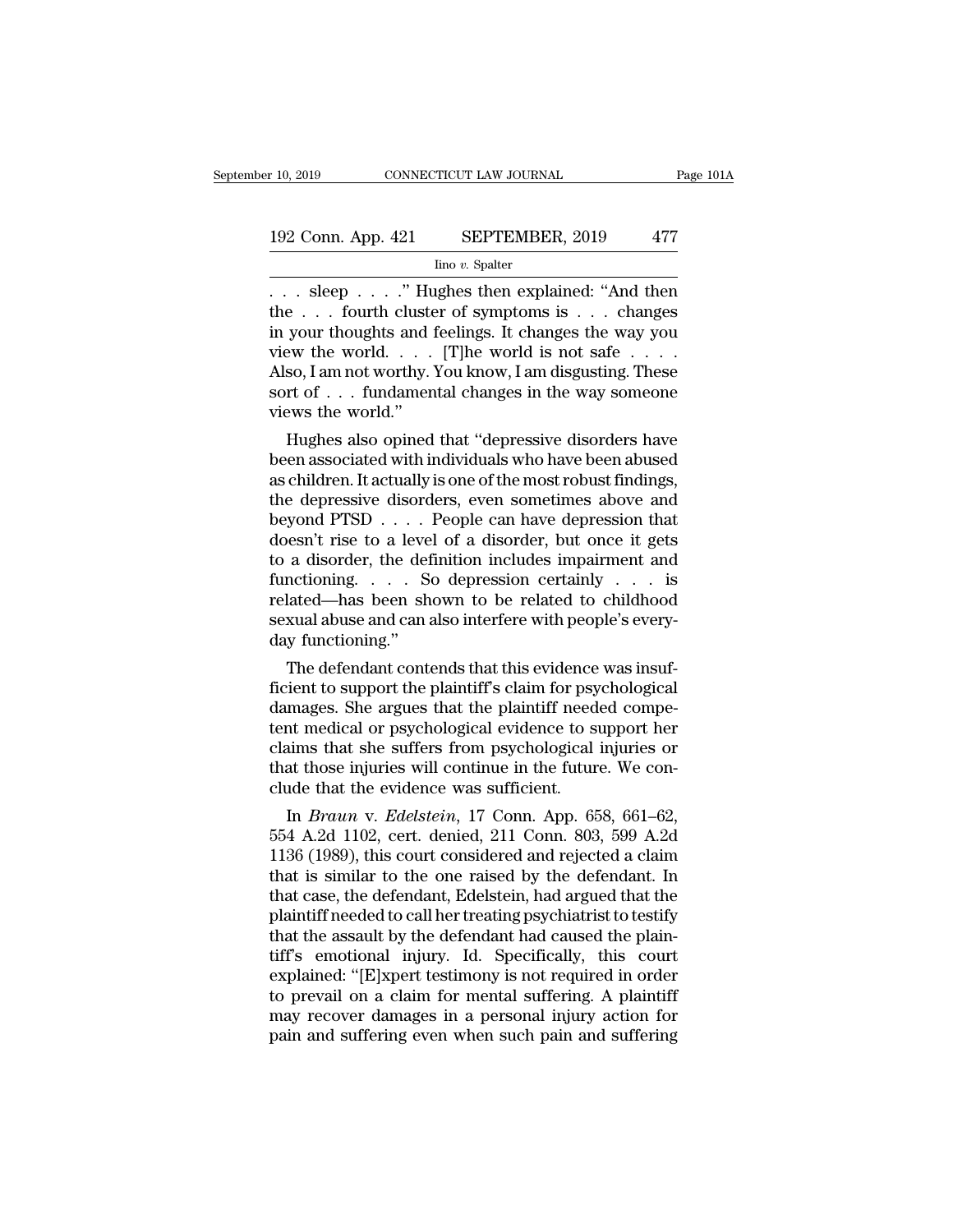# CONNECTICUT LAW JOURNAL September 10, 2019<br>478 SEPTEMBER, 2019 192 Conn. App. 421<br>lino v. Spalter

#### Iino *v.* Spalter

CONNECTICUT LAW JOURNAL September 10, 2019<br>
478 SEPTEMBER, 2019 192 Conn. App. 421<br>
192 Conn. App. 421<br>
192 Conn. App. 421<br>
192 Conn. App. 421<br>
192 Conn. App. 421<br>
192 Conn. App. 421<br>
192 Conn. App. 421<br>
192 Conn. App. 421 EPTEMBER, 2019 192 Conn. App. 421<br>
lino v. Spalter<br>
is evidenced exclusively by the plaintiff's subjective<br>
complaints. . . . A plaintiff need only establish a claim<br>
for mental or emotional distress by a fair preponderanc For the Mindolensian of the plaintiff's subjective<br>is evidenced exclusively by the plaintiff's subjective<br>complaints.... A plaintiff need only establish a claim<br>for mental or emotional distress by a fair preponderance<br>of 478 SEPTEMBER, 2019 192 Conn. App. 421<br>  $\frac{\text{line }v. \text{ Spalter}}{v. \text{ Spalter}}$ <br>
is evidenced exclusively by the plaintiff's subjective<br>
complaints.... A plaintiff need only establish a claim<br>
for mental or emotional distress by a fai  $\frac{\text{In number, 2013}}{\text{In row. Spalter}}$ <br>is evidenced exclusively by the plaintiff's subjective<br>complaints.... A plaintiff need only establish a claim<br>for mental or emotional distress by a fair preponderance<br>of the evidence.... The defe  $\frac{\text{line }v. \text{ Spalter}}{\text{line }w. \text{ Spalter}}$ <br>is evidenced exclusively by the plaintiff's subjective<br>complaints. . . . A plaintiff need only establish a claim<br>for mental or emotional distress by a fair preponderance<br>of the evidence. . . is evidenced exclusively by the plaintiff's subjective<br>complaints. . . . A plaintiff need only establish a claim<br>for mental or emotional distress by a fair preponderance<br>of the evidence. . . . The defendant does not demon complaints. . . . A plaintiff need only establish a claim<br>for mental or emotional distress by a fair preponderance<br>of the evidence. . . . . The defendant does not demon-<br>strate that the plaintiff failed to meet this burde for mental or emotional distress by a fair preponderance<br>of the evidence. . . . The defendant does not demon-<br>strate that the plaintiff failed to meet this burden. Our<br>function is to decide whether the decision of the tri of the evidence. . . . The defendant does not demonstrate that the plaintiff failed to meet this burden. Our function is to decide whether the decision of the trial court was clearly erroneous in view of the evidence and strate that the plaintiff failed to meet this burden. Our function is to decide whether the decision of the trial court was clearly erroneous in view of the evidence and pleadings in the whole record  $\ldots$ . Weighing the e function is to decide whether the decision of the trial<br>court was clearly erroneous in view of the evidence<br>and pleadings in the whole record . . . . Weighing the<br>evidence and judging the credibility of the witnesses is<br>th and pleadings in the whole record  $\ldots$ . Weighing the evidence and judging the credibility of the witnesses is the function of the trier of fact and this court will not usurp that role." (Citations omitted; internal quota evidence and judging the credibility of the witnesses is<br>the function of the trier of fact and this court will not<br>usurp that role." (Citations omitted; internal quotation<br>marks omitted.) Id., 662; see *Giordano* v. *Giord* the function of the trier of fact and this court will not<br>usurp that role." (Citations omitted; internal quotation<br>marks omitted.) Id., 662; see *Giordano* v. *Giordano*,<br>39 Conn. App. 183, 184–85, 207–208, 664 A.2d 1136<br>( and ranket release that the costs with rise<br>usurp that role." (Citations omitted; internal quotation<br>marks omitted.) Id., 662; see *Giordano* v. *Giordano*,<br>39 Conn. App. 183, 184–85, 207–208, 664 A.2d 1136<br>(1995) (in acti marks omitted.) Id., 662; see *Giordano* v. *Giordano*, 39 Conn. App. 183, 184–85, 207–208, 664 A.2d 1136 (1995) (in action alleging six counts of sexual abuse and emotional distress against grandfather, court found testi France of the principle 183, 184–85, 207–208, 664 A.2d 1136<br>(1995) (in action alleging six counts of sexual abuse<br>and emotional distress against grandfather, court found<br>testimony of grandchildren sufficient to support aw (1995) (in action alleging six counts of sexual abuse<br>and emotional distress against grandfather, court found<br>testimony of grandchildren sufficient to support award<br>of prejudgment remedy, holding "[p]laintiffs claim-<br>ing and emotional distress against grandfather, court<br>testimony of grandchildren sufficient to support a<br>of prejudgment remedy, holding "[p]laintiffs of<br>ing damages as a result of emotional distress an<br>required to present expe stimony of grandchildren sufficient to support award<br>prejudgment remedy, holding "[p]laintiffs claim-<br>g damages as a result of emotional distress are not<br>quired to present expert medical testimony . . . to<br>bstantiate their of prejudgment remedy, holding "[p]laintiffs claim-<br>ing damages as a result of emotional distress are not<br>required to present expert medical testimony  $\dots$  to<br>substantiate their claims of noneconomic damages such<br>as pain

ing damages as a result of emotional distress are not<br>required to present expert medical testimony  $\dots$  to<br>substantiate their claims of noneconomic damages such<br>as pain and suffering" [emphasis omitted]).<br>In the present c required to present expert medical testimony . . . to<br>substantiate their claims of noneconomic damages such<br>as pain and suffering" [emphasis omitted]).<br>In the present case, the plaintiff submitted factual<br>evidence as to wh substantiate their claims of noneconomic damages such<br>as pain and suffering" [emphasis omitted]).<br>In the present case, the plaintiff submitted factual<br>evidence as to what the decedent did to her and the<br>impact his actions as pain and suffering" [emphasis omitted]).<br>
In the present case, the plaintiff submitted factual<br>
evidence as to what the decedent did to her and the<br>
impact his actions have had on her emotional and<br>
psychological well-b In the present case, the plaintiff submitted factual<br>evidence as to what the decedent did to her and the<br>impact his actions have had on her emotional and<br>psychological well-being. She also submitted expert tes-<br>timony, thr evidence as to what the decedent did to her and the<br>impact his actions have had on her emotional and<br>psychological well-being. She also submitted expert tes-<br>timony, through Hughes, regarding the symptoms typi-<br>cally displ impact his actions have had on her emotional and<br>impact his actions have had on her emotional and<br>psychological well-being. She also submitted expert tes-<br>timony, through Hughes, regarding the symptoms typi-<br>cally displaye mapper in the logical well-being. She also submitted expert tes-<br>timony, through Hughes, regarding the symptoms typically displayed by victims of sexual abuse and sexual<br>assault. It was in the province of the jury to concl dentify through Hughes, regarding the symptoms typically displayed by victims of sexual abuse and sexual assault. It was in the province of the jury to conclude, on the basis of all of the evidence it heard, that the plain cally displayed by victims of sexual abuse and sexual<br>assault. It was in the province of the jury to conclude,<br>on the basis of all of the evidence it heard, that the<br>plaintiff's evidence regarding the emotional and psycho-Easy displays a sy Treatin of Softline in the giury to conclude,<br>assault. It was in the province of the jury to conclude,<br>on the basis of all of the evidence it heard, that the<br>plaintiff's evidence regarding the emotional support the basis of all of the evidence it heard, that the plaintiff's evidence regarding the emotional and psychological injuries inflicted on her at the hands of the decedent was credible and that her injuries were wort Frame of abut the expection of the detectional and psychological injuries inflicted on her at the hands of the decedent was credible and that her injuries were worthy of compensation. We conclude, therefore, on the basis o paralla injuries inflicted on her at the hands of dent was credible and that her injuries were compensation. We conclude, therefore, on the evidence presented, that there was amples<br>upport the jury's verdict and, therefore nt was credible and that her injuries were worthy of<br>mpensation. We conclude, therefore, on the basis of<br>e evidence presented, that there was ample proof to<br>pport the jury's verdict and, therefore, that the court<br>d not abu compensation. We conclude, therefore, on the basis of<br>the evidence presented, that there was ample proof to<br>support the jury's verdict and, therefore, that the court<br>did not abuse its discretion when it denied the defen-<br>d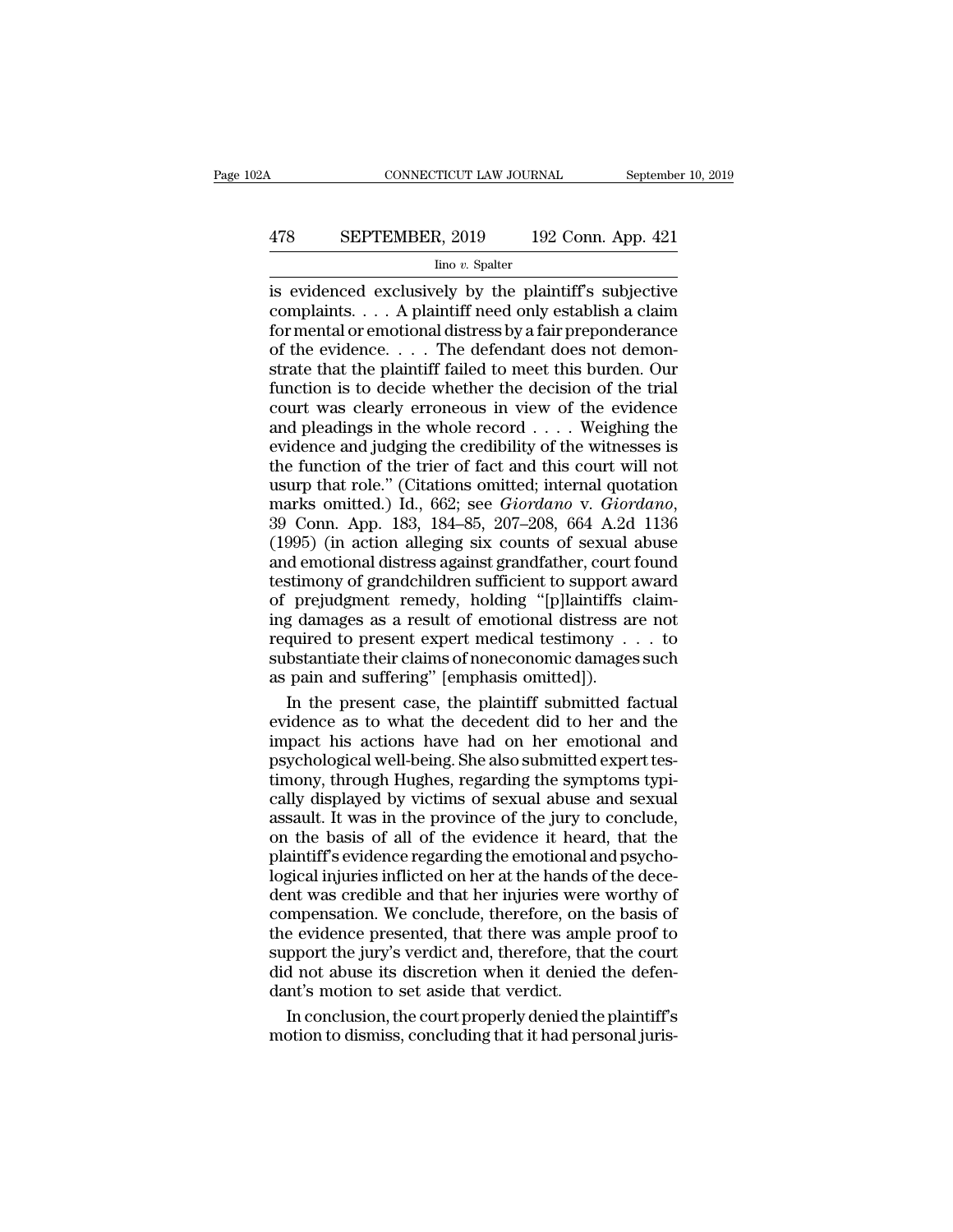#### 10, 2019 CONNECTICUT LAW JOURNAL Page 103A<br>192 Conn. App. 479 SEPTEMBER, 2019 479<br>Pasco Common Condominium Assn., Inc. v. Benson CONNECTICUT LAW JOURNAL<br>
1<br>
1<br>
2 Pasco Common Condominium Assn., Inc. *v.* Benson<br>
2 Pasco Common Condominium Assn., Inc. *v.* Benson<br>
2 Pasco Common Condominium Assn., Inc. *v.* Benson

r 10, 2019 CONNECTICUT LAW JOURNAL Page 103A<br>
192 Conn. App. 479 SEPTEMBER, 2019 479<br>
Pasco Common Condominium Assn., Inc. v. Benson<br>
diction over the estate; the defendant failed to prove<br>
that she was harmed by any purpo 192 Conn. App. 479 SEPTEMBER, 2019 479<br>
Pasco Common Condominium Assn., Inc. v. Benson<br>
diction over the estate; the defendant failed to prove<br>
that she was harmed by any purported impropriety in<br>
the court's admission of 192 Conn. App. 479 SEPTEMBER, 2019 479<br>
Pasco Common Condominium Assn., Inc.  $v$ . Benson<br>
diction over the estate; the defendant failed to prove<br>
that she was harmed by any purported impropriety in<br>
the court's admission 192 Conn. App. 479 SEPTEMBER, 2019 479<br>
Pasco Common Condominium Assn., Inc. v. Benson<br>
diction over the estate; the defendant failed to prove<br>
that she was harmed by any purported impropriety in<br>
the court's admission of Pasco Common Condominium Assn., Inc. v. Benson<br>diction over the estate; the defendant failed to prove<br>that she was harmed by any purported impropriety in<br>the court's admission of certain evidence; the court<br>improperly sent Pasco Common Condominium Assn., Inc.  $v$ . Benson<br>
diction over the estate; the defendant failed to prove<br>
that she was harmed by any purported impropriety in<br>
the court's admission of certain evidence; the court<br>
improper diction over the estate; the defendant failed to prove<br>that she was harmed by any purported impropriety in<br>the court's admission of certain evidence; the court<br>improperly sent to the jury the question of the plaintiff's<br>en that she was harmed by any purported impropriety in<br>the court's admission of certain evidence; the court<br>improperly sent to the jury the question of the plaintiff's<br>entitlement to punitive damages when the plaintiff<br>had fa the court's admission of certain evidence; the court<br>improperly sent to the jury the question of the plaintiff's<br>entitlement to punitive damages when the plaintiff<br>had failed to submit evidence at trial of her litigation<br>e improperly sent to the jury the question of the plaintiff's<br>entitlement to punitive damages when the plaintiff<br>had failed to submit evidence at trial of her litigation<br>expenses; and the court did not abuse its discretion i entitlement to punitive damages when<br>had failed to submit evidence at trial of<br>expenses; and the court did not abuse its<br>denying the defendant's motion to set asi<br>because there was ample evidence that<br>suffers from psycholo to failed to subtint evidence at that of her inigation<br>penses; and the court did not abuse its discretion in<br>nying the defendant's motion to set aside the verdict<br>cause there was ample evidence that the plaintiff<br>ffers fro Expenses, and the court dut not abuse its usercubit in<br>denying the defendant's motion to set aside the verdict<br>because there was ample evidence that the plaintiff<br>suffers from psychological trauma caused by the child-<br>hood

weriying the detendant's hiotion to set aside the vertice<br>because there was ample evidence that the plaintiff<br>suffers from psychological trauma caused by the child-<br>hood sexual abuse of the decedent.<br>The judgment is revers because there was ample evidence that the plain<br>suffers from psychological trauma caused by the ch<br>hood sexual abuse of the decedent.<br>The judgment is reversed only as to the defendar<br>liability for punitive damages and the In the judgment is reversed only as to the defenda<br>Dility for punitive damages and the case is remant<br>th direction to vacate the jury's finding in that regare<br>is affirmed in all other respects.<br>In this opinion the other ju

#### The parameter of the same state of the same state in that regard;<br>
ith direction to vacate the jury's finding in that regard;<br>
In this opinion the other judges concurred.<br>
PASCO COMMON CONDOMINIUM ASSOCIATION,<br>
INC., ET AL IS affirmed in all other respect<br>on the other judges concurred<br>mon condominium assoc<br>INC., ET AL. *v.* PAUL D.<br>BENSON ET AL. Note that the state state<br>
He other judges concu<br>
BENSON ET AL.<br>
BENSON ET AL.<br>
(AC 39898) other judges concu<br>
CONDOMINIUM AS:<br>
TT AL. v. PAUL D.<br>
NSON ET AL.<br>
(AC 39898)<br>
t, Bright and Cobb, Js. PASCO COMMON CONDOMINIUM ASSOCIATION,<br>INC., ET AL. v. PAUL D.<br>BENSON ET AL.<br>(AC 39898)<br>Prescott, Bright and Cobb, Js.

#### *Syllabus*

 $(AC 39898)$ <br>Prescott, Bright and Cobb, Js.<br> $Syllabus$ <br>The plaintiffs, an association of unit owners in a common interest community<br>that had been created pursuant to the Common Interest Ownership Act Frescott, Bright and Cobb, Js.<br>Syllabus<br>plaintiffs, an association of unit owners in a common interest community<br>that had been created pursuant to the Common Interest Ownership Act<br>(§ 47-200 et seq.) and eighteen individua Frescott, Bright and Cobb, Js.<br>
Syllabus<br>
plaintiffs, an association of unit owners in a common interest community<br>
that had been created pursuant to the Common Interest Ownership Act<br>
(§ 47-200 et seq.) and eighteen indiv  $Syllabus$ <br>plaintiffs, an association of unit owners in a common interest community<br>that had been created pursuant to the Common Interest Ownership Act<br>(§ 47-200 et seq.) and eighteen individual members of that association,<br>b sylatous<br>plaintiffs, an association of unit owners in a common interest community<br>that had been created pursuant to the Common Interest Ownership Act<br>(§ 47-200 et seq.) and eighteen individual members of that association,<br> plaintiffs, an association of unit owners in a common interest community<br>that had been created pursuant to the Common Interest Ownership Act<br>(§ 47-200 et seq.) and eighteen individual members of that association,<br>brought t that had been created pursuant to the Common Interest Ownership Act (§ 47-200 et seq.) and eighteen individual members of that association, brought this action alleging that the defendant B Co., the declarant, and the defe (§ 47-200 et seq.) and eighteen individual members of that association, brought this action alleging that the defendant B Co., the declarant, and the defendant B, the president and chief operating officer of B Co., violat (§ 47-200 et seq.) and eighteen individual members of that association, brought this action alleging that the defendant B Co., the declarant, and the defendant B, the president and chief operating officer of B Co., violat the defendant B, the president and chief operating officer of B Co., violated the provisions of a condominium declaration recorded by B Co. by, inter alia, assessing common charges against unit owners on the basis of a for violated the provisions of a condominium declaration recorded by B Co. by, inter alia, assessing common charges against unit owners on the basis of a formula that deviated from the terms of the declaration. The condominium Co. by, inter alia, assessing common charges against unit owners on<br>the basis of a formula that deviated from the terms of the declaration.<br>The condominium complex was comprised of residential and commer-<br>cial units, one o the basis of a formula that deviated from the terms of the declaration.<br>The condominium complex was comprised of residential and commer-<br>cial units, one of which was occupied by a restaurant. Since the inception<br>of the con The condominium complex was comprised of residential and commer-<br>cial units, one of which was occupied by a restaurant. Since the inception<br>of the condominium complex, B was in complete control of B Co. as<br>its president an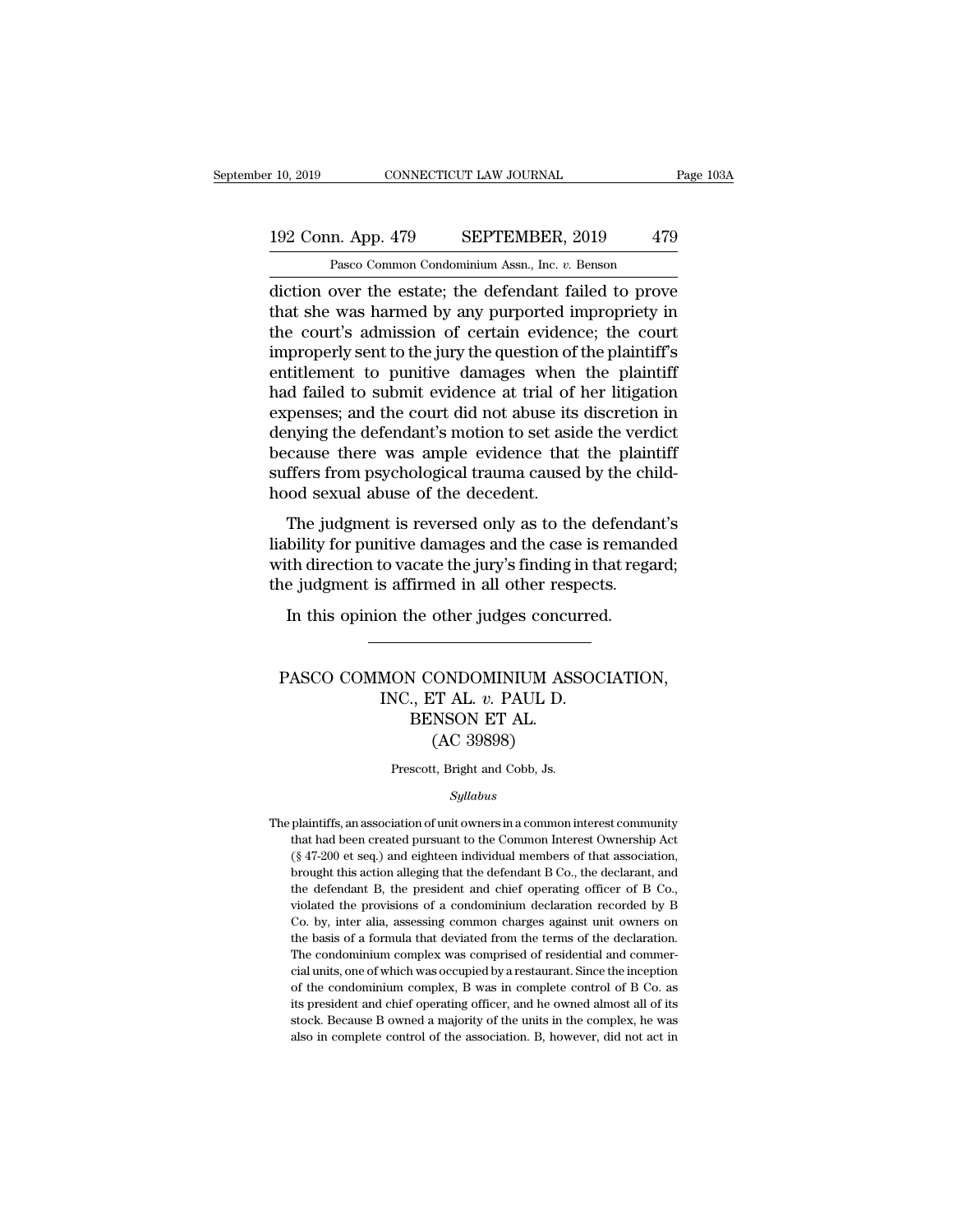#### CONNECTICUT LAW JOURNAL September 10, 2019<br>480 SEPTEMBER, 2019 192 Conn. App. 479<br>Pasco Common Condominium Assn., Inc. v. Benson CONNECTICUT LAW JOURNAL Septembe<br>
SEPTEMBER, 2019 192 Conn. App. 479<br>
Pasco Common Condominium Assn., Inc. *v.* Benson<br>
mity with the declaration in several instances, including when he

COLORET WERE, 2019 192 Conn. App. 479<br>
Pasco Common Condominium Assn., Inc. v. Benson<br>
conformity with the declaration in several instances, including when he<br>
did not follow the formula defined in the declaration for asse **SEPTEMBER, 2019** 192 Conn. App. 479<br>Pasco Common Condominium Assn., Inc. v. Benson<br>conformity with the declaration in several instances, including when he<br>did not follow the formula defined in the declaration for assessin Common Condominium Assn., Inc. *v.* Benson<br>
conformity with the declaration in several instances, including when he<br>
did not follow the formula defined in the declaration for assessing<br>
common charges to the unit owners, h Pasco Common Condominium Assn., Inc. v. Benson<br>conformity with the declaration in several instances, including when he<br>did not follow the formula defined in the declaration for assessing<br>common charges to the unit owners, Pasco Common Condominium Assn., Inc. v. Benson<br>conformity with the declaration in several instances, including when he<br>did not follow the formula defined in the declaration for assessing<br>common charges to the unit owners, conformity with the declaration in several instances, including when he<br>did not follow the formula defined in the declaration for assessing<br>common charges to the unit owners, he made an agreement with the<br>restaurant exempt did not follow the formula defined in the declaration for assessing common charges to the unit owners, he made an agreement with the restaurant exempting it from paying common charges, and he expended association funds to common charges to the unit owners, he made an agreement with the restaurant exempting it from paying common charges, and he expended association funds to finance repairs to units, for management fees, and for vehicle and p restaurant exempting it from paying common charges, and he expended association funds to finance repairs to units, for management fees, and for vehicle and paying expenses. In 2009, pursuant to the terms of the declaration essociation funds to finance repairs to units, for management fees, and for vehicle and paving expenses. In 2009, pursuant to the terms of the declaration, control of the association transitioned from an executive board co for vehicle and paving expenses. In 2009, pursuant to the terms of the declaration, control of the association transitioned from an executive board consisting of B and two members of his family to three directors: B and tw declaration, control of the association transitioned from an executive board consisting of B and two members of his family to three directors: B and two unit owners. B, however, continued to direct that common charges be a board consisting of B and two members of his family to three directors:<br>B and two unit owners. B, however, continued to direct that common<br>charges be assessed pursuant to his methodology, and B Co. continued<br>to amend the d B and two unit owners. B, however, continued to direct that common charges be assessed pursuant to his methodology, and B Co. continued to amend the declaration and exercise development rights through 2013, when the plaint Example and the declaration is methodology, and B Co. continued to amend the declaration and exercise development rights through 2013, when the plaintiffs filed the present action. In their answer and special defenses, B a actually to amend the declaration and exercise development rights through 2013, when the plaintiffs filed the present action. In their answer and special defenses, B and B Co. alleged that all of the plaintiffs' claims wer when the plaintiffs filed the present action. In their answer and special defenses, B and B Co. alleged that all of the plaintiffs' claims were barred by the three year statute of limitations applicable to tort actions (§ the defenses, B and B Co. alleged that all of the plaintiffs' claims were barred by the three year statute of limitations applicable to tort actions  $(\S 52-577)$  and the six year statute of limitations applicable to contr barred by the three year statute of limitations applicable to tort actions (§ 52-577) and the six year statute of limitations applicable to contract actions (§ 52-576), as B Co.'s executive control of the declaration's bo  $($ § 52-577) and the six year statute of limitations applicable to contract actions (§ 52-576), as B Co.'s executive control of the declaration's board ended in 2008, pursuant to the declaration. The trial court determine control defined by stature of the declaration's board ended in 2008, pursuant to the declaration. The trial court determined that the plaintiffs' action was not time barred until 2013, when the plaintiffs' commenced their ended in 2008, pursuant to the declaration. The trial court determined that the plaintiffs' action was not time barred until 2013, when the plaintiffs' commenced their action, on the ground that the misconduct of B and B court, *held:* plaintiffs' commenced their action, on the ground that the misconduct of B and B Co. continued to that time and because the period of declarant control defined by statute  $(\S 47-245 \text{ [d]})$ , as well as under provisions of for B and B Co. continued to that time and because the period of declarant control defined by statute (§ 47-245 [d]), as well as under provisions of the declaration, had not terminated. On the defendants' appeal to this c

- % of B and B Co. continued to that time and because the period of declarant control defined by statute ( $\S$  47-245 [d]), as well as under provisions of the declaration, had not terminated. On the defendants' appeal to thi the declaration, had not terminated. On the defendants' appeal to this court, *held*:<br>the trial court incorrectly determined that the statute of limitations governing the plaintiffs' claims was tolled until the commenceme court, *held*:<br>court, *held*:<br>he trial court incorrectly determined that the statute of limitations gov-<br>erning the plaintiffs' claims was tolled until the commencement of the<br>present action, as the statute of limitations he trial court incorrectly determined that the statute of limitations governing the plaintiffs' claims was tolled until the commencement of the present action, as the statute of limitations applicable to the plaintiffs' ac erning the plaintiffs' claims was tolled until the commencement of the present action, as the statute of limitations applicable to the plaintiffs' action against B Co. was tolled only until the period of declarant control beyond the statute of limitations applicable to the plaintiffs'<br>present action, as the statute of limitations applicable to the plaintiffs'<br>action against B Co. was tolled only until the period of declarant control<br>ended in 1998: that court improperly interpreted the declaration and applicable statutes to conclude that the period of declarant control could continue beyond the ten year limit established in § 8.10 of the declaration so long ended on August 12, 2008, ten years after the declaration was recorded<br>in 1998: that court improperly interpreted the declaration and applicable<br>statutes to conclude that the period of declarant control could continue<br>bey in 1998: that court improperly interpreted the declaration and applicable statutes to conclude that the period of declarant control could continue beyond the ten year limit established in  $\S 8.10$  of the declaration so lo executive board members expired no later than ten years after than ten year later than ten year limit established in § 8.10 of the declaration so long as one of the terminating events in § 47-245 (d) and § 8.9 of the decl beyond the ten year limit established in § 8.10 of the declaration so long<br>as one of the terminating events in § 47-245 (d) and § 8.9 of the declara-<br>tion had not occurred, as that conclusion ignored the fact that, regard as one of the terminating events in § 47-245 (d) and § 8.9 of the declara-<br>tion had not occurred, as that conclusion ignored the fact that, regardless<br>of the occurrence of those events, B Co.'s right to appoint and remove Legally ended on August 12, 2008, ten years after the declaration was recorded the fact that, regardless of the occurrence of those events, B Co.'s right to appoint and remove executive board members expired no later than of the occurrence of those events, B Co.'s right to appoint and remove<br>executive board members expired no later than ten years after the<br>recording of the declaration, and, thus, although B Co. may have engaged<br>in conduct executive board members expired no later than ten years after the recording of the declaration, and, thus, although B Co. may have engaged in conduct through 2013 consistent with control, its period of control legally ende recording of the declaration, and, thus, although B Co. may have engaged<br>in conduct through 2013 consistent with control, its period of control<br>legally ended on August 12, 2008, ten years after the declaration was<br>recorded in conduct through 2013 consistent with control, its period of control<br>legally ended on August 12, 2008, ten years after the declaration was<br>recorded; moreover, that conclusion was supported by the language of<br> $\S 47-245$  contravene the legislature's intent to permit the declaration to set a specific period is mereover, that conclusion was supported by the language of  $\S$  47-245 (d), which permits a declaration to set a specific period of time of declarant control that can be shortened only by the occurrence  $\frac{1}{2}$  set expiration between the declarant control that can be shortened only by the occurrent any of four terminating events set forth in the declaration, and it w contravene the legislature's intent to permit the de 2. The defendants could not be shortened only by the occurrence of any of four terminating events set forth in the declaration, and it would contravene the legislature's intent to permit the declaration to set a specific calculate contact and calculate can be indeeded only by the declaration and it would contravene the legislature's intent to permit the declaration to set a specific period of declarant control if that period could continue
-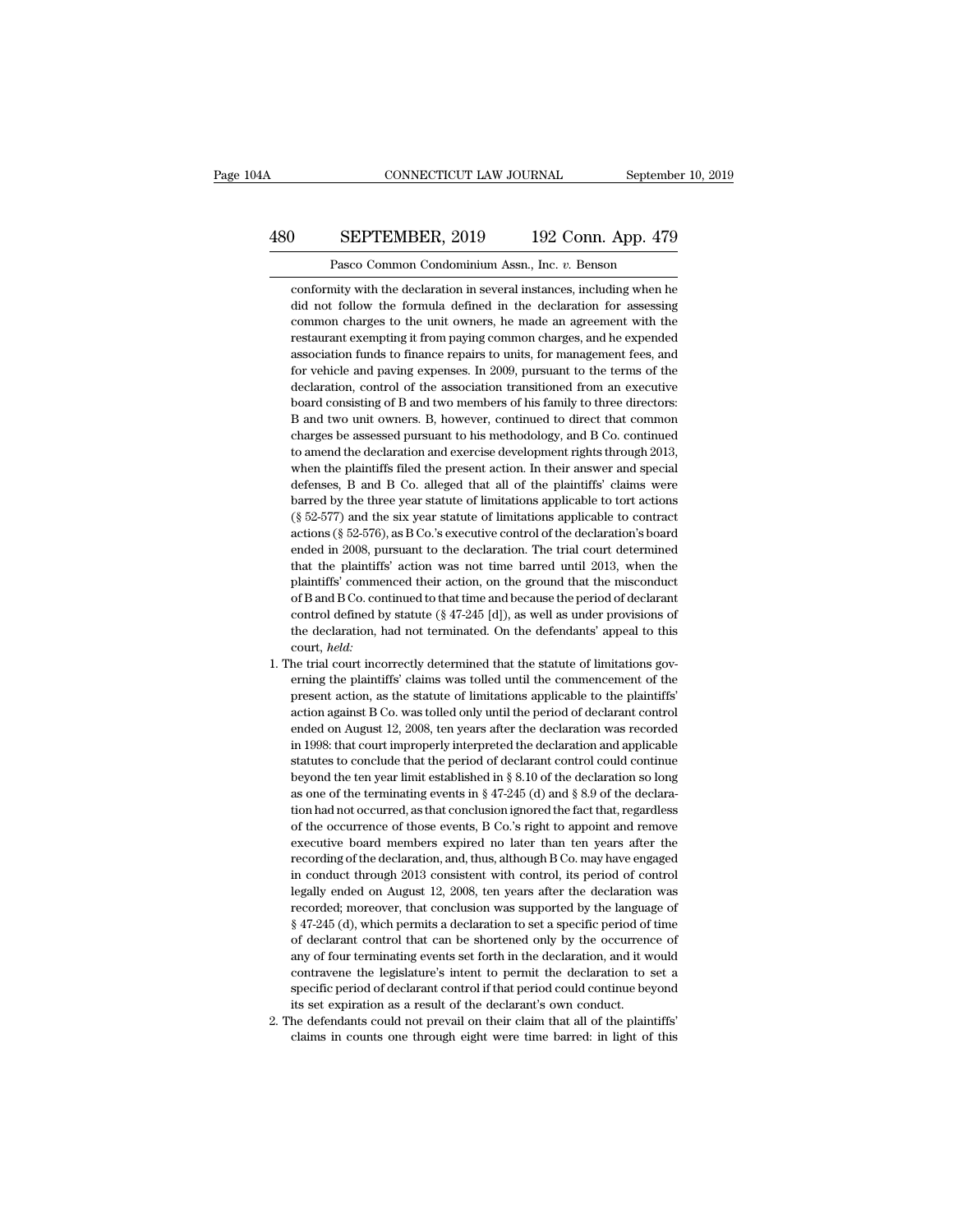#### 10, 2019 CONNECTICUT LAW JOURNAL Page 105A<br>192 Conn. App. 479 SEPTEMBER, 2019 481<br>Pasco Common Condominium Assn., Inc. v. Benson CONNECTICUT LAW JOURNAL<br>
1<br> **Pasco Common Condominium Assn., Inc.** *v.* **Benson<br>
conclusion that the statute of limitations was tolled until August**

comments of the SEPTEMBER, 2019<br>
Pasco Common Condominium Assn., Inc. v. Benson<br>
court's conclusion that the statute of limitations was tolled until August<br>
12, 2008, and the fact that the present action was commenced almo 2 Conn. App. 479 SEPTEMBER, 2019 481<br>Pasco Common Condominium Assn., Inc. v. Benson<br>court's conclusion that the statute of limitations was tolled until August<br>12, 2008, and the fact that the present action was commenced al Fig. 2019 22 Conn. App. 479 5 SEPTEMBER, 2019 481<br>
Pasco Common Condominium Assn., Inc. v. Benson<br>
court's conclusion that the statute of limitations was tolled until August<br>
12, 2008, and the fact that the present action Pasco Common Condominium Assn., Inc. *v.* Benson<br>court's conclusion that the statute of limitations was tolled until August<br>12, 2008, and the fact that the present action was commenced almost<br>five years later in July, 2013 Pasco Common Condominium Assn., Inc.  $v$ . Benson<br>court's conclusion that the statute of limitations was tolled until August<br>12, 2008, and the fact that the present action was commenced almost<br>five years later in July, 201 court's conclusion that the statute of limitations was tolled until August 12, 2008, and the fact that the present action was commenced almost five years later in July, 2013, the timeliness of the plaintiffs' action was n court's conclusion that the statute of initiations was toned that Hagust 12, 2008, and the fact that the present action was commenced almost five years later in July, 2013, the timeliness of the plaintiffs' action was nec 12, 2006, and the lact that the present action was continented almost<br>five years later in July, 2013, the timeliness of the plaintiffs' action<br>was necessarily contingent on whether the three year tort statute of<br>limitatio the years tater in Juty, 2013, the timeliness of the plaintins action<br>was necessarily contingent on whether the three year tort statute of<br>limitations in § 52-576 applied, and, therefore, the plaintiffs' claims that sounde was necessarily contingent on whether the three year tort statue of limitations in § 52-576 applied, and, therefore, the plaintiffs' claims that sounded in § 52-576 applied, and, therefore, the plaintiffs' claims that sou miniations in  $\frac{1}{8}$   $\frac{32-577}{20}$  or the six year contract statute of initiations in  $\frac{5}{2}$   $\frac{52-576}{20}$  applied, and, therefore, the plaintiffs' claims that sounded in both tort and contract were not barred b  $\frac{1}{2}$   $\frac{1}{2}$   $\frac{1}{2}$   $\frac{1}{2}$  and contract were not barred by  $\frac{8}{2}$   $\frac{52}{-576}$ , which included its claims that B Co. had a duty to record correct unit square footage in the amendments to the declaration, both tort and contract were not barred by  $\frac{1}{3}$   $\frac{2-5}{10}$ , which included its claims that B Co. had a duty to record correct unit square footage in the amendments to the declaration, that the defendants made a secr claims that B Co. had a duty to record correct until square lootage in<br>the amendments to the declaration, that the defendants made a secret<br>arrangement with the owner of the restaurant to exempt the restaurant<br>from paying the antendments to the declaration, that the defendants inade a secret<br>arrangement with the owner of the restaurant to exempt the restaurant<br>from paying common charges, that the defendants improperly assessed<br>common charge arrangement with the owner of the restaurant to exempt the restaurant from paying common charges, that the defendants improperly assessed common charges related to the improper wiring of certain common area lighting, and t From paying common charges, that the defendants improperty assessed<br>common charges related to the improper wiring of certain common area<br>lighting, and that the defendants improperly expended the funds of the<br>association to common charges related to the improper wiring of certain common area lighting, and that the defendants improperly expended the funds of the association to finance repairs and maintenance for units and for paving expenses; the association for B's personal vehicle expenses sounded in tort only<br>and, thus, was barred by the statute of limitations in  $\S$  52-577.<br>3. The trial court improperly awarded damages to the association for com-<br>mon charg association to mance repairs and maintenance for units and for paving<br>expenses; nevertheless, the plaintiffs' claim that the defendants engaged<br>in self-dealing and that B breached his fiduciary duty by remitting associ-<br>a expenses; nevertheless, the planturis claim that the derendants engaged<br>in self-dealing and that B breached his fiduciary duty by remitting associ-<br>ation funds to the defendants as a management fee, and by charging<br>the as

- in self-dealing and that B breached his induciary duty by remitting association funds to the defendants as a management fee, and by charging the association for B's personal vehicle expenses sounded in tort only and, thus ation runds to the derendants as a management ree, and by charging<br>the association for B's personal vehicle expenses sounded in tort only<br>and, thus, was barred by the statute of limitations in  $\S$  52-577.<br>he trial court i the association for BS personal vehicle expenses sounded in tort only<br>and, thus, was barred by the statute of limitations in  $\S$  52-577.<br>he trial court improperly awarded damages to the association for com-<br>mon charges th and, thus, was barred by the statute of limitations in  $\S$   $52-577$ .<br>he trial court improperly awarded damages to the association for com-<br>mon charges that should have been assessed to the restaurant, as that<br>award was in the trial court improperty awarded damages to the association for common charges that should have been assessed to the restaurant, as that award was inconsistent with the court's finding that the association, which had col mon charges that should have been assessed to the restaurant, as that award was inconsistent with the court's finding that the association, which had collected 100 percent of the common charges to which it was entitled, ha award was inconsistent with the court's intuing that the association, which had collected 100 percent of the common charges to which it was entitled, had not been harmed or damaged by the failure of the restaurant to pay i which had collected 100 percent of the common charges to which it<br>was entitled, had not been harmed or damaged by the failure of the<br>restaurant to pay its share of common expenses, which damaged only<br>the individual unit ow was entitied, nad not been narmed or damaged by the tailure of the<br>restaurant to pay its share of common expenses, which damaged only<br>the individual unit owners who had paid an increased amount of common<br>charges as a resul restaurant to pay its share of common expenses, which damaged only<br>the individual unit owners who had paid an increased amount of common<br>charges as a result thereof, and because the individual unit owners did<br>not seek dama
- the maturatual unit owners who had paid an increased amount of common<br>charges as a result thereof, and because the individual unit owners did<br>not seek damages, the award of damages to the association for common<br>charges tha charges as a result thereof, and because the individual unit owners did<br>not seek damages, the award of damages to the association for common<br>charges that should have been assessed to the restaurant was improper.<br>he trial c not seek damages, the award of damages to the association for common<br>charges that should have been assessed to the restaurant was improper.<br>he trial court's decision to pierce the corporate veil and hold B individu-<br>ally l charges that should have been assessed to the restaurant was improper.<br>he trial court's decision to pierce the corporate veil and hold B individually liable for the misconduct of B Co. was clearly erroneous: although<br>that the transformal court states and the comporate vell and note is may<br>hally liable for the misconduct of B Co. was clearly erroneous: although<br>that court set forth findings with respect to the first element of the<br>instrument any habie for the histoniated of B Co. was clearly erroneous: antiough<br>that court set forth findings with respect to the first element of the<br>instrumentality rule, namely, that B exercised sufficient control over B<br>Co., th that court set forth miams with respect to the first element of the instrumentality rule, namely, that B exercised sufficient control over B Co., the court's decision was devoid of any findings as to the second and third e Instrumentality rule, hallely, that B exercised sufficient control over B<br>Co., the court's decision was devoid of any findings as to the second<br>and third elements of the instrumentality rule, as the court, with respect<br>to Co., the court s decision was devoid of any imaings as to the second<br>and third elements of the instrumentality rule, as the court, with respect<br>to the second element, set forth an exhaustive list of B's misconduct<br>but made and three elements of the instrumentatity rule, as the court, with respect<br>to the second element, set forth an exhaustive list of B's misconduct<br>but made no findings that B used his control over B Co.'s corporate<br>form to a to the second element, set forth an exhaustive list of B s misconduct<br>but made no findings that B used his control over B Co.'s corporate<br>form to accomplish that misconduct, and the breaches of duty that<br>the court attribut but made no manngs that B used his control over B Co. s corporate<br>form to accomplish that misconduct, and the breaches of duty that<br>the court attributed to B arose out of his direct relationship with the<br>association throug form to accomplish that misconduct, and the breaches of duty that<br>the court attributed to B arose out of his direct relationship with the<br>association through his position on the executive board, not through<br>his role as own the court attributed to B arose out or his direct relationship with the association through his position on the executive board, not through his role as owner of B Co., and because the plaintiffs sought only to hold B deri association through his position on the executive board, not through his role as owner of B Co., and because the plaintiffs sought only to hold B derivatively liable for the conduct of B Co. and B's alleged misconduct did nt is role as owner of B Co., and because the plaintins sought only to hold B derivatively liable for the conduct of B Co. and B's alleged misconduct did not arise out of his control of B Co., the plaintiffs failed to sati noid B derivatively I<br>misconduct did not an<br>to satisfy the second<br>to the third element,<br>over B Co. proximatel<br>over the association<br>was insufficient.<br>Argued March 7  $\mu$ ardical and mot all be on the instrumentality rule; more eithing the second element of the instrumentality rule; more eithin element, the court's decision did not find that B' B' Co. proximately caused the association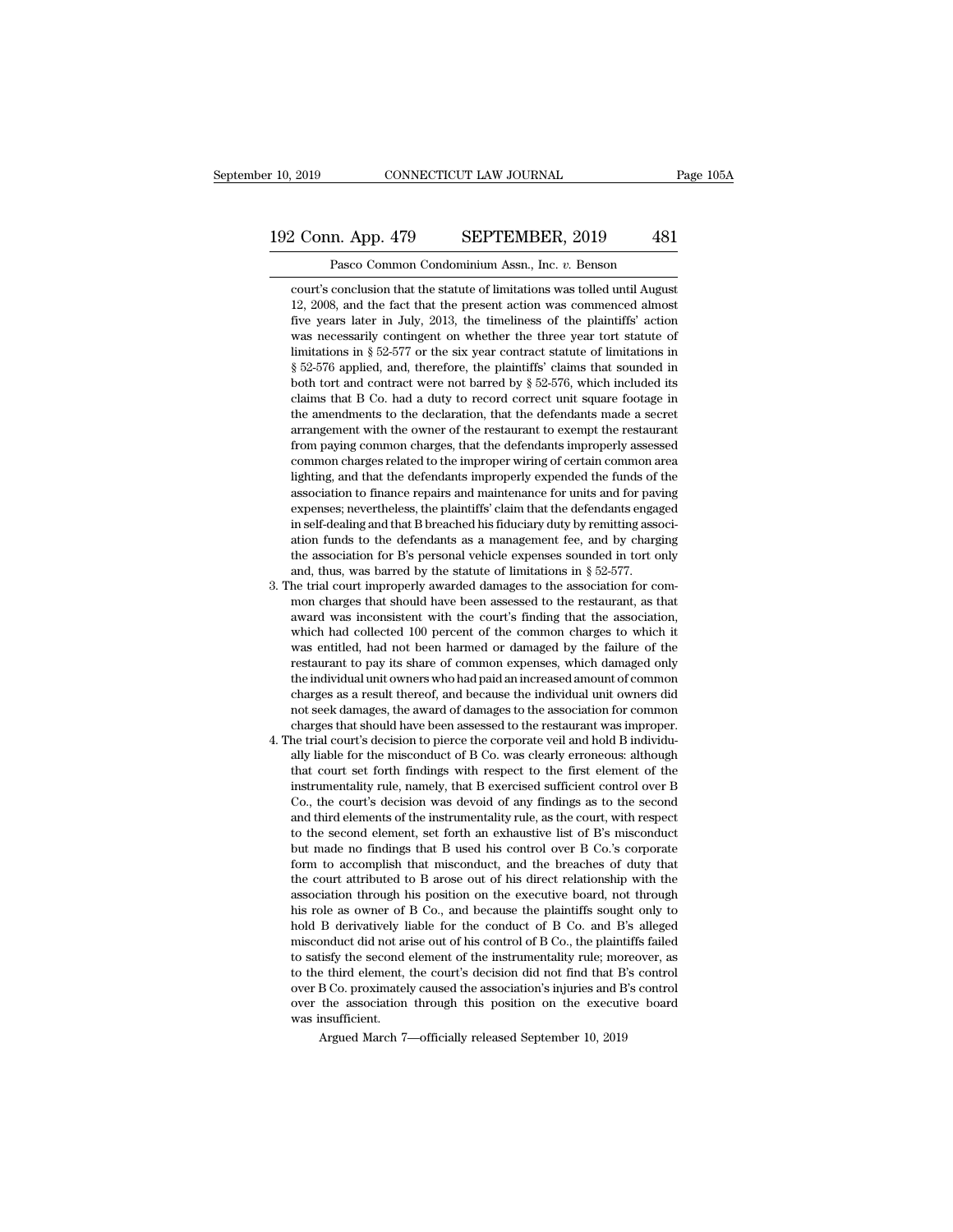#### CONNECTICUT LAW JOURNAL September 10, 2019<br>482 SEPTEMBER, 2019 192 Conn. App. 479<br>Pasco Common Condominium Assn., Inc. v. Benson EXEPTEMBER, 2019 192 Conn. App. 479<br>Pasco Common Condominium Assn., Inc. *v.* Benson<br>Procedural History **PROFICALAGER, 2019** 192 Conn. App. 479<br>
Pasco Common Condominium Assn., Inc. *v.* Benson<br> *Procedural History*<br>
Action to recover damages for, inter alia, alleged vio-

SEPTEMBER, 2019 192 Conn. App. 479<br>
Pasco Common Condominium Assn., Inc. v. Benson<br>
Procedural History<br>
Action to recover damages for, inter alia, alleged vio-<br>
ions of a condominium declaration, brought to the SEPTEMBER, 2019 192 Conn. App. 479<br>
Pasco Common Condominium Assn., Inc. v. Benson<br>
Procedural History<br>
Action to recover damages for, inter alia, alleged violations of a condominium declaration, brought to the<br>
Superior C  $\begin{array}{r} \text{482} & \text{SEPTEMBER, } 2019 & \text{192 Conn. App. 479} \\ \hline \text{Pasco Common Condominium Assn., Inc. } v. \text{ Benson} \end{array}$ <br>  $\begin{array}{r} \text{Proceedural History} \\ \text{Action to recover damages for, inter alia, alleged violations of a condominium declaration, brought to the Superior Court in the judicial district of Hartford and tried to the court, *Scholl, J.*; judgment rendered in part for the plaintexts from which the deformators employed to$ Pasco Common Condominium Assn., Inc. *v.* Benson<br> *Procedural History*<br>
Action to recover damages for, inter alia, alleged vio-<br>
lations of a condominium declaration, brought to the<br>
Superior Court in the judicial district Frocedural History<br>Action to recover damages for, inter alia, alleged vio-<br>lations of a condominium declaration, brought to the<br>Superior Court in the judicial district of Hartford and<br>tried to the court, *Scholl*, *J*.; ju Action to recover damages for, inter alia, alleged violations of a condominium declaration, brought to the Superior Court in the judicial district of Hartford and tried to the court, *Scholl*, *J*.; judgment rendered in pa and *P. Jo Anne Burgh*, for the appellants (defendants).<br> *P. Jongsetto Court in the judicial district of Hartford and*<br> *P. Jo Anne Burgh*, for the appellants appealed to<br> *P. Jo Anne Burgh*, for the appellants (defendant *ed to the court, Scholl, J.*; judgment rendered in part r the plaintiffs, from which the defendants appealed to is court. *Reversed in part*; *judgment directed in part. Edward S. Hill, with whom were John F. Harvey, Jr* 

tiffs).

*Opinion*

 $B$  and  $B$ . Jo Anne Burgh, for the appellants (defendants).<br>  $Walter$  A. Twachtman, Jr., for the appellees (plain-<br>
fs).<br>  $\frac{opinion}{\text{BRIGHT, J. The defendants, Benson Enterprise, Inc.}$ <br>  $\frac{1}{2}$  eclarant), and Paul D. Benson, appeal from the judg-<br>  $\frac{1}{2}$  o Walter A. Twachtman, Jr., for the appellees (plain-<br>
Units).<br>
Opinion<br>
BRIGHT, J. The defendants, Benson Enterprises, Inc.<br>
(declarant), and Paul D. Benson, appeal from the judg-<br>
ment of the trial court, rendered after a Walter A. Twachtman, Jr., for the appellees (plain-<br>tiffs).<br> $opinion$ <br> $BrlGHT$ , J. The defendants, Benson Enterprises, Inc.<br>(declarant), and Paul D. Benson, appeal from the judg-<br>ment of the trial court, rendered after a bench t opinion<br>
opinion<br>
BRIGHT, J. The defendants, Benson Enterprises, Inc.<br>
(declarant), and Paul D. Benson, appeal from the judg-<br>
ment of the trial court, rendered after a bench trial, in<br>
favor of the plaintiffs, Pasco Commo <sup>Opinion</sup><br>
BRIGHT, J. The defendants, Benson Enterprises, Inc.<br>
(declarant), and Paul D. Benson, appeal from the judg-<br>
ment of the trial court, rendered after a bench trial, in<br>
favor of the plaintiffs, Pasco Common Cond BRIGHT, J. The defendants, Benson Enterprises, Inc.<br>(declarant), and Paul D. Benson, appeal from the judg-<br>ment of the trial court, rendered after a bench trial, in<br>favor of the plaintiffs, Pasco Common Condominium<br>Associ BRIGHT, J. The defendants, Benson Enterprises, Inc.<br>(declarant), and Paul D. Benson, appeal from the judg-<br>ment of the trial court, rendered after a bench trial, in<br>favor of the plaintiffs, Pasco Common Condominium<br>Associa (declarant), and Paul D. Benson, appeal from the judgment of the trial court, rendered after a bench trial, in favor of the plaintiffs, Pasco Common Condominium Association, Inc. (association), and eighteen individual memb ment of the trial court, rendered after a bench trial, in<br>favor of the plaintiffs, Pasco Common Condominium<br>Association, Inc. (association), and eighteen individual<br>members of the association.<sup>1</sup> On appeal, the defendants favor of the plaintiffs, Pasco Common Condominium<br>Association, Inc. (association), and eighteen individual<br>members of the association.<sup>1</sup> On appeal, the defendants<br>claim that (1) the court incorrectly concluded that the<br>s Association, Inc. (association), and eighteen individual<br>members of the association.<sup>1</sup> On appeal, the defendants<br>claim that (1) the court incorrectly concluded that the<br>statute of limitations governing the plaintiffs' cl members of the association.<sup>1</sup> On appeal, the defendants<br>claim that (1) the court incorrectly concluded that the<br>statute of limitations governing the plaintiffs' claims<br>was tolled until the commencement of the present<br>act claim that (1) the court incorrectly concluded that the<br>statute of limitations governing the plaintiffs' claims<br>was tolled until the commencement of the present<br>action because the period of declarant control had not<br>termi statute of limitations governing the plaintiffs' claims<br>was tolled until the commencement of the present<br>action because the period of declarant control had not<br>terminated, (2) the plaintiffs' action was time barred<br>pursua was tolled until the commencement of the present<br>action because the period of declarant control had not<br>terminated, (2) the plaintiffs' action was time barred<br>pursuant to General Statutes § 52-577, the three year<br>statute action because the period of declarant control had not<br>terminated, (2) the plaintiffs' action was time barred<br>pursuant to General Statutes § 52-577, the three year<br>statute of limitations applicable to tort actions,<sup>2</sup> (3) atute of limitations applicable to tort actions,<sup>2</sup> (3) the<br>ourt improperly awarded the association damages on<br>ne plaintiffs' claim that the defendants improperly<br>ssessed common charges, and (4) the court improperly<br><sup>1</sup>The court improperly awarded the association damages on<br>the plaintiffs' claim that the defendants improperly<br>assessed common charges, and (4) the court improperly<br><sup>1</sup>The eighteen individual members of the association are Steve

the plaintiffs' claim that the defendants improperly assessed common charges, and (4) the court improperly  $\frac{1}{1}$  The eighteen individual members of the association are Steven Fowler, Rene Dupuis, Thomas DeForge, Brian assessed common charges, and (4) the court improperly<br>
<sup>1</sup> The eighteen individual members of the association are Steven Fowler,<br>
Rene Dupuis, Thomas DeForge, Brian U. Mozzer, Michael S. O'Neill, Sheryl<br>
Marinone, Hari Gr Assessed Common Charges, and (4) the Court Improperty<br>
<sup>1</sup> The eighteen individual members of the association are Steven Fowler,<br>
Rene Dupuis, Thomas DeForge, Brian U. Mozzer, Michael S. O'Neill, Sheryl<br>
Marinone, Hari Gru Free Dupuis, Thomas DeForge, Brian U. Mozzer, Michael S. O'Neill, Sheyl<br>Marinone, Hari Grunupudi, Brian C. Cassidy, Robert Torneo, John Barto-<br>lucci, Michael Barrett, Deb Romero, Karen Bona, Michael R. O'Connell,<br>David San Marinone, Hari Grunupudi, Brian C. Cassidy, Robert Torneo, John Barto-lucci, Michael Barrett, Deb Romero, Karen Bona, Michael R. O'Connell, David Santiago, Catherine Peirolo, Robert D. Rybick, and Shaun O'Conner.<br>
<sup>2</sup> Gen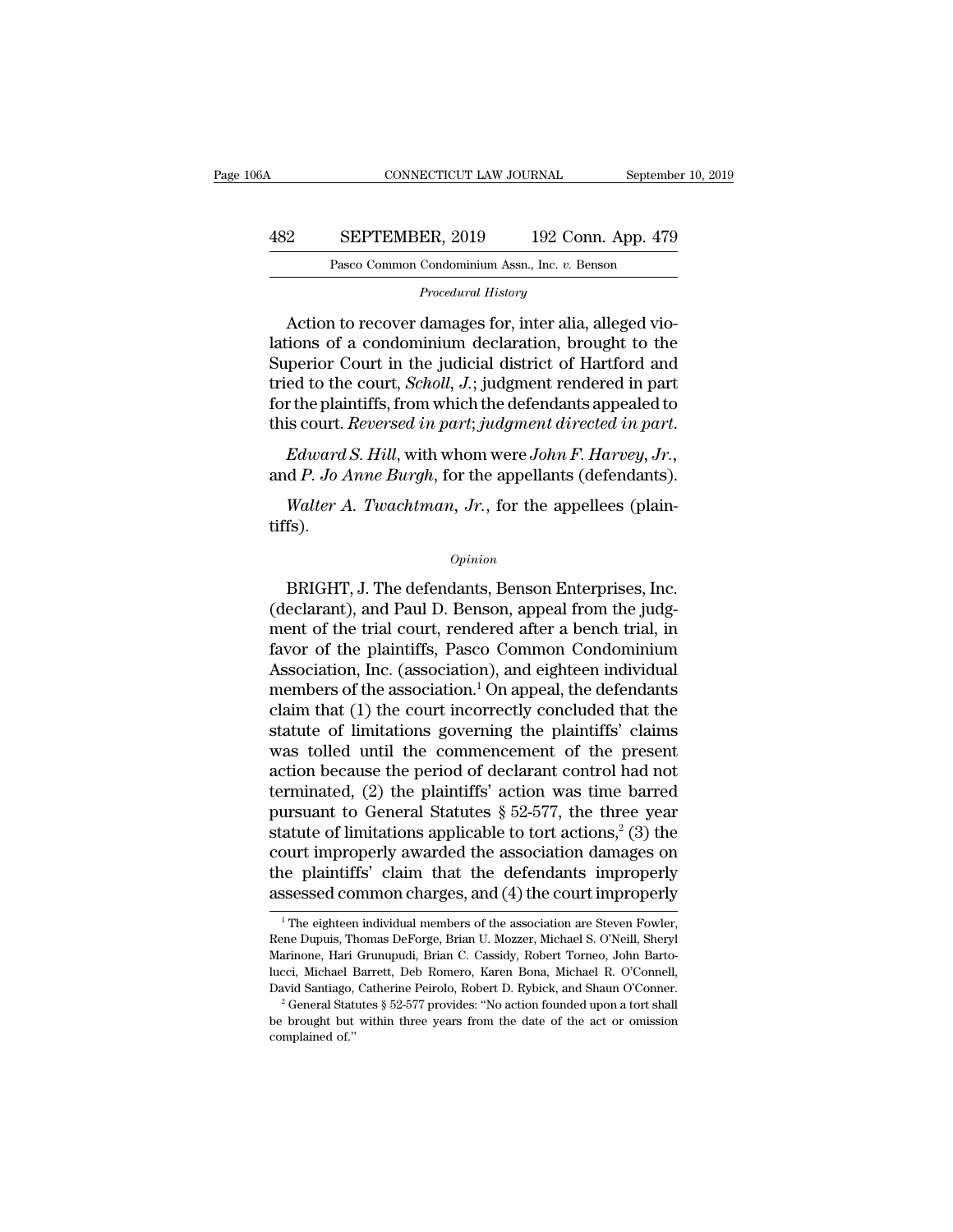#### 10, 2019 CONNECTICUT LAW JOURNAL Page 107A<br>192 Conn. App. 479 SEPTEMBER, 2019 483<br>Pasco Common Condominium Assn., Inc. v. Benson Pasco Common Condominium Assn., Inc. *v.* Benson

r 10, 2019 CONNECTICUT LAW JOURNAL Page 107A<br>
192 Conn. App. 479 SEPTEMBER, 2019 483<br>
Pasco Common Condominium Assn., Inc. *v.* Benson<br>
determined that Benson individually was liable.<sup>3</sup> We<br>
agree with the defendants' firs 192 Conn. App. 479 SEPTEMBER, 2019 483<br>
Pasco Common Condominium Assn., Inc. v. Benson<br>
determined that Benson individually was liable.<sup>3</sup> We<br>
agree with the defendants' first, third, and fourth claims,<br>
but we disagree in 192 Conn. App. 479 SEPTEMBER, 2019 483<br>
Pasco Common Condominium Assn., Inc. v. Benson<br>
determined that Benson individually was liable.<sup>3</sup> We<br>
agree with the defendants' first, third, and fourth claims,<br>
but we disagree in 192 Conn. App. 479 SEPTEMBER, 2019 483<br>
Pasco Common Condominium Assn., Inc. v. Benson<br>
determined that Benson individually was liable.<sup>3</sup> We<br>
agree with the defendants' first, third, and fourth claims,<br>
but we disagree in Pasco Common Condominium Assn., Inc. v. 1<br>determined that Benson individually was<br>agree with the defendants' first, third, and if<br>but we disagree in part with the defend<br>claim. Accordingly, we affirm in part are<br>part the j termined that Benson individually was liable.<sup>3</sup> We<br>ree with the defendants' first, third, and fourth claims,<br>it we disagree in part with the defendants' second<br>aim. Accordingly, we affirm in part and reverse in<br>rt the jud determined that Benson individually was hable." We<br>agree with the defendants' first, third, and fourth claims,<br>but we disagree in part with the defendants' second<br>claim. Accordingly, we affirm in part and reverse in<br>part t

agree with the defendants first, third, and fourth claims,<br>but we disagree in part with the defendants' second<br>claim. Accordingly, we affirm in part and reverse in<br>part the judgment of the trial court.<br>The record reveals t but we disagree in part with the defendants' second<br>claim. Accordingly, we affirm in part and reverse in<br>part the judgment of the trial court.<br>The record reveals the following relevant facts, found<br>by the trial court or ot ciam. Accordingly, we amirm in part and reverse in<br>part the judgment of the trial court.<br>The record reveals the following relevant facts, found<br>by the trial court or otherwise undisputed, and proce-<br>dural history. On Augus part the judgment of the trial court.<br>The record reveals the following relevant facts, found<br>by the trial court or otherwise undisputed, and proce-<br>dural history. On August 11, 1993, the declarant created<br>Pasco Common, a c The record reveals the following relevant facts, found<br>by the trial court or otherwise undisputed, and proce-<br>dural history. On August 11, 1993, the declarant created<br>Pasco Common, a common interest community, pur-<br>suant t by the trial court or otherwise undisputed, and proce-<br>dural history. On August 11, 1993, the declarant created<br>Pasco Common, a common interest community, pur-<br>suant to the Common Interest Ownership Act (act),<br>General Stat dural history. On August 11, 1993, the declarant created<br>Pasco Common, a common interest community, pur-<br>suant to the Common Interest Ownership Act (act),<br>General Statutes § 47-200 et seq., by recording the Dec-<br>laration o Pasco Common, a common interest community, pursuant to the Common Interest Ownership Act (act), General Statutes § 47-200 et seq., by recording the Declaration of Pasco Common on the land records. Pasco Common is a condomi taurant. Prefrain Statutes § 47-200 et seq., by recording the Dec-<br>
ration of Pasco Common on the land records. Pasco<br>
promon is a condominium complex located in East<br>
indsor and is comprised of dozens of residential and<br>
mmercial relation of Pasco Common on the land records. Pasco<br>Common is a condominium complex located in East<br>Windsor and is comprised of dozens of residential and<br>commercial units, one of which is occupied by a res-<br>taurant.<br>On Aug

Common is a condominium complex located in East<br>Windsor and is comprised of dozens of residential and<br>commercial units, one of which is occupied by a res-<br>taurant.<br>On August 12, 1998, the declarant recorded the opera-<br>tive windsor and is comprised of dozens of residential and<br>commercial units, one of which is occupied by a res-<br>taurant.<br>On August 12, 1998, the declarant recorded the opera-<br>tive, Amended and Restated Declaration of Pasco Comcommercial units, one of which is occupied by a restaurant.<br>
On August 12, 1998, the declarant recorded the operative, Amended and Restated Declaration of Pasco Common (declaration). The declaration provides for the creati taurant.<br>
On August 12, 1998, the declarant recorded the operative, Amended and Restated Declaration of Pasco Common<br>
(declaration). The declaration provides for the<br>
creation of the association as a Connecticut nonstock<br> On August 12, 1998, the declarant recorded the operative, Amended and Restated Declaration of Pasco Common (declaration). The declaration provides for the creation of the association as a Connecticut nonstock corporation. tive, Amended and Restated Declaration of Pasco Com-<br>mon (declaration). The declaration provides for the<br>creation of the association as a Connecticut nonstock<br>corporation. The members of the association are the<br>unit owners beyonded are the members of the association are the mit owners at Pasco Common, and the association is by a sexecutive board. The executive board as the powers and duties to act on behalf, and manage  $\frac{3}{10}$  The defenda unit owners at Pasco Common, and the association is<br>governed by an executive board. The executive board<br>has the powers and duties to act on behalf, and manage<br><sup>3</sup>The defendants also claim that the court improperly altered

governed by an executive board. The executive board<br>has the powers and duties to act on behalf, and manage<br> $\frac{3}{10}$  The defendants also claim that the court improperly altered its memoran-<br>dum of decision in response to has the powers and duties to act on behalf, and manage  $\frac{1}{3}$  The defendants also claim that the court improperly altered its memorandum of decision in response to an order of articulation from this court to determine The defendants also claim that the court improperly altered its memorandum of decision in response to an order of articulation from this court to determine that Benson individually was liable to the plaintiffs pursuant to Furthermore, the defendants amended their appeal to include a challenge the court is determine that Benson individually was liable to the plaintiffs pursuant to unt ten of the complaint. In light of our conclusion in part determine that Benson individually was liable to the plaintiffs pursuant to count ten of the complaint. In light of our conclusion in part IV of this opinion that the court improperly determined that Benson individually wa

Furthermore, the defendants amended their appeal to include a challenge count ten of the complaint. In light of our conclusion in part IV of this opinion that the court improperly determined that Benson individually was liable, we need not reach this claim.<br>Furthermore, the defendants amended popinion that the court improperly determined that Benson individually was liable, we need not reach this claim.<br>Furthermore, the defendants amended their appeal to include a challenge to the court's judgment, issued after Finally, we need not reach this claim.<br>
Furthermore, the defendants amended their appeal to include a challenge<br>
to the court's judgment, issued after it rendered judgment for the plaintiffs<br>
on their complaint, in which Furthermore, the defendants amended their appeal to include a challenge<br>for the court's judgment, issued after it rendered judgment for the plaintiffs<br>on their complaint, in which it awarded attorney's fees and costs to t <sup>1</sup> to the court's judgment, issued after it rendered judgment for the plaintiffs on their complaint, in which it awarded attorney's fees and costs to the plaintiffs. Although the defendants offer no analysis in their brie on their complaint, in which it awarded attorney's fees and costs to the plaintiffs. Although the defendants offer no analysis in their briefs on appeal, this claim appears to be premised on the fact that the plaintiffs a plaintiffs. Although the defendants offer no analysis in their briefs on appeal, this claim appears to be premised on the fact that the plaintiffs are entitled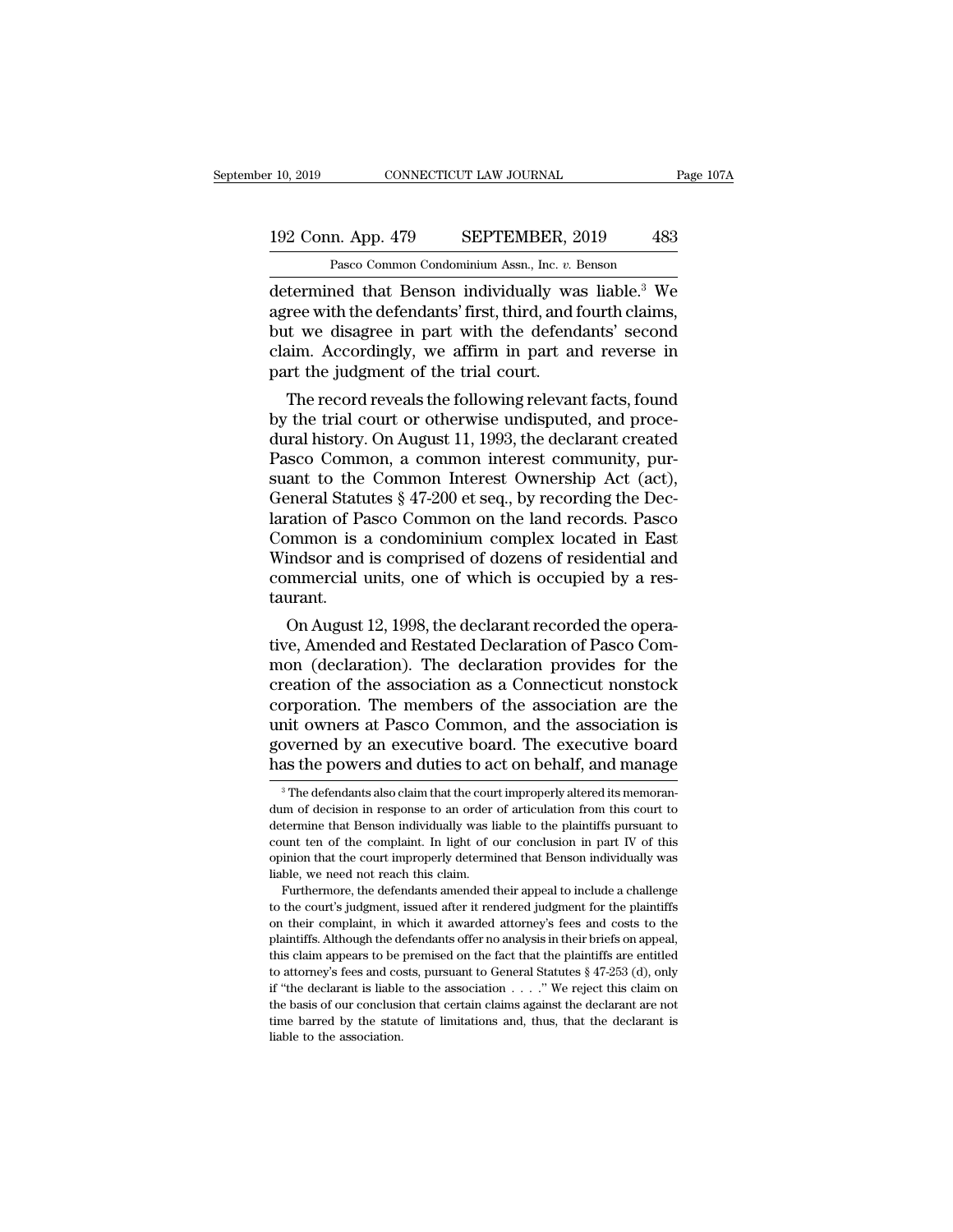#### CONNECTICUT LAW JOURNAL September 10, 2019<br>484 SEPTEMBER, 2019 192 Conn. App. 479<br>Pasco Common Condominium Assn., Inc. v. Benson CONNECTICUT LAW JOURNAL Septembe<br>
SEPTEMBER, 2019 192 Conn. App. 479<br>
Pasco Common Condominium Assn., Inc. *v.* Benson<br>
rs of the association These powers and duties

CONNECTICUT LAW JOURNAL September 10, 2019<br>
484 SEPTEMBER, 2019 192 Conn. App. 479<br>
Pasco Common Condominium Assn., Inc. v. Benson<br>
the affairs, of the association. These powers and duties<br>
include, among other things, to EPTEMBER, 2019 192 Conn. App. 479<br>Pasco Common Condominium Assn., Inc. v. Benson<br>the affairs, of the association. These powers and duties<br>include, among other things, to adopt and amend bylaws<br>and budgets, to collect commo 484 SEPTEMBER, 2019 192 Conn. App. 479<br>
Pasco Common Condominium Assn., Inc.  $v$ . Benson<br>
the affairs, of the association. These powers and duties<br>
include, among other things, to adopt and amend bylaws<br>
and budgets, to c **EXEPTEMBER, 2019** 192 Conn. App. 479<br>
Pasco Common Condominium Assn., Inc. *v.* Benson<br>
the affairs, of the association. These powers and duties<br>
include, among other things, to adopt and amend bylaws<br>
and budgets, to co Pasco Common Condominium Assn., Inc. v. Benson<br>the affairs, of the association. These powers and duties<br>include, among other things, to adopt and amend bylaws<br>and budgets, to collect common charges from unit own-<br>ers, and Pasco Common Condominium Assn., inc.  $v$ . Benson<br>the affairs, of the association. These powers and duties<br>include, among other things, to adopt and amend bylaws<br>and budgets, to collect common charges from unit own-<br>ers, a the affairs, of the association. These powers and duties<br>include, among other things, to adopt and amend bylaws<br>and budgets, to collect common charges from unit own-<br>ers, and to expend the funds of the association. The<br>dec include, among other things, to adopt and amend bylaws<br>and budgets, to collect common charges from unit own-<br>ers, and to expend the funds of the association. The<br>declaration also provides the declarant with develop-<br>mental and budgets, to collect common charges from unit own-<br>ers, and to expend the funds of the association. The<br>declaration also provides the declarant with develop-<br>mental rights,<sup>4</sup> special declarant rights,<sup>5</sup> and the right<br> ers, and to expend the funds of the association. The<br>declaration also provides the declarant with develop-<br>mental rights,<sup>4</sup> special declarant rights,<sup>5</sup> and the right<br>to control the association.<sup>6</sup> The declaration provid declaration also provides the declarant with developmental rights,<sup>4</sup> special declarant rights,<sup>5</sup> and the right to control the association.<sup>6</sup> The declaration provides specific time periods during which the declarant had mental rights,<sup>4</sup> special declarant rights,<sup>5</sup> and the right<br>to control the association.<sup>6</sup> The declaration provides<br>specific time periods during which the declarant had<br>the authority to exercise these rights. In particula to control the association.<sup>6</sup> The declaration provides<br>specific time periods during which the declarant had<br>the authority to exercise these rights. In particular, the<br>special declarant rights expired no later than ten yea specific time periods during which the declarant had<br>the authority to exercise these rights. In particular, the<br>special declarant rights expired no later than ten years<br>after the declaration was recorded. Despite these lim ter the declaration was recorded. Despite these limita-<br>ons, between October 5, 1998, and March 19, 2013,<br>le declarant recorded twenty-one amendments to the<br>eclaration, primarily to add units to Pasco Common.<br> $\frac{4}{3}$  Ge tions, between October 5, 1998, and March 19, 2013,<br>the declarant recorded twenty-one amendments to the<br>declaration, primarily to add units to Pasco Common.<br><sup>4</sup> General Statutes § 47-202 (16) defines "Development rights"

the declarant recorded twenty-one amendments to the declaration, primarily to add units to Pasco Common.<br>  $\frac{4 \text{ General Statistics } \frac{8}{3}47-202}{16}$  defines "Development rights" as "any right or combination of rights reserved by a dec declaration, primarily to add units to Pasco Common.<br>  $^{4}$ General Statutes § 47-202 (16) defines "Development rights" as "any right<br>
or combination of rights reserved by a declarant in the declaration to (A) add<br>
real pr declariation, printiarity to add utilits to Pasco Continuon.<br>
<sup>4</sup> General Statutes § 47-202 (16) defines "Development rights" as "any right<br>
or combination of rights reserved by a declarant in the declaration to (A) add<br> <sup>4</sup> General Statutes § 47-202 (16) defines "Development rights" as "any right<br>or combination of rights reserved by a declarant in the declaration to (A) add<br>real property to a common interest community; (B) create units, real property to a common interest community; (B) create units, common elements, or limited common elements within a common interest community; (C) subdivide units or convert units into common elements; or (D) withdraw re

From surveys and plans filed with the declaration of emperts, or limited common elements within a common interest community; (C) subdivide units or convert units into common elements; or (D) withdraw real property from a inty; (C) subdivide units or convert units into common elements; or (D) withdraw real property from a common interest community."<br>
<sup>5</sup> General Statutes § 47-202 (33) defines "Special declarant rights" as "rights reserved and the subdivision (3) of subsection (a) of section 47-264; (B) exercise any development rights  $\frac{1}{2}$  of subsection (A) complete improvements indicated on surveys and plans filed with the declaration or, in a coopera <sup>6</sup> General Statutes § 47-202 (33) defines "Special declarant rights" as "rights reserved for the benefit of a declarant to (A) complete improvements indicated on surveys and plans filed with the declaration or, in a coop "rights reserved for the benefit of a declarant to  $(A)$  complete improvements indicated on surveys and plans filed with the declaration or, in a cooperative, to complete improvements described in the public offering state Indicated on surveys and plans filed with the declaration or, in a cooperative, to complete improvements described in the public offering statement pursuant to subdivision (2) of subsection (a) of section 47-264; (B) exerc to complete improvements described in the public offering statement pursuant to subdivision (2) of subsection (a) of section 47-264; (B) exercise any development right; (C) maintain sales offices, management offices, sign and to subdivision (2) of subsection (a) of section 47-264; (B) exercise any development right; (C) maintain sales offices, management offices, signs advertising the common interest community, and models; (D) use easement development right; (C) maintain sales offices, management offices, signs advertising the common interest community, and models; (D) use easements through the common elements for the purpose of making improvements within th advertising the common interest community, and models; (D) use easements through the common interest community, and models; (D) use easements within the common interest community or within real property which may be added through the common elements for the purpose of making improvements<br>within the common elements for the purpose of making improvements<br>within the common interest community or within real property which may<br>be added to the co within the common interest community or within real property which may<br>be added to the common interest community; (E) make the common interest<br>community subject to a master association; (F) merge or consolidate a<br>common i we added to the common interest community; (E) make the common interest community subject to a master association; (F) merge or consolidate a common interest community with another common interest community of the same fo community subject to a master association;  $(F)$  merge or consolidate a common interest community with another common interest community of the same form of ownership;  $(G)$  appoint or remove any officer of the association common interest community with another common interest community of the same form of ownership; (G) appoint or remove any officer of the association or any master association or any executive board member during any period the same form of ownership; (G) appoint or remove any officer of the association or any master association or any executive board member during any period of declarant control; (H) control any construction, design review association or any master association or any executive board member during<br>any period of declarant control; (H) control any construction, design review<br>or aesthetic standards committee or process; (I) attend meetings of t and period of declarant control, (1) controllers and meetings of the unit<br>owners and, except during an executive session, the executive board; or<br>(J) have access to the records of the association to the same extent as a<br>un

of where stated variables or process, (c) attent meetings of and the order of (J) have access to the records of the association to the same extent as a unit owner."<br>  $\degree$  General Statutes § 47-245 (d) provides in relevant % owners and, except during an executive session, the executive board; or (J) have access to the records of the association to the same extent as a unit owner."<br>
" General Statutes § 47-245 (d) provides in relevant part: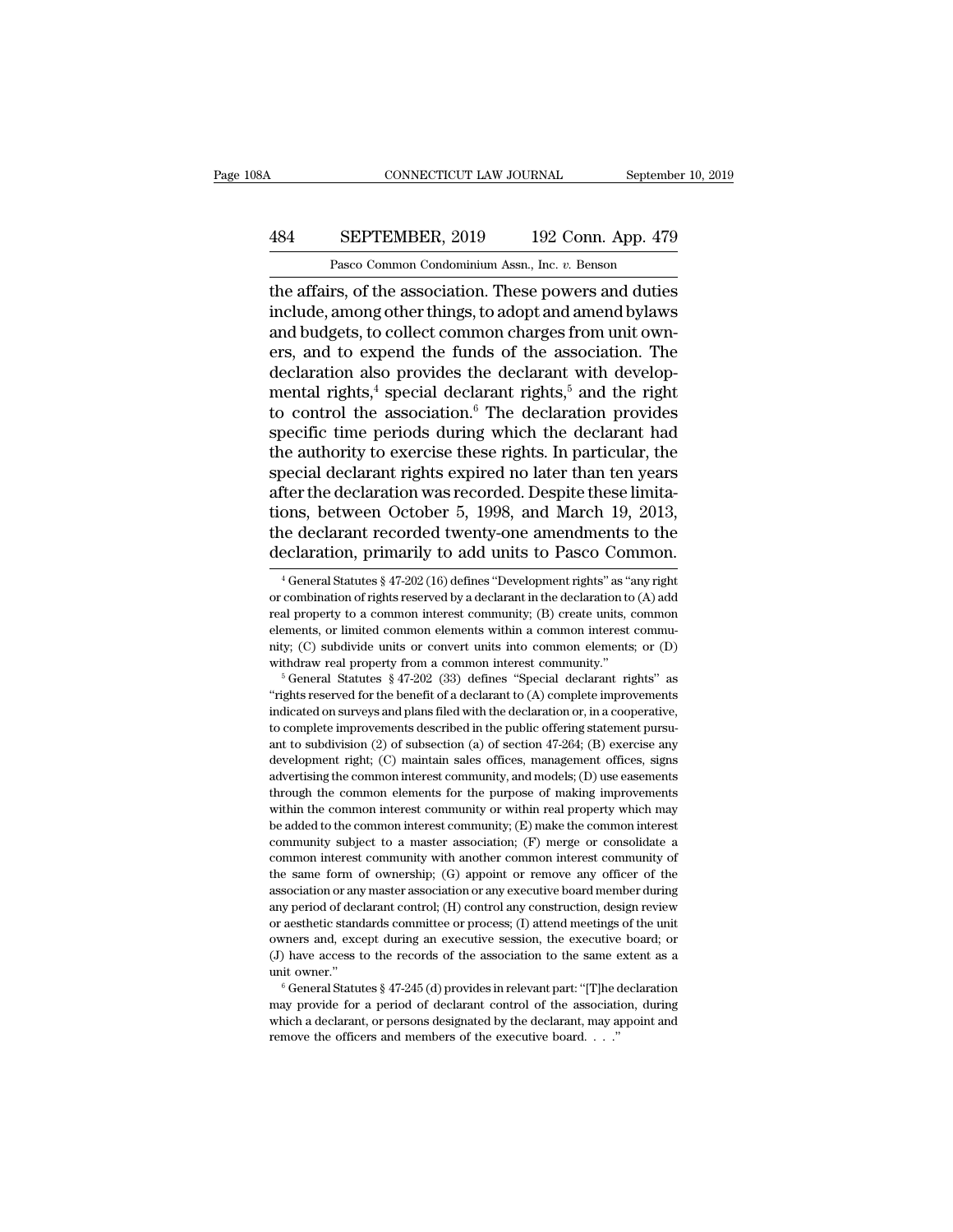#### 10, 2019 CONNECTICUT LAW JOURNAL Page 109A<br>192 Conn. App. 479 SEPTEMBER, 2019 485<br>Pasco Common Condominium Assn., Inc. v. Benson Pasco Common Condominium Assn., Inc. *v.* Benson

Since the inception of Pasco Common, Benson was<br>
Since the inception of Pasco Common, Benson was<br>
complete control of the declarant because he was<br>
complete control of the declarant because he was<br>
complete control of the 192 Conn. App. 479 SEPTEMBER, 2019 485<br>
Pasco Common Condominium Assn., Inc. v. Benson<br>
Since the inception of Pasco Common, Benson was<br>
in complete control of the declarant because he was<br>
its president and chief operatin 192 Conn. App. 479 SEPTEMBER, 2019 485<br>
Pasco Common Condominium Assn., Inc.  $v$ . Benson<br>
Since the inception of Pasco Common, Benson was<br>
in complete control of the declarant because he was<br>
its president and chief opera 192 Conn. App. 479 SEPTEMBER, 2019 485<br>
Pasco Common Condominium Assn., Inc.  $v$ . Benson<br>
Since the inception of Pasco Common, Benson was<br>
in complete control of the declarant because he was<br>
its president and chief opera Pasco Common Condominium Assn., Inc.  $v$ . Benson<br>
Since the inception of Pasco Common, Benson was<br>
in complete control of the declarant because he was<br>
its president and chief operating officer, and he owned<br>
almost all o Pasco Common Condominium Assn., Inc.  $v$ . Benson<br>
Since the inception of Pasco Common, Benson was<br>
in complete control of the declarant because he was<br>
its president and chief operating officer, and he owned<br>
almost all o Since the inception of Pasco Common, Benson was<br>in complete control of the declarant because he was<br>its president and chief operating officer, and he owned<br>almost all of its stock. Between 1993 and 2009, Benson<br>owned a ma in complete control of the declarant because he was<br>its president and chief operating officer, and he owned<br>almost all of its stock. Between 1993 and 2009, Benson<br>owned a majority of the units at Pasco Common,<sup>7</sup> and,<br>thu its president and chief operating officer, and he owned<br>almost all of its stock. Between 1993 and 2009, Benson<br>owned a majority of the units at Pasco Common,<sup>7</sup> and,<br>thus, he was in complete control of the association.<br>Pri almost all of its stock. Between 1993 and 2009, Benson<br>owned a majority of the units at Pasco Common,<sup>7</sup> and,<br>thus, he was in complete control of the association.<br>Prior to 2009, Benson, on behalf of the declarant,<br>appointe owned a majority of the units at Pasco Common,<sup>7</sup> and,<br>thus, he was in complete control of the association.<br>Prior to 2009, Benson, on behalf of the declarant,<br>appointed the executive board members, who were his<br>wife, Ann M thus, he was in complete control of the association.<br>Prior to 2009, Benson, on behalf of the declarant,<br>appointed the executive board members, who were his<br>wife, Ann M. Benson, his son, Paul D. Benson, Jr., and<br>himself. Un Prior to 2009, Benson, on behalf of the declarant,<br>appointed the executive board members, who were his<br>wife, Ann M. Benson, his son, Paul D. Benson, Jr., and<br>himself. Until at least 2009, Benson, on behalf of the<br>executive appointed the executive board members, who were his<br>wife, Ann M. Benson, his son, Paul D. Benson, Jr., and<br>himself. Until at least 2009, Benson, on behalf of the<br>executive board, created the annual budgets for the<br>associat wife, Ann M. Benson, his son, Paul D. Benson, Jr., and<br>himself. Until at least 2009, Benson, on behalf of the<br>executive board, created the annual budgets for the<br>association, determined the monthly common charges,<br>decided himself. Until at least 2009, Benson, on behalf of the executive board, created the annual budgets for the association, determined the monthly common charges, decided what expenses the association would pay, decided who wa executive board, created the annual budge<br>association, determined the monthly commo:<br>decided what expenses the association w<br>decided who was responsible for repairs to<br>and conducted the business of the associatio<br>regard to sociation, determined the monthly common charges,<br>cided who was responsible for repairs to the units,<br>d conducted the business of the association without<br>gard to whether his actions were in conformance with<br>e terms of the decided what expenses the association would pay,<br>decided who was responsible for repairs to the units,<br>and conducted the business of the association without<br>regard to whether his actions were in conformance with<br>the terms

decided who was responsible for repairs to the units,<br>and conducted the business of the association without<br>regard to whether his actions were in conformance with<br>the terms of the declaration or the act.<br>For instance, Bens and conducted the business of the association without<br>regard to whether his actions were in conformance with<br>the terms of the declaration or the act.<br>For instance, Benson, on behalf of the executive<br>board, assessed common regard to whether his actions were in conformance with<br>the terms of the declaration or the act.<br>For instance, Benson, on behalf of the executive<br>board, assessed common charges to the unit owners<br>on the basis of the square the terms of the declaration or the act.<br>For instance, Benson, on behalf of the executive<br>board, assessed common charges to the unit owners<br>on the basis of the square footage of each unit; these<br>assessments, however, were For instance, Benson, on behalf of the executive<br>board, assessed common charges to the unit owners<br>on the basis of the square footage of each unit; these<br>assessments, however, were improper because, inter<br>alia, many of the board, assessed common charges to the unit owners<br>on the basis of the square footage of each unit; these<br>assessments, however, were improper because, inter<br>alia, many of the square footage figures conflicted with<br>the East on the basis of the square footage of each unit; these<br>assessments, however, were improper because, inter<br>alia, many of the square footage figures conflicted with<br>the East Windsor land records. Further, unbeknownst<br>to the assessments, however, were improper because, inter<br>alia, many of the square footage figures conflicted with<br>the East Windsor land records. Further, unbeknownst<br>to the residential unit owners, Benson and the unit<br>owner of t alia, many of the square footage figures conflicted with<br>the East Windsor land records. Further, unbeknownst<br>to the residential unit owners, Benson and the unit<br>owner of the restaurant, located at Pasco Common,<br>made a spec the East Windsor land records. Further, unbeknownst<br>to the residential unit owners, Benson and the unit<br>owner of the restaurant, located at Pasco Common,<br>made a special arrangement in which they agreed that<br>the restaurant to the residential unit owners, Benson and the unit<br>owner of the restaurant, located at Pasco Common,<br>made a special arrangement in which they agreed that<br>the restaurant was exempt from paying common<br>charges. Benson also i owner of the rest:<br>made a special arri<br>the restaurant wish<br>charges. Benson als<br>tion's funds to fin<br>management fees,<br>ing expenses.<br>In 2009, shortly a ade a special arrangement in which they agreed that<br>e-restaurant was exempt from paying common<br>arges. Benson also improperly expended the associa-<br>m's funds to finance repairs he made to units, for<br>anagement fees, for vehi the restaurant was exempt from paying common charges. Benson also improperly expended the association's funds to finance repairs he made to units, for management fees, for vehicle expenses, and for paying expenses.<br>In 2009 charges. Benson also improperly expended the association's funds to finance repairs he made to units, for management fees, for vehicle expenses, and for paving expenses.<br>In 2009, shortly after the period of declarant cont

In 2009, shortly after the period of declarant control<br>rovided for in the declaration ended, control of the<br>ssociation transitioned from the executive board that<br> $\frac{7}{7}$ Although the declaration provided the declarant th In 2009, shortly after the period of declarant control provided for in the declaration ended, control of the association transitioned from the executive board that  $\frac{7}{4}$  Although the declaration provided the declarant

provided for in the declaration ended, control of the association transitioned from the executive board that  $\frac{7}{4}$  Although the declaration provided the declarant the ability to create a maximum of 213 units, there nev association transitioned from the executive board that<br>
<sup>7</sup> Although the declaration provided the declarant the ability to create a<br>
maximum of 213 units, there never was enough land to do so. As of June,<br>
2009, Benson own association transitioned from the executive board that  $\frac{7}{4}$  Although the declaration provided the declarant the ability to create a maximum of 213 units, there never was enough land to do so. As of June, 2009, Benson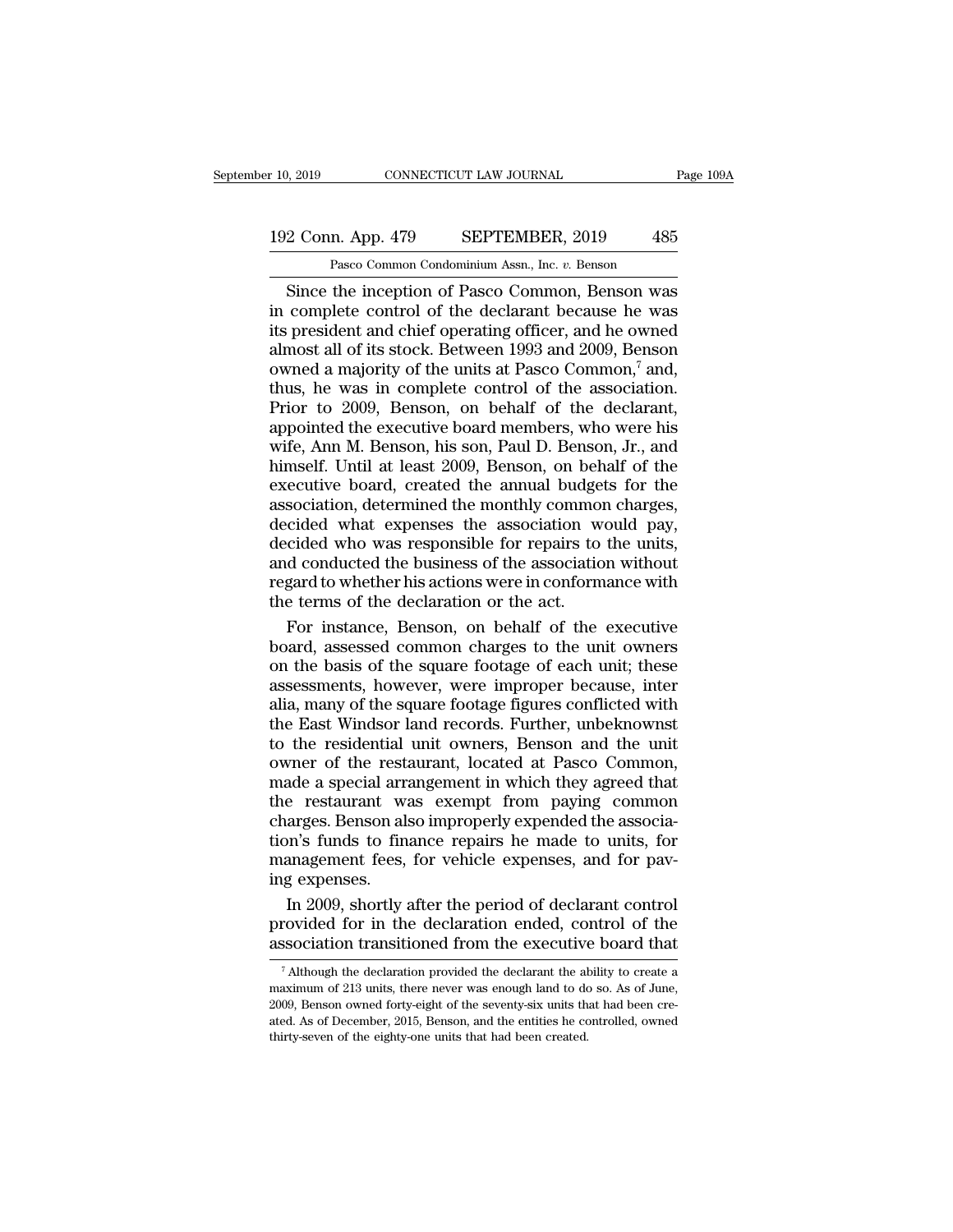### CONNECTICUT LAW JOURNAL September 10, 2019<br>486 SEPTEMBER, 2019 192 Conn. App. 479<br>Pasco Common Condominium Assn., Inc. v. Benson CONNECTICUT LAW JOURNAL Septembe<br>
SEPTEMBER, 2019 192 Conn. App. 479<br>
Pasco Common Condominium Assn., Inc. *v.* Benson<br>
Henson his wife and his son to an execu-

CONNECTICUT LAW JOURNAL September<br>
192 Conn. App. 479<br>
Pasco Common Condominium Assn., Inc. v. Benson<br>
192 Conn. App. 479<br>
Pasco Common Condominium Assn., Inc. v. Benson<br>
192 Conn. App. 479<br>
192 Conn. App. 479<br>
192 Conn. A SEPTEMBER, 2019 192 Conn. App. 479<br>
Pasco Common Condominium Assn., Inc. v. Benson<br>
included Benson, his wife, and his son to an execu-<br>
tive board that consisted of three directors: Benson,<br>
Steven Fowler, and Rene Dupuis SEPTEMBER, 2019 192 Conn. App. 479<br>
Pasco Common Condominium Assn., Inc. v. Benson<br>
included Benson, his wife, and his son to an execu-<br>
tive board that consisted of three directors: Benson,<br>
Steven Fowler, and Rene Dupuis 486 SEPTEMBER, 2019 192 Conn. App. 479<br>
Pasco Common Condominium Assn., Inc. v. Benson<br>
included Benson, his wife, and his son to an execu-<br>
tive board that consisted of three directors: Benson,<br>
Steven Fowler, and Rene Du Pasco Common Condominium Assn., Inc. v. Benson<br>included Benson, his wife, and his son to an execu-<br>tive board that consisted of three directors: Benson,<br>Steven Fowler, and Rene Dupuis. Fowler and Dupuis<br>are unit owners and Pasco Common Condominium Assn., Inc.  $v$ . Benson<br>included Benson, his wife, and his son to an execu-<br>tive board that consisted of three directors: Benson,<br>Steven Fowler, and Rene Dupuis. Fowler and Dupuis<br>are unit owners included Benson, his wife, and his son to an executive board that consisted of three directors: Benson, Steven Fowler, and Rene Dupuis. Fowler and Dupuis are unit owners and plaintiffs. At the same time, management of the tive board that consisted of three directors: Benson,<br>Steven Fowler, and Rene Dupuis. Fowler and Dupuis<br>are unit owners and plaintiffs. At the same time, man-<br>agement of the association transitioned from the dec-<br>larant to Steven Fowler, and Rene Dupuis. Fowler and Dupuis<br>are unit owners and plaintiffs. At the same time, man-<br>agement of the association transitioned from the dec-<br>larant to Advance Property Management and then, in<br>2011, to Eli are unit owners and plaintiffs. At the same time, man-<br>agement of the association transitioned from the dec-<br>larant to Advance Property Management and then, in<br>2011, to Elite Property Management. Nevertheless, Ben-<br>son dir agement of the association transitioned from the declarant to Advance Property Management and then, in 2011, to Elite Property Management. Nevertheless, Benson directed the new management of the association to continue to larant to Advance Property Management and then, in 2011, to Elite Property Management. Nevertheless, Benson directed the new management of the association to continue to assess common charges pursuant to his own methodolog 2011, to Elite Property Ma<br>son directed the new ma<br>to continue to assess con<br>own methodology, as oppo<br>by the declaration. Furth<br>ued to amend the declarat<br>rights through 2013.<br>In July, 2013, the plain In the declaration of the association<br>
in methodology, as opposed to the method prescribed<br>
the declaration. Furthermore, the declarant contin-<br>
d to amend the declaration and exercise development<br>
shifts through 2013.<br>
In to commit to assess common enarges pursuant to his<br>own methodology, as opposed to the method prescribed<br>by the declaration. Furthermore, the declarant contin-<br>ued to amend the declaration and exercise development<br>rights th

by the declaration. Furthermore, the declarant continued to amend the declaration and exercise development<br>rights through 2013.<br>In July, 2013, the plaintiffs commenced the present<br>action against the defendants. The plainti by the declaration. I directmore, the declarant conducted to amend the declaration and exercise development<br>rights through 2013.<br>In July, 2013, the plaintiffs commenced the present<br>action against the defendants. The plain rights through 2013.<br>
In July, 2013, the plaintiffs commenced the present<br>
action against the defendants. The plaintiffs' operative,<br>
amended complaint contains ten counts. In counts one<br>
through eight, the plaintiffs all In July, 2013, the plaintiffs commenced the present<br>action against the defendants. The plaintiffs' operative,<br>amended complaint contains ten counts. In counts one<br>through eight, the plaintiffs allege that the declarant<br>vi In July, 2013, the plaintiffs commenced the present<br>action against the defendants. The plaintiffs' operative,<br>amended complaint contains ten counts. In counts one<br>through eight, the plaintiffs allege that the declarant<br>vi action against the defendants. The plaintiffs' operative,<br>amended complaint contains ten counts. In counts one<br>through eight, the plaintiffs allege that the declarant<br>violated the declaration as well as certain provisions<br> amended complaint contains ten counts. In counts one<br>through eight, the plaintiffs allege that the declarant<br>violated the declaration as well as certain provisions<br>of the act<sup>8</sup> by assessing common charges against unit<br>own through eight, the plaintiffs allege that the declarant<br>violated the declaration as well as certain provisions<br>of the act<sup>8</sup> by assessing common charges against unit<br>owners on the basis of a formula that deviated from<br>the violated the declaration as well as certain provisions<br>of the act<sup>8</sup> by assessing common charges against unit<br>owners on the basis of a formula that deviated from<br>the terms of the declaration; issuing an inadequate,<br>incorre of the act<sup>8</sup> by assessing common charges against unit<br>owners on the basis of a formula that deviated from<br>the terms of the declaration; issuing an inadequate,<br>incorrect, and misleading public offering statement;<br>failing t owners on the basis of a formula that deviated from<br>the terms of the declaration; issuing an inadequate,<br>incorrect, and misleading public offering statement;<br>failing to keep adequate records of the association's<br>finances; the terms of the declaration; issuing an inadequate,<br>incorrect, and misleading public offering statement;<br>failing to keep adequate records of the association's<br>finances; modifying and creating units without the<br>approval or incorrect, and misleading public offering statement;<br>failing to keep adequate records of the association's<br>finances; modifying and creating units without the<br>approval or notice to the executive board; failing to pay<br>its co failing to keep adequate records of the association's<br>finances; modifying and creating units without the<br>approval or notice to the executive board; failing to pay<br>its correct proportion of the common charges; misrep-<br>resen finances; modifying and creating units without the<br>approval or notice to the executive board; failing to pay<br>its correct proportion of the common charges; misrep-<br>resenting the true nature and composition of Pasco<br>Common b approval or notice to the executive board; failing to pay<br>its correct proportion of the common charges; misrep-<br>resenting the true nature and composition of Pasco<br>Common by failing to disclose that the restaurant was a<br>uni its correct proportion of the common charges; misrep-<br>resenting the true nature and composition of Pasco<br>Common by failing to disclose that the restaurant was a<br>unit and that the declarant would maintain total control<br>over resenting the true nature and composition of Pasco<br>Common by failing to disclose that the restaurant was a<br>unit and that the declarant would maintain total control<br>over the association; amending the declaration without<br>not Common by failing to disclose that the restaurant was a<br>unit and that the declarant would maintain total control<br>over the association; amending the declaration without<br>notice or approval by the executive board; and creatin unit and that the declarant would maintain total control<br>over the association; amending the declaration without<br>notice or approval by the executive board; and creating<br>a garage unit. In count nine, the plaintiffs allege th a garage unit. In count nine, the plaintiffs allege that the declarant violated the Connecticut Unfair Trade Practices Act (CUTPA), General Statutes  $§ 42-110a$  et seq. In count ten, the plaintiffs allege a piercing of th seq. In count ten, the plaintiffs allege a piercing of the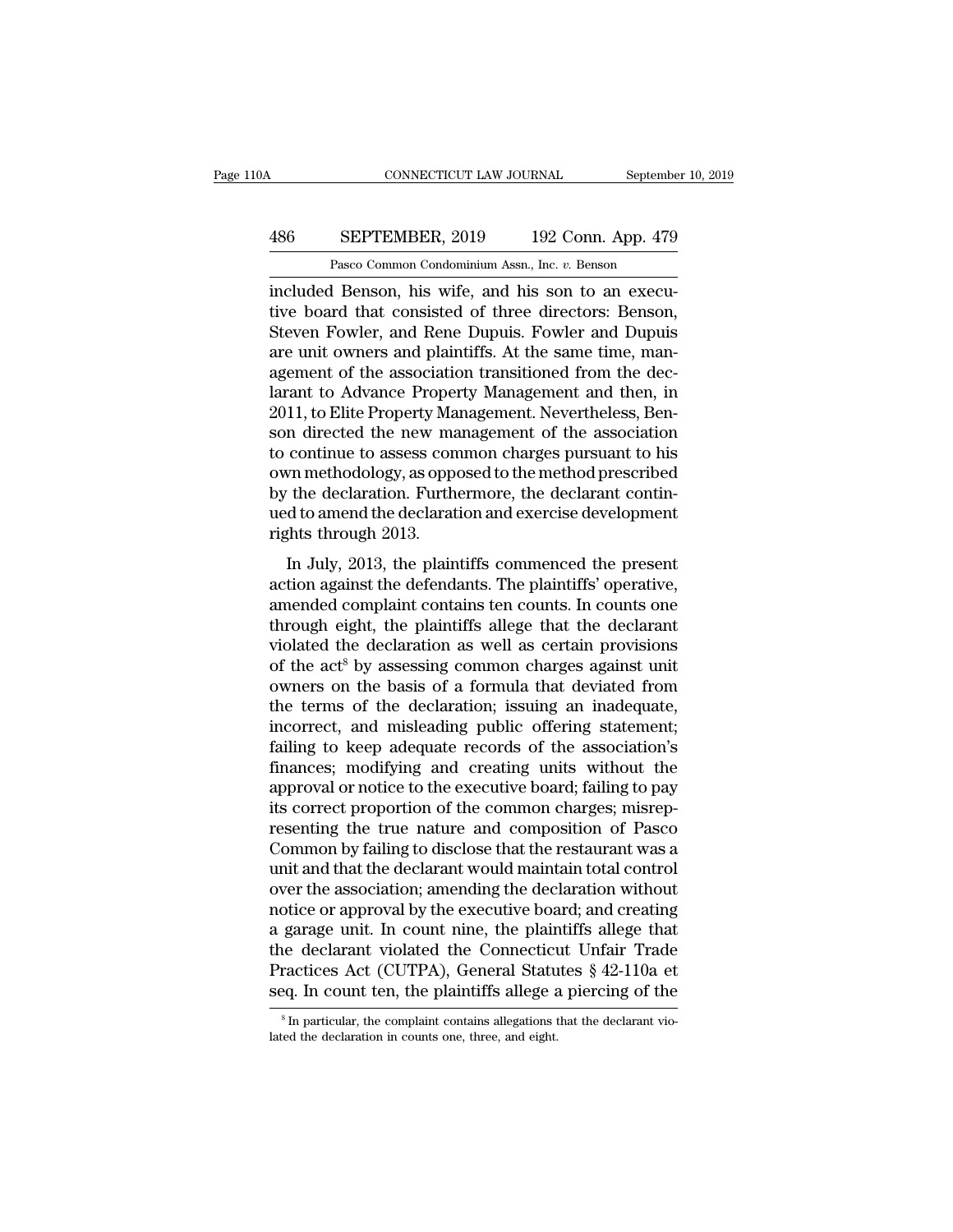### 10, 2019 CONNECTICUT LAW JOURNAL Page 111A<br>192 Conn. App. 479 SEPTEMBER, 2019 487<br>Pasco Common Condominium Assn., Inc. v. Benson EXECTICUT LAW JOURNAL<br>
1 Pasco Common Condominium Assn., Inc. *v.* Benson<br>
Te veil count against Benson In response the

corporate veil count against Benson. In response, the<br>defendants filed their operative answer and special<br>defendants filed their operative answer and special<br>defendants filed their operative answer and special<br>defenses in 192 Conn. App. 479 SEPTEMBER, 2019 487<br>
Pasco Common Condominium Assn., Inc.  $v$ . Benson<br>
corporate veil count against Benson. In response, the<br>
defendants filed their operative answer and special<br>
defenses in which they 192 Conn. App. 479 SEPTEMBER, 2019 487<br>
Pasco Common Condominium Assn., Inc. v. Benson<br>
corporate veil count against Benson. In response, the<br>
defendants filed their operative answer and special<br>
defenses in which they al 192 Conn. App. 479 SEPTEMBER, 2019 487<br>
Pasco Common Condominium Assn., Inc. v. Benson<br>
corporate veil count against Benson. In response, the<br>
defendants filed their operative answer and special<br>
defenses in which they al Pasco Common Condominium Assn., Inc.  $v$ . Benson<br>
corporate veil count against Benson. In response, the<br>
defendants filed their operative answer and special<br>
defenses in which they allege, inter alia, that all of the<br>
pla Fasco Common Condominum Assn., mc. v. Benson<br>
corporate veil count against Benson. In response, the<br>
defendants filed their operative answer and special<br>
defenses in which they allege, inter alia, that all of the<br>
plainti corporate veil count against Benson. In response, the<br>defendants filed their operative answer and special<br>defenses in which they allege, inter alia, that all of the<br>plaintiffs' claims were time barred pursuant to  $\S 52-57$ fenses in which they allege, inter alia, that all of the<br>aintiffs' claims were time barred pursuant to  $\S$  52-577,<br>e three year statute of limitations applicable to tort<br>tions, and/or General Statutes  $\S$  52-576, the six plaintiffs' claims were time barred pursuant to  $\S$  52-577,<br>the three year statute of limitations applicable to tort<br>actions, and/or General Statutes  $\S$  52-576, the six year<br>statute of limitations applicable to contract

The three year statute of limitations applicable to tort actions, and/or General Statutes  $\S$  52-576, the six year statute of limitations applicable to contract actions.<sup>9</sup><br>On October 25, 2016, after a ten day bench trial actions, and/or General Statutes § 52-576, the six year<br>statute of limitations applicable to contract actions.<sup>9</sup><br>On October 25, 2016, after a ten day bench trial, the<br>court issued a memorandum of decision in which it<br>ren statute of limitations applicable to contract actions.<sup>9</sup><br>On October 25, 2016, after a ten day bench trial, the<br>court issued a memorandum of decision in which it<br>rendered judgment for the plaintiffs against the declar-<br>an On October 25, 2016, aft<br>court issued a memorand<br>rendered judgment for the<br>ant on counts one through<br>count nine, and for the plain<br>ually on count ten.<sup>10</sup><br>With respect to the defer urt issued a memorandum of decision in which it<br>indered judgment for the plaintiffs against the declar-<br>t on counts one through eight, for the declarant on<br>unt nine, and for the plaintiffs against Benson individ-<br>lly on co rendered judgment for the plaintiffs against the declarant<br>ant on counts one through eight, for the declarant on<br>count nine, and for the plaintiffs against Benson individ-<br>ually on count ten.<sup>10</sup><br>With respect to the defen

% and to modular to counts one through eight, for the declarant on<br>count nine, and for the plaintiffs against Benson individually<br>on count ten.<sup>10</sup><br>With respect to the defendants' statute of limitations<br>special defense, t count nine, and for the plaintiffs against Benson individually on count ten.<sup>10</sup><br>With respect to the defendants' statute of limitations<br>special defense, the court held that the statute of limita-<br>tions had been tolled, pu with respect to the detendants statute of limitations<br>becial defense, the court held that the statute of limita-<br>ons had been tolled, pursuant to General Statutes § 47-<br>53 (d),<sup>11</sup> until 2013, because the period of declar special defense, the court held that the statute of limitations had been tolled, pursuant to General Statutes § 47-<br>253 (d),<sup>11</sup> until 2013, because the period of declarant <sup>9</sup> General Statutes § 52-576 (a) provides in re

tions had been tolled, pursuant to General Statutes § 47-<br>253 (d),<sup>11</sup> until 2013, because the period of declarant<br><sup>9</sup> General Statutes § 52-576 (a) provides in relevant part: "No action for<br>an account, or on any simple o 253 (d),<sup>11</sup> until 2013, because the period of declarant  $\frac{1}{2}$  of General Statutes § 52-576 (a) provides in relevant part: "No action for an account, or on any simple or implied contract, or on any contract in writing <sup>9</sup> General Statutes § 52-576 (a) provides in relevant part: "No action for an account, or on any simple or implied contract, or on any contract in writing, shall be brought but within six years after the right of action

an account, or on any simple or implied contract, or on any contract in writing, shall be brought but within six years after the right of action accrues . . . ."<br>with the court's memorandum of decision actually stated tha writing, shall be brought but within six years after the right of action accrues . . . ."<br>"The court's memorandum of decision actually stated that the court "finds the issues for the defendants on the . . . tenth count . and a corresponding motion for articulation, in which they requested that the court's memorandum of decision actually stated that the court "finds the issues for the defendants on the . . . tenth count . . . ." After the <sup>10</sup> The court's memorandum of decision actually stated that the court<br>
"Inds the issues for the defendants on the  $\ldots$  tenth count  $\ldots$ ". After<br>
the defendants filed their principal appellate brief, the plaintiffs file "finds the issues for the defendants on the  $\ldots$  tenth count  $\ldots$ ." After the defendants filed their principal appellate brief, the plaintiffs filed a "motion for permission to file a late motion for rectification and a found the defendants filed their principal appellate brief, the plaintiffs filed a "motion for permission to file a late motion for rectification and articulation," and a corresponding motion for articulation, in which the file a late motion for permission to file a late motion for rectification and articulation,"<br>
"motion for permission to file a late motion for rectification and articulation,"<br>
and a corresponding motion for articulation, and a corresponding motion for articulation, in which they requested hat this court order the trial court to correct its conclusion that it rendered judgment in favor of Benson on count ten because the entirety of its deci this court order the trial court to correct its conclusion that it rendered judgment in favor of Benson on count ten because the entirety of its decision found otherwise. This court denied the plaintiffs' motion for permis judgment in favor of Benson on count ten because the entirety of its decision found otherwise. This court denied the plaintiffs' motion for permission to file a late motion for rectification and articulation, but, neverthe found otherwise. This court denied the plaintiffs' motion for permission to file a late motion for rectification and articulation, but, nevertheless, we ordered, sua sponte, the trial court to articulate whether it dispose File a late motion for rectification and articulation, but, nevertheless, we ordered, sua sponte, the trial court to articulate whether it disposed of count ten against Benson and its factual and legal basis therefor. In r ordered, sua sponte, the trial court to articulate whether it disposed of count<br>ten against Benson and its factual and legal basis therefor. In response, the<br>trial court issued an articulation in which it stated that it ha then against Benson and its factual and legal basis therefor. In response, the trial court issued an articulation in which it stated that it had found count ten against Benson, rectified two sentences of its conclusion, a Limitation affecting the association's right-off-conclusion, and detailed the corresponding factual and legal basis therefor. The defendants challenge the propriety of the court's articulation in this appeal, but we need the corresponding factual and legal basis therefor. The defendants challenge<br>the propriety of the court's articulation in this appeal, but we need not reach<br>this claim. See footnote 3 of this opinion.<br> $11$  General Statute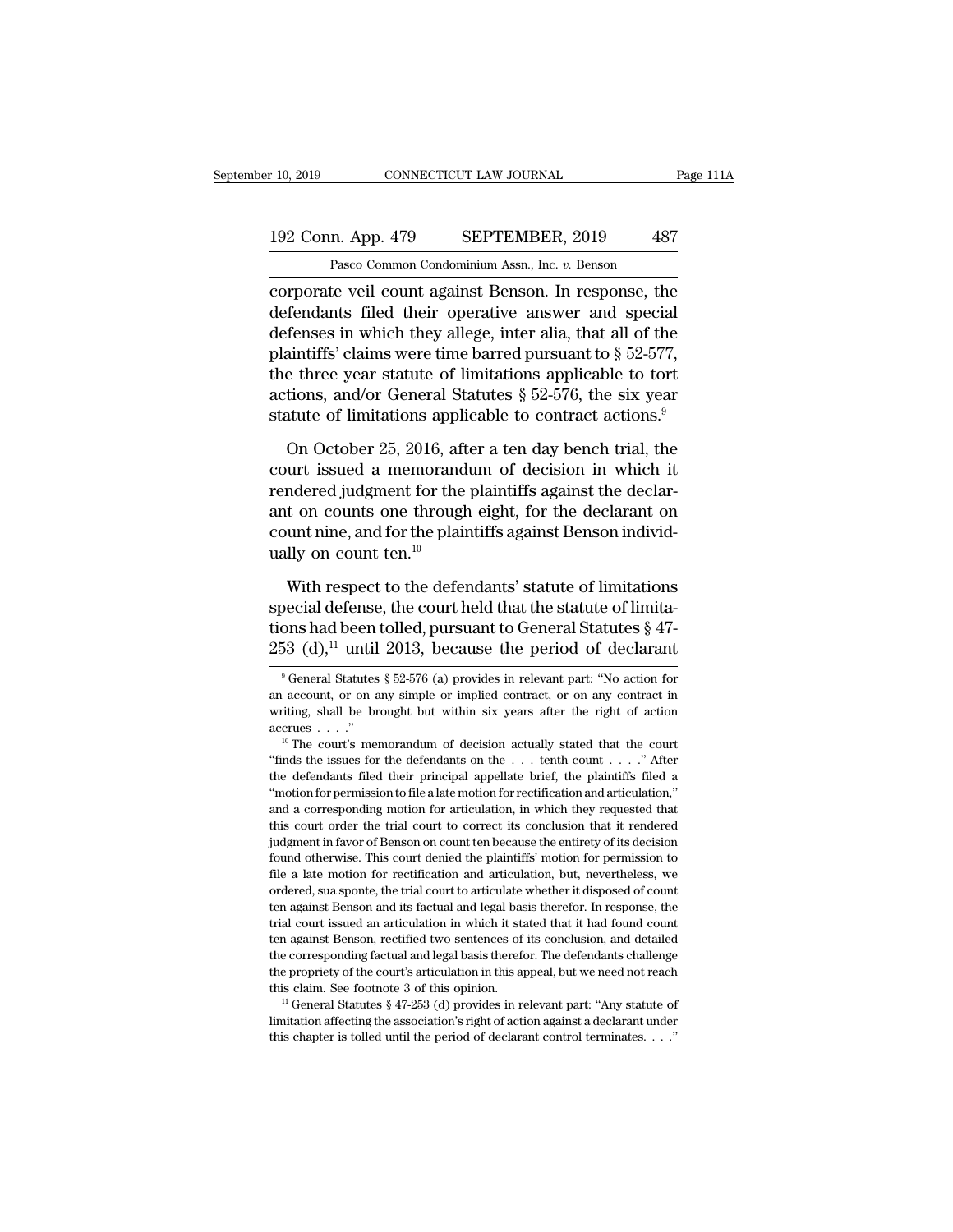# CONNECTICUT LAW JOURNAL September 10, 2019<br>488 SEPTEMBER, 2019 192 Conn. App. 479<br>Pasco Common Condominium Assn., Inc. v. Benson

CONNECTICUT LAW JOURNAL Septembe<br> **Pasco Common Condominium Assn.**, Inc. *v.* Benson<br>
control, as defined by General Statutes § 47-245 (d),<sup>12</sup><br>
had not terminated as result of the defendants' contin-<br>
ued misconduct. As a cONNECTICUT LAW JOURNAL September 10, 201<br>
488 SEPTEMBER, 2019 192 Conn. App. 479<br>
Pasco Common Condominium Assn., Inc. v. Benson<br>
control, as defined by General Statutes § 47-245 (d),<sup>12</sup><br>
had not terminated as result of 488 SEPTEMBER, 2019 192 Conn. App. 479<br>
Pasco Common Condominium Assn., Inc. v. Benson<br>
control, as defined by General Statutes  $\S 47-245 (d),$ <sup>12</sup><br>
had not terminated as result of the defendants' continued misconduct. As a **488** SEPTEMBER, 2019 192 Conn. App. 479<br>
Pasco Common Condominium Assn., Inc. v. Benson<br>
control, as defined by General Statutes  $\S 47-245 (d),$ <sup>12</sup><br>
had not terminated as result of the defendants' contin-<br>
ued misconduct. Pasco Common Condominium Assn., Inc. v. Benson<br>
control, as defined by General Statutes  $\S 47-245$  (d),<sup>12</sup><br>
had not terminated as result of the defendants' contin-<br>
ued misconduct. As a result, the court held that the<br>
p Pasco Common Condominium Assn., Inc. v. Benson<br>
control, as defined by General Statutes § 47-245 (d),<sup>12</sup><br>
had not terminated as result of the defendants' contin-<br>
ued misconduct. As a result, the court held that the<br>
pla control, as defined by General Statutes  $\S$  47-245 (d),<sup>12</sup><br>had not terminated as result of the defendants' contin-<br>ued misconduct. As a result, the court held that the<br>plaintiffs' action was not time barred, except for c had not terminated as result of the defendants' continued misconduct. As a result, the court held that the plaintiffs' action was not time barred, except for count nine, the CUTPA claim, which the court determined was time ued misconduct. As a result, the court held that the plaintiffs' action was not time barred, except for count<br>nine, the CUTPA claim, which the court determined<br>was time barred by the three year statute of limita-<br>tions bec plaintiffs' action was not time barred, except for count<br>nine, the CUTPA claim, which the court determined<br>was time barred by the three year statute of limita-<br>tions because the plaintiffs had not raised their tolling<br>clai nine, the CUTPA claim, which the court determined<br>was time barred by the three year statute of limita-<br>tions because the plaintiffs had not raised their tolling<br>claim as to that count until after trial.<sup>13</sup> As to the plain was time barred by the three year statute of limitations because the plaintiffs had not raised their tolling claim as to that count until after trial.<sup>13</sup> As to the plaintiffs' other claims, the court, in light of its conc tions because the plaintiffs had not raised their tolling<br>claim as to that count until after trial.<sup>13</sup> As to the plain-<br>tiffs' other claims, the court, in light of its conclusion<br>that any statute of limitations was tolled claim as to that count until after trial.<sup>13</sup> As to the plain-<br>tiffs' other claims, the court, in light of its conclusion<br>that any statute of limitations was tolled, did not make<br>a determination as to whether the tort, con tiffs' other claims, the court, in light of its conclusion<br>that any statute of limitations was tolled, did not make<br>a determination as to whether the tort, contract, or<br>some other statute of limitations was applicable. Con that any statute of limitations was tolled, did not<br>a determination as to whether the tort, contr<br>some other statute of limitations was applicable.<br>quently, the court awarded the association con<br>tory damages and ordered th determination as to whether the tort, contract, or<br>me other statute of limitations was applicable. Conse-<br>ently, the court awarded the association compensa-<br>ry damages and ordered the defendants to take<br>rtain remedial acti some other statute of limitations was applicable. Consequently, the court awarded the association compensa-<br>tory damages and ordered the defendants to take<br>certain remedial actions. This appeal followed. Addi-<br>tional facts

quently, the court awarded the association compensatory damages and ordered the defendants to take certain remedial actions. This appeal followed. Additional facts will be set forth as necessary.<br>On appeal, the defendants for the present actions. This appeal followed. Additional facts will be set forth as necessary.<br>On appeal, the defendants claim that (1) the court incorrectly concluded that the statute of limitations governing the plaint On appeal, the defendants claim that (1) the court<br>correctly concluded that the statute of limitations<br>overning the plaintiffs' claims was tolled until the com-<br>encement of the present action because the period of<br> $\frac{12}{$ incorrectly concluded that the statute of limitations<br>governing the plaintiffs' claims was tolled until the com-<br>mencement of the present action because the period of<br> $\frac{12 \text{ General Statistics § } 47-245 \text{ (d) provides in relevant part: } \text{``[T]he declaration may provide for a period of declaration control of the association, during$ 

governing the plaintiffs' claims was tolled until the com-<br>mencement of the present action because the period of<br> $\frac{12}{12}$  General Statutes § 47-245 (d) provides in relevant part: "[T]he declara-<br>tion may provide for a mencement of the present action because the period of  $\frac{12}{12}$  General Statutes § 47-245 (d) provides in relevant part: "[T]he declaration may provide for a period of declarant control of the association, during which Thence intert of the present action because the period of  $\frac{12}{12}$  General Statutes § 47-245 (d) provides in relevant part: "[T]he declaration may provide for a period of declarant control of the association, during wh <sup>12</sup> General Statutes § 47-245 (d) provides in relevant part: "[T]he declaration may provide for a period of declarant control of the association, during which a declarant, or persons designated by the declarant, may appo may provide for a period of declarant control of the association, during which a declarant, or persons designated by the declarant, may appoint and remove the officers and members of the executive board. A declarant may v The association or executive board, as described in a recorded instrument or executive board. A declarant may<br>voluntarily surrender the right to appoint and remove officers and members<br>of the executive board before the per remove the officers and members of the executive board. A declarant may voluntarily surrender the right to appoint and remove officers and members of the executive board before the period ends. In that event, the declarant effective. Regardless of the period provided in the declaration is declared to the executive board before the period ends. In that event, the declarant may require, during the remainder of the period, that specified action of the executive board before the period ends. In that event, the declarant may require, during the remainder of the period, that specified actions of the association or executive board, as described in a recorded instrum may require, during the remainder of the period, that specified actions of the association or executive board, as described in a recorded instrument executed by the declarant, be approved by the declarant before they beco the association or executive board, as described in a recorded instrument<br>executed by the declarant, be approved by the declarant before they become<br>effective. Regardless of the period provided in the declaration, a perio executed by the declarant, be approved by the declarant before they become effective. Regardless of the period provided in the declaration, a period of declarant control terminates no later than the earlier of: (1) Sixty effective. Regardless of the period provided in the declaration, a period of declarant control terminates no later than the earlier of: (1) Sixty days after conveyance of sixty per cent of the units that may be created to declarant control terminates no later than the earlier of: (1) Sixty days after conveyance of sixty per cent of the units that may be created to unit owners other than a declarant . . . or, if no such number is specified, conveyance of sixty per cent of the units that may be created to unit owners<br>other than a declarant . . . or, if no such number is specified, after convey-<br>ance to unit owners other than the declarant of three hundred unit other than a declarant . . . or, if no such number is specified, after conveyance to unit owners other than the declarant of three hundred units; (2) two years after all declarants have ceased to offer units for sale in t ance to unit owners other than the declarant of three hundred units; (2) two years after all declarants have ceased to offer units for sale in the ordinary course of business; (3) two years after any right to add new unit ordinary course of business; (3) two years after any right to add new units<br>was last exercised; or (4) the date the declarant, after giving notice in a<br>record to unit owners, records an instrument voluntarily surrendering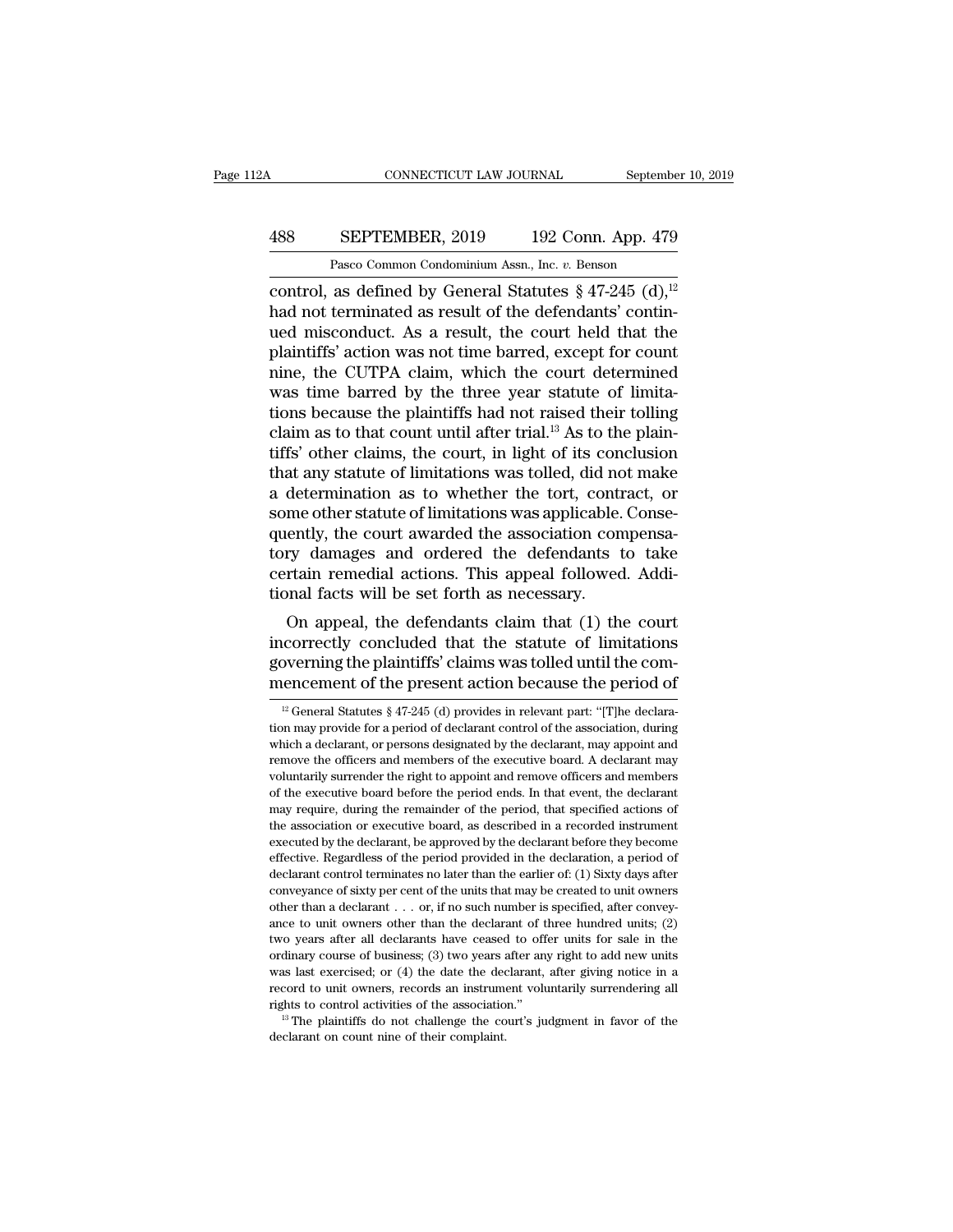### 10, 2019 CONNECTICUT LAW JOURNAL Page 113A<br>192 Conn. App. 479 SEPTEMBER, 2019 489<br>Pasco Common Condominium Assn., Inc. v. Benson EXECTICUT LAW JOURNAL<br>
1 Pasco Common Condominium Assn., Inc. *v.* Benson<br>
1 Pasco Common Condominium Assn., Inc. *v.* Benson<br>
1 Control had not terminated (2) the plaintiffs'

r 10, 2019 CONNECTICUT LAW JOURNAL Page 1<br>
192 Conn. App. 479 SEPTEMBER, 2019 489<br>
Pasco Common Condominium Assn., Inc. v. Benson<br>
declarant control had not terminated, (2) the plaintiffs'<br>
action was time barred pursuant 192 Conn. App. 479 SEPTEMBER, 2019 489<br>
Pasco Common Condominium Assn., Inc. v. Benson<br>
declarant control had not terminated, (2) the plaintiffs'<br>
action was time barred pursuant to  $\S 52-577$ , (3) the<br>
court improperly a 192 Conn. App. 479 SEPTEMBER, 2019 489<br>
Pasco Common Condominium Assn., Inc. v. Benson<br>
declarant control had not terminated, (2) the plaintiffs'<br>
action was time barred pursuant to  $\S 52-577$ , (3) the<br>
court improperly a 192 Conn. App. 479 SEPTEMBER, 2019 489<br>
Pasco Common Condominium Assn., Inc. v. Benson<br>
declarant control had not terminated, (2) the plaintiffs'<br>
action was time barred pursuant to  $\S$  52-577, (3) the<br>
court improperly a Pasco Common Condominium Assn., Inc.  $v$ . Benson<br>declarant control had not terminated, (2) the plaintiffs'<br>action was time barred pursuant to  $\S 52-577$ , (3) the<br>court improperly awarded the association damages on<br>the pla Fasco common condominant Assn., me.  $v$ . Benson declarant control had not terminated, (2) the plaintiffs action was time barred pursuant to  $\S$  52-577, (3) th court improperly awarded the association damages of the plaint Unt improperly awarded the association damages on<br>
e plaintiffs' claim that the defendants improperly<br>
sessed common charges, and (4) the court improperly<br>
termined that Benson individually was liable.<br>
I<br>
The defendants f

I

the plaintins claim that the defendants improperly<br>assessed common charges, and (4) the court improperly<br>determined that Benson individually was liable.<br>I<br>The defendants first claim that the court incorrectly<br>concluded tha assessed common charges, and (4) the court improperty<br>determined that Benson individually was liable.<br>I<br>The defendants first claim that the court incorrectly<br>concluded that the statute of limitations governing the<br>plaintif I<br>I<br>The defendants first claim that the court incorrectly<br>concluded that the statute of limitations governing the<br>plaintiffs' claims was tolled until the commencement<br>of the present action because the period of declarant<br>c I<br>
The defendants first claim that the court incorrectly<br>
concluded that the statute of limitations governing the<br>
plaintiffs' claims was tolled until the commencement<br>
of the present action because the period of declarant The defendants first claim that the court incorrectly<br>concluded that the statute of limitations governing the<br>plaintiffs' claims was tolled until the commencement<br>of the present action because the period of declarant<br>contr The defendants first claim that the court incorrectly<br>concluded that the statute of limitations governing the<br>plaintiffs' claims was tolled until the commencement<br>of the present action because the period of declarant<br>cont concluded that the statute of limitations governing the<br>plaintiffs' claims was tolled until the commencement<br>of the present action because the period of declarant<br>control had not terminated. The defendants argue that<br>the d plaintiffs' claims was tolled until the commencement<br>of the present action because the period of declarant<br>control had not terminated. The defendants argue that<br>the declarant control, and, thus, the statute of limitations<br> of the present action because the period of declarant<br>control had not terminated. The defendants argue that<br>the declaration set a ten year limit on the period of<br>declarant control, and, thus, the statute of limitations<br>was control had not terminated. The defendants argue that<br>the declaration set a ten year limit on the period of<br>declarant control, and, thus, the statute of limitations<br>was tolled only until 2008. They also argue that the<br>toll the declaration set a ten year limit on the period of<br>declarant control, and, thus, the statute of limitations<br>was tolled only until 2008. They also argue that the<br>tolling provision, § 47-253 (d), applies only to toll clai declarant control, and, thus, the statute of limitations<br>was tolled only until 2008. They also argue that the<br>tolling provision, § 47-253 (d), applies only to toll claims<br>against the declarant, not Benson individually. The was tolled only until 2008. They also argue that the<br>tolling provision, § 47-253 (d), applies only to toll claims<br>against the declarant, not Benson individually. The<br>plaintiffs counter that the court properly determined<br>th tolling provision, § 47-253 (d), applies only to toll claims<br>against the declarant, not Benson individually. The<br>plaintiffs counter that the court properly determined<br>that, notwithstanding the period provided by the declaagainst the declarar<br>plaintiffs counter th<br>that, notwithstanding<br>ration, the period of d<br>until 2013 because th<br>special declarant rig<br>the defendants.<br>We begin by setti at, notwithstanding the period provided by the declation, the period of declarant control, in fact, continued<br>til 2013 because the declarant continued to exercise<br>ecial declarant rights through 2013. We agree with<br>e defend ration, the period of declarant control, in fact, continued<br>until 2013 because the declarant continued to exercise<br>special declarant rights through 2013. We agree with<br>the defendants.<br>We begin by setting forth the applicab

until 2013 because the declarant continued to exercise<br>special declarant rights through 2013. We agree with<br>the defendants.<br>We begin by setting forth the applicable standard<br>of review and relevant legal principles governin special declarant rights through 2013. We agree with<br>the defendants.<br>We begin by setting forth the applicable standard<br>of review and relevant legal principles governing our<br>resolution of the defendants' first claim. The in the defendants.<br>We begin by setting forth the applicable standard<br>of review and relevant legal principles governing our<br>resolution of the defendants' first claim. The interpreta-<br>tion of the relevant provisions of the act We begin by setting forth the applicable standard<br>of review and relevant legal principles governing our<br>resolution of the defendants' first claim. The interpreta-<br>tion of the relevant provisions of the act and the defini-<br> We begin by setting forth the applicable standard<br>of review and relevant legal principles governing our<br>resolution of the defendants' first claim. The interpreta-<br>tion of the relevant provisions of the act and the defini-<br> of review and relevant legal principles governing our<br>resolution of the defendants' first claim. The interpreta-<br>tion of the relevant provisions of the act and the defini-<br>tive language of the declaration are pure question resolution of the defendants' first claim. The interpreta-<br>tion of the relevant provisions of the act and the defini-<br>tive language of the declaration are pure questions of<br>law over which we exercise plenary review. See *C* tion of the relevant provisions of the act and the definitive language of the declaration are pure questions of<br>law over which we exercise plenary review. See *Commissioner of Emergency Services & Public Protection*<br>v. *Fr* rive language of the declaration are pure questions of<br>law over which we exercise plenary review. See *Com-*<br>*missioner of Emergency Services & Public Protection*<br>v. *Freedom of Information Commission*, 330 Conn.<br>372, 380, law over which we exercise plenary review. See *Commissioner of Emergency Services & Public Protection*<br>v. *Freedom of Information Commission*, 330 Conn.<br>372, 380, 194 A.3d 759 (2018) (interpretation of statute<br>is question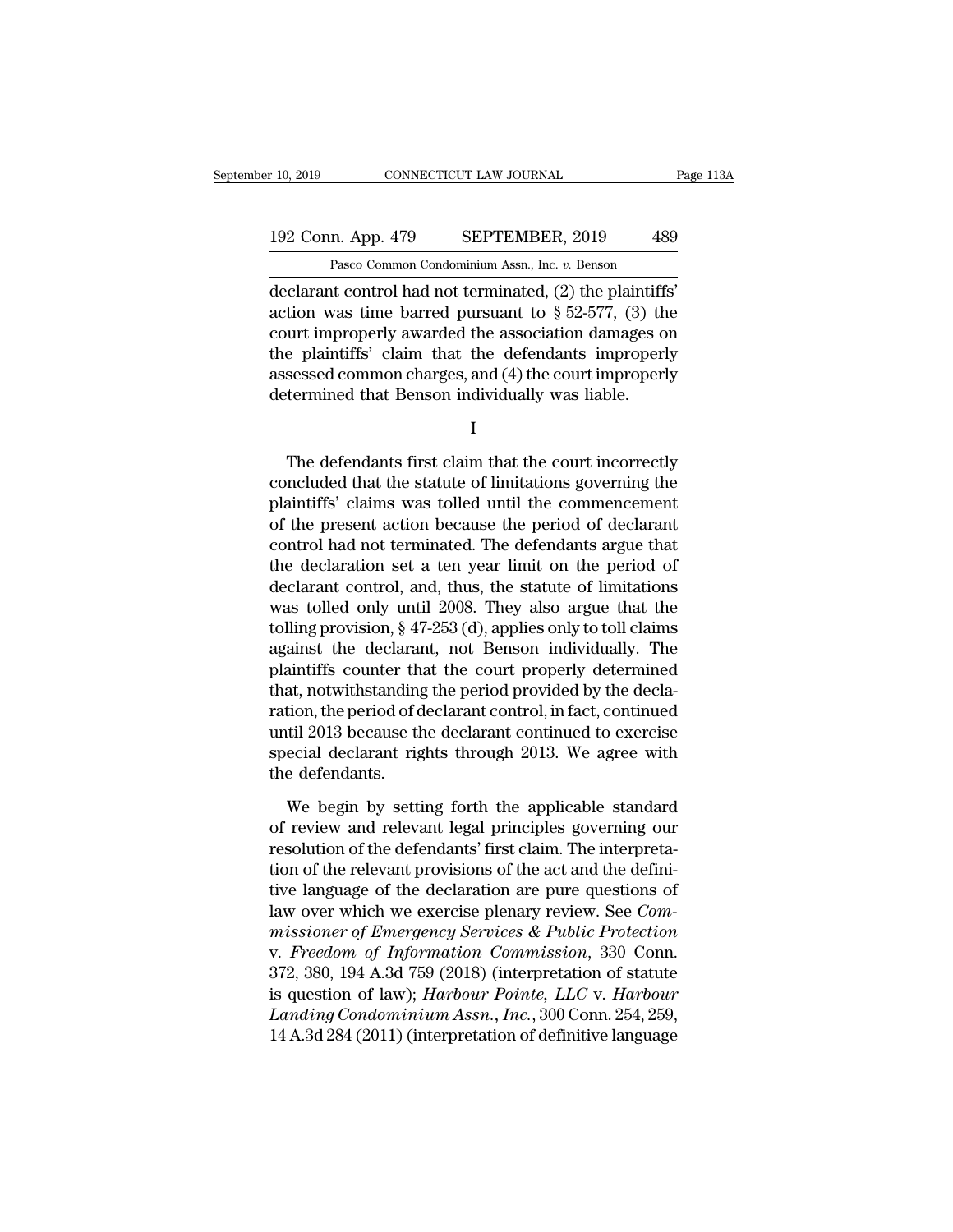### CONNECTICUT LAW JOURNAL September 10, 2019<br>490 SEPTEMBER, 2019 192 Conn. App. 479<br>Pasco Common Condominium Assn., Inc. v. Benson CONNECTICUT LAW JOURNAL Septembe<br>
SEPTEMBER, 2019 192 Conn. App. 479<br>
Pasco Common Condominium Assn., Inc. *v.* Benson<br>
ominium declaration which operates as con-

CONNECTICUT LAW JOURNAL September<br>
1990 SEPTEMBER, 2019 192 Conn. App. 479<br>
Pasco Common Condominium Assn., Inc. v. Benson<br>
192 Conn. App. 479<br>
in condominium declaration, which operates as con-<br>
tract, is question of law) 490 SEPTEMBER, 2019<br>Pasco Common Condominium<br>in condominium declaration,<br>tract, is question of law).<br>"When construing a statute, |

<sup>0</sup> SEPTEMBER, 2019 192 Conn. App. 479<br>
<sup>Pasco</sup> Common Condominium Assn., Inc. v. Benson<br>
condominium declaration, which operates as con-<br>
act, is question of law).<br>
"When construing a statute, [o]ur fundamental objec-<br>
re 490 SEPTEMBER, 2019 192 Conn. App. 479<br>
Pasco Common Condominium Assn., Inc. v. Benson<br>
in condominium declaration, which operates as con-<br>
tract, is question of law).<br>
"When construing a statute, [o]ur fundamental objec-Pasco Common Condominium Assn., Inc.  $v$ . Benson<br>in condominium declaration, which operates as con-<br>tract, is question of law).<br>"When construing a statute, [o]ur fundamental objec-<br>tive is to ascertain and give effect to in condominium declaration, which operates as contract, is question of law).<br>
"When construing a statute, [o]ur fundamental objective is to ascertain and give effect to the apparent intent<br>
of the legislature. . . . . In o In condominant declaration, which operates as contract, is question of law).<br>
"When construing a statute, [o]ur fundamental objective is to ascertain and give effect to the apparent intent<br>
of the legislature. . . . . In o tract, is question of raw).<br>
"When construing a statute, [o]ur fundamental objective is to ascertain and give effect to the apparent intent<br>
of the legislature. . . . . In other words, we seek to<br>
determine, in a reasoned "When construing a statute, [o]ur fundamental objective is to ascertain and give effect to the apparent intent<br>of the legislature. . . . . In other words, we seek to<br>determine, in a reasoned manner, the meaning of the<br>sta tive is to ascertain and give effect to the apparent intent<br>of the legislature.  $\dots$  In other words, we seek to<br>determine, in a reasoned manner, the meaning of the<br>statutory language as applied to the facts of [the] case, of the legislature. . . . . In other words, we seek to<br>determine, in a reasoned manner, the meaning of the<br>statutory language as applied to the facts of [the] case,<br>including the question of whether the language actually<br> determine, in a reasoned manner, the meaning of the<br>statutory language as applied to the facts of [the] case,<br>including the question of whether the language actually<br>does apply. . . . In seeking to determine that meaning,<br> statutory language as applied to the facts of [the] case,<br>including the question of whether the language actually<br>does apply. . . . In seeking to determine that meaning,<br>General Statutes § 1-2z directs us first to consider including the question of whether the language actually<br>does apply. . . . In seeking to determine that meaning,<br>General Statutes § 1-2z directs us first to consider the<br>text of the statute itself and its relationship to o does apply. . . . In seeking to determine that meaning,<br>General Statutes § 1-2z directs us first to consider the<br>text of the statute itself and its relationship to other<br>statutes. If, after examining such text and conside General Statutes § 1-2z directs us first to consider the<br>text of the statute itself and its relationship to other<br>statutes. If, after examining such text and considering<br>such relationship, the meaning of such text is plai text of the statute itself and its relationship to other<br>statutes. If, after examining such text and considering<br>such relationship, the meaning of such text is plain and<br>unambiguous and does not yield absurd or unworkable<br> statutes. If, after examining such text and considering<br>such relationship, the meaning of such text is plain and<br>unambiguous and does not yield absurd or unworkable<br>results, extratextual evidence of the meaning of the<br>stat such relationship, the meaning of such text is plain and<br>unambiguous and does not yield absurd or unworkable<br>results, extratextual evidence of the meaning of the<br>statute shall not be considered. . . . When a statute is<br>not unambiguous and does not yield absurd or unworkable<br>results, extratextual evidence of the meaning of the<br>statute shall not be considered. . . . When a statute is<br>not plain and unambiguous, we also look for interpre-<br>tive g results, extratextual evidence of the meaning of the<br>statute shall not be considered. . . . When a statute is<br>not plain and unambiguous, we also look for interpre-<br>tive guidance to the legislative history and circum-<br>stan statute shall not be considered. . . . When a statute is<br>not plain and unambiguous, we also look for interpre-<br>tive guidance to the legislative history and circum-<br>stances surrounding its enactment, to the legislative<br>pol not plain and unambiguous, we also look for interpretive guidance to the legislative history and circumstances surrounding its enactment, to the legislative policy it was designed to implement, and to its relationship to tive guidance to the legislative history and circum-<br>stances surrounding its enactment, to the legislative<br>policy it was designed to implement, and to its relation-<br>ship to existing legislation and common law principles<br>g stances surrounding its enactment, to the legislative<br>policy it was designed to implement, and to its relation-<br>ship to existing legislation and common law principles<br>governing the same general subject matter  $\dots$ . The<br>te policy it was designed to implement, and to its relationship to existing legislation and common law principles governing the same general subject matter . . . . . The test to determine ambiguity is whether the statute, whe ship to existing le<br>governing the sare<br>test to determine a<br>read in context, is<br>able interpretatic<br>ted.) Hynes v. Jo<br>1128 (2019).<br>"It is a basic te For the same sense alloged matter  $\ldots$  . The<br>st to determine ambiguity is whether the statute, when<br>ad in context, is susceptible to more than one reason-<br>le interpretation." (Internal quotation marks omit-<br>d.) Hynes v. lest to determine anoiginty is whether the statute, when<br>read in context, is susceptible to more than one reason-<br>able interpretation." (Internal quotation marks omit-<br>ted.) Hynes v. Jones, 331 Conn. 385, 392–93, 204 A.3d

Fraction. The interpretation." (Internal quotation marks omitted.) Hynes v. Jones, 331 Conn. 385, 392–93, 204 A.3d 1128 (2019).<br>"It is a basic tenet of statutory construction that the legislature [does] not intend to enac able interpretation. (internal quotation marks onlited.) Hynes v. Jones, 331 Conn. 385, 392–93, 204 A.3d 1128 (2019).<br>
"It is a basic tenet of statutory construction that the legislature [does] not intend to enact meaning phrase v. *Jones*, 351 Comm. 365, 382–85, 204 A.5d 1128 (2019).<br>
"It is a basic tenet of statutory construction that the legislature [does] not intend to enact meaningless provisions. . . . [I]n construing statutes, we pr The construction that the legislature [does] not intend to enact meaningless provisions. . . . [I]n construing statutes, we presume that there is a purpose behind every sentence, clause, or phrase used in an act and that "It is a basic tenet of statutory construction that the legislature [does] not intend to enact meaningless provisions. . . . [I]n construing statutes, we presume that there is a purpose behind every sentence, clause, or p legislature [does] not intend to enact meaningless provisions. . . . [I]n construing statutes, we presume that<br>there is a purpose behind every sentence, clause, or<br>phrase used in an act and that no part of a statute is<br>sup sions. . . . [I]n construing statutes, we presume that<br>there is a purpose behind every sentence, clause, or<br>phrase used in an act and that no part of a statute is<br>superfluous. . . . Because [e]very word and phrase [of<br>a s there is a purpose behind every sentence, clause, or phrase used in an act and that no part of a statute is superfluous. . . . Because [e]very word and phrase [of a statute] is presumed to have meaning . . . [the statute]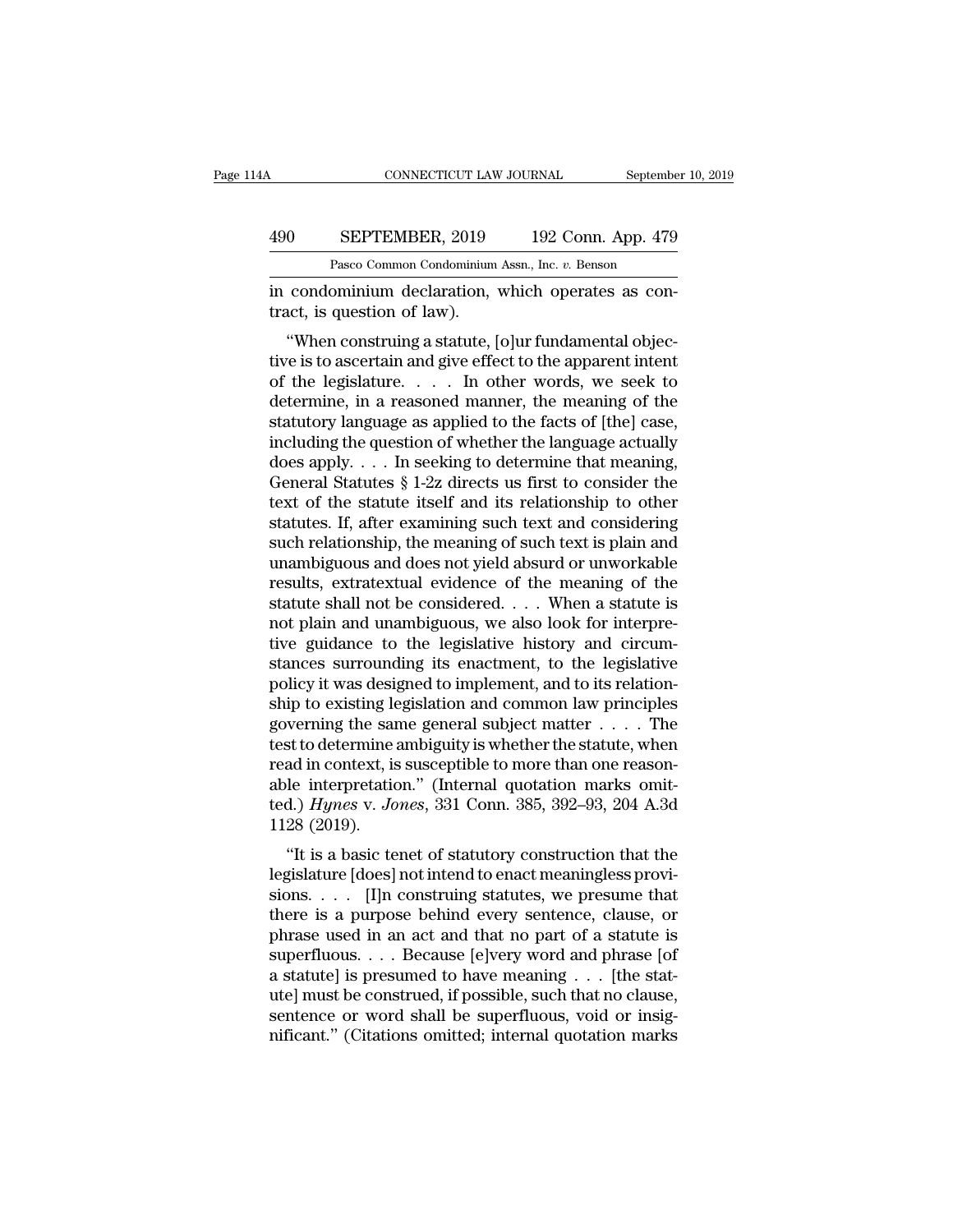# 10, 2019 CONNECTICUT LAW JOURNAL Page 115A<br>192 Conn. App. 479 SEPTEMBER, 2019 491<br>Pasco Common Condominium Assn., Inc. v. Benson

r 10, 2019 CONNECTICUT LAW JOURNAL Page 115A<br>192 Conn. App. 479 SEPTEMBER, 2019 491<br>Pasco Common Condominium Assn., Inc. *v.* Benson<br>0mitted.) *American Promotional Events*, *Inc.* v. omitted.) *American Promotional Events, Inc.* v.<br> *American Promotional Events, Inc.* v.<br> *American Promotional Events, Inc.* v.<br> *Alumenthal*, 285 Conn. 192, 203, 937 A.2d 1184 (2008).<br> **Alumenthal**, 285 Conn. 192, 203, 9 **Blumenthal**, 285 Connon Condominium Assn., Inc. *v.* Benson<br> **Blumenthal**, 285 Conn. 192, 203, 937 A.2d 1184 (2008).<br> **Blumenthal**, 285 Conn. 192, 203, 937 A.2d 1184 (2008).<br> **Evaluate 2008** Connection and the business of <sup>192</sup> Conn. App. 479 SEPTEMBER, 2019 491<br>
<sup>Pasco Common Condominium Assn., Inc. v. Benson<br>
omitted.) *American Promotional Events*, *Inc.* v.<br> *Blumenthal*, 285 Conn. 192, 203, 937 A.2d 1184 (2008).<br>
"We are not in the bu</sup> 192 Conn. App. 479 SEPTEMBER, 2019 491<br>
Pasco Common Condominium Assn., Inc. v. Benson<br>
omitted.) *American Promotional Events, Inc.* v.<br> *Blumenthal*, 285 Conn. 192, 203, 937 A.2d 1184 (2008).<br>
"We are not in the business Pasco Common Condominium Assn., Inc. v. Benson<br>
omitted.) American Promotional Events, Inc. v.<br>
Blumenthal, 285 Conn. 192, 203, 937 A.2d 1184 (2008).<br>
"We are not in the business of writing statutes; that is<br>
the province Pasco Common Condominium Assn., inc. v. Benson<br>
consitted.) American Promotional Events, Inc. v.<br>
Blumenthal, 285 Conn. 192, 203, 937 A.2d 1184 (2008).<br>
"We are not in the business of writing statutes; that is<br>
the provin omitted.) *American Promotional Events, Inc.* v.<br>Blumenthal, 285 Conn. 192, 203, 937 A.2d 1184 (2008).<br>"We are not in the business of writing statutes; that is<br>the province of the legislature. Our role is to interpret<br>sta Blumenthal, 285 Conn. 192, 203, 937 A.2d 1184 (2008).<br>
"We are not in the business of writing statutes; that is<br>
the province of the legislature. Our role is to interpret<br>
statutes as they are written. . . . [We] cannot, b "We are not in the business of writing state province of the legislature. Our role is statutes as they are written. . . . [We] can cial] construction, read into statutes provare not clearly stated." (Internal quotation te The province of the regislature. Our fole is to interpret<br>attutes as they are written.... [We] cannot, by [judi-<br>al] construction, read into statutes provisions [that]<br>a) Thomas v. Dept. of Developmental Services, 297<br>pnn statues as they are writtent  $\ldots$  [we] cannot, by [Judicial] construction, read into statutes provisions [that] are not clearly stated." (Internal quotation marks omitted.) *Thomas v. Dept. of Developmental Services*, 29

ted.) Thomas v. Dept. of Developmental Services, 297<br>Conn. 391, 412, 999 A.2d 682 (2010).<br>"When construing a contract, we seek to determine<br>the intent of the parties from the language used interpre-<br>ted in the light of the are not clearly stated. (Internal quotation marks onticled.) Thomas v. Dept. of Developmental Services, 297<br>Conn. 391, 412, 999 A.2d 682 (2010).<br>
"When construing a contract, we seek to determine<br>the intent of the parties (ed.) Thomas v. Dept. of Developmental Services, 257<br>Conn. 391, 412, 999 A.2d 682 (2010).<br>
"When construing a contract, we seek to determine<br>
the intent of the parties from the language used interpre-<br>
ted in the light of Confi. 351, 412, 333 A.2d 062 (2010).<br>
"When construing a contract, we seek to determine<br>
the intent of the parties from the language used interpre-<br>
ted in the light of the situation of the parties and the<br>
circumstances "When construing a contract, we seek to determine<br>the intent of the parties from the language used interpre-<br>ted in the light of the situation of the parties and the<br>circumstances connected with the transaction. . . . .<br>[ natural, and ordinary meaning and usage where it can ted in the light of the situation of the parties and the circumstances connected with the transaction. . . . . [T]he intent of the parties is to be ascertained by a fair and reasonable construction of the written words and . . . The contract must be viewed in its entirety, with [T]he intent of the parties is to be ascertained by a fair<br>and reasonable construction of the written words and<br>... the language used must be accorded its common,<br>natural, and ordinary meaning and usage where it can<br>be se and reasonable construction of the written words and<br>
... the language used must be accorded its common,<br>
natural, and ordinary meaning and usage where it can<br>
be sensibly applied to the subject matter of the contract.<br>
. . . . the language used must be accorded its common,<br>natural, and ordinary meaning and usage where it can<br>be sensibly applied to the subject matter of the contract.<br>. . . The contract must be viewed in its entirety, with<br>e natural, and ordinary meaning and usage where it can<br>be sensibly applied to the subject matter of the contract.<br>... The contract must be viewed in its entirety, with<br>each provision read in light of the other provisions ... be sensibly applied to the subject matter of the contract.<br>  $\ldots$  The contract must be viewed in its entirety, with<br>
each provision read in light of the other provisions  $\ldots$ <br>
and every provision must be given effect if ... The contract must be viewed in its entirety, with each provision read in light of the other provisions ...<br>and every provision must be given effect if it is possible<br>to do so." (Internal quotation marks omitted.) *Gab* each provision read in light of the other provisions . . .<br>and every provision must be given effect if it is possible<br>to do so." (Internal quotation marks omitted.) *Gabriel*<br>v. *Gabriel*, 324 Conn. 324, 341, 152 A.3d 123 and every provision must be given effect if it is possible<br>to do so." (Internal quotation marks omitted.) *Gabriel*<br>v. *Gabriel*, 324 Conn. 324, 341, 152 A.3d 1230 (2016).<br>"[Additionally], in construing contracts, we give to do so." (Internal quotation marks omitted.) *Gabriel*<br>v. *Gabriel*, 324 Conn. 324, 341, 152 A.3d 1230 (2016).<br>"[Additionally], in construing contracts, we give effect<br>to all the language included therein, as the law of v. *Gabriel*, 324 Conn. 324, 341, 152 A.3d 1230 (2016).<br>
"[Additionally], in construing contracts, we give effect<br>
to all the language included therein, as the law of con-<br>
tract interpretation . . . militates against inte Additionary], in constraing contracts, we give enect<br>all the language included therein, as the law of con-<br>act interpretation . . . militates against interpreting<br>contract in a way that renders a provision superflu-<br>s." ( to an the language included therein, as the law of contract interpretation . . . militates against interpreting a contract in a way that renders a provision superflu-<br>ous." (Internal quotation marks omitted.)  $\text{A}wdziewicz$ <br>

a contract in a way that renders a provision superflu-<br>ous." (Internal quotation marks omitted.)  $Awdziewicz$ <br>v. Meriden, 317 Conn. 122, 130, 115 A.3d 1084 (2015).<br>We next turn to the relevant provisions of the act.<br>"The act i a contract in a way that renders a provision supernu-<br>ous." (Internal quotation marks omitted.)  $Awdziewicz$ <br>v. Meriden, 317 Conn. 122, 130, 115 A.3d 1084 (2015).<br>We next turn to the relevant provisions of the act.<br>"The act is ous. (Internal quotation marks omitted.) Awaziewicz<br>v. Meriden, 317 Conn. 122, 130, 115 A.3d 1084 (2015).<br>We next turn to the relevant provisions of the act.<br>"The act is a comprehensive legislative scheme regu-<br>lating all We next turn to the relevant provisions of the act.<br>
"The act is a comprehensive legislative scheme regulating all forms of common interest ownership that<br>
is largely modeled on the Uniform Common Interest<br>
Ownership Act. We next turn to the relevant provisions of the act.<br>
"The act is a comprehensive legislative scheme regulating all forms of common interest ownership that<br>
is largely modeled on the Uniform Common Interest<br>
Ownership Act. "The act is a comprehensive legislative scheme regulating all forms of common interest ownership that is largely modeled on the Uniform Common Interest Ownership Act.  $\dots$  The act addresses the creation, organization and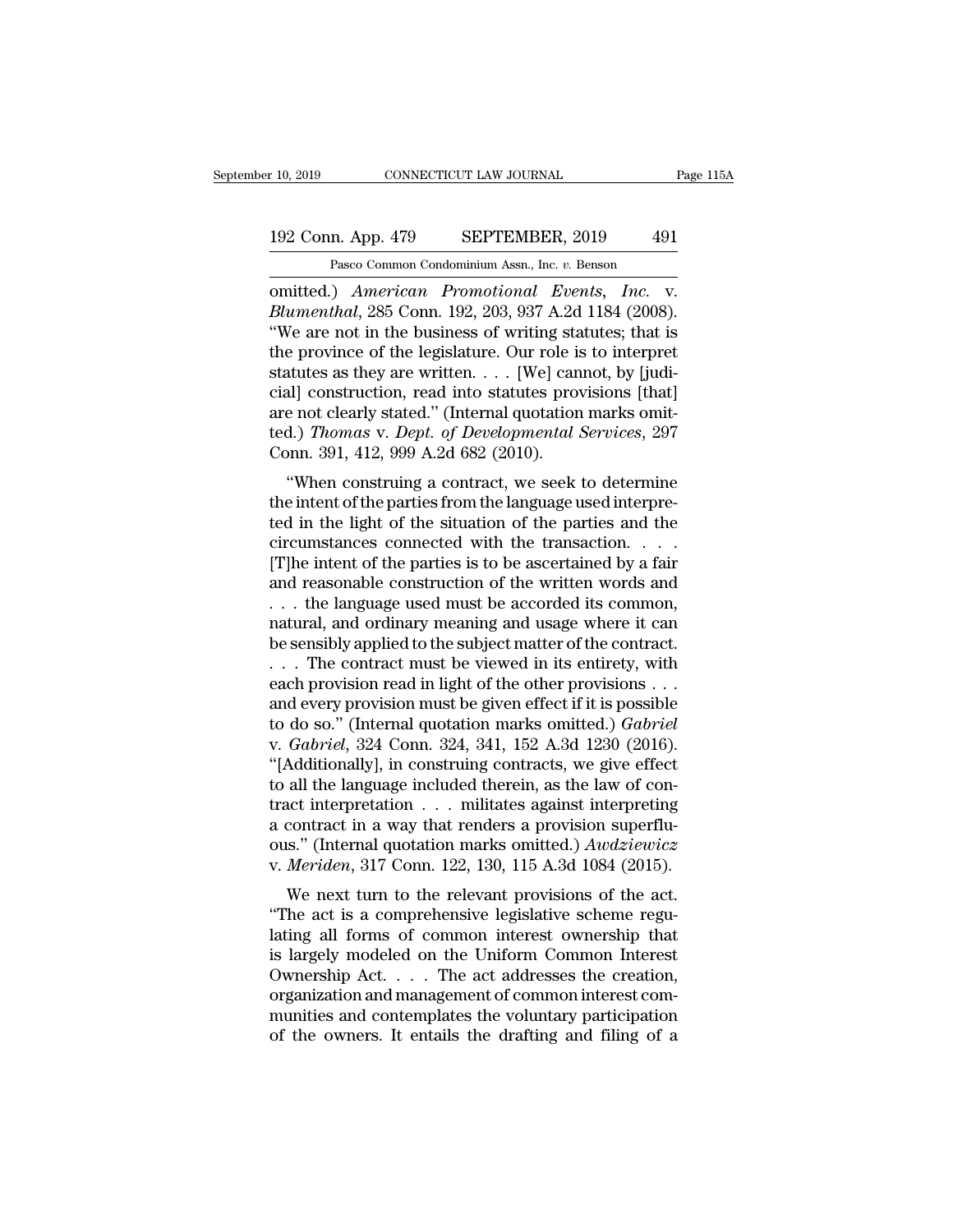### CONNECTICUT LAW JOURNAL September 10, 2019<br>492 SEPTEMBER, 2019 192 Conn. App. 479<br>Pasco Common Condominium Assn., Inc. v. Benson CONNECTICUT LAW JOURNAL Septembe<br>
SEPTEMBER, 2019 192 Conn. App. 479<br>
Pasco Common Condominium Assn., Inc. *v.* Benson<br>
ion describing the location and configuration

CONNECTICUT LAW JOURNAL September 10, 2019<br>
492 SEPTEMBER, 2019 192 Conn. App. 479<br>
Pasco Common Condominium Assn., Inc. v. Benson<br>
declaration describing the location and configuration<br>
of the real property, development r **SEPTEMBER, 2019** 192 Conn. App. 479<br>
Pasco Common Condominium Assn., Inc. v. Benson<br>
declaration describing the location and configuration<br>
of the real property, development rights, and restric-<br>
tions on its use, occupan EXEPTEMBER, 2019 192 Conn. App. 479<br>
Pasco Common Condominium Assn., Inc. v. Benson<br>
declaration describing the location and configuration<br>
of the real property, development rights, and restric-<br>
tions on its use, occupan **EXEPTEMBER, 2019** 192 Conn. App. 479<br>
Pasco Common Condominium Assn., Inc. v. Benson<br>
declaration describing the location and configuration<br>
of the real property, development rights, and restric-<br>
tions on its use, occup Pasco Common Condominium Assn., Inc. v. Benson<br>
declaration describing the location and configuration<br>
of the real property, development rights, and restric-<br>
tions on its use, occupancy and alienation . . . the<br>
enactmen Pasco Common Condominium Assn., inc.  $v$ . Benson<br>declaration describing the location and configuration<br>of the real property, development rights, and restric-<br>tions on its use, occupancy and alienation  $\dots$  the<br>enactment o declaration describing the location and configuration<br>of the real property, development rights, and restric-<br>tions on its use, occupancy and alienation . . . the<br>enactment of bylaws . . . the establishment of a unit<br>owners % of the real property, development rights, and restrictions on its use, occupancy and alienation . . . the enactment of bylaws . . . the establishment of a unit owners' association . . . and an executive board to act on tions on its use, occupancy and alienation . . . the<br>enactment of bylaws . . . the establishment of a unit<br>owners' association . . . and an executive board to act<br>on . . . behalf [of the association]. . . . It anticipates enactment of bylaws . . . the establishment of a unit<br>owners' association . . . and an executive board to act<br>on . . . behalf [of the association]. . . . It anticipates<br>group decision-making relating to the development of owners' association . . . and an executive board to act<br>on . . . behalf [of the association]. . . . It anticipates<br>group decision-making relating to the development of<br>a budget, the maintenance and repair of the common<br>ele on . . . behalf [of the association]. . . . It anticipates<br>group decision-making relating to the development of<br>a budget, the maintenance and repair of the common<br>elements, the placement of insurance, and the provision<br>for group decision-making relating to the development of<br>a budget, the maintenance and repair of the common<br>elements, the placement of insurance, and the provision<br>for common expenses and common liabilities." (Inter-<br>nal quota *a* budget, the maintenance and repair of the common elements, the placement of insurance, and the provision for common expenses and common liabilities." (Internal quotation marks omitted.) *Grovenburg* v. *Rustle Meadow A* elements, the placement of insurance, and the provision<br>for common expenses and common liabilities." (Inter-<br>nal quotation marks omitted.) *Grovenburg* v. *Rustle*<br>*Meadow Associates, LLC,* 174 Conn. App. 18, 22–23 n.2,<br>16 for common exp<br>nal quotation m<br>*Meadow Associa*<br>165 A.3d 193 (20<br>*at Old Greenwi*<br>130–31, 676 A.2d<br>of the act).<br>The act specif Transformation considers and the acts of the acts of the acts of the acts of the acts of the acts of the acts.<br>The act specifies who may bring an action to enforce provisions. General Statutes  $\S 47-278$  (a) provides in l ineuable Associates, EEC, 174 Colin. App. 18, 22–25 ft.2,<br>165 A.3d 193 (2017); see also *Fruin v. Colonnade One*<br>at *Old Greenwich Ltd. Partnership*, 237 Conn. 123,<br>130–31, 676 A.2d 369 (1996) (outlining five major parts<br>

relevant particles and Table 2017), see also Frainty. Colombia one<br>at Old Greenwich Ltd. Partnership, 237 Conn. 123,<br>130–31, 676 A.2d 369 (1996) (outlining five major parts<br>of the act).<br>The act specifies who may bring an at Old Greenwich Ltd. Fartnership, 251 Collit. 125,<br>130–31, 676 A.2d 369 (1996) (outlining five major parts<br>of the act).<br>The act specifies who may bring an action to enforce<br>its provisions. General Statutes § 47-278 (a) p The act specifies who may bring an action to enforce<br>its provisions. General Statutes § 47-278 (a) provides in<br>relevant part: "A declarant, association, unit owner or<br>any other person subject to this chapter may bring an<br> The act specifies who may bring an action to enforce<br>its provisions. General Statutes § 47-278 (a) provides in<br>relevant part: "A declarant, association, unit owner or<br>any other person subject to this chapter may bring an<br> The act specifies who may bring an action to enforce<br>its provisions. General Statutes  $\S 47-278$  (a) provides in<br>relevant part: "A declarant, association, unit owner or<br>any other person subject to this chapter may bring a its provisions. General Statutes § 47-278 (a) provides in<br>relevant part: "A declarant, association, unit owner or<br>any other person subject to this chapter may bring an<br>action to enforce a right granted or obligation impose relevant part: "A declarant, association, unit owner or<br>any other person subject to this chapter may bring an<br>action to enforce a right granted or obligation imposed<br>by this chapter, the declaration or the bylaws. . . ."<br>T any other person subject to this chapter may bring an action to enforce a right granted or obligation imposed<br>by this chapter, the declaration or the bylaws.  $\dots$ ."<br>The act makes the declarant liable to the association.<br>S action to enforce a right granted or obligation imposed<br>by this chapter, the declaration or the bylaws.  $\ldots$ ."<br>The act makes the declarant liable to the association.<br>Section 47-253 (c) provides: "The declarant is liable by this chapter, the declaration or the bylaws.  $\ldots$ "<br>The act makes the declarant liable to the association.<br>Section 47-253 (c) provides: "The declarant is liable to<br>the association for all funds of the association colle The act makes the declarant liable to the association.<br>Section 47-253 (c) provides: "The declarant is liable to<br>the association for all funds of the association collected<br>during the period of declarant control which were n Section 47-253 (c) provides: "The declarant is liable to<br>the association for all funds of the association collected<br>during the period of declarant control which were not<br>properly expended." The act also provides that the s the association for all funds of the association collected<br>during the period of declarant control which were not<br>properly expended." The act also provides that the stat-<br>ute of limitations applicable to such action brought during the period of declarant control which were not<br>properly expended." The act also provides that the stat-<br>ute of limitations applicable to such action brought<br>against a declarant is tolled while the declarant is in<br>co properly expended." The act also provides that the statute of limitations applicable to such action brought against a declarant is tolled while the declarant is in control of the association. Section 47-253 (d) provides in ute of limitations approaches a<br>against a declarant in control of the association is right of<br>this chapter is tolled<br>trol terminates.''<br>The period of decla anst a declarant is toned while the declarant is in<br>
ntrol of the association. Section 47-253 (d) provides<br>
relevant part: "Any statute of limitation affecting the<br>
sociation's right of action against a declarant under<br>
i control of the association. Section 47-255 (d) provides<br>in relevant part: "Any statute of limitation affecting the<br>association's right of action against a declarant under<br>this chapter is tolled until the period of declara m relevant part. Any statute of initiation affecting the association's right of action against a declarant under this chapter is tolled until the period of declarant control terminates."<br>The period of declarant control is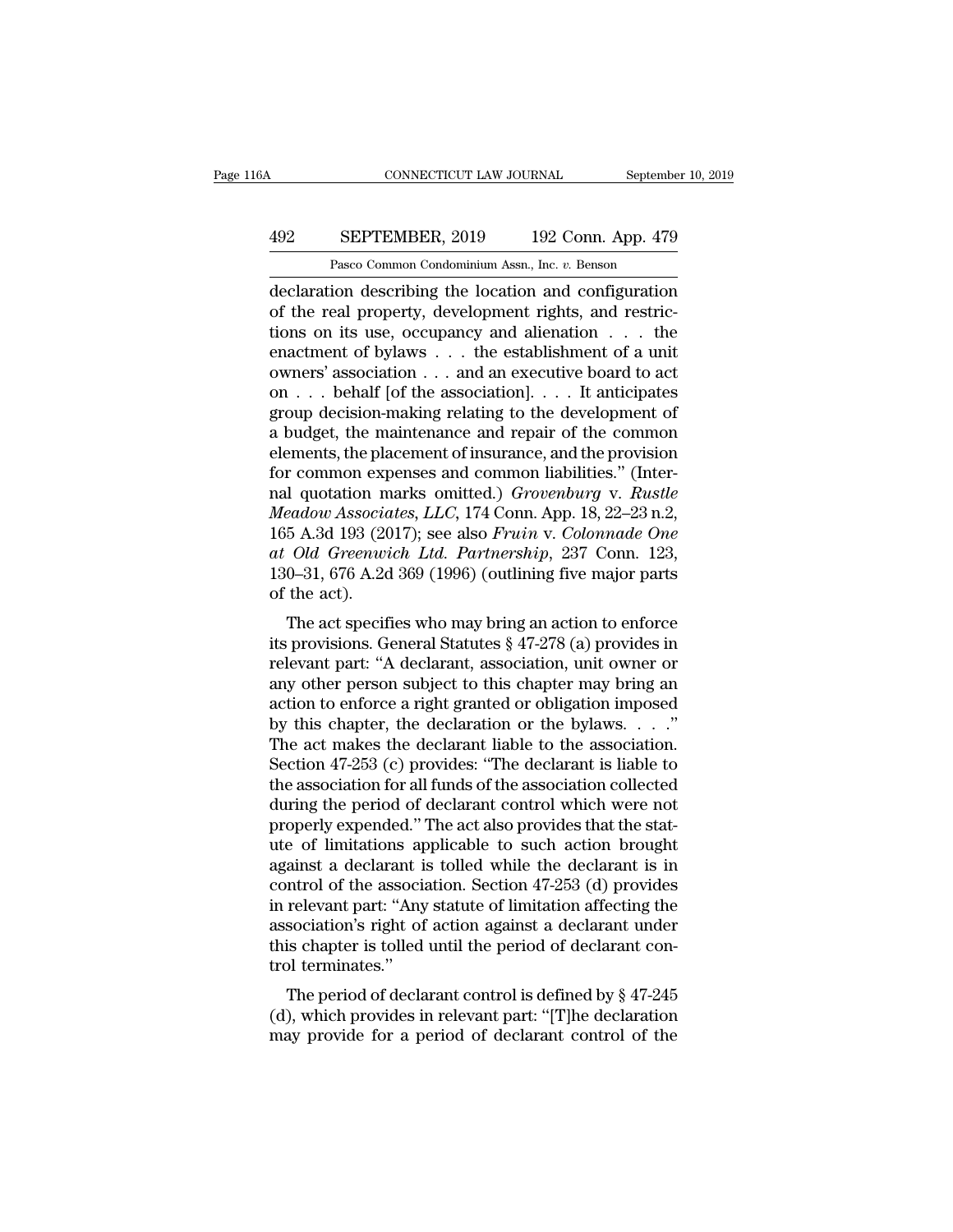### 10, 2019 CONNECTICUT LAW JOURNAL Page 117A<br>192 Conn. App. 479 SEPTEMBER, 2019 493<br>Pasco Common Condominium Assn., Inc. v. Benson EXECTICUT LAW JOURNAL<br>
1 Pasco Common Condominium Assn., Inc. *v.* Benson<br>
1 Pasco Common Condominium Assn., Inc. *v.* Benson<br>
10 Pasco Curing which a declarant or persons desig-

r 10, 2019 CONNECTICUT LAW JOURNAL<br>
192 Conn. App. 479 SEPTEMBER, 2019 493<br>
Pasco Common Condominium Assn., Inc. v. Benson<br>
association, during which a declarant, or persons desig-<br>
nated by the declarant, may appoint and 192 Conn. App. 479 SEPTEMBER, 2019 493<br>
Pasco Common Condominium Assn., Inc. v. Benson<br>
association, during which a declarant, or persons designated by the declarant, may appoint and remove the<br>
officers and members of the 192 Conn. App. 479 SEPTEMBER, 2019 493<br>
Pasco Common Condominium Assn., Inc. v. Benson<br>
association, during which a declarant, or persons desig-<br>
nated by the declarant, may appoint and remove the<br>
officers and members of 192 Conn. App. 479 SEPTEMBER, 2019 493<br>
Pasco Common Condominium Assn., Inc. v. Benson<br>
association, during which a declarant, or persons desig-<br>
nated by the declarant, may appoint and remove the<br>
officers and members of Pasco Common Condominium Assn., Inc. *v.* Benson<br>association, during which a declarant, or persons designated by the declarant, may appoint and remove the<br>officers and members of the executive board. A declar-<br>ant may volu Pasco Common Condominium Assn., inc.  $v$ . Benson<br>association, during which a declarant, or persons desig-<br>nated by the declarant, may appoint and remove the<br>officers and members of the executive board. A declar-<br>ant may v association, during which a declarant, or persons designated by the declarant, may appoint and remove the officers and members of the executive board. A declarant may voluntarily surrender the right to appoint and remove o nated by the declarant, may appoint and remove the officers and members of the executive board. A declarant may voluntarily surrender the right to appoint and remove officers and members of the executive board before the p officers and members of the executive board. A declarant may voluntarily surrender the right to appoint and remove officers and members of the executive board before the period ends. In that event, the declarant may requir ant may voluntarily surrender the right to appoint and<br>remove officers and members of the executive board<br>before the period ends. In that event, the declarant<br>may require, during the remainder of the period, that<br>specified remove officers and members of the executive board<br>before the period ends. In that event, the declarant<br>may require, during the remainder of the period, that<br>specified actions of the association or executive board,<br>as desc before the period ends. In that event, the declarant<br>may require, during the remainder of the period, that<br>specified actions of the association or executive board,<br>as described in a recorded instrument executed by the<br>decl may require, during the remainder of the period, that<br>specified actions of the association or executive board,<br>as described in a recorded instrument executed by the<br>declarant, be approved by the declarant before they<br>becom specified actions of the association or executive board,<br>as described in a recorded instrument executed by the<br>declarant, be approved by the declarant before they<br>become effective. Regardless of the period provided in<br>the as described in a recorded instrument executed by the declarant, be approved by the declarant before they become effective. Regardless of the period provided in the declaration, a period of declarant control terminates no declarant, be approved by the declarant before they<br>become effective. Regardless of the period provided in<br>the declaration, a period of declarant control terminates<br>no later than the earlier of: (1) Sixty days after convey become effective. Regardless of the period provided in<br>the declaration, a period of declarant control terminates<br>no later than the earlier of: (1) Sixty days after convey-<br>ance of sixty per cent of the units that may be c the declaration, a period of declarant control terminates<br>no later than the earlier of: (1) Sixty days after convey-<br>ance of sixty per cent of the units that may be created<br>to unit owners other than a declarant . . . or, i mo later than the earlier of: (1) Sixty days after convey-<br>ance of sixty per cent of the units that may be created<br>to unit owners other than a declarant  $\dots$  or, if no<br>such number is specified, after conveyance to unit ow ance of sixty per cent of the units that may be created<br>to unit owners other than a declarant  $\ldots$  or, if no<br>such number is specified, after conveyance to unit own-<br>ers other than the declarant of three hundred units; (2 to unit owners other than a declarant  $\dots$  or, if no<br>such number is specified, after conveyance to unit own-<br>ers other than the declarant of three hundred units; (2)<br>two years after all declarants have ceased to offer uni such number is specified, after conveyance to unit own-<br>ers other than the declarant of three hundred units; (2)<br>two years after all declarants have ceased to offer units<br>for sale in the ordinary course of business; (3) tw ers other than the declarant of three hundred units; (2)<br>two years after all declarants have ceased to offer units<br>for sale in the ordinary course of business; (3) two<br>years after any right to add new units was last exerci association.'' The plain and unambiguous language of § 47-245 (d)<br>monstrates that the declarant, after giving notice in a<br>cord to unit owners, records an instrument volunta-<br>y surrendering all rights to control activities of the<br>sociati demonstrates that the declarant, after giving notice in a<br>record to unit owners, records an instrument volunta-<br>rily surrendering all rights to control activities of the<br>association."<br>The plain and unambiguous language of

period of the normal set also are instrument voluntary<br>record to unit owners, records an instrument volunta-<br>rily surrendering all rights to control activities of the<br>association."<br>The plain and unambiguous language of  $\S$ rily surrendering all rights to control activities of the<br>association."<br>The plain and unambiguous language of  $\S$  47-245 (d)<br>demonstrates that the legislature intended that the<br>period of declarant control terminate on the The plain and unambiguous language of  $\S$  47-245 (d)<br>demonstrates that the legislature intended that the<br>period of declarant control terminate on the occurrence<br>of one of the terminating events or, at the latest, at<br>the e The plain and unambiguous language of  $\S$  47-245 (d)<br>demonstrates that the legislature intended that the<br>period of declarant control terminate on the occurrence<br>of one of the terminating events or, at the latest, at<br>the e The plain and unambiguous language of  $\S$  47-245 (d)<br>demonstrates that the legislature intended that the<br>period of declarant control terminate on the occurrence<br>of one of the terminating events or, at the latest, at<br>the e demonstrates that the legislature intended that the period of declarant control terminate on the occurrence of one of the terminating events or, at the latest, at the end of the period set by the declaration. The first sen period of declarant control terminate on the occurrence<br>of one of the terminating events or, at the latest, at<br>the end of the period set by the declaration. The first<br>sentence of the subsection permits a declaration to set of one of the terminating events or, at the latest, at<br>the end of the period set by the declaration. The first<br>sentence of the subsection permits a declaration to set<br>a period of time for declarant control. The second and<br> the end of the period set by the declaration. The first<br>sentence of the subsection permits a declaration to set<br>a period of time for declarant control. The second and<br>third sentences permit a declarant to voluntarily surre sentence of the subsection permits a declaration to set<br>a period of time for declarant control. The second and<br>third sentences permit a declarant to voluntarily surren-<br>der his control over the association before the perio a period of time for declarant control. The second and<br>third sentences permit a declarant to voluntarily surren-<br>der his control over the association before the period<br>ends, and to reserve its right of approval. The fourth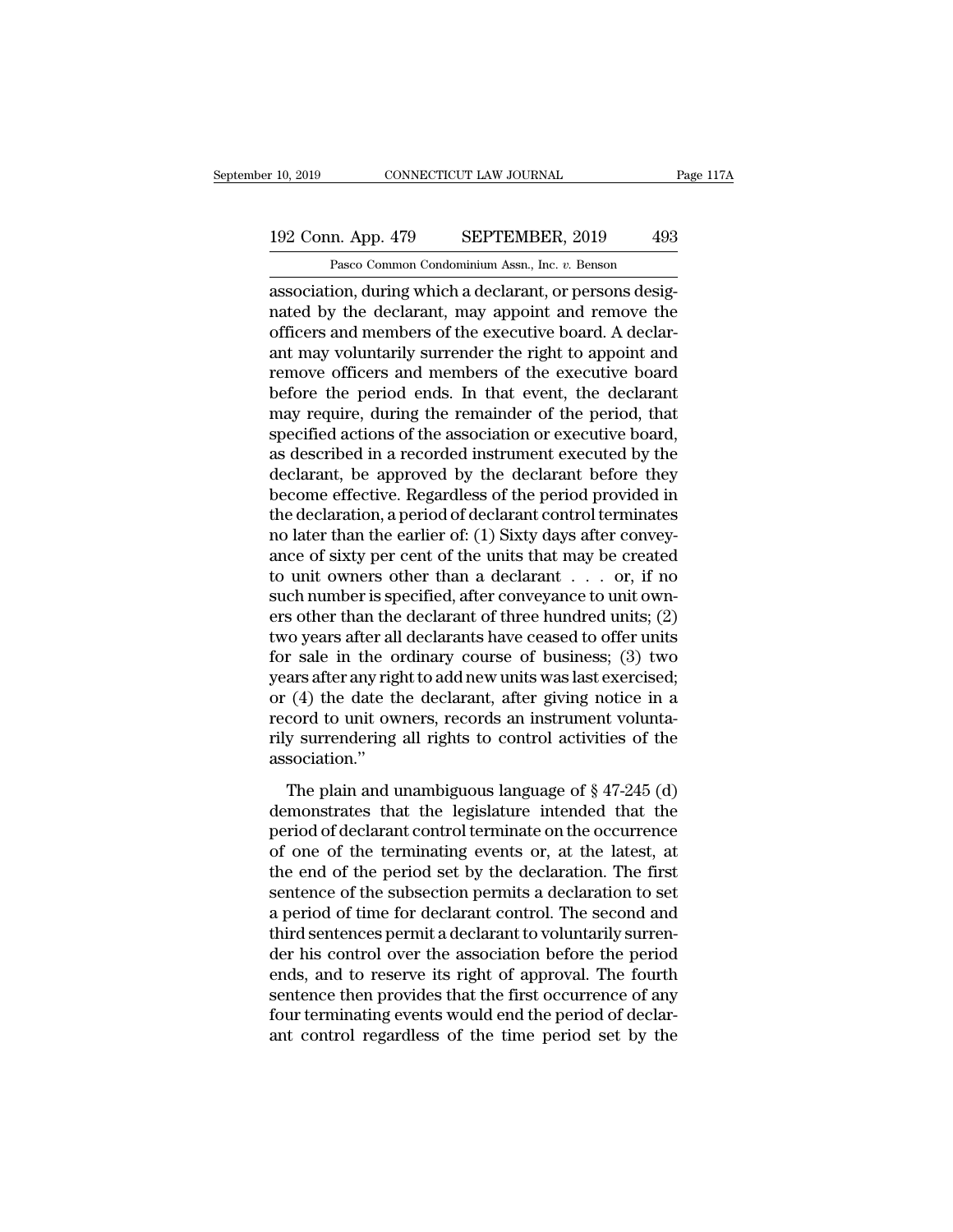### CONNECTICUT LAW JOURNAL September 10, 2019<br>494 SEPTEMBER, 2019 192 Conn. App. 479<br>Pasco Common Condominium Assn., Inc. v. Benson CONNECTICUT LAW JOURNAL Septembe<br>
SEPTEMBER, 2019 192 Conn. App. 479<br>
Pasco Common Condominium Assn., Inc. *v.* Benson<br>
ion To give effect to both the first and fourth

CONNECTICUT LAW JOURNAL September 10, 2019<br>
494 SEPTEMBER, 2019 192 Conn. App. 479<br>
Pasco Common Condominium Assn., Inc. v. Benson<br>
declaration. To give effect to both the first and fourth<br>
sentences of § 47-245 (d), the p SEPTEMBER, 2019 192 Conn. App. 479<br>
Pasco Common Condominium Assn., Inc. v. Benson<br>
declaration. To give effect to both the first and fourth<br>
sentences of § 47-245 (d), the period of declarant con-<br>
trol set by a declarati 494 SEPTEMBER, 2019 192 Conn. App. 479<br>
Pasco Common Condominium Assn., Inc. v. Benson<br>
declaration. To give effect to both the first and fourth<br>
sentences of § 47-245 (d), the period of declarant con-<br>
trol set by a decl **EXEPTEMBER, 2019** 192 Conn. App. 479<br>
Pasco Common Condominium Assn., Inc. v. Benson<br>
declaration. To give effect to both the first and fourth<br>
sentences of § 47-245 (d), the period of declarant con-<br>
trol set by a decla Pasco Common Condominium Assn., Inc. v. Benson<br>declaration. To give effect to both the first and fourth<br>sentences of § 47-245 (d), the period of declarant con-<br>trol set by a declaration must serve as the maximum<br>time peri Pasco Common Condominium Assn., inc.  $v$ . Benson<br>declaration. To give effect to both the first and fourth<br>sentences of  $\S 47-245$  (d), the period of declarant con-<br>trol set by a declaration must serve as the maximum<br>time declaration. To give effect to both the first and fourth<br>sentences of § 47-245 (d), the period of declarant con-<br>trol set by a declaration must serve as the maximum<br>time period, which can be shortened only by the first<br>occ sentences of  $\S 47-245$  (d), the period of declarant control set by a declaration must serve as the maximum<br>time period, which can be shortened only by the first<br>occurrence of any of the four terminating events. The<br>first trol set by a declaration must serve as the maximum<br>time period, which can be shortened only by the first<br>occurrence of any of the four terminating events. The<br>first sentence permitting a declaration to set a period<br>of dec time period, which can be shortened only by the first<br>occurrence of any of the four terminating events. The<br>first sentence permitting a declaration to set a period<br>of declarant control has meaning only if it serves as<br>the occurrence of any of the four terminating events. The<br>first sentence permitting a declaration to set a period<br>of declarant control has meaning only if it serves as<br>the outer limit of declarant control because, otherwise,<br>t first sentence permitting a declaration to set a period<br>of declarant control has meaning only if it serves as<br>the outer limit of declarant control because, otherwise,<br>the statute would permit a declaration to set a period of declarant control has meaning only if it serves as<br>the outer limit of declarant control because, otherwise,<br>the statute would permit a declaration to set a period<br>of time that necessarily would have no effect if the<br>per the outer limit of declarant control because, otherwise,<br>the statute would permit a declaration to set a period<br>of time that necessarily would have no effect if the<br>period of declarant control ended only on the earliest of the statute would permit a declaration to set a period<br>of time that necessarily would have no effect if the<br>period of declarant control ended only on the earliest of<br>the four terminating events. Thus,  $\S 47-245$  (d) permi of time that necessarily would have no effect if the period of declarant control ended only on the earliest of the four terminating events. Thus,  $\S 47-245$  (d) permits a declaration to set a specific period of declarant period of declarant combined the four terminating explored as a spectral which can be shorter rily surrendering condition of the four termination (1) through (4). Because, pursuant Example 12.6 (d) permains and claration to set a specific period of declarant control, anche can be shortened only by the declarant volunta-<br>y surrendering control or by the occurrence of any the four terminating events o declaration to set a specific period of declarant control,<br>which can be shortened only by the declarant volunta-<br>rily surrendering control or by the occurrence of any<br>of the four terminating events outlined in subdivisions

Figure 1.1 The language of the declaration at issue in the present property of the four terminating events outlined in subdivisions (1) through (4).<br>Because, pursuant to  $\S 47-245$  (d), the declaration can set forth the p rify sarichaering contor of  $v_j$  are occurrence of any<br>of the four terminating events outlined in subdivisions<br>(1) through (4).<br>Because, pursuant to  $\S$  47-245 (d), the declaration<br>can set forth the period of declaration (1) through (4).<br>
Because, pursuant to  $\S$  47-245 (d), the declaration<br>
can set forth the period of declarant control, we turn<br>
to the language of the declaration at issue in the present<br>
case. Article VIII of the declara Because, pursuant to  $\S 47-245$  (d), the declaration<br>can set forth the period of declarant control, we turn<br>to the language of the declaration at issue in the present<br>case. Article VIII of the declaration, titled "Develop Because, pursuant to  $\S 47-245$  (d), the declaration<br>can set forth the period of declarant control, we turn<br>to the language of the declaration at issue in the present<br>case. Article VIII of the declaration, titled "Develop can set forth the period of declarant control, we turn<br>to the language of the declaration at issue in the present<br>case. Article VIII of the declaration, titled "Development<br>Rights and Other Special Declarant Rights," speci to the language of the declaration at issue in the present<br>case. Article VIII of the declaration, titled "Development<br>Rights and Other Special Declarant Rights," specifically<br>provides a ten year period of declarant control case. Article VIII of the declaration, titled "Development<br>Rights and Other Special Declarant Rights," specifically<br>provides a ten year period of declarant control. Section<br>8.10 of the declaration, titled "Limitations on S Rights and Other Special Declarant Rights," specifically<br>provides a ten year period of declarant control. Section<br>8.10 of the declaration, titled "Limitations on Special<br>Declarant Rights," provides: "Unless sooner terminat provides a ten year period of declarant control. Section 8.10 of the declaration, titled "Limitations on Special Declarant Rights," provides: "Unless sooner terminated by a recorded instrument executed by the [d]eclarant, 8.10 of the declaration, titled "Limitations on Special<br>Declarant Rights," provides: "Unless sooner terminated<br>by a recorded instrument executed by the [d]eclarant,<br>any [s]pecial [d]eclarant [r]ight may be exercised by<br>the Declarant Rights," provides: "Unless sooner terminated<br>by a recorded instrument executed by the [d]eclarant,<br>any [s]pecial [d]eclarant [r]ight may be exercised by<br>the [d]eclarant during such period of time as the<br>[d]eclara by a recorded instrument executed by the [d]eclarant,<br>any [s]pecial [d]eclarant [r]ight may be exercised by<br>the [d]eclarant during such period of time as the<br>[d]eclarant is obligated under any warranty or obliga-<br>tion, hol any [s]pecial [d]eclarant [r]ight may be exercised by<br>the [d]eclarant during such period of time as the<br>[d]eclarant is obligated under any warranty or obliga-<br>tion, holds a [d]evelopment [r]ight to create additional<br>[u]nit the [d]eclarant during such period of time as the<br>[d]eclarant is obligated under any warranty or obliga-<br>tion, holds a [d]evelopment [r]ight to create additional<br>[u]nits or [c]ommon [e]lements, owns any [u]nit, or<br>holds an [d]eclarant is obligated under any warranty or obligation, holds a [d]evelopment [r]ight to create additional<br>[u]nits or [c]ommon [e]lements, owns any [u]nit, or<br>holds any [s]ecurity [i]nterest in any [u]nit, or for 10<br>yea tion, holds a [d]evelopment [r]ight to create additional<br>[u]nits or [c]ommon [e]lements, owns any [u]nit, or<br>holds any [s]ecurity [i]nterest in any [u]nit, or for 10<br>years after recording this [d]eclaration, whichever is<br>e [u]nits or [c]ommon [e]lements, owns any [u]nit, or holds any [s]ecurity [i]nterest in any [u]nit, or for 10 years after recording this [d]eclaration, whichever is earliest. Earlier termination of certain rights may occur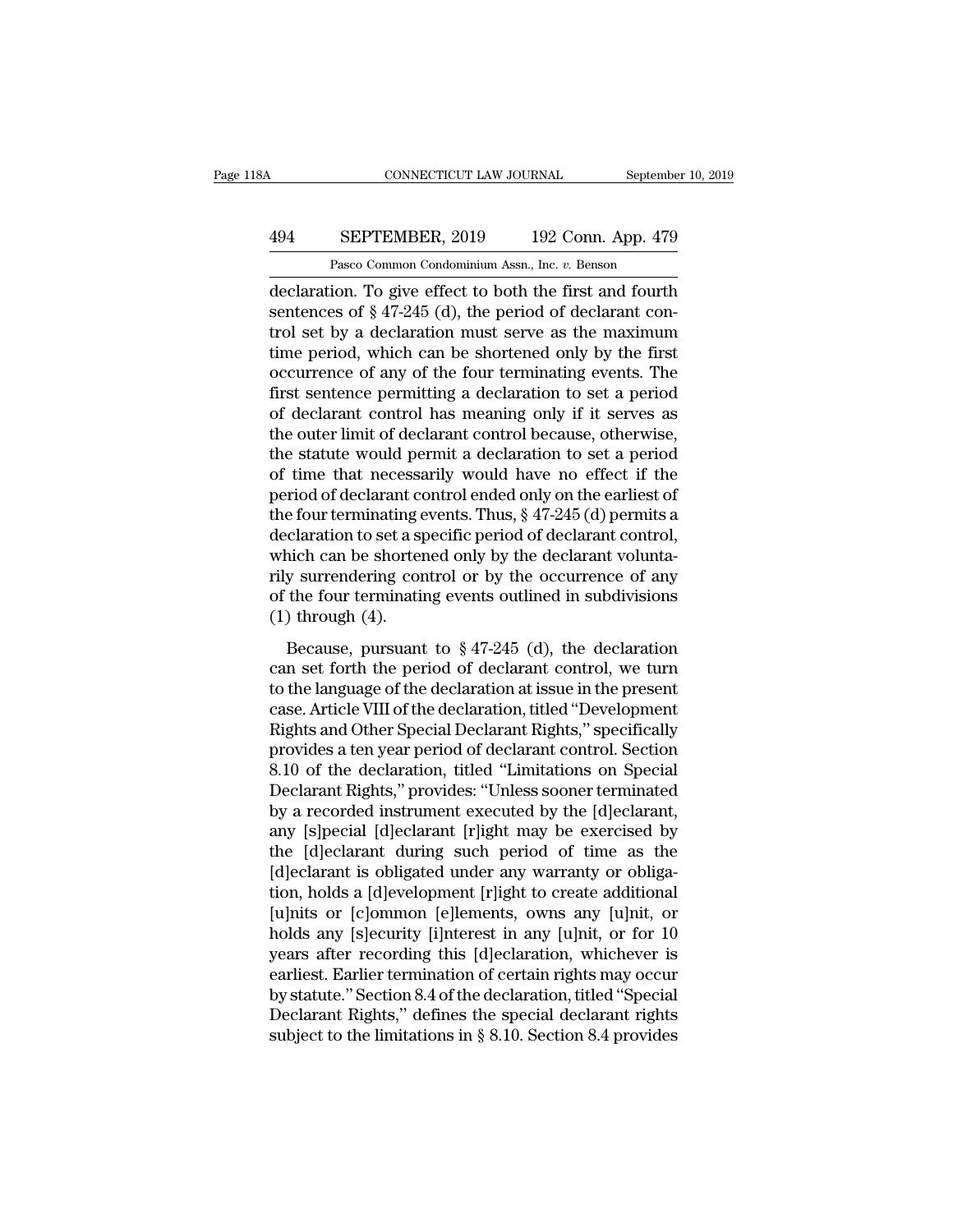### 10, 2019 CONNECTICUT LAW JOURNAL Page 119A<br>192 Conn. App. 479 SEPTEMBER, 2019 495<br>Pasco Common Condominium Assn., Inc. v. Benson Pasco Common Condominium Assn., Inc. *v.* Benson

r 10, 2019 CONNECTICUT LAW JOURNAL Page 119A<br>
192 Conn. App. 479 SEPTEMBER, 2019 495<br>
Pasco Common Condominium Assn., Inc. *v.* Benson<br>
in relevant part: "The [d]eclarant reserves the following<br>
[s]pecial [d]eclarant [r]ig 192 Conn. App. 479 SEPTEMBER, 2019 495<br>Pasco Common Condominium Assn., Inc. v. Benson<br>in relevant part: "The [d]eclarant reserves the following<br>[s]pecial [d]eclarant [r]ights, to the maximum extent<br>permitted by law, which 192 Conn. App. 479 SEPTEMBER, 2019 495<br>
Pasco Common Condominium Assn., Inc. v. Benson<br>
in relevant part: "The [d]eclarant reserves the following<br>
[s]pecial [d]eclarant [r]ights, to the maximum extent<br>
permitted by law, w 192 Conn. App. 479 SEPTEMBER, 2019 495<br>
Pasco Common Condominium Assn., Inc. v. Benson<br>
in relevant part: "The [d]eclarant reserves the following<br>
[s]pecial [d]eclarant [r]ights, to the maximum extent<br>
permitted by law, w Pasco Common Condominium Assn., Inc. v. Benson<br>in relevant part: "The [d]eclarant reserves the following<br>[s]pecial [d]eclarant [r]ights, to the maximum extent<br>permitted by law, which may be exercised, where appli-<br>cable, Pasco Common Condominum Assn., inc.  $v$ . Benson<br>in relevant part: "The [d]eclarant reserves the following<br>[s]pecial [d]eclarant [r]ights, to the maximum extent<br>permitted by law, which may be exercised, where appli-<br>cable, in relevant part: "The [d]eclarant reserves the following<br>[s]pecial [d]eclarant [r]ights, to the maximum extent<br>permitted by law, which may be exercised, where appli-<br>cable, anywhere within [Pasco Common] . . . . . (e)<br>To [s]pecial [d]eclarant [r]ights,<br>permitted by law, which may b<br>cable, anywhere within [Pasc<br>To appoint or remove any of<br>or any [e]xecutvie [b]oard me<br>of [d]eclarant control subject<br>8.9 of this [d]eclaration."<br>Section 8.9 of ble, anywhere within [Pasco Common]  $\ldots$  (e)<br>
appoint or remove any officer of the [a]ssociation<br>
any [e]xecutvie [b]oard member during any period<br>
[d]eclarant control subject to the provisions of [§]<br>
9 of this [d]eclar To appoint or remove any officer of the [a]ssociation<br>or any [e]xecutvie [b]oard member during any period<br>of [d]eclarant control subject to the provisions of [§]<br>8.9 of this [d]eclaration."<br>Section 8.9 of the declaration,

or any [e]xecutvie [b]oard member during any period<br>of [d]eclarant control subject to the provisions of [§]<br>8.9 of this [d]eclaration."<br>Section 8.9 of the declaration, titled "Declarant Con-<br>trol of Association," provides of [d]eclarant control subject to the provisions of [§]<br>8.9 of this [d]eclaration."<br>Section 8.9 of the declaration, titled "Declarant Con-<br>trol of Association," provides in relevant part: "There<br>shall be a period of [d]ecl 8.9 of this [d]eclaration."<br>
Section 8.9 of the declaration, titled "Declarant Control of Association," provides in relevant part: "There<br>
shall be a period of [d]eclarant control of the [a]ssocia-<br>
tion, during which the Section 8.9 of the declaration, titled "Declarant Control of Association," provides in relevant part: "There<br>shall be a period of [d]eclarant control of the [a]ssocia-<br>tion, during which the [d]eclarant, or persons desig-<br> Section 8.9 of the declaration, titled "Declarant Control of Association," provides in relevant part: "There shall be a period of [d]eclarant control of the [a]ssociation, during which the [d]eclarant, or persons designate trol of Associa<br>shall be a perio<br>tion, during wi<br>nated by it, ma<br>members of tl<br>[d]eclarant con<br>earlier of:<br>"(i) sixty (60 on, during which the [d]eclarant, or persons desig-<br>ted by it, may appoint and remove the officers and<br>embers of the [e]xecutive [b]oard. The period of<br>]eclarant control shall terminate no later than the<br>rlier of:<br>"(i) si nated by it, may appoint and remove the officers and<br>members of the [e]xecutive [b]oard. The period of<br>[d]eclarant control shall terminate no later than the<br>earlier of:<br>"(i) sixty (60) days after conveyance of sixty perce

members of the [e]xecutive [b]oard. The period of<br>[d]eclarant control shall terminate no later than the<br>earlier of:<br>"(i) sixty (60) days after conveyance of sixty percent<br>... of the [u]nits [that] may be created to [u]nit [d]eclarant control shall terminate no later than the<br>earlier of:<br>"(i) sixty (60) days after conveyance of sixty percent<br>... of the [u]nits [that] may be created to [u]nit [o]wn-<br>ers other than a [d]eclarant, a shareholde "(i) sixty (60) days after conveyance of sixty percent<br>
"(i) sixty (60) days after conveyance of sixty percent<br>
. of the [u]nits [that] may be created to [u]nit [o]wn-<br>
sother than a [d]eclarant, a shareholder thereof, or "(i) sixty (60) days after conveyance of sixty percent . . . of the [u]nits [that] may be created to [u]nit [o]wners other than a [d]eclarant, a shareholder thereof, or his or her spouse, or other member of the immediate ... of the [u]nit<br>ers other than a |<br>or her spouse, or<br>"(ii) two (2) y<br>to offer [u]nits 1<br>ness; or<br>"(iii) [e]ight (8

s other than a [d]ectarant, a snareholder thereor, or fusher spouse, or other member of the immediate family;<br>"(ii) two (2) years after all [d]eclarants have ceased<br>offer [u]nits for sale in the ordinary course of busi-<br>ss or ner spouse, or other html<br>
"(ii) two (2) years after to offer [u]nits for sale in<br>
ness; or<br>
"(iii) [e]ight (8) years a<br>
was last exercised.<br>
"A [d]eclarant may v (ii) two  $(2)$  years after an [d]eclarants have ceased<br>offer [u]nits for sale in the ordinary course of busi-<br>ss; or<br>"(iii) [e]ight (8) years after any right to add new [u]nits<br>as last exercised.<br>"A [d]eclarant may volunt

to oner jujins for safe in the ordinary course of business; or<br>
"(iii) [e]ight (8) years after any right to add new [u]nits<br>
was last exercised.<br>
"A [d]eclarant may voluntarily surrender the right<br>
to appoint and remove of "(iii) [e]ight (8) years after any right to add new [u]nits<br>was last exercised.<br>"A [d]eclarant may voluntarily surrender the right<br>to appoint and remove officers and members of the<br>[e]xecutive [b]oard before termination of "(iii) [e]ight (8) years after any right to add new [u]nits<br>was last exercised.<br>"A [d]eclarant may voluntarily surrender the right<br>to appoint and remove officers and members of the<br>[e]xecutive [b]oard before termination of was last exercised.<br>
"A [d]eclarant may voluntarily surrender the right<br>
to appoint and remove officers and members of the<br>
[e]xecutive [b]oard before termination of that period,<br>
but in that event the [d]eclarant may requ "A [d]eclarant may voluntarily surrender the right<br>to appoint and remove officers and members of the<br>[e]xecutive [b]oard before termination of that period,<br>but in that event the [d]eclarant may require, for the<br>duration of "A [d]eclarant may voluntarily surrender the right<br>to appoint and remove officers and members of the<br>[e]xecutive [b]oard before termination of that period,<br>but in that event the [d]eclarant may require, for the<br>duration o to appoint and remove officers and members of the<br>[e]xecutive [b]oard before termination of that period,<br>but in that event the [d]eclarant may require, for the<br>duration of the period of [d]eclarant control, that speci-<br>fie [e]xecutive [b]oard<br>but in that event t<br>duration of the peri<br>fied actions of the<br>as described in a re<br>[d]eclarant be appı<br>become effective.''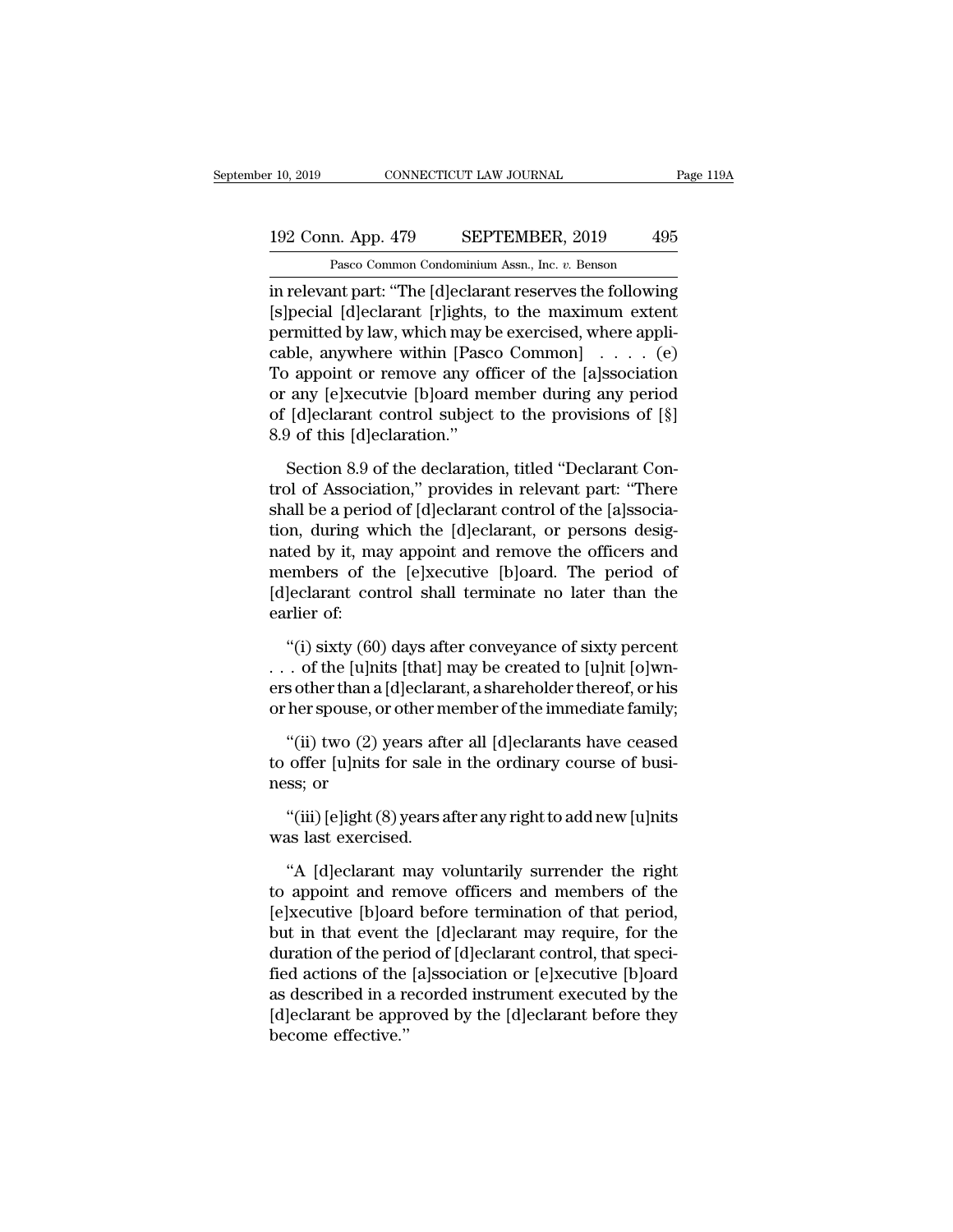## CONNECTICUT LAW JOURNAL September 10, 2019<br>496 SEPTEMBER, 2019 192 Conn. App. 479<br>Pasco Common Condominium Assn., Inc. v. Benson CONNECTICUT LAW JOURNAL September 10, 2019<br>
6 SEPTEMBER, 2019 192 Conn. App. 479<br>
Pasco Common Condominium Assn., Inc. *v.* Benson<br>
The court determined that § 47-253 (d) tolled any

CONNECTICUT LAW JOURNAL September 10, 2019<br>
6 SEPTEMBER, 2019 192 Conn. App. 479<br>
Pasco Common Condominium Assn., Inc. *v.* Benson<br>
The court determined that § 47-253 (d) tolled any<br>
atute of limitations until 2013 because SEPTEMBER, 2019 192 Conn. App. 479<br>
Pasco Common Condominium Assn., Inc. v. Benson<br>
The court determined that  $\S 47-253$  (d) tolled any<br>
statute of limitations until 2013 because none of the<br>
events listed in  $\S 8.9$  and EXPTEMBER, 2019 192 Conn. App. 479<br>
Pasco Common Condominium Assn., Inc. v. Benson<br>
The court determined that § 47-253 (d) tolled any<br>
statute of limitations until 2013 because none of the<br>
events listed in § 8.9 and § 47 **496** SEPTEMBER, 2019 192 Conn. App. 479<br>
Pasco Common Condominium Assn., Inc. v. Benson<br>
The court determined that § 47-253 (d) tolled any<br>
statute of limitations until 2013 because none of the<br>
events listed in § 8.9 an Pasco Common Condominium Assn., Inc. v. Benson<br>The court determined that  $\S 47-253$  (d) tolled any<br>statute of limitations until 2013 because none of the<br>events listed in  $\S 8.9$  and  $\S 47-245$  (d) (1) through (4) had<br>occu Pasco Common Condominium Assn., Inc. v. Benson<br>
The court determined that § 47-253 (d) tolled any<br>
statute of limitations until 2013 because none of the<br>
events listed in § 8.9 and § 47-245 (d) (1) through (4) had<br>
occurr The court determined that  $\S 47-253$  (d) tolled any<br>statute of limitations until 2013 because none of the<br>events listed in  $\S 8.9$  and  $\S 47-245$  (d) (1) through (4) had<br>occurred earlier to terminate the period of declara statute of limitations until 2013 because none of the events listed in § 8.9 and § 47-245 (d) (1) through (4) had occurred earlier to terminate the period of declarant control.<sup>14</sup> The court concluded that the ten year li events listed in § 8.9 and § 47-245 (d) (1) through (4) had<br>occurred earlier to terminate the period of declarant<br>control.<sup>14</sup> The court concluded that the ten year limit<br>on the exercise of the special declarant rights se occurred earlier to terminate the period of declarant<br>control.<sup>14</sup> The court concluded that the ten year limit<br>on the exercise of the special declarant rights set forth<br>in § 8.10 of the declaration was not applicable to it control.<sup>14</sup> The court concluded that the ten year limit<br>on the exercise of the special declarant rights set forth<br>in § 8.10 of the declaration was not applicable to its<br>analysis because "[t]he plain meaning of the declara on the exercise of the special declarant rights set forth<br>in  $\S 8.10$  of the declaration was not applicable to its<br>analysis because "[t]he plain meaning of the declara-<br>tion, which defines what special declarant rights ma in § 8.10 of the declaration was no<br>analysis because "[t]he plain meani<br>tion, which defines what special de<br>be exercised during the period of de<br>that the term of declarant control n<br>the time in which the declarant ma<br>decl Mysis because [t]ne piant meaning of the declarat<br>in, which defines what special declarant rights may<br>exercised during the period of declarant control, is<br>at the term of declarant control may be longer than<br>e time in which tion, which defines what special declarant rights hay<br>be exercised during the period of declarant control, is<br>that the term of declarant control may be longer than<br>the time in which the declarant may exercise special<br>decla

be exercised daring the period of declarant control, is<br>that the term of declarant control may be longer than<br>the time in which the declarant may exercise special<br>declarant rights." We disagree.<br>When §§ 8.4, 8.9, and 8.10 declarant in which the declarant may be folger than<br>the time in which the declarant may exercise special<br>declarant rights." We disagree.<br>When §§ 8.4, 8.9, and 8.10 are read together, it is clear<br>that the declaration set a Incommunity the disagree.<br>
The same of declarant rights." We disagree.<br>
When §§ 8.4, 8.9, and 8.10 are read together, it is clear<br>
that the declaration set a ten year limit on the period<br>
of declarant control. Section 8.9, When §§ 8.4, 8.9, and 8.10 are read together, it is clear<br>that the declaration set a ten year limit on the period<br>of declarant control. Section 8.9, in relevant part,<br>defines the period of declarant control as the time "d When §§ 8.4, 8.9, and 8.10 are read together, it is clear<br>that the declaration set a ten year limit on the period<br>of declarant control. Section 8.9, in relevant part,<br>defines the period of declarant control as the time "d that the declaration set a ten year limit on the period<br>of declarant control. Section 8.9, in relevant part,<br>defines the period of declarant control as the time "dur-<br>ing which the [d]eclarant . . . may appoint and remove<br> of declarant control. Section 8.9, in relevant part,<br>defines the period of declarant control as the time "dur-<br>ing which the [d]eclarant . . . may appoint and remove<br>the officers or members of the [e]xecutive [b]oard."<br>Se defines the period of declarant control as the time "during which the [d]eclarant . . . may appoint and remove<br>the officers or members of the [e]xecutive [b]oard."<br>Section 8.4 defines one of the declarant's special declaring which the [d]eclarant . . . . may appoint and remove<br>the officers or members of the [e]xecutive [b]oard."<br>Section 8.4 defines one of the declarant's special declar-<br>ant rights as the right "[t]o appoint or remove any o the officers or members of the [e]xecutive [b]oard."<br>Section 8.4 defines one of the declarant's special declar-<br>ant rights as the right "[t]o appoint or remove any officer<br>of the [a]ssociation or any [e]xecutive [b]oard me Section 8.4 defines one of the declarant's special declar-<br>ant rights as the right "[t]o appoint or remove any officer<br>of the [a]ssociation or any [e]xecutive [b]oard member<br>during any period of [d]eclarant control subject ant rights as the right "[t]o appoint or remove any officer<br>of the [a]ssociation or any [e]xecutive [b]oard member<br>during any period of [d]eclarant control subject to the<br>provisions of [§] 8.9 of this [d]eclaration." Final of the [a]ssociation or any [e]xecutive [b]oard member<br>during any period of [d]eclarant control subject to the<br>provisions of [§] 8.9 of this [d]eclaration." Finally, § 8.10<br>provides that the special declarant rights termin during any period of [d]eclarant control subject to the<br>provisions of [§] 8.9 of this [d]eclaration." Finally, § 8.10<br>provides that the special declarant rights terminate no<br>later than ten years after the recording of the provisions of [§] 8.9 of this [d]eclaration." Finally, § 8.10<br>provides that the special declarant rights terminate no<br>later than ten years after the recording of the declara-<br>tion. Thus, the declarant's right to appoint a provides that the special declarant rights terminate no<br>later than ten years after the recording of the declara-<br>tion. Thus, the declarant's right to appoint and remove<br>board members terminated no later than ten years aft between the correctly concluded that § 8.9 adopted the language of § 47-<br><sup>14</sup> The court incorrectly concluded that § 8.9 adopted the language of § 47-<br><sup>14</sup> The court incorrectly concluded that § 8.9 adopted the language o the recording of the declaration. Because the right to appoint and remove executive board members is the definition of declarant control under § 8.9, the loss of  $\frac{14}{10}$  The court incorrectly concluded that § 8.9 adop

appoint and remove executive board members is the definition of declarant control under § 8.9, the loss of  $\frac{14}{10}$  The court incorrectly concluded that § 8.9 adopted the language of § 47-245 (d). Although similar, the definition of declarant control under § 8.9, the loss of  $\frac{14}{14}$  The court incorrectly concluded that § 8.9 adopted the language of § 47-245 (d). Although similar, the language of the two provisions is different.<br>To t Fig. 3.3, the 1088 of the Hintitori of decident Control direct  $\frac{1}{2}$  o.5, the 1088 of  $\frac{1}{4}$ .<br>The court incorrectly concluded that  $\frac{1}{8}$  8.9 adopted the language of  $\frac{1}{8}$  47-245 (d). Although similar, the l <sup>14</sup> The court incorrectly concluded that § 8.9 adopted the language of § 47-245 (d). Although similar, the language of the two provisions is different. To the extent that the terminating events in § 8.9 of the declaratio 245 (d). Although similar, the language of the two provisions is different. To the extent that the terminating events in  $\S 8.9$  of the declaration are in conflict with those prescribed by  $\S 47-245$  (d), the provisions o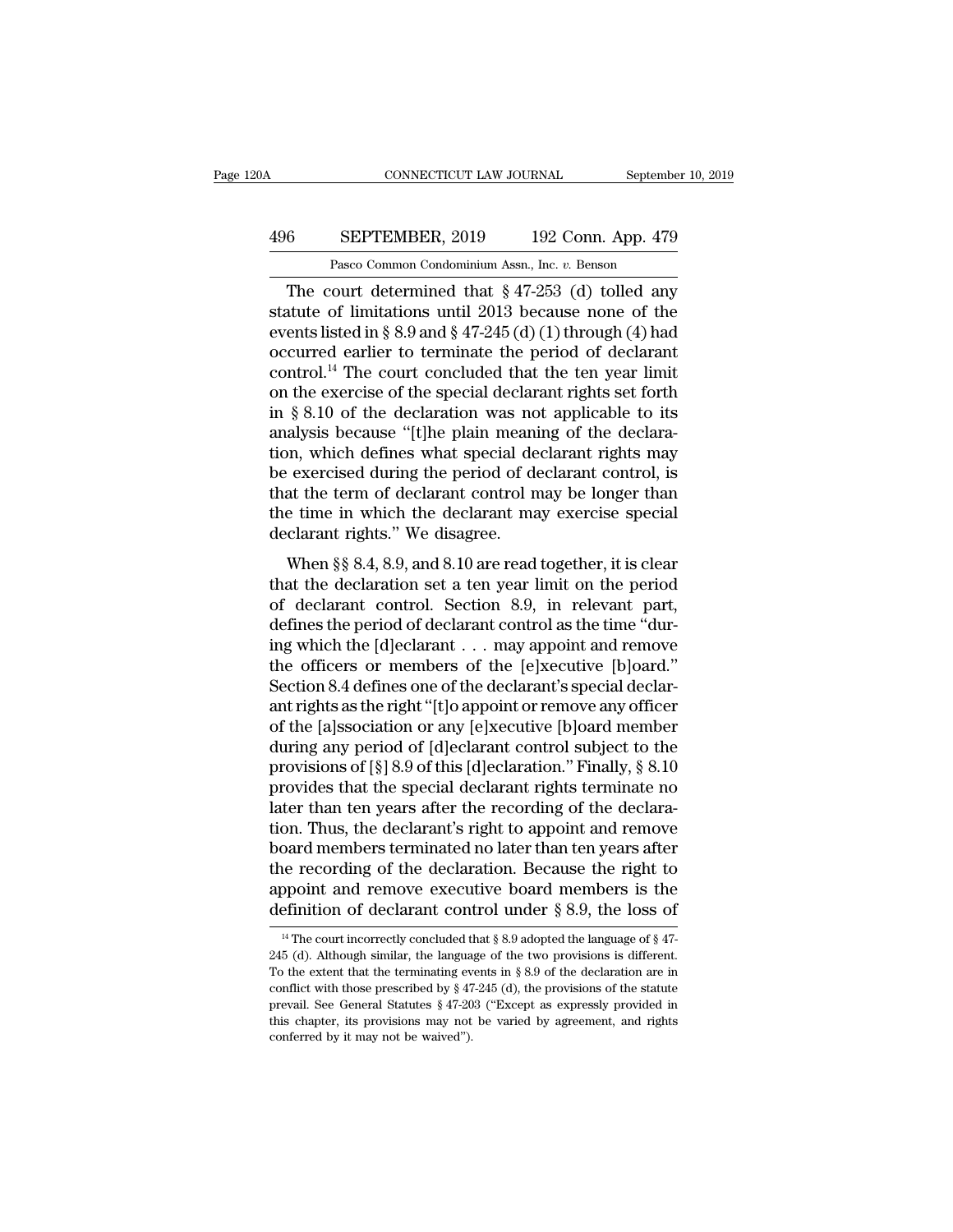### 10, 2019 CONNECTICUT LAW JOURNAL Page 121A<br>192 Conn. App. 479 SEPTEMBER, 2019 497<br>Pasco Common Condominium Assn., Inc. v. Benson CONNECTICUT LAW JOURNAL<br>
1<br>
1<br>
1<br>
2 Pasco Common Condominium Assn., Inc. *v.* Benson<br>
1<br>
1<br>
1<br>
1<br>
1<br>
Pasco Common Condominium Assn., Inc. *v.* Benson<br>
1<br>
1<br>
1<br>
1<br>
1<br>
1<br>
2<br>
2<br>
2<br>
2<br>
2<br>
2<br>
2<br>
2<br>
3<br>
3<br>
3<br>
3<br>
3<br>
3<br>
3<br>
3<br>
3<br>
3<br>

the right necessarily meant the end of declarant con-<br>
that right necessarily meant the end of declarant con-<br>
that right necessarily meant the end of declarant con-<br>
trol. See *Cantonbury Heights Condominium Assn.*, 192 Conn. App. 479 SEPTEMBER, 2019 497<br>
Pasco Common Condominium Assn., Inc. v. Benson<br>
that right necessarily meant the end of declarant con-<br>
trol. See *Cantonbury Heights Condominium Assn.*,<br> *Inc.* v. *Local Land Devel I92 Conn. App. 479 SEPTEMBER, 2019 497*<br> *Pasco Common Condominium Assn., Inc. v. Benson*<br> *Interviewed in the end of declarant control. See Cantonbury Heights Condominium Assn., Inc. v. Local Land Development, LLC, 2* 192 Conn. App. 479 SEPTEMBER, 2019 497<br>
Pasco Common Condominium Assn., Inc. v. Benson<br>
that right necessarily meant the end of declarant con-<br>
trol. See *Cantonbury Heights Condominium Assn.*,<br> *Inc.* v. *Local Land Devel* Pasco Common Condominium Assn., Inc. v. Benson<br>
that right necessarily meant the end of declarant con-<br>
trol. See *Cantonbury Heights Condominium Assn.*,<br> *Inc.* v. *Local Land Development*, *LLC*, 273 Conn. 724,<br>
734, 873 Pasco Common Condominium Assn., Inc. v. Benson<br>
that right necessarily meant the end of declarant con-<br>
trol. See *Cantonbury Heights Condominium Assn.*,<br> *Inc.* v. *Local Land Development*, *LLC*, 273 Conn. 724,<br>
734, 87 that right necessarily meant the end of declarant control. See *Cantonbury Heights Condominium Assn.*, *Inc.* v. *Local Land Development*, *LLC*, 273 Conn. 724, 734, 873 A.2d 898 (2005) (interpreting declaration to determi trol. See *Cantonbury Heights Condominium Assn.*,<br>*Inc.* v. *Local Land Development*, *LLC*, 273 Conn. 724,<br>734, 873 A.2d 898 (2005) (interpreting declaration to<br>determine that limitation on authority to exercise spe-<br>cial Inc. v. Local Land Development, LLC, 273 Conn. 724, 734, 873 A.2d 898 (2005) (interpreting declaration to determine that limitation on authority to exercise special declarant rights effectively operated as limitation on de 734, 873 A.2d 898 (2005) (interpreting declaration to<br>determine that limitation on authority to exercise spe-<br>cial declarant rights effectively operated as limitation<br>on developmental rights, where declaration provides<br>th determine that limitation on authority to exercise special declarant rights effectively operated as limitation<br>on developmental rights, where declaration provides<br>that developmental right is special declarant right).<br>Conse cial declarant rights effectively operated as limitation<br>on developmental rights, where declaration provides<br>that developmental right is special declarant right).<br>Consequently, declarant control under the declaration<br>neces on developmental<br>that developmenta<br>Consequently, decl<br>necessarily ended<br>recording of the de-<br>of the events in § 8<br>had occurred.<br>The court's cons at developmental right is special declarant right).<br>
onsequently, declarant control under the declaration<br>
cessarily ended no later than ten years after the<br>
cording of the declaration, regardless of whether any<br>
the even Consequently, declarant control under the declaration<br>necessarily ended no later than ten years after the<br>recording of the declaration, regardless of whether any<br>of the events in § 8.9 of the declaration or § 47-245 (d)<br>h

necessarily ended no later than ten years after the<br>recording of the declaration, regardless of whether any<br>of the events in § 8.9 of the declaration or § 47-245 (d)<br>had occurred.<br>The court's construction of the declarati recording of the declaration, regardless of whether any<br>of the events in § 8.9 of the declaration or § 47-245 (d)<br>had occurred.<br>The court's construction of the declaration does not<br>take into account the interplay of §§ 8. of the events in § 8.9 of the declaration or § 47-245 (d)<br>had occurred.<br>The court's construction of the declaration does not<br>take into account the interplay of §§ 8.4, 8.9, and 8.10.<br>The court, therefore, improperly inter had occurred.<br>The court's construction of the declaration does not<br>take into account the interplay of §§ 8.4, 8.9, and 8.10.<br>The court, therefore, improperly interpreted the decla-<br>ration and the applicable statutes to co The court's construction of the declaration does not take into account the interplay of  $\S$  8.4, 8.9, and 8.10.<br>The court, therefore, improperly interpreted the declaration and the applicable statutes to conclude that the take into account the interplay of  $\S$  8.4, 8.9, and 8.10.<br>The court, therefore, improperly interpreted the declaration and the applicable statutes to conclude that the<br>period of declarant control could continue beyond th The court, therefore, improperly interpreted the declaration and the applicable statutes to conclude that the period of declarant control could continue beyond the ten year limit in  $\S 8.10$  as long as one of the events i ration and the applicable statutes to conclude that the<br>period of declarant control could continue beyond the<br>ten year limit in § 8.10 as long as one of the events in<br>§ 47-245 (d) and § 8.9 had not occurred. Such a conclu period of declarant control could continue beyond the<br>ten year limit in § 8.10 as long as one of the events in<br>§ 47-245 (d) and § 8.9 had not occurred. Such a conclu-<br>sion ignores the fact that, regardless of the occurren ten year limit in § 8.10 as long as one of the events in § 47-245 (d) and § 8.9 had not occurred. Such a conclusion ignores the fact that, regardless of the occurrence of those events, the declarant's right to appoint and  $\S$  47-245 (d) and  $\S$  8.9 had not occurred. Such a conclusion ignores the fact that, regardless of the occurrence of those events, the declarant's right to appoint and remove executive board members, which is what gave t sion ignores the fact that, regardless of the occurrence<br>of those events, the declarant's right to appoint and<br>remove executive board members, which is what gave<br>the declarant control, expired no later than ten years<br>after of those events, the declarant's right to appoint and<br>remove executive board members, which is what gave<br>the declarant control, expired no later than ten years<br>after the recording of the declaration. Although the<br>declarant remove executive board members, which is what gave<br>the declarant control, expired no later than ten years<br>after the recording of the declaration. Although the<br>declarant may have engaged in conduct through 2013<br>consistent the declarant control, expired no later than ten years<br>after the recording of the declaration. Although the<br>declarant may have engaged in conduct through 2013<br>consistent with control, its period of control legally<br>ended o after the recording of the declaration. Although the declarant may have engaged in conduct through 2013 consistent with control, its period of control legally ended on August 12, 2008, ten years after the declaration was declarant may have engaged in conduct through 2013<br>consistent with control, its period of control legally<br>ended on August 12, 2008, ten years after the declaratior<br>was recorded. Thus, we agree with the defendants tha<br>any s msistent with control, its period of control legally<br>ded on August 12, 2008, ten years after the declaration<br>as recorded. Thus, we agree with the defendants that<br>y statute of limitations for claims by the association<br>ains ended on August 12, 2008, ten years after the declaration<br>was recorded. Thus, we agree with the defendants that<br>any statute of limitations for claims by the association<br>against the declarant was tolled, pursuant to §§ 47was recorded. Thus, we agree with the defendants that<br>any statute of limitations for claims by the association<br>against the declarant was tolled, pursuant to §§ 47-245<br>(d) and 47-253 (d), only until August 12, 2008.<sup>15</sup><br>Th

1) and 47-255 (d), only until August 12, 2006.<br>This conclusion is not only required by the clear<br>nguage of the declaration, it is also consistent with<br>the language of § 47-245 (d). The first sentence of § 47-<br><sup>15</sup> Neither This conclusion is not only required by the clear<br>language of the declaration, it is also consistent with<br>the language of § 47-245 (d). The first sentence of § 47-<br><sup>15</sup> Neither party contends, and the court did not find, language of the declaration, it is also consistent w<br>the language of  $\S 47-245$  (d). The first sentence of  $\S$ <br><sup>15</sup> Neither party contends, and the court did not find, that any of the<br>terminating events prescribed by  $\S 4$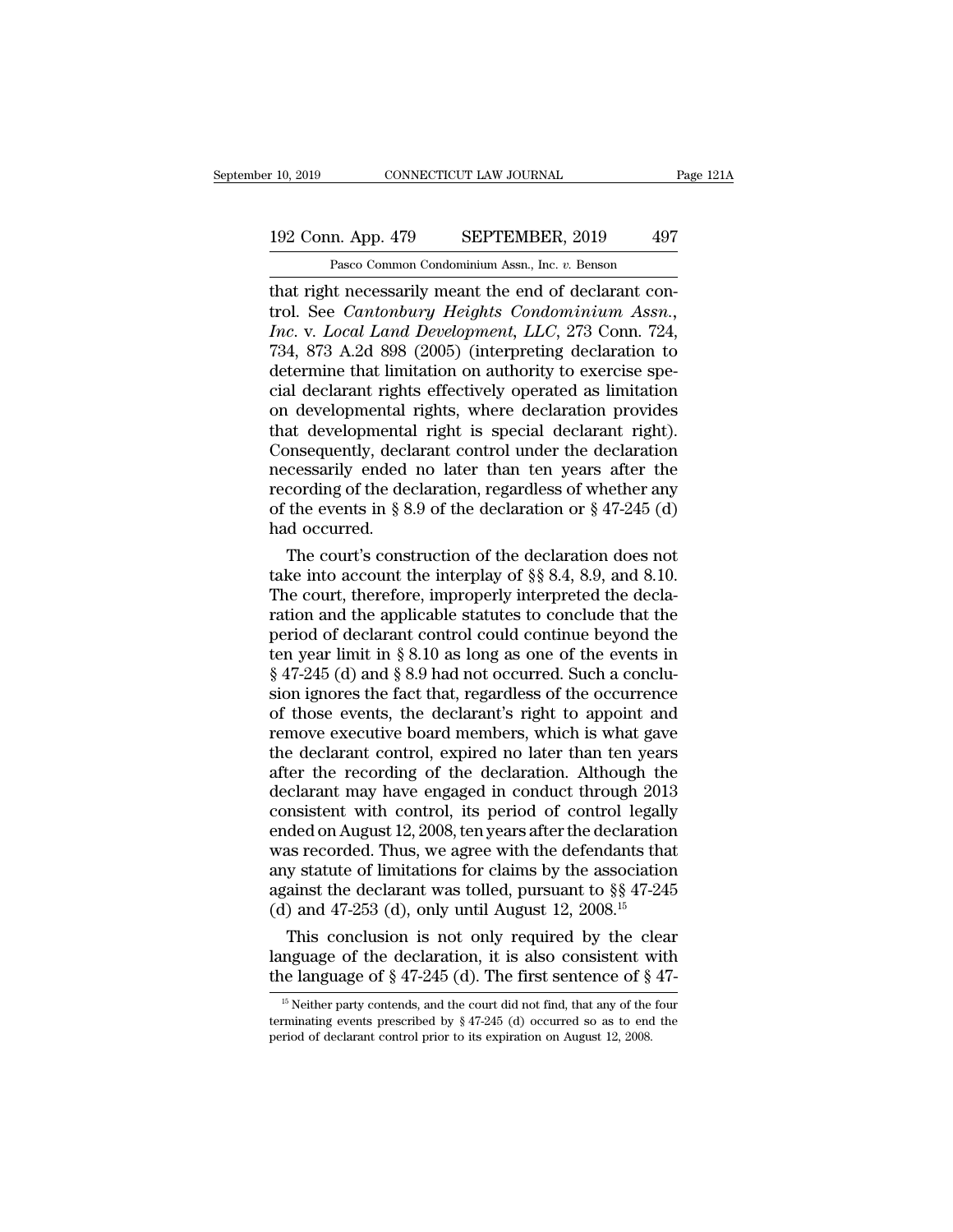### CONNECTICUT LAW JOURNAL September 10, 2019<br>498 SEPTEMBER, 2019 192 Conn. App. 479<br>Pasco Common Condominium Assn., Inc. v. Benson CONNECTICUT LAW JOURNAL Septembe<br>
SEPTEMBER, 2019 192 Conn. App. 479<br>
Pasco Common Condominium Assn., Inc. *v.* Benson<br>
explicitly sets forth the option to include a

CONNECTICUT LAW JOURNAL September 10, 2019<br>
245 (d) explicitly sets forth the option to include a<br>
245 (d) explicitly sets forth the option to include a<br>
245 (d) explicitly sets forth the option to include a<br>
245 (d) expli SEPTEMBER, 2019 192 Conn. App. 479<br>
Pasco Common Condominium Assn., Inc. v. Benson<br>
245 (d) explicitly sets forth the option to include a<br>
specific period of declarant control in the declaration.<br>
It would contravene the l EXPTEMBER, 2019 192 Conn. App. 479<br>
Pasco Common Condominium Assn., Inc.  $v$ . Benson<br>
245 (d) explicitly sets forth the option to include a<br>
specific period of declarant control in the declaration.<br>
It would contravene th 498 SEPTEMBER, 2019 192 Conn. App. 479<br>
Pasco Common Condominium Assn., Inc.  $v$ . Benson<br>
245 (d) explicitly sets forth the option to include a<br>
specific period of declarant control in the declaration.<br>
It would contraven Pasco Common Condominium Assn., Inc.  $v$ . Benson<br>245 (d) explicitly sets forth the option to include a<br>specific period of declarant control in the declaration.<br>It would contravene the legislature's intent to permit the<br>de Pasco Common Condominium Assn., Inc.  $v$ . Benson<br>245 (d) explicitly sets forth the option to include a<br>specific period of declarant control in the declaration.<br>It would contravene the legislature's intent to permit the<br>de 245 (d) explicitly sets forth the option to include a<br>specific period of declarant control in the declaration.<br>It would contravene the legislature's intent to permit the<br>declarant to set a specific period of declarant con specific period of declarant control in the declaration.<br>It would contravene the legislature's intent to permit the<br>declarant to set a specific period of declarant control<br>if that period could continue beyond its set expi It would contravene the legislature's intent to permit the<br>declarant to set a specific period of declarant control<br>if that period could continue beyond its set expiration as<br>a result of the declarant's own conduct. If the declarant to set a specific period of declarant control<br>if that period could continue beyond its set expiration as<br>a result of the declarant's own conduct. If the legislature<br>intended to terminate the period of declarant c if that period could continue beyond its set expiration as<br>a result of the declarant's own conduct. If the legislature<br>intended to terminate the period of declarant control<br>only on the occurrence of one of the four termina a result of the declarant's own conduct. If the legislature<br>intended to terminate the period of declarant control<br>only on the occurrence of one of the four terminating<br>events in the fourth sentence of § 47-245 (d), it woul intended to terminate the period of declarant control<br>only on the occurrence of one of the four terminating<br>events in the fourth sentence of  $\S 47-245$  (d), it would<br>not have included the option for the declarant to selec only on the occurrence of one of the four terminating<br>events in the fourth sentence of  $\S 47-245$  (d), it would<br>not have included the option for the declarant to select<br>a different date for the termination of declarant co events in the fourth sentence of  $\S$  47-245 (d), it would<br>not have included the option for the declarant to select<br>a different date for the termination of declarant control.<br>Instead, this subsection expressly permits a de Finally, our conclusion is consistent with the purpose the termination of declarant control.<br>
Stead, this subsection expressly permits a declarant<br>
set a specific period of declarant control that serves<br>
the maximum time, at the torus in the termination of declarant control.<br>Instead, this subsection expressly permits a declarant<br>to set a specific period of declarant control that serves<br>as the maximum time, which can be shortened only by<br>the

Instead, this subsection expressly permits a declarant<br>to set a specific period of declarant control that serves<br>as the maximum time, which can be shortened only by<br>the occurrence of any of the four terminating events.<br>Fi to set a specific period of declarant control that serves<br>as the maximum time, which can be shortened only by<br>the occurrence of any of the four terminating events.<br>Finally, our conclusion is consistent with the purpose<br>of as the maximum time, which can be shortened only by<br>the occurrence of any of the four terminating events.<br>Finally, our conclusion is consistent with the purpose<br>of the tolling provision of  $\S 47-253$  (d). Tolling the stat Finally, our conclusion is consistent with the purpose<br>of the tolling provision of  $\S 47-253$  (d). Tolling the stat-<br>ute of limitations applicable to claims against the declar-<br>ant while it is in control of the associatio Finally, our conclusion is consistent with the purpose<br>of the tolling provision of  $\S 47-253$  (d). Tolling the stat-<br>ute of limitations applicable to claims against the declar-<br>ant while it is in control of the associatio of the tolling provision of § 47-253 (d). Tolling the stat-<br>ute of limitations applicable to claims against the declar-<br>ant while it is in control of the association allows the<br>association and its unit members sufficient ute of limitations applicable to claims against the declarant while it is in control of the association allows the association and its unit members sufficient time after the termination of the period of declarant control t ant while it is in control of the association allows the association and its unit members sufficient time after the termination of the period of declarant control to know whether the declarant has engaged in any wrong-<br>fu association and its unit members sufficient time after<br>the termination of the period of declarant control to<br>know whether the declarant has engaged in any wrong-<br>ful conduct. When the period of declarant control ends,<br>tha the termination of the period of declarant control to<br>know whether the declarant has engaged in any wrong-<br>ful conduct. When the period of declarant control ends,<br>that control is transitioned to the individual members<br>of t know whether the declarant has engaged in any wrong-<br>ful conduct. When the period of declarant control ends,<br>that control is transitioned to the individual members<br>of the association. See § 47-245 (f) and (h). In the pres ful conduct. When the period of declarant control ends,<br>that control is transitioned to the individual members<br>of the association. See  $\S 47-245$  (f) and (h). In the pres-<br>ent case, an executive board took over legal cont that control is transitioned to the individual members<br>of the association. See  $\S$  47-245 (f) and (h). In the pres-<br>ent case, an executive board took over legal control<br>of the association in 2009, shortly after the period of the association. See  $\S$  47-245 (f) and (h). In the present case, an executive board took over legal control<br>of the association in 2009, shortly after the period of<br>declarant control ended. That board, which included<br>t ent case, an executive board took over legal control<br>of the association in 2009, shortly after the period of<br>declarant control ended. That board, which included<br>two unit owners in addition to Benson, had the legal<br>right to of the association in 2009, shortly after the period of<br>declarant control ended. That board, which included<br>two unit owners in addition to Benson, had the legal<br>right to control the affairs of the association's books and<br>r declarant control ended. That board, which included<br>two unit owners in addition to Benson, had the legal<br>right to control the affairs of the association, as well<br>as the right to access all of the association's books and<br>re two unit owners in a<br>right to control the :<br>as the right to access<br>records. Consequent<br>any statute of limita<br>declarant loses the le<br>the association.<br>In the present ca Fin to control the analys of the association, as well<br>the right to access all of the association's books and<br>cords. Consequently, it is logical that the tolling of<br>y statute of limitations would end as soon as the<br>clarant as the right to access an of the association's books and<br>records. Consequently, it is logical that the tolling of<br>any statute of limitations would end as soon as the<br>declarant loses the legal ability to control the affairs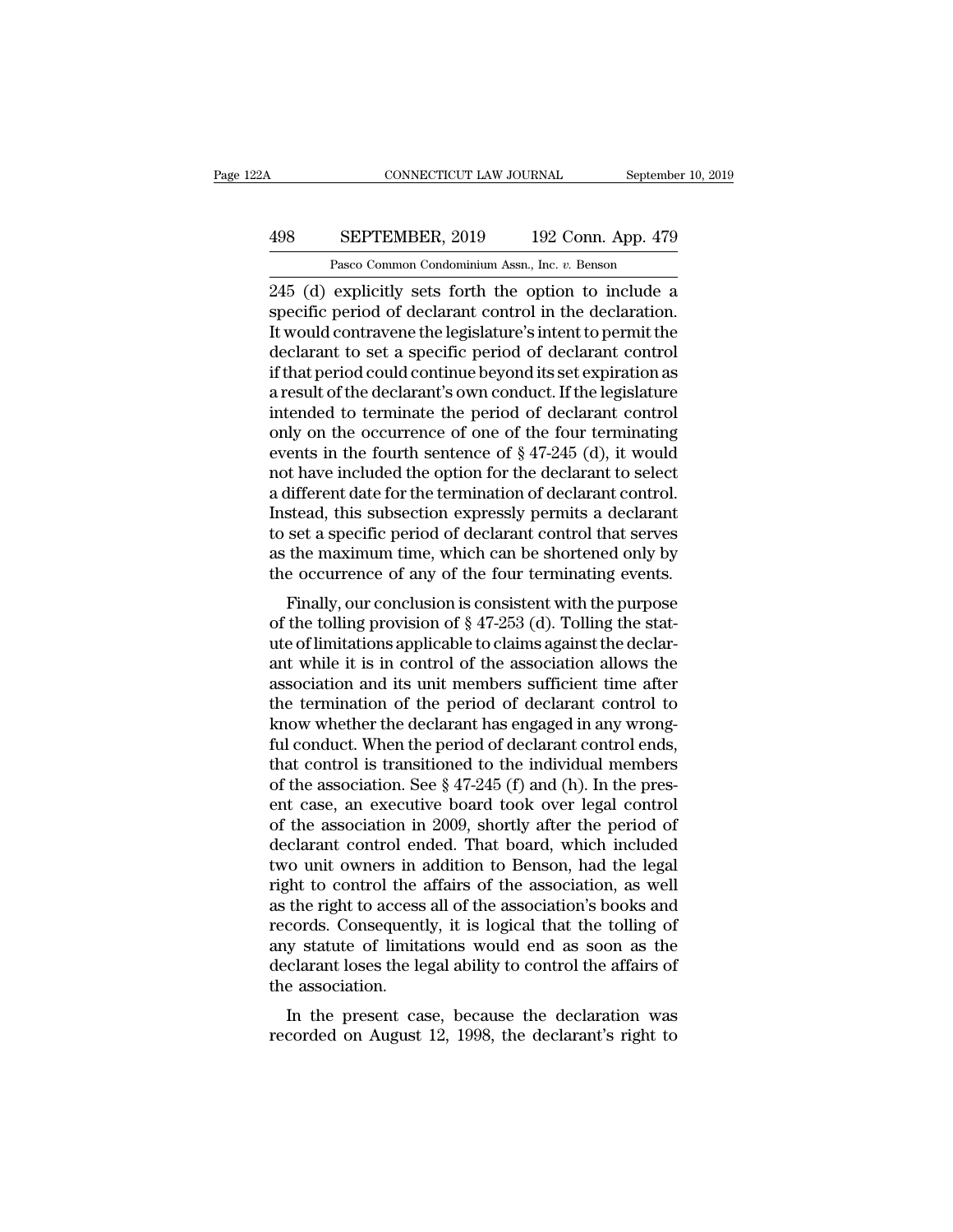### 10, 2019 CONNECTICUT LAW JOURNAL Page 123A<br>192 Conn. App. 479 SEPTEMBER, 2019 499<br>Pasco Common Condominium Assn., Inc. v. Benson CONNECTICUT LAW JOURNAL<br>
1<br>
1<br>
1<br>
Pasco Common Condominium Assn., Inc. *v.* Benson<br>
1<br>
1<br>
its special declarant rights and thus the

exercise its special declarant rights, and, thus, the period of declarant control, expired a maximum of tenuvars later on August 12 2008 <sup>16</sup> Accordingly we con-192 Conn. App. 479 SEPTEMBER, 2019 499<br>
Pasco Common Condominium Assn., Inc. v. Benson<br>
exercise its special declarant rights, and, thus, the<br>
period of declarant control, expired a maximum of ten<br>
years later, on August 1 192 Conn. App. 479 SEPTEMBER, 2019 499<br>
Pasco Common Condominium Assn., Inc. v. Benson<br>
exercise its special declarant rights, and, thus, the<br>
period of declarant control, expired a maximum of ten<br>
years later, on August 192 Conn. App. 479 SEPTEMBER, 2019 499<br>
Pasco Common Condominium Assn., Inc. v. Benson<br>
exercise its special declarant rights, and, thus, the<br>
period of declarant control, expired a maximum of ten<br>
years later, on August Pasco Common Condominium Assn., Inc.  $v$ . Benson<br>exercise its special declarant rights, and, thus, the<br>period of declarant control, expired a maximum of ten<br>years later, on August 12, 2008.<sup>16</sup> Accordingly, we con-<br>clude, Pasco Common Condominium Assn., Inc.  $v$ . Benson<br>exercise its special declarant rights, and, thus, the<br>period of declarant control, expired a maximum of ten<br>years later, on August 12, 2008.<sup>16</sup> Accordingly, we con-<br>clude, exercise its special declarant rights, and, thus, the period of declarant control, expired a maximum of ten years later, on August 12, 2008.<sup>16</sup> Accordingly, we conclude, contrary to the trial court's determination, that Favorian Having concluded that any applicable statute of limitations applicable to the association's<br>tion against the declarant was tolled only until the<br>riod of declarant control ended on August 12, 2008.<sup>17</sup><br> $\hbox{II}$ <br>Ha clude, contrary to the that court's determination, that<br>the statute of limitations applicable to the association's<br>action against the declarant was tolled only until the<br>period of declarant control ended on August 12, 200

#### II

the statute of initiations applicable to the association is<br>action against the declarant was tolled only until the<br>period of declarant control ended on August 12, 2008.<sup>17</sup><br>II<br>Having concluded that any applicable statute o Example 18 and the declarant was to the one through eight are time barrel.<br>
II<br>
Having concluded that any applicable statute of limitations was tolled only until August 12, 2008, we turn<br>
to the defendants' claim that all Having concluded that any applicable statute of limitations was tolled only until August 12, 2008, we turn to the defendants' claim that all of the plaintiffs' claims in counts one through eight are time barred.<sup>18</sup> In li tations was tolled only until August 12, 2008, we turn<br>to the defendants' claim that all of the plaintiffs' claims<br>in counts one through eight are time barred.<sup>18</sup> In light<br><sup>16</sup> We note that the plaintiffs did not argue, to the defendants' claim that all of the plaintiffs' claims

Benson derivately liable for the declarant's actions under a piercing the corporate veil theory. Because we conclude in part IV of this opinion that the court erroneously found that the plaintiffs proved this claim, we ne corporate veil theory. Because we conclude in part IV of this opinion that<br>the court erroneously found that the plaintiffs proved this claim, we need<br>not address Benson's statute of limitation special defense.<br><sup>18</sup> Our rev the court erroneously found that the plaintiffs proved this claim, we need<br>not address Benson's statute of limitation special defense.<br><sup>18</sup> Our review of which statute of limitations applies to the plaintiffs' claims<br>again not address Benson's statute of limitation special defense.<br><sup>18</sup> Our review of which statute of limitations applies to the plaintiffs' claims against the declarant is limited to the first eight counts of their complaint.<br>W <sup>18</sup> Our review of which statute of limitations applies to the plaintiffs' claims against the declarant is limited to the first eight counts of their complaint. We need not analyze count nine, the CUTPA count against the against the declarant is limited to the first eight counts of their<br>We need not analyze count nine, the CUTPA count against the<br>because the court found for the declarant on that count and the<br>do not challenge that ruling o e need not analyze count nine, the CUTPA count against the declarant, cause the court found for the declarant on that count and the plaintiffs not challenge that ruling on appeal. See footnote 13 of this opinion. We so nee do not challenge that ruling on appeal. See footnote 13 of this opinion. We also need not analyze count ten, the piercing the corporate veil count against Benson, because we conclude in part  $N$  of this opinion that the c

in counts one through eight are time barred.<sup>18</sup> In light <sup>16</sup> We note that the plaintiffs did not argue, and the court did not conclude, that the statute of limitations was tolled by the continuing course of conduct doctr in counts one through eight are time barred.<sup>18</sup> In light  $\frac{1}{16}$  we note that the plaintiffs did not argue, and the court did not conclude, that the statute of limitations was tolled by the continuing course of conduc <sup>16</sup> We note that the plaintiffs did not argue, and the court did not conclude, that the statute of limitations was tolled by the continuing course of conduct doctrine, fraudulent concealment, or some other equitable toll <sup>16</sup> We note that the plaintiffs did not argue, and the court did not conclude, that the statute of limitations was tolled by the continuing course of conduct doctrine, fraudulent concealment, or some other equitable toll doctrine, fraudulent concealment, or some other equitable tolling theory.<br>See *Vaccaro* v. *Shell Beach Condominium*, *Inc.*, 169 Conn. App. 21, 44, 148 A.3d 1123 (2016) (determining whether continuing course of conduct d

See Vaccaro v. Shell Beach Condominium, Inc., 169 Conn. App. 21, 44, 148 A.3d 1123 (2016) (determining whether continuing course of conduct doctrine applied to toll statute of limitations applicable to condominium action) 148 A.3d 1123 (2016) (determining whether continuing course of conduct doctrine applied to toll statute of limitations applicable to condominium action), cert. denied, 324 Conn. 917, 154 A.3d 1008 (2017).<br><sup>17</sup> The defenda doctrine applied to toll statute of limitations applicable to condominium action), cert. denied, 324 Conn. 917, 154 A.3d 1008 (2017).<br><sup>17</sup> The defendants also argue that § 47-253 (d) applies only to toll the statute of li action), cert. denied, 324 Conn. 917, 154 A.3d 1008 (2017).<br><sup>17</sup> The defendants also argue that § 47-253 (d) applies only to toll the statute of limitations applicable to claims brought by the association against the decl <sup>17</sup> The defendants also argue that § 47-253 (d) applies only to toll the statute of limitations applicable to claims brought by the association against the declarant. We agree. The definitive language of § 47-253 (c) and statute of limitations applicable to claims brought by the association against<br>the declarant. We agree. The definitive language of  $\S 47-253$  (c) and (d)<br>unambiguously provides that the declarant is liable to the associat the declarant. We agree. The definitive language of § 47-253 (c) and (d) unambiguously provides that the declarant is liable to the association and that a statute of limitations applicable to such an action is tolled. The unambiguously provides that the declarant is liable to the association and<br>that a statute of limitations applicable to such an action is tolled. These<br>provisions cannot be understood to also toll claims brought against an that a statute of limitations applicable to such an action is tolled. These provisions cannot be understood to also toll claims brought against an individual, like Benson, who controls and operates the declarant. Such a r provisions cannot be understood to also toll claims brought against an individual, like Benson, who controls and operates the declarant. Such a reading would require us to import words into the statute, which we are prohi individual, like Benson, who controls and operates the declarant. Such a<br>reading would require us to import words into the statute, which we are<br>prohibited from doing. Accordingly, pursuant to  $\S 47-253$  (d), the statute reading would require us to import words into the statute, which we are prohibited from doing. Accordingly, pursuant to  $\S 47-253$  (d), the statute of limitations applicable to an association's right of action is tolled o limitations applicable to an association's right of action is tolled only as to actions against a declarant until the period of declarant control terminates. The parties have not addressed, though, how this conclusion imp limitations applicable to an association's right of action is tolled only as to<br>actions against a declarant until the period of declarant control terminates.<br>The parties have not addressed, though, how this conclusion impa actions against a declarant until the period of declarant control terminates.<br>The parties have not addressed, though, how this conclusion impacts the<br>only count against Benson individually, count ten, which seeks to hold<br>B only count against Benson individually, count ten, which seeks to hold Benson derivately liable for the declarant's actions under a piercing the corporate veil theory. Because we conclude in part IV of this opinion that th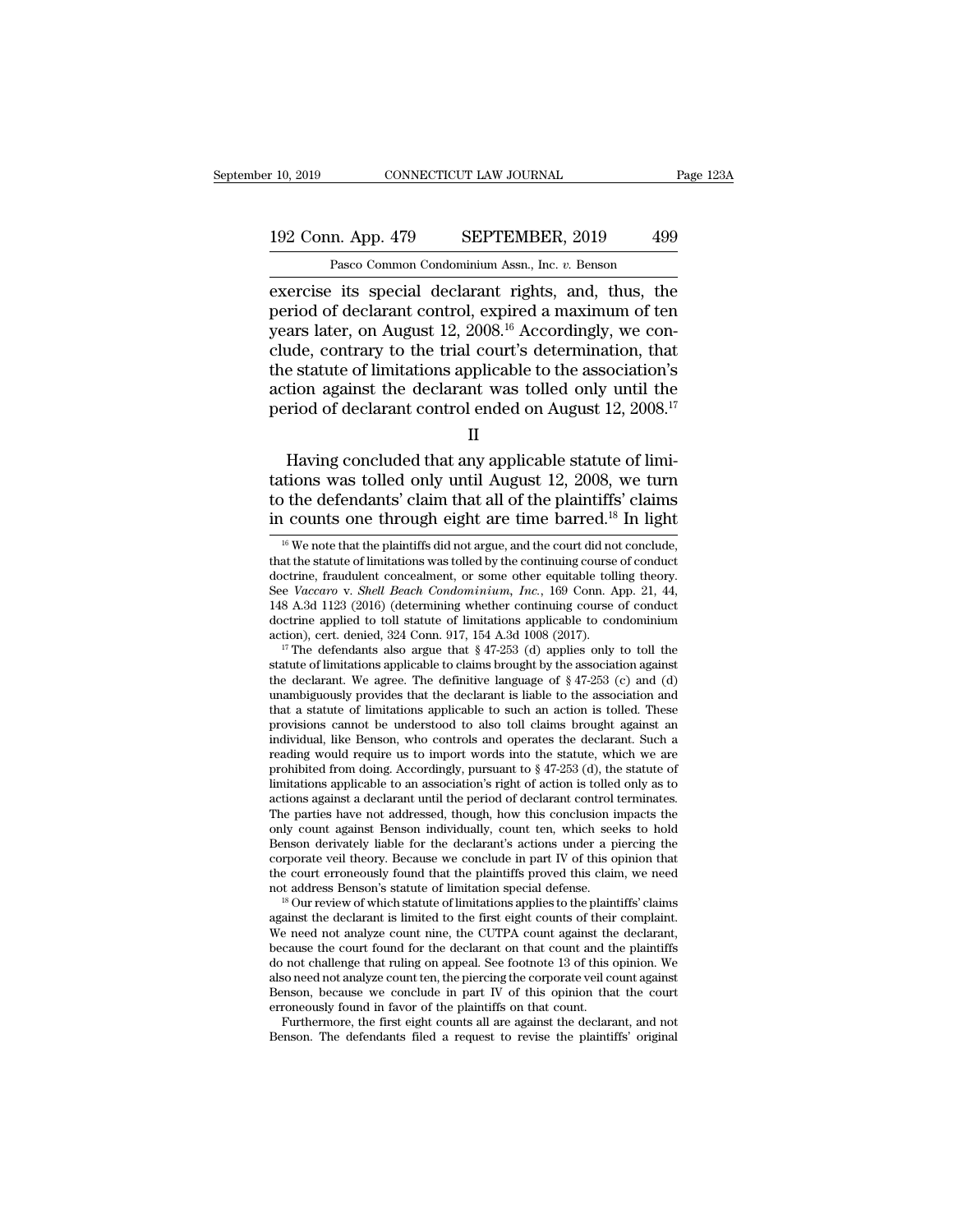### CONNECTICUT LAW JOURNAL September 10, 2019<br>500 SEPTEMBER, 2019 192 Conn. App. 479<br>Pasco Common Condominium Assn., Inc. v. Benson EXEMPLE CONNECTICUT LAW JOURNAL Septembe<br>
SEPTEMBER, 2019 192 Conn. App. 479<br>
Pasco Common Condominium Assn., Inc. *v.* Benson<br>
Pasco Common Condominium Assn., Inc. *v.* Benson

CONNECTICUT LAW JOURNAL September 10, 2019<br>
500 SEPTEMBER, 2019 192 Conn. App. 479<br>
Pasco Common Condominium Assn., Inc. *v.* Benson<br>
of our conclusion in part I of this opinion that the statute<br>
of limitations was tolled SEPTEMBER, 2019 192 Conn. App. 479<br>
Pasco Common Condominium Assn., Inc. v. Benson<br>
of our conclusion in part I of this opinion that the statute<br>
of limitations was tolled until August 12, 2008, and the<br>
present action was 500 SEPTEMBER, 2019 192 Conn. App. 479<br>
Pasco Common Condominium Assn., Inc.  $v$ . Benson<br>
of our conclusion in part I of this opinion that the statute<br>
of limitations was tolled until August 12, 2008, and the<br>
present act 500 SEPTEMBER, 2019 192 Conn. App. 479<br>
Pasco Common Condominium Assn., Inc. v. Benson<br>
of our conclusion in part I of this opinion that the statute<br>
of limitations was tolled until August 12, 2008, and the<br>
present action Pasco Common Condominium Assn., Inc.  $v$ . Benson<br>
of our conclusion in part I of this opinion that the statute<br>
of limitations was tolled until August 12, 2008, and the<br>
present action was commenced almost five years late Fasco common comonumum assu, me.  $v$ . Benson<br>of our conclusion in part I of this opinion that the statute<br>of limitations was tolled until August 12, 2008, and the<br>present action was commenced almost five years later<br>in Ju of our conclusion in part I of this opinion that the statute<br>of limitations was tolled until August 12, 2008, and the<br>present action was commenced almost five years later<br>in July, 2013, the timeliness of the plaintiffs' ac of limitations was tolled until August 12, 2008, and the<br>present action was commenced almost five years later<br>in July, 2013, the timeliness of the plaintiffs' action is<br>necessarily contingent on whether the three year tort present action was commenced almost five years later<br>in July, 2013, the timeliness of the plaintiffs' action is<br>necessarily contingent on whether the three year tort<br>statute of limitations, or the six year contract statute in July, 2013, the timeliness of the plaintiffs' action is<br>necessarily contingent on whether the three year tort<br>statute of limitations, or the six year contract statute of<br>limitations, applies to the plaintiffs' action. necessarily contingent on whether the three year tort<br>statute of limitations, or the six year contract statute of<br>limitations, applies to the plaintiffs' action. As a result,<br>although the trial court did not make such a de statute of limitations, or the six year contract statute of<br>limitations, applies to the plaintiffs' action. As a result,<br>although the trial court did not make such a determina-<br>tion because it determined that the statute o limitations, applies to the plaintiffs' action. As a result,<br>although the trial court did not make such a determina-<br>tion because it determined that the statute of limitations<br>was tolled until 2013, it is necessary for us although the trial court did not make such a determination because it determined that the statute of limitations was tolled until 2013, it is necessary for us to determine which statute of limitations applies to the plaint tion because it determined that t<br>was tolled until 2013, it is necess<br>which statute of limitations ap<br>claims. See *Designs for Health*,<br>App. 1, 14 n.9, 201 A.3d 1125 (20<br>sary where record on appeal suf<br>nation as matter of included in the plaintiffs'<br>
in S. See *Designs for Health, Inc.* v. *Miller*, 187 Conn.<br>
pp. 1, 14 n.9, 201 A.3d 1125 (2019) ("remand unneces-<br>
ry where record on appeal sufficient to make determi-<br>
tion as matter of law" claims. See *Designs for Health*, *Inc.* v. *Miller*, 187 Conn.<br>App. 1, 14 n.9, 201 A.3d 1125 (2019) ("remand unnecessary where record on appeal sufficient to make determination as matter of law").<br>The defendants argue tha

App. 1, 14 n.9, 201 A.3d 1125 (2019) ("remand unnecessary where record on appeal sufficient to make determination as matter of law").<br>The defendants argue that the plaintiffs' claims are governed by  $\S 52-577$ , the three sary where record on appeal sufficient to make determination as matter of law").<br>The defendants argue that the plaintiffs' claims are<br>governed by § 52-577, the three year statute of limita-<br>tions applicable to tort action nation as matter of law").<br>The defendants argue that the plaintiffs' claims are<br>governed by § 52-577, the three year statute of limita-<br>tions applicable to tort actions, because the legal duties<br>alleged to have been breac The defendants argue that the plaintiffs' claims are<br>governed by § 52-577, the three year statute of limita-<br>tions applicable to tort actions, because the legal duties<br>alleged to have been breached stemmed from the provi-The defendants argue that the plaintiffs' claims are<br>governed by § 52-577, the three year statute of limita-<br>tions applicable to tort actions, because the legal duties<br>alleged to have been breached stemmed from the provialleged to have been breached stemmed from the provisions of the act, not the declaration. The plaintiffs take<br>the position, without any analysis,<sup>19</sup> that  $\S 52-576$ , the<br>six year contract statute of limitations, applies sions of the act, not the declaration. The plaintiffs take<br>the position, without any analysis,<sup>19</sup> that  $\S$  52-576, the<br>six year contract statute of limitations, applies because<br>complaint in which they requested that the the position, without any analysis,<sup>19</sup> that  $\S$  52-576, the six year contract statute of limitations, applies because complaint in which they requested that the plaintiffs identify which defendant each count applied to.

six year contract statute of limitations, applies because<br>complaint in which they requested that the plaintiffs identify which defen-<br>dant each count applied to. In response, the plaintiffs filed their operative<br>complaint Six year contract statute of limitations, applies because<br>
complaint in which they requested that the plaintiffs identify which defen-<br>
dant each count applied to. In response, the plaintiffs filed their operative<br>
complai complaint in which they requested that the plaintiffs identify which defendant each count applied to. In response, the plaintiffs filed their operative complaint in which they specifically identified that the first eight dant each count applied to. In response, the plaintiffs filed their operative<br>complaint in which they specifically identified that the first eight counts<br>are against the declarant. Accordingly, to the extent that the actio

are against the declarant. Accordingly, to the extent that the actions of Benson are alleged in the first eight counts, those allegations do not seek to impose individual liability on Benson.<br><sup>19</sup> Despite the fact that th Benson are alleged in the first eight counts, those allegations do not seek<br>to impose individual liability on Benson.<br><sup>19</sup> Despite the fact that the defendants brief this issue in their principal<br>and supplemental briefs o Benson are alleged in the first eight counts, those allegations do not seek<br>to impose individual liability on Benson.<br><sup>19</sup> Despite the fact that the defendants brief this issue in their principal<br>and supplemental briefs on not preclude our plenary review of this claim because it is the burden of <sup>19</sup> Despite the fact that the defendants brief this issue in their principal<br>and supplemental briefs on appeal, the plaintiffs do not present a counter<br>argument in their briefs. Nevertheless, at oral argument before this and supplemental briefs on appeal, the plaintiffs do not present a counter argument in their briefs. Nevertheless, at oral argument before this court, the plaintiffs' counsel maintained that the contract statute of limita argument in their briefs. Nevertheless, at oral argument before this court,<br>the plaintiffs' counsel maintained that the contract statute of limitations<br>should apply because the declaration operates as a contract among the<br> the plaintiffs' counsel maintained that the contract statute of limitations should apply because the declaration operates as a contract among the parties. The lack of analysis by the plaintiffs, although unfortunate, does should apply because the declaration operates as a contract among the parties. The lack of analysis by the plaintiffs, although unfortunate, does not preclude our plenary review of this claim because it is the burden of th parties. The lack of analysis by the plaintiffs, although unfortunate, does<br>not preclude our plenary review of this claim because it is the burden of<br>the defendants, as the parties claiming error, to raise and brief their not preclude our plenary review of this c<br>the defendants, as the parties claiming err<br>See *Eubanks v. Commissioner of Correct*<br>702 (2018); *Estate of Rock v. University d*<br>144 A.3d 420 (2016). Further, the defenda<br>statute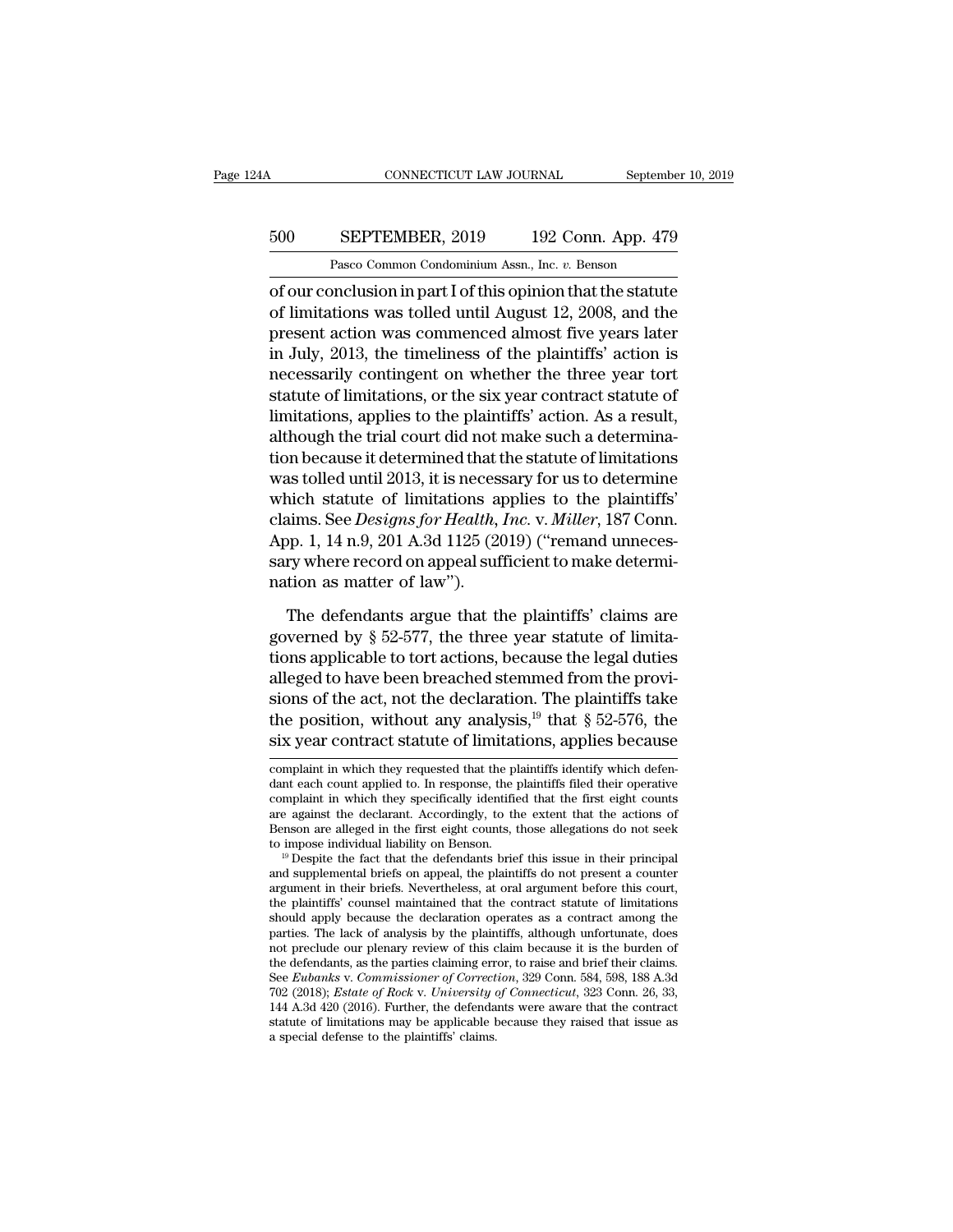### 10, 2019 CONNECTICUT LAW JOURNAL Page 125A<br>192 Conn. App. 479 SEPTEMBER, 2019 501<br>Pasco Common Condominium Assn., Inc. v. Benson CONNECTICUT LAW JOURNAL<br>
1<br>
1<br>
2 Pasco Common Condominium Assn., Inc. *v.* Benson<br>
2 Pasco Common Condominium Assn., Inc. *v.* Benson<br>
2 Pasco Common Condominium Assn., Inc. *v.* Benson<br>
2 Pasco Common Condominium Assn., I

the declaration operates as a contract among the parties.<br>The declaration operates as a contract among the par-<br>ties. We conclude that some of the plaintiffs' claims are<br>tort claims that are time barred pursuant to  $8.52.$ 192 Conn. App. 479 SEPTEMBER, 2019 501<br>
Pasco Common Condominium Assn., Inc.  $v$ . Benson<br>
the declaration operates as a contract among the par-<br>
ties. We conclude that some of the plaintiffs' claims are<br>
tort claims that 192 Conn. App. 479 SEPTEMBER, 2019 501<br>
Pasco Common Condominium Assn., Inc. v. Benson<br>
the declaration operates as a contract among the par-<br>
ties. We conclude that some of the plaintiffs' claims are<br>
tort claims that ar 192 Conn. App. 479 SEPTEMBER, 2019 501<br>
Pasco Common Condominium Assn., Inc. v. Benson<br>
the declaration operates as a contract among the par-<br>
ties. We conclude that some of the plaintiffs' claims are<br>
tort claims that ar Pasco Common Condominium Assn., Inc. v. Benson<br>the declaration operates as a contract among the par-<br>ties. We conclude that some of the plaintiffs' claims are<br>tort claims that are time barred pursuant to  $\S 52-577$ ,<br>but t Pasco Common Condominium Assn., Inc.  $v$ . Benson<br>the declaration operates as a contract among the par-<br>ties. We conclude that some of the plaintiffs' claims are<br>tort claims that are time barred pursuant to  $\S$  52-577,<br>but e declaration operates as a contract among the parties.<br>We conclude that some of the plaintiffs' claims are<br>rt claims that are time barred pursuant to  $\S$  52-577,<br>it that the remainder of the claims sound in both<br>ntract a ties. We conclude that some of the plaintiffs' claims are<br>tort claims that are time barred pursuant to  $\S$  52-577,<br>but that the remainder of the claims sound in both<br>contract and tort and, thus, are not time barred by<br> $\S$ 

fort claims that are time barred pursuant to  $\S$  52-577,<br>but that the remainder of the claims sound in both<br>contract and tort and, thus, are not time barred by<br> $\S$  52-576.<br>We begin by setting forth the applicable standard but that the remainder of the claims sound in both<br>contract and tort and, thus, are not time barred by<br> $\S 52-576$ .<br>We begin by setting forth the applicable standard<br>of review and relevant legal principles governing our<br>re contract and tort and, thus, are not time barred by<br>
§ 52-576.<br>
We begin by setting forth the applicable standard<br>
of review and relevant legal principles governing our<br>
resolution of this issue. The determination of which § 52-576.<br>We begin by setting forth the applicable standard<br>of review and relevant legal principles governing our<br>resolution of this issue. The determination of which<br>statute of limitations applies to an action is a questi We begin by setting forth the applicable standard<br>of review and relevant legal principles governing our<br>resolution of this issue. The determination of which<br>statute of limitations applies to an action is a question<br>of law of review and relevant legal principles governing our<br>resolution of this issue. The determination of which<br>statute of limitations applies to an action is a question<br>of law over which our review is plenary. See *Vaccaro*<br>v. resolution of this issue. The determination of which<br>statute of limitations applies to an action is a question<br>of law over which our review is plenary. See *Vaccaro*<br>v. *Shell Beach Condominium, Inc.*, 169 Conn. App. 21,<br> statute of limitations applies to an action is a question<br>of law over which our review is plenary. See *Vaccaro*<br>v. *Shell Beach Condominium, Inc.*, 169 Conn. App. 21,<br>29, 148 A.3d 1123 (2016), cert. denied, 324 Conn. 917, of law over which our review is plenary. See *Vaccaro* v. *Shell Beach Condominium, Inc.*, 169 Conn. App. 21, 29, 148 A.3d 1123 (2016), cert. denied, 324 Conn. 917, 154 A.3d 1008 (2017). Furthermore, to the extent that we v. *Shell Beach Condomin*<br>29, 148 A.3d 1123 (2016)<br>154 A.3d 1008 (2017). Fu<br>we are required to inter<br>our review also is plena:<br>for Obstetrics & Gyneco<br>102 A.3d 32 (2014).<br>"Public policy general , 148 A.3d 1123 (2016), cert. denied, 324 Conn. 917, 4 A.3d 1008 (2017). Furthermore, to the extent that e are required to interpret the plaintiffs' pleadings, ir review also is plenary. See *Byrne* v. Avery Center r Obst 154 A.3d 1008 (2017). Furthermore, to the extent that<br>we are required to interpret the plaintiffs' pleadings,<br>our review also is plenary. See *Byrne* v. Avery Center<br>for Obstetrics & Gynecology, P.C., 314 Conn. 433, 462,<br>

we are required to interpret the plaintiffs' pleadings,<br>our review also is plenary. See *Byrne* v. Avery Center<br>for Obstetrics & Gynecology, P.C., 314 Conn. 433, 462,<br>102 A.3d 32 (2014).<br>"Public policy generally supports our review also is plenary. See *Byrne* v. *Avery Center*<br>for Obstetrics & Gynecology, P.C., 314 Conn. 433, 462,<br>102 A.3d 32 (2014).<br>"Public policy generally supports the limitation of a<br>cause of action in order to grant s for Obstetrics & Gynecology, P.C., 314 Conn. 433, 462,<br>102 A.3d 32 (2014).<br>"Public policy generally supports the limitation of a<br>cause of action in order to grant some degree of cer-<br>tainty to litigants.... The purpose of 102 A.3d 32 (2014).<br>
"Public policy generally supports the limitation of a<br>
cause of action in order to grant some degree of cer-<br>
tainty to litigants. . . . The purpose of [a] statute of<br>
limitation . . . is . . . to (1) "Public policy generally supports the limitation of a<br>cause of action in order to grant some degree of cer-<br>tainty to litigants. . . . The purpose of [a] statute of<br>limitation . . . is . . . to (1) prevent the unexpected<br> cause of action in order to grant some degree of certainty to litigants. . . . The purpose of [a] statute of limitation . . . is . . . to (1) prevent the unexpected enforcement of stale and fraudulent claims by allowing p tainty to litigants. . . . The purpose of [a] statute of<br>limitation . . . is . . . to (1) prevent the unexpected<br>enforcement of stale and fraudulent claims by allowing<br>persons after the lapse of a reasonable time, to plan limitation . . . is . . . to (1) prevent the unexpected<br>enforcement of stale and fraudulent claims by allowing<br>persons after the lapse of a reasonable time, to plan<br>their affairs with a reasonable degree of certainty, free enforcement of stale and fraudulent claims by allowing<br>persons after the lapse of a reasonable time, to plan<br>their affairs with a reasonable degree of certainty, free<br>from the disruptive burden of protracted and unknown<br>po persons after the lapse of a reasonable time, to plan<br>their affairs with a reasonable degree of certainty, free<br>from the disruptive burden of protracted and unknown<br>potential liability, and (2) to aid in the search for tr their affairs with a reasonable degree of certainty, free<br>from the disruptive burden of protracted and unknown<br>potential liability, and (2) to aid in the search for truth<br>that may be impaired by the loss of evidence, whet from the disruptive burden of protracted and unknown<br>potential liability, and (2) to aid in the search for truth<br>that may be impaired by the loss of evidence, whether<br>by death or disappearance of witnesses, fading memo-<br>r by death or disappearance of witnesses, fading memo-<br>es, disappearance of documents or otherwise. . . . .<br>herefore, when a statute includes no express statute<br>f limitations,<sup>20</sup> we should not simply assume that there<br> $\frac{$ ries, disappearance of documents or otherwise. . . . . Therefore, when a statute includes no express statute<br>of limitations,<sup>20</sup> we should not simply assume that there<br> $\frac{1}{20}$  We note that the act contains a three year

Therefore, when a statute includes no express statute<br>of limitations,<sup>20</sup> we should not simply assume that there<br> $\frac{1}{20}$  We note that the act contains a three year statute of limitations applicable<br>to actions alleging Therefore, when a statute includes no express statute<br>of limitations,<sup>20</sup> we should not simply assume that there<br> $\frac{1}{20}$  we mote that the act contains a three year statute of limitations applicable<br>to actions alleging of limitations,<sup>20</sup> we should not simply assume that there<br>
<sup>20</sup> We note that the act contains a three year statute of limitations applicable<br>
to actions alleging a breach of an implied or express warranty of quality.<br>
Ge <sup>20</sup> We note that the act contains a three year statute of limitations applicable to actions alleging a breach of an implied or express warranty of quality. General Statutes § 47-277 provides in relevant part: "(a) Unless <sup>20</sup> We note that the act contains a three year statute of limitations applicable to actions alleging a breach of an implied or express warranty of quality. General Statutes § 47-277 provides in relevant part: "(a) Unless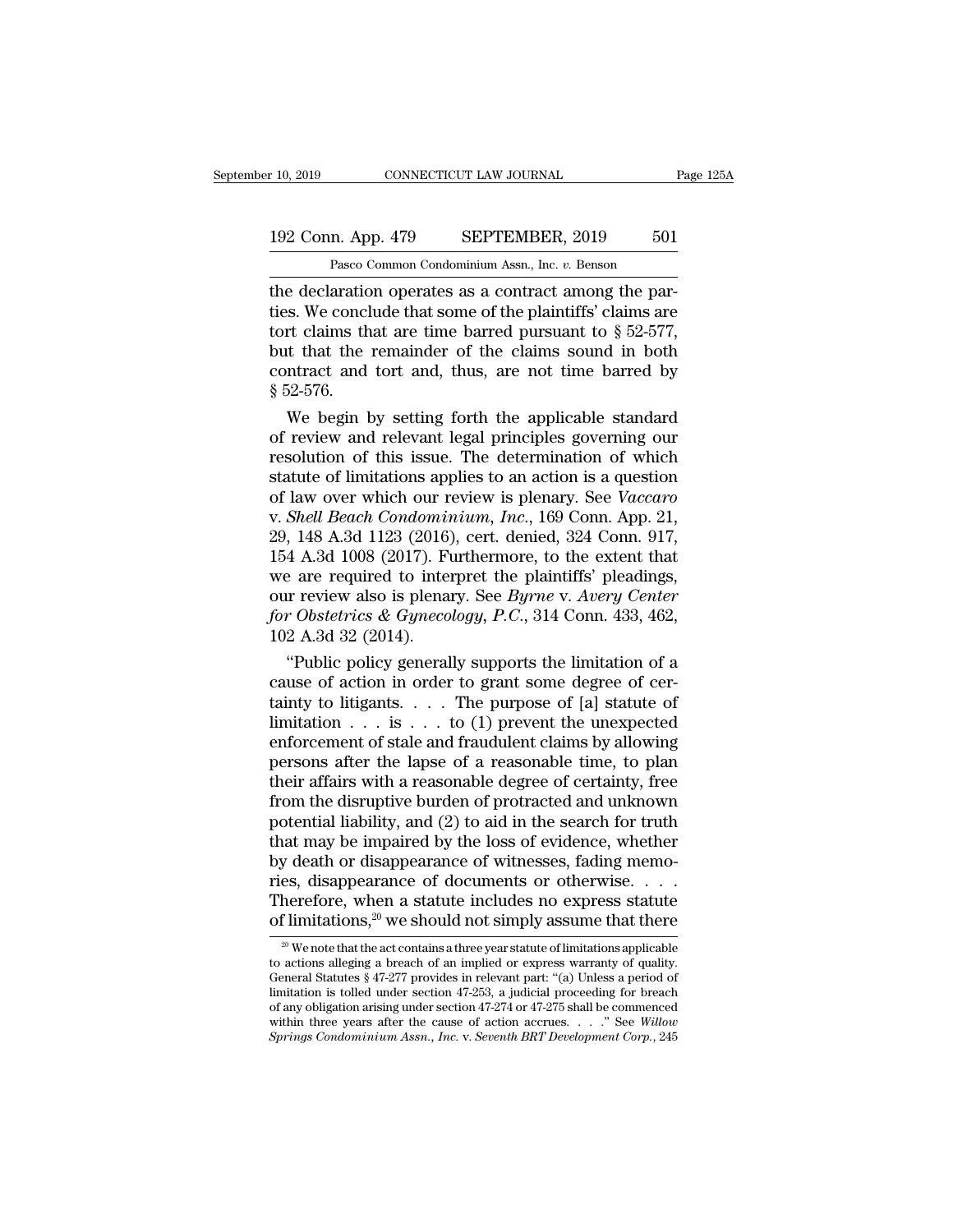### CONNECTICUT LAW JOURNAL September 10, 2019<br>502 SEPTEMBER, 2019 192 Conn. App. 479<br>Pasco Common Condominium Assn., Inc. v. Benson CONNECTICUT LAW JOURNAL Septembe<br>
SEPTEMBER, 2019 192 Conn. App. 479<br>
Pasco Common Condominium Assn., Inc. *v.* Benson<br>
mitation period Instead we borrow the most

CONNECTICUT LAW JOURNAL September 10, 2019<br>
SEPTEMBER, 2019 192 Conn. App. 479<br>
Pasco Common Condominium Assn., Inc. v. Benson<br>
is no limitation period. Instead, we borrow the most<br>
suitable statute of limitations on the b SEPTEMBER, 2019 192 Conn. App. 479<br>Pasco Common Condominium Assn., Inc. v. Benson<br>is no limitation period. Instead, we borrow the most<br>suitable statute of limitations on the basis of the nature<br>of the cause of action or of 502 SEPTEMBER, 2019 192 Conn. App. 479<br>
Pasco Common Condominium Assn., Inc. v. Benson<br>
is no limitation period. Instead, we borrow the most<br>
suitable statute of limitations on the basis of the nature<br>
of the cause of act 502 SEPTEMBER, 2019 192 Conn. App. 479<br>
Pasco Common Condominium Assn., Inc. v. Benson<br>
is no limitation period. Instead, we borrow the most<br>
suitable statute of limitations on the basis of the nature<br>
of the cause of acti Pasco Common Condominium Assn., Inc. *v.* Benson<br>is no limitation period. Instead, we borrow the most<br>suitable statute of limitations on the basis of the nature<br>of the cause of action or of the right sued upon." (Cita-<br>tio Fasco Connon Condominum Assn., me. *v.* F<br>is no limitation period. Instead, we borr<br>suitable statute of limitations on the basis<br>of the cause of action or of the right sued<br>tions omitted; footnote added; internal quo<br>omitt itable statute of limitations on the basis of the nature<br>the cause of action or of the right sued upon." (Cita-<br>ons omitted; footnote added; internal quotation marks<br>nitted.) *Bellemare* v. Wachovia Mortgage Corp., 284<br>por of the cause of action or of the right sued upon." (Citations omitted; footnote added; internal quotation marks<br>
omitted.) *Bellemare* v. *Wachovia Mortgage Corp.*, 284<br>
Conn. 193, 199, 931 A.2d 916 (2007).<br>
Generally, "[w

tions omitted; footnote added; internal quotation marks<br>
omitted.) *Bellemare* v. *Wachovia Mortgage Corp.*, 284<br>
Conn. 193, 199, 931 A.2d 916 (2007).<br>
Generally, "[w]hether [a] plaintiff's cause of action<br>
is one for [to omitted.) *Bellemare* v. *Wachovia Mortgage Corp.*, 284<br>Conn. 193, 199, 931 A.2d 916 (2007).<br>Generally, "[w]hether [a] plaintiff's cause of action<br>is one for [tort or contract] depends upon the definition<br>of [those terms] *standary* 193, 199, 931 A.2d 916 (2007).<br> *Generally,* "[w]hether [a] plaintiff's cause of action<br>
is one for [tort or contract] depends upon the definition<br>
of [those terms] and the allegations of the complaint."<br>
(Inter Conn. 193, 199, 931 A.2d 916 (2007).<br>
Generally, "[w]hether [a] plaintiff's cause of action<br>
is one for [tort or contract] depends upon the definition<br>
of [those terms] and the allegations of the complaint."<br>
(Internal qu Generally, "[w]hether [a] plaintiff's cause of action<br>is one for [tort or contract] depends upon the definition<br>of [those terms] and the allegations of the complaint."<br>(Internal quotation marks omitted.) Meyers v. Livingis one for [tort or contract] depends upon the definition<br>of [those terms] and the allegations of the complaint."<br>(Internal quotation marks omitted.) Meyers v. Living-<br>ston, Adler, Pulda, Meiklejohn & Kelly, P.C., 311 Con of [those terms] and the allegations of the complaint."<br>(Internal quotation marks omitted.) Meyers v. Living-<br>ston, Adler, Pulda, Meiklejohn & Kelly, P.C., 311 Conn.<br>282, 291, 87 A.3d 534 (2014). "[T]he fundamental differ (Internal quotation marks omitted.) Meyers v. Living-<br>ston, Adler, Pulda, Meiklejohn & Kelly, P.C., 311 Conn.<br>282, 291, 87 A.3d 534 (2014). "[T]he fundamental differ-<br>ence between tort and contract lies in the nature of t ston, Adler, Pulda, Meiklejohn & Kelly, P.C., 311 Conn.<br>282, 291, 87 A.3d 534 (2014). "[T]he fundamental difference between tort and contract lies in the nature of the<br>interests protected. . . . The duties of conduct whic 282, 291, 87 A.3d 534 (2014). "[T]he fundamental difference between tort and contract lies in the nature of the interests protected. . . . The duties of conduct which give rise to [a tort action] are imposed by the law, a ence between tort and contract lies in the nature of the<br>interests protected. . . . The duties of conduct which<br>give rise to [a tort action] are imposed by the law,<br>and are based primarily upon social policy, and not<br>nece interests protected. . . . The duties of conduct which<br>give rise to [a tort action] are imposed by the law,<br>and are based primarily upon social policy, and not<br>necessarily upon the will or intention of the parties.<br>. . . give rise to [a tort action] are imposed by the law,<br>and are based primarily upon social policy, and not<br>necessarily upon the will or intention of the parties.<br>. . . Furthermore, other courts have held that, when a<br>plainti and are based primarily upon social policy, and not<br>necessarily upon the will or intention of the parties.<br> $\ldots$  Furthermore, other courts have held that, when a<br>plaintiff seeks to recover damages for the breach of a<br>stat necessarily upon the will or intention of the parties.<br>  $\ldots$  Furthermore, other courts have held that, when a<br>
plaintiff seeks to recover damages for the breach of a<br>
statutory duty, such an action sounds in tort. See, e ... Furthermore, other courts have held that, when a<br>plaintiff seeks to recover damages for the breach of a<br>statutory duty, such an action sounds in tort. See, e.g.,<br>*Curtis v. Loether*, 415 U.S. 189, 195, 94 S. Ct. 1005, plaintiff seeks to recover damages for the breach of a<br>statutory duty, such an action sounds in tort. See, e.g.,<br>*Curtis v. Loether*, 415 U.S. 189, 195, 94 S. Ct. 1005, 39<br>L. Ed. 2d 260 (1974) (damages action pursuant to s *eral Deposit Ins. Corp.* Comparison Corp. 2013. At the Section Pursuant Controls Bank L. Ed. 2d 260 (1974) (damages action pursuant to statute sounds in tort because it defines new legal duty and authorizes courts to comp L. Ed. 2d 260 (1974) (damages action pursuant to statute<br>sounds in tort because it defines new legal duty and<br>authorizes courts to compensate plaintiff for injury<br>caused by defendant's wrongful breach of duty); *Fed-*<br>*era* sounds in tort because it defines new legal duty and<br>authorizes courts to compensate plaintiff for injury<br>caused by defendant's wrongful breach of duty); *Fed-*<br>*eral Deposit Ins. Corp.* v. *Citizens Bank & Trust Co.*,<br>592 used by defendant's wrongful breach of duty); *Fedal Deposit Ins. Corp.* v. *Citizens Bank & Trust Co.*, 2 F.2d 364, 368–69 (7th Cir.) (liability for breach of thy imposed by statute sounds in tort), cert. denied, 4 U.S. 8 eral Deposit Ins. Corp. v. Citizens Bank & Trust Co.,<br>592 F.2d 364, 368–69 (7th Cir.) (liability for breach of<br>duty imposed by statute sounds in tort), cert. denied,<br>444 U.S. 829, 100 S. Ct. 56, 62 L. Ed. 2d 37 (1979).<br>"O

<sup>444</sup> U.S. 829, 100 S. Ct. 56, 62 L. Ed. 2d 37 (1979).<br>
"On the other hand, [c]ontract actions are created<br>
to protect the interest in having promises performed.<br>
Conn. 1, 28-30, 717 A.2d 77 (1998) (analyzing provisions of THE 0.53. 025, 100 15. 01. 50, 02 11. 131. 24 51 (1515).<br>
"On the other hand, [c]ontract actions are created<br>
to protect the interest in having promises performed.<br>
Conn. 1, 28-30, 717 A.2d 77 (1998) (analyzing provisions "On the other hand, [c]ontract actions are created<br>to protect the interest in having promises performed.<br>Conn. 1, 28-30, 717 A.2d 77 (1998) (analyzing provisions of § 47-277). General<br>Statutes § 47-274 governs express war Off the other hand, [CJ0111act actions are created<br>to protect the interest in having promises performed.<br>Conn. 1, 28-30, 717 A.2d 77 (1998) (analyzing provisions of § 47-277). General<br>Statutes § 47-274 governs express war to protect the interest in having promises performed.<br>
Conn. 1, 28-30, 717 A.2d 77 (1998) (analyzing provisions of § 47-277). General<br>
Statutes § 47-274 governs express warranties made by a seller to a purchaser<br>
of a uni Conn. 1, 28-30, 717 A.2d 77 (1998) (analyzing provisions of § 47-277). General status § 47-274 governs express warranties made by a seller to a purch of a unit, and General Statuse § 47-275 governs implied warranties by a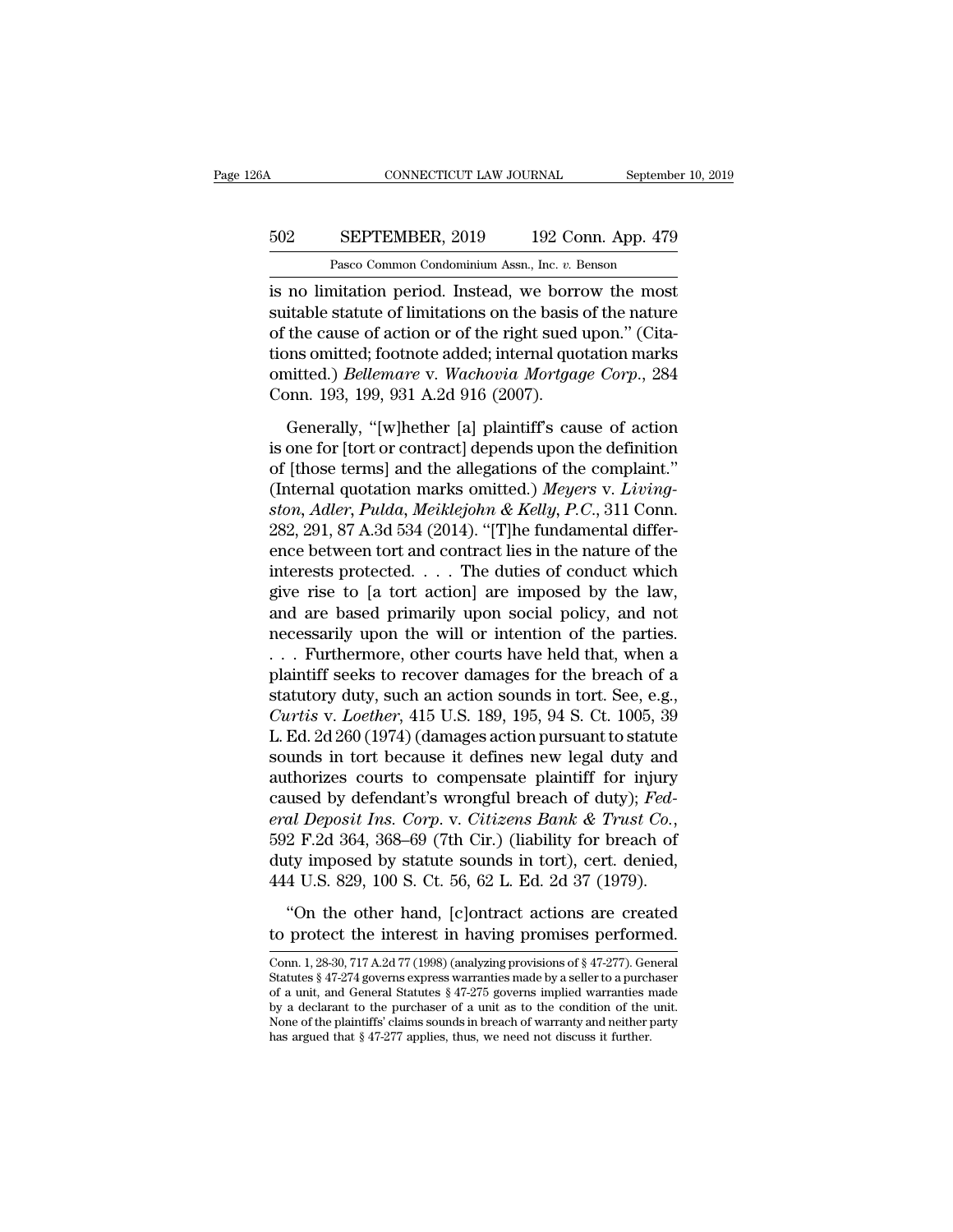### 10, 2019 CONNECTICUT LAW JOURNAL Page 127A<br>192 Conn. App. 479 SEPTEMBER, 2019 503<br>Pasco Common Condominium Assn., Inc. v. Benson CONNECTICUT LAW JOURNAL<br>
1<br>
1<br>
2 Rasco Common Condominium Assn., Inc. *v.* Benson<br>
2 Pasco Common Condominium Assn., Inc. *v.* Benson<br>
1 colligations are imposed because of [the] con-

CONNECTICUT LAW JOURNAL<br>
192 Conn. App. 479 SEPTEMBER, 2019 503<br>
Pasco Common Condominium Assn., Inc. v. Benson<br>
Contract obligations are imposed because of [the] con-<br>
duct of the parties manifesting consent, and are owed 192 Conn. App. 479 SEPTEMBER, 2019 503<br>
Pasco Common Condominium Assn., Inc. v. Benson<br>
Contract obligations are imposed because of [the] con-<br>
duct of the parties manifesting consent, and are owed<br>
only to the specific in 192 Conn. App. 479 SEPTEMBER, 2019 503<br>
Pasco Common Condominium Assn., Inc. v. Benson<br>
Contract obligations are imposed because of [the] con-<br>
duct of the parties manifesting consent, and are owed<br>
only to the specific in 192 Conn. App. 479 SEPTEMBER, 2019 503<br>
Pasco Common Condominium Assn., Inc. v. Benson<br>
Contract obligations are imposed because of [the] con-<br>
duct of the parties manifesting consent, and are owed<br>
only to the specific i Pasco Common Condominium Assn., Inc. v. Benson<br>
Contract obligations are imposed because of [the] con-<br>
duct of the parties manifesting consent, and are owed<br>
only to the specific individuals named in the contract.<br>
. . . Pasco Common Condominium Assn., Inc.  $v$ . Benson<br>Contract obligations are imposed because of [the] con-<br>duct of the parties manifesting consent, and are owed<br>only to the specific individuals named in the contract.<br> $\dots$  In Contract obligations are imposed because of [the] conduct of the parties manifesting consent, and are owed only to the specific individuals named in the contract.<br>
. . . In short, [a]n action in contract is for the breach duct of the parties manifesting consent, and are owed<br>only to the specific individuals named in the contract.<br>... In short, [a]n action in contract is for the breach<br>of a duty arising out of a contract; an action in tort i It is well established that we discussed by the specific in the contract.<br>
In short, [a]n action in contract is for the breach<br>
a duty arising out of a contract; an action in tort is for<br>
breach of duty imposed by law." ( state a cause of a contract is for the breach<br>of a duty arising out of a contract; an action in tort is for<br>a breach of duty imposed by law." (Citations omitted;<br>internal quotation marks omitted.) *Bellemare* v.<br>Wachovia

or a duly arising out or a contract, an action in tort is for<br>a breach of duty imposed by law." (Citations omitted;<br>internal quotation marks omitted.) *Bellemare* v.<br>Wachovia Mortgage Corp., supra, 284 Conn. 200.<br>"[I]t is a breach of duly imposed by faw. (Chanons omitted,<br>internal quotation marks omitted.) *Bellemare* v.<br>Wachovia Mortgage Corp., supra, 284 Conn. 200.<br>"[I]t is well established that . . . [S]ome complaints<br>state a cause of ac Finderial quotation marks on<br>the language of comparison and the V. Wachovia Mortgage Corp., supra, 284 Conn. 200.<br>
"[I]t is well established that  $\ldots$  [s]ome complaints<br>
state a cause of action in both contract and tort. wathoota mortgage Corp., supra, 264 Conn. 200.<br>
"[I]t is well established that  $\dots$  [S]ome complaints<br>
state a cause of action in both contract and tort.  $\dots$ ]<br>
[O]ne cannot bring an action [under both theories, how-<br>
eve "[I]t is well established that  $\dots$  [s]ome complaints<br>state a cause of action in both contract and tort.  $\dots$ <br>[O]ne cannot bring an action [under both theories, how-<br>ever,] merely by couching a claim that one has breached that plaintiffs do not attempt to convert [tort] claims [O]ne cannot bring an action [under both theories, how-<br>ever,] merely by couching a claim that one has breached<br>a standard of care in the language of contract....<br> $[T]$ ort claims cloaked in contractual language are, as a<br>m ever,] merely by couching a claim that one has breached<br>a standard of care in the language of contract. . . .<br>[T]ort claims cloaked in contractual language are, as a<br>matter of law, not breach of contract claims. To ensure<br> a standard of care in the language of contract. . . . .<br>[T]ort claims cloaked in contractual language are, as a<br>matter of law, not breach of contract claims. To ensure<br>that plaintiffs do not attempt to convert [tort] claim [T]ort claims cloaked in contractual language are, as a<br>matter of law, not breach of contract claims. To ensure<br>that plaintiffs do not attempt to convert [tort] claims<br>into breach of contract claims by talismanically invo matter of law, not breach of contract claims. To ensure<br>that plaintiffs do not attempt to convert [tort] claims<br>into breach of contract claims by talismanically invok-<br>ing contract language in [the] complaint  $\dots$ <br>reviewi that plaintiffs do not attempt to convert [tort] claims<br>into breach of contract claims by talismanically invok-<br>ing contract language in [the] complaint . . . .<br>reviewing courts may pierce the pleading veil by looking<br>beyo into breach of contract claims by talismanically invoking contract language in [the] complaint . . . . . reviewing courts may pierce the pleading veil by looking beyond the language used in the complaint to determine the t 290–92. Furthermore, although the issue of whether a claim<br>under the interval of the chaim." (Citations omitted; internal<br>otation marks omitted.) Meyers v. Livingston, Adler,<br>ulda, Meiklejohn & Kelly, P.C., supra, 311 Conn.<br>0–92. beyond the language used in the complaint to determine<br>the true basis of the claim." (Citations omitted; internal<br>quotation marks omitted.) Meyers v. Livingston, Adler,<br>Pulda, Meiklejohn & Kelly, P.C., supra, 311 Conn.<br>29

the true basis of the claim. (Chations offitted, internal<br>quotation marks omitted.) *Meyers v. Livingston, Adler,*<br>*Pulda, Meiklejohn & Kelly, P.C.*, supra, 311 Conn.<br>290–92.<br>Furthermore, although the issue of whether a cl quotation marks onlited.) *Meyers* v. *Ltotngston*, *Adder*,<br>*Pulda, Meiklejohn & Kelly, P.C.*, supra, 311 Conn.<br>290–92.<br>Furthermore, although the issue of whether a claim<br>sounds in tort or contract sometimes is a binary d *Complement Arthua, methodynn & Retty, P.C., suppa, 311 Comp.*<br>290–92.<br>Furthermore, although the issue of whether a claim<br>sounds in tort or contract sometimes is a binary deter-<br>mination, that is not always the case. See *Sco*–52.<br> *Furthermore, although the issue of whether a claim*<br>
sounds in tort or contract sometimes is a binary deter-<br>
mination, that is not always the case. See *Stowe v.*<br> *Smith*, 184 Conn. 194, 199, 441 A.2d 81 (198 Furthermore, although the issue of whether a claim<br>sounds in tort or contract sometimes is a binary deter-<br>mination, that is not always the case. See *Stowe* v.<br>*Smith*, 184 Conn. 194, 199, 441 A.2d 81 (1981) (some<br>compla sounds in tort or contract sometimes is a binary determination, that is not always the case. See *Stowe* v.<br> *Smith*, 184 Conn. 194, 199, 441 A.2d 81 (1981) (some<br>
complaints allege both contract and tort); *Doe* v. *Boy* mination, that is not always the case. See *Stowe v.*<br> *Smith*, 184 Conn. 194, 199, 441 A.2d 81 (1981) (some<br>
complaints allege both contract and tort); *Doe v. Boy*<br> *Scouts of America Corp.*, 323 Conn. 303, 342, 147 A.3d Smith, 184 Conn. 194, 199, 441 A.2d 81 (1981) (some complaints allege both contract and tort); *Doe* v. *Boy* Scouts of America Corp., 323 Conn. 303, 342, 147 A.3d 104 (2016) (two different statute of limitations can appl complaints allege both contract and tort); *Doe* v. *Boy*<br>*Scouts of America Corp.*, 323 Conn. 303, 342, 147 A.3d<br>104 (2016) (two different statute of limitations can apply<br>to claims arising from same set of alleged facts) Scouts of America Corp., 323 Conn. 303, 342, 147 A.3d<br>104 (2016) (two different statute of limitations can apply<br>to claims arising from same set of alleged facts); see<br>also 51 Am. Jur. 2d 547, Limitation of Actions § 76 ( 104 (2016) (two different statute of limitations can apply<br>to claims arising from same set of alleged facts); see<br>also 51 Am. Jur. 2d 547, Limitation of Actions § 76 (2016)<br>("If two or more statutes of limitation within a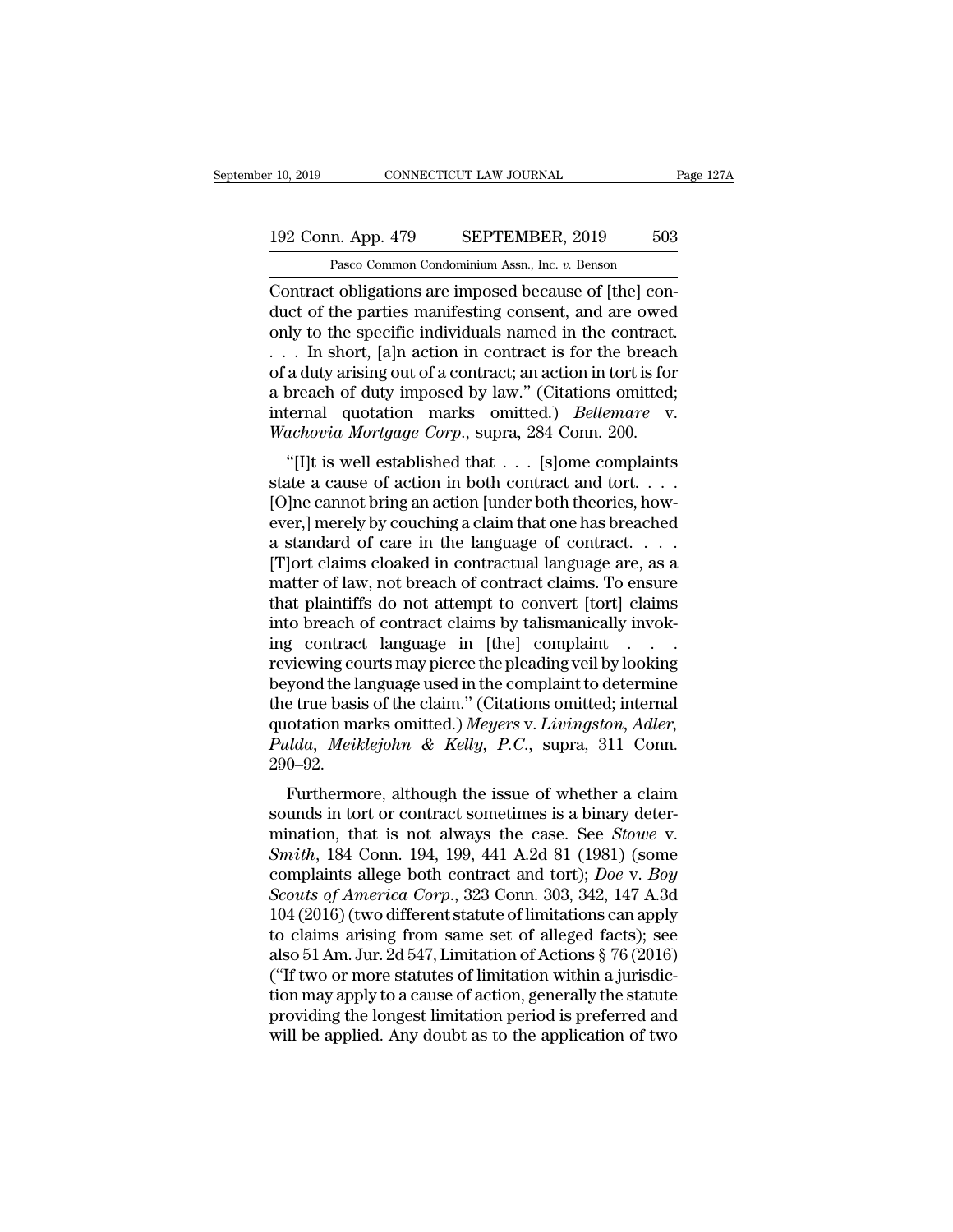### CONNECTICUT LAW JOURNAL September 10, 2019<br>504 SEPTEMBER, 2019 192 Conn. App. 479<br>Pasco Common Condominium Assn., Inc. v. Benson CONNECTICUT LAW JOURNAL Septembe<br>
SEPTEMBER, 2019 192 Conn. App. 479<br>
Pasco Common Condominium Assn., Inc. *v.* Benson<br>
Statutes of limitation to a claim should be

CONNECTICUT LAW JOURNAL September 10, 2019<br>
504 SEPTEMBER, 2019 192 Conn. App. 479<br>
Pasco Common Condominium Assn., Inc. v. Benson<br>
or more statutes of limitation to a claim should be<br>
resolved in favor of the longest limi SEPTEMBER, 2019 192 Conn. App. 479<br>
Pasco Common Condominium Assn., Inc. v. Benson<br>
or more statutes of limitation to a claim should be<br>
resolved in favor of the longest limitation period. Thus,<br>
when two statutes of limit SEPTEMBER, 2019 192 Conn. App. 479<br>
Pasco Common Condominium Assn., Inc.  $v$ . Benson<br>
or more statutes of limitation to a claim should be<br>
resolved in favor of the longest limitation period. Thus,<br>
when two statutes of li 504 SEPTEMBER, 2019 192 Conn. App. 479<br>
Pasco Common Condominium Assn., Inc. v. Benson<br>
or more statutes of limitation to a claim should be<br>
resolved in favor of the longest limitation period. Thus,<br>
when two statutes of l Pasco Common Condominium Assn., Inc. *v.* Benson<br>
or more statutes of limitation to a claim should be<br>
resolved in favor of the longest limitation period. Thus,<br>
when two statutes of limitation conflict, or when a<br>
claim m Pasco Common Condomur<br>
or more statutes of limita<br>
resolved in favor of the long<br>
when two statutes of limi<br>
claim may be pursued on tv<br>
limitation periods, the longe<br>
[Footnotes omitted.]).<br>
With respect to the inter more statutes of initiation to a claim should be<br>solved in favor of the longest limitation period. Thus,<br>nen two statutes of limitation conflict, or when a<br>aim may be pursued on two theories having different<br>initation per Fesoived in favor of the longest influation period. Thus,<br>
when two statutes of limitation conflict, or when a<br>
claim may be pursued on two theories having different<br>
limitation periods, the longer limitation period applie

when two statutes of influation conflict, of when a<br>claim may be pursued on two theories having different<br>limitation periods, the longer limitation period applies."<br>[Footnotes omitted.]).<br>With respect to the interpretation claim may be pursued on two dieones having different<br>limitation periods, the longer limitation period applies."<br>[Footnotes omitted.]).<br>With respect to the interpretation of pleadings, our<br>Supreme Court has "long . . . esch Frootnotes omitted.]).<br>
With respect to the interpretation of pleadings, our<br>
Supreme Court has "long  $\ldots$  eschewed the notion<br>
that pleadings should be read in a hypertechnical man-<br>
ner. Rather, [t]he modern trend, whi With respect to the interpretation of pleadings, our<br>Supreme Court has "long  $\ldots$  eschewed the notion<br>that pleadings should be read in a hypertechnical man-<br>ner. Rather, [t]he modern trend, which is followed in<br>Connectic With respect to the interpretation of pleadings, our<br>Supreme Court has "long  $\ldots$  eschewed the notion<br>that pleadings should be read in a hypertechnical man-<br>ner. Rather, [t]he modern trend, which is followed in<br>Connectic Supreme Court has "long  $\ldots$  eschewed the notion<br>that pleadings should be read in a hypertechnical man-<br>ner. Rather, [t]he modern trend, which is followed in<br>Connecticut, is to construe pleadings broadly and realis-<br>tica that pleadings should be read in a hypertechnical man-<br>ner. Rather, [t]he modern trend, which is followed in<br>Connecticut, is to construe pleadings broadly and realis-<br>tically, rather than narrowly and technically. . . . .<br> ner. Rather, [t]he modern trend, which is followed in Connecticut, is to construe pleadings broadly and realistically, rather than narrowly and technically. . . . . . [T]he complaint must be read in its entirety in such a ing of pleadings in a manner that advances substantial tically, rather than narrowly and technically.  $\ldots$  [T]he complaint must be read in its entirety in such a way as to give effect to the pleading with reference to the general theory upon which it proceeded, and do substa [T]he complaint must be read in its entirety in such a<br>way as to give effect to the pleading with reference to<br>the general theory upon which it proceeded, and do<br>substantial justice between the parties. . . . Our read-<br>in way as to give effect to the pleading with reference to<br>the general theory upon which it proceeded, and do<br>substantial justice between the parties. . . . Our read-<br>ing of pleadings in a manner that advances substantial<br>ju the general theory upon which it proceeded, and do<br>substantial justice between the parties. . . . Our read-<br>ing of pleadings in a manner that advances substantial<br>justice means that a pleading must be construed reason-<br>ab substantial justice between the parties. . . . Our read-<br>ing of pleadings in a manner that advances substantial<br>justice means that a pleading must be construed reason-<br>ably, to contain all that it fairly means, but carrie ing of pleadings in a manner that advances substantial<br>justice means that a pleading must be construed reason-<br>ably, to contain all that it fairly means, but carries with<br>it the related proposition that it must not be con justice means that a pleading must be construed reasonably, to contain all that it fairly means, but carries with<br>it the related proposition that it must not be contorted<br>in such a way so as to strain the bounds of rationa ably, to contain all that it fairly means, but carries with<br>it the related proposition that it must not be contorted<br>in such a way so as to strain the bounds of rational<br>comprehension. . . . . Although essential allegation it the related proposition that it must not be contorted<br>in such a way so as to strain the bounds of rational<br>comprehension.... Although essential allegations<br>may not be supplied by conjecture or remote implica-<br>tion ... in such a way so as to strain the bounds of rational<br>comprehension.... Although essential allegations<br>may not be supplied by conjecture or remote implica-<br>tion... the complaint must be read in its entirety in<br>such a way a comprehension. . . . . Although essential allegations<br>may not be supplied by conjecture or remote implica-<br>tion . . . the complaint must be read in its entirety in<br>such a way as to give effect to the pleading with refer-<br>e may not be supplied by conjecture or remote implication . . . the complaint must be read in its entirety in such a way as to give effect to the pleading with reference to the general theory upon which it proceeded, and do of  $\alpha$ ... the complaint must be read in its emilety in<br>ch a way as to give effect to the pleading with refer-<br>ce to the general theory upon which it proceeded, and<br>is substantial justice between the parties." (Internal<br>o such a way as to give effect to the pleading with refer-<br>ence to the general theory upon which it proceeded, and<br>do substantial justice between the parties." (Internal<br>quotation marks omitted.) *Byrne* v. Avery Center for

ence to the general theory upon which it proceeded, and<br>do substantial justice between the parties." (Internal<br>quotation marks omitted.) *Byrne* v. Avery Center for<br>Obstetrics & Gynecology, P.C., supra, 314 Conn. 462.<br>More absolution marks omitted.) *Byrne* v. *Avery Center for*<br>division marks omitted.) *Byrne* v. *Avery Center for*<br>*Obstetrics & Gynecology, P.C.*, supra, 314 Conn. 462.<br>Moreover, "it is true that ordinarily a court may not<br>g Quotation marks omitted.) *By the* v. *Abery Center for*<br>Obstetrics & Gynecology, P.C., supra, 314 Conn. 462.<br>Moreover, "it is true that ordinarily a court may not<br>grant relief on the basis of an unpleaded claim....<br>That Coster its  $\alpha$  cynectology, 1.0., supra, 514 Conn. 402.<br>Moreover, "it is true that ordinarily a court may not<br>grant relief on the basis of an unpleaded claim.....<br>That does not necessarily mean, however, that the<br>absence Moreover, "it is true that ordinarily a court may not grant relief on the basis of an unpleaded claim.  $\dots$  That does not necessarily mean, however, that the absence of a particular claim from the pleadings automatically grant relief on the basis of an unpleaded claim.  $\ldots$ . That does not necessarily mean, however, that the absence of a particular claim from the pleadings automatically precludes a trial court from addressing the claim, b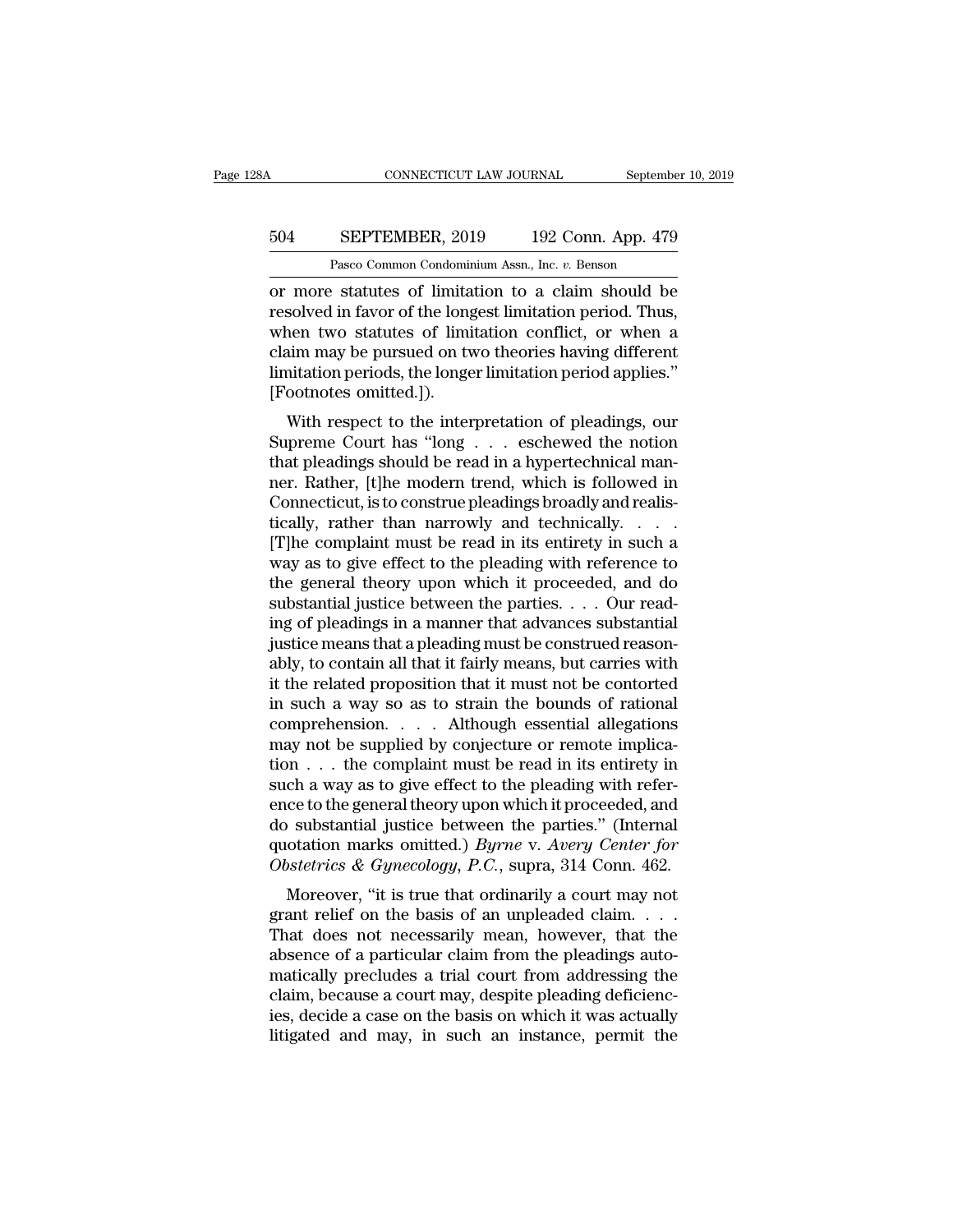### 10, 2019 CONNECTICUT LAW JOURNAL Page 129A<br>192 Conn. App. 479 SEPTEMBER, 2019 505<br>Pasco Common Condominium Assn., Inc. v. Benson CONNECTICUT LAW JOURNAL<br>
1<br>
1<br>
2019 Dianon Condominium Assn., Inc. *v.* Benson<br>
2019 Dianon Condominium Assn., Inc. *v.* Benson<br>
2019 Dianon Condominium Assn., Inc. *v.* Benson<br>
2019 Dianon Condominium Assn., Inc. *v.* Ben

r 10, 2019 CONNECTICUT LAW JOURNAL<br>
192 Conn. App. 479 SEPTEMBER, 2019 505<br>
Pasco Common Condominium Assn., Inc. v. Benson<br>
amendment of a complaint, even after the trial, to con-<br>
form to that actuality. Indeed, [our Supr 192 Conn. App. 479 SEPTEMBER, 2019 505<br>Pasco Common Condominium Assn., Inc. v. Benson<br>amendment of a complaint, even after the trial, to con-<br>form to that actuality. Indeed, [our Supreme Court has]<br>recognized that, even in 192 Conn. App. 479 SEPTEMBER, 2019 505<br>
Pasco Common Condominium Assn., Inc. v. Benson<br>
amendment of a complaint, even after the trial, to conform to that actuality. Indeed, [our Supreme Court has]<br>
recognized that, even i 192 Conn. App. 479 SEPTEMBER, 2019 505<br>
Pasco Common Condominium Assn., Inc.  $v$ . Benson<br>
amendment of a complaint, even after the trial, to con-<br>
form to that actuality. Indeed, [our Supreme Court has]<br>
recognized that, Pasco Common Condominium Assn., Inc. *v.* Benson<br>amendment of a complaint, even after the trial, to con-<br>form to that actuality. Indeed, [our Supreme Court has]<br>recognized that, even in the absence of such an amend-<br>ment, Pasco Common Condominium Assn., inc.  $v$ . Benson<br>amendment of a complaint, even after the trial, to con-<br>form to that actuality. Indeed, [our Supreme Court has]<br>recognized that, even in the absence of such an amend-<br>ment, amendment of a complaint, even after the trial, to conform to that actuality. Indeed, [our Supreme Court has]<br>recognized that, even in the absence of such an amendment, where the trial court had in fact addressed a<br>technic form to that actuality. Indeed, [our Supreme Court has]<br>recognized that, even in the absence of such an amend-<br>ment, where the trial court had in fact addressed a<br>technically unpleaded claim that was actually litigated<br>by recognized that, even in the absence of such an amendment, where the trial court had in fact addressed a technically unpleaded claim that was actually litigated by the parties, it was improper for the Appellate Court to re ment, where the trial court had in fact addressed a<br>technically unpleaded claim that was actually litigated<br>by the parties, it was improper for the Appellate Court<br>to reverse the trial court's judgment for lack of such<br>an technically unpleaded claim that was actually litigated<br>by the parties, it was improper for the Appellate Court<br>to reverse the trial court's judgment for lack of such<br>an amendment." (Citations omitted; internal quotation<br>m by the parties, it was improper for the Appellate Court<br>to reverse the trial court's judgment for lack of such<br>an amendment." (Citations omitted; internal quotation<br>marks omitted.) *Stafford Higgins Industries, Inc.* v.<br>No to reverse the trial court's judgment for lack of such<br>an amendment." (Citations omitted; internal quotation<br>marks omitted.) *Stafford Higgins Industries, Inc.* v.<br>Norwalk, 245 Conn. 551, 575, 715 A.2d 46 (1998); see<br>also an amendment." (Citations omitted; internal quotation<br>marks omitted.) *Stafford Higgins Industries*, *Inc.* v.<br>*Norwalk*, 245 Conn. 551, 575, 715 A.2d 46 (1998); see<br>also *Tedesco* v. *Stamford*, 215 Conn. 450, 457–60, 576 marks omitted.) *Stafford Higgins Industries, Inc. v.*<br>Norwalk, 245 Conn. 551, 575, 715 A.2d 46 (1998); see<br>also *Tedesco v. Stamford*, 215 Conn. 450, 457–60, 576<br>A.2d 1273 (1990) (affirming judgment of trial court in<br>favo Norwalk, 245 Conn. 551, 575, 715 A.2d 46 (1998); see<br>also *Tedesco* v. *Stamford*, 215 Conn. 450, 457–60, 576<br>A.2d 1273 (1990) (affirming judgment of trial court in<br>favor of plaintiff even though claim insufficiently<br>plead also *Tedesco* v. *Stamford*, 215 Conn. 450, 457–60, 576<br>A.2d 1273 (1990) (affirming judgment of trial court in<br>favor of plaintiff even though claim insufficiently<br>pleaded because defendant had sufficient notice of<br>claim A.2d 1273 (1990) (affirming judgment of trial court in favor of plaintiff even though claim insufficiently pleaded because defendant had sufficient notice of claim that actually was litigated). Despite pleading deficiencie favor of plaintiff even though claim insufficiently<br>pleaded because defendant had sufficient notice of<br>claim that actually was litigated). Despite pleading defi-<br>ciencies, a court is permitted to "decide a case on the<br>basi pleaded because defendant had sufficient notice of<br>claim that actually was litigated). Despite pleading defi-<br>ciencies, a court is permitted to "decide a case on the<br>basis on which it was actually litigated . . . ." (Inter claim that actually was litigated). Despite pleading deficiencies, a court is permitted to "decide a case on the basis on which it was actually litigated . . . ." (Internal quotation marks omitted.) *Stamford Landing Cond* ciencies, a court is permitted to "decide a case on the<br>basis on which it was actually litigated . . . ." (Internal<br>quotation marks omitted.) *Stamford Landing Condo-*<br>minium Assn., Inc. v. Lerman, 109 Conn. App. 261,<br>273 basis on which it was actually litigated . . . ." (Internal quotation marks omitted.) *Stamford Landing Condominium Assn., Inc.* v. *Lerman,* 109 Conn. App. 261, 273, 951 A.2d 642 (trial court properly determined that pla quotation marks omitt<br>
minium Assn., Inc. v<br>
273, 951 A.2d 642 (trial<br>
plaintiff was entitled<br>
charges because such<br>
alleged, was litigated),<br>
A.2d 1246 (2008).<br>
Our Supreme Court i Superior Superior Court Fighter Court Property determined that<br>
aintiff was entitled to damage award of common<br>
arges because such claim, although not explicitly<br>
eged, was litigated), cert. denied, 289 Conn. 938, 958<br>
2d 213, 631 11.24 612 (and code property determined data<br>plaintiff was entitled to damage award of common<br>charges because such claim, although not explicitly<br>alleged, was litigated), cert. denied, 289 Conn. 938, 958<br>A.2d 1246

plantar was character to daimage award of contributed charges because such claim, although not explicitly alleged, was litigated), cert. denied, 289 Conn. 938, 958 A.2d 1246 (2008).<br>Our Supreme Court repeatedly has held t alleged, was litigated), cert. denied, 289 Conn. 938, 958<br>A.2d 1246 (2008).<br>Our Supreme Court repeatedly has held that "[a] declaration is an instrument recorded and executed in the<br>same manner as a deed for the purpose o A.2d 1246 (2008).<br>
Our Supreme Court repeatedly has held that "[a] declaration is an instrument recorded and executed in the<br>
same manner as a deed for the purpose of creating<br>
a common interest community. . . . [T]he dec Our Supreme Court repeatedly has held that "[a] declaration is an instrument recorded and executed in the same manner as a deed for the purpose of creating a common interest community. . . . [T]he declaration operates in Our Supreme Court repeatedly has held that "[a] declaration is an instrument recorded and executed in the same manner as a deed for the purpose of creating a common interest community. . . . [T]he declaration operates in *ation* is an instrument recorded and executed in the<br>
same manner as a deed for the purpose of creating<br> *a* common interest community. . . . [T]he declaration<br>
operates in the nature of a contract, in that it establishes **Exame manner as a deed for the purpose of creating<br>
a common interest community. . . . [T]he declaration<br>
operates in the nature of a contract, in that it establishes<br>
the parties' rights and obligations . . . . ." (Citat** a common interest community. . . . . [T]he declaration<br>operates in the nature of a contract, in that it establishes<br>the parties' rights and obligations . . . . ." (Citations<br>omitted; internal quotation marks omitted.) *Sou* operates in the nature of a contract, in that it establishes<br>the parties' rights and obligations . . . . . " (Citations<br>omitted; internal quotation marks omitted.) *Southwick*<br>at Milford Condominium Assn., Inc. v. 523 Whee the parties' rights and obligations . . . ." (Citations<br>
omitted; internal quotation marks omitted.) Southwick<br>
at Milford Condominium Assn., Inc. v. 523 Wheelers<br>
Farm Road, Milford, LLC, 294 Conn. 311, 313 n.3, 984<br>
A.2d omitted; internal quotation marks omitted.) *Southwick*<br>*at Milford Condominium Assn., Inc.* v. 523 Wheelers<br>*Farm Road, Milford, LLC*, 294 Conn. 311, 313 n.3, 984<br>A.2d 676 (2009); see *Harbour Pointe, LLC* v. *Harbour*<br>*L*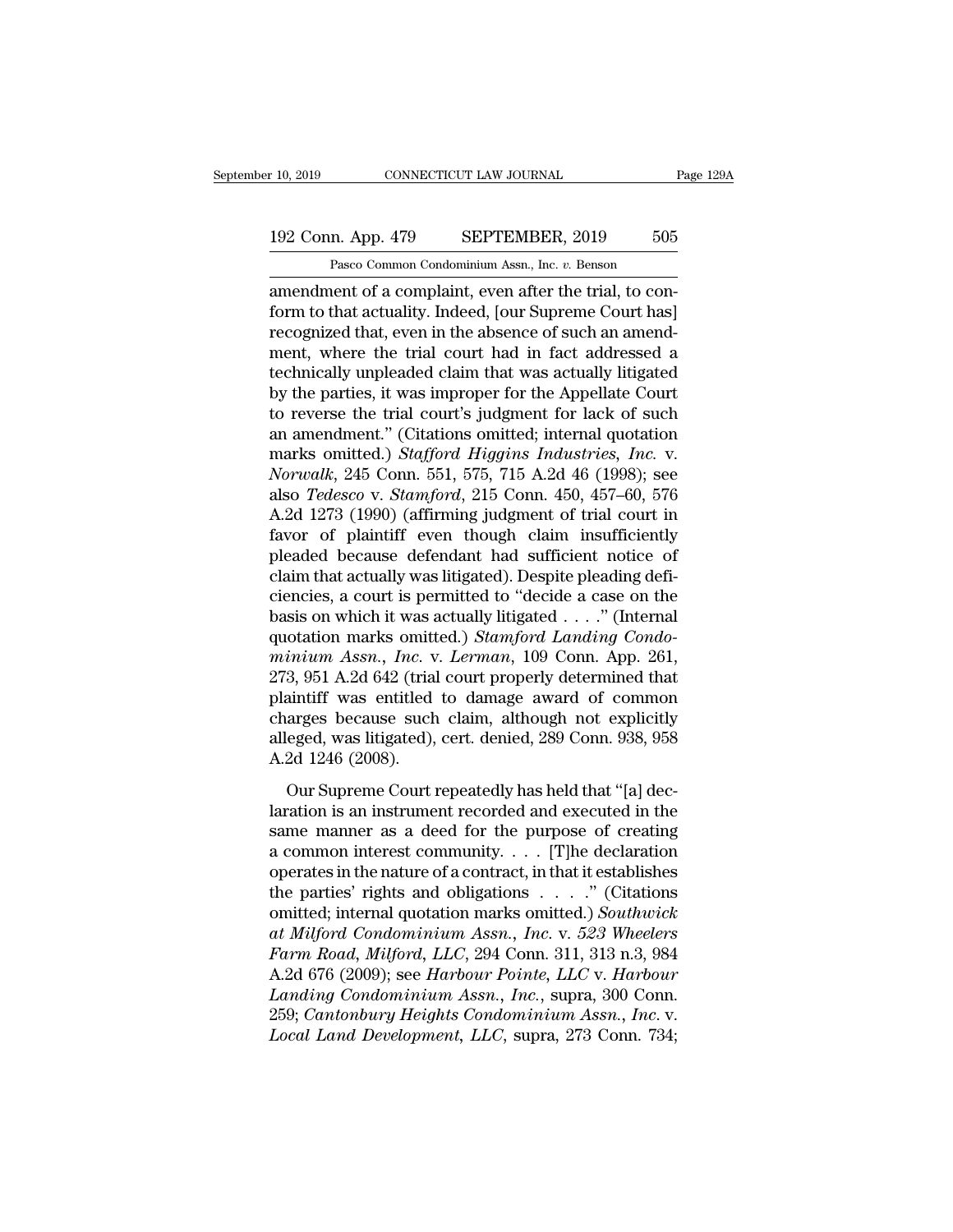### CONNECTICUT LAW JOURNAL September 10, 2019<br>506 SEPTEMBER, 2019 192 Conn. App. 479<br>Pasco Common Condominium Assn., Inc. v. Benson EXEMPLE CONNECTICUT LAW JOURNAL Septembe<br>
SEPTEMBER, 2019 192 Conn. App. 479<br>
Pasco Common Condominium Assn., Inc. *v.* Benson<br> *Grovenburg v. Rustle Meadow Associates LLC*

SEPTEMBER, 2019 192 Conn. App. 479<br>
Pasco Common Condominium Assn., Inc. *v.* Benson<br>
see also *Grovenburg* v. *Rustle Meadow Associates, LLC*,<br>
supra, 174 Conn. App. 46. Furthermore, we have recog-<br>
nized that an action f 506 SEPTEMBER, 2019 192 Conn. App. 479<br>
Pasco Common Condominium Assn., Inc. v. Benson<br>
see also *Grovenburg* v. *Rustle Meadow Associates, LLC*,<br>
supra, 174 Conn. App. 46. Furthermore, we have recog-<br>
nized that an actio 506 SEPTEMBER, 2019 192 Conn. App. 479<br>
Pasco Common Condominium Assn., Inc. v. Benson<br>
see also *Grovenburg* v. *Rustle Meadow Associates, LLC*,<br>
supra, 174 Conn. App. 46. Furthermore, we have recog-<br>
nized that an action Park Common Condominium Assn., Inc. *v.* Benson<br> **Builders,** *Builders, Inc. Builders, ILC*,<br> **Builders, 174 Conn.** App. 46. Furthermore, we have recog-<br>
inized that an action for a breach of the declaration<br>
is an actio Pasco Common Condominium Assn., Inc. *v.* Benson<br> **III.** See also *Grovenburg* v. *Rustle Meadow Associates, LLC*,<br> **III.** Supra, 174 Conn. App. 46. Furthermore, we have recog-<br>
nized that an action for a breach of the dec see also *Grovenburg* v. *Rustle Meadow Associates, LLC,*<br>supra, 174 Conn. App. 46. Furthermore, we have recog-<br>nized that an action for a breach of the declaration<br>is an action for a breach of contract. See *Elm Street*<br> supra, 174 Conn. App. 46. Furthermore, we have recognized that an action for a breach of the declaration<br>is an action for a breach of contract. See *Elm Street*<br>*Builders, Inc.* v. *Enterprise Park Condominium Assn.,*<br>*Inc* mized that an action for a breach of the declaration<br>is an action for a breach of contract. See *Elm Street*<br>*Builders, Inc.* v. *Enterprise Park Condominium Assn.,*<br>*Inc.*, 63 Conn. App. 657, 664–69, 778 A.2d 237 (2001).<br> is an action for a breach of contract. See *Elm Street*<br>Builders, Inc. v. *Enterprise Park Condominium Assn.*,<br>Inc., 63 Conn. App. 657, 664–69, 778 A.2d 237 (2001).<br>Accordingly, we must determine whether the plaintiffs'<br>cl Builders, Inc. v. Enterprise<br>Inc., 63 Conn. App. 657, 66<br>Accordingly, we must detern<br>claims, as litigated, allege a<br>from the declaration, which<br>and/or a breach of duty stee<br>would be a tort claim.<br>At the outset of our analy c., 63 Conn. App. 657, 664–69, 778 A.2d 237 (2001).<br>
coordingly, we must determine whether the plaintiffs'<br>
aims, as litigated, allege a breach of duty stemming<br>
om the declaration, which would be a contract claim,<br>
d/or Accordingly, we must determine whether the plaintiffs'<br>claims, as litigated, allege a breach of duty stemming<br>from the declaration, which would be a contract claim,<br>and/or a breach of duty stemming from the act, which<br>woul

claims, as litigated, allege a breach of duty stemming<br>from the declaration, which would be a contract claim,<br>and/or a breach of duty stemming from the act, which<br>would be a tort claim.<br>At the outset of our analysis, we no from the declaration, which would be a contract claim,<br>and/or a breach of duty stemming from the act, which<br>would be a tort claim.<br>At the outset of our analysis, we note that our review<br>of whether the plaintiffs' claims so and/or a breach of duty stemming from the act, which<br>would be a tort claim.<br>At the outset of our analysis, we note that our review<br>of whether the plaintiffs' claims sound in contract or<br>tort is complicated by the fact that would be a tort claim.<br>At the outset of our analysis, we note that our review<br>of whether the plaintiffs' claims sound in contract or<br>tort is complicated by the fact that the complaint alleges<br>overlapping claims and subclai At the outset of our analysis, we note that our review<br>of whether the plaintiffs' claims sound in contract or<br>tort is complicated by the fact that the complaint alleges<br>overlapping claims and subclaims, and the fact that t of whether the plaintiffs' claims sound in contract or<br>tort is complicated by the fact that the complaint alleges<br>overlapping claims and subclaims, and the fact that the<br>court analyzed the claims as framed by the parties i tort is complicated by the fact that the complaint alleges<br>overlapping claims and subclaims, and the fact that the<br>court analyzed the claims as framed by the parties in<br>their posttrial briefs, which substantially differ fr overlapping claims and subclaims, and the fact that the court analyzed the claims as framed by the parties in their posttrial briefs, which substantially differ from the claims alleged in the plaintiffs' complaint. In part court analyzed the claims as framed by the parties in their posttrial briefs, which substantially differ from the claims alleged in the plaintiffs' complaint. In particular, the plaintiffs' posttrial brief contained sevent their posttrial briefs, which substantially differ from the claims alleged in the plaintiffs' complaint. In particular, the plaintiffs' posttrial brief contained seventeen one sentence headings that asserted a myriad of di claims alleged in the plaintiffs' complaint. In particular,<br>the plaintiffs' posttrial brief contained seventeen one<br>sentence headings that asserted a myriad of different<br>claims against the defendants on the basis of the ev the plaintiffs' posttrial brief contained seventeen one<br>sentence headings that asserted a myriad of different<br>claims against the defendants on the basis of the evi-<br>dence presented at trial, and the defendants' post-<br>trial sentence headings that asserted a myriad of different claims against the defendants on the basis of the evidence presented at trial, and the defendants' posttrial brief mirrored those seventeen headings. The court, in its claims against the defendants on the basis of the evi-<br>dence presented at trial, and the defendants' posttrial<br>brief mirrored those seventeen headings. The court, in<br>its posttrial memorandum of decision, utilized the same<br> dence presented a<br>brief mirrored thos<br>its posttrial memor<br>claim framework<br>trial briefs to deter<br>and, consequently<br>those claims.<br>In contrast, the ief mirrored those seventeen headings. The court, in<br>posttrial memorandum of decision, utilized the same<br>aim framework used by the parties in their post-<br>al briefs to determine whether the plaintiffs prevailed<br>d, consequen its posttrial memorandum of decision, utilized the same<br>claim framework used by the parties in their post-<br>trial briefs to determine whether the plaintiffs prevailed<br>and, consequently, to award the association relief on<br>th

claim framework used by the parties in their post-<br>trial briefs to determine whether the plaintiffs prevailed<br>and, consequently, to award the association relief on<br>those claims.<br>In contrast, the complaint alleges a blunder trial briefs to determine whether the plaintiffs prevailed<br>and, consequently, to award the association relief on<br>those claims.<br>In contrast, the complaint alleges a blunderbuss of<br>claims, which are not entirely represented and, consequently, to award the association relief on<br>those claims.<br>In contrast, the complaint alleges a blunderbuss of<br>claims, which are not entirely represented in the head-<br>ings used by the court and the parties. In add those claims.<br>In contrast, the complaint alleges a blunderbuss of<br>claims, which are not entirely represented in the head-<br>ings used by the court and the parties. In addition,<br>there were a number of narrow claims discussed In contrast, the complaint alleges a blunderbuss of claims, which are not entirely represented in the headings used by the court and the parties. In addition, there were a number of narrow claims discussed in the posttria nere were a number of narrow claims discussed in the osttrial briefs and ruled on by the court that are not *oecifically* alleged in the complaint.<sup>21</sup> Instead, the complaint contains broad claims against the defendants, posttrial briefs and ruled on by the court that are not *specifically* alleged in the complaint.<sup>21</sup> Instead, the complaint contains broad claims against the defendants,<br><sup>21</sup> The defendants do not challenge on appeal the p specifically alleged in the complaint.<sup>21</sup> Instead, the complaint contains broad claims against the defendants,<br><sup>21</sup> The defendants do not challenge on appeal the propriety of the approach taken by the court. They do speci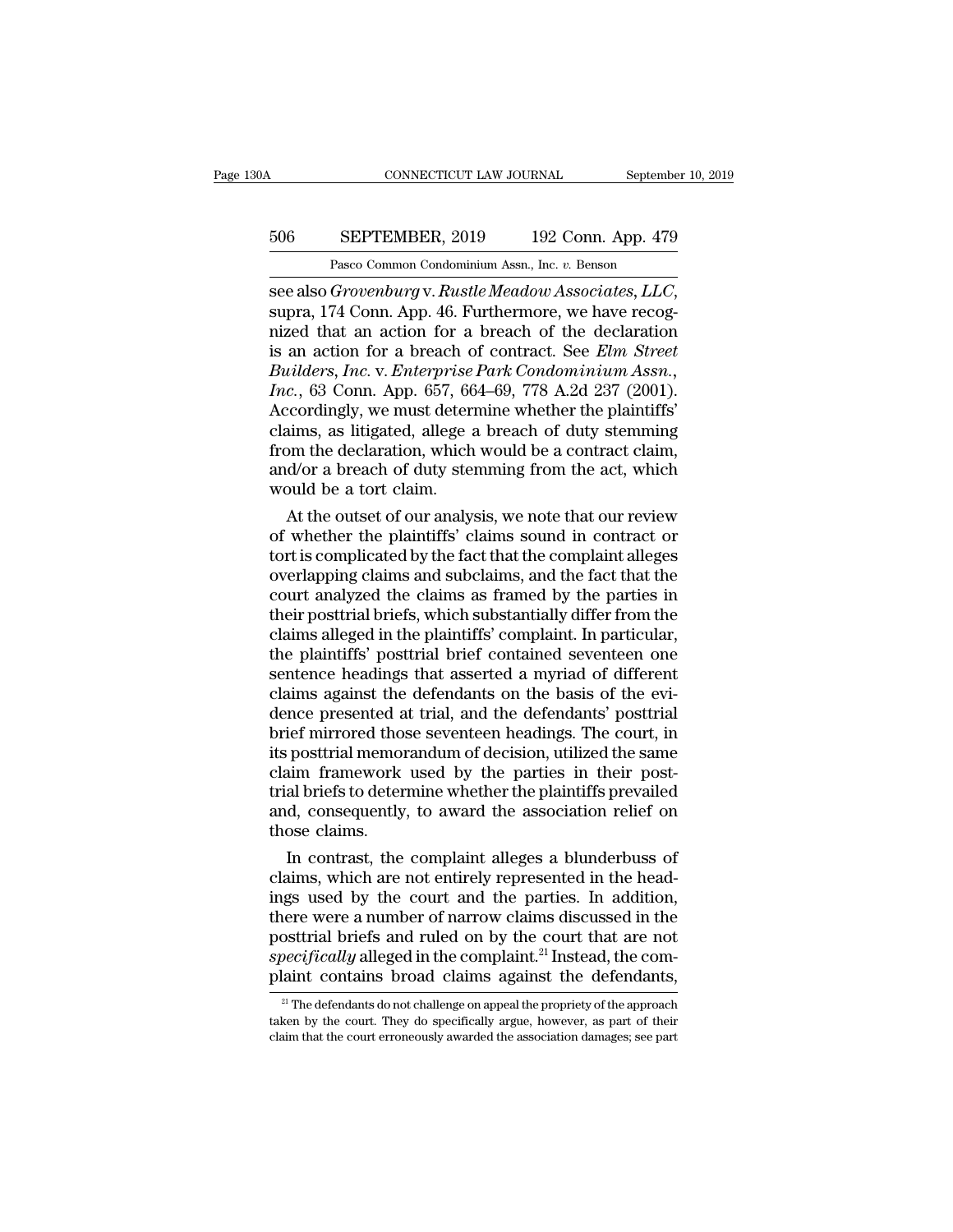### 10, 2019 CONNECTICUT LAW JOURNAL Page 131A<br>192 Conn. App. 479 SEPTEMBER, 2019 507<br>Pasco Common Condominium Assn., Inc. v. Benson CONNECTICUT LAW JOURNAL<br>
1<br>
1<br>
2 Rasco Common Condominium Assn., Inc. *v.* Benson<br>
2 Pasco Common Condominium Assn., Inc. *v.* Benson<br>
2 Pasco Common Condominium Assn., Inc. *v.* Benson<br>
2 Pasco Common Condominium Assn., I

r 10, 2019 CONNECTICUT LAW JOURNAL Page 131A<br>
192 Conn. App. 479 SEPTEMBER, 2019 507<br>
Pasco Common Condominium Assn., Inc. *v.* Benson<br>
and those broad claims were then narrowed by the<br>
plaintiffs' posttrial brief. This pr 192 Conn. App. 479 SEPTEMBER, 2019 507<br>Pasco Common Condominium Assn., Inc. v. Benson<br>and those broad claims were then narrowed by the<br>plaintiffs' posttrial brief. This problem is compounded<br>by the fact that the defendants 192 Conn. App. 479 SEPTEMBER, 2019 507<br>
Pasco Common Condominium Assn., Inc.  $v$ . Benson<br>
and those broad claims were then narrowed by the<br>
plaintiffs' posttrial brief. This problem is compounded<br>
by the fact that the def 192 Conn. App. 479 SEPTEMBER, 2019 507<br>
Pasco Common Condominium Assn., Inc. v. Benson<br>
and those broad claims were then narrowed by the<br>
plaintiffs' posttrial brief. This problem is compounded<br>
by the fact that the defend Pasco Common Condominium Assn., Inc. v. Benson<br>and those broad claims were then narrowed by the<br>plaintiffs' posttrial brief. This problem is compounded<br>by the fact that the defendants advance a general argu-<br>ment that all Pasco Common Condominium Assn., inc.  $v$ . Benson<br>and those broad claims were then narrowed by the<br>plaintiffs' posttrial brief. This problem is compounded<br>by the fact that the defendants advance a general argu-<br>ment that a an different in the complement in a series that the defendants advance a general arguent that all of the claims are time barred, without alyzing any of the individual claims and the lack of y analysis by the plaintiffs wit planting postala stref. This prostent is compounded<br>by the fact that the defendants advance a general argu-<br>ment that all of the claims are time barred, without<br>analyzing any of the individual claims and the lack of<br>any an

by the fact that the determinis develoce a general tigal<br>ment that all of the claims are time barred, without<br>analyzing any of the individual claims and the lack of<br>any analysis by the plaintiffs with respect to this issue ment allet an of the enamistice time barred, while analyzing any of the individual claims and the lack of any analysis by the plaintiffs with respect to this issue.<br>Consequently, in an effort to read the complaint "in its analyzing any of the manifoldal claims and the latter of<br>any analysis by the plaintiffs with respect to this issue.<br>Consequently, in an effort to read the complaint "in<br>its entirety in such a way as to give effect to the p complaintly, in an effort to read the complaint "in<br>its entirety in such a way as to give effect to the pleading<br>with reference to the general theory upon which it pro-<br>ceeded, and do substantial justice between the parti Consequently, in an effort to read the complaint "in<br>its entirety in such a way as to give effect to the pleading<br>with reference to the general theory upon which it pro-<br>ceeded, and do substantial justice between the parti its entirety in such a way as to give effect to the pleading<br>with reference to the general theory upon which it pro-<br>ceeded, and do substantial justice between the parties"<br>we analyze the broad claims alleged in the plaint with reference to the general theory upon which it proceeded, and do substantial justice between the parties"<br>we analyze the broad claims alleged in the plaintiffs"<br>complaint that were further articulated by their posttria ceeded, and do substantial justice between the parties"<br>we analyze the broad claims alleged in the plaintiffs'<br>complaint that were further articulated by their posttrial<br>brief. *Byrne* v. *Avery Center for Obstetrics* & *G* we analyze the broad claims alleged in the plaintiffs'<br>complaint that were further articulated by their posttrial<br>brief. Byrne v. Avery Center for Obstetrics & Gynecol-<br>ogy, P.C., supra, 314 Conn. 462. We take this approac complaint that were further articulated by their posttrial<br>brief. Byrne v. Avery Center for Obstetrics & Gynecol-<br>ogy, P.C., supra, 314 Conn. 462. We take this approach<br>because the court ruled, and the parties' briefed, th brief. *Byrne* v. *Avery Center for Obstetrics & Gynecology, P.C.*, supra, 314 Conn. 462. We take this approach because the court ruled, and the parties' briefed, the claims as articulated in the posttrial brief, not the c ogy, P.C., supra, 314 Conn. 462. We take this approach<br>because the court ruled, and the parties' briefed, the<br>claims as articulated in the posttrial brief, not the com-<br>plaint. Further, this approach takes into account the because the court ruled, and the parties' briefed, the claims as articulated in the posttrial brief, not the complaint. Further, this approach takes into account the general theory on which the plaintiffs' claims were purs claims as articulated in the posttrial brief, not the complaint. Further, this approach takes into account the general theory on which the plaintiffs' claims were pursued, and does not prejudice the defendants because the sued, and does not prejudice the detendants because<br>they defended the claims as outlined in the plain-<br>tiffs' posttrial brief. See footnote 19 of this opinion. The<br>defendants did not file a request to revise in order<br> $\overline{$ they defended the claims as outlined in the plaintiffs' posttrial brief. See footnote 19 of this opinion. The defendants did not file a request to revise in order III of this opinion; that the complaint does not allege tha

tiffs' posttrial brief. See footnote 19 of this opinion. The defendants did not file a request to revise in order  $\overline{III}$  of this opinion; that the complaint does not allege that the declarant prevented the association fr defendants did not file a request to revise in order<br>III of this opinion; that the complaint does not allege that the declarant<br>prevented the association from collecting 100 percent of the common<br>charges, yet, the court aw position of this opinion; that the complaint does not allege that the declarant<br>prevented the association from collecting 100 percent of the common<br>charges, yet, the court awarded damages for fees that should have been<br>cha III of this opinion; that the complaint does not allege that the declarant<br>prevented the association from collecting 100 percent of the common<br>charges, yet, the court awarded damages for fees that should have been<br>charged the extent that sessociation from collecting 100 percent of the common<br>charges, yet, the court awarded damages for fees that should have been<br>charged to the restaurant but were not. This argument is belied by their<br>posttri charges, yet, the court awarded damages for fees that should have been charged to the restaurant but were not. This argument is belied by their posttrial brief in which they explicitly recognized that the plaintiffs had ma charged to the restaurant but were not. This argument is belied by their posttrial brief in which they explicitly recognized that the plaintiffs had made such a claim and argued that the plaintiffs had failed to prove it. made such a claim and argued that the plaintiffs had failed to prove it. Thus, to the extent that this argument is advanced by the defendants in support of their statute of limitations claim on appeal, we decline to consid ambush trial in extent that this argument is advanced by the defendants in support of their statute of limitations claim on appeal, we decline to consider it because it is contrary to their position at trial. See *Buxenbau* of their statute of limitations claim on appeal, we decline to consider it because it is contrary to their position at trial. See *Buxenbaum v. Jones*, 189 Conn. App. 790, 811, A.3d (2019) (party cannot adopt one position because it is contrary to their position at trial. See *Buxenbaum v. Jones*, 189 Conn. App. 790, 811, A.3d (2019) (party cannot adopt one position at trial and then adopt different position on appeal because doing so would <sup>189</sup> Conn. App. 790, 811, A.3d (2019) (party cannot adopt one position at trial and then adopt different position on appeal because doing so would ambush trial judge and opposing party); see also *Stamford Landing Condom* 189 Conn. App. 790, 811, A.3d (2019) (party cannot adopt one position at trial and then adopt different position on appeal because doing so would ambush trial judge and opposing party); see also *Stamford Landing Condomin* ambush trial judge and opposing party); see also Stamford Landing Condominium Assn., Inc. v. Charlene Lerman, supra, 109 Conn. App. 271-72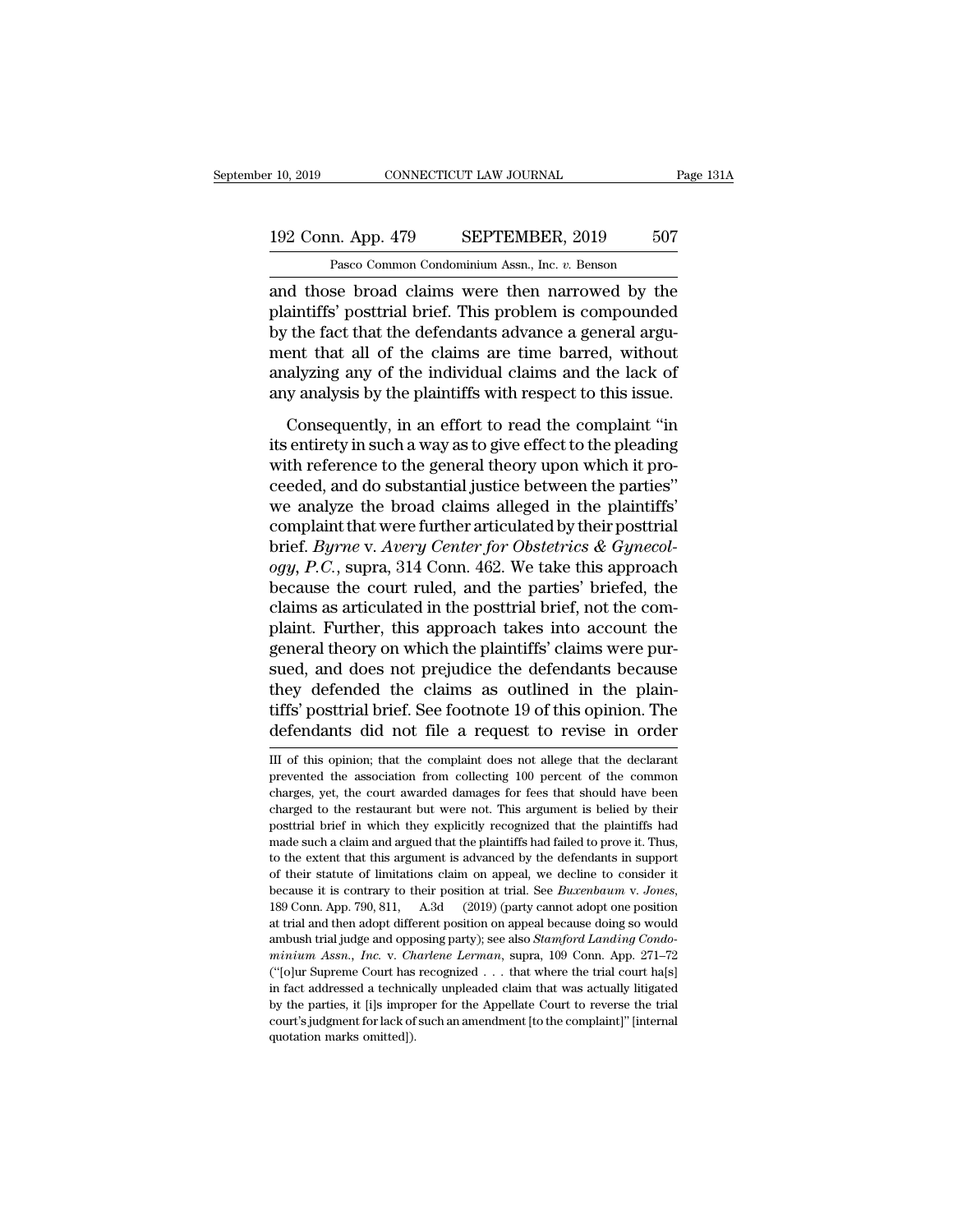### CONNECTICUT LAW JOURNAL September 10, 2019<br>508 SEPTEMBER, 2019 192 Conn. App. 479<br>Pasco Common Condominium Assn., Inc. v. Benson CONNECTICUT LAW JOURNAL Septembe<br>
SEPTEMBER, 2019 192 Conn. App. 479<br>
Pasco Common Condominium Assn., Inc. *v.* Benson<br>
iv the substance of the plaintiffs' claims and

CONNECTICUT LAW JOURNAL September 10, 2<br>
SEPTEMBER, 2019 192 Conn. App. 479<br>
Pasco Common Condominium Assn., Inc. v. Benson<br>
to clarify the substance of the plaintiffs' claims and,<br>
indeed, opposed the plaintiffs' posttria SEPTEMBER, 2019 192 Conn. App. 479<br>
Pasco Common Condominium Assn., Inc. v. Benson<br>
to clarify the substance of the plaintiffs' claims and,<br>
indeed, opposed the plaintiffs' posttrial request to<br>
amend the complaint to conf 508 SEPTEMBER, 2019 192 Conn. App. 479<br>
Pasco Common Condominium Assn., Inc. v. Benson<br>
to clarify the substance of the plaintiffs' claims and,<br>
indeed, opposed the plaintiffs' posttrial request to<br>
amend the complaint to SO8 SEPTEMBER, 2019 192 Conn. App. 479<br>
Pasco Common Condominium Assn., Inc.  $v$ . Benson<br>
to clarify the substance of the plaintiffs' claims and,<br>
indeed, opposed the plaintiffs' posttrial request to<br>
amend the complaint Pasco Common Condominium Assn., Inc. *v.* Benson<br> **ISLECT COMMON EXAMPLE COMMON EXAMPLE PROOF**<br> **Stafford All plantiffs'** posttrial request to<br>
amend the complaint to conform to the proof at trial,<br>
which objection was sus Pasco Common Condominum Assn., inc. *v.* Benson<br>to clarify the substance of the plaintiffs' claims and,<br>indeed, opposed the plaintiffs' posttrial request to<br>amend the complaint to conform to the proof at trial,<br>which objec to clarify the substance of the plaintiffs' claims and,<br>indeed, opposed the plaintiffs' posttrial request to<br>amend the complaint to conform to the proof at trial,<br>which objection was sustained by the court. See<br>Stafford Hi In die oorlynant to conform to the froor at that,<br>
inch objection was sustained by the court. See<br>
afford Higgins Industries, Inc. v. Norwalk, supra,<br>
5 Conn. 575; Tedesco v. Stamford, supra, 215 Conn.<br>
7–60; Stamford Land Stafford Higgins Industries, Inc. v. Norwalk, supra,<br>245 Conn. 575; Tedesco v. Stamford, supra, 215 Conn.<br>457–60; Stamford Landing Condominium Assn., Inc.<br>v. Lerman, supra, 109 Conn. App. 273.<br>In light of the foregoing, w

245 Conn. 575; *Tedesco* v. *Stamford*, supra, 215 Conn.<br>245 Conn. 575; *Tedesco* v. *Stamford*, supra, 215 Conn.<br>457–60; *Stamford Landing Condominium Assn.*, *Inc.*<br>v. *Lerman*, supra, 109 Conn. App. 273.<br>In light of th 215 Common, Fourtherm, furthermore, supplementation, Fig. 315 Commonlated 457–60; *Stamford Landing Condominium Assn.*, *Inc.*<br>v. *Lerman*, supra, 109 Conn. App. 273.<br>In light of the foregoing, we turn to consider whether posterior, standard relationship scheme in the consider whether<br>the tort or contract statute of limitations applies to each<br>of the following four claims that were broadly alleged<br>in the plaintiff's complaint, further arti Exercise to each<br>the following four claims that were broadly alleged<br>the plaintiff's complaint, further articulated by their<br>sttrial brief, and on which the court awarded relief.<sup>22</sup><br>A<br>First, the plaintiffs claim that comm

A

of the following four claims that were broadly alleged<br>in the plaintiff's complaint, further articulated by their<br>posttrial brief, and on which the court awarded relief.<sup>22</sup><br>A<br>First, the plaintiffs claim that common expens in the plaintiff's complaint, further articulated by their<br>posttrial brief, and on which the court awarded relief.<sup>22</sup><br> $\,$ <br> $\,$ <br>First, the plaintiffs claim that common expenses<br>assessed to each unit were to be determined posttrial brief, and on which the court awarded relief.<sup>22</sup><br>A<br>Hirst, the plaintiffs claim that common expenses<br>assessed to each unit were to be determined, pursuant<br>to the declaration, on the basis of each units' relative<br> A<br>
First, the plaintiffs claim that common expenses<br>
assessed to each unit were to be determined, pursuant<br>
to the declaration, on the basis of each units' relative<br>
floor area compared to the floor area of all the units.<br> First, the plaintiffs claim that common expenses<br>assessed to each unit were to be determined, pursuant<br>to the declaration, on the basis of each units' relative<br>floor area compared to the floor area of all the units.<br>They a First, the plaintiffs claim that common expenses<br>assessed to each unit were to be determined, pursuant<br>to the declaration, on the basis of each units' relative<br>floor area compared to the floor area of all the units.<br>They assessed to each unit were to be determined, pursuant<br>to the declaration, on the basis of each units' relative<br>floor area compared to the floor area of all the units.<br>They allege that the declarant recorded inaccurate floo to the declaration, on the basis of each units' relative<br>floor area compared to the floor area of all the units.<br>They allege that the declarant recorded inaccurate floor<br>areas of the units on the Schedule A-2 attached to e floor area compared to the floor area of all the units.<br>They allege that the declarant recorded inaccurate floor<br>areas of the units on the Schedule A-2 attached to each<br>amendment to the declaration. The plaintiffs allege t They allege that the declarant recorded inaccurate floor<br>areas of the units on the Schedule A-2 attached to each<br>amendment to the declaration. The plaintiffs allege that<br>the declarant's conduct violated the declaration and areas of the units on the S<br>amendment to the declarar<br>the declarant's conduct v<br>General Statutes §§ 47-2<br>awarded the plaintiffs equ<br>order mandating that the<br>recent Schedule A-2.<br>We conclude that the du restantion of the declaration and<br>e declarant's conduct violated the declaration and<br>eneral Statutes §§ 47-224 and 47-226. The court<br>varded the plaintiffs equitable relief in the form of an<br>der mandating that the declarant correct statutes  $$47-224$  and  $47-226$ . The court<br>awarded the plaintiffs equitable relief in the form of an<br>order mandating that the declarant correct the most<br>recent Schedule A-2.<br>We conclude that the duty of the declara awarded the plaintiffs equitable relief in the form of an order mandating that the declarant correct the most<br>recent Schedule A-2.<br>We conclude that the duty of the declarant to record<br>correct unit square footage in the am

We conclude that the duty of the declarant to record<br>prrect unit square footage in the amendments to the<br>eclaration is both a tort and contract claim. The act<br> $\frac{22}{1}$  It would serve no purpose for us to determine which We conclude that the duty of the declarant to record<br>correct unit square footage in the amendments to the<br>declaration is both a tort and contract claim. The act<br> $\frac{2}{x}$  It wouldserve no purpose for us to determine which

correct unit square footage in the amendments to the declaration is both a tort and contract claim. The act  $\frac{1}{2}$  it wouldserve no purpose for us to determine which statute of limitations applied to the plaintiffs' cl declaration is both a tort and contract claim. The act<br>
<sup>22</sup> It would serve no purpose for us to determine which statute of limitations<br>
applied to the plaintiffs' claims on which the court determined that they<br>
failed to <sup>22</sup> It would serve no purpose for us to determine which statute of limitations applied to the plaintiffs' claims on which the court determined that they failed to prove damages and/or awarded them no relief. Such discussi <sup>22</sup> It would serve no purpose for us to determine which statute of limitations applied to the plaintiffs' claims on which the court determined that they failed to prove damages and/or awarded them no relief. Such discuss applied to the plaintiffs' claims on which the court determined that they failed to prove damages and/or awarded them no relief. Such discussion would be purely academic because it would have no effect on the final outcom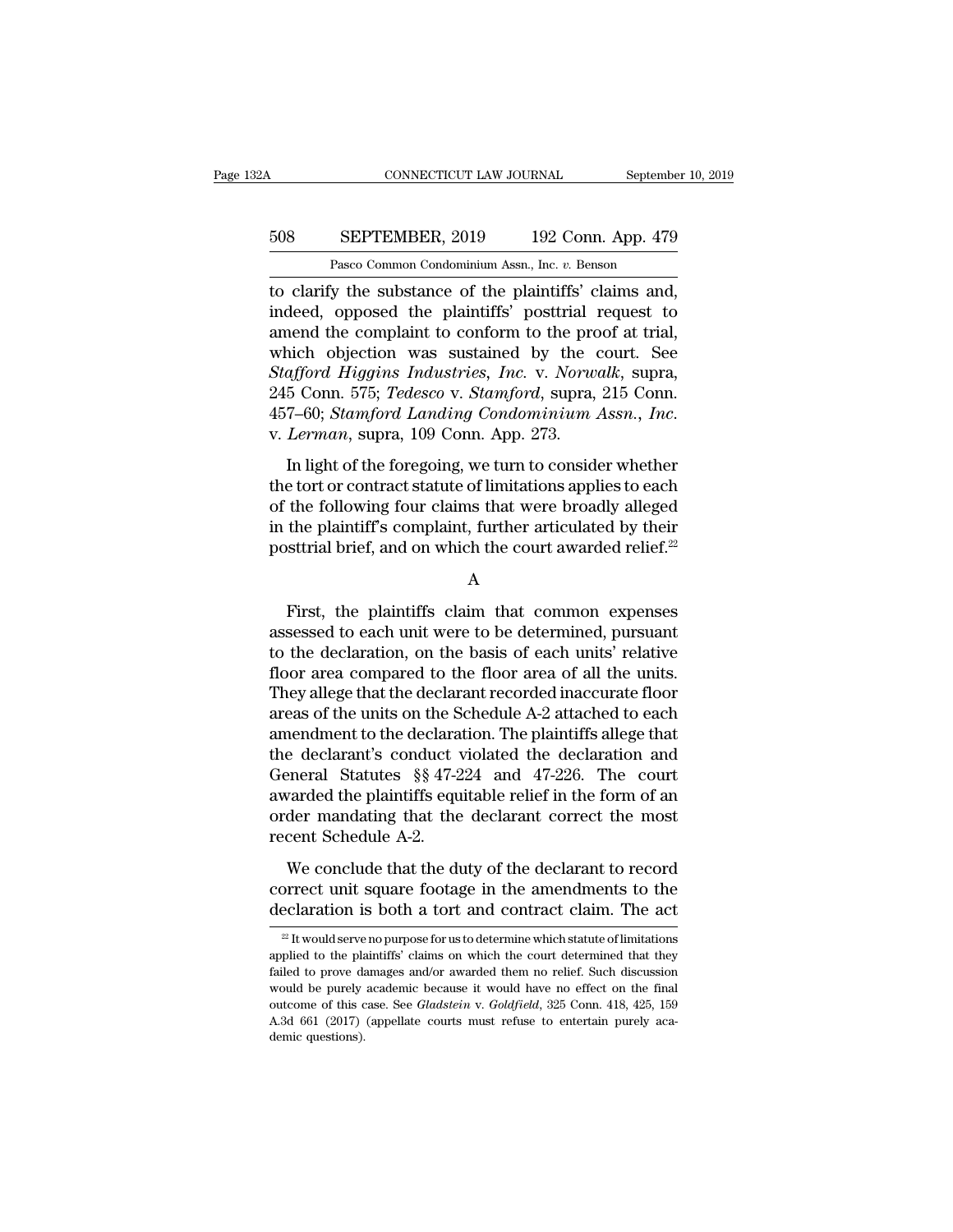### 10, 2019 CONNECTICUT LAW JOURNAL Page 133A<br>192 Conn. App. 479 SEPTEMBER, 2019 509<br>Pasco Common Condominium Assn., Inc. v. Benson CONNECTICUT LAW JOURNAL<br>
1<br>
2 Rasco Common Condominium Assn., Inc. *v.* Benson<br>
2 Pasco Common Condominium Assn., Inc. *v.* Benson<br>
2 Past that the declaration and any amendments

r 10, 2019 CONNECTICUT LAW JOURNAL Page 133A<br>
192 Conn. App. 479 SEPTEMBER, 2019 509<br>
Pasco Common Condominium Assn., Inc. v. Benson<br>
mandates that the declaration, and any amendments<br>
thereto, provide each unit's boundari 192 Conn. App. 479 SEPTEMBER, 2019 509<br>Pasco Common Condominium Assn., Inc. v. Benson<br>mandates that the declaration, and any amendments<br>thereto, provide each unit's boundaries and its percent-<br>age interest in the community 192 Conn. App. 479 SEPTEMBER, 2019 509<br>
Pasco Common Condominium Assn., Inc. v. Benson<br>
mandates that the declaration, and any amendments<br>
thereto, provide each unit's boundaries and its percent-<br>
age interest in the commu 192 Conn. App. 479 SEPTEMBER, 2019 509<br>
Pasco Common Condominium Assn., Inc.  $v$ . Benson<br>
mandates that the declaration, and any amendments<br>
thereto, provide each unit's boundaries and its percent-<br>
age interest in the co Pasco Common Condominium Assn., Inc.  $v$ . Benson<br>mandates that the declaration, and any amendments<br>thereto, provide each unit's boundaries and its percent-<br>age interest in the community as a whole. General Stat-<br>utes § 47 rasco common condominant assn., me.  $v$ . benson<br>mandates that the declaration, and any amendments<br>thereto, provide each unit's boundaries and its percent-<br>age interest in the community as a whole. General Stat-<br>utes § 47mandates that the declaration, and any amendments<br>thereto, provide each unit's boundaries and its percent-<br>age interest in the community as a whole. General Stat-<br>utes § 47-202 (15) provides: " Declaration' means any<br>inst thereto, provide each unit's boundaries and its percent-<br>age interest in the community as a whole. General Stat-<br>utes § 47-202 (15) provides: " 'Declaration' means any<br>instruments, however denominated, that create a com-<br>m age interest in the community as a whole. General Stat-<br>utes § 47-202 (15) provides: " Declaration' means any<br>instruments, however denominated, that create a com-<br>mon interest community, including any amendments to<br>those utes § 47-202 (15) provides: "Declaration' means any<br>instruments, however denominated, that create a com-<br>mon interest community, including any amendments to<br>those instruments." Section 47-224 provides in relevant<br>part: " instruments, however denominated, that create a com-<br>mon interest community, including any amendments to<br>those instruments." Section 47-224 provides in relevant<br>part: "(a) The declaration shall contain . . . . (5) In a<br>con mon interest community, including any amendments to<br>those instruments." Section 47-224 provides in relevant<br>part: "(a) The declaration shall contain . . . (5) In a<br>condominium or planned community, a description of<br>the bo those instruments." Section 47-224 provides in relevant<br>part: "(a) The declaration shall contain . . . (5) In a<br>condominium or planned community, a description of<br>the boundaries of each unit created by the declaration,<br>in part: "(a) The declaration shall contain  $\dots$  (5) In a condominium or planned community, a description of the boundaries of each unit created by the declaration, including the unit's identifying number  $\dots$ ." Section 47-2 condominium or planned community, a description of<br>the boundaries of each unit created by the declaration,<br>including the unit's identifying number  $\dots$ ." Section<br>47-226 provides in relevant part: "(a) The declaration<br>shal the boundaries of each unit created by the declaration,<br>including the unit's identifying number  $\dots$ ." Section<br>47-226 provides in relevant part: "(a) The declaration<br>shall allocate to each unit: (1) In a condominium, a<br>fr including the unit's identifying number . . . ." Section 47-226 provides in relevant part: "(a) The declaration shall allocate to each unit: (1) In a condominium, a fraction or percentage of undivided interests in the com 47-226 provides in relevant part: "(a) The declaration<br>shall allocate to each unit: (1) In a condominium, a<br>fraction or percentage of undivided interests in the com-<br>mon elements and in the common expenses of the asso-<br>ci shall allocate to each unit: (1) In a condominium, a<br>fraction or percentage of undivided interests in the com-<br>mon elements and in the common expenses of the asso-<br>ciation, and a portion of the votes in the association<br> $\$ fraction or percentage of undivided interests in the common elements and in the common expenses of the association, and a portion of the votes in the association  $\ldots$  "." Further, the plaintiffs specifically allege in th mon elements and in the common experiation, and a portion of the votes in . . . . " Further, the plaintiffs specifical complaint that the declarant violated 226. Thus, because the act mandates tion contain these denominat . ." Further, the plaintiffs specifically allege in their<br>mplaint that the declarant violated  $\S$   $\P$   $\P$   $47-6$ . Thus, because the act mandates that the declara-<br>on contain these denominations, the duty to correctly<br>cord complaint that the declarant violated  $\S$ § 47-224 and 47-226. Thus, because the act mandates that the declaration contain these denominations, the duty to correctly record them flows from the act.<br>Nevertheless, this claim

226. Thus, because the act mandates that the declaration contain these denominations, the duty to correctly<br>record them flows from the act.<br>Nevertheless, this claim also sounds in contract. The<br>allocation of interests on t tion contain these denominations, the duty to correctly<br>record them flows from the act.<br>Nevertheless, this claim also sounds in contract. The<br>allocation of interests on the basis of each unit's square<br>footage also is manda record them flows from the act.<br>Nevertheless, this claim also sounds in contract. The<br>allocation of interests on the basis of each unit's square<br>footage also is mandated by the declaration. Section<br>9.1 of the declaration p Nevertheless, this claim also sounds in contract. The<br>allocation of interests on the basis of each unit's square<br>footage also is mandated by the declaration. Section<br>9.1 of the declaration provides in relevant part: "The<br>t Nevertheless, this claim also sounds in contract. The<br>allocation of interests on the basis of each unit's square<br>footage also is mandated by the declaration. Section<br>9.1 of the declaration provides in relevant part: "The<br> allocation of interests on the basis of each unit's square<br>footage also is mandated by the declaration. Section<br>9.1 of the declaration provides in relevant part: "The<br>table showing [u]nit numbers and their allocated interfootage also is mandated by the declaration. Section<br>9.1 of the declaration provides in relevant part: "The<br>table showing [u]nit numbers and their allocated inter-<br>ests is attached as Schedule A-2. These interests have<br>be 9.1 of the declaration provides in relevant part: "The<br>table showing [u]nit numbers and their allocated inter-<br>ests is attached as Schedule A-2. These interests have<br>been allocated in accordance with the formulas set out<br> table showing [u]nit numbers and their allocated interests is attached as Schedule A-2. These interests have<br>been allocated in accordance with the formulas set out<br>in this [a]rticle  $\,\ldots\,\ldots$  These formulas are to be use ests is attached as Schedule A-2. These interests have<br>been allocated in accordance with the formulas set out<br>in this [a]rticle  $\ldots$ . These formulas are to be used<br>in reallocating interests if [u]nits are added to [Pasco been allocated in accordance with the formulas set out<br>in this [a]rticle . . . . . These formulas are to be used<br>in reallocating interests if [u]nits are added to [Pasco<br>Common]. Section 15.8 of the declaration provides t in this [a]rticle . . . . These formulas are to be used<br>in reallocating interests if [u]nits are added to [Pasco<br>Common]. Section 15.8 of the declaration provides that<br>when new units are added, "the [d]eclarant shall prein reallocating interests if [u]nits are Common]. Section 15.8 of the declarat<br>when new units are added, "the [d]ec<br>pare, execute and record an amendme<br>ration. If necessary, the [d]eclarant s<br>either new [s]urveys and [p]la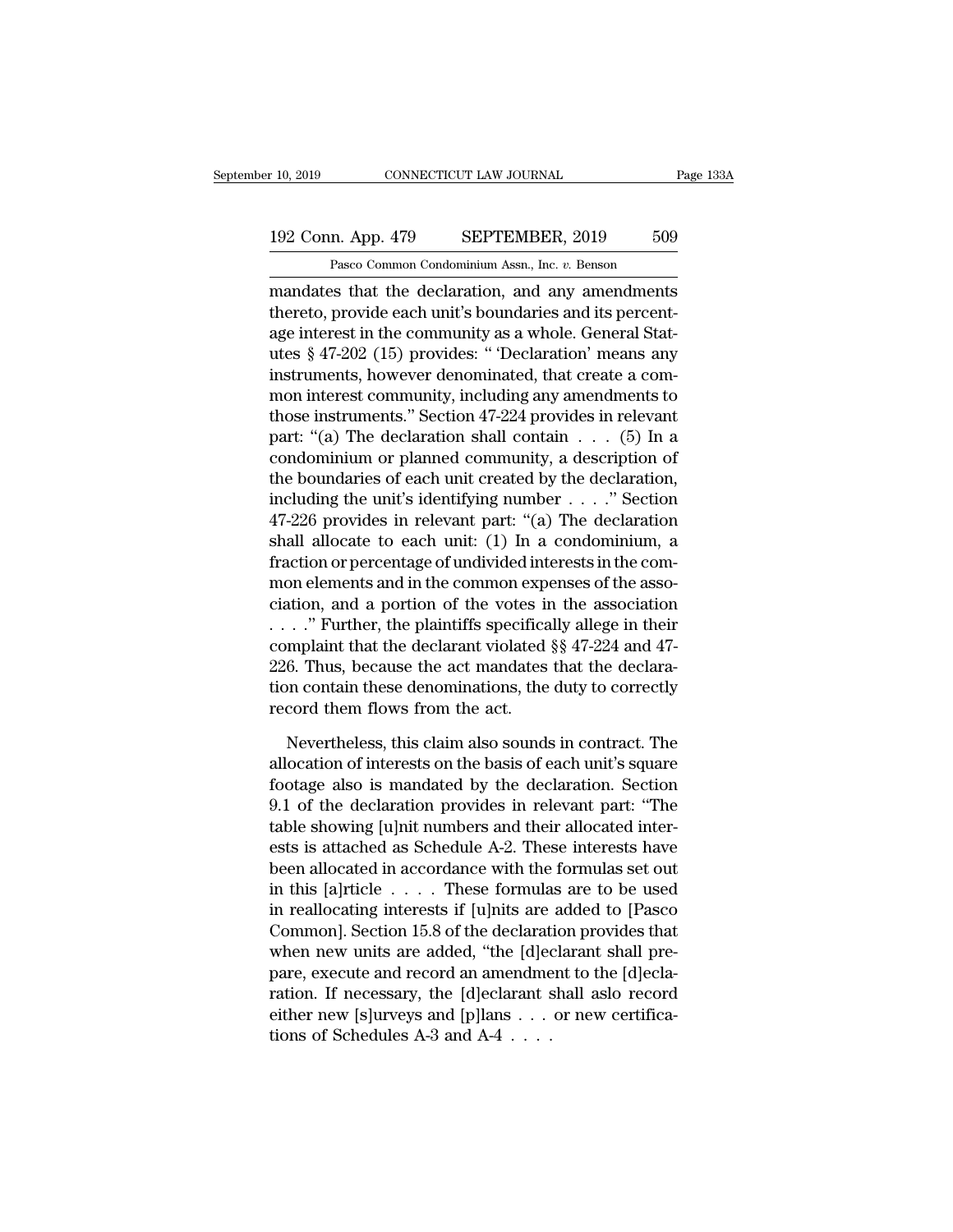### CONNECTICUT LAW JOURNAL September 10, 2019<br>510 SEPTEMBER, 2019 192 Conn. App. 479<br>Pasco Common Condominium Assn., Inc. v. Benson CONNECTICUT LAW JOURNAL Septembe<br>
SEPTEMBER, 2019 192 Conn. App. 479<br>
Pasco Common Condominium Assn., Inc. *v.* Benson<br>
amendment to the [dleclaration shall assign an

CONNECTICUT LAW JOURNAL September 10, 2019<br>
0 SEPTEMBER, 2019 192 Conn. App. 479<br>
Pasco Common Condominium Assn., Inc. v. Benson<br>
"The amendment to the [d]eclaration shall assign an<br>
entifying number to each new [u]nit cre 510 SEPTEMBER, 2019 192 Conn. App. 479<br>Pasco Common Condominium Assn., Inc. v. Benson<br>
"The amendment to the [d]eclaration shall assign an<br>
identifying number to each new [u]nit created and real-<br>
locate the [a]llocated [i SEPTEMBER, 2019 192 Conn. App. 479<br>
Pasco Common Condominium Assn., Inc. v. Benson<br>
"The amendment to the [d]eclaration shall assign an<br>
identifying number to each new [u]nit created and real-<br>
locate the [a]llocated [i]nt 510 SEPTEMBER, 2019 192 Conn. App. 479<br>
Pasco Common Condominium Assn., Inc. v. Benson<br>
"The amendment to the [d]eclaration shall assign an<br>
identifying number to each new [u]nit created and real-<br>
locate the [a]llocated [ Pasco Common Condominium Assn., Inc. v. Benson<br>
"The amendment to the [d]eclaration shall assign an<br>
identifying number to each new [u]nit created and real-<br>
locate the [a]llocated [i]nterests among all [u]nits. The<br>
amend Pasco Common Condominium Assn., inc.  $v$ . Benson<br>
"The amendment to the [d]eclaration shall assign an<br>
identifying number to each new [u]nit created and real-<br>
locate the [a]llocated [i]nterests among all [u]nits. The<br>
am "The amendment to the [d]eclaration shall assign an<br>identifying number to each new [u]nit created and real-<br>locate the [a]llocated [i]nterests among all [u]nits. The<br>amendment shall describe any [c]ommon [e]lements<br>and [l identifying number to each new [u]nit created and real-<br>locate the [a]llocated [i]nterests among all [u]nits. The<br>amendment shall describe any [c]ommon [e]lements<br>and [l]imited [c]ommon [e]lements created thereby and<br>desig locate the [a]llocated [i]nterests among all [u]nits. The<br>amendment shall describe any [c]ommon [e]lements<br>and [l]imited [c]ommon [e]lements created thereby and<br>designate the [u]nit to which each [l]imited [c]ommon<br>[e]leme amendment shall describe any [c]ommon [e]lements<br>and [l]imited [c]ommon [e]lements created thereby and<br>designate the [u]nit to which each [l]imited [c]ommon<br>[e]lement is allocated . . . . " In accordance with the<br>foregoing and [1]imited [c]ommon [e]lements created thereby and<br>designate the [u]nit to which each [1]imited [c]ommon<br>[e]lement is allocated  $\ldots$ ..." In accordance with the<br>foregoing provisions, the duty to correctly file amend-<br>m designate the [u]nit to which each [l]imited [c]ommon<br>[e]lement is allocated . . . . ." In accordance with the<br>foregoing provisions, the duty to correctly file amend-<br>ments to the Schedule A-2 also derives from the declara [e]lement is allocated . . . ."<br>foregoing provisions, the duty<br>ments to the Schedule A-2 also  $\alpha$ <br>tion. In addition, the plaintiffs<br>complaint that the declarant's c<br>laration. Therefore, we conclud<br>in both tort and contrac or in addition, the plaintiffs explicitly allege in their<br>mplaint that the declarant's conduct violated the dec-<br>ration. Therefore, we conclude that this claim sounds<br>both tort and contract.<br>B<br>Second, the plaintiffs claim

B

complaint that the declarant's conduct violated the declaration. Therefore, we conclude that this claim sounds<br>in both tort and contract.<br>B<br>Second, the plaintiffs claim that the defendants wired<br>certain common area lights laration. Therefore, we conclude that this claim sounds<br>in both tort and contract.<br>B<br>Second, the plaintiffs claim that the defendants wired<br>certain common area lights to individual units so that<br>those unit owners inappropr B<br>B<br>Second, the plaintiffs claim that the defendants wired<br>certain common area lights to individual units so that<br>those unit owners inappropriately were being assessed,<br>and paying, common expenses, and that the defendants<br> B<br>
Second, the plaintiffs claim that the defendants wired<br>
certain common area lights to individual units so that<br>
those unit owners inappropriately were being assessed,<br>
and paying, common expenses, and that the defendant Second, the plaintiffs claim that the defendants wired<br>certain common area lights to individual units so that<br>those unit owners inappropriately were being assessed,<br>and paying, common expenses, and that the defendants<br>made Second, the plaintiffs claim that the defendants wired<br>certain common area lights to individual units so that<br>those unit owners inappropriately were being assessed,<br>and paying, common expenses, and that the defendants<br>made certain common area lights to individual units so that<br>those unit owners inappropriately were being assessed,<br>and paying, common expenses, and that the defendants<br>made a special arrangement with the owner of the rest<br>taura those unit owners inappropriately were being assessed,<br>and paying, common expenses, and that the defendants<br>made a special arrangement with the owner of the rest<br>aurant unit in which they agreed that the restaurant<br>was exe and paying, common expenses, and that the defendants<br>made a special arrangement with the owner of the restaurant<br>taurant unit in which they agreed that the restaurant<br>was exempt from paying common charges. They allege<br>that made a special arrangement with the owner of the restaurant<br>taurant unit in which they agreed that the restaurant<br>was exempt from paying common charges. They allege<br>that the unit owners were not made aware of the wiring<br>or taurant unit in which they agreed that the restaurant<br>was exempt from paying common charges. They allege<br>that the unit owners were not made aware of the wiring<br>or the special arrangement. The court awarded the asso-<br>ciatio was exempt from paying common charges. They allege<br>that the unit owners were not made aware of the wiring<br>or the special arrangement. The court awarded the asso-<br>ciation \$126,766.11 for common charges that should<br>have been that the unit owners were not made aw<br>or the special arrangement. The court aveclation \$126,766.11 for common char<br>have been assessed against the restaura<br>awarded equitable relief in the form of a<br>ing that the defendants p and \$126,766.11 for common charges that should<br>we been assessed against the restaurant, and the court<br>varded equitable relief in the form of an order mandat-<br>g that the defendants produce a new wiring plan for<br>proval by th Example and the common enarges and should<br>have been assessed against the restaurant, and the court<br>awarded equitable relief in the form of an order mandat-<br>ing that the defendants produce a new wiring plan for<br>approval by

awarded equitable relief in the form of an order mandating that the defendants produce a new wiring plan for approval by the executive board.<br>We conclude that the claim arising out of the secret arrangement made with the ing that the defendants produce a new wiring plan for<br>approval by the executive board.<br>We conclude that the claim arising out of the secret<br>arrangement made with the owner of the restaurant<br>and the assessing of common char approval by the executive board.<br>We conclude that the claim arising out of the secret<br>arrangement made with the owner of the restaurant<br>and the assessing of common charges related to the<br>improper wiring of certain common We conclude that the claim arising out of the secret<br>arrangement made with the owner of the restaurant<br>and the assessing of common charges related to the<br>improper wiring of certain common area lighting is both<br>a tort claim We conclude that the claim arising out of the secret<br>arrangement made with the owner of the restaurant<br>and the assessing of common charges related to the<br>improper wiring of certain common area lighting is both<br>a tort claim arrangement made with the owner of the restaurant<br>and the assessing of common charges related to the<br>improper wiring of certain common area lighting is both<br>a tort claim and a contract claim. Section 47-245 (a)<br>provides in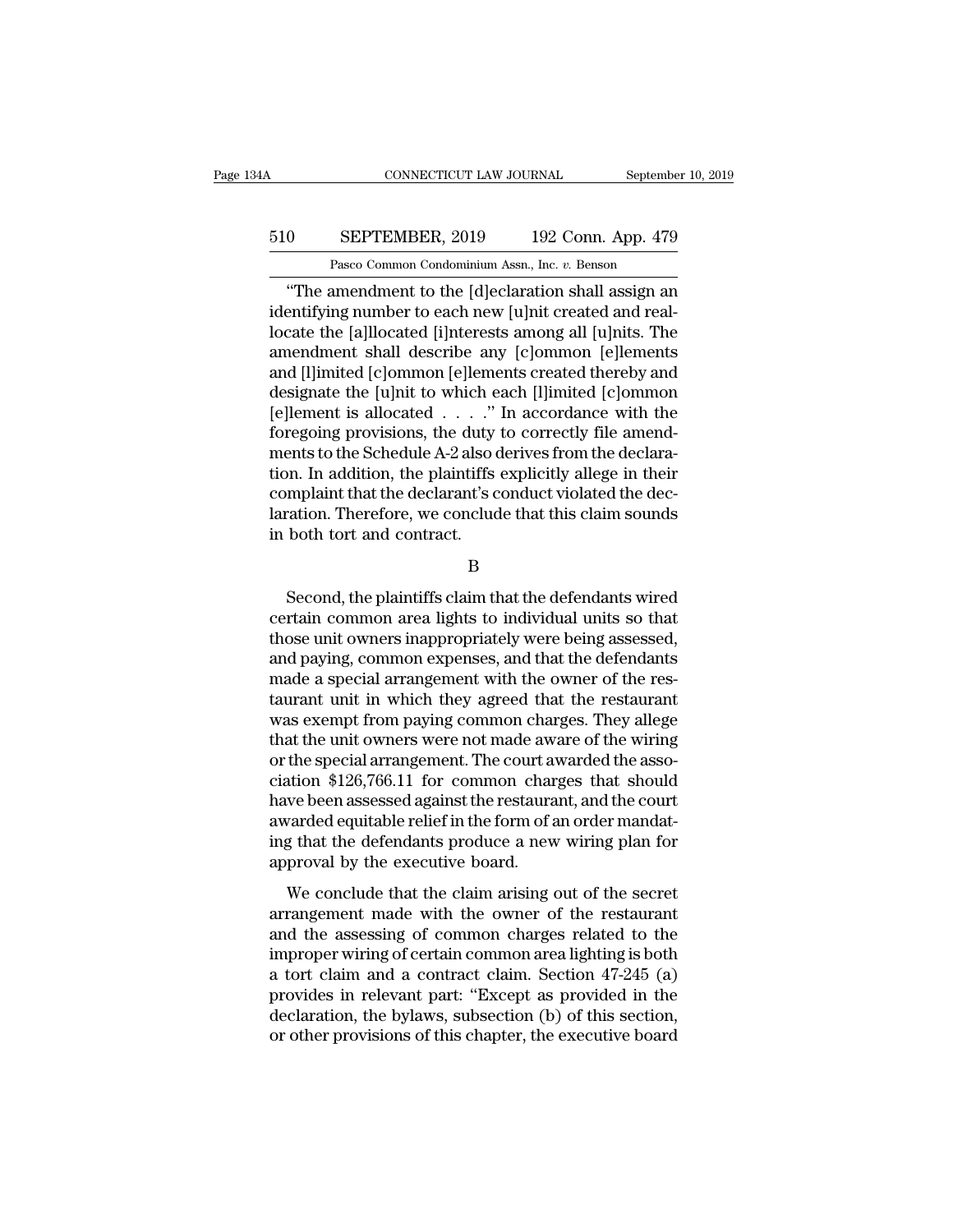### 10, 2019 CONNECTICUT LAW JOURNAL Page 135A<br>192 Conn. App. 479 SEPTEMBER, 2019 511<br>Pasco Common Condominium Assn., Inc. v. Benson CONNECTICUT LAW JOURNAL<br>
1<br>
1<br>
2 Rasco Common Condominium Assn., Inc. *v.* Benson<br>
1<br>
1 Instances on behalf of the association

r 10, 2019 CONNECTICUT LAW JOURNAL Page 13<br>
192 Conn. App. 479 SEPTEMBER, 2019 511<br>
Pasco Common Condominium Assn., Inc. v. Benson<br>
may act in all instances on behalf of the association.<br>
In the performance of their duties 192 Conn. App. 479 SEPTEMBER, 2019 511<br>
Pasco Common Condominium Assn., Inc. v. Benson<br>
may act in all instances on behalf of the association.<br>
In the performance of their duties, officers and mem-<br>
best of the executive b 192 Conn. App. 479 SEPTEMBER, 2019 511<br>
Pasco Common Condominium Assn., Inc. v. Benson<br>
may act in all instances on behalf of the association.<br>
In the performance of their duties, officers and mem-<br>
bers of the executive b 192 Conn. App. 479 SEPTEMBER, 2019 511<br>
Pasco Common Condominium Assn., Inc. v. Benson<br>
may act in all instances on behalf of the association.<br>
In the performance of their duties, officers and mem-<br>
bers of the executive Pasco Common Condominium Assn., Inc. v. Benson<br>may act in all instances on behalf of the association.<br>In the performance of their duties, officers and mem-<br>bers of the executive board appointed by the declarant<br>shall exerc Pasco Common Condominum Assn., inc.  $v$ . Benson<br>
Imay act in all instances on behalf of the association.<br>
In the performance of their duties, officers and mem-<br>
bers of the executive board appointed by the declarant<br>
shal may act in all instances on behalf of the association.<br>
In the performance of their duties, officers and members of the executive board appointed by the declarant<br>
shall exercise the degree of care and loyalty to the<br>
ass In the performance of their duties, officers and members of the executive board appointed by the declarant shall exercise the degree of care and loyalty to the association required of a trustee and officers  $\dots$ . The asso bers of the executive board appointed by the declarant<br>
shall exercise the degree of care and loyalty to the<br>
association required of a trustee and officers . . . . ."<br>
General Statutes § 47-211 provides in relevant part:<br> shall exercise the degree of care and loyalty to the<br>association required of a trustee and officers  $\dots$ ."<br>General Statutes § 47-211 provides in relevant part:<br>"Every  $\dots$  duty governed by this chapter imposes an<br>obligati association required of a trustee and officers  $\dots$ ."<br>General Statutes § 47-211 provides in relevant part:<br>"Every  $\dots$  duty governed by this chapter imposes an<br>obligation of good faith in its performance or enforce-<br>ment. General Statutes § 47-211 provides in relevant part:<br>
"Every . . . duty governed by this chapter imposes an<br>
obligation of good faith in its performance or enforce-<br>
ment." See *Chioffi* v. *Martin*, 181 Conn. App. 111, 1 "Every . . . duty governed by this chapter imposes an obligation of good faith in its performance or enforcement." See *Chioffi* v. *Martin*, 181 Conn. App. 111, 138–39, 186 A.3d 15 (2018) (outlining common-law tort eleme obligation of good faith in its performance or enforcement." See *Chioffi* v. *Martin*, 181 Conn. App. 111, 138–39, 186 A.3d 15 (2018) (outlining common-law tort elements of breach of fiduciary duty). As there is no provis ment." See *Chioffi* v. *Martin*, 181 Conn. App. 111, 138–39, 186 A.3d 15 (2018) (outlining common-law tort elements of breach of fiduciary duty). As there is no provision of the declaration that provides otherwise, the du 39, 186 A.3d 15 (2018) (outlining common-law tort<br>elements of breach of fiduciary duty). As there is no<br>provision of the declaration that provides otherwise, the<br>duty imposed on Benson, as a member of the executive<br>board, elements of breach of fiduciary duty). As there is no<br>provision of the declaration that provides otherwise, the<br>duty imposed on Benson, as a member of the executive<br>board, and the declarant, as the founder of Pasco Com-<br>mo provision of the declaration that provides otherwise, the<br>duty imposed on Benson, as a member of the executive<br>board, and the declarant, as the founder of Pasco Com-<br>mon, to refrain from acting as a fiduciary to the detri duty imposed on Benson, as a member of the executive<br>board, and the declarant, as the founder of Pasco Com-<br>mon, to refrain from acting as a fiduciary to the detri-<br>ment of the plaintiffs is a legal one imposed by the act on, to refrain from acting as a fiduciary to the detri-<br>ent of the plaintiffs is a legal one imposed by the act.<br>deed, in articulating their claim in their posttrial brief,<br>e plaintiffs specifically assert that the defend mon, to tend in from a<br>cange as a materialy solar dear ment of the plaintiffs is a legal one imposed by the act.<br>Indeed, in articulating their claim in their posttrial brief,<br>the plaintiffs specifically assert that the de

including their claim in their posttrial brief,<br>the plaintiffs specifically assert that the defendants<br>"failed to perform [their] fiduciary dut[ies]  $\ldots$ ."<br>Moreover, this claim also is one for breach of contract<br>because mated, in a detailing their claim in their posterial street,<br>the plaintiffs specifically assert that the defendants<br>"failed to perform [their] fiduciary dut[ies]  $\ldots$ ."<br>Moreover, this claim also is one for breach of cont "failed to perform [their] fiduciary dut[ies]  $\ldots$ ."<br>"Moreover, this claim also is one for breach of contract<br>because the declaration mandates that each unit owner,<br>including the restaurant, is responsible for common<br>cha Moreover, this claim also is one for breach of contract<br>because the declaration mandates that each unit owner,<br>including the restaurant, is responsible for common<br>charges. Section 9.2 (b) provides in relevant part: "The<br>p Moreover, this claim also is one for breach of contract<br>because the declaration mandates that each unit owner,<br>including the restaurant, is responsible for common<br>charges. Section 9.2 (b) provides in relevant part: "The<br>pe because the declaration mandates that each unit owner,<br>including the restaurant, is responsible for common<br>charges. Section 9.2 (b) provides in relevant part: "The<br>percentage of liability for [c]ommon [e]xpenses allo-<br>cate including the restaurant, is responsible for common charges. Section 9.2 (b) provides in relevant part: "The percentage of liability for [c]ommon [e]xpenses allocated to each [u]nit is based on the relative floor area of charges. Section 9.2 (b) provides in relevant part: "The<br>percentage of liability for [c]ommon [e]xpenses allo-<br>cated to each [u]nit is based on the relative floor area<br>of each [u]nit as compared to the floor area of all of percentage of liability for [c]ommon [e]xpenses allocated to each [u]nit is based on the relative floor area<br>of each [u]nit as compared to the floor area of all of<br>the [u]nits in the [c]ommon [i]nterest [c]ommunity.<br>... No cated to each [u]nit is based on the relative floor area<br>of each [u]nit as compared to the floor area of all of<br>the [u]nits in the [c]ommon [i]nterest [c]ommunity.<br>. . . Nothing contained in this [s]ubsection shall pro-<br>hi of each [u]nit as compared to the floor area of all of<br>the [u]nits in the [c]ommon [i]nterest [c]ommunity.<br>... Nothing contained in this [s]ubsection shall pro-<br>hibit certain [c]ommon [e]xpenses from being appor-<br>tioned to the [u]nits in the [c]ommon [i]nterest [c]ommunity.<br>
. . . Nothing contained in this [s]ubsection shall pro-<br>
hibit certain [c]ommon [e]xpenses from being appor-<br>
tioned to particular [u]nits under Article XIX of this<br>
Dec . . . Nothing contained in this [s]ubsection shall pro-<br>hibit certain [c]ommon [e]xpenses from being appor-<br>tioned to particular [u]nits under Article XIX of this<br>Declaration." Section 19.1 of the declaration, which is<br>con hibit certain [c]ommon [e]xpenses from being apportioned to particular [u]nits under Article XIX of this<br>Declaration." Section 19.1 of the declaration, which is<br>contained in Article XIX of the declaration, provides<br>that "[ tioned to particular [u]nits under Article XIX of this<br>Declaration." Section 19.1 of the declaration, which is<br>contained in Article XIX of the declaration, provides<br>that "[c]ommon [e]xpenses shall include," among other<br>thi Declaration." Section 19.1 of the declaration, which is<br>contained in Article XIX of the declaration, provides<br>that "[c]ommon [e]xpenses shall include," among other<br>things, "[e]xpenses of administration, maintenance, and<br>re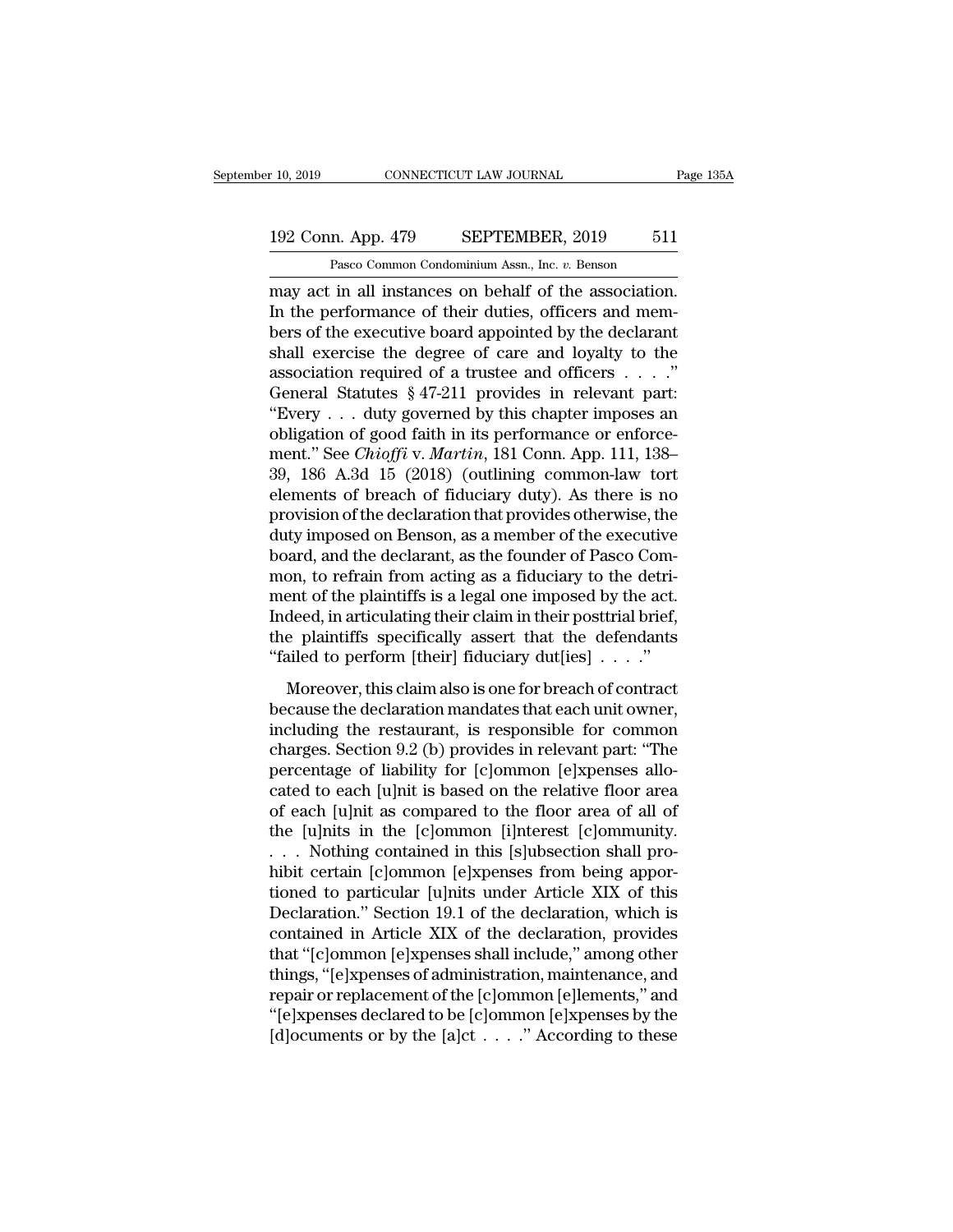### CONNECTICUT LAW JOURNAL September 10, 2019<br>512 SEPTEMBER, 2019 192 Conn. App. 479<br>Pasco Common Condominium Assn., Inc. v. Benson CONNECTICUT LAW JOURNAL Septembe<br>
SEPTEMBER, 2019 192 Conn. App. 479<br>
Pasco Common Condominium Assn., Inc. *v.* Benson<br>
ns the declaration mandates that each unit

CONNECTICUT LAW JOURNAL September 10, 2019<br>
SEPTEMBER, 2019 192 Conn. App. 479<br>
Pasco Common Condominium Assn., Inc. v. Benson<br>
provisions, the declaration mandates that each unit<br>
owner is liable for common expenses. Thus **SEPTEMBER**, 2019 192 Conn. App. 479<br>
Pasco Common Condominium Assn., Inc. v. Benson<br>
provisions, the declaration mandates that each unit<br>
owner is liable for common expenses. Thus, the allega-<br>
tion that the restaurant wa 512 SEPTEMBER, 2019 192 Conn. App. 479<br>
Pasco Common Condominium Assn., Inc.  $v$ . Benson<br>
provisions, the declaration mandates that each unit<br>
owner is liable for common expenses. Thus, the allega-<br>
tion that the restaura 512 SEPTEMBER, 2019 192 Conn. App. 479<br>
Pasco Common Condominium Assn., Inc. v. Benson<br>
provisions, the declaration mandates that each unit<br>
owner is liable for common expenses. Thus, the allega-<br>
tion that the restaurant Pasco Common Condominium Assn., Inc. *v.* Benson<br>provisions, the declaration mandates that each unit<br>owner is liable for common expenses. Thus, the allega-<br>tion that the restaurant was made exempt from common<br>charges is a Pasco Common Condominium Assn., Inc.  $v$ . Benson<br>provisions, the declaration mandates that each unit<br>owner is liable for common expenses. Thus, the allega-<br>tion that the restaurant was made exempt from common<br>charges is a provisions, the declaration mandates that each unit<br>owner is liable for common expenses. Thus, the allega-<br>tion that the restaurant was made exempt from common<br>charges is a claim for a breach of the declaration. More-<br>over owner is liable for common expenses. Thus, the allegation that the restaurant was made exempt from common charges is a claim for a breach of the declaration. Moreover, in framing their claim in their posttrial brief, the p tion that the restaurant was made exempt from common charges is a claim for a breach of the declaration. Moreover, in framing their claim in their posttrial brief, the plaintiffs assert "[t]here is no exception set forth i charges is a claim for a breach of the declaration. More-<br>over, in framing their claim in their posttrial brief, the<br>plaintiffs assert "[t]here is no exception set forth in the<br>[d]eclaration, which would eliminate a unit o over, in framing their claim in their posttrial brief, the plaintiffs assert "[t]here is no exception set forth in the [d]eclaration, which would eliminate a unit owner from the obligation to pay normal common charges." Si e obligation to pay normal common charges." Simi-<br>Ty, a claim that the declarant charged individual unit<br>vners for lighting expenses that should have been<br>mmon expenses alleges a breach of the declaration.<br>C<br>The plaintiffs

C<sub>c</sub>

larly, a claim that the declarant charged individual unit<br>owners for lighting expenses that should have been<br>common expenses alleges a breach of the declaration.<br>C<br>The plaintiffs claim that the defendants improperly<br>expend owners for lighting expenses that should have been<br>common expenses alleges a breach of the declaration.<br>C<br>The plaintiffs claim that the defendants improperly<br>expended the funds of the association to finance repairs<br>and mai common expenses alleges a breach of the declaration.<br>C<br>C<br>The plaintiffs claim that the defendants improperly<br>expended the funds of the association to finance repairs<br>and maintenance for units and for paving expenses. In<br>pa C<br>
The plaintiffs claim that the defendants improperly<br>
expended the funds of the association to finance repairs<br>
and maintenance for units and for paving expenses. In<br>
particular, the plaintiffs claim that, during the dev The plaintiffs claim that the defendants improperly<br>expended the funds of the association to finance repairs<br>and maintenance for units and for paving expenses. In<br>particular, the plaintiffs claim that, during the develop-<br> The plaintiffs claim that the defendants improperly<br>expended the funds of the association to finance repairs<br>and maintenance for units and for paving expenses. In<br>particular, the plaintiffs claim that, during the develop-<br> expended the funds of the association to finance repairs<br>and maintenance for units and for paving expenses. In<br>particular, the plaintiffs claim that, during the develop-<br>ment of Pasco Common, the defendants repaired and<br>ma and maintenance for units and for paving expenses. In<br>particular, the plaintiffs claim that, during the develop-<br>ment of Pasco Common, the defendants repaired and<br>maintained some of the older units, most of which were<br>owne particular, the plaintiffs claim that, during the development of Pasco Common, the defendants repaired and maintained some of the older units, most of which were owned by the defendants, and repaved a parking lot. They all ment of Pasco Common, the defendants repaired and<br>maintained some of the older units, most of which were<br>owned by the defendants, and repaved a parking lot.<br>They allege that the defendants improperly charged<br>the associatio expenses. Fired by the defendants, and reparca a parting form<br>they allege that the defendants improperly charged<br>e association for such repairs. In connection with<br>is claim, the court awarded the association \$106,173<br>r repairs and m rhey analysis and the determinate improperty emaged<br>the association for such repairs. In connection with<br>this claim, the court awarded the association \$106,173<br>for repairs and maintenance and \$45,298 for paving<br>expenses.<br>W

and a contract daim. The solution of the selection of 106,173<br>for repairs and maintenance and \$45,298 for paving<br>expenses.<br>We conclude that the defendants' alleged improper<br>expenditure of the association's funds for mainte for repairs and maintenance and \$45,298 for paving<br>expenses.<br>We conclude that the defendants' alleged improper<br>expenditure of the association's funds for maintenance<br>and repair of their units and for paving is both a tort to repairs and maintenance and  $\sqrt{16,250}$  for paving<br>expenses.<br>We conclude that the defendants' alleged improper<br>expenditure of the association's funds for maintenance<br>and repair of their units and for paving is both a We conclude that the defendants' alleged improper<br>expenditure of the association's funds for maintenance<br>and repair of their units and for paving is both a tort<br>claim and a contract claim. The duty of the declarant<br>to exp We conclude that the defendants' alleged improper<br>expenditure of the association's funds for maintenance<br>and repair of their units and for paving is both a tort<br>claim and a contract claim. The duty of the declarant<br>to exp expenditure of the association's funds for maintenance<br>and repair of their units and for paving is both a tort<br>claim and a contract claim. The duty of the declarant<br>to expend properly the funds of the association stems<br>fro and repair of their units and for paving is both a tort<br>claim and a contract claim. The duty of the declarant<br>to expend properly the funds of the association stems<br>from § 47-253 (c), which provides: "The declarant is<br>liabl claim and a contract claim. The duty of the declarant<br>to expend properly the funds of the association stems<br>from § 47-253 (c), which provides: "The declarant is<br>liable to the association for all funds of the association<br>co to expend properly the funds of the association stems<br>from § 47-253 (c), which provides: "The declarant is<br>liable to the association for all funds of the association<br>collected during the period of declarant control which<br>w from  $\S$  47-253 (c), which provides: "The declarant is<br>liable to the association for all funds of the association<br>collected during the period of declarant control which<br>were not properly expended." Our legislature, in<br>ena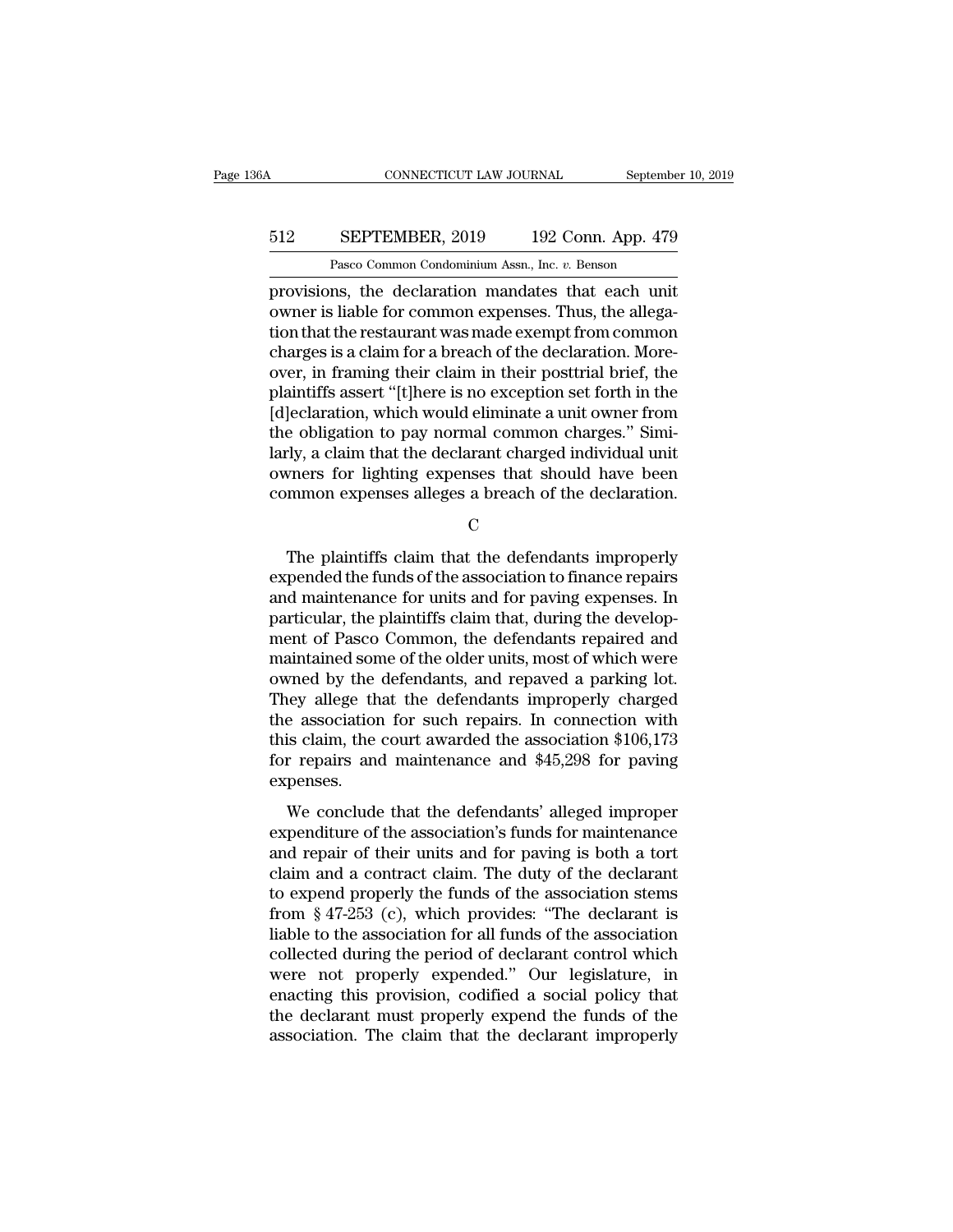### 10, 2019 CONNECTICUT LAW JOURNAL Page 137A<br>192 Conn. App. 479 SEPTEMBER, 2019 513<br>Pasco Common Condominium Assn., Inc. v. Benson CONNECTICUT LAW JOURNAL<br>
1<br>
1<br>
2 Pasco Common Condominium Assn., Inc. *v.* Benson<br>
1<br>
2 Pasco Common Condominium Assn., Inc. *v.* Benson<br>
1<br>
2 Further is tortious because the duty alleged to

expended funds is tortious because the duty alleged to<br>
rate been breached flows from § 47-253 (c). Indeed,<br>
rate been breached flows from § 47-253 (c). Indeed,<br>
rate funds is tortious because the duty alleged to<br>
rate bee 192 Conn. App. 479 SEPTEMBER, 2019 513<br>
Pasco Common Condominium Assn., Inc. v. Benson<br>
expended funds is tortious because the duty alleged to<br>
have been breached flows from § 47-253 (c). Indeed,<br>
count five of the plainti 192 Conn. App. 479 SEPTEMBER, 2019 513<br>
Pasco Common Condominium Assn., Inc. v. Benson<br>
expended funds is tortious because the duty alleged to<br>
have been breached flows from § 47-253 (c). Indeed,<br>
count five of the plaint 192 Conn. App. 479 SEPTEMBER, 2019 513<br>
Pasco Common Condominium Assn., Inc. v. Benson<br>
expended funds is tortious because the duty alleged to<br>
have been breached flows from § 47-253 (c). Indeed,<br>
count five of the plainti Pasco Common Condominium Assn.<br>
expended funds is tortious because<br>
have been breached flows from §<br>
count five of the plaintiffs' complai<br>
prior four counts and merely alleges<br>
conduct violated § 47-253 (c).<br>
Furthermore, pended funds is tortious because the duty alleged to<br>we been breached flows from § 47-253 (c). Indeed,<br>unt five of the plaintiffs' complaint incorporates the<br>ior four counts and merely alleges that the declarant's<br>nduct v Experiment runts is torritous because the duty aneged to<br>have been breached flows from § 47-253 (c). Indeed,<br>count five of the plaintiffs' complaint incorporates the<br>prior four counts and merely alleges that the declarant

Frace is been breached flows from  $\S$  47-255 (c). Indeed,<br>count five of the plaintiffs' complaint incorporates the<br>prior four counts and merely alleges that the declarant's<br>conduct violated  $\S$  47-253 (c).<br>Furthermore, th beyond the of the plantins complaint incorporates the<br>prior four counts and merely alleges that the declarant's<br>conduct violated  $\S$  47-253 (c).<br>Furthermore, the mandate as to which party is<br>responsible for repair and mai prior four counts and merery aneges that the declarant s<br>conduct violated § 47-253 (c).<br>Furthermore, the mandate as to which party is<br>responsible for repair and maintenance is outlined by<br>General Statutes § 47-249 (a), wh Furthermore, the mandate as to which party is<br>responsible for repair and maintenance is outlined by<br>General Statutes § 47-249 (a), which provides in rele-<br>vant part: "Except to the extent provided by the declara-<br>tion... Furthermore, the mandate as to which party is<br>responsible for repair and maintenance is outlined by<br>General Statutes § 47-249 (a), which provides in rele-<br>vant part: "Except to the extent provided by the declara-<br>tion . . responsible for repair and maintenance is outlined by<br>General Statutes  $\S$  47-249 (a), which provides in rele-<br>vant part: "Except to the extent provided by the declara-<br>tion . . . . the association is responsible for<br>main General Statutes § 47-249 (a), which provides in relevant part: "Except to the extent provided by the declaration  $\ldots$  the association is responsible for maintenance, repair and replacement of the common elements, and ea vant part: "Except to the extent provided by the declaration  $\ldots$  the association is responsible for maintenance, repair and replacement of the common elements, and each unit owner is responsible for maintenance, repair tion  $\ldots$  the association is responsible for maintenance, repair and replacement of the common elements, and each unit owner is responsible for maintenance, repair and replacement of his unit.  $\ldots$  "To the extent that t maintenance, repair and replacement of the common<br>elements, and each unit owner is responsible for main-<br>tenance, repair and replacement of his unit. . . . ." To<br>the extent that the plaintiffs' claim alleges that the<br>defe elements, and each unit owner is responsible for main-<br>tenance, repair and replacement of his unit. . . ." To<br>the extent that the plaintiffs' claim alleges that the<br>defendants improperly charged the association for<br>repair tenance, repair and replacement of his unit. . . ." To<br>the extent that the plaintiffs' claim alleges that the<br>defendants improperly charged the association for<br>repairs and maintenance, such a claim alleges a viola-<br>tion o the extent that the plaintiffs' claim alleges that the<br>defendants improperly charged the association for<br>repairs and maintenance, such a claim alleges a viola-<br>tion of the mandate of  $\S 47-249$  (a). Moreover, in<br>describin defendants improperly charged the association for<br>repairs and maintenance, such a claim alleges a viola-<br>tion of the mandate of §47-249 (a). Moreover, in<br>describing this claim in their posttrial brief, the plain-<br>tiffs spe repairs and maintenance, such a claim alleges a violation of the mandate of §47-249 (a). Moreover, in describing this claim in their posttrial brief, the plaintiffs specifically assert that the defendants had "a fiduciary tion of the mandate of  $\S 47-249$  (a). Moreover, in<br>describing this claim in their posttrial brief, the plain-<br>tiffs specifically assert that the defendants had "a fidu-<br>ciary duty to manage the financial affairs of the<br>a describing this claim in their posttrial brief, the plain-<br>tiffs specifically assert that the defendants had "a fidu-<br>ciary duty to manage the financial affairs of the<br>association in a lawful and proper fashion," and that<br> tiffs specifically assert that the defendants had "a fiduciary duty to manage the financial affairs of the association in a lawful and proper fashion," and that "[s]ince the declarant/Benson charged maintenance and repair ciary duty to manage the financial affairs of the<br>association in a lawful and proper fashion," and that<br>"[s]ince the declarant/Benson charged maintenance and<br>repair for many of the units, especially the older ones<br>owned by association in a lawful and proper fashion," and that<br>"[s]ince the declarant/Benson charged maintenance and<br>repair for many of the units, especially the older ones<br>owned by the declarant, to the association and since<br>the d "[s]ince the declarant/Benson charged maintenance and<br>repair for many of the units, especially the older ones<br>owned by the declarant, to the association and since<br>the declarant/Benson is in a fiduciary capacity to the<br>asso repair for many of the university owned by the declarant, the declarant/Benson is in association, the plaintiffs and maintenance category association by the declaranclaim is a tort claim.<br>Nonetheless, this claim Freed by the declarant, to the association and since<br>e declarant/Benson is in a fiduciary capacity to the<br>sociation, the plaintiffs claim that the entire repair<br>d maintenance category should be paid back to the<br>sociation b the declarative Britain is in a nutchary capacity to the<br>association, the plaintiffs claim that the entire repair<br>and maintenance category should be paid back to the<br>association by the declarant/Benson." Accordingly, this<br>

association, the plantifis claim that the entire repair<br>and maintenance category should be paid back to the<br>association by the declarant/Benson." Accordingly, this<br>claim is a tort claim.<br>Nonetheless, this claim also is a c and maintenance category should be paid back to the<br>association by the declarant/Benson." Accordingly, this<br>claim is a tort claim.<br>Nonetheless, this claim also is a contract claim<br>because Article VI of the declaration pres association by the declarativ behson. Accordingly, this<br>claim is a tort claim.<br>because Article VI of the declaration prescribes which<br>party is responsible for repairs and maintenance. Sec-<br>tion 6.1 of the declaration provi Monetheless, this claim also is a contract claim<br>because Article VI of the declaration prescribes which<br>party is responsible for repairs and maintenance. Sec-<br>tion 6.1 of the declaration provides that the association<br>is re Nonetheless, this claim also is a contract claim<br>because Article VI of the declaration prescribes which<br>party is responsible for repairs and maintenance. Sec-<br>tion 6.1 of the declaration provides that the association<br>is re because Article VI of the declaration prescribes which party is responsible for repairs and maintenance. Section 6.1 of the declaration provides that the association is responsible for the maintenance, repair, and replacem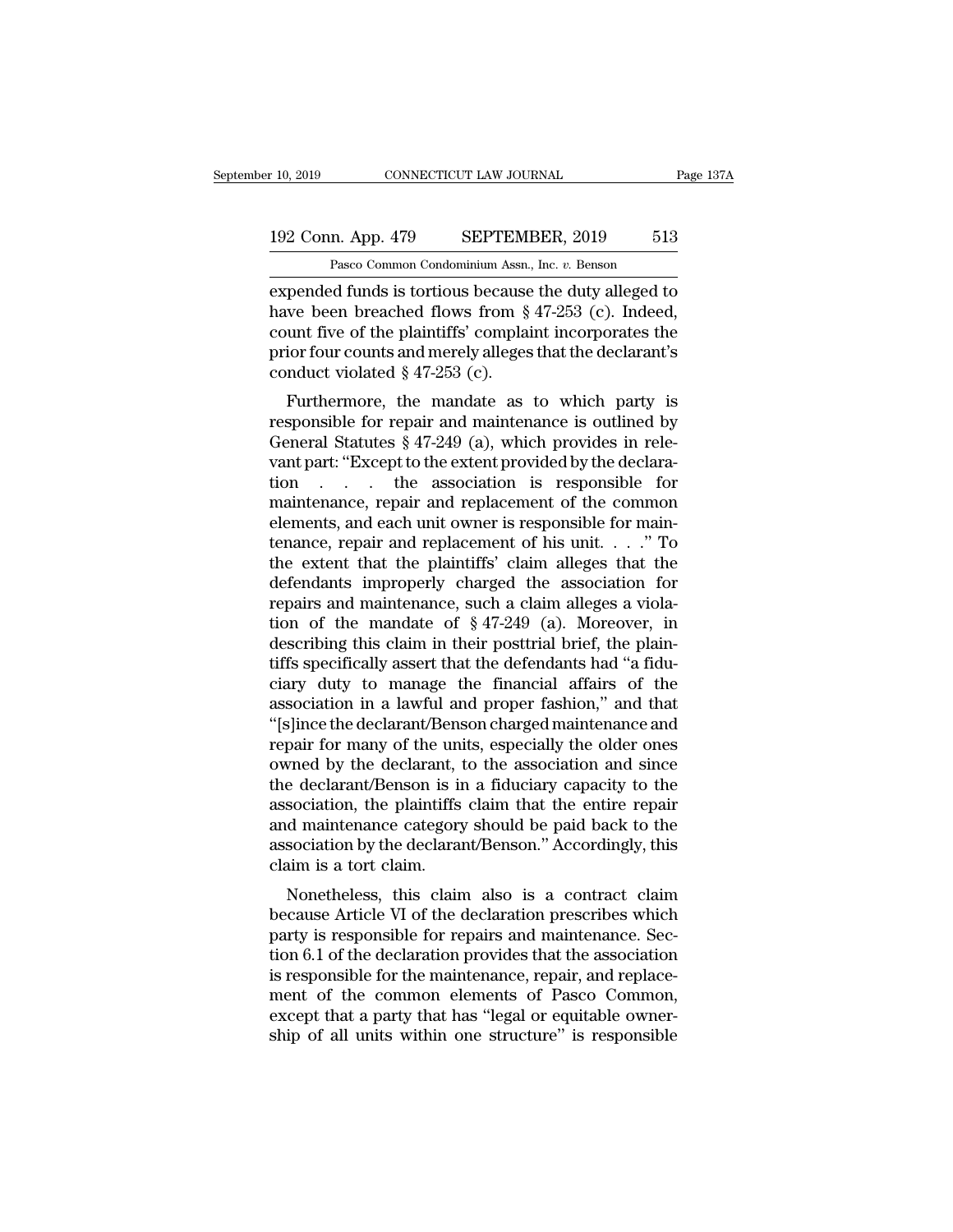### CONNECTICUT LAW JOURNAL September 10, 2019<br>514 SEPTEMBER, 2019 192 Conn. App. 479<br>Pasco Common Condominium Assn., Inc. v. Benson CONNECTICUT LAW JOURNAL Septembe<br>
SEPTEMBER, 2019 192 Conn. App. 479<br>
Pasco Common Condominium Assn., Inc. *v.* Benson<br>
nterior and exterior maintenance renair and

For all interior and exterior maintenance, repair, and<br>
For all interior and exterior maintenance, repair, and<br>
replacement of that structure. Section 6.2 of the declaration provides that the unit extraction are reproperib EPTEMBER, 2019 192 Conn. App. 479<br>Pasco Common Condominium Assn., Inc. v. Benson<br>for all interior and exterior maintenance, repair, and<br>replacement of that structure. Section 6.2 of the declara-<br>tion provides that the unit 514 SEPTEMBER, 2019 192 Conn. App. 479<br>
Pasco Common Condominium Assn., Inc.  $v$ . Benson<br>
for all interior and exterior maintenance, repair, and<br>
replacement of that structure. Section 6.2 of the declara-<br>
tion provides t 514 SEPTEMBER, 2019 192 Conn. App. 479<br>
Pasco Common Condominium Assn., Inc. v. Benson<br>
for all interior and exterior maintenance, repair, and<br>
replacement of that structure. Section 6.2 of the declara-<br>
tion provides tha Pasco Common Condominium Assn., Inc. v. Benson<br>for all interior and exterior maintenance, repair, and<br>replacement of that structure. Section 6.2 of the declara-<br>tion provides that the unit owners are responsible for<br>the m Pasco Common Condominium Assn., Inc.  $v$ . Benson<br>for all interior and exterior maintenance, repair, and<br>replacement of that structure. Section 6.2 of the declara-<br>tion provides that the unit owners are responsible for<br>the for all interior and exterior maintenance, repair, and<br>replacement of that structure. Section 6.2 of the declara-<br>tion provides that the unit owners are responsible for<br>the maintenance, repair, and replacement of "all por replacement of that structure. Section 6.2 of the declaration provides that the unit owners are responsible for<br>the maintenance, repair, and replacement of "all por-<br>tions of his or her [u]nit . . . . " Section 6.3 provide tion provides that the unit owners are responsible for<br>the maintenance, repair, and replacement of "all por-<br>tions of his or her [u]nit  $\dots$ ." Section 6.3 provides<br>that, notwithstanding §§ 6.1 and 6.2, each unit owner<br>is the maintenance, repair, and replacement of "all portions of his or her [u]nit  $\dots$ ." Section 6.3 provides<br>that, notwithstanding §§ 6.1 and 6.2, each unit owner<br>is responsible for "maintenance, repair and replace-<br>ment" o tions of his or her [u]nit  $\dots$  " Section 6.3 provides<br>that, notwithstanding §§ 6.1 and 6.2, each unit owner<br>is responsible for "maintenance, repair and replace-<br>ment" of "the exterior building, including but not lim-<br>ite that, notwithstanding §§ 6.1 and 6.2, each unit owner<br>is responsible for "maintenance, repair and replace-<br>ment" of "the exterior building, including but not lim-<br>ited to the siding, roof and paint" and of the limited<br>com is responsible for "maintenance, repair and replacement" of "the exterior building, including but not limited to the siding, roof and paint" and of the limited common elements, which are the "space heating, water heating ment" of "the exterior building, including but not limited to the siding, roof and paint" and of the limited common elements, which are the "space heating, water heating and air conditioning apparatus and all electrical sw ited to the siding, roof and paint" and of the limited<br>common elements, which are the "space heating, water<br>heating and air conditioning apparatus and all electrical<br>switches, television, telephone, and electrical receptacommon elements, which are the "space heating, water<br>heating and air conditioning apparatus and all electrical<br>switches, television, telephone, and electrical recepta-<br>cles  $\ldots$  serving [that] one [u]nit exclusively  $\ldots$ heating and air conditioning apparatus and all electrical<br>switches, television, telephone, and electrical recepta-<br>cles  $\ldots$  serving [that] one [u]nit exclusively  $\ldots$ ."<br>In addition, the plaintiffs assert in their postt switches, television, telephone, and electrical receptacles . . . serving [that] one [u]nit exclusively . . . ."<br>In addition, the plaintiffs assert in their posttrial brief that the defendants' improper expenditure of com cles . . . serving [that] one [u]nit exclusively . . . ."<br>In addition, the plaintiffs assert in their posttrial brief<br>that the defendants' improper expenditure of common<br>expenses was in violation of the declaration. There In addition, the plaintiffs assert in their posttrial brief<br>that the defendants' improper expenditure of common<br>expenses was in violation of the declaration. Therein,<br>they also cite a number of provisions of the declaratio that the defendants' improper expenditure of common<br>expenses was in violation of the declaration. Therein,<br>they also cite a number of provisions of the declaration<br>that they maintain are in conflict with each other. In<br>add expenses was in violation of the declaration. Therein,<br>they also cite a number of provisions of the declaration<br>that they maintain are in conflict with each other. In<br>addition, the defendants recognized the contractual<br>nat they also cite a number of provisions of the declaration<br>that they maintain are in conflict with each other. In<br>addition, the defendants recognized the contractual<br>nature of this claim because their counterargument<br>made in that they maintain are in conflict with each other. In addition, the defendants recognized the contractual nature of this claim because their counterargument made in their posttrial brief substantially relied on the provis addition, the denature of this c<br>made in their po<br>provisions of the<br>issue on the bas<br>cited by the plai<br>tract claim. ovisions of the declaration, and the court decided the<br>sue on the basis of the provisions of the declaration<br>red by the plaintiffs. Thus, this claim also is a con-<br>act claim.<br>D<br>The plaintiffs also claim that the defendants

D<sub>a</sub>

Fissue on the basis of the provisions of the declaration<br>cited by the plaintiffs. Thus, this claim also is a contract claim.<br>D<br>The plaintiffs also claim that the defendants engaged<br>in self-dealing and that Benson breached cited by the plaintiffs. Thus, this claim also is a contract claim.<br>
D<br>
The plaintiffs also claim that the defendants engaged<br>
in self-dealing and that Benson breached his fiduciary<br>
duty by remitting association funds to IT The plaintiffs also claim that the defendants engaged<br>in self-dealing and that Benson breached his fiduciary<br>duty by remitting association funds to the defendants<br>as a "management fee," and by charging the association<br>f D<br>
The plaintiffs also claim that the defendants engaged<br>
in self-dealing and that Benson breached his fiduciary<br>
duty by remitting association funds to the defendants<br>
as a "management fee," and by charging the associatio D<br>The plaintiffs also claim that the defendants engaged<br>in self-dealing and that Benson breached his fiduciary<br>duty by remitting association funds to the defendants<br>as a "management fee," and by charging the association<br>fo The plaintiffs also claim that the defendants engaged<br>in self-dealing and that Benson breached his fiduciary<br>duty by remitting association funds to the defendants<br>as a "management fee," and by charging the association<br>for expenses. ity by remiting association runds to the defendants<br>a "management fee," and by charging the association<br>r Benson's personal vehicle expenses. In connection<br>th this claim, the court awarded the association<br>4,834 for managem as a "management ree," and by charging the association<br>for Benson's personal vehicle expenses. In connection<br>with this claim, the court awarded the association<br>\$64,834 for management fees and \$14,592 for vehicle<br>expenses.<br> for Benson's personal vehicle expenses. In connection<br>with this claim, the court awarded the association<br>\$64,834 for management fees and \$14,592 for vehicle<br>expenses.<br>We conclude that both the self-dealing and the breach<br>o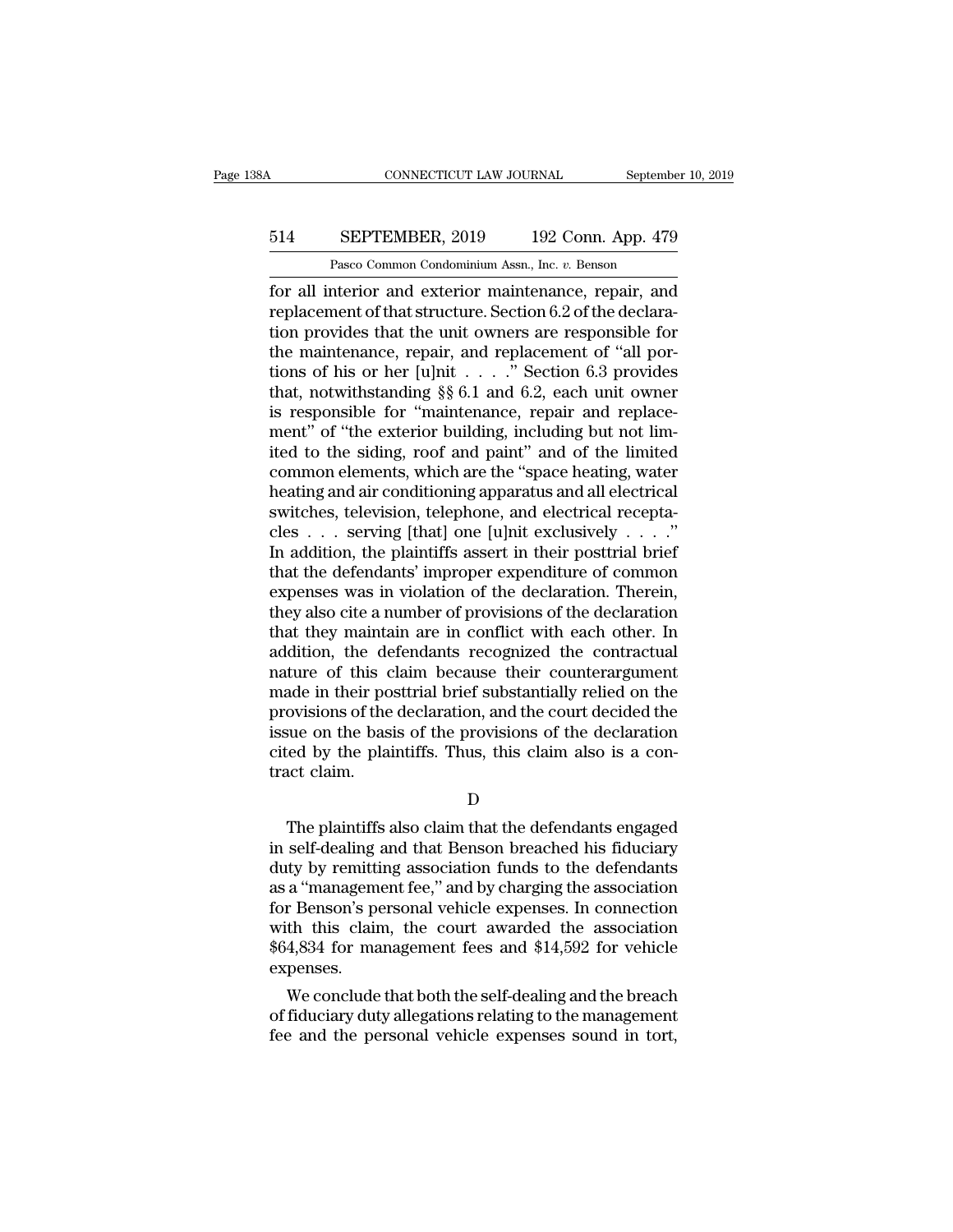## 10, 2019 CONNECTICUT LAW JOURNAL Page 139A<br>192 Conn. App. 479 SEPTEMBER, 2019 515<br>Pasco Common Condominium Assn., Inc. v. Benson Page 139A<br>
Page 139A<br>
Page 139A<br>
Pasco Common Condominium Assn., Inc. *v.* Benson<br>
not in contract. As we previously outlined in part II B

not in contract. As we previously outlined in part II B<br>
as a fiduciary is imposed by  $8.47-245$  (a) and common-<br>
as a fiduciary is imposed by  $8.47-245$  (a) and common-192 Conn. App. 479 SEPTEMBER, 2019 515<br>
Pasco Common Condominium Assn., Inc. v. Benson<br>
not in contract. As we previously outlined in part II B<br>
of this opinion, the duty not to engage in self-dealing<br>
as a fiduciary is i 192 Conn. App. 479 SEPTEMBER, 2019 515<br>
Pasco Common Condominium Assn., Inc. v. Benson<br>
not in contract. As we previously outlined in part II B<br>
of this opinion, the duty not to engage in self-dealing<br>
as a fiduciary is i 192 Conn. App. 479 SEPTEMBER, 2019 515<br>
Pasco Common Condominium Assn., Inc. v. Benson<br>
not in contract. As we previously outlined in part II B<br>
of this opinion, the duty not to engage in self-dealing<br>
as a fiduciary is im Pasco Common Condominium Assn., Inc. v. Benson<br>not in contract. As we previously outlined in part II B<br>of this opinion, the duty not to engage in self-dealing<br>as a fiduciary is imposed by  $\S 47-245$  (a) and common-<br>law to Pasco Common Condominium Assn., Inc.  $v$ . Benson<br>
not in contract. As we previously outlined in part II B<br>
of this opinion, the duty not to engage in self-dealing<br>
as a fiduciary is imposed by  $\S 47-245$  (a) and common-<br> not in contract. As we previously outlined in part II B<br>of this opinion, the duty not to engage in self-dealing<br>as a fiduciary is imposed by § 47-245 (a) and common-<br>law tort principles. To clarify their claims, the plaint of this opinion, the duty not to engage in self-dealing<br>as a fiduciary is imposed by  $\S$  47-245 (a) and common-<br>law tort principles. To clarify their claims, the plaintiffs<br>specifically used the talismanic phrases "self-d as a fiduciary is imposed by  $\S$  47-245 (a) and common-<br>law tort principles. To clarify their claims, the plaintiffs<br>specifically used the talismanic phrases "self-dealing,"<br>and "a breach of fiduciary duty." Thus, on the law tort principle<br>specifically used<br>and "a breach of<br>this language ar<br>cite a particular<br>violated, we con<br>tort claims.<br>In sum, we con ecifically used the talismanic phrases "self-dealing,"<br>
d "a breach of fiduciary duty." Thus, on the basis of<br>
is language and the fact that the plaintiffs do not<br>
ce a particular provision of the declaration that was<br>
bla and "a breach of fiduciary duty." Thus, on the basis of<br>this language and the fact that the plaintiffs do not<br>cite a particular provision of the declaration that was<br>violated, we conclude that both of these claims are<br>tor

this language and the fact that the plaintiffs do not<br>cite a particular provision of the declaration that was<br>violated, we conclude that both of these claims are<br>tort claims.<br>In sum, we conclude that the plaintiffs' claim cite a particular provision of the declaration that was<br>violated, we conclude that both of these claims are<br>tort claims.<br>In sum, we conclude that the plaintiffs' claim regard-<br>ing the vehicle expenses and management fee so violated, we conclude that both of these claims are<br>tort claims.<br>In sum, we conclude that the plaintiffs' claim regard-<br>ing the vehicle expenses and management fee sounds<br>in tort and, thus, is time barred pursuant to  $\S 5$ tort claims.<br>In sum, we conclude that the plaintiffs' claim regard-<br>ing the vehicle expenses and management fee sounds<br>in tort and, thus, is time barred pursuant to  $\S 52-577$ .<br>We further conclude that the remainder of th In sum, we conclude that the plaintiffs' claim regarding the vehicle expenses and management fee sounds<br>in tort and, thus, is time barred pursuant to  $\S$  52-577.<br>We further conclude that the remainder of the plaintiffs'<br>c ing the vehicle expenses and management fee sounds<br>in tort and, thus, is time barred pursuant to  $\S$  52-577.<br>We further conclude that the remainder of the plaintiffs'<br>claims sound in both tort and contract. As to those<br>cl in tort and, thus<br>We further concl<br>claims sound in<br>claims, the plair<br>longer breach of<br>quently, those c<br>§ 52-576.<sup>23</sup> Figure 1.4 and the defendants are entitled to the benefit of the deference benefit of the defendants are not time barred pursuant to  $52-576.^{23}$  [II]<br>The defendants next claim that the court improperly varded the associa ciality, the plaintiffs are entitled to the benefit of the longer breach of contract statute of limitations. Consequently, those claims are not time barred pursuant to  $\frac{8}{5}$  52-576.<sup>23</sup><br>III<br>The defendants next claim t

#### III

III<br>
23 Finally, we reject the defendants' argument that *Bellemare* v. *Wachovia*<br>
<sup>23</sup> Finally, we reject the defendants' argument that *Bellemare* v. *Wachovia*<br> *prigage Corp.*, supra, 284 Conn. 193, compels the conclu

*Mortgage Corp.*, supra, 284 Conn. 193, compels the court improperly awarded the association damages on the plaintiffs'<br><sup>28</sup> Finally, we reject the defendants' argument that *Bellemare* v. *Wachovia Mortgage Corp.*, supra, The defendants next claim that the court improperly<br>awarded the association damages on the plaintiffs'<br> $\frac{1}{2}$  Finally, we reject the defendants' argument that *Bellemare* v. *Wachovia*<br>*Mortgage Corp.*, supra, 284 Conn The defendants flext claim that the court improperty<br>awarded the association damages on the plaintiffs'<br> $\frac{1}{2}$  Finally, we reject the defendants' argument that *Bellemare* v. *Wachovia*<br>*Mortgage Corp.*, supra, 284 Con awarded the association damages on the plaintiffs'<br>
<sup>23</sup> Finally, we reject the defendants' argument that *Bellemare* v. Wachovia<br> *Mortgage Corp.*, supra, 284 Conn. 193, compels the conclusion that all of the<br>
plaintiffs <sup>23</sup> Finally, we reject the defendants' argument that *Bellemare* v. *Wachovia Mortgage Corp.*, supra, 284 Conn. 193, compels the conclusion that all of the plaintiffs' claims are tort claims. In that case, our Supreme <sup>20</sup> Finally, we reject the defendants' argument that *Bellemare* v. *Wachovia Mortgage Corp.*, supra, 284 Conn. 193, compels the conclusion that all of the plaintiffs' claims are tort claims. In that case, our Supreme Mortgage Corp., supra, 284 Conn. 193, compels the conclusion that all of the plaintiffs' claims are tort claims. In that case, our Supreme Court considered whether the tort or contract statute of limitations applied to a plaintiffs' claims are tort claims. In that case, our Supreme Court considered whether the tort or contract statute of limitations applied to a count that alleged that "the defendant had violated [General Statutes]  $\$  4 whether the tort or contract statute of imutations applied to a count that alleged that "the defendant had violated [General Statutes] § 49-8 by failing to provide a release of mortgage within sixty days of the satisfacti alleged that "the defendant had violated [General Statutes] § 49-8 by failing<br>to provide a release of mortgage within sixty days of the satisfaction of the<br>underlying debt." Id., 198. Our Supreme Court held that the tort s to provide a release of mortgage within sixty days of the satisfaction of the underlying debt." Id., 198. Our Supreme Court held that the tort statute of limitations applied to such a claim because, among other reasons, " underlying debt." Id., 198. Our Supreme Court held that the tort statute of limitations applied to such a claim because, among other reasons, "the duty to release the mortgage that the plaintiff complained of in . . . her Imutations applied to such a claim because, among other reasons, "the duty<br>to release the mortgage that the plaintiff complained of in  $\ldots$  her com-<br>plaint did not arise from the mortgage contract but, rather, from § 49to release the mortgage that the plantified<br>plaint did not arise from the mortgage<br>which also prescribes damages for a brea<br>that "[a]pplying multiple statutes of limit<br>statute is an odd result, one that we ger<br>and that "th ant did not arise from the mortgage contract but, rather, from § 49-8, inch also prescribes damages for a breach of that statutory duty"; id., 201; at "[a]pplying multiple statutes of limitation to a singular duty created that "[a]pplying multiple statutes of limitation to a singular duty created by statute is an odd result, one that we generally attempt to avoid"; id., 202; and that "the cause of action created by  $\S$  49-8 is akin to an a

that "[a]pplying multiple statutes of limitation to a singular duty created by statute is an odd result, one that we generally attempt to avoid"; id.,  $202$ ; and that "the cause of action created by  $\S$  49-8 is akin to an statute is an odd result, one that we generally attempt to avoid"; id., 202; and that "the cause of action created by  $\S$  49-8 is akin to an action for slander of title," which is a tort. Id.<br> *Bellemare* is inapplicable and that "the cause of action created by § 49-8 is akin to an slander of title," which is a tort. Id.<br> *Bellemare* is inapplicable because, in the present case, the partilitigated and the court decided whether the defendan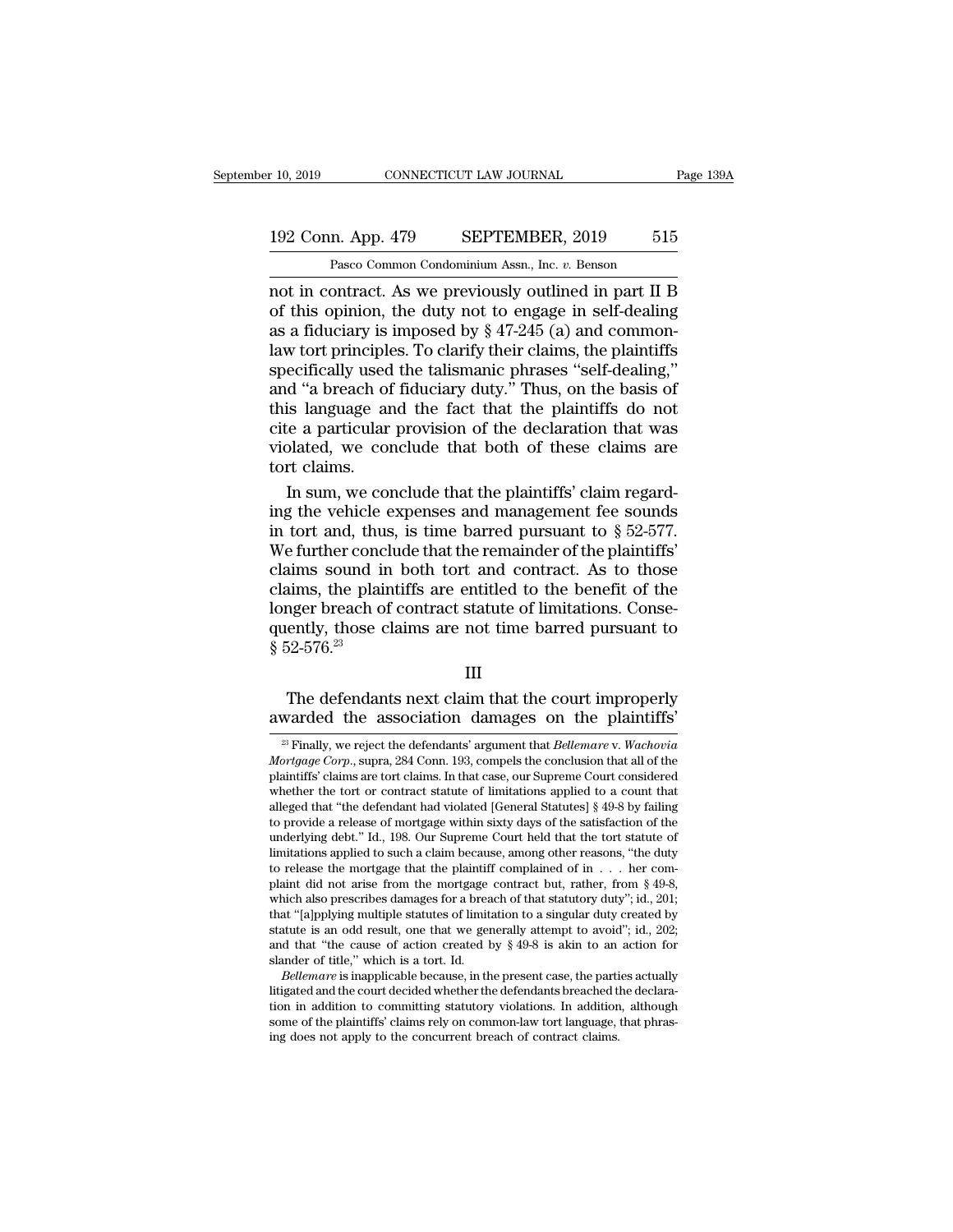### CONNECTICUT LAW JOURNAL September 10, 2019<br>516 SEPTEMBER, 2019 192 Conn. App. 479<br>Pasco Common Condominium Assn., Inc. v. Benson CONNECTICUT LAW JOURNAL Septembe<br>
SEPTEMBER, 2019 192 Conn. App. 479<br>
Pasco Common Condominium Assn., Inc. *v.* Benson<br>
at the defendants improperly assessed common

CONNECTICUT LAW JOURNAL September 10, 2019<br>
SEPTEMBER, 2019 192 Conn. App. 479<br>
Pasco Common Condominium Assn., Inc. v. Benson<br>
Claim that the defendants improperly assessed common<br>
charges because it made a special arrang EXEPTEMBER, 2019 192 Conn. App. 479<br>
Pasco Common Condominium Assn., Inc. v. Benson<br>
claim that the defendants improperly assessed common<br>
charges because it made a special arrangement with<br>
the owner of the restaurant uni 516 SEPTEMBER, 2019 192 Conn. App. 479<br>Pasco Common Condominium Assn., Inc. v. Benson<br>claim that the defendants improperly assessed common<br>charges because it made a special arrangement with<br>the owner of the restaurant unit EXEPTEMBER, 2019 192 Conn. App. 479<br>
Pasco Common Condominium Assn., Inc.  $v$ . Benson<br>
claim that the defendants improperly assessed common<br>
charges because it made a special arrangement with<br>
the owner of the restaurant Pasco Common Condominium Assn., Inc. v. Benson<br>Claim that the defendants improperly assessed common<br>charges because it made a special arrangement with<br>the owner of the restaurant unit in which the defendants<br>agreed that th Pasco Common Condominium Assn., Inc.  $v$ . Benson<br>
claim that the defendants improperly assessed common<br>
charges because it made a special arrangement with<br>
the owner of the restaurant unit in which the defendants<br>
agreed claim that the defendants improperly assessed common<br>charges because it made a special arrangement with<br>the owner of the restaurant unit in which the defendants<br>agreed that the restaurant was exempt from paying<br>common char charges because it made a special arrangement with<br>the owner of the restaurant unit in which the defendants<br>agreed that the restaurant was exempt from paying<br>common charges. The defendants argue, inter alia, that<br>the court the owner of the restaurant unit in which the defendants<br>agreed that the restaurant was exempt from paying<br>common charges. The defendants argue, inter alia, that<br>the court's damage award is inconsistent with its prior<br>fin agreed that the restaurant wa<br>common charges. The defendar<br>the court's damage award is ine<br>finding that the association colle<br>because "the association colle<br>common expenses of the cond<br>owners . . . ." We agree.<br>We begin by minion charges. The defendants argue, inter ana, that<br>e court's damage award is inconsistent with its prior<br>iding that the association had not been damaged<br>cause "the association collected 100 percent of the<br>mmon expenses the court's dantage award is inconsistent which is prior<br>finding that the association had not been damaged<br>because "the association collected 100 percent of the<br>common expenses of the condominium from the unit<br>owners . . .

Finally that the association riad not been daniaged<br>because "the association collected 100 percent of the<br>common expenses of the condominium from the unit<br>owners  $\dots$ ." We agree.<br>We begin by setting forth the applicable s because the association conected foo percent of the<br>common expenses of the condominium from the unit<br>owners . . . ." We agree.<br>We begin by setting forth the applicable standard<br>of review and relevant legal principles gover beyonds and the condominant from the unit<br>owners  $\dots$ ." We agree.<br>We begin by setting forth the applicable standard<br>of review and relevant legal principles governing our<br>resolution of the defendants' third claim. "The con We begin by setting forth the applicable standard<br>of review and relevant legal principles governing our<br>resolution of the defendants' third claim. "The construc-<br>tion of a judgment is a question of law for the court.<br> $\ldots$ We begin by setting forth the applicable standard<br>of review and relevant legal principles governing our<br>resolution of the defendants' third claim. "The construc-<br>tion of a judgment is a question of law for the court.<br> $\ldots$ % of review and relevant legal principles governing our resolution of the defendants' third claim. "The construction of a judgment is a question of law for the court.<br>  $\ldots$  As a general rule, judgments are to be construe resolution of the defendants' third claim. "The construction of a judgment is a question of law for the court.<br>  $\ldots$  As a general rule, judgments are to be construed<br>
in the same fashion as other written instruments.<br>  $\$ tion of a judgment is a question of law for the court.<br>
. . . As a general rule, judgments are to be construed<br>
in the same fashion as other written instruments. . . .<br>
The determinative factor is the intention of the cou when the same fashion as other written instruments. . . . The determinative factor is the intention of the court<br>as gathered from all parts of the judgment. . . . The<br>judgment should admit of a consistent construction as<br> in the same fashion as other written instruments. . . . The determinative factor is the intention of the court<br>as gathered from all parts of the judgment. . . . The<br>judgment should admit of a consistent construction as<br>a The determinative factor is the intention of the court<br>as gathered from all parts of the judgment. . . . The<br>judgment should admit of a consistent construction as<br>a whole. . . . To determine the meaning of a judgment,<br>we as gathered from all parts of the judgment. . . . . The<br>judgment should admit of a consistent construction as<br>a whole. . . . To determine the meaning of a judgment,<br>we must ascertain the intent of the court from the<br>langua judgment should admit of a consist<br>a whole.... To determine the mea<br>we must ascertain the intent of 1<br>language used and, if necessary, t<br>cumstances." (Internal quotation<br>Wheelabrator Bridgeport, L.P. v. Br<br>332, 355, 133 A. whole:  $\ldots$  10 determine the meaning of a judgment,<br>
a must ascertain the intent of the court from the<br>
nguage used and, if necessary, the surrounding cir-<br>
mstances." (Internal quotation marks omitted.)<br>
heelabrator Bri we must ascertain the mient of the court from the<br>language used and, if necessary, the surrounding cir-<br>cumstances." (Internal quotation marks omitted.)<br>Wheelabrator Bridgeport, L.P. v. Bridgeport, 320 Conn.<br>332, 355, 133

*Janguage used and, if necessary, the surfounding cn-<br>
<i>Cumstances."* (Internal quotation marks omitted.)<br> *Wheelabrator Bridgeport, L.P. v. Bridgeport,* 320 Conn.<br>
332, 355, 133 A.3d 402 (2016).<br>
"Where a court's opinion cunistances. (internal quotation marks omitted.)<br>
Wheelabrator Bridgeport, L.P. v. Bridgeport, 320 Conn.<br>
332, 355, 133 A.3d 402 (2016).<br>
"Where a court's opinion contains fundamental logi-<br>
cal inconsistencies, it may war *L.F. v. Brugeport, 520* Conn.<br>
332, 355, 133 A.3d 402 (2016).<br>
"Where a court's opinion contains fundamental logical inconsistencies, it may warrant reversal." In re<br> *Jacob W.*, 178 Conn. App. 195, 217, 172 A.3d 1274 (20 332, 333, 133 A.3d 402 (2010).<br>
"Where a court's opinion contains fundamental logical inconsistencies, it may warrant reversal." In re<br>
Jacob W., 178 Conn. App. 195, 217, 172 A.3d 1274 (2017),<br>
aff'd, 330 Conn. 744, 200 A "Where a court's opinion contains fundamental logical inconsistencies, it may warrant reversal." In re<br>Jacob W., 178 Conn. App. 195, 217, 172 A.3d 1274 (2017),<br>aff'd, 330 Conn. 744, 200 A.3d 1091 (2019); see *Sun Val,*<br>LL cal inconsistencies, it may warrant reversal." In re<br>Jacob W., 178 Conn. App. 195, 217, 172 A.3d 1274 (2017),<br>aff'd, 330 Conn. 744, 200 A.3d 1091 (2019); see Sun Val,<br>LLC v. Commissioner of Transportation, 330 Conn.<br>316, Jacob W., 178 Conn. App. 195, 217, 172 A.3d 1274 (2017),<br>aff'd, 330 Conn. 744, 200 A.3d 1091 (2019); see Sun Val,<br>LLC v. Commissioner of Transportation, 330 Conn.<br>316, 325, 193 A.3d 1192 (2018) ("[w]hen . . . the trial<br>co aff'd, 330 Conn. 744, 200 A.3d 1091 (2019); see *Sun Val,*<br>*LLC* v. *Commissioner of Transportation*, 330 Conn.<br>316, 325, 193 A.3d 1192 (2018) ("[w]hen . . . the trial<br>court draws conclusions of law, our review is plenary<br> *LLC* v. *Commissioner of Transportation*, 330 Conn.<br>316, 325, 193 A.3d 1192 (2018) ("[w]hen . . . the trial<br>court draws conclusions of law, our review is plenary<br>and we must decide whether its conclusions are legally<br>and 316, 325, 193 A.3d 1192 (2018) ("[w]hen  $\ldots$  the trial court draws conclusions of law, our review is plenary and we must decide whether its conclusions are legally and logically correct" [internal quotation marks omitted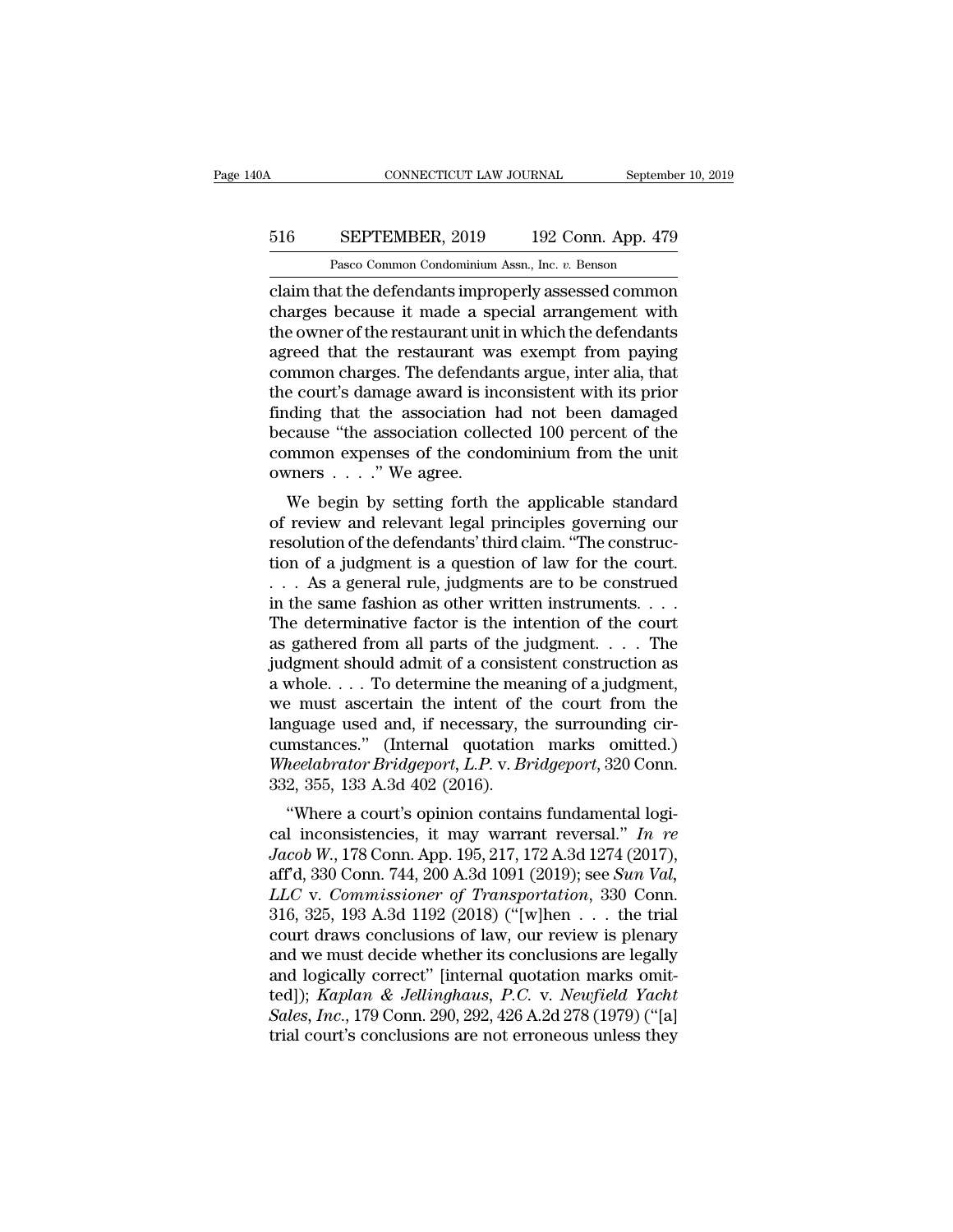### 10, 2019 CONNECTICUT LAW JOURNAL Page 141A<br>192 Conn. App. 479 SEPTEMBER, 2019 517<br>Pasco Common Condominium Assn., Inc. v. Benson CONNECTICUT LAW JOURNAL<br>
1<br>
1<br>
2 Pasco Common Condominium Assn., Inc. *v.* Benson<br>
2 Pasco Common Condominium Assn., Inc. *v.* Benson<br>
2 Pasco Logic or reason or are inconsistent with

value of the connective law Journal of Page 1414<br>
192 Conn. App. 479 SEPTEMBER, 2019 517<br>
Pasco Common Condominium Assn., Inc. v. Benson<br>
violate law, logic, or reason or are inconsistent with<br>
the subordinate facts in the 192 Conn. App. 479 SEPTEMBER, 2019 517<br>
Pasco Common Condominium Assn., Inc. v. Benson<br>
violate law, logic, or reason or are inconsistent with<br>
the subordinate facts in the finding''). "[A] judgment<br>
rendered [on] facts fo 192 Conn. App. 479 SEPTEMBER, 2019 517<br>
Pasco Common Condominium Assn., Inc. v. Benson<br>
violate law, logic, or reason or are inconsistent with<br>
the subordinate facts in the finding"). "[A] judgment<br>
rendered [on] facts fou 192 Conn. App. 479 SEPTEMBER, 2019 517<br>
Pasco Common Condominium Assn., Inc.  $v$ . Benson<br>
violate law, logic, or reason or are inconsistent with<br>
the subordinate facts in the finding"). "[A] judgment<br>
rendered [on] facts Pasco Common Condominium Assn., Inc. v. Benson<br>violate law, logic, or reason or are inconsistent with<br>the subordinate facts in the finding"). "[A] judgment<br>rendered [on] facts found will not be reversed or set<br>aside unles Pasco Common Condominum Assn., Inc.  $v$ . Benson<br>violate law, logic, or reason or are inconsistent with<br>the subordinate facts in the finding"). "[A] judgment<br>rendered [on] facts found will not be reversed or set<br>aside unle violate law, logic, or reason or are inconsistent with<br>the subordinate facts in the finding"). "[A] judgment<br>rendered [on] facts found will not be reversed or set<br>aside unless . . . a conclusion has been reached, or<br>an in the subordinate facts in the finding"). "[A] judgment<br>rendered [on] facts found will not be reversed or set<br>aside unless . . . a conclusion has been reached, or<br>an inference drawn, from a fact, many facts, or the facts<br>fo rendered [on] facts found will not be reversed or set<br>aside unless  $\ldots$  a conclusion has been reached, or<br>an inference drawn, from a fact, many facts, or the facts<br>found, which affects the judgment rendered in material<br>d aside unless . . . a c<br>an inference drawn, fro<br>found, which affects the<br>degree and is legally o<br>or those facts . . . ."<br>ted.) *O'Connor* v. *Lar*<br>31 A.3d 1 (2011).<br>In the present case Interence drawn, from a fact, many facts, or the facts<br>und, which affects the judgment rendered in material<br>gree and is legally or logically inconsistent with that<br>those facts  $\ldots$ ." (Internal quotation marks omit-<br>d.) O bound, which arects the judgment rendered in inaterial<br>degree and is legally or logically inconsistent with that<br>or those facts  $\ldots$ ." (Internal quotation marks omit-<br>ted.) O'Connor v. Larocque, 302 Conn. 562, 576 n.12,<br>

degree and is legally of logically inconsistent with that<br>or those facts . . . ." (Internal quotation marks omit-<br>ted.) O'Connor v. Larocque, 302 Conn. 562, 576 n.12,<br>31 A.3d 1 (2011).<br>In the present case, the court first of those facts  $\ldots$  (internal quotation marks onti-<br>ted.) O'Connor v. Larocque, 302 Conn. 562, 576 n.12,<br>31 A.3d 1 (2011).<br>In the present case, the court first addressed the<br>plaintiffs' claim that the defendants utilized puted by Common V. Eurocque, 302 Comm. 302, 370 n.12,<br>31 A.3d 1 (2011).<br>In the present case, the court first addressed the<br>plaintiffs' claim that the defendants utilized an improper<br>formula to determine the amount of commo of A.5d 1 (2011).<br>In the present case, the court first addressed the plaintiffs' claim that the defendants utilized an improper<br>formula to determine the amount of common charges.<br>The court concluded that: "The defendants In the present case, the court first addressed the<br>plaintiffs' claim that the defendants utilized an improper<br>formula to determine the amount of common charges.<br>The court concluded that: "The defendants do not dis-<br>pute t plaintiffs' claim that the defendants utilized an improper<br>formula to determine the amount of common charges.<br>The court concluded that: "The defendants do not dis-<br>pute that the formula used by the declarant for the<br>calcul formula to determine the amount of common charges.<br>The court concluded that: "The defendants do not dis-<br>pute that the formula used by the declarant for the<br>calculation of common charges based on use categories<br>and square The court concluded that: "The defendants do not dis-<br>pute that the formula used by the declarant for the<br>calculation of common charges based on use categories<br>and square footage groups is not consistent with the<br>provisio pute that the formula used by the declarant for the calculation of common charges based on use categories and square footage groups is not consistent with the provisions of the declaration. . . . The plaintiffs argue that calculation of common charges based on use categories<br>and square footage groups is not consistent with the<br>provisions of the declaration. . . . The plaintiffs argue<br>that the failure to follow the amended declaration in<br>as and square footage groups is not consistent with the<br>provisions of the declaration. . . . The plaintiffs argue<br>that the failure to follow the amended declaration in<br>assessing common charges to the unit owners caused<br>great provisions of the declaration.  $\dots$  The plaintiffs argue<br>that the failure to follow the amended declaration in<br>assessing common charges to the unit owners caused<br>great damage to the unit owners and the association,<br>but pr that the failure to follow the amended declaration in<br>assessing common charges to the unit owners caused<br>great damage to the unit owners and the association,<br>but present no manner in which the court can calculate<br>such dama assessing common charges to the unit owners caused<br>great damage to the unit owners and the association,<br>but present no manner in which the court can calculate<br>such damages. The defendants argue that since the<br>association c great damage to the unit owners and the association,<br>but present no manner in which the court can calculate<br>such damages. The defendants argue that since the<br>association collected 100 percent of the common<br>expenses of the but present no manner in which the court can calculate<br>such damages. The defendants argue that since the<br>association collected 100 percent of the common<br>expenses of the condominium from the unit owners,<br>and since the assoc such damages. The defendants argue that since the<br>association collected 100 percent of the common<br>expenses of the condominium from the unit owners,<br>and since the association is only claiming relief here,<br>there is no basis association collected 100 percent of the commo<br>expenses of the condominium from the unit owner:<br>'and since the association is only claiming relief here<br>there is no basis for this court to find that the association<br>has been penses of the condominum from the unit owners,<br>d since the association is only claiming relief here,<br>ere is no basis for this court to find that the associa-<br>nn has been damaged by the use of the improper<br>rmula. The court and since the association is only claiming feller here,<br>there is no basis for this court to find that the associa-<br>tion has been damaged by the use of the improper<br>formula. The court agrees. The damages, if any, would<br>have

there is no basis for this court to find that the association has been damaged by the use of the improper formula. The court agrees. The damages, if any, would have been sustained by individual unit owners."<br>The court late formula. The court agrees. The damages, if any, would<br>have been sustained by individual unit owners."<br>The court later addressed the plaintiffs' claim that<br>the defendants improperly assessed common charges<br>because it made a restaurant would be exempt from paying control the restaurant of the paintiffs of the defendants improperly assessed common charges<br>because it made a special arrangement with the owner<br>of the restaurant unit in which they rative been sustained by individual difful owners.<br>The court later addressed the plaintiffs' claim that<br>the defendants improperly assessed common charges<br>because it made a special arrangement with the owner<br>of the restaura The court later addressed the plaintiffs' claim that<br>the defendants improperly assessed common charges<br>because it made a special arrangement with the owner<br>of the restaurant unit in which they agreed that the<br>restaurant wo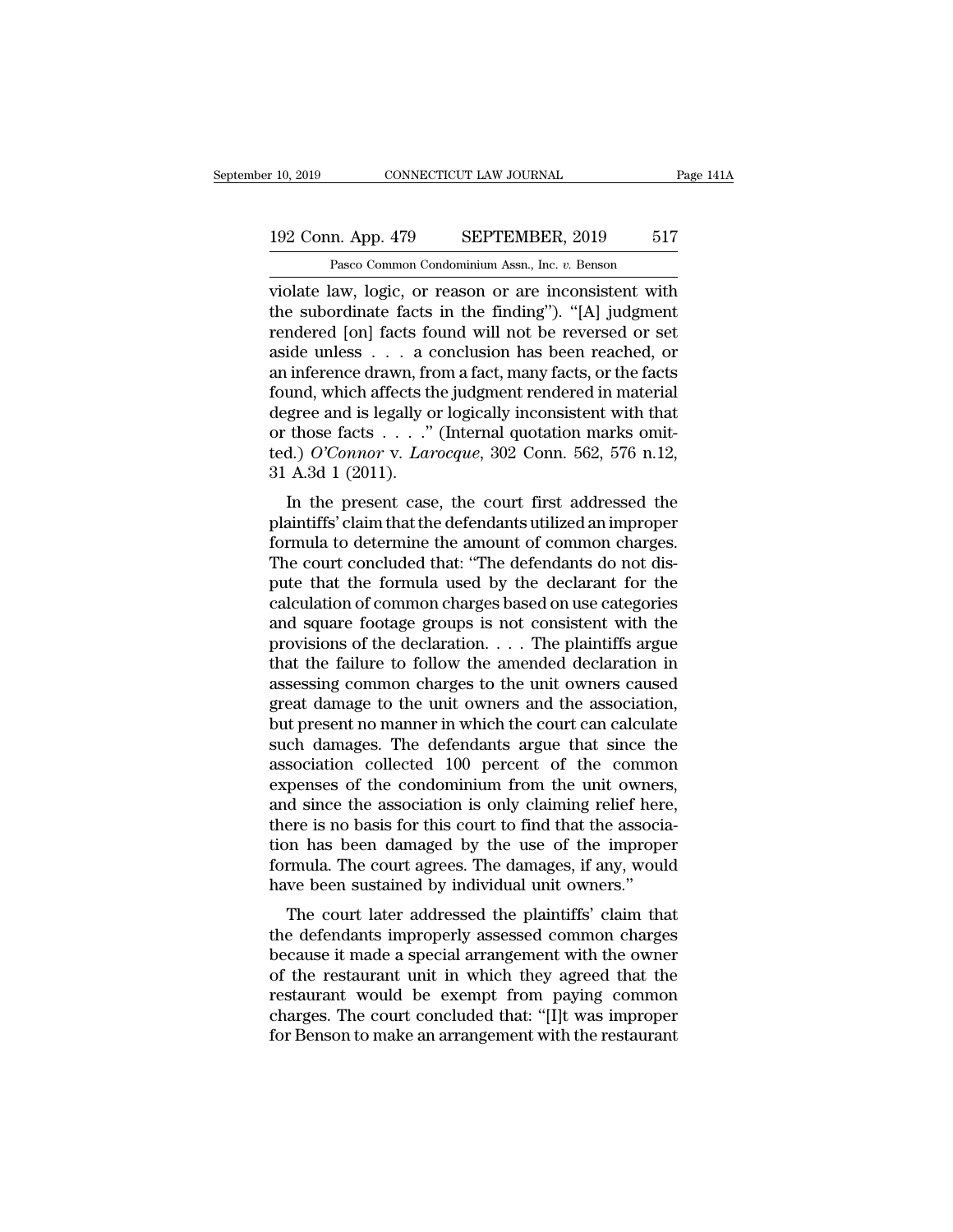### CONNECTICUT LAW JOURNAL September 10, 2019<br>518 SEPTEMBER, 2019 192 Conn. App. 479<br>Pasco Common Condominium Assn., Inc. v. Benson CONNECTICUT LAW JOURNAL Septembe<br>
SEPTEMBER, 2019 192 Conn. App. 479<br>
Pasco Common Condominium Assn., Inc. *v.* Benson<br>
and consistent with the provisions of the decla-

CONNECTICUT LAW JOURNAL September<br>
SEPTEMBER, 2019 192 Conn. App. 479<br>
Pasco Common Condominium Assn., Inc. v. Benson<br>
that was not consistent with the provisions of the decla-<br>
ration," and that "the restaurant did not pa EPTEMBER, 2019 192 Conn. App. 479<br>Pasco Common Condominium Assn., Inc. v. Benson<br>that was not consistent with the provisions of the decla-<br>ration," and that "the restaurant did not pay its proper<br>share of the common expens SEPTEMBER, 2019 192 Conn. App. 479<br>
Pasco Common Condominium Assn., Inc.  $v$ . Benson<br>
that was not consistent with the provisions of the decla-<br>
ration," and that "the restaurant did not pay its proper<br>
share of the commo SEPTEMBER, 2019 192 Conn. App. 479<br>
Pasco Common Condominium Assn., Inc. v. Benson<br>
that was not consistent with the provisions of the decla-<br>
ration," and that "the restaurant did not pay its proper<br>
share of the common e Pasco Common Condominium Assn., Inc. *v.* Benson<br>that was not consistent with the provisions of the decla-<br>ration," and that "the restaurant did not pay its proper<br>share of the common expenses." As for damages, the<br>court r Pasco Common Condominium Assn., Inc.  $v$ . Benson<br>that was not consistent with the provisions of the decla-<br>ration," and that "the restaurant did not pay its proper<br>share of the common expenses." As for damages, the<br>court that was not consistent with the provisions of the declaration," and that "the restaurant did not pay its proper share of the common expenses." As for damages, the court recognized that "[t]he defendants claim that even if ration," and that "the restaurant did not pay its proper<br>share of the common expenses." As for damages, the<br>court recognized that "[t]he defendants claim that even<br>if any funds are due from the restaurant it should be<br>the share of the common expenses." As for damages, the<br>court recognized that "[t]he defendants claim that even<br>if any funds are due from the restaurant it should be<br>the restaurant that pays and not the defendants." Never-<br>thel court recognized that "[t]he defendants claim that even<br>if any funds are due from the restaurant it should be<br>the restaurant that pays and not the defendants." Never-<br>theless, the court held that "the defendants are the on if any funds are due from the restaurant it should be<br>the restaurant that pays and not the defendants." Never-<br>theless, the court held that "the defendants are the ones<br>who established this system of special treatment of the restaurant that pays and not the defendants." Never-<br>theless, the court held that "the defendants are the ones<br>who established this system of special treatment of the<br>restaurant and therefore should be responsible to t added.) who established this system of special treatment of the restaurant and therefore should be responsible to the association. Based on the calculations by the plaintiffs,<sup>24</sup> which the court accepts, that amount is \$126,766. restaurant and therefore should be responsible to the<br>association for any resulting losses to the association.<br>Based on the calculations by the plaintiffs,<sup>24</sup> which the<br>court accepts, that amount is \$126,766.11." (Footnot

association for any resulting fosses to the association.<br>Based on the calculations by the plaintiffs,<sup>24</sup> which the<br>court accepts, that amount is \$126,766.11." (Footnote<br>added.)<br>We conclude that these two determinations a Eased on the calculations by the plantins, which the<br>court accepts, that amount is \$126,766.11." (Footnote<br>added.)<br>We conclude that these two determinations are logi-<br>cally inconsistent. The court first determined that th court accepts, that amount is  $\psi$ 120,100.11. (Toothote added.)<br>
We conclude that these two determinations are logi-<br>
cally inconsistent. The court first determined that the<br>
association was not harmed on the basis of its We conclude that these two determinations are logically inconsistent. The court first determined that the association was not harmed on the basis of its finding that the association had collected  $100$  percent of the comm We conclude that these two determinations are logically inconsistent. The court first determined that the association was not harmed on the basis of its finding that the association had collected 100 percent of the common cally inconsistent. The court first determined that the association was not harmed on the basis of its finding that the association had collected 100 percent of the common charges to which it was entitled. The court next d association was not harmed on the basis of its finding<br>that the association had collected 100 percent of the<br>common charges to which it was entitled. The court<br>next determined that the association suffered damages<br>because that the association had collected 100 percent of the common charges to which it was entitled. The court<br>next determined that the association suffered damages<br>because the restaurant unit had not been assessed its<br>percentag common charges to which it was entitled. The court<br>next determined that the association suffered damages<br>because the restaurant unit had not been assessed its<br>percentage of the common charges. The award of dam-<br>ages for co next determined that the association suffered damages<br>because the restaurant unit had not been assessed its<br>percentage of the common charges. The award of dam-<br>ages for common charges to the association is inconsis-<br>tent w because the restaurant unit had not been assessed its<br>percentage of the common charges. The award of dam-<br>ages for common charges to the association is inconsis-<br>tent with the court's factual finding that the association,<br> percentage of the common charges. The award of dam-<br>ages for common charges to the association is inconsis-<br>tent with the court's factual finding that the association,<br>itself, was not damaged because the association col-<br>l ages for common charges to the association is inconsistent with the court's factual finding that the association, itself, was not damaged because the association collected 100 percent of the common charges. Put another way tent with the court's factual finding that the association,<br>itself, was not damaged because the association col-<br>lected 100 percent of the common charges. Put another<br>way, because the association collected 100 percent of<br>t itself, was not damaged because the association collected 100 percent of the common charges. Put another way, because the association collected 100 percent of the common charges due, the fact that the restaurant did not pa lected 100 percent of the common charges. Put another<br>way, because the association collected 100 percent of<br>the common charges due, the fact that the restaurant<br>did not pay its share of common charges had no effect<br>on the did not pay its share of common charges had no effect<br>on the total amount of common charges collected by<br>the association. Instead, the failure of the restaurant to<br>pay its share of common expenses damaged only the<br> $\frac{24}{$ on the total amount of common charges collected by<br>the association. Instead, the failure of the restaurant to<br>pay its share of common expenses damaged only the<br> $\frac{24}{4}$ The plaintiffs' calculation, which is set forth in

the association. Instead, the failure of the restaurant to<br>pay its share of common expenses damaged only the<br><sup>24</sup> The plaintiffs' calculation, which is set forth in a one page spreadsheet,<br>was submitted as an exhibit to th pay its share of common expenses damaged only the  $\frac{24}{1}$  The plaintiffs' calculation, which is set forth in a one page spreadsheet, was submitted as an exhibit to their posttrial brief. Therein, the plaintiffs calcula By TRS SHare OF CONTRIDUM experises daritaged OHTy the  $\frac{24}{4}$  The plaintiffs' calculation, which is set forth in a one page spreadsheet, was submitted as an exhibit to their posttrial brief. Therein, the plaintiffs ca <sup>24</sup> The plaintiffs' calculation, which is set forth in a one page spreadsheet, was submitted as an exhibit to their posttrial brief. Therein, the plaintiffs calculate the amount of annual common expenses that should have was submitted as an exhibit to their posttrial brief. Therein, the plaintiffs calculate the amount of annual common expenses that should have been assessed to the restaurant unit by multiplying the restaurant's percentage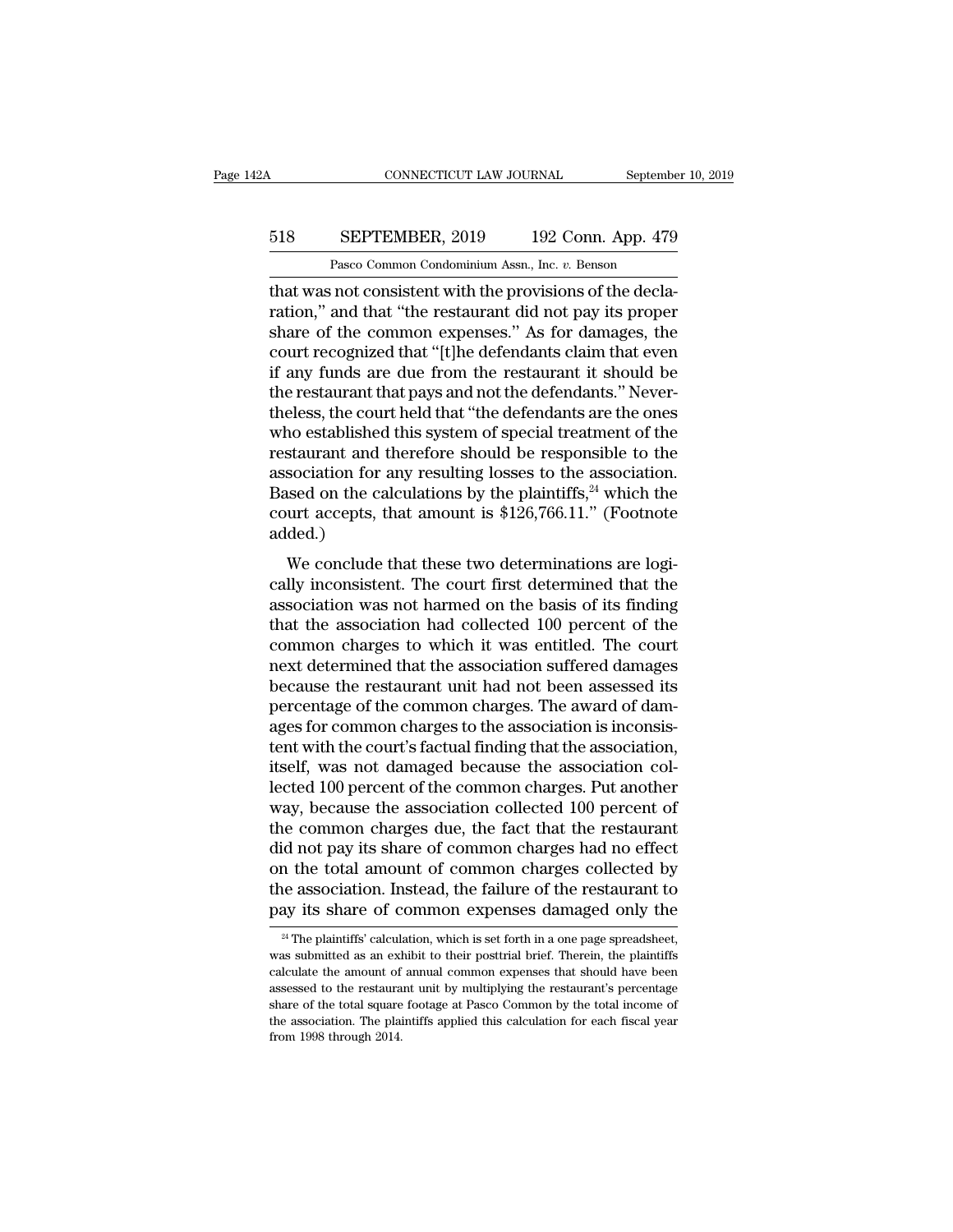### 10, 2019 CONNECTICUT LAW JOURNAL Page 143A<br>192 Conn. App. 479 SEPTEMBER, 2019 519<br>Pasco Common Condominium Assn., Inc. v. Benson CONNECTICUT LAW JOURNAL<br>
1<br>
1<br>
2 Pasco Common Condominium Assn., Inc. *v.* Benson<br>
2 Pasco Common Condominium Assn., Inc. *v.* Benson<br>
2 Pasco Common Condominium Assn., Inc. *v.* Benson<br>
2 Pasco Common Condominium Assn., I

F 10, 2019 CONNECTICUT LAW JOURNAL Page 143A<br>
192 Conn. App. 479 SEPTEMBER, 2019 519<br>
Pasco Common Condominium Assn., Inc. v. Benson<br>
individual unit owners because they, consequently, had<br>
to pay an increased amount of co 192 Conn. App. 479 SEPTEMBER, 2019 519<br>
Pasco Common Condominium Assn., Inc. v. Benson<br>
individual unit owners because they, consequently, had<br>
to pay an increased amount of common charges each<br>
year. The individual unit o 192 Conn. App. 479 SEPTEMBER, 2019 519<br>
Pasco Common Condominium Assn., Inc. v. Benson<br>
individual unit owners because they, consequently, had<br>
to pay an increased amount of common charges each<br>
year. The individual unit o 192 Conn. App. 479 SEPTEMBER, 2019 519<br>
Pasco Common Condominium Assn., Inc. v. Benson<br>
individual unit owners because they, consequently, had<br>
to pay an increased amount of common charges each<br>
year. The individual unit o Pasco Common Condominium Assn., Inc. v. Benson<br>
individual unit owners because they, consequently, had<br>
to pay an increased amount of common charges each<br>
year. The individual unit owners, however, did not seek<br>
damages. T raseo common condominum assn., me.  $v$ . Benson<br>individual unit owners because they, consequently, had<br>to pay an increased amount of common charges each<br>year. The individual unit owners, however, did not seek<br>damages. Ther individual unit owners because they, consequently, had<br>to pay an increased amount of common charges each<br>year. The individual unit owners, however, did not seek<br>damages. Therefore, we reverse the court's award of<br>damages t to pay an increased amount of common charges each<br>year. The individual unit owners, however, did not seek<br>damages. Therefore, we reverse the court's award of<br>damages to the association for common charges that<br>should have b year. The individual unit owners, h<br>damages. Therefore, we reverse t<br>damages to the association for co<br>should have been assessed to the<br>that award is logically inconsiste<br>finding that the association had c<br>of the common ch ould have been assessed to the restaurant because<br>at award is logically inconsistent with the court's<br>iding that the association had collected 100 percent<br>the common charges due.<br>IV<br>The defendants' final claim is that the

IV

that award is logically inconsistent with the court's<br>finding that the association had collected 100 percent<br>of the common charges due.<br> $IV$ <br>The defendants' final claim is that the court improp-<br>erly determined that Benson finding that the association had collected 100 percent<br>of the common charges due.<br> $IV$ <br>The defendants' final claim is that the court improp-<br>erly determined that Benson individually was liable.<sup>25</sup><br>The defendants argue tha of the common charges due.<br>
IV<br>
The defendants' final claim is that the court improperly<br>
determined that Benson individually was liable.<sup>25</sup><br>
The defendants argue that the court erroneously found<br>
that the facts of the pr IV<br>The defendants' final claim is that the court improp-<br>erly determined that Benson individually was liable.<sup>25</sup><br>The defendants argue that the court erroneously found<br>that the facts of the present case justified piercing The defendants' final claim is that the court improperly determined that Benson individually was liable.<sup>25</sup><br>The defendants argue that the court erroneously found<br>that the facts of the present case justified piercing the<br>c The defendants' final claim is<br>erly determined that Benson in<br>The defendants argue that the c<br>that the facts of the present case<br>corporate veil to hold Benson in<br>misconduct of the declarant, p<br>mentality'' rule. We agree.<br>W We defendants argue that the court erroneously found<br>at the facts of the present case justified piercing the<br>rporate veil to hold Benson individually liable for the<br>isconduct of the declarant, pursuant to the "instru-<br>enta That the facts of the present case justified piercing the<br>corporate veil to hold Benson individually liable for the<br>misconduct of the declarant, pursuant to the "instru-<br>mentality" rule. We agree.<br>We begin by setting forth

resolution of the declarant, pursuant to the "instrumentality" rule. We agree.<br>We begin by setting forth the applicable standard<br>of review and relevant legal principles governing our<br>resolution of the defendants' fourth cl misconduct of the declarant, pursuant to the "instrumentality" rule. We agree.<br>We begin by setting forth the applicable standard<br>of review and relevant legal principles governing our<br>resolution of the defendants' fourth cl mentality" rule. We agree.<br>
We begin by setting forth the applicable standard<br>
of review and relevant legal principles governing our<br>
resolution of the defendants' fourth claim. "Whether the<br>
circumstances of a particular We begin by setting forth the applicable standard<br>of review and relevant legal principles governing our<br>resolution of the defendants' fourth claim. "Whether the<br>circumstances of a particular case justify the piercing of<br>th We begin by setting forth the applicable standard<br>of review and relevant legal principles governing our<br>resolution of the defendants' fourth claim. "Whether the<br>circumstances of a particular case justify the piercing of<br>th of review and relevant legal principles governing our<br>resolution of the defendants' fourth claim. "Whether the<br>circumstances of a particular case justify the piercing of<br>the corporate veil presents a question of fact." (In resolution of the defendants' fourth claim. "Whether the<br>circumstances of a particular case justify the piercing of<br>the corporate veil presents a question of fact." (Internal<br>quotation marks omitted.) *Naples v. Keystone* circumstances of a particular case justify the piercing of<br>the corporate veil presents a question of fact." (Internal<br>quotation marks omitted.) *Naples* v. *Keystone Build-*<br>ing & Development Corp., 295 Conn. 214, 234, 990 the corporate veil presents a question of fact." (Internal quotation marks omitted.) *Naples* v. *Keystone Building* & *Development Corp.*, 295 Conn. 214, 234, 990 A.2d 326 (2010). "Accordingly, we defer to the trial cour quotation marks omitted.) Naples v. Keystone Build-<br>ing & Development Corp., 295 Conn. 214, 234, 990 A.2d<br>326 (2010). "Accordingly, we defer to the trial court's<br>decision to pierce the corporate veil, as well as any<br>subsi ing & Development Corp., 295 Conn. 214, 234, 990 A.2d<br>326 (2010). "Accordingly, we defer to the trial court's<br>decision to pierce the corporate veil, as well as any<br>subsidiary factual findings, unless they are clearly erro-326 (2010). "Accordingly, we defer to the trial court's decision to pierce the corporate veil, as well as any subsidiary factual findings, unless they are clearly erroneous.... A court's determination is clearly erroneous 25 The defendants preliminarily argue that the court's articulation as to  $\frac{25}{25}$  The defendants preliminarily argue that the court's articulation as to  $\frac{25}{25}$  The defendants preliminarily argue that the court's ous only in cases in which the record contains no evidence to support it, or in cases in which there is evidence, but the reviewing court is left with the definite  $\frac{25}{5}$  The defendants preliminarily argue that the co

evidence to support it, or in cases in which there is<br>evidence, but the reviewing court is left with the definite<br> $\frac{1}{20}$ The defendants preliminarily argue that the court's articulation as to<br>whether it held Benson ind evidence, but the reviewing court is left with the definite<br> $\frac{1}{25}$  The defendants preliminarily argue that the court's articulation as to<br>whether it held Benson individually liable was improper. See footnote 3 of<br>this  $^{25}$  The defendants preliminarily argue that the court's articulation as to whether it held Benson individually liable was improper. See footnote 3 of this opinion. We need not decide that claim because assuming, withou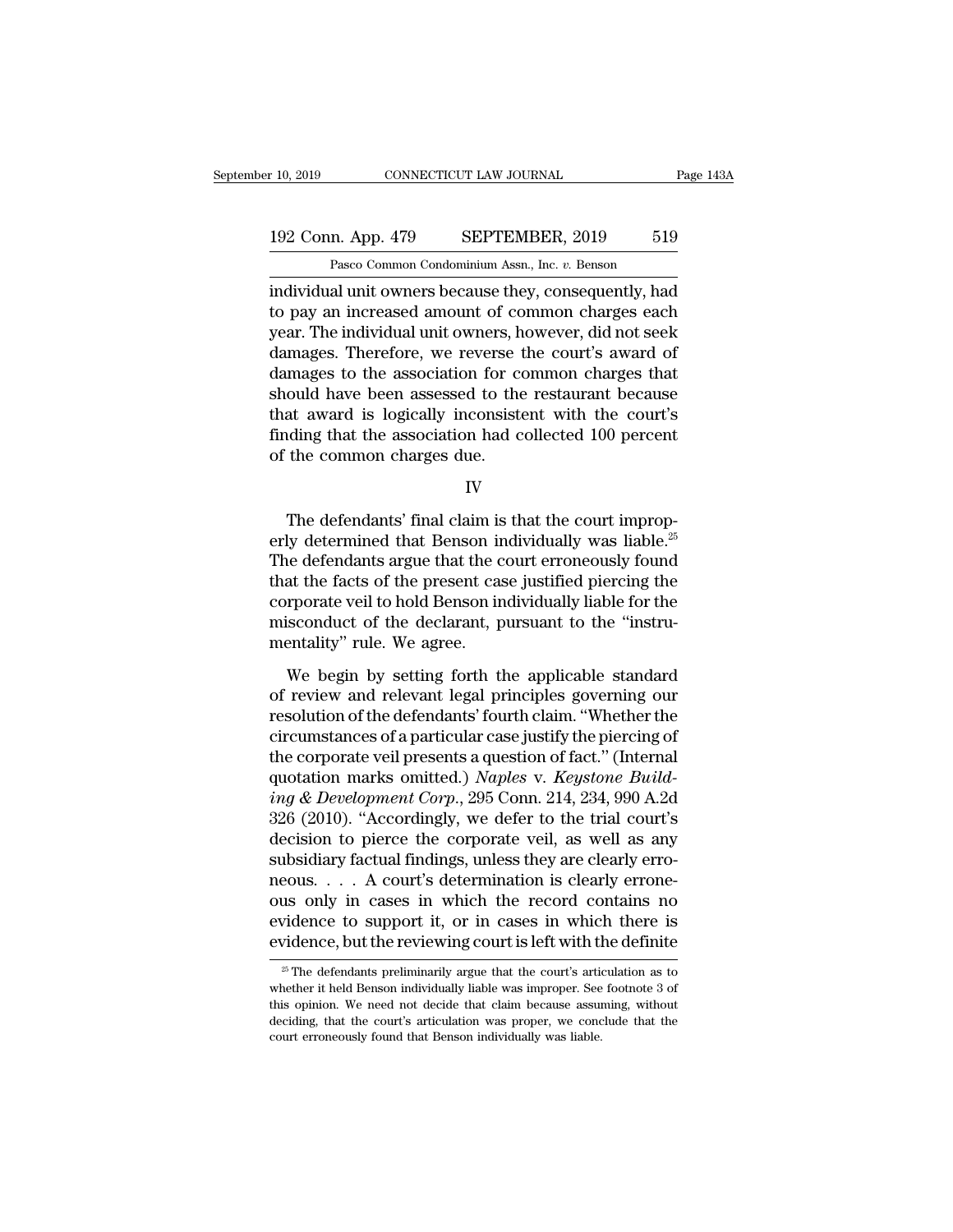### CONNECTICUT LAW JOURNAL September 10, 2019<br>520 SEPTEMBER, 2019 192 Conn. App. 479<br>Pasco Common Condominium Assn., Inc. v. Benson CONNECTICUT LAW JOURNAL Septembe<br>
SEPTEMBER, 2019 192 Conn. App. 479<br>
Pasco Common Condominium Assn., Inc. *v.* Benson<br>
1 conviction that a mistake has been made<sup>"</sup>

CONNECTICUT LAW JOURNAL September 10, 2<br>
SEPTEMBER, 2019 192 Conn. App. 479<br>
Pasco Common Condominium Assn., Inc. v. Benson<br>
and firm conviction that a mistake has been made.''<br>
(Citation omitted; internal quotation marks SEPTEMBER, 2019 192 Conn. App. 479<br>
Pasco Common Condominium Assn., Inc. v. Benson<br>
and firm conviction that a mistake has been made."<br>
(Citation omitted; internal quotation marks omitted.)<br>
Commissioner of Environmental P *Commissioner of Environmental Protection* v. *State Five Industrial Park, Inc. v. Benson*<br>*Commissioner of Environmental Protection* v. *State*<br>*Five Industrial Park, Inc., 304 Conn. 128, 138, 37 A.3d*<br>*Z24 (2012)* **FIGURE 520 FIGURE EXECUTE INDUSTRIAL PARK COMMON DEAD PARKO COMMON COMMON CONCORDING A** and firm conviction that a mistake has been made."<br>
(Citation omitted; internal quotation marks omitted.)<br> *Commissioner of Environ* Pasco Com<br>
and firm convic<br>
(Citation omitte<br>
Commissioner<br>
Five Industrial<br>
724 (2012).<br>
"Courts will. d firm conviction that a mistake has been made."<br>
itation omitted; internal quotation marks omitted.)<br>
mumissioner of Environmental Protection v. State<br>
ve Industrial Park, Inc., 304 Conn. 128, 138, 37 A.3d<br>
4 (2012).<br>
"Co and firm conviction that a mistake has been made."<br>
(Citation omitted; internal quotation marks omitted.)<br> *Commissioner of Environmental Protection v. State*<br> *Five Industrial Park, Inc.*, 304 Conn. 128, 138, 37 A.3d<br>
72

(Citation omitted; internal quotation marks omitted.)<br> *Commissioner of Environmental Protection v. State*<br> *Five Industrial Park, Inc.*, 304 Conn. 128, 138, 37 A.3d<br>
724 (2012).<br>
"Courts will . . . disregard the fiction Commissioner of Environmental Protection v. State<br>Five Industrial Park, Inc., 304 Conn. 128, 138, 37 A.3d<br>724 (2012).<br>"Courts will . . . disregard the fiction of a separate<br>legal entity to pierce the shield of immunity af Five maustrial Park, Inc., 304 Conn. 128, 138, 37 A.3d<br>
724 (2012).<br>
"Courts will . . . disregard the fiction of a separate<br>
legal entity to pierce the shield of immunity afforded<br>
by the corporate structure in a situatio 724 (2012).<br>
"Courts will . . . disregard the fiction of a separate<br>
legal entity to pierce the shield of immunity afforded<br>
by the corporate structure in a situation in which the<br>
corporate entity has been so controlled "Courts will  $\ldots$  disregard the fiction of a separate<br>legal entity to pierce the shield of immunity afforded<br>by the corporate structure in a situation in which the<br>corporate entity has been so controlled and dominated<br>th legal entity to pierce the shield of immunity afforded<br>by the corporate structure in a situation in which the<br>corporate entity has been so controlled and dominated<br>that justice requires liability to be imposed on the real<br> by the corporate structure in a situation in which the corporate entity has been so controlled and dominated that justice requires liability to be imposed on the real actor.  $\dots$  We have affirmed judgments disregarding th corporate entity has been so controlled an that justice requires liability to be imposed actor. . . . We have affirmed judgments the corporate entity and imposing individed holder liability when a corporation is a merical at justice requires liability to be imposed on the real<br>tor.... We have affirmed judgments disregarding<br>e corporate entity and imposing individual stock-<br>lder liability when a corporation is a mere instrumen-<br>ity or agent actor. . . . . We have affirmed judgments disregarding<br>the corporate entity and imposing individual stock-<br>holder liability when a corporation is a mere instrumen-<br>tality or agent of another corporation or individual<br>ownin

the corporate entity and imposing individual stock-<br>holder liability when a corporation is a mere instrumen-<br>tality or agent of another corporation or individual<br>owning all or most of its stock. . . .<br>"The instrumentality holder liability when a corporation is a mere instrumentality or agent of another corporation or individual<br>owning all or most of its stock. . . .<br>"The instrumentality rule requires, in any case but<br>an express agency, proo tality or agent of another corporation or individual<br>owning all or most of its stock. . . .<br>"The instrumentality rule requires, in any case but<br>an express agency, proof of three elements: (1) Control,<br>not mere majority or owning all or most of its stock. . . . .<br>
"The instrumentality rule requires, in any case but<br>
an express agency, proof of three elements: (1) Control,<br>
not mere majority or complete stock control, but com-<br>
plete dominat "The instrumentality rule requires, in any case but<br>an express agency, proof of three elements: (1) Control,<br>not mere majority or complete stock control, but com-<br>plete domination, not only of finances but of policy and<br>bu an express agency, proof of three elements: (1) Control,<br>not mere majority or complete stock control, but com-<br>plete domination, not only of finances but of policy and<br>business practice in respect to the transaction attack not mere majority or complete stock control, but complete domination, not only of finances but of policy and<br>business practice in respect to the transaction attacked<br>so that the corporate entity as to this transaction had<br> plete domination, not only of finances but of policy and<br>business practice in respect to the transaction attacked<br>so that the corporate entity as to this transaction had<br>at the time no separate mind, will or existence of i business practice in respect to the transaction attacked<br>so that the corporate entity as to this transaction had<br>at the time no separate mind, will or existence of its<br>own; (2) that such control must have been used by the<br> so that the corporate entity as to this transaction had<br>at the time no separate mind, will or existence of its<br>own; (2) that such control must have been used by the<br>defendant to commit fraud or wrong, to perpetrate the<br>vio at the time no separate mind, will or existence of its<br>own; (2) that such control must have been used by the<br>defendant to commit fraud or wrong, to perpetrate the<br>violation of a statutory or other positive legal duty,<br>or a own; (2) that such control must have be<br>defendant to commit fraud or wrong, to<br>violation of a statutory or other posit<br>or a dishonest or unjust act in contrav<br>plaintiff's legal rights; and (3) that the aft<br>and breach of d % and or wrong, to<br>or other position to the position of the algorithm of the set of the set<br>of the set of the set of the set of the corporation of the corporation<br>of the corporation of the corporation of the corporation o a dishonest or unjust act in contravention of [the]<br>
aintiff's legal rights; and (3) that the aforesaid control<br>
d breach of duty must proximately cause the injury<br>
unjust loss complained of...<br>  $**$ <br>
"The concept of pierc

blands of a distribute of any distributed in contracted on the plaintiff's legal rights; and (3) that the aforesaid control<br>and breach of duty must proximately cause the injury<br>or unjust loss complained of  $\dots$ <br> $**$ <br>...... and breach of duty must proximately cause the injury<br>and breach of duty must proximately cause the injury<br>or unjust loss complained of....<br> $**$ <br>"The concept of piercing the corporate veil is equita-<br>ble in nature.... No ha or unjust loss complained of. . . .<br>  $**$ <br>
"The concept of piercing the corporate veil is equita-<br>
ble in nature. . . . No hard and fast rule, however,<br>
as to the conditions under which the entity may be<br>
disregarded can b  $**$ <br>
"The concept of piercing the corporate veil is equita-<br>
ble in nature. . . . No hard and fast rule, however,<br>
as to the conditions under which the entity may be<br>
disregarded can be stated as they vary according to th "The concept of piercing the corporate veil is equita-<br>ble in nature.... No hard and fast rule, however,<br>as to the conditions under which the entity may be<br>disregarded can be stated as they vary according to the<br>circumsta "The concept of piercing the corporate veil is equita-<br>ble in nature.... No hard and fast rule, however,<br>as to the conditions under which the entity may be<br>disregarded can be stated as they vary according to the<br>circumsta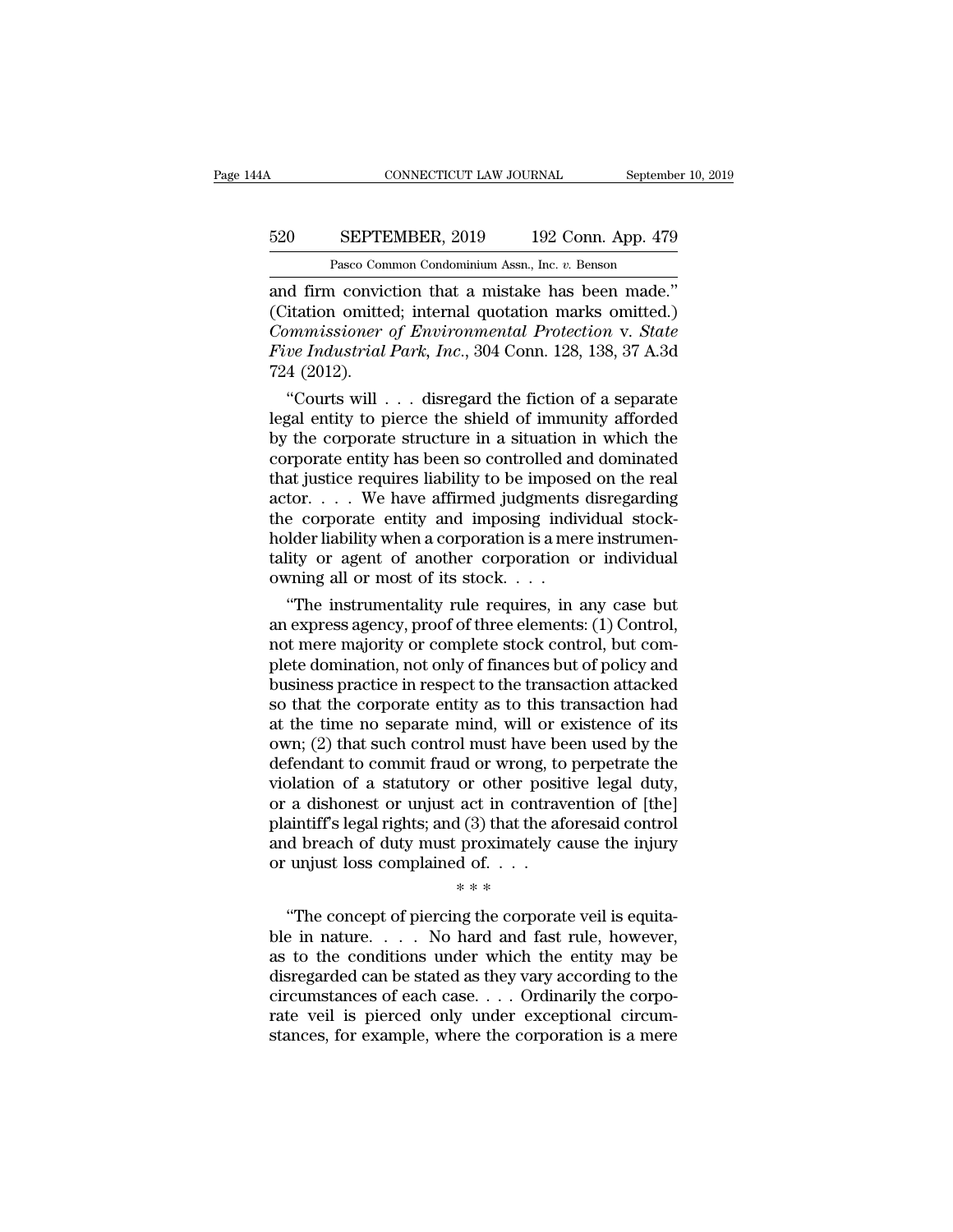### 10, 2019 CONNECTICUT LAW JOURNAL Page 145A<br>192 Conn. App. 479 SEPTEMBER, 2019 521<br>Pasco Common Condominium Assn., Inc. v. Benson CONNECTICUT LAW JOURNAL<br>
1<br>
21 Pasco Common Condominium Assn., Inc. *v.* Benson<br>
Pasco Common Condominium Assn., Inc. *v.* Benson<br>
1<br>
1<br>
Pasco Common Condominium Assn., Inc. *v.* Benson<br>
1

r 10, 2019 CONNECTICUT LAW JOURNAL Page 145A<br>
192 Conn. App. 479 SEPTEMBER, 2019 521<br>
Pasco Common Condominium Assn., Inc. *v.* Benson<br>
Shell, serving no legitimate purpose, and used primarily<br>
as an intermediary to perpet 192 Conn. App. 479 SEPTEMBER, 2019 521<br>
Pasco Common Condominium Assn., Inc. v. Benson<br>
shell, serving no legitimate purpose, and used primarily<br>
as an intermediary to perpetuate fraud or promote injus-<br>
tice.... The impro 192 Conn. App. 479 SEPTEMBER, 2019 521<br>
Pasco Common Condominium Assn., Inc. v. Benson<br>
shell, serving no legitimate purpose, and used primarily<br>
as an intermediary to perpetuate fraud or promote injus-<br>
tice..... The imp 192 Conn. App. 479 SEPTEMBER, 2019 521<br>
Pasco Common Condominium Assn., Inc.  $v$ . Benson<br>
shell, serving no legitimate purpose, and used primarily<br>
as an intermediary to perpetuate fraud or promote injus-<br>
tice.... The im Pasco Common Condominium Assn., Inc. v. Benson<br>
shell, serving no legitimate purpose, and used primarily<br>
as an intermediary to perpetuate fraud or promote injus-<br>
tice.... The improper use of the corporate form is<br>
the k Pasco Common Condominium Assn., Inc.  $v$ . Benson<br>
shell, serving no legitimate purpose, and used primarily<br>
as an intermediary to perpetuate fraud or promote injus-<br>
tice.... The improper use of the corporate form is<br>
the shell, serving no legitimate purpose, and used primarily<br>as an intermediary to perpetuate fraud or promote injus-<br>tice.  $\dots$ . The improper use of the corporate form is<br>the key to the inquiry, as [i]t is true that courts w as an intermediary to perpetuate fraud or promote injustice. . . . The improper use of the corporate form is<br>the key to the inquiry, as [i]t is true that courts will<br>disregard legal fictions, including that of a separate<br> tice. . . . . The improper use of the corporate form is<br>the key to the inquiry, as [i]t is true that courts will<br>disregard legal fictions, including that of a separate<br>corporate entity, when they are used for fraudulent or the key to the inquiry, as [i]t is true that courts will<br>disregard legal fictions, including that of a separate<br>corporate entity, when they are used for fraudulent or<br>illegal purposes. Unless something of the kind is prove disregard legal fictions, including that of a separate<br>corporate entity, when they are used for fraudulent or<br>illegal purposes. Unless something of the kind is proven,<br>however, to do so is to act in opposition to the publi *Naples in the Corporate entity, when they are used for fraudulent or illegal purposes. Unless something of the kind is proven, however, to do so is to act in opposition to the public policy of the state as expressed in le* wever, to do so is to act in opposition to the public<br>licy of the state as expressed in legislation concerning<br>e formation and regulation of corporations." (Cita-<br>ms omitted; internal quotation marks omitted.)<br>uples v. Key policy of the state as expressed in legislation concerning<br>the formation and regulation of corporations." (Cita-<br>tions omitted; internal quotation marks omitted.)<br>Naples v. Keystone Building & Development Corp.,<br>supra, 295

the formation and regulation of corporations." (Citations omitted; internal quotation marks omitted.)<br> *Naples v. Keystone Building & Development Corp.*,<br>
supra, 295 Conn. 231-34.<br>
The trial court set forth the following tions omitted; internal quotation marks omitted.)<br> *Naples* v. *Keystone Building* & *Development Corp.*,<br>
supra, 295 Conn. 231-34.<br>
The trial court set forth the following subsidiary fac-<br>
tual findings in support of its Naples v. Keystone Building & Development Corp.,<br>supra, 295 Conn. 231-34.<br>The trial court set forth the following subsidiary fac-<br>tual findings in support of its determination to pierce<br>the declarant's corporate veil. "Be supra, 295 Conn. 231-34.<br>
The trial court set forth the following subsidiary fac-<br>
tual findings in support of its determination to pierce<br>
the declarant's corporate veil. "Benson is in complete<br>
control of the . . . decla The trial court set forth the following subsidiary factual findings in support of its determination to pierce<br>the declarant's corporate veil. "Benson is in complete<br>control of the  $\dots$  declarant in that at all times reletual findings in support of its determination to pierce<br>the declarant's corporate veil. "Benson is in complete<br>control of the  $\ldots$  declarant in that at all times rele-<br>vant he was president of the declarant and its chief the declarant's corporate veil. "Benson is in complete<br>control of the . . . declarant in that at all times rele-<br>vant he was president of the declarant and its chief<br>operating officer; he owns all or almost all of the sto % of the corporate declarant; and he exercised complete domination of the finances and policy and business practices of the corporate declarant."<sup>26</sup> "From 1998 to 2009, Benson was in complete control of the association. vant he was president of the declarant and its chief<br>operating officer; he owns all or almost all of the stock<br>of the corporate declarant; and he exercised complete<br>domination of the finances and policy and business<br>pract operating officer; he owns all or almost all of the stock<br>of the corporate declarant; and he exercised complete<br>domination of the finances and policy and business<br>practices of the corporate declarant."<sup>26</sup> "From 1998 to<br>20 of the corporate declarant; and he exercised complete<br>domination of the finances and policy and business<br>practices of the corporate declarant."<sup>26</sup> "From 1998 to<br>2009, Benson was in complete control of the associa-<br>tion. D domination of the finances and policy and business<br>practices of the corporate declarant."<sup>26</sup> "From 1998 to<br>2009, Benson was in complete control of the associa-<br>tion. During that time Benson appointed the members<br>of the [e practices of the corporate declarant."<sup>26</sup> "From 1998 to 2009, Benson was in complete control of the association. During that time Benson appointed the members of the [executive] board  $\ldots$  of the association who were hi 2009, Benson was in complete control of the association. During that time Benson appointed the members<br>of the [executive] board  $\ldots$  of the association who<br>were himself, his wife, Ann M. Benson, and his son,<br>Paul D. Bens were himself, his wife, Ann M. Benson, and his son, Paul D. Benson, Jr." "From 1998 to 2009 Benson created the budgets for the association and determined the monthly common charges. On the advice of counsel, Benson did no of the [executive] board . . . of the association who<br>were himself, his wife, Ann M. Benson, and his son,<br>Paul D. Benson, Jr." "From 1998 to 2009 Benson created<br>the budgets for the association and determined the<br>monthly co ie budgets for the association and determined the controllant common charges. On the advice of counsel, enson did not use the formula set forth in the declaration for allocation of expenses and the determination  $\frac{1}{26}$ monthly common charges. On the advice of counsel,<br>Benson did not use the formula set forth in the declara-<br>tion for allocation of expenses and the determination<br><sup>26</sup> This allegation in the plaintiffs' complaint was admitte

**Benson did not use the formula set forth in the declaration for allocation of expenses and the determination**<br><sup>26</sup> This allegation in the plaintiffs' complaint was admitted by the defendants in their answer. See *Straw Po* tion for allocation of expenses and the determination  $\frac{1}{26}$  This allegation in the plaintiffs' complaint was admitted by the defendants in their answer. See *Straw Pond Associates, LLC* v. *Fitzpatrick, Mariano & San* Example 10011 Tor annotation of experises and the determination<br>
<sup>26</sup> This allegation in the plaintiffs' complaint was admitted by the defendants in their answer. See *Straw Pond Associates, LLC v. Fitzpatrick, Mariano* <sup>26</sup> This allegation in the plaintiffs' complaint was admitted by the defendants in their answer. See *Straw Pond Associates, LLC* v. *Fitzpatrick, Mariano & Santos, P.C.*, 167 Conn. App. 691, 708, 145 A.3d 292 ("Factual dants in their answer. See *Straw Pond Associates, LLC v. Fitzpatrick, Mariano & Santos, P.C.*, 167 Conn. App. 691, 708, 145 A.3d 292 ("Factual allegations contained in pleadings upon which the cause is tried are consider Mariano & Santos, P.C., 167 Conn. App. 691, 708, 145 A.3d allegations contained in pleadings upon which the cause is treed judicial admissions and hence irrefutable as long as they case. . . . The admission of the truth of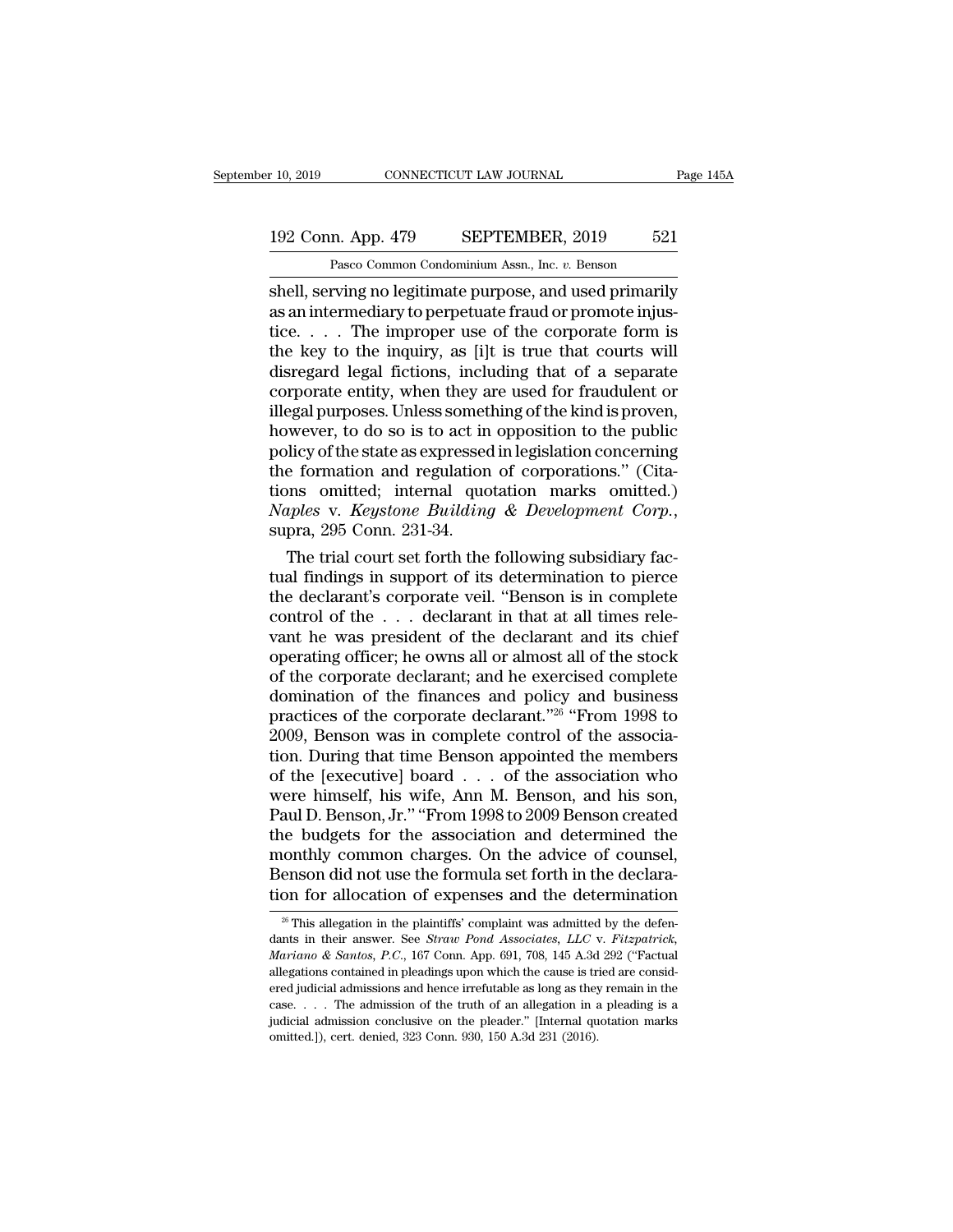## CONNECTICUT LAW JOURNAL September 10, 2019<br>522 SEPTEMBER, 2019 192 Conn. App. 479<br>Pasco Common Condominium Assn., Inc. v. Benson CONNECTICUT LAW JOURNAL September 10, 2019<br>
Fasco Common Condominium Assn., Inc. *v.* Benson<br>
of common charges for each unit." "From 1998 to 2009

CONNECTICUT LAW JOURNAL September 10, 2019<br>
522 SEPTEMBER, 2019 192 Conn. App. 479<br>
Pasco Common Condominium Assn., Inc. *v.* Benson<br>
of common charges for each unit.'' "From 1998 to 2009<br>
Benson also made all the decision SEPTEMBER, 2019 192 Conn. App. 479<br>Pasco Common Condominium Assn., Inc. v. Benson<br>of common charges for each unit." "From 1998 to 2009<br>Benson also made all the decisions as to what expenses<br>the association should pay. He m 522 SEPTEMBER, 2019 192 Conn. App. 479<br>
Pasco Common Condominium Assn., Inc.  $v$ . Benson<br>
of common charges for each unit." "From 1998 to 2009<br>
Benson also made all the decisions as to what expenses<br>
the association shoul 522 SEPTEMBER, 2019 192 Conn. App. 479<br>
Pasco Common Condominium Assn., Inc. v. Benson<br>
of common charges for each unit." "From 1998 to 2009<br>
Benson also made all the decisions as to what expenses<br>
the association should p Pasco Common Condominium Assn., Inc. v. Benson<br>
of common charges for each unit." "From 1998 to 2009<br>
Benson also made all the decisions as to what expenses<br>
the association should pay. He made the decisions as<br>
to who wa Pasco Common Condominium Assn., Inc. v. Benson<br>
of common charges for each unit." "From 1998 to 2009<br>
Benson also made all the decisions as to what expenses<br>
the association should pay. He made the decisions as<br>
to who was of common charges for each unit." "From 1998 to 2009<br>Benson also made all the decisions as to what expenses<br>the association should pay. He made the decisions as<br>to who was responsible for a repair to a unit. If a roof<br>need Benson also made all the decisions as to what exercit the association should pay. He made the decision to who was responsible for a repair to a unit. If needed repair he charged the association. He in ted the declaration a e association should pay. He made the decisions as<br>
who was responsible for a repair to a unit. If a roof<br>
eded repair he charged the association. He interpre-<br>
d the declaration as providing that the Association<br>
as respo to who was responsible for a repair to a unit. If a roof<br>needed repair he charged the association. He interpre-<br>ted the declaration as providing that the Association<br>was responsible for the decks, roofs, and siding. The<br>de

needed repair he charged the association. He interpreted the declaration as providing that the Association<br>was responsible for the decks, roofs, and siding. The<br>declaration, however, provides otherwise.<br>"During the time Be ted the declaration as providing that the Association<br>was responsible for the decks, roofs, and siding. The<br>declaration, however, provides otherwise.<br>"During the time Benson managed the association,<br>he expended the funds o was responsible for the decks, roofs, and siding. The<br>declaration, however, provides otherwise.<br>"During the time Benson managed the association,<br>he expended the funds of the association and conducted<br>its business as he saw declaration, however, provides otherwise.<br>
"During the time Benson managed the association,<br>
he expended the funds of the association and conducted<br>
its business as he saw fit, without concern as to whether<br>
his actions we "During the time Benson managed the association,<br>he expended the funds of the association and conducted<br>its business as he saw fit, without concern as to whether<br>his actions were consistent with the declaration or the<br>[act he expended the funds of the association and conducted<br>its business as he saw fit, without concern as to whether<br>his actions were consistent with the declaration or the<br>[act].'' "Benson directed Elite [Property Management] its business as he saw fit, without concern as to whether<br>his actions were consistent with the declaration or the<br>[act]." "Benson directed Elite [Property Management]<br>not to follow the terms of the declaration as to how<br>co his actions were consistent with the declaration or the [act]." "Benson directed Elite [Property Management]<br>not to follow the terms of the declaration as to how<br>common charges should be assessed but to continue<br>to use the [act]." "Benson directed Elite [Property Management]<br>not to follow the terms of the declaration as to how<br>common charges should be assessed but to continue<br>to use the methodology he had developed." "The record<br>is replete w not to follow the terms of the declaration as to how<br>common charges should be assessed but to continue<br>to use the methodology he had developed." "The record<br>is replete with invoices for work Benson charged to<br>the associati common charges should be assessed but to continue<br>to use the methodology he had developed." "The record<br>is replete with invoices for work Benson charged to<br>the association both for his own units as well as those<br>owned by o to use the methodology he had developed." "The record<br>is replete with invoices for work Benson charged to<br>the association both for his own units as well as those<br>owned by others which should not have been. Benson<br>also offs is replete with invoices for work Benson charged to<br>the association both for his own units as well as those<br>owned by others which should not have been. Benson<br>also offset his charges to the association against the<br>condomin the association both for his own units as well as those<br>
owned by others which should not have been. Benson<br>
also offset his charges to the association against the<br>
condominium fees he owed the association. Since Ben-<br>
son owned by others which should not have been. Benson<br>also offset his charges to the association against the<br>condominium fees he owed the association. Since Ben-<br>son or others were responsible for expenses he charged<br>to the a also offset his charges to the association against the condominium fees he owed the association. Since Benson or others were responsible for expenses he charged to the association, it was improper for him to do so."<br>"The c condominium fees he owed the association. Since Benson or others were responsible for expenses he charged to the association, it was improper for him to do so."<br>"The court agrees that, based on the above findings and conc son or others were responsible for expenses he charged<br>to the association, it was improper for him to do so."<br>"The court agrees that, based on the above findings<br>and conclusions, the  $\ldots$  association is entitled to<br>damag to the associati<br>
"The court agr<br>
and conclusion<br>
damages from<br>
findings the co<br>
liable to the ass<br>  $\frac{1}{27}$  The court, in its a amages from the defendants." On the basis of these<br>ndings the court held that Benson individually was<br>able to the association pursuant to the instrumental-<br>y rule.<sup>27</sup><br> $\frac{27}{127}$  The court, in its articulation, also cit findings the court held that Benson individually was<br>liable to the association pursuant to the instrumental-<br>ity rule.<sup>27</sup><br><sup>27</sup> The court, in its articulation, also cited as legal support for its conclusion<br>the "identity" liable to the association pursuant to the instrumental-

ity rule.<sup>27</sup><br>
<sup>27</sup> The court, in its articulation, also cited as legal support for its conclusion<br>
the "identity" rule for piercing the corporate veil. See *Naples v. Keystone*<br> *Building & Development Corp.*, supra, 295 Ity Tule.<br>
<sup>27</sup> The court, in its articulation, also cited as legal support for its conclusion<br>
the "identity" rule for piercing the corporate veil. See *Naples v. Keystone*<br> *Building & Development Corp.*, supra, 295 Con <sup>27</sup> The court, in its articulation, also cited as legal support for its conclusion<br>the "identity" rule for piercing the corporate veil. See *Naples* v. *Keystone*<br>*Building* & *Development Corp.*, supra, 295 Conn. 232. Th *Euiding & Development Corp.*, supra, 295 Conn. 232. The defendants argue on appeal, and we agree, that the plaintiffs did not allege, or rely on, the identity rule before the trial court and, thus, they cannot prevail on on appeal, and we agree, that the plaintiffs did not allege, or rely on, the identity rule before the trial court and, thus, they cannot prevail on such a theory on appeal. See *Nutmeg Housing Development Corp.* v. *Colch* identity rule before the trial court and, thus, they cannot prevail on such a theory on appeal. See Nutmeg Housing Development Corp. v. Colchester,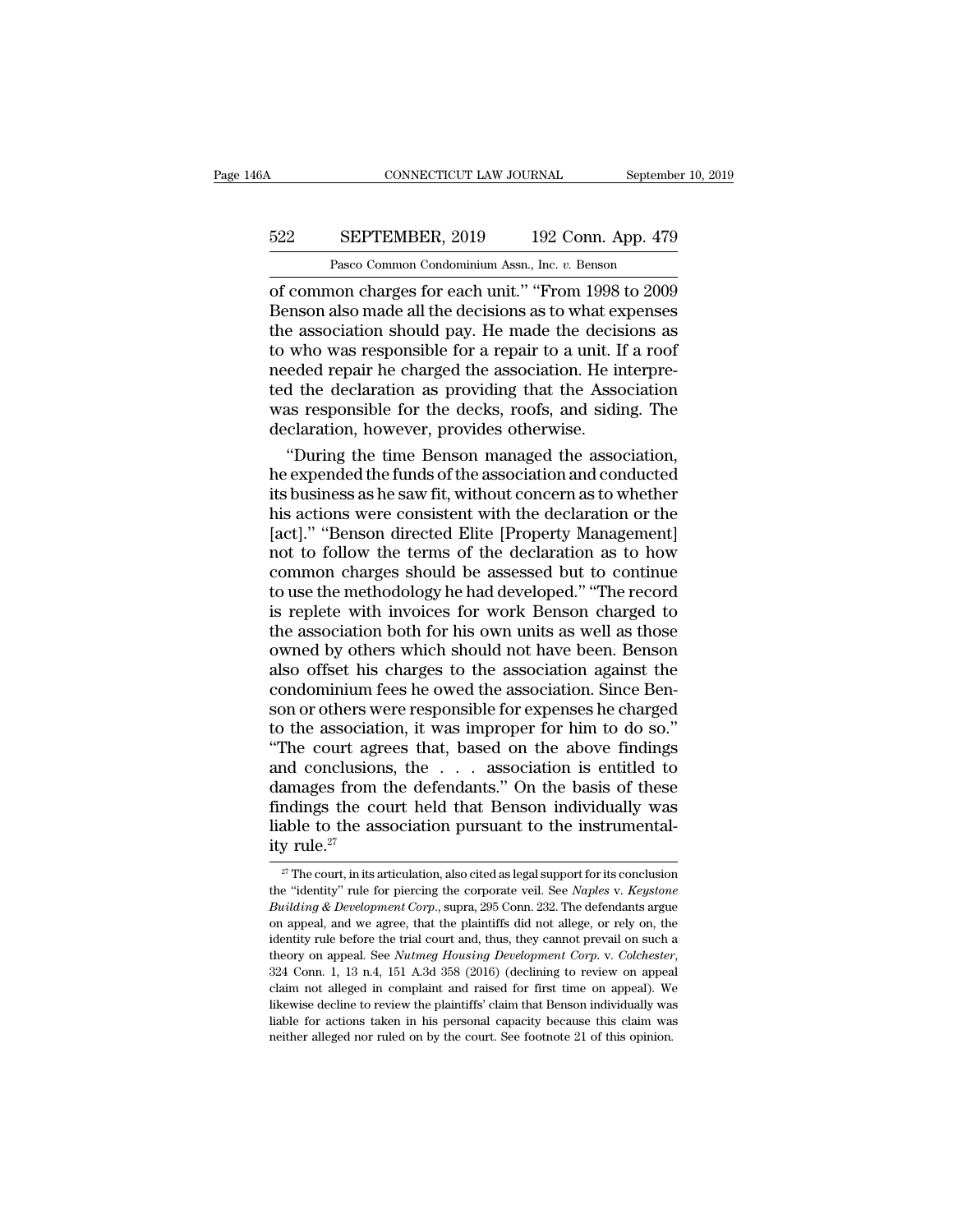## 10, 2019 CONNECTICUT LAW JOURNAL Page 147A<br>192 Conn. App. 479 SEPTEMBER, 2019 523<br>Pasco Common Condominium Assn., Inc. v. Benson CONNECTICUT LAW JOURNAL<br>
1<br>
1<br>
23<br>
Pasco Common Condominium Assn., Inc. *v.* Benson<br>
23<br>
Pasco Common Condominium Assn., Inc. *v.* Benson<br>
23<br>
24<br>
Parch Lude that the court's decision to pierce the

Nexta that the conclude that the court's decision to pierce the<br>
We conclude that the court's decision to pierce the<br>
pierce the conclude that the court's decision to pierce the<br>
properties veil on the basis of these facts 192 Conn. App. 479 SEPTEMBER, 2019 523<br>
Pasco Common Condominium Assn., Inc. v. Benson<br>
We conclude that the court's decision to pierce the<br>
corporate veil on the basis of these facts was clearly<br>
erroneous. Although the c 192 Conn. App. 479 SEPTEMBER, 2019 523<br>
Pasco Common Condominium Assn., Inc. v. Benson<br>
We conclude that the court's decision to pierce the<br>
corporate veil on the basis of these facts was clearly<br>
erroneous. Although the c 192 Conn. App. 479 SEPTEMBER, 2019 523<br>
Pasco Common Condominium Assn., Inc. v. Benson<br>
We conclude that the court's decision to pierce the<br>
corporate veil on the basis of these facts was clearly<br>
erroneous. Although the c Pasco Common Condominium Assn., Inc. v. Benson<br>We conclude that the court's decision to pierce the<br>corporate veil on the basis of these facts was clearly<br>erroneous. Although the court set forth findings with<br>respect to th Pasco Common Condominium Assn., Inc.  $v$ . Benson<br>We conclude that the court's decision to pierce the<br>corporate veil on the basis of these facts was clearly<br>erroneous. Although the court set forth findings with<br>respect to We conclude that the court's decision to pierce the<br>corporate veil on the basis of these facts was clearly<br>erroneous. Although the court set forth findings with<br>respect to the first element of the instrumentality rule,<br>na corporate veil on the basis of these facts was clearly<br>erroneous. Although the court set forth findings with<br>respect to the first element of the instrumentality rule,<br>namely, that Benson exercised sufficient control over<br>t erroneous. Although the court set fort<br>respect to the first element of the instru<br>namely, that Benson exercised sufficie<br>the declarant; see General Statutes § 47<br>ing control over declarant); the cour<br>devoid of any findings spect to the first element of the instrumentality rule,<br>mely, that Benson exercised sufficient control over<br>e declarant; see General Statutes § 47-202 (1) (defin-<br>g control over declarant); the court's decision is<br>void of mamely, that Benson exercised sufficient control over<br>the declarant; see General Statutes § 47-202 (1) (defin-<br>ing control over declarant); the court's decision is<br>devoid of any findings as to the second and third ele-<br>me

the declarant; see General Statutes § 47-202 (1) (defining control over declarant); the court's decision is devoid of any findings as to the second and third elements of the instrumentality rule.<br>With respect to the secon ing control over declarant); the court's decision is<br>devoid of any findings as to the second and third ele-<br>ments of the instrumentality rule.<br>With respect to the second element, the court set<br>forth an exhaustive list of t devoid of any findings as to the second and third elements of the instrumentality rule.<br>
With respect to the second element, the court set<br>
forth an exhaustive list of the misconduct of Benson,<br>
however, the court's decisi ments of the instrumentality rule.<br>
With respect to the second element, the court set<br>
forth an exhaustive list of the misconduct of Benson,<br>
however, the court's decision does not contain any<br>
findings as to "the key to t With respect to the second element, the court set<br>forth an exhaustive list of the misconduct of Benson,<br>however, the court's decision does not contain any<br>findings as to "the key to the inquiry;" *Naples v. Key-*<br>*stone Bu* forth an exhaustive list of the misconduct of Benson,<br>however, the court's decision does not contain any<br>findings as to "the key to the inquiry;" Naples v. Key-<br>stone Building Development Corp., supra 295 Conn.<br>233; namely however, the court's decision does not contain any<br>findings as to "the key to the inquiry;" *Naples* v. *Key-<br>stone Building Development Corp.*, supra 295 Conn.<br>233; namely, that Benson improperly used his control<br>over the findings as to "the key to the inquiry;" *Naples* v. *Keystone Building Development Corp.*, supra 295 Conn.<br>233; namely, that Benson improperly used his control<br>over the declarant's corporate form to accomplish this<br>miscon stone Building Development Corp., supra 295 Conn.<br>233; namely, that Benson improperly used his control<br>over the declarant's corporate form to accomplish this<br>misconduct. The court found that Benson improperly<br>assessed comm 233; namely, that Benson improperly used his control<br>over the declarant's corporate form to accomplish this<br>misconduct. The court found that Benson improperly<br>assessed common charges, determined which party was<br>responsible over the declarant's corporate form to accomplish this<br>misconduct. The court found that Benson improperly<br>assessed common charges, determined which party was<br>responsible for repairs, expended funds of the associa-<br>tion, an misconduct. The court found that Benson improperly<br>assessed common charges, determined which party was<br>responsible for repairs, expended funds of the associa-<br>tion, and directed subsequent management to continue<br>to assess assessed common charges, determined which party was<br>responsible for repairs, expended funds of the associa-<br>tion, and directed subsequent management to continue<br>to assess common charges. The court did not find, how-<br>ever, responsible for repairs, expended funds of the association, and directed subsequent management to continue<br>to assess common charges. The court did not find, how-<br>ever, that Benson utilized his control over the declarant<br>to tion, and directed subsequent management to continue<br>to assess common charges. The court did not find, how-<br>ever, that Benson utilized his control over the declarant<br>to accomplish these actions. Instead, the court found<br>th to assess common charges. The court did not find, however, that Benson utilized his control over the declarant to accomplish these actions. Instead, the court found that these actions by Benson were taken in his capacity a ever, that Benson utilized his control over the declarant<br>to accomplish these actions. Instead, the court found<br>that these actions by Benson were taken in his capacity<br>as a member of the executive board, which controlled<br>t Furthermore, we note that on June 25, 2019—three months after oral gument before that on June 25, 2019—three months after oral gument before this court and six years after the plaintiffs commenced gument before this court the association, or in his individual capacity. Put<br>another way, the breaches of duty that the court attributed to Benson arose out of his direct relationship with<br>Furthermore, we note that on June 25, 2019—three months af uted to Benson arose out of his direct relationship with

another way, the breaches of duty that the court attributed to Benson arose out of his direct relationship with<br>Furthermore, we note that on June 25, 2019—three months after oral<br>argument before this court and six years af implicitly abandons the identity rule by virtue of the language in § 2 that is action—our legislature passed No. 19-181 of the 2019 Public Acts (P.A. 19-181), which codifies the instrumentality test for veil piercing. P.A. Furthermore, we note that on June 25, 2019—three months after oral argument before this court and six years after the plaintiffs commenced this action—our legislature passed No. 19-181 of the 2019 Public Acts (P.A. 19-181 argument before this court and six years after the plaintiffs commenced<br>this action—our legislature passed No. 19-181 of the 2019 Public Acts (P.A.<br>19-181), which codifies the instrumentality test for veil piercing. P.A. 1 in this action—our legislature passed No. 19-181 of the 2019 Public Acts (P.A. 19-181), which codifies the instrumentality test for veil piercing. P.A. 19-181 implicitly abandons the identity rule by virtue of the languag 19-181), which codifies the instrumentality test for veil piercing. P.A. 19-181 implicitly abandons the identity rule by virtue of the language in § 2 that "a court shall make such [a veil piercing] determination exclusiv implicitly abandons the identity rule by virtue of the language in § 2 that "a court shall make such [a veil piercing] determination exclusively in accordance with the provisions of this section . . . of this act." P.A. 1 "a court shall make such [a veil piercing] determination exclusively in accornot impact our resolution of the present appeal because the plaintiffs did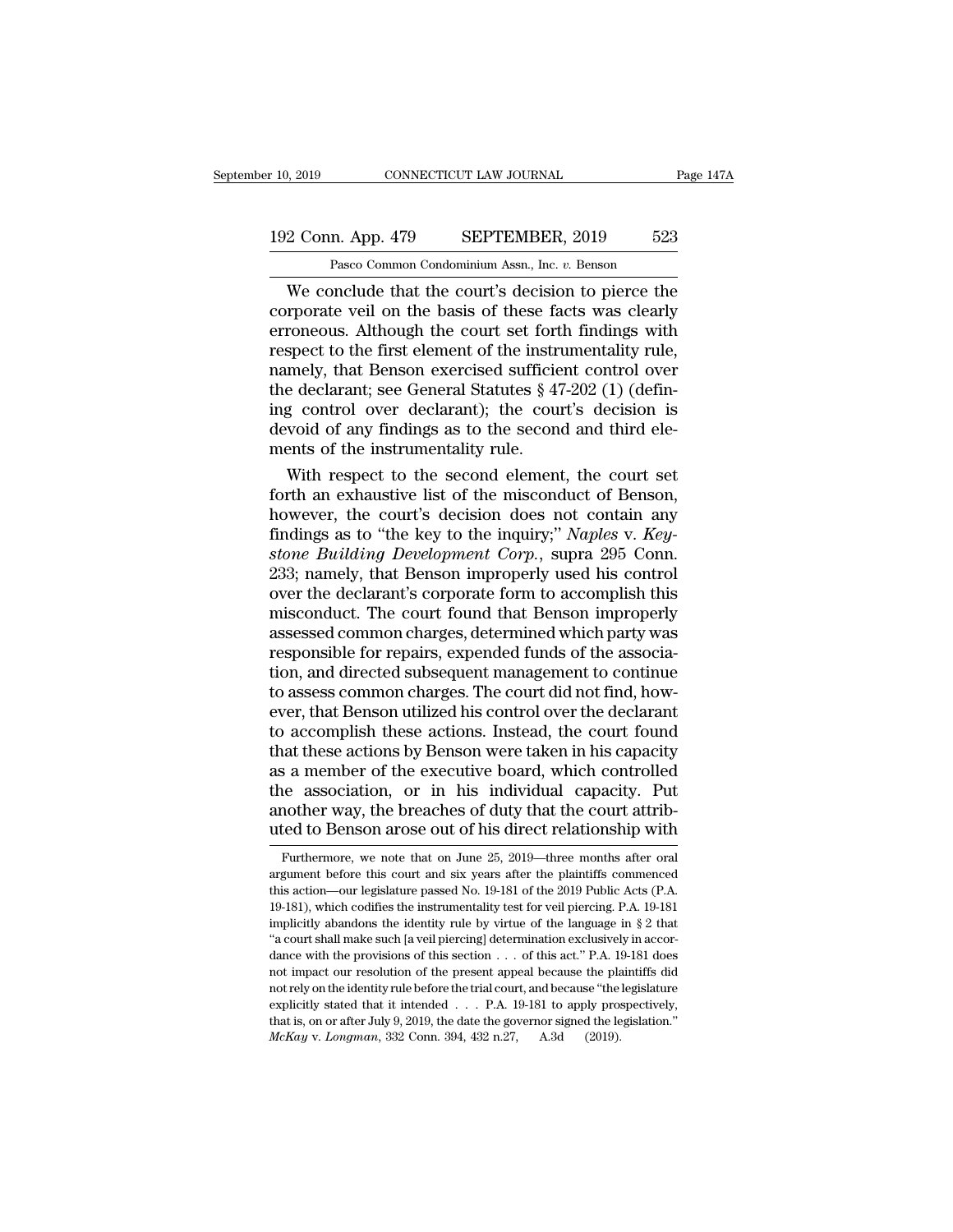## CONNECTICUT LAW JOURNAL September 10, 2019<br>524 SEPTEMBER, 2019 192 Conn. App. 479<br>Pasco Common Condominium Assn., Inc. v. Benson CONNECTICUT LAW JOURNAL Septembe<br>
SEPTEMBER, 2019 192 Conn. App. 479<br>
Pasco Common Condominium Assn., Inc. *v.* Benson<br>
poiation through his position on the executive

CONNECTICUT LAW JOURNAL September 10, 2019<br>
524 SEPTEMBER, 2019 192 Conn. App. 479<br>
Pasco Common Condominium Assn., Inc. *v.* Benson<br>
the association through his position on the executive<br>
board, not through his role as ow 524 SEPTEMBER, 2019 192 Conn. App. 479<br>Pasco Common Condominium Assn., Inc. v. Benson<br>the association through his position on the executive<br>board, not through his role as owner of the declarant.<br>Although the declarant appo SEPTEMBER, 2019 192 Conn. App. 479<br>
Pasco Common Condominium Assn., Inc. v. Benson<br>
the association through his position on the executive<br>
board, not through his role as owner of the declarant.<br>
Although the declarant appo SEPTEMBER, 2019 192 Conn. App. 479<br>
Pasco Common Condominium Assn., Inc. v. Benson<br>
the association through his position on the executive<br>
board, not through his role as owner of the declarant.<br>
Although the declarant appo Pasco Common Condominium Assn., Inc. *v.* Benson<br>the association through his position on the executive<br>board, not through his role as owner of the declarant.<br>Although the declarant appointed Benson, his wife, and<br>his son t Pasco Common Condominium Assn., Inc.  $v$ . Benson<br>the association through his position on the executive<br>board, not through his role as owner of the declarant.<br>Although the declarant appointed Benson, his wife, and<br>his son the association through his position on the executive<br>board, not through his role as owner of the declarant.<br>Although the declarant appointed Benson, his wife, and<br>his son to the executive board during the period of<br>declar board, not through his role as owner of the declarant.<br>Although the declarant appointed Benson, his wife, and<br>his son to the executive board during the period of<br>declarant control, the declarant itself was not on the<br>board Although the declarant appointed Benson, his wife, and<br>his son to the executive board during the period of<br>declarant control, the declarant itself was not on the<br>board and did not make the decisions that are the sub-<br>ject his son to the executive board during the period of<br>declarant control, the declarant itself was not on the<br>board and did not make the decisions that are the sub-<br>ject of the plaintiffs' complaint. Consequently, although<br>Be declarant control, the declarant itself was not on the<br>board and did not make the decisions that are the sub-<br>ject of the plaintiffs' complaint. Consequently, although<br>Benson might be individually responsible for certain<br>w board and did not make the decisions that are the sub-<br>ject of the plaintiffs' complaint. Consequently, although<br>Benson might be individually responsible for certain<br>wrongful conduct, he was not sued directly for such<br>cond ject of the plaintiffs' complaint. Consequently, although<br>Benson might be individually responsible for certain<br>wrongful conduct, he was not sued directly for such<br>conduct. Instead, the plaintiffs sought only to hold him<br>de Benson might be individually responsible for certain<br>wrongful conduct, he was not sued directly for such<br>conduct. Instead, the plaintiffs sought only to hold him<br>derivatively liable for the conduct of the declarant.<br>Becaus wrongful conduct, he was not sued directly for such<br>conduct. Instead, the plaintiffs sought only to hold him<br>derivatively liable for the conduct of the declarant.<br>Because Benson's conduct did not arise out of his con-<br>trol conduct. Instead, the plaintiffs sought only to hold him<br>derivatively liable for the conduct of the declarant.<br>Because Benson's conduct did not arise out of his con-<br>trol of the declarant, the plaintiffs failed to satisfy derivatively liable for the conduct of the declarant.<br>Because Benson's conduct did not arise out of his control of the declarant, the plaintiffs failed to satisfy the<br>second element of the instrumentality rule. Further-<br>mo Because Benson's conduct did not arise out of his control of the declarant, the plaintiffs failed to satisfy the second element of the instrumentality rule. Furthermore, even if Benson was acting on the behalf of the decla trol of the declarant, the plaintiffs failed to satisfy the<br>second element of the instrumentality rule. Further-<br>more, even if Benson was acting on the behalf of the<br>declarant, the court's decision does not find that the<br>d second element of the instrumentality rule. Furthermore, even if Benson was acting on the behalf of the declarant, the court's decision does not find that the declarant was a mere shell, serving no legitimate purpose, and more, even if Benson was acting on the behalf of the<br>declarant, the court's decision does not find that the<br>declarant was a mere shell, serving no legitimate pur-<br>pose, and used primarily as an intermediary to perpetu-<br>ate declarant, the court's<br>declarant was a mere<br>pose, and used primar<br>ate fraud or promote<br>undisputed evidence e<br>primarily and legally<br>Pasco Common.<br>With respect to the t clarant was a mere shell, serving no legitimate pur-<br>se, and used primarily as an intermediary to perpetu-<br>e fraud or promote injustice. To the contrary, the<br>disputed evidence established that the declarant was<br>imarily and pose, and used primarily as an intermediary to perpetu-<br>ate fraud or promote injustice. To the contrary, the<br>undisputed evidence established that the declarant was<br>primarily and legally involved in the development of<br>Pasco

ate fraud or promote injustice. To the contrary, the<br>undisputed evidence established that the declarant was<br>primarily and legally involved in the development of<br>Pasco Common.<br>With respect to the third element, the court's unaisputed evidence established that the declarant was<br>primarily and legally involved in the development of<br>Pasco Common.<br>With respect to the third element, the court's decision<br>does not find that Benson's control over the primarily and legally involved in the development of<br>Pasco Common.<br>With respect to the third element, the court's decision<br>does not find that Benson's control over the declarant<br>proximately caused the association was "enti Pasco Common.<br>
With respect to the third element, the court's decision<br>
does not find that Benson's control over the declarant<br>
proximately caused the association vas "entitled to damages<br>
from the defendants," but its dec With respect to the third element, the court's decision<br>does not find that Benson's control over the declarant<br>proximately caused the association's injuries. The court<br>did find that the association was "entitled to damages does not find that Benson's control over the declarant<br>proximately caused the association's injuries. The court<br>did find that the association was "entitled to damages<br>from the defendants," but its decision does not find<br>th proximately caused the association's injuries. The court<br>did find that the association was "entitled to damages<br>from the defendants," but its decision does not find<br>that Benson's control over the declarant proximately<br>caus did find that the association was "entitled to damages<br>from the defendants," but its decision does not find<br>that Benson's control over the declarant proximately<br>caused those injuries. As stated previously, Benson's<br>wrongfu from the defendants," but its decision does not find<br>that Benson's control over the declarant proximately<br>caused those injuries. As stated previously, Benson's<br>wrongful conduct, alone, does not satisfy the require-<br>ments o that Benson's control over the declarant proximately<br>caused those injuries. As stated previously, Benson's<br>wrongful conduct, alone, does not satisfy the require-<br>ments of the instrumentality rule; rather, Benson can<br>be hel caused those injuries. As stated previously, Benson's<br>wrongful conduct, alone, does not satisfy the require-<br>ments of the instrumentality rule; rather, Benson can<br>be held individually liable only if he proximately caused<br>l wrongful conduct, alone, does not satisfy the requirements of the instrumentality rule; rather, Benson can<br>be held individually liable only if he proximately caused<br>losses by the use of his control over the declarant as a<br> ments of the instrumentality rule; rather, Benson can<br>be held individually liable only if he proximately caused<br>losses by the use of his control over the declarant as a<br>shell corporation. Control over the association throu be held individually liable only if he proximately caused losses by the use of his control over the declarant as a shell corporation. Control over the association through his position on the executive board is not sufficie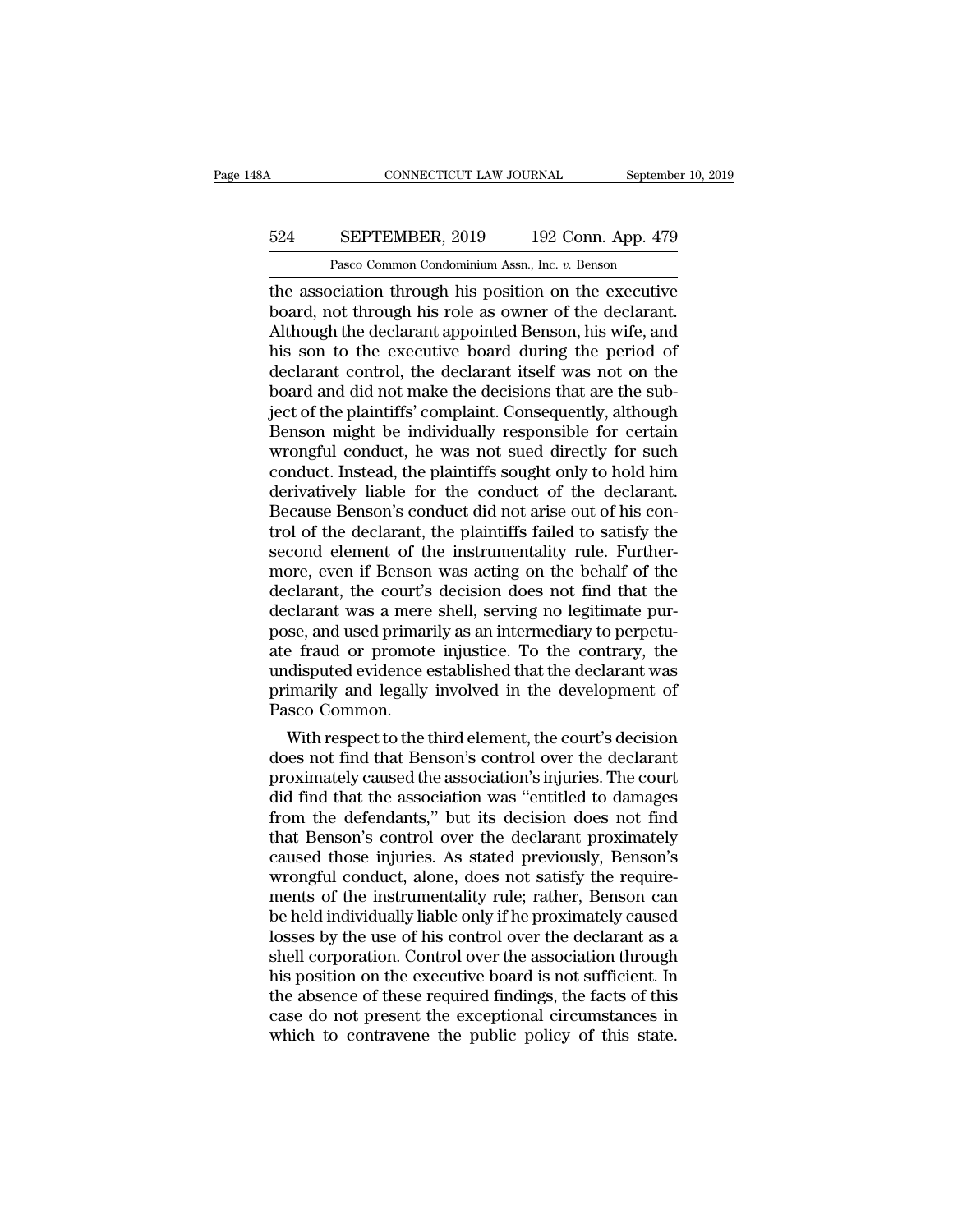# $\begin{tabular}{l l l l} \hline r 10, 2019 & & & & & & \mbox{\textbf{CONNECTICUT LAW JOURNAL}} & \multicolumn{2}{c|}{\textbf{Page 149A}} \\\\ \hline \multicolumn{2}{c|}{\textbf{192 Conn. App. 525}} & & & & \multicolumn{2}{c|}{\textbf{SEPTEMBER, 2019}} & & & \multicolumn{2}{c|}{\textbf{525}} \\\\ \hline & & & & \text{Blinn } v. \text{ Sindwani} & & & \end{tabular}$

Blinn *v.* Sindwani

Therefore, we conclude that the court erroneously held<br>
Therefore, we conclude that the court erroneously held<br>
Therefore, we conclude that the court erroneously held<br>
Benson individually liable on the basis of the theory 192 Conn. App. 525 SEPTEMBER, 2019 525<br>Blinn v. Sindwani<br>Therefore, we conclude that the court erroneously held<br>Benson individually liable on the basis of the theory<br>pursued by the plaintiffs. 192 Conn. App. 525 SEPTEMBER, 2019 525<br>Blinn v. Sindwani<br>Therefore, we conclude that the court erroneously held<br>Benson individually liable on the basis of the theory<br>pursued by the plaintiffs.<br>The judgment is reversed in 2 Conn. App. 525 SEPTEMBER, 2019 525<br>Blinn v. Sindwani<br>nerefore, we conclude that the court erroneously held<br>enson individually liable on the basis of the theory<br>is reversed by the plaintiffs.<br>The judgment is reversed in

Blinn v. Sindwani<br>
Therefore, we conclude that the court erroneously held<br>
Benson individually liable on the basis of the theory<br>
pursued by the plaintiffs.<br>
The judgment is reversed in part as to count ten and<br>
in part a Therefore, we conclude that the court erroneously held<br>Benson individually liable on the basis of the theory<br>pursued by the plaintiffs.<br>The judgment is reversed in part as to count ten and<br>in part as to the award of damag Therefore, we conclude that the court erroneously field<br>Benson individually liable on the basis of the theory<br>pursued by the plaintiffs.<br>The judgment is reversed in part as to count ten and<br>in part as to the award of dama benson marviolary habie on the basis of the theory<br>pursued by the plaintiffs.<br>The judgment is reversed in part as to count ten and<br>in part as to the award of damages, and the case is<br>remanded with direction to render judgm pursued by the plaintins.<br>The judgment is reversed in part as to count ten and<br>in part as to the award of damages, and the case is<br>remanded with direction to render judgment in favor<br>of Benson as to count ten, and to vacat The judgment is reversed in part as to count ten and<br>in part as to the award of damages, and the case is<br>remanded with direction to render judgment in favor<br>of Benson as to count ten, and to vacate the damages<br>award of \$64 in part as to the award of<br>remanded with direction<br>of Benson as to count ten<br>award of \$64,834 for mana,<br>cle expenses, and \$126,766<br>been charged to the restau<br>in all other respects.<br>In this opinion the othe In this opinion to render judgment in the Benson as to count ten, and to vacate the damarad of \$64,834 for management fees, \$14,592 for verse expenses, and \$126,766.11 for fees that should have charged to the restaurant; t ses, and \$120,700.11 for fees that should have<br>red to the restaurant; the judgment is affirm<br>er respects.<br>opinion the other judges concurred.<br>DAVID BLINN *v*. DESH SINDWANI<br>(AC 40985)

## staurant; the Judgme<br>
other judges concu<br>
IN v. DESH SINDW<br>
(AC 40985)<br>
Keller and Beach, Js. DAVID BLINN  $v$ . DESH SINDWANI<br>(AC 40985)<br>Alvord, Keller and Beach, Js.

## *Syllabus*

- DAVID BLINN  $v$ . DESH SINDWANI<br>
(AC 40985)<br>
Alvord, Keller and Beach, Js.<br>  $Syllabus$ <br>
The plaintiff sought to recover damages from the defendant for negligence<br>
in connection with personal injuries sustained by the plaintiff  $(AC 40985)$ <br>Alvord, Keller and Beach, Js.<br> $Syllabus$ <br>plaintiff sought to recover damages from the defendant for negligence<br>in connection with personal injuries sustained by the plaintiff in an<br>automobile accident that occurre Alvord, Keller and Beach, Js.<br>
Syllabus<br>
plaintiff sought to recover damages from the defendant for negligence<br>
in connection with personal injuries sustained by the plaintiff in an<br>
automobile accident that occurred in 20 The plaintiff sought to recover damages from the defendant for negligence<br>in connection with personal injuries sustained by the plaintiff in an<br>automobile accident that occurred in 2012. The plaintiff alleged, inter<br>alia, *Syllabus*<br>plaintiff sought to recover damages from the defendant for negligence<br>in connection with personal injuries sustained by the plaintiff in an<br>automobile accident that occurred in 2012. The plaintiff alleged, inter plaintiff sought to recover damages from the defendant for negligence<br>in connection with personal injuries sustained by the plaintiff in an<br>automobile accident that occurred in 2012. The plaintiff alleged, inter<br>alia, that plantant solgin to recover dantages nont and decreated by the plaintiff in an automobile accident that occurred in 2012. The plaintiff alleged, inter alia, that the accident caused him to suffer mental anguish and exacer-<br> In contection with personal nightes stashed by are plaintiff alleged, inter<br>atia, that the accident caused him to suffer mental anguish and exacer-<br>bated preexisting conditions of anxiety and depression, for which he<br>sough alla, that the accident and occurred in 2012. The plantiful angles, meed and again, that the accident caused him to suffer mental anguish and exacer-<br>bated preexisting conditions of anxiety and depression, for which he<br>sou the sought treatment in 2014 and 2015. During trial and the parties had agreed to enter into evidence certain treatment records of a mental health treatment provider from whom the plaintiff sought counseling in 2104 and ag backed precassing conditions of anticely and depression, for which ne<br>sought treatment in 2014 and 2015. During trial, the parties had agreed<br>to enter into evidence certain treatment records of a mental health<br>treatment pr into enter into evidence certain treatment records of a mental health treatment provider from whom the plaintiff sought counseling in 2104 and again in 2015 and 2016. The treatment records contained references to various i involvement provider from whom the plaintiff sought counseling in 2104 and again in 2015 and 2016. The treatment records contained references to various incidents of the plaintiff's prior misconduct, including a prior conv at danken provider Hom whom the plantian sodgate colludeding in 2003<br>and again in 2015 and 2016. The treatment records contained references<br>to various incidents of the plaintiff's prior misconduct, including a prior<br>convic and ugan in 2010 and 2010. The actual records contained reference<br>to various incidents of the plaintiff's prior misconduct, including a prior<br>conviction of operating a motor vehicle while under the influence of<br>intoxicatin as various incrucins of are plantant is prior insecutate, including a prior conviction of operating a motor vehicle while under the influence of intoxicating liquor or drugs, and a citation he had received for his alleged plantiff, the trial court rendered independent of the trial court sustained intoxicating liquor or drugs, and a citation he had received for his alleged involvement in a 2014 motor vehicle accident. The trial court sustain divided to the plaintiff's motions in limine, which sought to exclude all references to his prior convictions in limine, which sought to exclude all references to his prior convictions and misconduct, as well as the citati sought to exclude all references to his prior convictions and misconduct, as well as the citation. After the jury returned a verdict in favor of the plaintiff, the trial court rendered judgment in accordance with the verdi
- solgin to statial interference to its prior contributed at interference, as well as the citation. After the jury returned a verdict in favor of the plaintiff, the trial court rendered judgment in accordance with the verdic distress for which the plaintiff claimed a vertice in layor of all<br>plaintiff, the trial court rendered judgment in accordance with the ver-<br>dict, from which the plaintiff appealed to this court. *Held*:<br>the plaintiff's cla plantant, the trade of and contributed jaignment in accordance with the verdict, from which the plaintiff appealed to this court. *Held*: the plaintiff's claim that the evidence of his prior misconduct evidence was relevan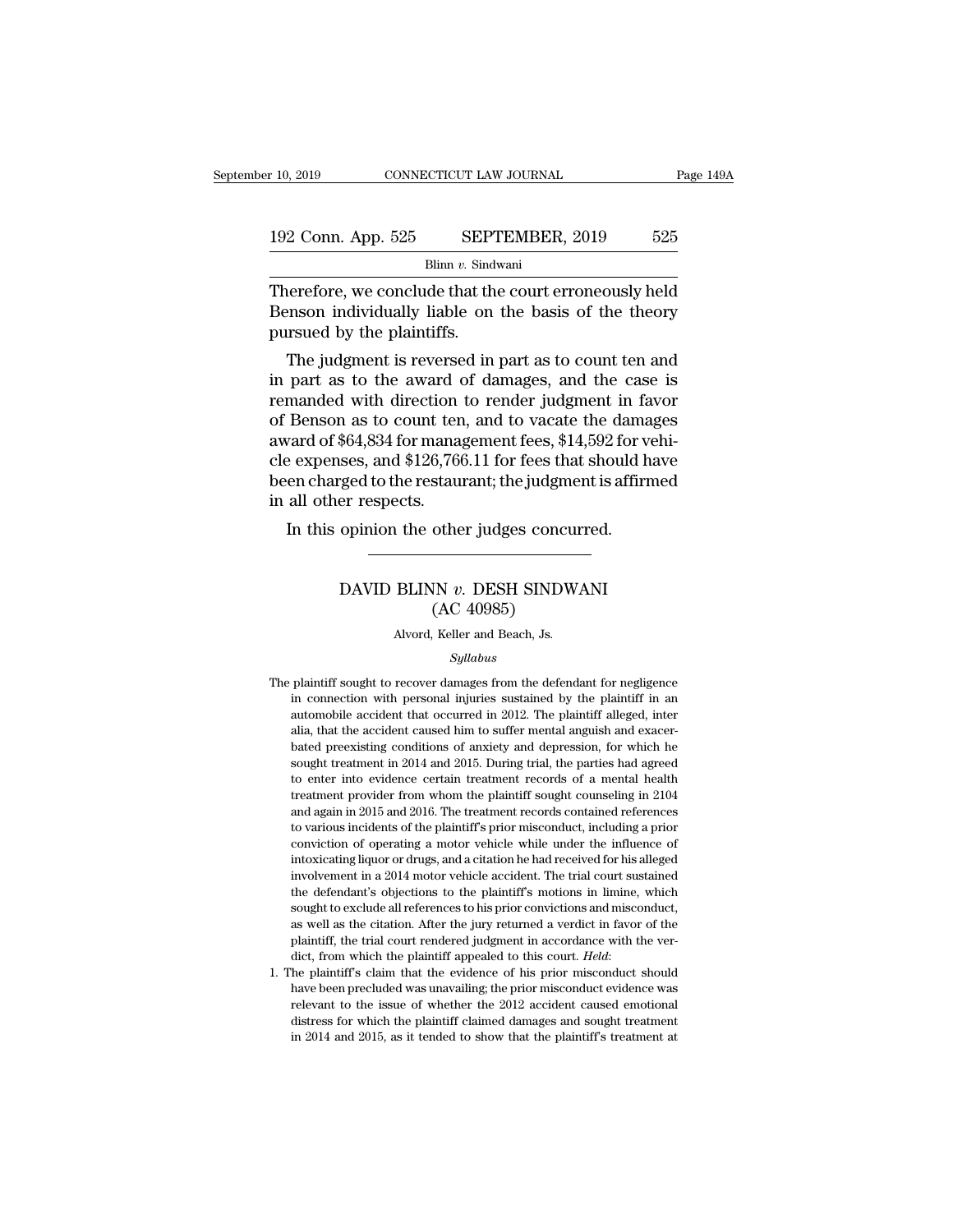# CONNECTICUT LAW JOURNAL September 10, 2019<br>526 SEPTEMBER, 2019 192 Conn. App. 525<br>Blinn v. Sindwani

## Blinn *v.* Sindwani

**SEPTEMBER, 2019** 192 Conn. App. 525<br>Blinn v. Sindwani<br>the mental health service provider did not result from the 2012 accident<br>but, rather, resulted from other events and stressors in his life, including **SEPTEMBER, 2019** 192 Conn. App. 525<br>Blinn v. Sindwani<br>the mental health service provider did not result from the 2012 accident<br>but, rather, resulted from other events and stressors in his life, including<br>the prior miscon **SEPTEMBER, 2019** 192 Conn. App. 525<br>Blinn v. Sindwani<br>the mental health service provider did not result from the 2012 accident<br>but, rather, resulted from other events and stressors in his life, including<br>the prior miscon Blinn v. Sindwani<br>Blinn v. Sindwani<br>the mental health service provider did not result from the 2012 accident<br>but, rather, resulted from other events and stressors in his life, including<br>the prior misconduct, and the trial Blinn  $v$ . Sindwani<br>the mental health service provider did not result from the 2012 accident<br>but, rather, resulted from other events and stressors in his life, including<br>the prior misconduct, and the trial court properly the mental health service provider did not result from the 2012 accident<br>but, rather, resulted from other events and stressors in his life, including<br>the prior misconduct, and the trial court properly determined that the<br>p but, rather, resulted from other evidence<br>but, rather, resulted from other evidence<br>probative value of the evidence<br>did not abuse its discretion in su<br>the plaintiff's motion in limine with<br>tions and other misconduct.<br>he tr 2. The trial court did not abuse its discretion by admitting evidence of the probative value of the evidence outweighed its prejudicial effect and did not abuse its discretion in sustaining the defendant's objection to the profit massen and the endired property determined and the probative value of the evidence outweighed its prejudicial effect and did not abuse its discretion in sustaining the defendant's objection to the plaintiff's motion

Frostal value is discretion in sustaining the defendant's objection to the plaintiff's motion in limine with respect to the plaintiff's prior convictions and other misconduct.<br>The trial court did not abuse its discretion b did not abuse its discretion in sustaining the defendant's objection to<br>the plaintiff's motion in limine with respect to the plaintiff's prior convic-<br>tions and other misconduct.<br>2. The trial court did not abuse its discr in whole or in part, from the 2012 accident, and the trial court did not abuse its discretion by admitting evidence of the 2014 motor vehicle citation; the citation was relevant to the damages element of the plaintiff's cl notes and outer miseonate.<br>
he trial court did not abuse its discretion by admitting evidence of the<br>
2014 motor vehicle citation; the citation was relevant to the damages<br>
element of the plaintiff's claim because it tende 2014 motor vehicle citation; the citation was relevant to the damages element of the plaintiff's claim because it tended to make it less probable that the plaintiff's treatment with the mental health provider resulted, in Extra mood vente entation, are entator was retevant to the damageo-<br>element of the plaintiff's claim because it tended to make it less probable<br>that the plaintiff's treatment with the mental health provider resulted,<br>in wh probation status and the mental health<br>in whole or in part, from the 2012 accident, and<br>not abuse its discretion in determining that the pre-<br>evidence outweighed its prejudicial effect, as the p<br>the citation was particular hole or in part, from the 2012 accident, and the trial court did<br>abuse its discretion in determining that the probative value of the<br>ence outweighed its prejudicial effect, as the plaintiff testified that<br>citation was part *Procedural and are procedured is prejudicial effect, as the plain*<br>*Procedural History*<br>*Procedural History*<br>*Procedural History*<br>*Procedural History*<br>**Procedural History** not abuse its discretion in determining that the probative value of the<br>evidence outweighed its prejudicial effect, as the plaintiff testified that<br>the citation was particularly stressful because of its bearing on his<br>pro

evidence outweighed its prejudicial effect, as the plantiff resulted that<br>the citation was particularly stressful because of its bearing on his<br>probation status and the custody of his child.<br>Argued March 19—officially rele district of Tolland, where the court, *Farley, J.*, sustained the defendant's objection to the Superior Court in the judicial district of Tolland, where the court, *Farley, J.*, sustained the defendant's objection to the p Argued March 19—officially released September 10, 2019<br>
Procedural History<br>
Action to recover damages for the defendant's alleged<br>
negligence, brought to the Superior Court in the judicial<br>
district of Tolland, where the c *Procedural History*<br>Action to recover damages for the defendant's alleged<br>negligence, brought to the Superior Court in the judicial<br>district of Tolland, where the court, *Farley*, *J*., sustained<br>the defendant's objection *Procedural History*<br>Action to recover damages for the defendant's alleged<br>negligence, brought to the Superior Court in the judicial<br>district of Tolland, where the court, *Farley*, *J*., sustained<br>the defendant's objection Action to recover damages for the defendant's alleged<br>negligence, brought to the Superior Court in the judicial<br>district of Tolland, where the court, *Farley*, *J*., sustained<br>the defendant's objection to the plaintiff's m district of Tolland, where the cour<br>the defendant's objection to the<br>limine to preclude certain evident<br>ter was tried to a jury; judgment<br>which the plaintiff appealed to the<br>*Blake A. Driscolli*, with whom<br>for the appellan *Julie Harris,* with whom, on the brief, was *Yelena Pharris* in the plaintiff, from inch the plaintiff appealed to this court. Affirmed.<br>*Blake A. Driscolli*, with whom was *Peter J. Brown*, r the appellant (plaintiff). *Akim*, for the appellee (defendant).<br>*Akim*, for the appellant (plaintiff).<br>*Akim*, for the appellant (plaintiff).<br>*Akim*, for the appellee (defendant).<br>*Opinion* 

## *Opinion*

Blake A. Driscolli, with whom was Peter J. Brown,<br>
r the appellant (plaintiff).<br>
Julie Harris, with whom, on the brief, was Yelena<br>
cim, for the appellee (defendant).<br>
Opinion<br>
BEACH, J. In this personal injury action aris for the appellant (plaintiff).<br>
Julie Harris, with whom, on the brief, was Yelena<br>
Akim, for the appellee (defendant).<br>  $opinion$ <br>
BEACH, J. In this personal injury action arising out<br>
of an automobile accident, the plaintiff, *Julie Harris*, with whom, on the brief, was *Yelena*<br>*Akim*, for the appellee (defendant).<br>*Opinion*<br>BEACH, J. In this personal injury action arising out<br>of an automobile accident, the plaintiff, David Blinn,<br>appeals from *Akim*, for the appellee (defendant).<br> *Opinion*<br>
BEACH, J. In this personal injury action arising out<br>
of an automobile accident, the plaintiff, David Blinn,<br>
appeals from the judgment of the trial court rendered<br>
followi  $\omega$ <br>  $\omega$  opinion<br>  $\omega$  BEACH, J. In this personal injury action arising out<br>
of an automobile accident, the plaintiff, David Blinn,<br>
appeals from the judgment of the trial court rendered<br>
following a jury verdict agains **EXACH, J.** In this personal injury action arising out of an automobile accident, the plaintiff, David Blinn, appeals from the judgment of the trial court rendered following a jury verdict against the defendant, Desh Sind BEACH, J. In this personal injury action arising out<br>of an automobile accident, the plaintiff, David Blinn,<br>appeals from the judgment of the trial court rendered<br>following a jury verdict against the defendant, Desh<br>Sindwan of an automobile accident, the plaintiff, David Blinn,<br>appeals from the judgment of the trial court rendered<br>following a jury verdict against the defendant, Desh<br>Sindwani. The plaintiff claims that the court erred by<br>susta appeals from the judgment of the trial court rendered<br>following a jury verdict against the defendant, Desh<br>Sindwani. The plaintiff claims that the court erred by<br>sustaining the defendant's objection to his motions in<br>limin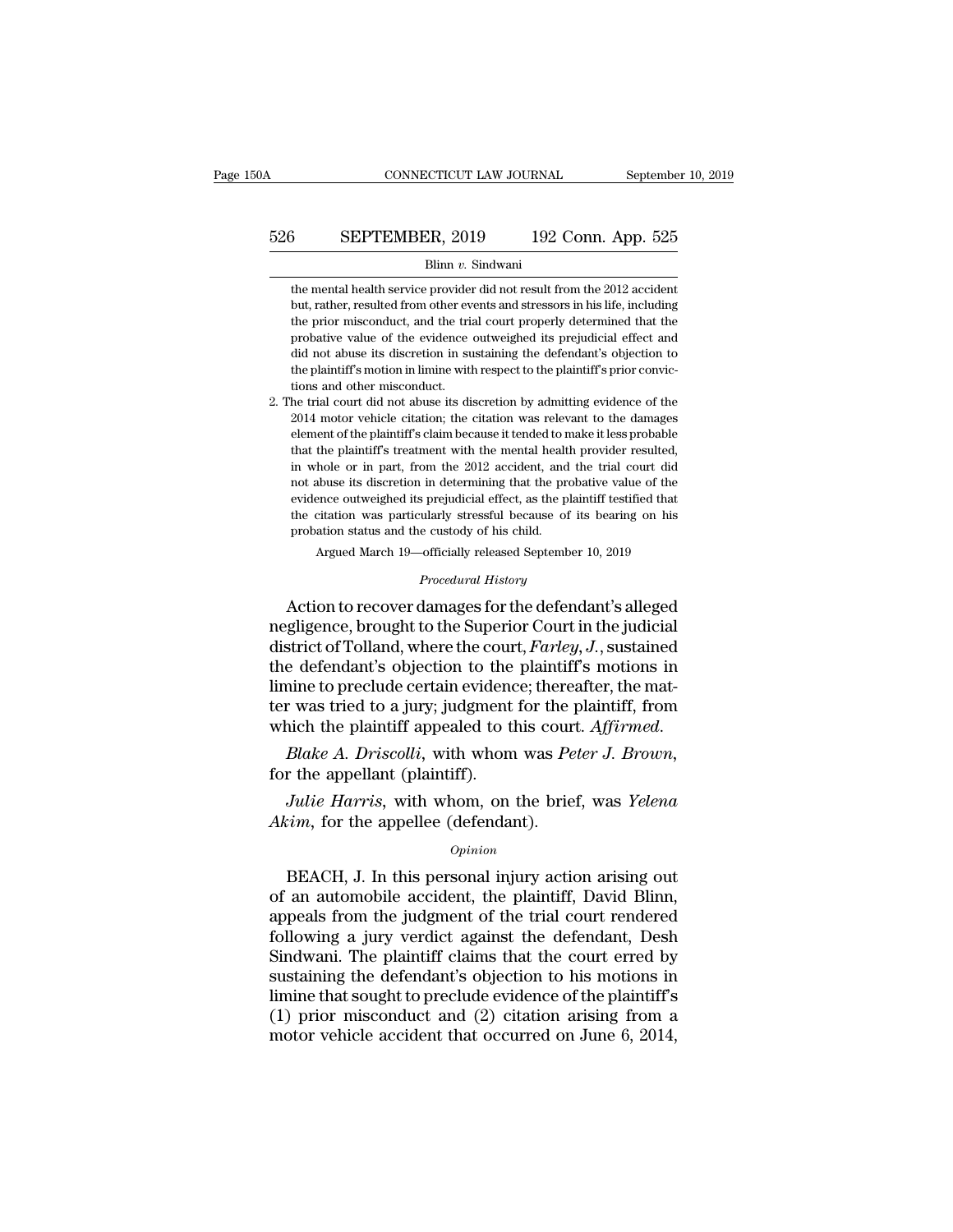# 192 Conn. App. 525 SEPTEMBER, 2019 <sup>527</sup>

Blinn *v.* Sindwani

r 10, 2019 CONNECTICUT LAW JOURNAL Page 151A<br>
192 Conn. App. 525 SEPTEMBER, 2019 527<br>
Blinn v. Sindwani<br>
which resulted in a violation of the plaintiff's probation<br>
stemming from a 2013 conviction for operating a motor<br>
w 192 Conn. App. 525 SEPTEMBER, 2019 527<br>Blinn v. Sindwani<br>which resulted in a violation of the plaintiff's probation<br>stemming from a 2013 conviction for operating a motor<br>vehicle while under the influence of intoxicating l 192 Conn. App. 525 SEPTEMBER, 2019 527<br>Blinn v. Sindwani<br>which resulted in a violation of the plaintiff's probation<br>stemming from a 2013 conviction for operating a motor<br>vehicle while under the influence of intoxicating l 192 Conn. App. 525 SEPTEMBER, 2019 527<br>Blinn v. Sindwani<br>which resulted in a violation of the plaintiff's probation<br>stemming from a 2013 conviction for operating a motor<br>vehicle while under the influence of intoxicating l Blinn v. Sindwani<br>Blinn v. Sindwani<br>which resulted in a violation of the plaintiff'<br>stemming from a 2013 conviction for operat<br>vehicle while under the influence of intoxic<br>or drugs in violation of General Statutes § 1<br>affi nich resulted in a violation of the plaintiff's probation<br>emming from a 2013 conviction for operating a motor<br>hicle while under the influence of intoxicating liquor<br>drugs in violation of General Statutes § 14-227a. We<br>firm which resulted in a violation of the plaintin's probation<br>stemming from a 2013 conviction for operating a motor<br>vehicle while under the influence of intoxicating liquor<br>or drugs in violation of General Statutes  $\S 14-227a$ 

stemming non a 2013 conviction for operating a motor<br>vehicle while under the influence of intoxicating liquor<br>or drugs in violation of General Statutes § 14-227a. We<br>affirm the judgment of the trial court.<br>The following fa venicle while under the inhuence of mtoxicating induor<br>or drugs in violation of General Statutes § 14-227a. We<br>affirm the judgment of the trial court.<br>The following facts which the jury reasonably could<br>have found and proc or urugs in violation or defieral statutes y 14-227a. We<br>affirm the judgment of the trial court.<br>The following facts which the jury reasonably could<br>have found and procedural history are relevant on<br>appeal. On June 15, 201 The following facts which the jury reasonably could<br>have found and procedural history are relevant on<br>appeal. On June 15, 2012, the plaintiff was operating<br>his motorcycle on Route 83 in Rockville, Connecticut.<br>As he travel The following facts which the jury reasonably could<br>have found and procedural history are relevant on<br>appeal. On June 15, 2012, the plaintiff was operating<br>his motorcycle on Route 83 in Rockville, Connecticut.<br>As he travel have found and procedural history are relevant on<br>appeal. On June 15, 2012, the plaintiff was operating<br>his motorcycle on Route 83 in Rockville, Connecticut.<br>As he traveled northbound, he approached Pease Farm<br>Road in Elli appeal. On June 15, 2012, the plaintiff was operating<br>his motorcycle on Route 83 in Rockville, Connecticut.<br>As he traveled northbound, he approached Pease Farm<br>Road in Ellington on his right. The defendant was<br>stopped at a his motorcycle on Route 83 in Rockville, Connecticut.<br>As he traveled northbound, he approached Pease Farm<br>Road in Ellington on his right. The defendant was<br>stopped at a stop sign on Pease Farm Road waiting to<br>proceed onto As he traveled northbound, he approached Pease Farm<br>Road in Ellington on his right. The defendant was<br>stopped at a stop sign on Pease Farm Road waiting to<br>proceed onto Route 83. As the plaintiff approached the<br>intersection Road in Ellington on his right. The defendant was<br>stopped at a stop sign on Pease Farm Road waiting to<br>proceed onto Route 83. As the plaintiff approached the<br>intersection, the defendant pulled out from the stop<br>sign. The p stopped at a stop sign on Pease Farm Road waiting to<br>proceed onto Route 83. As the plaintiff approached the<br>intersection, the defendant pulled out from the stop<br>sign. The plaintiff struck the defendant's driver's side<br>rear proceed onto Route 83. As the plaintiff approached the<br>intersection, the defendant pulled out from the stop<br>sign. The plaintiff struck the defendant's driver's side<br>rear door and was ejected from his motorcycle. The<br>plaint intersection, the defendant pulled out from the stop<br>sign. The plaintiff struck the defendant's driver's side<br>rear door and was ejected from his motorcycle. The<br>plaintiff commenced this action alleging that the acci-<br>dent sign. The plaintiff struck the defendant's driver's side<br>rear door and was ejected from his motorcycle. The<br>plaintiff commenced this action alleging that the acci-<br>dent was caused by the defendant's negligence in the<br>opera rear door and was ejected from his motorcycle. The<br>plaintiff commenced this action alleging that the acci-<br>dent was caused by the defendant's negligence in the<br>operation of his motor vehicle. The plaintiff sought, in<br>perti plaintiff commenced this action alleging that the accident was caused by the defendant's negligence in the operation of his motor vehicle. The plaintiff sought, in pertinent part, damages for mental injuries suffered as a dent was caused by the defendant's negligence in the operation of his motor vehicle. The plaintiff sought, in pertinent part, damages for mental injuries suffered as a result of the accident. Specifically, the plaintiff al operation of his motor vehicle. The plaintiff sought, in<br>pertinent part, damages for mental injuries suffered as<br>a result of the accident. Specifically, the plaintiff alleged<br>that the accident caused him mental anguish and pertinent part, dan<br>a result of the accid<br>that the accident carbated preexisting<br>sion. The defendan<br>the plaintiff's negl<br>and damages.<br>The parties agre Esunt of the accident. Specifically, the plantiff aneged<br>at the accident caused him mental anguish and exac-<br>bated preexisting conditions of anxiety and depres-<br>pn. The defendant filed a special defense alleging that<br>e pla trat the accident caused initial angulari and exacerbated preexisting conditions of anxiety and depression. The defendant filed a special defense alleging that<br>the plaintiff's negligence contributed to the accident<br>and dam

erbated preexisting conditions of arixiety and depres-<br>sion. The defendant filed a special defense alleging that<br>the plaintiff's negligence contributed to the accident<br>and damages.<br>The parties agreed to enter into evidence sion. The detendant lied a special detense aneglig that<br>the plaintiff's negligence contributed to the accident<br>and damages.<br>The parties agreed to enter into evidence certain<br>treatment records from Community Health Resource the plaintin's hegigence contributed to the accident<br>and damages.<br>The parties agreed to enter into evidence certain<br>treatment records from Community Health Resources<br>(CHR), a mental health services provider, from whom<br>the The parties agreed to enter into evidence certain<br>treatment records from Community Health Resources<br>(CHR), a mental health services provider, from whom<br>the plaintiff sought counseling from January 7, 2014<br>through December The parties agreed to enter into evidence certain<br>treatment records from Community Health Resources<br>(CHR), a mental health services provider, from whom<br>the plaintiff sought counseling from January 7, 2014<br>through December treatment records from Community Health Resources<br>(CHR), a mental health services provider, from whom<br>the plaintiff sought counseling from January 7, 2014<br>through December 10, 2014, and again from July 9, 2015<br>through Octo (CHR), a mental health services provider, from whom<br>the plaintiff sought counseling from January 7, 2014<br>through December 10, 2014, and again from July 9, 2015<br>through October 12, 2016. These treatment records con-<br>tained the plaintiff sought counseling from January 7, 2014<br>through December 10, 2014, and again from July 9, 2015<br>through October 12, 2016. These treatment records con-<br>tained references to various incidents of the plaintiff's<br>p through December 10, 2014, and again from July 9, 2015<br>through October 12, 2016. These treatment records con<br>tained references to various incidents of the plaintiff's<br>prior misconduct, including a ten month term of incar<br>c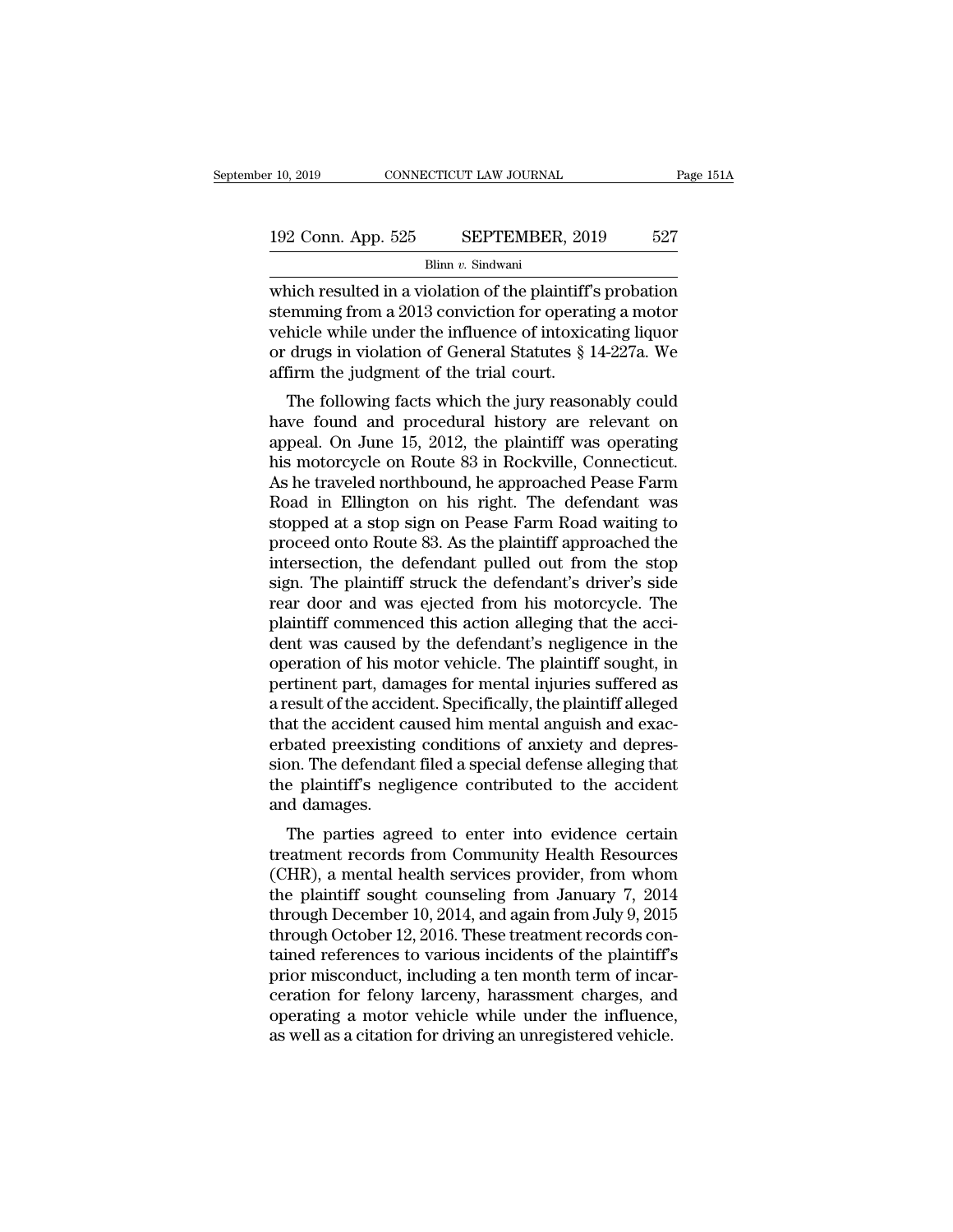# CONNECTICUT LAW JOURNAL September 10, 2019<br>528 SEPTEMBER, 2019 192 Conn. App. 525<br>Blinn v. Sindwani

## Blinn *v.* Sindwani

CONNECTICUT LAW JOURNAL September 10, 2019<br>
SEPTEMBER, 2019 192 Conn. App. 525<br>
Blinn v. Sindwani<br>
Claiming lack of relevance, remoteness, and high<br>
tential for prejudice, the plaintiff filed a motion in<br>
tential for preju SEPTEMBER, 2019 192 Conn. App. 525<br>Blinn v. Sindwani<br>Claiming lack of relevance, remoteness, and high<br>potential for prejudice, the plaintiff filed a motion in<br>limine to exclude all references to his prior nonfelony<br>convict EXEPTEMBER, 2019 192 Conn. App. 525<br>
Blinn v. Sindwani<br>
Claiming lack of relevance, remoteness, and high<br>
potential for prejudice, the plaintiff filed a motion in<br>
limine to exclude all references to his prior nonfelony<br> 528 SEPTEMBER, 2019 192 Conn. App. 525<br>Blinn v. Sindwani<br>Claiming lack of relevance, remoteness, and high<br>potential for prejudice, the plaintiff filed a motion in<br>limine to exclude all references to his prior nonfelony<br>co Blinn v. Sindwani<br>Blinn v. Sindwani<br>Claiming lack of relevance, remoteness, and high<br>potential for prejudice, the plaintiff filed a motion in<br>limine to exclude all references to his prior nonfelony<br>convictions, arrests, a Blinn v. Sindwani<br>Claiming lack of relevance, remoteness, and high<br>potential for prejudice, the plaintiff filed a motion in<br>limine to exclude all references to his prior nonfelony<br>convictions, arrests, and misconduct. The Claiming lack of relevance, remoteness, and high<br>potential for prejudice, the plaintiff filed a motion in<br>limine to exclude all references to his prior nonfelony<br>convictions, arrests, and misconduct. The plaintiff filed<br>a potential for prejudice, the plaintiff filed a motion in limine to exclude all references to his prior nonfelony convictions, arrests, and misconduct. The plaintiff filed a second motion in limine to exclude all references limine to exclude all references to his prior nonfelony<br>convictions, arrests, and misconduct. The plaintiff filed<br>a second motion in limine to exclude all references to<br>a citation that he received for his alleged involveme convictions, arrests, and misconduct. The plaintiff filed<br>a second motion in limine to exclude all references to<br>a citation that he received for his alleged involvement<br>in a motor vehicle accident that took place on June 6 a second motion in limine to exclude all references to<br>a citation that he received for his alleged involvement<br>in a motor vehicle accident that took place on June 6,<br>2014, which the plaintiff said could be used to suggest<br> a citation that he received for his alleged involvement<br>in a motor vehicle accident that took place on June 6,<br>2014, which the plaintiff said could be used to suggest<br>that he was involved in a subsequent motor vehicle<br>acci in a motor vehicle accident that took place on June 6,<br>2014, which the plaintiff said could be used to suggest<br>that he was involved in a subsequent motor vehicle<br>accident and that his alleged injuries were the result<br>of th 2014, which the plaintiff said could be u<br>that he was involved in a subsequent<br>accident and that his alleged injuries w<br>of that accident, or to suggest bad charac<br>tiff also argued that evidence concernii<br>2014 citation was at he was involved in a subsequent motor vehicle<br>cident and that his alleged injuries were the result<br>that accident, or to suggest bad character. The plain-<br>f also argued that evidence concerning the June 6,<br>14 citation wa accident and that his alleged injuries were the result<br>of that accident, or to suggest bad character. The plain-<br>tiff also argued that evidence concerning the June 6,<br>2014 citation was a collateral matter that would distra

of that accident, or to suggest bad character. The plain-<br>tiff also argued that evidence concerning the June 6,<br>2014 citation was a collateral matter that would distract<br>the jury and unduly prejudice him.<br>The defendant obj tiff also argued that evidence concerning the June 6,<br>2014 citation was a collateral matter that would distract<br>the jury and unduly prejudice him.<br>The defendant objected to the plaintiff's motions in<br>limine, asserting that 2014 citation was a collateral matter that would distract<br>the jury and unduly prejudice him.<br>The defendant objected to the plaintiff's motions in<br>limine, asserting that both the evidence of prior miscon-<br>duct and the evide the jury and unduly prejudice him.<br>
The defendant objected to the plaintiff's motions in<br>
limine, asserting that both the evidence of prior miscon-<br>
duct and the evidence of the 2014 citation would not<br>
be offered for any The defendant objected to the plaintiff's motions in<br>limine, asserting that both the evidence of prior miscon-<br>duct and the evidence of the 2014 citation would not<br>be offered for any impermissible use, such as showing<br>bad limine, asserting that both the evidence of prior misconduct and the evidence of the 2014 citation would not<br>be offered for any impermissible use, such as showing<br>bad character but, rather, to dispute the claim that the<br>ea duct and the evidence of the 2014 citation would not<br>be offered for any impermissible use, such as showing<br>bad character but, rather, to dispute the claim that the<br>earlier accident that was the subject of the trial was a<br>c be offered for any impermissible use, such as showing<br>bad character but, rather, to dispute the claim that the<br>earlier accident that was the subject of the trial was a<br>cause of the plaintiff's emotional distress and a reas bad character but, rather, to dispute the claim that the earlier accident that was the subject of the trial was a cause of the plaintiff's emotional distress and a reason he sought psychotherapy at CHR. The defendant argue earlier accident that was the subject of the trial was a<br>cause of the plaintiff's emotional distress and a reason<br>he sought psychotherapy at CHR. The defendant argued<br>in opposition to the motion in limine that "[t]o permit cause of the plaintiff's emotional distress and a reason<br>he sought psychotherapy at CHR. The defendant argued<br>in opposition to the motion in limine that "[t]o permit<br>the plaintiff to proceed with a claim that the therapy<br>h he sought psychotherapy at CHR. The defendant argued<br>in opposition to the motion in limine that "[t]o permit<br>the plaintiff to proceed with a claim that the therapy<br>he had at CHR was due to the 2012 accident, and that<br>his o in opposition to the motion in limine that "[t]o permit<br>the plaintiff to proceed with a claim that the therapy<br>he had at CHR was due to the 2012 accident, and that<br>his ongoing anxiety and distress was due solely to injur-<br> the plaintiff to proceed with a claim that the therapy<br>the had at CHR was due to the 2012 accident, and that<br>his ongoing anxiety and distress was due solely to injur-<br>ies he suffered in that accident, without permitting th he had at CHR was due to the 2012 accident, and that<br>his ongoing anxiety and distress was due solely to injur-<br>ies he suffered in that accident, without permitting the<br>defendant to introduce alternative explanations for th his ongoing anxiety and distress was due solely to injuries he suffered in that accident, without permitting the defendant to introduce alternative explanations for the plaintiff's treatment and distress, which explanation ies he suffered in the defendant to introduplaintiff's treatment<br>plaintiff's treatment<br>*appear in the treati*<br>carriage, as it is high<br>age claim and is adm<br>in original.)<br>The court sustainer fendant to introduce alternative explanations for the<br>aintiff's treatment and distress, which explanations<br>pear in the treatment record itself, would be a mis-<br>rriage, as it is highly probative of the plaintiff's dam-<br>e cl plaintiff's treatment and distress, which explanations<br>appear in the treatment record itself, would be a mis-<br>carriage, as it is highly probative of the plaintiff's dam-<br>age claim and is admissible for that reason." (Empha

appear in the treatment record itself, would be a mis-<br>carriage, as it is highly probative of the plaintiff's dam-<br>age claim and is admissible for that reason." (Emphasis<br>in original.)<br>The court sustained the defendant's o carriage, as it is highly probative of the plaintiff's dam-<br>age claim and is admissible for that reason." (Emphasis<br>in original.)<br>The court sustained the defendant's objection for the<br>reasons stated in the objection but li age claim and is admissible for that reason." (Emphasis<br>in original.)<br>The court sustained the defendant's objection for the<br>reasons stated in the objection but limited the defen-<br>dant's use of the misconduct evidence to th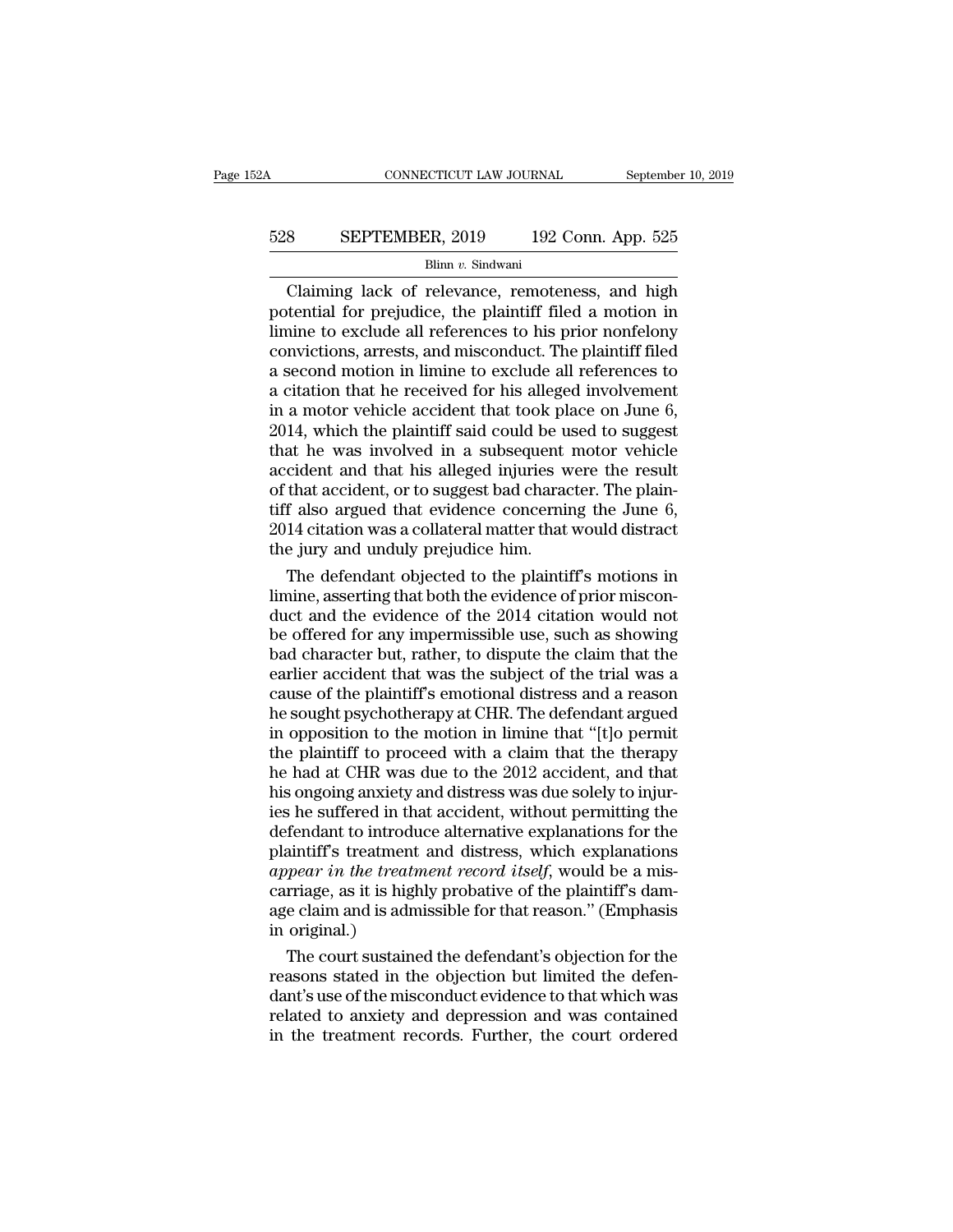Blinn *v.* Sindwani

the defendant was not to introduce into evidence<br>  $\frac{192 \text{ Conn. App. 525}}{\text{Blinn } v. \text{ Sindwani}}$ <br>  $\frac{192 \text{ Conn. App. 525}}{\text{Blinn } v. \text{ Sindwani}}$ <br>  $\frac{192 \text{ Conn. App. 525}}{\text{filum } v. \text{ Sindwani}}$ 192 Conn. App. 525 SEPTEMBER, 2019 529<br>Blinn v. Sindwani<br>that the defendant was not to introduce into evidence<br>facts of the incidents themselves, but rather only the<br>proceedings that were triggered by those underlying<br>inci 192 Conn. App. 525 SEPTEMBER, 2019 529<br>Blinn v. Sindwani<br>that the defendant was not to introduce into evidence<br>facts of the incidents themselves, but rather only the<br>proceedings that were triggered by those underlying<br>inc 192 Conn. App. 525 SEPTEMBER, 2019 529<br>Blinn v. Sindwani<br>that the defendant was not to introduce into evidence<br>facts of the incidents themselves, but rather only the<br>proceedings that were triggered by those underlying<br>inc  $\frac{B\text{Bin } v. \text{ Shif LHC}}{B\text{Min } v. \text{ Shidwani}}$ <br>that the defendant was not to interfacts of the incidents themselves<br>proceedings that were triggered<br>incidents and any effects that the<br>the plaintiff's mental health.<br>At trial, the p Butthe Conducter into evidence<br>at the defendant was not to introduce into evidence<br>cts of the incidents themselves, but rather only the<br>oceedings that were triggered by those underlying<br>cidents and any effects that they ma that the defendant was not to introduce into evidence<br>facts of the incidents themselves, but rather only the<br>proceedings that were triggered by those underlying<br>incidents and any effects that they may have had on<br>the plain

facts of the incidents themselves, but rather only the<br>proceedings that were triggered by those underlying<br>incidents and any effects that they may have had on<br>the plaintiff's mental health.<br>At trial, the plaintiff offered proceedings that were triggered by those underlying<br>incidents and any effects that they may have had on<br>the plaintiff's mental health.<br>At trial, the plaintiff offered into evidence treatment<br>records regarding his sessions incidents and any effects that they may have had on<br>the plaintiff's mental health.<br>At trial, the plaintiff offered into evidence treatment<br>records regarding his sessions at CHR between January<br>7, 2014, and October 12, 201 the plaintiff's mental health.<br>
At trial, the plaintiff offered into evidence treatment<br>
records regarding his sessions at CHR between January<br>
7, 2014, and October 12, 2016. The treatment records<br>
indicated that the plain At trial, the plaintiff offered into evidence treatment<br>records regarding his sessions at CHR between January<br>7, 2014, and October 12, 2016. The treatment records<br>indicated that the plaintiff was ordered by the court,<br>in c records regarding his sessions at CHR between January<br>7, 2014, and October 12, 2016. The treatment records<br>indicated that the plaintiff was ordered by the court,<br>in connection with dissolution proceedings, to attend<br>treatm 2014, and October 12, 2016. The treatment records<br>dicated that the plaintiff was ordered by the court,<br>connection with dissolution proceedings, to attend<br>atment at CHR.<sup>1</sup> The plaintiff also submitted bills for<br>ental healt indicated that the plaintiff was ordered by the court,<br>in connection with dissolution proceedings, to attend<br>treatment at CHR.<sup>1</sup> The plaintiff also submitted bills for<br>mental health treatment that he had received at CHR<br>a

in connection with dissolution proceedings, to attend<br>treatment at CHR.<sup>1</sup> The plaintiff also submitted bills for<br>mental health treatment that he had received at CHR<br>and Manchester Memorial Hospital totaling \$20,708.61.<br>Wh treatment at CHR.<sup>1</sup> The plaintiff also submitted bills for<br>mental health treatment that he had received at CHR<br>and Manchester Memorial Hospital totaling \$20,708.61.<br>When asked on direct examination about his mental<br>health mental health treatment that he had received at CHR<br>and Manchester Memorial Hospital totaling \$20,708.61.<br>When asked on direct examination about his mental<br>health and treatment history, the plaintiff said that he<br>had been and Manchester Memorial Hospital totaling \$20,708.61.<br>When asked on direct examination about his mental<br>health and treatment history, the plaintiff said that he<br>had been in counseling for anxiety and mood disorders<br>for mos When asked on direct examination about his mental<br>health and treatment history, the plaintiff said that he<br>had been in counseling for anxiety and mood disorders<br>for most of his life. He also was asked specifically about<br>wh health and treatment history, the plaintiff said that he<br>had been in counseling for anxiety and mood disorders<br>for most of his life. He also was asked specifically about<br>what had brought him to CHR. He cited issues relatin d been in counseling for anxiety and mood disorders<br>r most of his life. He also was asked specifically about<br>nat had brought him to CHR. He cited issues relating<br>his divorce but also testified that the accident that<br>as the for most of his life. He also was asked specifically about<br>what had brought him to CHR. He cited issues relating<br>to his divorce but also testified that the accident that<br>was the subject of this case was an additional reas what had brought him to CHR. He cited issues relating<br>to his divorce but also testified that the accident that<br>was the subject of this case was an additional reason<br>why he continued to seek treatment.<br>On cross-examination

to his divorce but also testified that the accident that<br>was the subject of this case was an additional reason<br>why he continued to seek treatment.<br>On cross-examination, the plaintiff testified about<br>various incidents of p On cross-examination, the plaintiff testified about<br>arious incidents of prior misconduct and their effects<br>a his mental health leading up to and throughout his<br>eatment at CHR.<sup>2</sup> He also testified about the motor<br><sup>1</sup> The various incidents of prior misconduct and their effects<br>on his mental health leading up to and throughout his<br>treatment at CHR.<sup>2</sup> He also testified about the motor<br> $\frac{1}{1}$  The medical record included the following: "[T

various incidents of prior misconduct and their effects<br>on his mental health leading up to and throughout his<br>treatment at CHR.<sup>2</sup> He also testified about the motor<br> $\overline{ }^{1}$ The medical record included the following: "[T on his mental health leading up to and throughout his<br>treatment at CHR.<sup>2</sup> He also testified about the motor<br> $\frac{1}{1}$ The medical record included the following: "[The plaintiff] came in today<br>per the orders of the court. treatment at CHR.<sup>2</sup> He also testified about the motor<br>
<sup>1</sup> The medical record included the following: "[The plaintiff] came in today<br>
per the orders of the court. He . . . currently reports that he is only here<br>
to do wh The medical record included the following: "[The plaintiff] came in today<br>per the orders of the court. He . . . currently reports that he is only here<br>to do what he needs to for the courts. . . . He does report that he ha The included record method included the rolling. The planting called the record of the court, He  $\ldots$  currently reports that he is only here do what he needs to for the courts.  $\ldots$  He does report that he has been a edg

per une orders or are count. He  $\cdot$  .  $\cdot$  . The does report that he has been<br>to do what he needs to for the courts.  $\cdot$  . He does report that he has been<br>'on edge and stressed' with all of the court proceedings but othe For the court with the court proceedings but other than that<br>the reported no mental illness."<br>
<sup>2</sup> The following colloquy occurred between the defendant's counsel and<br>
the plaintiff:<br>
"Q. Did you say—which is what the rec on euge and suesse<br>he reported no men<br>
<sup>2</sup> The following co<br>
the plaintiff:<br>
"Q. Did you say—<br>
David [the plaintiff]<br>
going through ugly<br>
criminal court.<br>"A. Okay. That's a<br>"Q. You were ref The following colloquy occurred<br>
The following colloquy occurre<br>
e plaintiff:<br>
"Q. Did you say—which is what<br>
wid [the plaintiff] reported that<br>
iminal court.<br>"A. Okay. That's accurate.<br>"Q. You wer referred to CHR<br>
"Q. You The following conoquy occurred between the detendants counser and<br>
"Q. Did you say—which is what the record says, which is in evidence,<br>
wid [the plaintiff] reported that 2013 was a hard year for him as he was<br>
imposing th "Q. Did you say—whic<br>David [the plaintiff] report<br>going through ugly divore<br>criminal court.<br>"A. Okay. That's accura<br>"Q. You were referred<br>officer. Correct?"<br>"A. Yes, that was—yes.<br>"O. You had been on p "<br>"A. Okay say—whech is<br>"A. Okay and the plaintiff" reported the plaintiff" reported<br>"A. Okay. That's accurate.<br>"A. Yes, that was—yes.<br>"Q. You had been on probat"<br>"Q. You had been on probat"<br>"Q. You had been on probat"<br>"A. From the paramating reported that 2015 was a hard year for him as he was<br>iminal court.<br>"A. Okay. That's accurate.<br>"Q. You were referred to CHR for services in 2015 by your probation<br>ficer. Correct?<br>"A. Yes, that was—yes.<br>"

Allmarc<br>"A. Oka,"<br>"Q. You<br>ficer. Cc<br>"A. Yes,<br>"A. Yes.<br>"A. Yes.

Franchinal court.<br>
Criminal court.<br>
"A. Okay. That's accurate.<br>
"Q. You were referred to CHR for<br>
officer. Correct?<br>
"A. Yes, that was—yes.<br>
"Q. You had been on probation for c<br>
That was the dispute with Audra.<br>
"A. Yes.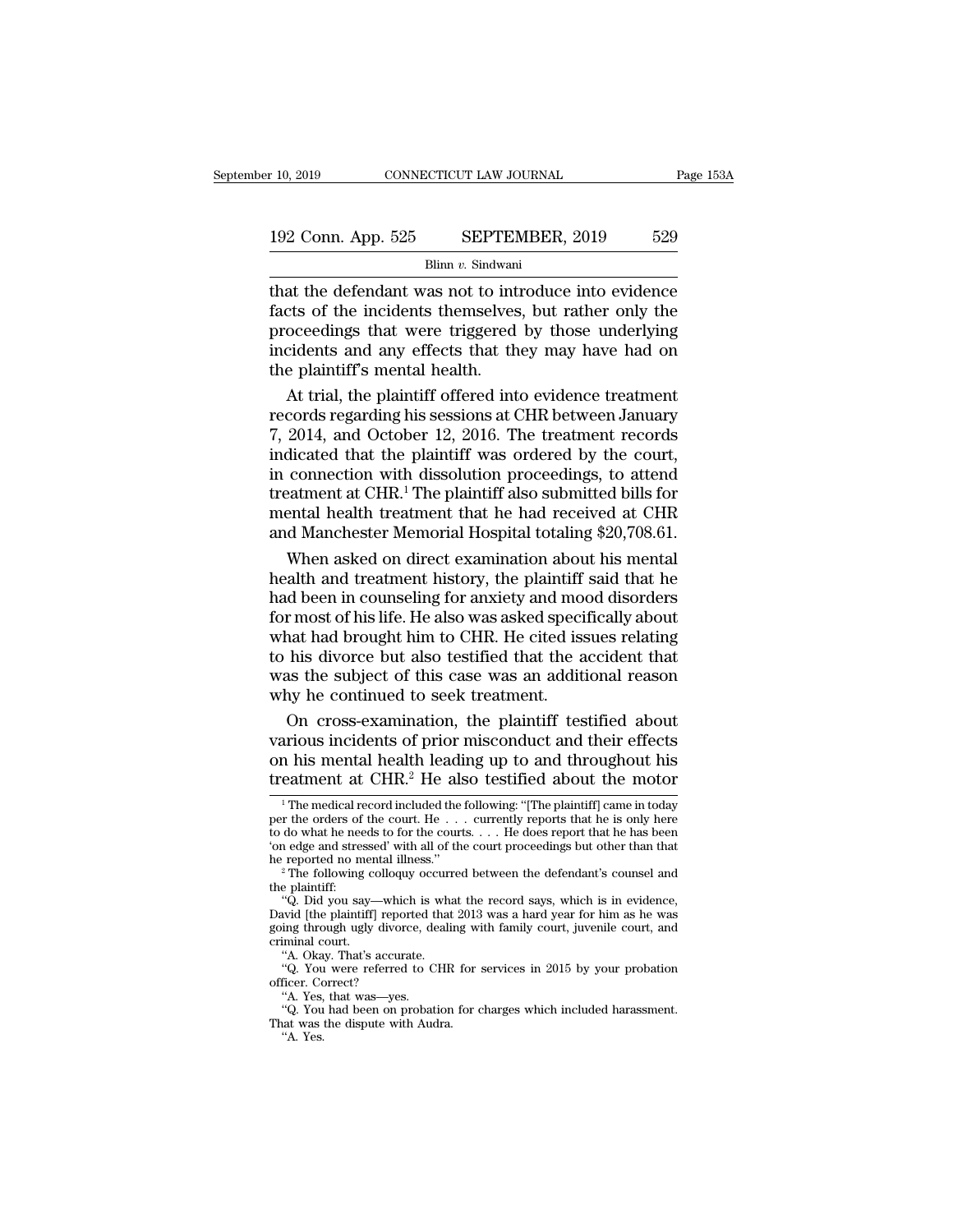# CONNECTICUT LAW JOURNAL September 10, 2019<br>530 SEPTEMBER, 2019 192 Conn. App. 525<br>Blinn v. Sindwani

## Blinn *v.* Sindwani

CONNECTICUT LAW JOURNAL September 10, 2019<br>
SEPTEMBER, 2019 192 Conn. App. 525<br>
Blinn v. Sindwani<br>
vehicle citation issued on June 6, 2014.<sup>3</sup> The plaintiff's<br>
counsel did not object to the introduction of such evi-EXEMPLE 530 SEPTEMBER, 2019 192 Conn. App. 525<br>Blinn v. Sindwani<br>vehicle citation issued on June 6, 2014.<sup>3</sup> The plaintiff's<br>counsel did not object to the introduction of such evi-<br>dence at any point during the cross-exam 530 SEPTEMBER, 2019 192 Conn. App. 525<br>Blinn v. Sindwani<br>
vehicle citation issued on June 6, 2014.<sup>3</sup> The plaintiff's<br>
counsel did not object to the introduction of such evi-<br>
dence at any point during the cross-examinati 530 SEPTEMBER, 2019 192 Conn. App. 525<br>Blinn v. Sindwani<br>vehicle citation issued on June 6, 2014.<sup>3</sup> The plaintiff's<br>counsel did not object to the introduction of such evi-<br>dence at any point during the cross-examination, Blinn v. Sindwani<br>
Wehicle citation issued on June 6, 2014.<sup>3</sup> The plaintiff's<br>
counsel did not object to the introduction of such evi-<br>
dence at any point during the cross-examination, nor<br>
did he ask for curative instru bounsel did not object to the introduction of such evi-<br>
ence at any point during the cross-examination, nor<br>
id he ask for curative instructions regarding limited<br>
se of this evidence by the jury. During closing argu-<br>
"Q dence at any point during the cross-examination, nor<br>did he ask for curative instructions regarding limited<br>use of this evidence by the jury. During closing argu-<br>"Q. Which was first pressed in 2012, and a DUI [operating a ence at any point during the critical<br>
id he ask for curative instructions<br>
of this evidence by the jury.<br>
"Q. Which was first pressed in 2012, and a D<br>
"A. I—yes, I was charged with a DUI.<br>"Q. Okay. That was September 8, id he ask for curative instructions<br>
se of this evidence by the jury. Dur<br>
"Q. Which was first pressed in 2012, and a DUI [op<br>
ile under the influence], which occurred in September 4. I—yes, I was charged with a DUI.<br>"Q. O

See Of this evidence by the Jury. During closing argu-<br>
"Q. Which was first pressed in 2012, and a DUI [operating a motor vehicle<br>
iile under the influence], which occurred in September, 2013. Correct?<br>
"A. I—yes, I was ch "Q. Which was first pressed in 2012, and a DUI [operating a motor vehicle while under the influence], which occurred in September, 2013. Correct?<br>
"A. I—yes, I was charged with a DUI.<br>
"Q. Okay. That was September 8, 2013 while under the influence], while<br>
while under the influence], while<br>
"A. I—yes, I was charged witl<br>
"Q. Okay. That was Septembe<br>
"A. Sounds correct.<br>
"Q. And as a result of both<br>
"A. Yes, I pled guilty because<br>
"A. Yes, I "A. I—yes, I was charged with a DUI.<br>"A. I—yes, I was charged with a DUI.<br>"Q. Okay. That was September 8, 2013?<br>"A. Sounds correct.<br>"Q. And as a result of both of those charges, that is the DUI and the<br>rassment charge, you A:  $-\text{y}_\text{ex}$ , I was charged with a DOI.<br>
"Q. Okay. That was September 8, 2013?<br>
"A. Sounds correct.<br>
"Q. And as a result of both of those charges, that is the DUI and<br>harassment charge, you pled guilty to a sentence whi ". Cary. That was supperfield by about the stressful event in a streament charge, you pled guilty to a sentence wing placed on probation.<br>The stressful event in your life?<br>The stressful event in your life?<br>The stressful ev A. Sounds correct.<br>
"Q. And as a result of both of those charges<br>
rassment charge, you pled guilty to a senten<br>
ing placed on probation.<br>
"A. Yes, I pled guilty because given my circun<br>
stody, I was kind of forced to make

ing placed on probation.<br>
"A. Yes, I pled guilty because given my circumstances and dispute over<br>
"A. Yes, I pled guilty because given my circumstances and dispute over<br>
"Q. Was that a stressful event in your life?<br>
"A. It Figure of Probation.<br>
"A. Yes, I pled guilty because given my circumstances and dispute over<br>
custody, I was kind of forced to make a pleading in that manner.<br>
"Q. Was that a stressful event in your life?<br>
"A. It was.<br>
""A. Yes, I pled guilty because given my circumstances and dispute over custody, I was kind of forced to make a pleading in that manner.<br>
"Q. Was that a stressful event in your life?"<br>
"A. It was.<br>
"Q: Okay. And in fact, t Stowy, I was kind of for<br>
"Q. Was that a stressful<br>
"A. It was.<br>"Q: Okay. And in fact,<br>"Q. Man's correct.<br>"A. That's correct.<br>"Q. And in fact, separat<br>"Q. And in fact, separat "A. It was that a stressic event in your life:<br>
"A. It was  $***$ "<br>
"Q: Okay. And in fact, the reason that you went to Community Health<br>
sources in 2014 was because it was ordered as part of a custody evalua-<br>
"A. That's cor <sup>\*</sup>\*\*<br>
"Q: Okay. And in fact, the reason that you went the<br>
Resources in 2014 was because it was ordered as partion. Correct?<br>
"A. That's correct.<br>
"Q. And in fact, separately, the court encouraged y<br>
for relapse present—p "Q: Okay. And in fact, the<br>sources in 2014 was becau<br>n. Correct?<br>"A. That's correct.<br>"A. That's correct.<br>"A. It's possible, yes.<br>"A. It's possible, yes.<br>"Q. Okay. So you, you can sources because of proble

"C. Okay. That in fact, the reason that you went to Community Health<br>
"Sources in 2014 was because it was ordered as part of a custody evalua-<br>
"A. That's correct.<br>"Q. And in fact, separately, the court encouraged you to a Resources because of problems was occurred as part of a custody evaluation. Correct?<br>
"A. That's correct.<br>
"Q. And in fact, separately, the court encouraged you to attend therapy<br>
for relapse present—prevention due to the "A. That's correct.<br>
"A. That's correct.<br>
"Q. And in fact, separately, the court encouraged<br>
for relapse present—prevention due to the DUI.<br>
"A. It's possible, yes.<br>
"Q. Okay. So you, you didn't go to therapy wit<br>
Resource "C. And in fact, separately, the court encouraged you to attend therapy<br>"A. It's possible, yes.<br>"A. It's possible, yes.<br>"Q. Okay. So you, you didn't go to therapy with Community Health<br>sources because of problems you were "A. It's possible, yes.<br>
"Q. Okay. So you, you didn't go to therapy with Community Health<br>
Resources because of problems you were having from this 2012 motorcycle<br>
accident. You were ordered there by the court.<br>
"A. I did "A. Is possible, yes.<br>"Q. Okay. So you, you didn't go to therapy with Community Health<br>"Sources because of problems you were having from this 2012 motorcycle<br>cident. You were ordered there by the court.<br>"A. I did not seek

Exources because of problems you were having from this 2012 motorcycle<br>accident. You were ordered there by the court.<br>"A. I did not seek the treatment for that, no."<br>"The following colloquy occurred between the defendant's Accordent. You were ordered there by the court.<br>
"A. I did not seek the treatment for that, no."<br>
"A. I did not seek the treatment for that, no."<br>
"A. I did not seek the treatment for that, no."<br>
"Q. Stay with me. June, 20 "A. I did not seek the treatment for that, no."<br>
<sup>3</sup> The following colloquy occurred between the defendare plaintiff:<br>
"Q. Stay with me. June, 2014, early morning, the police<br>
arge you with being responsible for a car lea <sup>3</sup> The following colloquy occurred between the defendant's counsel and e plaintiff: "Q. Stay with me. June, 2014, early morning, the police arrest you and arge you with being responsible for a car leaving the road and hi "Q. Stay with me. June, 2014, early morning, the police arrest you and arge you with being responsible for a car leaving the road and hitting the ee and charge you with driving an unregistered motor vehicle. Correct? "A. tree and charge you with driving an unregistered motor vehicle. Correct? See you with driving responsion<br>
"ee and charge you with driving<br>
"A. They gave me a ticket, but<br>
"Q. Okay. And this was very st<br>"A. It was stressful considering<br>"Q. Yeah.<br>"A. Well—<br>"A. Well, not nothing, but I was<br>"A. Wel

"A. It was stressful considering—"Q. Yeah.<br>"A. —it had nothing to do with  $\rm ^1Q.$  Well—

"A. They gave we at ticket, but yes.<br>"A. They gave me a ticket, but yes.<br>"Q. Okay. And this was very stressful to you. Wasn't it?<br>"A. It was stressful considering—<br>"Q. Yeah.<br>"A. —it had nothing to do with me.<br>"Q. Well—<br>"A. "A. They gave the a tacket, but yes.<br>"Q. Okay. And this was very stressful to you. Wasn't it?<br>"A. It was stressful considering—<br>"A. —it had nothing to do with me.<br>"Q. Well—<br>"A. Well, not nothing, but I wasn't driving the v

"A. It was sti<br>"A. It was sti<br>"Q. Yeah.<br>"A. —it had 1<br>"Q. Not only "A. Yes.<br>"A. Yes.<br>"A. Yes.<br>"A. Yes. "A. It was stessiu considering—<br>"Q. Yeah.<br>"A. —it had nothing to do with me.<br>"Q. Well—<br>"A. Well, not nothing, but I wasn't driving the vehicle.<br>"A. Yes.<br>"Q. And you knew that you potentially faced some jeopardy of going<br>"A "A. —it had nothing to do<br>
"A. —it had nothing, but<br>
"Q. Well—<br>
"A. Well, not nothing, but<br>
"Q. Not only that, but you<br>
"A. Tes.<br>
"Q. And you knew that y<br>
to jail—<br>"A. That would be correct". "A. That houling to do what<br>"Q. Well, not nothing, but I was<br>"Q. Not only that, but you were<br>"A. Yes.<br>"Q. And you knew that you po<br>jail—<br>"A. That would be correct.<br>"Q. —for violating the terms of<br>"A. Yes. "... Well, not nothing, but I wasn't driving the vehicle.<br>"A. Well, not only that, but you were on probation at the time.<br>"A. Yes.<br>"Q. And you knew that you potentially faced some jeopardy of<br>pail—<br>"A. Yes.<br>"A. Yes.<br>"A. Ye A. wen, not<br>"Q. Not only<br>"A. Yes.<br>"Q. And you<br>jail—<br>"A. That wou"<br>"A. Yes.<br>"Q. In fact, y"

"A. Yes.<br>"A. Yes.<br>"Q. And you knew that you potentially faced some jeopardy of going<br>jail—<br>"A. That would be correct.<br>"Q. —for violating the terms of your probation. Correct?<br>"A. Yes.<br>"Q. In fact, you told your health care A. T. T.s.<br>
"Q. And you knew that you potentially faced some jeopardy of going<br>
to jail—<br>
"A. That would be correct.<br>
"Q. —for violating the terms of your probation. Correct?<br>
"A. Yes.<br>
"Q. In fact, you told your health ca to jail—<br>to jail—<br>"A. That would be correct.<br>"Q. —for violating the terms of your probation. Correct?<br>"A. Yes.<br>"Q. In fact, you told your health care provider at the Community Health<br>Resources, your therapist, that you wer "A. That would be correct.<br>
"Q. —for violating the terms of your probation. Correct?<br>
"A. Yes.<br>
"Q. In fact, you told your health care provider at the Community Health<br>
Resources, your therapist, that you were concerned wi "A. That would be correct.<br>
"Q. —for violating the terms of your probation. Correct?<br>
"A. Yes.<br>
"Q. In fact, you told your health care provider at the Community Health<br>
Resources, your therapist, that you were concerned w

use of this evidence by the jury. During closing argu-<br>
"Q. Which was first pressed in 2012, and a DUI [operating a motor vehicle<br>
while under the influence], which occurred in September, 2013. Correct?<br>
"A. I—yes, I was c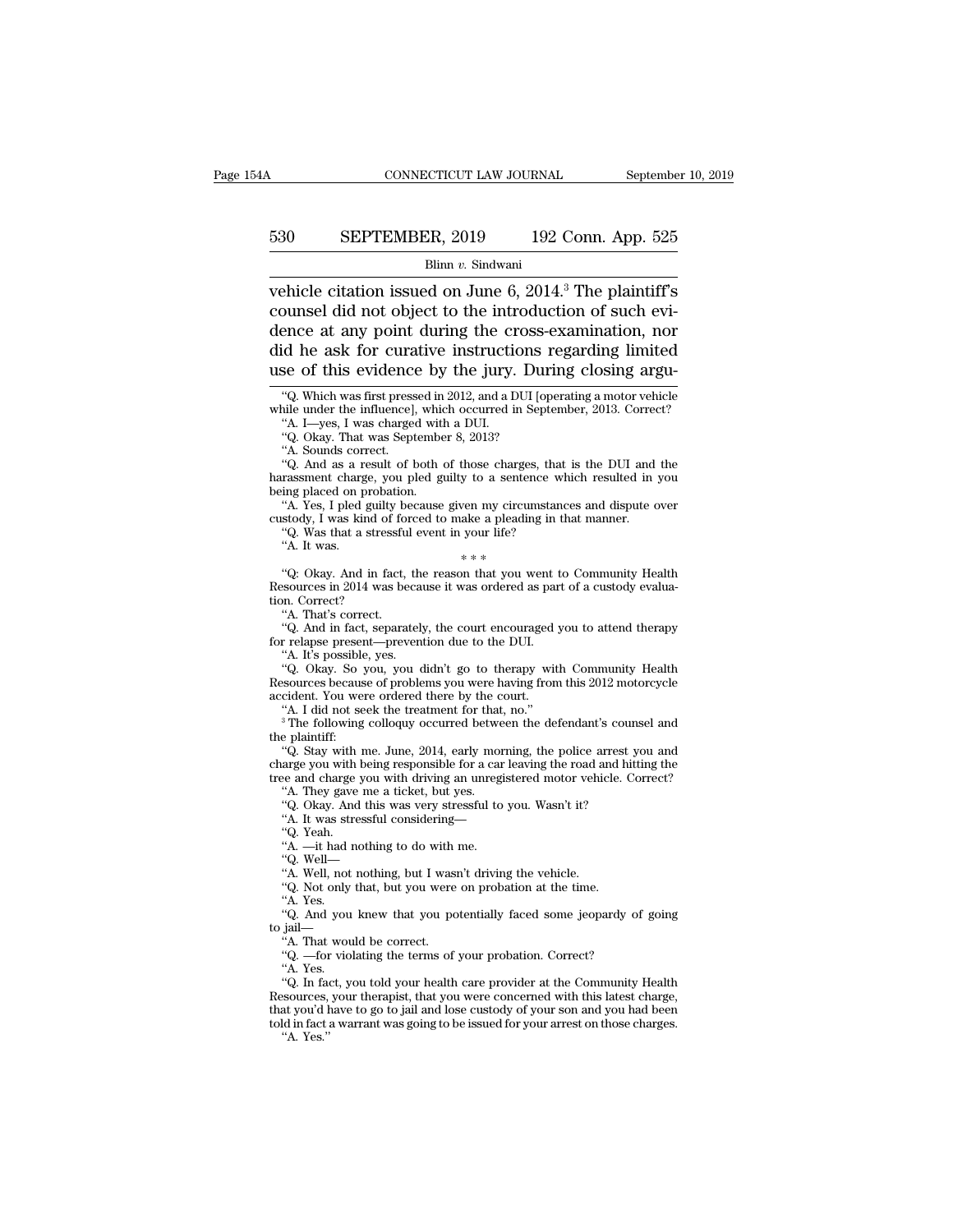# $\begin{tabular}{l l l l} \hline r 10, 2019 & & & & & & \mbox{\textbf{CONNECTICUT LAW JOURNAL}} & \multicolumn{2}{c|}{\textbf{Page 155A}} \\ \hline \multicolumn{2}{c|}{\textbf{192 Conn. App. 525}} & & & \multicolumn{2}{c|}{\textbf{SEPTEMBER, 2019}} & & & \multicolumn{2}{c|}{\textbf{531}} \\ \hline & & & \multicolumn{2}{c|}{\textbf{Blinn }v. {\text{ Sindwani}}} & & & \multicolumn{2}{c|}{\textbf{531}} \\ \hline \end{tabular}$

Blinn *v.* Sindwani

ment, the defendant's counsel told the jury that she did<br>
ment, the defendant's counsel told the jury that she did<br>
ment, the defendant's counsel told the jury that she did<br>
mot intend to disparage the plaintiff for his p 192 Conn. App. 525 SEPTEMBER, 2019 531<br>Blinn v. Sindwani<br>ment, the defendant's counsel told the jury that she did<br>not intend to disparage the plaintiff for his past. Instead,<br>she highlighted the roles that the prior misco 192 Conn. App. 525 SEPTEMBER, 2019 531<br>Blinn v. Sindwani<br>ment, the defendant's counsel told the jury that she did<br>not intend to disparage the plaintiff for his past. Instead,<br>she highlighted the roles that the prior misco 192 Conn. App. 525 SEPTEMBER, 2019 531<br>Blinn v. Sindwani<br>ment, the defendant's counsel told the jury that she did<br>not intend to disparage the plaintiff for his past. Instead,<br>she highlighted the roles that the prior misco 192 Conn. App. 525 SEPTEMBER, 2019 531<br>Blinn v. Sindwani<br>ment, the defendant's counsel told the jury that she did<br>not intend to disparage the plaintiff for his past. Instead,<br>she highlighted the roles that the prior misco ent, the defendant's counsel told the jury that she did<br>t intend to disparage the plaintiff for his past. Instead,<br>e highlighted the roles that the prior misconduct and<br>e June, 2014 citation played in the plaintiff's seeki thent, the detendant s'counser told the Jury that she did<br>not intend to disparage the plaintiff for his past. Instead,<br>she highlighted the roles that the prior misconduct and<br>the June, 2014 citation played in the plaintiff

for meria to disparage the plaintiff for this past. Instead,<br>she highlighted the roles that the prior misconduct and<br>the June, 2014 citation played in the plaintiff's seeking<br>and receiving treatment at CHR.<sup>4</sup><br>The jury fo she highlighted the roles that the phot misconduct and<br>the June, 2014 citation played in the plaintiff's seeking<br>and receiving treatment at CHR.<sup>4</sup><br>The jury found that the defendant was liable and that<br>the plaintiff was e and receiving treatment at CHR.<sup>4</sup><br>and receiving treatment at CHR.<sup>4</sup><br>The jury found that the defendant was liable and that<br>the plaintiff was entitled to damages of \$58,500. The<br>jury also found that the plaintiff's neglig The jury found that the defendant was liable and that<br>the plaintiff was entitled to damages of \$58,500. The<br>jury also found that the plaintiff's negligence was 50<br>percent responsible for the accident, and it reduced the<br>t The jury found that<br>the plaintiff was enti-<br>jury also found that<br>percent responsible for<br>total damages award<br>the verdict and rende<br>appeal followed.<br>"Our standard of E plantari was characted to datalages of  $\psi$ 50,000. The<br>ty also found that the plaintiff's negligence was 50<br>rcent responsible for the accident, and it reduced the<br>tal damages award to \$29,250. The court accepted<br>e verdi july also found that the plaintin's hegagence was so<br>percent responsible for the accident, and it reduced the<br>total damages award to \$29,250. The court accepted<br>the verdict and rendered judgment accordingly. This<br>appeal fo

percent responsible for the accrdent, and it reduced the<br>total damages award to \$29,250. The court accepted<br>the verdict and rendered judgment accordingly. This<br>appeal followed.<br>"Our standard of review for evidentiary matte file verdict and rendered judgment accordingly. This<br>appeal followed.<br>"Our standard of review for evidentiary matters<br>allows the trial court great leeway in deciding the admis-<br>sibility of evidence. The trial court has wi and followed.<br>
"Our standard of review for evidentiary matters<br>
allows the trial court great leeway in deciding the admis-<br>
sibility of evidence. The trial court has wide discretion<br>
in its rulings on evidence and its ruli "Our standard of review for evidentiary matters<br>allows the trial court great leeway in deciding the admissibility of evidence. The trial court has wide discretion<br>in its rulings on evidence and its rulings will be reverse "Our standard of review for evidentiary matters<br>allows the trial court great leeway in deciding the admis-<br>sibility of evidence. The trial court has wide discretion<br>in its rulings on evidence and its rulings will be rever allows the trial court great leeway in deciding the admissibility of evidence. The trial court has wide discretion<br>in its rulings on evidence and its rulings will be reversed<br>only if the court has abused its discretion or sibility of evidence. The trial court has wide discretion<br>in its rulings on evidence and its rulings will be reversed<br>only if the court has abused its discretion or an injustice<br>appears to have been done. . . . The exerci in its rulings on evidence and its rulings will be reversed<br>
only if the court has abused its discretion or an injustice<br>
appears to have been done. . . . The exercise of such<br>
discretion is not to be disturbed unless it h only if the court has abused its discretion or an injustice<br>appears to have been done. . . . The exercise of such<br>discretion is not to be disturbed unless it has been<br>abused or the error is clear and involves a misconcepappears to have been done. . . . The exercise of such discretion is not to be disturbed unless it has been abused or the error is clear and involves a misconception of the law." (Internal quotation marks omitted.) State v discretion is not to be disturbed unless it has been<br>abused or the error is clear and involves a misconcep-<br>tion of the law." (Internal quotation marks omitted.)<br>State v. Russo, 62 Conn. App. 129, 133, 773 A.2d 965<br>(2001). abused or the error is clear an<br>tion of the law." (Internal que<br>*State v. Russo*, 62 Conn. App.<br>(2001). In reviewing for abuse<br>mate issue is whether the cour<br>clude as it did." *DiPalma v.*<br>299, 303 A.2d 709 (1972). 2001). In reviewing for abuse of discretion, "the ulti-<br>ate issue is whether the court could reasonably con-<br>ude as it did." *DiPalma* v. *Wiesen*, 163 Conn. 293,<br>99, 303 A.2d 709 (1972).<br><sup>4</sup>The defendant's counsel, in cl mate issue is whether the court could reasonably conclude as it did." *DiPalma v. Wiesen*, 163 Conn. 293,<br>299, 303 A.2d 709 (1972).<br> $\frac{1}{4}$ The defendant's counsel, in closing argument, stated: "What he's not<br>entitled to

clude as it did." *DiPalma* v. *Wiesen*, 163 Conn. 293, 299, 303 A.2d 709 (1972).<br>
<sup>4</sup> The defendant's counsel, in closing argument, stated: "What he's not entitled to do is blame personal turmoil, which happened after 20 <sup>4</sup> The defendant's counsel, in closing argument, stated: "What he's not entitled to do is blame personal turmoil, which happened after 2012, on [the defendant]. What you have here is a claim that court-ordered psychother 299, 303 A.2d 709 (1972).<br>
<sup>4</sup> The defendant's counsel, in closing argument, stated: "What he's not<br>
entitled to do is blame personal turmoil, which happened after 2012, on<br>
[the defendant]. What you have here is a claim 299, 000 A.2d 109 (1912).<br>
<sup>4</sup> The defendant's counsel, in closing argument, stated: "What he's not<br>
entitled to do is blame personal turmoil, which happened after 2012, on<br>
[the defendant]. What you have here is a claim <sup>4</sup> The defendant's counsel, in closing argument, stated: "What he's not entitled to do is blame personal turmoil, which happened after 2012, on [the defendant]. What you have here is a claim that court-ordered psychother Find the change and the planticular securities to do is blame personal turmoil, which happened after 2012, on [the defendant]. What you have here is a claim that court-ordered psychotherapy to the tune of \$4000 in 2014. T chance to to is banke personar annion, when rappened and the defendant]. What you have here is a claim that court-ordered psychother-<br>apy to the tune of \$4000 in 2014. The record, which is in evidence, Exhibit 17, indicat provident and claiming it's all claiming it's all claiming the eventual count-once-eup systemation in a property indicates right there, it's in evidence, ladies and gentlemen, that [the plaintiff] was there ordered by the apy of the thire of v-root in zori-t. Ine record, when is in evidence, Eximity<br>17, indicates right there, it's in evidence, ladies and gentlemen, that [the<br>plaintiff] was there ordered by the court. He had a DUI. He was ch Fr, nuclears rign uncer, it is in evidence, alaces and genuation, una functional plaintiff] was there of dered by the court. He had a DUI. He was charged with a restraining order violation, and he was in the midst of a cu panum j was ulter ottered by the court. Ite had a both. Ite was transported dispute. And the court said we want you to get therapy. That's all well and good and I wouldn't be talking to you about it, except he's monetizing was in the custaining order violation, and the was in the faults of a custody<br>dispute. And the court said we want you to get therapy. That's all well and<br>good and I wouldn't be talking to you about it, except he's monetizi anspuce: That are court same we were<br>good and I wouldn't be talking to<br>event and claiming it's all due to t<br>why we're talking about it. You evidence. David reported that 201:<br>through ugly divorce, dealing with<br>court. I bet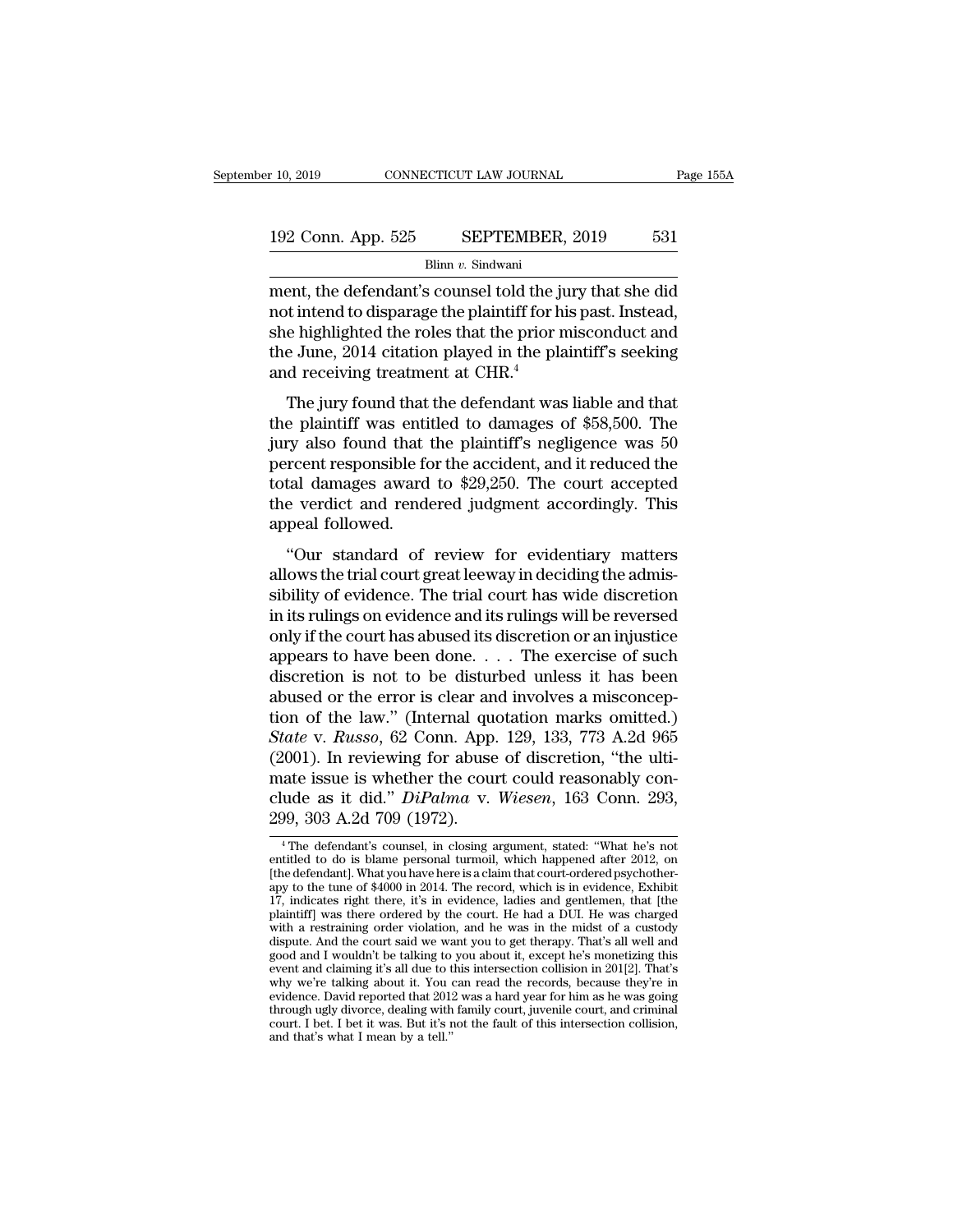| 56A | CONNECTICUT LAW JOURNAL |  | September 10, 2019 |
|-----|-------------------------|--|--------------------|
|     |                         |  |                    |
| 532 | SEPTEMBER, 2019         |  | 192 Conn. App. 525 |
|     | Blinn v. Sindwani       |  |                    |

I

SEPTEMBER, 2019 192 Conn. App. 525<br>Blinn v. Sindwani<br>I<br>We first address the plaintiff's claim that evidence<br>his prior misconduct should have been precluded.<br>exifically relying on  $8.4-5$  of the Connecticut Code SEPTEMBER, 2019 192 Conn. App. 525<br>Blinn v. Sindwani<br>I<br>We first address the plaintiff's claim that evidence<br>of his prior misconduct should have been precluded.<br>Specifically relying on § 4-5 of the Connecticut Code<br>of Evid SEPTEMBER, 2019 192 Conn. App. 525<br>Blinn v. Sindwani<br>I<br>We first address the plaintiff's claim that evidence<br>of his prior misconduct should have been precluded.<br>Specifically relying on § 4-5 of the Connecticut Code<br>of Evid Blinn v. Sindwani<br>
I<br>
We first address the plaintiff's claim that evidence<br>
of his prior misconduct should have been precluded.<br>
Specifically relying on § 4-5 of the Connecticut Code<br>
of Evidence, the plaintiff argues tha I<br>I We first address the plaintiff's claim that evidence<br>of his prior misconduct should have been precluded.<br>Specifically relying on  $\S 4{\text -}5$  of the Connecticut Code<br>of Evidence, the plaintiff argues that the evidence d I<br>We first address the plaintiff's claim that evidence<br>of his prior misconduct should have been precluded.<br>Specifically relying on  $\S 4-5$  of the Connecticut Code<br>of Evidence, the plaintiff argues that the evidence did<br>no We first address the plaintiff's claim that evidence<br>of his prior misconduct should have been precluded.<br>Specifically relying on  $\S 4-5$  of the Connecticut Code<br>of Evidence, the plaintiff argues that the evidence did<br>not of his prior misconduct should have been precluded.<br>Specifically relying on § 4-5 of the Connecticut Code<br>of Evidence, the plaintiff argues that the evidence did<br>not fit any of the exceptions to the general rule of<br>inadmis Specifically relying on  $\S$  4-5 of the Connecticut Code<br>of Evidence, the plaintiff argues that the evidence did<br>not fit any of the exceptions to the general rule of<br>inadmissibility. The defendant responds that such evi-<br>d defendant. It is any of the exceptions to the general rule of<br>admissibility. The defendant responds that such evi-<br>nce was relevant to the plaintiff's claim that his treat-<br>ent for anxiety and depression in 2014 and 2015<br>sulted from madmissibility. The defendant responds that such evidence was relevant to the plaintiff's claim that his treat-<br>ment for anxiety and depression in 2014 and 2015<br>resulted from the 2012 accident. We agree with the<br>defendant.

dence was relevant to the plaintiff's claim that his treat-<br>ment for anxiety and depression in 2014 and 2015<br>resulted from the 2012 accident. We agree with the<br>defendant.<br>The Connecticut Code of Evidence provides, in relement for anxiety and depression in 2014 and 2015<br>resulted from the 2012 accident. We agree with the<br>defendant.<br>The Connecticut Code of Evidence provides, in rele-<br>vant part, that "[a]ll relevant evidence is admissible,<br>exc resulted from the 2012 accident. We agree with the<br>defendant.<br>The Connecticut Code of Evidence provides, in rele-<br>vant part, that "[a]ll relevant evidence is admissible,<br>except as otherwise provided by the constitution of detendant.<br>
The Connecticut Code of Evidence provides, in relevant part, that "[a]ll relevant evidence is admissible,<br>
except as otherwise provided by the constitution of the<br>
United States, the constitution of the state o The Connecticut Code of Evidence provides, in relevant part, that "[a]ll relevant evidence is admissible, except as otherwise provided by the constitution of the United States, the constitution of the state of Connecticut, vant part, that "[a]ll relevant evidence is admissible,<br>except as otherwise provided by the constitution of the<br>United States, the constitution of the state of Connecti-<br>cut, the Code, the General Statutes or the common la except as otherwise provided by the constitution of the United States, the constitution of the state of Connecticut, the Code, the General Statutes or the common law."<br>Conn. Code Evid. § 4-2. Relevant evidence is defined a United States, the constitution of the state of Connecticut, the Code, the General Statutes or the common law."<br>Conn. Code Evid. § 4-2. Relevant evidence is defined<br>as "evidence having any tendency to make the existence<br>of t, the Code, the General Statutes or the common law."<br>
Shown. Code Evid. § 4-2. Relevant evidence is defined<br>
"evidence having any tendency to make the existence<br>
any fact that is material to the determination of the<br>
occe Conn. Code Evid. § 4-2. Relevant evidence is defined<br>as "evidence having any tendency to make the existence<br>of any fact that is material to the determination of the<br>proceeding more probable or less probable than it<br>would

as "evidence having any tendency to make the existence<br>of any fact that is material to the determination of the<br>proceeding more probable or less probable than it<br>would be without the evidence." Conn. Code Evid. § 4-1.<br>"Ev of any fact that is material to the determination of the<br>proceeding more probable or less probable than it<br>would be without the evidence." Conn. Code Evid. § 4-1.<br>"Evidence of other crimes, wrongs or acts of a person<br>is i proceeding more probable or less probable than it<br>would be without the evidence." Conn. Code Evid. § 4-1.<br>"Evidence of other crimes, wrongs or acts of a person<br>is inadmissible to prove the bad character, propensity,<br>or cr would be without the evidence." Conn. Code Evid. § 4-1.<br>
"Evidence of other crimes, wrongs or acts of a person<br>
is inadmissible to prove the bad character, propensity,<br>
or criminal tendencies of that person  $\ldots$ ." Conn.<br> "Evidence of other crimes, wrongs or acts of a person<br>is inadmissible to prove the bad character, propensity,<br>or criminal tendencies of that person  $\ldots$ ." Conn.<br>Code Evid. § 4-5 (a). However, subsection (c) of § 4-5<br>prov is inadmissible to prove the bad character, propensity,<br>or criminal tendencies of that person  $\ldots$ . " Conn.<br>Code Evid. § 4-5 (a). However, subsection (c) of § 4-5<br>provides that such evidence is admissible "for purposes<br>o or criminal tendencies of that person  $\dots$  . . . ." Conn.<br>Code Evid. § 4-5 (a). However, subsection (c) of § 4-5<br>provides that such evidence is admissible "for purposes<br>other than those specified in subsection (a), such a Code Evid.  $\S 4-5$  (a). However, subsection (c) of  $\S 4-5$ <br>provides that such evidence is admissible "for purposes<br>other than those specified in subsection (a), such as to<br>prove intent, identity, malice, motive, common pl provides that such evidence is admissible "for purposes<br>other than those specified in subsection (a), such as to<br>prove intent, identity, malice, motive, common plan or<br>scheme, absence of mistake or accident, knowledge, a<br> other than those specified in subsection (a), such as to<br>prove intent, identity, malice, motive, common plan or<br>scheme, absence of mistake or accident, knowledge, a<br>system of criminal activity, or an element of the crime, prove intent, identity, malice, motive, common plan or scheme, absence of mistake or accident, knowledge, a system of criminal activity, or an element of the crime, or to corroborate crucial prosecution testimony." Conn. C scheme, absence of n<br>system of criminal ac<br>or to corroborate cruc<br>Code Evid. § 4-5 (c). T<br>code section is appli<br>cases. See *Senk v. Se*<br>A.2d 131 (2009).<br>To determine the a stem of criminal activity, or an element of the crime,<br>to corroborate crucial prosecution testimony." Conn.<br>de Evid.  $§$  4-5 (c). This court has recognized that this<br>de section is applicable to both criminal and civil<br>ses or to corroborate crucial prosecution testimony." Conn.<br>Code Evid. § 4-5 (c). This court has recognized that this<br>code section is applicable to both criminal and civil<br>cases. See *Senk* v. *Senk*, 115 Conn. App. 510, 518,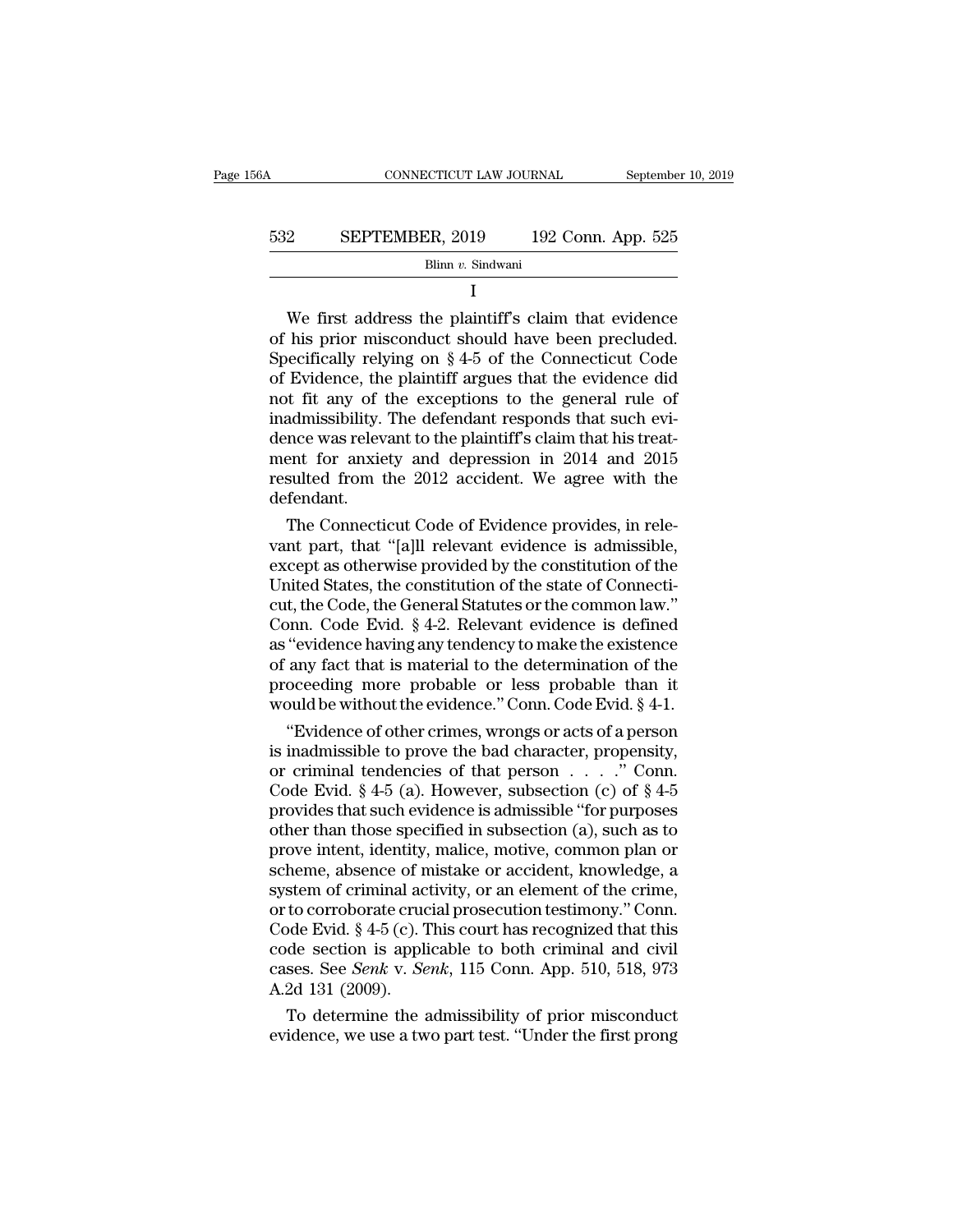# $\begin{tabular}{l l l l l} \hline r 10, 2019 & & & & & & \mbox{\textbf{CONNECTICUT LAW JOURNAL}} & \multicolumn{2}{c|}{\textbf{Page 157A}} \\\\ \hline 192 & \multicolumn{2}{c|}{\textbf{Conn. App. 525}} & & & \multicolumn{2}{c|}{\textbf{SEPTEMBER, 2019}} & & & \multicolumn{2}{c|}{\textbf{533}} \\\\ \hline & & & \multicolumn{2}{c|}{\textbf{Blinn }v. {\textbf{Sindwani}}} & & & & \multicolumn{2}{c|}{\textbf{533}} \end{tabular}$

Blinn *v.* Sindwani

 $\begin{array}{lll} \text{0, 2019} & \text{CONPECTICUT LAW JOURNAL} & \text{Page 157A} \ \end{array}$ <br>192 Conn. App. 525 SEPTEMBER, 2019 533<br>Blinn v. Sindwani<br>of the test, the evidence must be relevant for a purpose<br>other than showing the defendant's bad character or<br>cr 192 Conn. App. 525 SEPTEMBER, 2019 533<br>Blinn v. Sindwani<br>of the test, the evidence must be relevant for a purpose<br>other than showing the defendant's bad character or<br>criminal tendencies." (Footnote omitted.) *State v. Mar* 192 Conn. App. 525 SEPTEMBER, 2019 533<br>
Blinn v. Sindwani<br>
of the test, the evidence must be relevant for a purpose<br>
other than showing the defendant's bad character or<br>
criminal tendencies.'' (Footnote omitted.) *State* v *tin V.* Sindwani<br> *tim v. Sindwani*<br> *to the test, the evidence must be relevant for a purpose*<br> *other than showing the defendant's bad character or*<br> *criminal tendencies.'' (Footnote omitted.) State v. Mar-<br>
<i>tin V.*, Blinn v. Sindwani<br>
Blinn v. Sindwani<br>
Of the test, the evidence must be relevant for a purpose<br>
other than showing the defendant's bad character or<br>
criminal tendencies." (Footnote omitted.) *State v. Mar-*<br>
tin V., 102 C Blinn v. Sindwant<br>
of the test, the evidence must be relevant for a purpose<br>
other than showing the defendant's bad character or<br>
criminal tendencies." (Footnote omitted.) *State v. Mar-*<br>
tin V., 102 Conn. App. 381, 386, of the test, the evidence must be relevant for a purpose<br>other than showing the defendant's bad character or<br>criminal tendencies." (Footnote omitted.) *State* v. *Mar-*<br>tin V., 102 Conn. App. 381, 386, 926 A.2d 49, cert. d other than showing the defendant's bad character or<br>criminal tendencies." (Footnote omitted.) *State* v. *Mar-<br>tin V.*, 102 Conn. App. 381, 386, 926 A.2d 49, cert. denied,<br>284 Conn. 911, 931 A.2d 933 (2007). Recognized pu criminal tendencies." (Footnote omitted.) *State* v. *Martin V.*, 102 Conn. App. 381, 386, 926 A.2d 49, cert. denied, 284 Conn. 911, 931 A.2d 933 (2007). Recognized purposes include those enumerated in § 4-5 (c) but are n *tin V.*, 102 Conn. App. 381, 386, 926 A.2d 49, cert. denied, 284 Conn. 911, 931 A.2d 933 (2007). Recognized purposes include those enumerated in § 4-5 (c) but are not limited to such. See id. Second, "[f]or prior miscondu 284 Conn. 911, 931 A.2d 933 (2007). Recognized purposes include those enumerated in § 4-5 (c) but are not limited to such. See id. Second, "[f]or prior misconduct evidence to be admissible, it must not only be relevant an poses include those enumerated in § 4-5 (c) but are not<br>limited to such. See id. Second, "[f]or prior misconduct<br>evidence to be admissible, it must not only be relevant<br>and material, but also more probative than prejudici limited to such. See id. Second, "[f]or prior misconduct<br>evidence to be admissible, it must not only be relevant<br>and material, but also more probative than prejudicial."<br>State v. Campbell, 328 Conn. 444, 522, 180 A.3d 882<br> evidence to be admissible, it must not only be relevant<br>and material, but also more probative than prejudicial."<br>State v. Campbell, 328 Conn. 444, 522, 180 A.3d 882<br>(2018). "Of course, [a]ll adverse evidence is damaging<br>to and material, but also more probative than prejudicial."<br>
State v. Campbell, 328 Conn. 444, 522, 180 A.3d 882<br>
(2018). "Of course, [a]ll adverse evidence is damaging<br>
to one's case, but it is inadmissible only if it creat State v. Campbell, 328 Conn. 444, 522, 180 A.3d 882 (2018). "Of course, [a]ll adverse evidence is damaging<br>to one's case, but it is inadmissible only if it creates<br>undue prejudice so that it threatens an injustice were it (2018). "Of course, [a]ll adverse evidence is damaging<br>to one's case, but it is inadmissible only if it creates<br>undue prejudice so that it threatens an injustice were it<br>to be admitted. . . . The test for determining whet to one's case, but it is inadmissible only if it creates<br>undue prejudice so that it threatens an injustice were it<br>to be admitted. . . . The test for determining whether<br>evidence is unduly prejudicial is not whether it is undue prejudice so that it threatens an injustice were it<br>to be admitted. . . . The test for determining whether<br>evidence is unduly prejudicial is not whether it is dam-<br>aging to the defendant but whether it will improper to be admitted. . . . . The test for determining whether<br>evidence is unduly prejudicial is not whether it is dam-<br>aging to the defendant but whether it will improperly<br>arouse the emotions of the [fact finder]. . . . The t evidence is unduly prejudicial is not whether it is damaging to the defendant but whether it will improperly<br>arouse the emotions of the [fact finder]. . . . The trial<br>court . . . must determine whether the adverse impact<br> aging to the defendant but whether it will improperly<br>arouse the emotions of the [fact finder]. . . . The trial<br>court . . . must determine whether the adverse impact<br>of the challenged evidence outweighs its probative<br>valu arouse the emotions of the [fact finder]. . . . The trial<br>
court . . . must determine whether the adverse impact<br>
of the challenged evidence outweighs its probative<br>
value. . . . [B]ecause of the difficulties inherent in court . . . must determine whether the adverse impact<br>of the challenged evidence outweighs its probative<br>value. . . . [B]ecause of the difficulties inherent in this<br>balancing process . . . every reasonable presumption<br>sho of the challenged evidence outweighs its probative<br>value.... [B]ecause of the difficulties inherent in this<br>balancing process ... every reasonable presumption<br>should be given in favor of the trial court's ruling....<br>Revers value. . . . [B]ecause of the difficulties inherent in this<br>balancing process . . . every reasonable presumption<br>should be given in favor of the trial court's ruling. . . .<br>Reversal is required only [when] an abuse of disc balancing process  $\ldots$  every reasonable<br>should be given in favor of the trial court<br>Reversal is required only [when] an abuse<br>is manifest or [when] injustice appears<br>done." (Internal quotation marks omitted.)<br> $mon$ , 150 Co between the and of the that courts raing.  $\ldots$ <br>
inversal is required only [when] an abuse of discretion<br>
manifest or [when] injustice appears to have been<br>
me." (Internal quotation marks omitted.) *State* v. *Solo-*<br> *om* is manifest or [when] injustice appears to have been<br>done." (Internal quotation marks omitted.) *State v. Solo-<br>mon*, 150 Conn. App. 458, 463, 91 A.3d 523, cert denied,<br>314 Conn. 908, 100 A.3d 401 (2014).<br>In *Campbell*, o

of The individual matrix of twich in the island done." (Internal quotation marks omitted.) *State v. Solomon*, 150 Conn. App. 458, 463, 91 A.3d 523, cert denied, 314 Conn. 908, 100 A.3d 401 (2014).<br>In *Campbell*, our Supr mon, 150 Conn. App. 458, 463, 91 A.3d 523, cert denied,<br>314 Conn. 908, 100 A.3d 401 (2014).<br>In *Campbell*, our Supreme Court held that the listed<br>exceptions in section 4-5 (b)<sup>5</sup> of the Connecticut Code<br>of Evidence are int court is not precluded 'from recognizing other approaches and exceptions in section 4-5 (b)<sup>5</sup> of the Connecticut Code<br>of Evidence are intended to be illustrative rather than<br>exhaustive. *State* v. *Campbell*, supra, 328 In *Campbell*, our Supreme Court held that the listed<br>exceptions in section  $4-5$  (b)<sup>5</sup> of the Connecticut Code<br>of Evidence are intended to be illustrative rather than<br>exhaustive. *State* v. *Campbell*, supra, 328 Conn. In *Campbell*, our Supreme Court held that the listed<br>exceptions in section  $4-5$  (b)<sup>5</sup> of the Connecticut Code<br>of Evidence are intended to be illustrative rather than<br>exhaustive. *State* v. *Campbell*, supra, 328 Conn. exceptions in section 4-5 (b)<sup>5</sup> of the Connecticut Code<br>of Evidence are intended to be illustrative rather than<br>exhaustive. *State* v. *Campbell*, supra, 328 Conn. 519. "A<br>court is not precluded 'from recognizing other a court is not precluded 'from recognizing other appropriate purposes for which other crimes, wrongs or acts evidence may be admitted, provided the evidence is not introduced to prove a person's bad character or criminal  $\$ introduced to prove a person's bad character or criminal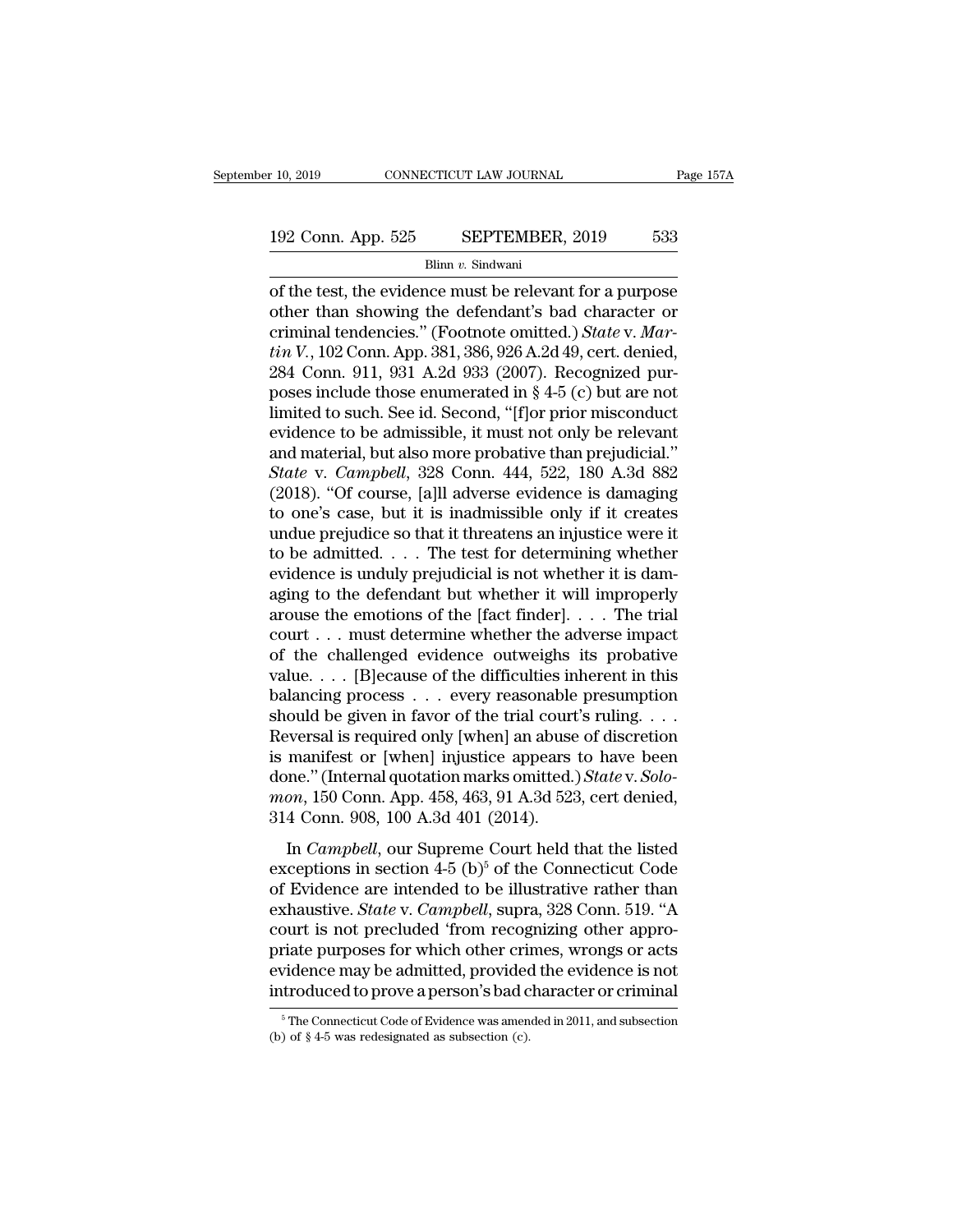# CONNECTICUT LAW JOURNAL September 10, 2019<br>534 SEPTEMBER, 2019 192 Conn. App. 525<br>Blinn v. Sindwani

Blinn *v.* Sindwani

CONNECTICUT LAW JOURNAL September 10, 20<br>
534 SEPTEMBER, 2019 192 Conn. App. 525<br>
<sup>Blinn v.</sup> Sindwani<br>
tendencies . . . . .' " Id., quoting Conn. Code Evid. § 4-<br>
5 (b), commentary; <sup>6</sup> see *State* v. *Campbell*, supra, 51 534 **SEPTEMBER**, 2019 192 Conn. App. 525<br>Blinn v. Sindwani<br>tendencies . . . . . " Id., quoting Conn. Code Evid. § 4-<br>5 (b), commentary;<sup>6</sup> see *State* v. *Campbell*, supra, 519<br>(holding that establishing means for committi 534 SEPTEMBER, 2019 192 Conn. App. 525<br>
Blinn v. Sindwani<br>
tendencies . . . . " Id., quoting Conn. Code Evid. § 4-<br>
5 (b), commentary, <sup>6</sup> see *State* v. *Campbell*, supra, 519<br>
(holding that establishing means for commit 534 SEPTEMBER, 2019 192 Conn. App. 525<br>Blinn v. Sindwani<br>tendencies . . . . " Id., quoting Conn. Code Evid. § 4-<br>5 (b), commentary,<sup>6</sup> see *State* v. *Campbell*, supra, 519<br>(holding that establishing means for committing Blinn v. Sindwani<br>tendencies . . . . . " Id., quoting Conn. Code Evid. § 4-<br>5 (b), commentary,<sup>6</sup> see *State* v. *Campbell*, supra, 519<br>(holding that establishing means for committing crime<br>is appropriate alternative purpo *Connetion C. Shawan*<br> *Coopera*, 227 Connetially, Supera, 519<br>
(holding that establishing means for committing crime<br>
is appropriate alternative purpose for which prior mis-<br>
conduct evidence may be admissible); see also tendencies  $\ldots$   $\ldots$   $\ldots$   $\ldots$  Id., quoting Conn. Code Evid. § 4-5 (b), commentary,<sup>6</sup> see *State* v. *Campbell*, supra, 519 (holding that establishing means for committing crime is appropriate alternative purpose for b (b), commentary; see *State v. Campbell*, supra, 519 (holding that establishing means for committing crime is appropriate alternative purpose for which prior misconduct evidence may be admissible); see also *State v. Co* (holding that establishing means for committing cr<br>is appropriate alternative purpose for which prior  $\alpha$ <br>conduct evidence may be admissible); see also *Sta.<br>Cooper*, 227 Conn. 417, 424–25, 630 A.2d 1043 (19)<br>(holding th mduct evidence may be admissible); see also *State* v.<br> *ooper*, 227 Conn. 417, 424–25, 630 A.2d 1043 (1993)<br>
olding that prior misconduct is admissible to com-<br>
ete story of crime on trial by placing it in context of<br>
arb Cooper, 227 Conn. 417, 424–25, 630 A.2d 1043 (1993)<br>(holding that prior misconduct is admissible to com-<br>plete story of crime on trial by placing it in context of<br>nearby and nearly contemporaneous events).<br>The prior miscon

(holding that prior misconduct is admissible to complete story of crime on trial by placing it in context of nearby and nearly contemporaneous events).<br>The prior misconduct was relevant to the issue of whether the accident plete story of crime on trial by placing it in context of<br>nearby and nearly contemporaneous events).<br>The prior misconduct was relevant to the issue of<br>whether the accident caused emotional distress, for<br>which the plaintiff nearby and nearly contemporaneous events).<br>
The prior misconduct was relevant to the issue of<br>
which the plaintiff claimed damages. The trial court<br>
properly admitted the misconduct evidence for the lim-<br>
ited purpose of p The prior misconduct was relevant to the issue of<br>whether the accident caused emotional distress, for<br>which the plaintiff' claimed damages. The trial court<br>properly admitted the misconduct evidence for the lim-<br>ited purpos The prior misconduct was relevant to the issue of<br>which the accident caused emotional distress, for<br>which the plaintiff claimed damages. The trial court<br>properly admitted the misconduct evidence for the lim-<br>ited purpose o whether the accident caused emotional distress, for<br>which the plaintiff claimed damages. The trial court<br>properly admitted the misconduct evidence for the lim-<br>ited purpose of providing reasons for and the context<br>of the p which the plaintiff claimed damages. The trial court<br>properly admitted the misconduct evidence for the lim-<br>ited purpose of providing reasons for and the context<br>of the plaintiff's treatment for anxiety and depression in<br>2 properly admitted the misconduct evidence for the limited purpose of providing reasons for and the context of the plaintiff's treatment for anxiety and depression in 2014 and 2015. During his therapy sessions, the plaintif ited purpose of providing reasons for and the context<br>of the plaintiff's treatment for anxiety and depression in<br>2014 and 2015. During his therapy sessions, the plaintiff<br>discussed various stressors in his life, including of the plaintiff's treatment for anxiety and depression in 2014 and 2015. During his therapy sessions, the plaintiff<br>discussed various stressors in his life, including court<br>involvement, financial difficulties, his son's n 2014 and 2015. During his therapy sessions, the plaintiff<br>discussed various stressors in his life, including court<br>involvement, financial difficulties, his son's needs, and<br>his divorce.<sup>7</sup> The plaintiff did not mention the discussed various stressors in his life, including court<br>involvement, financial difficulties, his son's needs, and<br>his divorce.<sup>7</sup> The plaintiff did not mention the 2012<br>accident until his session on February 18, 2014. At mvolvement, inancial difficulties, his son's needs, and<br>his divorce.<sup>7</sup> The plaintiff did not mention the 2012<br>accident until his session on February 18, 2014. At his<br>session following the June 6, 2014 citation, the plain hus divorce.<sup>1</sup> The plaintiff did not mention the 2012<br>accident until his session on February 18, 2014. At his<br>session following the June 6, 2014 citation, the plaintiff<br>described how the incident affected him.<sup>8</sup> He furt described how the incident's impact, particularly as it related to his probation status, in the sessions that followed.<sup>9</sup> The references to the misconduct are relevant  $\frac{1}{\text{e}}$  is operation.<br>
The records provide: "[T

related to his probation status, in the sessions that fol-<br>lowed.<sup>9</sup> The references to the misconduct are relevant<br><sup>6</sup> See footnote 5 of this opinion.<br><sup>7</sup> The records provide: "[The plaintiff] reported that 2013 was a hard **Example 19 11 The references to the misconduct are relevant**<br>
<sup>6</sup> See footnote 5 of this opinion.<br>
<sup>7</sup> The records provide: "[The plaintiff] reported that 2013 was a hard year<br>
for him as he was going through [an] ugly d

<sup>&</sup>lt;sup>6</sup> See footnote 5 of this opinion.<br>
<sup>7</sup> The records provide: "[The plaintiff] reported that 2013 was a hard year<br>
for him as he was going through [an] ugly divorce, dealing with family court,<br>
[j]uvenile court and crimin <sup>7</sup> The records provide: "[The plaintiff] reported that 2013 was a hard year for him as he was going through [an] ugly divorce, dealing with family court, [j] luvenile court and criminal court."<br><sup>8</sup> The records provide: " for him as he was going through [an] ugly divorce, dealing with family court,<br>
[j]uvenile court and criminal court."<br>
<sup>8</sup> The records provide: "[The plaintiff] reported not doing well due to a<br>
motor vehicle incident that <sup>8</sup> The records provide: "[The plaintiff] reported not doing well due to a motor vehicle incident that occurred on  $6/6/14$  which he is being charged with driving an unregistered car. . . . [The plaintiff] claims he is a<br> lose custody of son if he goes to jail."

motor vehicle incident that occurred on  $6/6/14$  which he is being charged with driving an unregistered car. . . . [The plaintiff] claims he is afraid to lose custody of son if he goes to jail."<br>" For example, "[the plain with driving an unregistered car. . . . [The plaintiff] claims he is a<br>fraid to lose custody of son if he goes to jail."<br>
<sup>9</sup> For example, "[the plaintiff] reported has not been doing well due to violating probation and p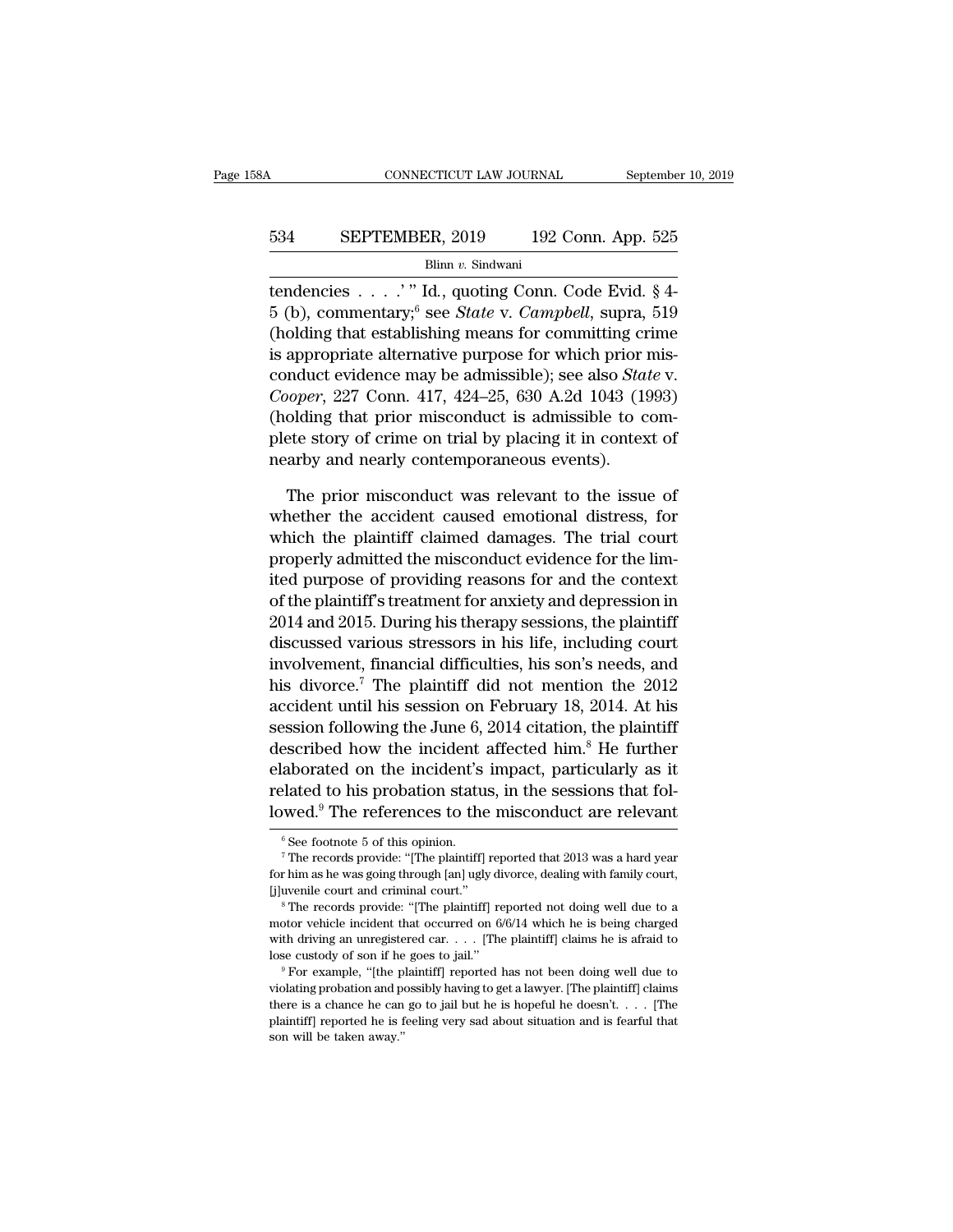# $\begin{tabular}{l l l l l} \hline r 10, 2019 & & & & & & \textbf{CoNNECTICUT LAW JOURNAL} & \multicolumn{2}{c|}{Page 159A} \\ \hline \multicolumn{2}{c|}{\textbf{192 Conn. App. 525} & \multicolumn{2}{c|}{\textbf{SEPTEMBER, 2019} & \textbf{535}} \\ \hline & \multicolumn{2}{c|}{\textbf{Blinn }v. {\text{ Sindwani}}} & \multicolumn{2}{c|}{\textbf{535}} \\ \hline \end{tabular}$

Blinn *v.* Sindwani

because they tended to show that the plaintiff's treat-<br>
because they tended to show that the plaintiff's treat-<br>
because they tended to show that the plaintiff's treat-<br>
from other events, including the prior misconduct 192 Conn. App. 525 SEPTEMBER, 2019 535<br>Blinn v. Sindwani<br>because they tended to show that the plaintiff's treat-<br>ment at CHR did not result from the accident, but rather<br>from other events, including the prior misconduct.<br>A 192 Conn. App. 525 SEPTEMBER, 2019 535<br>Blinn v. Sindwani<br>because they tended to show that the plaintiff's treat-<br>ment at CHR did not result from the accident, but rather<br>from other events, including the prior misconduct.<br> 192 Conn. App. 525 SEPTEMBER, 2019 535<br>Blinn v. Sindwani<br>because they tended to show that the plaintiff's treat-<br>ment at CHR did not result from the accident, but rather<br>from other events, including the prior misconduct.<br> Blinn v. Sindwani<br>Blinn v. Sindwani<br>Decause they tended to show that the plaintiff's treat-<br>ment at CHR did not result from the accident, but rather<br>from other events, including the prior misconduct.<br>Although issues of ca (c), we hold that the misconduct evidence in this case because they tended to show that the plaintiff's treat-<br>ment at CHR did not result from the accident, but rather<br>from other events, including the prior misconduct.<br>Although issues of causation and damages in civil cases<br>a ment at CHR did not result from the accident, but rather<br>from other events, including the prior misconduct.<br>Although issues of causation and damages in civil cases<br>are not among the exceptions expressly listed in  $\S 4-5$ <br> In order events, including the prior misconduct.<br>
though issues of causation and damages in civil cases<br>
e not among the exceptions expressly listed in § 4-5<br>
), we hold that the misconduct evidence in this case<br>
as mater Addotgli issues of causation and damages in ervirelases<br>are not among the exceptions expressly listed in  $\S$  4-5<br>(c), we hold that the misconduct evidence in this case<br>was material to the plaintiff's claim for emotional d

(c), we hold that the misconduct evidence in this case<br>was material to the plaintiff's claim for emotional dam-<br>ages and was admitted for an appropriate purpose.<sup>10</sup><br>We next consider whether the trial court properly<br>deter (c), we note that the introduct evidence in this case<br>was material to the plaintiff's claim for emotional dam-<br>ages and was admitted for an appropriate purpose.<sup>10</sup><br>We next consider whether the trial court properly<br>determ was matched to the plaintin's claim for chlocolar dam-<br>ages and was admitted for an appropriate purpose.<sup>10</sup><br>We next consider whether the trial court properly<br>determined that the probative value of the evidence<br>outweighed We next consider whether the trial court properly<br>determined that the probative value of the evidence<br>outweighed its prejudicial effects. The plaintiff claims<br>that the introduction of the evidence inappropriately<br>biased th We next consider whether the trial court properly<br>determined that the probative value of the evidence<br>outweighed its prejudicial effects. The plaintiff claims<br>that the introduction of the evidence inappropriately<br>biased th determined that the probative value of the evidence<br>outweighed its prejudicial effects. The plaintiff claims<br>that the introduction of the evidence inappropriately<br>biased the jury and caused it to reduce the damages<br>award b outweighed its prejudicial effects. The plaintiff claims<br>that the introduction of the evidence inappropriately<br>biased the jury and caused it to reduce the damages<br>award by 50 percent due to comparative negligence.<br>The defe that the introduction of<br>biased the jury and caus<br>award by 50 percent du<br>The defendant argues tha<br>injuries and treatment rec<br>tary compensation for hi<br>with the defendant.<br>Our Supreme Court ha Figure 2.1 The party and transfer that the plaintiff put his emotional<br>iuries and treatment records at issue by seeking mone-<br>ry compensation for his treatment at CHR. We agree<br>th the defendant.<br>Our Supreme Court has noted award by so percent due to comparative negagence.<br>The defendant argues that the plaintiff put his emotional<br>injuries and treatment records at issue by seeking mone-<br>tary compensation for his treatment at CHR. We agree<br>wit

The decendant argues that the plantini put its emotional<br>injuries and treatment records at issue by seeking mone-<br>tary compensation for his treatment at CHR. We agree<br>with the defendant.<br>Our Supreme Court has noted that "[ multing compensation for his treatment at CHR. We agree<br>with the defendant.<br>Our Supreme Court has noted that "[t]he party who<br>initiates discussion on the issue is said to have opened<br>the door to rebuttal by the opposing p Figure 1.1 The opposition of the streament at CHR. We agree<br>with the defendant.<br>Our Supreme Court has noted that "[t]he party who<br>initiates discussion on the issue is said to have opened<br>the door to rebuttal by the opposi Our Supreme Court has noted that "[t]he party who initiates discussion on the issue is said to have opened the door to rebuttal by the opposing party.  $\dots$  The purpose of allowing the introduction of such evidence is not Our Supreme Court has noted that "[t]he party who<br>initiates discussion on the issue is said to have opened<br>the door to rebuttal by the opposing party. . . . The<br>purpose of allowing the introduction of such evidence<br>is not initiates discussion on the issue is said to have opened<br>the door to rebuttal by the opposing party. . . . The<br>purpose of allowing the introduction of such evidence<br>is not to give the opposing party a license to introduce the door to rebuttal by the opposing party.  $\ldots$  The purpose of allowing the introduction of such evidence is not to give the opposing party a license to introduce unreliable or irrelevant evidence but to allow the oppos purpose of allowing the introduction of such evidence<br>is not to give the opposing party a license to introduce<br>unreliable or irrelevant evidence but to allow the oppos-<br>ing party to put the initial offer of evidence into i is not to give the opposing party a license to introduce<br>unreliable or irrelevant evidence but to allow the opposing<br>party to put the initial offer of evidence into its<br>proper context." (Citation omitted; internal quotati unreliable or irrelevant evidence but to allow the opposing party to put the initial offer of evidence into its<br>proper context." (Citation omitted; internal quotation<br>marks omitted.) *Somers* v. *LeVasseur*, 230 Conn. 560, ing party to put the initial offer of evidence into its<br>proper context." (Citation omitted; internal quotation<br>marks omitted.) *Somers* v. *LeVasseur*, 230 Conn. 560,<br>565, 645 A.2d 993 (1994). Here, the evidence that the<br>p proper context." (Citation omitted; internal quotation<br>marks omitted.) *Somers* v. *LeVasseur*, 230 Conn. 560,<br>565, 645 A.2d 993 (1994). Here, the evidence that the<br>plaintiff sought to preclude provided necessary context<br>f marks omitted.) *Somers* v. *LeVasseur*, 230 Conn. 560, 565, 645 A.2d 993 (1994). Here, the evidence that the plaintiff sought to preclude provided necessary context for his claim that he required treatment for anxiety an For his claim that he required treatment for anxiety and epression in 2014 and 2015 as a result of the 2012 ecident by highlighting the extent to which there were ther stressors in his life that likely contributed to his depression in 2014 and 2015 as a result of the 2012 accident by highlighting the extent to which there were other stressors in his life that likely contributed to his  $\frac{10 \text{ W}}{10 \text{ W}}$  we note that on its face, § 4-5 (

accident by highlighting the extent to which there were<br>other stressors in his life that likely contributed to his<br> $\frac{10 \text{ We}}{10 \text{ We}}$  note that on its face, § 4-5 (a) prohibits the introduction of miscon-<br>duct evidenc admitted for any of the proscribed purposes.<br>  $\frac{10 \text{ We}}{40 \text{ We}}$  and the prove  $\ldots$  bad character, point  $\ldots$  and  $\ldots$  and  $\ldots$  and  $\ldots$  and  $\ldots$  and  $\ldots$  and  $\ldots$  and  $\ldots$  and  $\ldots$  and  $\ldots$  and  $\ldots$  and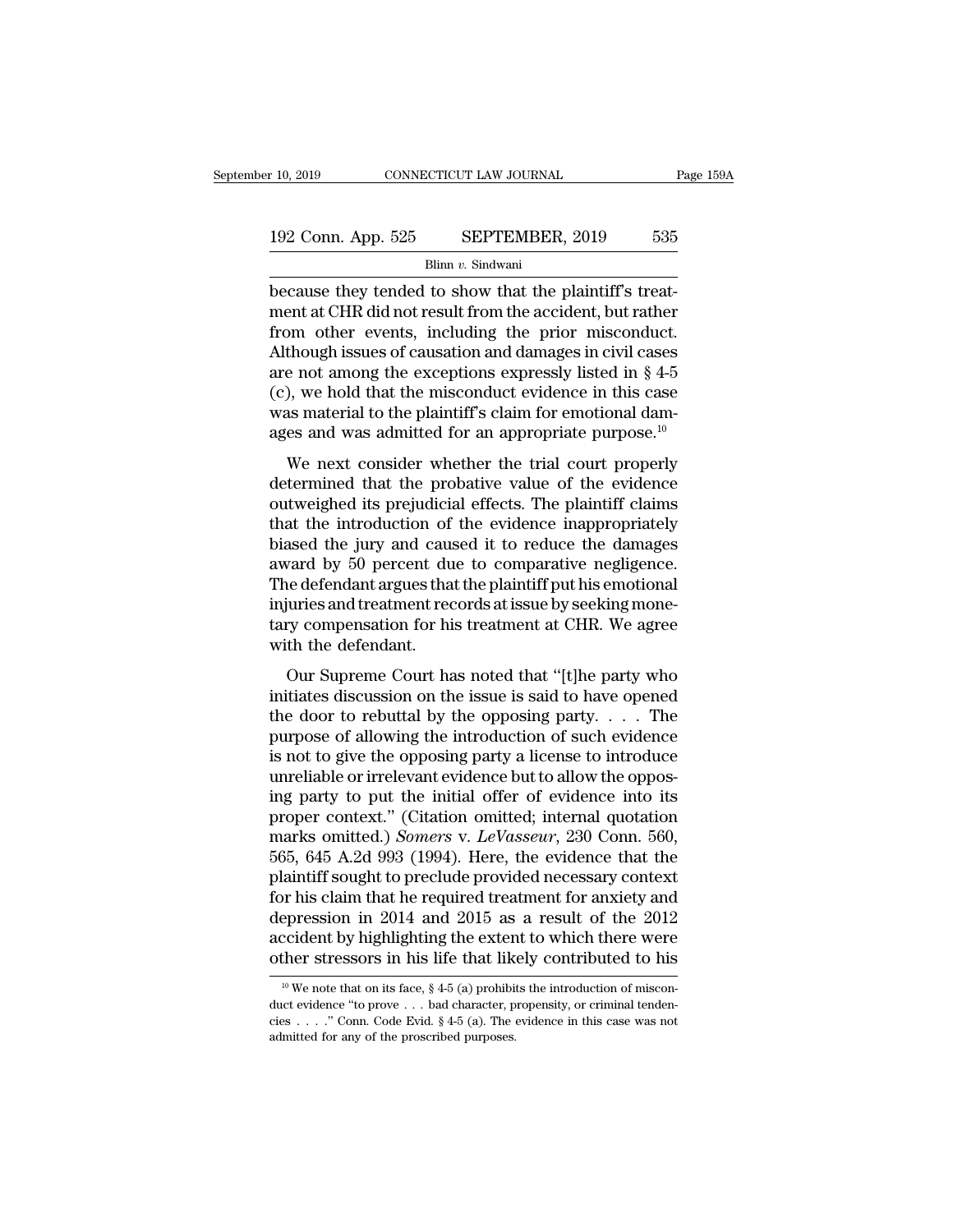# CONNECTICUT LAW JOURNAL September 10, 2019<br>536 SEPTEMBER, 2019 192 Conn. App. 525<br>Blinn v. Sindwani

Blinn *v.* Sindwani

CONNECTICUT LAW JOURNAL September 10, 2019<br>
536 SEPTEMBER, 2019 192 Conn. App. 525<br>
Blinn v. Sindwani<br>
Reed for treatment at CHR. As reported in the treatment<br>
records, the plaintiff's general discussion of his court<br>
inv EXECTEMBER, 2019 192 Conn. App. 525<br>Blinn v. Sindwani<br>need for treatment at CHR. As reported in the treatment<br>records, the plaintiff's general discussion of his court<br>involvement as an ongoing stressor was not specific;<br>it EXEPTEMBER, 2019 192 Conn. App. 525<br>
Blinn v. Sindwani<br>
need for treatment at CHR. As reported in the treatment<br>
records, the plaintiff's general discussion of his court<br>
involvement as an ongoing stressor was not specifi 536 SEPTEMBER, 2019 192 Conn. App. 525<br>  $\frac{\text{Blinn } v. \text{ Sindwani}}{\text{Plinn } v. \text{ Sindwani}}$ <br>
need for treatment at CHR. As reported in the treatment<br>
records, the plaintiff's general discussion of his court<br>
involvement as an ongoing st Blinn v. Sindwani<br>Blinn v. Sindwani<br>meed for treatment at CHR. As reported in the treatment<br>records, the plaintiff's general discussion of his court<br>involvement as an ongoing stressor was not specific;<br>it was unclear what  $\frac{\text{Bilm } v. \text{ Shawan}}{\text{mean}}$ <br>
meed for treatment at CHR. As reported in the treatment<br>
records, the plaintiff's general discussion of his court<br>
involvement as an ongoing stressor was not specific;<br>
it was unclear what court need for treatment at CHR. As reported in the treatment<br>records, the plaintiff's general discussion of his court<br>involvement as an ongoing stressor was not specific;<br>it was unclear what court proceedings he was referring<br>t records, the plaintiff's general discussion of his court<br>involvement as an ongoing stressor was not specific;<br>it was unclear what court proceedings he was referring<br>to. The evidence elicited in cross-examination regard-<br>in involvement as an ongoing stressor was not specific;<br>it was unclear what court proceedings he was referring<br>to. The evidence elicited in cross-examination regard-<br>ing the plaintiff's prior misconduct was highly proba-<br>tive it was unclear what court proceedings he was referring<br>to. The evidence elicited in cross-examination regard-<br>ing the plaintiff's prior misconduct was highly proba-<br>tive because it developed the specific nature of the<br>cour to. The evidence elicited in cross-examination regard-<br>ing the plaintiff's prior misconduct was highly proba-<br>tive because it developed the specific nature of the<br>court involvement to which the plaintiff was referring.<br>Bec ing the plaintiff's prior misconduct was highly probative because it developed the specific nature of the court involvement to which the plaintiff was referring.<br>Because the plaintiff introduced the contents of the treatme tive because it developed the specific nature of the court involvement to which the plaintiff was referring.<br>Because the plaintiff introduced the contents of the treatment records and claimed that his mental health treatme court involvement to which the plaintiff wa<br>Because the plaintiff introduced the cont<br>treatment records and claimed that his me<br>treatment was a result of the accident, he "<br>door" to admitting the evidence. He was r<br>prejudi Example and claimed that his mental health<br>atment records and claimed that his mental health<br>beatment was a result of the accident, he "opened the<br>oor" to admitting the evidence. He was not unfairly<br>ejudiced by the content reatment vectors and chance and its include reath<br>treatment was a result of the accident, he "opened the<br>door" to admitting the evidence. He was not unfairly<br>prejudiced by the contents of the medical records that<br>were rela

the defendant had states are defended, the species are<br>door" to admitting the evidence. He was not unfairly<br>prejudiced by the contents of the medical records that<br>were related to his treatment at CHR.<br>In support of his cla that the treatment at CHR.<br>In support of his claim that the evidence was more<br>prejudicial than probative, the plaintiff contends that<br>the defendant had other evidence available to dispute<br>that the treatment resulted from t prejudiced by the contents of the included records that<br>were related to his treatment at CHR.<br>In support of his claim that the evidence was more<br>prejudicial than probative, the plaintiff contends that<br>the defendant had oth In support of his claim that the evidence was more<br>prejudicial than probative, the plaintiff contends that<br>the defendant had other evidence available to dispute<br>that the treatment resulted from the accident. Specifi-<br>cally In support of his claim that the evidence was more<br>prejudicial than probative, the plaintiff contends that<br>the defendant had other evidence available to dispute<br>that the treatment resulted from the accident. Specifi-<br>cally prejudicial than probative, the plaintiff contends that<br>the defendant had other evidence available to dispute<br>that the treatment resulted from the accident. Specifi-<br>cally, he claims that the therapy records as a whole<br>suf the defendant had other evidence available to dispute<br>that the treatment resulted from the accident. Specifi-<br>cally, he claims that the therapy records as a whole<br>sufficiently demonstrated that he "discussed stressors<br>in h that the treatment resulted from the accident. Specifically, he claims that the therapy records as a whole sufficiently demonstrated that he "discussed stressors in his life beyond his injuries from the accident, including cally, he claims that the therapy records as a whole<br>sufficiently demonstrated that he "discussed stressors<br>in his life beyond his injuries from the accident, includ-<br>ing his background, family and financial issues, withou sufficiently demonstrated that he "discussed stressors<br>in his life beyond his injuries from the accident, includ-<br>ing his background, family and financial issues, without<br>exposing the highly prejudicial facts concerning hi in his life beyond his injuries from the accident, including his background, family and financial issues, without exposing the highly prejudicial facts concerning his convictions for harassment of his ex-wife, [operating a ing his background, family and financial issues, without<br>exposing the highly prejudicial facts concerning his con-<br>victions for harassment of his ex-wife, [operating a<br>motor vehicle while under the influence], [v]iolation exposing the highly prejudicial facts concerning his convictions for harassment of his ex-wife, [operating a motor vehicle while under the influence], [v]iolation of [p]robation, and a thirty-day incarceration, as well as victions for harassment of his ex-wife, [operating a<br>motor vehicle while under the influence], [v]iolation of<br>[p]robation, and a thirty-day incarceration, as well as<br>arrests that did not even lead to a conviction." He furmotor vehicle while under the influence], [v]iolation of<br>[p]robation, and a thirty-day incarceration, as well as<br>arrests that did not even lead to a conviction." He fur-<br>ther argued that the prejudicial effect of a crimina [p]robation, and a thirty-day incarceration, as well as<br>arrests that did not even lead to a conviction." He fur-<br>ther argued that the prejudicial effect of a criminal<br>record far outweighed any disadvantage that the defen-<br> arrests that did not even lead to a conviction." He further argued that the prejudicial effect of a criminal record far outweighed any disadvantage that the defendant may have endured "if the jury was not made aware that [ ther argued that the prejudicial effect of a criminal<br>record far outweighed any disadvantage that the defen-<br>dant may have endured "if the jury was not made aware<br>that [the plaintiff] had been ordered to attend therapy<br>in record far outweighed any disadvantage that the defendant may have endured "if the jury was not made aware<br>that [the plaintiff] had been ordered to attend therapy<br>in connection with court proceedings and that during<br>part o dant may have endured "if the jury was not made aware<br>that [the plaintiff] had been ordered to attend therapy<br>in connection with court proceedings and that during<br>part of those therapy sessions he discussed stressors<br>he wa that [the plaintiff] had been ordered to attend therapy<br>in connection with court proceedings and that during<br>part of those therapy sessions he discussed stressors<br>he was experiencing from those criminal charges." We<br>disagr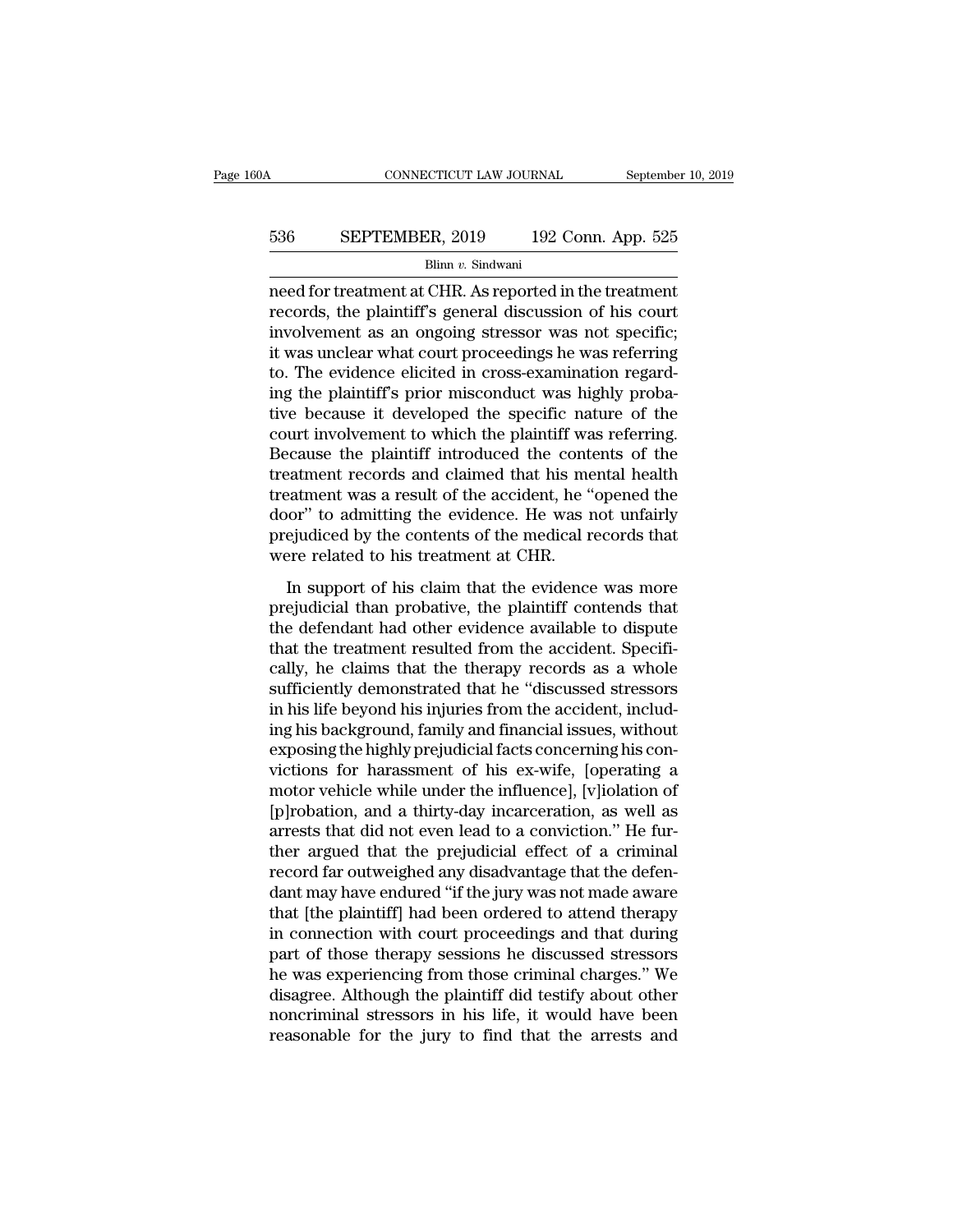Blinn *v.* Sindwani

convictions convections were significantly disruptive in his life and<br>thus were responsible, at least in part, for his treatment<br>et CHR 192 Conn. App. 525 SEPTEMBER, 2019 537<br>Blinn v. Sindwani<br>convictions were significantly disruptive in his life and<br>thus were responsible, at least in part, for his treatment<br>at CHR. 192 Conn. Ap<br>
convictions v<br>
thus were res<br>
at CHR.<br>
Ultimately, 2 Conn. App. 525 SEPTEMBER, 2019 537<br>Blinn v. Sindwani<br>mvictions were significantly disruptive in his life and<br>us were responsible, at least in part, for his treatment<br>CHR.<br>Ultimately, the jury found partly in favor of th

 $\begin{array}{l} \hline \text{Blinn } v. \text{ Standard} \\\hline \text{convictions were significantly disruptive in his life and thus were responsible, at least in part, for his treatment at CHR. \\\hline \text{Ultimately, the jury found partly in favor of the plaintiff on liability and awarded monetary damages to compensate him for the injuries he suffered. The plaintiff's claim that he was compensated unfairly because of the$ per convictions were significantly disruptive in his life and<br>thus were responsible, at least in part, for his treatment<br>at CHR.<br>Ultimately, the jury found partly in favor of the plain-<br>tiff on liability and awarded moneta convictions were significantly disruptive in his life and<br>thus were responsible, at least in part, for his treatment<br>at CHR.<br>Ultimately, the jury found partly in favor of the plain-<br>tiff on liability and awarded monetary d thus were responsible, at least in part, for his treatment<br>at CHR.<br>Ultimately, the jury found partly in favor of the plain-<br>tiff on liability and awarded monetary damages to com-<br>pensate him for the injuries he suffered. T at CHR.<br>Ultimately, the jury found partly in favor of the plain-<br>tiff on liability and awarded monetary damages to com-<br>pensate him for the injuries he suffered. The plaintiff's<br>claim that he was compensated unfairly becau Ultimately, the jury found partly in favor of the plaintiff on liability and awarded monetary damages to compensate him for the injuries he suffered. The plaintiff's claim that he was compensated unfairly because of the in tiff on liability and awarded monetary damages to compensate him for the injuries he suffered. The plaintiff's<br>claim that he was compensated unfairly because of the<br>introduction of evidence of misconduct is misplaced.<br>The pensate him for the injuries he suffered. The plaintiff's<br>claim that he was compensated unfairly because of the<br>introduction of evidence of misconduct is misplaced.<br>The jury reduced its award because it found the plain-<br>ti claim that he was compensated unfairly because of the<br>introduction of evidence of misconduct is misplaced.<br>The jury reduced its award because it found the plain-<br>tiff's negligence was a cause of his damages. "Upon<br>issues r introduction of evidence of misconduct is misplaced.<br>The jury reduced its award because it found the plain-<br>tiff's negligence was a cause of his damages. "Upon<br>issues regarding which, on the evidence, there is room<br>for rea The jury reduced its award because it found the plain-<br>tiff's negligence was a cause of his damages. "Upon<br>issues regarding which, on the evidence, there is room<br>for reasonable difference of opinion among fairminded<br>men, t tiff's negligence was a cause of his damages. "Upon<br>issues regarding which, on the evidence, there is room<br>for reasonable difference of opinion among fairminded<br>men, the conclusion of a jury, if one at which honest<br>men ac issues regarding which, on the evidence, there is room<br>for reasonable difference of opinion among fairminded<br>men, the conclusion of a jury, if one at which honest<br>men acting fairly and intelligently might arrive reason-<br>a for reasonable difference of opinion among fairminded<br>men, the conclusion of a jury, if one at which honest<br>men acting fairly and intelligently might arrive reason-<br>ably, must stand, even though the opinion of the trial<br>co men, the conclusion of a jury, if one at which honest<br>men acting fairly and intelligently might arrive reason-<br>ably, must stand, even though the opinion of the trial<br>court and this court be that a different result should<br>h men acting fairly and intelligently might arrive reasonably, must stand, even though the opinion of the trial<br>court and this court be that a different result should<br>have been reached." (Internal quotation marks omit-<br>ted.) ably, must stand, even though the opinion of the trial<br>court and this court be that a different result should<br>have been reached." (Internal quotation marks omit-<br>ted.) *Trzcinski* v. *Richey*, 190 Conn. 285, 298–99, 460<br>A. court and this court be that a different result should<br>have been reached." (Internal quotation marks omit-<br>ted.) *Trzcinski* v. *Richey*, 190 Conn. 285, 298–99, 460<br>A.2d 1269 (1983). The issue of liability was contested;<br> .2d 1269 (1983). The issue of liability was contested;<br>nere was conflicting evidence, and the jury reasonably<br>pould have concluded on the evidence that the plaintiff's<br>egligence was partly responsible for the damages.<sup>11</sup> there was conflicting evidence, and the jury reasonably<br>could have concluded on the evidence that the plaintiff's<br>negligence was partly responsible for the damages.<sup>11</sup><br><sup>11</sup> Particularly contested was the speed at which th

could have concluded on the evidence that the plaintiff's<br>negligence was partly responsible for the damages.<sup>11</sup><br> $\frac{11}{11}$ Particularly contested was the speed at which the plaintiff was traveling<br>just before the acciden negligence was partly responsible for the damages.<sup>11</sup><br>
<sup>11</sup> Particularly contested was the speed at which the plaintiff was traveling<br>
just before the accident occurred. The defendant contended that the plaintiff<br>
was sp just before the accident occurred. The defendant contended that the plaintiff was speeding above the forty miles per hour speed limit, which had contributed to the accident. The following colloquy occurred between the def <sup>11</sup> Particularly contested was the speed at which the plaintiff was traveling st before the accident occurred. The defendant contended that the plaintiff as speeding above the forty miles per hour speed limit, which had hour that was confronted by a vehicle pulling out of the Pease Farm Road intersection expecting above the forty miles per hour speed limit, which had contributed to the accident. The following colloquy occurred between the

was speeding above the forty miles per hour speed limit, which had contributed to the accident. The following colloquy occurred between the defendant's counsel and his reconstruction expert:<br>"Q: So if you had a motorcycle reconstruction certainty, the bike should've been able to stop.<br>
tuted to the accident. The following colloquy occurred between the<br>
dant's counsel and his reconstruction expert:<br>
"Q: So if you had a motorcycle traveling a nt's counsel and<br>the "Q: So if you had<br>"Q: So if you had<br>tersection just as is<br>construction cert<br>"A: Correct.<br>"Q: No collision? "Q: So if you had a motor"<br>"Q: So if you had a motor"<br>that was confronted by<br>tersection just as it crested<br>construction certainty, the<br>"A: Correct."<br>"Q: No collision?"<br>"A: No collision. "<br>"Wur that was confronte<br>tersection just as it cre<br>construction certainty<br>"A: Correct.<br>"Q: No collision?"<br>"A: No collision."<br>"Q: All right. Same, same The state of the same situation. Same with all reasonable accident construction certainty, the bike should've been able to stop.<br>
"A: Correct.<br>
"Q: No collision?<br>
"A: No collision."<br>
"Q: All right. Same, same situation. As

the construction certainty, the bike should've been able to stop.<br>
"A: Correct.<br>
"Q: No collision?<br>
"A: No collision?<br>
"A: No collision.<br>
"Q: All right. Same, same situation. Assume hypothetically, the bike crests<br>
the hil <sup>4</sup> A: Correct.<br>
"A: Correct.<br>
"Q: No collision?<br>
"A: No collision.<br>
"Q: All right. Same, same situation. Assume hy<br>
the hill at a speed of fifty-five miles per hour, b<br>
bike need to cover to come to a stop?<br>
"A: 252 feet "Q: No collision?<br>"A: No collision."<br>"A: No collision.<br>"Q: All right. Same, sa<br>e hill at a speed of fit<br>ke need to cover to c<br>"A: 252 feet .03.<br>"Q: So if the bike is "A: No collision.<br>"A: No collision.<br>"Q: All right. Same, same situation. Assume hypothetically, the bike crests<br>e hill at a speed of fifty-five miles per hour, how much distance will the<br>ke need to cover to come to a stop? "Q: All right. Same, same<br>the hill at a speed of fifty-<br>bike need to cover to com<br>"A:  $252$  feet .03.<br>"Q: So if the bike is tra<br>to be a collision?<br>"A: Yes." e hill at a<br>e hill at a<br>"A: 252 f<br>"Q: So if<br>be a coll<br>"A: Yes."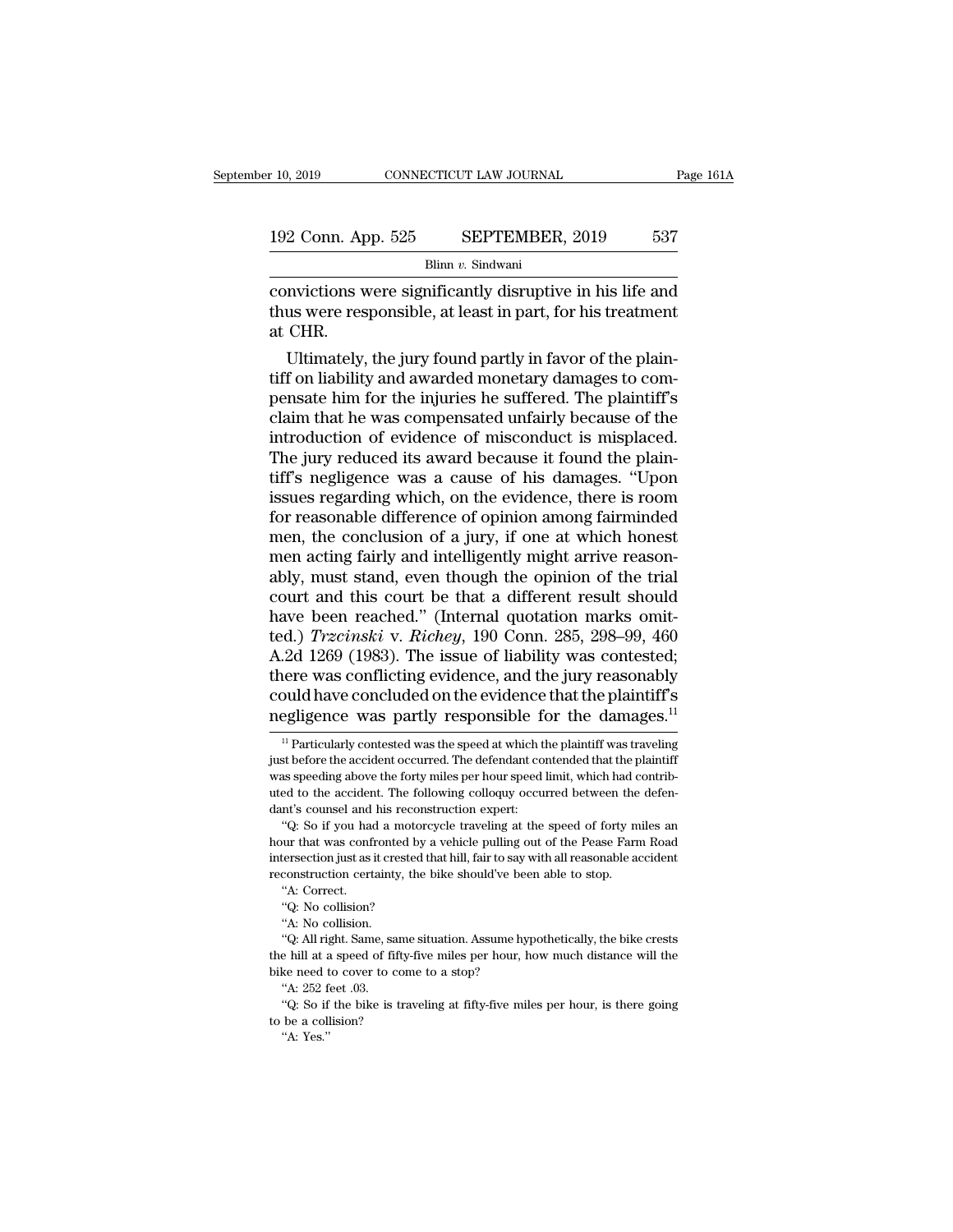# CONNECTICUT LAW JOURNAL September 10, 2019<br>538 SEPTEMBER, 2019 192 Conn. App. 525<br>Blinn v. Sindwani

## Blinn *v.* Sindwani

CONNECTICUT LAW JOURNAL September 10, 2019<br>
SEPTEMBER, 2019 192 Conn. App. 525<br>
Blinn v. Sindwani<br>
We conclude that the court did not abuse its discretion<br>
in concluding that the introduction of the plaintiff's<br>
prior arr EXEPTEMBER, 2019 192 Conn. App. 525<br>Blinn v. Sindwani<br>We conclude that the court did not abuse its discretion<br>in concluding that the introduction of the plaintiff's<br>prior arrests and convictions was not so unduly prejudi-538 SEPTEMBER, 2019 192 Conn. App. 525<br>Blinn v. Sindwani<br>We conclude that the court did not abuse its discretion<br>in concluding that the introduction of the plaintiff's<br>prior arrests and convictions was not so unduly preju EXEPTEMBER, 2019 192 Conn. App. 525<br>Blinn v. Sindwani<br>We conclude that the court did not abuse its discretion<br>in concluding that the introduction of the plaintiff's<br>prior arrests and convictions was not so unduly prejudi-Blinn v. Sindwani<br>Blinn v. Sindwani<br>We conclude that the court did not abuse its discretion<br>in concluding that the introduction of the plaintiff's<br>prior arrests and convictions was not so unduly prejudi-<br>cial as to outwei Blinn v. Sindwani<br>We conclude that the court did not abuse its discretion<br>in concluding that the introduction of the plaintiff's<br>prior arrests and convictions was not so unduly prejudi-<br>cial as to outweigh their probative We conclude that the court die<br>in concluding that the introd<br>prior arrests and convictions w<br>cial as to outweigh their probat<br>the defendant's objection to<br>limine with respect to the pla<br>and other misconduct.<sup>12</sup> % all as to outweigh their probative value or in sustaining<br>
e defendant's objection to the plaintiff's motion in<br>
inne with respect to the plaintiff's prior convictions<br>
d other misconduct.<sup>12</sup><br>  $\Pi$ <br>
The plaintiff also

II

the defendant's objection to the plaintiff's motion in<br>
limine with respect to the plaintiff's prior convictions<br>
and other misconduct.<sup>12</sup><br>
II<br>
The plaintiff also claims that the court erred in failing<br>
to preclude evide Final limine with respect to the plaintiff's prior convictions<br>and other misconduct.<sup>12</sup><br> $\rm II$ <br>The plaintiff also claims that the court erred in failing<br>to preclude evidence of a motor vehicle citation dated<br>June 6, 2014, and other misconduct.<sup>12</sup><br>
II<br>
The plaintiff also claims that the court erred in failing<br>
to preclude evidence of a motor vehicle citation dated<br>
June 6, 2014, which resulted in a violation of the plain-<br>
tiff's probation II<br>
The plaintiff also claims that the court erred in failing<br>
to preclude evidence of a motor vehicle citation dated<br>
June 6, 2014, which resulted in a violation of the plain-<br>
tiff's probation stemming from a 2013 convic II<br>The plaintiff also claims that the court erred in failing<br>to preclude evidence of a motor vehicle citation dated<br>June 6, 2014, which resulted in a violation of the plain-<br>tiff's probation stemming from a 2013 conviction The plaintiff also claims that the court erred in failing<br>to preclude evidence of a motor vehicle citation dated<br>June 6, 2014, which resulted in a violation of the plain-<br>tiff's probation stemming from a 2013 conviction fo to preclude evidence of a motor vehicle citation dated<br>June 6, 2014, which resulted in a violation of the plain-<br>tiff's probation stemming from a 2013 conviction for<br>operating a motor vehicle while under the influence.<br>Alt June 6, 2014, which resulted in a violation of the plain-<br>tiff's probation stemming from a 2013 conviction for<br>operating a motor vehicle while under the influence.<br>Alternatively, the plaintiff argues that even if evidence<br> tiff's probation stemming from a 2013 conviction for<br>operating a motor vehicle while under the influence.<br>Alternatively, the plaintiff argues that even if evidence<br>of the June 6, 2014 citation were properly admissible,<br>the operating a motor vehicle while under the influence.<br>Alternatively, the plaintiff argues that even if evidence<br>of the June 6, 2014 citation were properly admissible,<br>the defendant's inquiry into the matter exceeded the<br>sco Alternatively, the plaintiff argues that even if evidence<br>of the June 6, 2014 citation were properly admissible,<br>the defendant's inquiry into the matter exceeded the<br>scope prescribed by the trial court. For the purpose<br>of of the June 6, 2014 citation were properly admissible,<br>the defendant's inquiry into the matter exceeded the<br>scope prescribed by the trial court. For the purpose<br>of our analysis of admissibility, we see no material<br>differen the defendant's inquiry into the matter exceeded the<br>scope prescribed by the trial court. For the purpose<br>of our analysis of admissibility, we see no material<br>differences between evidence of the citation and evi-<br>dence of scope prescribed by the trial court. For the purpose<br>of our analysis of admissibility, we see no material<br>differences between evidence of the citation and evi-<br>dence of the prior arrests and convictions discussed in<br>Part I of our analysis of admissibility, we see no material<br>differences between evidence of the citation and evi-<br>dence of the prior arrests and convictions discussed in<br>Part I of this opinion. Both categories of evidence were<br>us differences between evidence of the citation and evidence of the prior arrests and convictions discussed in Part I of this opinion. Both categories of evidence were used to show other stressors in the plaintiff's life. The dence of the prior arrests and convictions discussed in Part I of this opinion. Both categories of evidence were used to show other stressors in the plaintiff's life. The June 6, 2014 citation was relevant to the damages e Part I of this opinion. Both categories of evidence were<br>used to show other stressors in the plaintiff's life. The<br>June 6, 2014 citation was relevant to the damages ele-<br>ment of the plaintiff's claim, because it tended to used to show other stressors in the plaintiff's life. The<br>June 6, 2014 citation was relevant to the damages ele-<br>ment of the plaintiff's claim, because it tended to make<br>it less probable that the plaintiff's treatment at C June 6, 2014 citation was relevant to the damages element of the plaintiff's claim, because it tended to make<br>it less probable that the plaintiff's treatment at CHR<br>resulted, in whole or in part, from the 2012 accident.<br>Th ment of the plaintiff's claim, because it tended to make<br>it less probable that the plaintiff's treatment at CHR<br>resulted, in whole or in part, from the 2012 accident.<br>The plaintiff himself testified that the citation was p it less probable that the plaintiff's treatment at CHR<br>resulted, in whole or in part, from the 2012 accident.<br>The plaintiff himself testified that the citation was par-<br>ticularly stressful because of its bearing on his pro resulted, in whole or in part, from the<br>The plaintiff himself testified that the ci<br>ticularly stressful because of its bearin<br>tion status and the custody of his chil<br>we conclude that the court did not abus<br>in determining t ie plaintiff himself testified that the citation was par-<br>ularly stressful because of its bearing on his proba-<br>on status and the custody of his child. Accordingly,<br>e conclude that the court did not abuse its discretion<br>de ticularly stressiul because of its bearing on his probation status and the custody of his child. Accordingly, we conclude that the court did not abuse its discretion in determining that the probative value of the evidence tion status and the custody of his child. Accordingly,<br>we conclude that the court did not abuse its discretion<br>in determining that the probative value of the evidence<br>outweighed its prejudicial effects.<br>The plaintiff argu

The plaintiff argues that the inquiry by the defendant's<br>bunsel into specific details associated with the June<br> $2014$  accident exceeded the scope prescribed by the<br> $\frac{12 \text{ In light of our conclusion that the evidence was properly admitted, we}$ ed not consider the defendant's a The plaintiff argues that the inquiry by the defendant's counsel into specific details associated with the June 6, 2014 accident exceeded the scope prescribed by the  $\frac{12 \text{ In light of our conclusion that the evidence was properly admitted, we need not consider the defendant's argument that the rulings were harmless.}$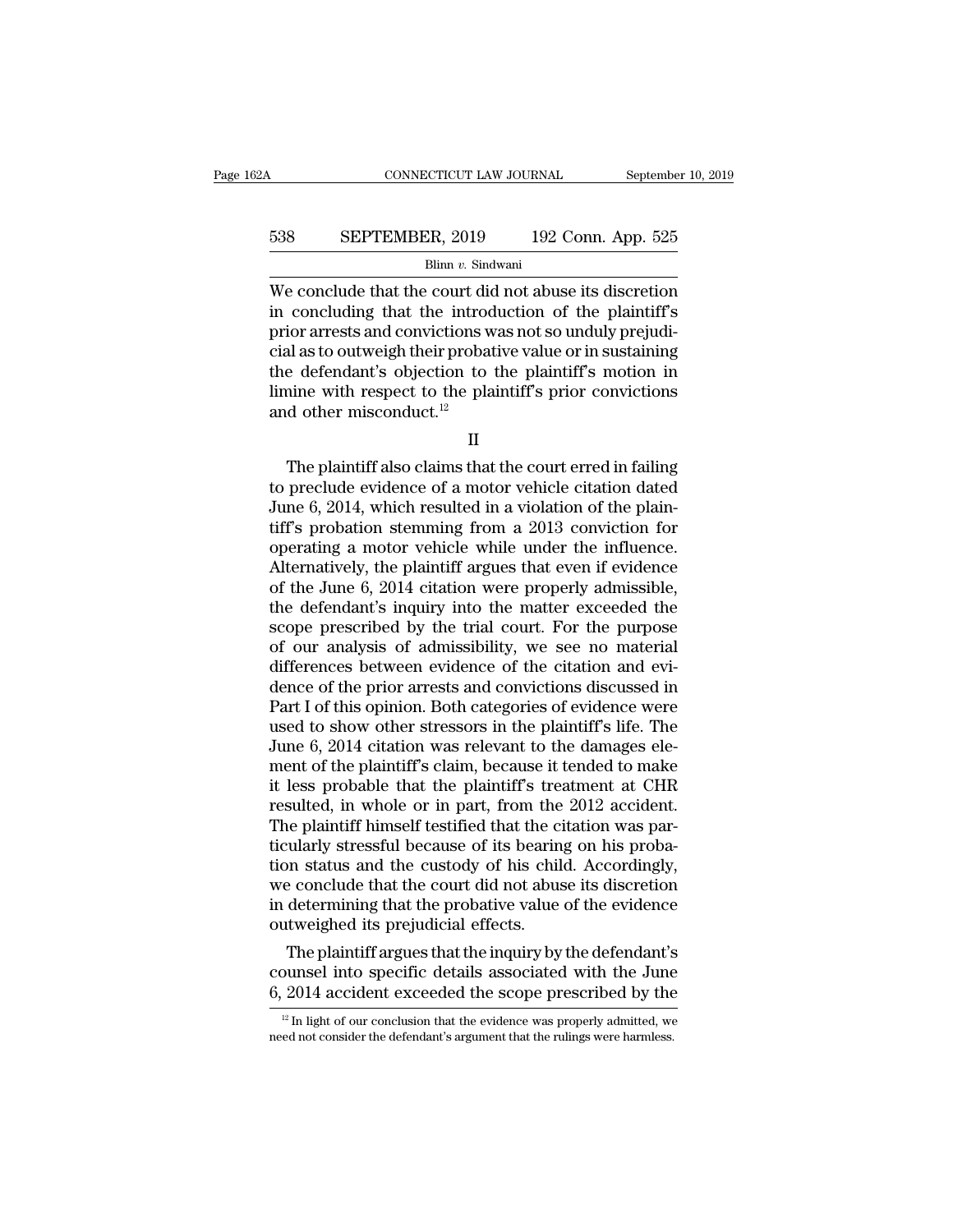# $\begin{tabular}{l|c|c} \hline r 10, 2019 & & & & & \hline \textbf{COMNECTICUT LAW JOURNAL} \\\hline \end{tabular} \begin{tabular}{l|c|c|c} \hline \multicolumn{1}{c|}{\textbf{Page 163A}} \\\hline \multicolumn{1}{c|}{\textbf{192 Conn. App. 525}} & & $\textbf{SEPTEMBER, 2019}$ & $\textbf{539}$ \\ \hline \multicolumn{1}{c|}{\textbf{Blinn $v$. Sindwani}} \end{tabular}$

Blinn *v.* Sindwani

trial court. App. 525 SEPTEMBER, 2019 S39<br>Blinn v. Sindwani<br>Trial court. We disagree. The plaintiff's counsel failed<br>to make any objections during the line of questioning.<br>"Appellate review of evidentiary rulings is ordin 192 Conn. App. 525 SEPTEMBER, 2019 539<br>Blinn v. Sindwani<br>trial court. We disagree. The plaintiff's counsel failed<br>to make any objections during the line of questioning.<br>"Appellate review of evidentiary rulings is ordinaril 192 Conn. App. 525 SEPTEMBER, 2019 539<br>
Blinn v. Sindwani<br>
trial court. We disagree. The plaintiff's counsel failed<br>
to make any objections during the line of questioning.<br>
"Appellate review of evidentiary rulings is ordi 192 Conn. App. 525 SEPTEMBER, 2019 539<br>Blinn v. Sindwani<br>Trial court. We disagree. The plaintiff's counsel failed<br>to make any objections during the line of questioning.<br>"Appellate review of evidentiary rulings is ordinari Blinn v. Sindwani<br>Blinn v. Sindwani<br>trial court. We disagree. The plaintiff's counsel failed<br>to make any objections during the line of questioning.<br>"Appellate review of evidentiary rulings is ordinarily<br>limited to the spe Blum *v*. Sindwant<br>
definal court. We disagree. The plaintiff's counsel failed<br>
to make any objections during the line of questioning.<br>
"Appellate review of evidentiary rulings is ordinarily<br>
limited to the specific legal trial court. We disagree. The plaintiff's counsel failed<br>to make any objections during the line of questioning.<br>"Appellate review of evidentiary rulings is ordinarily<br>limited to the specific legal issue raised by the objec to make any objections during the line of questioning.<br>
"Appellate review of evidentiary rulings is ordinarily<br>
limited to the specific legal issue raised by the objection<br>
of trial counsel.  $\ldots$  By failing to object  $\ld$ "Appellate review of evidentiary rulings is ordinarily<br>limited to the specific legal issue raised by the objection<br>of trial counsel. . . . By failing to object . . . the<br>defendant failed to preserve this claim." (Internal limited to the specific legal issue raised by the objection<br>of trial counsel. . . . By failing to object . . . the<br>defendant failed to preserve this claim." (Internal quota-<br>tion marks omitted.) *State* v. *Patterson*, 17 of trial counsel. . . . By failing to object . . . the<br>defendant failed to preserve this claim." (Internal quota-<br>tion marks omitted.) *State* v. *Patterson*, 170 Conn. App.<br>768, 786, 156 A.3d 66, cert. denied, 325 Conn. 9 defendant failed to preserve this claim." (Internal quotation marks omitted.) *State* v. *Patterson*, 170 Conn. App.<br>768, 786, 156 A.3d 66, cert. denied, 325 Conn. 910, 158<br>A.3d 320 (2017). The issue was raised for the fir tion marks omitted.) *State* v. *Patterson*, 170 Conn. App.<br>768, 786, 156 A.3d 66, cert. denied, 325 Conn. 910, 158<br>A.3d 320 (2017). The issue was raised for the first time<br>in the plaintiff's appellate brief, and we are n 768, 786, 156 A.3d 66, cert. denied, 325 Conn. 910, 158<br>A.3d 320 (2017). The issue was raised for the first time<br>in the plaintiff's appellate brief, and we are not bound<br>to consider it. Practice Book § 50-5; *White v. Maz* A.3d 320 (2017). The issue was raised for the first time<br>
in the plaintiff's appellate brief, and we are not bound<br>
to consider it. Practice Book § 50-5; White v. Mazda<br>
Motor of America, Inc., 313 Conn. 610, 619, 99 A.3d in the plaintiff's appellate brief, and we are not bound<br>to consider it. Practice Book § 50-5; White v. Mazda<br>Motor of America, Inc., 313 Conn. 610, 619, 99 A.3d<br>1079 (2014). The plaintiff's counsel additionally did not<br>r to consider it. Practice Book § 50-5; White v. Mazda<br>Motor of America, Inc., 313 Conn. 610, 619, 99 A.3d<br>1079 (2014). The plaintiff's counsel additionally did not<br>request curative instructions. The plaintiff contended<br>tha Motor of America, Inc., 313 Conn. 610, 619, 99 A.3d<br>1079 (2014). The plaintiff's counsel additionally did not<br>request curative instructions. The plaintiff contended<br>that "no curative instruction would have prevented the<br>ju 1079 (2014). The plaintiff's counsel additionally did not<br>request curative instructions. The plaintiff contended<br>that "no curative instruction would have prevented the<br>jury from having yet another reason to possess a negarequest curative instructions. The plaintiff contended<br>that "no curative instruction would have prevented the<br>jury from having yet another reason to possess a nega-<br>tive bias towards the Plaintiff." Yet, in supporting his<br> that "no curative instruction would have prevented the<br>jury from having yet another reason to possess a nega-<br>tive bias towards the Plaintiff." Yet, in supporting his<br>argument that the trial court's error was harmful, the<br> jury from having yet another reason to possess a negative bias towards the Plaintiff." Yet, in supporting his argument that the trial court's error was harmful, the plaintiff highlighted the fact that "the court took no co tive bias towards the Plaintiff." Yet, in supporting his<br>argument that the trial court's error was harmful, the<br>plaintiff highlighted the fact that "the court took no<br>corrective measures, such as curative instructions, to<br> argument that the trial court's error was harmful, the plaintiff highlighted the fact that "the court took no corrective measures, such as curative instructions, to mitigate the effect of the evidentiary impropriety." The plaintiff highlighted the fact that "the court took no<br>corrective measures, such as curative instructions, to<br>mitigate the effect of the evidentiary impropriety." The<br>plaintiff cannot simultaneously argue that the curative corrective measures, such as curative instructions, to<br>mitigate the effect of the evidentiary impropriety." The<br>plaintiff cannot simultaneously argue that the curative<br>instructions would have been ineffective, yet contend<br> mitigate the effect of the evidentiary impropriety." The plaintiff cannot simultaneously argue that the curative instructions would have been ineffective, yet contend that the trial court's failure to provide such instruct plaintiff cannot simultaneously argue that the curative<br>instructions would have been ineffective, yet contend<br>that the trial court's failure to provide such instructions<br>contributed to harmful error. We are unconvinced by<br> instructions would have been ineffective, yet contend<br>that the trial court's failure to provide such instructions<br>contributed to harmful error. We are unconvinced by<br>the plaintiff's inconsistent argument. See *Modaffari* v that the trial court's failure to provide such instructions<br>contributed to harmful error. We are unconvinced by<br>the plaintiff's inconsistent argument. See *Modaffari* v.<br>Greenwich Hospital, 157 Conn. App. 777, 787–88, 117<br> contributed to harmful error. We are unconvinced by<br>the plaintiff's inconsistent argument. See *Modaffari* v.<br>Greenwich Hospital, 157 Conn. App. 777, 787–88, 117<br>A.3d 508 (holding that plaintiff's repeated requests for<br>add the plaintiff's inconsistent argument. See *Modaffari* v.<br>Greenwich Hospital, 157 Conn. App. 777, 787–88, 117<br>A.3d 508 (holding that plaintiff's repeated requests for<br>additional curative instructions and later contention<br>t Greenwich Hospital, 157 Conn. App. 777, 787–88, 117<br>A.3d 508 (holding that plaintiff's repeated requests for<br>additional curative instructions and later contention<br>that she would have suffered further prejudice had<br>court gi A.3d 508 (holding that plaintiff's repeated requests for additional curative instructions and later contention that she would have suffered further prejudice had court given jury additional curative instructions was incons citation. at she would have suffered in<br>urt given jury additional curat<br>consistent), cert. denied, 319 Co.<br>015). We hold that the trial co<br>scretion by admitting evidence<br>ation.<br>The judgment is affirmed.<br>In this opinion the other jud Franch Consistent), cert. denied, 319 Conn. 904, 122  $\mu$  1015). We hold that the trial court did not ascretion by admitting evidence of the June ation.<br>The judgment is affirmed.<br>In this opinion the other judges concurred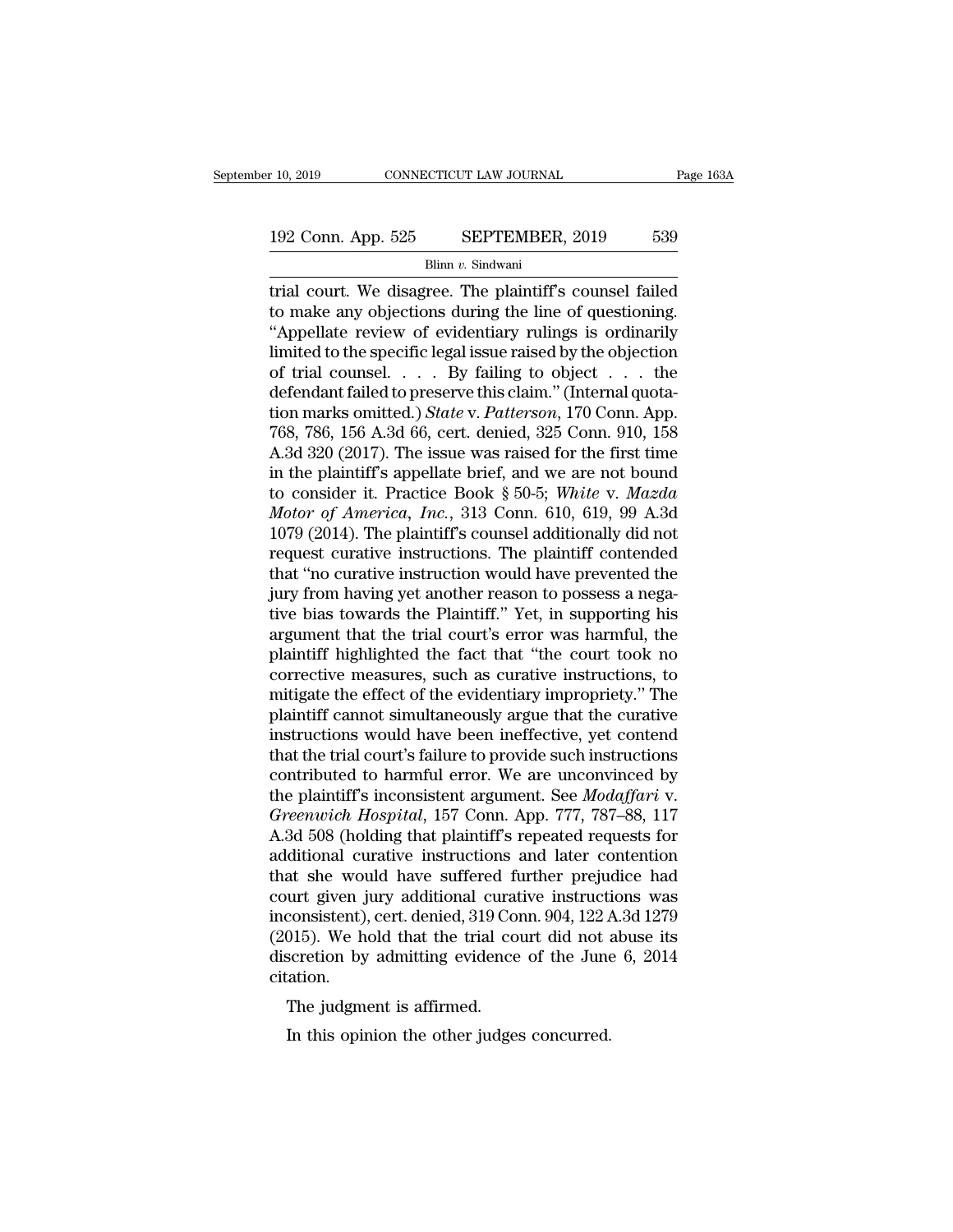# CONNECTICUT LAW JOURNAL September 10, 2019<br>540 SEPTEMBER, 2019 192 Conn. App. 540<br>Fleischer v. Fleischer

Fleischer v. Fleischer

## PTEMBER, 2019 192 Conn. App. 54<br>
Fleischer v. Fleischer<br>
BARBARA A. FLEISCHER v.<br>
WILLIAM B. FLEISCHER<br>
(AC 40097)  $\begin{tabular}{ll} \multicolumn{2}{l}{{\bf Flescher, 2019} } \multicolumn{2}{l}{{\bf 192 Conn. App. 540}}\\ \hline \multicolumn{2}{l}{\bf Flescher $v$. Flescher} \end{tabular}$ <br/> $\begin{tabular}{ll} $\text{ARBARA A. FLEISCHER $v$.}\\ \multicolumn{2}{l}{\bf WILLIAM B. FLEISCHER} $u$.\\ $\text{WILLIAM B. FLEISCHER} $ \end{tabular}$  $R$ , 2019  $192$  C<br>ischer v. Fleischer<br>A A. FLEISCHER v<br>M B. FLEISCHER<br>(AC 40987)<br>Bright and Eveleigh, Js. BARBARA A. FLEISCHER  $v$ .<br>WILLIAM B. FLEISCHER<br>(AC 40987)<br>Prescott, Bright and Eveleigh, Js.

## *Syllabus*

The defendant, whose marriage to the plaintiff previously had been dissolved, appealed to this court from the judgment of the trial court dismissing his motions to modify alimony and for contempt. Although Prescott, Bright and Eveleigh, Js.<br>
Syllabus<br>
defendant, whose marriage to the plaintiff previously had been dis-<br>
solved, appealed to this court from the judgment of the trial court<br>
dismissing his motions to modify alimo Prescott, Bright and Eveleigh, Js.<br>
Syllabus<br>
defendant, whose marriage to the plaintiff previously had been dis-<br>
solved, appealed to this court from the judgment of the trial court<br>
dismissing his motions to modify alimo *Syllabus*<br>defendant, whose marriage to the plaintiff previously had been dis-<br>solved, appealed to this court from the judgment of the trial court<br>dismissing his motions to modify alimony and for contempt. Although<br>the mot syluabus<br>defendant, whose marriage to the plaintiff previously had been dis-<br>solved, appealed to this court from the judgment of the trial court<br>dismissing his motions to modify alimony and for contempt. Although<br>the motio defendant, whose marriage to the plaintiff previously had been dissolved, appealed to this court from the judgment of the trial court dismissing his motions to modify alimony and for contempt. Although the motions were sch solved, appealed to this court from the judgment of the trial court dismissing his motions to modify alimony and for contempt. Although the motions were scheduled to be argued in June, 2015, no activity on the motions occu between species in the dismissing his motions to modify alimony and for contempt. Although the motions were scheduled to be argued in June, 2015, no activity on the motions occurred until December, 2016, when the court sch the motions were scheduled to be argued in June, 2015, no activity on<br>the motions occurred until December, 2016, when the court scheduled<br>a status conference, after which a full hearing was scheduled for the<br>motions in Apr the motions occurred until December, 2016, when the court scheduled a status conference, after which a full hearing was scheduled for the motions in April, 2017, when the plaintiff argued that the motions should be dismiss a status conference, after which a full hearing was scheduled for the motions in April, 2017, when the plaintiff argued that the motions should be dismissed due to the defendant's failure to prosecute the motions with reas motions in April, 2017, when the plaintiff argued that the motions should be dismissed due to the defendant's failure to prosecute the motions with reasonable diligence. Subsequently, the plaintiff filed a motion to dismis be dismissed due to the defendant's failure to prosecute the motions<br>with reasonable diligence. Subsequently, the plaintiff filed a motion to<br>dismiss, which the trial court granted for the defendant's failure to<br>prosecute with reasonable diligence. Subsequently, the plaintiff filed a motion to dismiss, which the trial court granted for the defendant's failure to prosecute the motions with reasonable diligence. *Held* that the trial court im dismiss, which the trial court granted for the defendant's failure to prosecute the motions with reasonable diligence. *Held* that the trial court improperly dismissed the defendant's motions for modification of alimony an imposecute the motions with reasonable diligence. *Held* that the trial court improperly dismissed the defendant's motions for modification of alimony and for contempt: even though a trial court has wide discretion in dete court improperly dismissed the defendant's motions for modification of alimony and for contempt: even though a trial court has wide discretion in determining whether to dismiss an action for failure to prosecute it with du sum any and for contempt: even though a trial court has wide discretion<br>in determining whether to dismiss an action for failure to prosecute it<br>with due diligence, there are limits to that discretion, and the sanction<br>impo in determining whether to dismiss an action for failure to prosecute it with due diligence, there are limits to that discretion, and the sanction imposed must be proportional to the violation or misconduct, which did not o in the during official that during that during the sanction imposed must be proportional to the violation or misconduct, which did not occur here, as the sanction of dismissal was imposed for a onetime, one and one-half ye imposed must be proportional to the violation or misconduct, which<br>did not occur here, as the sanction of dismissal was imposed for a<br>onetime, one and one-half year delay that occurred after the defendant's<br>counsel had bee did not occur here, as the sanction of dismissal was imposed for a onetime, one and one-half year delay that occurred after the defendant's counsel had been diagnosed with a serious illness, there was no evidence showing t onetime, one and one-half year delay that occurred after the defendant's counsel had been diagnosed with a serious illness, there was no evidence showing that during that period of delay, the defendant was ever ordered to counsel had been diagnosed with a serious illness, there was no evidence showing that during that period of delay, the defendant was ever ordered to prosecute the motions more expeditiously, the first time that the defenda showing that during that period of delay, the defendant was ever ordered to prosecute the motions more expeditiously, the first time that the defendant was confronted with potential dismissal was at the hearing on the meri to prosecute the motions more expeditiously, the first time that the defendant was confronted with potential dismissal was at the hearing on the merits of the motion to dismiss, the court made no findings in its memorandum defendant was confronted with potential dismissal was at the hearing on the merits of the motion to dismiss, the court made no findings in its memorandum of decision that it considered and found inadequate lesser sanctions on the merits of the motion to dismisse, the court made no findings in<br>its memorandum of decision that it considered and found inadequate<br>lesser sanctions before dismissing the motions for failure to prosecute<br>them with du its memorandum of decision that it considered and found inadequate lesser sanctions before dismissing the motions for failure to prosecute them with due diligence, and the delay in prosecuting the motions was due to the il lesser sanctions before dismissing the motions for failure to prosecute them with due diligence, and the delay in prosecuting the motions was due to the illness of the defendant's attorney, which tended not to justify the them with due diligence, and the delay in prosecuting the motions was<br>due to the illness of the defendant's attorney, which tended not to justify<br>the severe sanction of dismissal; moreover, the defendant provided a<br>compell due to the illness of the defendant's attorney, which tended not to justify the severe sanction of dismissal; moreover, the defendant provided a compelling reason for the delay, both parties were fully prepared to move for the severe sanction of dismissal; moreover, the defendant provided a compelling reason for the delay, both parties were fully prepared to move forward with a trial on the merits of the defendant's motions, and the defendan compelling reason for the delay, both parties were fully prepared to move forward with a trial on the merits of the defendant's motions, and the defendant never received, let alone ignored, orders from the court regarding move forward with a trial on the merits of the defendant's motions, and the defendant never received, let alone ignored, orders from the court regarding the motions, and the court's decision to dismiss the defendant's moti the defendant never received, let alone ignored, orders from the court regarding the motions, and the court's decision to dismiss the defendant's motions created an appearance that it was a punishment for the defendant's r

Argued April 8—officially released September 10, 2019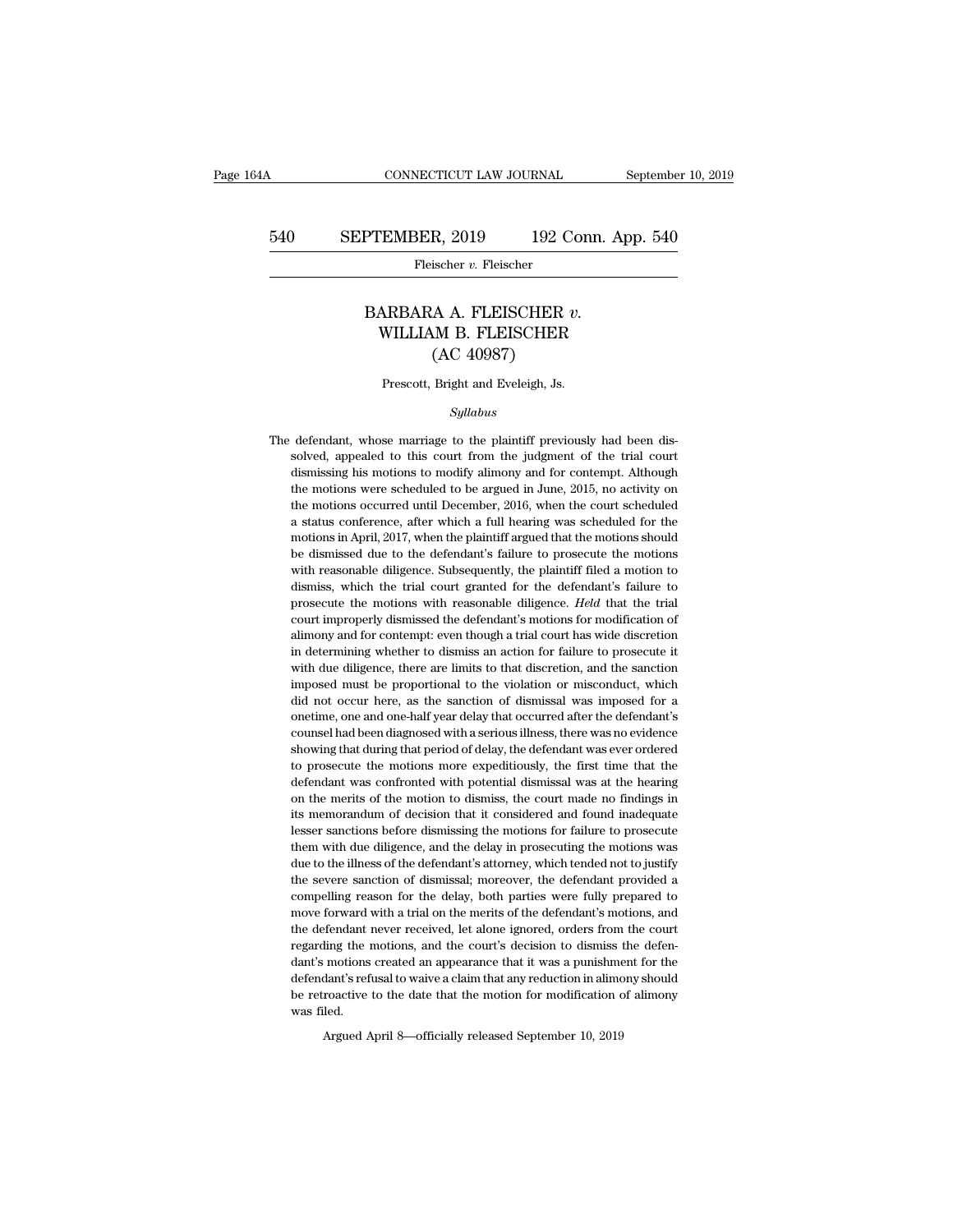## 192 Conn. App. 540 SEPTEMBER, 2019 <sup>541</sup> **Procedural History**<br>*Procedural History*<br>*Procedural History*

Fleischer v. Fleischer

2 Conn. App. 540 SEPTEMBER, 2019 541<br>
Fleischer v. Fleischer<br>
Procedural History<br>
Action for the dissolution of a marriage and for other<br>
lief, brought to the Superior Court in the judicial dis-<br>
ct of Danbury, where the 192 Conn. App. 540 SEPTEMBER, 2019 541<br>
Fleischer v. Fleischer<br>
Procedural History<br>
Action for the dissolution of a marriage and for other<br>
relief, brought to the Superior Court in the judicial dis-<br>
trict of Danbury, wher 192 Conn. App. 540 SEPTEMBER, 2019 541<br>
Fleischer v. Fleischer<br> *Procedural History*<br>
Action for the dissolution of a marriage and for other<br>
relief, brought to the Superior Court in the judicial dis-<br>
trict of Danbury, wh Fleischer v. Fleischer<br>
Procedural History<br>
Action for the dissolution of a marriage and for other<br>
relief, brought to the Superior Court in the judicial dis-<br>
trict of Danbury, where the court, Ford. J., rendered<br>
judgmen Procedural History<br>
Action for the dissolution of a marriage and for other<br>
relief, brought to the Superior Court in the judicial dis-<br>
trict of Danbury, where the court, *Ford. J.*, rendered<br>
judgment dissolving the marri Action for the dissolution of a marriage and for other<br>relief, brought to the Superior Court in the judicial dis-<br>trict of Danbury, where the court, *Ford. J.*, rendered<br>judgment dissolving the marriage and granting certai Action for the dissolution of a marriage and for other<br>relief, brought to the Superior Court in the judicial dis-<br>trict of Danbury, where the court, *Ford. J.*, rendered<br>judgment dissolving the marriage and granting certai relief, brought to the Superior Court in the judicial district of Danbury, where the court, *Ford. J.*, rendered judgment dissolving the marriage and granting certain other relief; thereafter, the court, *Axelrod*, *J.*, d *Christopher P. Norris*, for modification of alimony<br> *Christopher P. And the defendant appealed to this*<br> *Christopher P. Norris*, for the appellee (plaintiff).<br> *Christopher P. Norris*, for the appellee (plaintiff).<br> *Ch* 

*Opinion*

Logan A. Carducci, with whom was Daniel J. Krisch,<br>
r the appellant (defendant).<br>
Christopher P. Norris, for the appellee (plaintiff).<br>
opinion<br>
PRESCOTT, J. The defendant, William B. Fleischer,<br>
peals from the judgment of For the appellant (defendant).<br>  $Christopher P. Norris, for the apple (plaintext).$ <br>  $Opinion$ <br>
PRESCOTT, J. The defendant, William B. Fleischer,<br>
appeals from the judgment of the trial court dismissing,<br>
pursuant to Practice Book § 14-3, his motions for modi-<br> *Christopher P. Norris*, for the appellee (plaintiff).<br>  $\frac{opinion}{D}$ <br>
PRESCOTT, J. The defendant, William B. Fleischer,<br>
appeals from the judgment of the trial court dismissing,<br>
pursuant to Practice Book § 14-3, his motion *Christopher P. Norris*, for the appellee (plaintiff).<br>  $opinion$ <br>
PRESCOTT, J. The defendant, William B. Fleischer,<br>
appeals from the judgment of the trial court dismissing,<br>
pursuant to Practice Book § 14-3, his motions for *Opinion*<br>
PRESCOTT, J. The defendant, William B. Fleischer,<br>
appeals from the judgment of the trial court dismissing,<br>
pursuant to Practice Book § 14-3, his motions for modi-<br>
fication of alimony and for contempt on the PRESCOTT, J. The defendant, William B. Fleischer,<br>appeals from the judgment of the trial court dismissing,<br>pursuant to Practice Book § 14-3, his motions for modi-<br>fication of alimony and for contempt on the ground that<br>he PRESCOTT, J. The defendant, William B. Fleischer,<br>appeals from the judgment of the trial court dismissing,<br>pursuant to Practice Book § 14-3, his motions for modi-<br>fication of alimony and for contempt on the ground that<br>he appeals from the judgment of the trial court dismissing,<br>pursuant to Practice Book § 14-3, his motions for modi-<br>fication of alimony and for contempt on the ground that<br>he had failed to prosecute the motions with reasonabl pursuant to Practice Book § 14-3, his motions for modi-<br>fication of alimony and for contempt on the ground that<br>he had failed to prosecute the motions with reasonable<br>diligence.<sup>1</sup> On appeal, the defendant claims that the fication of alimony and for contempt on the ground that<br>he had failed to prosecute the motions with reasonable<br>diligence.<sup>1</sup> On appeal, the defendant claims that the trial<br>court improperly dismissed his motions because the he had failed to prosecute the motions with reasona<br>diligence.<sup>1</sup> On appeal, the defendant claims that the to<br>court improperly dismissed his motions because th<br>was no clear pattern of delay and the evidence show<br>his intent metals and the transfer and the transfer and the transfer and the evidence showed<br>as no clear pattern of delay and the evidence showed<br>is intent to prosecute the motions. We agree that the<br>otions should not have been dismi was no clear pattern of delay and the evidence showed<br>his intent to prosecute the motions. We agree that the<br>motions should not have been dismissed and, accord-<br>ingly, reverse the judgment of the trial court.<br>The record re

was no cical pattern of delay and the evidence showed<br>his intent to prosecute the motions. We agree that the<br>motions should not have been dismissed and, accord-<br>ingly, reverse the judgment of the trial court.<br>The record re discolved in a judgment of the trial court.<br>The record reveals the following undisputed facts<br>and procedural history. The plaintiff and the defendant<br>married on June 28, 1958. The parties' marriage was<br>dissolved in a judgm motions should not have been distinuised and, accordingly, reverse the judgment of the trial court.<br>The record reveals the following undisputed facts and procedural history. The plaintiff and the defendant married on June nd procedural history. The plaintiff and the defendant<br>arried on June 28, 1958. The parties' marriage was<br>issolved in a judgment dated May 31, 1984. The judg-<br>ent incorporated the parties' separation agreement<br><sup>1</sup>Practice married on June 28, 1958. The parties' marriage was<br>dissolved in a judgment dated May 31, 1984. The judg-<br>ment incorporated the parties' separation agreement<br> $\frac{1}{1}$ Practice Book § 14-3 is made applicable to family matt

dissolved in a judgment dated May 31, 1984. The judgment incorporated the parties' separation agreement<br> $\frac{1}{1}$ Practice Book § 14-3 is made applicable to family matters by Practice<br>Book § 25-48 and provides in relevant ment incorporated the parties' separation agreement<br>
<sup>1</sup> Practice Book § 14-3 is made applicable to family matters by Practice<br>
Book § 25-48 and provides in relevant part: "(a) If a party shall fail to<br>
prosecute an actio <sup>1</sup> Practice Book § 14-3 is made applicable to family matters by Practice Book § 25-48 and provides in relevant part: "(a) If a party shall fail to prosecute an action with reasonable diligence, the judicial authority may Practice<br>Book § 25-4<br>prosecute a<br>after hearing<br>1, or on its<br>costs. . . ."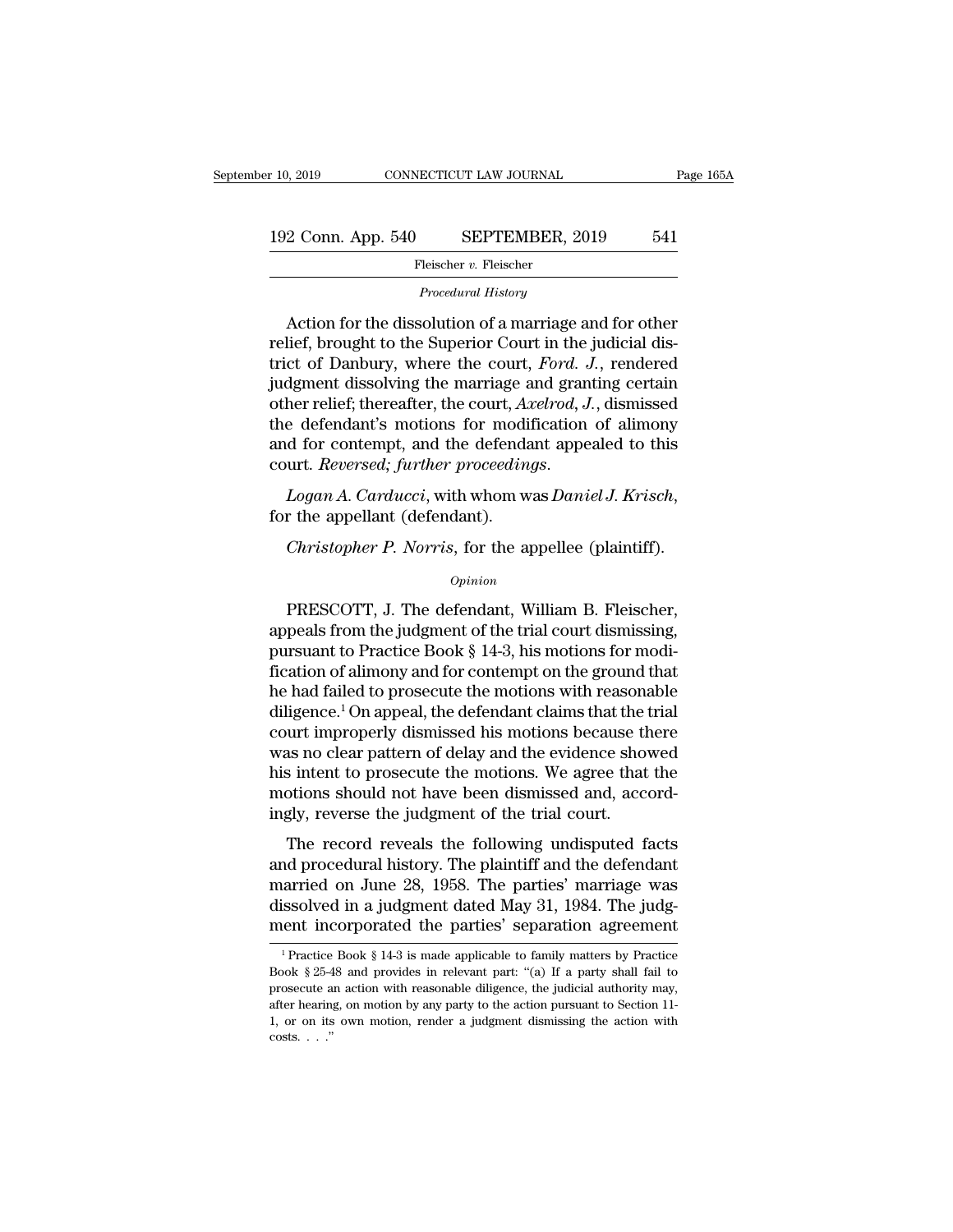# CONNECTICUT LAW JOURNAL September 10, 2019<br>542 SEPTEMBER, 2019 192 Conn. App. 540<br>Fleischer v. Fleischer

Fleischer v. Fleischer

 $\begin{tabular}{ll} \multicolumn{2}{l}{{\small \textbf{COMRECTICUT LAW JOURNAL}}} & \multicolumn{2}{l}{September 10, 2019} \\ \hline \multicolumn{2}{l}{\small \textbf{542}} & \multicolumn{2}{l}{\small \textbf{SEPTEMBER}}, 2019 & \multicolumn{2}{l}{\small \textbf{192 Conn}}. App. 540 \\ & \multicolumn{2}{l}{\small \textbf{Feischer } v. Fleischer} \\ \hline \multicolumn{2}{l}{\small \textbf{and provided, inter alia, that the defendant pay alimony} \\ \hline \multicolumn{2}{l}{\small \textbf{to the plaintiff until her remarriage or death.}$ 542 SEPTEMBER, 2019 192 Conn. App. 5<br>Fleischer v. Fleischer<br>and provided, inter alia, that the defendant pay alimo<br>to the plaintiff until her remarriage or death.<sup>2</sup><br>On December 10, 2012, the defendant filed a moti

**SEPTEMBER, 2019** 192 Conn. App. 540<br>
Fleischer v. Fleischer<br>
d provided, inter alia, that the defendant pay alimony<br>
the plaintiff until her remarriage or death.<sup>2</sup><br>
On December 10, 2012, the defendant filed a motion<br>
r 542 SEPTEMBER, 2019 192 Conn. App. 540<br>
Fleischer v. Fleischer<br>
and provided, inter alia, that the defendant pay alimony<br>
to the plaintiff until her remarriage or death.<sup>2</sup><br>
On December 10, 2012, the defendant filed a mot Fleischer  $v$ . Fleischer<br>
and provided, inter alia, that the defendant pay alimony<br>
to the plaintiff until her remarriage or death.<sup>2</sup><br>
On December 10, 2012, the defendant filed a motion<br>
for modification of alimony and a and provided, inter alia, that the defendant pay alimony<br>to the plaintiff until her remarriage or death.<sup>2</sup><br>On December 10, 2012, the defendant filed a motion<br>for modification of alimony and a motion for contempt.<br>In his m and provided, inter alia, that the defendant pay alimony<br>to the plaintiff until her remarriage or death.<sup>2</sup><br>On December 10, 2012, the defendant filed a motion<br>for modification of alimony and a motion for contempt.<br>In his m to the plaintiff until her remarriage or death.<sup>2</sup><br>On December 10, 2012, the defendant filed a motion<br>for modification of alimony and a motion for contempt.<br>In his motion for modification of alimony, the defendant<br>argued t On December 10, 2012, the defendant filed a motion<br>for modification of alimony and a motion for contempt.<br>In his motion for modification of alimony, the defendant<br>argued that the plaintiff was earning substantially more<br>i for modification of alimony and a motion for contempt.<br>In his motion for modification of alimony, the defendant<br>argued that the plaintiff was earning substantially more<br>income than she had been at the time of the dissolut In his motion for modification of alimony, the defendant<br>argued that the plaintiff was earning substantially more<br>income than she had been at the time of the dissolution<br>judgment twenty-eight years prior, and, by contrast argued that the plaintiff was earning substantially more<br>income than she had been at the time of the dissolution<br>judgment twenty-eight years prior, and, by contrast, the<br>defendant was now earning substantially less. In his income than she had been at the time<br>judgment twenty-eight years prior, at<br>defendant was now earning substa<br>motion for contempt, the defendar<br>plaintiff had not provided him with<br>required by section 3.2 of the sepa<br>See foot motion for contempt, the defendant argued that the plaintiff had not provided him with her W-2 forms, as required by section 3.2 of the separation agreement.<sup>3</sup> See footnote 2 of this opinion.<br><sup>2</sup> The parties' separation laintiff had not provided him with her V<br>
equired by section 3.2 of the separation<br>
ee footnote 2 of this opinion.<br>
<sup>2</sup>The parties' separation agreement provided in releva<br>
"ARTICLE II – ALIMONY AND SUPPORT"<br>
"2.1. The [h] equired by section 3.2 of the separation agreement.<sup>3</sup><br>
<sup>2</sup>The parties' separation agreement provided in relevant part:<br>
<sup>2</sup>The parties' separation agreement provided in relevant part:<br>
"ARTICLE II – ALIMONY AND SUPPORT"<br>

"ARTICLE II – ALIMONY AND SUPPORT"<br>
"2.1. The [h]usband shall pay, during his lifetime, to the wife until her<br>
remarriage or death, whichever first occurs, the following allowances as<br>
alimony and support for the [w]ife a "2.1. The [h] usband shall pay, during his lifetime, to the wife until her remarriage or death, whichever first occurs, the following allowances as alimony and support for the [w] ife and children: "A. On the first day of Franching or death, whichever first occurs, the following allowances as alimony and support for the [w]ife and children:<br>"A. On the first day of the first month following the date of this agreement,<br>and on the first day of European and support for the [w]ife and children:<br>
"A. On the first day of the first month following the date of this agreement,<br>
and on the first day of each succeeding month until the house located at<br>
121 Cedar Lane, R "A. On the first day of the first month following the date of this agreement, and on the first day of each succeeding month until the house located at 121 Cedar Lane, Ridgefield, Connecticut is sold the sum of \$4,600.00, "A. On the first day of the first month following the date of this agreement, and on the first day of each succeeding month until the house located at 121 Cedar Lane, Ridgefield, Connecticut is sold the sum of \$4,600.00, <sup>1</sup> I Cedar Lane, Ridgefield, Connecticut is sold the sum of \$4,600.00, and, ter the house is sold, the sum of \$2,850.00. The obligations of the [h]usband der this sub-paragraph A. shall be suspended during any period of Further the house is sold, the sum of \$2,850.00. The obligations of the [h]usband under this sub-paragraph A. shall be suspended during any period of more than 60 consecutive days in which the [w]ife cohabits with a perso

under this sub-paragraph A. shall be suspended during any period of more<br>than 60 consecutive days in which the [w]ife cohabits with a person of the<br>opposite sex.<br>"B. The monthly payments to be made by the [h]usband to the than 60 consecutive days in which the [w]ife cohabits with a person of the opposite sex.<br>
"B. The monthly payments to be made by the [h]usband to the [w]ife pursuant to subparagraph A. above shall be reduced by the sum of "B. The monthly payments to be made by the [h]usband to the [w]ife pursuant to subparagraph A. above shall be reduced by the sum of (\$650.00) [d]ollars when the minor child (a) marries, (b) dies, (c) attains the age of ei \* \* \* Figure 3.2 In the event the [w]ife becomes gainfully employed, by any employer when the event the [w]ife becomes emancipated or lives with the [h]usband.<br>
"ARTICLE III – WAIVER OF ALIMONY \*\*\*<br>
"3.2 In the event the [w]ife

eighteen (18) years, or (d) becomes emacropated or lives with the [h]usband.<br>
"ARTICLE III – WAIVER OF ALIMONY<br>  $* * *$ <br>
"3.2 In the event the [w]ife becomes gainfully employed, by any employer<br>
other than Upneumat Internat "ARTICLE III – WAIVER OF ALIMONY"<br>  $**$ <br>
"3.2 In the event the [w]ife becomes gainfully employed, by any employer<br>
other than Upneumat International, Inc., the [h]usband shall be entitled to<br>
a credit of 25 [percent] of th other than Upneumat International, Inc., the [h]usband shall be entitled to a credit of 25 [percent] of the [w]ife's salary over and above the first \$250.00 per month averaged over a full year's period, as against the amou ally employed, by any employer<br>  $**$ <br>  $**$ <br>  $**$ <br>
acredit of 25 [percent] of the [w]ife's salary over and above the first \$250.00<br>
per month averaged over a full year's period, as against the amount of<br>
alimony due by [h]usb "3.2 In the event the [w]ife becomes gainfully employed, by any employer other than Upneumat International, Inc., the [h]usband shall be entitled to a credit of 25 [percent] of the [w]ife's salary over and above the first other than Upneumat International, Inc., the [h]usband shall be entitled to a credit of 25 [percent] of the [w]ife's salary over and above the first \$250.00 per month averaged over a full year's period, as against the amou a credit of 25 [percent] of the [w]ife's salary over and above the first \$250.00<br>per month averaged over a full year's period, as against the amount of<br>alimony due by [h]usband to [w]ife. The [w]ife shall annually provide per month averaged over a full year's period, as against the amount of alimony due by [h]usband to [w]ife. The [w]ife shall annually provide the [h]usband with copies of any W-2 forms issued to her and her federal income t [h]usband with copies of any W-2 forms issued to her and her federal income tax return. The term "salary" used herein shall be deemed to include income received by the [w]ife from [s]ocial [s]ecurity, [p]ension and [p]rofi

Frequired by Section 0.2 of the Separation agreement.<br>See footnote 2 of this opinion.<br><sup>2</sup>The parties' separation agreement provided in relevant part:<br>"ARTICLE II – ALIMONY AND SUPPORT<br>"2.1. The [h]usband shall pay, during See TOOLHOTE 2 OT LITS OPHITON.<br>
<sup>2</sup> The parties' separation agreement provided in relearch in the "ARTICLE II – ALIMONY AND SUPPORT "2.1. The [h]usband shall pay, during his lifetime, remarriage or death, whichever first <sup>2</sup> The parties' separation agreement provided in relevant part:<br>
"ARTICLE II – ALIMONY AND SUPPORT"<br>
"2.1. The [h]usband shall pay, during his lifetime, to the wife until her<br>
marriage or death, whichever first occurs, t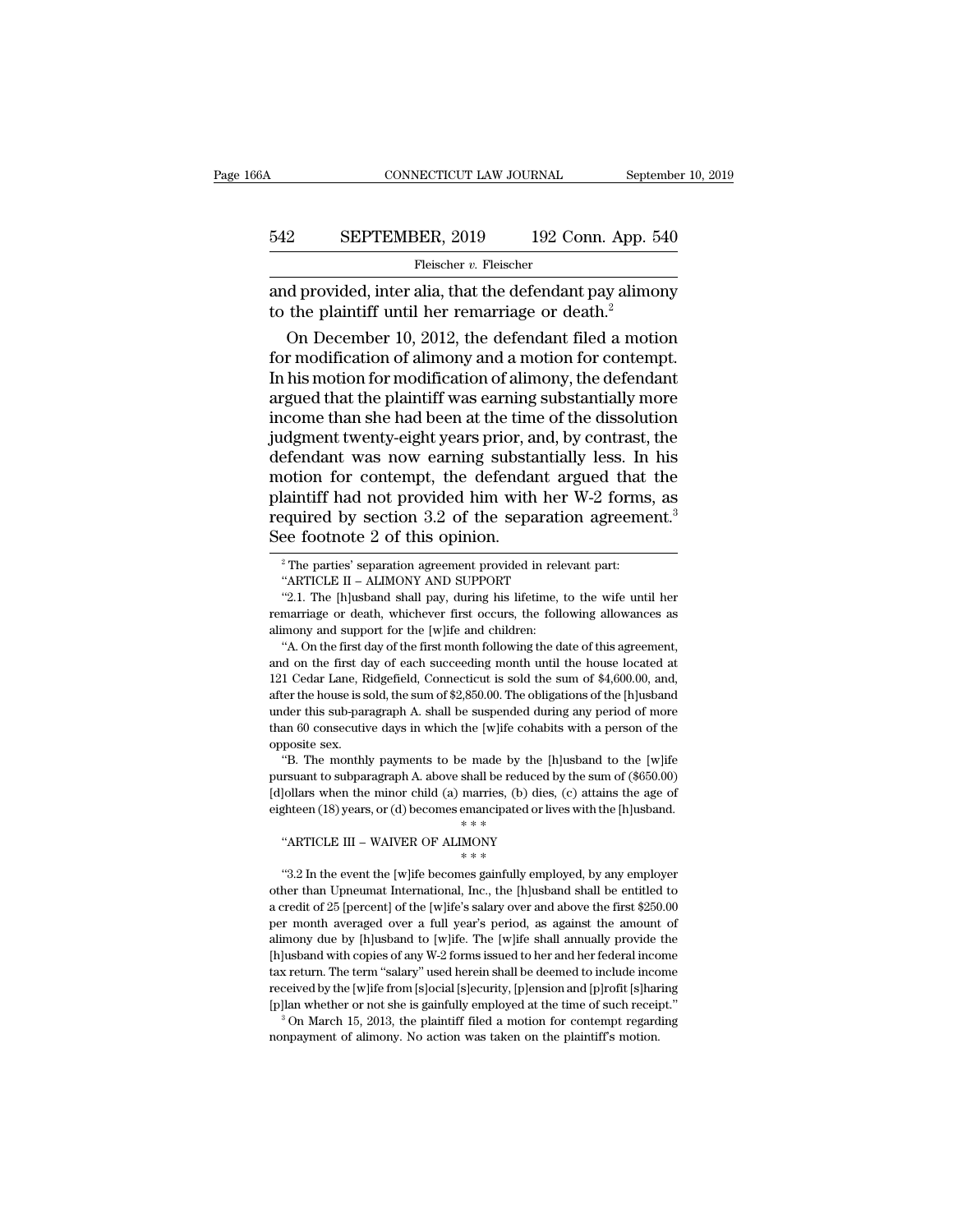# $\begin{tabular}{l l l l} \hline r 10, 2019 & & & & & & \mbox{\textbf{CONNECTICUT LAW JOURNAL}} & \multicolumn{2}{c|}{Page 167A} \\\\ \hline \multicolumn{2}{c|}{192\text{ Conn. App. 540} } & & $\text{SEPTEMBER, 2019} & & $543$ \\\\ \hline & & & \multicolumn{2}{c|}{Fleischer\text{ }v.~{\rm{Feischer}}} \end{tabular}$

## Fleischer *v.* Fleischer

 $\begin{array}{lll} \text{0, 2019} & \text{CONNETICUT LAW JOURNAL} & \text{Page 167A} \ \text{2. Conn. App. 540} & \text{SEPTEMBER, 2019} & \text{543} \ \text{Feischer } v. \text{Feischer} \ \text{On November 4, 2014, the defendant moved in limine} \ \text{preclude the plaintiff from having admitted certain} \ \text{infinite} & \text{infinite} \ \text{infinite} \ \text{infinite} & \text{infinite} \ \text{infinite} \ \text{infinite} \ \text{infinite} \ \text{infinite} \ \text{infinite} \ \text{infinite} \ \text{infinite} \ \text{$ 192 Conn. App. 540 SEPTEMBER, 2019 543<br>
Fleischer v. Fleischer<br>
On November 4, 2014, the defendant moved in limine<br>
to preclude the plaintiff from having admitted certain<br>
evidence pertaining to his motions.<sup>4</sup> On Decembe 192 Conn. App. 540 SEPTEMBER, 2019 543<br>
Fleischer v. Fleischer<br>
On November 4, 2014, the defendant moved in limine<br>
to preclude the plaintiff from having admitted certain<br>
evidence pertaining to his motions.<sup>4</sup> On Decembe 192 Conn. App. 540 SEPTEMBER, 2019 543<br>
Fleischer v. Fleischer<br>
On November 4, 2014, the defendant moved in limine<br>
to preclude the plaintiff from having admitted certain<br>
evidence pertaining to his motions.<sup>4</sup> On Decembe Fleischer v. Fleischer<br>
On November 4, 2014, the defendant moved in limine<br>
to preclude the plaintiff from having admitted certain<br>
evidence pertaining to his motions.<sup>4</sup> On December 3,<br>
2014, the defendant served the pla Fleischer v. Fleischer<br>
On November 4, 2014, the defendant moved in limine<br>
to preclude the plaintiff from having admitted certain<br>
evidence pertaining to his motions.<sup>4</sup> On December 3,<br>
2014, the defendant served the pla on November 4, 2014, the defendant moved in infinite<br>preclude the plaintiff from having admitted certain<br>idence pertaining to his motions.<sup>4</sup> On December 3,<br>14, the defendant served the plaintiff with a request<br>r admissio to precide the plantin from having admitted certain<br>evidence pertaining to his motions.<sup>4</sup> On December 3,<br>2014, the defendant served the plaintiff with a request<br>for admissions. On December 19, 2014, a status confer-<br>ence

Evidence pertaining to fils inotions. On December 5,<br>2014, the defendant served the plaintiff with a request<br>for admissions. On December 19, 2014, a status confer-<br>ence was held on the parties' outstanding motions.<br>On Febr 2014, the detendant served the plaintiff with a request<br>for admissions. On December 19, 2014, a status confer-<br>ence was held on the parties' outstanding motions.<br>On February 25, 2015, the defendant's counsel, Attor-<br>ney Al for admissions. On December 19, 2014, a status conference was held on the parties' outstanding motions.<br>On February 25, 2015, the defendant's counsel, Attor-<br>ney Allen G. Palmer, was diagnosed with Parkinson's<br>disease. Att In The partics of the partics constanting increase.<br>
On February 25, 2015, the defendant's counsel, Attor-<br>
ney Allen G. Palmer, was diagnosed with Parkinson's<br>
disease. Attorney Palmer's diagnosis was disclosed in<br>
an aff On February 25, 2015, the defendant's counsel, Attorney Allen G. Palmer, was diagnosed with Parkinson's disease. Attorney Palmer's diagnosis was disclosed in an affidavit attached to the defendant's opposition to the plain The parties subsequently entered into a stipulation<br>the plaintiff's motion to dismiss; see footnote 12 of<br>is opinion; and the plaintiff "does not challenge the<br>edical diagnosis of [Attorney Palmer]" on appeal.<br>The parties dated June 1, 2015, regarding the defendant's motion to the plaintiff's motion to dismiss; see footnote 12 of this opinion; and the plaintiff "does not challenge the medical diagnosis of [Attorney Palmer]" on appeal.<br>The p

an amazon attached to the detendant s opposition to<br>the plaintiff's motion to dismiss; see footnote 12 of<br>this opinion; and the plaintiff "does not challenge the<br>medical diagnosis of [Attorney Palmer]" on appeal.<br>The parti this opinion; and the plaintiff "does not challenge the<br>medical diagnosis of [Attorney Palmer]" on appeal.<br>The parties subsequently entered into a stipulation,<br>dated June 1, 2015, regarding the defendant's motion<br>in limine redical diagnosis of [Attorney Palmer]" on appeal.<br>
The parties subsequently entered into a stipulation,<br>
dated June 1, 2015, regarding the defendant's motion<br>
in limine and amended appendix to the motion in limine.<br>
The s The parties subsequently entered into a stipulation,<br>dated June 1, 2015, regarding the defendant's motion<br>in limine and amended appendix to the motion in limine.<br>The stipulation stated that the plaintiff was to file any<br>ob The parties subsequently entered into a stipulation,<br>dated June 1, 2015, regarding the defendant's motion<br>in limine and amended appendix to the motion in limine.<br>The stipulation stated that the plaintiff was to file any<br>ob dated June 1, 2015, regarding the defendant's motion<br>in limine and amended appendix to the motion in limine.<br>The stipulation stated that the plaintiff was to file any<br>objection by June 8, 2015, and counsel were to return<br>t in limine and amended appendix to the motion in limine.<br>The stipulation stated that the plaintiff was to file any<br>objection by June 8, 2015, and counsel were to return<br>to court on June 22, 2015, to argue the motions and<br>ob The stipulation stated that the plaintiff was to file any<br>objection by June 8, 2015, and counsel were to return<br>to court on June 22, 2015, to argue the motions and<br>objections. The plaintiff does not appear ever to have<br>fil % objection by June 8, 2015, and counsel were to return to court on June 22, 2015, to argue the motions and objections. The plaintiff does not appear ever to have filed an objection to the motion in limine. In any event, Gentrum state 22, 2010, to algae the motions and<br>igections. The plaintiff does not appear ever to have<br>ed an objection to the motion in limine. In any event,<br>activity on the defendant's motion for modification<br>alimony and filed an objection to the motion in limine. In any event,<br>filed an objection to the motion in limine. In any event,<br>no activity on the defendant's motion for modification<br>of alimony and motion for contempt occurred betwee

implement and December, 2016.<br>
In December, 2016, the court scheduled a status con-<br>
Frence on the motions for January 19, 2017. At the<br>
<sup>4</sup>The plaintiff instituted a separate action in the Superior Court of Califor-<br>
a se

In December, 2016, the court scheduled a status conference on the motions for January 19, 2017. At the  $\frac{4}{1}$  The plaintiff instituted a separate action in the Superior Court of California seeking to enforce the Connect In December, 2016, the court scheduled a status conference on the motions for January 19, 2017. At the  $\overline{ }^4$ The plaintiff instituted a separate action in the Superior Court of California seeking to enforce the Connecti ference on the motions for January 19, 2017. At the<br>
<sup>4</sup> The plaintiff instituted a separate action in the Superior Court of Califor-<br>
mia seeking to enforce the Connecticut spousal support order and to collect<br>
outstandin The defendent of the HOLTOITS TOT January 13, 2011. At the street of California seeking to enforce the Connecticut spousal support order and to collect outstanding spousal support from the defendant. On October 23, 2001, <sup>4</sup> The plaintiff instituted a separate action in the Superior Court of California seeking to enforce the Connecticut spousal support order and to collect outstanding spousal support from the defendant. On October 23, 200 in seeking to<br>nia seeking to<br>outstanding sp<br>parties stipula<br>August 1, 2001,<br>as ongoing cur<br>it is due." outstanding spousal support from the defendant. On October 23, 2001, the parties stipulated, and the California court ordered, that "[b]eginning on August 1, 2001, [the defendant] shall pay \$1,741.76 per month to [the plai parties stipulated, and the California court ordered, that "[b]eginning on August 1, 2001, [the defendant] shall pay  $1,2741.76$  per month to [the plaintiff] as ongoing current spousal support on the [first] day of the mo

Fugust 1, 2001, [the defendant] shall pay \$1,741.76 per month to [the plaintiff] as ongoing current spousal support on the [first] day of the month for which it is due."<br>In his motion in limine, the defendant moved to prec as ongoing current spousal support on the [first] day of the month for which<br>it is due."<br>In his motion in limine, the defendant moved to preclude the plaintiff<br>from offering into evidence any testimony or documents to vary In his motion in limine, the defendant moved to preclude the plaintiff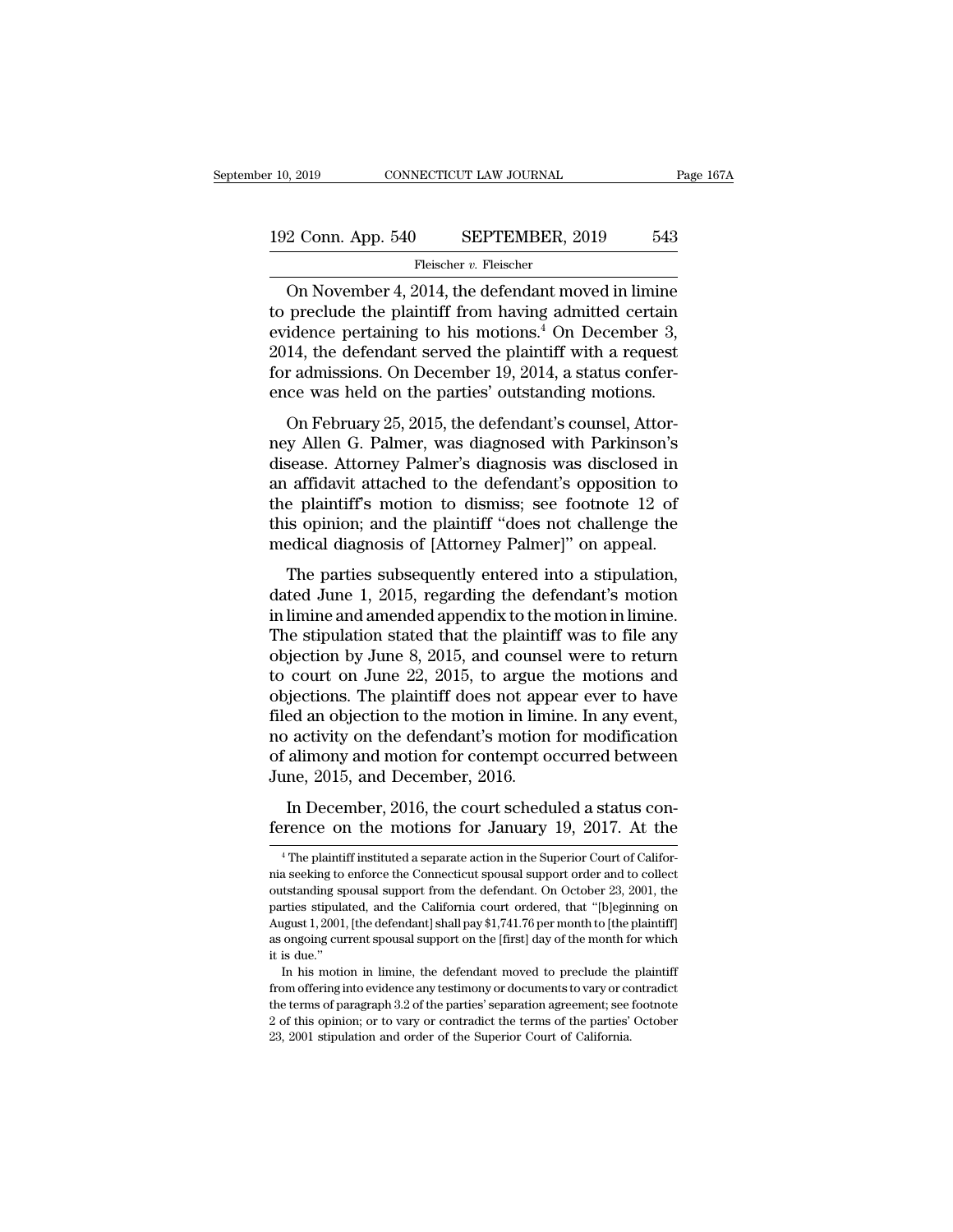## CONNECTICUT LAW JOURNAL September 10, 2019<br>544 SEPTEMBER, 2019 192 Conn. App. 540<br>Fleischer v. Fleischer Fleischer v. Fleischer

CONNECTICUT LAW JOURNAL September 10, 2019<br>
544 SEPTEMBER, 2019 192 Conn. App. 540<br>
Fleischer v. Fleischer<br>
January 19 status conference, the court scheduled the<br>
matter for a full hearing on April 20, 2017. 544 SEPTEMBER, 2019 192 Conn. April 20, 2017<br>Fleischer v. Fleischer<br>January 19 status conference, the court schedul<br>matter for a full hearing on April 20, 2017.<br>At the April 20, 2017 hearing, both parties inf

SEPTEMBER, 2019 192 Conn. App. 540<br>
Fleischer v. Fleischer<br>
muary 19 status conference, the court scheduled the<br>
atter for a full hearing on April 20, 2017.<br>
At the April 20, 2017 hearing, both parties informed<br>
e court th EXEPTENDER, 2019 192 Conn. App. 540<br>
Fleischer v. Fleischer<br>
January 19 status conference, the court scheduled the<br>
matter for a full hearing on April 20, 2017.<br>
At the April 20, 2017 hearing, both parties informed<br>
the c Fleischer v. Fleischer<br>January 19 status conference, the court scheduled the<br>matter for a full hearing on April 20, 2017.<br>At the April 20, 2017 hearing, both parties informed<br>the court that they were prepared to move forw January 19 status conference, the court scheduled the<br>matter for a full hearing on April 20, 2017.<br>At the April 20, 2017 hearing, both parties informed<br>the court that they were prepared to move forward<br>with a trial on the matter for a full hearing on April 20, 2017.<br>At the April 20, 2017 hearing, both parties informed<br>the court that they were prepared to move forward<br>with a trial on the defendant's motions. The plaintiff,<br>however, argued t At the April 20, 2017 hearing, both parties informed<br>the court that they were prepared to move forward<br>with a trial on the defendant's motions. The plaintiff,<br>however, argued that both of the defendant's motions<br>should be At the April 20, 2017 hearing, both parties informed<br>the court that they were prepared to move forward<br>with a trial on the defendant's motions. The plaintiff,<br>however, argued that both of the defendant's motions<br>should be the court that they were prepared to move forward<br>with a trial on the defendant's motions. The plaintiff,<br>however, argued that both of the defendant's motions<br>should be dismissed pursuant to Practice Book §§ 25-<br>34 (f)<sup>5</sup> with a trial on the defendant's motions. The plaintiff,<br>however, argued that both of the defendant's motions<br>should be dismissed pursuant to Practice Book §§ 25-<br> $34$  (f)<sup>5</sup> and 14-3 because they were not heard within<br>thr however, argued that both of the defendant's motions<br>should be dismissed pursuant to Practice Book §§ 25-<br>34 (f)<sup>5</sup> and 14-3 because they were not heard within<br>three months of their filing date and the defendant<br>had faile should be dismissed pursuant to Practice Book  $\S$  25-<br>34 (f)<sup>5</sup> and 14-3 because they were not heard within<br>three months of their filing date and the defendant<br>had failed to prosecute the motions with reasonable<br>diligence 34 (f)<sup>5</sup> and 14-3 because they were not heard within<br>three months of their filing date and the defendant<br>had failed to prosecute the motions with reasonable<br>diligence. The plaintiff also requested that, if a hearing<br>on t three months of their filing date and the defendant<br>had failed to prosecute the motions with reasonable<br>diligence. The plaintiff also requested that, if a hearing<br>on the motions were to proceed, the defendant waive<br>his req had failed to prosecute the motions with reasonable<br>diligence. The plaintiff also requested that, if a hearing<br>on the motions were to proceed, the defendant waive<br>his request to have the modification of alimony apply<br>retro diligence. The plaintiff also requested that, if a hearing<br>on the motions were to proceed, the defendant waive<br>his request to have the modification of alimony apply<br>retroactively back to December 10, 2012, the date on<br>whic on the motions were to proceed, the defendant waive<br>his request to have the modification of alimony apply<br>retroactively back to December 10, 2012, the date on<br>which the motion was filed. The defendant's counsel<br>responded t his request to have the modification of alimony apply<br>retroactively back to December 10, 2012, the date on<br>which the motion was filed. The defendant's counsel<br>responded that the defendant had been dutifully prose-<br>cuting t retroactively back to Decer<br>which the motion was filed<br>responded that the defendar<br>cuting the case, but there v<br>issues regarding scheduling<br>ally, he stated that his medic<br>a portion of the delay.<br>After the defendant's an sponded that the defendant had been dutifully proseting the case, but there were several delays due to<br>sues regarding scheduling and discovery. Addition-<br>y, he stated that his medical condition accounted for<br>portion of the cuting the case, but there were several delays due to<br>issues regarding scheduling and discovery. Addition-<br>ally, he stated that his medical condition accounted for<br>a portion of the delay.<br>After the defendant's argument, th

issues regarding scheduling and discovery. Additionally, he stated that his medical condition accounted for a portion of the delay.<br>After the defendant's argument, the court asked if the defendant was willing to waive any ally, he stated that his medical condition accounted for<br>a portion of the delay.<br>After the defendant's argument, the court asked<br>if the defendant was willing to waive any claim that<br>modification of alimony be retroactive. a portion of the delay.<br>
After the defendant's argument, the court asked<br>
if the defendant was willing to waive any claim that<br>
modification of alimony be retroactive. The defendant<br>
responded no. After the defendant decl After the defendant's argument, the court asked<br>if the defendant was willing to waive any claim that<br>modification of alimony be retroactive. The defendant<br>responded no. After the defendant declined to waive<br>retroactivity, After the defendant's argument, the court asked<br>if the defendant was willing to waive any claim that<br>modification of alimony be retroactive. The defendant<br>responded no. After the defendant declined to waive<br>retroactivity, if the defendant was willing to waive any claim that<br>modification of alimony be retroactive. The defendant<br>responded no. After the defendant declined to waive<br>retroactivity, the court summarily dismissed both of the<br>defend modification of alimony be retroactive. The defendant<br>
responded no. After the defendant declined to waive<br>
retroactivity, the court summarily dismissed both of the<br>
defendant's motions pursuant to Practice Book § 25-34<br> Exercise Book § 25-34<br>
5 Practice Book § 25-34<br>
5 Practice Book § 25-34 (f) provides: "Failure to appear and present argu-<br>
<sup>5</sup> Practice Book § 25-34 (f) provides: "Failure to appear and present argu-<br>
<sup>5</sup> Practice Book § (f). The plaintiff's counsel asked the court to delay the dismissal for a five minute recess to allow the defendant's counsel to discuss with the defendant waiving  $\frac{1}{\pi}$  Practice Book § 25-34 (f) provides: "Failure t

dismissal for a five minute recess to allow the defen-<br>dant's counsel to discuss with the defendant waiving<br> $\frac{1}{\sqrt{2}}$ <br> $\frac{1}{\sqrt{2}}$ <br> $\frac{1}{\sqrt{2}}$   $\frac{1}{\sqrt{2}}$   $\frac{1}{\sqrt{2}}$   $\frac{1}{\sqrt{2}}$   $\frac{1}{\sqrt{2}}$   $\frac{1}{\sqrt{2}}$   $\frac{1}{\sqrt{$ dant's counsel to discuss with the defendant waiving<br>
<sup>5</sup> Practice Book § 25-34 (f) provides: "Failure to appear and present argument on the date set by the judicial authority shall constitute a waiver of the right to argu  $\frac{1}{2}$   $\frac{1}{2}$   $\frac{1}{2}$   $\frac{1}{2}$   $\frac{1}{2}$   $\frac{1}{2}$   $\frac{1}{2}$   $\frac{1}{2}$   $\frac{1}{2}$   $\frac{1}{2}$  provides: "Failure to appear and present argument on the date set by the judicial authority shall constitute a waiver of <sup>5</sup> Practice Book § 25-34 (f) provides: "Failure to appear and present argument on the date set by the judicial authority shall constitute a waiver of the right to argue unless the judicial authority orders otherwise. Unl ment on the date set by the judicial authority shall constitute a waiver of the right to argue unless the judicial authority orders otherwise. Unless for good cause shown, no motion may be reclaimed after a period of three ment on the date set by the judicial authority shall constitute a waiver of the right to argue unless the judicial authority orders otherwise. Unless for good cause shown, no motion may be reclaimed after a period of three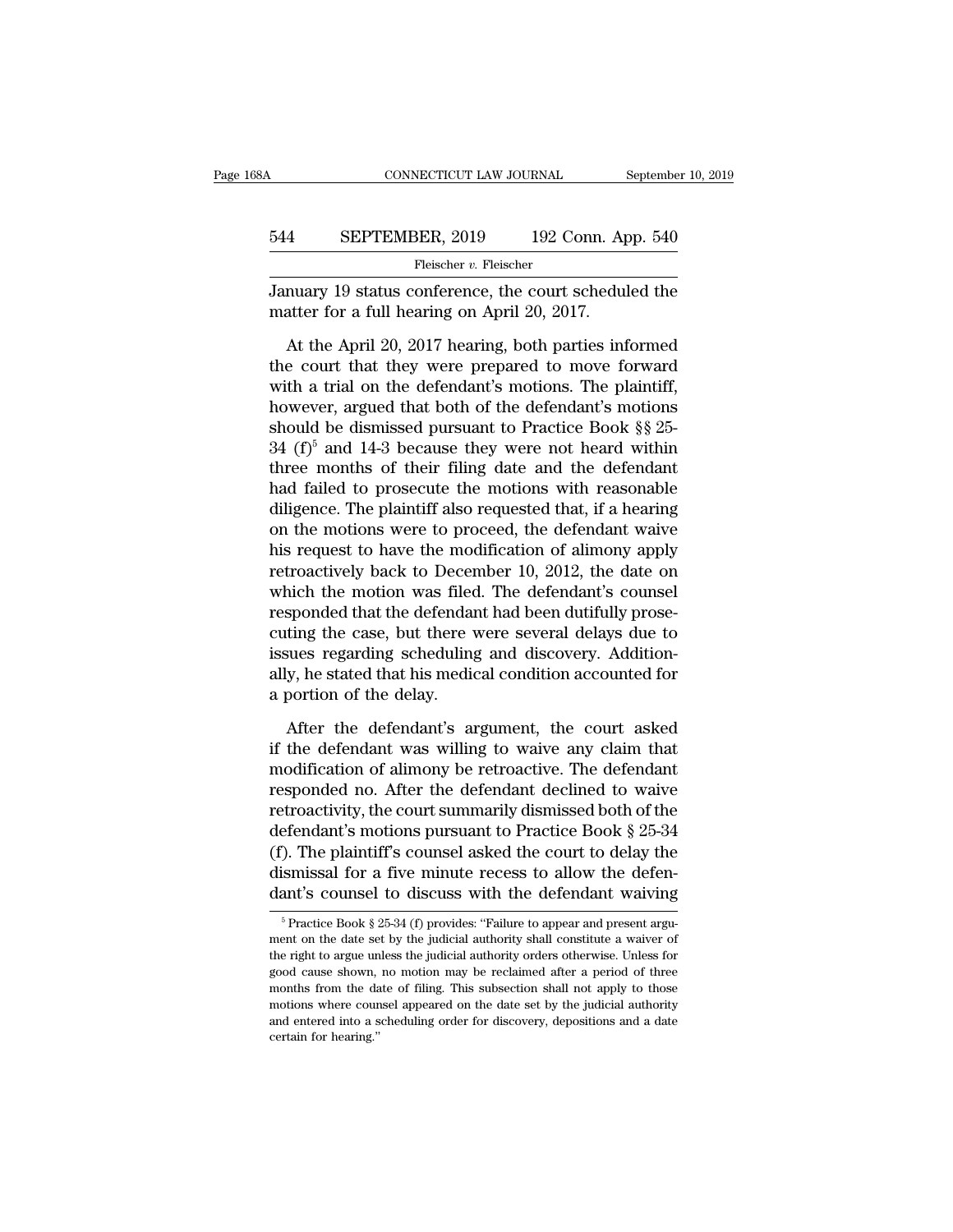# $\begin{tabular}{l l l l l} \hline r 10, 2019 & & & & & & \textbf{CoNNECTICUT LAW JOURNAL} & \multicolumn{2}{c}{\textbf{Page 169A}} \\ \hline \multicolumn{2}{c}{\textbf{192 Conn. App. 540} & \multicolumn{2}{c}{\textbf{SEPTEMBER, 2019} & \textbf{545}} \\ \hline \multicolumn{2}{c}{\textbf{Fleischer $v$. Fleischer} } \end{tabular}$

Fleischer *v.* Fleischer

retroactivity so that the motions could go forward that<br>
the motions could go forward that<br>
the motions could go forward that<br>
that he did not need to discuss waiving retroactivity<br>
that he did not need to discuss waiving 192 Conn. App. 540 SEPTEMBER, 2019 545<br>
Fleischer v. Fleischer<br>
Fleischer v. Fleischer<br>
Tetroactivity so that the motions could go forward that<br>
day. Despite the assertion of the defendant's counsel<br>
that he did not need 192 Conn. App. 540 SEPTEMBER, 2019 545<br>
Fleischer v. Fleischer<br>
retroactivity so that the motions could go forward that<br>
day. Despite the assertion of the defendant's counsel<br>
that he did not need to discuss waiving retro 192 Conn. App. 540 SEPTEMBER, 2019 545<br>
Fleischer v. Fleischer<br>
retroactivity so that the motions could go forward that<br>
day. Despite the assertion of the defendant's counsel<br>
that he did not need to discuss waiving retro Fleischer v. Fleischer<br>
Tetroactivity so that the motions could go forward that<br>
day. Despite the assertion of the defendant's counsel<br>
that he did not need to discuss waiving retroactivity<br>
with his client, the court too retroactivity so th<br>day. Despite the a<br>that he did not n<br>with his client, th<br>that if retroactivit<br>the motions.<br>Following a sho troactivity so that the motions could go forward that<br>y. Despite the assertion of the defendant's counsel<br>at he did not need to discuss waiving retroactivity<br>th his client, the court took a recess, again stating<br>at if retr day. Despite the assertion of the defendant's counsel<br>that he did not need to discuss waiving retroactivity<br>with his client, the court took a recess, again stating<br>that if retroactivity were not waived, it would dismiss<br>th

that he did not need to discuss waiving retroactivity<br>with his client, the court took a recess, again stating<br>that if retroactivity were not waived, it would dismiss<br>the motions.<br>Following a short recess, the defendant sta with his client, the court took a recess, again stating<br>that if retroactivity were not waived, it would dismiss<br>the motions.<br>Following a short recess, the defendant stated again<br>that he would not waive retroactivity. The d that if retroactivity were not waived, it would dismiss<br>the motions.<br>Following a short recess, the defendant stated again<br>that he would not waive retroactivity. The defendant<br>also asserted that dismissal was improper becau the motions.<br>Following a short recess, the defendant stated again<br>that he would not waive retroactivity. The defendant<br>also asserted that dismissal was improper because the<br>plaintiff had not filed a written motion to dismi Following a short recess, the defendant stated again<br>that he would not waive retroactivity. The defendant<br>also asserted that dismissal was improper because the<br>plaintiff had not filed a written motion to dismiss,<br>arguing t that he would not waive retroactivity. The defendant<br>also asserted that dismissal was improper because the<br>plaintiff had not filed a written motion to dismiss,<br>arguing that the plaintiff's oral motion denied him the<br>opport also asserted that dismissal was impro<br>plaintiff had not filed a written mot<br>arguing that the plaintiff's oral motion<br>opportunity to prepare a proper respe<br>then vacated its dismissal of the motion<br>the parties with an oppor anntiff had not filed a written motion to dismiss,<br>guing that the plaintiff's oral motion denied him the<br>portunity to prepare a proper response. The court<br>en vacated its dismissal of the motions and provided<br>e parties with arguing that the plaintiff's oral motion denied him the<br>opportunity to prepare a proper response. The court<br>then vacated its dismissal of the motions and provided<br>the parties with an opportunity to brief the issues and<br>req

opportunity to prepare a proper response. The court<br>then vacated its dismissal of the motions and provided<br>the parties with an opportunity to brief the issues and<br>request additional oral argument.<br>On May 12, 2017, the plai then vacated its dismissal of the motions and provided<br>the parties with an opportunity to brief the issues and<br>request additional oral argument.<br>On May 12, 2017, the plaintiff filed a motion, along<br>with a supporting memora the parties with an opportunity to brief the issues and<br>request additional oral argument.<br>On May 12, 2017, the plaintiff filed a motion, along<br>with a supporting memorandum of law, seeking dis-<br>missal of the defendant's mot request additional oral argument.<br>
On May 12, 2017, the plaintiff filed a mot<br>
with a supporting memorandum of law, se<br>
missal of the defendant's motion for modif<br>
alimony and motion for contempt. In resp<br>
defendant filed On May 12, 2017, the plaintiff filed a motion, along<br>th a supporting memorandum of law, seeking dis-<br>issal of the defendant's motion for modification of<br>mony and motion for contempt. In response, the<br>fendant filed an obje with a supporting memorandum of law, seeking dis-<br>missal of the defendant's motion for modification of<br>alimony and motion for contempt. In response, the<br>defendant filed an objection to the motion to dismiss<br>and an affidavi

missal of the defendant's motion for modification of<br>alimony and motion for contempt. In response, the<br>defendant filed an objection to the motion to dismiss<br>and an affidavit from Attorney Palmer.<br>On August 1, 2017, the par alimony and motion for contempt. In response, the<br>defendant filed an objection to the motion to dismiss<br>and an affidavit from Attorney Palmer.<br>On August 1, 2017, the parties appeared before the<br>court for a hearing on the p defendant filed an objection to the motion to dismiss<br>and an affidavit from Attorney Palmer.<br>On August 1, 2017, the parties appeared before the<br>court for a hearing on the plaintiff's motion to dismiss.<br>At the hearing, the and an affidavit from Attorney Palmer.<br>
On August 1, 2017, the parties appeared before the<br>
court for a hearing on the plaintiff's motion to dismiss.<br>
At the hearing, the defendant was represented by Attor-<br>
ney Timothy M On August 1, 2017, the parties appeared before the<br>court for a hearing on the plaintiff's motion to dismiss.<br>At the hearing, the defendant was represented by Attor-<br>ney Timothy McGuire and Attorney Palmer. After argu-<br>men court for a hearing on the plaint<br>At the hearing, the defendant was<br>ney Timothy McGuire and Attorn<br>ment by both parties, the court<br>that it was reserving its decision<br>miss. On September 15, 2017, the<br>memorandum of decision, plaintiff's motion to dismiss.<br>
In was represented by Attor-<br>
Attorney Palmer. After argu-<br>
court informed the parties<br>
cision on the motion to dis-<br>
7, the court issued a written<br>
in which it granted the plain-<br>
ler Pract At the hearing, the defendant was represented by Attor-<br>ney Timothy McGuire and Attorney Palmer. After argu-<br>ment by both parties, the court informed the parties<br>that it was reserving its decision on the motion to dis-<br>mis ney Timothy McGuire and Attorney Palmer. After argument by both parties, the court informed the parties that it was reserving its decision on the motion to dismiss. On September 15, 2017, the court issued a written memora ment by both parties, the court informed that it was reserving its decision on the m<br>miss. On September 15, 2017, the court issumemorandum of decision,  $6$  in which it gran<br>tiff's motion to dismiss under Practice Boodenie is morthly in which it granted the plain-<br>ff's motion to dismiss under Practice Book § 14-3 and<br>enied the plaintiff's motion to dismiss under Practice<br>ook § 25-34.<sup>7</sup> This appeal followed.<br><sup>6</sup>The trial court's memorandum tiff's motion to dismiss under Practice Book § 14-3 and<br>denied the plaintiff's motion to dismiss under Practice<br>Book § 25-34.<sup>7</sup> This appeal followed.<br><sup>6</sup> The trial court's memorandum of decision contains minimal analysis

denied the plaintiff's motion to dismiss under Practice<br>Book § 25-34.<sup>7</sup> This appeal followed.<br> $\frac{1}{\pi}$  The trial court's memorandum of decision contains minimal analysis of<br>the parties' claims. Further, the memorandum Herat divergiant is interest to distribused.<br>
For the trial court's memorandum of decision contains minimal analysis of<br>
the parties' claims. Further, the memorandum mostly is comprised of quoted<br>
material from the partie the parties' claims. Further, the memorandum mostly is comprised of quoted material from the parties' memoranda of law, as well as the borrowing of headings from various pleadings.<br>
<sup>7</sup> Specifically, the court held that P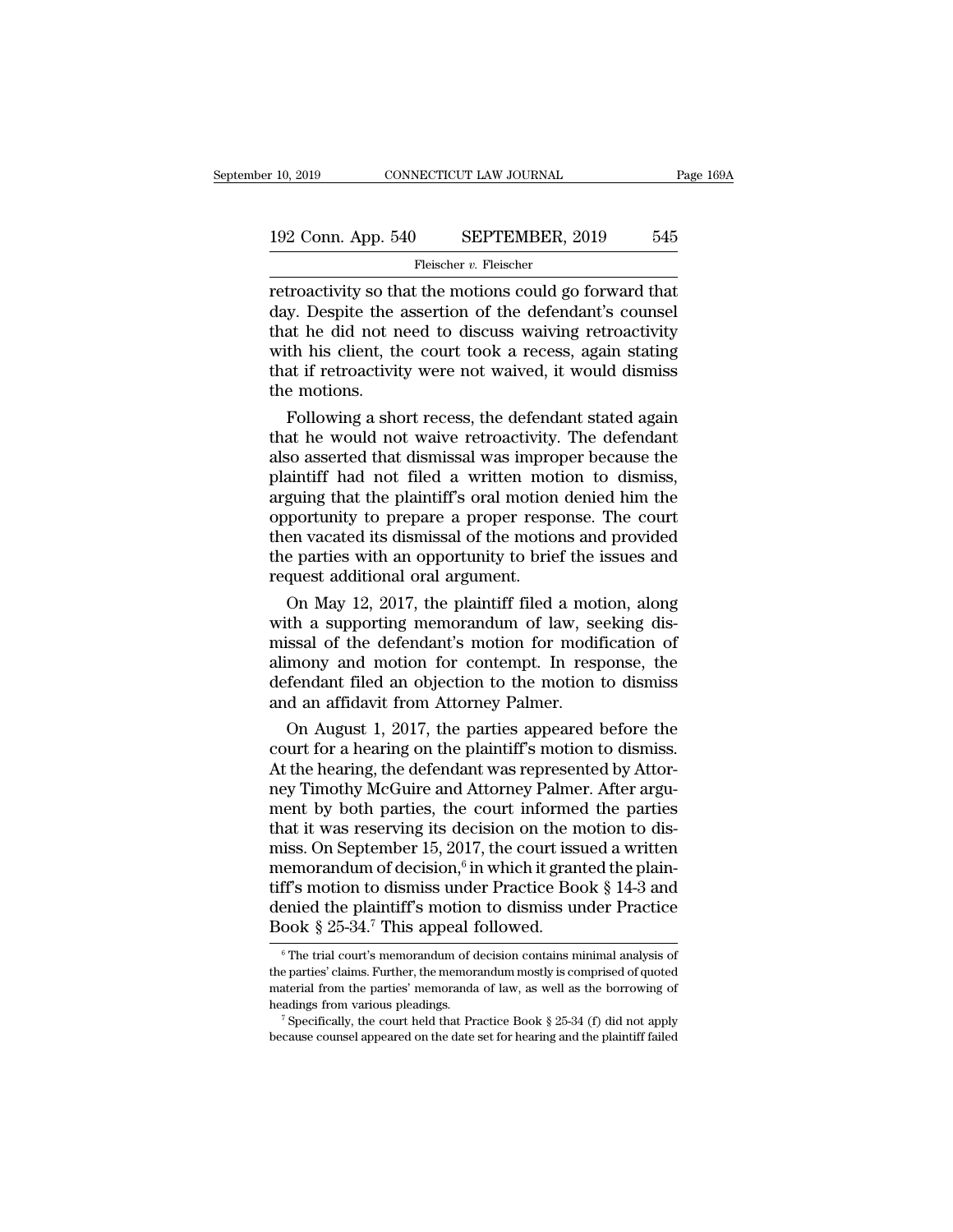# CONNECTICUT LAW JOURNAL September 10, 2019<br>546 SEPTEMBER, 2019 192 Conn. App. 540<br>Fleischer v. Fleischer

## Fleischer v. Fleischer

CONNECTICUT LAW JOURNAL September 10, 2019<br>
SEPTEMBER, 2019 192 Conn. App. 540<br>
Fleischer v. Fleischer<br>
We begin our analysis of the defendant's claim that<br>
s motions should not have been dismissed with the<br>
levent law and 546 SEPTEMBER, 2019 192 Conn. App. 540<br>
Fleischer v. Fleischer<br>
We begin our analysis of the defendant's claim that<br>
his motions should not have been dismissed with the<br>
relevant law and our standard of review. "Practice EXEPTEMBER, 2019 192 Conn. App. 540<br>
Fleischer v. Fleischer<br>
We begin our analysis of the defendant's claim that<br>
his motions should not have been dismissed with the<br>
relevant law and our standard of review. "Practice Boo **EXEPTEMBER, 2019** 192 Conn. App. 540<br>
Fleischer *v.* Fleischer<br>
We begin our analysis of the defendant's claim that<br>
his motions should not have been dismissed with the<br>
relevant law and our standard of review. "Practice We begin our analysis of the defendant's claim that<br>his motions should not have been dismissed with the<br>relevant law and our standard of review. "Practice Book<br> $$14-3$  (a) permits a trial court to dismiss an action<sup>8</sup><br>wit Fleischer v. Fleischer<br>We begin our analysis of the defendant's claim that<br>his motions should not have been dismissed with the<br>relevant law and our standard of review. "Practice Book<br> $§$  14-3 (a) permits a trial court to We begin our analysis of the defendant's claim that<br>his motions should not have been dismissed with the<br>relevant law and our standard of review. "Practice Book<br>§ 14-3 (a) permits a trial court to dismiss an action<sup>8</sup><br>with his motions should not have been dismissed with the relevant law and our standard of review. "Practice Book  $§$  14-3 (a) permits a trial court to dismiss an action<sup>8</sup> with costs if a party fails to prosecute the action wi relevant law and our standard of review. "Practice Book § 14-3 (a) permits a trial court to dismiss an action<sup>8</sup> with costs if a party fails to prosecute the action with reasonable diligence. The ultimate determination reg  $\S$  14-3 (a) permits a trial court to dismiss an action<sup>8</sup><br>with costs if a party fails to prosecute the action with<br>reasonable diligence. The ultimate determination<br>regarding a motion to dismiss for lack of diligence is<br>w with costs if a party fails to prosecute the action with<br>reasonable diligence. The ultimate determination<br>regarding a motion to dismiss for lack of diligence is<br>within the sound discretion of the court.... Under<br>[§ 14-3], reasonable diligence. The ultimate determination regarding a motion to dismiss for lack of diligence is within the sound discretion of the court.... Under  $[\S 14-3]$ , the trial court is confronted with endless gradations trum. . . . thin the sound discretion of the court. . . . Under<br>
14-3], the trial court is confronted with endless grada-<br>
ons of diligence, and in its sound discretion, the court<br>
ust determine whether the party's diligence falls<br>
t [§ 14-3], the trial court is contronted with endless gradations of diligence, and in its sound discretion, the court<br>must determine whether the party's diligence falls<br>within the 'reasonable' section of the diligence spec

tions of diligence, and in its sound discretion, the court<br>must determine whether the party's diligence falls<br>within the 'reasonable' section of the diligence spec-<br>trum....<br>"We review the trial court's decision for abuse must determine whether the party's diligence falls<br>within the 'reasonable' section of the diligence spec-<br>trum....<br>"We review the trial court's decision for abuse of<br>discretion.... In determining whether a trial court<br>abu within the 'reasonable' section of the diligence spec-<br>trum....<br>"We review the trial court's decision for abuse of<br>discretion.... In determining whether a trial court<br>abused its discretion, the unquestioned rule is that g trum. . . .<br>
"We review the trial court's decision for abuse of discretion. . . . . In determining whether a trial court<br>
abused its discretion, the unquestioned rule is that great<br>
weight is due to the action of the tria "We review the trial court's decision for abuse of discretion. . . . In determining whether a trial court abused its discretion, the unquestioned rule is that great weight is due to the action of the trial court and every discretion. . . . In determining whether a trial court<br>abused its discretion, the unquestioned rule is that great<br>weight is due to the action of the trial court and every<br>reasonable presumption should be given in favor of abused its disc<br>weight is due<br>reasonable pre<br>correctness.<br>been an abus<br>whether the<br>did.....<br>"A trial cou Eight is due to the action of the trial court and every<br>assonable presumption should be given in favor of its<br>rrectness. . . . In determining whether there has<br>en an abuse of discretion, the ultimate issue is<br>nether the c reasonable presumption should be given in favor of its<br>correctness. . . . . In determining whether there has<br>been an abuse of discretion, the ultimate issue is<br>whether the court could reasonably conclude as it<br>did. . . .<br>"

correctness.  $\ldots$  in determining whether there has<br>been an abuse of discretion, the ultimate issue is<br>whether the court could reasonably conclude as it<br>did.  $\ldots$ <br>"A trial court properly exercises its discretion to dis-<br> been an abuse of discretion, the ultimate issue is<br>whether the court could reasonably conclude as it<br>did....<br>"A trial court properly exercises its discretion to dis-<br>miss for failure to prosecute [with reasonable diligenc whether the court could reasonably conclude as it<br>did....<br>"A trial court properly exercises its discretion to dis-<br>miss for failure to prosecute [with reasonable diligence]<br>if the case has been on the docket for an unduly . . . .'' (Citations omitted; footnote added; internal quo-"A trial court properly exercises its discretion to dismiss for failure to prosecute [with reasonable diligence]<br>if the case has been on the docket for an unduly pro-<br>tracted period or the court is satisfied from the reco tracted period or the court is satisfied from the record<br>or otherwise that there is no real intent to prosecute<br>...." (Citations omitted; footnote added; internal quo-<br>tation marks omitted.) *Bobbin* v. *Sail the Sounds*, or otherwise that there is no real intent to prosecute<br>  $\ldots$ ." (Citations omitted; footnote added; internal quo-<br>
tation marks omitted.) *Bobbin* v. *Sail the Sounds*, *LLC*,<br>
to file her motion to dismiss under § 25-34

which counsel appeared on the date set by the *Sounds, LLC*, to file her motion to dismiss under § 25-34 (f) prior to the hearing date. Section 25-34 (f) expressly states that it is inapplicable to those motions in which **tation marks omitted.)** *Bobbin v. Sail the Sounds, LLC,* to file her motion to dismiss under § 25-34 (f) prior to the hearing date. Section 25-34 (f) expressly states that it is inapplicable to those motions in which co **LALION INATKS ONITTED.** JOUTH V.<br>
to file her motion to dismiss under  $\S$  25-34<br>
Section 25-34 (f) expressly states that it is in<br>
which counsel appeared on the date set by the<br>
into a scheduling order for discovery, dep file her motion to dismiss under § 25-34 (f) prior to the hearing date.<br>
tion 25-34 (f) expressly states that it is inapplicable to those motions in<br>
ch counsel appeared on the date set by the judicial authority and enter Section 25-34 (f) expressly states that it is inapplicable to those motions in which counsel appeared on the date set by the judicial authority and entered into a scheduling order for discovery, depositions and a date cer

which counsel appeared on the date set by the judicial authority and entered into a scheduling order for discovery, depositions and a date certain for hearing. See footnote 5 of this opinion.<br><sup>8</sup> "[T]he word action means marks omitted.) *Ill* v. *Manzo-Ill*, 166 Conn. App. 809, 824, 142 A.3d 1176 (2016).<br>
<sup>8</sup> "[The word action means the lawful demand of one's right in a court of justice . . . . It includes not only the usual civil action (2016).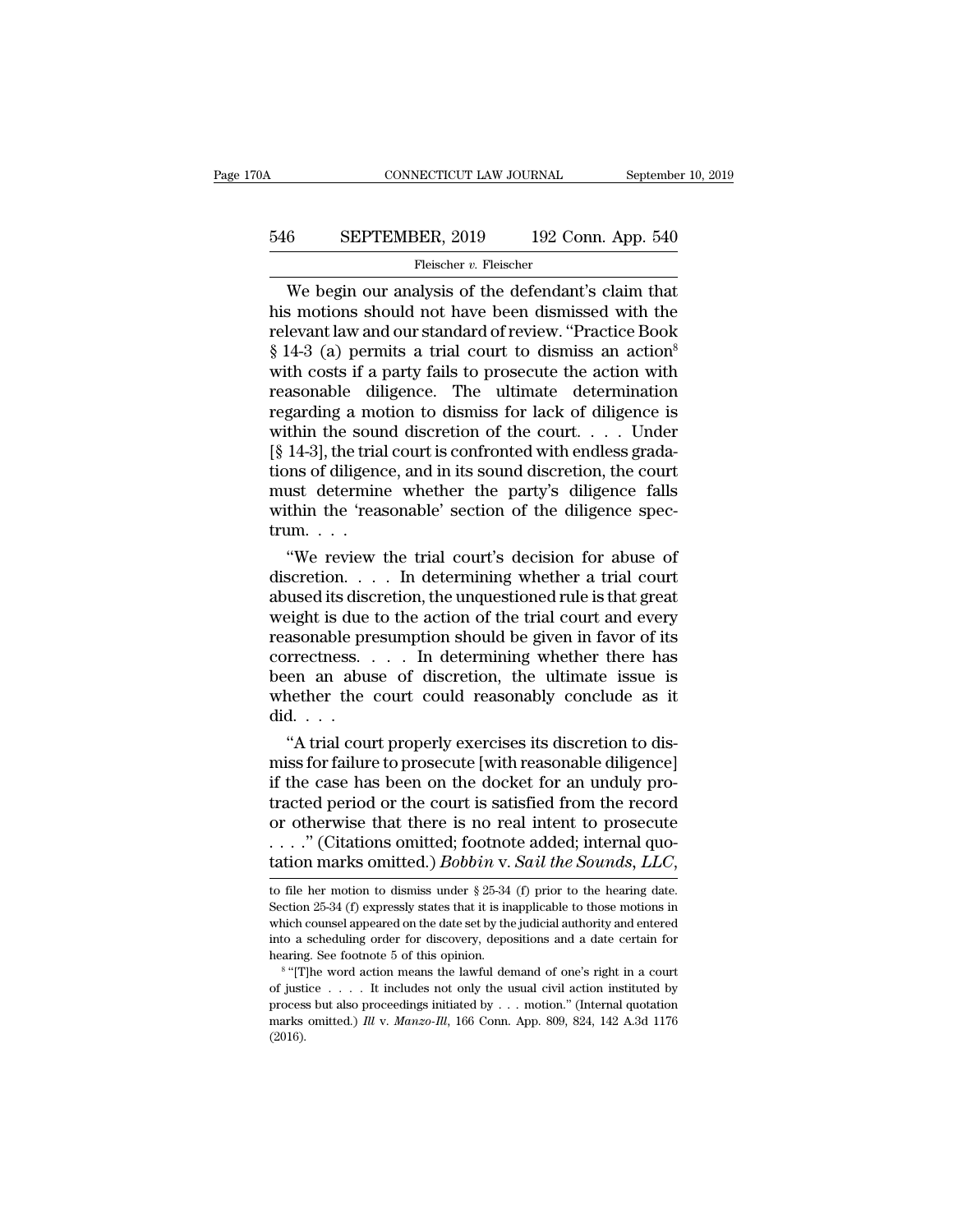# 10, 2019 CONNECTICUT LAW JOURNAL Page 171A<br>192 Conn. App. 540 SEPTEMBER, 2019 547<br>Fleischer v. Fleischer

Fleischer v. Fleischer

10, 2019 CONNECTICUT LAW JOURNAL Page 17<br>
192 Conn. App. 540 SEPTEMBER, 2019 547<br>
Fleischer v. Fleischer<br>
153 Conn. App. 716, 726–27, 107 A.3d 414 (2014), cert.<br>
denied, 315 Conn. 918, 107 A.3d 961 (2015). 192 Conn. App. 540 SEPTEMBER, 2019<br>
Fleischer v. Fleischer<br>
153 Conn. App. 716, 726–27, 107 A.3d 414 (2014),<br>
denied, 315 Conn. 918, 107 A.3d 961 (2015).<br>
"The court's discretion, however, is not unfetter

<sup>2</sup> Conn. App. 540 SEPTEMBER, 2019 547<br>
Fleischer v. Fleischer<br>
3 Conn. App. 716, 726–27, 107 A.3d 414 (2014), cert.<br>
ried, 315 Conn. 918, 107 A.3d 961 (2015).<br>
"The court's discretion, however, is not unfettered; it<br>
a l 192 Conn. App. 540 SEPTEMBER, 2019 547<br>
Fleischer v. Fleischer<br>
153 Conn. App. 716, 726–27, 107 A.3d 414 (2014), cert.<br>
denied, 315 Conn. 918, 107 A.3d 961 (2015).<br>
"The court's discretion, however, is not unfettered; it<br> Fleischer v. Fleischer<br>153 Conn. App. 716, 726–27, 107 A.3d 414 (2014), cert.<br>denied, 315 Conn. 918, 107 A.3d 961 (2015).<br>"The court's discretion, however, is not unfettered; it<br>is a legal discretion subject to review.... 153 Conn. App. 716, 726–27, 107 A.3d 414 (2014), cert.<br>denied, 315 Conn. 918, 107 A.3d 961 (2015).<br>"The court's discretion, however, is not unfettered; it<br>is a legal discretion subject to review.... [D]iscretion<br>imports s Foo Collit. App. 710, 720–27, 107 A.3d 414 (2014), Cert.<br>denied, 315 Conn. 918, 107 A.3d 961 (2015).<br>"The court's discretion, however, is not unfettered; it<br>is a legal discretion subject to review.... [D] iscretion<br>import The court's discretion, however, is not unfettered; it<br>is a legal discretion subject to review. . . . [D] iscretion<br>imports something more than leeway in decision-mak-<br>ing. . . . It means a legal discretion, to be exercis "The court's discretion, however, is not unfettered; it<br>is a legal discretion subject to review.... [D] iscretion<br>imports something more than leeway in decision-mak-<br>ing.... It means a legal discretion, to be exercised<br>in is a legal discretion subject to review. . . . [D]iscretion<br>imports something more than leeway in decision-mak-<br>ing. . . . It means a legal discretion, to be exercised<br>in conformity with the spirit of the law and in a mann imports something more ting. . . . It means a legatin conformity with the spit to subserve and not to in substantial justice." (Inter Speer v. Dept. of Agricult 192 A.3d 489 (2018). The purpose of Practic g.  $\ldots$  it includes a regal discretion, to be exercised conformity with the spirit of the law and in a manner subserve and not to impede or defeat the ends of bstantial justice." (Internal quotation marks omitted.) eer v In conforming with the spirit of the law and in a mailler<br>to subserve and not to impede or defeat the ends of<br>substantial justice." (Internal quotation marks omitted.)<br>Speer v. Dept. of Agriculture, 183 Conn. App. 298, 303

to subserve and not to impede or deteat the ends of<br>substantial justice." (Internal quotation marks omitted.)<br>Speer v. Dept. of Agriculture, 183 Conn. App. 298, 303,<br>192 A.3d 489 (2018).<br>The purpose of Practice Book § 14-Substantial justice. (Internal quotation marks on<br>integral of Agriculture, 183 Conn. App. 298, 303, 192 A.3d 489 (2018).<br>The purpose of Practice Book § 14-3 is to "ensure<br>the proper movement of cases and to prevent a back marks omitted.) *Fuller* v. *Conn.* App. 236, 303, 192 A.3d 489 (2018).<br>The purpose of Practice Book § 14-3 is to "ensure the proper movement of cases and to prevent a backlog of the docket" so as to avoid permitting cases The purpose of Practice Book § 14-3 is to "ensure<br>the proper movement of cases and to prevent a backlog<br>of the docket" so as to avoid permitting cases to "drift<br>aimlessly through the system." (Internal quotation<br>marks omi the proper movement of cases and to prevent a backlog<br>of the docket" so as to avoid permitting cases to "drift<br>aimlessly through the system." (Internal quotation<br>marks omitted.) *Fuller* v. Commissioner of Correction,<br>75 C of the docket" so as to avoid permitting cases to "drift<br>aimlessly through the system." (Internal quotation<br>marks omitted.) *Fuller* v. Commissioner of Correction,<br>75 Conn. App. 814, 818–19, 817 A.2d 1274, cert. denied,<br>26 aimlessly through the system." (Internal quotation<br>marks omitted.) Fuller v. Commissioner of Correction,<br>75 Conn. App. 814, 818–19, 817 A.2d 1274, cert. denied,<br>263 Conn. 926, 823 A.2d 1217 (2003). The court has,<br>consisten marks omitted.) *Fuller* v. *Commissioner of Correction*,<br>75 Conn. App. 814, 818–19, 817 A.2d 1274, cert. denied,<br>263 Conn. 926, 823 A.2d 1217 (2003). The court has,<br>consistent with these principles, established that<br>"leng 75 Conn. App. 814, 818–19, 817 A.2d 1274, cert. denied, 263 Conn. 926, 823 A.2d 1217 (2003). The court has, consistent with these principles, established that "lengthy periods of inactivity by the plaintiff constitute suff 263 Conn. 926, 823 A.2d 1217 (2003). The court has, consistent with these principles, established that "lengthy periods of inactivity by the plaintiff constitute sufficient grounds for a trial court to determine that the p consistent with these p<br>
"lengthy periods of inactivi<br>
sufficient grounds for a tr<br>
the plaintiff has failed to p<br>
sonable diligence." (Interna<br> *Brochu* v. *Aesys Technolog*<br>
123 A.3d 1236 (2015).<br>
"The design of the rule Enguly periods of mactivity by the plantific constitute<br>
fficient grounds for a trial court to determine that<br>
e plaintiff has failed to prosecute an action with rea-<br>
nable diligence." (Internal quotation marks omitted.)<br> sumetent grounds for a trial court to determine that<br>the plaintiff has failed to prosecute an action with rea-<br>sonable diligence." (Internal quotation marks omitted.)<br>*Brochu* v. *Aesys Technologies*, 159 Conn. App. 584, 5

lie plantin has falled to prosecute an action with reasonable diligence." (Internal quotation marks omitted.)<br>Brochu v. Aesys Technologies, 159 Conn. App. 584, 593, 123 A.3d 1236 (2015).<br>"The design of the rules of practic Sonable ungence. (Internal quotation marks omitted.)<br>Brochu v. Aesys Technologies, 159 Conn. App. 584, 593,<br>123 A.3d 1236 (2015).<br>"The design of the rules of practice is both to facilitate<br>business and to advance justice; EFOCAR V. Aesys Technologies, 155 Comit. App. 564, 555,<br>123 A.3d 1236 (2015).<br>
"The design of the rules of practice is both to facilitate<br>
business and to advance justice; they will be interpreted<br>
liberally in any case [ The design of the rules of practice is both to facilitate<br>business and to advance justice; they will be interpreted<br>liberally in any case [in which] it shall be manifest<br>that a strict adherence to them will work surprise "The design of the rules of practice is both to facilitate<br>business and to advance justice; they will be interpreted<br>liberally in any case [in which] it shall be manifest<br>that a strict adherence to them will work surprise Early in any case [in which] it shan be maintest<br>at a strict adherence to them will work surprise or<br>justice.... Rules are a means to justice, and not an<br>d in themselves." (Internal quotation marks omitted.)<br>*illbrook Owne* that a strict adderence to them will work surprise of<br>injustice.... Rules are a means to justice, and not an<br>end in themselves." (Internal quotation marks omitted.)<br>*Millbrook Owners Assn., Inc.* v. *Hamilton Standard*,<br>2 mjustice:  $\ldots$  in the merits of a diversion of a diversion marks omitted.)<br> *Millbrook Owners Assn., Inc.* v. *Hamilton Standard,*<br>
257 Conn. 1, 16, 776 A.2d 1115 (2001).<br>
Importantly, "[c]ourts must remain mindful  $\ldots$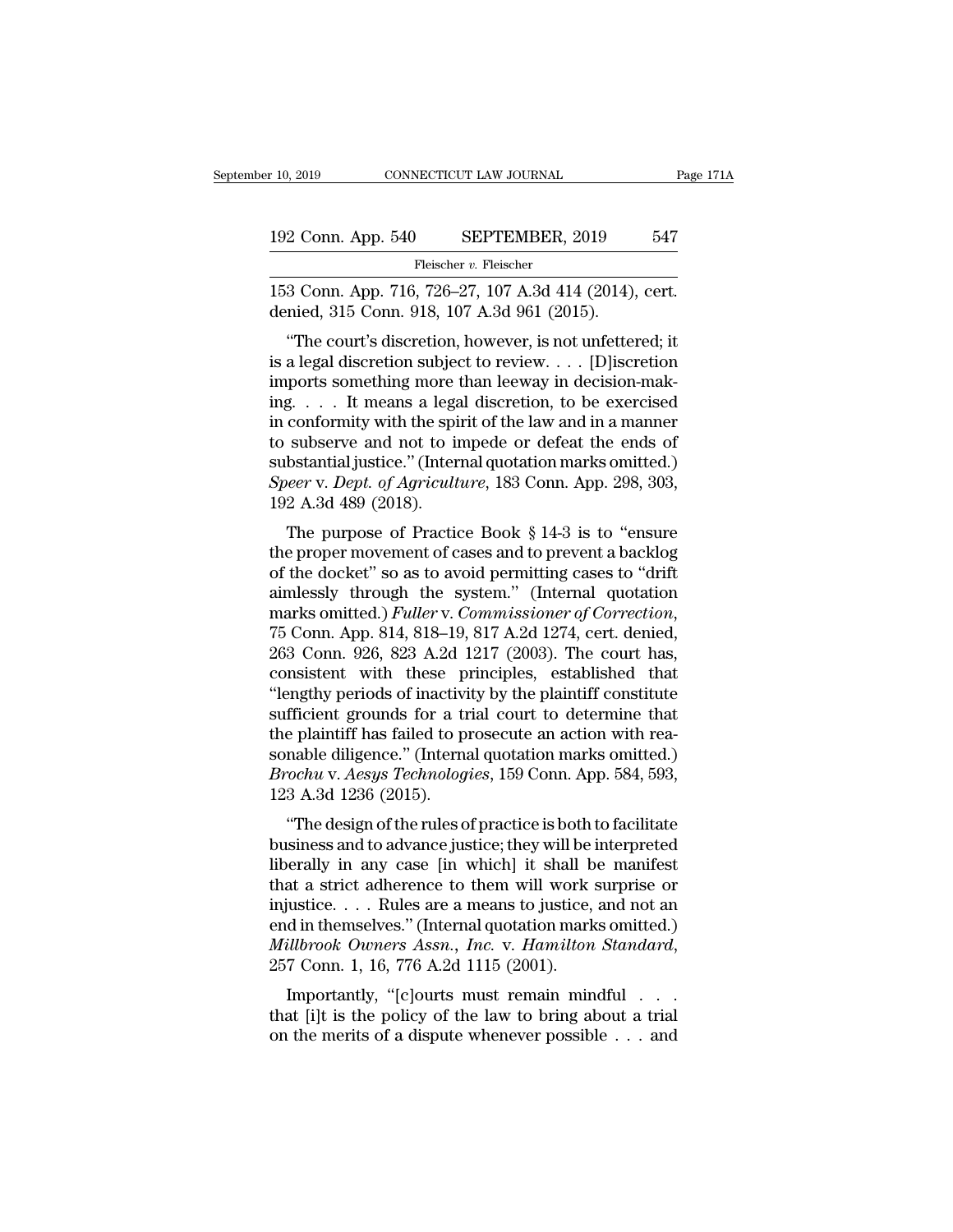# CONNECTICUT LAW JOURNAL September 10, 2019<br>548 SEPTEMBER, 2019 192 Conn. App. 540<br>Fleischer v. Fleischer

## Fleischer v. Fleischer

CONNECTICUT LAW JOURNAL September 10, 2019<br>
SEPTEMBER, 2019 192 Conn. App. 540<br>
Fleischer v. Fleischer<br>
that [o]ur practice does not favor the termination of<br>
proceedings without a determination of the merits of<br>
the contr Feischer 2019 192 Conn. App. 540<br>
Fleischer v. Fleischer<br>
That [o]ur practice does not favor the termination of<br>
proceedings without a determination of the merits of<br>
the controversy [if] that can be brought about with du 548 SEPTEMBER, 2019 192 Conn. App. 540<br>
Fleischer v. Fleischer<br>
that [o]ur practice does not favor the termination of<br>
proceedings without a determination of the merits of<br>
the controversy [if] that can be brought about w **EXECUTEMBER, 2019** 192 Conn. App. 540<br>
Fleischer *v*. Fleischer<br>
that [o]ur practice does not favor the termination of<br>
proceedings without a determination of the merits of<br>
the controversy [if] that can be brought about *ary dismissals, 2018 and the collar tipp.* 018<br> *Fleischer v. Fleischer*<br> **collar to Proceedings without a determination of the merits of**<br>
the controversy [if] that can be brought about with due<br>
regard to necessary ru Fleischer *v*. Fleischer<br> **are that** [o]ur practice does not favor the termination of<br>
proceedings without a determination of the merits of<br>
the controversy [if] that can be brought about with due<br>
regard to necessary rule that [o]ur practice does not favor the termination of<br>proceedings without a determination of the merits of<br>the controversy [if] that can be brought about with due<br>regard to necessary rules of procedure. . . . *Disciplin-*<br> proceedings without a determination of the merits of<br>the controversy [if] that can be brought about with due<br>regard to necessary rules of procedure.... *Disciplin-*<br>ary dismissals pursuant to Practice Book § 14-3, thus,<br>ar the controversy [if] that can be brought about with due<br>regard to necessary rules of procedure.... *Disciplin-*<br>ary dismissals pursuant to Practice Book § 14-3, thus,<br>are not favored ....." (Citation omitted; emphasis<br>add *y dismissals pursuant to Practice Book § 14-3, thus,*<br>*e not favored* . . . . " (Citation omitted; emphasis ded; internal quotation marks omitted.) *Bank of New*<br>*ork Mellon v. Horsey*, 182 Conn. App. 417, 429, 190 A.3d<br> are not favored  $\ldots$ ." (Citation omitted; emphasis added; internal quotation marks omitted.) *Bank of New* York Mellon v. Horsey, 182 Conn. App. 417, 429, 190 A.3d 105, cert. denied, 330 Conn. 928, 194 A.3d 1195 (2018).

and more internal quotation marks omitted.) Bank of New<br>
York Mellon v. Horsey, 182 Conn. App. 417, 429, 190 A.3d<br>
105, cert. denied, 330 Conn. 928, 194 A.3d 1195 (2018).<br>
Accordingly, "although dismissal of an action is Fork Mellon v. Horsey, 182 Conn. App. 417, 429, 190 A.3d<br>105, cert. denied, 330 Conn. 928, 194 A.3d 1195 (2018).<br>Accordingly, "although dismissal of an action is not<br>an abuse of discretion [if] a party shows a deliberate, 105, cert. denied, 330 Conn. 928, 194 A.3d 1195 (2018).<br>
Accordingly, "although dismissal of an action is not<br>
an abuse of discretion [if] a party shows a deliberate,<br>
contumacious or unwarranted disregard for the court's Accordingly, "although dismissal of an action is not<br>an abuse of discretion [if] a party shows a deliberate,<br>contumacious or unwarranted disregard for the court's<br>authority . . . the court should be reluctant to employ<br>th Accordingly, "although dismissal of an action is not<br>an abuse of discretion [if] a party shows a deliberate,<br>contumacious or unwarranted disregard for the court's<br>authority . . . the court should be reluctant to employ<br>th an abuse of discretion [if] a party shows a deliberate,<br>
contumacious or unwarranted disregard for the court's<br>
authority . . . the court should be reluctant to employ<br>
the sanction of dismissal except as a last resort . contumacious or unwarranted disregard for the court's<br>authority . . . the court should be reluctant to employ<br>the sanction of dismissal except as a last resort . . .<br>and [if] it would be the only reasonable remedy availabl authority . . . the court should be reluctant<br>the sanction of dismissal except as a last r<br>and [if] it would be the only reasonable remed<br>to vindicate the legitimate interests of the c<br>and the court." (Citations omitted; i d [if] it would be the only reasonable remedy available<br>vindicate the legitimate interests of the other party<br>d the court." (Citations omitted; internal quotation<br>arks omitted.) Millbrook Owners Assn., Inc. v. Hamil-<br>n St to vindicate the legitimate interests of the other party<br>to vindicate the legitimate interests of the other party<br>and the court." (Citations omitted; internal quotation<br>marks omitted.) Millbrook Owners Assn., Inc. v. Hami

and the court." (Citations omitted; internal quotation<br>marks omitted.) *Millbrook Owners Assn., Inc.* v. *Hamilton Standard*, supra, 257 Conn. 16–17.<br>Finally, even though a trial court has wide discretion<br>in determining w marks omitted.) *Millbrook Owners Assn.*, *Inc.* v. *Hamilton Standard*, supra, 257 Conn. 16–17.<br>Finally, even though a trial court has wide discretion<br>in determining whether to dismiss an action for failure<br>to prosecute ton *Standard*, supra, 257 Conn. 16–17.<br>Finally, even though a trial court has wide discretion<br>in determining whether to dismiss an action for failure<br>to prosecute it with due diligence, there are limits to<br>this discretion Finally, even though a trial court has wide discretion<br>in determining whether to dismiss an action for failure<br>to prosecute it with due diligence, there are limits to<br>this discretion. Importantly, sanctions imposed by the<br> Finally, even though a trial court has wide discretion<br>in determining whether to dismiss an action for failure<br>to prosecute it with due diligence, there are limits to<br>this discretion. Importantly, sanctions imposed by the<br> in determining whether to dismiss an action for failure<br>to prosecute it with due diligence, there are limits to<br>this discretion. Importantly, sanctions imposed by the<br>court must be *proportional* to the violation or miscon to prosecute it with due diligence, there are limits to<br>this discretion. Importantly, sanctions imposed by the<br>court must be *proportional* to the violation or miscon-<br>duct. See id., 18; see also  $Ridgaway$  v. Mount Vernon<br>Fi this discretion. Importantly, sanctions imposed by the<br>court must be *proportional* to the violation or miscon-<br>duct. See id., 18; see also *Ridgaway* v. *Mount Vernon<br>Fire Ins. Co.*, 328 Conn. 60, 176 A.3d 1167 (2018) (ho court must be *proportional* to the violation or misconduct. See id., 18; see also *Ridgaway* v. *Mount Vernon Fire Ins. Co.*, 328 Conn. 60, 176 A.3d 1167 (2018) (holding that *Millbrook* proportionality test, which appl duct. See id., 18; see also *Ridgaway v. Mount Vernon*<br>*Fire Ins. Co.*, 328 Conn. 60, 176 A.3d 1167 (2018) (holding that *Millbrook* proportionality test, which applied<br>to sanctions involving violations of discovery order, Fire Ins. Co., 328 Conn. 60, 176 A.3d 1167 (2018) (hold-<br>ing that *Millbrook* proportionality test, which applied<br>to sanctions involving violations of discovery order,<br>applies to all sanctions). In *Ridgaway*, our Supreme<br> ing that *Millbrook* proportionality test, which applied<br>to sanctions involving violations of discovery order,<br>applies to all sanctions). In *Ridgaway*, our Supreme<br>Court reasoned, "[i]ndeed, we cannot imagine a circum-<br>st to sanctions involving violations of<br>applies to all sanctions). In *Ridgaw*<br>Court reasoned, "[i]ndeed, we cannot is<br>stance under which it would *not* be are<br>tion to impose a sanction that is dispre-<br>misconduct." (Emphasis prices to an statements). In Transfactage, our suppreme<br>ourt reasoned, "[i]ndeed, we cannot imagine a circum-<br>ance under which it would *not* be an abuse of discre-<br>on to impose a sanction that is disproportionate to the<br>s stance under which it would *not* be an abuse of discretion to impose a sanction that is disproportionate to the misconduct." (Emphasis added.) *Ridgaway* v. *Mount Vernon Fire Ins. Co.*, supra, 72. Our Supreme Court has i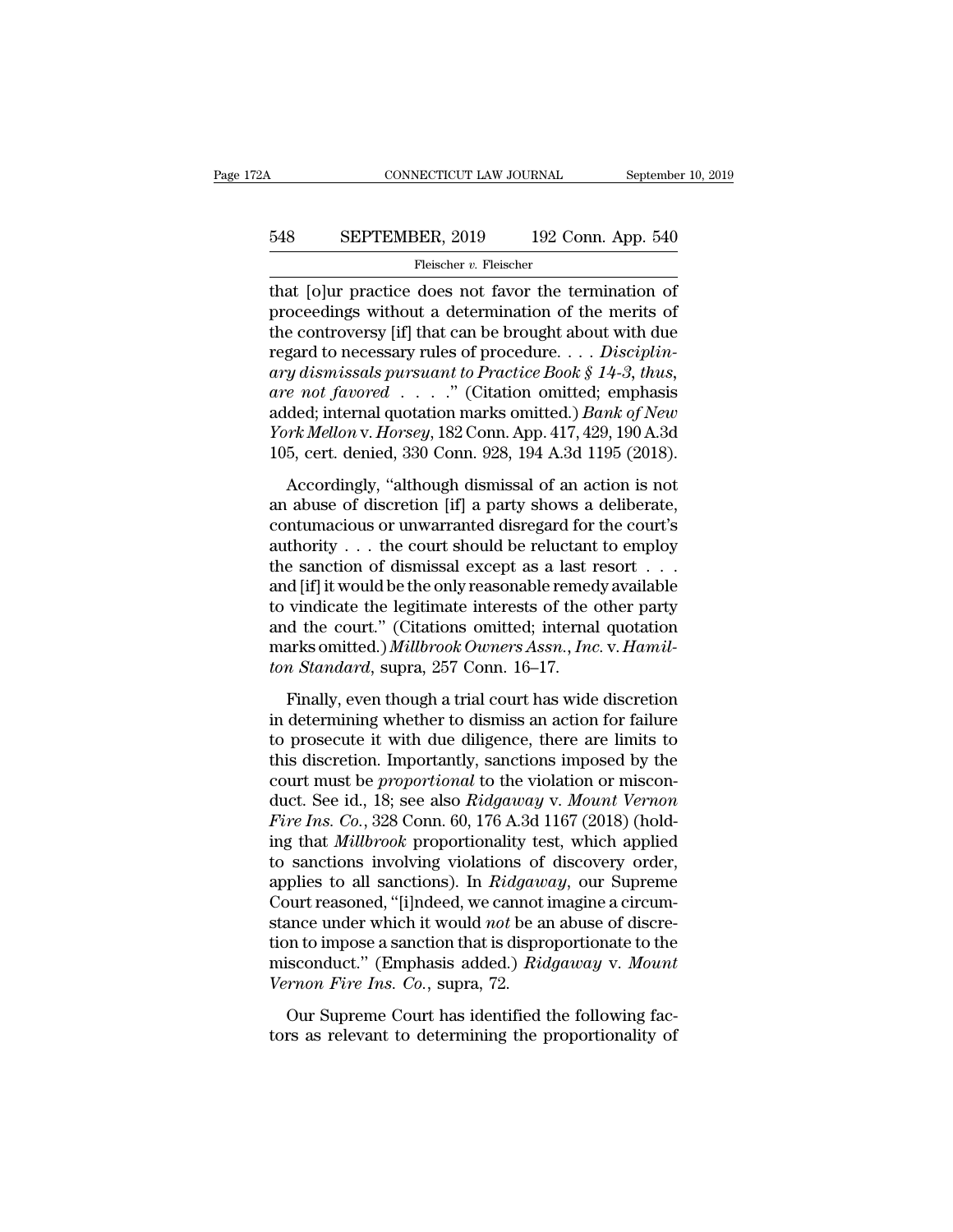# 10, 2019 CONNECTICUT LAW JOURNAL Page 173A<br>192 Conn. App. 540 SEPTEMBER, 2019 549<br>Fleischer v. Fleischer

Fleischer *v.*Fleischer

 $\begin{array}{|l|l|} \hline \text{10, 2019} & \text{COMRECTICUT LAW JOURNAL} & \text{Page 17} \ \hline \end{array}$ <br>192 Conn. App. 540 SEPTEMBER, 2019 549 Fleischer v. Fleischer and frequency of the misconduct, notice of the possibility of a sanction,<sup>9</sup> the availability of 192 Conn. App. 540 SEPTEMBER, 2019 549<br>
Fleischer v. Fleischer<br>
a sanction: the nature and frequency of the misconduct,<br>
notice of the possibility of a sanction,<sup>9</sup> the availability<br>
of lesser sanctions, and the client's 192 Conn. App. 540 SEPTEMBER, 2019 549<br>
Fleischer v. Fleischer<br>
a sanction: the nature and frequency of the misconduct,<br>
notice of the possibility of a sanction,<sup>9</sup> the availability<br>
of lesser sanctions, and the client's 192 Conn. App. 540 SEPTEMBER, 2019 549<br>
Fleischer v. Fleischer<br>
a sanction: the nature and frequency of the misconduct,<br>
notice of the possibility of a sanction,<sup>9</sup> the availability<br>
of lesser sanctions, and the client's Fleischer v. Fleischer<br>
a sanction: the nature and frequency of the misconduct,<br>
notice of the possibility of a sanction,<sup>9</sup> the availability<br>
of lesser sanctions, and the client's participation in or<br>
knowledge of the mi Figure 7. Figure 1 assessment assessment of the misconduct,<br>notice of the possibility of a sanction,<sup>9</sup> the availability<br>of lesser sanctions, and the client's participation in or<br>knowledge of the misconduct. Id., 73. Our a sanction: the nature and frequency of the misconduct,<br>notice of the possibility of a sanction,<sup>9</sup> the availability<br>of lesser sanctions, and the client's participation in or<br>knowledge of the misconduct. Id., 73. Our Supre notice of the possibility of a sanction,<sup>9</sup> the availability<br>of lesser sanctions, and the client's participation in or<br>knowledge of the misconduct. Id., 73. Our Supreme<br>Court also noted that these principles reflect that, of lesser sanctions, and the client's participation in or<br>knowledge of the misconduct. Id., 73. Our Supreme<br>Court also noted that these principles reflect that, in<br>assessing proportionality, a trial court must consider<br>the knowledge of the misconduct. Id., 73. Our Supreme<br>Court also noted that these principles reflect that, in<br>assessing proportionality, a trial court must consider<br>the totality of the circumstances, including, most<br>important Court also noted that these principles reflect that, in assessing proportionality, a trial court must consider the totality of the circumstances, including, most importantly, the nature of the conduct itself. Id., 76. We assessing proportionality, a trial court must consider<br>the totality of the circumstances, including, most<br>importantly, the nature of the conduct itself. Id., 76. We<br>recognize that the *Millbrook* factors were established<br>i the totality of the circumstances, including, most<br>importantly, the nature of the conduct itself. Id., 76. We<br>recognize that the *Millbrook* factors were established<br>in the context of noncompliance with discovery orders,<br> importantly, the nature of the conduct its<br>recognize that the *Millbrook* factors we<br>in the context of noncompliance with dis<br>whereas the present case pertains to a fa<br>circumstances of the present case.<br>With respect to the Figure context of noncompliance with discovery orders,<br>the context of noncompliance with discovery orders,<br>nereas the present case pertains to a failure to prose-<br>te with due diligence pursuant to Practice Book § 14-<br>Accor mereas the present case pertains to a failure to prosecute with due diligence pursuant to Practice Book § 14-<br>3. Accordingly, we have adapted the factors to fit the circumstances of the present case.<br>With respect to the fi

From the diligence pursuant to Practice Book § 14-<br>3. Accordingly, we have adapted the factors to fit the<br>circumstances of the present case.<br>With respect to the first factor, the nature and fre-<br>quency of the misconduct, 3. Accordingly, we have adapted the factors to fit the circumstances of the present case.<br>With respect to the first factor, the nature and frequency of the misconduct, it is logical that particularly egregious or frequent severe sanctions. See id., 73. The court in *Ridgaway*,<br>Nith respect to the first factor, the nature and frequency of the misconduct, it is logical that particularly<br>egregious or frequent misconduct, such as repeated<br>refus With respect to the first factor, the nature and frequency of the misconduct, it is logical that particularly egregious or frequent misconduct, such as repeated refusals to comply with a court order, warrants more severe s quency of the misconduct, it is logical that particularly<br>egregious or frequent misconduct, such as repeated<br>refusals to comply with a court order, warrants more<br>severe sanctions. See id., 73. The court in *Ridgaway*,<br>howe egregious or frequent misconduct, such as repeated<br>refusals to comply with a court order, warrants more<br>severe sanctions. See id., 73. The court in *Ridgaway*,<br>however, also acknowledged that although our courts<br>have not c refusals to comply with a court order, warrants more<br>severe sanctions. See id., 73. The court in *Ridgaway*,<br>however, also acknowledged that although our courts<br>have not considered whether a single act of misconduct<br>could severe sanctions. See id., 73. The court in *Ridgaway*,<br>however, also acknowledged that although our courts<br>have not considered whether a single act of misconduct<br>could warrant imposing a judgment of nonsuit or similar<br>san however, also acknowledged that although our courts<br>have not considered whether a single act of misconduct<br>could warrant imposing a judgment of nonsuit or similar<br>sanction, courts in other jurisdictions have concluded<br>that have not considered whether a sing<br>could warrant imposing a judgmen<br>sanction, courts in other jurisdict<br>that a single act could warrant i<br>if the act is *sufficiently egregiou*<br>improper conduct involves the per<br>tion on the and *individually suggestime* of formation courts in other jurisdictions have concluded<br>notion, courts in other jurisdictions have concluded<br>the act is *sufficiently egregious*, particularly if the<br>proper conduct involves that a single act could warrant nonsuit or dismissal<br>if the act is *sufficiently egregious*, particularly if the<br>improper conduct involves the perpetration of a decep-<br>tion on the court. Id., 73–74.<br>The conduct for which t if the act is *sufficiently egregious*, particularly if the improper conduct involves the perpetration of a deception on the court. Id., 73–74.<br>The conduct for which the court imposed the sanction of dismissal in the pres

The conduct for which the court imposed the sanc-<br>on of dismissal in the present case was a onetime,<br>ne and one-half year delay that occurred after the<br><sup>9</sup> Although our Supreme Court in *Ridgaway* addressed whether a judgm The conduct for which the court imposed the sanction of dismissal in the present case was a onetime, one and one-half year delay that occurred after the  $\frac{9}{4}$  Although our Supreme Court in *Ridgaway* addressed whether

tion of dismissal in the present case was a onetime,<br>one and one-half year delay that occurred after the<br> $\frac{9}{100}$  Although our Supreme Court in *Ridgaway* addressed whether a judgment<br>of nonsuit was a proportionate san one and one-half year delay that occurred after the<br>
<sup>9</sup> Although our Supreme Court in *Ridgaway* addressed whether a judgment<br>
of nonsuit was a proportionate sanction, whereas in the present case we<br>
consider whether dism The anti-order and one-hand year detay that occurried after the action of nonsuit was a proportionate sanction, whereas in the present case we consider whether dismissal of the defendant's motions was an appropriate sanct <sup>9</sup> Although our Supreme Court in *Ridgaway* addressed whether a judgment of nonsuit was a proportionate sanction, whereas in the present case we consider whether dismissal of the defendant's motions was an appropriate sa of nonsuit was a proportionate sanction, whereas in the present case we consider whether dismissal of the defendant's motions was an appropriate sanction, for our purposes, we find that these sanctions are equivalent in t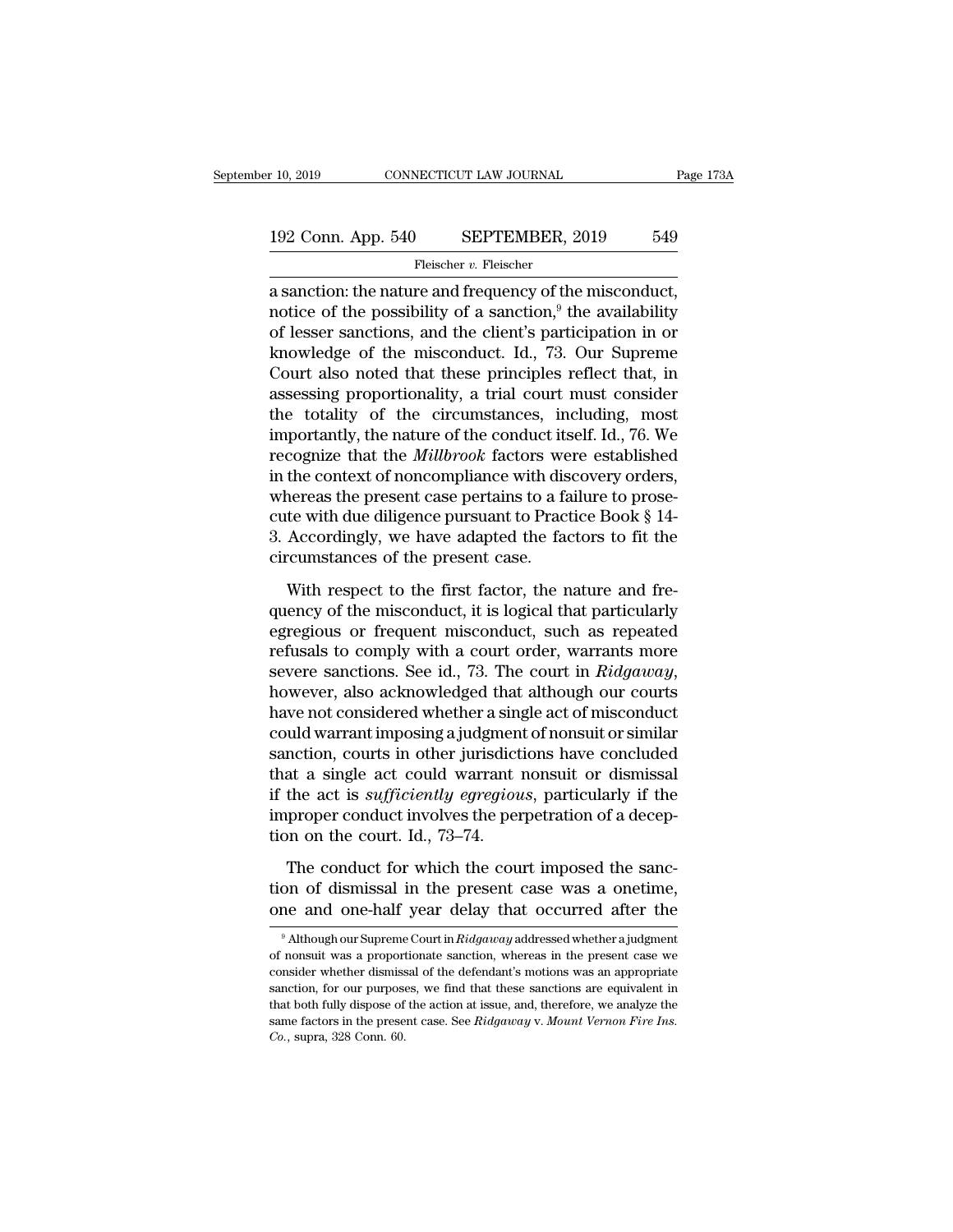# CONNECTICUT LAW JOURNAL September 10, 2019<br>550 SEPTEMBER, 2019 192 Conn. App. 540<br>Fleischer v. Fleischer

Fleischer v. Fleischer

CONNECTICUT LAW JOURNAL September 10, 2019<br>
SEPTEMBER, 2019 192 Conn. App. 540<br>
Fleischer v. Fleischer<br>
defendant's counsel had been diagnosed with a serious<br>
illness. The defendant's counsel eventually transferred<br>
the ga SEPTEMBER, 2019 192 Conn. App. 540<br>
Fleischer v. Fleischer<br>
defendant's counsel had been diagnosed with a serious<br>
illness. The defendant's counsel eventually transferred<br>
the case to another attorney, who appeared in cour  $\begin{tabular}{ll} \bf 550 & SEPTEMBER, 2019 & 192 Conn. App. 540 \\ \hline \end{tabular} \end{tabular} \begin{tabular}{ll} \bf 550 & SEPTEMBER, 2019 & 192 Conn. App. 540 \\ \bf 646 & 192 Conperforms of the original data, 241. \end{tabular} \end{tabular} \begin{tabular}{ll} \bf 550 & SEPTEMBER, 2019 & 192 Conn. App. 540 \\ \bf 646 & 192 Conperforms of the original data, 241. \end{tabular} \end{tabular} \begin{tabular}{ll} \bf 550 &$ Fleischer v. Fleischer<br>
Fleischer v. Fleischer<br>
defendant's counsel had been diagnosed with a serious<br>
illness. The defendant's counsel eventually transferred<br>
the case to another attorney, who appeared in court<br>
ready to Fleischer *v.* Fleischer<br>
defendant's counsel had been diagnosed with a serious<br>
illness. The defendant's counsel eventually transferred<br>
the case to another attorney, who appeared in court<br>
ready to prosecute the motions. Fleischer v. Fleischer<br>defendant's counsel had been diagnosed with a serious<br>illness. The defendant's counsel eventually transferred<br>the case to another attorney, who appeared in court<br>ready to prosecute the motions. Ther defendant's counsel had been diagnosed with a serious<br>illness. The defendant's counsel eventually transferred<br>the case to another attorney, who appeared in court<br>ready to prosecute the motions. There is no evidence<br>in the illness. The defendant's counsel eventually transferred<br>the case to another attorney, who appeared in court<br>ready to prosecute the motions. There is no evidence<br>in the record, nor does the plaintiff claim, that during<br>the the case to another attorney, who appeared in court<br>ready to prosecute the motions. There is no evidence<br>in the record, nor does the plaintiff claim, that during<br>the period of delay the defendant ever was ordered<br>specifica ready to prosecute the motions. There is no evidence<br>in the record, nor does the plaintiff claim, that during<br>the period of delay the defendant ever was ordered<br>specifically by the court to prosecute more expedi-<br>tiously t in the record, nor does the plaintiff claim, that during<br>the period of delay the defendant ever was ordered<br>specifically by the court to prosecute more expedi-<br>tiously the motions, let alone that the defendant disre-<br>garde e period of delay the defendant ever was ordered<br>ecifically by the court to prosecute more expedi-<br>usly the motions, let alone that the defendant disre-<br>rded such an order. Further, there is no suggestion<br>the plaintiff or specifically by the court to prosecute interestigations, let alone that the defendant disregarded such an order. Further, there is no suggestion by the plaintiff or the court that the delay in this matter involved the perp

fluoristy the inotions, let alone that the defendant dister-<br>garded such an order. Further, there is no suggestion<br>by the plaintiff or the court that the delay in this matter<br>involved the perpetration of a deception on the garded such an order. Further, there is no suggestion<br>by the plaintiff or the court that the delay in this matter<br>involved the perpetration of a deception on the court.<br>With respect to the next factor—notice of the possiby the plaintiff or the court that the delay in this matter<br>involved the perpetration of a deception on the court.<br>With respect to the next factor—notice of the possi-<br>bility of a sanction—our Supreme Court noted that in<br>i mvoived the perpetration of a deception on the court.<br>With respect to the next factor—notice of the possi-<br>bility of a sanction—our Supreme Court noted that in<br>instances in which our appellate courts have upheld<br>the sanct With respect to the next factor—notice of the possibility of a sanction—our Supreme Court noted that in instances in which our appellate courts have upheld the sanction of a nonsuit, a significant factor has been that the bility of a sanction—our Supreme Court noted that in instances in which our appellate courts have upheld the sanction of a nonsuit, a significant factor has been that the trial court *put the plaintiff on notice* that noninstances in which our appellate courts have upheld<br>the sanction of a nonsuit, a significant factor has been<br>that the trial court *put the plaintiff on notice* that non-<br>compliance would result in a nonsuit. Id., 74. We<br>a the sanction of a nonsuit, a significant factor has been<br>that the trial court *put the plaintiff on notice* that non-<br>compliance would result in a nonsuit. Id., 74. We<br>acknowledge that Practice Book § 14-3 generally puts<br> that the trial court *put the plaintiff on notice* that non-<br>compliance would result in a nonsuit. Id., 74. We<br>acknowledge that Practice Book § 14-3 generally puts<br>a party on notice of the possibility of dismissal for<br>fail compliance would result in a nonsuit. Id., 74. We<br>acknowledge that Practice Book § 14-3 generally puts<br>a party on notice of the possibility of dismissal for<br>failure to prosecute an action with due diligence. Never-<br>theless acknowledge that Practice Book § 14-3 generally puts<br>a party on notice of the possibility of dismissal for<br>failure to prosecute an action with due diligence. Never-<br>theless, we find it relevant that, unlike in the cases<br>d a party on notice of the possibility of dismissal for<br>failure to prosecute an action with due diligence. Never-<br>theless, we find it relevant that, unlike in the cases<br>described in *Ridgaway*, in which the court made vari-<br> failure to prosecute an action with due diligence. Never-<br>theless, we find it relevant that, unlike in the cases<br>described in *Ridgaway*, in which the court made vari-<br>ous orders in which the party was explicitly informed<br> theless, we find it relevant that, unlike in the cases<br>described in *Ridgaway*, in which the court made vari-<br>ous orders in which the party was explicitly informed<br>that failure to follow would result in nonsuit, here,<br>the described in *Ridgaway*, in which the court made various orders in which the party was explicitly informed<br>that failure to follow would result in nonsuit, here,<br>the first time that the defendant was confronted with<br>potenti ous orders in which the party was explicitly informed<br>that failure to follow would result in nonsuit, here,<br>the first time that the defendant was confronted with<br>potential dismissal was at the hearing on the merits of<br>the that failure to follow would result in nonsuit, here, the first time that the defendant was confronted with potential dismissal was at the hearing on the merits of the motion. Notably, this was a hearing in which *both* p the first time that the defendan<br>potential dismissal was at the h<br>the motion. Notably, this was a<br>*parties were prepared to mov*<br>nothing further the defendant n<br>with § 14-3, as he was already wi<br>cute the motions that day.<br> Nextran dishussar was at the hearing off the firernts of<br>e motion. Notably, this was a hearing in which *both*<br>*rties were prepared to move forward*. There was<br>thing further the defendant needed to do to comply<br>th § 14-3, the motion. Notably, this was a healing in which *both*<br>parties were prepared to move forward. There was<br>nothing further the defendant needed to do to comply<br>with § 14-3, as he was already willing and able to prose-<br>cute t

parties were prepared to move jorward. There was<br>nothing further the defendant needed to do to comply<br>with § 14-3, as he was already willing and able to prose-<br>cute the motions that day.<br>Next, in evaluating the third fact shown in the same interest to do to comply<br>with § 14-3, as he was already willing and able to prose-<br>cute the motions that day.<br>Next, in evaluating the third factor, i.e., the availabil-<br>ity of lesser sanctions, the court with  $\S$  14-0, as he was already whiling and able to prosecute the motions that day.<br>Next, in evaluating the third factor, i.e., the availability of lesser sanctions, the court in  $Ridgaway$  noted that, "[our Supreme Court] h Next, in evaluating the third factor, i.e., the availability of lesser sanctions, the court in *Ridgaway* noted that, "[our Supreme Court] has refused to uphold a sanction of nonsuit when there were available alternatives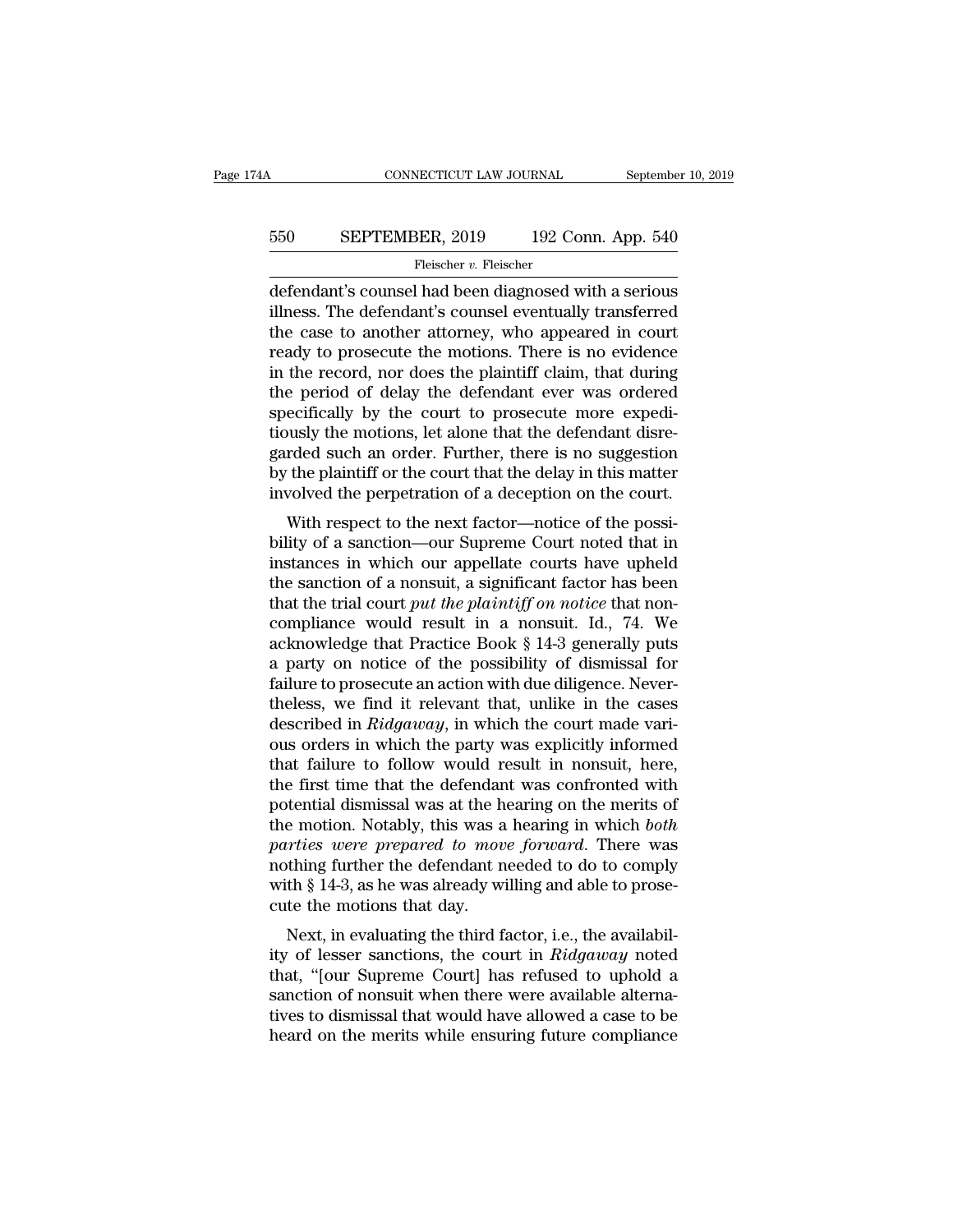# $\begin{tabular}{l l l l} \hline r 10, 2019 & & & & & & \mbox{\textbf{CONNECTICUT LAW JOURNAL}} & \multicolumn{2}{c|}{\textbf{Page 175A}} \\\\ \hline \multicolumn{2}{c|}{\textbf{192 Conn. App. 540}} & & & & \textbf{SEPTEMBER, 2019} & \multicolumn{2}{c|}{\textbf{551}} \\\\ \hline & & & & \textbf{Fleischer $v$. Fleischer} \end{tabular}$

Fleischer v. Fleischer

r 10, 2019 CONNECTICUT LAW JOURNAL Page 175A<br>
192 Conn. App. 540 SEPTEMBER, 2019 551<br>
Fleischer v. Fleischer<br>
with court orders.'' Id., 75. As to this factor, in addition<br>
to citing Connecticut case law, the court in *Ridg* 192 Conn. App. 540 SEPTEMBER, 2019 551<br>
Fleischer v. Fleischer<br>
with court orders." Id., 75. As to this factor, in addition<br>
to citing Connecticut case law, the court in *Ridgaway*<br>
took note of other jurisdictions that si 192 Conn. App. 540 SEPTEMBER, 2019 551<br>
Fleischer v. Fleischer<br>
with court orders." Id., 75. As to this factor, in addition<br>
to citing Connecticut case law, the court in *Ridgaway*<br>
took note of other jurisdictions that s 192 Conn. App. 540 SEPTEMBER, 2019 551<br>
Fleischer v. Fleischer<br>
with court orders." Id., 75. As to this factor, in addition<br>
to citing Connecticut case law, the court in *Ridgaway*<br>
took note of other jurisdictions that s Fleischer v. Fleischer<br>with court orders." Id., 75. As to this factor, in addition<br>to citing Connecticut case law, the court in *Ridgaway*<br>took note of other jurisdictions that similarly have<br>reversed a sanction of nonsui Fields over  $v$ . Fieldscher<br>with court orders." Id., 75. As to this factor, in addition<br>to citing Connecticut case law, the court in *Ridgaway*<br>took note of other jurisdictions that similarly have<br>reversed a sanction of n with court orders." Id., 75. As to this factor, in addition<br>to citing Connecticut case law, the court in *Ridgaway*<br>took note of other jurisdictions that similarly have<br>reversed a sanction of nonsuit or dismissal when it h to citing Connecticut case law, the court in *Ridgaway*<br>took note of other jurisdictions that similarly have<br>reversed a sanction of nonsuit or dismissal when it had<br>not been established that a lesser sanction would be<br>inad took note of other jurisdictions that similarly have<br>reversed a sanction of nonsuit or dismissal when it had<br>not been established that a lesser sanction would be<br>inadequate to vindicate the interests of the other party<br>and reversed a sanction of nonsuit or dismissal when it had<br>not been established that a lesser sanction would be<br>inadequate to vindicate the interests of the other party<br>and the trial court. Notably, the *Ridgaway* court cited not been established that a lesser sanction would be<br>inadequate to vindicate the interests of the other party<br>and the trial court. Notably, the *Ridgaway* court cited<br>to *McKoy* v. *McKoy*, 214 N.C. App. 551, 554, 714 S.E inadequate to vindicate the interests of the other party<br>and the trial court. Notably, the *Ridgaway* court cited<br>to *McKoy* v. *McKoy*, 214 N.C. App. 551, 554, 714 S.E.2d<br>832 (2011), in which the court vacated the trial c and the trial court. Notably, the *Ridgaway* court cited<br>to *McKoy* v. *McKoy*, 214 N.C. App. 551, 554, 714 S.E.2d<br>832 (2011), in which the court vacated the trial court's<br>order dismissing a counterclaim for failure to pro to *McKoy* v. *McKoy*, 214 N.C. App. 551, 554, 714 S.E.2d 832 (2011), in which the court vacated the trial court's order dismissing a counterclaim for failure to prosecute because the trial court made no findings that les 832 (2011), in which the court vacated the trial court's<br>order dismissing a counterclaim for failure to prosecute<br>because the trial court made no findings that lesser<br>sanctions were considered and found inadequate.  $Rid$ -<br> order dismissing a counterclaim for failure to prosecute<br>because the trial court made no findings that lesser<br>sanctions were considered and found inadequate. *Rid-*<br>*gaway* v. *Mount Vernon Fire Ins. Co.*, supra, 328 Conn. because the trial court made no findings that lesser<br>sanctions were considered and found inadequate.  $Rid$ -<br>gaway v. Mount Vernon Fire Ins. Co., supra, 328 Conn.<br>75. The court in McKoy noted that "involuntary dis-<br>missal o sanctions were considered and found inadequate.  $Rid$ -<br>gaway v. Mount Vernon Fire Ins. Co., supra, 328 Conn.<br>75. The court in McKoy noted that "involuntary dis-<br>missal of a claim is one of the harshest sanctions at<br>a trial *gaway* v. *Mount Vernon Fire Ins. Co.*, supra, 328 Conn.<br>75. The court in *McKoy* noted that "involuntary dis-<br>missal of a claim is one of the harshest sanctions at<br>a trial court's disposal, effectively extinguish[ing] th 75. The court in *McKoy* noted that "involuntary dismissal of a claim is one of the harshest sanctions at a trial court's disposal, effectively extinguish[ing] the [party]'s cause of action and deny[ing] [the party] his [ missal of a claim is one of the harshest sanctions at<br>a trial court's disposal, effectively extinguish[ing] the<br>[party]'s cause of action and deny[ing] [the party] his [or<br>her] day in court." (Internal quotation marks omit a trial court's disposal, effectively extinguish[ing] the [party]'s cause of action and deny[ing] [the party] his [or her] day in court." (Internal quotation marks omitted.)  $McKoy$  v.  $McKoy$ , supra, 553. Similarly, here, th  $dX$  is cause of action and deriy  $[\text{Hg}]$  (are party) inseted.)<br>  $dXoy$  v.  $McKoy$ , supra, 553. Similarly, here, the court<br>
ade no findings in its memorandum of decision that<br>
considered and found inadequate lesser sanction *McKoy v. McKoy*, supra, 553. Similarly, here, the court<br>made no findings in its memorandum of decision that<br>it considered and found inadequate lesser sanctions<br>before dismissing the motions for failure to prosecute.<br>As to

made no findings in its memorandum of decision that<br>it considered and found inadequate lesser sanctions<br>before dismissing the motions for failure to prosecute.<br>As to the last factor, i.e., the client's participation in<br>or it considered and found inadequate lesser sanctions<br>before dismissing the motions for failure to prosecute.<br>As to the last factor, i.e., the client's participation in<br>or knowledge of the misconduct, the court in  $Ridgaway$ <br>st factor dismissing the motions for failure to prosecute.<br>As to the last factor, i.e., the client's participation in<br>or knowledge of the misconduct, the court in  $Ridgaway$ <br>stated that, "[w]hether the misconduct was solely attr As to the last factor, i.e., the client's participation in<br>or knowledge of the misconduct, the court in *Ridgaway*<br>stated that, "[w]hether the misconduct was solely attrib-<br>utable to counsel and not to the party also has b As to the last factor, i.e., the client's participation in<br>or knowledge of the misconduct, the court in *Ridgaway*<br>stated that, "[w]hether the misconduct was solely attrib-<br>utable to counsel and not to the party also has b or knowledge of the misconduct, the court in *Ridgaway*<br>stated that, "[w]hether the misconduct was solely attrib-<br>utable to counsel and not to the party also has been a<br>factor in assessing whether a less severe sanction th stated that, "[w]hether the misconduct was solely attributable to counsel and not to the party also has been a<br>factor in assessing whether a less severe sanction than<br>a nonsuit or dismissal should have been ordered." *Rid*utable to counsel and not to the party also has been a<br>factor in assessing whether a less severe sanction than<br>a nonsuit or dismissal should have been ordered." *Rid-*<br>*gaway* v. *Mount Vernon Fire Ins. Co.*, supra, 328 Co factor in assessing whether a less severe sanction than<br>a nonsuit or dismissal should have been ordered." *Rid-*<br>*gaway* v. *Mount Vernon Fire Ins. Co.*, supra, 328 Conn.<br>75. In evaluating this factor, our Supreme Court ci a nonsuit or dismissal should have been ordered." *Ridgaway* v. *Mount Vernon Fire Ins. Co.*, supra, 328 Conn.<br>75. In evaluating this factor, our Supreme Court cited<br>to cases in which the degree of personal involvement<br>of *gaway* v. *Mount Vernon Fire Ins. Co.*, supra, 328 Conn.<br>75. In evaluating this factor, our Supreme Court cited<br>to cases in which the degree of personal involvement<br>of the client in the misconduct, was evaluated in<br>deter 75. In evaluating this factor, our Supreme Court cited<br>to cases in which the degree of personal involvement<br>of the client in the misconduct, was evaluated in<br>determining proportionality. Id., 75–76; see *Herrick* v.<br>*Monk* to cases in which the degree of personal involvement<br>of the client in the misconduct, was evaluated in<br>determining proportionality. Id., 75–76; see *Herrick* v.<br>*Monkey Farm Cafe, LLC*, 163 Conn. App. 45, 49–50, 53,<br>134 A.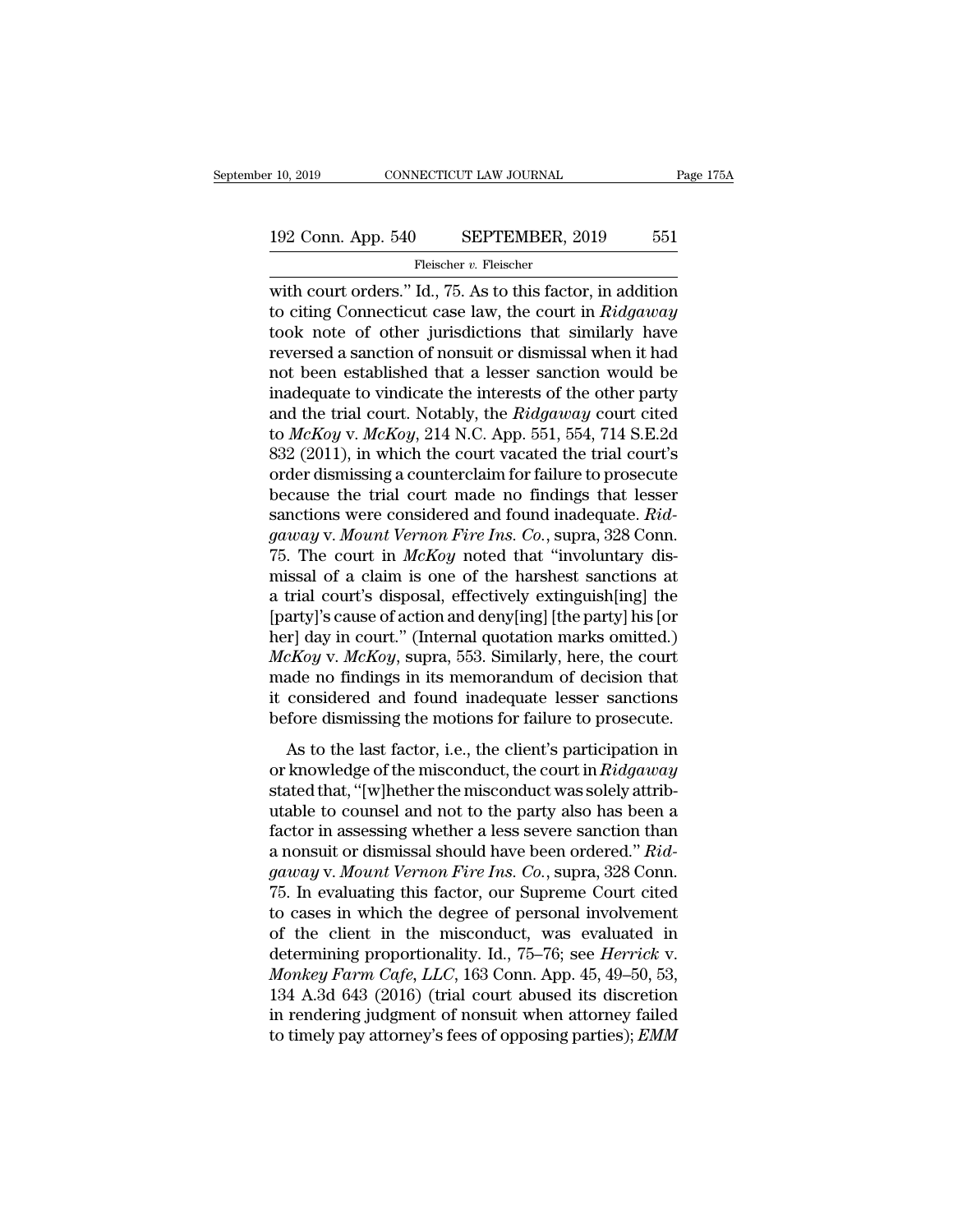# CONNECTICUT LAW JOURNAL September 10, 2019<br>552 SEPTEMBER, 2019 192 Conn. App. 540<br>Fleischer v. Fleischer

Fleischer v. Fleischer

CONNECTICUT LAW JOURNAL September 10, 20<br> **ENTEMBER**, 2019 192 Conn. App. 540<br>
Fleischer v. Fleischer<br> *Enterprises Two, LLC* v. *Fromberg, Perlow and Kornik,*<br> *P.A.*, 202 So. 3d 932, 934 (Fla. App. 2016) (before disminis *P.A.*, 202 SEPTEMBER, 2019 192 Conn. App. 540<br> *Peischer v. Fleischer*<br> *P.A.*, 202 So. 3d 932, 934 (Fla. App. 2016) (before dis-<br>
missal for fraud on court, factors to be considered<br>
include personal involvement of plain SEPTEMBER, 2019 192 Conn. App. 540<br>
Fleischer v. Fleischer<br>
Enterprises Two, LLC v. Fromberg, Perlow and Kornik,<br>
P.A., 202 So. 3d 932, 934 (Fla. App. 2016) (before dis-<br>
missal for fraud on court, factors to be considered SEPTEMBER, 2019 192 Conn. App. 540<br>
Fleischer v. Fleischer<br> *Enterprises Two, LLC* v. *Fromberg, Perlow and Kornik,*<br> *P.A.*, 202 So. 3d 932, 934 (Fla. App. 2016) (before dis-<br>
missal for fraud on court, factors to be cons Fleischer v. Fleischer<br>Friescher v. Fleischer<br>Friescher v. Fleischer<br>P.A., 202 So. 3d 932, 934 (Fla. App. 2016) (before dis-<br>missal for fraud on court, factors to be considered<br>include personal involvement of plaintiff); Fleischer v. Fleischer<br> *Enterprises Two, LLC* v. *Fromberg, Perlow and Kornik,*<br> *P.A.*, 202 So. 3d 932, 934 (Fla. App. 2016) (before dis-<br>
missal for fraud on court, factors to be considered<br>
include personal involvemen *Enterprises Two, LLC* v. *Fromberg, Perlow and Kornik,*<br>*P.A.*, 202 So. 3d 932, 934 (Fla. App. 2016) (before dis-<br>missal for fraud on court, factors to be considered<br>include personal involvement of plaintiff); *Eaton Corp P.A.*, 202 So. 3d 932, 934 (Fla. App. 2016) (before dis-<br>missal for fraud on court, factors to be considered<br>include personal involvement of plaintiff); *Eaton Corp.*<br>v. *Frisby*, 133 So. 3d 735, 759 (Miss. 2013) (dismiss missal for fraud on court, factors to be considered<br>include personal involvement of plaintiff); *Eaton Corp.*<br>v. *Frisby*, 133 So. 3d 735, 759 (Miss. 2013) (dismissal<br>was proper exercise of court's discretion when plaintif include personal involvement of plaintiff); *Eaton Corp*.<br>v. *Frisby*, 133 So. 3d 735, 759 (Miss. 2013) (dismissal<br>was proper exercise of court's discretion when plaintiff<br>*knew*, through its corporate officers, that couns v. *Frisby*, 133 So. 3d 735, 759 (Miss. 2013) (dismissal was proper exercise of court's discretion when plaintiff *knew*, through its corporate officers, that counsel had engaged in improper ex parte communication with jud was proper exercise of court's discretion when plaintiff *knew*, through its corporate officers, that counsel had engaged in improper ex parte communication with judge). Here, the delay in prosecuting the motions was due t knew, through its corporat<br>engaged in improper ex<br>judge). Here, the delay in p<br>due to the illness of the c<br>fell well outside the contro<br>of the client, and thus ten<br>sanction of dismissal.<br>Finally, because a trial co figure a trial communication with<br>dge). Here, the delay in prosecuting the motions was<br>te to the illness of the defendant's attorney, which<br>ll well outside the control and personal involvement<br>the client, and thus tends n judge). Here, are delay in prosecuting the includes was<br>due to the illness of the defendant's attorney, which<br>fell well outside the control and personal involvement<br>of the client, and thus tends not to justify the severe<br>s

fell well outside the control and personal involvement<br>fell well outside the control and personal involvement<br>of the client, and thus tends not to justify the severe<br>sanction of dismissal.<br>Finally, because a trial court mu present case. *Ridgaway* v. *Mount Vernon Fire Ins.* Co., suppresention of dismissal.<br>**Finally, because a trial court must consider the totality of the circumstances, we evaluate the** *Ridgaway* **factors in light of the prej** Finally, because a trial court must consider the totality of the circumstances, we evaluate the *Ridgaway* factors in light of the prejudice to the plaintiff in the present case. *Ridgaway v. Mount Vernon Fire Ins. Co.*, Finally, because a trial court must consider the totality of the circumstances, we evaluate the *Ridgaway* factors in light of the prejudice to the plaintiff in the present case. *Ridgaway* v. *Mount Vernon Fire Ins. Co.* ity of the circumstances, we evaluate the *Ridgaway*<br>factors in light of the prejudice to the plaintiff in the<br>present case. *Ridgaway* v. *Mount Vernon Fire Ins. Co.*,<br>supra, 328 Conn. 76. The plaintiff argued that the d factors in light of the prejudice to the plaintiff in the<br>present case. *Ridgaway* v. *Mount Vernon Fire Ins. Co.*,<br>supra, 328 Conn. 76. The plaintiff argued that the defen-<br>dant's delay prejudiced her by the potential re present case. *Ridgaway* v. *Mount Vernon Fire Ins. Co.*,<br>supra, 328 Conn. 76. The plaintiff argued that the defen-<br>dant's delay prejudiced her by the potential retroactivity<br>of the motion for modification of alimony.<sup>10</sup> supra, 328 Conn. 76. The plaintiff argued that the defen-<br>dant's delay prejudiced her by the potential retroactivity<br>of the motion for modification of alimony.<sup>10</sup> Specifically,<br>she argued that if the modification of alimo dant's delay prejudiced her by the potential retroactivity<br>of the motion for modification of alimony.<sup>10</sup> Specifically,<br>she argued that if the modification of alimony were to<br>apply retroactively, she would have exposure to of the motion for modifica<br>she argued that if the moo<br>apply retroactively, she v<br>back the difference in ali<br>years that had passed sin<br>filed. Therefore, she wou<br>large sum of money.<br>Dismissal, however, wa E algace that I are modification of almony were to<br>ply retroactively, she would have exposure to pay<br>ck the difference in alimony for the four and a half<br>ars that had passed since the motion was originally<br>ed. Therefore, s apply retroactively, site would have exposure to pay<br>back the difference in alimony for the four and a half<br>years that had passed since the motion was originally<br>filed. Therefore, she would be at risk to pay back a<br>large s

<sup>10</sup> The sum of money.<br>
10 At the hearing on the defendant's motions on April 20, 2017, the plaintiff's<br>
10 At the hearing on the defendant's motions on April 20, 2017, the plaintiff's<br>
10 At the hearing on the defendant's m Dismissal, however, was not the only remedy available to ameliorate the plaintiff's retroactivity concern.<br>
<sup>10</sup> At the hearing on the defendant's motions on April 20, 2017, the plaintiff's counsel stated, "I am glad to g Dismissal, however, was not the only remedy available to ameliorate the plaintiff's retroactivity concern.<br>
<sup>10</sup> At the hearing on the defendant's motions on April 20, 2017, the plaintiff's counsel stated, "I am glad to g able to ameliorate the plaintiff's retroactivity concernable to ameliorate the plaintiff's retroactivity concernable weak of "I am glad to go forward today if the sanction for the nonprosecution of the motion or the order <sup>10</sup> At the hearing on the defendant's motions on April 20, 2017, the plaintiff's unsel stated, "I am glad to go forward today if the sanction for the mprosecution of the motion or the order is that; that there will be no <sup>10</sup> At the hearing on the defendant's motions on April 20, 2017, the plaintiff's counsel stated, "I am glad to go forward today if the sanction for the nonprosecution of the motion or the order is that; that there will b

counsel stated, "I am glad to go forward today if the sanction for the nonprosecution of the motion or the order is that; that there will be no retroactivity and we're going forward. I am prepared, Your Honor." Further, a nonprosecution of the motion or the order is that; that there will be no<br>retroactivity and we're going forward. I am prepared, Your Honor."<br>Further, at the August 1, 2017 hearing on the plaintiff's motion to dismiss<br>the d retroactivity and we're going forward. I am prepared, Your Honor."<br>Further, at the August 1, 2017 hearing on the plaintiff's motion to dismiss<br>the defendant's motions, the plaintiff's counsel again argued that he could<br>not Further,<br>Further,<br>the defenda<br>not have h<br>modificatic<br>gone, whic<br>sis added.)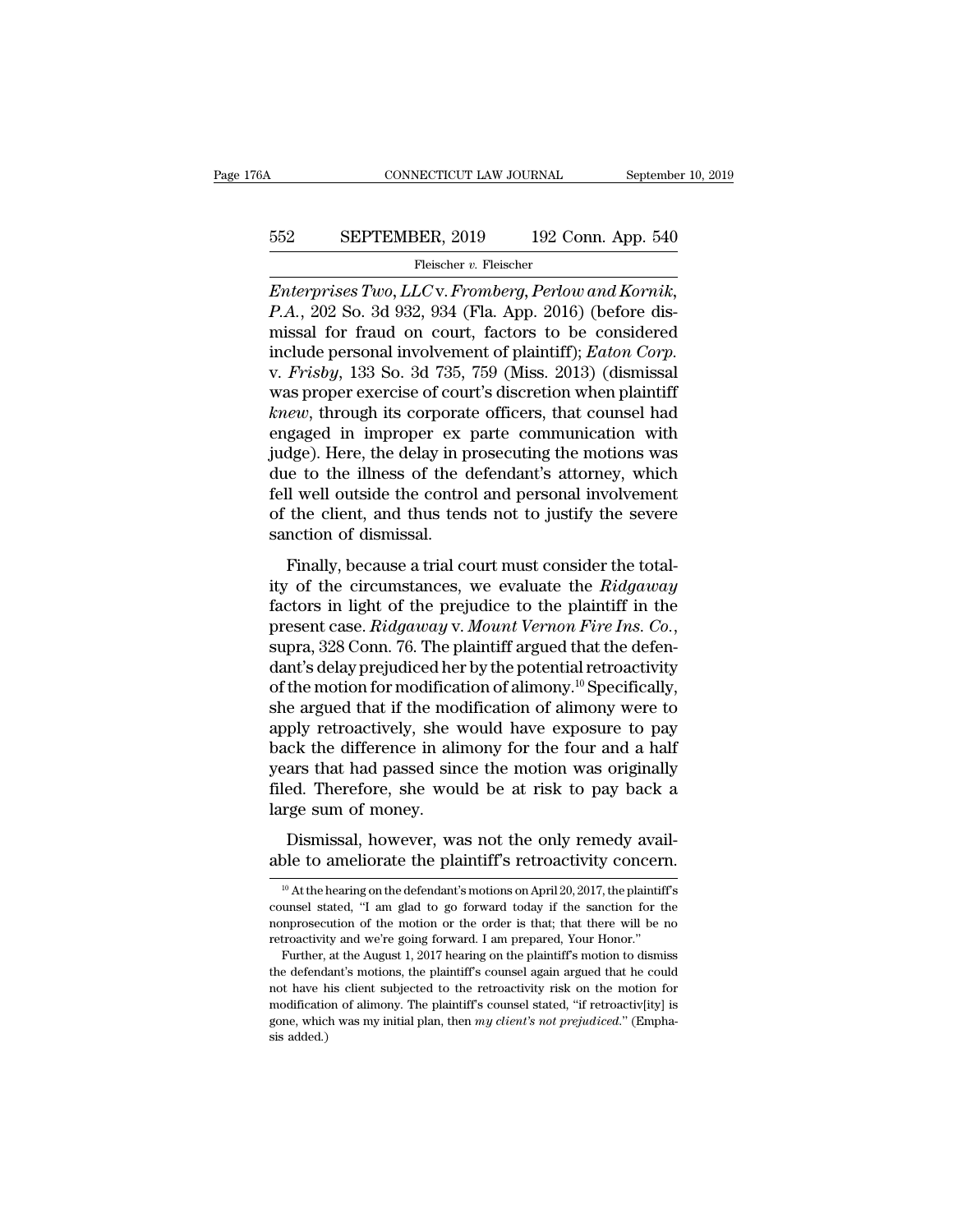# $\begin{tabular}{l l l l l} \hline r 10, 2019 & & & & & & \mbox{\textbf{CONNECTICUT LAW JOURNAL}} & \multicolumn{2}{c}{\textbf{Page 177A}} \\\\ \hline 192 & \multicolumn{2}{c}{\textbf{Conn. App. 540}} & & $\textbf{SEPTEMBER, 2019}$ & & $\textbf{553}$ \\ & & & & \textbf{Fleischer $v$. Fleischer} \end{tabular}$

## Fleischer *v.* Fleischer

r 10, 2019 CONNECTICUT LAW JOURNAL Page 177A<br>
192 Conn. App. 540 SEPTEMBER, 2019 553<br>
Fleischer v. Fleischer<br>
Rather, the court could have addressed the issue as<br>
part of its adjudication of the merits of the motion for<br>
m 192 Conn. App. 540 SEPTEMBER, 2019 553<br>
Fleischer v. Fleischer<br>
Rather, the court could have addressed the issue as<br>
part of its adjudication of the merits of the motion for<br>
modification. For example, the trial court coul 192 Conn. App. 540 SEPTEMBER, 2019 553<br>
Fleischer v. Fleischer<br>
Rather, the court could have addressed the issue as<br>
part of its adjudication of the merits of the motion for<br>
modification. For example, the trial court cou 192 Conn. App. 540 SEPTEMBER, 2019 553<br>
Fleischer v. Fleischer<br>
Rather, the court could have addressed the issue as<br>
part of its adjudication of the merits of the motion for<br>
modification. For example, the trial court cou Fleischer *v.* Fleischer<br>
Fleischer *v.* Fleischer<br> **Rather, the court could have addressed the issue as**<br>
part of its adjudication of the merits of the motion for<br>
modification. For example, the trial court could have<br>
g Fleischer *v*. Fleischer<br>
Rather, the court could have addressed the issue as<br>
part of its adjudication of the merits of the motion for<br>
modification. For example, the trial court could have<br>
granted the defendant's motion Rather, the court could have addressed the issue as<br>part of its adjudication of the merits of the motion for<br>modification. For example, the trial court could have<br>granted the defendant's motion to modify alimony pro-<br>spect part of its adjudication of the merits of the motion for<br>modification. For example, the trial court could have<br>granted the defendant's motion to modify alimony pro-<br>spectively, but denied the retroactive application of the modification. For example, the trial court could have<br>granted the defendant's motion to modify alimony pro-<br>spectively, but denied the retroactive application of the<br>order. See *Hane* v. *Hane*, 158 Conn. App. 167, 176,<br>11 granted the defendant's motion to modify alimony pro-<br>spectively, but denied the retroactive application of the<br>order. See *Hane* v. *Hane*, 158 Conn. App. 167, 176,<br>118 A.3d 685 (2015) (there is no "bright line test for<br>d spectively, but denied the retroactive application of the<br>order. See *Hane* v. *Hane*, 158 Conn. App. 167, 176,<br>118 A.3d 685 (2015) (there is no "bright line test for<br>determining retroactivity" of modification to alimony o order. See *Hane* v. *Hane*, 158 Conn. App. 167, 176, 118 A.3d 685 (2015) (there is no "bright line test for determining retroactivity" of modification to alimony or child support; instead, trial court is to consider facto 118 A.3d 685 (2015) (there is no "bright line test for<br>determining retroactivity" of modification to alimony or<br>child support; instead, trial court is to consider factors<br>applicable given facts and circumstances of case, a determining retroactivity" of modification to alimony or<br>child support; instead, trial court is to consider factors<br>applicable given facts and circumstances of case, and<br>may consider length of time period to adjudicate mot child support; instead, trial court is to consider factors<br>applicable given facts and circumstances of case, and<br>may consider length of time period to adjudicate motion<br>for modification). Moreover, if the court concluded t applicable given facts and circumstances of case, and<br>may consider length of time period to adjudicate motion<br>for modification). Moreover, if the court concluded that<br>retroactive modification of alimony was appropriate, it may consider length of time period to adjudicate motion<br>for modification). Moreover, if the court concluded that<br>retroactive modification of alimony was appropriate, it<br>could have crafted a repayment plan that could have<br>a for modification). Moreover, if the court concluse retroactive modification of alimony was approproved that could have crafted a repayment plan that could subsed the plaintiff to pay back the defendation. Therefore, for th troactive modification of alimony was appropriate, it<br>uld have crafted a repayment plan that could have<br>owed the plaintiff to pay back the defendant over<br>me. Therefore, for the reasons stated previously, it was<br>proper for could have crafted a repayment plan that could have<br>allowed the plaintiff to pay back the defendant over<br>time. Therefore, for the reasons stated previously, it was<br>improper for the trial court to dismiss the defendant's<br>m

allowed the plaintiff to pay back the defendant over<br>time. Therefore, for the reasons stated previously, it was<br>improper for the trial court to dismiss the defendant's<br>motions without a hearing on the merits.<br>In addition time. Therefore, for the reasons stated previously, it was<br>improper for the trial court to dismiss the defendant's<br>motions without a hearing on the merits.<br>In addition to dismissal being a disproportionate<br>sanction, the p improper for the trial court to dismiss the defendant's<br>motions without a hearing on the merits.<br>In addition to dismissal being a disproportionate<br>sanction, the present case is distinguishable from cases<br>in which dismissal motions without a hearing on the merits.<br>
In addition to dismissal being a disproportionate<br>
sanction, the present case is distinguishable from cases<br>
in which dismissal under Practice Book § 14-3 was<br>
found to be proper. In addition to dismissal being a disproportionate<br>sanction, the present case is distinguishable from cases<br>in which dismissal under Practice Book § 14-3 was<br>found to be proper. A brief discussion of some of these<br>cases il sanction, the present case is distinguishable from cases<br>in which dismissal under Practice Book § 14-3 was<br>found to be proper. A brief discussion of some of these<br>cases illustrates this point. For example, in *Ill* v. *Ma* in which dismissal under Practice Book § 14-3 was<br>found to be proper. A brief discussion of some of these<br>cases illustrates this point. For example, in *Ill v. Manzo-<br>Ill*, 166 Conn. App. 809, 142 A.3d 1176 (2016), the de found to be proper. A brief discussion of some of these<br>cases illustrates this point. For example, in *Ill* v. *Manzo-<br>Ill*, 166 Conn. App. 809, 142 A.3d 1176 (2016), the defen-<br>dant appealed from the judgment of the tria cases illustrates this point. For example, in *Ill v. Manzo-<br>Ill*, 166 Conn. App. 809, 142 A.3d 1176 (2016), the defen-<br>dant appealed from the judgment of the trial court dis-<br>missing, pursuant to Practice Book §§ 25-34 (e III, 166 Conn. App. 809, 142 A.3d 1176 (2016), the defendant appealed from the judgment of the trial court dismissing, pursuant to Practice Book §§ 25-34 (e) and 14-3, her postdissolution motion to modify her alimony awar dant appealed from the judgment of the trial court dis-<br>missing, pursuant to Practice Book §§ 25-34 (e) and 14-<br>3, her postdissolution motion to modify her alimony<br>award. Id., 817–19. The defendant filed her motion for<br>mod missing, pursuant to Practice Book §§ 25-34 (e) and 14-<br>3, her postdissolution motion to modify her alimony<br>award. Id., 817–19. The defendant filed her motion for<br>modification of alimony on April 6, 2010. Id., 813. On<br>Febr 3, her postdissolution motion to modify her alimony<br>award. Id., 817–19. The defendant filed her motion for<br>modification of alimony on April 6, 2010. Id., 813. On<br>February 22, 2012, almost two years after the defendant<br>had award. Id., 817–19. The defendant filed her motion for<br>modification of alimony on April 6, 2010. Id., 813. On<br>February 22, 2012, almost two years after the defendant<br>had filed her motion for modification, the plaintiff<br>mo modification of alimony on April 6, 2010. Id., 813. On<br>February 22, 2012, almost two years after the defendant<br>had filed her motion for modification, the plaintiff<br>moved to dismiss the defendant's motion on the<br>grounds th February 22, 2012, almost two years after the defendant<br>had filed her motion for modification, the plaintiff<br>moved to dismiss the defendant's motion on the<br>grounds that (1) the defendant had not prosecuted her<br>motion with rounds that (1) the defendant had not prosecuted her notion with reasonable diligence pursuant to § 14-3 and (2) had failed to reclaim it within three months from s filing date pursuant to § 25-34 (e).<sup>11</sup> Id., 815. The <sup></sup> motion with reasonable diligence pursuan<br>
(2) had failed to reclaim it within three<br>
its filing date pursuant to  $\S 25-34$  (e).<sup>11</sup><br>
<sup>11</sup> When Practice Book  $\S 25-34$  was amended in 2016, e<br>
2017, subsection (e) was redes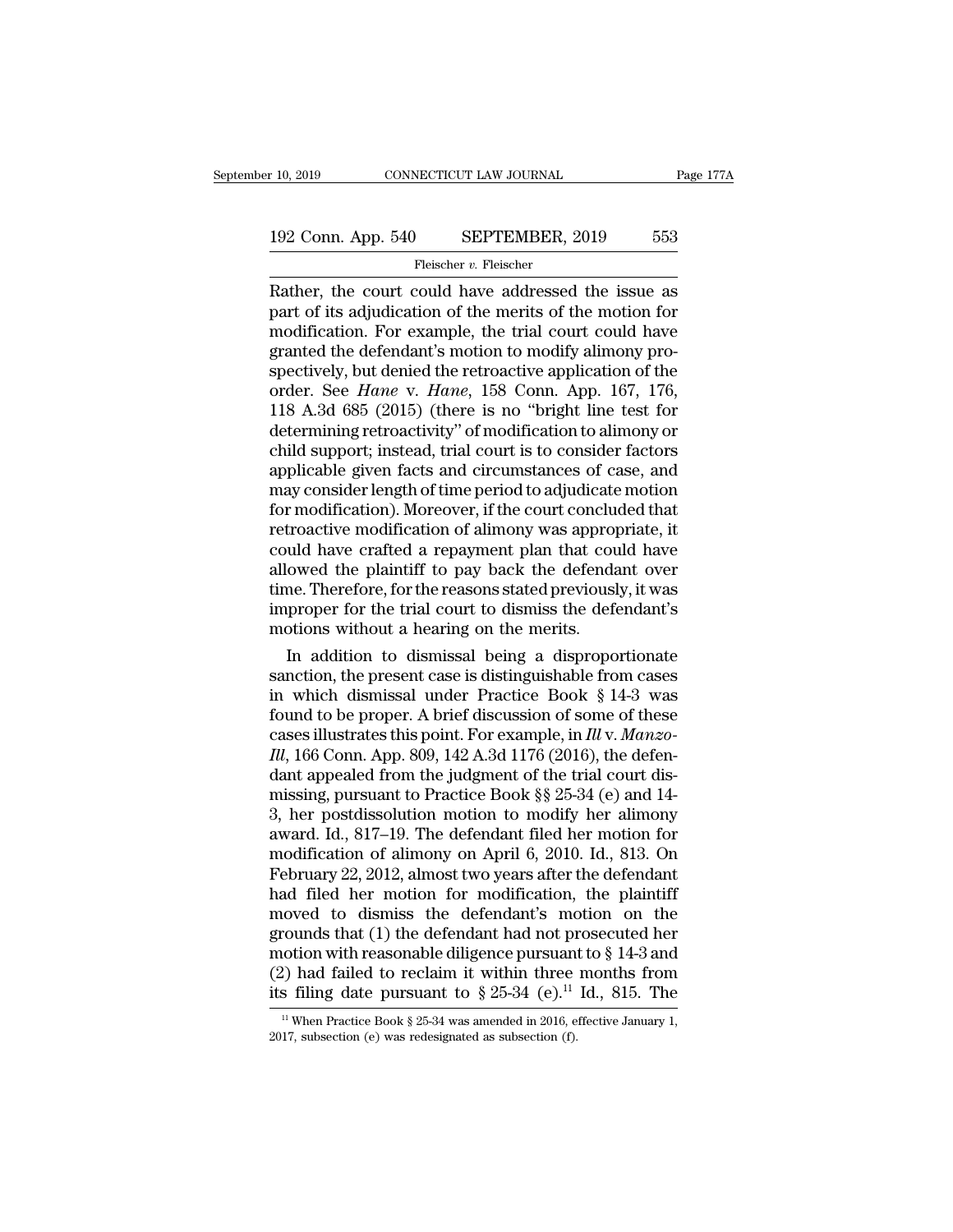# CONNECTICUT LAW JOURNAL September 10, 2019<br>554 SEPTEMBER, 2019 192 Conn. App. 540<br>Fleischer v. Fleischer

Fleischer v. Fleischer

CONNECTICUT LAW JOURNAL September 10, 2019<br>
554 SEPTEMBER, 2019 192 Conn. App. 540<br>
Fleischer v. Fleischer<br>
defendant filed an objection to the plaintiff's motion to<br>
dismiss, which the court sustained. Id., 815–16. After<br> 554 SEPTEMBER, 2019 192 Conn. App. 540<br>
Fleischer v. Fleischer<br>
defendant filed an objection to the plaintiff's motion to<br>
dismiss, which the court sustained. Id., 815–16. After<br>
the court's ruling, the defendant took some  $\begin{tabular}{ll} \bf 554 & SEPTEMBER, 2019 & 192 Conn. App. 540 \\ \hline \end{tabular} \end{tabular} \begin{tabular}{ll} \bf Flescher $v$. Flescher \\ \end{tabular} \end{tabular} \begin{tabular}{ll} \bf 554 & Flescher \\ \end{tabular} \end{tabular} \begin{tabular}{ll} \bf 555 & 540 \\ \bf 556 & 564 \\ \bf 657 & 676 \\ \bf 768 & 776 \\ \bf 778 & 776 \\ \bf 789 & 776 \\ \bf 799 & 776 \\ \bf 799 & 776$ 554 SEPTEMBER, 2019 192 Conn. App. 540<br>
Fleischer v. Fleischer<br>
defendant filed an objection to the plaintiff's motion to<br>
dismiss, which the court sustained. Id., 815–16. After<br>
the court's ruling, the defendant took som Fleischer v. Fleischer<br>
defendant filed an objection to the plaintiff's motion to<br>
dismiss, which the court sustained. Id., 815–16. After<br>
the court's ruling, the defendant took some steps to<br>
pursue discovery. Id., 816. Fleischer v. Fleischer<br>defendant filed an objection to the plaintiff's motion to<br>dismiss, which the court sustained. Id., 815–16. After<br>the court's ruling, the defendant took some steps to<br>pursue discovery. Id., 816. Desp defendant filed an objection to the plaintiff's motidismiss, which the court sustained. Id., 815–16.<br>the court's ruling, the defendant took some ste<br>pursue discovery. Id., 816. Despite initiating effo<br>take numerous deposit Shuss, which the court sustained. Id., 615–10. After<br>
e court's ruling, the defendant took some steps to<br>
irsue discovery. Id., 816. Despite initiating efforts to<br>
ke numerous depositions throughout the pendency<br>
her moti the court's ruling, the defendant took some steps to<br>pursue discovery. Id., 816. Despite initiating efforts to<br>take numerous depositions throughout the pendency<br>of her motion, however, the defendant admitted that<br>she never

pursue uncovery. Id., 510. Despite initiating errors to<br>take numerous depositions throughout the pendency<br>of her motion, however, the defendant admitted that<br>she never took a single deposition. Id., 817.<br>After the passage take numerous depositions unoughout the pendency<br>of her motion, however, the defendant admitted that<br>she never took a single deposition. Id., 817.<br>After the passage of another year and ten months,<br>on December 26, 2013, th of her motion, nowever, the defendant admitted that<br>she never took a single deposition. Id., 817.<br>After the passage of another year and ten months,<br>on December 26, 2013, the plaintiff in *Ill* filed a second<br>motion to dis She hever took a single deposition. Id., 617.<br>
After the passage of another year and ten months,<br>
on December 26, 2013, the plaintiff in *Ill* filed a second<br>
motion to dismiss the defendant's motion for modifica-<br>
tion p After the passage of another year and ten months,<br>on December 26, 2013, the plaintiff in *Ill* filed a second<br>motion to dismiss the defendant's motion for modifica-<br>tion pursuant to Practice Book §§ 14-3, 25-34 (e), and<br>2 on December 26, 2013, the plaintiff in *Ill* filed a second motion to dismiss the defendant's motion for modification pursuant to Practice Book  $\S$ § 14-3, 25-34 (e), and 25-48. Id., 817. On February 19, 2014, the defendan motion to disi<br>tion pursuant<br>25-48. Id., 817.<br>an objection<br>818. The cour<br>the motion to<br>2014. Id.<br>In affirming In pursuant to Tractice Book  $\S_8$  14-5, 25-54 (e), and<br>48. Id., 817. On February 19, 2014, the defendant filed<br>0 objection to the plaintiff's motion to dismiss. Id.,<br>8. The court subsequently heard oral argument on<br>e mot 25-48. id., 817. Off February 19, 2014, the defendant fied<br>an objection to the plaintiff's motion to dismiss. Id.,<br>818. The court subsequently heard oral argument on<br>the motion to dismiss, which it granted on May 14,<br>2014

an objection to the plantin's inotion to ushiss. Tal.,<br>
818. The court subsequently heard oral argument on<br>
the motion to dismiss, which it granted on May 14,<br>
2014. Id.<br>
In affirming the judgment of dismissal pursuant to ons. The court subsequently heard oral argument on<br>the motion to dismiss, which it granted on May 14,<br>2014. Id.<br>In affirming the judgment of dismissal pursuant to<br>Practice Book § 14-3, this court concluded that the<br>defend supported the dismissal pursuant to<br>The affirming the judgment of dismissal pursuant to<br>Practice Book § 14-3, this court concluded that the<br>defendant's inactivity for extended time periods and<br>her repeated failure to compl 2014. Id.<br>
In affirming the judgment of dismissal pursuant to<br>
Practice Book § 14-3, this court concluded that the<br>
defendant's inactivity for extended time periods and<br>
her repeated failure to complete noticed depositions In affirming the judgment of dismissal pursuant to<br>Practice Book § 14-3, this court concluded that the<br>defendant's inactivity for extended time periods and<br>her repeated failure to complete noticed depositions<br>supported th Practice Book § 14-3, this court concluded that the<br>defendant's inactivity for extended time periods and<br>her repeated failure to complete noticed depositions<br>supported the dismissal. Id., 827–30. This court empha-<br>sized t defendant's inactivity for extended time periods and<br>her repeated failure to complete noticed depositions<br>supported the dismissal. Id., 827–30. This court empha-<br>sized that, even after the trial court denied the plaintiff' her repeated failure to complete noticed depositions<br>supported the dismissal. Id., 827–30. This court empha-<br>sized that, even after the trial court denied the plaintiff's<br>first motion to dismiss and informed the defendant supported the dismissal. Id., 827–30. This court emphasized that, even after the trial court denied the plaintiff's<br>first motion to dismiss and informed the defendant of<br>her duty to ensure the progress of her motion to mo sized that, even after the trial court denied the plaintiff's<br>first motion to dismiss and informed the defendant of<br>her duty to ensure the progress of her motion to modify,<br>she "did not accelerate or streamline her scatter first motion to dismiss and informed the defendant of<br>her duty to ensure the progress of her motion to modify,<br>she "did not accelerate or streamline her scattered and<br>imprecise discovery efforts . . . . ignored the court's her duty to ensure the progress of her motion to modify,<br>she "did not accelerate or streamline her scattered and<br>imprecise discovery efforts . . . . ignored the court's<br>direction to obtain a hearing date and never sought a she "did not accelerate or streamline her scattered and<br>imprecise discovery efforts  $\ldots$  ignored the court's<br>direction to obtain a hearing date and never sought a<br>scheduling order  $\ldots$ ." Id. 830. Further, although the<br>d imprecise discovery efforts  $\ldots$  ignored the court's direction to obtain a hearing date and never sought a scheduling order  $\ldots$ ." Id. 830. Further, although the defendant argued that her delay was justified due to the direction to obtain a hearing date and never sought a<br>scheduling order  $\ldots$ ." Id. 830. Further, although the<br>defendant argued that her delay was justified due to<br>the plaintiff's appeal of the original alimony order and<br>f scheduling order  $\ldots$  ." Id. 830. Further, although the defendant argued that her delay was justified due to the plaintiff's appeal of the original alimony order and failure to provide discovery in good faith, this court defendant argued that her delay was justified due to<br>the plaintiff's appeal of the original alimony order and<br>failure to provide discovery in good faith, this court<br>disagreed stating that it was not evident how the plain-<br> the plaintiff's appeal of the original alimony order and<br>failure to provide discovery in good faith, this court<br>disagreed stating that it was not evident how the plain-<br>tiff's appeal, which was withdrawn in 2010, "would ha failure to provide discovery in goodisagreed stating that it was not evid<br>tiff's appeal, which was withdrawn in<br>affected her ability to proceed effici<br>three and one-half years" and reject<br>claim that the plaintiff had engag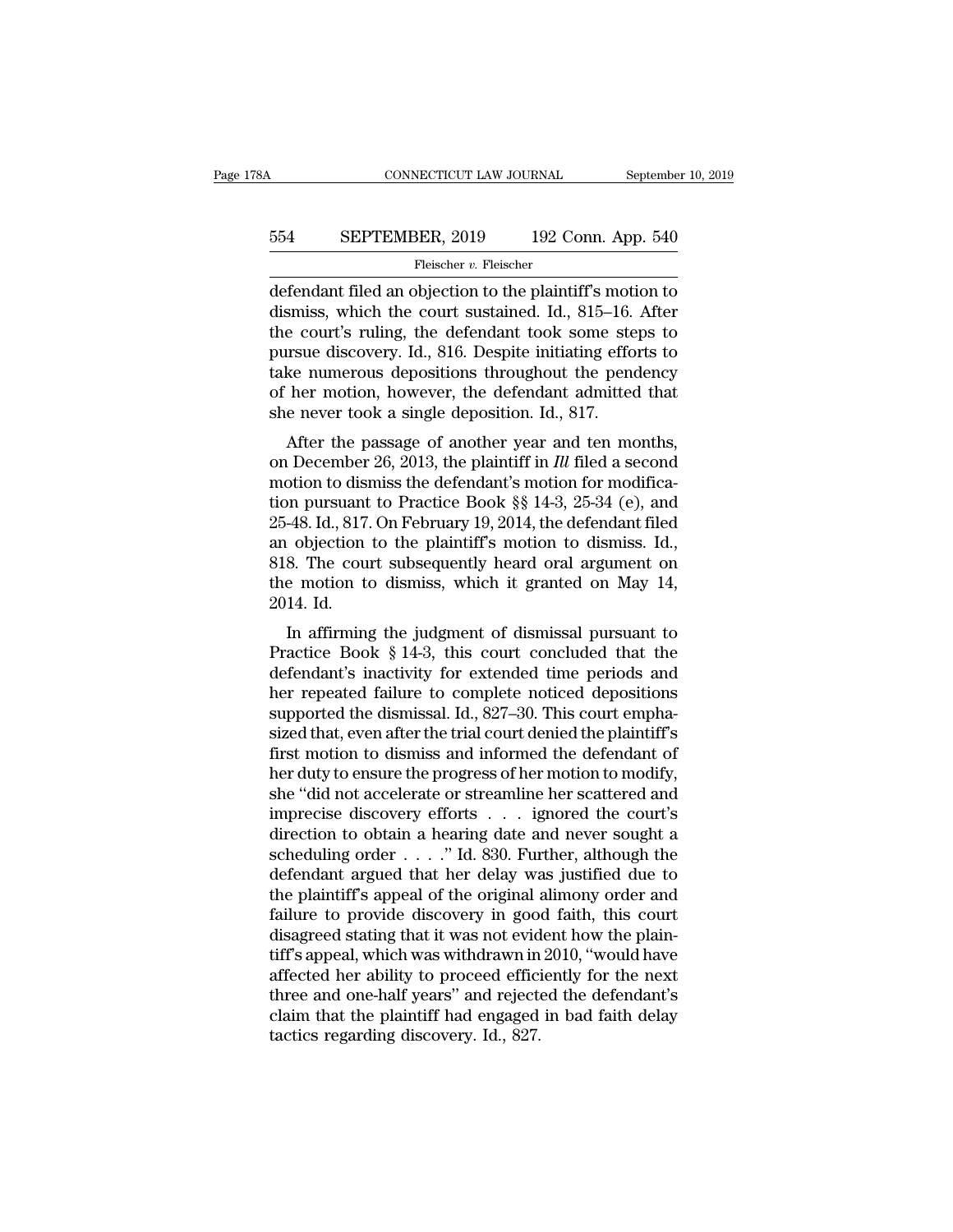## Fleischer v. Fleischer

In 2019 CONNECTICUT LAW JOURNAL Page 17<br>
2 Conn. App. 540 SEPTEMBER, 2019 555<br>
Fleischer v. Fleischer<br>
In *Brochu* v. *Aesys Technologies*, supra, 159 Conn.<br>
pp. 586–87, this court found that an unjustified delay<br>
mone tha 192 Conn. App. 540 SEPTEMBER, 2019 555<br>
Fleischer v. Fleischer<br>
In *Brochu* v. Aesys Technologies, supra, 159 Conn.<br>
App. 586–87, this court found that an unjustified delay<br>
of more than four years in substituting a repre 192 Conn. App. 540 SEPTEMBER, 2019 555<br>
Fleischer v. Fleischer<br>
In *Brochu* v. Aesys Technologies, supra, 159 Conn.<br>
App. 586–87, this court found that an unjustified delay<br>
of more than four years in substituting a repre 192 Conn. App. 540 SEPTEMBER, 2019 555<br>
Fleischer v. Fleischer<br>
In *Brochu* v. *Aesys Technologies*, supra, 159 Conn.<br>
App. 586–87, this court found that an unjustified delay<br>
of more than four years in substituting a rep Fleischer v. Fleischer<br>
In *Brochu* v. *Aesys Technologies*, supra, 159 Conn.<br>
App. 586–87, this court found that an unjustified delay<br>
of more than four years in substituting a representative<br>
of the decedent's estate as In *Brochu* v. *Aesys Technologies*, supra, 159 Conn.<br>App. 586–87, this court found that an unjustified delay<br>of more than four years in substituting a representative<br>of the decedent's estate as the party plaintiff support In *Brochu* v. *Aesys Technologies*, supra, 159 Conn.<br>App. 586–87, this court found that an unjustified delay<br>of more than four years in substituting a representative<br>of the decedent's estate as the party plaintiff suppor App. 586–87, this court found that an unjustified delay<br>of more than four years in substituting a representative<br>of the decedent's estate as the party plaintiff supported<br>the trial court's dismissal of the action for failu of more than four years in substituting a representative<br>of the decedent's estate as the party plaintiff supported<br>the trial court's dismissal of the action for failure to<br>prosecute with due diligence pursuant to Practice of the decedent's estate as the party plaintiff supported<br>the trial court's dismissal of the action for failure to<br>prosecute with due diligence pursuant to Practice Book<br>§ 14-3. In affirming the dismissal, this court emph the trial court's dismissal of the action for failure to<br>prosecute with due diligence pursuant to Practice Book<br>§ 14-3. In affirming the dismissal, this court emphasized<br>that the plaintiff *never* provided the court with prosecute with due diligence pursuant to Practice Book § 14-3. In affirming the dismissal, this court emphasized that the plaintiff *never* provided the court with a compelling reason for her failure to substitute herself  $\S$  14-3. In affirming the dismissal, this court emphasized<br>that the plaintiff *never* provided the court with a com-<br>pelling reason for her failure to substitute herself in,<br>despite having years in which to have done so, that the plaintiff *never* provided the court with a compelling reason for her failure to substitute herself in, despite having years in which to have done so, and failed to provide a reason on appeal. Id., 592. This cour pelling reason for her failure to substitute herself in,<br>despite having years in which to have done so, and<br>failed to provide a reason on appeal. Id., 592. This court<br>in *Fuller* v. *Commissioner of Correction*, supra, 75<br> despite having years in which to have done so, and<br>failed to provide a reason on appeal. Id., 592. This court<br>in *Fuller* v. *Commissioner of Correction*, supra, 75<br>Conn. App. 815, affirmed the dismissal, pursuant to § 14failed to provide a reason on appeal. Id., 592. This court<br>in *Fuller* v. *Commissioner of Correction*, supra, 75<br>Conn. App. 815, affirmed the dismissal, pursuant to § 14-<br>3, of the petitioner's petitions for a writ of hab in *Fuller* v. Commissioner of Correction, supra, 75<br>Conn. App. 815, affirmed the dismissal, pursuant to § 14-<br>3, of the petitioner's petitions for a writ of habeas corpus<br>and a new trial because the petitioner had engage Conn. App. 815, affirmed the dismissal, pursuant to  $\S$  14-<br>3, of the petitioner's petitions for a writ of habeas corpus<br>and a new trial because the petitioner had engaged in<br>various delay tactics, requested an indefinite 3, of the petitioner's petitions for a writ of habeas corpus<br>and a new trial because the petitioner had engaged in<br>various delay tactics, requested an indefinite postpone-<br>ment of her trial, was unable to proceed with tria and a new trial because the petitioner had engaged in<br>various delay tactics, requested an indefinite postpone-<br>ment of her trial, was unable to proceed with trial when<br>asked by the court to call her first witness, and, aft various delay tactics, requested an indefinite postponement of her trial, was unable to proceed with trial when asked by the court to call her first witness, and, after the court postponed the trial to the following day, ment of her trial, was unable to proceed with trial when<br>asked by the court to call her first witness, and, after<br>the court postponed the trial to the following day, was<br>again unable to proceed. Id., 815–19. Finally, in *B* asked by the court to call her first witness, and, after<br>the court postponed the trial to the following day, was<br>again unable to proceed. Id., 815–19. Finally, in *Bobbin*<br>v. *Sail the Sounds LLC*, supra, 153 Conn. App. 72 the court postponed the trial to the 1<br>again unable to proceed. Id., 815–19.<br>v. *Sail the Sounds LLC*, supra, 153 C<br>this court affirmed the trial court's d<br>to § 14-3, of the plaintiff's application<br>tion where the plaintiff v. Sail the Sounds LLC, supra, 153 Conn. App. 728–29,<br>this court affirmed the trial court's dismissal, pursuant<br>to § 14-3, of the plaintiff's application to compel arbitra-<br>tion where the plaintiff engaged in minimal activ

to § 14-3, of the plaintiff's application to compel arbitration where the plaintiff engaged in minimal activity on<br>the case for almost four years.<br>The present case is readily distinguishable from *Ill*,<br>*Brochu*, *Fuller*, *Aesys Technologies*, supra, 159 Conn. App. 393. The defendant provided a compelling reason for the delay, but having method a compelling reason for the delay, haster provided a compelling reason for the delay, haster prov the case for almost four years.<br>
The present case is readily distinguishable from *Ill*,<br> *Brochu*, *Fuller*, and *Bobbin*. Here, the case had not<br>
"drift[ed] aimlessly through the system." See *Brochu* v.<br> *Aesys Technolo* The present case is readily distinguishable from *Ill*,<br>*Brochu, Fuller*, and *Bobbin*. Here, the case had not<br>"drift[ed] aimlessly through the system." See *Brochu v.*<br>*Aesys Technologies*, supra, 159 Conn. App. 593. The<br> The present case is readily distinguishable from  $1ll$ ,<br>*Brochu*, *Fuller*, and *Bobbin*. Here, the case had not<br>"drift[ed] aimlessly through the system." See *Brochu* v.<br>*Aesys Technologies*, supra, 159 Conn. App. 593. Th *Brochu, Fuller,* and *Bobbin.* Here, the case had not<br>"drift[ed] aimlessly through the system." See *Brochu v.*<br>Aesys *Technologies*, supra, 159 Conn. App. 593. The<br>defendant provided a compelling reason for the delay,<br>bo "drift[ed] aimlessly through the system." See *Brochu v*.<br>Aesys *Technologies*, supra, 159 Conn. App. 593. The<br>defendant provided a compelling reason for the delay,<br>both parties were fully prepared to move forward with<br>a Aesys Technologies, supra, 159 Conn. App. 593. The<br>defendant provided a compelling reason for the delay,<br>both parties were fully prepared to move forward with<br>a trial on the merits of the motions, and the defendant<br>never r defendant provided a compelling reason for the delay,<br>both parties were fully prepared to move forward with<br>a trial on the merits of the motions, and the defendant<br>never received, let alone ignored, orders from the court<br>r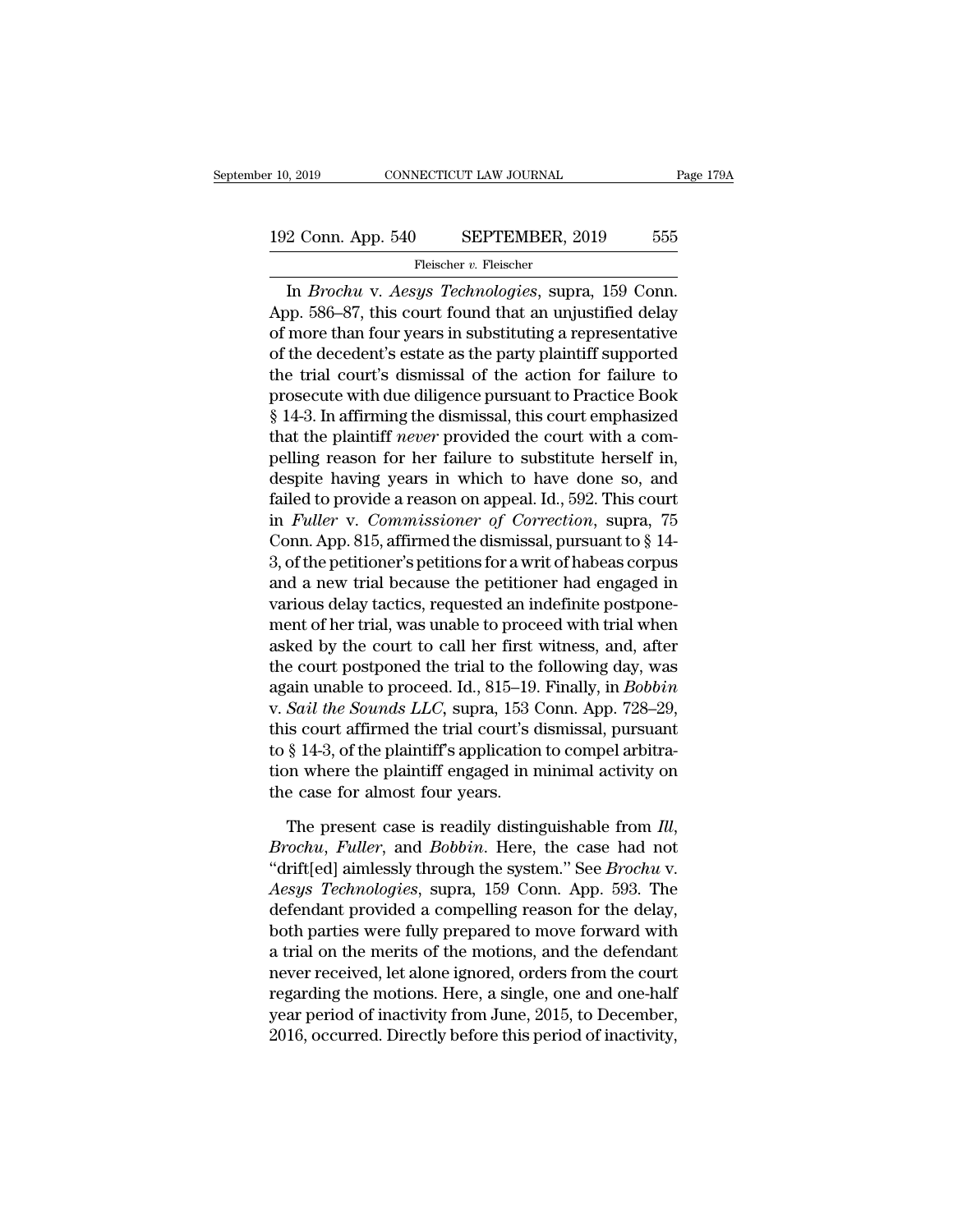# CONNECTICUT LAW JOURNAL September 10, 2019<br>556 SEPTEMBER, 2019 192 Conn. App. 540<br>Fleischer v. Fleischer

Fleischer v. Fleischer

CONNECTICUT LAW JOURNAL September<br>
SEPTEMBER, 2019 192 Conn. App. 540<br>
Fleischer v. Fleischer<br>
The defendant's counsel had been diagnosed with Par-<br>
kinson's disease, and was attempting to organize his EXPTEMBER, 2019 192 Conn. App. 540<br>
Fleischer v. Fleischer<br>
the defendant's counsel had been diagnosed with Parkinson's disease, and was attempting to organize his<br>
practice accordingly. The plaintiff never seriously dis-<br> 556 SEPTEMBER, 2019 192 Conn. App. 540<br>
Fleischer v. Fleischer<br>
the defendant's counsel had been diagnosed with Parkinson's disease, and was attempting to organize his<br>
practice accordingly. The plaintiff never seriously 556 SEPTEMBER, 2019 192 Conn. App. 540<br>
Fleischer v. Fleischer<br>
the defendant's counsel had been diagnosed with Parkinson's disease, and was attempting to organize his<br>
practice accordingly. The plaintiff never seriously Fleischer v. Fleischer<br>the defendant's counsel had been diagnosed with Par-<br>kinson's disease, and was attempting to organize his<br>practice accordingly. The plaintiff never seriously dis-<br>puted that the defendant's counsel The schere *v*. Figscher<br>the defendant's counsel had been diagnosed with Par-<br>kinson's disease, and was attempting to organize his<br>practice accordingly. The plaintiff never seriously dis-<br>puted that the defendant's counse the defendant's counsel had been diagnose<br>kinson's disease, and was attempting to  $\alpha$ <br>practice accordingly. The plaintiff never so<br>puted that the defendant's counsel suffered<br>cant health issues, or that he had taken effo actice accordingly. The plaintiff never seriously disted that the defendant's counsel suffered from signifi-<br>nt health issues, or that he had taken efforts to inform<br>e courts in which he was practicing that there could<br>de puted that the defendant's counsel suffered from significant health issues, or that he had taken efforts to inform<br>the courts in which he was practicing that there could<br>be delays in prosecuting his cases.<sup>12</sup><br>Finally, we

cant health issues, or that he had taken efforts to inform<br>the courts in which he was practicing that there could<br>be delays in prosecuting his cases. $12$ <br>Finally, we are concerned that the court's decision to<br>dismiss the the courts in which he was practicing that there could<br>be delays in prosecuting his cases.<sup>12</sup><br>Finally, we are concerned that the court's decision to<br>dismiss the defendant's motions creates an appearance<br>that it was punish be delays in prosecuting his cases.<sup>12</sup><br>Finally, we are concerned that the court's decision to<br>dismiss the defendant's motions creates an appearance<br>that it was punishment for the defendant's refusal to<br>waive a claim that Finally, we are concerned<br>ismiss the defendant's morthat it was punishment for<br>waive a claim that any red<br>retroactive to the date that<br>of alimony was filed.<br>This court has recognize smiss the defendant's motions creates an appearance<br>at it was punishment for the defendant's refusal to<br>aive a claim that any reduction in alimony should be<br>troactive to the date that the motion for modification<br>alimony w that it was punishment for the defendant's refusal to<br>waive a claim that any reduction in alimony should be<br>retroactive to the date that the motion for modification<br>of alimony was filed.<br>This court has recognized, in the

waive a claim that any reduction in alimony should be retroactive to the date that the motion for modification of alimony was filed.<br>This court has recognized, in the context of settlement discussions, that "[w]hen  $\dots$  a retroactive to the date that the motion for modification<br>of alimony was filed.<br>This court has recognized, in the context of settle-<br>ment discussions, that "[w]hen  $\dots$  a judge engages<br>in [discussions] looking to the settl 11 Ins court has recognized, in the context of settle-<br>
ent discussions, that "[w]hen . . . a judge engages<br>
1 [discussions] looking to the settlement of a case . . .<br>
1 which he will be called upon to decide the issues o ment discussions, that "[w]hen  $\dots$  a judge engages<br>in [discussions] looking to the settlement of a case  $\dots$ <br>in which he will be called upon to decide the issues of<br> $\frac{12}{12}$  The plaintiff objected to affidavit of the

but the Parkinson's disease, or argue that counsel was not truthful in his representation to the court that he had spoken with the various courts in which he was working regarding his illness.<br>The trial court ultimately in mericantization to discuss concern defects in jurisdiction, venue and process. The trial court ultimately indicated that it was not persuaded that the affidavit properly was before the court under Practice Book § 25-13 be From the was working regarding his illness.<br>The trial court ultimately indicated that it was not persuaded that the<br>affidavit properly was before the court under Practice Book § 25-13 because,<br>unlike in the present case, t The trial court ultimately indicated that it was not persuaded that the affidavit properly was before the court under Practice Book  $\S 25$ -13 because, unlike in the present case, that section applies only if the grounds f affidavit properly was before the court under Practice Book § 25-13 because, unlike in the present case, that section applies only if the grounds for the motion to dismiss concern defects in jurisdiction, venue and process unlike in the present case, that section applies only if the grounds for the motion to dismiss concern defects in jurisdiction, venue and process. Despite that conclusion, the trial court in its memorandum of decision reco motion to dismination to dismination to disminate order<br>that conclusion<br>the illness of the find and with judge<br>this illness.<br>We also note that conclusion, the trial court in its memorandum of decision recognized<br>the illness of the defendant's counsel and made reference to information<br>from his affidavit. Namely, the court referenced that the defendant's couns the illness of the defendant's coursel and made reference to information<br>the illness of the defendant's coursel and made reference to information<br>from his affidavit. Namely, the court referenced that the defendant's counse

in [discussions] looking to the settlement of a case  $\ldots$  in which he will be called upon to decide the issues of  $\frac{p}{p}$  The plaintiff objected to affidavit of the defendant's counsel, in which counsel described his i in which he will be called upon to decide the issues of  $\frac{12 \text{ The plaintiff} \text{objected to affidavit of the defendant's \text{counds, in which} }{12 \text{ cm} \text{cases}}$  is illness and the steps he took after his diagnosis in order to inform the courts of how his illness would delay If which he will be called upon to decide the issues of  $\frac{12}{12}$  The plaintiff objected to affidavit of the defendant's counsel, in which counsel described his illness and the steps he took after his diagnosis in order <sup>12</sup> The plaintiff objected to affidavit of the defendant's counsel, in which counsel described his illness and the steps he took after his diagnosis in order to inform the courts of how his illness would delay the progre counsel described his illness and the steps he took after his diagnosis in order to inform the courts of how his illness would delay the progress of his cases. Although the plaintiff's counsel objected as to the effect tha order to inform the courts of how his illness would delay the progress of his cases. Although the plaintiff's counsel objected as to the effect that the illness of the defendant's counsel had on his ability to work, he did order to inform the courts of how his illness would delay the progress of<br>his cases. Although the plaintiff's counsel objected as to the effect that the<br>illness of the defendant's counsel had on his ability to work, he di between the defendant's counsel had on his ability to work, he did not riously object to the fact that the defendant's counsel was in fact diagnosed the Parkinson's disease, or argue that counsel was not truthful in his p affidavit properly was before the court under Practice Book § 25-13 because, with Parkinson's disease, or argue that counsel was not truthful in his representation to the court that he had spoken with the various courts i

from his affidavit. Namely, the court referenced that the defendant's counsel<br>met with judges whom he had cases before in order to apprise them of<br>his illness.<br>We also note that, even when not under oath, "[a]ttorneys are met with judges whom he had cases before in order to apprise them of<br>his illness.<br>We also note that, even when not under oath, "[a]ttorneys are officers of<br>the court, and when they address the judge solemnly upon a matter We also note that, even when not under oath, "[a]ttorneys are officers of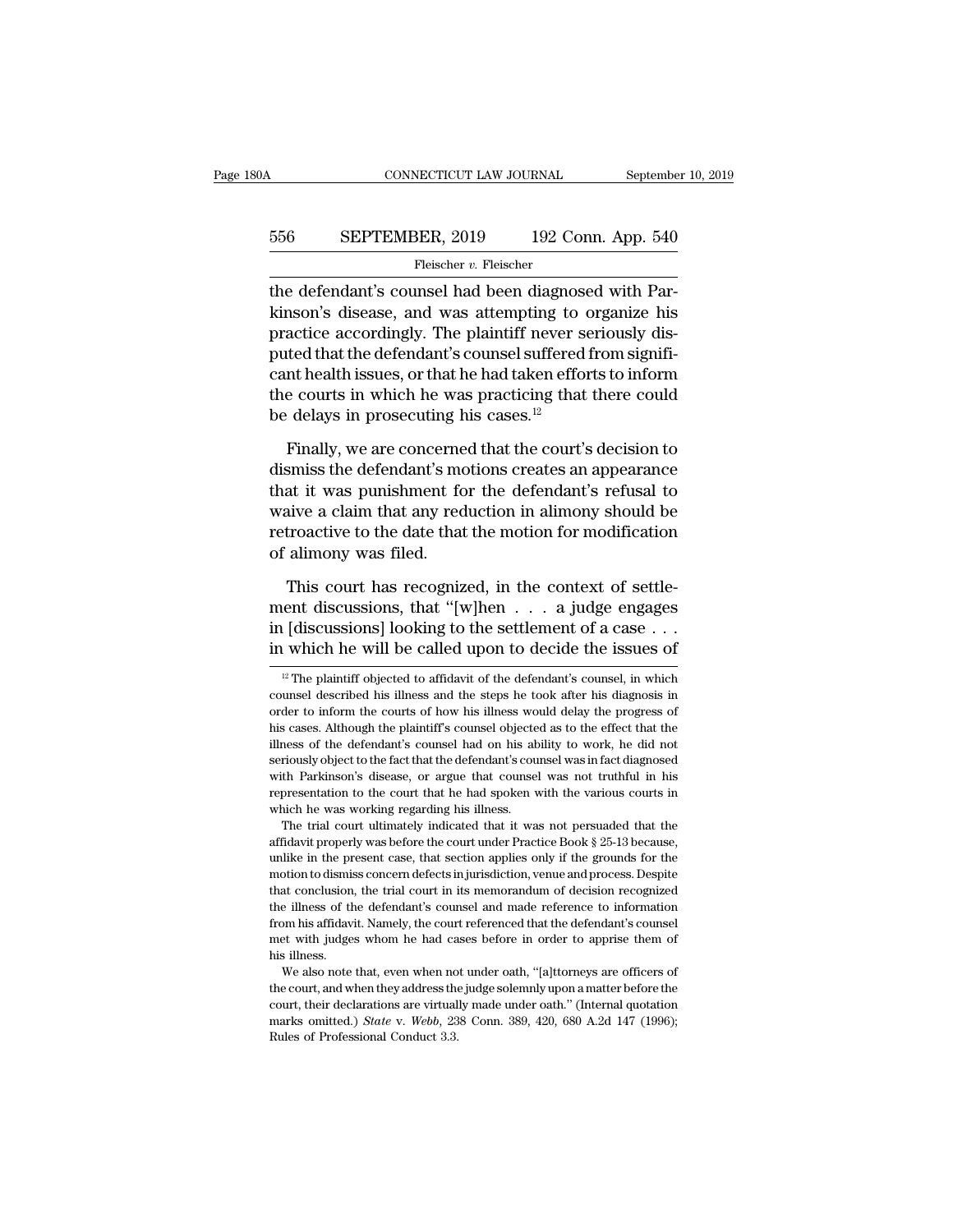# 10, 2019 CONNECTICUT LAW JOURNAL Page 181A<br>192 Conn. App. 540 SEPTEMBER, 2019 557<br>Fleischer v. Fleischer

Fleischer v. Fleischer

r 10, 2019 CONNECTICUT LAW JOURNAL Page 181A<br>
192 Conn. App. 540 SEPTEMBER, 2019 557<br>
Fleischer v. Fleischer<br>
liability and damages . . . [i]t is . . . impossible to<br>
avoid questions as to whether the judge can disregard<br> 192 Conn. App. 540 SEPTEMBER, 2019 557<br>
Fleischer v. Fleischer<br>
liability and damages . . . [i]t is . . . impossible to<br>
avoid questions as to whether the judge can disregard<br>
. . . matters disclosed in the conference . . 192 Conn. App. 540 SEPTEMBER, 2019 557<br>
Fleischer v. Fleischer<br>
liability and damages . . . [i]t is . . . impossible to<br>
avoid questions as to whether the judge can disregard<br>
. . . matters disclosed in the conference . . 192 Conn. App. 540 SEPTEMBER, 2019 557<br>
Fleischer v. Fleischer<br>
liability and damages . . . [i]t is . . . impossible to<br>
avoid questions as to whether the judge can disregard<br>
. . . matters disclosed in the conference . . Fleischer v. Fleischer<br>
Fleischer v. Fleischer<br>
liability and damages . . . [i]t is . . . impossible to<br>
avoid questions as to whether the judge can disregard<br>
. . . matters disclosed in the conference . . . and<br>
whether Fleischer v. Fleischer<br>liability and damages . . . [i]t is . . . impossible to<br>avoid questions as to whether the judge can disregard<br>. . . matters disclosed in the conference . . . and<br>whether a preliminary judgment, form liability and damages  $\dots$  [i]t is  $\dots$  impossible to<br>avoid questions as to whether the judge can disregard<br> $\dots$  matters disclosed in the conference  $\dots$  and<br>whether a preliminary judgment, formed at the confer-<br>ence and avoid questions as to whether the judge can disregard<br>  $\dots$  matters disclosed in the conference  $\dots$  and<br>
whether a preliminary judgment, formed at the confer-<br>
ence and predicated on unsubstantiated claims of proof,<br>
may ... matters disclosed in the conference ... and<br>whether a preliminary judgment, formed at the confer-<br>ence and predicated on unsubstantiated claims of proof,<br>may have some subtle influence on a final judgment<br>after a full whether a preliminary judgment, formed at the conference and predicated on unsubstantiated claims of proof,<br>may have some subtle influence on a final judgment<br>after a full hearing.... It is inevitable that the basis<br>is la ence and predicated on unsubstantiated claims of proof,<br>may have some subtle influence on a final judgment<br>after a full hearing. . . . It is inevitable that the basis<br>is laid for suspicion, no matter how unfounded or<br>unju may have some subtle influence on a final judgment<br>after a full hearing.... It is inevitable that the basis<br>is laid for suspicion, no matter how unfounded or<br>unjustified it may be, and that failure to concur in what<br>the j after a full hearing. . . . . It is inevitable that the basis<br>is laid for suspicion, no matter how unfounded or<br>unjustified it may be, and that failure to concur in what<br>the judge may consider an adequate settlement may<br>re is laid for suspicion, no matter how unfounded or<br>unjustified it may be, and that failure to concur in what<br>the judge may consider an adequate settlement may<br>result in the imposition, upon a litigant or his counsel, of<br>som unjustified it may be, and that failure to concur in what<br>the judge may consider an adequate settlement may<br>result in the imposition, upon a litigant or his counsel, of<br>some retributive sanction or the incurrence of judici e judge may consider an adequate settlement may<br>sult in the imposition, upon a litigant or his counsel, of<br>me retributive sanction or the incurrence of judicial<br>spleasure." (Internal quotation marks omitted.) *Car-<br>lhos M* result in the imposition, upon a litigant or his counsel, of<br>some retributive sanction or the incurrence of judicial<br>displeasure." (Internal quotation marks omitted.) *Car-<br>valhos Masonry, LLC* v. *S & L Variety Contracto* 

some retributive sanction or the incurrence of judicial<br>displeasure." (Internal quotation marks omitted.) *Car-*<br>*valhos Masonry, LLC* v. *S* & *L* Variety Contractors,<br>*LLC*, 180 Conn. App. 237, 240–41, 183 A.3d 697 (201 displeasure." (Internal quotation marks omitted.) *Carvalhos Masonry, LLC* v.  $S \& L$  *Variety Contractors, LLC*, 180 Conn. App. 237, 240–41, 183 A.3d 697 (2018).<br>We find the same concerns to exist in the present case. A valhos Masonry, LLC v. S & L Variety Contractors,<br>LLC, 180 Conn. App. 237, 240–41, 183 A.3d 697 (2018).<br>We find the same concerns to exist in the present<br>case. At the initial hearing on the defendant's motions,<br>the court *LLC*, 180 Conn. App. 237, 240–41, 183 A.3d 697 (2018).<br>We find the same concerns to exist in the present case. At the initial hearing on the defendant's motions, the court asked if the defendant would waive retroactivity We find the sam<br>case. At the initial l<br>the court asked if the<br>ity with respect to<br>when he refused, it<br>motion to dismiss<br>quy occurred:<br>"The Court: The se. At the mitial hearing on the defendant's motions,<br>
e court asked if the defendant would waive retroactiv-<br>
iv with respect to the motion for modification and<br>
nen he refused, it immediately granted the plaintiff's<br>
oti the court asked if the defendant would wave retroactivity<br>ity with respect to the motion for modification and<br>when he refused, it immediately granted the plaintiff's<br>motion to dismiss his motions. The following collo-<br>quy

ity with respect to the motion for modification and<br>when he refused, it immediately granted the plaintiff's<br>motion to dismiss his motions. The following collo-<br>quy occurred:<br>"The Court: The position of counsel for the plai when he retused, it immediately granted the plaintiff's<br>motion to dismiss his motions. The following collo-<br>quy occurred:<br>"The Court: The position of counsel for the plaintiff<br>is that he's willing to waive the provision of motion to dismiss his n<br>quy occurred:<br>"The Court: The positie<br>is that he's willing to wa<br>Book §] 25-34 subsection<br>Are you asking for retro:<br>modified order?<br>"[The Defendant's Cou "The Court: The position of counsel for the plaintiff<br>
that he's willing to waive the provision of [Practice<br>
ook §] 25-34 subsection F if there's no retroactivity.<br>
e you asking for retroactivity in the event I enter a<br> "The Court: The position of counsel for the plaintiff<br>is that he's willing to waive the provision of [Practice<br>Book §] 25-34 subsection F if there's no retroactivity.<br>Are you asking for retroactivity in the event I enter a

is that he's willing to waive the provision of [Practice]<br>Book §] 25-34 subsection F if there's no retroactivity.<br>Are you asking for retroactivity in the event I enter a<br>modified order?<br>"[The Defendant's Counsel]: We are, Book §] 25-34 subsection F if there's no retroactivity.<br>Are you asking for retroactivity in the event I enter a<br>modified order?<br>"[The Defendant's Counsel]: We are, Your Honor,<br>however I don't think that . . . is something Are you asking for retroactivity in the event I enter a<br>modified order?<br>"[The Defendant's Counsel]: We are, Your Honor,<br>however I don't think that . . . is something that could<br>be waived or granted at the outset of a trial modified order?<br>
"[The Defendant's Counsel]: We are, Your Honor,<br>
however I don't think that . . . is something that could<br>
be waived or granted at the outset of a trial. I think<br>
that's something for the finder of fact to tivity. Example wever I don't think that  $\ldots$  is something that could<br>  $\ddot{\text{r}}$  waived or granted at the outset of a trial. I think<br>
at's something for the finder of fact to determine, and<br>
retainly that is a factor for the fi be waved or granted at the outset of a trial. I think<br>that's something for the finder of fact to determine, and<br>certainly that is a factor for the finder of fact to consider<br>when determining whether or not to award retroac that's something for the finder of fact to determine, and<br>certainly that is a factor for the finder of fact to consider<br>when determining whether or not to award retroac-<br>tivity.<br>"The Court: Parties can always waive retroac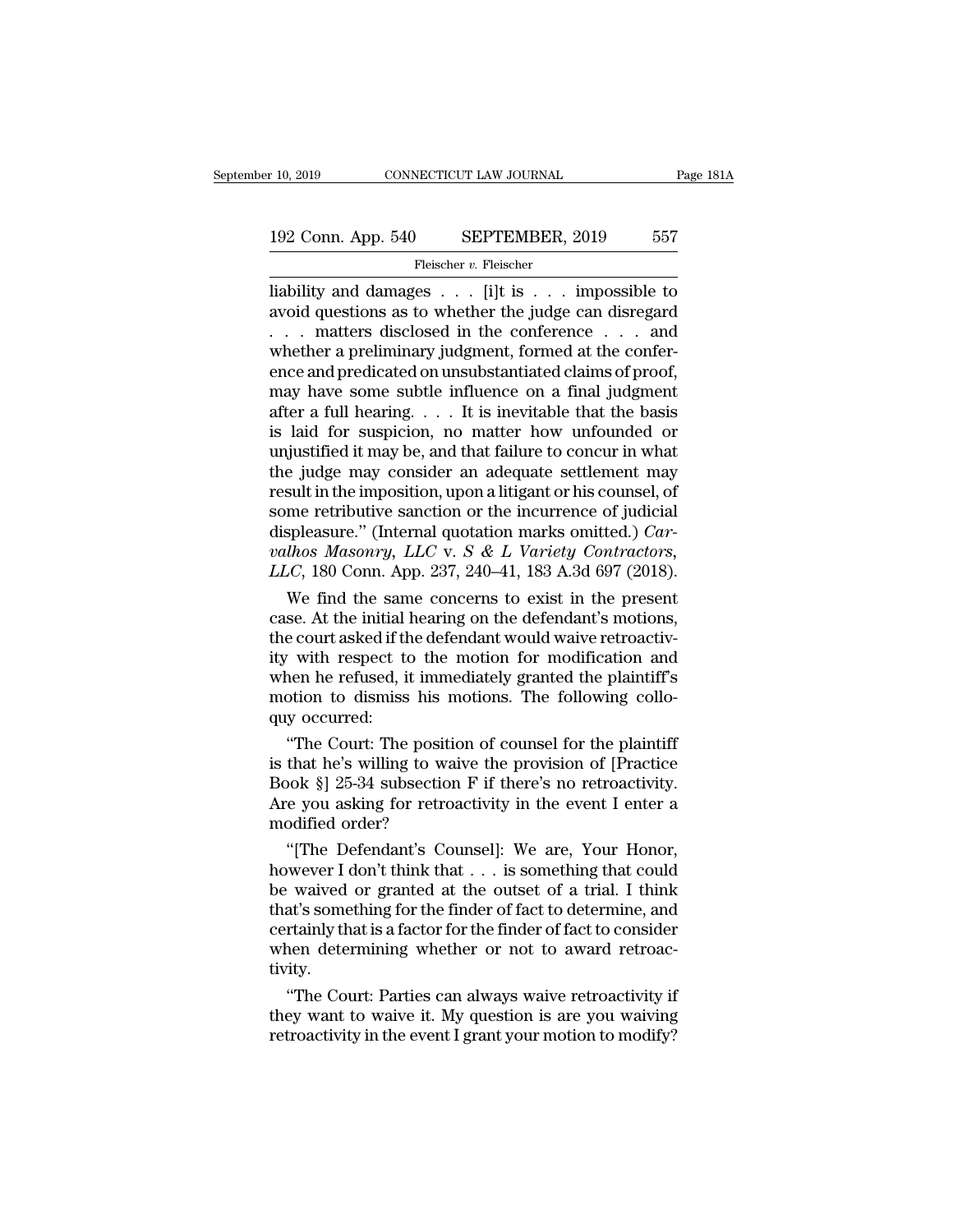### CONNECTICUT LAW JOURNAL September 10, 2019<br>558 SEPTEMBER, 2019 192 Conn. App. 540<br>Fleischer v. Fleischer Fleischer v. Fleischer CONNECTICUT LAW JOURNAL Septem<br>
SEPTEMBER, 2019 192 Conn. App. 54<br>
Fleischer v. Fleischer<br>
"[The Defendant's Counsel]: No, Your Honor.<br>
"The Court: Pardon me? SEPTEMBER, 2019 1<br>Fleischer v. Fleischer<br>"[The Defendant's Counsel]: No, `<br>"The Court: Pardon me?<br>"IThe Defendant's Counsell: No SEPTEMBER, 2019 192 Conn. App. 54<br>Fleischer v. Fleischer<br>"[The Defendant's Counsel]: No, Your Honor.<br>"The Court: Pardon me?<br>"[The Defendant's Counsel]: No, Your Honor.<br>"The Court: All motions are off for failure to compl

"[The Defendant's Counsel]: No, Your Honor.<br>"The Court: Pardon me?<br>"[The Defendant's Counsel]: No, Your Honor.<br>"The Court: All motions are off for failure to comply<br>th [§] 25-34 subsection F. They'll have to all be "The Detendant's Counser<sub>1</sub>. No, Tour Honor."<br>"The Court: Pardon me?"<br>"[The Defendant's Counsel]: No, Your Honor."<br>The Court: All motions are off for failure to comply<br>with [§] 25-34 subsection F. They'll have to all be<br>re refiled.'' "[The Defendant's Counsel]: No, Your Honor.<br>"The Court: All motions are off for failure to comply<br>th [§] 25-34 subsection F. They'll have to all be<br>filed."<br>After the court dismissed the defendant's motions,<br>e plaintiff req

"The Court: All motions are off for failure to comply<br>with  $[\S]$  25-34 subsection F. They'll have to all be<br>refiled."<br>After the court dismissed the defendant's motions,<br>the plaintiff requested a recess for the defendant's "The Court: All motions are off for failure to comply<br>with  $[\S]$  25-34 subsection F. They'll have to all be<br>refiled."<br>After the court dismissed the defendant's motions,<br>the plaintiff requested a recess for the defendant's with [§] 25-34 subsection F. They'll have to all be refiled."<br>
After the court dismissed the defendant's motions,<br>
the plaintiff requested a recess for the defendant's counsel<br>
to discuss with the defendant waiving retroac refiled."<br>After the court dismissed the defendant's motions,<br>the plaintiff requested a recess for the defendant's coun-<br>sel to discuss with the defendant waiving retroactivity.<br>The court stated in response to the request o After the court dismissed the defendant's motions,<br>the plaintiff requested a recess for the defendant's coun-<br>sel to discuss with the defendant waiving retroactivity.<br>The court stated in response to the request of the plai After the court dismissed the defendant's motions,<br>the plaintiff requested a recess for the defendant's coun-<br>sel to discuss with the defendant waiving retroactivity.<br>The court stated in response to the request of the pla the plantiff requested a recess for the defendant's counsel to discuss with the defendant waiving retroactivity.<br>The court stated in response to the request of the plaintiff's counsel, "I'll give them that opportunity. Ot sel to discuss with the defendant waiving retroactivity.<br>The court stated in response to the request of the plain-<br>tiff's counsel, "I'll give them that opportunity. Other-<br>wise, my order of dismissal will remain in effect The court stated in response to the request of the plain<br>tiff's counsel, "T'll give them that opportunity. Othe<br>wise, my order of dismissal will remain in effect and<br>anyone wants to be heard on any motions, they'll have<br>t se, my order of dismissal will remain in effect and if<br>yone wants to be heard on any motions, they'll have<br>refile them. . . . I already told you what the order's<br>ing to be *if there's no waiver*; I'm going to enforce<br>e Pr anyone wants to be heard on any motions, they'll have<br>to refile them. . . . I already told you what the order's<br>going to be *if there's no waiver*; I'm going to enforce<br>the Practice Book Rule." (Emphasis added.)<br>In this c

to refile them. . . . I already told you what the order's<br>going to be *if there's no waiver*; I'm going to enforce<br>the Practice Book Rule." (Emphasis added.)<br>In this context, the court's decision to dismiss the<br>defendant' going to be *if there's no waiver*; I'm going to enforce<br>the Practice Book Rule." (Emphasis added.)<br>In this context, the court's decision to dismiss the<br>defendant's motions gives rise to an appearance that<br>dismissal was i the Practice Book Rule." (Emphasis added.)<br>In this context, the court's decision to dismiss the<br>defendant's motions gives rise to an appearance that<br>dismissal was in retaliation for the defendant's decision<br>to decline the In this context, the court's decision to dismiss the<br>defendant's motions gives rise to an appearance that<br>dismissal was in retaliation for the defendant's decision<br>to decline the plaintiff's request that he waive retroacti In this context, the court's decision to dismiss the<br>defendant's motions gives rise to an appearance that<br>dismissal was in retaliation for the defendant's decision<br>to decline the plaintiff's request that he waive retroact detendant's motions gives rise to an appearance that<br>dismissal was in retaliation for the defendant's decision<br>to decline the plaintiff's request that he waive retroactiv-<br>ity. The fact that the court ultimately withdrew i dismissal was in retaliation for the defendant's decision<br>to decline the plaintiff's request that he waive retroactiv-<br>ity. The fact that the court ultimately withdrew its ruling<br>dismissing the motions pursuant to Practice to decline the plaintiff's request that he waive retroactivity. The fact that the court ultimately withdrew its ruling<br>dismissing the motions pursuant to Practice Book § 25-<br>34 (f) and allowed the parties the opportunity t ity. The fact that the court ultimately withdrew its ruling<br>dismissing the motions pursuant to Practice Book § 25-<br>34 (f) and allowed the parties the opportunity to brief<br>and argue the motion to dismiss does not negate ful dismissing the motions pur:<br>34 (f) and allowed the part<br>and argue the motion to di<br>the appearance that the<br>nature. A trial court cannot<br>engage in horse trading ar<br>they decline to do so.<br>The iudgment is reversed d argue the motion to dismiss does not negate fully<br>e appearance that the dismissal was punitive in<br>ture. A trial court cannot attempt to force a party to<br>gage in horse trading and then punish them when<br>ey decline to do so for the appearance that the dismissal was punitive in nature. A trial court cannot attempt to force a party to engage in horse trading and then punish them when they decline to do so.<br>The judgment is reversed and the case gage in horse trading and then punish the<br>ey decline to do so.<br>The judgment is reversed and the case is refurther proceedings in accordance with this<br>In this opinion the other judges concurred.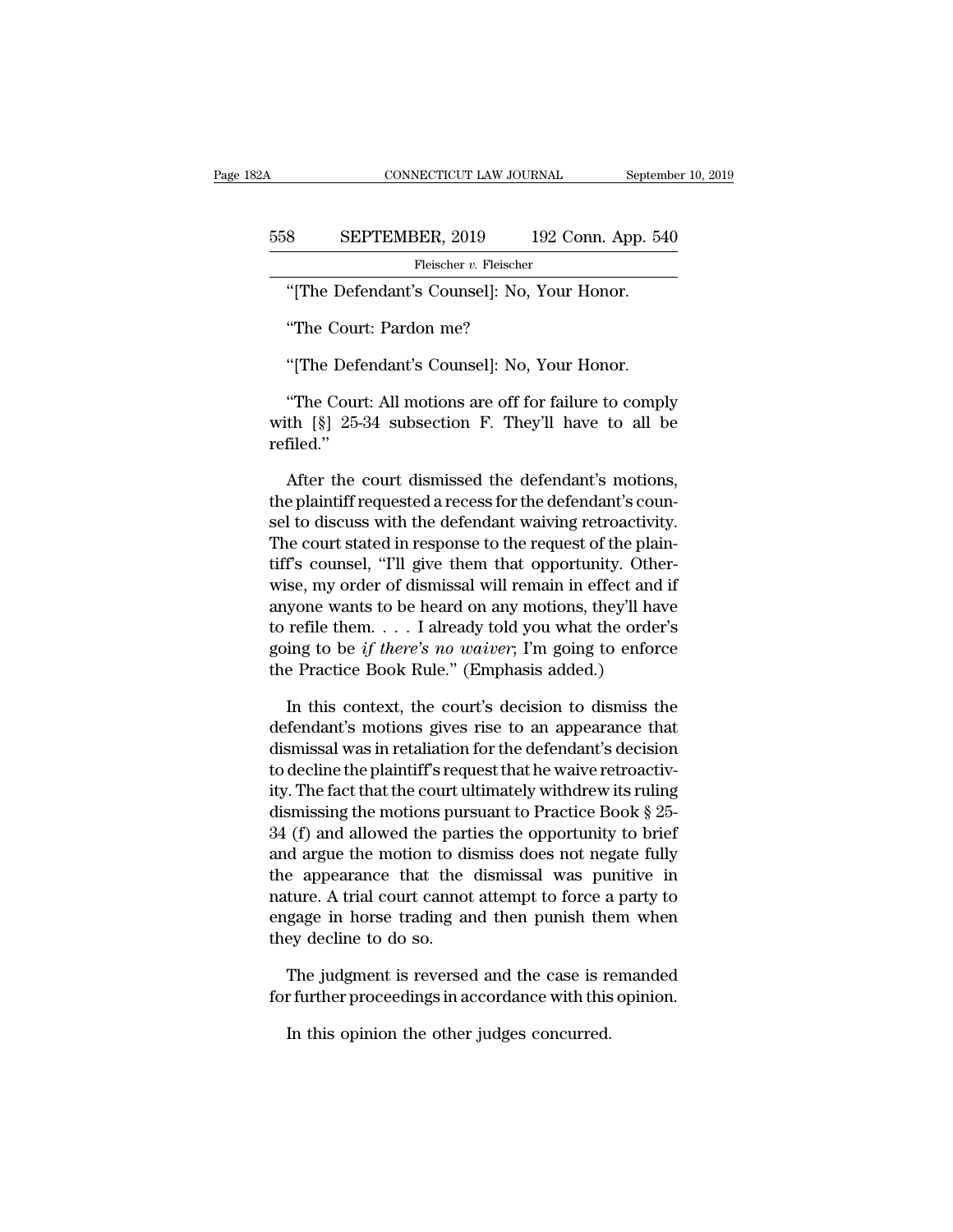# 10, 2019 CONNECTICUT LAW JOURNAL Page 183A<br>192 Conn. App. 559 SEPTEMBER, 2019 559<br>Vodovskaia-Scandura v. Hartford Headache Center, LLC Vodovskaia-Scandura *v.* Hartford Headache Center, LLC<br>Vodovskaia-Scandura *v.* Hartford Headache Center, LLC

### 12 Conn. App. 559 SEPTEMBER, 2019 559<br>
Vodovskaia-Scandura *v.* Hartford Headache Center, LLC<br>
NAILIA VODOVSKAIA-SCANDURA *v.* HARTFORD<br>
HEADACHE CENTER, LLC, ET AL. (AC 41049) EXAMPLE CENTER, 2019<br>
Hovskaia-Scandura v. Hartford Headache Center, LLC<br>
MODOVSKAIA-SCANDURA v. HARTFOF<br>
HEADACHE CENTER, LLC, ET AL.<br>
(AC 41049) SEPTEMBER, 2<br>
a v. Hartford Headache Ce<br>
JIA-SCANDURA v. 1<br>
CENTER, LLC, ET<br>
(AC 41049)<br>
d, Elgo and Moll, Js. NAILIA VODOVSKAIA-SCANDURA  $v$ . HARTFORD<br>HEADACHE CENTER, LLC, ET AL.<br>(AC 41049)<br>Alvord, Elgo and Moll, Js.

### *Syllabus*

HEADACHE CENTER, LLC, ET AL.<br>
(AC 41049)<br>
Alvord, Elgo and Moll, Js.<br>
Syllabus<br>
The plaintiff physician sought to recover damages from the defendant medi-<br>
cal practice and its sole member for negligence and intentional in  ${\rm (AC~41049)}$  <br> Alvord, Elgo and Moll, Js.<br>  $\label{thm:20} Syllabus$  plaintiff physician sought to recover damages from the defendant medical practice and its sole member for negligence and intentional infliction<br>of emotional distr Alvord, Elgo and Moll, Js.<br>
Syllabus<br>
plaintiff physician sought to recover damages from the defendant medi-<br>
cal practice and its sole member for negligence and intentional infliction<br>
of emotional distress in connection Moord, Elgo and Moll, Js.<br>Syllabus<br>plaintiff physician sought to recover damages from the defendant medical<br>practice and its sole member for negligence and intentional infliction<br>of emotional distress in connection with th *Syllabus*<br> *Syllabus*<br>
plaintiff physician sought to recover damages from the defendant medi-<br>
cal practice and its sole member for negligence and intentional infliction<br>
of emotional distress in connection with the termi plaintiff physician sought to recover damages from the defendant medical practice and its sole member for negligence and intentional infliction of emotional distress in connection with the termination of her employment. Th plantif physicial soligit to recover dantages from the detendant medical practice and its sole member for negligence and intentional infliction of emotional distress in connection with the termination of her employment. Th cal practice and its sole inentioer for negligence and intentional niniction<br>of emotional distress in connection with the termination of her employ-<br>ment, concluding that the plaintiff had not provided an evidentiary<br>found of enfotional distress in confection with the termination of her employment. The trial court granted the defendants' motion for summary judgment, concluding that the plaintiff had not provided an evidentiary foundation to ment, the dial court granted the defendants inodon to summary judg-<br>ment, concluding that the plaintiff had not provided an evidentiary<br>foundation to demonstrate the existence of a genuine issue of material<br>fact as to the propriety of the court's determination. *Held* that the trial courterinary foundation to demonstrate the existence of a genuine issue of material fact as to the extreme and outrageous conduct element of the intentional inf fact as to the extreme and outrageous conduct element of the intentional infliction of emotional distress claim, or as to the duty and causation elements of the negligence claim. From the summary judgment in favor of the d fact as to the extreme and outrageous conduct element of the intentional<br>infliction of emotional distress claim, or as to the duty and causation<br>elements of the negligence claim. From the summary judgment in favor<br>of the d innetion of emotional ustress claim, or as to the duty and causation<br>elements of the negligence claim. From the summary judgment in favor<br>of the defendants, the plaintiff appealed to this court, challenging the<br>propriety o resolved the issues, this court adopted the trial court challenging the propriety of the court's determination. *Held* that the trial court properly granted the defendants' motion for summary judgment and rendered judgment or the defendants, the plantiful appeared to this court, changing the<br>propriety of the court's determination. *Held* that the trial court properly<br>granted the defendants' motion for summary judgment and rendered<br>judgment f propriety of the court's determination. Held that the trial court properly granted the defendants' motion for summary judgment and rendered judgment for the defendants as to the plaintiff's claims of negligence and intent judgment for the defendants as to the plaint<br>iff's claims of negligence and intentional infliction of emotional distress;<br> that court having properly resolved the issues, this court adopted the trial court's thorough and Jacquetation of emotional distress; that court having properly<br>intentional infliction of emotional distress; that court having properly<br>resolved the issues, this court adopted the trial court's thorough and<br>well reasoned m

Argued May 28—officially released September 10, 2019<br>*Procedural History*<br>Action to recover damages for, inter alia, intentional resolved the issues, this court adopted the trial court's thorough and<br>well reasoned memorandum of decision as a proper statement of the<br>relevant facts, issues and applicable law.<br>Argued May 28—officially released Septembe well reasoned memorandum of decision as a proper statement of the<br>relevant facts, issues and applicable law.<br>Argued May 28—officially released September 10, 2019<br>*Procedural History*<br>Action to recover damages for, inter al relevant facts, issues and applicable law.<br>
Argued May 28—officially released September 10, 2019<br> *Procedural History*<br> **Action to recover damages for, inter alia, intentional infliction of emotional distress, and for othe** *Procedural History*<br>*Procedural History*<br>Action to recover damages for, inter alia, intentional<br>infliction of emotional distress, and for other relief,<br>brought to the Superior Court in the judicial district<br>of Hartford, w *Procedural History*<br>Action to recover damages for, inter alia, intentional<br>infliction of emotional distress, and for other relief,<br>brought to the Superior Court in the judicial district<br>of Hartford, where the court, *Brig* Action to recover damages for, inter alia, intentional<br>infliction of emotional distress, and for other relief,<br>brought to the Superior Court in the judicial district<br>of Hartford, where the court, *Bright*, *J.*, granted th brought to the Superior Court in the jud<br>of Hartford, where the court, *Bright*, *J.*,<br>defendants' motion for summary judgment<br>plaint and rendered judgment thereon, from<br>plaintiff appealed to this court. *Affirmed.*<br>*Peter* Fractional, where the court, *Bright*, *J.*, granted the fendants' motion for summary judgment on the comaint and rendered judgment thereon, from which the aintiff appealed to this court. *Affirmed.*<br>*Peter White*, with wh defendants inotion for summary judgment<br>plaint and rendered judgment thereon, from<br>plaintiff appealed to this court. Affirmed.<br>*Peter White*, with whom, on the brief, v<br>*Spinella*, for the appellant (plaintiff).<br>*Steven C.* 

### *Opinion*

Peter White, with whom, on the brief, was A. Paul<br>
inella, for the appellant (plaintiff).<br>
Steven C. Rickman, with whom was Cristina Sala-<br>
open, for the appellees (defendants).<br>
Opinion<br>
PER CURIAM. The plaintiff, Nailia  $\emph{Spinella},$  for the appellant (plaintiff).<br>Steven C. Rickman, with whom was Cristina Sala-<br>mone, for the appellees (defendants).<br> $\emph{opinion}$ <br>PER CURIAM. The plaintiff, Nailia Vodovskaia-<br>Scandura, appeals from the summary ju Steven C. Rickman, with whom was Cristina Sala-<br>mone, for the appellees (defendants).<br>opinion<br>PER CURIAM. The plaintiff, Nailia Vodovskaia-<br>Scandura, appeals from the summary judgment ren-<br>dered by the trial court in favor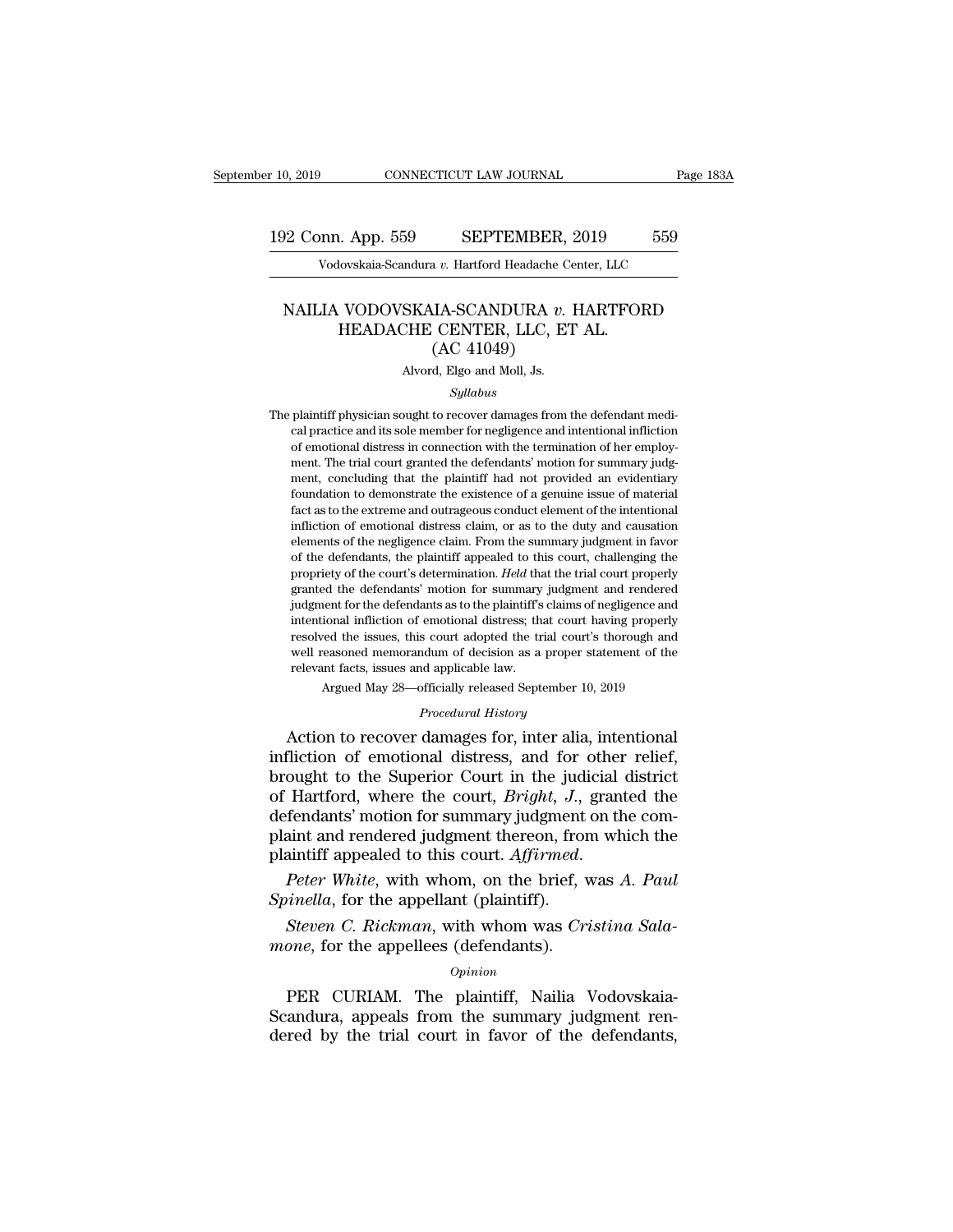# CONNECTICUT LAW JOURNAL September 10, 2019<br>560 SEPTEMBER, 2019 192 Conn. App. 559<br>Vodovskaia-Scandura v. Hartford Headache Center, LLC CONNECTICUT LAW JOURNAL September 10,<br>
SEPTEMBER, 2019 192 Conn. App. 559<br>
Vodovskaia-Scandura *v.* Hartford Headache Center, LLC<br>
Triford Headache Center, LLC, and Tanya Bilchik

CONNECTICUT LAW JOURNAL September 10, 2<br>
560 SEPTEMBER, 2019 192 Conn. App. 559<br>
Vodovskaia-Scandura v. Hartford Headache Center, LLC<br>
the Hartford Headache Center, LLC, and Tanya Bilchik,<br>
M.D.<sup>1</sup> On appeal, the plaintiff  $\frac{\text{SEPTEMBER}}{\text{Vodovskaja-Scandura } v. \text{ Hartford Headache Center, LLC}}$ <br>
the Hartford Headache Center, LLC, and Tanya Bilchik,<br>
M.D.<sup>1</sup> On appeal, the plaintiff claims that the court<br>
improperly concluded that no genuine issue of material<br>
fact existed a  $\frac{\text{SEPTEMBER, 2019}}{\text{Vodovskaja-Scandura } v. \text{ Hartford Headache Center, LLC}}$ <br>
the Hartford Headache Center, LLC, and Tanya Bilchik,<br>
M.D.<sup>1</sup> On appeal, the plaintiff claims that the court<br>
improperly concluded that no genuine issue of material<br>
fact exi  $\frac{\text{560}}{\text{Vodovskaja-Scandura } v. \text{ Hartford Headache Center, LLC}}$ <br>
Todovskaia-Scandura v. Hartford Headache Center, LLC<br>
the Hartford Headache Center, LLC, and Tanya Bilchik,<br>
M.D.<sup>1</sup> On appeal, the plaintiff claims that the court<br>
improperly conclu Vodovskaia-Scandura v. Hartford Headache Center, LLC<br>the Hartford Headache Center, LLC, and Tanya Bilchik,<br>M.D.<sup>1</sup> On appeal, the plaintiff claims that the court<br>improperly concluded that no genuine issue of material<br>fact vodovskaia-Scandura v. Hartford Headache Center, LLC<br>the Hartford Headache Center, LLC, and Tanya Bilchik,<br>M.D.<sup>1</sup> On appeal, the plaintiff claims that the court<br>improperly concluded that no genuine issue of material<br>fact the Hartford Headache Center, LLC, and Tanya Bilchik,<br>M.D.<sup>1</sup> On appeal, the plaintiff claims that the court<br>improperly concluded that no genuine issue of material<br>fact existed as to (1) the extreme and outrageous con-<br>duc  $M.D.^1$  On appeal, the plaintiff claims that<br>improperly concluded that no genuine issue<br>fact existed as to (1) the extreme and outra<br>duct element of her intentional infliction of<br>distress claim, and (2) the duty and causat properly concluded that ho gentume issue of material<br>ct existed as to (1) the extreme and outrageous con-<br>ict element of her intentional infliction of emotional<br>stress claim, and (2) the duty and causation elements<br>her neg ract existed as to (1) the extreme and outrageous conduct element of her intentional infliction of emotional<br>distress claim, and (2) the duty and causation elements<br>of her negligence claim. We disagree and, accordingly,<br>a

distress claim, and (2) the duty and causation elements<br>of her negligence claim. We disagree and, accordingly,<br>affirm the judgment of the trial court.<br>Following the termination of her employment, the<br>plaintiff commenced th distress claim, and (2) the duty and causation elements<br>of her negligence claim. We disagree and, accordingly,<br>affirm the judgment of the trial court.<br>Following the termination of her employment, the<br>plaintiff commenced t of her hegigence claim. We usagree and, accordingly,<br>affirm the judgment of the trial court.<br>Following the termination of her employment, the<br>plaintiff commenced this civil action against the defen-<br>dants in 2013. Her seco annum the judgment of the that court.<br>Following the termination of her employment, the<br>plaintiff commenced this civil action against the defen-<br>dants in 2013. Her second amended complaint con-<br>tained twelve counts.<sup>2</sup> In r Following the termination of her employment, the<br>plaintiff commenced this civil action against the defen-<br>dants in 2013. Her second amended complaint con-<br>tained twelve counts.<sup>2</sup> In response, the defendants filed<br>an answe replevin. Ints in 2013. Her second amended complaint con-<br>ined twelve counts.<sup>2</sup> In response, the defendants filed<br>answer and several special defenses. Hartford Head-<br>he Center, LLC, also filed a counterclaim against the<br>aintiff sou rained twelve counts. In response, the defendants filed<br>an answer and several special defenses. Hartford Head-<br>ache Center, LLC, also filed a counterclaim against the<br>plaintiff sounding in conversion, statutory theft, and<br>

an answer and several special defenses. Hartford Head-<br>ache Center, LLC, also filed a counterclaim against the<br>plaintiff sounding in conversion, statutory theft, and<br>replevin.<br>The defendants thereafter filed a motion for s ache Center, LLC, also thed a counterclaint against the plaintiff sounding in conversion, statutory theft, and<br>replevin.<br>The defendants thereafter filed a motion for summary<br>judgment on all twelve counts of that complaint. plantiful sounding in conversion, statutory then, and<br>replevin.<br>The defendants thereafter filed a motion for summary<br>judgment on all twelve counts of that complaint. In<br>opposing the motion, the plaintiff conceded that she<br> replevin.<br>The defendants thereafter filed a motion for summary<br>judgment on all twelve counts of that complaint. In<br>opposing the motion, the plaintiff conceded that she<br>could not prevail on ten of her twelve counts and, thu The defendants thereafter filed a motion for summary<br>judgment on all twelve counts of that complaint. In<br>opposing the motion, the plaintiff conceded that she<br>could not prevail on ten of her twelve counts and, thus,<br>request judgment on all twelve counts of that complaint. In opposing the motion, the plaintiff conceded that she could not prevail on ten of her twelve counts and, thus, requested leave to amend her complaint accordingly.<sup>3</sup> In gr opposing the motion, the plaintiff conceded that she<br>could not prevail on ten of her twelve counts and, thus,<br>requested leave to amend her complaint accordingly.<sup>3</sup> In<br>granting that request, the court indicated that it wou could not prevail on ten of her twelve counts and, thus,<br>requested leave to amend her complaint accordingly.<sup>3</sup> In<br>granting that request, the court indicated that it would<br>consider the defendants' motion for summary judgme onsider the defendants' motion for summary judgment<br>1 light of the allegations set forth in her revised plead-<br>1g. Days later, the plaintiff filed her amended com-<br>1 at all relevant times, Bilchik was the sole member of Ha in light of the allegations set forth in her revised pleading. Days later, the plaintiff filed her amended complaint, which contained two counts alleging intentional  $\frac{1}{1}$  At all relevant times, Bilchik was the sole m

ing. Days later, the plaintiff filed her amended complaint, which contained two counts alleging intentional<br><sup>1</sup> At all relevant times, Bilchik was the sole member of Hartford Headache<br>Center, LLC. It is undisputed that Bil plaint, which contained two counts alleging intentional<br>
<sup>1</sup>At all relevant times, Bilchik was the sole member of Hartford Headache<br>
Center, LLC. It is undisputed that Bilchik extended an offer of employment<br>
to the plain <sup>1</sup> At all relevant times, Bilchik was the sole member of Hartford Headache Center, LLC. It is undisputed that Bilchik extended an offer of employment to the plaintiff as a staff physician following the completion of her

Center, LLC. It is undisputed that Bilchik extended an offer of employment<br>to the plaintiff as a staff physician following the completion of her medi-<br>cal residency.<br><sup>2</sup> Inher second amended complaint, the plaintiff allege slander, the main influence and influence and once of employment to the plaintiff as a staff physician following the completion of her medical residency.<br>
<sup>2</sup> Inher second amended complaint, the plaintiff alleged breach of emotional distress, and negligence.<br>
<sup>2</sup> In her second amended complaint, the plaintiff alleged breach of contract, breach of the covenant of good faith and fair dealing, fraud, libel, three counts of slander, two counts o breach of the covenant of good faith and fair dealing, fraud, libel, three counts of slander, two counts of what the plaintiff termed "defamation/slander," intentional infliction of emotional distress, negligent inflictio slander," intentional infliction of emotional distress, negligent infliction of

counts of slander, two counts of what the plaintiff termed "defamation"<br>counts of slander, wo counts of what the plaintiff termed "defamation"<br>slander," intentional infliction of emotional distress, negligent infliction of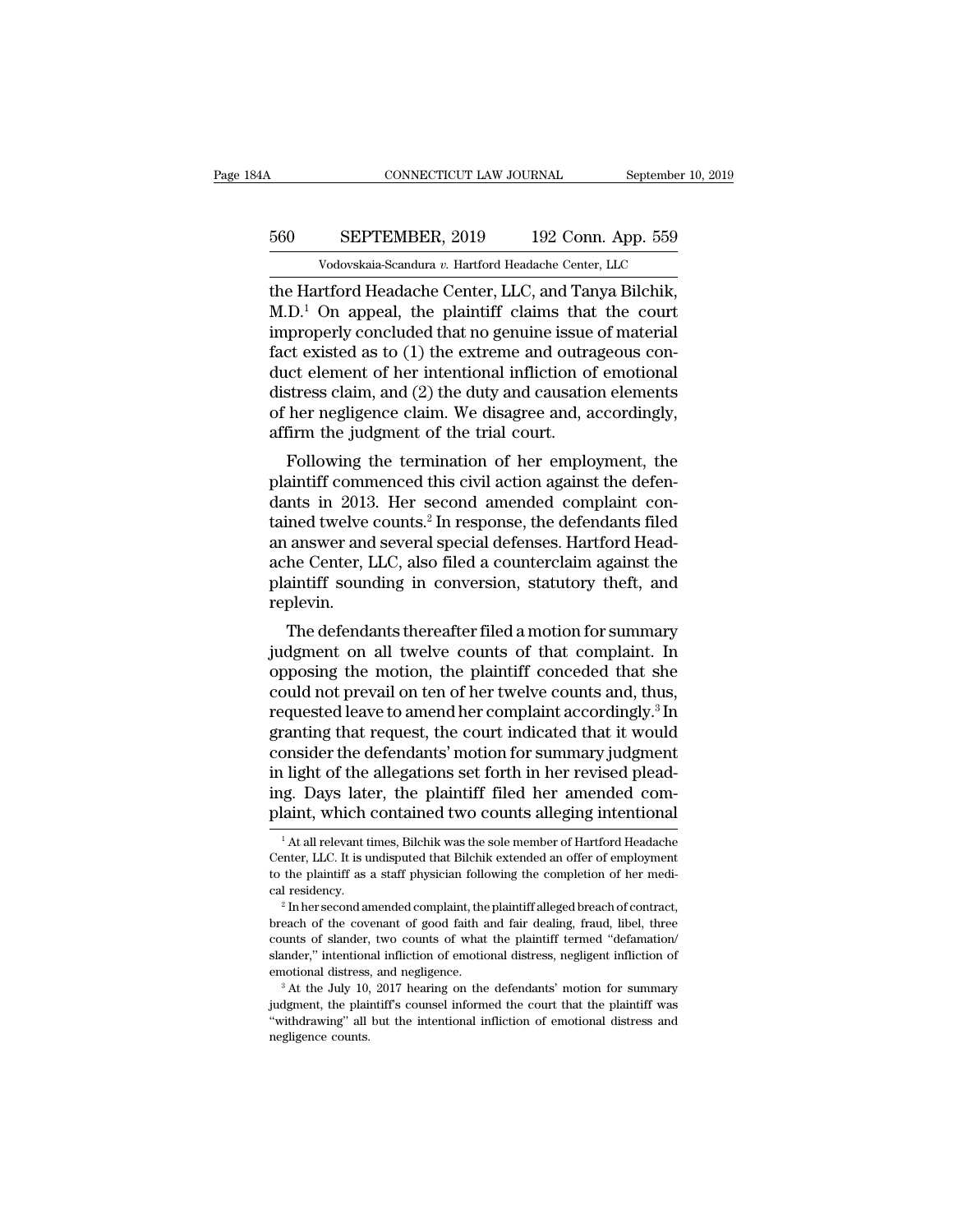# 10, 2019 CONNECTICUT LAW JOURNAL Page 185A<br>192 Conn. App. 559 SEPTEMBER, 2019 561<br>Vodovskaia-Scandura v. Hartford Headache Center, LLC Vodovskaia-Scandura *v.* Hartford Headache Center, LLC<br>Vodovskaia-Scandura *v.* Hartford Headache Center, LLC<br>On of emotional distress and negligence. By mem-

Infliction of emotional distress and negligence. By mem-<br>
The original distress and negligence. By mem-<br>
The original distress and negligence. By mem-<br>
First and negligence. By mem-<br>
The count appearance of law that indepe 192 Conn. App. 559 SEPTEMBER, 2019 561<br>Vodovskaia-Scandura v. Hartford Headache Center, LLC<br>infliction of emotional distress and negligence. By mem-<br>orandum of decision dated October 31, 2017, the court<br>concluded, as a mat 192 Conn. App. 559 SEPTEMBER, 2019 561<br>Vodovskaia-Scandura v. Hartford Headache Center, LLC<br>infliction of emotional distress and negligence. By mem-<br>orandum of decision dated October 31, 2017, the court<br>concluded, as a ma 192 Conn. App. 559 SEPTEMBER, 2019 561<br>
Vodovskaia-Scandura v. Hartford Headache Center, LLC<br>
infliction of emotional distress and negligence. By mem-<br>
orandum of decision dated October 31, 2017, the court<br>
concluded, as Vodovskaia-Scandura v. Hartford Headache Center, LLC<br>
infliction of emotional distress and negligence. By memorandum of decision dated October 31, 2017, the court<br>
concluded, as a matter of law, that judgment should<br>
ente volovskala-scandara v. Hartord Headache Center, LLC<br>infliction of emotional distress and negligence. By mem-<br>orandum of decision dated October 31, 2017, the court<br>concluded, as a matter of law, that judgment should<br>enter infliction of emotional distress and negligence. By memorandum of decision dated October 31, 2017, the court<br>concluded, as a matter of law, that judgment should<br>enter in favor of the defendants on both counts because<br>the p orandum of decision dated October 31, 2017, the court<br>concluded, as a matter of law, that judgment should<br>enter in favor of the defendants on both counts because<br>the plaintiff had not provided an evidentiary foundation<br>to concluded, as a matter of law, that judgment should<br>enter in favor of the defendants on both counts because<br>the plaintiff had not provided an evidentiary foundation<br>to demonstrate the existence of a genuine issue of mate-<br> enter in favor of the defendants on both counts because<br>the plaintiff had not provided an evidentiary foundation<br>to demonstrate the existence of a genuine issue of mate-<br>rial fact as to the extreme and outrageous conduct<br>e the plaintiff had not provided an evidentia<br>to demonstrate the existence of a genuine<br>rial fact as to the extreme and outrage<br>element of her intentional infliction of e<br>tress claim or the duty and causation ele<br>negligence If fact as to the extreme and outrageous conduct<br>
ement of her intentional infliction of emotional dis-<br>
ess claim or the duty and causation elements of her<br>
gligence claim.<sup>4</sup> On appeal, the plaintiff challenges<br>
e propri rial fact as to the extreme and outrageous conduct<br>element of her intentional infliction of emotional dis-<br>tress claim or the duty and causation elements of her<br>negligence claim.<sup>4</sup> On appeal, the plaintiff challenges<br>the

ments claim or the duty and causation elements of her<br>negligence claim.<sup>4</sup> On appeal, the plaintiff challenges<br>the propriety of that determination.<br>Our examination of the pleadings, affidavits, and<br>other proof submitted, a show that the plaintiff challenges<br>the propriety of that determination.<br>Our examination of the pleadings, affidavits, and<br>other proof submitted, as well as the briefs and argu-<br>ments of the parties, persuades us that the j the propriety of that determination.<br>
Our examination of the pleadings, affidavits, and<br>
other proof submitted, as well as the briefs and argu-<br>
ments of the parties, persuades us that the judgment<br>
should be affirmed. The Our examination of the pleadings, affidavits, and<br>other proof submitted, as well as the briefs and argu-<br>ments of the parties, persuades us that the judgment<br>should be affirmed. The issues properly were resolved<br>in the cou Our examination of the pleadings, affidavits, and<br>
other proof submitted, as well as the briefs and argu-<br>
ments of the parties, persuades us that the judgment<br>
should be affirmed. The issues properly were resolved<br>
in the other proof submitted, as well as the briefs and arguments of the parties, persuades us that the judgment<br>should be affirmed. The issues properly were resolved<br>in the court's thorough and well reasoned memorandum<br>of decisi ments of the parties, persuades us that the judgment<br>should be affirmed. The issues properly were resolved<br>in the court's thorough and well reasoned memorandum<br>of decision. See *Vodovskaia-Scandura* v. *Hartford*<br>*Headache* should be affirmed. The issues properly were resolved<br>in the court's thorough and well reasoned memorandum<br>of decision. See *Vodovskaia-Scandura* v. *Hartford*<br>*Headache Center*, *LLC*, Superior Court, judicial district<br>of Headache Center, LLC, Superior Court, judicial district<br>of Hartford, Docket No. CV-13-6044074-S (October 31,<br>2017) (reprinted at 192 Conn. App. 562, A.3d<br>We therefore adopt it as a proper statement of the<br><sup>4</sup>Hartford Heada of Hartford, Docket No. CV-13-6044074-S (October 31, 2017) (reprinted at 192 Conn. App. 562, A.3d ).<br>We therefore adopt it as a proper statement of the <sup>4</sup>Hartford Headache Center, LLC, also sought summary judgment on its

<sup>2017) (</sup>reprinted at 192 Conn. App. 562, A.3d ).<br>We therefore adopt it as a proper statement of the  $\overline{ }^4$ Hartford Headache Center, LLC, also sought summary judgment on its counterclaim, which the court denied. Because We therefore adopt it as a proper statement of the<br>
<sup>4</sup> Hartford Headache Center, LLC, also sought summary judgment on its<br>
counterclaim, which the court denied. Because the court's October 31, 2017<br>
judgment disposed of t <sup>4</sup> Hartford Headache Center, LLC, also sought summary judgment on its counterclaim, which the court denied. Because the court's October 31, 2017 judgment disposed of the entirety of the plaintiff's complaint, it is a fin <sup>4</sup> Hartford Headache Center, LLC, also sought summary judgment on its counterclaim, which the court denied. Because the court's October 31, 2017 judgment disposed of the entirety of the plaintiff's complaint, it is a fin counterclaim, which the court denied. Because the court's October 31, 2017<br>judgment disposed of the entirety of the plaintiff's complaint, it is a final<br>judgment for purposes of appeal. See Practice Book § 61-2 (judgment independent disposed of the entirety of the plaintiff's complaint, it is a final judgment for purposes of appeal. See Practice Book § 61-2 (judgment rendered on entire complaint is final judgment); *Heyman Associates No.* gludgment for purposes of appeal. See Practice Book § 61-2 (judgment rendered on entire complaint is final judgment); *Heyman Associates No.* 5, *L.P.* v. *FelCor TRS Guarantor*, *L.P.*, 153 Conn. App. 387, 396 n.11, 102 dered on entire complaint is final judgment); *Heyman Associates No. 5*, *L.P.* v. *FelCor TRS Guarantor*, *L.P.*, 153 Conn. App. 387, 396 n.11, 102 A.3d 87 ("the defendant has . . . appealed from a final judgment insofar L.P. v. FelCor TRS Guarantor, L.P., 153 Conn. App. 387, 396 n.11, 102 A.3d<br>E.P. v. FelCor TRS Guarantor, L.P., 153 Conn. App. 387, 396 n.11, 102 A.3d<br>87 ("the defendant has . . . appealed from a final judgment insofar as a 87 ("the defendant has . . . appealed from a final judgment insofar as at the time the appeal was taken the court had adjudicated the entirety of the plaintiffs' complaint"), cert. denied, 315 Conn. 901, 104 A.3d 106 (201 the time the appeal was taken the court had adjudicated the entirety of the plaintiffs' complaint"), cert. denied, 315 Conn. 901, 104 A.3d 106 (2014). Although the plaintiff was entitled under our rules of practice to defe plaintiffs' complaint"), cert. denied, 315 Conn. 901, 104 A.3d 106 (2014).<br>Although the plaintiff was entitled under our rules of practice to defer the<br>present appeal until judgment is rendered on the pending counterclaim Although the plaintiff was entitled under our rules of practice to defer the present appeal until judgment is rendered on the pending counterclaim, she was not obligated to do so. Practice Book  $\S$  61-2 provides in releva Fresent appeal until judgment is rendered on the pending counterclaim, she was not obligated to do so. Practice Book  $\S 61-2$  provides in relevant part that "[i]f at the time a judgment referred to in this section is rend was not obligated to do so. Practice Book § 61-2 provides in relevant part that "[i]f at the time a judgment referred to in this section is rendered, an undisposed complaint, counterclaim or cross complaint remains in the that "[i]f at the time a judgment referred to in this section is rendered, an appeal from such a judgment  $may$  be deferred (unless the appellee objects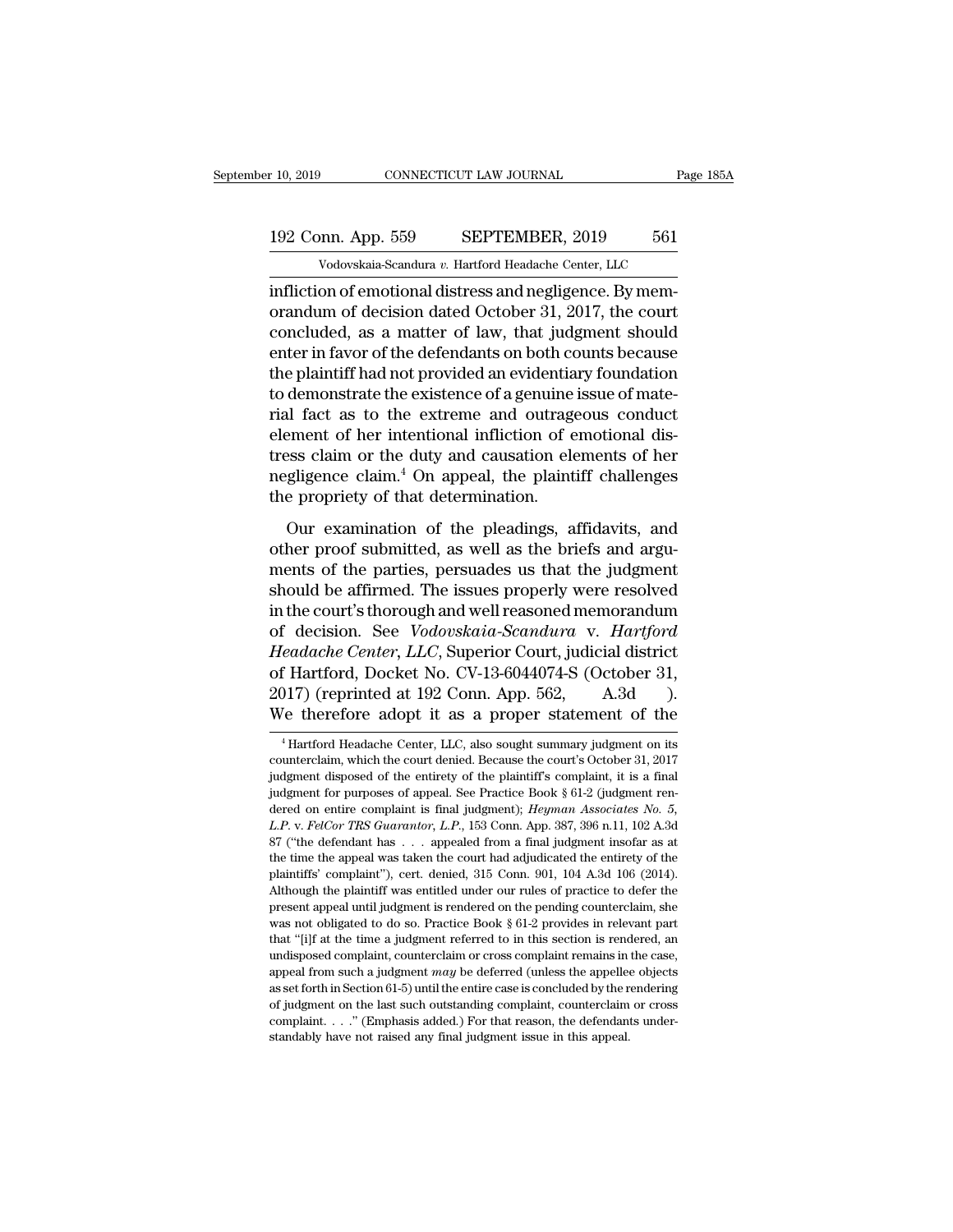# CONNECTICUT LAW JOURNAL September 10, 2019<br>562 SEPTEMBER, 2019 192 Conn. App. 559<br>Vodovskaia-Scandura v. Hartford Headache Center, LLC CONNECTICUT LAW JOURNAL September 10,<br>
SEPTEMBER, 2019 192 Conn. App. 559<br>
Vodovskaia-Scandura *v.* Hartford Headache Center, LLC<br>
and an applicable law as it would

CONNECTICUT LAW JOURNAL September 10, 2019<br>
SEPTEMBER, 2019 192 Conn. App. 559<br>
Vodovskaia-Scandura v. Hartford Headache Center, LLC<br>
relevant facts, issues, and applicable law, as it would<br>
serve no useful purpose for us SEPTEMBER, 2019 192 Conn. App. 559<br>
Vodovskaia-Scandura v. Hartford Headache Center, LLC<br>
relevant facts, issues, and applicable law, as it would<br>
serve no useful purpose for us to repeat the discussion<br>
contained therein. SEPTEMBER, 2019 192 Conn. App. 559<br>
Vodovskaia-Scandura v. Hartford Headache Center, LLC<br>
relevant facts, issues, and applicable law, as it would<br>
serve no useful purpose for us to repeat the discussion<br>
contained therein. *Por EPTEMBER, 2019* 192 Conn. App. 559<br> *Vodovskaia-Scandura v. Hartford Headache Center, LLC*<br> *Power Line Construction* v. *Connecticut Siting Coun-*<br> *Contained therein. See Citizens Against Overhead Power Line Constru Columbury, 2012* Columbury, 2013<br> *columbury v. Hartford Headache Center, LLC*<br>
relevant facts, issues, and applicable law, as it would<br>
serve no useful purpose for us to repeat the discussion<br>
contained therein. See *Cit* Vodovskaia-Scandura v. Hartford Headache Center, LLC<br>
relevant facts, issues, and applicable law, as it would<br>
serve no useful purpose for us to repeat the discussion<br>
contained therein. See *Citizens Against Overhead*<br> *P* rive no useful purpose for us to<br>mtained therein. See *Citizens*<br>*nuer Line Construction v. Conn*<br>*l*, 311 Conn. 259, 262, 86 A.3d 4<br>*eat Expression Dental Centers*<br>0 Conn. App. 79, 81, 153 A.3d 6<br>The judgment is affirmed.

### APPENDIX

### %10 Conn. App. 79, 81, 153 A.3d 687 (2017).<br>
The judgment is affirmed.<br>
MAILIA VODOVSKAIA-SCANDURA *v.* HARTFORD<br>
HEADACHE CENTER, LLC, ET AL.\* dgment is affirmed.<br>
APPENDIX<br>
APPENDIX<br>
AUCODOVSKAIA-SCANDURA v. HARTFORD<br>
HEADACHE CENTER, LLC, ET AL.\*<br>
Superior Court, Judicial District of Hartford<br>
File No. CV 13.6044974.8  $\begin{minipage}{0.9\linewidth} \textbf{APPENDIX} \\ \textbf{CADACHE CENTER, LLC, ET AL.*} \\ \textbf{Superior Court, Judicial District of Hartford File No. CV-13-6044074-S} \end{minipage}$ APPENDIX<br>SKAIA-SCANDURA v. HAF<br>HE CENTER, LLC, ET AL.<br>Court, Judicial District of Hartford<br>File No. CV-13-6044074-S<br>prandum filed October 31, 2017 OOVSKAIA-SCANDURA v. HARTF<br>DACHE CENTER, LLC, ET AL.\*<br>erior Court, Judicial District of Hartford<br>File No. CV-13-6044074-S<br>Memorandum filed October 31, 2017<br>Proceedings

*Proceedings*

HEADACHE CENTER, LLC, ET AL.\*<br>
Superior Court, Judicial District of Hartford<br>
File No. CV-13-6044074-S<br>
Memorandum filed October 31, 2017<br> *Proceedings*<br>
Memorandum of decision on defendants' motion for<br>
mmary judgment. *M* Superior Court, Judicial District of Hartford<br>File No. CV-13-6044074-S<br>Memorandum filed October 31, 2017<br>*Proceedings*<br>Memorandum of decision on defendants' motion<br>summary judgment. *Motion granted in part*.<br>A. Paul Spinel *Proceedings*<br>*Proceedings*<br>Memorandum of decision on defendants' motion for<br>mmary judgment. Motion granted in part.<br>A. Paul Spinella, for the plaintiff.<br>Steven C. Rickman, Hugh W. Cuthbertson and Cris-<br>na Salamone, for th *Proceedings*<br>
Memorandum of decision on defendan<br>
summary judgment. *Motion granted in*<br> *A. Paul Spinella*, for the plaintiff.<br> *Steven C. Rickman, Hugh W. Cuthbert*<br> *tina Salamone,* for the defendants.<br> *Opinion* 

A. Paul Spinella<br>A. Paul Spinella<br>Steven C. Rickm<br>na Salamone, for<br>BRIGHT, J.

*Opinion*

### I

### INTRODUCTION

Opinion<br>
DRIGHT, J.<br>
I<br>
This action arises out of the plaintiff's employment<br>
th the defendant Hartford Headache Center, LLC<br>
LC) The defendant Tanya Bilebik is the sole member BRIGHT, J.<br>
I<br>
INTRODUCTION<br>
This action arises out of the plaintiff's employment<br>
with the defendant Hartford Headache Center, LLC<br>
(LLC). The defendant Tanya Bilchik is the sole member<br>
of the LLC. The plaintiff's second I<br>
I<br>
I<br>
I<br>
INTRODUCTION<br>
This action arises out of the plaintiff's employment<br>
with the defendant Hartford Headache Center, LLC<br>
(LLC). The defendant Tanya Bilchik is the sole member<br>
of the LLC. The plaintiff's second am INTRODUCTION<br>This action arises out of the plaintiff's employment<br>with the defendant Hartford Headache Center, LLC<br>(LLC). The defendant Tanya Bilchik is the sole member<br>of the LLC. The plaintiff's second amended complaint<br> INTRODUCTION<br>This action arises out of the plaintiff's employment<br>with the defendant Hartford Headache Center, LLC<br>(LLC). The defendant Tanya Bilchik is the sole member<br>of the LLC. The plaintiff's second amended complaint<br> ith the defendant Hartford Headache Center, LLC<br>LLC). The defendant Tanya Bilchik is the sole member<br>f the LLC. The plaintiff's second amended complaint<br>ated April 29, 2015, alleged twelve causes of action<br>\*Affirmed. *Vodo* (LLC). The defendant Tanya<br>of the LLC. The plaintiff's :<br>dated April 29, 2015, alleg<br>\*Affirmed. *Vodovskaia-Scandura* v<br>Conn. App. 559, A.3d (2019).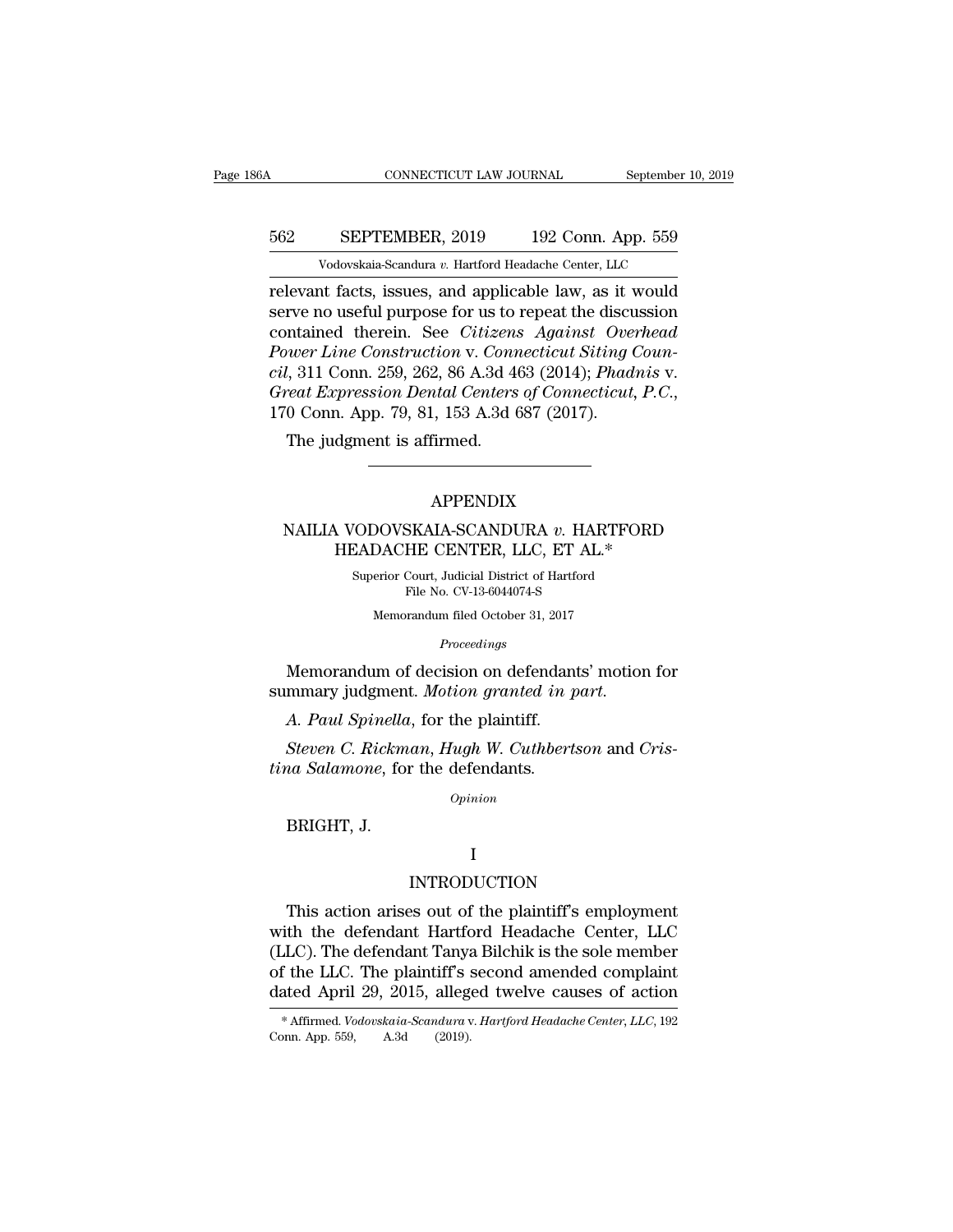# 10, 2019 CONNECTICUT LAW JOURNAL Page 187A<br>192 Conn. App. 559 SEPTEMBER, 2019 563<br>Vodovskaia-Scandura v. Hartford Headache Center, LLC Vodovskaia-Scandura *v.* Hartford Headache Center, LLC<br>Vodovskaia-Scandura *v.* Hartford Headache Center, LLC<br>Uto how the plaintiff was treated while employed

related to how the plaintiff was treated while employed<br>
to the LLC. The defendants have moved for summary<br>
related to how the plaintiff was treated while employed<br>
by the LLC. The defendants have moved for summary<br>
indime 192 Conn. App. 559 SEPTEMBER, 2019 563<br>Vodovskaia-Scandura v. Hartford Headache Center, LLC<br>related to how the plaintiff was treated while employed<br>by the LLC. The defendants have moved for summary<br>judgment as to all twelv 192 Conn. App. 559 SEPTEMBER, 2019 563<br>Vodovskaia-Scandura v. Hartford Headache Center, LLC<br>related to how the plaintiff was treated while employed<br>by the LLC. The defendants have moved for summary<br>judgment as to all twel 192 Conn. App. 559 SEPTEMBER, 2019 563<br>
Vodovskaia-Scandura v. Hartford Headache Center, LLC<br>
related to how the plaintiff was treated while employed<br>
by the LLC. The defendants have moved for summary<br>
judgment as to all t Vodovskaia-Scandura v. Hartford Headache Center, LLC<br>related to how the plaintiff was treated while employed<br>by the LLC. The defendants have moved for summary<br>judgment as to all twelve counts. The LLC also seeks<br>summary ju vodovskaa-Scandura v. Hartford Headache Center, LLC<br>related to how the plaintiff was treated while employed<br>by the LLC. The defendants have moved for summary<br>judgment as to all twelve counts. The LLC also seeks<br>summary ju related to how the plaintiff was treated while employed<br>by the LLC. The defendants have moved for summary<br>judgment as to all twelve counts. The LLC also seeks<br>summary judgment on its six count counterclaim, which<br>alleges t by the LLC. The defendants have moved for summary<br>judgment as to all twelve counts. The LLC also seeks<br>summary judgment on its six count counterclaim, which<br>alleges that the plaintiff converted and stole records<br>belonging judgment as to all twelve counts. The LLC also seeks<br>summary judgment on its six count counterclaim, which<br>alleges that the plaintiff converted and stole records<br>belonging to the LLC, including certain confidential<br>patient summary judgment on its six count counterclaim, which<br>alleges that the plaintiff converted and stole records<br>belonging to the LLC, including certain confidential<br>patient records. In response, the plaintiff concedes that<br>ju alleges that the plaintiff converted and stole records<br>belonging to the LLC, including certain confidential<br>patient records. In response, the plaintiff concedes that<br>judgment should enter for the defendants on ten of the<br>t belonging to the LLC, including certain confidential<br>patient records. In response, the plaintiff concedes that<br>judgment should enter for the defendants on ten of the<br>twelve counts of her complaint. She argues, however,<br>tha patient records. In response, the plaintiff concedes that<br>judgment should enter for the defendants on ten of the<br>twelve counts of her complaint. She argues, however,<br>that there are genuine issues of material fact as to her judgment should enter for the defendants on ten of the<br>twelve counts of her complaint. She argues, however,<br>that there are genuine issues of material fact as to her<br>intentional infliction of emotional distress claim (ninth twelve counts of her complaint. She argues, however,<br>that there are genuine issues of material fact as to her<br>intentional infliction of emotional distress claim (ninth<br>count) and her negligence claim (eleventh count). As<br>t that there are genuine issues of material fact as to her intentional infliction of emotional distress claim (ninth count) and her negligence claim (eleventh count). As to the counterclaim, the plaintiff does not deny takin intentional infliction of er<br>count) and her negligenc<br>to the counterclaim, the p<br>the records in question, bu<br>are time barred. Consequ<br>summary judgment enter<br>of the counterclaim.<br>The bases for the inten For the counterclaim, the plaintiff does not deny taking<br>the counterclaim, the plaintiff does not deny taking<br>e records in question, but argues that the LLC's claims<br>e time barred. Consequently, the plaintiff asks that<br>mma to the counterclaint, the plaintiff does not derly taking<br>the records in question, but argues that the LLC's claims<br>are time barred. Consequently, the plaintiff asks that<br>summary judgment enter in her favor on all six coun

Frame in the barrel. Consequently, the plaintiff asks that<br>summary judgment enter in her favor on all six counts<br>of the counterclaim.<br>The bases for the intentional infliction of emotional<br>distress claim, as pled in the sec are time barred. Consequently, the plaintiff asks that<br>summary judgment enter in her favor on all six counts<br>of the counterclaim.<br>The bases for the intentional infliction of emotional<br>distress claim, as pled in the second summary judgment enter in her lavor on an six counts<br>of the counterclaim.<br>The bases for the intentional infliction of emotional<br>distress claim, as pled in the second amended com-<br>plaint, are that the defendants misrepresen of the counterclaint.<br>The bases for the intentional infliction of emotional<br>distress claim, as pled in the second amended com-<br>plaint, are that the defendants misrepresented to others<br>that the plaintiff had engaged in impr The bases for the intentional infliction of emotional<br>distress claim, as pled in the second amended com-<br>plaint, are that the defendants misrepresented to others<br>that the plaintiff had engaged in improper conduct and<br>a lac distress claim, as pled in the second amended complaint, are that the defendants misrepresented to others that the plaintiff had engaged in improper conduct and a lack of integrity in the performance of her professional du plaint, are that the defendants misrepresented to others<br>that the plaintiff had engaged in improper conduct and<br>a lack of integrity in the performance of her professional<br>duties; the defendants solicited false complaints a that the plaintiff had engaged in improper conduct and<br>a lack of integrity in the performance of her professional<br>duties; the defendants solicited false complaints about<br>the plaintiff from patients and included those falsi a lack of integrity in the performance of her professional<br>duties; the defendants solicited false complaints about<br>the plaintiff from patients and included those falsities<br>in patient medical records and charts; and the def duties; the defendants solicited false complaints about<br>the plaintiff from patients and included those falsities<br>in patient medical records and charts; and the defen-<br>dants, in an effort to distort the plaintiff's professi the plaintiff from patients and included those falsities<br>in patient medical records and charts; and the defen-<br>dants, in an effort to distort the plaintiff's professional<br>achievements, omitted materials from her personal f in patient medical records and charts; and the defendants, in an effort to distort the plaintiff's professional achievements, omitted materials from her personal file that reflected favorably on her performance as a physic dants, in an effort to distort the plaintiff's professional achievements, omitted materials from her personal file<br>that reflected favorably on her performance as a physician. In their motion for summary judgment, the defen mevenients, omitted materials from her personal me<br>at reflected favorably on her performance as a physi-<br>an. In their motion for summary judgment, the defen-<br>nts argue that none of these allegations, even if true,<br>e suffic allegation. In their motion for summary judgment, the defendants argue that none of these allegations, even if true, are sufficiently extreme or outrageous to support a claim of intentional infliction of emotional distress

East. In their motion for summary judgment, the defendants argue that none of these allegations, even if true, are sufficiently extreme or outrageous to support a claim of intentional infliction of emotional distress.<br>The dants argue that hole of these anegations, even if the,<br>are sufficiently extreme or outrageous to support a<br>claim of intentional infliction of emotional distress.<br>The basis for the plaintiff's negligence claim is her<br>alleg are sunctently extreme of outrageous to support a<br>claim of intentional infliction of emotional distress.<br>The basis for the plaintiff's negligence claim is her<br>allegation that the defendants refused to allow the plain-<br>tiff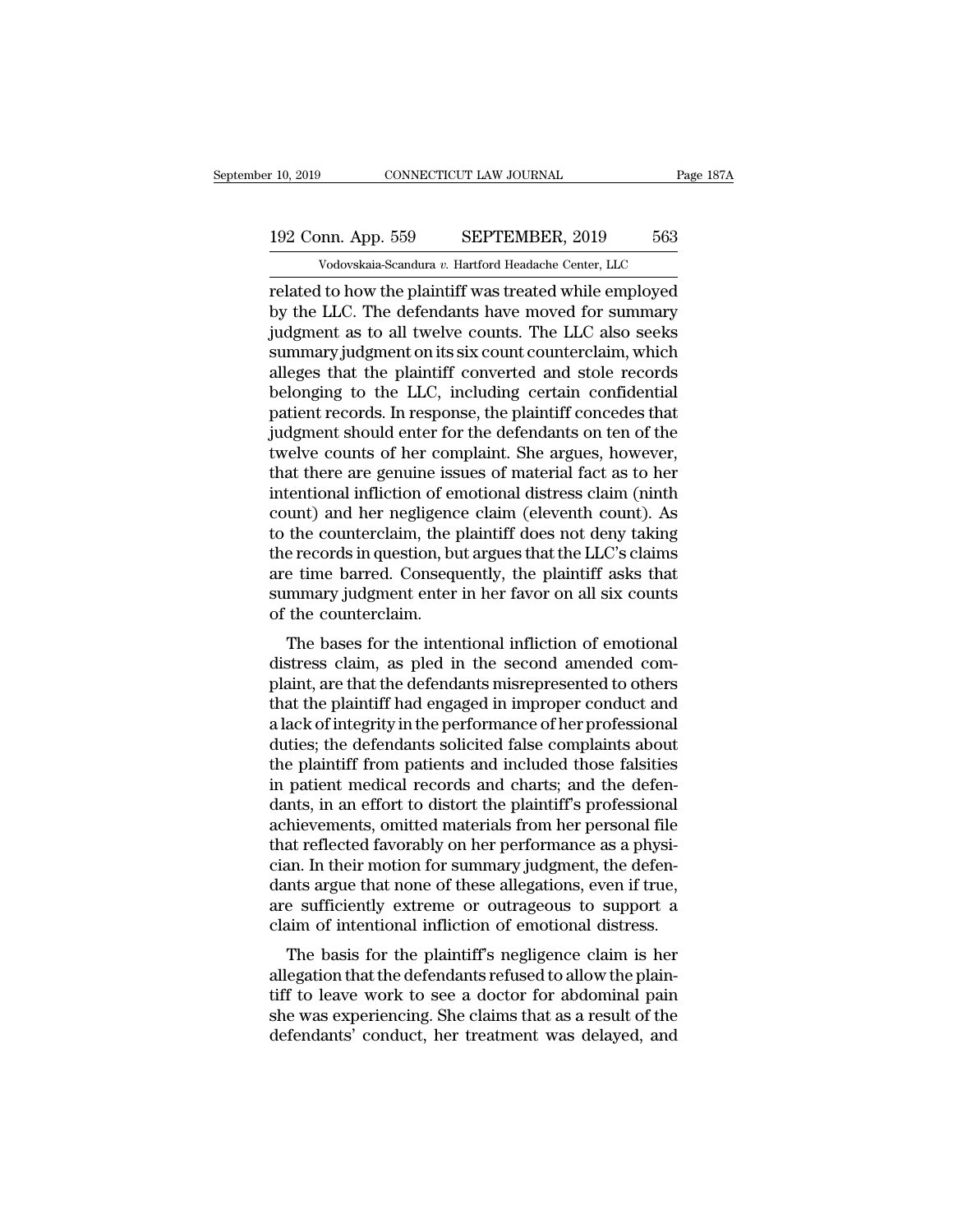# CONNECTICUT LAW JOURNAL September 10, 2019<br>564 SEPTEMBER, 2019 192 Conn. App. 559<br>Vodovskaia-Scandura v. Hartford Headache Center, LLC CONNECTICUT LAW JOURNAL September 10,<br>
SEPTEMBER, 2019 192 Conn. App. 559<br>
Vodovskaia-Scandura *v.* Hartford Headache Center, LLC<br>
esult of the delay she suffered complications

CONNECTICUT LAW JOURNAL September 10, 2<br>
564 SEPTEMBER, 2019 192 Conn. App. 559<br>
Vodovskaia-Scandura v. Hartford Headache Center, LLC<br>
as a result of the delay she suffered complications,<br>
including infertility. The defend 564 SEPTEMBER, 2019 192 Conn. App. 559<br>Vodovskaia-Scandura v. Hartford Headache Center, LLC<br>as a result of the delay she suffered complications,<br>including infertility. The defendants argue that they<br>owed the plaintiff no d 564 SEPTEMBER, 2019 192 Conn. App. 559<br>Vodovskaia-Scandura v. Hartford Headache Center, LLC<br>as a result of the delay she suffered complications,<br>including infertility. The defendants argue that they<br>owed the plaintiff no 564 SEPTEMBER, 2019 192 Conn. App. 559<br>Vodovskaia-Scandura v. Hartford Headache Center, LLC<br>as a result of the delay she suffered complications,<br>including infertility. The defendants argue that they<br>owed the plaintiff no d Vodovskaia-Scandura v. Hartford Headache Center, LLC<br>as a result of the delay she suffered complications,<br>including infertility. The defendants argue that they<br>owed the plaintiff no duty; they, in fact, did tell the<br>plain Vodovskaia-Scandura v. Hartford Headache Center, LLC<br>as a result of the delay she suffered complications,<br>including infertility. The defendants argue that they<br>owed the plaintiff no duty; they, in fact, did tell the<br>plain as a result of the d<br>including infertility.<br>owed the plaintiff n<br>plaintiff to leave wor<br>plained of the pain;<br>evidence that any de<br>she is claiming.<br>Following argume cluding infertility. The defendants argue that they<br>ved the plaintiff no duty; they, in fact, did tell the<br>aintiff to leave work and see a doctor when she com-<br>ained of the pain; and that there is no competent<br>idence that owed the plaintiff no duty; they, in fact, did tell the<br>plaintiff to leave work and see a doctor when she com-<br>plained of the pain; and that there is no competent<br>evidence that any delay in treatment caused the harm<br>she i

plaintiff to leave work and see a doctor when she complained of the pain; and that there is no competent<br>evidence that any delay in treatment caused the harm<br>she is claiming.<br>Following argument on the defendants' motion fo plained of the pain; and that there is no competent<br>evidence that any delay in treatment caused the harm<br>she is claiming.<br>Following argument on the defendants' motion for<br>summary judgment, the plaintiff filed a request to<br> evidence that any delay in treatment caused the harm<br>she is claiming.<br>Following argument on the defendants' motion for<br>summary judgment, the plaintiff filed a request to<br>amend her complaint. Attached to her request was her she is claiming.<br>Following argument on the defendants' motion for<br>summary judgment, the plaintiff filed a request to<br>amend her complaint. Attached to her request was her<br>proposed fourth amended revised complaint.<sup>1</sup> The pr Following argument on the defendants' motion for<br>summary judgment, the plaintiff filed a request to<br>amend her complaint. Attached to her request was her<br>proposed fourth amended revised complaint.<sup>1</sup> The pro-<br>posed amended summary judgment, the plaintiff filed a request to<br>amend her complaint. Attached to her request was her<br>proposed fourth amended revised complaint.<sup>1</sup> The pro-<br>posed amended revised complaint is limited to just the<br>intentio amend her complaint. Attached to her request was her<br>proposed fourth amended revised complaint.<sup>1</sup> The pro-<br>posed amended revised complaint is limited to just the<br>intentional infliction of emotional distress (first count)<br> proposed fourth amended revised complaint.<sup>1</sup> The proposed amended revised complaint is limited to just the intentional infliction of emotional distress (first count) and negligence (second count) claims. It, thus, removes posed amended revised complaint is limited to just the<br>intentional infliction of emotional distress (first count)<br>and negligence (second count) claims. It, thus, removes<br>the other claims as to which the plaintiff agreed th intentional infliction of emotional distress (first count)<br>and negligence (second count) claims. It, thus, removes<br>the other claims as to which the plaintiff agreed that<br>summary judgment could enter. The proposed amended<br>r and negligence (second count) claims. It, thus, removes<br>the other claims as to which the plaintiff agreed that<br>summary judgment could enter. The proposed amended<br>revised complaint also adds allegations of mistreat-<br>ment, p the other claims as to which the plaintiff agreed that<br>summary judgment could enter. The proposed amended<br>revised complaint also adds allegations of mistreat-<br>ment, primarily in support of the plaintiff's claim of<br>intentio summary judgment could enter. The proposed amended<br>revised complaint also adds allegations of mistreat-<br>ment, primarily in support of the plaintiff's claim of<br>intentional infliction of emotional distress. In particular,<br>th revised complaint also adds allegations of mistreat-<br>ment, primarily in support of the plaintiff's claim of<br>intentional infliction of emotional distress. In particular,<br>the proposed revisions allege that the defendants' of ment, primarily in support of the plaintiff's claim of intentional infliction of emotional distress. In particular, the proposed revisions allege that the defendants' office manager, Denise McGrath, created a hostile work intentional infliction of emotional distress. In particular,<br>the proposed revisions allege that the defendants' office<br>manager, Denise McGrath, created a hostile work envi-<br>romment by intimidation, humiliation, constant cr the proposed revisions allege that the defendants' office manager, Denise McGrath, created a hostile work environment by intimidation, humiliation, constant criticism and bullying of the plaintiff. Specifically, the plaint manager, Denise McGrath, created a hostile work environment by intimidation, humiliation, constant criticism and bullying of the plaintiff. Specifically, the plaintiff alleges that she was bullied to maximize billable hour ronment by intimidation, humiliation, constant criticism and bullying of the plaintiff. Specifically, the plaintiff alleges that she was bullied to maximize billable hours, including forcing patients to come in when not me cism and bullying of the plaintiff. Specifically, the plaintiff alleges that she was bullied to maximize bill-<br>able hours, including forcing patients to come in when not medically required. The plaintiff also alleges that<br> plaintiff alleges that she was bullied to maximize bill-<br>able hours, including forcing patients to come in when<br>not medically required. The plaintiff also alleges that<br>she was constantly criticized for not bringing in new<br> able hours, including forcing patients to come in when<br>not medically required. The plaintiff also alleges that<br>she was constantly criticized for not bringing in new<br>patients and for how she conducted herself profession-<br>al not medically required. The plaintiff also alleges that<br>she was constantly criticized for not bringing in new<br>patients and for how she conducted herself profession-<br>ally. As to the negligence claim, the proposed amended<br>re she was constant<br>patients and for l<br>ally. As to the neg<br>revised complain<br>plaintiff suffered<br>the date she repo<br>ber 3, 2011.<br>The defendant tients and for how she conducted herself profession-<br>y. As to the negligence claim, the proposed amended<br>vised complaint specifies that the abdominal pain the<br>aintiff suffered from was appendicitis and specifies<br>e date she ally. As to the negligence claim, the proposed amended<br>revised complaint specifies that the abdominal pain the<br>plaintiff suffered from was appendicitis and specifies<br>the date she reported the pain to the defendant as Octo-

the defendants opposed the filing of the proposed<br>the filing of the proposed<br>mended revised complaint because it would unduly<br><sup>1</sup>It does not appear that the plaintiff ever filed a third amended complaint.<br>evertheless, beca

Der 3, 2011.<br>The defendants opposed the filing of the proposed<br>amended revised complaint because it would unduly<br><sup>1</sup>It does not appear that the plaintiff ever filed a third amended complaint.<br>Nevertheless, because the plai The defendants opposed the filing of the plane<br>amended revised complaint because it would<br> $\frac{1}{1}$  It does not appear that the plaintiff ever filed a third amended<br>Nevertheless, because the plaintiff has labeled it as su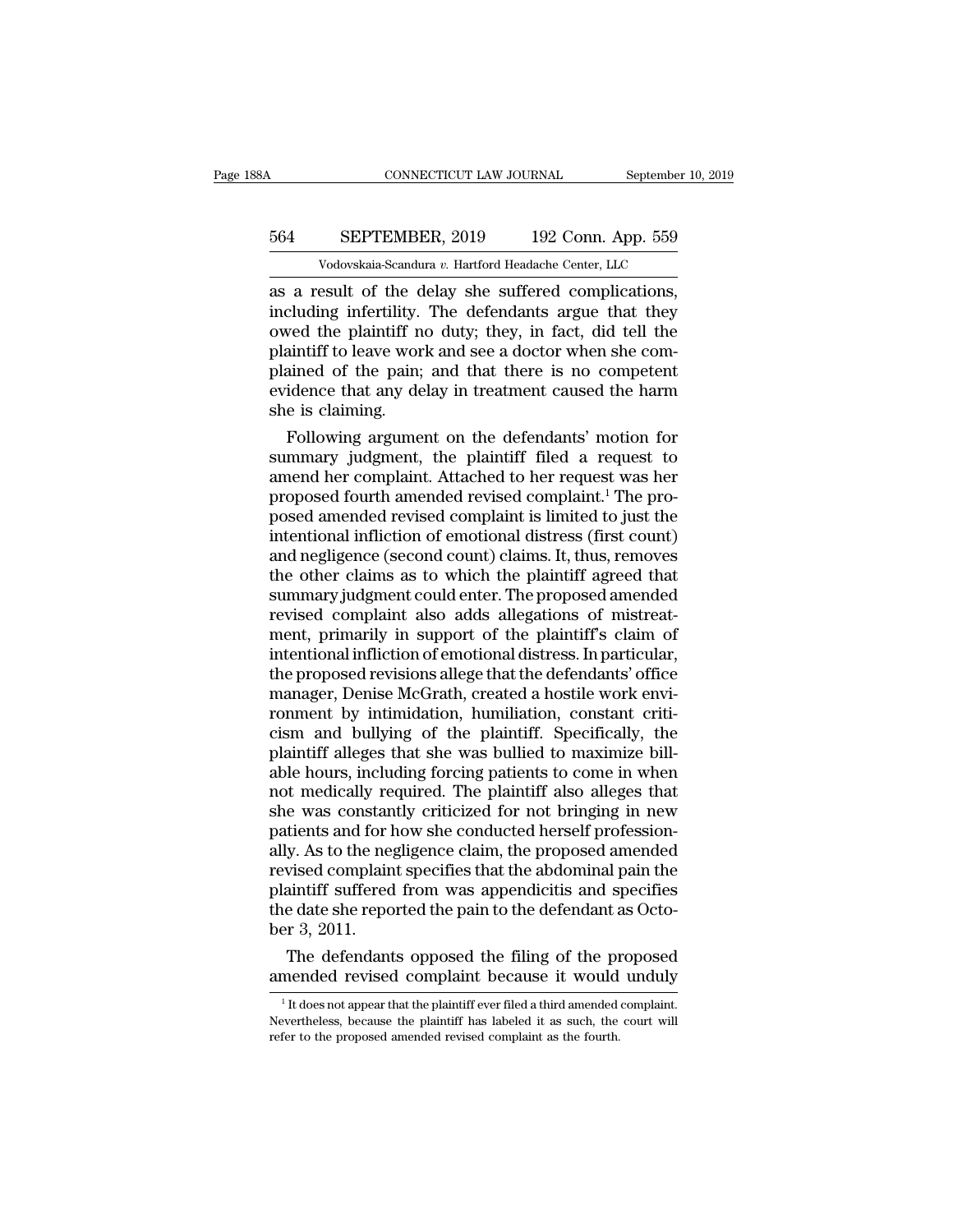# 10, 2019 CONNECTICUT LAW JOURNAL Page 189A<br>192 Conn. App. 559 SEPTEMBER, 2019 565<br>Vodovskaia-Scandura v. Hartford Headache Center, LLC Vodovskaia-Scandura *v.* Hartford Headache Center, LLC<br>Vodovskaia-Scandura *v.* Hartford Headache Center, LLC<br>Center, and was an attempt to "end run" the

prejudice them and was an attempt to ''end run'' the<br>defendants' motion for summary judgment. By an order<br>issued today the serve overwhed the defendants' motion for summary judgment. By an order<br>issued today the serve over 192 Conn. App. 559 SEPTEMBER, 2019 565<br>Vodovskaia-Scandura v. Hartford Headache Center, LLC<br>prejudice them and was an attempt to "end run" the<br>defendants' motion for summary judgment. By an order<br>issued today, the court ov 192 Conn. App. 559 SEPTEMBER, 2019 565<br>
Vodovskaia-Scandura v. Hartford Headache Center, LLC<br>
prejudice them and was an attempt to "end run" the<br>
defendants' motion for summary judgment. By an order<br>
issued today, the cou 192 Conn. App. 559 SEPTEMBER, 2019 565<br>  $\overline{V}$  Vodovskaia-Scandura v. Hartford Headache Center, LLC<br>
prejudice them and was an attempt to "end run" the<br>
defendants' motion for summary judgment. By an order<br>
issued today Vodovskaia-Scandura v. Hartford Headache Center, LLC<br>prejudice them and was an attempt to "end run" the<br>defendants' motion for summary judgment. By an order<br>issued today, the court overruled the defendants' objec-<br>tion be volovskala-scalidara v. hardon headache center, LLC<br>prejudice them and was an attempt to "end run" the<br>defendants' motion for summary judgment. By an order<br>issued today, the court overruled the defendants' objec-<br>tion bec prejudice them and was an attempt to "end run" the<br>defendants' motion for summary judgment. By an order<br>issued today, the court overruled the defendants' objec-<br>tion because the allegations set forth in the proposed<br>amendm defendants' motion for summary judgment. By an order<br>issued today, the court overruled the defendants' objec-<br>tion because the allegations set forth in the proposed<br>amendment were known to the defendants in that the<br>plaint issued today, the court overruled the defendants' objection because the allegations set forth in the proposed<br>amendment were known to the defendants in that the<br>plaintiff testified to them at her deposition in October,<br>201 tion because the allegations set forth in the proposed<br>amendment were known to the defendants in that the<br>plaintiff testified to them at her deposition in October,<br>2016, and because the amendments do not affect the<br>nature amendment were known to the defendants in that the<br>plaintiff testified to them at her deposition in October,<br>2016, and because the amendments do not affect the<br>nature of the defendants' arguments or the court's anal-<br>ysis. plaintiff testified to them at her deposition in October,<br>2016, and because the amendments do not affect the<br>nature of the defendants' arguments or the court's anal-<br>ysis. Specifically, the court must still determine wheth 2016, and because the amendments do not affect the<br>nature of the defendants' arguments or the court's anal-<br>ysis. Specifically, the court must still determine whether<br>the new allegations are sufficiently extreme and outranature of the defendants' arguments or the court's analysis. Specifically, the court must still determine whether the new allegations are sufficiently extreme and outrageous to support a claim of intentional infliction of complaint.

### II

### DISCUSSION

At of the allegations in the fourth amended revised<br>mplaint.<br>II<br>DISCUSSION<br>The summary judgment standard is well established.<br>Factice Book [§ 17-49] provides that summary judg-<br>anteball be readered forthwith if the pleadin OM DISCUSSION<br>The summary judgment standard is well established.<br>"Practice Book [§ 17-49] provides that summary judg-<br>ment shall be rendered forthwith if the pleadings, affida-<br>wite and any other proof submitted show that II<br>DISCUSSION<br>The summary judgment standard is well established.<br>"Practice Book [§ 17-49] provides that summary judg-<br>ment shall be rendered forthwith if the pleadings, affida-<br>vits and any other proof submitted show that DISCUSSION<br>
The summary judgment standard is well established.<br>
"Practice Book [§ 17-49] provides that summary judg-<br>
ment shall be rendered forthwith if the pleadings, affida-<br>
vits and any other proof submitted show that DISCUSSION<br>The summary judgment standard is well established.<br>"Practice Book [§ 17-49] provides that summary judgment shall be rendered forthwith if the pleadings, affidavits and any other proof submitted show that there The summary judgment standard is well established.<br>
"Practice Book [§ 17-49] provides that summary judgment shall be rendered forthwith if the pleadings, affida-<br>
vits and any other proof submitted show that there is<br>
no The summary judgment standard is well established.<br>
"Practice Book [§ 17-49] provides that summary judgment shall be rendered forthwith if the pleadings, affida-<br>
vits and any other proof submitted show that there is<br>
no g ment shall be rendered forthwith if the pleadings, affidavits and any other proof submitted show that there is<br>no genuine issue as to any material fact and that the<br>moving party is entitled to judgment as a matter of law." vits and any other proof submitted show that there is<br>no genuine issue as to any material fact and that the<br>moving party is entitled to judgment as a matter of law."<br>(Internal quotation marks omitted.) *Stuart v. Freiberg* no genuine issue as to any material fact and that the<br>moving party is entitled to judgment as a matter of law."<br>(Internal quotation marks omitted.) *Stuart v. Freiberg*,<br>316 Conn. 809, 820, 116 A.3d 1195 (2015). "[T]he ge moving party is entitled to judgment as a matter of law."<br>(Internal quotation marks omitted.) *Stuart* v. *Freiberg*,<br>316 Conn. 809, 820, 116 A.3d 1195 (2015). "[T]he genuine<br>issue aspect of summary judgment requires the p (Internal quotation marks omitted.) *Stuart v. Freiberg*, 316 Conn. 809, 820, 116 A.3d 1195 (2015). "[T]he genuine issue aspect of summary judgment requires the parties to bring forward before trial evidentiary facts, or 316 Conn. 809, 820, 116 A.3d 1195 (2015). "[T]he genuine<br>issue aspect of summary judgment requires the parties<br>to bring forward before trial evidentiary facts, or sub-<br>stantial evidence outside the pleadings, from which t issue aspect of summary judgment requires the parties<br>to bring forward before trial evidentiary facts, or sub-<br>stantial evidence outside the pleadings, from which the<br>material facts alleged in the pleadings can warrantabl to bring forward before trial evidentiary facts, or substantial evidence outside the pleadings, from which the material facts alleged in the pleadings can warrantably be inferred. . . . A material fact has been defined ade *Increading* is the pleadings, from which the material facts alleged in the pleadings can warrantably be inferred. . . . A material fact has been defined adequately and simply as a fact which will make a difference in the material facts alleged in the pl<br>be inferred.... A material fa<br>quately and simply as a fact v<br>ence in the result of the c<br>internal quotation marks om<br>Inc. v. Greater New York Mu<br>527, 556, 791 A.2d 489 (2002).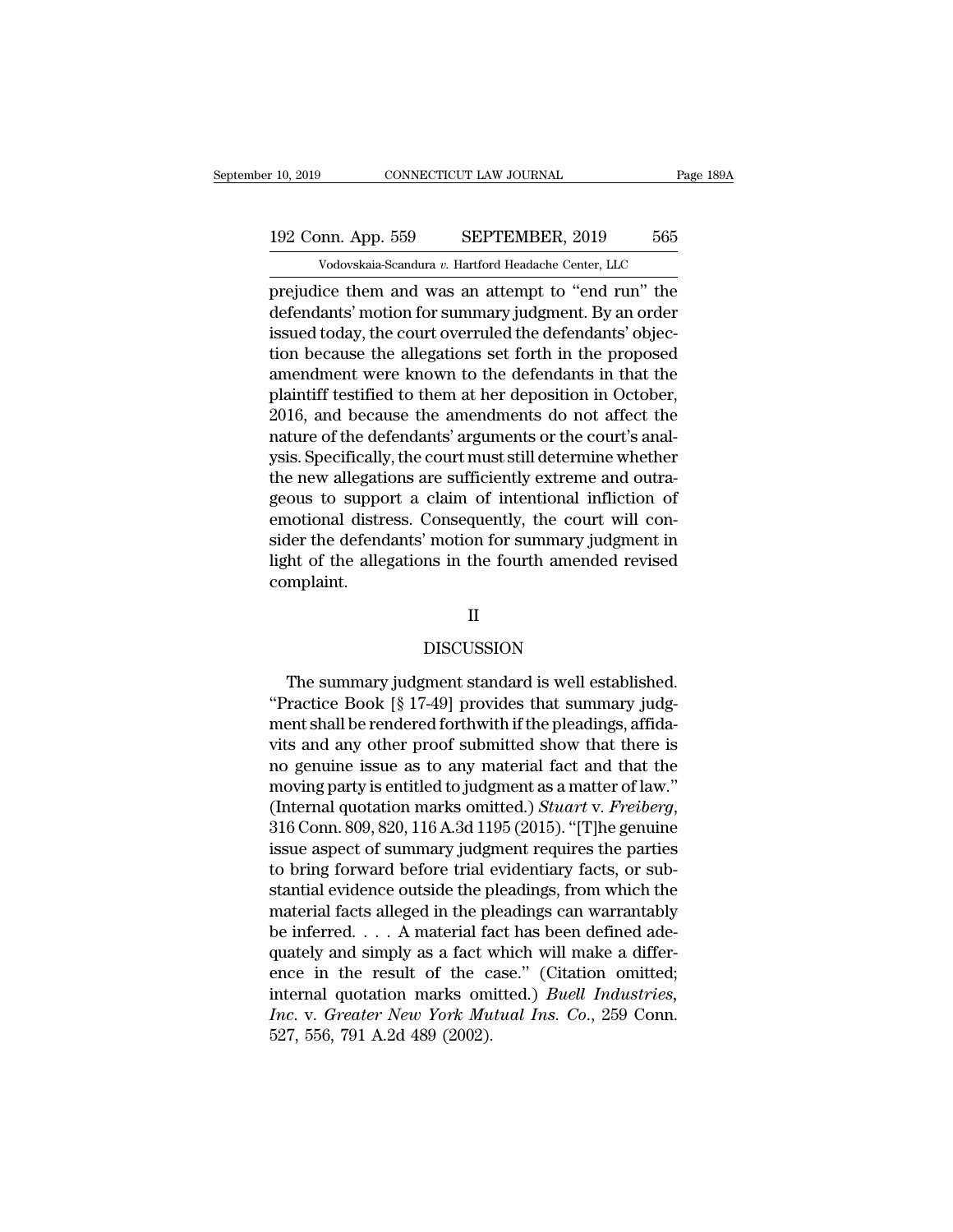# CONNECTICUT LAW JOURNAL September 10, 2019<br>566 SEPTEMBER, 2019 192 Conn. App. 559<br>Vodovskaia-Scandura v. Hartford Headache Center, LLC CONNECTICUT LAW JOURNAL September 10,<br>SEPTEMBER, 2019 192 Conn. App. 559<br>Vodovskaia-Scandura *v.* Hartford Headache Center, LLC<br>ne burden of showing the nonexistence of any

CONNECTICUT LAW JOURNAL September 10, 2019<br>
6 SEPTEMBER, 2019 192 Conn. App. 559<br>
Vodovskaia-Scandura v. Hartford Headache Center, LLC<br>
"[T]he burden of showing the nonexistence of any<br>
aterial fact is on the party seeking 566 SEPTEMBER, 2019 192 Conn. App. 559<br>Vodovskaia-Scandura v. Hartford Headache Center, LLC<br>"[T]he burden of showing the nonexistence of any<br>material fact is on the party seeking summary judg-<br>ment." (Internal quotation ma EXPTEMBER, 2019 192 Conn. App. 559<br>Vodovskaia-Scandura v. Hartford Headache Center, LLC<br>
"[T]he burden of showing the nonexistence of any<br>material fact is on the party seeking summary judg-<br>ment." (Internal quotation marks *Department, 2019 Department, 2019 Department, 2019 Development v. Hartford Headache Center, LLC*<br> *Colorskaia-Scandura v. Hartford Headache Center, LLC*<br> *Coloring the nonexistence of any material fact is on the p* Vodovskaia-Scandura v. Hartford Headache Center, LLC<br>
"[T]he burden of showing the nonexistence of any<br>
material fact is on the party seeking summary judg-<br>
ment." (Internal quotation marks omitted.) *Tuccio*<br>
Development, vodovskala-scandura v. Hartford Headache Center, LLC<br>
"[T]he burden of showing the nonexistence of any<br>
material fact is on the party seeking summary judg-<br>
ment." (Internal quotation marks omitted.) *Tuccio*<br> *Developmen* "[T]he burden of showing the nonexistence of any<br>material fact is on the party seeking summary judg-<br>ment." (Internal quotation marks omitted.) *Tuccio*<br>Development, Inc. v. Neumann, 114 Conn. App. 123,<br>126, 968 A.2d 956 material fact is on the party seeking summary judg-<br>ment." (Internal quotation marks omitted.) *Tuccio*<br>Development, Inc. v. Neumann, 114 Conn. App. 123,<br>126, 968 A.2d 956 (2009). "To satisfy his burden the<br>movant must mak ment." (Internal quotation marks omitted.) *Tuccio*<br>Development, Inc. v. Neumann, 114 Conn. App. 123,<br>126, 968 A.2d 956 (2009). "To satisfy his burden the<br>movant must make a showing that it is quite clear what<br>the truth i Development, Inc. v. Neumann, 114 Conn. App. 123, 126, 968 A.2d 956 (2009). "To satisfy his burden the movant must make a showing that it is quite clear what the truth is, and that excludes any real doubt as to the existe 126, 968 A.2d 956 (2009). "To satisfy his burden the<br>movant must make a showing that it is quite clear what<br>the truth is, and that excludes any real doubt as to the<br>existence of any genuine issue of material fact. . . .<br>A movant must make a showing that it is quite clear what<br>the truth is, and that excludes any real doubt as to the<br>existence of any genuine issue of material fact.  $\dots$ <br>As the burden of proof is on the movant, the evidence<br>m the truth is, and that excludes any real doubt as to the existence of any genuine issue of material fact.  $\dots$  As the burden of proof is on the movant, the evidence must be viewed in the light most favorable to the oppone existence of any genuine issue of material fact. . . . As the burden of proof is on the movant, the evidence<br>must be viewed in the light most favorable to the oppo-<br>nent. . . . When documents submitted in support of a<br>mot As the burden of proof is on the movant, the evidence<br>must be viewed in the light most favorable to the oppo-<br>nent.... When documents submitted in support of a<br>motion for summary judgment fail to establish that<br>there is n must be viewed in the light most favorable to the opponent. . . . When documents submitted in support of a motion for summary judgment fail to establish that there is no genuine issue of material fact, the nonmoving party nent. . . . When documents submitted in support of a<br>motion for summary judgment fail to establish that<br>there is no genuine issue of material fact, the nonmoving<br>party has no obligation to submit documents establish-<br>ing motion for summary judgment fail to establish that<br>there is no genuine issue of material fact, the nonmoving<br>party has no obligation to submit documents establish-<br>ing the existence of such an issue.... Once the mov-<br>ing there is no genuine issue of material fact, the nonmoving<br>party has no obligation to submit documents establish-<br>ing the existence of such an issue. . . . Once the mov-<br>ing party has met its burden, however, the opposing<br>p party has no obligation to submit do<br>ing the existence of such an issue.<br>ing party has met its burden, how<br>party must present evidence that der<br>tence of some disputed factual issu<br>tion marks omitted.) *Ferri* v. Powe<br>223, g party has met its burden, however, the opposing<br>try must present evidence that demonstrates the exis-<br>nce of some disputed factual issue." (Internal quota-<br>nn marks omitted.) *Ferri* v. *Powell-Ferri*, 317 Conn.<br>3, 228, may has net as salach, however, are opposing<br>party must present evidence that demonstrates the exis-<br>tence of some disputed factual issue." (Internal quota-<br>tion marks omitted.) *Ferri* v. *Powell-Ferri*, 317 Conn.<br>223, 22

party mast present evidence and demonstrates are existence of some disputed factual issue." (Internal quotation marks omitted.) *Ferri* v. *Powell-Ferri*, 317 Conn.<br>223, 228, 116 A.3d 297 (2015).<br>The evidence, viewed in li rence of some anguated ractual issue. (internal quotation marks omitted.) *Ferri* v. *Powell-Ferri*, 317 Conn.<br>223, 228, 116 A.3d 297 (2015).<br>The evidence, viewed in light most favorable to the<br>plaintiff, establishes the f 223, 228, 116 A.3d 297 (2015).<br>The evidence, viewed in light most favorable to the<br>plaintiff, establishes the following material facts. In Jan-<br>uary, 2011, following the plaintiff's residency in the<br>neurology department a The evidence, viewed in light most favorable to the plaintiff, establishes the following material facts. In January, 2011, following the plaintiff's residency in the neurology department at the University of Connecticut H The evidence, viewed in light most favorable to the plaintiff, establishes the following material facts. In January, 2011, following the plaintiff's residency in the neurology department at the University of Connecticut He plaintiff, establishes the following material facts. In January, 2011, following the plaintiff's residency in the neurology department at the University of Connecticut Health Center and Hartford Hospital, Bilchik offered t uary, 2011, following the plaintiff's residency in the<br>neurology department at the University of Connecticut<br>Health Center and Hartford Hospital, Bilchik offered the<br>plaintiff a staff position in the LLC, which the plainti neurology department at the University of Connecticut<br>Health Center and Hartford Hospital, Bilchik offered the<br>plaintiff a staff position in the LLC, which the plaintiff<br>accepted. The plaintiff worked as a physician for th Health Center and Hartford Hospital, Bilchik offered the plaintiff a staff position in the LLC, which the plaintiff accepted. The plaintiff worked as a physician for the LLC until June 30, 2012, when her employment was ter plaintiff a staff position in the LLC, which the plaintiff<br>accepted. The plaintiff worked as a physician for the<br>LLC until June 30, 2012, when her employment was<br>terminated. During her employment with the LLC a<br>number of d accepted. The plaintiff worked as a physician for the<br>LLC until June 30, 2012, when her employment was<br>terminated. During her employment with the LLC a<br>number of disputes arose between the plaintiff and the<br>defendants. Ove LLC until June 30, 2012, when her employment was<br>terminated. During her employment with the LLC a<br>number of disputes arose between the plaintiff and the<br>defendants. Over the course of the plaintiff's employ-<br>ment, the defe terminated. During her employment with the LLC a<br>number of disputes arose between the plaintiff and the<br>defendants. Over the course of the plaintiff's employ-<br>ment, the defendants demanded that the plaintiff<br>require patien number of disputes arose between the plaintiff and the<br>defendants. Over the course of the plaintiff's employ-<br>ment, the defendants demanded that the plaintiff<br>require patients to come into the office for visits, even<br>thoug defendants. Over the course of the plaintiff's employment, the defendants demanded that the plaintiff require patients to come into the office for visits, even though the plaintiff believed that the visits were neither med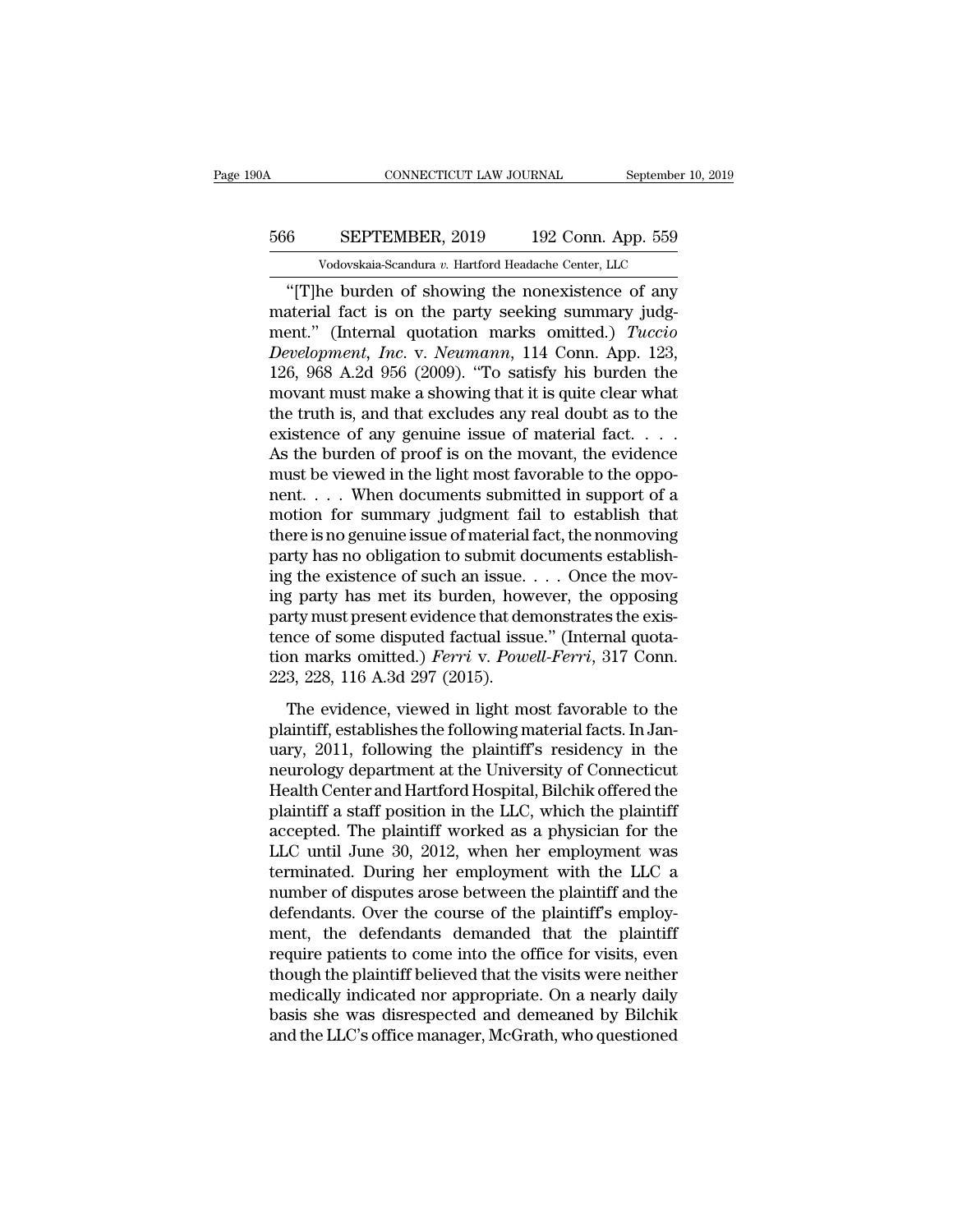# 10, 2019 CONNECTICUT LAW JOURNAL Page 191A<br>192 Conn. App. 559 SEPTEMBER, 2019 567<br>Vodovskaia-Scandura v. Hartford Headache Center, LLC Vodovskaia-Scandura *v.* Hartford Headache Center, LLC<br>Vodovskaia-Scandura *v.* Hartford Headache Center, LLC<br>Vodovskaia-Scandura *v.* Hartford Headache Center, LLC<br>Aintiff's commetence and commlained that the

the plaintiff's competence and complained that the plaintiff's competence and complained that the plaintiff was not generating enough revenue for the plaintiff was not generating enough revenue for the plaintiff was not ge 192 Conn. App. 559 SEPTEMBER, 2019 567<br>Vodovskaia-Scandura v. Hartford Headache Center, LLC<br>the plaintiff's competence and complained that the<br>plaintiff was not generating enough revenue for the<br>LLC. Bilchik and McGrath al 192 Conn. App. 559 SEPTEMBER, 2019 567<br>
Vodovskaia-Scandura v. Hartford Headache Center, LLC<br>
the plaintiff's competence and complained that the<br>
plaintiff was not generating enough revenue for the<br>
LLC. Bilchik and McGra 192 Conn. App. 559 SEPTEMBER, 2019 567<br>
Vodovskaia-Scandura v. Hartford Headache Center, LLC<br>
the plaintiff's competence and complained that the<br>
plaintiff was not generating enough revenue for the<br>
LLC. Bilchik and McGra Vodovskaia-Scandura v. Hartford Headache Center, LLC<br>the plaintiff's competence and complained that the<br>plaintiff was not generating enough revenue for the<br>LLC. Bilchik and McGrath also criticized and harassed<br>the plaintif vodovskala-scandura v. Hartford Headache Center, LLC<br>the plaintiff's competence and complained that the<br>plaintiff was not generating enough revenue for the<br>LLC. Bilchik and McGrath also criticized and harassed<br>the plainti the plaintiff's competence and complained that the plaintiff was not generating enough revenue for the LLC. Bilchik and McGrath also criticized and harassed the plaintiff for her refusal to write a letter attesting to the plaintiff was not generating enough revenue for the<br>LLC. Bilchik and McGrath also criticized and harassed<br>the plaintiff for her refusal to write a letter attesting to<br>the poor performance of an employee of the LLC. While<br>t LLC. Bilchik and McGrath also criticized and harassed<br>the plaintiff for her refusal to write a letter attesting to<br>the poor performance of an employee of the LLC. While<br>the plaintiff also claims that the defendants solicit the plaintiff for her refusal to write a letter attesting to<br>the poor performance of an employee of the LLC. While<br>the plaintiff also claims that the defendants solicited<br>untrue complaints about her from patients, the undi the poor performance of an employee of the LLC. While<br>the plaintiff also claims that the defendants solicited<br>untrue complaints about her from patients, the undis-<br>puted facts prove otherwise. In each of the three<br>instance the plaintiff also claims that the defendants solicited<br>untrue complaints about her from patients, the undis-<br>puted facts prove otherwise. In each of the three<br>instances identified by the plaintiff, the undisputed evi-<br>den untrue complaints about her from patients, the undis-<br>puted facts prove otherwise. In each of the three<br>instances identified by the plaintiff, the undisputed evi-<br>dence shows that the patient first expressed his or her<br>dis puted facts prove otherwise. In each of the three instances identified by the plaintiff, the undisputed evidence shows that the patient first expressed his or her dissatisfaction with the plaintiff, and that Dr. Bilchik ma instances identified by the plaintiff, the undisputed evidence shows that the patient first expressed his or her dissatisfaction with the plaintiff, and that Dr. Bilchik made a note in the patient's file to reflect that fe dence shows that the patient first expressed his or her dissatisfaction with the plaintiff, and that Dr. Bilchik made a note in the patient's file to reflect that feeling and/or asked the patient to put it in writing. The dissatisfaction with the plaintiff, and that Dr. Bilchik<br>made a note in the patient's file to reflect that feeling<br>and/or asked the patient to put it in writing. The evi-<br>dence, viewed in a light most favorable to the plai made a note in the patient's file to reflect that feeling<br>and/or asked the patient to put it in writing. The evi-<br>dence, viewed in a light most favorable to the plaintiff,<br>does establish, however, that McGrath tried to get and/or asked the patient to put it in writing. The evidence, viewed in a light most favorable to the plaintiff, does establish, however, that McGrath tried to get at least one former employee of the LLC to write a complain dence, viewed in a light most favorable to the plaintiff,<br>does establish, however, that McGrath tried to get at<br>least one former employee of the LLC to write a com-<br>plaint against the plaintiff, but the employee refused to does establish, however, that McGrath tried to get at least one former employee of the LLC to write a complaint against the plaintiff, but the employee refused to do so. Knowing that her relationship with the defendants ha least one former employee of the LLC to write a complaint against the plaintiff, but the employee refused to do so. Knowing that her relationship with the defendants had soured, the plaintiff reviewed her personnel file in missing. Foot Internal and Technology with the determints had soured, the plaintiff reviewed her personnel<br>e in anticipation of leaving the LLC. When she did<br>, she noticed that certain materials that reflected<br>sitively on her perfo file in anticipation of leaving the LLC. When she did<br>so, she noticed that certain materials that reflected<br>positively on her performance and background were<br>missing.<br>On October 3, 2011, the plaintiff returned to work<br>foll

returned to work she had no paid vacation or performance and background were<br>missing.<br>On October 3, 2011, the plaintiff returned to work<br>following her three week honeymoon trip. When she<br>returned to work she had no paid va booth the remaining and the remaining.<br>
The remaining on the performance and background were<br>
missing.<br>
On October 3, 2011, the plaintiff returned to work<br>
following her three week honeymoon trip. When she<br>
returned to wor postavely on the performance and sately out were<br>missing.<br>On October 3, 2011, the plaintiff returned to work<br>following her three week honeymoon trip. When she<br>returned to work she had no paid vacation or personal<br>leave tim on October 3, 2011, the plaintiff returned to work<br>following her three week honeymoon trip. When she<br>returned to work she had no paid vacation or personal<br>leave time remaining. Upon returning to work she<br>reported to McGrat On October 3, 2011, the plaintiff returned to work<br>following her three week honeymoon trip. When she<br>returned to work she had no paid vacation or personal<br>leave time remaining. Upon returning to work she<br>reported to McGrat following her three week honeymoon trip. When she<br>returned to work she had no paid vacation or personal<br>leave time remaining. Upon returning to work she<br>reported to McGrath that she did not feel well. McGrath<br>told the plai returned to work she had no paid vacation or personal<br>leave time remaining. Upon returning to work she<br>reported to McGrath that she did not feel well. McGrath<br>told the plaintiff that she had no additional leave time<br>to tak leave time remaining. Upon returning to work she<br>reported to McGrath that she did not feel well. McGrath<br>told the plaintiff that she had no additional leave time<br>to take, had a full schedule of patients to see, and that<br>if reported to McGrath that she did not feel well. McGrath<br>told the plaintiff that she had no additional leave time<br>to take, had a full schedule of patients to see, and that<br>if she felt she needed to see a doctor she would ha told the plaintiff that she had no additional leave time<br>to take, had a full schedule of patients to see, and that<br>if she felt she needed to see a doctor she would have<br>to do so on her own time. The plaintiff made no attem to take, had a full schedule of patients to see, and that<br>if she felt she needed to see a doctor she would have<br>to do so on her own time. The plaintiff made no attempt<br>to seek medical treatment at any time on October 3.<br>On if she felt she needed to see a doctor she would have<br>to do so on her own time. The plaintiff made no attempt<br>to seek medical treatment at any time on October 3.<br>On October 4, she reported to work and again told<br>McGrath th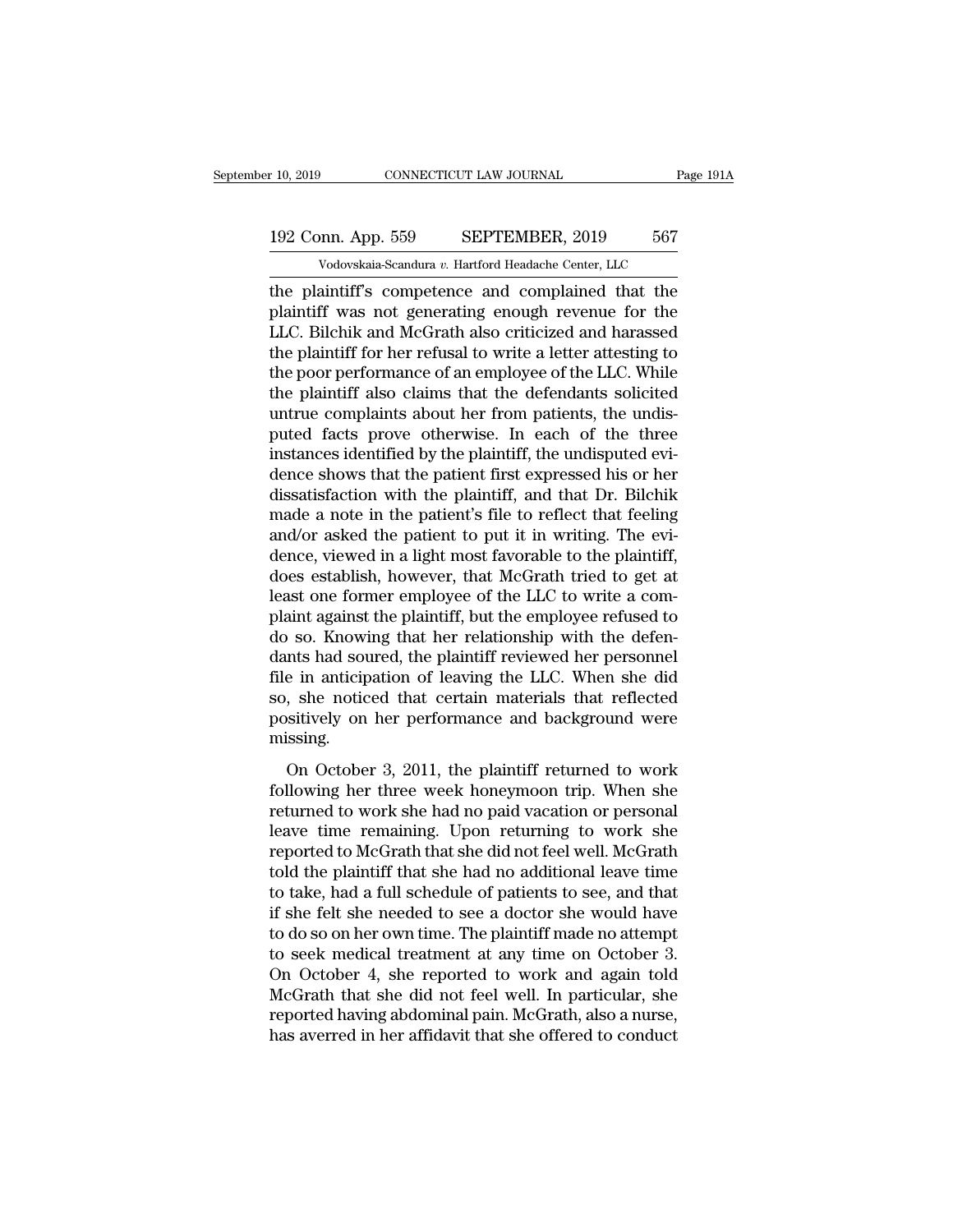# CONNECTICUT LAW JOURNAL September 10, 2019<br>568 SEPTEMBER, 2019 192 Conn. App. 559<br>Vodovskaia-Scandura v. Hartford Headache Center, LLC CONNECTICUT LAW JOURNAL September 10,<br>
SEPTEMBER, 2019 192 Conn. App. 559<br>
Vodovskaia-Scandura *v.* Hartford Headache Center, LLC<br>
mination of the plaintiff and did so The plaintiff

CONNECTICUT LAW JOURNAL September 10, 2019<br>
SEPTEMBER, 2019 192 Conn. App. 559<br>
Vodovskaia-Scandura v. Hartford Headache Center, LLC<br>
an examination of the plaintiff and did so. The plaintiff<br>
does not deny that such an ex SEPTEMBER, 2019 192 Conn. App. 559<br>Vodovskaia-Scandura v. Hartford Headache Center, LLC<br>an examination of the plaintiff and did so. The plaintiff<br>does not deny that such an examination occurred. She<br>simply cannot recall wh SEPTEMBER, 2019 192 Conn. App. 559<br>Vodovskaia-Scandura v. Hartford Headache Center, LLC<br>an examination of the plaintiff and did so. The plaintiff<br>does not deny that such an examination occurred. She<br>simply cannot recall w 568 SEPTEMBER, 2019 192 Conn. App. 559<br>
Vodovskaia-Scandura v. Hartford Headache Center, LLC<br>
an examination of the plaintiff and did so. The plaintiff<br>
does not deny that such an examination occurred. She<br>
simply cannot r Vodovskaia-Scandura v. Hartford Headache Center, LLC<br>an examination of the plaintiff and did so. The plaintiff<br>does not deny that such an examination occurred. She<br>simply cannot recall whether it occurred. McGrath has<br>als an examination of the plaintiff and did so. The plaintiff<br>does not deny that such an examination occurred. She<br>simply cannot recall whether it occurred. McGrath has<br>also averred that she told the plaintiff to leave around<br> an examination of the plaintiff and did so. The plaintiff<br>does not deny that such an examination occurred. She<br>simply cannot recall whether it occurred. McGrath has<br>also averred that she told the plaintiff to leave around<br> tiff does not deny that such an examination occurred. She<br>simply cannot recall whether it occurred. McGrath has<br>also averred that she told the plaintiff to leave around<br>mid-day on October 4 so that she could seek medical<br>t simply cannot recall whether it occurred. McGrath has<br>also averred that she told the plaintiff to leave around<br>mid-day on October 4 so that she could seek medical<br>treatment. She has also averred that the plaintiff did in<br>f also averred that she told the plaintiff to leave around<br>mid-day on October 4 so that she could seek medical<br>treatment. She has also averred that the plaintiff did in<br>fact leave work mid-day on October 4. Again, the plainmid-day on October 4 so that she could seek medical<br>treatment. She has also averred that the plaintiff did in<br>fact leave work mid-day on October 4. Again, the plain-<br>tiff does not dispute McGrath's claims. Instead, she ha treatment. She has also averred that the plaintiff does not dispute McGrath's claims. Instead, she has<br>testified that she cannot recall what time she left work<br>on October 4. The plaintiff did not seek medical treat-<br>ment u ract leave work mid-day on October 4. Again, the plain-<br>tiff does not dispute McGrath's claims. Instead, she has<br>testified that she cannot recall what time she left work<br>on October 4. The plaintiff did not seek medical tre the discountinum of the CH scanner of the CH scanner of the CH scanner testified that she cannot recall what time she left work<br>on October 4. The plaintiff did not seek medical treat-<br>ment until approximately 7 p.m. on Oct testified that she cannot recall what time she left work<br>on October 4. The plaintiff did not seek medical treat-<br>ment until approximately 7 p.m. on October 4. At that<br>time, the doctor who saw her ordered an abdominal<br>CT sc on October 4. The plaintin did not seek medical<br>ment until approximately 7 p.m. on October 4. *i*<br>time, the doctor who saw her ordered an abde<br>CT scan for October 6. The plaintiff was given ti<br>from work to go for the CT sc me, the doctor who saw her ordered an abdominal<br>
F scan for October 6. The plaintiff was given time off<br>
pm work to go for the CT scan. The test revealed<br>
at the plaintiff had acute appendicitis and needed<br>
nergency surger CT scan for October 6. The plaintiff was given time off<br>from work to go for the CT scan. The test revealed<br>that the plaintiff had acute appendicitis and needed<br>emergency surgery, which was performed.<br>Following the surgery

from work to go for the CT scan. The test revealed<br>that the plaintiff had acute appendicitis and needed<br>emergency surgery, which was performed.<br>Following the surgery, the plaintiff had difficulty<br>becoming pregnant. She at that the plaintiff had acute appendicitis and needed<br>emergency surgery, which was performed.<br>Following the surgery, the plaintiff had difficulty<br>becoming pregnant. She attributes those difficulties to<br>the fact that her tre emergency surgery, which was performed.<br>Following the surgery, the plaintiff had difficulty<br>becoming pregnant. She attributes those difficulties to<br>the fact that her treatment for appendicitis was delayed<br>from when she fir Following the surgery, the plaintiff had difficulty<br>becoming pregnant. She attributes those difficulties to<br>the fact that her treatment for appendicitis was delayed<br>from when she first felt symptoms on October 3 until<br>her Following the surgery, the plaintiff had difficulties to<br>becoming pregnant. She attributes those difficulties to<br>the fact that her treatment for appendicitis was delayed<br>from when she first felt symptoms on October 3 until becoming pregnant. She attributes those difficulties to<br>the fact that her treatment for appendicitis was delayed<br>from when she first felt symptoms on October 3 until<br>her operation on October 6. The only opinion testimony<br>s by m when she first felt symptoms on October 3 until<br>r operation on October 6. The only opinion testimony<br>e offers in support of her conclusion is her own. The<br>aintiff is board certified in internal medicine, but is not<br>aa her operation on October 6. The only opinion testimony<br>she offers in support of her conclusion is her own. The<br>plaintiff is board certified in internal medicine, but is not<br>board certified in fertility medicine or as an OB

she offers in support of her conclusion is her own. The<br>plaintiff is board certified in internal medicine, but is not<br>board certified in fertility medicine or as an OB/GYN.<br>As to the LLC's counterclaims, it is undisputed t plaintiff is board certified in internal medicine, but is not<br>board certified in fertility medicine or as an OB/GYN.<br>As to the LLC's counterclaims, it is undisputed that<br>while still employed by the LLC the plaintiff remove board certified in fertility medicine or as an OB/GYN.<br>As to the LLC's counterclaims, it is undisputed that<br>while still employed by the LLC the plaintiff removed<br>records from the files of patients and other employees<br>that As to the LLC's counterclaims, it is undisputed that<br>while still employed by the LLC the plaintiff removed<br>records from the files of patients and other employees<br>that she believed related to her and supported her<br>claims of As to the ELC s counterclaints, it is undisputed that<br>while still employed by the LLC the plaintiff removed<br>records from the files of patients and other employees<br>that she believed related to her and supported her<br>claims while still enployed by the LLC the plaintiff removed<br>records from the files of patients and other employees<br>that she believed related to her and supported her<br>claims of mistreatment by the defendants. The defen-<br>dants fir records from the files of patients and other employees<br>that she believed related to her and supported her<br>claims of mistreatment by the defendants. The defen-<br>dants first learned that the plaintiff removed these<br>records wh that she<br>claims<br>dants f<br>records<br>deposit<br>sought<br>5, 2016.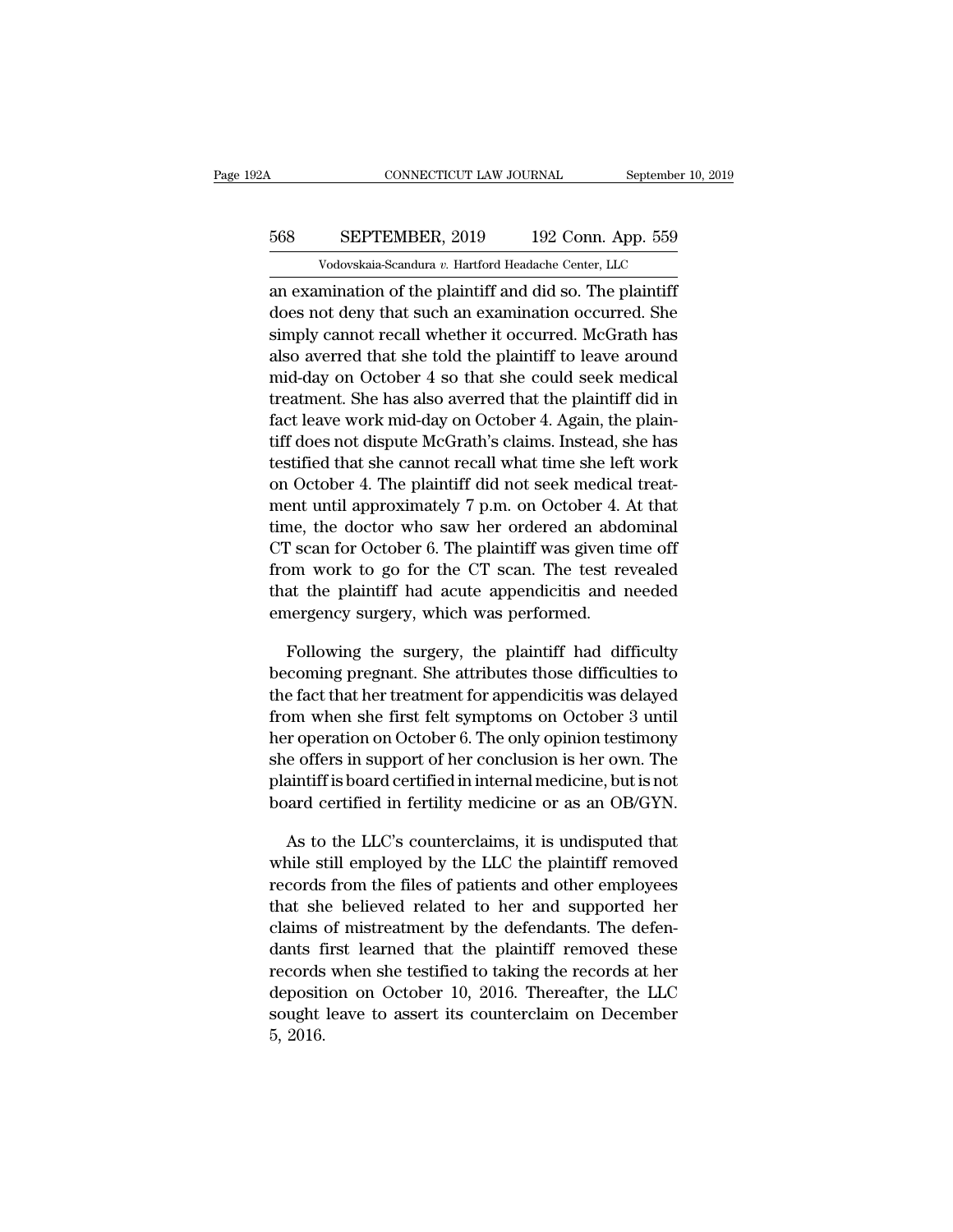| er 10, 2019        | CONNECTICUT LAW JOURNAL |                                                                                                                                                                               | Page 193A |
|--------------------|-------------------------|-------------------------------------------------------------------------------------------------------------------------------------------------------------------------------|-----------|
|                    |                         |                                                                                                                                                                               |           |
| 192 Conn. App. 559 |                         | SEPTEMBER, 2019                                                                                                                                                               | 569       |
|                    |                         | Vodovskaia-Scandura v. Hartford Headache Center, LLC                                                                                                                          |           |
|                    |                         | A                                                                                                                                                                             |           |
|                    |                         | Intentional Infliction of Emotional Distress                                                                                                                                  |           |
|                    |                         | In the first count of her fourth amended revised com-<br>plaint the plaintiff claims that the defendants' treatment<br>of her constitutes intentional infliction of emotional |           |

Vodovskaia-Scandura v. Hartford Headache Center, LLC<br>
A<br>
Intentional Infliction of Emotional Distress<br>
In the first count of her fourth amended revised com-<br>
plaint the plaintiff claims that the defendants' treatment<br>
of Fotoskaa-scandara *t*. Haddon Headache Center, ELC<br>
A<br>
Intentional Infliction of Emotional Distress<br>
In the first count of her fourth amended revised com-<br>
plaint the plaintiff claims that the defendants' treatment<br>
of he  $\,$   $\,$   $\,$  Intentional Infliction of Emotional Distress<br>
In the first count of her fourth amended revised complaint the plaintiff claims that the defendants' treatment<br>
of her constitutes intentional infliction of emo Intentional Infliction of Emotional Distress<br>In the first count of her fourth amended revised com-<br>plaint the plaintiff claims that the defendants' treatment<br>of her constitutes intentional infliction of emotional<br>distress In the first count of her fourth amended revised complaint the plaintiff claims that the defendants' treatment<br>of her constitutes intentional infliction of emotional<br>distress. "In order for the plaintiff to prevail in a c In the first count of her fourth amended revised complaint the plaintiff claims that the defendants' treatment<br>of her constitutes intentional infliction of emotional<br>distress. "In order for the plaintiff to prevail in a c plaint the plaintiff claims that the defendants' treatment<br>of her constitutes intentional infliction of emotional<br>distress. "In order for the plaintiff to prevail in a case for<br>liability under  $\dots$  [intentional infliction of her constitutes intentional infliction of emotional<br>distress. "In order for the plaintiff to prevail in a case for<br>liability under  $\ldots$  [intentional infliction of emotional<br>distress], four elements must be established distress. "In order for the plaintiff to prevail in a case for<br>liability under . . . [intentional infliction of emotional<br>distress], four elements must be established. It must be<br>shown: (1) that the actor intended to infl liability under  $\ldots$  [intentional infliction of emotional distress], four elements must be established. It must be shown: (1) that the actor intended to inflict emotional distress or that he knew or should have known tha distress], four elements must be established. It must be shown: (1) that the actor intended to inflict emotional distress or that he knew or should have known that emotional distress was the likely result of his conduct; ( shown: (1) that the actor intended to inflict emotional<br>distress or that he knew or should have known that<br>emotional distress was the likely result of his conduct;<br>(2) that the conduct was extreme and outrageous; (3)<br>that distress or that he knew or should have known that<br>emotional distress was the likely result of his conduct;<br>(2) that the conduct was extreme and outrageous; (3)<br>that the defendant's conduct was the cause of the plain-<br>tif emotional distress was the likely result of his conduct;<br>(2) that the conduct was extreme and outrageous; (3)<br>that the defendant's conduct was the cause of the plain-<br>tiff's distress; and (4) that the emotional distress s (2) that the conduct was extreme and outrageous; (3) that the defendant's conduct was the cause of the plain-<br>tiff's distress; and (4) that the emotional distress sus-<br>tained by the plaintiff was severe. . . . . Whether a that the defendant's conduct was the cause of the plain-<br>tiff's distress; and (4) that the emotional distress sus-<br>tained by the plaintiff was severe.... Whether a<br>defendant's conduct is sufficient to satisfy the requiretiff's distress; and (4) that the emotional distress sus-<br>tained by the plaintiff was severe.... Whether a<br>defendant's conduct is sufficient to satisfy the require-<br>ment that it be extreme and outrageous is initially a<br>qu tained by the plaintiff was severe. . . . . Whether a defendant's conduct is sufficient to satisfy the requirement that it be extreme and outrageous is initially a question for the court to determine. . . . Only where reas defendant's conduct is sufficient to s<br>ment that it be extreme and outrag<br>question for the court to determine.<br>reasonable minds disagree does it be<br>the jury." (Citations omitted; interna<br>omitted.) Appleton v. Board of Edu<br> EXECUTE THE CONFIDENT CONTROLLED IN A SECTION OF THE ASSESSMENT ASSESSMENT ASSESSMENT Appleton v. Board of Education, 254 Conn.<br>5, 210, 757 A.2d 1059 (2000).<br>"Liability for intentional infliction of emotional dis-<br>ss requ The reasonable minds disagree does it become an issue for<br>the jury." (Citations omitted; internal quotation marks<br>omitted.) Appleton v. Board of Education, 254 Conn.<br>205, 210, 757 A.2d 1059 (2000).<br>"Liability for intentio

the jury." (Citations omitted; internal quotation marks<br>omitted.) Appleton v. Board of Education, 254 Conn.<br>205, 210, 757 A.2d 1059 (2000).<br>"Liability for intentional infliction of emotional dis-<br>tress requires conduct th omitted.) Appleton v. Board of Education, 254 Conn.<br>205, 210, 757 A.2d 1059 (2000).<br>"Liability for intentional infliction of emotional dis-<br>tress requires conduct that exceeds all bounds usually<br>tolerated by decent societ 205, 210, 757 A.2d 1059 (2000).<br>
"Liability for intentional infliction of emotional dis-<br>
tress requires conduct that exceeds all bounds usually<br>
tolerated by decent society  $\dots$ . Liability has been<br>
found only where the They is also that infliction of emotional distress requires conduct that exceeds all bounds usually tolerated by decent society  $\dots$ . Liability has been found only where the conduct has been so outrageous in character, an "Liability for intentional infliction of emotional distress requires conduct that exceeds all bounds usually tolerated by decent society  $\ldots$ . Liability has been found only where the conduct has been so outrageous in cha tress requires conduct that exceeds all bounds usually<br>tolerated by decent society  $\dots$ . Liability has been<br>found only where the conduct has been so outrageous<br>in character, and so extreme in degree, as to go beyond<br>all p tolerated by decent society  $\ldots$  . Liability has been<br>found only where the conduct has been so outrageous<br>in character, and so extreme in degree, as to go beyond<br>all possible bounds of decency, and to be regarded as<br>atro found only where the conduct has been so outrageous<br>in character, and so extreme in degree, as to go beyond<br>all possible bounds of decency, and to be regarded as<br>atrocious, and utterly intolerable in a civilized commu-<br>nit in character, and so extreme in degree, as to go beyond<br>all possible bounds of decency, and to be regarded as<br>atrocious, and utterly intolerable in a civilized commu-<br>nity. Generally, the case is one in which the recitatio all possible bounds of decency, and to be regarded as<br>atrocious, and utterly intolerable in a civilized commu-<br>nity. Generally, the case is one in which the recitation<br>of the facts to an average member of the community<br>wou atrocious, and utterly intolerable in a civilized commu-<br>nity. Generally, the case is one in which the recitation<br>of the facts to an average member of the community<br>would arouse his resentment against the actor, and lead<br>h mity. Generally, the case is one in which the recitation<br>of the facts to an average member of the community<br>would arouse his resentment against the actor, and lead<br>him to exclaim, Outrageous!  $\ldots$  Conduct on the part<br>of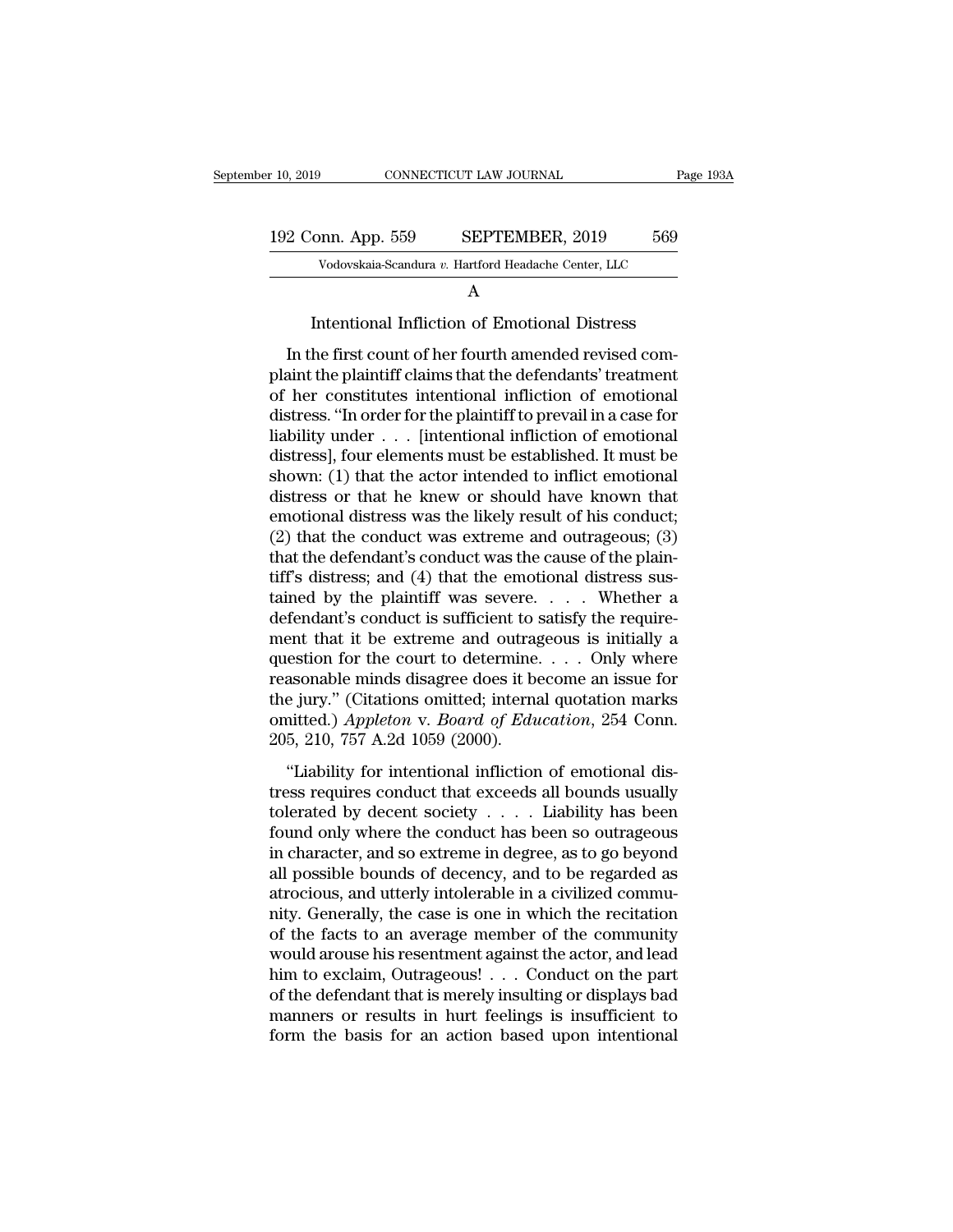# CONNECTICUT LAW JOURNAL September 10, 2019<br>570 SEPTEMBER, 2019 192 Conn. App. 559<br>Vodovskaia-Scandura v. Hartford Headache Center, LLC CONNECTICUT LAW JOURNAL September 10,<br>
SEPTEMBER, 2019 192 Conn. App. 559<br>
Vodovskaia-Scandura *v.* Hartford Headache Center, LLC<br>
on of emotional distress " (Citations omitted:

CONNECTICUT LAW JOURNAL September 10, 2<br>
570 SEPTEMBER, 2019 192 Conn. App. 559<br>
Vodovskaia-Scandura v. Hartford Headache Center, LLC<br>
infliction of emotional distress.'' (Citations omitted;<br>
internal quotation marks omitt 570 SEPTEMBER, 2019 192 Conn. App. 5<br>Vodovskaia-Scandura v. Hartford Headache Center, LLC<br>infliction of emotional distress." (Citations omitted.) Id., 210–11.<br>Our appellate courts have applied the above test

OURIENTEMBER, 2019 192 Conn. App. 559<br>
Vodovskaia-Scandura v. Hartford Headache Center, LLC<br>
fliction of emotional distress." (Citations omitted;<br>
ternal quotation marks omitted.) Id., 210–11.<br>
Our appellate courts have a 570 SEPTEMBER, 2019 192 Conn. App. 559<br>
vodovskaia-Scandura v. Hartford Headache Center, LLC<br>
infliction of emotional distress." (Citations omitted;<br>
internal quotation marks omitted.) Id., 210–11.<br>
Our appellate courts h Vodovskaia-Scandura v. Hartford Headache Center, LLC<br>infliction of emotional distress." (Citations omitted;<br>internal quotation marks omitted.) Id., 210–11.<br>Our appellate courts have applied the above test a<br>number of times infliction of emotional distress." (Citations omitted;<br>internal quotation marks omitted.) Id., 210–11.<br>Our appellate courts have applied the above test a<br>number of times to claims by employees against their<br>employers. For minetion of emotional distress. (Criations omitted,<br>internal quotation marks omitted.) Id., 210–11.<br>Our appellate courts have applied the above test a<br>number of times to claims by employees against their<br>employers. For exa fluerial quotation manks onlitted.) id., 210–11.<br>Our appellate courts have applied the above test a<br>number of times to claims by employees against their<br>employers. For example, in *Appleton*, the Supreme<br>Court held that th Our appellate courts have applied the above test a<br>number of times to claims by employees against their<br>employers. For example, in *Appleton*, the Supreme<br>Court held that the trial court properly granted sum-<br>mary judgment number of times to claims by employees against their<br>employers. For example, in *Appleton*, the Supreme<br>Court held that the trial court properly granted sum-<br>mary judgment for the defendant where the evidence,<br>viewed in a employers. For example, in *Appleton*, the Supreme<br>Court held that the trial court properly granted sum-<br>mary judgment for the defendant where the evidence,<br>viewed in a light most favorable to the plaintiff, estab-<br>lished Court held that the trial court properly granted summary judgment for the defendant where the evidence, viewed in a light most favorable to the plaintiff, established that the defendant "made condescending comments to [the mary judgment for the defendant where the evidence,<br>viewed in a light most favorable to the plaintiff, estab-<br>lished that the defendant "made condescending com-<br>ments to [the plaintiff] in front of [her] fellow colleagues<br> viewed in a light most favorable to the plaintiff, established that the defendant "made condescending comments to [the plaintiff] in front of [her] fellow colleagues questioning [her] vision and ability to read; telephoned lished that the defendant "made condescending comments to [the plaintiff] in front of [her] fellow colleagues questioning [her] vision and ability to read; telephoned the plaintiff's daughter, representing that the plainti ments to [the plaintiff] in front of [her] fellow colleagues<br>questioning [her] vision and ability to read; telephoned<br>the plaintiff's daughter, representing that the plaintiff<br>had been acting differently and should take a questioning [her] vision and ability to read; telephoned<br>the plaintiff's daughter, representing that the plaintiff<br>had been acting differently and should take a few days<br>off from work; and telephoned the police, who came<br>t the plaintiff's daughter, representing that the plaintiff<br>had been acting differently and should take a few days<br>off from work; and telephoned the police, who came<br>to the school and escorted the plaintiff out of the buildhad been acting differently and should take a few days<br>off from work; and telephoned the police, who came<br>to the school and escorted the plaintiff out of the build-<br>ing to her car. The plaintiff also asserted in her affid off from work; and telephoned the police, who came<br>to the school and escorted the plaintiff out of the build-<br>ing to her car. The plaintiff also asserted in her affidavit<br>that she was subjected to two psychiatric examinati to the school and escorted the plaintiff out of the building to her car. The plaintiff also asserted in her affidavit<br>that she was subjected to two psychiatric examinations<br>at the request of the board, and that she was for ing to her car. The plaintiff also asserted in her affidavit<br>that she was subjected to two psychiatric examinations<br>at the request of the board, and that she was forced to<br>take a suspension and a leave of absence and, ulti that she was subjected to two psychiatric examinations<br>at the request of the board, and that she was forced to<br>take a suspension and a leave of absence and, ulti-<br>mately, forced to resign." (Internal quotation marks<br>omitt at the request of the board, and that she was forced to take a suspension and a leave of absence and, ultimately, forced to resign." (Internal quotation marks omitted.) Id., 211. The court held that "[t]hese occurrences ma take a suspension and a leave of absence and, ultimately, forced to resign." (Internal quotation marks omitted.) Id., 211. The court held that "[t]hese occurrences may very well have been distressing and hurt-ful to the p mately, forced to resign." (Internal quotation marks<br>omitted.) Id., 211. The court held that "[t]hese occur-<br>rences may very well have been distressing and hurt-<br>ful to the plaintiff. They do not, however, constitute<br>extr omitted.) Id., 211. The court held that "[t]hese occurrences may very well have been distressing and hurt-<br>ful to the plaintiff. They do not, however, constitute<br>extreme and outrageous conduct  $\dots$ . As the defen-<br>dants' a rences may very well have been distressing and hurt-<br>ful to the plaintiff. They do not, however, constitute<br>extreme and outrageous conduct  $\dots$ . As the defen-<br>dants' actions in the present case were not so atrocious<br>as to ful to the plaintiff. They do not, however, extreme and outrageous conduct . . . . As dants' actions in the present case were not so as to exceed all bounds usually tolerated society, their conduct is insufficient to form In Fig. 2013, the present case were not so atrocious<br>to exceed all bounds usually tolerated by decent<br>ciety, their conduct is insufficient to form the basis<br>an action for intentional infliction of emotional dis-<br>sss." (Ci dants actions in the present case were not so atroctous<br>as to exceed all bounds usually tolerated by decent<br>society, their conduct is insufficient to form the basis<br>of an action for intentional infliction of emotional dis-

as to exceed an bounds usually tolerated by decent<br>society, their conduct is insufficient to form the basis<br>of an action for intentional infliction of emotional dis-<br>tress." (Citations omitted.) Id., 211–12.<br>In *Perez-Dick* society, their conduct is insulficient to form the basis<br>of an action for intentional infliction of emotional dis-<br>tress." (Citations omitted.) Id., 211–12.<br>In *Perez-Dickson* v. *Bridgeport*, 304 Conn. 483, 43<br>A.3d 69 (20 or an action for intentional infliction or emotional dis-<br>tress." (Citations omitted.) Id., 211–12.<br>In *Perez-Dickson* v. *Bridgeport*, 304 Conn. 483, 43<br>A.3d 69 (2012), the plaintiff's intentional infliction of<br>emotional In *Perez-Dickson* v. *Bridgeport*, 304 Conn. 483, 43<br>A.3d 69 (2012), the plaintiff's intentional infliction of<br>emotional distress claim was based on allegations and<br>evidence that the defendants told the plaintiff that her In *Perez-Dickson* v. *Bridgeport*, 304 Conn. 483, 43<br>A.3d 69 (2012), the plaintiff's intentional infliction of<br>emotional distress claim was based on allegations and<br>evidence that the defendants told the plaintiff that her A.3d 69 (2012), the plaintiff's intentional infliction of emotional distress claim was based on allegations and evidence that the defendants told the plaintiff that her job was in jeopardy and subsequently subjected her to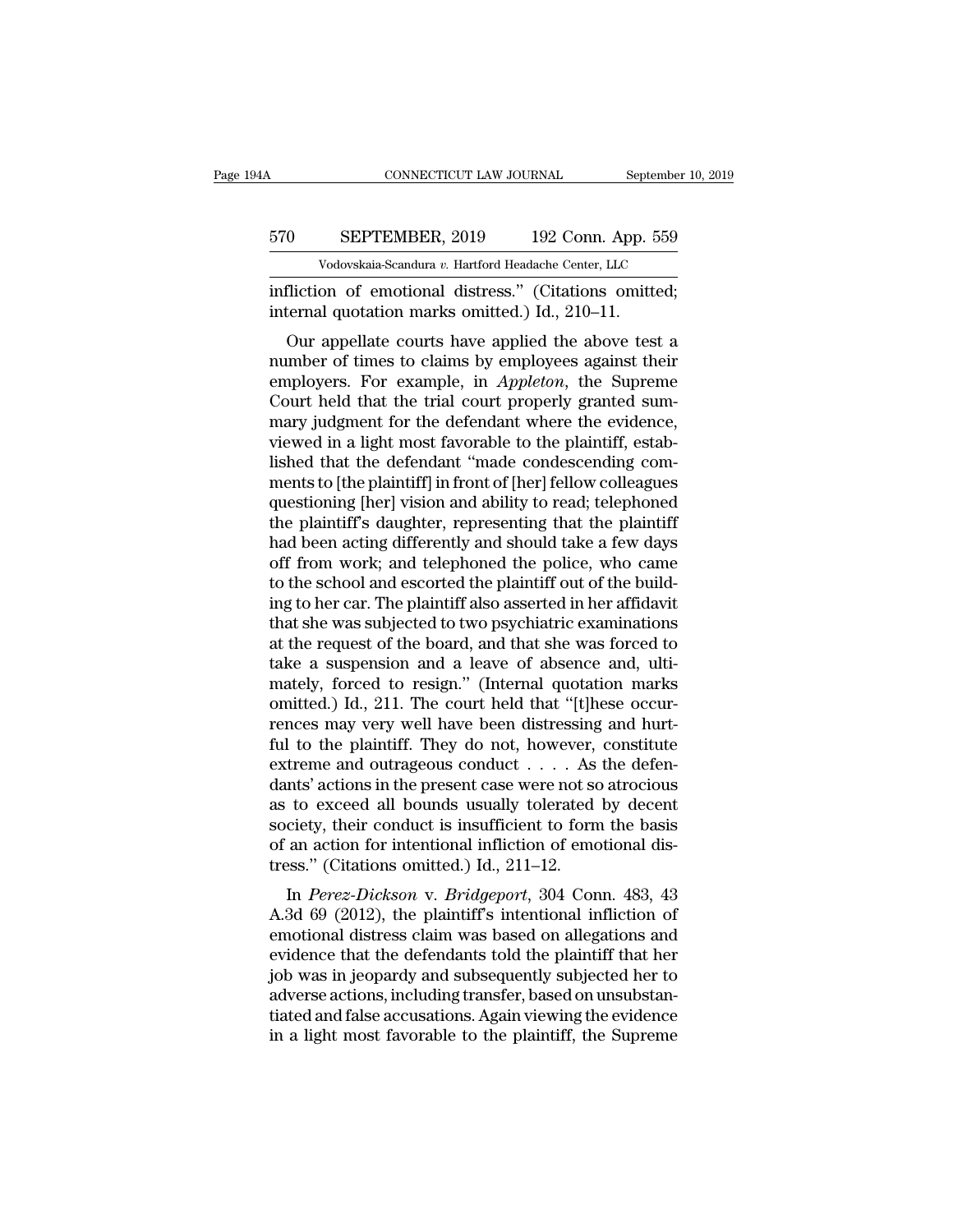# 10, 2019 CONNECTICUT LAW JOURNAL Page 195A<br>192 Conn. App. 559 SEPTEMBER, 2019 571<br>Vodovskaia-Scandura v. Hartford Headache Center, LLC Vodovskaia-Scandura *v.* Hartford Headache Center, LLC<br>Vodovskaia-Scandura *v.* Hartford Headache Center, LLC<br>Neld that no reasonable jury could conclude that

r 10, 2019 CONNECTICUT LAW JOURNAL Page 1954<br>
192 Conn. App. 559 SEPTEMBER, 2019 571<br>
Vodovskaia-Scandura v. Hartford Headache Center, LLC<br>
Court held that no reasonable jury could conclude that<br>
the conduct was so extreme 192 Conn. App. 559 SEPTEMBER, 2019 571<br>Vodovskaia-Scandura v. Hartford Headache Center, LLC<br>Court held that no reasonable jury could conclude that<br>the conduct was so extreme or outrageous as to support<br>a claim for intentio 192 Conn. App. 559 SEPTEMBER, 2019 571<br>
Vodovskaia-Scandura v. Hartford Headache Center, LLC<br>
Court held that no reasonable jury could conclude that<br>
the conduct was so extreme or outrageous as to support<br>
a claim for int 192 Conn. App. 559 SEPTEMBER, 2019 571<br>
Vodovskaia-Scandura v. Hartford Headache Center, LLC<br>
Court held that no reasonable jury could conclude that<br>
the conduct was so extreme or outrageous as to support<br>
a claim for int Vodovskaia-Scandura v. Hartford Headache Center, LLC<br>Court held that no reasonable jury could conclude that<br>the conduct was so extreme or outrageous as to support<br>a claim for intentional infliction of emotional distress.<br>I 530–31. ourt field that ho reasonable jury could conclude that<br>e conduct was so extreme or outrageous as to support<br>claim for intentional infliction of emotional distress.<br>., 527. The court, thus, reversed the trial court's denial the conduct was so extreme or outrageous as to support<br>a claim for intentional infliction of emotional distress.<br>Id., 527. The court, thus, reversed the trial court's denial<br>of the defendants' motion for a directed verdict

a claim for intentional infliction of emotional distress.<br>Id., 527. The court, thus, reversed the trial court's denial<br>of the defendants' motion for a directed verdict. Id.,<br>530–31.<br>In *Tracy v. New Milford Public Schools* deferred and defendants' motion for a directed verdict. Id.,<br>530–31.<br>In *Tracy v. New Milford Public Schools*, 101 Conn.<br>App. 560, 567–68, 922 A.2d 280, cert. denied, 284 Conn.<br>910, 931 A.2d 935 (2007), the plaintiff alleg of the defendants motion for a different vertict. Tu.,<br>530–31.<br>In *Tracy v. New Milford Public Schools*, 101 Conn.<br>App. 560, 567–68, 922 A.2d 280, cert. denied, 284 Conn.<br>910, 931 A.2d 935 (2007), the plaintiff alleged th In *Tracy v. New Milford Public Schools*, 101 Conn.<br>App. 560, 567–68, 922 A.2d 280, cert. denied, 284 Conn.<br>910, 931 A.2d 935 (2007), the plaintiff alleged that "[the<br>defendants] harassed, intimidated and defamed him in<br>t In *Tracy v. New Milford Public Schools*, 101 Conn.<br>App. 560, 567–68, 922 A.2d 280, cert. denied, 284 Conn.<br>910, 931 A.2d 935 (2007), the plaintiff alleged that "[the<br>defendants] harassed, intimidated and defamed him in<br>th App. 560, 567–68, 922 A.2d 280, cert. denied, 284 Conn.<br>910, 931 A.2d 935 (2007), the plaintiff alleged that "[the<br>defendants] harassed, intimidated and defamed him in<br>the workplace and disciplined him without conducting<br>a 910, 931 A.2d 935 (2007), the plaintiff alleged that "[the defendants] harassed, intimidated and defamed him in the workplace and disciplined him without conducting a proper investigation." The trial court, assuming these defendants] harassed, intimidated and defamed him in<br>the workplace and disciplined him without conducting<br>a proper investigation." The trial court, assuming these<br>allegations to be true, granted the defendants' motion<br>to s the workplace and disciplined him without conducting<br>a proper investigation." The trial court, assuming these<br>allegations to be true, granted the defendants' motion<br>to strike the plaintiff's claim of intentional infliction Similarly, the Appellate Court affirmed the granting university and infliction of notional distress because the allegations were not fficiently extreme or outrageous. Id., 568. The Appellate Court affirmed the trial court anegations to be true, granted the defendants motion<br>to strike the plaintiff's claim of intentional infliction of<br>emotional distress because the allegations were not<br>sufficiently extreme or outrageous. Id., 568. The Appel-

emotional distress because the anegations were not<br>sufficiently extreme or outrageous. Id., 568. The Appellate Court affirmed the trial court's decision. Id., 570.<br>Similarly, the Appellate Court affirmed the granting<br>of a sumerently extreme or outrageous. Tu., 506. The Appel-<br>late Court affirmed the trial court's decision. Id., 570.<br>Similarly, the Appellate Court affirmed the granting<br>of a motion to strike in *Dollard* v. *Board of Educatio* for a minimism of a model with the practice the distribution.<br>Similarly, the Appellate Court affirmed the granting<br>of a motion to strike in *Dollard* v. *Board of Education*,<br>63 Conn. App. 550, 777 A.2d 714 (2001). There, Similarly, the Appellate Court affirmed the granting<br>of a motion to strike in *Dollard* v. *Board of Education*,<br>63 Conn. App. 550, 777 A.2d 714 (2001). There, the<br>plaintiff alleged that "[i]n 1998 and early 1999, the defe of a motion to strike in *Dollard* v. *Board of Education*,<br>63 Conn. App. 550, 777 A.2d 714 (2001). There, the<br>plaintiff alleged that "[i]n 1998 and early 1999, the defen-<br>dants jointly engaged in a concerted plan and effo 63 Conn. App. 550, 777 A.2d 714 (2001). There, the plaintiff alleged that "[i]n 1998 and early 1999, the defendants jointly engaged in a concerted plan and effort to force the plaintiff to resign from her position or to be plaintiff alleged that "[i]n 1998 and early 1999, the defendants jointly engaged in a concerted plan and effort to force the plaintiff to resign from her position or to become so distraught that they would have a colorable dants jointly engaged in a concerted plan and effort to<br>force the plaintiff to resign from her position or to<br>become so distraught that they would have a colorable<br>basis for terminating her employment. The defendants<br>carri force the plaintiff to resign from her position or to<br>become so distraught that they would have a colorable<br>basis for terminating her employment. The defendants<br>carried out their plan by hypercritically examining every<br>sma become so distraught that they would have a colorable<br>basis for terminating her employment. The defendants<br>carried out their plan by hypercritically examining every<br>small detail of her professional and personal conduct.<br>Sp basis for terminating her employment. The defendants<br>carried out their plan by hypercritically examining every<br>small detail of her professional and personal conduct.<br>Specifically, the defendants transferred the plaintiff t carried out their plan by hypercritically examining every<br>small detail of her professional and personal conduct.<br>Specifically, the defendants transferred the plaintiff to<br>a school where she did not want to be assigned and<br> small detail of her professional and personal conduct.<br>Specifically, the defendants transferred the plaintiff to<br>a school where she did not want to be assigned and<br>then secretly hired someone to replace her at the school<br>f Specifically, the defendants transferred the plaintiff to<br>a school where she did not want to be assigned and<br>then secretly hired someone to replace her at the school<br>from which she had been transferred. The defendants<br>also a school where she did not want to be assigned and<br>then secretly hired someone to replace her at the school<br>from which she had been transferred. The defendants<br>also publicly admonished the plaintiff for chewing gum,<br>being then secretly hired someone to replace her at the school<br>from which she had been transferred. The defendants<br>also publicly admonished the plaintiff for chewing gum,<br>being habitually late, being disorganized and not using<br>h from which she had been transferred. The defendants<br>also publicly admonished the plaintiff for chewing gum,<br>being habitually late, being disorganized and not using<br>her time well. Finally, the defendants unnecessarily<br>place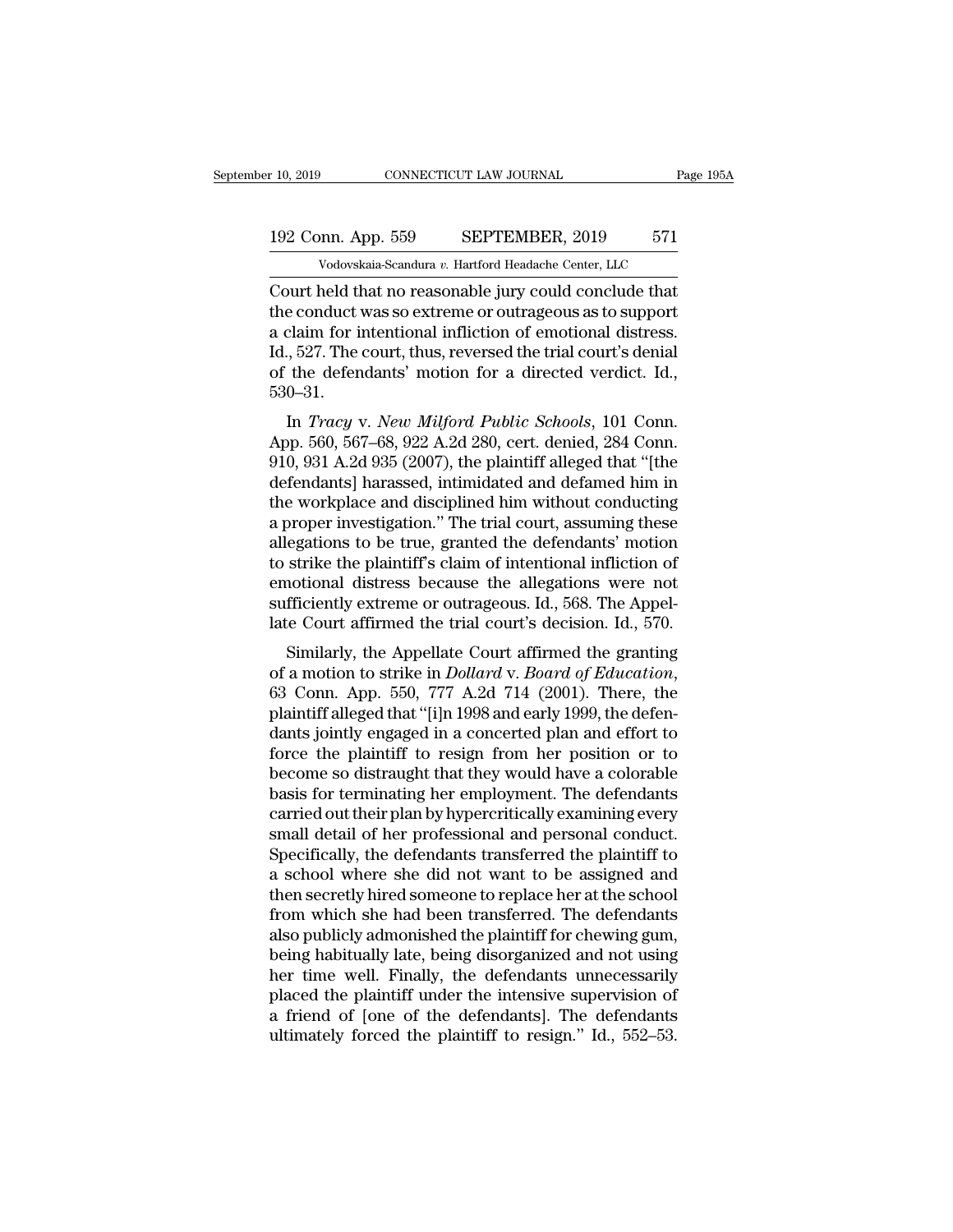# CONNECTICUT LAW JOURNAL September 10, 2019<br>572 SEPTEMBER, 2019 192 Conn. App. 559<br>Vodovskaia-Scandura v. Hartford Headache Center, LLC CONNECTICUT LAW JOURNAL September 10,<br>
SEPTEMBER, 2019 192 Conn. App. 559<br>
Vodovskaia-Scandura *v.* Hartford Headache Center, LLC<br>
Nurt held that such conduct did not constitute

CONNECTICUT LAW JOURNAL September 10, 2019<br>
572 SEPTEMBER, 2019 192 Conn. App. 559<br>
Vodovskaia-Scandura v. Hartford Headache Center, LLC<br>
The court held that such conduct did not constitute<br>
extreme and outrageous behavior EPTEMBER, 2019 192 Conn. App. 559<br>Vodovskaia-Scandura v. Hartford Headache Center, LLC<br>The court held that such conduct did not constitute<br>extreme and outrageous behavior. Id., 554–55. The<br>Appellate Court reached a similar SEPTEMBER, 2019 192 Conn. App. 559<br>
Vodovskaia-Scandura v. Hartford Headache Center, LLC<br>
The court held that such conduct did not constitute<br>
extreme and outrageous behavior. Id., 554–55. The<br>
Appellate Court reached a s 572 SEPTEMBER, 2019 192 Conn. App. 559<br>Vodovskaia-Scandura v. Hartford Headache Center, LLC<br>The court held that such conduct did not constitute<br>extreme and outrageous behavior. Id., 554–55. The<br>Appellate Court reached a s Vodovskaia-Scandura v. Hartford Headache Center, LLC<br>The court held that such conduct did not constitute<br>extreme and outrageous behavior. Id., 554–55. The<br>Appellate Court reached a similar conclusion when it<br>affirmed the t vodovskala-scandura v. Hartford Headache Center, LLC<br>The court held that such conduct did not constitute<br>extreme and outrageous behavior. Id., 554–55. The<br>Appellate Court reached a similar conclusion when it<br>affirmed the The court held that such conduct did not constitute<br>extreme and outrageous behavior. Id., 554–55. The<br>Appellate Court reached a similar conclusion when it<br>affirmed the trial court's grant of summary judgment<br>in *Gillians* extreme and outrageous behavior. Id., 554–55. The<br>Appellate Court reached a similar conclusion when it<br>affirmed the trial court's grant of summary judgment<br>in *Gillians* v. *Vivanco-Small*, 128 Conn. App. 207, 213,<br>15 A.3d Appellate Court reached a similar conclusion when it<br>affirmed the trial court's grant of summary judgment<br>in *Gillians* v. *Vivanco-Small*, 128 Conn. App. 207, 213,<br>15 A.3d 1200 ("The most troubling allegation is that<br>the affirmed the trial court's grant of summary judgment<br>in *Gillians* v. *Vivanco-Small*, 128 Conn. App. 207, 213,<br>15 A.3d 1200 ("The most troubling allegation is that<br>the defendants vindictively conspired to terminate the<br>pl in *Gillians* v. *Vivanco-Small*, 128 Conn. App. 207, 213, 15 A.3d 1200 ("The most troubling allegation is that the defendants vindictively conspired to terminate the plaintiff's employment. A concerted effort to remove a Final 1200 (The most abdomig anguator is that<br>e defendants vindictively conspired to terminate the<br>aintiff's employment. A concerted effort to remove<br>employee, however, does not necessarily constitute<br>trageous conduct . . *XAMERANCET CONSPITED to terminate the*<br> *Plaintiff's* employment. A concerted effort to remove<br>
an employee, however, does not necessarily constitute<br>
outrageous conduct . . . . . " [Citation omitted.]), cert.<br>
denied, 30

Frame is employment. The existence effect that is denieded an employee, however, does not necessarily constitute outrageous conduct  $\ldots$ . " [Citation omitted.]), cert.<br>denied, 301 Conn. 933, 23 A.3d 726 (2011).<br>Finally t (an employee, nowever, accessive necessarity constraint<br>outrageous conduct . . . ." [Citation omitted.]), cert.<br>denied, 301 Conn. 933, 23 A.3d 726 (2011).<br>Finally the Appellate Court's decision in *Bator* v.<br>Yale-New Have denied, 301 Conn. 933, 23 A.3d 726 (2011).<br>
Finally the Appellate Court's decision in *Bator* v.<br> *Yale-New Haven Hospital*, 73 Conn. App. 576, 808 A.2d<br>
1149 (2002), cert. denied, 279 Conn. 903, 901 A.2d 1225<br>
(2006), is Finally the Appellate Court's decision in *Bator* v.<br> *Yale-New Haven Hospital*, 73 Conn. App. 576, 808 A.2d<br>
1149 (2002), cert. denied, 279 Conn. 903, 901 A.2d 1225<br>
(2006), is particularly relevant to the court's analysi Finally the Appellate Court's decision in *Bator* v.<br> *Yale-New Haven Hospital*, 73 Conn. App. 576, 808 A.2d<br>
1149 (2002), cert. denied, 279 Conn. 903, 901 A.2d 1225<br>
(2006), is particularly relevant to the court's analysi *Yale-New Haven Hospital*, 73 Conn. App. 576, 808 A.2d<br>1149 (2002), cert. denied, 279 Conn. 903, 901 A.2d 1225<br>(2006), is particularly relevant to the court's analysis<br>of the plaintiff's claim here. In *Bator*, the "compla 1149 (2002), cert. denied, 279 Conn. 903, 901 A.2d 1225 (2006), is particularly relevant to the court's analysis<br>of the plaintiff's claim here. In *Bator*, the "complaint<br>alleged that the plaintiff was employed by the def (2006), is particularly relevant to the court's analysis<br>of the plaintiff's claim here. In *Bator*, the "complaint<br>alleged that the plaintiff was employed by the defen-<br>dant as a respiratory therapist in February, 1989. D of the plaintiff's claim here. In *Bator*, the "complaint<br>alleged that the plaintiff was employed by the defen-<br>dant as a respiratory therapist in February, 1989. During<br>the course of his employment, the defendant's agents alleged that the plaintiff was employed by the defen-<br>dant as a respiratory therapist in February, 1989. During<br>the course of his employment, the defendant's agents,<br>servants and employees subjected him to abusive and<br>disp dant as a respiratory therapist in February, 1989. During<br>the course of his employment, the defendant's agents,<br>servants and employees subjected him to abusive and<br>disparate treatment. Specifically, the plaintiff alleged,<br> the course of his employment, the defendant's agents,<br>servants and employees subjected him to abusive and<br>disparate treatment. Specifically, the plaintiff alleged,<br>among other things, that his supervisor once scheduled<br>him servants and employees subjected him to abusive and<br>disparate treatment. Specifically, the plaintiff alleged,<br>among other things, that his supervisor once scheduled<br>him to report for duty when he was under a physician's<br>ca disparate treatment. Specifically, the plaintiff alleged,<br>among other things, that his supervisor once scheduled<br>him to report for duty when he was under a physician's<br>care. When the plaintiff failed to report as scheduled among other things, that his supervisor once scheduled<br>him to report for duty when he was under a physician's<br>care. When the plaintiff failed to report as scheduled,<br>the supervisor recommended that he be disciplined.<br>The p him to report for duty when he was under a physician's<br>care. When the plaintiff failed to report as scheduled,<br>the supervisor recommended that he be disciplined.<br>The plaintiff alleged further that he received less com-<br>pen care. When the plaintiff failed to report as scheduled,<br>the supervisor recommended that he be disciplined.<br>The plaintiff alleged further that he received less com-<br>pensation than other, less experienced employees in<br>his po the supervisor recommended that he be disciplined.<br>The plaintiff alleged further that he received less compensation than other, less experienced employees in<br>his position. When a nurse accused the plaintiff of being<br>rude t The plaintiff alleged further that he received less compensation than other, less experienced employees in his position. When a nurse accused the plaintiff of being rude to her, a supervisor falsely accused the plaintiff o pensation than other, less experienced employees in<br>his position. When a nurse accused the plaintiff of being<br>rude to her, a supervisor falsely accused the plain-<br>tiff of endangering a patient's life. One of his supervi-<br>s his position. When a nurse accused the plaintiff of being<br>rude to her, a supervisor falsely accused the plain-<br>tiff of endangering a patient's life. One of his supervi-<br>sors suggested that the plaintiff seek psychiatric he rude to her, a supervisor falsely accused the plain-<br>tiff of endangering a patient's life. One of his supervi-<br>sors suggested that the plaintiff seek psychiatric help<br>when he complained about his schedule and assign-<br>ments tiff of endangering a patient's life. One of his supervisors suggested that the plaintiff seek psychiatric help<br>when he complained about his schedule and assign-<br>ments. Another of his supervisors recommended that<br>the plain sors suggested that the plaintiff seek psychiatric help<br>when he complained about his schedule and assign-<br>ments. Another of his supervisors recommended that<br>the plaintiff attend anger management classes after<br>he had a conf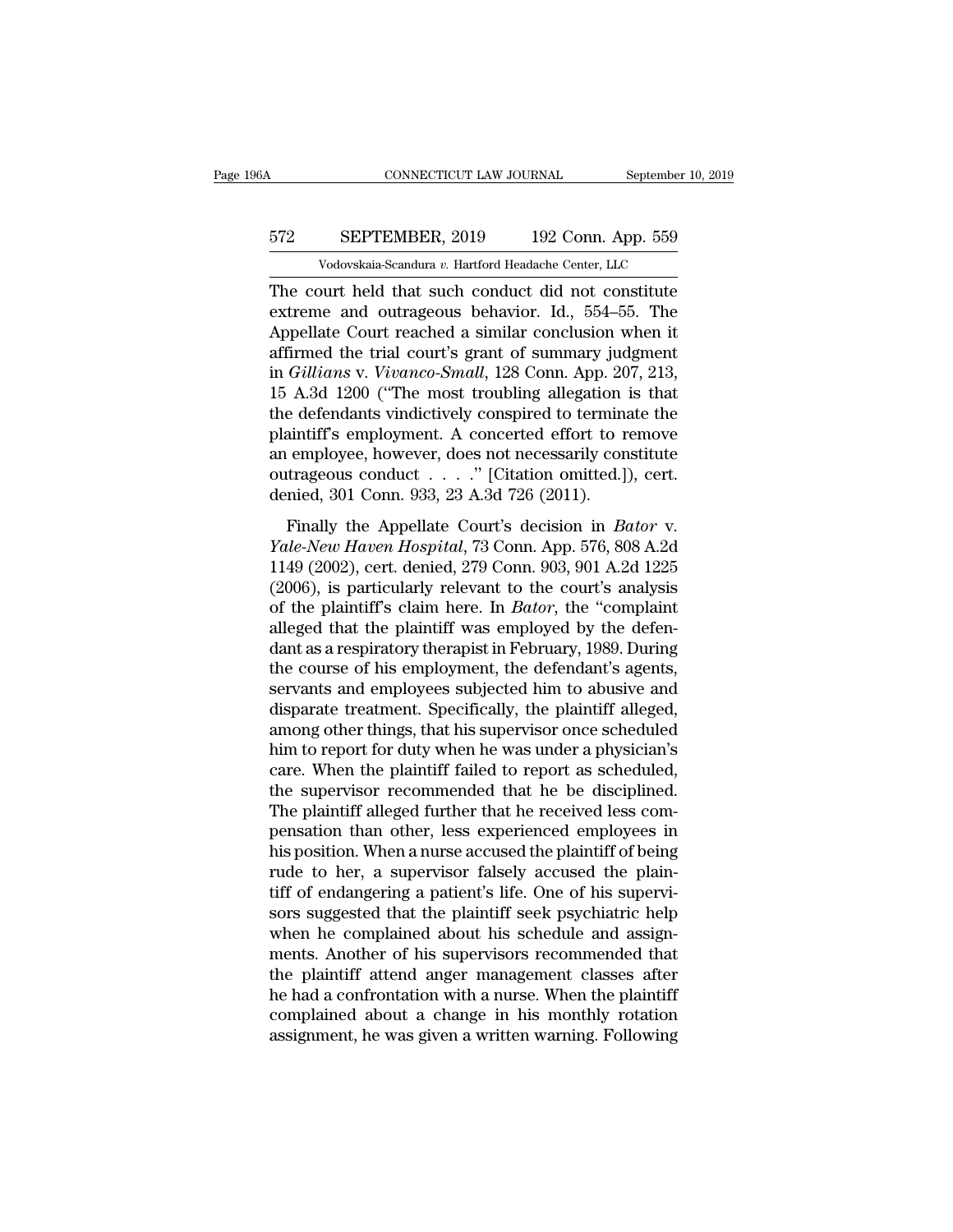# 10, 2019 CONNECTICUT LAW JOURNAL Page 197A<br>192 Conn. App. 559 SEPTEMBER, 2019 573<br>Vodovskaia-Scandura v. Hartford Headache Center, LLC Vodovskaia-Scandura *v.* Hartford Headache Center, LLC<br>Vodovskaia-Scandura *v.* Hartford Headache Center, LLC<br>Vodovskaia-Scandura *v.* Hartford Headache Center, LLC<br>In verbal alternation with a nurse about a natient's

r 10, 2019 CONNECTICUT LAW JOURNAL Page 197A<br>
192 Conn. App. 559 SEPTEMBER, 2019 573<br>
Vodovskaia-Scandura v. Hartford Headache Center, LLC<br>
another verbal altercation with a nurse about a patient's<br>
care, the plaintiff's s 192 Conn. App. 559 SEPTEMBER, 2019 573<br>Vodovskaia-Scandura v. Hartford Headache Center, LLC<br>another verbal altercation with a nurse about a patient's<br>care, the plaintiff's supervisor gave him a final written<br>warning for vi 192 Conn. App. 559 SEPTEMBER, 2019 573<br>
Vodovskaia-Scandura v. Hartford Headache Center, LLC<br>
another verbal altercation with a nurse about a patient's<br>
care, the plaintiff's supervisor gave him a final written<br>
warning f 192 Conn. App. 559 SEPTEMBER, 2019 573<br>Vodovskaia-Scandura v. Hartford Headache Center, LLC<br>another verbal altercation with a nurse about a patient's<br>care, the plaintiff's supervisor gave him a final written<br>warning for v Vodovskaia-Scandura v. Hartford Headache Center, LLC<br>another verbal altercation with a nurse about a patient's<br>care, the plaintiff's supervisor gave him a final written<br>warning for violence. The plaintiff further alleged vodovskala-scandura v. Hartford Headache Center, LLC<br>another verbal altercation with a nurse about a patient's<br>care, the plaintiff's supervisor gave him a final written<br>warning for violence. The plaintiff further alleged another verbal altercation with a nurse about a patient's<br>care, the plaintiff's supervisor gave him a final written<br>warning for violence. The plaintiff further alleged that<br>as a result of the alleged disparate treatment he care, the plaintiff's supervisor gave him a final written<br>warning for violence. The plaintiff further alleged that<br>as a result of the alleged disparate treatment he received<br>in the defendant's employ, he suffered severe em warning for violence. The plaintiff further alleged that<br>as a result of the alleged disparate treatment he received<br>in the defendant's employ, he suffered severe emotional<br>distress that he could no longer endure and resign as a result of the alleged disparate treatment he received<br>in the defendant's employ, he suffered severe emotional<br>distress that he could no longer endure and resigned<br>on March 28, 2001." Id., 577–78. The Appellate Court<br>a in the defendant's employ, he suffered severe emotional<br>distress that he could no longer endure and resigned<br>on March 28, 2001." Id., 577–78. The Appellate Court<br>affirmed the decision of the trial court striking the plaindistress that he could no longer endure and resigned<br>on March 28, 2001." Id., 577–78. The Appellate Court<br>affirmed the decision of the trial court striking the plain-<br>tiff's claim for intentional infliction of emotional di on March 28, 2001." Id., 577–78. The Appellate Court<br>affirmed the decision of the trial court striking the plain-<br>tiff's claim for intentional infliction of emotional dis-<br>tress. In doing so, it concluded that "[0]n the ba affirmed the decision of the trial court striking the plain-<br>tiff's claim for intentional infliction of emotional dis-<br>tress. In doing so, it concluded that "[0]n the basis of<br>our plenary review of the plaintiff's complain tiff's claim for intentional infliction of emotional distress. In doing so, it concluded that "[o]n the basis of<br>our plenary review of the plaintiff's complaint, taking<br>the facts together or in isolation, we cannot say tha tress. In doing so, it concluded that "[o]n the basis of<br>our plenary review of the plaintiff's complaint, taking<br>the facts together or in isolation, we cannot say that<br>this case is one in which the recitation of the facts our plenary review of the plaintiff's complaint, taking<br>the facts together or in isolation, we cannot say that<br>this case is one in which the recitation of the facts to<br>an average member of the community would arouse his<br>re the facts together or in isolation, we cannot say that<br>this case is one in which the recitation of the facts to<br>an average member of the community would arouse his<br>resentment against the actor, and lead him to exclaim,<br>[Ou this case is one in which the recitation of the facts to<br>an average member of the community would arouse his<br>resentment against the actor, and lead him to exclaim,<br>[Outrageous! . . . Conduct] on the part of the defen-<br>dan an average member of the community would arouse his<br>resentment against the actor, and lead him to exclaim,<br>[Outrageous!  $\ldots$  Conduct] on the part of the defen-<br>dant that is merely insulting or displays bad manners<br>or res resentment against the actor, and l<br>[Outrageous! . . . Conduct] on th<br>dant that is merely insulting or di<br>or results in hurt feelings is insu<br>basis for an action based upon inte<br>emotional distress." (Citation omi<br>tion mark In that is merely insulting or displays bad manners<br>
results in hurt feelings is insufficient to form the<br>
sis for an action based upon intentional infliction of<br>
notional distress." (Citation omitted; internal quota-<br>
no factor is in hurt feelings is insufficient to form the<br>basis for an action based upon intentional infliction of<br>emotional distress." (Citation omitted; internal quota-<br>tion marks omitted.) Id., 579.<br>In this case, the evide

dants are national distress." (Citation omitted; internal quotation marks omitted.) Id., 579.<br>In this case, the evidence, viewed in a light most favorable to the plaintiff, establishes that the defendants were openly crit basis for an action based apon international intreduction<br>emotional distress." (Citation omitted; internal quota-<br>tion marks omitted.) Id., 579.<br>In this case, the evidence, viewed in a light most<br>favorable to the plaintiff she generated. Bilchik and McGrath not only repeated in a light most favorable to the plaintiff, establishes that the defendants were openly critical of the plaintiff as to the number of patients she saw and the amount of In this case, the evidence, viewed in a light most<br>favorable to the plaintiff, establishes that the defen-<br>dants were openly critical of the plaintiff as to the<br>number of patients she saw and the amount of billings<br>she gen In this case, the evidence, viewed in a light most<br>favorable to the plaintiff, establishes that the defen-<br>dants were openly critical of the plaintiff as to the<br>number of patients she saw and the amount of billings<br>she gen favorable to the plaintiff, establishes that the defendants were openly critical of the plaintiff as to the number of patients she saw and the amount of billings she generated. Bilchik and McGrath not only repeatedly expre dants were openly critical of the plaintiff as to the<br>number of patients she saw and the amount of billings<br>she generated. Bilchik and McGrath not only repeatedly<br>expressed their displeasure directly to the plaintiff, but<br> number of patients she saw and the amount of billings<br>she generated. Bilchik and McGrath not only repeatedly<br>expressed their displeasure directly to the plaintiff, but<br>also discussed with the staff their dissatisfaction wi she generated. Bilchik and McGrath not only repeatedly<br>expressed their displeasure directly to the plaintiff, but<br>also discussed with the staff their dissatisfaction with<br>the plaintiff, and they sought negative comments ab expressed their displeasure directly to the plaintiff, but<br>also discussed with the staff their dissatisfaction with<br>the plaintiff, and they sought negative comments about<br>the plaintiff from staff. They also included negati also discussed with the staff their dissatisfaction with<br>the plaintiff, and they sought negative comments about<br>the plaintiff from staff. They also included negative<br>comments they received from patients in various files<br>an the plaintiff, and they sought negative comments about<br>the plaintiff from staff. They also included negative<br>comments they received from patients in various files<br>and records. They also removed positive material about<br>the the plaintiff from staff. They also included negative<br>comments they received from patients in various files<br>and records. They also removed positive material about<br>the plaintiff from her personnel file. They also criticized comments they received from patients in various files<br>and records. They also removed positive material about<br>the plaintiff from her personnel file. They also criticized<br>and harassed the plaintiff for her refusal to write a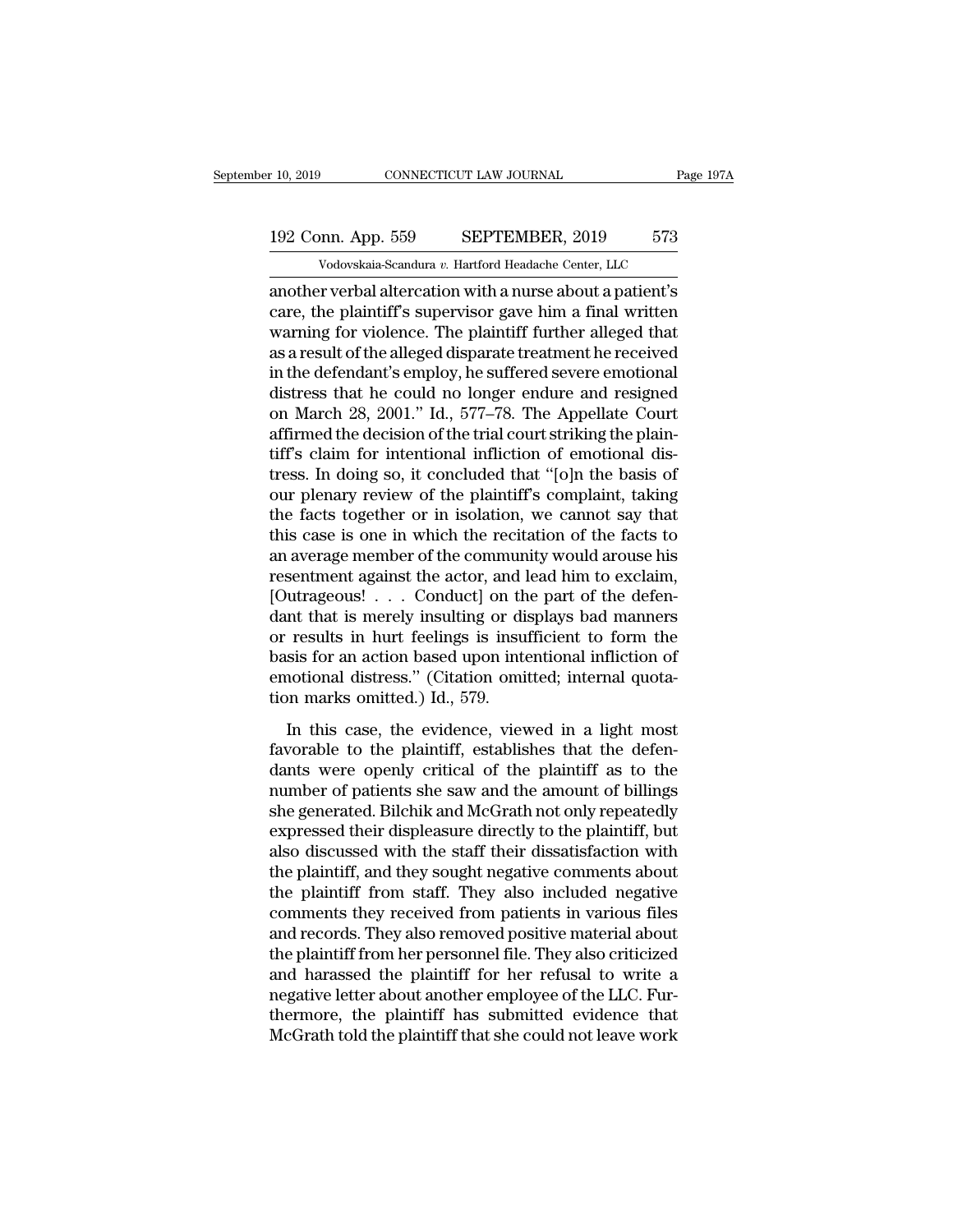# CONNECTICUT LAW JOURNAL September 10, 2019<br>574 SEPTEMBER, 2019 192 Conn. App. 559<br>Vodovskaia-Scandura v. Hartford Headache Center, LLC CONNECTICUT LAW JOURNAL September 10,<br>
SEPTEMBER, 2019 192 Conn. App. 559<br>
Vodovskaia-Scandura *v.* Hartford Headache Center, LLC<br>
ober 3 2011 to see a doctor Instead the plaintiff

CONNECTICUT LAW JOURNAL September 10, 2019<br>
SEPTEMBER, 2019 192 Conn. App. 559<br>
Vodovskaia-Scandura v. Hartford Headache Center, LLC<br>
on October 3, 2011, to see a doctor. Instead, the plaintiff<br>
was told that she would hav 574 SEPTEMBER, 2019 192 Conn. App. 559<br>Vodovskaia-Scandura v. Hartford Headache Center, LLC<br>on October 3, 2011, to see a doctor. Instead, the plaintiff<br>was told that she would have to do so on her own time.<br>Finally, Bilchi  $574$  SEPTEMBER, 2019 192 Conn. App. 559<br>
Vodovskaia-Scandura v. Hartford Headache Center, LLC<br>
on October 3, 2011, to see a doctor. Instead, the plaintiff<br>
was told that she would have to do so on her own time.<br>
Finally, 574 SEPTEMBER, 2019 192 Conn. App. 559<br>Vodovskaia-Scandura v. Hartford Headache Center, LLC<br>on October 3, 2011, to see a doctor. Instead, the plaintiff<br>was told that she would have to do so on her own time.<br>Finally, Bilchi Volovskaia-Scandura v. Hartford Headache Center, LLC<br>
on October 3, 2011, to see a doctor. Instead, the plaintiff<br>
was told that she would have to do so on her own time.<br>
Finally, Bilchik and McGrath threatened the plaint Vodovskaia-Scandura v. Hartford Headache Center, LLC<br>
on October 3, 2011, to see a doctor. Instead, the plaintiff<br>
was told that she would have to do so on her own time.<br>
Finally, Bilchik and McGrath threatened the plaint on October 3, 2011, to see a doctor. Instead, the plaintiff<br>was told that she would have to do so on her own time.<br>Finally, Bilchik and McGrath threatened the plaintiff<br>with firing if she did not see more patients. These a was told that she would have to do so on her own time.<br>Finally, Bilchik and McGrath threatened the plaintiff<br>with firing if she did not see more patients. These allega-<br>tions are remarkably similar to the allegations and f Finally, Bilchik and McGrath t<br>with firing if she did not see more<br>tions are remarkably similar to t<br>set forth in the cases above, w<br>Appellate Courts have deemed<br>and outrageous to support a clai<br>tion of emotional distress. th firing if she did not see more patients. These allega-<br>ons are remarkably similar to the allegations and facts<br>t forth in the cases above, which our Supreme and<br>opellate Courts have deemed insufficiently extreme<br>d outra tions are remarkably similar to the allegations and facts<br>set forth in the cases above, which our Supreme and<br>Appellate Courts have deemed insufficiently extreme<br>and outrageous to support a claim for intentional inflic-<br>ti

set forth in the cases above, which our Supreme and<br>Appellate Courts have deemed insufficiently extreme<br>and outrageous to support a claim for intentional inflic-<br>tion of emotional distress.<br>The plaintiff has not cited a si Appellate Courts have deemed insufficiently extreme<br>and outrageous to support a claim for intentional inflic-<br>tion of emotional distress.<br>The plaintiff has not cited a single appellate court<br>case involving an employment re and outrageous to support a claim for intentional infliction of emotional distress.<br>The plaintiff has not cited a single appellate court<br>case involving an employment relationship that has<br>come to a different conclusion. In tion of emotional distress.<br>
The plaintiff has not cited a single appellate court<br>
case involving an employment relationship that has<br>
come to a different conclusion. Instead, the plaintiff<br>
relies on three Superior Court The plaintiff has not cited a single appellate court<br>case involving an employment relationship that has<br>come to a different conclusion. Instead, the plaintiff<br>relies on three Superior Court cases in which the court<br>denied case involving an employment relationship that has<br>come to a different conclusion. Instead, the plaintiff<br>relies on three Superior Court cases in which the court<br>denied a motion to strike an intentional infliction of<br>emoti come to a different conclusion. Instead, the plaintiff<br>relies on three Superior Court cases in which the court<br>denied a motion to strike an intentional infliction of<br>emotional distress claim based on an ongoing pattern<br>of relies on three Superior Court cases in which the court<br>denied a motion to strike an intentional infliction of<br>emotional distress claim based on an ongoing pattern<br>of harassment and/or defamation in the workplace. The<br>cour initional distress claim based on an ongoing pattern<br>
harassment and/or defamation in the workplace. The<br>
urt finds that each of those cases is either distinguish-<br>
le from the evidence presented here or not persuasive<br>
li emotional distress claim based on an ongoing pattern<br>of harassment and/or defamation in the workplace. The<br>court finds that each of those cases is either distinguish-<br>able from the evidence presented here or not persuasive

of harassment and/or defamation in the workplace. The<br>court finds that each of those cases is either distinguish-<br>able from the evidence presented here or not persuasive<br>in light of the appellate authority discussed above. court finds that each of those cases is either distinguishable from the evidence presented here or not persuasive<br>in light of the appellate authority discussed above.<br>In *Stanley Black & Decker, Inc.* v. *Krug*, Superior<br> able from the evidence presented here or not persuasive<br>in light of the appellate authority discussed above.<br>In *Stanley Black & Decker, Inc.* v. *Krug*, Superior<br>Court, judicial district of New Britain, Docket No. CV-<br>14 in light of the appellate authority discussed above.<br>
In *Stanley Black & Decker*, *Inc.* v. *Krug*, Superior<br>
Court, judicial district of New Britain, Docket No. CV-<br>
14-6027247 (May 7, 2015) (*Abrams, J.*) (60 Conn. L.<br> In *Stanley Black & Decker, Inc.* v. *Krug*, Superior<br>Court, judicial district of New Britain, Docket No. CV-<br>14-6027247 (May 7, 2015) (*Abrams*, *J.*) (60 Conn. L.<br>Rptr. 311), the defendant alleged, inter alia, in her cou Court, judicial district of New Britain, Docket No. CV-<br>14-6027247 (May 7, 2015) (*Abrams, J.*) (60 Conn. L.<br>Rptr. 311), the defendant alleged, inter alia, in her coun-<br>terclaim a claim for intentional infliction of emoti 14-6027247 (May 7, 2015) (*Abrams, J.*) (60 Conn. L.<br>Rptr. 311), the defendant alleged, inter alia, in her coun-<br>terclaim a claim for intentional infliction of emotional<br>distress. Id., 312. The basis for the claim was the Rptr. 311), the defendant alleged, inter alia, in her counterclaim a claim for intentional infliction of emotional<br>distress. Id., 312. The basis for the claim was the defen-<br>dant's claim that "shortly after the defendant's terclaim a claim for intentional infliction of emotional<br>distress. Id., 312. The basis for the claim was the defen-<br>dant's claim that "shortly after the defendant's first<br>month of employment the working conditions became<br>i distress. Id., 312. The basis for the claim was the defendant's claim that "shortly after the defendant's first<br>month of employment the working conditions became<br>intolerable because the defendant's immediate super-<br>visor ' dant's claim that "shortly after the defendant's first<br>month of employment the working conditions became<br>intolerable because the defendant's immediate super-<br>visor 'would continuously bully, berate, ridicule and<br>belittle' month of employment the working conditions became<br>intolerable because the defendant's immediate super-<br>visor 'would continuously bully, berate, ridicule and<br>belittle' the defendant, 'created a feeling of paranoia<br>amongst e intolerable because the defendant's immediate super-<br>visor 'would continuously bully, berate, ridicule and<br>belittle' the defendant, 'created a feeling of paranoia<br>amongst employees,' 'led a personal smear campaign'<br>against visor 'would continuously bully, berate, ridicule and<br>belittle' the defendant, 'created a feeling of paranoia<br>amongst employees,' 'led a personal smear campaign'<br>against the defendant, baselessly disparaged the defen-<br>dant belittle' the defendant, 'created a feeling of paranoia<br>amongst employees,' 'led a personal smear campaign'<br>against the defendant, baselessly disparaged the defen-<br>dant to her coworkers and management, and repeatedly<br>haras amongst employees,' 'led a personal smear campaign'<br>against the defendant, baselessly disparaged the defen-<br>dant to her coworkers and management, and repeatedly<br>harassed the defendant.'' Id. Based on these allegations,<br>Jud against the defendant, baselessly disparaged the defendant to her coworkers and management, and repeatedly harassed the defendant." Id. Based on these allegations, Judge Abrams concluded that he "[could not] say as a matte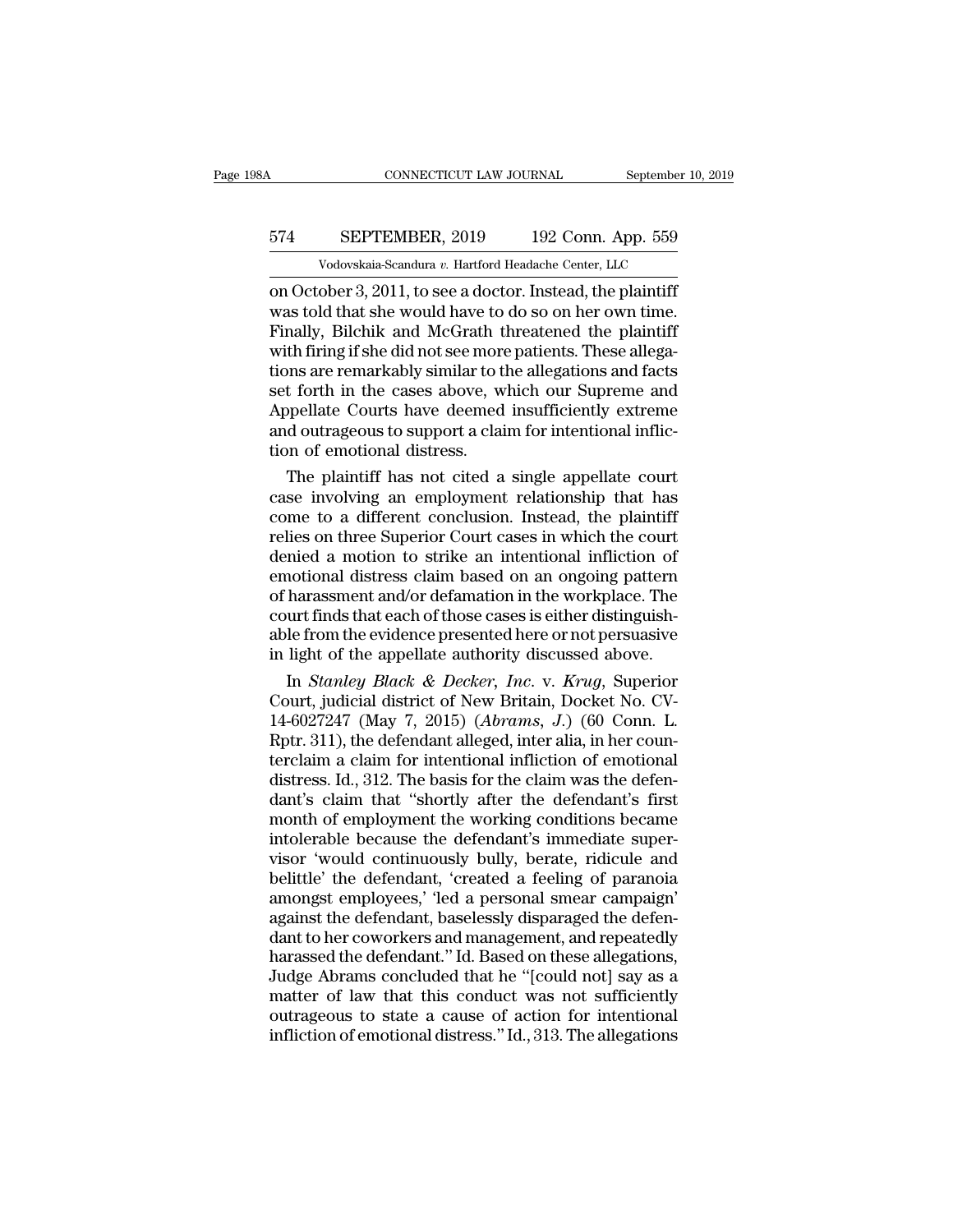# 10, 2019 CONNECTICUT LAW JOURNAL Page 199A<br>192 Conn. App. 559 SEPTEMBER, 2019 575<br>Vodovskaia-Scandura v. Hartford Headache Center, LLC Vodovskaia-Scandura *v.* Hartford Headache Center, LLC<br>Vodovskaia-Scandura *v.* Hartford Headache Center, LLC<br>Vodovskaia-Scandura *v.* Hartford Headache Center, LLC<br>Vodovskaia-Scandura *v.* Hartford Headache Center, LLC

F 10, 2019 CONNECTICUT LAW JOURNAL Page 1994<br>
192 Conn. App. 559 SEPTEMBER, 2019 575<br>
Vodovskaia-Scandura v. Hartford Headache Center, LLC<br>
in *Krug* were much broader and less specific than what<br>
the evidence, viewed in a 192 Conn. App. 559 SEPTEMBER, 2019 575<br>
Vodovskaia-Scandura v. Hartford Headache Center, LLC<br>
in *Krug* were much broader and less specific than what<br>
the evidence, viewed in a light most favorable to the<br>
plaintiff, estab 192 Conn. App. 559 SEPTEMBER, 2019 575<br>
Vodovskaia-Scandura v. Hartford Headache Center, LLC<br>
in *Krug* were much broader and less specific than what<br>
the evidence, viewed in a light most favorable to the<br>
plaintiff, esta 192 Conn. App. 559 SEPTEMBER, 2019 575<br>  $\frac{192 \text{ Co} \cdot \text{Vodovskaja-Scandura } v.$  Hartford Headache Center, LLC<br>
in *Krug* were much broader and less specific than what<br>
the evidence, viewed in a light most favorable to the<br>
plainti Vodovskaia-Scandura v. Hartford Headache Center, LLC<br>in Krug were much broader and less specific than what<br>the evidence, viewed in a light most favorable to the<br>plaintiff, establishes here. The evidence presented is<br>that vodovskaia-Scandura v. Hartford Headache Center, LLC<br>in Krug were much broader and less specific than what<br>the evidence, viewed in a light most favorable to the<br>plaintiff, establishes here. The evidence presented is<br>that in *Krug* were much broader and less specific than what<br>the evidence, viewed in a light most favorable to the<br>plaintiff, establishes here. The evidence presented is<br>that the defendants harassed the plaintiff and threat-<br>en the evidence, viewed in a light most favorable to the plaintiff, establishes here. The evidence presented is that the defendants harassed the plaintiff and threatened to terminate her because they were unhappy with the pla plaintiff, establishes here. The evidence presented is<br>that the defendants harassed the plaintiff and threat-<br>ened to terminate her because they were unhappy with<br>the plaintiff's job performance, particularly as it related that the defendants harassed the plaintiff and threatened to terminate her because they were unhappy with<br>the plaintiff's job performance, particularly as it related<br>to seeing and billing clients. Furthermore, the unrebutened to terminate her because they were unhappy with<br>the plaintiff's job performance, particularly as it related<br>to seeing and billing clients. Furthermore, the unrebut-<br>ted evidence presented by the defendants shows that<br> the plaintiff's job performance, particularly as it related<br>to seeing and billing clients. Furthermore, the unrebut-<br>ted evidence presented by the defendants shows that<br>any patient complaints originated with the patients a to seeing and billing clients. Furthermore, the unrebut-<br>ted evidence presented by the defendants shows that<br>any patient complaints originated with the patients and<br>were then documented by the defendants. In addition,<br>the ted evidence presented by the defendants shows that<br>any patient complaints originated with the patients and<br>were then documented by the defendants. In addition,<br>the defendants' attempts to get other workers to write<br>negati any patient complaints originated with the patients and<br>were then documented by the defendants. In addition,<br>the defendants' attempts to get other workers to write<br>negative comments about the plaintiff resulted in no<br>such were then documented by the defendants. In addition,<br>the defendants' attempts to get other workers to write<br>negative comments about the plaintiff resulted in no<br>such complaints. Finally, McGrath's comments to the<br>plaintiff the defendants' attempts to get other workers to write<br>negative comments about the plaintiff resulted in no<br>such complaints. Finally, McGrath's comments to the<br>plaintiff on October 3, 2011, that she could not leave<br>work to negative comments about the plaintiff resulted in no<br>such complaints. Finally, McGrath's comments to the<br>plaintiff on October 3, 2011, that she could not leave<br>work to see a doctor was based on the fact that the<br>plaintiff such complaints. Finally, McGrath's comments to the<br>plaintiff on October 3, 2011, that she could not leave<br>work to see a doctor was based on the fact that the<br>plaintiff had used all of her vacation and personal time.<br>This plaintiff on October 3, 2011, that she could not leave<br>work to see a doctor was based on the fact that the<br>plaintiff had used all of her vacation and personal time.<br>This last fact is very similar to one of the allegations<br> *Tracy*, *Dollard*, *Gillians* and *Bator This last fact is very similar to one of the allegations* in *Bator*, which the Appellate Court did not find extreme and outrageous. In addition, the court believes that the anal plaintiff had used all of her vacation and personal time.<br>This last fact is very similar to one of the allegations<br>in *Bator*, which the Appellate Court did not find extreme<br>and outrageous. In addition, the court believes This last fact is very similar to one of the allegations<br>in *Bator*, which the Appellate Court did not find extreme<br>and outrageous. In addition, the court believes that the<br>analysis in *Krug* is inconsistent with the holdi in *Bator*, which the Appellate Court did not find extreme<br>and outrageous. In addition, the court believes that the<br>analysis in *Krug* is inconsistent with the holdings in<br>*Tracy*, *Dollard*, *Gillians* and *Bator*. For t and outrageous. In additio<br>analysis in *Krug* is incon<br>*Tracy*, Dollard, Gillians a<br>the court is not persuad<br>authority for denying the<br>mary judgment as to the i<br>tional distress claim.<br>The plaintiff's reliance c Example 3 In Aray is inconsistent with the holdings in<br> *acy*, *Dollard*, *Gillians* and *Bator*. For these reasons,<br>
e court is not persuaded that *Krug* is persuasive<br>
thority for denying the defendants' motion for sum-<br> Fracy, *Dolara*, *Guttans* and *Butor*. For these reasons,<br>the court is not persuaded that *Krug* is persuasive<br>authority for denying the defendants' motion for sum-<br>mary judgment as to the intentional infliction of emo-<br>

Internative for the persuaded that *Krug* is persuasive<br>authority for denying the defendants' motion for sum-<br>mary judgment as to the intentional infliction of emo-<br>tional distress claim.<br>The plaintiff's reliance on *Savag* authority for denying the detendants induori for sun-<br>mary judgment as to the intentional infliction of emo-<br>tional distress claim.<br>The plaintiff's reliance on *Savage* v. *Andoh*, Superior<br>Court, judicial district of New *tional distress claim.*<br> *The plaintiff's reliance on Savage v. Andoh*, Superior Court, judicial district of New Haven, Docket No. CV-07-5015657-S (April 11, 2008) (*Bellis, J.*) (45 Conn. L. Rptr. 493), and *Leone v. New* The plaintiff's reliance on *Savage* v. *Andoh*, Superior<br>Court, judicial district of New Haven, Docket No. CV-<br>07-5015657-S (April 11, 2008) (*Bellis, J.*) (45 Conn. L.<br>Rptr. 493), and *Leone* v. *New England Communica-<br>t* The plaintiff's reliance on *Savage* v. *Andoh*, Superior<br>Court, judicial district of New Haven, Docket No. CV-<br>07-5015657-S (April 11, 2008) (*Bellis, J.*) (45 Conn. L.<br>Rptr. 493), and *Leone* v. *New England Communica-<br>t* Court, judicial district of New Haven, Docket No. CV-07-5015657-S (April 11, 2008) (*Bellis, J.*) (45 Conn. L.<br>Rptr. 493), and *Leone* v. *New England Communications*, Superior Court, judicial district of New Britain,<br>Dock 07-5015657-S (April 11, 2008) (*Bellis, J.*) (45 Conn. L.<br>Rptr. 493), and *Leone* v. *New England Communica-<br>tions*, Superior Court, judicial district of New Britain,<br>Docket No. CV-01-0509752-S (April 10, 2002) (*Quinn*,<br> Rptr. 493), and *Leone* v. *New*<br>tions, Superior Court, judicial<br>Docket No. CV-01-0509752-S (*J*.)<br>(32 Conn. L. Rptr. 72), is e<br>those cases Judges Bellis and (<br>to the fact that the alleged hara<br>racial and/or ethnic slurs.<br> Ins, superior Court, judicial district of New Britani,<br>Jocket No. CV-01-0509752-S (April 10, 2002) (*Quinn*,<br>1 (32 Conn. L. Rptr. 72), is even less persuasive. In<br>ose cases Judges Bellis and *Quinn* gave great weight<br>the f Docket No. Cv-01-0509762-5 (April 10, 2002) (*Quinh*, *J.*) (32 Conn. L. Rptr. 72), is even less persuasive. In those cases Judges Bellis and Quinn gave great weight to the fact that the alleged harassing behavior involved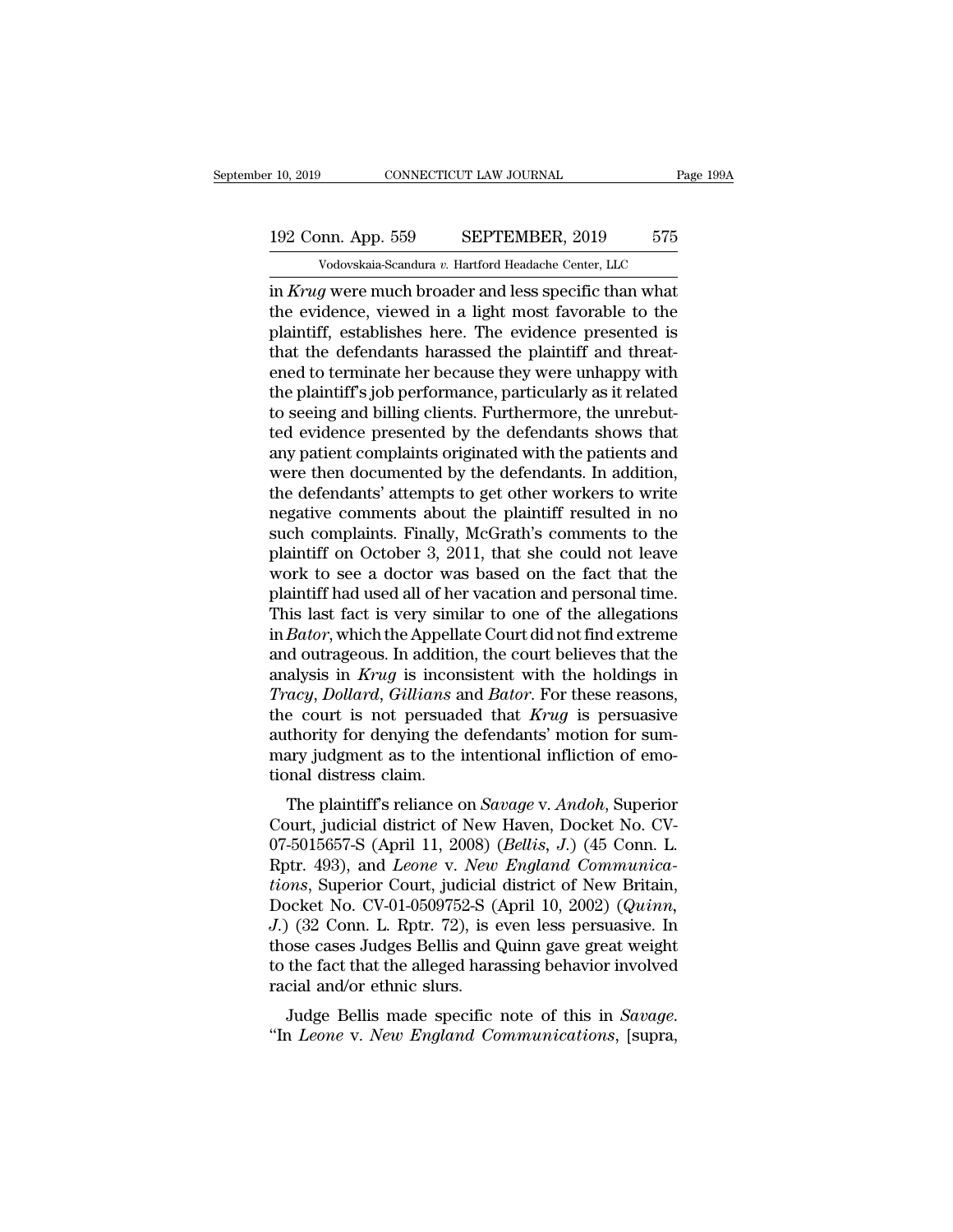# CONNECTICUT LAW JOURNAL September 10, 2019<br>576 SEPTEMBER, 2019 192 Conn. App. 559<br>Vodovskaia-Scandura v. Hartford Headache Center, LLC CONNECTICUT LAW JOURNAL September 10,<br>
SEPTEMBER, 2019 192 Conn. App. 559<br>
Vodovskaia-Scandura *v.* Hartford Headache Center, LLC<br>
In L. Rntr. 731 Judge Quinn denied the defendant

CONNECTICUT LAW JOURNAL September 10, 2019<br>
32 Conn. L. Rptr. 73] Judge Quinn denied the defendant<br>
32 Conn. L. Rptr. 73] Judge Quinn denied the defendant<br>
23 Conn. L. Rptr. 73] Judge Quinn denied the defendant<br>
21 Connect EPTEMBER, 2019 192 Conn. App. 559<br>Vodovskaia-Scandura v. Hartford Headache Center, LLC<br>32 Conn. L. Rptr. 73] Judge Quinn denied the defendant<br>employer's motion to strike where the complaint<br>alleged that the owners of the c  $\frac{\text{SEPTEMBER, 2019}}{\text{Vodovskaja-Scandura } v. \text{ Hartford Headache Center, LLC}}$ <br>  $\frac{32 \text{ Conn. L. Rptr. 73}}{\text{G20}}$  Judge Quinn denied the defendant<br>
employer's motion to strike where the complaint<br>
alleged that the owners of the company referred to the<br>
plainti 576 SEPTEMBER, 2019 192 Conn. App. 559<br>
Vodovskaia-Scandura v. Hartford Headache Center, LLC<br>
32 Conn. L. Rptr. 73] Judge Quinn denied the defendant<br>
employer's motion to strike where the complaint<br>
alleged that the owner Vodovskaia-Scandura v. Hartford Headache Center, LLC<br>32 Conn. L. Rptr. 73] Judge Quinn denied the defendant<br>employer's motion to strike where the complaint<br>alleged that the owners of the company referred to the<br>plaintiff Vodovskaia-Scandura v. Hartford Headache Center, LLC<br>
32 Conn. L. Rptr. 73] Judge Quinn denied the defendant<br>
employer's motion to strike where the complaint<br>
alleged that the owners of the company referred to the<br>
plaint 32 Conn. L. Rptr. 73] Judge Quinn denied the defendant<br>employer's motion to strike where the complaint<br>alleged that the owners of the company referred to the<br>plaintiff employee as 'dago, wop, Father Sarducci or<br>Gimabroni,' employer's motion to strike where the complaint<br>alleged that the owners of the company referred to the<br>plaintiff employee as 'dago, wop, Father Sarducci or<br>Gimabroni,' made offensive comments to the plaintiff<br>about homosex alleged that the owners of the company referred to the plaintiff employee as 'dago, wop, Father Sarducci or Gimabroni,' made offensive comments to the plaintiff about homosexuality and his sexual performance, and placed se plaintiff employee as 'dago, wop, Father Sarducci or<br>Gimabroni,' made offensive comments to the plaintiff<br>about homosexuality and his sexual performance, and<br>placed sexually offensive comments and pictures on<br>his computer. Gimabroni,' made offensive comments to the plaintiff<br>about homosexuality and his sexual performance, and<br>placed sexually offensive comments and pictures on<br>his computer. [Id.] The court noted that 'there is a<br>strong public about homosexuality and his sexual performance, and<br>placed sexually offensive comments and pictures on<br>his computer. [Id.] The court noted that 'there is a<br>strong public policy expressed by statute in our state<br>prohibiting placed sexually offensive comments and pictures on<br>his computer. [Id.] The court noted that 'there is a<br>strong public policy expressed by statute in our state<br>prohibiting discrimination on the basis of race, sex or<br>nationa his computer. [Id.] The court noted that 'there is a<br>strong public policy expressed by statute in our state<br>prohibiting discrimination on the basis of race, sex or<br>national origin.' Id. Based on this public policy and the<br> strong public policy expressed by statute in our state<br>prohibiting discrimination on the basis of race, sex or<br>national origin.' Id. Based on this public policy and the<br>factual allegations, the court found 'these comments prohibiting discrimination on the basis of race, sex or<br>national origin.' Id. Based on this public policy and the<br>factual allegations, the court found 'these comments so<br>outrageous in character, and so extreme in degree so national origin.' Id. Based on this public policy and the<br>factual allegations, the court found 'these comments so<br>outrageous in character, and so extreme in degree so<br>as to go beyond all bounds of decency and to be<br>regarde factual allegations, the court found 'these comments so<br>outrageous in character, and so extreme in degree so<br>as to go beyond all bounds of decency and to be<br>regarded as atrocious and utterly intolerable in a civi-<br>lized c outrageous in character, and so extreme in degree so<br>as to go beyond all bounds of decency and to be<br>regarded as atrocious and utterly intolerable in a civi-<br>lized community.' . . . ." Savage v. Andoh, supra, 45<br>Conn. L. R as to go beyond all bounds of decency and to be<br>regarded as atrocious and utterly intolerable in a civi-<br>lized community.' . . . ." Savage v. Andoh, supra, 45<br>Conn. L. Rptr. 495. Based on *Leone* and other cases<br>that foun regarded as atrocious and utterly intolerable in a civi-<br>lized community.' . . . ." Savage v. Andoh, supra, 45<br>Conn. L. Rptr. 495. Based on *Leone* and other cases<br>that found similar slurs to be sufficient, Judge Bellis<br>c lized community.' . . . ." Sava<br>Conn. L. Rptr. 495. Based on<br>that found similar slurs to be<br>concluded that the plaintiff's al<br>comments by her supervisor, c<br>allegations of her complaint<br>motion to strike. Id., 496.<br>The plain order in the plaintiff's allegations of anti-Semitical<br>at found similar slurs to be sufficient, Judge Bellis<br>notluded that the plaintiff's allegations of anti-Semitic<br>mments by her supervisor, combined with the other<br>egati that found similar slurs to be sufficient, Judge Bellis<br>concluded that the plaintiff's allegations of anti-Semitic<br>comments by her supervisor, combined with the other<br>allegations of her complaint sufficient to survive a<br>mo

concluded that the plaintiff's allegations of anti-Semitic<br>comments by her supervisor, combined with the other<br>allegations of her complaint sufficient to survive a<br>motion to strike. Id., 496.<br>The plaintiff here has not all comments by her supervisor, combined with the other<br>allegations of her complaint sufficient to survive a<br>motion to strike. Id., 496.<br>The plaintiff here has not alleged any racial, ethnic<br>or similar type slurs or animus. He allegations of her complaint sufficient to survive a<br>motion to strike. Id., 496.<br>The plaintiff here has not alleged any racial, ethnic<br>or similar type slurs or animus. Her allegations, and the<br>evidence related to them, ar motion to strike. Id., 496.<br>The plaintiff here has not alleged any racial, ethnic<br>or similar type slurs or animus. Her allegations, and the<br>evidence related to them, are more of the garden variety<br>employee related claims t The plaintiff here has not alleged any racial, ethnic<br>or similar type slurs or animus. Her allegations, and the<br>evidence related to them, are more of the garden variety<br>employee related claims that our appellate courts hav or similar type slurs or animus. Her allegations, and the evidence related to them, are more of the garden variety employee related claims that our appellate courts have found insufficient to support a claim for intention evidence related to them, are more of the garden variety<br>employee related claims that our appellate courts have<br>found insufficient to support a claim for intentional<br>infliction of emotional distress. Furthermore, both *Sav* employee related claims that our appellate courts have<br>found insufficient to support a claim for intentional<br>infliction of emotional distress. Furthermore, both *Sav-*<br>*age* and *Leone* were decided at the pleading stage found insufficient to support a claim for intentional<br>infliction of emotional distress. Furthermore, both *Sav-*<br>age and *Leone* were decided at the pleading stage and<br>not based on a factual record, as is the case here. In age and *Leone* were decided at the pleading stage and<br>not based on a factual record, as is the case here. In fact,<br>ultimately in *Savage* summary judgment was granted<br>for the defendants when the plaintiff could not prove<br> overall in Savage summary judgment was granted<br>the defendants when the plaintiff could not prove<br>e conduct alleged in the complaint. Savage v. Andoh,<br>ocket No. CV-07-5015657-S, 2013 WL 951173, \*20–21<br>onn. Super. February ultimately in *Savage* summary judgment was granted<br>for the defendants when the plaintiff could not prove<br>the conduct alleged in the complaint. *Savage* v. *Andoh*,<br>Docket No. CV-07-5015657-S, 2013 WL 951173, \*20–21<br>(Conn for the defendants when the plaintiff could not prove<br>the conduct alleged in the complaint. Savage v. Andoh,<br>Docket No. CV-07-5015657-S, 2013 WL 951173, \*20–21<br>(Conn. Super. February 6, 2013) (*B. Fischer*, *J.*).<br>Overall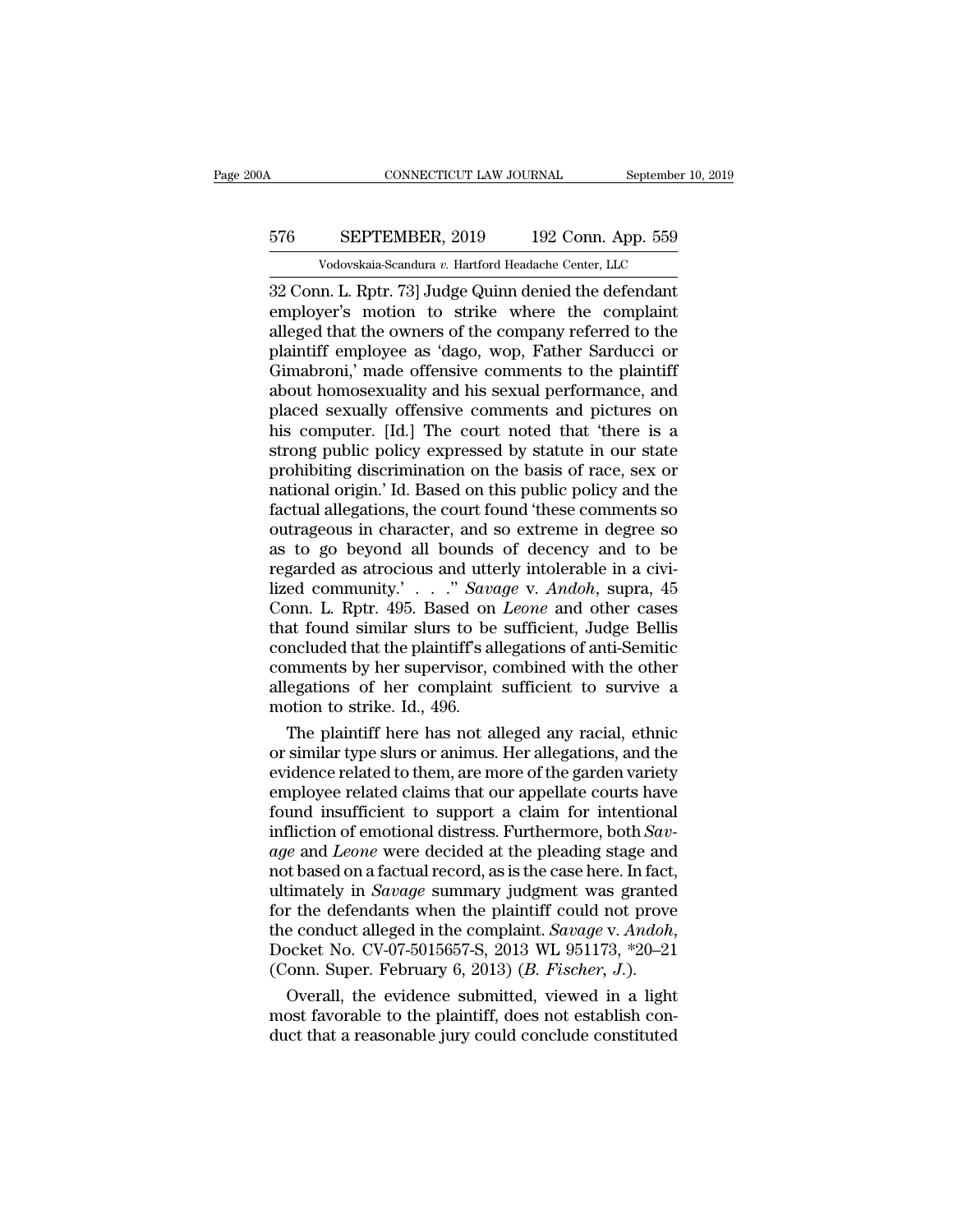# 10, 2019 CONNECTICUT LAW JOURNAL Page 201A<br>192 Conn. App. 559 SEPTEMBER, 2019 577<br>Vodovskaia-Scandura v. Hartford Headache Center, LLC Vodovskaia-Scandura *v.* Hartford Headache Center, LLC<br>Vodovskaia-Scandura *v.* Hartford Headache Center, LLC<br>De and outrageous behavior. Consequently, the

extreme and outrageous behavior. Consequently, the<br>defendants are entitled to summary judgment on the<br>defendants are entitled to summary judgment on the<br>first count of the fourth amonded revised complaint 192 Conn. App. 559 SEPTEMBER, 2019 577<br>Vodovskaia-Scandura v. Hartford Headache Center, LLC<br>extreme and outrageous behavior. Consequently, the<br>defendants are entitled to summary judgment on the<br>first count of the fourth am First count of the fourth amended revised complaint.<br>By a set of the fourth amended revised complaint.<br>First count of the fourth amended revised complaint.<br>B treme and outrageous behavior. Consequently, the<br>fendants are entitled to summary judgment on the<br>st count of the fourth amended revised complaint.<br>B<br>Negligence<br>As noted above, the plaintiff's negligence count<br>eges that th

### B

### Negligence

defendants are entitled to summary judgment on the<br>first count of the fourth amended revised complaint.<br>B<br>Negligence<br>As noted above, the plaintiff's negligence count<br>alleges that the defendants were negligent in not<br>allowi first count of the fourth amended revised complaint.<br>
B<br>
Negligence<br>
As noted above, the plaintiff's negligence count<br>
alleges that the defendants were negligent in not<br>
allowing the plaintiff to leave work on October 3, 2 B<br>
Regligence<br>
As noted above, the plaintiff's negligence count<br>
alleges that the defendants were negligent in not<br>
allowing the plaintiff to leave work on October 3, 2011,<br>
to see a doctor. The plaintiff alleges that as a Negligence<br>As noted above, the plaintiff's negligence count<br>alleges that the defendants were negligent in not<br>allowing the plaintiff to leave work on October 3, 2011,<br>to see a doctor. The plaintiff alleges that as a result Reginator As noted above, the plaintiff's negligence count<br>alleges that the defendants were negligent in not<br>allowing the plaintiff to leave work on October 3, 2011,<br>to see a doctor. The plaintiff alleges that as a result As noted above, the<br>alleges that the defend<br>allowing the plaintiff to le<br>to see a doctor. The plainti<br>this negligence the plainti<br>citis was delayed and<br>including infertility.<br>"The essential element eges that the detendants were negligent in not<br>
owing the plaintiff to leave work on October 3, 2011,<br>
see a doctor. The plaintiff alleges that as a result of<br>
is negligence the plaintiff's treatment for her appendi-<br>
is w allowing the plaintiff to leave work on October 3, 2011,<br>to see a doctor. The plaintiff alleges that as a result of<br>this negligence the plaintiff's treatment for her appendi-<br>citis was delayed and she suffered complicatio

to see a doctor. The plaintiff's treatment for her appendicitis was delayed and she suffered complications, including infertility.<br>
"The essential elements of a cause of action in negligence are well established: duty; br this negligence the plaintiff's treatment for her appendicitis was delayed and she suffered complications,<br>including infertility.<br>"The essential elements of a cause of action in negligence are well established: duty; breac citis was delayed and she suffered complications,<br>including infertility.<br>"The essential elements of a cause of action in negli-<br>gence are well established: duty; breach of that duty;<br>causation; and actual injury." (Interna including infertility.<br>
"The essential elements of a cause of action in negligence are well established: duty; breach of that duty;<br>
causation; and actual injury." (Internal quotation marks<br>
omitted.) *Mazurek v. Great Am* "The essential elements of a cause of action in negligence are well established: duty; breach of that duty; causation; and actual injury." (Internal quotation marks omitted.) *Mazurek v. Great American Ins. Co.*, 284 Conn gence are well established: duty; breach of that duty;<br>causation; and actual injury." (Internal quotation marks<br>omitted.) *Mazurek v. Great American Ins. Co.*, 284<br>Conn. 16, 29, 930 A.2d 682 (2007). Generally, "[i]ssues<br>of *Foremaire Causation; and actual injury."* (Internal quotation marks omitted.) *Mazurek v. Great American Ins. Co.*, 284 Conn. 16, 29, 930 A.2d 682 (2007). Generally, "[i]ssues of negligence are ordinarily not susceptible omitted.) *Mazurek v. Great American Ins. Co.*, 284<br>Conn. 16, 29, 930 A.2d 682 (2007). Generally, "[i]ssues<br>of negligence are ordinarily not susceptible of sum-<br>mary adjudication but should be resolved by trial in the<br>ordi Conn. 16, 29, 930 A.2d 682 (2007). Generally, "[i]ssues<br>of negligence are ordinarily not susceptible of sum-<br>mary adjudication but should be resolved by trial in the<br>ordinary manner." (Internal quotation marks omitted.)<br>of negligence are ordinarily not susceptible of sum-<br>mary adjudication but should be resolved by trial in the<br>ordinary manner." (Internal quotation marks omitted.)<br> $Fogarty$  v.  $Rashaw$ , 193 Conn. 442, 446, 476 A.2d 582<br>(1984). mary adjudication but should be resolved by trial in the ordinary manner." (Internal quotation marks omitted.) *Fogarty* v. *Rashaw*, 193 Conn. 442, 446, 476 A.2d 582 (1984). However, the "issue of whether a defendant owes ordinary manner." (Internal quotation marks omitted.)<br>*Fogarty* v. *Rashaw*, 193 Conn. 442, 446, 476 A.2d 582<br>(1984). However, the "issue of whether a defendant<br>owes a duty of care is an appropriate matter for sum-<br>mary ju Fogarty v. Rashaw, 193 Conn. 442, 446, 476 A.2d 582 (1984). However, the "issue of whether a defendant owes a duty of care is an appropriate matter for summary judgment because the question is one of law." (Internal quotat (1984). However, the "issue of whether a defendant<br>owes a duty of care is an appropriate matter for sum-<br>mary judgment because the question is one of law."<br>(Internal quotation marks omitted.) *Mozeleski* v.<br>*Thomas*, 76 C owes a duty of care is an appropriate matter for summary judgment because the question is one of law."<br>(Internal quotation marks omitted.) *Mozeleski* v.<br>Thomas, 76 Conn. App. 287, 290, 818 A.2d 893, cert.<br>denied, 264 Conn mary judgment because the question is one of law."<br>(Internal quotation marks omitted.) *Mozeleski* v.<br>*Thomas*, 76 Conn. App. 287, 290, 818 A.2d 893, cert.<br>denied, 264 Conn. 904, 823 A.2d 1221 (2003). "The exis-<br>tence of (Internal quotation marks omitted.) *Mozeleski* v.<br> *Thomas*, 76 Conn. App. 287, 290, 818 A.2d 893, cert.<br>
denied, 264 Conn. 904, 823 A.2d 1221 (2003). "The exis-<br>
tence of a duty is a question of law and only if such a<br> Thomas, 76 Conn. App. 287, 290, 818 A.2d 893, cert.<br>denied, 264 Conn. 904, 823 A.2d 1221 (2003). "The exis-<br>tence of a duty is a question of law and only if such a<br>duty is found to exist does the trier of fact then deter-<br> denied, 264 Conn. 904, 823 A.2d 1221 (2003). "The existence of a duty is a question of law and only if such a<br>duty is found to exist does the trier of fact then deter-<br>mine whether the defendant violated that duty in the<br> tence of a duty is a question of law and only if such a<br>duty is found to exist does the trier of fact then deter-<br>mine whether the defendant violated that duty in the<br>particular situation at hand." (Internal quotation mar duty is found to exist does the trier of fact then deter-<br>mine whether the defendant violated that duty in the<br>particular situation at hand." (Internal quotation marks<br>omitted.) *Sic v. Nunan*, 307 Conn. 399, 407, 54 A.3d mine whether the defendant violated that duty in the particular situation at hand." (Internal quotation marks omitted.) *Sic v. Nunan*, 307 Conn. 399, 407, 54 A.3d 553 (2012). In addition, "[a]lthough the issue of causati particular situation at hand." (Internal quotation marks<br>omitted.) *Sic v. Nunan*, 307 Conn. 399, 407, 54 A.3d 553<br>(2012). In addition, "[a]lthough the issue of causation<br>generally is a question reserved for the trier of f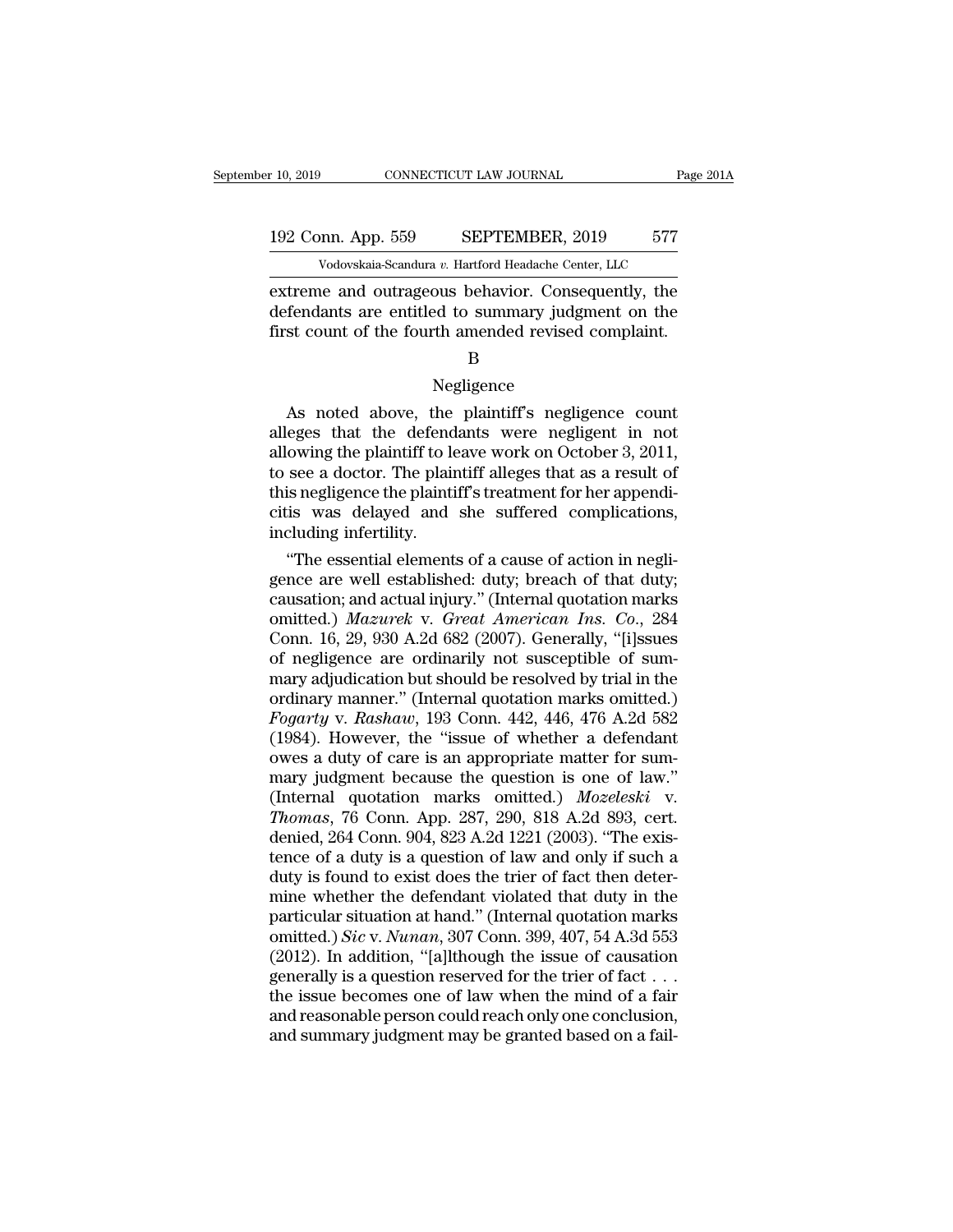# CONNECTICUT LAW JOURNAL September 10, 2019<br>578 SEPTEMBER, 2019 192 Conn. App. 559<br>Vodovskaia-Scandura v. Hartford Headache Center, LLC CONNECTICUT LAW JOURNAL September 10,<br>
SEPTEMBER, 2019 192 Conn. App. 559<br>
Vodovskaia-Scandura *v.* Hartford Headache Center, LLC<br>
establish causation " (Internal quotation marks

CONNECTICUT LAW JOURNAL September 10, 2019<br>
SEPTEMBER, 2019 192 Conn. App. 559<br>
Vodovskaia-Scandura v. Hartford Headache Center, LLC<br>
ure to establish causation.'' (Internal quotation marks<br>
omitted.) Abrahams v. Young & R SEPTEMBER, 2019 192 Conn. App. 559<br>Vodovskaia-Scandura v. Hartford Headache Center, LLC<br>ure to establish causation." (Internal quotation marks<br>omitted.) *Abrahams* v. *Young & Rubicam, Inc.*, 240<br>Conn. 300, 307, 692 A.2d 7 SEPTEMBER, 2019 192 C<br>
Vodovskaia-Scandura v. Hartford Headache C<br>
ure to establish causation." (Internal qu<br>
omitted.) *Abrahams* v. *Young & Rubic*<br>
Conn. 300, 307, 692 A.2d 709 (1997).<br>
The defendants first claim that t SEPTEMBER, 2019 192 Conn. App. 559<br>
Vodovskaia-Scandura v. Hartford Headache Center, LLC<br>
e to establish causation." (Internal quotation marks<br>
nitted.) *Abrahams* v. *Young & Rubicam*, *Inc.*, 240<br>
point. 300, 307, 692 A

Vodovskaia-Scandura v. Hartford Headache Center, LLC<br>
ure to establish causation." (Internal quotation marks<br>
omitted.) Abrahams v. Young & Rubicam, Inc., 240<br>
Conn. 300, 307, 692 A.2d 709 (1997).<br>
The defendants first cl Following the matrix change of matrix  $\overline{O}$  cases of the due to establish causation." (Internal quotation marks omitted.) *Abrahams* v. *Young & Rubicam, Inc.*, 240 Conn. 300, 307, 692 A.2d 709 (1997).<br>The defendants f ure to establish causation." (Internal quotation marks<br>omitted.) *Abrahams* v. *Young & Rubicam*, *Inc.*, 240<br>Conn. 300, 307, 692 A.2d 709 (1997).<br>The defendants first claim that they owed no duty to<br>the plaintiff to tell omitted.) Abrahams v. Young & Rubicam, Inc., 240<br>Conn. 300, 307, 692 A.2d 709 (1997).<br>The defendants first claim that they owed no duty to<br>the plaintiff to tell her she was free to leave work to<br>go to a doctor and that th Conn. 300, 307, 692 A.2d 709 (1997).<br>
The defendants first claim that they owed no duty to<br>
the plaintiff to tell her she was free to leave work to<br>
go to a doctor and that their failure to do so cannot<br>
expose them to a The defendants first claim that they owed no duty to<br>the plaintiff to tell her she was free to leave work to<br>go to a doctor and that their failure to do so cannot<br>expose them to a claim that the plaintiff suffered some<br>adv the plaintiff to tell her she was free to leave work to<br>go to a doctor and that their failure to do so cannot<br>expose them to a claim that the plaintiff suffered some<br>adverse medical consequence because she was delayed<br>in g go to a doctor and that their failure to do so cannot<br>expose them to a claim that the plaintiff suffered some<br>adverse medical consequence because she was delayed<br>in getting to the doctor. In making this argument, the<br>defen expose them to a claim that the plaintiff suffered some<br>adverse medical consequence because she was delayed<br>in getting to the doctor. In making this argument, the<br>defendants note that this is not a medical malpractice<br>case adverse medical consequence because she was delayed<br>in getting to the doctor. In making this argument, the<br>defendants note that this is not a medical malpractice<br>case. The plaintiff does not claim that she was in the<br>medic in getting to the doctor. In making this argument, the defendants note that this is not a medical malpractice case. The plaintiff does not claim that she was in the medical care of the defendants. Instead, the plaintiff's defendants note that this is not a medical malpractice<br>case. The plaintiff does not claim that she was in the<br>medical care of the defendants. Instead, the plaintiff's<br>claim is that an employer owes a duty to accommodate<br>a case. The plaintiff does not<br>medical care of the defendar<br>claim is that an employer ow<br>a request of an employee to l<br>and if the employer fails to<br>any adverse effects suffered<br>treatment was delayed.<br>"Duty is a legal conclu edical care of the defendants. Instead, the plaintiff's<br>
aim is that an employer owes a duty to accommodate<br>
request of an employee to leave work to see a doctor<br>
d if the employer fails to do so, it can be sued for<br>
y adv claim is that an employer owes a duty to accommodate<br>a request of an employee to leave work to see a doctor<br>and if the employer fails to do so, it can be sued for<br>any adverse effects suffered by the employee because<br>treatm

a request of an employee to leave work to see a doctor<br>and if the employer fails to do so, it can be sued for<br>any adverse effects suffered by the employee because<br>treatment was delayed.<br>"Duty is a legal conclusion about re and if the employer fails to do so, it can be sued for<br>any adverse effects suffered by the employee because<br>treatment was delayed.<br>"Duty is a legal conclusion about relationships<br>between individuals, made after the fact, a any adverse effects suffered by the employee because<br>treatment was delayed.<br>"Duty is a legal conclusion about relationships<br>between individuals, made after the fact, and imperative<br>to a negligence cause of action. The natu treatment was delayed.<br>
"Duty is a legal conclusion about relationships<br>
between individuals, made after the fact, and imperative<br>
to a negligence cause of action. The nature of the duty,<br>
and the specific persons to whom "Duty is a legal conclusion about relationships<br>between individuals, made after the fact, and imperative<br>to a negligence cause of action. The nature of the duty,<br>and the specific persons to whom it is owed, are deter-<br>min between individuals, made after the fact, and imperative<br>to a negligence cause of action. The nature of the duty,<br>and the specific persons to whom it is owed, are deter-<br>mined by the circumstances surrounding the conduct<br>o to a negligence cause of action. The nature of the duty,<br>and the specific persons to whom it is owed, are deter-<br>mined by the circumstances surrounding the conduct<br>of the individual. . . . . Although it has been said that and the specific persons to whom it is owed, are deter-<br>mined by the circumstances surrounding the conduct<br>of the individual. . . . Although it has been said that<br>no universal test for [duty] ever has been formulated<br> $\dots$ mined by the circumstances surrounding the conduct<br>of the individual. . . . Although it has been said that<br>no universal test for [duty] ever has been formulated<br>. . . our threshold inquiry has always been whether the<br>spec of the individual. . . . Although it has been said that<br>no universal test for [duty] ever has been formulated<br>. . . our threshold inquiry has always been whether the<br>specific harm alleged by the plaintiff was foreseeable<br> no universal test for [duty] ever has been formulated<br>
... our threshold inquiry has always been whether the<br>
specific harm alleged by the plaintiff was foreseeable<br>
to the defendant. The ultimate test of the existence of Four threshold inquiry has always been whether the<br>specific harm alleged by the plaintiff was foreseeable<br>to the defendant. The ultimate test of the existence of<br>the duty to use care is found in the foreseeability that<br>ha specific harm alleged by the plaintiff was foreseeable<br>to the defendant. The ultimate test of the existence of<br>the duty to use care is found in the foreseeability that<br>harm may result if it is not exercised.  $\ldots$  By that to the defendant. The ultimate test of the existence of<br>the duty to use care is found in the foreseeability that<br>harm may result if it is not exercised. . . . By that is<br>not meant that one charged with negligence must be<br> the duty to use care is found in the foreseeability that<br>harm may result if it is not exercised. . . . By that is<br>not meant that one charged with negligence must be<br>found actually to have foreseen the probability of harm<br> harm may result if it is not exercised. . . . By that is<br>not meant that one charged with negligence must be<br>found actually to have foreseen the probability of harm<br>or that the particular injury [that] resulted was foresee not meant that one charged with negligence must be<br>found actually to have foreseen the probability of harm<br>or that the particular injury [that] resulted was foresee-<br>able  $\ldots$ . [T]he test for the existence of a legal dut found actually to have foreseen the probability of harm<br>or that the particular injury [that] resulted was foresee-<br>able  $\ldots$ . [T]he test for the existence of a legal duty<br>entails (1) a determination of whether an ordinar or that the particular injury [that] resulted was foreseeable  $\ldots$ . [T]he test for the existence of a legal duty entails (1) a determination of whether an ordinary person in the defendant's position, knowing what the def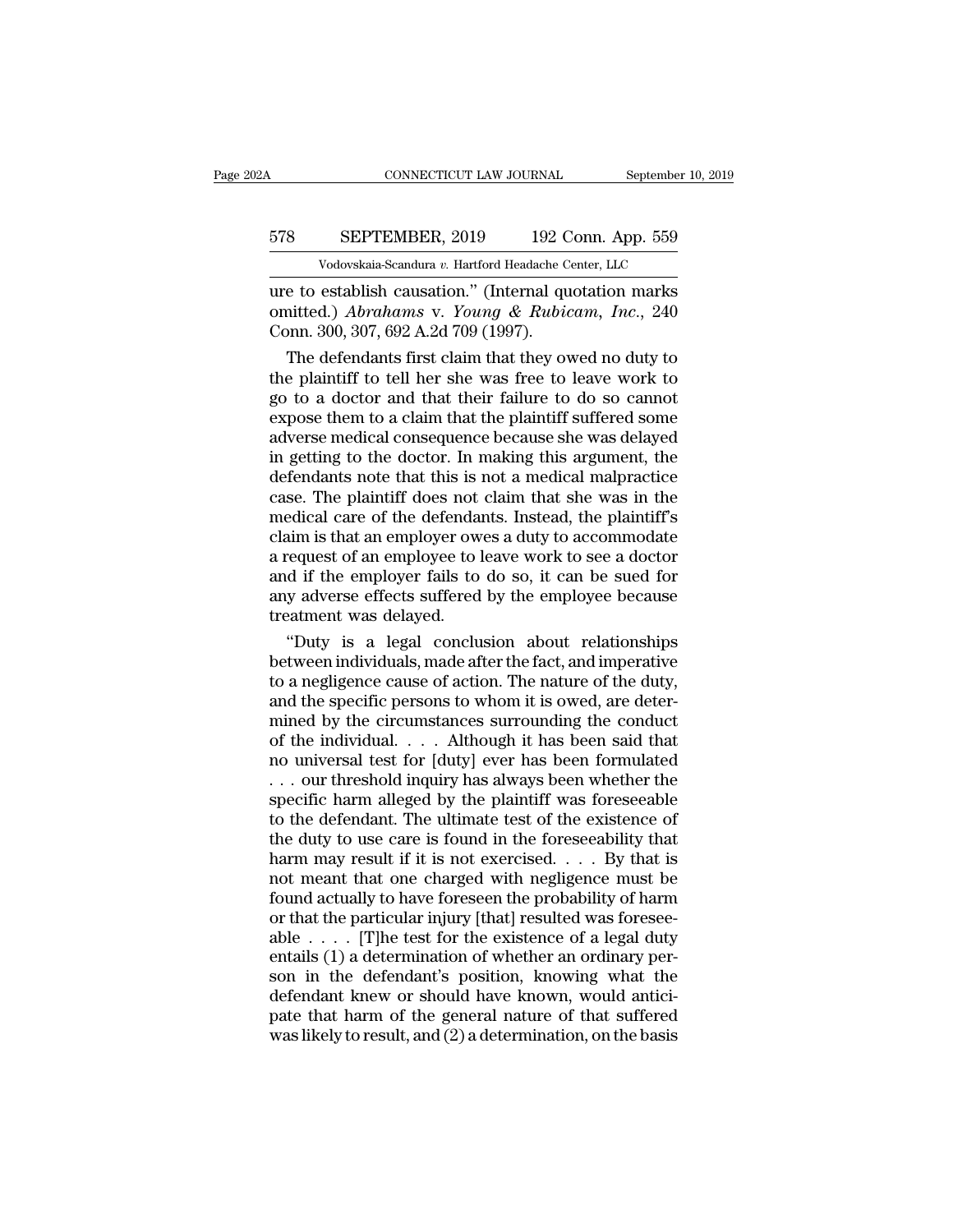# 10, 2019 CONNECTICUT LAW JOURNAL Page 203A<br>192 Conn. App. 559 SEPTEMBER, 2019 579<br>Vodovskaia-Scandura v. Hartford Headache Center, LLC Vodovskaia-Scandura *v.* Hartford Headache Center, LLC<br>Vodovskaia-Scandura *v.* Hartford Headache Center, LLC<br>Vodovskaia-Scandura *v.* Hartford Headache Center, LLC<br>Iblic policy analysis, of whether the defendant's

r 10, 2019 CONNECTICUT LAW JOURNAL Page 203A<br>
192 Conn. App. 559 SEPTEMBER, 2019 579<br>
Vodovskaia-Scandura v. Hartford Headache Center, LLC<br>
of a public policy analysis, of whether the defendant's<br>
responsibility for its ne 192 Conn. App. 559 SEPTEMBER, 2019 579<br>Vodovskaia-Scandura v. Hartford Headache Center, LLC<br>of a public policy analysis, of whether the defendant's<br>responsibility for its negligent conduct should extend<br>to the particular c 192 Conn. App. 559 SEPTEMBER, 2019 579<br>
Vodovskaia-Scandura v. Hartford Headache Center, LLC<br>
of a public policy analysis, of whether the defendant's<br>
responsibility for its negligent conduct should extend<br>
to the particu 192 Conn. App. 559 SEPTEMBER, 2019 579<br>
Vodovskaia-Scandura v. Hartford Headache Center, LLC<br>
of a public policy analysis, of whether the defendant's<br>
responsibility for its negligent conduct should extend<br>
to the particul *vodovskaia-Scandura v. Hartford Headache Center, LLC*<br>
of a public policy analysis, of whether the defendant's<br>
responsibility for its negligent conduct should extend<br>
to the particular consequences or particular plaintif Vodovskaia-Scandura v. Hartford Headache Center, LLC<br>
of a public policy analysis, of whether the defendant's<br>
responsibility for its negligent conduct should extend<br>
to the particular consequences or particular plaintiff of a public policy analysis, of whether the defendant's<br>responsibility for its negligent conduct should extend<br>to the particular consequences or particular plaintiff in<br>the case." (Internal quotation marks omitted.)  $Law-$ <br> responsibility for its negligent conduct should extend<br>to the particular consequences or particular plaintiff in<br>the case." (Internal quotation marks omitted.) Law-<br>rence v. O & G Industries, Inc., 319 Conn. 641, 649–50,<br> to the particular consequences or particular plaintiff in<br>the case." (Internal quotation marks omitted.)  $Law$ <br>rence v.  $O & G$  Industries, Inc., 319 Conn. 641, 649–50,<br>126 A.3d 569 (2015). That an injury is foreseeable does<br> the case." (Internal quotation marks omitted.) *Lawrence* v.  $O$  &  $G$  *Industries*, *Inc.*, 319 Conn. 641, 649–50, 126 A.3d 569 (2015). That an injury is foreseeable does not "mandate a determination that a legal duty ex rence v. O  $\&$  G Industries, Inc., 319 Conn. 641, 649–50, 126 A.3d 569 (2015). That an injury is foreseeable does not "mandate a determination that a legal duty exists. Many harms are quite literally foreseeable, yet for 126 A.3d 569 (2015). That an injury is foreseeable does<br>not "mandate a determination that a legal duty exists.<br>Many harms are quite literally foreseeable, yet for prag-<br>matic reasons, no recovery is allowed.  $\ldots$  A furth not "mandate a determination that a legal duty exists. Many harms are quite literally foreseeable, yet for pragmatic reasons, no recovery is allowed. . . . A further inquiry must be made, for we recognize that duty is not Many harms are quite literally foreseeable, yet for pragmatic reasons, no recovery is allowed. . . . A further inquiry must be made, for we recognize that duty is not sacrosanct in itself  $\ldots$  but is only an expression o matic reasons, no recovery is allowed.  $\ldots$  A further inquiry must be made, for we recognize that duty is not sacrosanct in itself  $\ldots$  but is only an expression of the sum total of those considerations of policy [that] inquiry must be made, for we recognize that duty is not sacrosanct in itself . . . but is only an expression of the sum total of those considerations of policy [that] lead the law to say that the plaintiff is entitled to sacrosanct in itself . . . but is only an expression of<br>the sum total of those considerations of policy [that]<br>lead the law to say that the plaintiff is entitled to protec-<br>tion. . . . The final step in the duty inquiry, the sum total of those considerations of policy [that]<br>lead the law to say that the plaintiff is entitled to protec-<br>tion. . . . The final step in the duty inquiry, then, is to<br>make a determination of the fundamental poli lead the law to say that the plaintiff is entitled to protection. . . . The final step in the duty inquiry, then, is to make a determination of the fundamental policy of the law, as to whether the defendant's responsibili tion. . . . The final step in the duty inquiry, then, is to make a determination of the fundamental policy of the law, as to whether the defendant's responsibility should extend to such results. . . . [I]n considering whe make a determination of the fundamental policy of the<br>law, as to whether the defendant's responsibility should<br>extend to such results. . . . [I]n considering whether<br>public policy suggests the imposition of a duty, we<br> $\dots$ law, as to whether the defendant's responsibility should<br>extend to such results. . . . [I]n considering whether<br>public policy suggests the imposition of a duty, we<br> $\ldots$  consider the following four factors: (1) the normal extend to such results. . . . [I]n considering whether<br>public policy suggests the imposition of a duty, we<br>... consider the following four factors: (1) the normal<br>expectations of the participants in the activity under<br>rev public policy suggests the imposition of a duty, we<br>
... consider the following four factors: (1) the normal<br>
expectations of the participants in the activity under<br>
review; (2) the public policy of encouraging participa-... consider the following four factors: (1) the normal expectations of the participants in the activity under review; (2) the public policy of encouraging participation in the activity, while weighing the safety of the p expectations of the participants in the activity under<br>review; (2) the public policy of encouraging participa-<br>tion in the activity, while weighing the safety of the<br>participants; (3) the avoidance of increased litigation review; (2) the public policy of encouraging participation in the activity, while weighing the safety of the participants; (3) the avoidance of increased litigation; and (4) the decisions of other jurisdictions. . . . [Th tion in the activity, while weighing the safety of the participants; (3) the avoidance of increased litigation and (4) the decisions of other jurisdictions. . . . [This totality of the circumstances rule . . . is most con rticipants; (3) the avoidance of increased litigation;<br>
d (4) the decisions of other jurisdictions. . . . [This]<br>
tality of the circumstances rule . . . is most consis-<br>
int with the public policy goals of our legal syste and (4) the decisions of other jurisdictions. . . . [This]<br>totality of the circumstances rule . . . is most consis-<br>tent with the public policy goals of our legal system,<br>as well as the general tenor of our [tort] jurispr

totality of the circumstances rule  $\ldots$  is most consistent with the public policy goals of our legal system,<br>as well as the general tenor of our [tort] jurisprudence."<br>(Internal quotation marks omitted.) Id., 650–51.<br>As tent with the public policy goals of our legal system,<br>as well as the general tenor of our [tort] jurisprudence."<br>(Internal quotation marks omitted.) Id., 650–51.<br>As to foreseeability, the facts, viewed in a light most<br>fav as well as the general tenor of our [tort] jurisprudence."<br>(Internal quotation marks omitted.) Id., 650–51.<br>As to foreseeability, the facts, viewed in a light most<br>favorable to the plaintiff, are as follows. Although her<br>t (Internal quotation marks omitted.) Id., 650–51.<br>As to foreseeability, the facts, viewed in a light most<br>favorable to the plaintiff, are as follows. Although her<br>testimony as to when she reported to McGrath that<br>she felt i As to foreseeability, the facts, viewed in a light most<br>favorable to the plaintiff, are as follows. Although her<br>testimony as to when she reported to McGrath that<br>she felt ill is less than clear, it is possible to read her favorable to the plaintiff, are as follows. Although her<br>testimony as to when she reported to McGrath that<br>she felt ill is less than clear, it is possible to read her<br>deposition such that she reported not feeling well upon testimony as to when she reported to McGrath that<br>she felt ill is less than clear, it is possible to read her<br>deposition such that she reported not feeling well upon<br>her return from her honeymoon on October 3, 2011. In<br>res she felt ill is less than clear, it is possible to read her deposition such that she reported not feeling well upon her return from her honeymoon on October 3, 2011. In response to being so notified by the plaintiff, McGra deposition such that she reported not feeling well upon<br>her return from her honeymoon on October 3, 2011. In<br>response to being so notified by the plaintiff, McGrath<br>told the plaintiff that she would need to go to the docto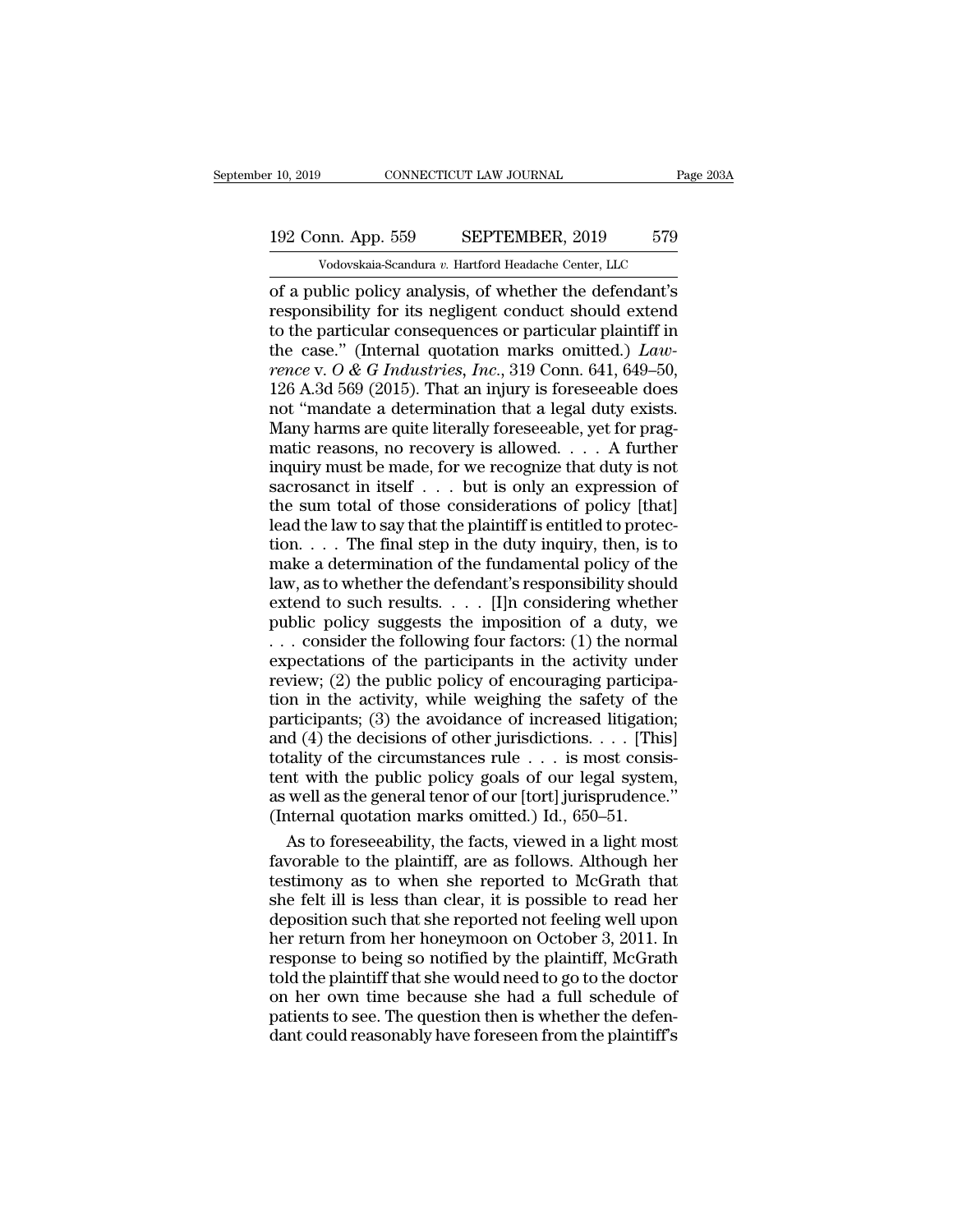# CONNECTICUT LAW JOURNAL September 10, 2019<br>580 SEPTEMBER, 2019 192 Conn. App. 559<br>Vodovskaia-Scandura v. Hartford Headache Center, LLC CONNECTICUT LAW JOURNAL September 10,<br>
SEPTEMBER, 2019 192 Conn. App. 559<br>
Vodovskaia-Scandura *v.* Hartford Headache Center, LLC<br>
ent that she did not feel well that waiting to see

CONNECTICUT LAW JOURNAL September 10, 2019<br>
Statement SEPTEMBER, 2019 192 Conn. App. 559<br>
Vodovskaia-Scandura v. Hartford Headache Center, LLC<br>
Statement that she did not feel well that waiting to see<br>
a doctor until a tim 580 SEPTEMBER, 2019 192 Conn. App. 559<br>Vodovskaia-Scandura v. Hartford Headache Center, LLC<br>statement that she did not feel well that waiting to see<br>a doctor until a time when the plaintiff was not occupied<br>with work dutie  $\frac{\text{SEPTEMBER, 2019}}{\text{Vodovskaja-Scandura } v. \text{ Hartford Headache Center, LLC}}$ <br>
statement that she did not feel well that waiting to see<br>
a doctor until a time when the plaintiff was not occupied<br>
with work duties, whether during a lunch break or after<br>
t 580 SEPTEMBER, 2019 192 Conn. App. 559<br>Vodovskaia-Scandura v. Hartford Headache Center, LLC<br>statement that she did not feel well that waiting to see<br>a doctor until a time when the plaintiff was not occupied<br>with work dutie Mathematics of the alleged infertility.<br>
The alleged including the alleged inferties and doctor until a time when the plaintiff was not of with work duties, whether during a lunch break the workday, would lead to a signifi The court concludes that are of the plaintiff was not occupied<br>the work duties, whether during a lunch break or after<br>e workday, would lead to a significant medical com-<br>ication, including the alleged infertility.<br>The cour statement that she did not feel well that waiting to see<br>a doctor until a time when the plaintiff was not occupied<br>with work duties, whether during a lunch break or after<br>the workday, would lead to a significant medical co

a doctor until a time when the plaintiff was not occupied<br>with work duties, whether during a lunch break or after<br>the workday, would lead to a significant medical com-<br>plication, including the alleged infertility.<br>The cour with work duties, whether during a lunch break or after<br>the workday, would lead to a significant medical com-<br>plication, including the alleged infertility.<br>The court concludes that an ordinary person in the<br>situation of th the workday, would lead to a significant medical complication, including the alleged infertility.<br>The court concludes that an ordinary person in the situation of the defendants would not reasonably fore-<br>see the consequenc plication, including the alleged infertility.<br>The court concludes that an ordinary person in the<br>situation of the defendants would not reasonably fore-<br>see the consequences claimed by the plaintiff. It is not<br>unusual for e The court concludes that an ordinary person in the situation of the defendants would not reasonably fore-<br>see the consequences claimed by the plaintiff. It is not unusual for employees to report to work and tell their<br>empl situation of the defendants would not reasonably fore-<br>see the consequences claimed by the plaintiff. It is not<br>unusual for employees to report to work and tell their<br>employer that they are not feeling well or suffering<br>fr see the consequences claimed by the plaintiff. It is not unusual for employees to report to work and tell their<br>employer that they are not feeling well or suffering<br>from some aliment. An ordinary employer would not<br>be expe unusual for employees to report to work and tell their<br>employer that they are not feeling well or suffering<br>from some aliment. An ordinary employer would not<br>be expected to reasonably foresee from such a com-<br>plaint that s employer that they are not feeling well or suffering<br>from some aliment. An ordinary employer would not<br>be expected to reasonably foresee from such a com-<br>plaint that serious complications might develop if not<br>treated immed from some aliment. An ordinary employer would not<br>be expected to reasonably foresee from such a com-<br>plaint that serious complications might develop if not<br>treated immediately or within hours. In fact, the ordi-<br>nary emplo be expected to reasonably foresee from such a complaint that serious complications might develop if not<br>treated immediately or within hours. In fact, the ordi-<br>nary employer would expect that the employee, who<br>knows better plaint that serious complications might develop if not<br>treated immediately or within hours. In fact, the ordi-<br>nary employer would expect that the employee, who<br>knows better than anyone how they are feeling, would<br>take res reated immediately or within hours. In fact, the ordinary employer would expect that the employee, who knows better than anyone how they are feeling, would take responsibility for their own medical care if they truly felt mary employe<br>knows better<br>take responsi<br>truly felt in e<br>apt here when<br>reported on O<br>ing well.<br>There is ev hows better than anyone how they are feeling, would<br>ke responsibility for their own medical care if they<br>ly felt in distress. This conclusion is particularly<br>t here when the only evidence of what the plaintiff<br>ported on Oc take responsibility for their own medical care if they<br>truly felt in distress. This conclusion is particularly<br>apt here when the only evidence of what the plaintiff<br>reported on October 3, 2011, was that she was not feel-<br>i

truly felt in distress. This conclusion is particularly<br>apt here when the only evidence of what the plaintiff<br>reported on October 3, 2011, was that she was not feel-<br>ing well.<br>There is evidence that when the plaintiff came apt here when the only evidence of what the plaintiff<br>reported on October 3, 2011, was that she was not feel-<br>ing well.<br>There is evidence that when the plaintiff came to<br>work on October 4, 2011, she reported abdominal pain reported on October 3, 2011, was that she was not feel-<br>ing well.<br>There is evidence that when the plaintiff came to<br>work on October 4, 2011, she reported abdominal pain,<br>vomiting, nausea and diarrhea that all started that ing well.<br>
There is evidence that when the plaintiff came to<br>
work on October 4, 2011, she reported abdominal pain,<br>
vomiting, nausea and diarrhea that all started that morn-<br>
ing. This evidence might have put the defendan There is evidence that when the plaintiff came to<br>work on October 4, 2011, she reported abdominal pain,<br>vomiting, nausea and diarrhea that all started that morn-<br>ing. This evidence might have put the defendants on<br>greater work on October 4, 2011, she reported abdominal pain,<br>vomiting, nausea and diarrhea that all started that morning. This evidence might have put the defendants on<br>greater notice as to the foreseeable consequences of a<br>delay vomiting, nausea and diarrhea that all started that morning. This evidence might have put the defendants on greater notice as to the foreseeable consequences of a delay in treatment. However, the plaintiff does not and can ing. This evidence might have put the defendants on<br>greater notice as to the foreseeable consequences of a<br>delay in treatment. However, the plaintiff does not and<br>cannot rely on the complaints on October 4 because<br>the unre greater notice as to the foreseeable consequences of a<br>delay in treatment. However, the plaintiff does not and<br>cannot rely on the complaints on October 4 because<br>the unrebutted evidence submitted by the defendants<br>is that delay in treatment. However, the plaintiff does not and<br>cannot rely on the complaints on October 4 because<br>the unrebutted evidence submitted by the defendants<br>is that McGrath conducted an examination of the plain-<br>tiff on cannot rely on the complaints on October 4 because<br>the unrebutted evidence submitted by the defendants<br>is that McGrath conducted an examination of the plain-<br>tiff on October 4 and told her to leave mid-day so that<br>the plai the unrebutted evidence submitted by the defendants<br>is that McGrath conducted an examination of the plain-<br>tiff on October 4 and told her to leave mid-day so that<br>the plaintiff could see a doctor. McGrath's unrebutted<br>test is that McGrath conducted an examination of the plaintiff on October 4 and told her to leave mid-day so that<br>the plaintiff could see a doctor. McGrath's unrebutted<br>testimony is that the plaintiff in fact left work mid-day<br> tiff on October 4 and told her to leave mid-day so that<br>the plaintiff could see a doctor. McGrath's unrebutted<br>testimony is that the plaintiff in fact left work mid-day<br>on October 4. The plaintiff does not deny that she wa the plaintiff could see a doctor. McGrath's unrebutted<br>testimony is that the plaintiff in fact left work mid-day<br>on October 4. The plaintiff does not deny that she was<br>examined by McGrath or that she left work mid-day on<br>O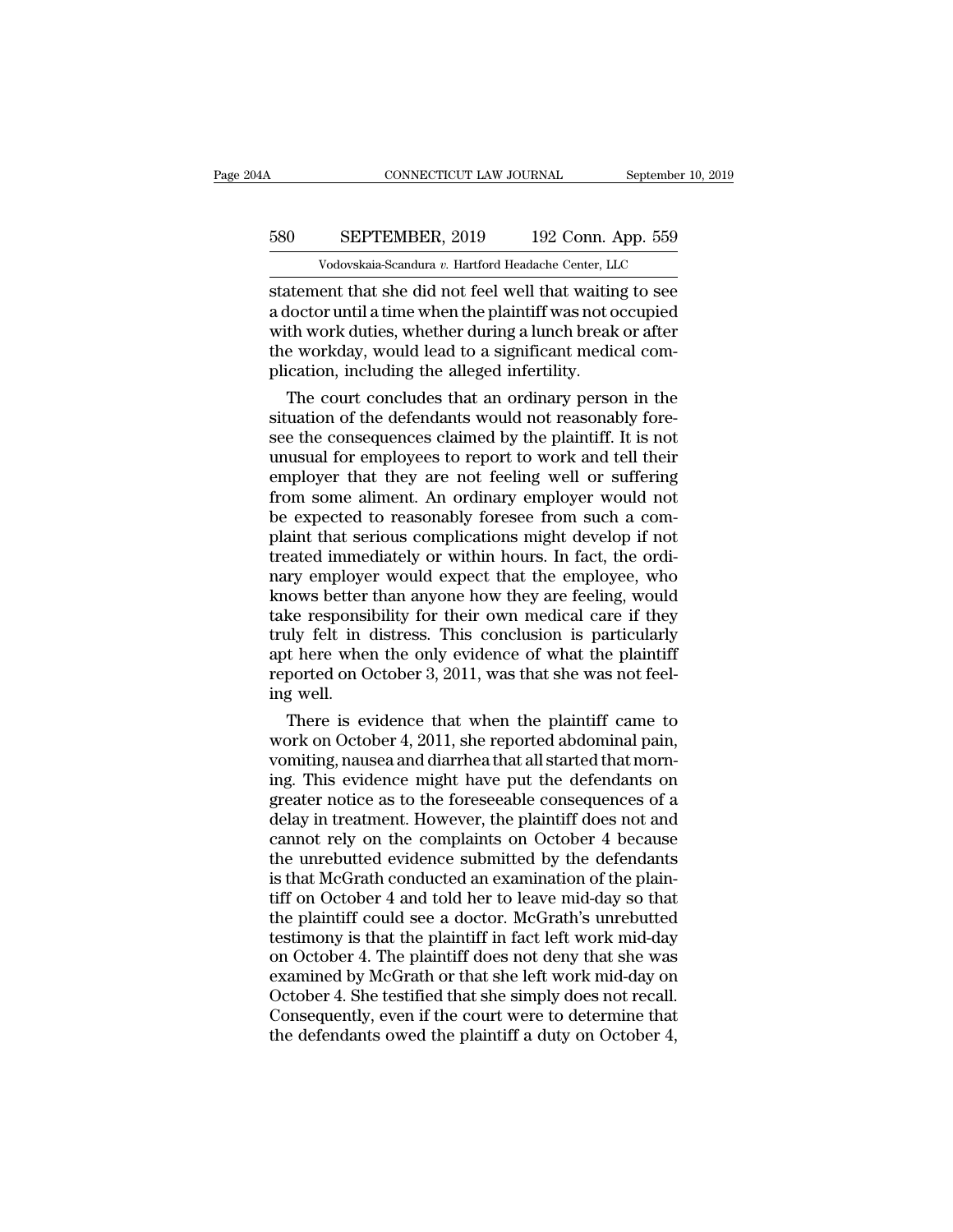# 10, 2019 CONNECTICUT LAW JOURNAL Page 205A<br>192 Conn. App. 559 SEPTEMBER, 2019 581<br>Vodovskaia-Scandura v. Hartford Headache Center, LLC Vodovskaia-Scandura *v.* Hartford Headache Center, LLC<br>Vodovskaia-Scandura *v.* Hartford Headache Center, LLC<br>Not to delay her treatment, the undisputed evi-

2019 CONNECTICUT LAW JOURNAL<br>
2011, not to delay her treatment, the undisputed evi-<br>
2011, not to delay her treatment, the undisputed evi-<br>
2011, not to delay her treatment, the undisputed evi-<br>
2012, proceduring this prob 192 Conn. App. 559 SEPTEMBER, 2019 581<br>Vodovskaia-Scandura v. Hartford Headache Center, LLC<br>2011, not to delay her treatment, the undisputed evi-<br>dence is that they did not delay her treatment that day.<br>Recognizing this pr 192 Conn. App. 559 SEPTEMBER, 2019 581<br>
Vodovskaia-Scandura v. Hartford Headache Center, LLC<br>
2011, not to delay her treatment, the undisputed evi-<br>
dence is that they did not delay her treatment that day.<br>
Recognizing th 192 Conn. App. 559 SEPTEMBER, 2019 581<br>Vodovskaia-Scandura v. Hartford Headache Center, LLC<br>2011, not to delay her treatment, the undisputed evi-<br>dence is that they did not delay her treatment that day.<br>Recognizing this pr For Collar Hyp. 338 EXP HEMERR, 2018 EST<br>
Vodovskaia-Scandura v. Hartford Headache Center, LLC<br>
2011, not to delay her treatment, the undisputed evi-<br>
dence is that they did not delay her treatment that day.<br>
Recognizing Vodovskaia-Scandura v. Hartford Headache Center, LLC<br>2011, not to delay her treatment, the undisputed evi-<br>dence is that they did not delay her treatment that day.<br>Recognizing this problem, the plaintiff has amended her<br>c 2011, not to delay her treatment, the undisputed evi-<br>dence is that they did not delay her treatment that day.<br>Recognizing this problem, the plaintiff has amended her<br>complaint to specifically allege that she first reporte dence is that they did not delay **Recognizing** this problem, the pla<br>complaint to specifically allege if<br>eeling ill on October 3. Conseq<br>whether the general nature of th<br>plaintiff was foreseeable on Octo<br>set forth above, i ecognizing this problem, the plaintiff has amended her<br>mplaint to specifically allege that she first reported<br>eling ill on October 3. Consequently, the question is<br>nether the general nature of the harm alleged by the<br>ainti complaint to specifically allege that she first reported<br>feeling ill on October 3. Consequently, the question is<br>whether the general nature of the harm alleged by the<br>plaintiff was foreseeable on October 3. For the reasons

Feeling ill on October 3. Consequently, the question is<br>whether the general nature of the harm alleged by the<br>plaintiff was foreseeable on October 3. For the reasons<br>set forth above, it was not.<br>Furthermore, even if the co whether the general nature of the harm alleged by the<br>plaintiff was foreseeable on October 3. For the reasons<br>set forth above, it was not.<br>Furthermore, even if the court determined that the<br>plaintiff's alleged injuries wer plaintiff was foreseeable on October 3. For the reasons<br>set forth above, it was not.<br>Furthermore, even if the court determined that the<br>plaintiff's alleged injuries were foreseeable on October<br>3 or that the plaintiff might set forth above, it was not.<br>Furthermore, even if the court determined that the<br>plaintiff's alleged injuries were foreseeable on October<br>3 or that the plaintiff might be able to prove a breach<br>of a duty, assuming, one exis Furthermore, even if the court determined that the plaintiff's alleged injuries were foreseeable on October 3 or that the plaintiff might be able to prove a breach of a duty, assuming, one existed, on October 4, the court plaintiff's alleged injuries were foreseeable on October 3 or that the plaintiff might be able to prove a breach of a duty, assuming, one existed, on October 4, the court would still need to conduct the second part of the 3 or that the plaintiff might be able to prove a breach<br>of a duty, assuming, one existed, on October 4, the<br>court would still need to conduct the second part of<br>the duty analysis and determine whether as a matter<br>of public of a duty, assuming, one existed, on October 4, the court would still need to conduct the second part of the duty analysis and determine whether as a matter of public policy, an employer owes a duty to an employee to make court would still net<br>the duty analysis a<br>of public policy, a<br>employee to make s<br>cal care if she com<br>parties did not add<br>the court will.<br>First, the normal e duty analysis and determine whether as a matter<br>public policy, an employer owes a duty to an<br>aployee to make sure she has access to prompt medi-<br>l care if she complains of an ailment. Although the<br>rties did not address t of public policy, an employer owes a duty to an<br>employee to make sure she has access to prompt medi-<br>cal care if she complains of an ailment. Although the<br>parties did not address the four public policy factors,<br>the court w

employee to make sure she has access to prompt medical care if she complains of an ailment. Although the<br>parties did not address the four public policy factors,<br>the court will.<br>First, the normal expectations of employers a cal care if she complains of an ailment. Although the<br>parties did not address the four public policy factors,<br>the court will.<br>First, the normal expectations of employers and<br>employees is not that employers take responsibil parties did not address the four public policy factors,<br>the court will.<br>First, the normal expectations of employers and<br>employees is not that employers take responsibility for<br>an employee's health and welfare other than th the court will.<br>First, the normal expectations of employers and<br>employees is not that employers take responsibility for<br>an employee's health and welfare other than the<br>employee's actual working conditions. Our legislature<br> First, the normal expectations of employers and<br>employees is not that employers take responsibility for<br>an employee's health and welfare other than the<br>employee's actual working conditions. Our legislature<br>has by statute employees is not that employers take responsibility for<br>an employee's health and welfare other than the<br>employee's actual working conditions. Our legislature<br>has by statute spelled out an employer's obligation to<br>its emplo an employee's health and welfare other than the<br>employee's actual working conditions. Our legislature<br>has by statute spelled out an employer's obligation to<br>its employees. General Statutes  $\S 31-49$  provides: "It<br>shall be employee's actual working conditions. Our legislature<br>has by statute spelled out an employer's obligation to<br>its employees. General Statutes § 31-49 provides: "It<br>shall be the duty of the master to exercise reasonable<br>care has by statute spelled out an employer's obligation to<br>its employees. General Statutes § 31-49 provides: "It<br>shall be the duty of the master to exercise reasonable<br>care to provide for his servant a reasonably safe place<br>in its employees. General Statutes § 31-49 provides: "It<br>shall be the duty of the master to exercise reasonable<br>care to provide for his servant a reasonably safe place<br>in which to work, reasonably safe appliances and instru-<br> shall be the duty of the master to exercise reasonable<br>care to provide for his servant a reasonably safe place<br>in which to work, reasonably safe appliances and instru-<br>mentalities for his work and fit and competent persons care to provide for his servant a reasonably safe place<br>in which to work, reasonably safe appliances and instru-<br>mentalities for his work and fit and competent persons<br>as his colaborers and to exercise reasonable care in<br>t in which to work, reasonably safe appliances and instrumentalities for his work and fit and competent persons<br>as his colaborers and to exercise reasonable care in<br>the appointment or designation of a vice-principal and<br>to a mentalities for his work and fit and competent persons<br>as his colaborers and to exercise reasonable care in<br>the appointment or designation of a vice-principal and<br>to appoint as such vice-principal a fit and competent<br>perso as his colaborers and to exercise reasonable care in<br>the appointment or designation of a vice-principal and<br>to appoint as such vice-principal a fit and competent<br>person. The default of a vice-principal in the perfor-<br>mance the appointment or designation of a vice-principal and<br>to appoint as such vice-principal a fit and competent<br>person. The default of a vice-principal in the perfor-<br>mance of any duty imposed by law on the master shall<br>be th to appoint as such vice-principal a fit and competent<br>person. The default of a vice-principal in the perfor-<br>mance of any duty imposed by law on the master shall<br>be the default of the master." Nothing in the statute<br>impose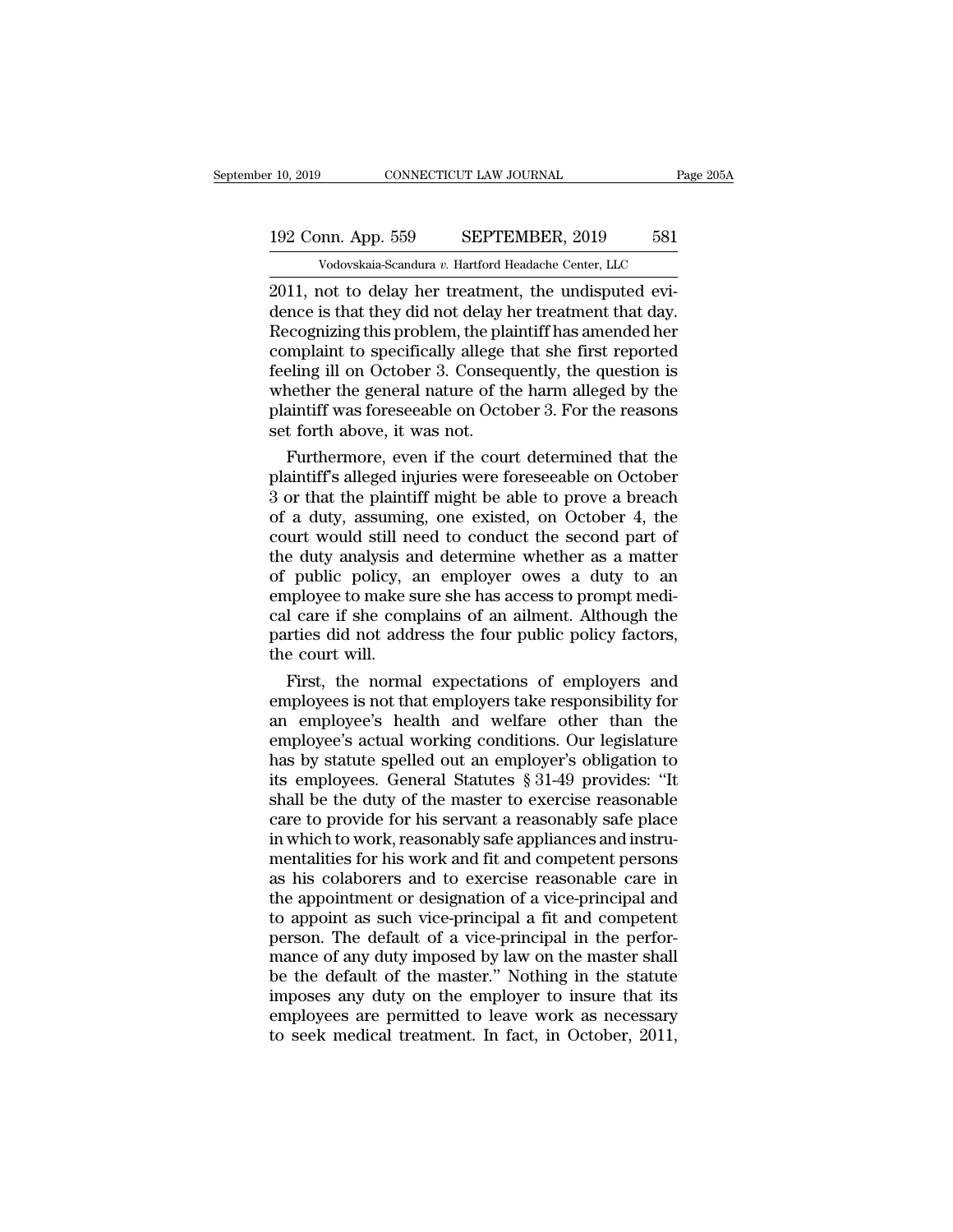# CONNECTICUT LAW JOURNAL September 10, 2019<br>582 SEPTEMBER, 2019 192 Conn. App. 559<br>Vodovskaia-Scandura v. Hartford Headache Center, LLC CONNECTICUT LAW JOURNAL September 10,<br>
SEPTEMBER, 2019 192 Conn. App. 559<br>
Vodovskaia-Scandura *v.* Hartford Headache Center, LLC<br>
Cticut law did not require that every employer

CONNECTICUT LAW JOURNAL September 10, 2019<br>
SEPTEMBER, 2019 192 Conn. App. 559<br>
Vodovskaia-Scandura v. Hartford Headache Center, LLC<br>
Connecticut law did not require that every employer<br>
provide its employees with paid med SEPTEMBER, 2019 192 Conn. App. 559<br>Vodovskaia-Scandura v. Hartford Headache Center, LLC<br>Connecticut law did not require that every employer<br>provide its employees with paid medical leave. Thus,<br>many employees could have bee  $\frac{\text{SEPTEMBER, 2019}}{\text{Vodovskaja-Scandura } v. \text{ Hartford Headache Center, LLC}}$ <br>Connecticut law did not require that every employer<br>provide its employees with paid medical leave. Thus,<br>many employees could have been in the position of<br>waiting until nonwork S82 SEPTEMBER, 2019 192 Conn. App. 559<br>Vodovskaia-Scandura v. Hartford Headache Center, LLC<br>Connecticut law did not require that every employer<br>provide its employees with paid medical leave. Thus,<br>many employees could have Vodovskaia-Scandura v. Hartford Headache Center, LLC<br>Connecticut law did not require that every employer<br>provide its employees with paid medical leave. Thus,<br>many employees could have been in the position of<br>waiting until metricut law did not require that every employer<br>ovide its employees with paid medical leave. Thus,<br>any employees could have been in the position of<br>aiting until nonwork hours to seek medical treatment<br>risk loss of pay or Connecticut law did not require that every employer<br>provide its employees with paid medical leave. Thus,<br>many employees could have been in the position of<br>waiting until nonwork hours to seek medical treatment<br>or risk loss

provide its employees with paid medical leave. Thus,<br>many employees could have been in the position of<br>waiting until nonwork hours to seek medical treatment<br>or risk loss of pay or other discipline by their employer.<br>Second many employees could nave been in the position of<br>waiting until nonwork hours to seek medical treatment<br>or risk loss of pay or other discipline by their employer.<br>Second, the public policy regarding the interplay of<br>employ watting until nonwork nours to seek medical treatment<br>or risk loss of pay or other discipline by their employer.<br>Second, the public policy regarding the interplay of<br>employers and employees is spelled out in great detail<br>b or risk loss of pay or other disciples or risk loss of pay or other disciples.<br>Second, the public policy region<br>employers and employees is spe<br>by our legislature in several stat<br>legislature has heavily regula<br>weighs agains Second, the public policy regarding the interplay of<br>nployers and employees is spelled out in great detail<br>our legislature in several statutes. The fact that the<br>gislature has heavily regulated this relationship<br>eighs agai employers and employees is spelled out in great detail<br>by our legislature in several statutes. The fact that the<br>legislature has heavily regulated this relationship<br>weighs against the court judicially creating duties and<br>r

by our regislature in several statutes. The fact that the legislature has heavily regulated this relationship weighs against the court judicially creating duties and rights between the parties.<br>Third, imposition of a duty regislature has heavily regulated this relationship<br>weighs against the court judicially creating duties and<br>rights between the parties.<br>Third, imposition of a duty on an employer to insure<br>prompt medical treatment of a sic weighs against the court judicially creating duties and<br>rights between the parties.<br>Third, imposition of a duty on an employer to insure<br>prompt medical treatment of a sick employee will no<br>doubt lead to increased litigatio rights between the parties.<br>
Third, imposition of a duty on an employer to insure<br>
prompt medical treatment of a sick employee will no<br>
doubt lead to increased litigation. Furthermore, the cre-<br>
ation of such a duty would Third, imposition of a duty on an employer to insure<br>prompt medical treatment of a sick employee will no<br>doubt lead to increased litigation. Furthermore, the cre-<br>ation of such a duty would have the perverse effect of<br>disc prompt medical treatment of a sick employee will no<br>doubt lead to increased litigation. Furthermore, the cre-<br>ation of such a duty would have the perverse effect of<br>discouraging employees from taking primary responsi-<br>bili Finally, the plaintiff has not cited a single case from<br>this couraging employees from taking primary responsi-<br>iity for their own health. For this reason, creating a<br>use of action is an inefficient and costly way of insuration or such a duty would have the perverse effect of<br>discouraging employees from taking primary responsi-<br>bility for their own health. For this reason, creating a<br>cause of action is an inefficient and costly way of insur

discouraging employees from taking primary responsibility for their own health. For this reason, creating a cause of action is an inefficient and costly way of insuring that employees seek treatment for medical ailments.<br> butty for their own heath. For this reason, creating a<br>cause of action is an inefficient and costly way of insur-<br>ing that employees seek treatment for medical ailments.<br>Finally, the plaintiff has not cited a single case cause or action is an inerricient and costly way or insur-<br>ing that employees seek treatment for medical ailments.<br>Finally, the plaintiff has not cited a single case from<br>another jurisdiction that has recognized such a dut Ing that employees seek treatment for medical allments.<br>
Finally, the plaintiff has not cited a single case from<br>
another jurisdiction that has recognized such a duty,<br>
and the court is not aware of any. The closest this c Finally, the plaintiff has not cited a single case from<br>another jurisdiction that has recognized such a duty,<br>and the court is not aware of any. The closest this court<br>could find to a claim such as that alleged here by the another jurisdiction that has recognized such a duty,<br>and the court is not aware of any. The closest this court<br>could find to a claim such as that alleged here by the<br>plaintiff is *Coste* v. *Riverside Motors*, *Inc.*, 24 and the court is not aware of any. The closest this court<br>could find to a claim such as that alleged here by the<br>plaintiff is *Coste v. Riverside Motors*, *Inc.*, 24 Conn.<br>App. 109, 585 A.2d 1263 (1991). In that case, the<br> could find to a claim such as that alleged here by the plaintiff is *Coste v. Riverside Motors, Inc.*, 24 Conn.<br>App. 109, 585 A.2d 1263 (1991). In that case, the employee sued his employer for not allowing him to leave wor plaintiff is *Coste v. Riverside Motors, Inc.*, 24 Conn.<br>App. 109, 585 A.2d 1263 (1991). In that case, the<br>employee sued his employer for not allowing him to<br>leave work during the early stages of a snowstorm. The<br>employee App. 109, 585 A.2d 1263 (1991). In that case, the employee sued his employer for not allowing him to leave work during the early stages of a snowstorm. The employee claimed that by the time he was permitted to go home the employee sued his employer for not allowing him to<br>leave work during the early stages of a snowstorm. The<br>employee claimed that by the time he was permitted<br>to go home the conditions had worsened and he ended<br>up in a motor leave work during the early stages of a snowstorm. The<br>employee claimed that by the time he was permitted<br>to go home the conditions had worsened and he ended<br>up in a motor vehicle accident as a result. The Appellate<br>Court employee claimed that by the time he was permitted<br>to go home the conditions had worsened and he ended<br>up in a motor vehicle accident as a result. The Appellate<br>Court affirmed the trial court's ruling striking the com-<br>pla to go home the conditions had worsened and he ended<br>up in a motor vehicle accident as a result. The Appellate<br>Court affirmed the trial court's ruling striking the com-<br>plaint because the plaintiff could not allege that the up in a motor vehicle accident as a result. The Appellate<br>Court affirmed the trial court's ruling striking the com-<br>plaint because the plaintiff could not allege that the<br>employer's decision was the proximate cause of the<br> Court affirmed the trial court's ruling striking the complaint because the plaintiff could not allege that the employer's decision was the proximate cause of the accident. While the court was not required to address whethe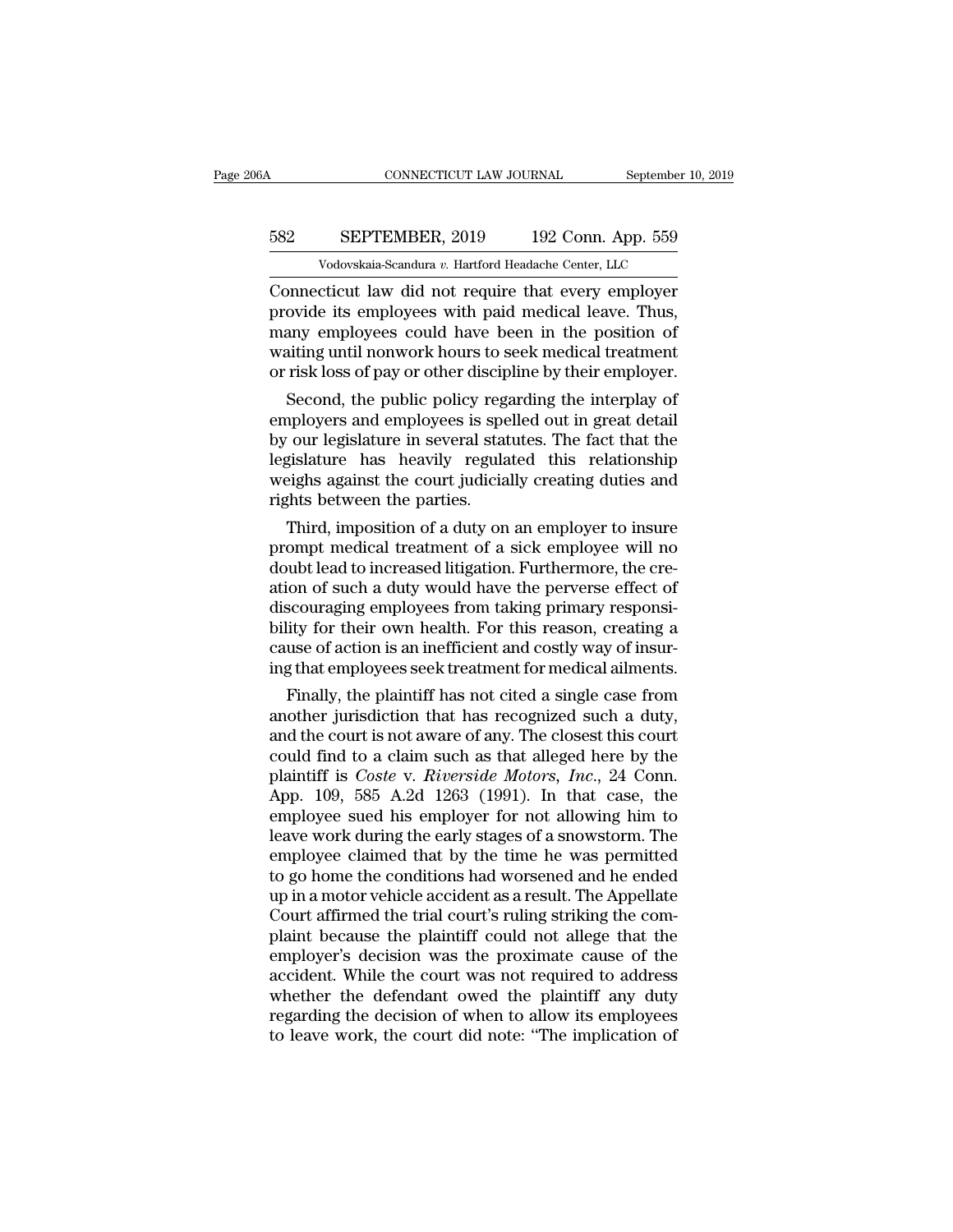# 10, 2019 CONNECTICUT LAW JOURNAL Page 207A<br>192 Conn. App. 559 SEPTEMBER, 2019 583<br>Vodovskaia-Scandura v. Hartford Headache Center, LLC Vodovskaia-Scandura *v.* Hartford Headache Center, LLC<br>Vodovskaia-Scandura *v.* Hartford Headache Center, LLC<br>lict is that an employer has a duty to ensure an

the delict is that an employer has a duty to ensure an employee a safe trip home or a duty to prevent an employee from driving in hazardous worthor Although 192 Conn. App. 559 SEPTEMBER, 2019 583<br>Vodovskaia-Scandura v. Hartford Headache Center, LLC<br>the delict is that an employer has a duty to ensure an<br>employee a safe trip home or a duty to prevent an<br>employee from driving in 192 Conn. App. 559 SEPTEMBER, 2019 583<br>
Vodovskaia-Scandura v. Hartford Headache Center, LLC<br>
the delict is that an employer has a duty to ensure an<br>
employee a safe trip home or a duty to prevent an<br>
employee from drivin 192 Conn. App. 559 SEPTEMBER, 2019 583<br>
Vodovskaia-Scandura v. Hartford Headache Center, LLC<br>
the delict is that an employer has a duty to ensure an<br>
employee a safe trip home or a duty to prevent an<br>
employee from drivin Vodovskaia-Scandura v. Hartford Headache Center, LLC<br>the delict is that an employer has a duty to ensure an<br>employee a safe trip home or a duty to prevent an<br>employee from driving in hazardous weather. Although<br>we know of Vodovskaia-Scandura v. Hartford Headache Center, LLC<br>the delict is that an employer has a duty to ensure an<br>employee a safe trip home or a duty to prevent an<br>employee from driving in hazardous weather. Although<br>we know of the delict is that an employer has a duty to ensure an employee a safe trip home or a duty to prevent an employee from driving in hazardous weather. Although we know of no case, statute or principle of common law that plac employee a safe trip home or a duty to prevent an employee from driving in hazardous weather. Although we know of no case, statute or principle of common law that places such a duty on an employer, we need not reach the is employee from driving in hazardous weather. Although<br>we know of no case, statute or principle of common<br>law that places such a duty on an employer, we need<br>not reach the issue because we conclude that legal<br>causation has n we know of no case, statute or principle of common<br>law that places such a duty on an employer, we need<br>not reach the issue because we conclude that legal<br>causation has not been sufficiently alleged." (Footnote<br>omitted.) Id w that places such a duty on an employer, we need<br>of reach the issue because we conclude that legal<br>usation has not been sufficiently alleged." (Footnote<br>nitted.) Id., 112. Similarly, this court knows of no case,<br>atute or not reach the issue because we conclude that legal causation has not been sufficiently alleged." (Footnote omitted.) Id., 112. Similarly, this court knows of no case, statute or principle of common law that would impose on

causation has not been sufficiently alleged." (Footnote<br>omitted.) Id., 112. Similarly, this court knows of no case,<br>statute or principle of common law that would impose<br>on the defendants the duty alleged by the plaintiff.<br> omitted.) Id., 112. Similarly, this court knows of no case,<br>statute or principle of common law that would impose<br>on the defendants the duty alleged by the plaintiff.<br>Overall, none of the four public policy factors support<br> statute or principle of common law that would impose<br>on the defendants the duty alleged by the plaintiff.<br>Overall, none of the four public policy factors support<br>creation of the duty suggested by the plaintiff. Conse-<br>quen on the defendants the duty alleged by the plaintiff.<br>Overall, none of the four public policy factors support<br>creation of the duty suggested by the plaintiff. Conse-<br>quently, the court concludes that the defendants did<br>not Overall, none of the four public policy factors support<br>creation of the duty suggested by the plaintiff. Conse-<br>quently, the court concludes that the defendants did<br>not owe the plaintiff a duty to insure that she was given creation of the duty suggested by the plaintiff.<br>quently, the court concludes that the defenda<br>not owe the plaintiff a duty to insure that she wa<br>time off from work to seek medical treatmen<br>she complained of not feeling we ently, the court concludes that the defendants did<br>t owe the plaintiff a duty to insure that she was given<br>me off from work to seek medical treatment when<br>e complained of not feeling well, and the defendants<br>e entitled to not owe the plaintiff a duty to insure that she was given<br>time off from work to seek medical treatment when<br>she complained of not feeling well, and the defendants<br>are entitled to summary judgment on the second count<br>of the

time off from work to seek medical treatment when<br>she complained of not feeling well, and the defendants<br>are entitled to summary judgment on the second count<br>of the fourth amended revised complaint.<br>The defendants further she complained of not feeling well, and the defendants<br>are entitled to summary judgment on the second count<br>of the fourth amended revised complaint.<br>The defendants further argue that even if the court<br>does find that they o are entitled to summary judgment on the second count<br>of the fourth amended revised complaint.<br>The defendants further argue that even if the court<br>does find that they owed the plaintiff the duty alleged,<br>the plaintiff has f of the fourth amended revised complaint.<br>The defendants further argue that even if the court<br>does find that they owed the plaintiff the duty alleged,<br>the plaintiff has failed to present competent evidence<br>that any breach o The defendants further argue that even if the court<br>does find that they owed the plaintiff the duty alleged,<br>the plaintiff has failed to present competent evidence<br>that any breach of that duty by the defendants caused<br>the does find that they owed the plaintiff the duty alleged,<br>the plaintiff has failed to present competent evidence<br>that any breach of that duty by the defendants caused<br>the plaintiff's claimed harm. "Causation is an essential the plaintiff has failed to present competent evidence<br>that any breach of that duty by the defendants caused<br>the plaintiff's claimed harm. "Causation is an essential<br>element of a cause of action in negligence.... [A]<br>plai that any breach of that duty by the defendants caused<br>the plaintiff's claimed harm. "Causation is an essential<br>element of a cause of action in negligence. . . . [A]<br>plaintiff must establish that the defendant's conduct<br>le the plaintiff's claimed harm. "Causation is an essential<br>element of a cause of action in negligence. . . . [A]<br>plaintiff must establish that the defendant's conduct<br>legally caused the injuries. . . . The first component<br>o element of a cause of action in negligence. . . . [A]<br>plaintiff must establish that the defendant's conduct<br>legally caused the injuries. . . . The first component<br>of legal cause is causation in fact. Causation in fact is<br> plaintiff must establish that the defendant's conduct<br>legally caused the injuries. . . . The first component<br>of legal cause is causation in fact. Causation in fact is<br>the purest legal application of . . . legal cause. The Legally caused the injuries. . . . The first component<br>of legal cause is causation in fact. Causation in fact is<br>the purest legal application of . . . legal cause. The<br>test for cause in fact is, simply, would the injury h of legal cause is causation in fact. Causation in fact is<br>the purest legal application of  $\ldots$  legal cause. The<br>test for cause in fact is, simply, would the injury have<br>occurred were it not for the actor's conduct.  $\ldots$ the purest legal application of . . . legal cause. The<br>test for cause in fact is, simply, would the injury have<br>occurred were it not for the actor's conduct. . . . The<br>second component of legal cause is proximate cause<br> $\$ plaintiff who bears the burden to prove an unbroken occurred were it not for the actor's conduct.... The second component of legal cause is proximate cause<br>..... [T]he test of proximate cause is whether the<br>defendant's conduct is a substantial factor in bringing<br>about the second component of legal cause is proximate cause<br>. . . . . [T]he test of proximate cause is whether the<br>defendant's conduct is a substantial factor in bringing<br>about the plaintiff's injuries. . . . Further, it is the<br>pl cause of an injury is determined by looking from the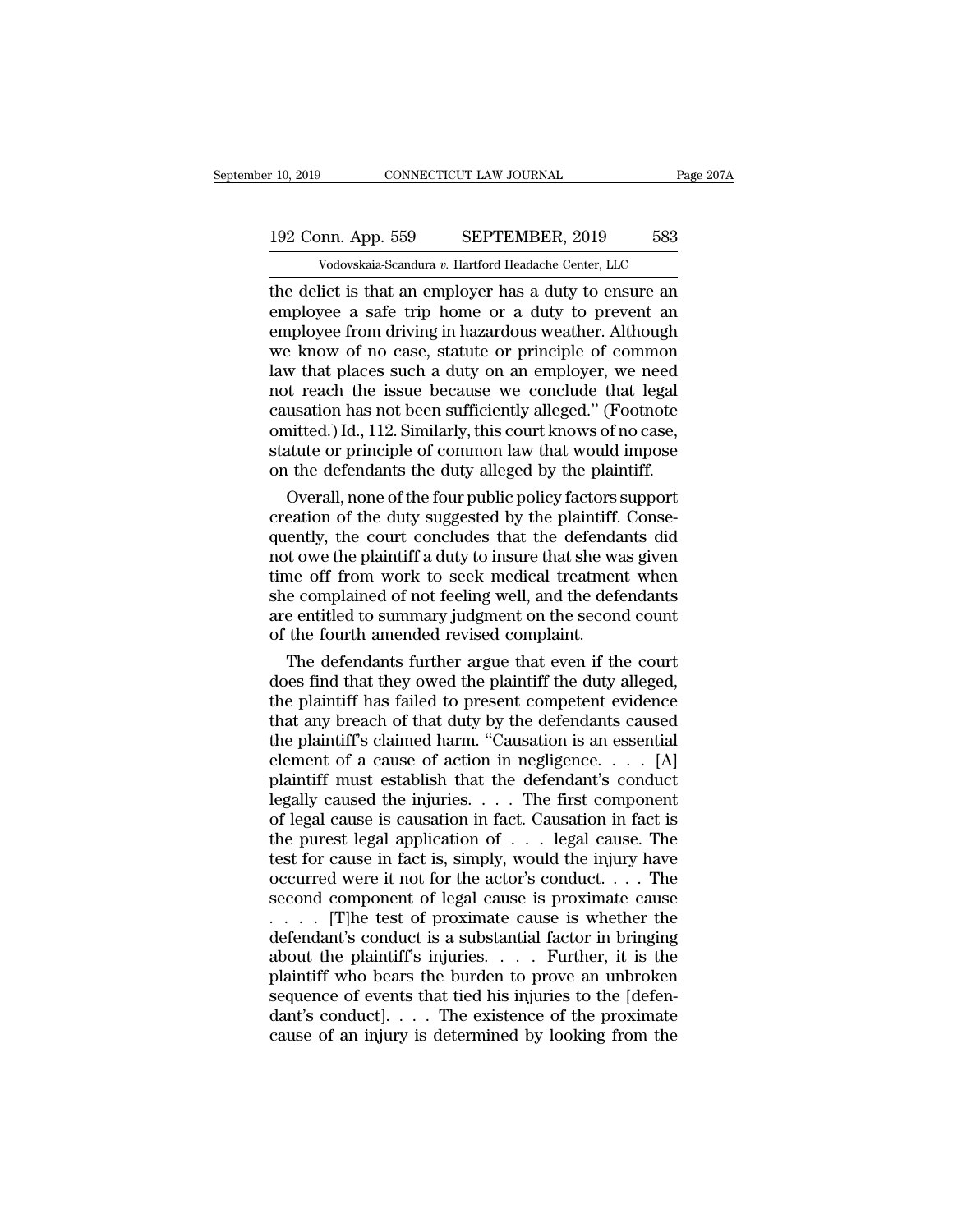# CONNECTICUT LAW JOURNAL September 10, 2019<br>584 SEPTEMBER, 2019 192 Conn. App. 559<br>Vodovskaia-Scandura v. Hartford Headache Center, LLC CONNECTICUT LAW JOURNAL September 10,<br>
SEPTEMBER, 2019 192 Conn. App. 559<br>
Vodovskaia-Scandura *v.* Hartford Headache Center, LLC<br>
to the negligent act complained of for the neces-

CONNECTICUT LAW JOURNAL September<br>
September 192 Conn. App. 559<br>
Vodovskaia-Scandura v. Hartford Headache Center, LLC<br>
injury to the negligent act complained of for the neces-<br>
sary causal connection. . . . . This causal c SEPTEMBER, 2019 192 Conn. App. 559<br>Vodovskaia-Scandura v. Hartford Headache Center, LLC<br>injury to the negligent act complained of for the neces-<br>sary causal connection. . . . This causal connection<br>must be based upon more 584 SEPTEMBER, 2019 192 Conn. App. 559<br>
Vodovskaia-Scandura v. Hartford Headache Center, LLC<br>
injury to the negligent act complained of for the neces-<br>
sary causal connection. . . . . This causal connection<br>
must be based 584 SEPTEMBER, 2019 192 Conn. App. 559<br>
Vodovskaia-Scandura v. Hartford Headache Center, LLC<br>
injury to the negligent act complained of for the neces-<br>
sary causal connection. . . . This causal connection<br>
must be based u *Kumaha* v. *Brownaua v. Hartford Headache Center, LLC*<br>
injury to the negligent act complained of for the necessary causal connection. . . . This causal connection<br>
must be based upon more than conjecture and surmise."<br>
( Vodovskaia-Scandura v. Hartford Headache Center, LLC<br>
injury to the negligent act complained of for the neces-<br>
sary causal connection. . . . . This causal connection<br>
must be based upon more than conjecture and surmise." injury to the negligent act complained of for the necessary causal connection. . . . . This causal connection<br>must be based upon more than conjecture and surmise."<br>(Citation omitted; internal quotation marks omitted.)<br> $Kum$ sary causal connection.  $\dots$  This causal connection<br>must be based upon more than conjecture and surmise."<br>(Citation omitted; internal quotation marks omitted.)<br> $Kumah$  v. Brown, 130 Conn. App. 343, 347, 23 A.3d 758<br>(2011). must be based upon more than conjecture and surmise."<br>(Citation omitted; internal quotation marks omitted.)<br>*Kumah* v. *Brown*, 130 Conn. App. 343, 347, 23 A.3d 758<br>(2011). While the issue of causation is typically for the (Citation omitted; internal quotation marks omitted.)<br>Kumah v. Brown, 130 Conn. App. 343, 347, 23 A.3d 758<br>(2011). While the issue of causation is typically for the<br>jury, where evidence of the connection between the<br>defend Kumah v. Brown<br>(2011). While the<br>jury, where evide<br>defendant's cond<br>ated or would ca<br>finder, the issue<br>Id., 350–51.<br>As noted abov 011). While the issue of causation is typically for the<br>ry, where evidence of the connection between the<br>fendant's conduct and the plaintiff's injuries is attenu-<br>ed or would call for conjecture on the part of the fact<br>der jury, where evidence of the connection between the<br>defendant's conduct and the plaintiff's injuries is attenu-<br>ated or would call for conjecture on the part of the fact<br>finder, the issue can be resolved on summary judgment

defendant s conduct and the plaintiff s injuries is attenuated or would call for conjecture on the part of the fact<br>finder, the issue can be resolved on summary judgment.<br>Id., 350–51.<br>As noted above, the only evidence the ated or would call for conjecture on the part of the fact<br>finder, the issue can be resolved on summary judgment.<br>Id., 350–51.<br>As noted above, the only evidence the plaintiff has<br>regarding causation is her opinion testimony maer, the issue can be resolved on summary judgment.<br>Id., 350–51.<br>As noted above, the only evidence the plaintiff has<br>regarding causation is her opinion testimony that the<br>delay in treatment of her appendicitis led to comp 1d., 350–51.<br>As noted above, the only evidence the plaintiff has<br>regarding causation is her opinion testimony that the<br>delay in treatment of her appendicitis led to complica-<br>tions, including her infertility. The plaintiff As noted above, the only evidence the plaintiff has<br>regarding causation is her opinion testimony that the<br>delay in treatment of her appendicitis led to complica-<br>tions, including her infertility. The plaintiff's opinion,<br> regarding causation is her opinion testimony that the delay in treatment of her appendicitis led to complications, including her infertility. The plaintiff's opinion, though, makes no attempt to relate any particular perio delay in treatment of her appendicitis led to complications, including her infertility. The plaintiff's opinion, though, makes no attempt to relate any particular period of delay to the alleged complications. For example, tions, including her infertility. The plaintiff's opinion,<br>though, makes no attempt to relate any particular<br>period of delay to the alleged complications. For exam-<br>ple, the plaintiff now claims in the fourth amended<br>revis though, makes no attempt to relate any particular<br>period of delay to the alleged complications. For exam-<br>ple, the plaintiff now claims in the fourth amended<br>revised complaint that she first complained of not feel-<br>ing wel period of delay to the alleged complications. For example, the plaintiff now claims in the fourth amended<br>revised complaint that she first complained of not feel-<br>ing well upon her return to work on October 3, 2011.<br>Howeve ple, the plaintiff now claims in the fourth amended<br>revised complaint that she first complained of not feel-<br>ing well upon her return to work on October 3, 2011.<br>However, it is undisputed that the plaintiff made no<br>attempt revised complaint that she first complained of not feel-<br>ing well upon her return to work on October 3, 2011.<br>However, it is undisputed that the plaintiff made no<br>attempts to seek medical treatment after her workday<br>ended ing well upon her return to work on October 3, 2011.<br>However, it is undisputed that the plaintiff made no<br>attempts to seek medical treatment after her workday<br>ended on October 3. The plaintiff has presented no<br>evidence, ex However, it is undisputed that the plaintiff made no<br>attempts to seek medical treatment after her workday<br>ended on October 3. The plaintiff has presented no<br>evidence, expert or otherwise, tying the delay in treat-<br>ment, fr attempts to seek medical treatment after her workday<br>ended on October 3. The plaintiff has presented no<br>evidence, expert or otherwise, tying the delay in treat-<br>ment, from her first complaint on October 3 to her first<br>oppo ended on October 3. The plaintiff has presented no<br>evidence, expert or otherwise, tying the delay in treat-<br>ment, from her first complaint on October 3 to her first<br>opportunity to seek treatment later that day, to her<br>alle evidence, expert or otherwise, tying the delay in treat-<br>ment, from her first complaint on October 3 to her first<br>opportunity to seek treatment later that day, to her<br>alleged injuries. This is crucial because the only eviment, from her first complaint on October 3 to her first opportunity to seek treatment later that day, to her alleged injuries. This is crucial because the only evidence as to October 4 is that when the plaintiff complaine opportunity to seek treatment later that day, to her alleged injuries. This is crucial because the only evidence as to October 4 is that when the plaintiff complained of injuries that day she was examined by McGrath and pe alleged injuries. This is crucial because the only evidence as to October 4 is that when the plaintiff complained of injuries that day she was examined by McGrath and permitted to leave work mid-day. For whatever reason th dence as to October 4 is that when the plaintiff complained of injuries that day she was examined by McGrath and permitted to leave work mid-day. For whatever reason though, the plaintiff did not seek medical treatment unt plained of injuries that day she was examined by<br>McGrath and permitted to leave work mid-day. For<br>whatever reason though, the plaintiff did not seek medi-<br>cal treatment until approximately 7 that evening. Again,<br>the plaint McGrath and permitted to leave work mid-day. For<br>whatever reason though, the plaintiff did not seek medi-<br>cal treatment until approximately 7 that evening. Again,<br>the plaintiff has presented no evidence as to the effect<br>of whatever reason though, the plaintiff did not seek medical treatment until approximately 7 that evening. Again, the plaintiff has presented no evidence as to the effect of the delay caused by her own decision not to seek t cal treatment until approximately 7 that evening. Again, the plaintiff has presented no evidence as to the effect of the delay caused by her own decision not to seek treatment until later that evening. Finally, although th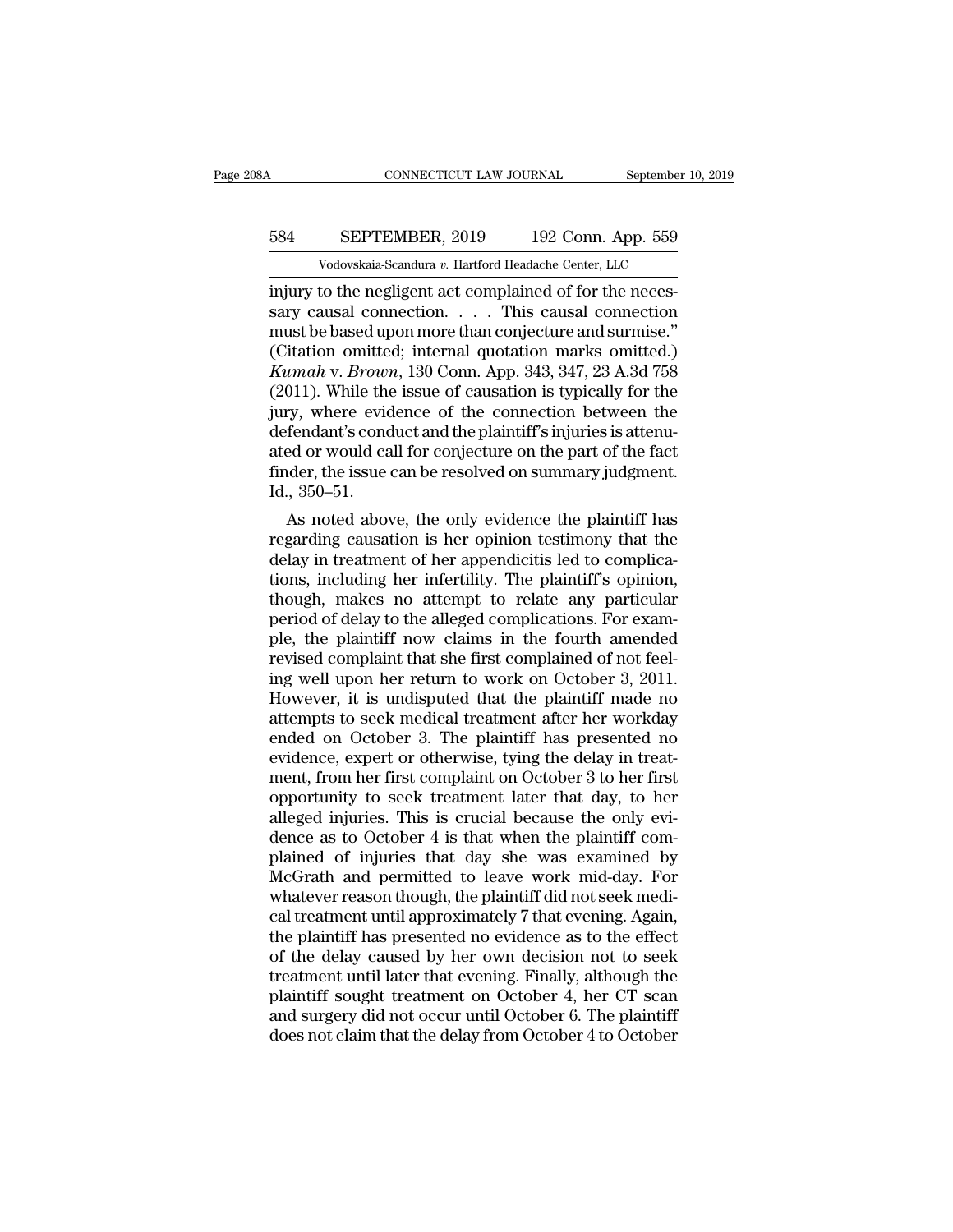### 10, 2019 CONNECTICUT LAW JOURNAL Page 209A<br>192 Conn. App. 559 SEPTEMBER, 2019 585<br>Vodovskaia-Scandura v. Hartford Headache Center, LLC September 10, 2019 CONNECTICUT LAW JOURNAL Page 209A<br>192 Conn. App. 559 SEPTEMBER, 2019 585<br>Vodovskaia-Scandura *v*. Hartford Headache Center, LLC

F 10, 2019 CONNECTICUT LAW JOURNAL Page 20<br>
192 Conn. App. 559 SEPTEMBER, 2019 585<br>
Vodovskaia-Scandura v. Hartford Headache Center, LLC<br>
6 was in any way the fault of the defendants. In fact,<br>
she admits that she was give 192 Conn. App. 559 SEPTEMBER, 2019 585<br>Vodovskaia-Scandura v. Hartford Headache Center, LLC<br>6 was in any way the fault of the defendants. In fact,<br>she admits that she was given time off from work on<br>October 6 to have the C 192 Conn. App. 559 SEPTEMBER, 2019 585<br>
Vodovskaia-Scandura v. Hartford Headache Center, LLC<br>
6 was in any way the fault of the defendants. In fact,<br>
she admits that she was given time off from work on<br>
October 6 to have 192 Conn. App. 559 SEPTEMBER, 2019 585<br>Vodovskaia-Scandura v. Hartford Headache Center, LLC<br>6 was in any way the fault of the defendants. In fact,<br>she admits that she was given time off from work on<br>October 6 to have the Vodovskaia-Scandura v. Hartford Headache Center, LLC<br>
6 was in any way the fault of the defendants. In fact,<br>
she admits that she was given time off from work on<br>
October 6 to have the CT scan performed. The plaintiff<br>
ha 6 was in any way the fault of the defendants. In fact, she admits that she was given time off from work on October 6 to have the CT scan performed. The plaintiff has presented no expert opinion differentiating any harm fr 6 was in any way the fault of the defendants. In fact,<br>she admits that she was given time off from work on<br>October 6 to have the CT scan performed. The plaintiff<br>has presented no expert opinion differentiating any<br>harm fr she admits that she was given time off from work on<br>October 6 to have the CT scan performed. The plaintiff<br>has presented no expert opinion differentiating any<br>harm from this delay from the harm associated with<br>the only del October 6 to have the CT scan performed. The plaintiff<br>has presented no expert opinion differentiating any<br>harm from this delay from the harm associated with<br>the only delay, based on the evidence, that can be attrib-<br>uted has presented no expert opinion differentiating any<br>harm from this delay from the harm associated with<br>the only delay, based on the evidence, that can be attrib-<br>uted to the defendants—the hours on October 3<br>between when s harm from this delay from the harm associated with<br>the only delay, based on the evidence, that can be attributed<br>to the defendants—the hours on October 3<br>between when she first complained of discomfort and<br>when she could h the only delay, based on the evidence, that can be attributed to the defendants—the hours on October 3<br>between when she first complained of discomfort and<br>when she could have sought treatment that evening. In<br>the end, the uted to the defendants—the hours on October 3<br>between when she first complained of discomfort and<br>when she could have sought treatment that evening. In<br>the end, the plaintiff's evidence of proximate cause is<br>full of gaps t between when she first complained of discomfort and<br>when she could have sought treatment that evening. In<br>the end, the plaintiff's evidence of proximate cause is<br>full of gaps that would require the fact finder to engage<br>in when she could have sought treatment that evening. In<br>the end, the plaintiff's evidence of proximate cause is<br>full of gaps that would require the fact finder to engage<br>in conjecture and speculation as to whether the allege the end, the plaintiff's evidence of proximate cause is<br>full of gaps that would require the fact finder to engage<br>in conjecture and speculation as to whether the alleged<br>negligence of the defendants was a substantial facto full of gaps that would require the fact finder to engage<br>in conjecture and speculation as to whether the alleged<br>negligence of the defendants was a substantial factor<br>in bringing about her alleged injury. See, e.g., *Cost* in conjecture and speculation as to whether the alleged<br>negligence of the defendants was a substantial factor<br>in bringing about her alleged injury. See, e.g., *Coste v.<br>Riverside Motors, Inc.*, supra, 24 Conn. App. 115 ("[ negligence of the defendants was a substantial factor<br>in bringing about her alleged injury. See, e.g., *Coste v.<br>Riverside Motors, Inc.*, supra, 24 Conn. App. 115 ("[t]he<br>defendant's conduct is too inconsequential to the u in bringing about her alleged injury. See, e.g., *Coste* v.<br>*Riverside Motors, Inc.*, supra, 24 Conn. App. 115 ("[t]he<br>defendant's conduct is too inconsequential to the ulti-<br>mate harm to the plaintiff, considering the man Riverside Motors, Inc., supra, 24 Conn. App. 115 ("[t]he<br>defendant's conduct is too inconsequential to the ulti-<br>mate harm to the plaintiff, considering the many other<br>variables, to rise to the level of proximate cause").<br> defendant's conduct is too inconsequential to the ulti-<br>mate harm to the plaintiff, considering the many other<br>variables, to rise to the level of proximate cause").<br>Because, based on the evidence presented, no reason-<br>able mate harm to the plaintiff, considering the many other variables, to rise to the level of proximate cause").<br>Because, based on the evidence presented, no reasonable jury could find that the defendants' alleged conduct prox It the evidence presented, no reason-<br>d that the defendants' alleged conduct<br>ed the plaintiff's claimed injuries, the<br>ntitled to summary judgment on the<br>he fourth amended revised complaint.<br>C<br>LLC's Counterclaim<br>C is entitl oximately caused the plaintiff's claimed injuries, the<br>fendants are entitled to summary judgment on the<br>cond count of the fourth amended revised complaint.<br>C<br> $LLC$ 's Counterclaim<br>Whether the LLC is entitled to summary judgm

### C<sub>c</sub>

defendants are entitled to summary judgment on the<br>second count of the fourth amended revised complaint.<br>C<br> $LIC$ 's Counterclaim<br>Whether the LLC is entitled to summary judgment on<br>the six counts of its counterclaim turns on second count of the fourth amended revised complaint.<br>
C<br>
LLC's Counterclaim<br>
Whether the LLC is entitled to summary judgment on<br>
the six counts of its counterclaim turns on application<br>
of the statute of limitations. The C<br>
LLC's Counterclaim<br>
Whether the LLC is entitled to summary judgment on<br>
the six counts of its counterclaim turns on application<br>
of the statute of limitations. The plaintiff claims that<br>
all six counts are barred by Gen LLC's Counterclaim<br>Whether the LLC is entitled to summary judgment on<br>the six counts of its counterclaim turns on application<br>of the statute of limitations. The plaintiff claims that<br>all six counts are barred by General S LLC's Counterclaim<br>Whether the LLC is entitled to summary judgment on<br>the six counts of its counterclaim turns on application<br>of the statute of limitations. The plaintiff claims that<br>all six counts are barred by General S Whether the LLC is entitled to summary judgment on<br>the six counts of its counterclaim turns on application<br>of the statute of limitations. The plaintiff claims that<br>all six counts are barred by General Statutes § 52-577,<br>wh the six counts of its counterclaim turns on application<br>of the statute of limitations. The plaintiff claims that<br>all six counts are barred by General Statutes  $\S 52-577$ ,<br>which requires that any claim in tort be brought w of the statute of limitations. The plaintiff claims that<br>all six counts are barred by General Statutes  $\S$  52-577,<br>which requires that any claim in tort be brought within<br>three years from the date of the act or omission c all six counts are barred by General Statutes § 52-577,<br>which requires that any claim in tort be brought within<br>three years from the date of the act or omission com-<br>plained of. She argues that the LLC's counterclaim was<br>n which requires that any claim in tort be brought within<br>three years from the date of the act or omission com-<br>plained of. She argues that the LLC's counterclaim was<br>not brought until January, 2017, yet alleges wrong-<br>ful c three years from the date of the act or omission complained of. She argues that the LLC's counterclaim was not brought until January, 2017, yet alleges wrong-<br>ful conduct that took place while the plaintiff was employed by plained of. She argues that the LLC's counterclain<br>not brought until January, 2017, yet alleges v<br>ful conduct that took place while the plaintif<br>employed by the LLC. She argues that becaus<br>employment with the LLC ended in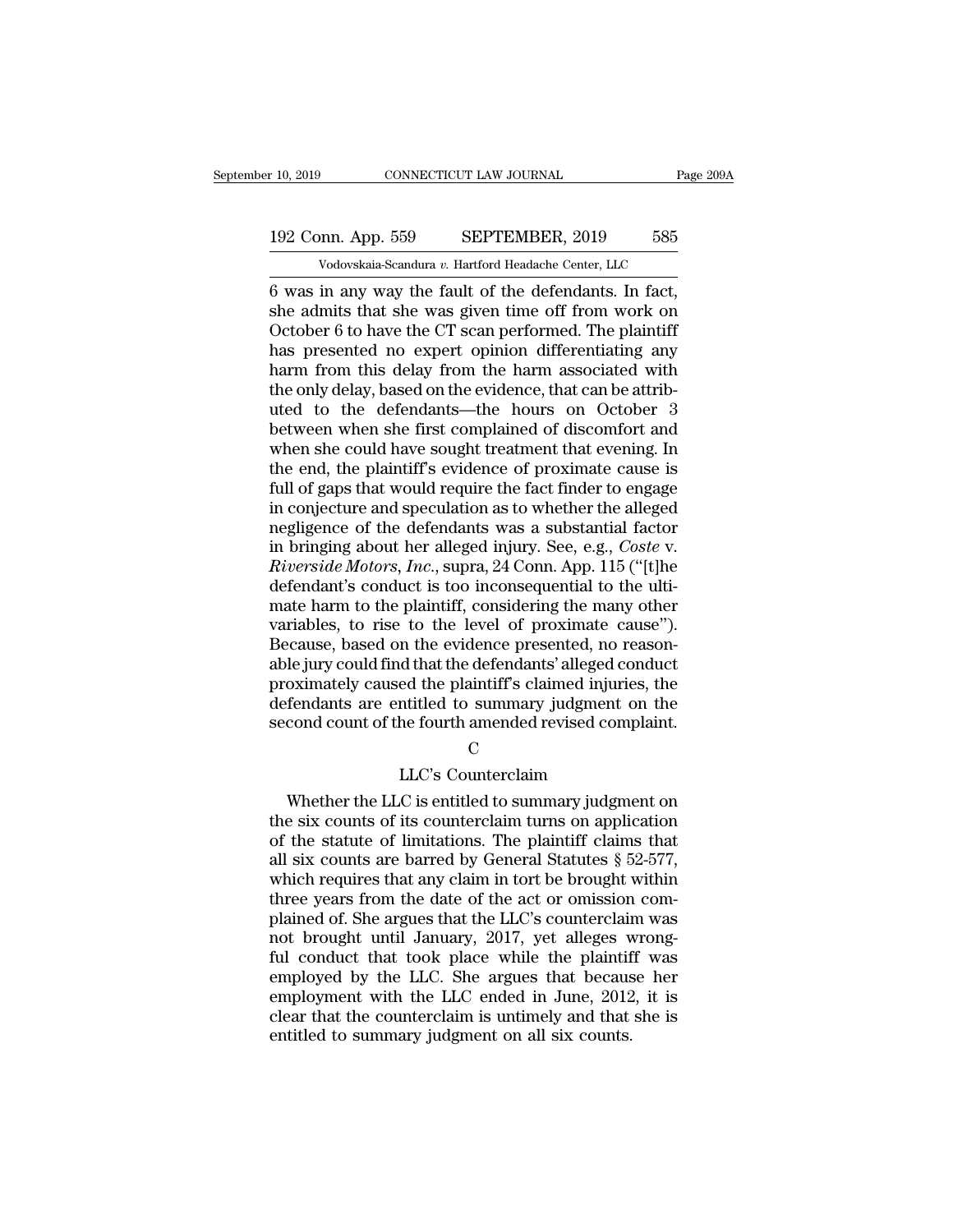# CONNECTICUT LAW JOURNAL September 10, 2019<br>586 SEPTEMBER, 2019 192 Conn. App. 559<br>Vodovskaia-Scandura v. Hartford Headache Center, LLC CONNECTICUT LAW JOURNAL September 10,<br>
SEPTEMBER, 2019 192 Conn. App. 559<br>
Vodovskaia-Scandura *v.* Hartford Headache Center, LLC<br>
LLC's only response to the plaintiff's argument

CONNECTICUT LAW JOURNAL September 10, 2019<br>
SEPTEMBER, 2019 192 Conn. App. 559<br>
Vodovskaia-Scandura v. Hartford Headache Center, LLC<br>
The LLC's only response to the plaintiff's argument<br>
that it did not learn of the plaint 586 SEPTEMBER, 2019 192 Conn. App. 559<br>Vodovskaia-Scandura v. Hartford Headache Center, LLC<br>The LLC's only response to the plaintiff's argument<br>is that it did not learn of the plaintiff's conduct until<br>her deposition in Oc 586 SEPTEMBER, 2019 192 Conn. App. 559<br>Vodovskaia-Scandura v. Hartford Headache Center, LLC<br>The LLC's only response to the plaintiff's argument<br>is that it did not learn of the plaintiff's conduct until<br>her deposition in O 586 SEPTEMBER, 2019 192 Conn. App. 559<br>Vodovskaia-Scandura v. Hartford Headache Center, LLC<br>The LLC's only response to the plaintiff's argument<br>is that it did not learn of the plaintiff's conduct until<br>her deposition in O Vodovskaia-Scandura v. Hartford Headache Center, LLC<br>
The LLC's only response to the plaintiff's argument<br>
is that it did not learn of the plaintiff's conduct until<br>
her deposition in October, 2016. Thereafter, the LLC<br>
i Vodovskaia-Scandura v. Hartford Headache Center, LLC<br>
The LLC's only response to the plaintiff's argument<br>
is that it did not learn of the plaintiff's conduct until<br>
her deposition in October, 2016. Thereafter, the LLC<br>
i The LLC's only response to the plaintiff's argument<br>is that it did not learn of the plaintiff's conduct until<br>her deposition in October, 2016. Thereafter, the LLC<br>immediately sought to plead its counterclaim in Decem-<br>ber, is that it did not learn of the plaintiff's conduct until<br>her deposition in October, 2016. Thereafter, the LLC<br>immediately sought to plead its counterclaim in Decem-<br>ber, 2016. The LLC argues, relying on General Statutes<br> her deposition in October, 2016. Thereafter, the LLC<br>immediately sought to plead its counterclaim in Decem-<br>ber, 2016. The LLC argues, relying on General Statutes<br>§ 52-595, that the three year limitation period in § 52-<br>57 immediately sought to plead its counterclaim in December, 2016. The LLC argues, relying on General Statutes § 52-595, that the three year limitation period in § 52-577, was tolled due to the plaintiff's concealment of her ber, 2016. The LLC argues, relying on General Statutes<br>§ 52-595, that the three year limitation period in § 52-<br>577, was tolled due to the plaintiff's concealment of her<br>conduct. Section 52-595 provides: "If any person, li  $\S$  52-595, that the three year limitation period in  $\S$  52-577, was tolled due to the plaintiff's concealment of her conduct. Section 52-595 provides: "If any person, liable to an action by another, fraudulently conceals 577, was tolled due to the plaintiff's concealment of her conduct. Section 52-595 provides: "If any person, liable to an action by another, fraudulently conceals from him the existence of the cause of such action, such ca conduct. Section 52-595 provides: "If any person, liable<br>to an action by another, fraudulently conceals from him<br>the existence of the cause of such action, such cause<br>of action shall be deemed to accrue against such person to an action by another, fraudulently conceals from him<br>the existence of the cause of such action, such cause<br>of action shall be deemed to accrue against such person<br>so liable therefor at the time when the person entitled<br> the existence of the cause of such action, such cause<br>of action shall be deemed to accrue against such person<br>so liable therefor at the time when the person entitled<br>to sue thereon first discovers its existence." "[T]o pro of action shall be deemed to accrue against such person<br>so liable therefor at the time when the person entitled<br>to sue thereon first discovers its existence." "[T]o prove<br>fraudulent concealment, the plaintiffs [must] show: so liable therefor at the time when the person entitled<br>to sue thereon first discovers its existence." "[T]o prove<br>fraudulent concealment, the plaintiffs [must] show: (1)<br>[the] defendant's actual awareness, rather than imp to sue thereon first discovers its existence." "[T]o prove<br>fraudulent concealment, the plaintiffs [must] show: (1)<br>[the] defendant's actual awareness, rather than imputed<br>knowledge, of the facts necessary to establish the fraudulent concealment, the plaintiffs [must] show: (1)<br>[the] defendant's actual awareness, rather than imputed<br>knowledge, of the facts necessary to establish the plain-<br>tiffs' cause of action; (2) [the] defendant's inten [the] defendant's actual awareness, rather than imputed<br>knowledge, of the facts necessary to establish the plain-<br>tiffs' cause of action; (2) [the] defendant's intentional<br>concealment of these facts from the plaintiffs; an knowledge, of the facts necessary to establish the plaintiffs' cause of action; (2) [the] defendant's intentional concealment of these facts from the plaintiffs; and (3) [the] defendant's concealment of the facts for the tiffs' cause of action; (2) [the] defendant's intentional<br>concealment of these facts from the plaintiffs; and (3)<br>[the] defendant's concealment of the facts for the pur-<br>pose of obtaining delay on the plaintiffs' part in concealment of these facts from the plaintiffs; and  $(3)$ <br>[the] defendant's concealment of the facts for the pur-<br>pose of obtaining delay on the plaintiffs' part in filing<br>a complaint on their cause of action.  $\ldots$  To do [the] defendant's concealment of the facts for the pur-<br>pose of obtaining delay on the plaintiffs' part in filing<br>a complaint on their cause of action.  $\ldots$  To do so, it<br>[is] not sufficient for the plaintiffs to prove me pose of obtaining delay on the plaintiffs' part in filing<br>a complaint on their cause of action. . . . To do so, it<br>[is] not sufficient for the plaintiffs to prove merely that<br>it was more likely than not that the defendant a complaint on their cause of action.... To do so, it<br>
[is] not sufficient for the plaintiffs to prove merely that<br>
it was more likely than not that the defendants had<br>
concealed the cause of action. Instead, the plaintif [is] not sufficient for the plaintiffs to prove merely that<br>it was more likely than not that the defendants had<br>concealed the cause of action. Instead, the plaintiffs<br>[must] prove fraudulent concealment by the more<br>exactin it was more likely than<br>concealed the cause of a<br>[must] prove fraudulent<br>exacting standard of clear<br>evidence." (Citation omitt<br>omitted.) Weiner v. Clint<br>942 A.2d 469 (2008).<br>Neither party has subm ncealed the cause of action. Instead, the plaintiffs<br>nust] prove fraudulent concealment by the more<br>acting standard of clear, precise, and unequivocal<br>idence." (Citation omitted; internal quotation marks<br>nitted.) Weiner v. [must] prove fraudulent concealment by the more<br>exacting standard of clear, precise, and unequivocal<br>evidence." (Citation omitted; internal quotation marks<br>omitted.) Weiner v. Clinton, 106 Conn. App. 379, 387,<br>942 A.2d 469

exacting standard of clear, precise, and unequivocal<br>evidence." (Citation omitted; internal quotation marks<br>omitted.) Weiner v. Clinton, 106 Conn. App. 379, 387,<br>942 A.2d 469 (2008).<br>Neither party has submitted any evidenc evidence." (Citation omitted; internal quotation marks<br>omitted.) Weiner v. Clinton, 106 Conn. App. 379, 387,<br>942 A.2d 469 (2008).<br>Neither party has submitted any evidence regarding<br>the elements that the LLC must prove to e omitted.) Weiner v. Clinton, 106 Conn. App. 379, 387,<br>942 A.2d 469 (2008).<br>Neither party has submitted any evidence regarding<br>the elements that the LLC must prove to establish fraud-<br>ulent concealment. As the party moving 942 A.2d 469 (2008).<br>Neither party has submitted any evidence regarding<br>the elements that the LLC must prove to establish fraud-<br>ulent concealment. As the party moving for summary<br>judgment, the LLC has failed to meet its b Neither party has submitted any evidence regarding<br>the elements that the LLC must prove to establish fraud-<br>ulent concealment. As the party moving for summary<br>judgment, the LLC has failed to meet its burden. Conse-<br>quently the elements that the LLC must prove to establish fraud-<br>ulent concealment. As the party moving for summary<br>judgment, the LLC has failed to meet its burden. Conse-<br>quently, its motion for summary judgment on the six<br>counts ulent concealment. As the party moving for summary<br>judgment, the LLC has failed to meet its burden. Conse-<br>quently, its motion for summary judgment on the six<br>counts of its counterclaim is denied. The plaintiff, hav-<br>ing n idely, the Laurently, its mot<br>counts of its counts of its counterclaim, is<br>counterclaim, is<br>on her oppositimary judgment.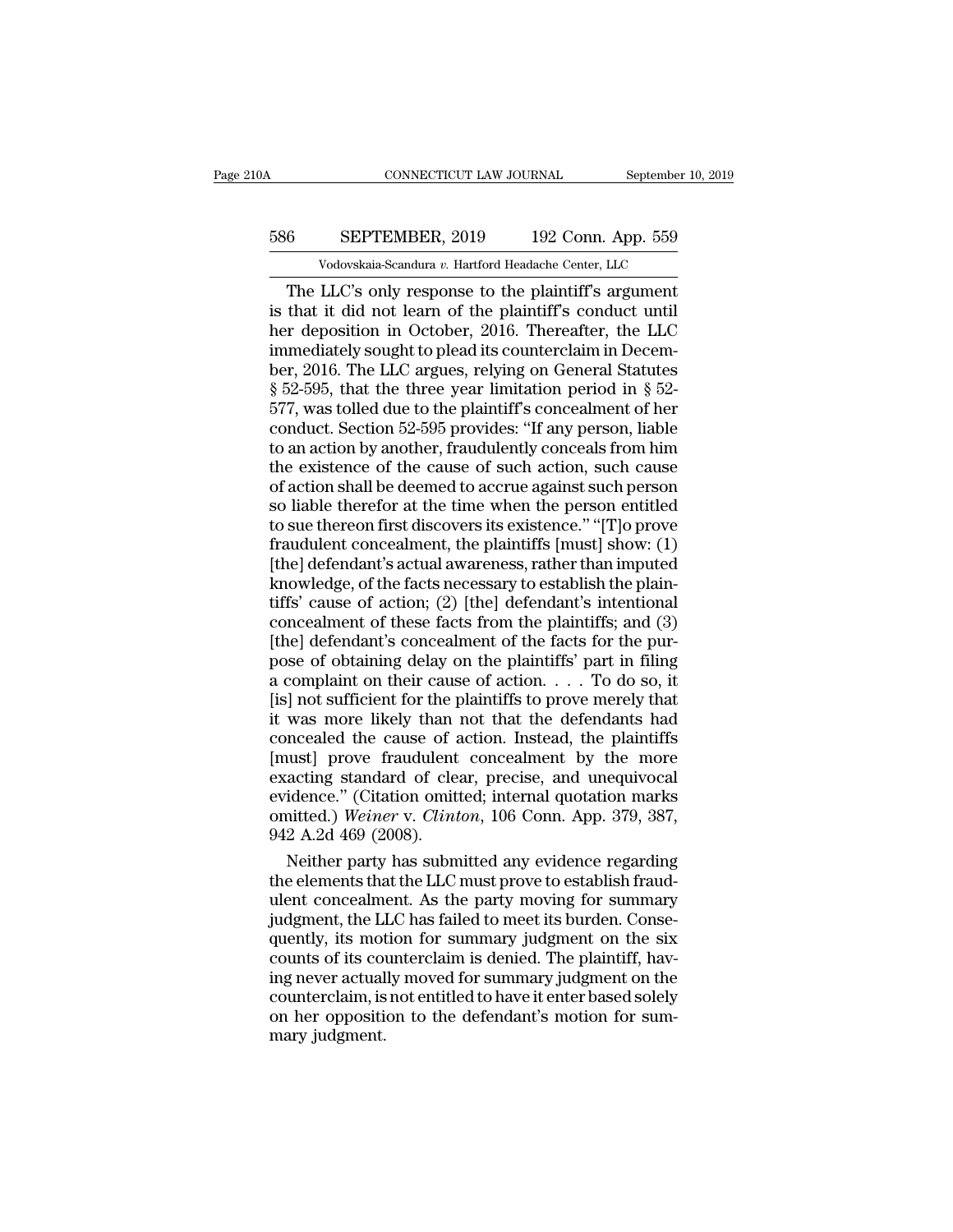# 10, 2019 CONNECTICUT LAW JOURNAL Page 211A<br>192 Conn. App. 587 SEPTEMBER, 2019 587<br>Ives v. Commissioner of Motor Vehicles CONNECTICUT LAW JOURNAL<br>
IVES 7. SEPTEMBER, 2019<br>
Ives *v.* Commissioner of Motor Vehicles<br>
III

### III

### **CONCLUSION**

 $\begin{array}{r@{\,}c@{\,}l} \text{2 Conn. App. 587} & \text{SEPTEMBER, 2019} & \text{587} \ \text{Ives } v. & \text{Commissioner of Motor Vehicles} \ \text{III} & \text{CONCLUSION} \ \end{array}$ <br>For all of the foregoing reasons, the defendants' otion for summary judgment as to the first and second unts of the plaintif motion for summary judgment as to the first and second<br>
motion for summary judgment as to the first and second<br>
motion for summary judgment as to the first and second<br>
relation for summary judgment as to the first and seco Ives v. Commissioner of Motor Venicles<br>
III<br>
CONCLUSION<br>
For all of the foregoing reasons, the defendants'<br>
motion for summary judgment as to the first and second<br>
counts of the plaintiff's fourth amended revised com-<br>
pla For all of the foregoing reasons, the defendants'<br>motion for summary judgment as to the first and second<br>counts of the plaintiff's fourth amended revised com-<br>plaint is GRANTED. The LLC's motion for summary<br>judgment as to CONCLUSION<br>For all of the foregoing reasons, the defendants'<br>motion for summary judgment as to the first and second<br>counts of the plaintiff's fourth amended revised com-<br>plaint is GRANTED. The LLC's motion for summary<br>judg For all of the<br>motion for summ<br>counts of the pla<br>plaint is GRANT<br>judgment as to ea<br>is DENIED. of the plaintiff's fourth amended revised com-<br>GRANTED. The LLC's motion for summary<br>at as to each of the six counts of its counterclaim<br>ED.<br>ROBERT P. IVES *v.* COMMISSIONER<br>OF MOTOR VEHICLES TED. The LLC's motion for summerach of the six counts of its counterchine<br>
TP. IVES v. COMMISSIONER<br>
OF MOTOR VEHICLES<br>
(AC 41282)

### The six counts of its<br>
VES v. COMMISSIC<br>
OTOR VEHICLES<br>
(AC 41282)<br>
<sub>I, Elgo and Lavery, Js.\*</sub> ROBERT P. IVES v. COMMISSIONER<br>OF MOTOR VEHICLES<br>(AC 41282)<br>Sheldon, Elgo and Lavery, Js.\*

### *Syllabus*

- $(AC 41282)$ <br>Sheldon, Elgo and Lavery, Js.\*<br>Syllabus<br>The plaintiff appealed to the trial court from a decision by the defendant<br>commissioner of motor vehicles suspending the plaintiff's operator's Sheldon, Elgo and Lavery, Js.\*<br>Syllabus<br>plaintiff appealed to the trial court from a decision by the defendant<br>commissioner of motor vehicles suspending the plaintiff's operator's<br>license, pursuant to statute ([Rev. to 20 Sheldon, Elgo and Lavery, Js.\*<br>
Syllabus<br>
plaintiff appealed to the trial court from a decision by the defendant<br>
commissioner of motor vehicles suspending the plaintiff's operator's<br>
license, pursuant to statute ([Rev. t *Syllabus*<br>plaintiff appealed to the trial court from a decision by the defendant<br>commissioner of motor vehicles suspending the plaintiff's operator's<br>license, pursuant to statute ([Rev. to 2015] § 14-227b), for a period  $Sylabus$ <br>plaintiff appealed to the trial court from a decision by the defendant<br>commissioner of motor vehicles suspending the plaintiff's operator's<br>license, pursuant to statute ([Rev. to 2015] § 14-227b), for a period of<br>f plaintiff appealed to the trial court from a decision by the defendant commissioner of motor vehicles suspending the plaintiff's operator's license, pursuant to statute ([Rev. to 2015]  $\S$  14-227b), for a period of fortyparamissioner of motor vehicles suspending the plaintiff's operator's commissioner of motor vehicles suspending the plaintiff's operator's license, pursuant to statute ([Rev. to 2015] § 14-227b), for a period of forty-fiv statute (gauge in the statute ([Rev. to 2015] § 14-227b), for a period of forty-five days and requiring the installation of an ignition interlock device in his motor vehicle for six months. The plaintiff claimed, inter al forty-five days and requiring the installation of an ignition interlock<br>forty-five days and requiring the installation of an ignition interlock<br>device in his motor vehicle for six months. The plaintiff claimed, inter<br>alia forty-five days and requiring the installation of an ignition interlock<br>device in his motor vehicle for six months. The plaintiff claimed, inter<br>alia, that the trial court erred in concluding that blood test results need<br> alia, that the trial court erred in concluding that blood test results need not satisfy the conditions for admissibility and competence set forth by statute (§ 14-227a [k]) to be admissible in an administrative license su and that we conditions for admissibility and competence set forth by statute (§ 14-227a [k]) to be admissible in an administrative license suspension hearing. The plaintiff claimed that the trial court improperly interpre statute (§ 14-227a [k]) to be admissible in an administrative license suspension hearing. The plaintiff claimed that the trial court improperly interpreted a 2009 amendment to § 14-227b (j) as changing the requirements fo suspension hearing. The plaintiff claimed that the trial court improperly<br>interpreted a 2009 amendment to § 14-227b (j) as changing the require-<br>ments for the admissibility of chemical evidence at an administrative<br>hearin ments for the admissibility of chemical evidence at an administrative hearing, and that because he did not suffer and was not alleged to have suffered a physical injury in an accident as required by  $\S 14-227a$  (k), his b
- hearing, and that because he did not suffer and was not alleged to have suffered a physical injury in an accident as required by § 14-227a (k), his blood sample was improperly obtained. *Held*: the trial court properly de suffered a physical injury in an accident as required by § 14-227a (k), his blood sample was improperly obtained. *Held*:<br>he trial court properly determined that the blood test derived from the plaintiff's blood sample sa which applies to a improperly obtained. Held:<br>his blood sample was improperly obtained. Held:<br>he trial court properly determined that the blood test derived from the<br>plaintiff's blood sample satisfied the conditions for a for the trial court properly determined that the blood test derived from the plaintiff's blood sample satisfied the conditions for admissibility in the underlying administrative hearing before the defendant; although  $\S$  plaintiff's blood sample satisfied the conditions for admissibility in the underlying administrative hearing before the defendant; although  $\S$  14-227b (j), which applies to administrative proceedings, and  $\S$  14-227a (k) plaintiff's blood sample satisfied the conditions for admissibility in the underlying administrative hearing before the defendant; although  $\S$  14-227b (j), which applies to administrative proceedings, and  $\S$  14-227a (k) 227b (j), which applies to administrative proceedings, and § 14-227a (k), which applies to criminal proceedings, plainly and unambiguously set forth certain factual preconditions that must be satisfied in order for those which applies to critical proceedings, plainly and unambiguously set<br>forth certain factual preconditions that must be satisfied in order for<br>those sections to be applicable to their respective proceedings,  $§$  14-<br>227b (j forth certain factual p<br>those sections to be a<br> $227b$  (j) sets forth an a<br>nal statute, which was<br> $*$  The listing of judges r<br>the date of oral argument.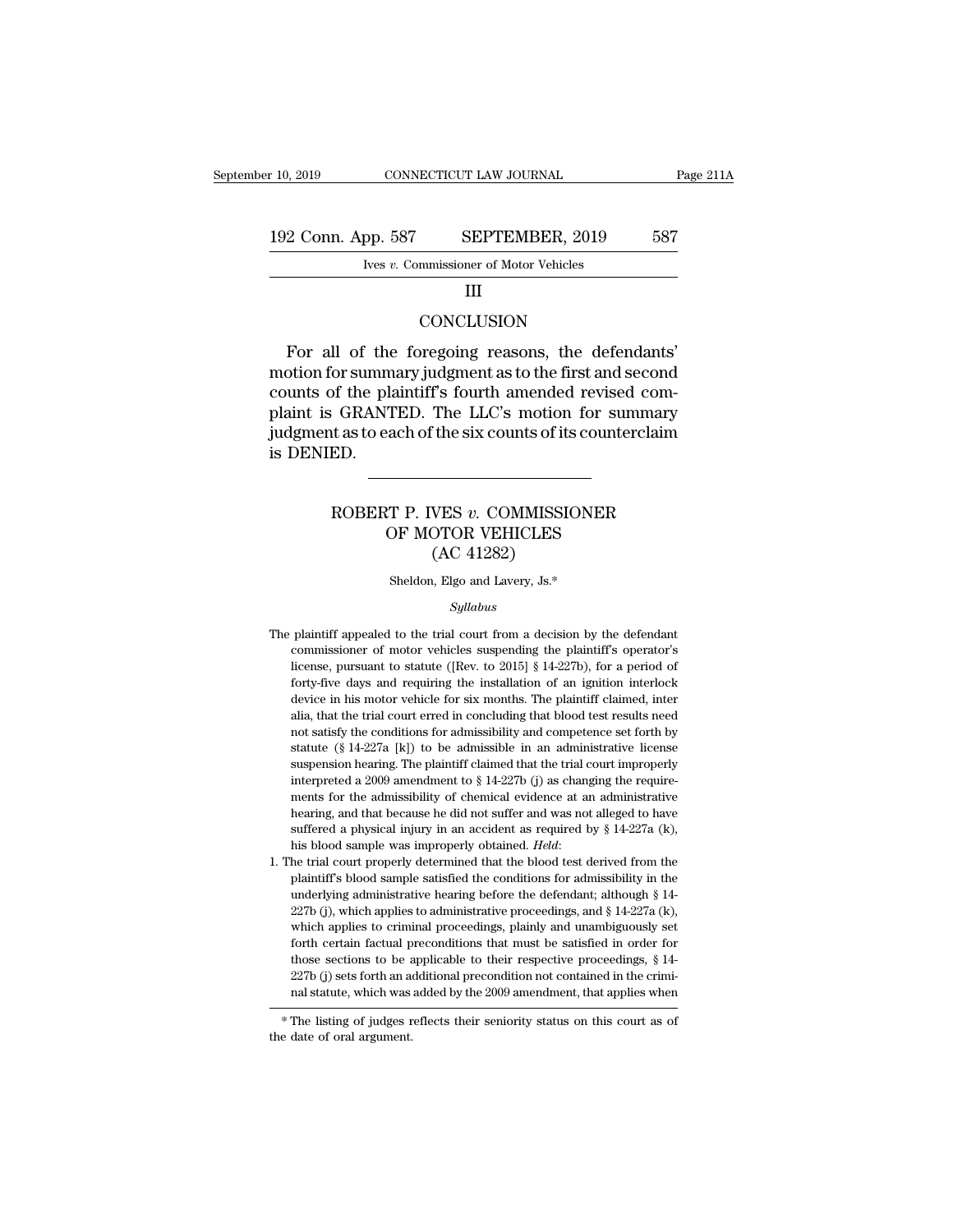# CONNECTICUT LAW JOURNAL September 10, 2019<br>588 SEPTEMBER, 2019 192 Conn. App. 587<br>Ives v. Commissioner of Motor Vehicles CONNECTICUT LAW JOURNAL<br>PTEMBER, 2019 192 Conn. Ap<br>Ives *v.* Commissioner of Motor Vehicles<br>Fr otherwise determines that an operator of a motor

SEPTEMBER, 2019 192 Conn. App. 587<br>
Ives v. Commissioner of Motor Vehicles<br>
a police officer otherwise determines that an operator of a motor vehicle<br>
requires treatment or observation at a hospital and which appears to **SEPTEMBER, 2019** 192 Conn. App. 587<br>Ives v. Commissioner of Motor Vehicles<br>a police officer otherwise determines that an operator of a motor vehicle<br>requires treatment or observation at a hospital and which appears to<br>cre SEPTEMBER,  $2019$  192 Conn. App. 587<br>
vers  $v$ . Commissioner of Motor Vehicles<br>
a police officer otherwise determines that an operator of a motor vehicle<br>
requires treatment or observation at a hospital and which appears France of Motor Vehicles<br>a police officer otherwise determines that an operator of a motor vehicle<br>requires treatment or observation at a hospital and which appears to<br>create a conflict between the administrative statute a Ives v. Commissioner of Motor Vehicles<br>a police officer otherwise determines that an operator of a motor vehicle<br>requires treatment or observation at a hospital and which appears to<br>create a conflict between the administra a police officer otherwise determines that an operator of a motor vehicle requires treatment or observation at a hospital and which appears to create a conflict between the administrative statute and the criminal statute a requires treatment or observation at a hospital and which appears to create a conflict between the administrative statute and the criminal statute as to whether the blood test results derived from a blood sample taken from requence a conflict between the administrative statute and the criminal statute as to whether the blood test results derived from a blood sample taken from an operator may be admitted in a subsequent license suspension hea extatute as to whether the blood test results derived from a blood sample taken from an operator may be admitted in a subsequent license suspension hearing when the operator has neither suffered, nor is alleged to have suf statute as to whether the blood test results derived from a blood sample taken from an operator may be admitted in a subsequent license suspension hearing when the operator has neither suffered, nor is alleged to have suff sion hearing when the operator has neither suffered, nor is alleged to have suffered a physical injury, and, thus, because the plain and unambiguous language of both statutes, when construed together, yields an unworkable to have suffered a physical injury, and, thus, because the plain and unambiguous language of both statutes, when construed together, yields an unworkable result, it was necessary to look to the legislative history of the unambiguous language of both statutes, when construed together, yields<br>an unworkable result, it was necessary to look to the legislative history<br>of the 2009 amendment for guidance, which demonstrated that its pur-<br>pose was an unworkable result, it was necessary to look to the legislative history<br>of the 2009 amendment for guidance, which demonstrated that its pur-<br>pose was to extend the factual circumstances in which blood test results<br>deriv of the 2009 amendment for guidance, which demonstrated that its purpose was to extend the factual circumstances in which blood test results derived from blood samples are admissible in administrative proceedings under § 1 pose was to extend the factual circumstances in which blood test results<br>derived from blood samples are admissible in administrative proceedings<br>under § 14-227b (j) to include accident situations where an operator of<br>a mo derived from blood samples are admissible in administrative proceedings under § 14-227b (j) to include accident situations where an operator of a motor vehicle, regardless of a physical injury or alleged physical injury, under § 14-227b (j) to include accident situations where an operator of a motor vehicle, regardless of a physical injury or alleged physical injury, is determined by a police officer to require treatment or observation at a motor vehicle, regardless of a physical injury or alleged physical injury, is determined by a police officer to require treatment or observation at a hospital; accordingly, the plaintiff's proposed reading of § 14-227b is determined by a police officer to require treatment or observation at a hospital; accordingly, the plaintiff's proposed reading of § 14-227b (j) to require either that an operator suffer or be alleged to have suffered a hospital; accordingly, the plaintiff's proposed reading of § 14-227b (j) to require either that an operator suffer or be alleged to have suffered a physical injury before his blood can be taken at a hospital would be in consistent with an operator suffer or be alleged to have suffered a physical injury before his blood can be taken at a hospital would be inconsistent with the purpose underlying the 2009 amendment to  $\S$  14-227b (j) and r a physical injury before his blood can be taken at a hospital would be inconsistent with the purpose underlying the 2009 amendment to  $\S$  14-227b (j) and render that section, as amended, inoperative, and construing  $\S$  14 inconsistent with the purpose underlying the 2009 amendment to § 14-227b (j) and render that section, as amended, inoperative, and construing § 14-227b (j) and § 14-227a (k) as being applicable to distinct factual circums 227b (j) and render that section, as amended, inoperative, and construing  $\S 14-227b$  (j) and  $\S 14-227a$  (k) as being applicable to distinct factual circumstances was consistent with our case law discussing the legislati  $\frac{1}{2}$  4.227b (j) and § 14-227a (k) as being applicable to distinct factual<br>circumstances was consistent with our case law discussing the legisla-<br>tive scheme underlying both statutes, and under the circumstances here, dentify the scheme in the second through a hour case law discussing the legislative scheme underlying both statutes, and under the circumstances here, where the plaintiff was involved in an accident as a result of operatin tive scheme underlying both statutes, and under the circumstances here, where the plaintiff was involved in an accident as a result of operating a motor vehicle while intoxicated and the police officer at the scene determi where the plaintiff was involved in an accident as a result of operating a motor vehicle while intoxicated and the police officer at the scene determined that the plaintiff, in light of his behavior following the accident, 2. The plaintiff's claim that permitting the introduction of the scene determined that the plaintiff, in light of his behavior following the accident, required either treatment or observation at a hospital, where a blood s determined that the plaintiff, in light of his behavior following the accident, required either treatment or observation at a hospital, where a blood sample was taken for the purpose of diagnosing or treating him, the cond

dent, required either treatment or observation at a hospital, where a blood sample was taken for the purpose of diagnosing or treating him, the conditions for the admissibility of the blood test were satisfied. The plainti bood sample was taken for the purpose of diagnosing or treating him, the conditions for the admissibility of the blood test were satisfied.<br>he plaintiff's claim that permitting the introduction of the blood test results a the conditions for the admissibility of the blood test were satisfied.<br>The plaintiff's claim that permitting the introduction of the blood test<br>results absent satisfaction of the admissibility conditions set forth in<br> $\S 14$ the plaintiff's claim that permitting the introduction of the blood test results absent satisfaction of the admissibility conditions set forth in § 14-227a (k) was unconstitutional was not reviewable, the plaintiff having ciency. 4-227a (k) was unconstitutional was not reviewable, the plaintiff<br>ing failed to raise that claim in the administrative hearing; moreover,<br>claim was not reviewable under *State* v. *Golding* (213 Conn. 233),<br>plaintiff havi having failed to raise that claim in the administrative hearing; moreover, the claim was not reviewable under *State* v. *Golding* (213 Conn. 233), the plaintiff having failed to raise a specific claim of constitutional de having failed to raise that claim in the administrative hearing; moreover,<br>the claim was not reviewable under *State v. Golding* (213 Conn. 233),<br>the plaintiff having failed to raise a specific claim of constitutional defi

In the plaintiff having failed to raise a specific claim of constitutional deficiency.<br>
Argued February 13—officially released September 10, 2019<br> *Procedural History*<br>
Appeal from the decision of the defendant suspend-<br>
i requiring the installation of the defendant suspending the plaintiff's license to operate a motor vehicle and requiring the installation of an ignition interlock device<br>on the plaintiff's vehicle, brought to the Superior C Argued February 13—officially released September 10, 2019<br> *Procedural History*<br>
Appeal from the decision of the defendant suspend-<br>
ing the plaintiff's license to operate a motor vehicle and<br>
requiring the installation of *Procedural History*<br>Appeal from the decision of the defendant suspend-<br>ing the plaintiff's license to operate a motor vehicle and<br>requiring the installation of an ignition interlock device<br>on the plaintiff's vehicle, brou *Procedural History*<br>Appeal from the decision of the defendant suspend-<br>ing the plaintiff's license to operate a motor vehicle and<br>requiring the installation of an ignition interlock device<br>on the plaintiff's vehicle, brou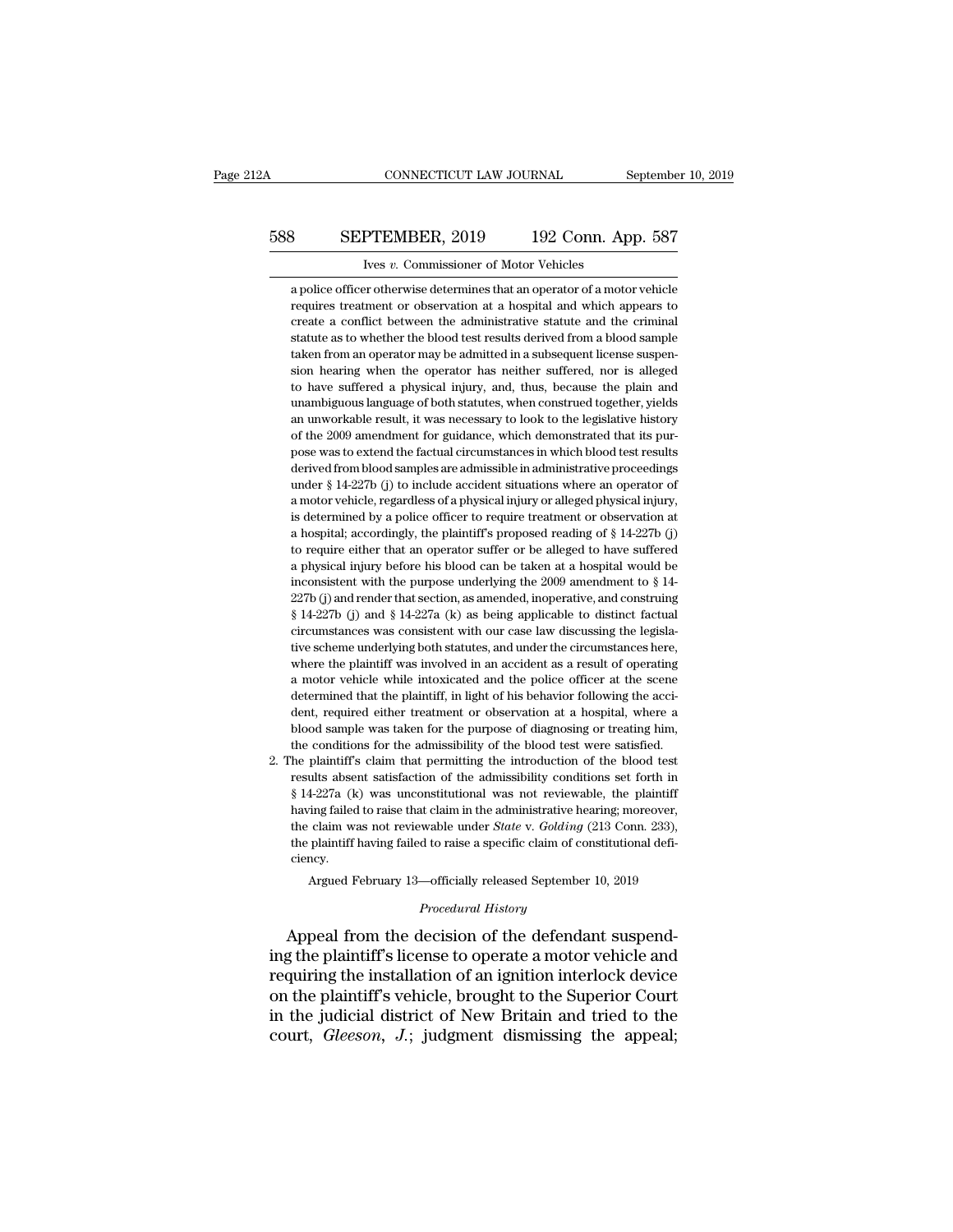# 10, 2019 CONNECTICUT LAW JOURNAL Page 213A<br>192 Conn. App. 587 SEPTEMBER, 2019 589<br>Ives v. Commissioner of Motor Vehicles Ives *v.* Commissioner of Motor Vehicles

the r 10, 2019 CONNECTICUT LAW JOURNAL Page 213A<br>
192 Conn. App. 587 SEPTEMBER, 2019 589<br>
193 Ives v. Commissioner of Motor Vehicles<br>
thereafter, the court denied the plaintiff's motion to<br>
reargue or for reconsideration, 192 Conn. App. 587 SEPTEMBER, 2019 589<br>
Ives v. Commissioner of Motor Vehicles<br>
thereafter, the court denied the plaintiff's motion to<br>
reargue or for reconsideration, and the plaintiff<br>
appealed to this court. Affirmed. 192 Conn. App. 587 SEPTEMBER<br>
<sup>Ives v. Commissioner of Motor Vehi<br>
thereafter, the court denied the plain<br>
reargue or for reconsideration, and<br>
appealed to this court. *Affirmed.*<br> *Christopher Thompson*, with whon</sup> *Christopher Thompson, SEPTENBER, 2019*<br> *Christopher Thompson, with whom was <i>Gregory*<br> *Christopher Thompson, with whom was <i>Gregory*<br> *Christopher Thompson, with whom was <i>Gregory*<br> *Christopher Thompson, with whom was Thes v. Commissioner of Motor Vehicles*<br> *Thereafter, the court denied the plaintiff's 1*<br> *Thereafter, the court denied the plaintiff's 1*<br> *Thompsoner Thompson, with whom was<br>
<i>Thompson, for the appellant (plaintiff).*<br> *Christian* and the plaintiff's motion to<br>argue or for reconsideration, and the plaintiff<br>pealed to this court. *Affirmed.*<br>*Christopher Thompson*, with whom was *Gregory*<br>*compson*, for the appellant (plaintiff).<br>*Christi* 

reargue or for reconsideration, and the plaintiff<br>appealed to this court. Affirmed.<br>Christopher Thompson, with whom was *Gregory*<br>Thompson, for the appellant (plaintiff).<br>Christine Jean-Louis, assistant attorney general,<br>w appealed to this court. Affirmed.<br>
Christopher Thompson, with whom was Grego<br>
Thompson, for the appellant (plaintiff).<br>
Christine Jean-Louis, assistant attorney gener<br>
with whom, on the brief, was George Jepson, form<br>
atto Christine Jean-Louis, assistant attorney general,<br>th whom, on the brief, was *George Jepson*, former<br>torney general, for the appellee (defendant).<br> $opinion$ <br>ELGO, J. The plaintiff, Robert P. Ives, appeals from<br>e judgment of the

### *Opinion*

Christine Jean-Louis, assistant attorney general,<br>with whom, on the brief, was *George Jepson*, former<br>attorney general, for the appellee (defendant).<br> $o_{pinion}$ <br>ELGO, J. The plaintiff, Robert P. Ives, appeals from<br>the judgme with whom, on the brief, was *George Jepson*, former<br>attorney general, for the appellee (defendant).<br> $o_{pinion}$ <br>ELGO, J. The plaintiff, Robert P. Ives, appeals from<br>the judgment of the trial court rendered in favor of the<br>de opinion<br>
opinion<br>
ELGO, J. The plaintiff, Robert P. Ives, appeals from<br>
the judgment of the trial court rendered in favor of the<br>
defendant, the Commissioner of Motor Vehicles (com-<br>
missioner), dismissing his appeal from **ELGO, J. The plaintiff, Robert P. Ives, appeals from**<br>the judgment of the trial court rendered in favor of the<br>defendant, the Commissioner of Motor Vehicles (com-<br>missioner), dismissing his appeal from the decision of<br>th ELGO, J. The plaintiff, Robert P. Ives, appeals from<br>the judgment of the trial court rendered in favor of the<br>defendant, the Commissioner of Motor Vehicles (com-<br>missioner), dismissing his appeal from the decision of<br>the ELGO, J. The plaintiff, Robert P. Ives, appeals from<br>the judgment of the trial court rendered in favor of the<br>defendant, the Commissioner of Motor Vehicles (com-<br>missioner), dismissing his appeal from the decision of<br>the the judgment of the trial court rendered in favor of the<br>defendant, the Commissioner of Motor Vehicles (com-<br>missioner), dismissing his appeal from the decision of<br>the commissioner to suspend his motor vehicle opera-<br>tor' defendant, the Commissioner of Motor Vehicles (commissioner), dismissing his appeal from the decision of the commissioner to suspend his motor vehicle operator's license, pursuant to General Statutes (Rev. to 2015) § 14-2 missioner), dismissing his appeal from the decision of<br>the commissioner to suspend his motor vehicle opera-<br>tor's license, pursuant to General Statutes (Rev. to 2015)<br>§ 14-227b,<sup>1</sup> for forty-five days and to require that the commissioner to suspend his motor vehicle operator's license, pursuant to General Statutes (Rev. to 2015) § 14-227b,<sup>1</sup> for forty-five days and to require that he install and maintain an ignition interlock device in h 1 In this opinion, our references to § 14-227b are to the 2015 revision of a 2009 amendment to § 14-227b (j), blood test  $\frac{1}{1}$  In this opinion, our references to § 14-227b are to the 2015 revision of  $\frac{1}{1}$  in this motor vehicle for six months.<sup>2</sup> On appeal, the plaintiff<br>claims that (1) the court erred in concluding that, in<br>light of a 2009 amendment to § 14-227b (j), blood test<br><sup>1</sup>In this opinion, our references to § 14-227b are t

light of a 2009 amendment to § 14-227b (j), blood test<br>  $\frac{1}{1}$  In this opinion, our references to § 14-227b are to the 2015 revision of<br>
the statute, unless otherwise noted.<br>
<sup>2</sup> Pursuant to Practice Book § 61-12, the <sup>1</sup> In this opinion, our references to § 14-227b are to the 2015 revision of the statute, unless otherwise noted.<br><sup>2</sup> Pursuant to Practice Book § 61-12, the plaintiff filed a motion requesting that the trial court impose <sup>1</sup> In this opinion, our references to § 14-227b are to the 2015 revision of the statute, unless otherwise noted.<br><sup>2</sup> Pursuant to Practice Book § 61-12, the plaintiff filed a motion requesting that the trial court impose the statute, unless otherwise noted.<br>
<sup>2</sup> Pursuant to Practice Book § 61-12, the plaintiff filed a motion requesting that the trial court impose a discretionary stay of the commissioner's decision during the pendency of t <sup>2</sup> Pursuant to Practice Book § 61-12, the plaintiff filed a motion requesting that the trial court impose a discretionary stay of the commissioner's decision during the pendency of this appeal. The trial court denied the that the trial court impose a discretionary stay of the commissioner's decision during the pendency of this appeal. The trial court denied the motion, and the plaintiff sought review of that order. This court granted the p stayed, which this court subsequent which the motion, and the plaintiff sought review of that order. This court granted the plaintiff's subsequent motion for review of the stay order, but denied the relief requested therei and the plaintiff sought review of that order. This court granted the plaintiff's subsequent motion for review of the stay order, but denied the relief requested therein. The plaintiff also filed a motion, pursuant to Prac subsequent motion for review of the stay order, but denied the relief requested therein. The plaintiff also filed a motion, pursuant to Practice Book § 61-14, requesting that this court order that the commissioner's decisi requested therein. The plaintiff also filed a motion, pursuant to Practice Book § 61-14, requesting that this court order that the commissioner's decision be stayed, which this court subsequently denied. In the absence of From the adverse collateral consequences that are attendant of the adverse stayed, which this court subsequently denied. In the absence of an appellate stay, the plaintiff's forty-five day license suspension and six month s of 1, requesting that and solar order that are commissioner of decision<br>be stayed, which this court subsequently denied. In the absence of an appel-<br>late stay, the plaintiff's forty-five day license suspension and six mo 208 n.7, 999 A.2d 696 (2010) (noting that § 14-227b license suspension and six month ignition device installation requirement have expired. This appeal is not moot, however, because this court could afford the plaintiff p magnition device installation requirement have expired. This appeal is not moot, however, because this court could afford the plaintiff practical relief from the adverse collateral consequences that are attendant to his l ignition device installation requirement have expired. This appeal is not moot, however, because this court could afford the plaintiff practical relief from the adverse collateral consequences that are attendant to his li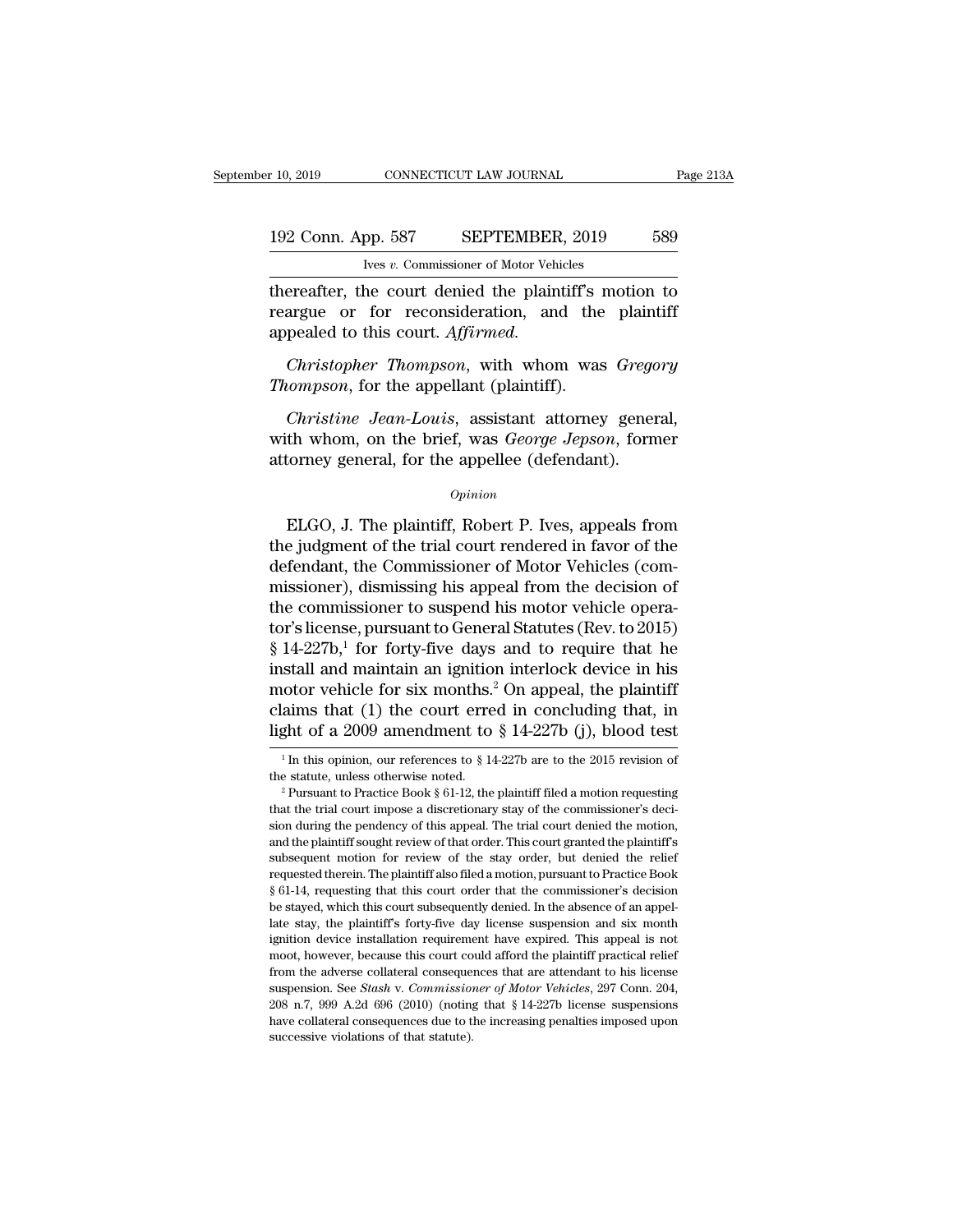# CONNECTICUT LAW JOURNAL September 10, 2019<br>590 SEPTEMBER, 2019 192 Conn. App. 587<br>Ives v. Commissioner of Motor Vehicles CONNECTICUT LAW JOURNAL<br>PTEMBER, 2019 192 Conn. Ap<br>Ives *v.* Commissioner of Motor Vehicles<br>not satisfy the conditions for admiss

CONNECTICUT LAW JOURNAL September 10, 2019<br>
590 SEPTEMBER, 2019 192 Conn. App. 587<br>
Ives v. Commissioner of Motor Vehicles<br>
results need not satisfy the conditions for admissibility<br>
and competence set forth in General Sta EXEPTEMBER, 2019 192 Conn. App. 587<br>
Ives v. Commissioner of Motor Vehicles<br>
results need not satisfy the conditions for admissibility<br>
and competence set forth in General Statutes § 14-227a<br>
(k) to be admissible in an ad 590 SEPTEMBER, 2019 192 Conn. App. 587<br>
Vers v. Commissioner of Motor Vehicles<br>
Tresults need not satisfy the conditions for admissibility<br>
and competence set forth in General Statutes § 14-227a<br>
(k) to be admissible in a Sim SEPTEMBER, 2019 192 Conn. App. 587<br>
Ives v. Commissioner of Motor Vehicles<br>
results need not satisfy the conditions for admissibility<br>
and competence set forth in General Statutes § 14-227a<br>
(k) to be admissible in an For the v. Commissioner of Motor Vehicles<br>results need not satisfy the conditions for admissibility<br>and competence set forth in General Statutes § 14-227a<br>(k) to be admissible in an administrative license suspen-<br>sion hea The admissioner of Motor Vehicles<br>results need not satisfy the conditions for admissibility<br>and competence set forth in General Statutes § 14-227a<br>(k) to be admissible in an administrative license suspen-<br>sion hearing, an results need not satisfy the conditions for admissibility<br>and competence set forth in General Statutes  $\S$  14-227a<br>(k) to be admissible in an administrative license suspen-<br>sion hearing, and (2) the introduction of blood and competence<br>(k) to be admiss<br>sion hearing, a<br>results derived f<br>the admissibility<br>is unconstitutic<br>trial court.<br>The following The following facts, as set forth in the trial court's<br>derived from his blood sample without satisfying<br>e admissibility conditions set forth in  $\S 14-227a$  (k)<br>unconstitutional. We affirm the judgment of the<br>al court.<br>The sion hearing, and ( $z$ ) the introduction of blood test<br>results derived from his blood sample without satisfying<br>the admissibility conditions set forth in § 14-227a (k)<br>is unconstitutional. We affirm the judgment of the<br>tr

results derived front its blood sample without satisfying<br>the admissibility conditions set forth in § 14-227a (k)<br>is unconstitutional. We affirm the judgment of the<br>trial court.<br>The following facts, as set forth in the tri the admissionly conductors set form in  $\S$  14-227*a* (K)<br>
is unconstitutional. We affirm the judgment of the<br>
trial court.<br>
The following facts, as set forth in the trial court's<br>
order rendering a judgment of dismissal, is unconstitutional. We allmit the judgment of the<br>trial court.<br>The following facts, as set forth in the trial court's<br>order rendering a judgment of dismissal, and procedural<br>history are relevant to our resolution of this The following facts, as set forth in the trial court's<br>order rendering a judgment of dismissal, and procedural<br>history are relevant to our resolution of this appeal.<br>"On April 4, 2016, at about 8:30 p.m., the Southington<br>P The following facts, as set forth in the trial court's<br>order rendering a judgment of dismissal, and procedural<br>history are relevant to our resolution of this appeal.<br>"On April 4, 2016, at about 8:30 p.m., the Southington<br>P order rendering a judgment of dismissal, and procedural<br>history are relevant to our resolution of this appeal.<br>"On April 4, 2016, at about 8:30 p.m., the Southington<br>Police Department responded to a complaint about a<br>motor history are relevant to our resolution of this appeal.<br>"On April 4, 2016, at about 8:30 p.m., the Southington<br>Police Department responded to a complaint about a<br>motor vehicle in a ditch. The complainant had reported<br>that t "On April 4, 2016, at about 8:30 p.m., the Southington<br>Police Department responded to a complaint about a<br>motor vehicle in a ditch. The complainant had reported<br>that the operator of the vehicle smelled of alcohol.<br>Officer Police Department responded to a complaint about a<br>motor vehicle in a ditch. The complainant had reported<br>that the operator of the vehicle smelled of alcohol.<br>Officer [Ryan] Lair found the plaintiff's vehicle off of<br>the ro motor vehicle in a ditch. The complainant had reported<br>that the operator of the vehicle smelled of alcohol.<br>Officer [Ryan] Lair found the plaintiff's vehicle off of<br>the roadway in a ditch near a damaged guardrail. He<br>obser that the operator of the vehicle smelled of alcohol.<br>Officer [Ryan] Lair found the plaintiff's vehicle off of<br>the roadway in a ditch near a damaged guardrail. He<br>observed the plaintiff to be unsteady on his feet and<br>saw hi Officer [Ryan] Lair found the plaintiff's vehicle off of<br>the roadway in a ditch near a damaged guardrail. He<br>observed the plaintiff to be unsteady on his feet and<br>saw him fall to the ground, losing a sneaker in the<br>process the roadway in a ditch near a damaged guardrail. He<br>observed the plaintiff to be unsteady on his feet and<br>saw him fall to the ground, losing a sneaker in the<br>process. The plaintiff did not replace his sneaker upon<br>standing observed the plaintiff to be unsteady on his feet and<br>saw him fall to the ground, losing a sneaker in the<br>process. The plaintiff did not replace his sneaker upon<br>standing and gave Officer Lair a blank stare. As the<br>plainti saw him fall to the ground, losing a sneaker in the<br>process. The plaintiff did not replace his sneaker upon<br>standing and gave Officer Lair a blank stare. As the<br>plaintiff was having trouble standing up on his own,<br>Officer process. The plaintiff did not replace his sneaker upon standing and gave Officer Lair a blank stare. As the plaintiff was having trouble standing up on his own, Officer Lair assisted the plaintiff so that he would not fal standing and gave Officer Lair a blank stare. As the plaintiff was having trouble standing up on his own, Officer Lair assisted the plaintiff so that he would not fall again. During their conversation, the plaintiff's spee plaintiff was having trouble standing up on his own,<br>Officer Lair assisted the plaintiff so that he would<br>not fall again. During their conversation, the plaint-<br>iff's speech was slurred and mumbling. Officer Lair<br>observed Officer Lair assisted the plaintiff so that he would<br>not fall again. During their conversation, the plaint-<br>iff's speech was slurred and mumbling. Officer Lair<br>observed that the plaintiff's eyes were glassy and blood-<br>shot not fall again. During their conversation, the plaint-<br>iff's speech was slurred and mumbling. Officer Lair<br>observed that the plaintiff's eyes were glassy and blood-<br>shot and he smelled the odor of alcohol on [the] plain-<br>t iff's speech was slurred and mumbling. Officer Lair<br>observed that the plaintiff's eyes were glassy and blood-<br>shot and he smelled the odor of alcohol on [the] plain-<br>tiff's breath. In plain view in [the] plaintiff's vehicl observed that the plaintiff's ey<br>shot and he smelled the odor<br>tiff's breath. In plain view in [t<br>an almost empty 375 [millilite<br>well as several unopened [tw<br>[p]laintiff stated that 'he dran<br>and admitted to driving.<br>"[The] of and he shiened the otor of alcohol on [the] plain-<br>
if's breath. In plain view in [the] plaintiff's vehicle was<br>
almost empty 375 [milliliter] Jägermeister bottle as<br>
all as several unopened [twelve ounce] beers. [The]<br> In s breath. In plain view in [the] plaintin's ventite was<br>an almost empty 375 [milliliter] Jägermeister bottle as<br>well as several unopened [twelve ounce] beers. [The]<br>[p]laintiff stated that 'he drank way too much tonight

an amost empty 375 [minimer] Jagermeister bottle as<br>well as several unopened [twelve ounce] beers. [The]<br>[p]laintiff stated that 'he drank way too much tonight'<br>and admitted to driving.<br>"[The] [p]laintiff's belligerence wi well as several unopened [twerve ounce] beers. [The]<br>[p]laintiff stated that 'he drank way too much tonight'<br>and admitted to driving.<br>"[The] [p]laintiff's belligerence with the paramedics<br>who arrived to examine him was wit Infinited as if he was intoxicated.' [The] [p]<br>and admitted to driving.<br>"[The] [p]laintiff's belligerence with the paramedics<br>who arrived to examine him was witnessed by fire<br>department personnel. The paramedics and fire p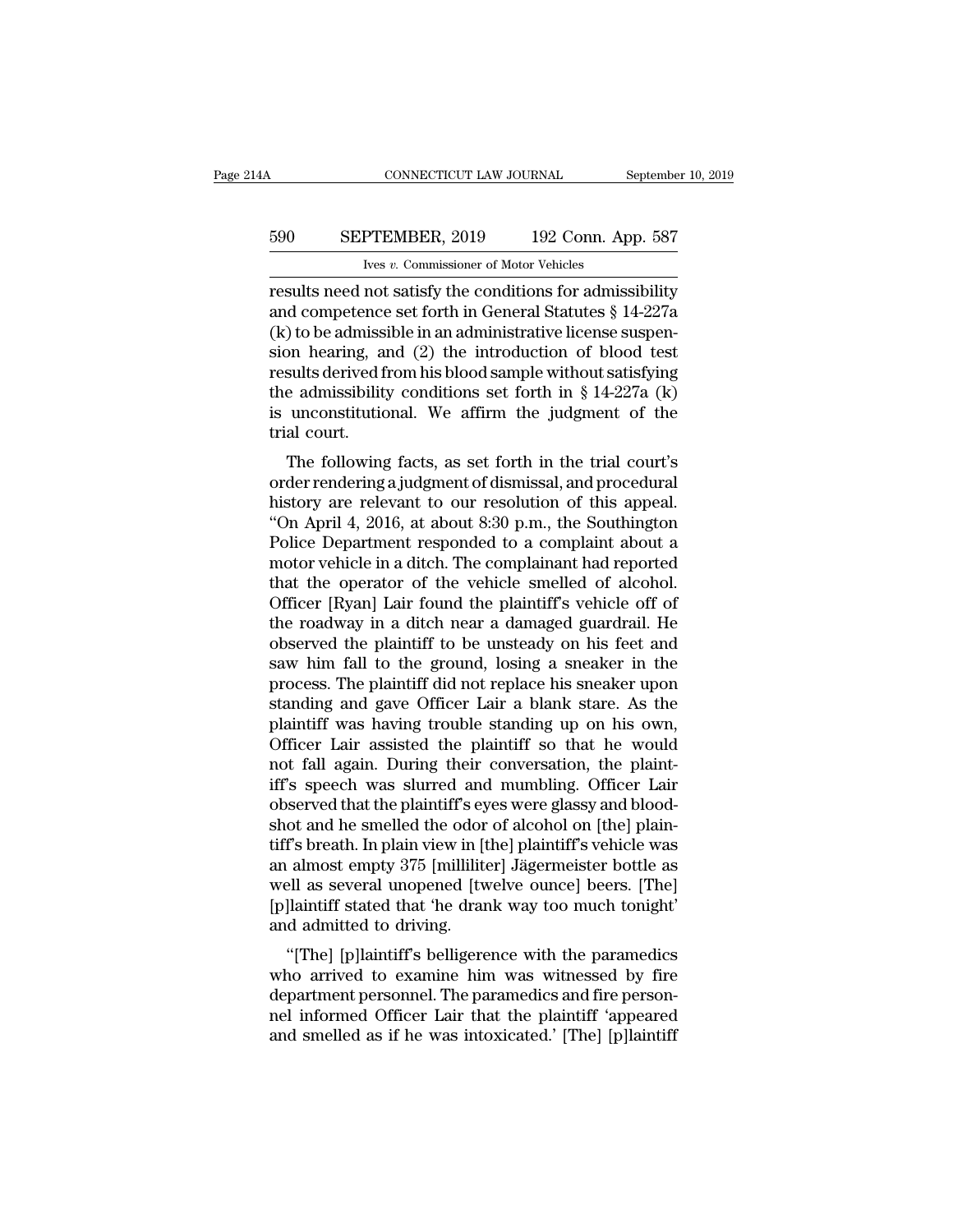# 10, 2019 CONNECTICUT LAW JOURNAL Page 215A<br>192 Conn. App. 587 SEPTEMBER, 2019 591<br>Ives v. Commissioner of Motor Vehicles

IVES 10, 2019 CONNECTICUT LAW JOURNAL<br>
IVES *v.* Commissioner of Motor Vehicles<br>
was taken to a parking lot so that standard field sobriety<br>
tests could be administered by Lair and Officer [Jona-<br>
than] Lopa, but while the r 10, 2019 CONNECTICUT LAW JOURNAL Page 215A<br>
192 Conn. App. 587 SEPTEMBER, 2019 591<br>
193 Conn. App. 587 SEPTEMBER, 2019 591<br>
193 Conn. App. 587 SEPTEMBER, 2019 591<br>
193 Connection of Motor Vehicles<br>
193 Connection of Moto 192 Conn. App. 587 SEPTEMBER, 2019 591<br>
Very v. Commissioner of Motor Vehicles<br>
Was taken to a parking lot so that standard field sobriety<br>
tests could be administered by Lair and Officer [Jona-<br>
than] Lopa, but while the 192 Conn. App. 587 SEPTEMBER, 2019 591<br>
Vers v. Commissioner of Motor Vehicles<br>
Was taken to a parking lot so that standard field sobriety<br>
tests could be administered by Lair and Officer [Jona-<br>
than] Lopa, but while the I'LLET UNITED THE USE OF MANAGED THE USE OF MANAGED THE WAS SERVED USE AN UNITED A DISPONDING THE UPPER THAN J Lopa, but while there [the] plaintiff appeared to be dazed and continued to slur his speech and mumble.<br>
[The] blood sugar test administered by Lair and Officer [Jonathan] Lopa, but while there [the] plaintiff appeared to be dazed and continued to slur his speech and mumble.<br>
[The] [p]laintiff denied that he was a diabetic, but a was taken to a parking lot so that standard field sobriety<br>tests could be administered by Lair and Officer [Jona-<br>than] Lopa, but while there [the] plaintiff appeared to<br>be dazed and continued to slur his speech and mumble tests could be administered by Lair and Officer [Jona-<br>than] Lopa, but while there [the] plaintiff appeared to<br>be dazed and continued to slur his speech and mumble.<br>[The] [p]laintiff denied that he was a diabetic, but a<br>bl than] Lopa, but while there [the] plaintiff appeared to<br>be dazed and continued to slur his speech and mumble.<br>[The] [p]laintiff denied that he was a diabetic, but a<br>blood sugar test administered by a paramedic resulted<br>in be dazed and continued to slur his speech and mumble.<br>[The] [p]laintiff denied that he was a diabetic, but a<br>blood sugar test administered by a paramedic resulted<br>in a 'borderline' number. [The] [p]laintiff at some point<br>r [The] [p]laintiff denied that he was a diabetic, but a<br>blood sugar test administered by a paramedic resulted<br>in a 'borderline' number. [The] [p]laintiff at some point<br>returned himself to the police cruiser and closed the<br>d blood sugar test administered by a paramedic resulted<br>in a 'borderline' number. [The] [p]laintiff at some point<br>returned himself to the police cruiser and closed the<br>door. When asked by Officer Lopa whether he had taken<br>an in a 'borderline' number. [The] [p]laintiff at some point<br>returned himself to the police cruiser and closed the<br>door. When asked by Officer Lopa whether he had taken<br>anything that night, [the] plaintiff became upset and<br>ag returned himself to the police cruiser and closed the<br>door. When asked by Officer Lopa whether he had taken<br>anything that night, [the] plaintiff became upset and<br>agitated, exited the police cruiser, and physically<br>assaulte door. When asked by Officer Lopa whether he had taken<br>anything that night, [the] plaintiff became upset and<br>agitated, exited the police cruiser, and physically<br>assaulted Lopa. The officers then took the plaintiff<br>down to t anything that night, [the] plaintiff became upset and<br>agitated, exited the police cruiser, and physically<br>assaulted Lopa. The officers then took the plaintiff<br>down to the ground, which resulted in a small cut to<br>[the] plai agitated, exited the police cruiser, and physically<br>assaulted Lopa. The officers then took the plaintiff<br>down to the ground, which resulted in a small cut to<br>[the] plaintiff's chin, as well as damage to the cruiser.<br>As [th assaulted Lopa. The officers then took the plaintiff<br>down to the ground, which resulted in a small cut to<br>[the] plaintiff's chin, as well as damage to the cruiser.<br>As [the] plaintiff appeared to be incapacitated and blank<br> down to the ground, which resulted in a small cut to<br>[the] plaintiff's chin, as well as damage to the cruiser.<br>As [the] plaintiff appeared to be incapacitated and blank<br>faced, he was placed in the ambulance, whereupon<br>he l [the] plaintiff's chin, as well as damage to the cruiser.<br>As [the] plaintiff appeared to be incapacitated and blank<br>faced, he was placed in the ambulance, whereupon<br>he licked the female paramedic. [The] [p]laintiff was<br>tra As [the] plaintiff appeared to be incapacitated and blank<br>faced, he was placed in the ambulance, whereupon<br>he licked the female paramedic. [The] [p]laintiff was<br>transported to Bradley Memorial Hospital for evalua-<br>tion. Up faced, he was placed in the ambulance, whereupon<br>he licked the female paramedic. [The] [p]laintiff was<br>transported to Bradley Memorial Hospital for evalua-<br>tion. Upon arrival, [the] plaintiff struck a male para-<br>medic in t he licked the female paramedic. [The] [p]laintiff was<br>transported to Bradley Memorial Hospital for evalua-<br>tion. Upon arrival, [the] plaintiff struck a male para-<br>medic in the chest with his fist, after which both of<br>his a transported to Bradley Memorial Hospital for evaluation. Upon arrival, [the] plaintiff struck a male paramedic in the chest with his fist, after which both of his arms were handcuffed to his hospital bed. [The] [o]fficers tion. Upon arrival, [the] plaintiff struck a male para-<br>medic in the chest with his fist, after which both of<br>his arms were handcuffed to his hospital bed. [The]<br>[o]fficers learned that [the] plaintiff had struck both<br>para medic in the chest with his fist, after which both of<br>his arms were handcuffed to his hospital bed. [The]<br>[o]fficers learned that [the] plaintiff had struck both<br>paramedics during the transport, one of whom had to sit<br>on t his arms were handcuffed to his hospital bed. [The]<br>[o]fficers learned that [the] plaintiff had struck both<br>paramedics during the transport, one of whom had to sit<br>on the plaintiff to control him. Hospital records indicate [o]fficers learned that [the] plaintiff had struck both<br>paramedics during the transport, one of whom had to sit<br>on the plaintiff to control him. Hospital records indicate<br>that [the] plaintiff was admitted because of [an] ' paramedics during the transport, one of whom had to sit<br>on the plaintiff to control him. Hospital records indicate<br>that [the] plaintiff was admitted because of [an] 'altered<br>mental status,' and [the] plaintiff's violent an on the plaintiff to control him. Hospital records indicate<br>that [the] plaintiff was admitted because of [an] 'altered<br>mental status,' and [the] plaintiff's violent and bizarre<br>behavior continued while hospitalized. [The] [ that [the] plaintiff was admitted because of [an] 'altered<br>mental status,' and [the] plaintiff's violent and bizarre<br>behavior continued while hospitalized. [The] [p]laintiff<br>tried to bite a nurse technician, and repeatedly mental status,' and [the] plaintiff's violent and bizarre<br>behavior continued while hospitalized. [The] [p]laintiff<br>tried to bite a nurse technician, and repeatedly tried to<br>bite his handcuffs off and to bite his IV line. [ behavior continued while hospitalized. [The] [p]laintiff<br>tried to bite a nurse technician, and repeatedly tried to<br>bite his handcuffs off and to bite his IV line. [The]<br>[p]laintiff intermittently displayed a confused affec tried to bite a nurse technician, and repeatedly tried to<br>bite his handcuffs off and to bite his IV line. [The]<br>[p]laintiff intermittently displayed a confused affect,<br>repeatedly swore at police and hospital staff, and mad bite his handcuffs off and to bite his IV line. [The]<br>[p]laintiff intermittently displayed a confused affect,<br>repeatedly swore at police and hospital staff, and made<br>obscene suggestions and lascivious displays. Officer<br>Lai [p]laintiff intermittently displayed a confused affect,<br>repeatedly swore at police and hospital staff, and made<br>obscene suggestions and lascivious displays. Officer<br>Lair was informed by Dr. Richard Steinmark that [the]<br>pla repeatedly swore at police and hospital sta<br>obscene suggestions and lascivious disp<br>Lair was informed by Dr. Richard Steinma<br>plaintiff's blood would be drawn by medic<br>course of their normal medical duties. [The<br>blood was s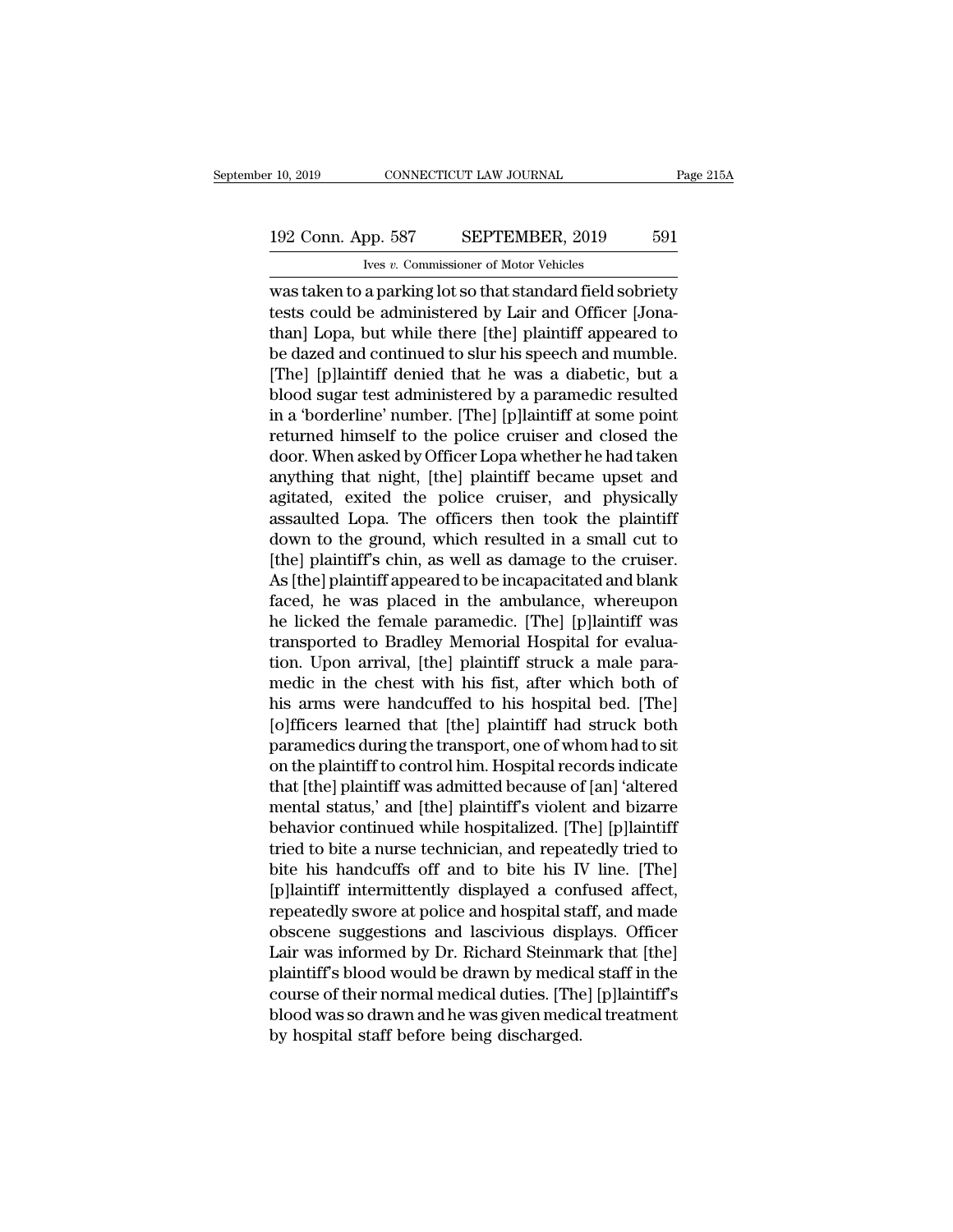# CONNECTICUT LAW JOURNAL September 10, 2019<br>592 SEPTEMBER, 2019 192 Conn. App. 587<br>Ives v. Commissioner of Motor Vehicles EXECTICUT LAW JOURNAL<br>IVES *v.* Commissioner of Motor Vehicles<br>28 2016 Officer Lair sought and obj

CONNECTICUT LAW JOURNAL September 10, 2019<br>
2 SEPTEMBER, 2019 192 Conn. App. 587<br>
192 Conn. App. 587<br>
192 Conn. App. 587<br>
192 Conn. App. 587<br>
192 Conn. App. 587<br>
192 Conn. App. 587<br>
192 Conn. App. 587<br>
192 Conn. App. 587<br> SEPTEMBER, 2019 192 Conn. App. 587<br>
Ives v. Commissioner of Motor Vehicles<br>
"On April 28, 2016, Officer Lair sought and obtained<br>
a search and seizure warrant for [the] plaintiff's medical<br>
records, including toxicology re SEPTEMBER, 2019 192 Conn. App. 587<br>
Vers v. Commissioner of Motor Vehicles<br>
"On April 28, 2016, Officer Lair sought and obtained<br>
a search and seizure warrant for [the] plaintiff's medical<br>
records, including toxicology re EXEPTEMBER, 2019 192 Conn. App. 587<br>
Ves v. Commissioner of Motor Vehicles<br>
"On April 28, 2016, Officer Lair sought and obtained<br>
a search and seizure warrant for [the] plaintiff's medical<br>
records, including toxicology r For the lines of Motor Vehicles<br>
"On April 28, 2016, Officer Lair sought and obtained<br>
a search and seizure warrant for [the] plaintiff's medical<br>
records, including toxicology results. Said toxicology<br>
results revealed a The vector vehicles<br>
"On April 28, 2016, Officer Lair sought and obtained<br>
a search and seizure warrant for [the] plaintiff's medical<br>
records, including toxicology results. Said toxicology<br>
results revealed a blood alcoh "On April 28, 2016, Officer Lair sought and obtained<br>a search and seizure warrant for [the] plaintiff's medical<br>records, including toxicology results. Said toxicology<br>results revealed a blood alcohol level that converted a search and seizure warrant for [the] plaintiff's medical<br>records, including toxicology results. Said toxicology<br>results revealed a blood alcohol level that converted to<br>0.31, more than three times the legal limit. [The] records, including toxicology results. Said toxicology<br>results revealed a blood alcohol level that converted to<br>0.31, more than three times the legal limit. [The] [p]lain-<br>tiff was arrested by warrant on May 27, 2016, for<br> results revealed a blood alcohol level that converted to 0.31, more than three times the legal limit. [The] [p]lain-<br>tiff was arrested by warrant on May 27, 2016, for<br>operating under the influence." Subsequently, the com-<br> 0.31, more than three times the legal limit. [The] [p]laintiff was arrested by warrant on May 27, 2016, for operating under the influence." Subsequently, the commissioner issued a notice advising the plaintiff of the prop tiff was arrested by warrant on May 27, 2016, for<br>operating under the influence." Subsequently, the com-<br>missioner issued a notice advising the plaintiff of the<br>proposed suspension of his license. On July 7, 2016, an<br>admi operating under the influence." Subsequently, the commissioner issued a notice advising the plaintiff of the proposed suspension of his license. On July 7, 2016, an administrative hearing was held at the Department of Mot missioner issued a notice advising the plaintiff of the<br>proposed suspension of his license. On July 7, 2016, an<br>administrative hearing was held at the Department of<br>Motor Vehicles (department) to determine whether the<br>plai proposed suspension of his license. On July 7, 2016, an<br>administrative hearing was held at the Department of<br>Motor Vehicles (department) to determine whether the<br>plaintiff's license should be suspended pursuant to § 14-<br>22 administrative hearing was held at the Department of<br>Motor Vehicles (department) to determine whether the<br>plaintiff's license should be suspended pursuant to § 14-<br>227b. At the hearing, Officer Lair testified to the con-<br>t Motor Vehicles (department) to determine whether the plaintiff's license should be suspended pursuant to  $\S$  14-227b. At the hearing, Officer Lair testified to the contents of his police report detailing the events of the plaintiff's license should be suspended pursuant to  $\S$  14-<br>227b. At the hearing, Officer Lair testified to the con-<br>tents of his police report detailing the events of the<br>night of April 4, 2016. On the basis of the evide 227b. At the hearing, Officer Lair testified to the contents of his police report detailing the events of the night of April 4, 2016. On the basis of the evidence presented at the hearing, the commissioner found that (1) O tents of his police report detailing the events of the<br>night of April 4, 2016. On the basis of the evidence<br>presented at the hearing, the commissioner found that<br>(1) Officer Lair had probable cause to arrest the plaintiff might of April 4, 2016. On the basis of the evidence<br>presented at the hearing, the commissioner found that<br>(1) Officer Lair had probable cause to arrest the plaintiff<br>for operating a motor vehicle while under the influence presented at the hearing, the commissioner found that<br>(1) Officer Lair had probable cause to arrest the plaintiff<br>for operating a motor vehicle while under the influence<br>of intoxicating liquor or drug or both, (2) the plai (1) Officer Lair had probable cause to arrest the plaintiff<br>for operating a motor vehicle while under the influence<br>of intoxicating liquor or drug or both, (2) the plaintiff<br>was placed under arrest, (3) the plaintiff subm for operating a motor vehicle while under the influence<br>of intoxicating liquor or drug or both, (2) the plaintiff<br>was placed under arrest, (3) the plaintiff submitted to<br>the test or analysis and the results indicated an el of intoxicating liquor or drug or both, (2) the plaintiff<br>was placed under arrest, (3) the plaintiff submitted to<br>the test or analysis and the results indicated an elevated<br>blood alcohol content, and (4) the plaintiff was was placed under arrest, (3) the plaintiff subility the test or analysis and the results indicated an blood alcohol content, and (4) the plaintiff wating the motor vehicle. Accordingly, the commordered the suspension of th ood alcohol content, and (4) the plaintiff was oper-<br>ood alcohol content, and (4) the plaintiff was oper-<br>ing the motor vehicle. Accordingly, the commissioner<br>dered the suspension of the plaintiff's license and<br>quired that of the motor vehicle. Accordingly, the commissioner<br>ordered the suspension of the plaintiff's license and<br>required that an ignition interlock device be installed<br>and maintained in the plaintiff's vehicle.<br>On July 14, 2016

ading are motor center. Here that an and the plaint of schemarist ordered that an ignition interlock device be installed and maintained in the plaint if s vehicle.<br>On July 14, 2016, the plaint if commenced an appeal of the Fraction are suspension of the plantings hecked and<br>required that an ignition interlock device be installed<br>and maintained in the plaintiff's vehicle.<br>On July 14, 2016, the plaintiff commenced an appeal<br>of the commissioner for a maximum and maintained in the plaintiff's vehicle.<br>
On July 14, 2016, the plaintiff commenced an appeal<br>
of the commissioner's decision to the Superior Court. In<br>
his appeal, the plaintiff challenged the commissioner on July 14, 2016, the plaintiff commenced an appeal<br>of the commissioner's decision to the Superior Court. In<br>his appeal, the plaintiff challenged the commissioner's<br>findings that there was probable cause for his arrest<br>for On July 14, 2016, the plaintiff commenced an appeal<br>of the commissioner's decision to the Superior Court. In<br>his appeal, the plaintiff challenged the commissioner's<br>findings that there was probable cause for his arrest<br>for of the commissioner's decision to the Superior Court. In<br>his appeal, the plaintiff challenged the commissioner's<br>findings that there was probable cause for his arrest<br>for operating while under the influence and that he was his appeal, the plaintiff challenged the commissioner's<br>findings that there was probable cause for his arrest<br>for operating while under the influence and that he was<br>operating a motor vehicle at that time. The plaintiff<br>su findings that there was probable cause for his arrest<br>for operating while under the influence and that he was<br>operating a motor vehicle at that time. The plaintiff<br>subsequently filed an amended complaint challenging<br>the ad for operating while under the influence and that he was<br>operating a motor vehicle at that time. The plaintiff<br>subsequently filed an amended complaint challenging<br>the admissibility of the blood test results derived from<br>th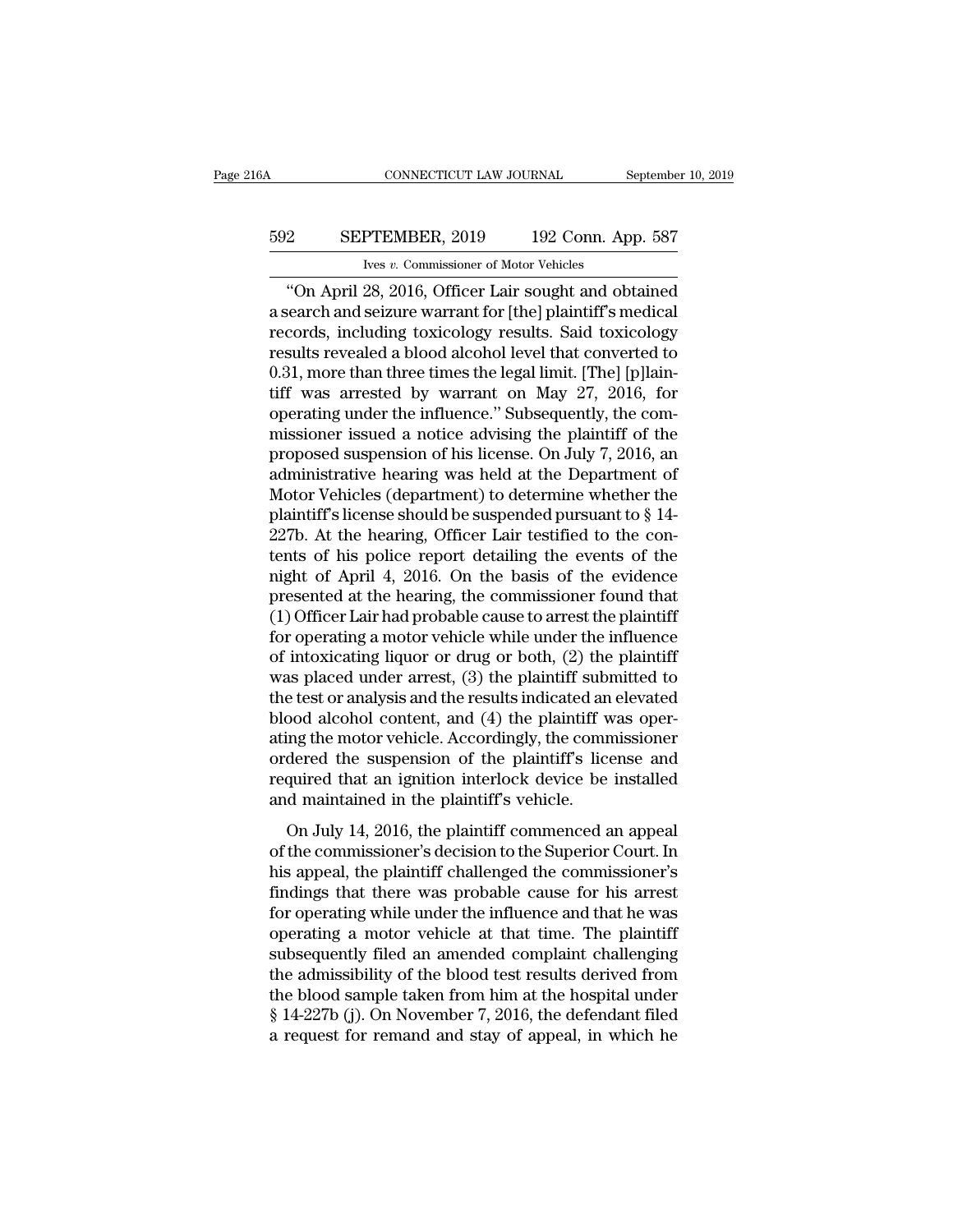# 10, 2019 CONNECTICUT LAW JOURNAL Page 217A<br>192 Conn. App. 587 SEPTEMBER, 2019 593<br>Ives v. Commissioner of Motor Vehicles

IVER 10, 2019 CONNECTICUT LAW JOURNAL<br>
192 Conn. App. 587 SEPTEMBER, 2019 593<br>
<sup>Ives *v*. Commissioner of Motor Vehicles<br>
requested that the case be remanded to the department<br>
for further proceedings to determine whether </sup> requested that the case be remanded to the department<br>that the case be remanded to the department<br>for further proceedings to determine whether the plain-<br>tiff's blood sample was obtained in assordance with 192 Conn. App. 587 SEPTEMBER, 2019 593<br>
Ves v. Commissioner of Motor Vehicles<br>
requested that the case be remanded to the department<br>
for further proceedings to determine whether the plain-<br>
tiff's blood sample was obtain 192 Conn. App. 587 SEPTEMBER, 2019 593<br>
Vers v. Commissioner of Motor Vehicles<br>
requested that the case be remanded to the department<br>
for further proceedings to determine whether the plain-<br>
tiff's blood sample was obtai (k), pursuant to § 14-227b (j) (5). The court subserequested that the case be remanded to the department<br>for further proceedings to determine whether the plain-<br>tiff's blood sample was obtained in accordance with<br>the conditions for admissibility set forth in § 14-227a<br>(k) requested that the case be remanded to the department<br>for further proceedings to determine whether the plain-<br>tiff's blood sample was obtained in accordance with<br>the conditions for admissibility set forth in § 14-227a<br>(k), for further proceedings to determine whether the plain-<br>tiff's blood sample was obtained in accordance with<br>the conditions for admissibility set forth in § 14-227a<br>(k), pursuant to § 14-227b (j) (5). The court subse-<br>quen tiff's blood sample was obtained in accordance with<br>the conditions for admissibility set forth in § 14-227a<br>(k), pursuant to § 14-227b (j) (5). The court subse-<br>quently remanded the case to the department and<br>retained jur the conditions for admissibility set forth in § 14-227a (k), pursuant to § 14-227b (j) (5). The court subsequently remanded the case to the department and retained jurisdiction pending the disposition of the case on reman (k), pursuant to  $\S$  14-227b (j) (5). The court subsequently remanded the case to the department and retained jurisdiction pending the disposition of the case on remand. Among the facts supported by the evidence at the re quently remanded the case to the department and<br>retained jurisdiction pending the disposition of the case<br>on remand. Among the facts supported by the evidence<br>at the remand hearing and found by the commissioner<br>to have bee retained jurisdiction pending the disposition of the case<br>on remand. Among the facts supported by the evidence<br>at the remand hearing and found by the commissioner<br>to have been proven were that, in the opinion of Officer<br>La on remand. Among the facts supported by the evidence<br>at the remand hearing and found by the commissioner<br>to have been proven were that, in the opinion of Officer<br>Lair, the plaintiff's postaccident behavior warranted fur-<br>t at the remand hearing and found by the commissioner<br>to have been proven were that, in the opinion of Officer<br>Lair, the plaintiff's postaccident behavior warranted fur-<br>ther evaluation and treatment, and, thus, required tha to have been proven were that, in the opinion of Officer<br>Lair, the plaintiff's postaccident behavior warranted fur-<br>ther evaluation and treatment, and, thus, required that<br>he be transported to the hospital for that purpose Lair, the plaintiff's postaccident behavior warranted fur-<br>ther evaluation and treatment, and, thus, required that<br>he be transported to the hospital for that purpose. After<br>hearing arguments from the parties as to the admi ther evaluation and treatment, and, thus, required that<br>
he be transported to the hospital for that purpose. After<br>
hearing arguments from the parties as to the admissibil-<br>
ity of the blood test results derived from the p he be transported to the hospital for that purpose. After<br>hearing arguments from the parties as to the admissibil-<br>ity of the blood test results derived from the plaintiff's<br>blood sample, the commissioner again ordered th hearing arguments from the parties as to the admissibility of the blood test results derived from the plaintiff's<br>blood sample, the commissioner again ordered the sus-<br>pension of the plaintiff's license, concluding that Of ity of the blood test results derived from the plaintiff's<br>blood sample, the commissioner again ordered the sus-<br>pension of the plaintiff's license, concluding that Officer<br>Lair's "actions in requiring [the plaintiff] to blood sample, the commissioner again ordered the sus-<br>pension of the plaintiff's license, concluding that Officer<br>Lair's "actions in requiring [the plaintiff] to be in need<br>of treatment or observation at the hospital [wer pension of the plaintiff's license, concluding that C<br>Lair's "actions in requiring [the plaintiff] to be ir<br>of treatment or observation at the hospital [were<br>sistent" with the requirements set forth in § 14-22<br>and that "th The plaintiff again appealed the commissioner's deci-<br>treatment or observation at the hospital [were] constent" with the requirements set forth in § 14-227b (j), d that "the results of the blood sample were obtained prope sistent" with the requirements set forth in § 14-227b (j),<br>and that "the results of the blood sample were obtained<br>by proper application for and issuance of a search and<br>seizure warrant" pursuant to § 14-227a (k).<br>The pla

and that "the results of the blood sample were obtained<br>by proper application for and issuance of a search and<br>seizure warrant" pursuant to § 14-227a (k).<br>The plaintiff again appealed the commissioner's deci-<br>sion to the by proper application for and issuance of a search and<br>seizure warrant" pursuant to § 14-227a (k).<br>The plaintiff again appealed the commissioner's deci-<br>sion to the Superior Court, arguing that the blood test<br>was inadmiss Solvet the plaintiff argued the commissioner's decision to the Superior Court, arguing that the blood test<br>was inadmissible because the blood sample was not<br>taken in accordance with § 14-227a (k), as required by<br>§ 14-227b The plaintiff again appealed the commissioner's decision to the Superior Court, arguing that the blood test was inadmissible because the blood sample was not taken in accordance with § 14-227a (k), as required by § 14-227 The plaintiff again appealed the commissioner's decision to the Superior Court, arguing that the blood test<br>was inadmissible because the blood sample was not<br>taken in accordance with § 14-227a (k), as required by<br>§ 14-227 sion to the Superior Court, arguing that the blood test<br>was inadmissible because the blood sample was not<br>taken in accordance with § 14-227a (k), as required by<br>§ 14-227b (j) (5). Specifically, the plaintiff argued that<br>" was inadmissible because the blood sample was not<br>taken in accordance with § 14-227a (k), as required by<br>§ 14-227b (j) (5). Specifically, the plaintiff argued that<br>"he had not suffered or allegedly suffered a physical<br>inj taken in accordance with § 14-227a (k), as required by § 14-227b (j) (5). Specifically, the plaintiff argued that "he had not suffered or allegedly suffered a physical injury in the accident, nor was the sample taken for  $\S$  14-227b (j) (5). Specifically, the plaintiff argued that<br>
"he had not suffered or allegedly suffered a physical<br>
injury in the accident, nor was the sample taken for<br>
the purpose of diagnosis or treatment of such an i "he had not suffered or allegedly suffered a physical<br>injury in the accident, nor was the sample taken for<br>the purpose of diagnosis or treatment of such an injury."<br>The court rejected the plaintiff's argument, concluding<br> injury in the accident, nor was the sample taken for<br>the purpose of diagnosis or treatment of such an injury."<br>The court rejected the plaintiff's argument, concluding<br>that  $\S 14-227a$  (k) governs the admissibility of chem the purpose of diagnosis or treatment of such an injury."<br>The court rejected the plaintiff's argument, concluding<br>that  $\S 14-227a$  (k) governs the admissibility of chemical<br>analyses of blood samples in criminal proceeding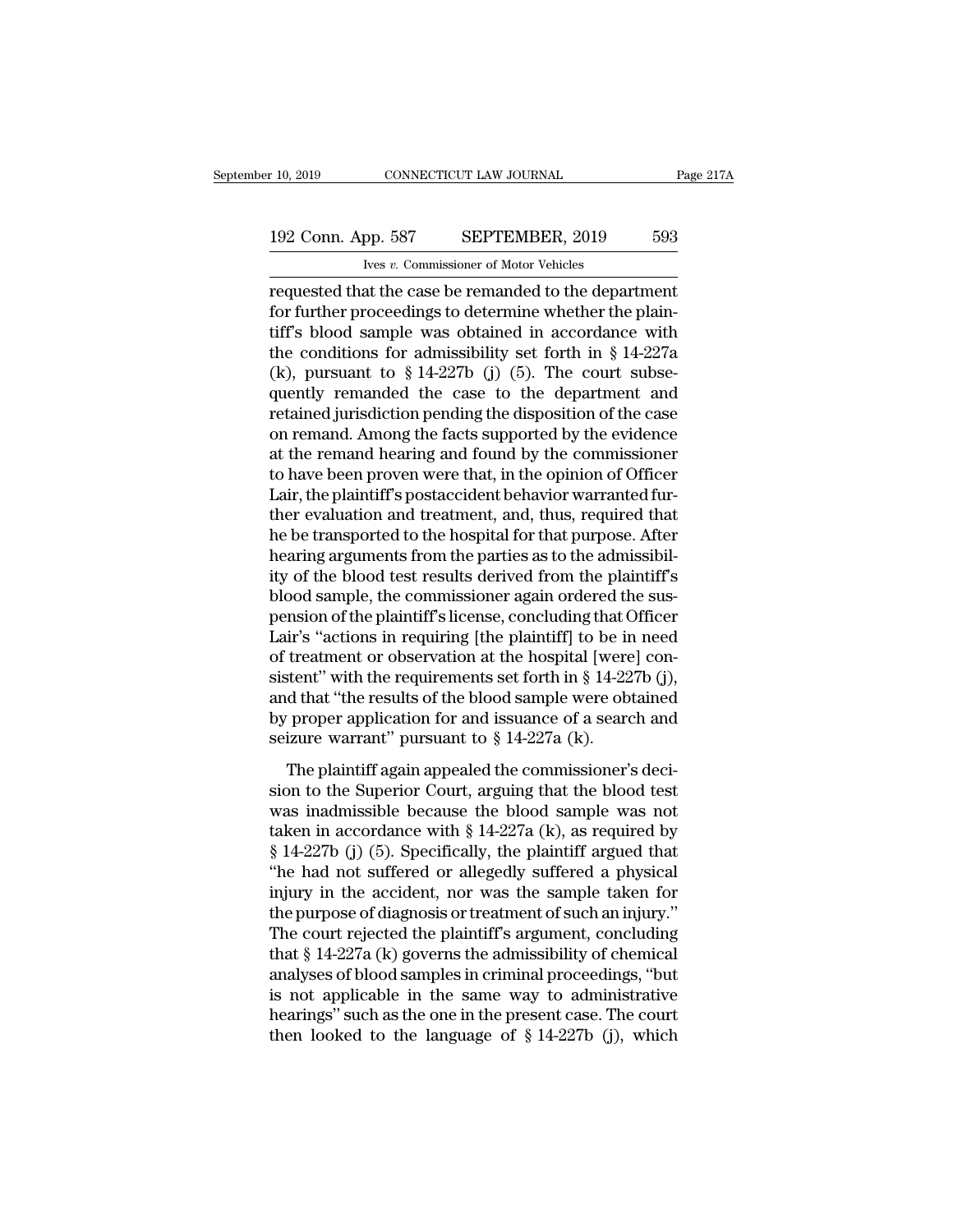## CONNECTICUT LAW JOURNAL September 10, 2019<br>594 SEPTEMBER, 2019 192 Conn. App. 587<br>Ives v. Commissioner of Motor Vehicles CONNECTICUT LAW JOURNAL<br>PTEMBER, 2019 192 Conn. Ap<br>Ives *v.* Commissioner of Motor Vehicles<br>ministrative proceedings and conc

CONNECTICUT LAW JOURNAL September 10, 2019<br>
SEPTEMBER, 2019 192 Conn. App. 587<br>
Ives v. Commissioner of Motor Vehicles<br>
governs administrative proceedings, and concluded<br>
that "the language of § 14-227b (j) in question is 594 SEPTEMBER, 2019 192 Conn. App. 587<br>
Ives v. Commissioner of Motor Vehicles<br>
governs administrative proceedings, and concluded<br>
that "the language of § 14-227b (j) in question is plain<br>
and unambiguous," and that "there 594 SEPTEMBER, 2019 192 Conn. App. 587<br>
ves v. Commissioner of Motor Vehicles<br>
governs administrative proceedings, and concluded<br>
that "the language of § 14-227b (j) in question is plain<br>
and unambiguous," and that "there 594 SEPTEMBER, 2019 192 Conn. App. 587<br>
Ives v. Commissioner of Motor Vehicles<br>
governs administrative proceedings, and concluded<br>
that "the language of  $\S 14-227b$  (j) in question is plain<br>
and unambiguous," and that "th Figure 2.11 Taking the Tampel of Notor Vehicles<br>governs administrative proceedings, and concluded<br>that "the language of § 14-227b (j) in question is plain<br>and unambiguous," and that "there was substantial evi-<br>dence in th The velocity commissioner of Motor Vencles<br>governs administrative proceedings, and concluded<br>that "the language of  $\S 14-227b$  (j) in question is plain<br>and unambiguous," and that "there was substantial evi-<br>dence in the r governs administrative proceedings, and concluded<br>that "the language of § 14-227b (j) in question is plain<br>and unambiguous," and that "there was substantial evi-<br>dence in the record to support the [commissioner's]<br>finding that "the language of  $\S$  14-227b (j) in question is plain<br>and unambiguous," and that "there was substantial evi-<br>dence in the record to support the [commissioner's]<br>finding that [Officer Lair's] determination that the pl and unambiguous," and that "there was substantial evidence in the record to support the [commissioner's] finding that [Officer Lair's] determination that the plaintiff's postaccident behavior necessitated further evaluatio The focus of the plaintiff's matrix of the plaintiff's appeal of the plaintiff's appeal followed.<br>
I<br>
The focus of the plaintiff's first claim on appeal is<br>
trial court's purportedly erroneous interpretation<br>  $\frac{1}{1}$ <br>
T

I

uation at a hospital was warranted." Accordingly, the<br>
court affirmed the commissioner's decision and dis-<br>
missed the plaintiff's appeal. This appeal followed.<br>
I<br>
The focus of the plaintiff's first claim on appeal is<br>
t court affirmed the commissioner's decision and dis-<br>missed the plaintiff's appeal. This appeal followed.<br>I<br>The focus of the plaintiff's first claim on appeal is<br>the trial court's purportedly erroneous interpretation<br>of § missed the plaintiff's appeal. This appeal followed.<br>
I<br>
The focus of the plaintiff's first claim on appeal is<br>
the trial court's purportedly erroneous interpretation<br>
of § 14-227b (j), the administrative statute, and its I<br>
The focus of the plaintiff's first claim on appeal is<br>
the trial court's purportedly erroneous interpretation<br>
of § 14-227b (j), the administrative statute, and its rela-<br>
tion to § 14-227a (k), the criminal statute. T The focus of the plaintiff's first claim on appeal is<br>the trial court's purportedly erroneous interpretation<br>of § 14-227b (j), the administrative statute, and its rela-<br>tion to § 14-227a (k), the criminal statute. The pla The focus of the plaintiff's first claim on appeal is<br>the trial court's purportedly erroneous interpretation<br>of § 14-227b (j), the administrative statute, and its rela-<br>tion to § 14-227a (k), the criminal statute. The pla the trial court's purportedly erroneous interpretation<br>of § 14-227b (j), the administrative statute, and its rela-<br>tion to § 14-227a (k), the criminal statute. The plaintiff<br>claims that the court erred in interpreting the of § 14-227b (j), the administrative statute, and its rela-<br>tion to § 14-227a (k), the criminal statute. The plaintiff<br>claims that the court erred in interpreting the 2009<br>amendment to § 14-227b (j) as changing the requir tion to  $\S$  14-227a (k), the criminal statute. The plaintiff<br>claims that the court erred in interpreting the 2009<br>amendment to  $\S$  14-227b (j) as changing the require-<br>ments for the admissibility of chemical evidence at a claims that the court erred in interpreting the 2009<br>amendment to § 14-227b (j) as changing the require-<br>ments for the admissibility of chemical evidence at an<br>administrative hearing. Notwithstanding that amend-<br>ment, the amendment to  $\S$  14-227b (j) as changing the requirements for the admissibility of chemical evidence at an administrative hearing. Notwithstanding that amendment, the plaintiff argues that because he did not suffer and wa ments for the admissibility of chemical evidence at an administrative hearing. Notwithstanding that amendment, the plaintiff argues that because he did not suffer and was not alleged to have suffered a physical injury in administrative hearing. Notwithstanding that amend-<br>ment, the plaintiff argues that because he did not suffer<br>and was not alleged to have suffered a physical injury<br>in an accident as required by § 14-227a (k), his blood<br>s ment, the plaintiff argues that because he did not suffer<br>and was not alleged to have suffered a physical injury<br>in an accident as required by  $\S 14-227a$  (k), his blood<br>sample was improperly obtained and, thus, any resul and was not alleged to have suffered a physical injury<br>in an accident as required by  $\S 14-227a$  (k), his blood<br>sample was improperly obtained and, thus, any result-<br>ing blood test was inadmissible in the hearing before<br>t in an accident as required by § 14-227a (k), his blood<br>sample was improperly obtained and, thus, any result-<br>ing blood test was inadmissible in the hearing before<br>the department. In response, the commissioner argues<br>that sample was improperly obtained and, thus, any result-<br>ing blood test was inadmissible in the hearing before<br>the department. In response, the commissioner argues<br>that the references to suffering or allegedly suffering a<br>ph ing blood test was inadmissible in the hearing before<br>the department. In response, the commissioner argues<br>that the references to suffering or allegedly suffering a<br>physical injury in § 14-227a (k) are factual preconditio the department. In response, the commissioner argues<br>that the references to suffering or allegedly suffering a<br>physical injury in  $\S$  14-227a (k) are factual preconditions<br>applicable to criminal proceedings and the admiss that the references to suffering or allegedly suffering a<br>physical injury in § 14-227a (k) are factual preconditions<br>applicable to criminal proceedings and the admissibility<br>of blood test results in those proceedings. As physical injury in § 14-227a (k) are fa<br>applicable to criminal proceedings a<br>of blood test results in those procee<br>commissioner contends that these p<br>apply to § 14-227b (j), which sets fo<br>preconditions for the admissibilit precaste to criminal proceedings and are damissioner,<br>blood test results in those proceedings. As such, the<br>mmissioner contends that these preconditions do not<br>ply to § 14-227b (j), which sets forth its own distinct<br>econdi of biood cost results in allow proceedings. To such, the<br>commissioner contends that these preconditions do not<br>apply to § 14-227b (j), which sets forth its own distinct<br>preconditions for the admissibility of blood test re

apply to  $\S$  14-227b (j), which sets forth its own distinct<br>preconditions for the admissibility of blood test results<br>in administrative proceedings.<br>We begin by setting forth the appropriate standard<br>of review. "[J]udicia preconditions for the admissibility of blood test results<br>preconditions for the admissibility of blood test results<br>in administrative proceedings.<br>We begin by setting forth the appropriate standard<br>of review. "[J]udicial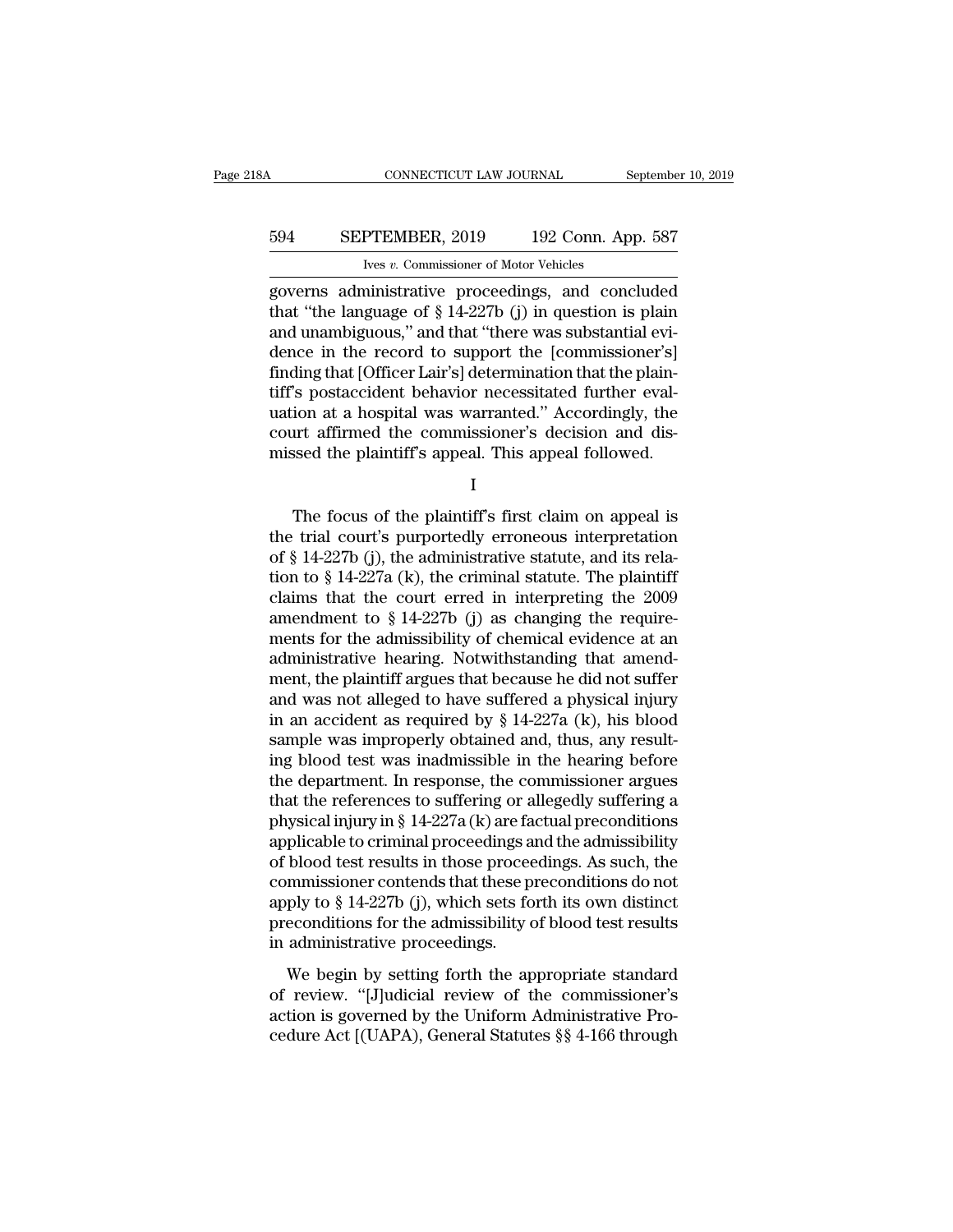r 10, 2019 CONNECTICUT LAW JOURNAL Page 21<br>
192 Conn. App. 587 SEPTEMBER, 2019 595<br>
Ives v. Commissioner of Motor Vehicles<br>
4-189], and the scope of that review is very restricted.<br>
. . . [R]eview of an administrative agen 192 Conn. App. 587 SEPTEMBER, 2019 595<br>
Ives v. Commissioner of Motor Vehicles<br>
4-189], and the scope of that review is very restricted.<br>
. . . [R]eview of an administrative agency decision<br>
requires a court to determine w 192 Conn. App. 587 SEPTEMBER, 2019 595<br>
Very commissioner of Motor Vehicles<br>
4-189], and the scope of that review is very restricted.<br>  $\therefore$  [R]eview of an administrative agency decision<br>
requires a court to determine whe 192 Conn. App. 587 SEPTEMBER, 2019 595<br>
Ives v. Commissioner of Motor Vehicles<br>
4-189], and the scope of that review is very restricted.<br>  $\ldots$  [R]eview of an administrative agency decision<br>
requires a court to determine For a collin tip  $F$ . Commissioner of Motor Vehicles<br>4-189], and the scope of that review is very restricted.<br> $\ldots$  [R]eview of an administrative agency decision<br>requires a court to determine whether there is substan-<br>tia Fig. 2. Commissioner of Motor Vehicles<br>
4-189], and the scope of that review is very restricted.<br>  $\ldots$  [R]eview of an administrative agency decision<br>
requires a court to determine whether there is substan-<br>
tial evidence 4-189], and the scope of that review is very restricted.<br>
. . . . [R]eview of an administrative agency decision<br>
requires a court to determine whether there is substan-<br>
tial evidence in the administrative record to suppo case of substantial evidence in the administrative agency decision<br>requires a court to determine whether there is substantial evidence in the administrative record to support<br>the agency's findings of basic fact and whethe requires a court to determine whether there is substantial evidence in the administrative record to support<br>the agency's findings of basic fact and whether the<br>conclusions drawn from those facts are reasonable.<br>...Neither tial evidence in the administrative record to support<br>the agency's findings of basic fact and whether the<br>conclusions drawn from those facts are reasonable.<br>. . . Neither this court nor the trial court may retry the<br>case the agency's findings of basic fact and whether the conclusions drawn from those facts are reasonable.<br>
... Neither this court nor the trial court may retry the case or substitute its own judgment for that of the administr conclusions drawn from those facts are reasonable.<br>  $\ldots$  Neither this court nor the trial court may retry the<br>
case or substitute its own judgment for that of the<br>
administrative agency on the weight of the evidence or<br> ... Neither this court nor the trial court ma<br>case or substitute its own judgment for tl<br>administrative agency on the weight of the e<br>questions of fact.... Our ultimate duty is<br>mine, in view of all of the evidence, whether See of substitute its own judgment for that of the<br>
ministrative agency on the weight of the evidence or<br>
estions of fact.... Our ultimate duty is to deter-<br>
ine, in view of all of the evidence, whether the agency,<br>
issuin administrative agency on the weight of the evidence of<br>questions of fact. . . . Our ultimate duty is to deter-<br>mine, in view of all of the evidence, whether the agency,<br>in issuing its order, acted unreasonably, arbitrarily

questions of fact.  $\ldots$  . Our unifidate duty is to determine, in view of all of the evidence, whether the agency, in issuing its order, acted unreasonably, arbitrarily, illegally or in abuse of its discretion.  $\ldots$  "A r mine, in view of an of the evidence, whether the agency,<br>in issuing its order, acted unreasonably, arbitrarily, ille-<br>gally or in abuse of its discretion. . . .<br>"A reviewing court, however, is not required to defer<br>to an In issuing its order, acted unreasonably, arbitrarily, ine-<br>gally or in abuse of its discretion.  $\dots$ <br>"A reviewing court, however, is not required to defer<br>to an improper application of the law.  $\dots$  It is the<br>function of % "A reviewing court, however, is not required to defer<br>to an improper application of the law.... It is the<br>function of the courts to expound and apply governing<br>principles of law.... We previously have recognized<br>that th "A reviewing court, however, is not required to defer<br>to an improper application of the law. . . . It is the<br>function of the courts to expound and apply governing<br>principles of law. . . . We previously have recognized<br>tha to an improper application of the law.  $\dots$  It is the function of the courts to expound and apply governing principles of law  $\dots$ . We previously have recognized that the construction and interpretation of a statute is a function of the courts to expound and apply governing<br>principles of law.... We previously have recognized<br>that the construction and interpretation of a statute is a<br>question of law for the courts, where the administrative principles of law. . . . We previously have recognized<br>that the construction and interpretation of a statute is a<br>question of law for the courts, where the administrative<br>decision is not entitled to special deference . . that the construction and interpretation of a statute is a<br>question of law for the courts, where the administrative<br>decision is not entitled to special deference  $\dots$ <br>Questions of law [invoke] a broader standard of review question of law for the courts, where the administrative<br>decision is not entitled to special deference . . . .<br>Questions of law [invoke] a broader standard of review<br>than is ordinarily involved in deciding whether, in lig decision is not entitled to special deference . . . . .<br>Questions of law [invoke] a broader standard of review<br>than is ordinarily involved in deciding whether, in light<br>of the evidence, the agency has acted unreasonably,<br>a Questions of law [invoke] a broader standard of review<br>than is ordinarily involved in deciding whether, in light<br>of the evidence, the agency has acted unreasonably,<br>arbitrarily, illegally or in abuse of its discretion. . . than is ordinarily involved in deciding whether, in light<br>of the evidence, the agency has acted unreasonably,<br>arbitrarily, illegally or in abuse of its discretion. . . .<br>Because this case forces us to examine a question o of the evidence, the agency has acted unreasonably,<br>arbitrarily, illegally or in abuse of its discretion. . . .<br>Because this case forces us to examine a question of<br>law, namely, [statutory] construction and interpretation arbitrarily, illegally or in abuse of its discretion. . . . .<br>Because this case forces us to examine a question of<br>law, namely, [statutory] construction and interpretation<br> $\ldots$  our review is de novo  $\ldots$ . We are also co Because this case forces us to examine a question of law, namely, [statutory] construction and interpretation  $\ldots$  our review is de novo  $\ldots$ . We are also compelled to conduct a de novo review because the issue of statu law, namely, [statutory] construction and interpretation<br>
... our review is de novo.... We are also compelled<br>
to conduct a de novo review because the issue of statu-<br>
tory construction before this court has not yet been<br> ... our review is de novo<br>to conduct a de novo revie<br>tory construction before<br>subjected to judicial scrut<br>nal quotation marks omitt<br>missioner of Motor Vehie<br>942 A.2d 305 (2008).<br>"[W]hen construing a For conduct a de novo review because the issue of statu-<br>
ry construction before this court has not yet been<br>
bjected to judicial scrutiny." (Citation omitted; inter-<br>
l quotation marks omitted.) Jim's Auto Body v. Com-<br> for the subjected to judicial scrutiny." (Citation omitted; inter-<br>nal quotation marks omitted.) *Jim's Auto Body v. Com-*<br>missioner of Motor Vehicles, 285 Conn. 794, 803–804,<br>942 A.2d 305 (2008).<br>"[W]hen construing a sta

subjected to judicial scrutify. (Chation officied, inter-<br>nal quotation marks omitted.)  $Jim's Auto Body v. Com-  
missioner of Motor Vehicles, 285 Conn. 794, 803–804, 942 A.2d 305 (2008).$ <br>"[W]hen construing a statute, [o]ur fundamental<br>objective is to ascertain the determine of Motor Vehicles, 285 Conn. 794, 803–804, 942 A.2d 305 (2008).<br>
"[W]hen construing a statute, [o]ur fundamental objective is to ascertain and give effect to the apparent intent of the legislature. . . . In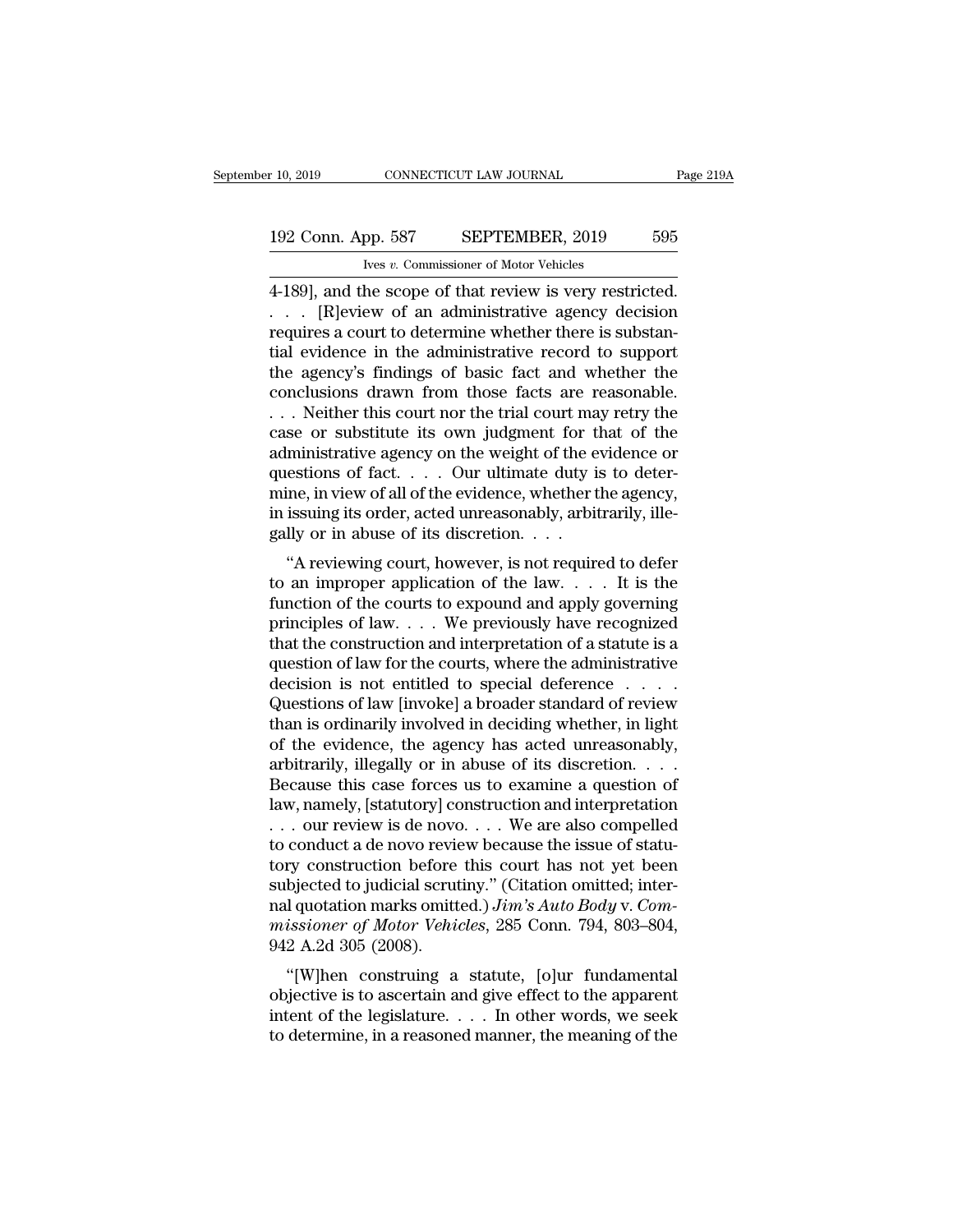## CONNECTICUT LAW JOURNAL September 10, 2019<br>596 SEPTEMBER, 2019 192 Conn. App. 587<br>Ives v. Commissioner of Motor Vehicles CONNECTICUT LAW JOURNAL<br>PTEMBER, 2019 192 Conn. Ap<br>Ives *v.* Commissioner of Motor Vehicles<br>Tuage as annifed to the facts of Ithe

CONNECTICUT LAW JOURNAL September 10, 2019<br>
SEPTEMBER, 2019 192 Conn. App. 587<br>
Ives v. Commissioner of Motor Vehicles<br>
statutory language as applied to the facts of [the] case<br>
.... In seeking to determine that meaning, G 596 SEPTEMBER, 2019 192 Conn. App. 587<br>
Ives v. Commissioner of Motor Vehicles<br>
statutory language as applied to the facts of [the] case<br>
. . . . . In seeking to determine that meaning, General<br>
Statutes § 1–2z directs us SEPTEMBER, 2019 192 Conn. App. 587<br>
Ves v. Commissioner of Motor Vehicles<br>
statutory language as applied to the facts of [the] case<br>  $\dots$  In seeking to determine that meaning, General<br>
Statutes § 1–2z directs us first to 596 SEPTEMBER, 2019 192 Conn. App. 587<br>
ves v. Commissioner of Motor Vehicles<br>
statutory language as applied to the facts of [the] case<br>
.... In seeking to determine that meaning, General<br>
Statutes § 1–2z directs us first Ives v. Commissioner of Motor Vehicles<br>
statutory language as applied to the facts of [the] case<br>  $\ldots$  . In seeking to determine that meaning, General<br>
Statutes § 1–2z directs us first to consider the text of<br>
the statut These are commissioner of motor venters<br>statutory language as applied to the facts of [the] case<br> $\ldots$ . In seeking to determine that meaning, General<br>Statutes § 1–2z directs us first to consider the text of<br>the statute it statutory language as applied to the facts of [the] case<br>  $\dots$  . In seeking to determine that meaning, General<br>
Statutes § 1–2z directs us first to consider the text of<br>
the statute itself and its relationship to other st Fig. 4. 1. In seeking to determine that meaning, General Statutes § 1–2z directs us first to consider the text of the statute itself and its relationship to other statutes. If, after examining such text and considering su Statutes § 1–2z directs us first to consider the text of<br>the statute itself and its relationship to other statutes.<br>If, after examining such text and considering such rela-<br>tionship, the meaning of such text is plain and the statute itself and its relationship to other statutes.<br>If, after examining such text and considering such rela-<br>tionship, the meaning of such text is plain and unambig-<br>uous and does not yield absurd or unworkable resu If, after examining such text and considering such rela-<br>tionship, the meaning of such text is plain and unambig-<br>uous and does not yield absurd or unworkable results,<br>extratextual evidence of the meaning of the statute sh tionship, the meaning of such text is plain and unambig-<br>uous and does not yield absurd or unworkable results,<br>extratextual evidence of the meaning of the statute shall<br>not be considered. . . . When a statute is not plain uous and does not yield absurd or unworkable results,<br>extratextual evidence of the meaning of the statute shall<br>not be considered. . . . When a statute is not plain and<br>unambiguous, we also look for interpretive guidance<br>t extratextual evidence of the meaning of the statute shall<br>not be considered. . . . When a statute is not plain and<br>unambiguous, we also look for interpretive guidance<br>to the legislative history and circumstances surroundi not be considered. . . . When a statute is not plain and<br>unambiguous, we also look for interpretive guidance<br>to the legislative history and circumstances surrounding<br>its enactment, to the legislative policy it was designe unambiguous, we also look for interpretive guidance<br>to the legislative history and circumstances surrounding<br>its enactment, to the legislative policy it was designed to<br>implement, and to its relationship to existing legisl to the legislative history and circumstances surrounding<br>its enactment, to the legislative policy it was designed to<br>implement, and to its relationship to existing legislation<br>and common law principles governing the same g its enactment, to<br>implement, and t<br>and common law<br>subject matter<br>tation marks on<br>*Motor Vehicles*,<br>330 (2007).<br>"It also is wel d common law principles governing the same general<br>
bject matter . . . . ." (Footnote omitted; internal quo-<br>
tion marks omitted.) Winsor v. Commissioner of<br>
otor Vehicles, 101 Conn. App. 674, 680–81, 922 A.2d<br>
0 (2007).<br> subject matter . . . ." (Footnote omitted; internal quotation marks omitted.) Winsor v. Commissioner of Motor Vehicles, 101 Conn. App. 674, 680–81, 922 A.2d<br>330 (2007).<br>"It also is well established that, [i]n cases in whi

tation marks omitted.) Winsor v. Commissioner of<br>Motor Vehicles, 101 Conn. App. 674, 680–81, 922 A.2d<br>330 (2007).<br>"It also is well established that, [i]n cases in which<br>more than one [statutory provision] is involved, we<br>p Motor Vehicles, 101 Conn. App. 674, 680–81, 922 A.2d<br>
330 (2007).<br>
"It also is well established that, [i]n cases in which<br>
more than one [statutory provision] is involved, we<br>
presume that the legislature intended [those 330 (2007).<br>
"It also is well established that, [i]n cases in which<br>
more than one [statutory provision] is involved, we<br>
presume that the legislature intended [those provisions]<br>
to be read together to create a harmoniou "It also is well established that, [i]n cases in which<br>more than one [statutory provision] is involved, we<br>presume that the legislature intended [those provisions]<br>to be read together to create a harmonious body of law<br> $\d$ "It also is well established that, [i]n cases in which<br>more than one [statutory provision] is involved, we<br>presume that the legislature intended [those provisions]<br>to be read together to create a harmonious body of law<br>... more than one [statutory provision] is involved, we<br>presume that the legislature intended [those provisions]<br>to be read together to create a harmonious body of law<br>... and we construe the [provisions], if possible, to<br>avoi presume that the legislature intended [those provisions]<br>
to be read together to create a harmonious body of law<br>
... and we construe the [provisions], if possible, to<br>
avoid conflict between them." (Internal quotation<br>
ma to be read together to create a harmonious body of law<br>
... and we construe the [provisions], if possible, to<br>
avoid conflict between them." (Internal quotation<br>
marks omitted.) *State* v. *Victor O.*, 320 Conn. 239, 248– ... and we construe the [provisions], if possible, to avoid conflict between them." (Internal quotation marks omitted.) *State* v. *Victor O.*, 320 Conn. 239, 248–49, 128 A.3d 940 (2016); see also *Winsor v. Commissioner* avoid conflict between them." (Internal quotation<br>marks omitted.) *State* v. *Victor O.*, 320 Conn. 239, 248–<br>49, 128 A.3d 940 (2016); see also *Winsor v. Commis-<br>sioner of Motor Vehicles*, supra, 101 Conn. App. 681<br>("[T] marks omitted.) *State v. Victor O.*, 320 Conn. 239, 248–49, 128 A.3d 940 (2016); see also *Winsor v. Commissioner of Motor Vehicles*, supra, 101 Conn. App. 681 ("[T]he legislature is always presumed to have created a har 49, 128 A.3d 940 (2016); see also Winsor v. Commissioner of Motor Vehicles, supra, 101 Conn. App. 681 ("[T]he legislature is always presumed to have created a harmonious and consistent body of law . . . . [T]his tenet of sioner of Motor Vehicles, supra, 101 Conn. App. 681<br>("[T]he legislature is always presumed to have created<br>a harmonious and consistent body of law . . . . [T]his<br>tenet of statutory construction . . . . requires [this<br>cour ("[T]he legislature is always presumed to have created<br>a harmonious and consistent body of law . . . . [T]his<br>tenet of statutory construction . . . requires [this<br>court] to read statutes together when they relate to the<br>s a harmonious and consistent body of law  $\ldots$  [T]his<br>tenet of statutory construction  $\ldots$  requires [this<br>court] to read statutes together when they relate to the<br>same subject matter  $\ldots$ . Accordingly, [i]n determin-<br>ing tenet of statutory construction . . .<br>court] to read statutes together when<br>same subject matter . . . . According<br>ing the meaning of a statute . . . we<br>the provision at issue, but also to the<br>scheme to ensure the coherency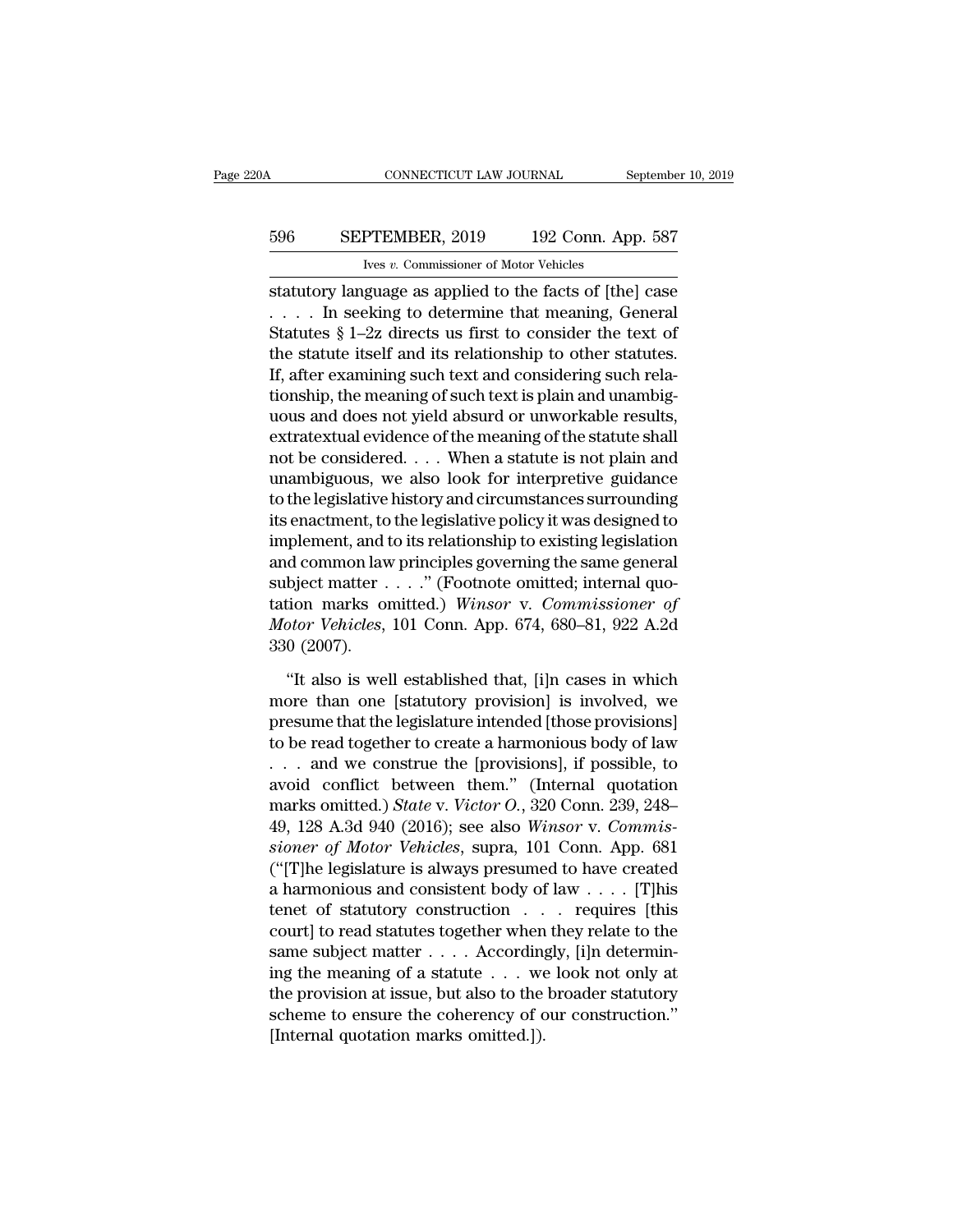## 10, 2019 CONNECTICUT LAW JOURNAL Page 221A<br>192 Conn. App. 587 SEPTEMBER, 2019 597<br>Ives v. Commissioner of Motor Vehicles Ives *v.* Commissioner of Motor Vehicles

9, 2019 CONNECTICUT LAW JOURNAL<br>
2 Conn. App. 587 SEPTEMBER, 2019 597<br>
Vers v. Commissioner of Motor Vehicles<br>
We begin our analysis by examining the relevant sub-<br>
ctions of §§ 14-227b and 14-227a. Section 14-227b (a)<br>
cy 192 Conn. App. 587 SEPTEMBER, 2019 597<br>
Ives v. Commissioner of Motor Vehicles<br>
We begin our analysis by examining the relevant subsections of §§ 14-227b and 14-227a. Section 14-227b (a)<br>
provides in relevant part that "[a 192 Conn. App. 587 SEPTEMBER, 2019 597<br>
ves v. Commissioner of Motor Vehicles<br>
We begin our analysis by examining the relevant subsections of  $\S$  14-227b and 14-227a. Section 14-227b (a)<br>
provides in relevant part that "[ 192 Conn. App. 587 SEPTEMBER, 2019 597<br>
Ve begin our analysis by examining the relevant subsections of  $\S$  14-227b and 14-227a. Section 14-227b (a)<br>
provides in relevant part that "[a]ny person who operates a motor vehicl We begin our analysis by examining the relevant subsections of §§ 14-227b and 14-227a. Section 14-227b (a) provides in relevant part that "[a]ny person who operates a motor vehicle in this state shall be deemed to have gi We begin our analysis by examining the relevant subsections of §§ 14-227b and 14-227a. Section 14-227b (a) provides in relevant part that "[a]ny person who operates a motor vehicle in this state shall be deemed to have gi We begin our analysis by examining the relevant sub-<br>sections of §§ 14-227b and 14-227a. Section 14-227b (a)<br>provides in relevant part that "[a]ny person who oper-<br>ates a motor vehicle in this state shall be deemed to<br>hav sections of §§ 14-227b and 14-227a. Section 14-227b (a)<br>provides in relevant part that "[a]ny person who oper-<br>ates a motor vehicle in this state shall be deemed to<br>have given such person's consent to a chemical analysis<br> provides in relevant part that "[a]ny person who operates a motor vehicle in this state shall be deemed to have given such person's consent to a chemical analysis of such person's blood, breath or urine  $\ldots$ ." Section 14 ates a motor vehicle in this state shall be deemed to<br>have given such person's consent to a chemical analysis<br>of such person's blood, breath or urine  $\dots$ . "Section<br>14-227b (j) further provides in relevant part that "[n]o have given such person's consent to a chemical analysis<br>of such person's blood, breath or urine  $\dots$ ." Section<br>14-227b (j) further provides in relevant part that "[n]ot-<br>withstanding the provisions of subsections (b) to ( of such person's blood, breath or urine  $\ldots$  ." Section 14-227b (j) further provides in relevant part that "[n]ot-<br>withstanding the provisions of subsections (b) to (i),<br>inclusive, of this section, any police officer who 14-227b (j) further provides in relevant part that "[n]ot-<br>withstanding the provisions of subsections (b) to (i),<br>inclusive, of this section, any police officer who obtains<br>the results of a chemical analysis of a blood sa withstanding the provisions of subsections (b) to (i),<br>inclusive, of this section, any police officer who obtains<br>the results of a chemical analysis of a blood sample<br>taken from or a urine sample provided by an operator<br>of inclusive, of this section, any police officer who obtains<br>the results of a chemical analysis of a blood sample<br>taken from or a urine sample provided by an operator<br>of a motor vehicle who was involved in an accident<br>and su the results of a chemical analysis of a blood sample<br>taken from or a urine sample provided by an operator<br>of a motor vehicle who was involved in an accident<br>and suffered or allegedly suffered physical injury in<br>such accide taken from or a urine sample provided by an operator<br>of a motor vehicle who was involved in an accident<br>and suffered or allegedly suffered physical injury in<br>such accident, *or who was otherwise deemed by a police*<br>of*fice* of a motor vehicle who was involved in an accident<br>and suffered or allegedly suffered physical injury in<br>such accident, *or who was otherwise deemed by a police*<br>officer to require treatment or observation at a hospi-<br>tal and suffered or allegedly suffered physical injury in<br>such accident, *or who was otherwise deemed by a police*<br>officer to require treatment or observation at a hospi-<br>tal, shall notify the Commissioner of Motor Vehicles<br>a such accident, *or who was otherwise deemed by a police*<br>of*ficer to require treatment or observation at a hospi-*<br>tal, shall notify the Commissioner of Motor Vehicles<br>and submit to the commissioner a written report if su officer to require treatment or observation at a hospital, shall notify the Commissioner of Motor Vehicles and submit to the commissioner a written report if such results indicate that such person had an elevated blood al tal, shall notify the Commissioner of Motor Vehicles<br>and submit to the commissioner a written report if such<br>results indicate that such person had an elevated blood<br>alcohol content, and if such person was arrested for<br>vio and submit to the commissioner a written report if such<br>results indicate that such person had an elevated blood<br>alcohol content, and if such person was arrested for<br>violation of section  $14-227a \ldots$ . The commissioner<br>may, results indicate that such person had an elevated blood<br>alcohol content, and if such person was arrested for<br>violation of section  $14-227a$ .... The commissioner<br>may, after notice and an opportunity for hearing ...<br>suspend alcohol content, and if such person was arrested for<br>violation of section  $14-227a$ .... The commissioner<br>may, after notice and an opportunity for hearing ...<br>suspend the motor vehicle operator's license ... of<br>such person violation of section  $14-227a$ .... The commissioner<br>may, after notice and an opportunity for hearing ...<br>suspend the motor vehicle operator's license ... of<br>such person for the appropriate period of time ...<br>and require s may, after notice and an opportunity for hearing . . . suspend the motor vehicle operator's license . . . of<br>such person for the appropriate period of time . . .<br>and require such person to install and maintain an igni-<br>ti suspend the motor vehicle operator's license . . . of<br>such person for the appropriate period of time . . .<br>and require such person to install and maintain an igni-<br>tion interlock device for the appropriate period of time<br> such person for the appropriate period of time . . . and require such person to install and maintain an ignition interlock device for the appropriate period of time . . . . . Each hearing conducted under this subsection s and require such person to install and maintain an ignition interlock device for the appropriate period of time<br>  $\dots$  . Each hearing conducted under this subsection<br>
shall be limited to a determination of the following<br>
i tion interlock device for the appropriate period of time<br>  $\dots$  . Each hearing conducted under this subsection<br>
shall be limited to a determination of the following<br>
issues: (1) [w]hether the police officer had probable<br>
c .... Each hearing conducted under this subsection<br>shall be limited to a determination of the following<br>issues: (1) [w]hether the police officer had probable<br>cause to arrest the person for operating a motor vehicle<br>while u shall be limited to a determination of the following<br>issues: (1) [w]hether the police officer had probable<br>cause to arrest the person for operating a motor vehicle<br>while under the influence of intoxicating liquor or drug<br>o issues: (1) [w]hether the police officer had probable<br>cause to arrest the person for operating a motor vehicle<br>while under the influence of intoxicating liquor or drug<br>or both; (2) whether such person was placed under<br>arr cause to arrest the person for operating a motor vehicle<br>while under the influence of intoxicating liquor or drug<br>or both; (2) whether such person was placed under<br>arrest; (3) whether such person was operating the<br>motor v while under the influence of intoxicating liquor or drug<br>or both; (2) whether such person was placed under<br>arrest; (3) whether such person was operating the<br>motor vehicle; (4) whether the results of the analysis<br>of the blo or both; (2) whether such person was placed under<br>arrest; (3) whether such person was operating the<br>motor vehicle; (4) whether the results of the analysis<br>of the blood or urine of such person indicate that such<br>person had arrest; (3) whether such person was operating the<br>motor vehicle; (4) whether the results of the analysis<br>of the blood or urine of such person indicate that such<br>person had an elevated blood alcohol content; and (5)<br>in the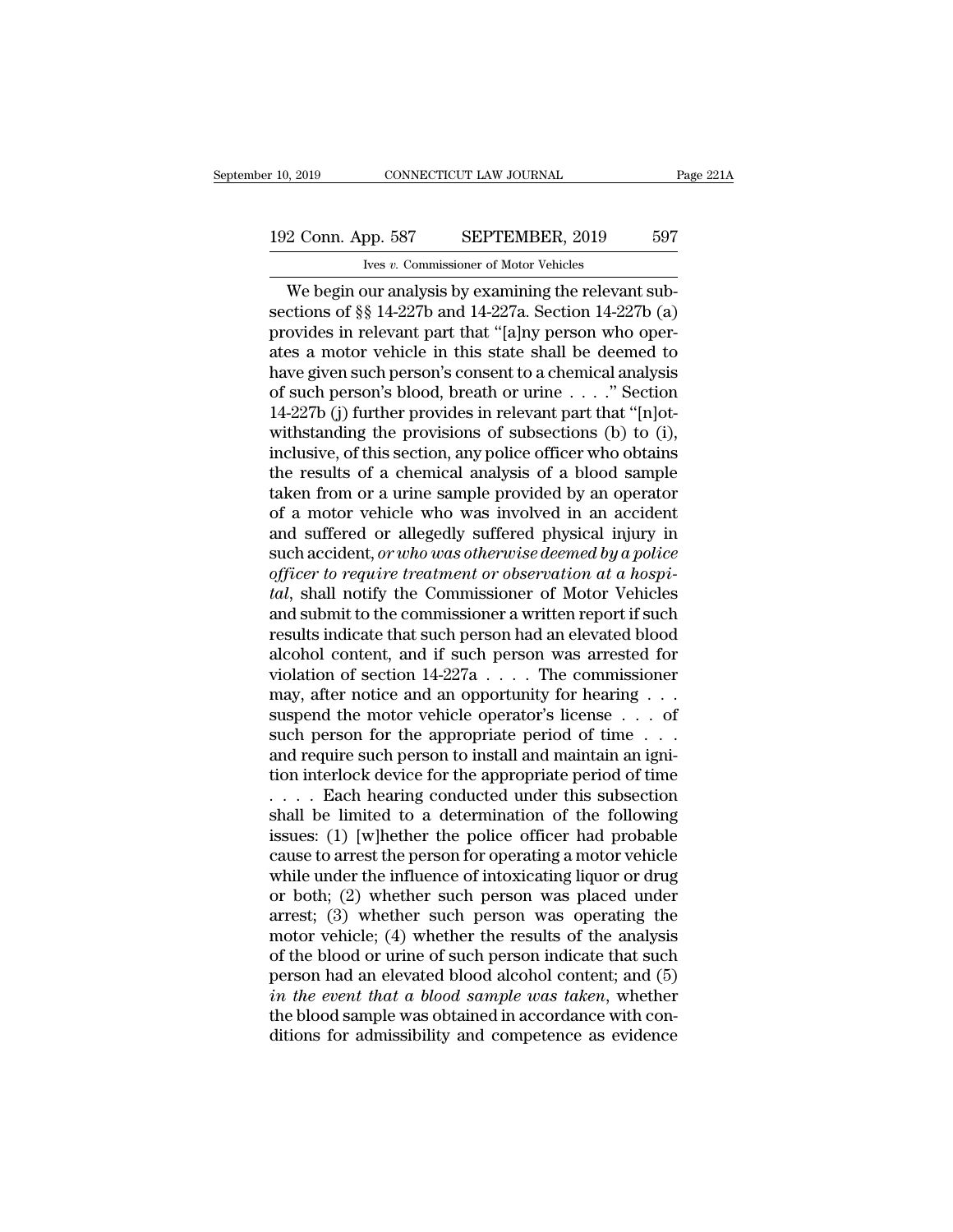# CONNECTICUT LAW JOURNAL September 10, 2019<br>598 SEPTEMBER, 2019 192 Conn. App. 587<br>Ives v. Commissioner of Motor Vehicles

CONNECTICUT LAW JOURNAL S<br>
598 SEPTEMBER, 2019 192 Conn. Ap<br>
<sup>Ives *v.* Commissioner of Motor Vehicles<br>
as set forth in subsection (k) of section 14-<br>
(Emphases added.)<br>
Section §14-227a (k) provides in relevant par</sup> CONNECTICUT LAW JOURNAL September 10, 2<br>
598 SEPTEMBER, 2019 192 Conn. App. 587<br>
Ives v. Commissioner of Motor Vehicles<br>
as set forth in subsection (k) of section 14-227a."<br>
(Emphases added.)

SEPTEMBER, 2019 192 Conn. App. 587<br>
Ives v. Commissioner of Motor Vehicles<br>
set forth in subsection (k) of section 14-227a."<br>
mphases added.)<br>
Section §14-227a (k) provides in relevant part that<br>
n]otwithstanding the prov 598 SEPTEMBER, 2019 192 Conn. App. 587<br>
Ives v. Commissioner of Motor Vehicles<br>
as set forth in subsection (k) of section 14-227a."<br>
(Emphases added.)<br>
Section §14-227a (k) provides in relevant part that<br>
"[n]otwithstandi Ives v. Commissioner of Motor Vehicles<br>
as set forth in subsection (k) of section 14-227a."<br>
(Emphases added.)<br>
Section §14-227a (k) provides in relevant part that<br>
"[n]otwithstanding the provisions of subsection (b) of<br> as set forth in subsection (k) of section 14-227a."<br>
(Emphases added.)<br>
Section §14-227a (k) provides in relevant part that<br>
"[n]otwithstanding the provisions of subsection (b) of<br>
this section, evidence respecting the am as set forth in subsection (k) of section 14-227a.<br>
(Emphases added.)<br>
Section §14-227a (k) provides in relevant part that<br>
"[n]otwithstanding the provisions of subsection (b) of<br>
this section, evidence respecting the amou *allegedly suffered physical in relevant part that*<br> *allegediary* in the provisions of subsection (b) of this section, evidence respecting the amount of alcoholor drug in the blood or urine of an operator of a motor vehic "[n]otwithstanding the provisions of subsection (b) of<br>this section, evidence respecting the amount of alcohol<br>or drug in the blood or urine of an operator of a motor<br>vehicle *involved in an accident who has suffered or*<br> this section, evidence respecting the amount of alcohol<br>or drug in the blood or urine of an operator of a motor<br>vehicle *involved in an accident who has suffered or*<br>*allegedly suffered physical injury in such accident*,<br>w or drug in the blood or urine of an operator of a motor<br>vehicle *involved in an accident who has suffered or*<br>*allegedly suffered physical injury in such accident*,<br>which evidence is derived from a chemical analysis of<br>a b vehicle *involved in an accident who has suffered or*<br>allegedly suffered physical injury in such accident,<br>which evidence is derived from a chemical analysis of<br>a blood sample taken from or a urine sample provided<br>by such allegedly suffered physical injury in such accident,<br>which evidence is derived from a chemical analysis of<br>a blood sample taken from or a urine sample provided<br>by such person after such accident at the scene of the<br>acciden which evidence is derived from a chemical analysis of<br>a blood sample taken from or a urine sample provided<br>by such person after such accident at the scene of the<br>accident, while en route to a hospital or at a hospital,<br>sha *a* blood sample taken from or a urine sample provided<br>by such person after such accident at the scene of the<br>accident, while en route to a hospital or at a hospital,<br>shall be competent evidence to establish probable cause by such person after such accident at the scene of the<br>accident, while en route to a hospital or at a hospital,<br>shall be competent evidence to establish probable cause<br>for the arrest by warrant of such person for a violati accident, while en route to a hospital or at a hospital,<br>shall be competent evidence to establish probable cause<br>for the arrest by warrant of such person for a violation<br>of subsection (a) of this section and *shall be admi indumity* the arrest by warrant of such person for a violation<br>for the arrest by warrant of such person for a violation<br>of subsection (a) of this section and *shall be admissible*<br>and competent in any subsequent prosecuti for the arrest by warrant of such person for a violation<br>of subsection (a) of this section and *shall be admissible*<br>and competent in any subsequent prosecution thereof<br>if: (1) [t]he blood sample was taken or the urine sa of subsection (a) of this section and *shall be admissible*<br>and competent in any subsequent prosecution thereof<br>if: (1) [t]he blood sample was taken or the urine sample<br>was provided *for the diagnosis and treatment of su* and competent in any subsequent prosecution thereof<br>if: (1) [t]he blood sample was taken or the urine sample<br>was provided for the diagnosis and treatment of such<br>injury; (2) if a blood sample was taken, the blood<br>sample w if: (1) [t]he blood sample was taken or the urine sample<br>was provided *for the diagnosis and treatment of such*<br>*injury*; (2) if a blood sample was taken, the blood<br>sample was taken in accordance with the regulations<br>adop was provided *for the diagnosis and treatment of such injury*; (2) if a blood sample was taken, the blood sample was taken in accordance with the regulations adopted under subsection (d) of this section; (3) a police of *injury*; (2) if a blood sample was taken, the blood sample was taken in accordance with the regulations adopted under subsection (d) of this section; (3) a police officer has demonstrated to the satisfaction of a judge o sample was taken in accordance with the regulations<br>adopted under subsection (d) of this section; (3) a<br>police officer has demonstrated to the satisfaction of<br>a judge of the Superior Court that such officer has<br>reason to b adopted under subsection (d) of this section; (3) a<br>police officer has demonstrated to the satisfaction of<br>a judge of the Superior Court that such officer has<br>reason to believe that such person was operating a<br>motor vehicl police officer has demonstrated to the satisfaction of<br>a judge of the Superior Court that such officer has<br>reason to believe that such person was operating a<br>motor vehicle while under the influence of intoxicating<br>liquor o a judge of the Superior Court that such officer has<br>reason to believe that such person was operating a<br>motor vehicle while under the influence of intoxicating<br>liquor or drug or both and that the chemical analysis<br>of such reason to believe that such person was operating a<br>motor vehicle while under the influence of intoxicating<br>liquor or drug or both and that the chemical analysis<br>of such blood or urine sample constitutes evidence of<br>the com motor vehicle while under the influence of intoxicating<br>liquor or drug or both and that the chemical analysis<br>of such blood or urine sample constitutes evidence of<br>the commission of the offense of operating a motor<br>vehicle liquor or drug or both and that the chemical analysis<br>of such blood or urine sample constitutes evidence of<br>the commission of the offense of operating a motor<br>vehicle while under the influence of intoxicating liquor<br>or dru of such blood or urine sample constitutes evidence of<br>the commission of the offense of operating a motor<br>vehicle while under the influence of intoxicating liquor<br>or drug or both in violation of subsection (a) of this<br>secti the commission of the offense of operat<br>vehicle while under the influence of intoxi<br>or drug or both in violation of subsectio<br>section; and (4) such judge has issued a se<br>in accordance with section 54-33a author<br>zure of th There wine under the influence of intoxicating indicating<br>drug or both in violation of subsection (a) of this<br>ction; and (4) such judge has issued a search warrant<br>accordance with section 54-33a authorizing the sei-<br>re of or drug or both in violation or subsection (a) or dissection; and (4) such judge has issued a search warrant<br>in accordance with section 54-33a authorizing the seizure of the chemical analysis of such blood or urine<br>sample bection, and (4) such judge has issued a search warrant<br>in accordance with section 54-33a authorizing the sei-<br>zure of the chemical analysis of such blood or urine<br>sample...." (Emphases added.)<br>There is no ambiguity in th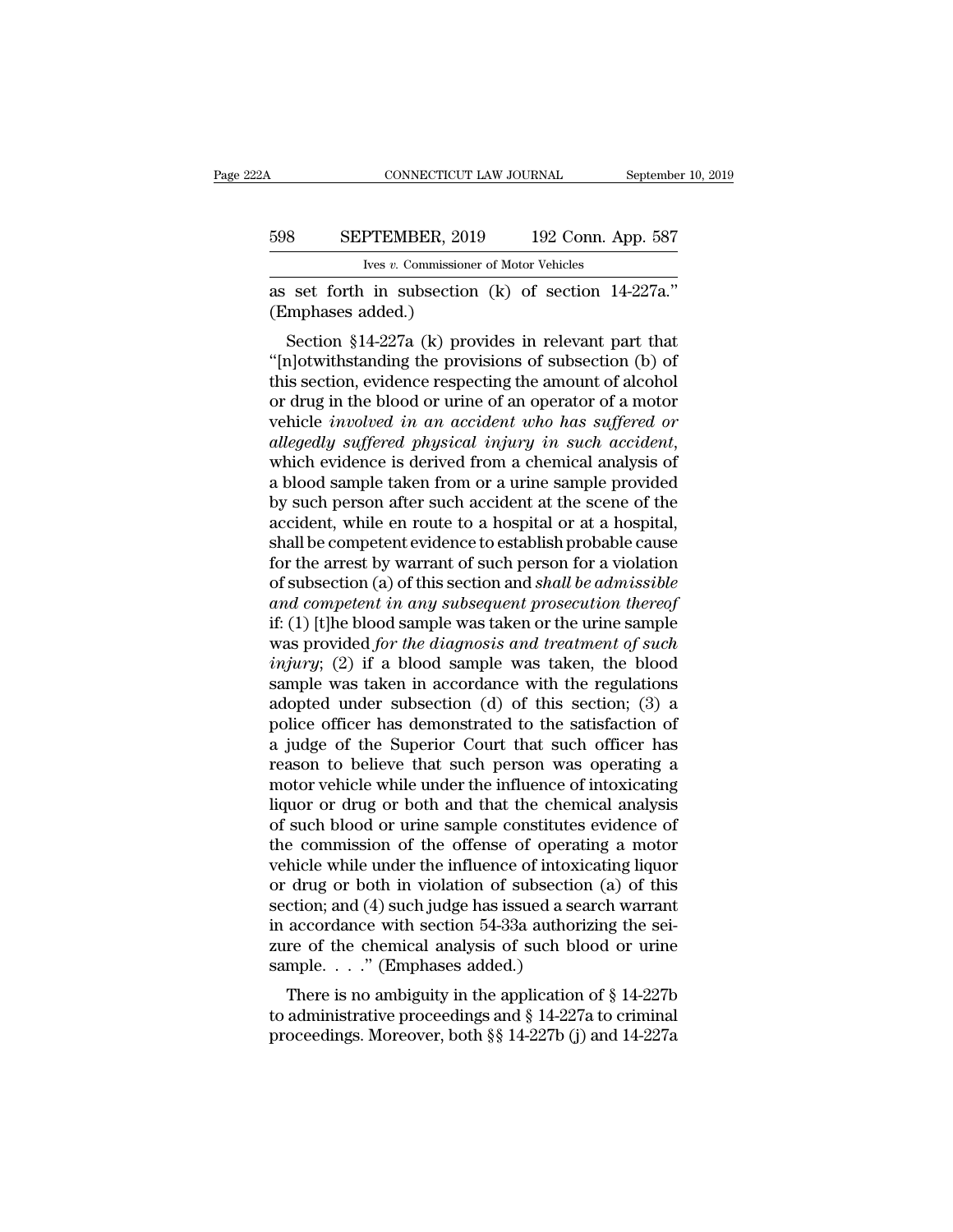## 10, 2019 CONNECTICUT LAW JOURNAL Page 223A<br>192 Conn. App. 587 SEPTEMBER, 2019 599<br>Ives v. Commissioner of Motor Vehicles Ives *v.* Commissioner of Motor Vehicles

(k) plainly and unambiguously set forth certain factual<br>generalisms to be applicable to their respective for those<br>sections to be applicable to their respective proceed<br>conditions to be applicable to their respective proce 192 Conn. App. 587 SEPTEMBER, 2019 599<br>
Ives v. Commissioner of Motor Vehicles<br>
(k) plainly and unambiguously set forth certain factual<br>
preconditions that must be satisfied in order for those<br>
sections to be applicable to 192 Conn. App. 587 SEPTEMBER, 2019 599<br>
Ves v. Commissioner of Motor Vehicles<br>
(k) plainly and unambiguously set forth certain factual<br>
preconditions that must be satisfied in order for those<br>
sections to be applicable to 192 Conn. App. 587 SEPTEMBER, 2019 599<br>
Ives v. Commissioner of Motor Vehicles<br>
(k) plainly and unambiguously set forth certain factual<br>
preconditions that must be satisfied in order for those<br>
sections to be applicable to The containty precise to the contained in the criminal status (k) plainly and unambiguously set forth certain factual preconditions that must be satisfied in order for those sections to be applicable to their respective p From a policible set of Motor Vehicles<br>(k) plainly and unambiguously set forth certain factual<br>preconditions that must be satisfied in order for those<br>sections to be applicable to their respective proceed-<br>ings. Section 1 (k) plainly and unambiguously set forth certain factual<br>preconditions that must be satisfied in order for those<br>sections to be applicable to their respective proceed-<br>ings. Section 14-227b (j), however, sets forth an addi preconditions that must be satisfied in order for those<br>sections to be applicable to their respective proceed-<br>ings. Section 14-227b (j), however, sets forth an addi-<br>tional precondition not contained in the criminal statu sections to be applicable to their respective proceed-<br>ings. Section 14-227b (j), however, sets forth an addi-<br>tional precondition not contained in the criminal statute<br>that applies when a police officer otherwise determin ings. Section 14-227b (j), however, sets forth an additional precondition not contained in the criminal statute<br>that applies when a police officer otherwise determines<br>that an operator of a motor vehicle requires treatment tional precondition not contained in the criminal statute<br>that applies when a police officer otherwise determines<br>that an operator of a motor vehicle requires treatment<br>or observation at a hospital. This precondition, whi that applies when a police officer otherwise determines<br>that an operator of a motor vehicle requires treatment<br>or observation at a hospital. This precondition, which<br>was added by the 2009 amendment to § 14-227b, appears<br>to that an operator of a motor vehicle requires treatment<br>or observation at a hospital. This precondition, which<br>was added by the 2009 amendment to  $\S$  14-227b, appears<br>to create a conflict between the administrative statute or observation at a hospital. This precondition, which was added by the  $2009$  amendment to  $\S$  14-227b, appears to create a conflict between the administrative statute and the criminal statute as to whether the blood tes was added by the 2009 amendment to  $\S$  14-227b, appears<br>to create a conflict between the administrative statute<br>and the criminal statute as to whether the blood test<br>results derived from a blood sample taken from an<br>opera to create a conflict between the administrative statute<br>and the criminal statute as to whether the blood test<br>results derived from a blood sample taken from an<br>operator may be admitted in a subsequent license sus-<br>pension and the criminal statute as to whether the blood test<br>results derived from a blood sample taken from an<br>operator may be admitted in a subsequent license sus-<br>pension hearing when that operator has neither suf-<br>fered, nor i results derived from a blood sample taken from an<br>operator may be admitted in a subsequent license sus-<br>pension hearing when that operator has neither suf-<br>fered, nor is alleged to have suffered, a physical injury.<br>In ligh operator may be admitted in a subsequent license suspension hearing when that operator has neither suffered, nor is alleged to have suffered, a physical injury.<br>In light of this apparent conflict, the plaintiff argues tha pension hearing when that operator has neither suf-<br>fered, nor is alleged to have suffered, a physical injury.<br>In light of this apparent conflict, the plaintiff argues<br>that the commissioner's admission of the blood test<br>re fered, nor is alleged to have suffered, a physical injury.<br>In light of this apparent conflict, the plaintiff argues<br>that the commissioner's admission of the blood test<br>results absent a determination of whether the operato In light of this apparent conflict, the plaintiff argues<br>that the commissioner's admission of the blood test<br>results absent a determination of whether the operator<br>suffered or allegedly suffered a physical injury "contrathat the commissioner's admission of the blood test<br>results absent a determination of whether the operator<br>suffered or allegedly suffered a physical injury "contra-<br>venes an essential premise of chemical testing under<br> $\S$ results absent a determination of whether the operator<br>suffered or allegedly suffered a physical injury "contra-<br>venes an essential premise of chemical testing under<br>§ 14-227a (k)." In other words, the plaintiff argues tha suffered or allegedly suffered a physical injury "contra-<br>venes an essential premise of chemical testing under<br>§ 14-227a (k)." In other words, the plaintiff argues that<br>because one of the conditions that must be met under venes an essential premise of chemical testing under  $\S$  14-227a (k)." In other words, the plaintiff argues that because one of the conditions that must be met under  $\S$  14-227a (k) references diagnosis or treatment *of a* § 14-227a (k)." In other words, the plaintiff argues that<br>because one of the conditions that must be met under<br>§ 14-227a (k) references diagnosis or treatment of an<br>injury, and because the plaintiff did not suffer nor was because one of the conditions that must be met under  $\S$  14-227a (k) references diagnosis or treatment *of an injury*, and because the plaintiff did not suffer nor was alleged to have suffered a physical injury, the con 14-227a (K) references diagnosis or treatment *of an*<br>*jury*, and because the plaintiff did not suffer nor was<br>eged to have suffered a physical injury, the conditions<br>r the admissibility of the blood test derived from his *theory,* and because the plaintiff did not surfer hor was<br>alleged to have suffered a physical injury, the conditions<br>for the admissibility of the blood test derived from his<br>blood sample were not satisfied in accordance

alleged to have suffered a physical mjury, the conditions<br>for the admissibility of the blood test derived from his<br>blood sample were not satisfied in accordance with the<br>criminal statute, as required by § 14-227b (j) (5).<br> For the aamissibility of the blood test derived from his<br>blood sample were not satisfied in accordance with the<br>criminal statute, as required by § 14-227b (j) (5).<br>The plaintiff's interpretation of the relationship<br>between blood sample were not satisfied in accordance with the<br>criminal statute, as required by § 14-227b (j) (5).<br>The plaintiff's interpretation of the relationship<br>between the two statutes would lead to an unworkable<br>result. Se criminal statute, as required by  $\S$  14-2270 (J) (5).<br>The plaintiff's interpretation of the relationship<br>between the two statutes would lead to an unworkable<br>result. See *Canton* v. *Cadle Properties of Connecticut*,<br> $Inc$ , The plaintiff's interpretation of the relationship<br>between the two statutes would lead to an unworkable<br>result. See *Canton* v. *Cadle Properties of Connecticut*,<br>*Inc.*, 188 Conn. App. 36, 47, 204 A.3d 62 (2019) (literal<br> between the two statutes would lead to an unworkable<br>result. See *Canton* v. *Cadle Properties of Connecticut,*<br>*Inc.*, 188 Conn. App. 36, 47, 204 A.3d 62 (2019) (literal<br>adherence to plain and unambiguous text of statute<br> result. See *Canton* v. *Cadle Properties of Connecticut, Inc.*, 188 Conn. App. 36, 47, 204 A.3d 62 (2019) (literal adherence to plain and unambiguous text of statute unworkable where such an interpretation of statute re *Inc.*, 188 Conn. App. 36, 47, 204 A.3d 62 (2019) (literal adherence to plain and unambiguous text of statute unworkable where such an interpretation of statute relieving tenants of obligation to pay utility expenses and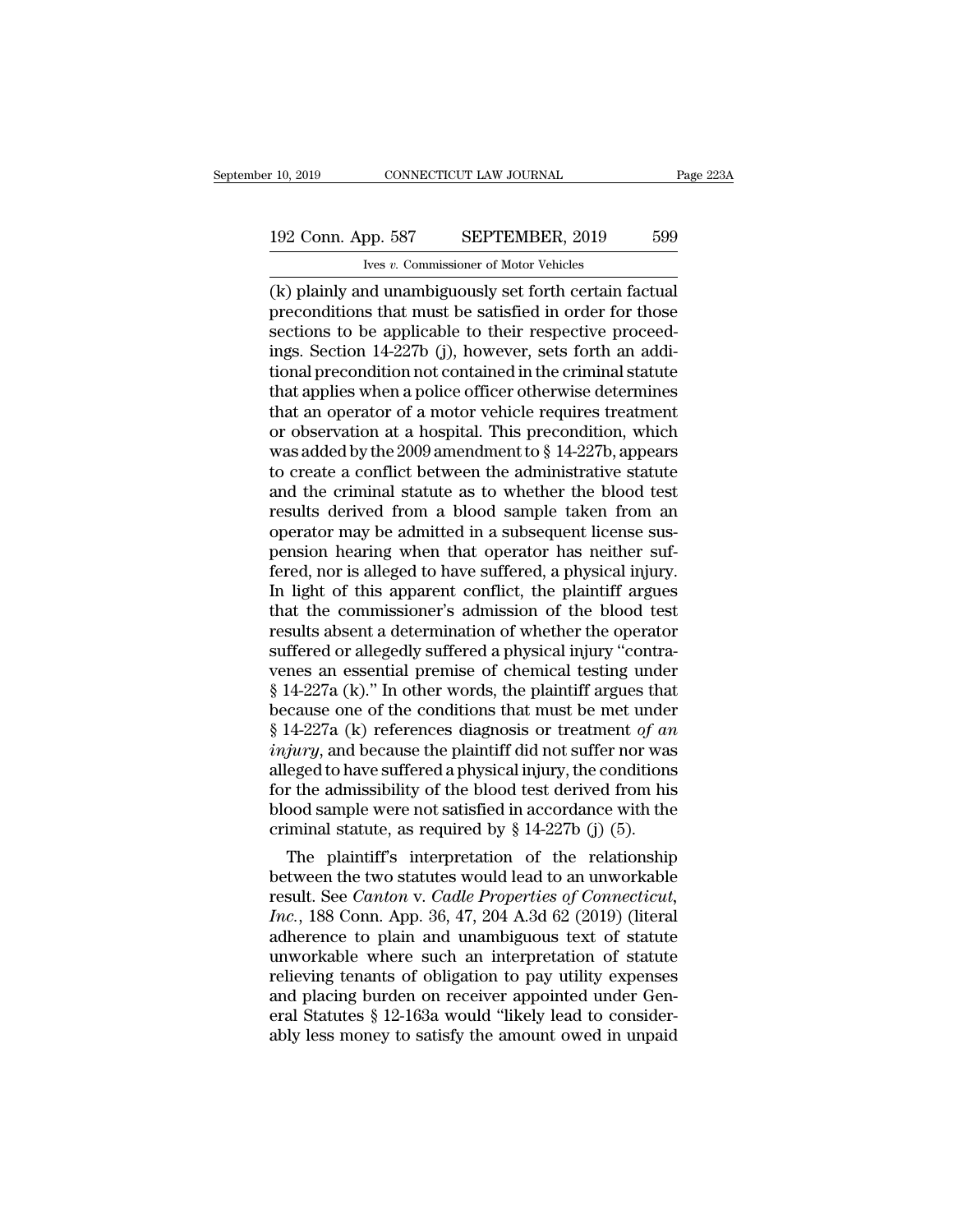## CONNECTICUT LAW JOURNAL September 10, 2019<br>600 SEPTEMBER, 2019 192 Conn. App. 587<br>Ives v. Commissioner of Motor Vehicles CONNECTICUT LAW JOURNAL<br>PTEMBER, 2019 192 Conn. Ap<br>Ives *v.* Commissioner of Motor Vehicles<br>es and where necessary the fees and

CONNECTICUT LAW JOURNAL September 10, 2019<br> **EPTEMBER, 2019** 192 Conn. App. 587<br>
Ives v. Commissioner of Motor Vehicles<br>
property taxes and, where necessary, the fees and costs<br>
of the receiver, thereby defeating the prima 600 SEPTEMBER, 2019 192 Conn. App. 587<br>
Ives v. Commissioner of Motor Vehicles<br>
property taxes and, where necessary, the fees and costs<br>
of the receiver, thereby defeating the primary purpose<br>
of the receivership''). An in 600 SEPTEMBER, 2019 192 Conn. App. 587<br>
Ves v. Commissioner of Motor Vehicles<br>
property taxes and, where necessary, the fees and costs<br>
of the receivership''). An interpretation of the admin-<br>
istrative statute as requiri **EXECUTE SERVINGER, 2019** 192 Conn. App. 587<br>
Ives v. Commissioner of Motor Vehicles<br>
property taxes and, where necessary, the fees and costs<br>
of the receiver, thereby defeating the primary purpose<br>
of the receivership"). For the sum of Motor Vehicles<br>property taxes and, where necessary, the fees and costs<br>of the receiver, thereby defeating the primary purpose<br>of the receivership"). An interpretation of the admin-<br>istrative statute as requ referred to the receiver, there is and costs<br>property taxes and, where necessary, the fees and costs<br>of the receivership"). An interpretation of the admin-<br>istrative statute as requiring that an operator suffer or<br>alleged property taxes and, where necessary, the fees and costs<br>of the receiver, thereby defeating the primary purpose<br>of the receivership"). An interpretation of the admin-<br>istrative statute as requiring that an operator suffer o of the receiver, thereby defeating the primary purpose<br>of the receivership"). An interpretation of the admin-<br>istrative statute as requiring that an operator suffer or<br>allegedly suffer a physical injury on the basis of its of the receivership"). An interpretation of the administrative statute as requiring that an operator suffer or allegedly suffer a physical injury on the basis of its reference to the criminal statute, when its language pl istrative statute as requiring that an operator suffer or<br>allegedly suffer a physical injury on the basis of its<br>reference to the criminal statute, when its language<br>plainly and unambiguously dictates its application oth-<br> allegedly suffer a physical injury on the basis of its<br>reference to the criminal statute, when its language<br>plainly and unambiguously dictates its application oth-<br>erwise, would eliminate any operative distinction in<br>the reference to the criminal statute, when its language<br>plainly and unambiguously dictates its application oth-<br>erwise, would eliminate any operative distinction in<br>the application of either statute. In addition, such an<br>inte plainly and unambiguously dictates its application otherwise, would eliminate any operative distinction in the application of either statute. In addition, such an interpretation would be inconsistent with this court's reco erwise, would eliminate any operative distinction in<br>the application of either statute. In addition, such an<br>interpretation would be inconsistent with this court's<br>recognition that the legislative scheme of  $\S$  14-227a<br>an the application of either statute. In addition, such an interpretation would be inconsistent with this court's recognition that the legislative scheme of §§ 14-227a and 14-227b establishes distinct types of proceedings. interpretation would be inconsistent with this court's<br>recognition that the legislative scheme of §§ 14-227a<br>and 14-227b establishes distinct types of proceedings.<br>State v. Gracia, 51 Conn. App. 4, 10, 719 A.2d 1196<br>(1998) recognition that the legislative scheme of  $\S$  14-227a<br>and 14-227b establishes distinct types of proceedings.<br>*State* v. *Gracia*, 51 Conn. App. 4, 10, 719 A.2d 1196<br>(1998) ("We have previously recognized . . . that [t]he and 14-227b establishes distinct types of proceedings.<br> *State* v. *Gracia*, 51 Conn. App. 4, 10, 719 A.2d 1196<br>
(1998) ("We have previously recognized . . . that [t]he<br>
legislative scheme [of §§ 14-227a and 14-227b] esta State v. Gracia, 51 Conn. App. 4, 10, 719 A.2d 1196 (1998) ("We have previously recognized . . . that [t]he legislative scheme [of §§ 14-227a and 14-227b] establishes *two separate and distinct proceedings*. The administr (1998) ("We have previously recognized  $\dots$  that [t]he<br>legislative scheme [of §§ 14-227a and 14-227b] estab-<br>lishes *two separate and distinct proceedings*. The<br>administrative suspension of an operator's license is<br>under legislative scheme [of  $\S$ § 14-227a and 14-227b] establishes *two separate and distinct proceedings*. The administrative suspension of an operator's license is under the jurisdiction of the department of motor vehicles an lishes *two separate and distin*<br>administrative suspension of an<br>under the jurisdiction of the depa<br>cles and the prosecution of the<br>driving while intoxicated falls wit<br>the criminal justice system." [Em<br>quotation marks omit minimizative subpension of an operator's needise is<br>der the jurisdiction of the department of motor vehi-<br>es and the prosecution of the underlying offense of<br>iving while intoxicated falls within the jurisdiction of<br>e crim distant and yarisdiction of the underlying offense of<br>cles and the prosecution of the underlying offense of<br>driving while intoxicated falls within the jurisdiction of<br>the criminal justice system." [Emphasis added; interna

driving while intoxicated falls within the jurisdiction of<br>the criminal justice system." [Emphasis added; internal<br>quotation marks omitted.]).<br>Because we have determined that the plain and unam-<br>biguous language of §§ 14the criminal justice system." [Emphasis added; internal<br>quotation marks omitted.]).<br>Because we have determined that the plain and unam-<br>biguous language of §§ 14-227b (j) and 14-227a (k),<br>when construed together, "yields evidence in the legislation marks omitted.]).<br>
Because we have determined that the plain and unam-<br>
biguous language of §§ 14-227b (j) and 14-227a (k),<br>
when construed together, "yields an unworkable result,<br>
we may look f Because we have determined that the plain and unam-<br>biguous language of §§ 14-227b (j) and 14-227a (k),<br>when construed together, "yields an unworkable result,<br>we may look for interpretive guidance to extratextual<br>evidence, Because we have determined that the plain and unam-<br>biguous language of §§ 14-227b (j) and 14-227a (k),<br>when construed together, "yields an unworkable result,<br>we may look for interpretive guidance to extratextual<br>evidence biguous language of §§ 14-227b (j) and 14-227a (k),<br>when construed together, "yields an unworkable result,<br>we may look for interpretive guidance to extratextual<br>evidence, such as the legislative history . . . . " *Canton* when construed together, "yields an unworkable result,<br>we may look for interpretive guidance to extratextual<br>evidence, such as the legislative history . . . . " *Canton*<br>v. *Cadle Properties of Connecticut*, *Inc.*, supra we may look for interpretive guidance to extratextual<br>evidence, such as the legislative history . . . ." *Canton*<br>v. *Cadle Properties of Connecticut*, *Inc.*, supra, 188<br>Conn. App. 47. In order to provide clarity on the r *evidence, such as the legislative history* . . . . " *Canton*<br> *v. Cadle Properties of Connecticut, Inc., supra, 188*<br>
Conn. App. 47. In order to provide clarity on the relation-<br>
ship between the two statutes, we examine v. *Cadle Properties of Connecticut, Inc.*, supra, 188<br>Conn. App. 47. In order to provide clarity on the relation-<br>ship between the two statutes, we examine the legisla-<br>tive history behind the 2009 amendment to § 14-227b<br> Conn. App. 47. In order to provide clarity on the relationship between the two statutes, we examine the legislative history behind the 2009 amendment to § 14-227b (j). See *Middlebury v. Dept. of Environmental Protection* ship between the two statutes, we examine the legislative history behind the 2009 amendment to § 14-227b (j). See *Middlebury v. Dept. of Environmental Protection*, 283 Conn. 156, 174, 927 A.2d 793 (2007) ("[t]o determine tive history behind the 2009 amendment to § 14-227b (j). See *Middlebury v. Dept. of Environmental Protection*, 283 Conn. 156, 174, 927 A.2d 793 (2007) ("[t]o determine whether the legislature enacted a statutory amendmen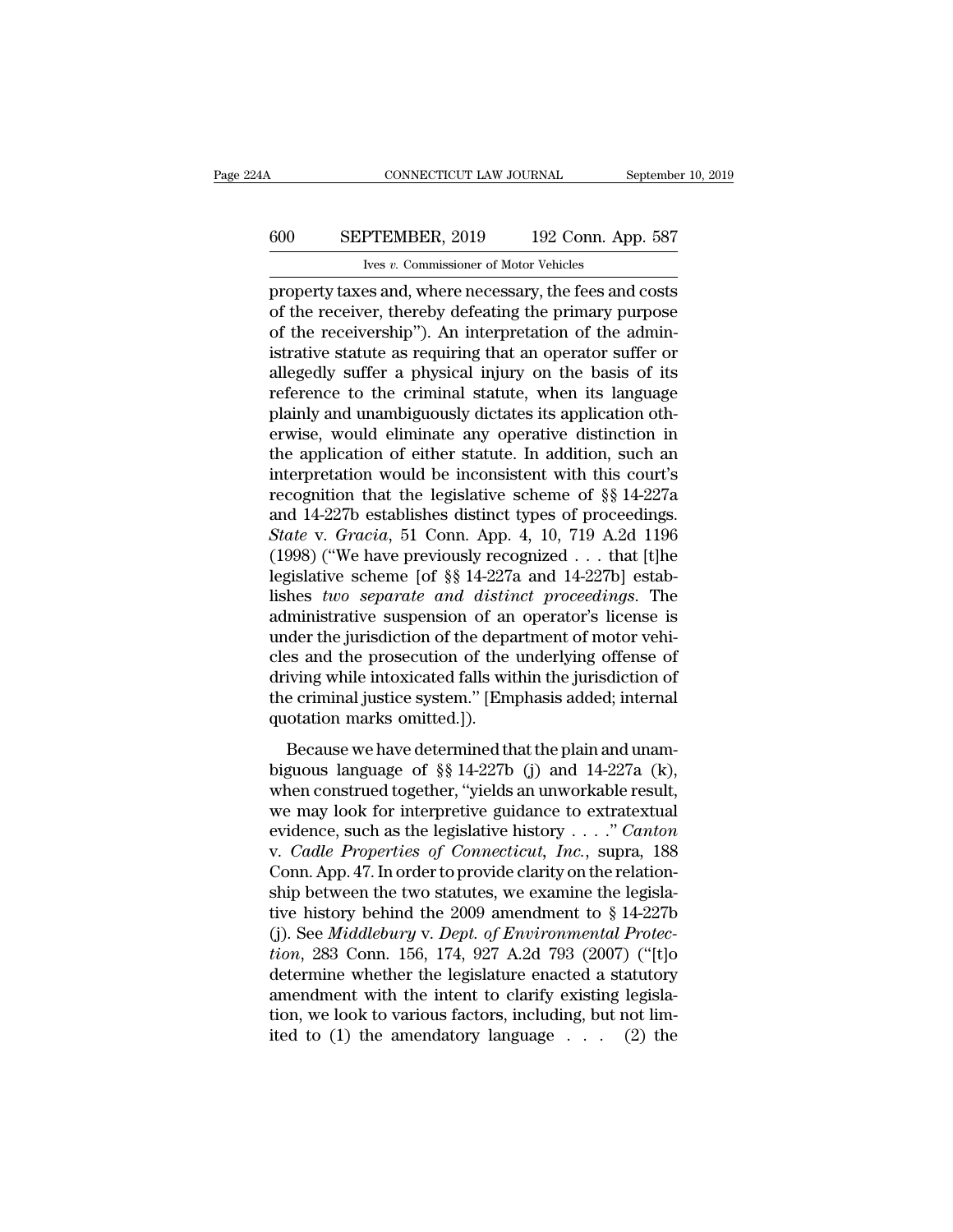## 10, 2019 CONNECTICUT LAW JOURNAL Page 225A<br>192 Conn. App. 587 SEPTEMBER, 2019 601<br>Ives v. Commissioner of Motor Vehicles Ives *v.* Commissioner of Motor Vehicles

 $\begin{array}{|l|l|} \hline \text{10, 2019} & \text{CONRECTICUT LAW JOURNAL} & \text{Page 225A} \ \hline \end{array}$ <br>192 Conn. App. 587 SEPTEMBER, 2019 601<br>Tree v. Commissioner of Motor Vehicles<br>declaration of intent, if any, contained in the public act<br>. . . (3) the legisl 192 Conn. App. 587 SEPTEMBER, 2019 601<br>
Ives v. Commissioner of Motor Vehicles<br>
declaration of intent, if any, contained in the public act<br>
. . . (3) the legislative history . . . and (4) the circum-<br>
stances surrounding 192 Conn. App. 587 SEPTEMBER, 2019 601<br>
Ves v. Commissioner of Motor Vehicles<br>
declaration of intent, if any, contained in the public act<br>
... (3) the legislative history ... and (4) the circum-<br>
stances surrounding the e 192 Conn. App. 587 SEPTEMBER, 2019 601<br>
Vers v. Commissioner of Motor Vehicles<br>
declaration of intent, if any, contained in the public act<br>
... (3) the legislative history ... and (4) the circum-<br>
stances surrounding the For the legislation of intent, if any, contained in the public act<br>declaration of intent, if any, contained in the public act<br> $\ldots$  (3) the legislative history  $\ldots$  and (4) the circum-<br>stances surrounding the enactment o From the *v*. Commissioner of Motor Vehicles<br>
declaration of intent, if any, contained in the public act<br>
. . . (3) the legislative history . . . and (4) the circum-<br>
stances surrounding the enactment of the amendment,<br>
s declaration of intent, if any, contained in the public act<br>
. . . (3) the legislative history . . . and (4) the circum-<br>
stances surrounding the enactment of the amendment,<br>
such as, whether it was enacted in direct respo . . . (3) the legislative history .<br>stances surrounding the enactme<br>such as, whether it was enacted<br>a judicial decision that the legisla<br>. . . . or passed to resolve a contract statutory ambiguity . . . ." [cita<br>quotation ances surrounting the enactment or the amendment,<br>
ch as, whether it was enacted in direct response to<br>
udicial decision that the legislature deemed incorrect<br>
. or passed to resolve a controversy engendered by<br>
atutory am such as, whether it was enacted in unect response to<br>a judicial decision that the legislature deemed incorrect<br>... or passed to resolve a controversy engendered by<br>statutory ambiguity ...." [citations omitted; internal<br>qu

a judicial decision that the legislature deemed incorrect<br>  $\ldots$  or passed to resolve a controversy engendered by<br>
statutory ambiguity  $\ldots$ ." [citations omitted; internal<br>
quotation marks omitted]).<br>
Number 09-187, § 63 statutory ambiguity . . . ." [citations omitted; internal quotation marks omitted]).<br>
Number 09-187, § 63 of the 2009 Public Acts (P.A. 09-<br>
187) made several revisions to General Statutes (Rev.<br>
to 2009) § 14-227b, which statutory amorganty  $\cdot \cdot \cdot$  (chanons omitted, miernal quotation marks omitted]).<br>
Number 09-187, § 63 of the 2009 Public Acts (P.A. 09-<br>
187) made several revisions to General Statutes (Rev.<br>
to 2009) § 14-227b, which in Number 09-187, § 63 of the 2009 Public Acts (P.A. 09-187) made several revisions to General Statutes (Rev.<br>to 2009) § 14-227b, which included adding to then subsection (k) the additional precondition in which a police<br>off Number 09-187, § 63 of the 2009 Public Acts (P.A. 09-187) made several revisions to General Statutes (Rev.<br>to 2009) § 14-227b, which included adding to then subsection (k) the additional precondition in which a police<br>off 187) made several revisions to General Statutes (Rev.<br>to 2009) § 14-227b, which included adding to then sub-<br>section (k) the additional precondition in which a police<br>officer has otherwise determined that an operator of a<br> to 2009) § 14-227b, which included adding to then subsection (k) the additional precondition in which a police<br>officer has otherwise determined that an operator of a<br>motor vehicle requires treatment or observation at a<br>hos section (k) the additional precondition in which a police<br>officer has otherwise determined that an operator of a<br>motor vehicle requires treatment or observation at a<br>hospital. In regard to this revision, the summary for<br>P. officer has otherwise determined that an operator of a<br>motor vehicle requires treatment or observation at a<br>hospital. In regard to this revision, the summary for<br>P.A. 09-187 provides that the act "expands the circum-<br>stanc motor vehicle requires treatment or observation at a<br>hospital. In regard to this revision, the summary for<br>P.A. 09-187 provides that the act "expands the circum-<br>stances under which blood test results from someone<br>taken t hospital. In regard to this revision, the summary for<br>P.A. 09-187 provides that the act "expands the circum-<br>stances under which blood test results from someone<br>taken to a hospital can be used *under the administra-*<br>tive P.A. 09-187 provides that the act "*expands the circum-<br>stances* under which blood test results from someone<br>taken to a hospital can be used *under the administra-*<br>*tive* . . . *process.*" (Emphases added.) That summary<br>f *tances* under which blood test results from someone<br>
taken to a hospital can be used *under the administra-*<br> *tive* . . . *process.*" (Emphases added.) That summary<br>
further describes the act as expanding "the circum-<br>
s *ha* taken to a hospital can be used *under the administrative* . . . *process.*" (Emphases added.) That summary further describes the act as expanding "the circumstances under which blood test results *can be used to incl* tive . . . process." (Emphases added.) That summary<br>further describes the act as expanding "the circum-<br>stances under which blood test results *can be used to*<br>include situations where the police officer determines<br>that th further describes the act as expanding "the circum-<br>stances under which blood test results *can be used to*<br>include situations where the police officer determines<br>that the person requires treatment or observation at a<br>hos stances under which blood test results *can be used to*<br>include situations where the police officer determines<br>that the person requires treatment or observation at a<br>hospital, even if an injury is not apparent." (Emphasis<br> include situations where the police officer determines<br>that the person requires treatment or observation at a<br>hospital, even if an injury is not apparent." (Emphasis<br>added.) This description confirms that the purpose of<br>t that the person requires treatment or observation at a<br>hospital, even if an injury is not apparent." (Emphasis<br>added.) This description confirms that the purpose of<br>the 2009 amendment was to extend the factual circum-<br>stan *hospital, even if an injury is not apparent.*" (Emphasis added.) This description confirms that the purpose of the 2009 amendment was to extend the factual circumstances in which blood test results derived from blood sam added.) This description confirms that the purpose of<br>the 2009 amendment was to extend the factual circum-<br>stances in which blood test results derived from blood<br>samples are admissible in administrative proceedings<br>under § the 2009 amendment was to extend the factual circum-<br>stances in which blood test results derived from blood<br>samples are admissible in administrative proceedings<br>under § 14-227b (j) to include accident situations where<br>an o stances in whic<br>samples are ad<br>under § 14-227b<br>an operator of a<br>injury or allege<br>police officer t<br>a hospital.<br>On the basis mples are admissible in administrative proceedings<br>
der § 14-227b (j) to include accident situations where<br>
operator of a motor vehicle, regardless of a physical<br>
iury or alleged physical injury, is determined by a<br>
lice multer  $\S$  14-227b (j) to include accident situations where<br>an operator of a motor vehicle, regardless of a physical<br>injury or alleged physical injury, is determined by a<br>police officer to require treatment or observation

an operator or a motor ventrie, regardless or a physical<br>injury or alleged physical injury, is determined by a<br>police officer to require treatment or observation at<br>a hospital.<br>On the basis of the foregoing, we disagree wi mjury of aneged physical injury, is determined by a police officer to require treatment or observation at a hospital.<br>On the basis of the foregoing, we disagree with the plaintiff's proposed reading of  $\S 14-227b$  (j) to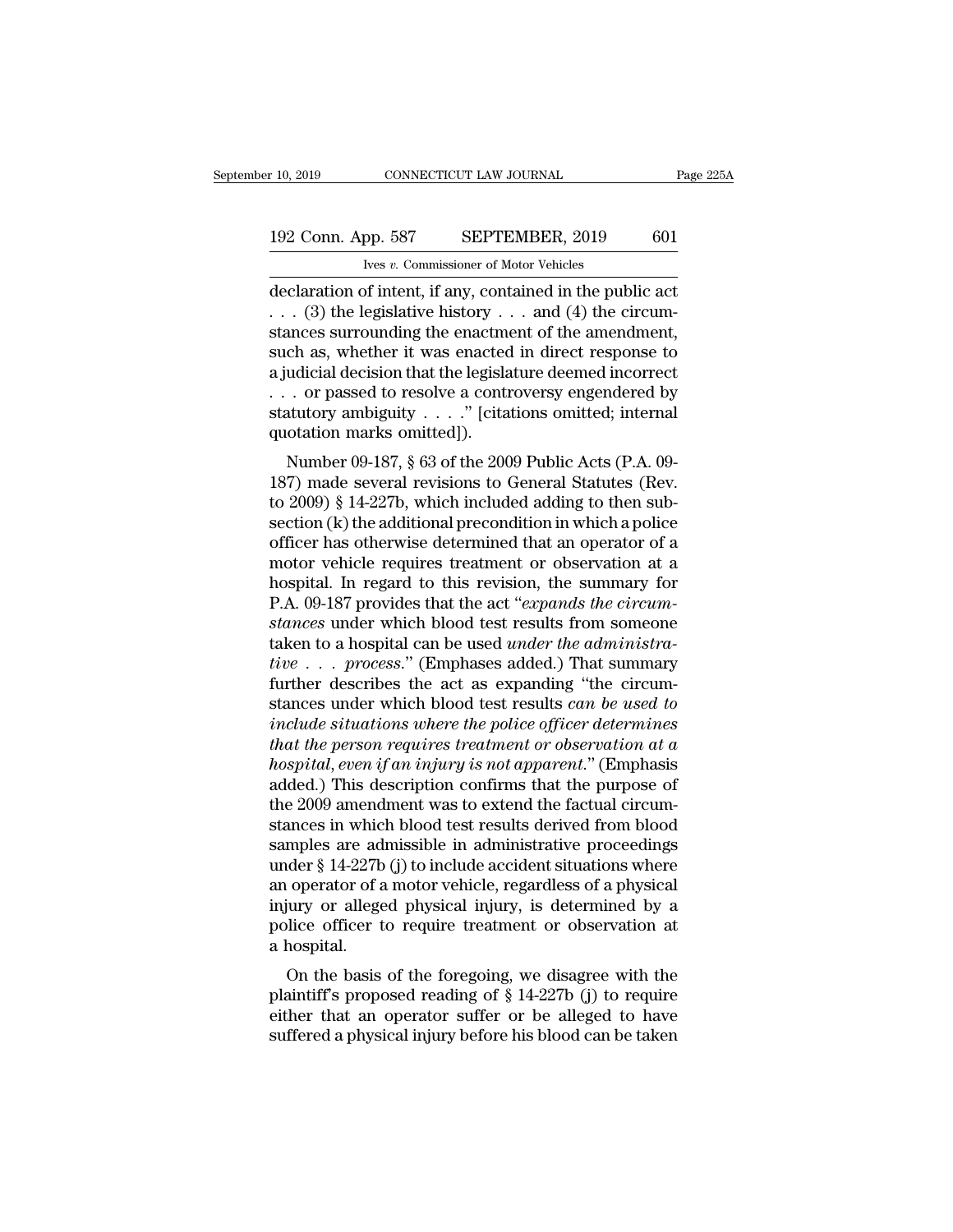## CONNECTICUT LAW JOURNAL September 10, 2019<br>602 SEPTEMBER, 2019 192 Conn. App. 587<br>Ives v. Commissioner of Motor Vehicles CONNECTICUT LAW JOURNAL<br>PTEMBER, 2019 192 Conn. Ap<br>Ives *v.* Commissioner of Motor Vehicles<br>I Our adoption of that reading wou

 $\begin{tabular}{ll} \multicolumn{2}{l}{{\small \textbf{COMRECTICUT LAW JOURNAL}}} & \multicolumn{2}{l}{September 10, 2019} \\ \hline & \multicolumn{2}{l}{\small \textbf{G02}} & \multicolumn{2}{l}{\small \textbf{SEPTEMBER, 2019}} & \multicolumn{2}{l}{\small \textbf{192 Conn. App. 587}} \\ & \multicolumn{2}{l}{\small \textbf{Ives }v. \textbf{ Commissioner of Motor Vehicles}} \\ \hline \end{tabular} \text{at a hospital. Our adoption of that reading would be inconsistent with the purpose underlying the 2009} \\ \textbf{amondment to 8-14-$ SEPTEMBER, 2019 192 Conn. App. 587<br>
Ives v. Commissioner of Motor Vehicles<br>
at a hospital. Our adoption of that reading would be<br>
inconsistent with the purpose underlying the 2009<br>
amendment to § 14-227b (j) and render tha EXPTEMBER, 2019 192 Conn. App. 587<br>
ves v. Commissioner of Motor Vehicles<br>
at a hospital. Our adoption of that reading would be<br>
inconsistent with the purpose underlying the 2009<br>
amendment to § 14-227b (j) and render tha SEPTEMBER, 2019 192 Conn. App. 587<br>
Ives v. Commissioner of Motor Vehicles<br>
at a hospital. Our adoption of that reading would be<br>
inconsistent with the purpose underlying the 2009<br>
amendment to § 14-227b (j) and render tha *En TERERA, 2019 En Conal Tipp. 801*<br> *En Len Conal Tipp. 801*<br> *En Conal Tipp. 801*<br> *En Conal Tipp. 801*<br> *En Conal Divideo Conal Protection*<br> *Enconsistent with the purpose underlying the 2009*<br> *Environmental Protect* <sup>1ves v</sup>. Commissioner of Motor Vehicles<br>
at a hospital. Our adoption of that reading would be<br>
inconsistent with the purpose underlying the 2009<br>
amendment to § 14-227b (j) and render that subsection,<br>
as amended, inoper at a hospital. Our adoption of that reading would be<br>inconsistent with the purpose underlying the 2009<br>amendment to § 14-227b (j) and render that subsection,<br>as amended, inoperative. See *Middlebury* v. *Dept. of*<br>*Enviro* inconsistent with the purpose underlying the 2009<br>amendment to § 14-227b (j) and render that subsection,<br>as amended, inoperative. See *Middlebury* v. *Dept. of*<br>*Environmental Protection*, supra, 283 Conn. 173–74<br>("An ame amendment to § 14-227b (j) and render that subsection,<br>as amended, inoperative. See *Middlebury* v. *Dept. of*<br>*Environmental Protection*, supra, 283 Conn. 173–74<br>("An amendment which in effect construes and clarifies<br>a p as amended, inoperative. See *Middlebury* v. *Dept. of*<br>*Environmental Protection*, supra, 283 Conn. 173–74<br>("An amendment which in effect construes and clarifies<br>a prior statute must be accepted as the legislative decla-Environmental Protection, supra, 283 Conn. 173–74<br>("An amendment which in effect construes and clarifies<br>a prior statute must be accepted as the legislative decla-<br>ration of the meaning of the original act.  $\dots$  Because<br>o ("An amendment which in effect construes and clarifies<br>a prior statute must be accepted as the legislative decla-<br>ration of the meaning of the original act.  $\dots$  Because<br>of the legislature's plenary authority to define th a prior statute must be accepted as the legislative declaration of the meaning of the original act. . . . Because<br>of the legislature's plenary authority to define the scope<br>of administrative appeals . . . we have been espe ration of the meaning of the original act. . . . Because<br>of the legislature's plenary authority to define the scope<br>of administrative appeals . . . we have been especially<br>deferential to statutory changes when the new sta of the legislature's plenary authority to define the scope<br>of administrative appeals . . . we have been especially<br>deferential to statutory changes when the new statute<br>may be characterized as clarifying the administrativ of administrative appeals . . . we have been especially<br>deferential to statutory changes when the new statute<br>may be characterized as clarifying the administrative<br>law." [Citation omitted; internal quotation marks omit-<br>te deferential to statutory changes when the new statute<br>may be characterized as clarifying the administrative<br>law." [Citation omitted; internal quotation marks omit-<br>ted.]). The 2009 amendment reinforces the notion that<br>dist may be characterized as clarifying the administrative<br>law." [Citation omitted; internal quotation marks omit-<br>ted.]). The 2009 amendment reinforces the notion that<br>distinct factual preconditions were necessary for the<br>app law." [Citation omitted; internal quotation marks omit-<br>ted.]). The 2009 amendment reinforces the notion that<br>distinct factual preconditions were necessary for the<br>application of §§ 14-227b (j) and 14-227a (k), respec-<br>tiv ted.]). The 2009 amendment reinforces the notion that<br>distinct factual preconditions were necessary for the<br>application of §§ 14-227b (j) and 14-227a (k), respec-<br>tively. Reading the amended subsection as simply reiter-<br>at distinct factual preconditions were necessary for the<br>application of §§ 14-227b (j) and 14-227a (k), respec-<br>tively. Reading the amended subsection as simply reiter-<br>ating the physical injury or alleged physical injury<br>req application of §§ 14-227b (j) and 14-227a (k), respectively. Reading the amended subsection as simply reiterating the physical injury or alleged physical injury requirement would effectively make the new language added by tively. Reading the amended subsection as simply reiterating the physical injury or alleged physical injury<br>requirement would effectively make the new language<br>added by the amendment meaningless and imparts no<br>real distinc ating the physical injury or alleged physical injury<br>requirement would effectively make the new language<br>added by the amendment meaningless and imparts no<br>real distinction between the administrative statute and<br>the crimina requirement would effectively make the new language<br>added by the amendment meaningless and imparts no<br>real distinction between the administrative statute and<br>the criminal statute. "It is a cardinal maxim of statutory<br>inter added by the amendment meaningless and imparts no<br>real distinction between the administrative statute and<br>the criminal statute. "It is a cardinal maxim of statutory<br>interpretation that statutes shall not be construed to<br>re real distinction between the administrative statute and<br>the criminal statute. "It is a cardinal maxim of statutory<br>interpretation that statutes shall not be construed to<br>render any sentence, clause, or phrase superfluous o the criminal statute. "It is a cardinal maxim<br>interpretation that statutes shall not be c<br>render any sentence, clause, or phrase su<br>meaningless." (Internal quotation marks on<br>v. Commissioner of Revenue Services, 32-<br>309, 1 derpretation that statutes shall not be construed to<br>nder any sentence, clause, or phrase superfluous or<br>eaningless." (Internal quotation marks omitted.) *Allen*<br>*Commissioner of Revenue Services*, 324 Conn. 292,<br>9, 152 A render any sentence, clause, or phrase superfluous or<br>meaningless." (Internal quotation marks omitted.) *Allen*<br>v. *Commissioner of Revenue Services*, 324 Conn. 292,<br>309, 152 A.3d 488 (2016), cert. denied, U.S. , 137<br>S. C

meaningless." (internal quotation marks omitted.) Allen<br>v. Commissioner of Revenue Services, 324 Conn. 292,<br>309, 152 A.3d 488 (2016), cert. denied, U.S. , 137<br>S. Ct. 2217, 198 L. Ed. 2d 659 (2017).<br>Moreover, as previously v. Commissioner of Revenue Services, 324 Conn. 292,<br>309, 152 A.3d 488 (2016), cert. denied, U.S., 137<br>S. Ct. 2217, 198 L. Ed. 2d 659 (2017).<br>Moreover, as previously discussed, construing § 14-<br>227b (j) and 14-227a (k) as those statutes. See *State* v. *Gracia*, suppression, 157 S. Ct. 2217, 198 L. Ed. 2d 659 (2017).<br>Moreover, as previously discussed, construing § 14-<br>227b (j) and 14-227a (k) as being applicable to distinct<br>factual circumst S. Ct. 2217, 198 L. Ed. 2d 659 (2017).<br>
Moreover, as previously discussed, construing § 14-<br>
227b (j) and 14-227a (k) as being applicable to distinct<br>
factual circumstances is consistent with our case law<br>
discussing the Moreover, as previously discussed, construing § 14-<br>227b (j) and 14-227a (k) as being applicable to distinct<br>factual circumstances is consistent with our case law<br>discussing the legislative scheme underlying both of<br>those 227b (j) and 14-227a (k) as being applicable to distinct<br>factual circumstances is consistent with our case law<br>discussing the legislative scheme underlying both of<br>those statutes. See *State* v. *Gracia*, supra, 51 Conn.<br> factual circumstances is consistent with our case law<br>discussing the legislative scheme underlying both of<br>those statutes. See *State* v. *Gracia*, supra, 51 Conn.<br>App. 10. Although both subsections of those statutes<br>relat discussing the legislative scheme underlying both of those statutes. See *State* v. *Gracia*, supra, 51 Conn. App. 10. Although both subsections of those statutes relate to the same subject matter, they govern separate pro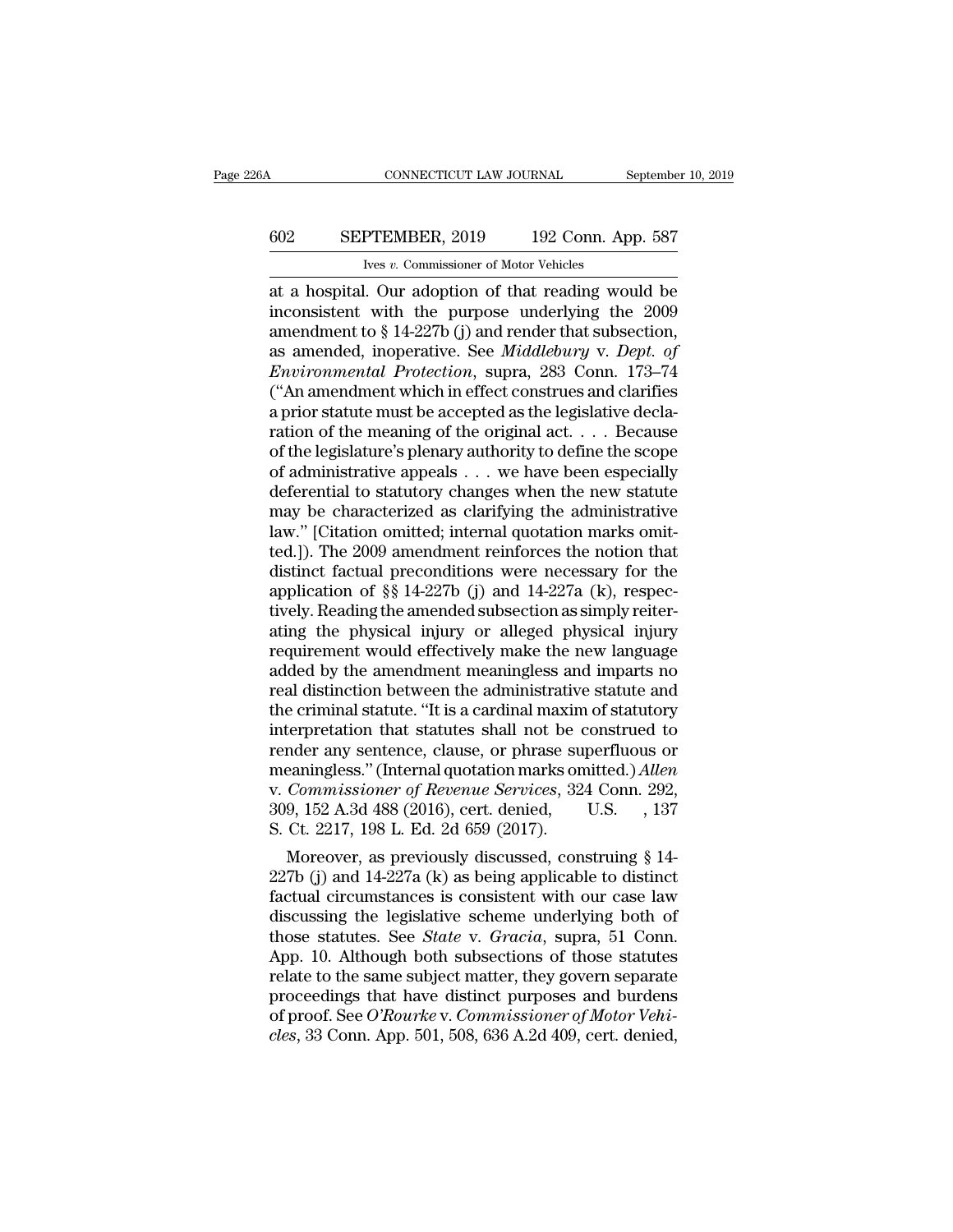## 10, 2019 CONNECTICUT LAW JOURNAL Page 227A<br>192 Conn. App. 587 SEPTEMBER, 2019 603<br>Ives v. Commissioner of Motor Vehicles CONNECTICUT LAW JOURNAL<br>
pp. 587 SEPTEMBER, 2019<br>
<u>Ives *v.* Commissioner of Motor Vehicles</u><br>
19. 642. A 2d 1205 (1994): *State v. Be*

229 Conn. App. 587 SEPTEMBER, 2019 603<br>
<sup>192</sup> Conn. App. 587 SEPTEMBER, 2019 603<br>
<sup>192</sup> Conn. 909, 642 A.2d 1205 (1994); *State* v. *Barlow*, 30 Conn. App. 36, 41, 618 A.2d 579 (1993). Accordingly, we conclude that, in the 192 Conn. App. 587 SEPTEMBER, 2019 603<br>
ves v. Commissioner of Motor Vehicles<br>
229 Conn. 909, 642 A.2d 1205 (1994); *State v. Barlow*,<br>
30 Conn. App. 36, 41, 618 A.2d 579 (1993). Accordingly,<br>
we conclude that, in the con 192 Conn. App. 587 SEPTEMBER, 2019 603<br>
Very v. Commissioner of Motor Vehicles<br>
229 Conn. 909, 642 A.2d 1205 (1994); *State v. Barlow*,<br>
30 Conn. App. 36, 41, 618 A.2d 579 (1993). Accordingly,<br>
we conclude that, in the con EVE COME TEP CONTROLLATE COLLECT USE<br>
The average of Motor Vehicles<br>
229 Conn. 909, 642 A.2d 1205 (1994); *State v. Barlow*,<br>
30 Conn. App. 36, 41, 618 A.2d 579 (1993). Accordingly,<br>
we conclude that, in the context of an Ives v. Commissioner of Motor Vehicles<br>229 Conn. 909, 642 A.2d 1205 (1994); *State v. Barlow*,<br>30 Conn. App. 36, 41, 618 A.2d 579 (1993). Accordingly,<br>we conclude that, in the context of an administrative<br>proceeding, a ph 229 Conn. 909, 642 A.2d 1205 (1994); *State v. Barlow*, 30 Conn. App. 36, 41, 618 A.2d 579 (1993). Accordingly, we conclude that, in the context of an administrative proceeding, a physical injury or alleged physical injur 30 Conn. App. 36, 41, 618 A.2d 579 (1993). Accordingly, we conclude that, in the context of an administrative proceeding, a physical injury or alleged physical injury is not necessary for the admission of blood test resul we conclude that, in the context of an administrative<br>proceeding, a physical injury or alleged physical injur;<br>is not necessary for the admission of blood test result<br>derived from a blood sample taken when an operato<br>of a oceeding, a physical injury or alleged physical injury<br>not necessary for the admission of blood test results<br>rived from a blood sample taken when an operator<br>a motor vehicle, who was involved in an accident,<br>s otherwise be is not necessary for the admission of blood test results<br>derived from a blood sample taken when an operator<br>of a motor vehicle, who was involved in an accident,<br>has otherwise been determined by a police officer to<br>require

derived from a blood sample taken when an operator<br>of a motor vehicle, who was involved in an accident,<br>has otherwise been determined by a police officer to<br>require treatment or observation at a hospital.<sup>3</sup><br>In the present of a motor vehicle, who was involved in an accident,<br>has otherwise been determined by a police officer to<br>require treatment or observation at a hospital.<sup>3</sup><br>In the present case, there is no dispute that the plain-<br>tiff was has otherwise been determined by a police officer to<br>require treatment or observation at a hospital.<sup>3</sup><br>In the present case, there is no dispute that the plain-<br>tiff was involved in an accident as a result of operating<br>his require treatment or observation at a hospital.<sup>3</sup><br>In the present case, there is no dispute that the plain-<br>tiff was involved in an accident as a result of operating<br>his motor vehicle while intoxicated. The record further<br> In the present case, there is no dispute that the plain-<br>tiff was involved in an accident as a result of operating<br>his motor vehicle while intoxicated. The record further<br>reveals that the plaintiff began acting in an incre tiff was involved in an accident as a result of operating<br>his motor vehicle while intoxicated. The record further<br>reveals that the plaintiff began acting in an increasingly<br>belligerent manner after the police officers and his motor vehicle while intoxicated. The record further<br>reveals that the plaintiff began acting in an increasingly<br>belligerent manner after the police officers and para-<br>medics arrived to provide assistance. This included<br> reveals that the plaintiff began acting in an increasingly<br>belligerent manner after the police officers and para-<br>medics arrived to provide assistance. This included<br>physically assaulting an officer and two paramedics,<br>and belligerent manner after the police officers and para-<br>medics arrived to provide assistance. This included<br>physically assaulting an officer and two paramedics,<br>and causing damage to a police cruiser. Moreover, Offi-<br>cer La medics arrived to provide assistance. This included<br>physically assaulting an officer and two paramedics,<br>and causing damage to a police cruiser. Moreover, Offi-<br>cer Lair indicated in his police report that he was going<br>to physically assaulting an officer and two paramedics,<br>and causing damage to a police cruiser. Moreover, Officer Lair indicated in his police report that he was going<br>to transport the plaintiff to the Southington Police<br>Depa and causing damage to a police cruiser. Moreover, Officer Lair indicated in his police report that he was going<br>to transport the plaintiff to the Southington Police<br>Department for booking, but, because the plaintiff<br>"appea cer Lair indicated in his police report that he was going<br>to transport the plaintiff to the Southington Police<br>Department for booking, but, because the plaintiff<br>"appeared to be incapacitated with a blank look on his<br>face, to transport the plaintiff to the Southington Police<br>Department for booking, but, because the plaintiff<br>"appeared to be incapacitated with a blank look on his<br>face," he was released from his handcuffs and put into<br>the rear Department for booking, but, because the plaintiff<br>"appeared to be incapacitated with a blank look on his<br>face," he was released from his handcuffs and put into<br>the rear of the ambulance that transported him to the<br>hospita "appeared to be incapacitated with a blank look on his face," he was released from his handcuffs and put into the rear of the ambulance that transported him to the hospital. The plaintiff's unseemly conduct continued at th face," he was released from his handcuffs and put into<br>the rear of the ambulance that transported him to the<br>hospital. The plaintiff's unseemly conduct continued<br>at the hospital, where he struck a male paramedic,<br>attempted 3 This conclusion does not affect the application, and repeatedly ied to bite off his handcuffs and bite into his IV line.<br>
0 Spital records also indicate that the plaintiff was<br>  $\frac{3}{10}$  This conclusion does not affect attempted to bite a nurse technician, and repeatedly<br>tried to bite off his handcuffs and bite into his IV line.<br>Hospital records also indicate that the plaintiff was<br> $\frac{1}{3}$ This conclusion does not affect the applicatio

tried to bite off his handcuffs and bite into his IV line.<br>Hospital records also indicate that the plaintiff was<br> $\frac{3}{10}$  This conclusion does not affect the application of the admissibility condi-<br>tions set forth in § Hospital records also indicate that the plaintiff was<br>
<sup>3</sup> This conclusion does not affect the application of the admissibility conditions set forth in § 14-227a (k) in determining whether to impose a license suspension i TOSPITAL TECOTOS ALSO INDUCATE THAT THE PIAINTIT WAS<br>
<sup>3</sup> This conclusion does not affect the application of the admissibility condi-<br>
tions set forth in § 14-227a (k) in determining whether to impose a license<br>
suspensio <sup>3</sup> This conclusion does not affect the application of the admissibility conditions set forth in § 14-227a (k) in determining whether to impose a license suspension in an administrative hearing. In this regard, we disagre tions set forth in § 14-227a (k) in determining whether to impose a license suspension in an administrative hearing. In this regard, we disagree with the trial court to the extent that its decision could be read as sugges suspension in an administrative hearing. In this regard, we disagree with<br>the trial court to the extent that its decision could be read as suggesting<br>that  $\S 14-227a$  (k) is not applicable to administrative proceedings. R the trial court to the extent that its decision could be read as suggesting that § 14-227a (k) is not applicable to administrative proceedings. Rather, we recognize that § 14-227b (j) (5) necessitates that blood samples m that § 14-227a (k) is not applicable to administrative proceedings. Rather, we recognize that § 14-227b (j) (5) necessitates that blood samples must be obtained in accordance with the admissibility conditions set forth in *in the absence of such an injury* was deemed by a police officer to require that § 14-227b (j) (5) necessitates that blood samples must be obtained in accordance with the admissibility conditions set forth in § 14-227a (k obtained in accordance with the admissibility conditions set forth in  $\S 14$ -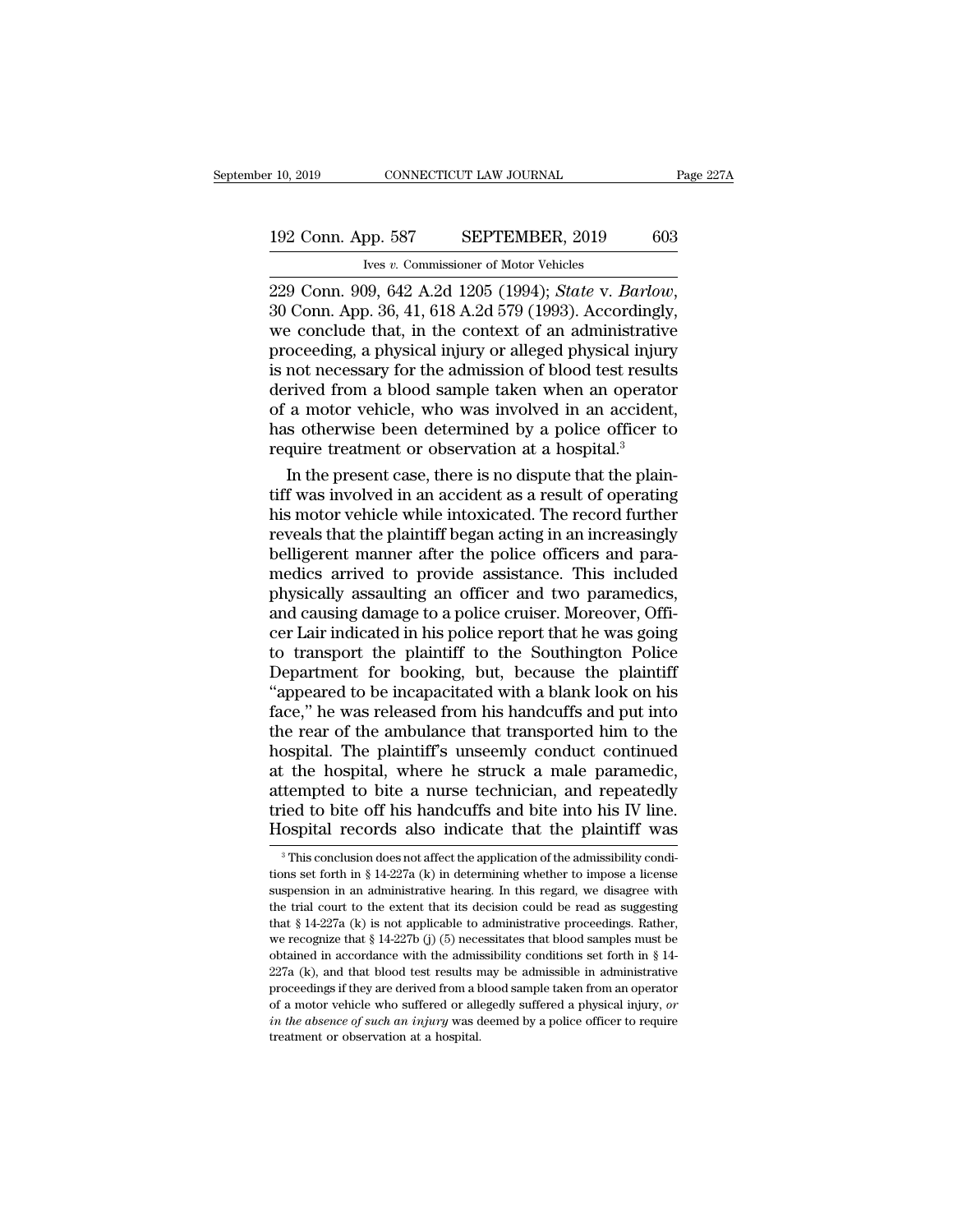## CONNECTICUT LAW JOURNAL September 10, 2019<br>604 SEPTEMBER, 2019 192 Conn. App. 587<br>Ives v. Commissioner of Motor Vehicles Ives *v.* Commissioner of Motor Vehicles

CONNECTICUT LAW JOURNAL September 10, 20<br>
604 SEPTEMBER, 2019 192 Conn. App. 587<br>
Ives v. Commissioner of Motor Vehicles<br>
admitted due to "an altered mental status," that hospital<br>
staff continued to observe the plaintiff SEPTEMBER, 2019 192 Conn. App. 587<br>
Ives v. Commissioner of Motor Vehicles<br>
admitted due to "an altered mental status," that hospital<br>
staff continued to observe the plaintiff and update his<br>
medical status, and that a vac 604 SEPTEMBER, 2019 192 Conn. App. 587<br>
ves v. Commissioner of Motor Vehicles<br>
admitted due to "an altered mental status," that hospital<br>
staff continued to observe the plaintiff and update his<br>
medical status, and that a 604 SEPTEMBER, 2019 192 Conn. App. 587<br>
Ives v. Commissioner of Motor Vehicles<br>
admitted due to "an altered mental status," that hospital<br>
staff continued to observe the plaintiff and update his<br>
medical status, and that  $\frac{1}{\sqrt{1 + \frac{1}{\sqrt{1 + \frac{1}{\sqrt{1 + \frac{1}{\sqrt{1 + \frac{1}{\sqrt{1 + \frac{1}{\sqrt{1 + \frac{1}{\sqrt{1 + \frac{1}{\sqrt{1 + \frac{1}{\sqrt{1 + \frac{1}{\sqrt{1 + \frac{1}{\sqrt{1 + \frac{1}{\sqrt{1 + \frac{1}{\sqrt{1 + \frac{1}{\sqrt{1 + \frac{1}{\sqrt{1 + \frac{1}{\sqrt{1 + \frac{1}{\sqrt{1 + \frac{1}{\sqrt{1 + \frac{1}{\sqrt{1 + \frac{1}{\sqrt{1 + \frac{1}{\sqrt{1 + \frac{1}{\sqrt{1 +$ The v. Commissioner of Motor Venicles<br>admitted due to "an altered mental status," that hospital<br>staff' continued to observe the plaintiff and update his<br>medical status, and that a vaccine was administered to<br>the plaintiff admitted due to "an altered mental status," that hospital<br>staff continued to observe the plaintiff and update his<br>medical status, and that a vaccine was administered to<br>the plaintiff after his blood was drawn. In addition, staff continued to observe the plaintiff and update his<br>medical status, and that a vaccine was administered to<br>the plaintiff after his blood was drawn. In addition,<br>"Officer Lair was informed by Dr. Richard Steinmark<br>that medical status, and that a vaccine was administered to<br>the plaintiff after his blood was drawn. In addition,<br>"Officer Lair was informed by Dr. Richard Steinmark<br>that [the] plaintiff's blood would be drawn by medical<br>staff the plaintiff after his blood was drawn. In addition,<br>"Officer Lair was informed by Dr. Richard Steinmark<br>that [the] plaintiff's blood would be drawn by medical<br>staff in the course of their normal medical duties." As<br>such "Officer Lair was informed by Dr. Richard Steinmark<br>that [the] plaintiff's blood would be drawn by medical<br>staff in the course of their normal medical duties." As<br>such, the record demonstrates that, following an acci-<br>den that [the] plaintiff's blood would be drawn by medical<br>staff in the course of their normal medical duties." As<br>such, the record demonstrates that, following an acci-<br>dent, the plaintiff was determined by Officer Lair to<br>re staff in the course of their normal medical duties." As<br>such, the record demonstrates that, following an acci-<br>dent, the plaintiff was determined by Officer Lair to<br>require either treatment or observation at the hospital<br> such, the record demonstrates that, following an acci-<br>dent, the plaintiff was determined by Officer Lair to<br>require either treatment or observation at the hospital<br>in lieu of suffering or allegedly suffering a physical<br>i dent, the plaintiff was determined by Officer Lair to<br>require either treatment or observation at the hospital<br>in lieu of suffering or allegedly suffering a physical<br>injury, pursuant to § 14-227b (j), and that the hospital require either trea<br>in lieu of sufferin<br>injury, pursuant t<br>staff, recognizing<br>the plaintiff's bloo<br>him in connection<br>227a (k) (1).<br>Accordingly, we The and of sameling of all algoeity sameling a projection<br>iury, pursuant to § 14-227b (j), and that the hospital<br>aff, recognizing the plaintiff's erratic behavior, took<br>e plaintiff's blood sample in order to diagnose or t  $d_{\text{tot}}$ , probability is the plaintiff's erratic behavior, took<br>the plaintiff's blood sample in order to diagnose or treat<br>him in connection with that behavior pursuant to  $\S$  14-<br>227a (k) (1).<br>Accordingly, we conclude t

the plaintiff's blood sample in order to diagnose or treat<br>the plaintiff's blood sample in order to diagnose or treat<br>him in connection with that behavior pursuant to  $\S$  14-<br> $227a$  (k) (1).<br>Accordingly, we conclude that bility in the underlying administrative hearing before the department of  $\S$  14-227a (k) (1).<br>Accordingly, we conclude that the trial court properly determined that the blood test derived from the plaintiff's blood sample 227a (k) (1).<br>
Accordingly, we condetermined that the blue tiff's blood sample satisfied that the blue tiff's blood sample satisfied the department.<sup>4</sup> termined that the blood test derived from the plain-<br>
f's blood sample satisfied the conditions for admissi-<br>
iity in the underlying administrative hearing before<br>
e department.<br>
II<br>
The plaintiff next claims that permitti tiff's blood sample satisfied the conditions for admissibility in the underlying administrative hearing before<br>the department.<sup>4</sup><br>II<br>The plaintiff next claims that permitting the introduction of blood test results absent

II

II<br>The plaintiff next claims that permitting the introduc-<br>on of blood test results absent satisfaction of the<br><sup>4</sup>In this appeal, the plaintiff's only claim in regard to the interpretation<br>§§ 14-227b (j) and 14-227a (k) is

The plaintiff next claims that permitting the introduction of blood test results absent satisfaction of the  $\frac{4}{\text{In this appeal, the plaintiff's only claim in regard to the interpretation of $§ 14-227b (j) and 14-227a (k) is that the blood test was inadmissible in the license suspension hearing because his blood sample was not obtained.$ The plaintiff next claims that permitting the introduction of blood test results absent satisfaction of the  $\frac{4 \text{ In this appeal, the plaintiff's only claim in regard to the interpretation of $8 \ 14-227b (j) and 14-227a (k) is that the blood test was inadmissible in the license suspension hearing because his blood sample was not obtained for the diagnosis or treatment of an injury. Because the plaintiff does not$ For the diagnosis or treatment of an injury. Because the plaintiff does not the diagnosis or treatment of an injury. Because the plaintiff does not challenge the commissioner's determination as to the remaining issues tha <sup>4</sup> In this appeal, the plaintiff's only claim in regard to the interpretation of §§ 14-227b (j) and 14-227a (k) is that the blood test was inadmissible in the license suspension hearing because his blood sample was not o <sup>4</sup> In this appeal, the plaintiff's only claim in regard to the interpretation of §§ 14-227b (j) and 14-227a (k) is that the blood test was inadmissible in the license suspension hearing because his blood sample was not o of §§ 14-227b (j) and 14-227a (k) is that the blood test was inadmissible in the license suspension hearing because his blood sample was not obtained for the diagnosis or treatment of an injury. Because the plaintiff does *Morrissey-Manter* v. *Saint Francis Hospital & Medical Center*, 166 Conn.<br>*Apple icense suppersion hearing because his blood sample was not obtained* for the diagnosis or treatment of an injury. Because the plaintiff does for the diagnosis or treatment of an injury. Because the plaintiff does not challenge the commissioner's determination as to the remaining issues that are considered in a hearing under § 14-227b (j) or the remaining condi challenge the commissioner's determination as to the remaining issues that are considered in a hearing under  $\S 14-227b$  (j) or the remaining conditions for admissibility under  $\S 14-227a$  (k), we need not address them. S challenge the commissioner's determination as to the remaining issues that<br>are considered in a hearing under § 14-227b (j) or the remaining conditions<br>for admissibility under § 14-227a (k), we need not address them. See, e for admissibility under § 14-227a (k), we need not address them. See, e.g., *Morrissey-Manter v. Saint Francis Hospital & Medical Center*, 166 Conn. App. 510, 527, 142 A.3d 363 (claims not briefed or mentioned in any way Morrissey-Manter v. Saint Francis Hospital & Medical Center, 166 Conn.<br>App. 510, 527, 142 A.3d 363 (claims not briefed or mentioned in any way<br>on appeal deemed to be abandoned), cert. denied, 323 Conn. 924, 149 A.3d<br>982 (2 on appeal deemed to be abandoned), cert. denied,  $323$  Conn.  $924$ ,  $149$  A.3d  $982$  (2016); *Deutsche Bank National Trust Co. v. Shivers*,  $136$  Conn. App.  $291$ ,  $292$  n.2,  $44$  A.3d  $879$  (court may decline to review c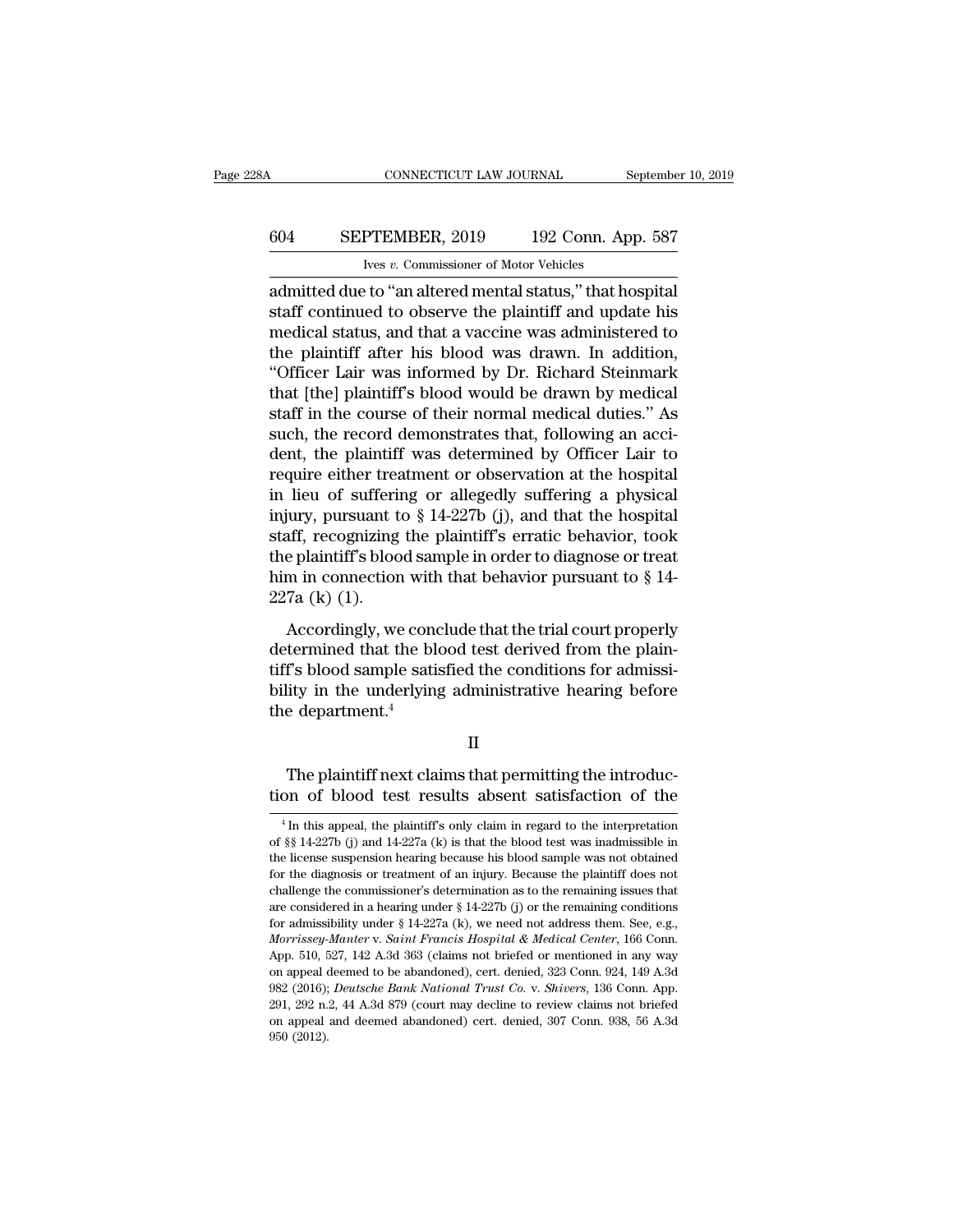## 10, 2019 CONNECTICUT LAW JOURNAL Page 229A<br>192 Conn. App. 587 SEPTEMBER, 2019 605<br>Ives v. Commissioner of Motor Vehicles CONNECTICUT LAW JOURNAL<br>
pp. 587 SEPTEMBER, 2019<br>
<u>Ives *v*. Commissioner of Motor Vehicles</u><br>
conditions set forth in 8 14-227a

r 10, 2019 CONNECTICUT LAW JOURNAL Page 229A<br>
192 Conn. App. 587 SEPTEMBER, 2019 605<br>
Ives v. Commissioner of Motor Vehicles<br>
admissibility conditions set forth in § 14-227a (k) is<br>
unconstitutional. Specifically, the plai 192 Conn. App. 587 SEPTEMBER, 2019 605<br>
Ives v. Commissioner of Motor Vehicles<br>
admissibility conditions set forth in § 14-227a (k) is<br>
unconstitutional. Specifically, the plaintiff urges this<br>
court to consider what he c 192 Conn. App. 587 SEPTEMBER, 2019 605<br>
ves v. Commissioner of Motor Vehicles<br>
admissibility conditions set forth in § 14-227a (k) is<br>
unconstitutional. Specifically, the plaintiff urges this<br>
court to consider what he ch 192 Conn. App. 587 SEPTEMBER, 2019 605<br>
Ves v. Commissioner of Motor Vehicles<br>
admissibility conditions set forth in § 14-227a (k) is<br>
unconstitutional. Specifically, the plaintiff urges this<br>
court to consider what he ch IVEN USING THE CONSIDERT CONSIDERT TO USING THE USING THE USING THE USING A RUN ARRIVERS Admissibility conditions set forth in § 14-227a (k) is unconstitutional. Specifically, the plaintiff urges this court to consider wh For the set of Motor Vencess<br>admissibility conditions set forth in § 14-2<br>unconstitutional. Specifically, the plaintiff<br>court to consider what he characterizes as the<br>constitutional implications" that may arise<br>involving missionary conduions set forth in  $\S$  14-227a (K) is<br>constitutional. Specifically, the plaintiff urges this<br>urt to consider what he characterizes as the "serious<br>nstitutional implications" that may arise in cases<br>wolving meonstructional. Specifically, the plaintiff diges this<br>court to consider what he characterizes as the "serious<br>constitutional implications" that may arise in cases<br>involving uninjured drivers sent by police officers to<br>ho

below. See *Adams* v. *Commissioner* of Motor Vehicles in Cases involving uninjured drivers sent by police officers to hospitals for treatment or observation.<br>We need not address this claim because it was not raised by the mvolving unifytred drivers sent by poince officers to<br>hospitals for treatment or observation.<br>We need not address this claim because it was not<br>raised by the plaintiff in the administrative hearing<br>below. See *Adams* v. *C* We need not address this claim because it was not<br>raised by the plaintiff in the administrative hearing<br>below. See *Adams* v. *Commissioner of Motor Vehicles*,<br>182 Conn. App. 165, 176, 189 A.3d 629 ("[a] plaintiff<br>cannot r We need not address this claim because it was not<br>raised by the plaintiff in the administrative hearing<br>below. See *Adams* v. *Commissioner of Motor Vehicles*,<br>182 Conn. App. 165, 176, 189 A.3d 629 ("[a] plaintiff<br>cannot r raised by the plaintiff in the administrative hearing<br>below. See *Adams* v. *Commissioner of Motor Vehicles*,<br>182 Conn. App. 165, 176, 189 A.3d 629 ("[a] plaintiff<br>cannot raise issues on appeal that he failed to present<br>to 182 Conn. App. 165, 176, 189 A.3d 629 ("[a] plaintiff<br>cannot raise issues on appeal that he failed to present<br>to the hearing officer below"), cert. denied, 330 Conn.<br>940, 195 A.3d 1134 (2018). Moreover, this unpreserved<br>cl cannot raise issues on appeal that he failed to present<br>to the hearing officer below"), cert. denied, 330 Conn.<br>940, 195 A.3d 1134 (2018). Moreover, this unpreserved<br>claim does not warrant review under *State* v. *Golding* to the hearing officer below"), cert. denied, 330 Conn.<br>940, 195 A.3d 1134 (2018). Moreover, this unpreserved<br>claim does not warrant review under *State* v. *Golding*,<br>213 Conn. 233, 239–40, 567 A.2d 823 (1989), as modifi 940, 195 A.3d 1134 (2018). Moreover, this unpreserved<br>claim does not warrant review under *State* v. *Golding*,<br>213 Conn. 233, 239–40, 567 A.2d 823 (1989), as modified<br>by *In re Yasiel R.*, 317 Conn. 773, 781, 120 A.3d 11 claim does not warrant review under *State* v. *Golding*, 213 Conn. 233, 239–40, 567 A.2d 823 (1989), as modified by *In re Yasiel R.*, 317 Conn. 773, 781, 120 A.3d 1188 (2015), because the alleged constitutional implicat 213 Conn. 233, 239–40, 567 A.2d 823 (1989), as modified<br>by *In re Yasiel R.*, 317 Conn. 773, 781, 120 A.3d 1188<br>(2015), because the alleged constitutional implications<br>are purely speculative.<sup>5</sup> The plaintiff does not ide  $(2015)$ , because the aneged constrained purely speculative.<sup>5</sup> The plained and particular constitutional violar in this case. In the absence of a speculational deficiency, this claim is a *Golding*. The judgment is affir In this case. In the absence of a specific claim of correlational deficiency, this claim is not reviewable unit is affirmed.<br>In this opinion the other judges concurred.<br>In this opinion the other judges concurred.<br>Under Gol

olding.<br>
The judgment is affirmed.<br>
In this opinion the other judges concurred.<br>
<sup>5</sup> Under *Golding*, a party "can prevail on a claim of constitutional error<br>
t preserved at trial only if *all* of the following conditions The judgment is affirmed.<br>
In this opinion the other judges concurred.<br>
<sup>5</sup> Under *Golding*, a party "can prevail on a claim of constitutional error not preserved at trial only if *all* of the following conditions are met The judgment is affirmed.<br>
In this opinion the other judges concurred.<br>
<sup>5</sup>Under *Golding*, a party "can prevail on a claim of constitutional error not preserved at trial only if *all* of the following conditions are met: In this opinion the other judges concurred.<br>
<sup>5</sup> Under *Golding*, a party "can prevail on a claim of constitutional error mot preserved at trial only if *all* of the following conditions are met: (1) the record is adequat It thus optimal the other judges concurred.<br>
<sup>5</sup> Under *Golding*, a party "can prevail on a claim of constitutional error not preserved at trial only if *all* of the following conditions are met: (1) the record is adequat <sup>5</sup> Under *Golding*, a party "can prevail on a claim of constitutional error not preserved at trial only if *all* of the following conditions are met: (1) the record is adequate to review the alleged claim of error; (2) t not preserved at trial only if *all* of the following conditions are met: (1) the record is adequate to review the alleged claim of error; (2) the claim is of constitutional magnitude alleging the violation of a fundament record is adequate to review the alleged claim of error; (2) the claim is of constitutional magnitude alleging the violation of a fundamental right; (3) the alleged constitutional violation . . . exists and . . . deprived constitutional magnitude alleging the violation of a fundamental right; (3) the alleged constitutional violation  $\ldots$  exists and  $\ldots$  deprived [the respondent] of a fair trial; and (4) if subject to harmless error analy the alleged constitutional violation  $\ldots$  exists and  $\ldots$  deprived [the respondent] of a fair trial; and (4) if subject to harmless error analysis, the state has failed to demonstrate the harmlessness of the alleged con respondent] of a fair trial; and (4) if subject to harmless error analysis, the state has failed to demonstrate the harmlessness of the alleged constitutional violation beyond a reasonable doubt." (Emphasis in the origina is factor and the harmlessness of the alleged constitutional violation beyond a reasonable doubt." (Emphasis in the original; footnote omitted.) *State* v. *Golding*, supra, 213 Conn. 239–40, as modified by *In re Yasie* violation beyond a reasonable doubt." (Emphasis in the original; footnote omitted.) *State* v. *Golding*, supra, 213 Conn. 239–40, as modified by *In re Yasiel R*, supra, 317 Conn. 781. "Because a [party] cannot prevail u omitted.) *State* v. *Golding*, supra, 213 Conn. 239–40, as modified by *In re Yasiel R.*, supra, 317 Conn. 781. "Because a [party] cannot prevail under *Golding* unless he meets each of those four conditions, an appell Yasiel R., supra, 317 Conn. 781. "Because a [party] cannot prevail under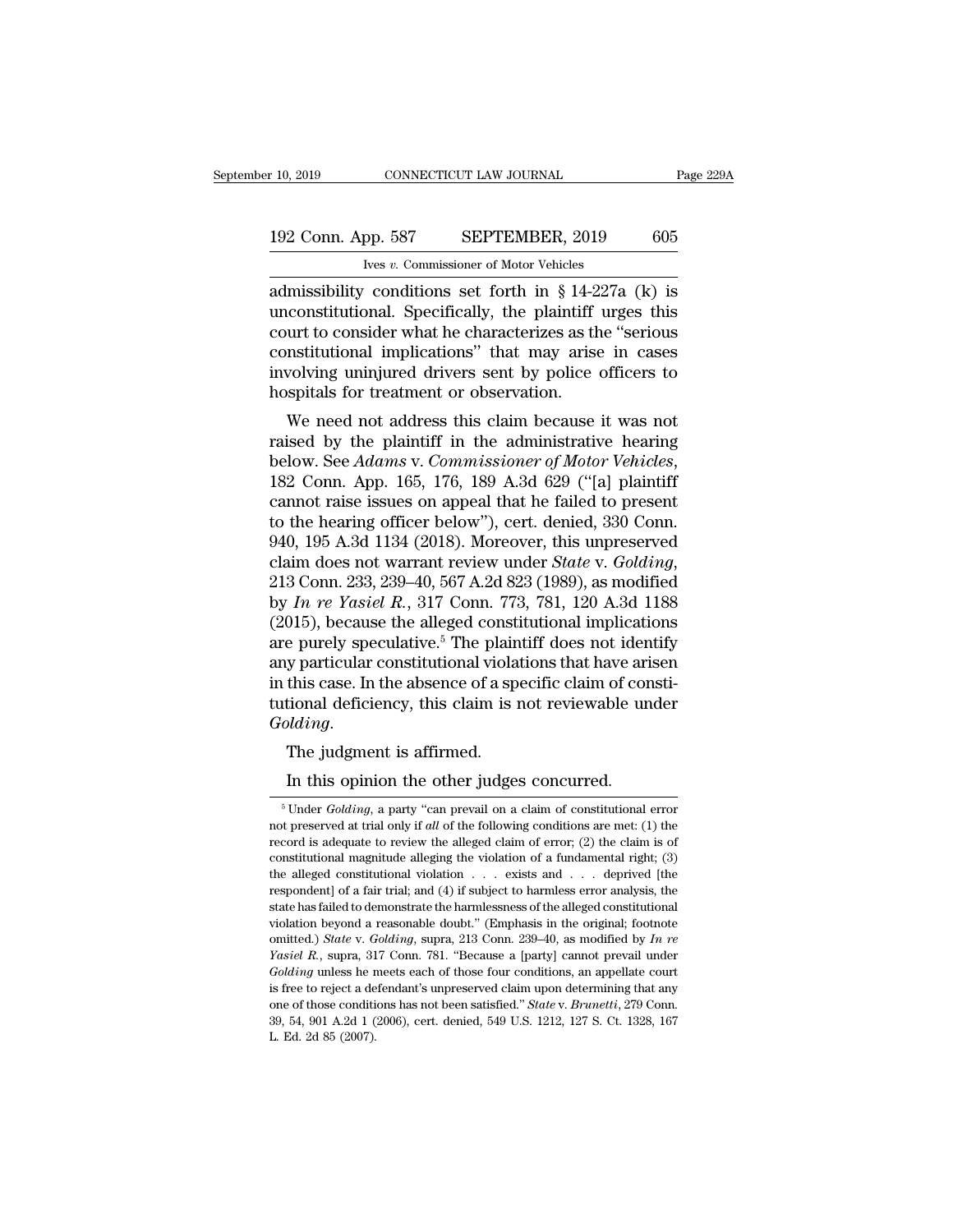Alvarez *v.* Middletown

### SEPTEMBER, 2019 192 Conn. App. 606<br>Alvarez *v.* Middletown<br>ULYSES ALVAREZ *v.* CITY OF MIDDLETOWN (AC 41478) R, 2019 192 C<br>
arez v. Middletown<br>Z v. CITY OF MIDI<br>(AC 41478)<br>Elgo and Pellegrino, Js. ULYSES ALVAREZ  $v$ . CITY OF MIDDLETOWN<br>(AC 41478)<br>Lavine, Elgo and Pellegrino, Js.

### *Syllabus*

 ${\rm (AC~41478)}$   $\label{thm:20} Syllabus$  <br> The plaintiff sought to recover damages from the defendant city for employ-<br> ment discrimination pursuant to the Connecticut Fair Employment Prac-Lavine, Elgo and Pellegrino, Js.<br>Syllabus<br>plaintiff sought to recover damages from the defendant city for employ-<br>ment discrimination pursuant to the Connecticut Fair Employment Prac-<br>tices Act (§ 46a-51 et seq.) following Lavine, Elgo and Pellegrino, Js.<br>
Syllabus<br>
plaintiff sought to recover damages from the defendant city for employ-<br>
ment discrimination pursuant to the Connecticut Fair Employment Prac-<br>
tices Act (§ 46a-51 et seq.) follo Syllabus<br>plaintiff sought to recover damages from the defendant city for employ-<br>ment discrimination pursuant to the Connecticut Fair Employment Prac-<br>tices Act (§ 46a-51 et seq.) following his resignation from his employm Syllabus<br>
plaintiff sought to recover damages from the defendant city for employ-<br>
ment discrimination pursuant to the Connecticut Fair Employment Prac-<br>
tices Act (§ 46a-51 et seq.) following his resignation from his empl plaintiff sought to recover damages from the defendant city for employment discrimination pursuant to the Connecticut Fair Employment Practices Act (§ 46a-51 et seq.) following his resignation from his employment after he paramet discrimination pursuant to the Connecticut Fair Employment Practices Act (§ 46a-51 et seq.) following his resignation from his employment after he was notified by the defendant that he was going to be discharged.<br>T department, filed a two count complaint, alleging that the defendant counterpart after he was notified by the defendant that he was going to be discharged. The plaintiff, a Hispanic American citizen of Puerto Rican descen after he was notified by the defendant that he was going to be discharged.<br>The plaintiff, a Hispanic American citizen of Puerto Rican descent, who was employed as a probationary police officer by the defendant and was seek The plaintiff, a Hispanic American citizen of Puerto Rican descent, who was employed as a probationary police officer by the defendant and was seeking a position as a police officer with the defendant's police department, was employed as a probationary police officer by the defendant and<br>was seeking a position as a police officer with the defendant's police<br>department, filed a two count complaint, alleging that the defendant,<br>in discharging was seeking a position as a police officer with the defendant's police department, filed a two count complaint, alleging that the defendant, in discharging him, had discriminated against him on the basis of national origin department, filed a two count complaint, alleging that the defendant, in discharging him, had discriminated against him on the basis of national origin and race. The defendant filed a motion for summary judgment and submit in discharging him, had discriminated against him on the basis of national origin and race. The defendant filed a motion for summary judgment and submitted uncontroverted documentary proof to substantiate its proffered leg notion and race. The defendant filed a motion for summary judgment and submitted uncontroverted documentary proof to substantiate its proffered legitimate, nondiscriminatory justification for deciding to discharge the plai and submitted uncontroverted documentary proof to substantiate its<br>proffered legitimate, nondiscriminatory justification for deciding to dis-<br>charge the plaintiff, namely, the plaintiff's deficient performance<br>throughout h proffered legitimate, nondiscriminatory justification for deciding to discharge the plaintiff, namely, the plaintiff's deficient performance throughout his field training and probationary period. The trial court granted th charge the plaintiff, namely, the plaintiff's deficient performance throughout his field training and probationary period. The trial court granted the defendant's motion for summary judgment and rendered judgment in favor existence of a genuine issue of material fact as to whether the trial court<br>throughout his field training and probationary period. The trial court<br>granted the defendant's motion for summary judgment and rendered<br>judgment i throughout his field training and probationary period. The trial court granted the defendant's motion for summary judgment and rendered judgment in favor of the defendant, from which the plaintiff appeal to this court. He judgment in favor of the defendant, from which the plaintiff appeal to this court. Held that the trial court properly rendered summary judgment in favor of the defendant, as the plaintiff failed to demonstrate the existenc this court. *Held* that the trial court properly rendered summary judgment in favor of the defendant, as the plaintiff failed to demonstrate the existence of a genuine issue of material fact as to whether the defendant's n in favor of the defendant, as the plaintiff failed to demonstrate the existence of a genuine issue of material fact as to whether the defendant's nondiscriminatory justification for his discharge was a pretext for unlaw-fu existence of a genuine issue of material fact as to whether the defendant's nondiscriminatory justification for his discharge was a pretext for unlaw-ful discrimination on the basis of national origin and race: although th nondiscriminatory justification for his discharge was a pretext for unlaw-<br>ful discrimination on the basis of national origin and race: although the<br>plaintiff asserted that the defendant did not discipline other officers<br>w ful discrimination on the basis of national origin and race: although the plaintiff asserted that the defendant did not discipline other officers who had performed deficiently in the same manner that he had been discipline plaintiff asserted that the defendant did not discipline other officers<br>who had performed deficiently in the same manner that he had been<br>disciplined, he did not produce any evidence to substantiate that asser-<br>tion, and t who had performed deficiently in the same manner that he had been disciplined, he did not produce any evidence to substantiate that assertion, and the defendant presented contrary evidence that it had discharged a Caucasia disciplined, he did not produce any evidence to substantiate that assertion, and the defendant presented contrary evidence that it had discharged a Caucasian officer during his probationary period due to that officer's fai disciplined, he did not produce any evidence to substantiate that assertion, and the defendant presented contrary evidence that it had discharged a Caucasian officer during his probationary period due to that officer's fai charged a Caucasian officer during his probationary period due to that officer's failure to meet the police department's expectations and to properly document reports in accordance with department requirements; moreover, t officer's failure to meet the police department's expectations and to properly document reports in accordance with department requirements; moreover, the plaintiff's reliance on a certain question allegedly asked by M, the properly document reports in accordance with department requirements; moreover, the plaintiff's reliance on a certain question allegedly asked by M, the defendant's chief of police, during the plaintiff's preem-<br>ployment i ments; moreover, the plaintiff's reliance on a certain question allegedly asked by M, the defendant's chief of police, during the plaintiff's preem-<br>ployment interview as indicative of a discriminatory bias was unavailing, asked by M, the defendant's chief of police, during the plaintiff's preem-<br>ployment interview as indicative of a discriminatory bias was unavailing,<br>as M's query contained no reference to the plaintiff's race or national<br>o ployment interview as indicative of a discriminatory bias was unavailing, as M's query contained no reference to the plaintiff's race or national origin and could be asked of any potential employee, and because M, followin as M's query contained no reference to the plaintiff's race or national origin and could be asked of any potential employee, and because M, following the interview, made the final recommendation to hire the plaintiff and r origin and could be asked of any potential employee, and because M, following the interview, made the final recommendation to hire the plaintiff and recommended that the defendant discharge the plaintiff less than sixteen origin and could be asked of any potential employee, and because M, following the interview, made the final recommendation to hire the plaintiff and recommended that the defendant discharge the plaintiff less than sixteen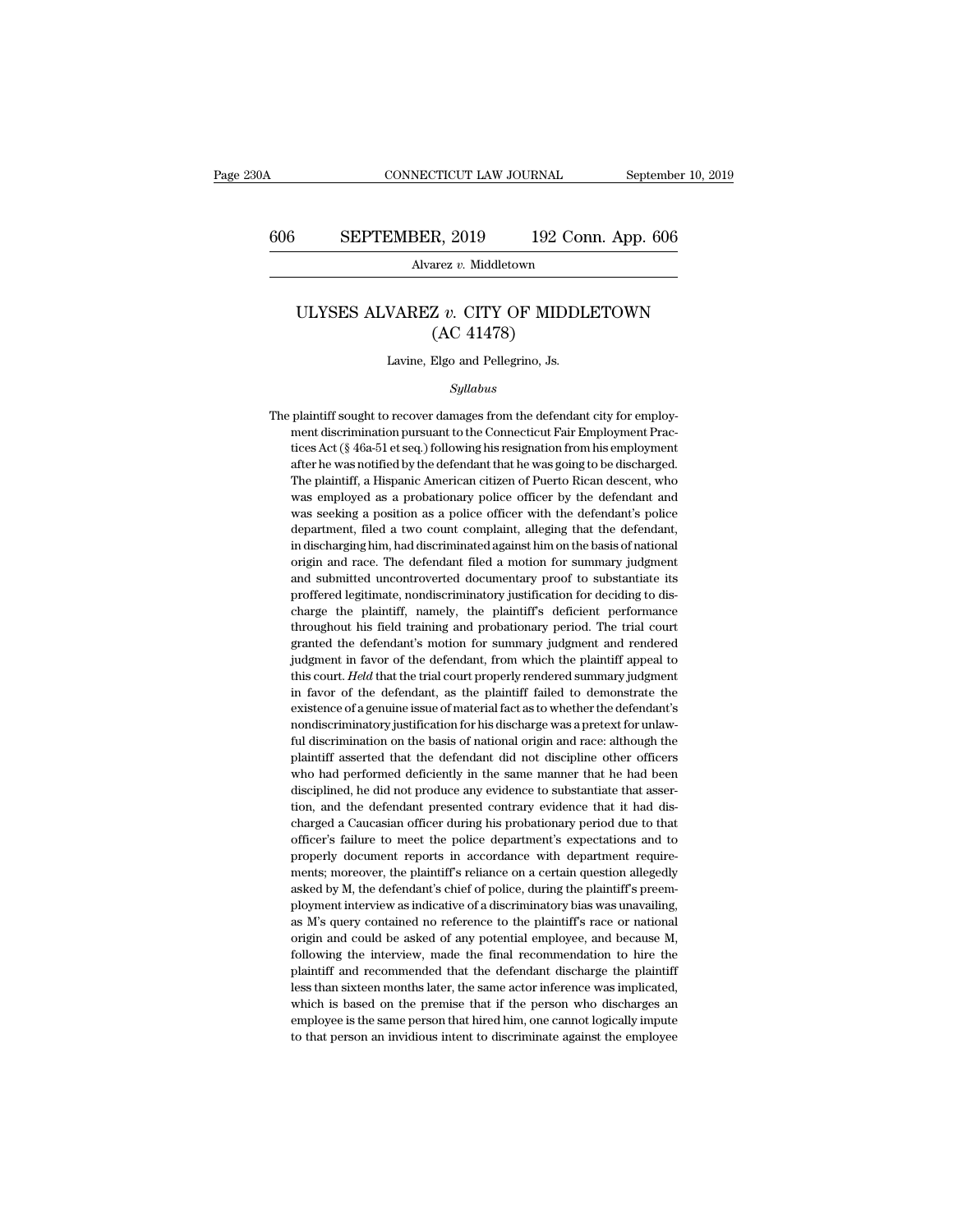# 10, 2019 CONNECTICUT LAW JOURNAL Page 231A<br>192 Conn. App. 606 SEPTEMBER, 2019 607<br>Alvarez v. Middletown

### Alvarez *v.* Middletown

2 Conn. App. 606 SEPTEMBER, 2019 607<br>Alvarez v. Middletown<br>and strongly suggests that invidious discrimination is unlikely when the<br>discharge occurred only a short time after the hiring; furthermore, the 2 Conn. App. 606 SEPTEMBER, 2019 607<br>Alvarez v. Middletown<br>and strongly suggests that invidious discrimination is unlikely when the<br>discharge occurred only a short time after the hiring; furthermore, the<br>plaintiff's assert Platnik 2019 22 Conn. App. 606 2 SEPTEMBER, 2019 607<br>
Alvarez v. Middletown<br>
and strongly suggests that invidious discrimination is unlikely when the<br>
discharge occurred only a short time after the hiring; furthermore, th Alvarez v. Middletown<br>
and strongly suggests that invidious discrimination is unlikely when the<br>
discharge occurred only a short time after the hiring; furthermore, the<br>
plaintiff's assertion that an internal affairs repor Alvarez  $v$ . Middletown<br>and strongly suggests that invidious discrimination is unlikely when the<br>discharge occurred only a short time after the hiring; furthermore, the<br>plaintiff's assertion that an internal affairs repor and strongly suggests that invidious discrimination is unlikely when the discharge occurred only a short time after the hiring; furthermore, the plaintiff's assertion that an internal affairs report by G, a detective with discharge occurred only a short time after the hiring; furthermore, the plaintiff's assertion that an internal affairs report by  $G$ , a detective with the defendant's police department, reflected a discriminatory bias tha defendant. % unavailing, as the plaintiff furnished no evidence that M had received G's internal affairs report prior to making his recommendation to the defendant.<br>Argued April 11—officially released September 10, 2019<br> $\emph{Procedural History}$ mutericed MS recommendation to discharge the plantiff was also<br>unavailing, as the plaintiff furnished no evidence that M had received<br>G's internal affairs report prior to making his recommendation to the<br>defendant.<br>Argued

Argued April 11—officially released September 10, 2019<br>*Procedural History*<br>Action to recover damages for the defendant's alleged G's internal affairs report prior to making his recommendation to the<br>defendant.<br>Argued April 11—officially released September 10, 2019<br>*Procedural History*<br>Action to recover damages for the defendant's alleged<br>employment defendant.<br>
Argued April 11—officially released September 10, 2019<br>
Procedural History<br>
Action to recover damages for the defendant's alleged<br>
employment discrimination, and for other relief,<br>
brought to the Superior Court Argued April 11—officially released September 10, 2019<br> *Procedural History*<br> **Action to recover damages for the defendant's alleged<br>
employment discrimination, and for other relief,<br>
brought to the Superior Court in the j** Froceaural History<br>Action to recover damages for the defendant's alleged<br>employment discrimination, and for other relief,<br>brought to the Superior Court in the judicial district<br>of Waterbury, where the court, *Brazzel-Massa* Action to recover damages for the defendant's alleged<br>employment discrimination, and for other relief,<br>brought to the Superior Court in the judicial district<br>of Waterbury, where the court, *Brazzel-Massaro*, *J.*,<br>granted *Cial Waterbury, where the court, Brazzel-Massaro, J.,*<br>anted the defendant's motion for summary judgment<br>d rendered judgment thereon, from which the plain-<br>f appealed to this court. *Affirmed.*<br>James *V. Sabatini*, for th granted the defendant's motion for summary judgment<br>and rendered judgment thereon, from which the plain-<br>tiff appealed to this court. Affirmed.<br>James V. Sabatini, for the appellant (plaintiff).<br>Cindy M. Cieslak, with whom

(defendant). Findly M. Cieslak, with whom were Sarah L. Wilber<br>
d, on the brief, Michael J. Rose, for the appellee<br>
efendant).<br>
Opinion<br>
ELGO, J. In this employment discrimination action,<br>
e plaintiff, Ulyses Alvarez, appeals from the

### *Opinion*

Cindy M. Cieslak, with whom were Sarah L. Wilber<br>and, on the brief, Michael J. Rose, for the appellee<br>(defendant).<br> $o_{pinion}$ <br>ELGO, J. In this employment discrimination action,<br>the plaintiff, Ulyses Alvarez, appeals from the and, on the brief, *Michael J. Rose*, for the appellee<br>
(defendant).<br> *Opinion*<br>
ELGO, J. In this employment discrimination action,<br>
the plaintiff, Ulyses Alvarez, appeals from the summary<br>
judgment rendered in favor of th opinion<br>
opinion<br>
ELGO, J. In this employment discrimination action,<br>
the plaintiff, Ulyses Alvarez, appeals from the summary<br>
judgment rendered in favor of the defendant, the city<br>
of Middletown. The dispositive issue is opinion<br>
ELGO, J. In this employment discrimination action,<br>
the plaintiff, Ulyses Alvarez, appeals from the summary<br>
judgment rendered in favor of the defendant, the city<br>
of Middletown. The dispositive issue is whether t *Common*<br>ELGO, J. In this employment discrimination action,<br>the plaintiff, Ulyses Alvarez, appeals from the summary<br>judgment rendered in favor of the defendant, the city<br>of Middletown. The dispositive issue is whether the<br> ELGO, J. In this employment discrimination action,<br>the plaintiff, Ulyses Alvarez, appeals from the summary<br>judgment rendered in favor of the defendant, the city<br>of Middletown. The dispositive issue is whether the<br>court pro the plaintiff, Ulyses Alvarez, appeals from the summary<br>judgment rendered in favor of the defendant, the city<br>of Middletown. The dispositive issue is whether the<br>court properly determined that no genuine issue of<br>material judgment rendered in favor of the defenda<br>of Middletown. The dispositive issue is w<br>court properly determined that no genuir<br>material fact existed as to whether the defen<br>discriminatory justification for the plaintiff<br>was In its memoral of decision, the court set of a<br>terrial fact existed as to whether the defendant's non-<br>scriminatory justification for the plaintiff's discharge<br>as merely a pretext for unlawful discrimination. We<br>firm the j Court properly determined that no genuine issue of<br>material fact existed as to whether the defendant's non-<br>discriminatory justification for the plaintiff's discharge<br>was merely a pretext for unlawful discrimination. We<br>af

material fact existed as to whether the defendant shon-<br>discriminatory justification for the plaintiff's discharge<br>was merely a pretext for unlawful discrimination. We<br>affirm the judgment of the trial court.<br>In its memoran matter of the plantin suscharge was merely a pretext for unlawful discrimination. We affirm the judgment of the trial court.<br>In its memorandum of decision, the court set forth the following undisputed facts, as gleaned fro was lietely a pretext for unlawful uscrimination. We<br>affirm the judgment of the trial court.<br>In its memorandum of decision, the court set forth<br>the following undisputed facts, as gleaned from the<br>pleadings, affidavits and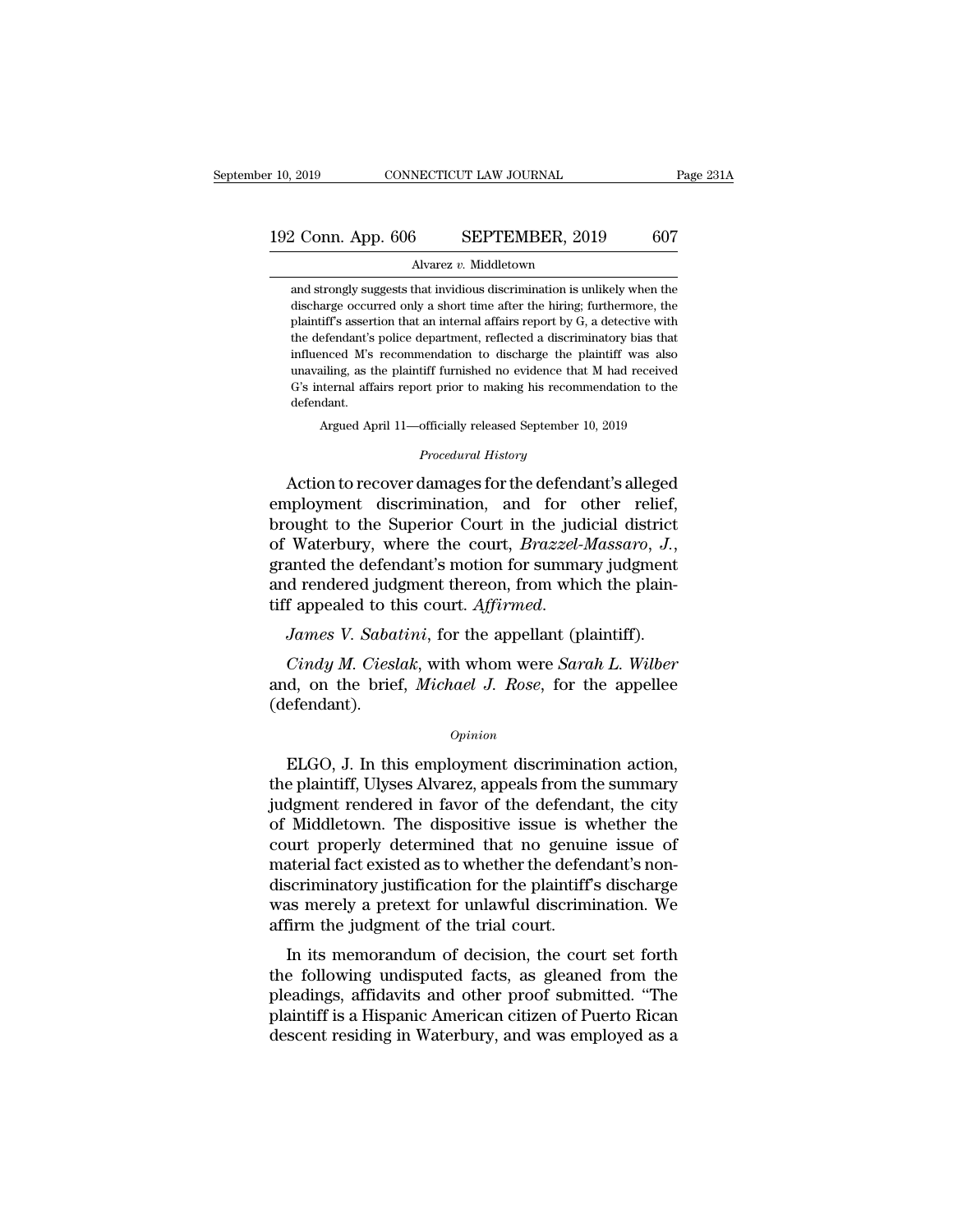# CONNECTICUT LAW JOURNAL September 10, 2019<br>608 SEPTEMBER, 2019 192 Conn. App. 606<br>Alvarez v. Middletown

### Alvarez *v.* Middletown

cONNECTICUT LAW JOURNAL September 10, 2019<br>
608 SEPTEMBER, 2019 192 Conn. App. 606<br>
Alvarez v. Middletown<br>
probationary police officer by the defendant. In October<br>
of 2013, the plaintiff applied to the defendant for a<br>
po EPTEMBER, 2019 192 Conn. App. 606<br>Alvarez v. Middletown<br>probationary police officer by the defendant. In October<br>of 2013, the plaintiff applied to the defendant for a<br>position as a police officer and went through the hiri 608 SEPTEMBER, 2019 192 Conn. App. 606<br>Alvarez v. Middletown<br>probationary police officer by the defendant. In October<br>of 2013, the plaintiff applied to the defendant for a<br>position as a police officer and went through the 608 SEPTEMBER, 2019 192 Conn. App. 606<br>
Alvarez v. Middletown<br>
probationary police officer by the defendant. In October<br>
of 2013, the plaintiff applied to the defendant for a<br>
position as a police officer and went through Alvarez v. Middletown<br>
probationary police officer by the defendant. In October<br>
of 2013, the plaintiff applied to the defendant for a<br>
position as a police officer and went through the hiring<br>
process, which included a ba Alvarez v. Middetown<br>
probationary police officer by the defendant. In October<br>
of 2013, the plaintiff applied to the defendant for a<br>
position as a police officer and went through the hiring<br>
process, which included a bac probationary police officer by the defendant. In October<br>of 2013, the plaintiff applied to the defendant for a<br>position as a police officer and went through the hiring<br>process, which included a background check and an<br>inte of 2013, the plaintiff applied to the defendant for a<br>position as a police officer and went through the hiring<br>process, which included a background check and an<br>interview with the chief of police. The plaintiff alleges<br>tha position as a police officer and went through the hiring<br>process, which included a background check and an<br>interview with the chief of police. The plaintiff alleges<br>that [when] Detective Thomas Ganley was performing<br>[his] process, which included a background check and an<br>interview with the chief of police. The plaintiff alleges<br>that [when] Detective Thomas Ganley was performing<br>[his] background check, [Ganley] remarked that the<br>plaintiff wa interview with the chief of police. The plaintiff alleges<br>that [when] Detective Thomas Ganley was performing<br>[his] background check, [Ganley] remarked that the<br>plaintiff was 'too clean,' in reference to the plaintiff<br>being that [when] Detective Thomas Ganley was performing<br>[his] background check, [Ganley] remarked that the<br>plaintiff was 'too clean,' in reference to the plaintiff<br>being a Puerto Rican from Waterbury. Nevertheless,<br>the plaintif [his] background check, [Ganley] remarked that the<br>plaintiff was 'too clean,' in reference to the plaintiff<br>being a Puerto Rican from Waterbury. Nevertheless,<br>the plaintiff's background check cleared and Ganley<br>recommended plaintiff was 'too clean,' in reference to the plaintiff<br>being a Puerto Rican from Waterbury. Nevertheless,<br>the plaintiff's background check cleared and Ganley<br>recommended the plaintiff move forward in the hiring<br>process. being a Puerto Rican from Waterbury. Nevertheless,<br>the plaintiff's background check cleared and Ganley<br>recommended the plaintiff move forward in the hiring<br>process. . . . [T]he plaintiff [subsequently] was inter-<br>viewed by the plaintiff's background check cleared and Ganley<br>recommended the plaintiff move forward in the hiring<br>process. . . . . [T]he plaintiff [subsequently] was inter-<br>viewed by Police Chief William McKenna. During the<br>interv recommended the plaintiff move forward in the hiring<br>process. . . . . [T]he plaintiff [subsequently] was inter-<br>viewed by Police Chief William McKenna. During the<br>interview, the plaintiff claims that McKenna asked him<br>if t process. . . . . [T]he plaintiff [subsequently] was inter-<br>viewed by Police Chief William McKenna. During the<br>interview, the plaintiff claims that McKenna asked him<br>if the plaintiff had any 'side bitches' or 'baby mama<br>dra viewed by Police Chief William McKenna. During the<br>interview, the plaintiff claims that McKenna asked him<br>if the plaintiff had any 'side bitches' or 'baby mama<br>drama' he should know about. Even so, shortly there-<br>after the interview, the plaintif<br>if the plaintiff had an<br>drama' he should kno<br>after the plaintiff receinent on November<br>training at the Police<br>Council (POST).<br>"The plaintiff bega the plaintiff had any side bitches of baby malita<br>ama' he should know about. Even so, shortly there-<br>ter the plaintiff received a conditional offer of employ-<br>ent on November 13, 2013, provided he undergo<br>uining at the Pol mania he should know about. Even so, shortly diete-<br>after the plaintiff received a conditional offer of employ-<br>ment on November 13, 2013, provided he undergo<br>training at the Police Officer Standards and Training<br>Council (

after the plaintiff received a conditional offer of employ-<br>ment on November 13, 2013, provided he undergo<br>training at the Police Officer Standards and Training<br>Council (POST).<br>"The plaintiff began attending POST on Januar Fraining at the Police Officer Standards and Training<br>Council (POST).<br>"The plaintiff began attending POST on January 6,<br>2014. While there, the plaintiff was the only Hispanic<br>cadet out of six recruits, and he alleges that Framing at the Tonce Officer Standards and Training<br>Council (POST).<br>"The plaintiff began attending POST on January 6,<br>2014. While there, the plaintiff was the only Hispanic<br>cadet out of six recruits, and he alleges that he "The plaintiff began attending POST on January 6,<br>2014. While there, the plaintiff was the only Hispanic<br>cadet out of six recruits, and he alleges that he was<br>subjected to racial slurs and derogatory language by<br>some of h "The plaintiff began attending POST on January 6, 2014. While there, the plaintiff was the only Hispanic cadet out of six recruits, and he alleges that he was subjected to racial slurs and derogatory language by some of h 2014. While there, the plaintiff was the only Hispanic<br>cadet out of six recruits, and he alleges that he was<br>subjected to racial slurs and derogatory language by<br>some of his fellow trainees. . . . [T]he plaintiff gradua-<br> cadet out of six recruits, and he alleges that he was<br>subjected to racial slurs and derogatory language by<br>some of his fellow trainees.  $\dots$  [T]he plaintiff gradua-<br>ted from POST on June 14, 2014, and he subsequently<br>ente subjected to racial slurs and derogatory language by<br>some of his fellow trainees. . . . [T]he plaintiff gradua-<br>ted from POST on June 14, 2014, and he subsequently<br>entered into the [defendant's] field training program.<br>His some of his fellow trainees.  $\dots$  [T]he plaintiff graduated from POST on June 14, 2014, and he subsequently<br>entered into the [defendant's] field training program.<br>His supervising officer during this period made note of<br>se ted from POST on June 14, 2014, and he subsequently<br>entered into the [defendant's] field training program.<br>His supervising officer during this period made note of<br>several performance deficiencies, including a lack of<br>situa entered into the [defendant's] field training program.<br>His supervising officer during this period made note of<br>several performance deficiencies, including a lack of<br>situational awareness, organizational issues, difficulty<br> His supervising officer during this period made note of<br>several performance deficiencies, including a lack of<br>situational awareness, organizational issues, difficulty<br>writing reports and [responding to] various calls, and<br> several performa<br>situational aware<br>writing reports a<br>the plaintiff initi<br>schedule was ad<br>2014, the plaintif<br>on his own.<br>"On February diational awareness, organizational issues, unificity<br>
"Thing reports and [responding to] various calls, and<br>
e plaintiff initially failed his firearms training. His<br>
hedule was adjusted in response. On November 12,<br>
14, t writing reports and presponding to various cans, and<br>the plaintiff initially failed his firearms training. His<br>schedule was adjusted in response. On November 12,<br>2014, the plaintiff was cleared to conduct patrol work<br>on hi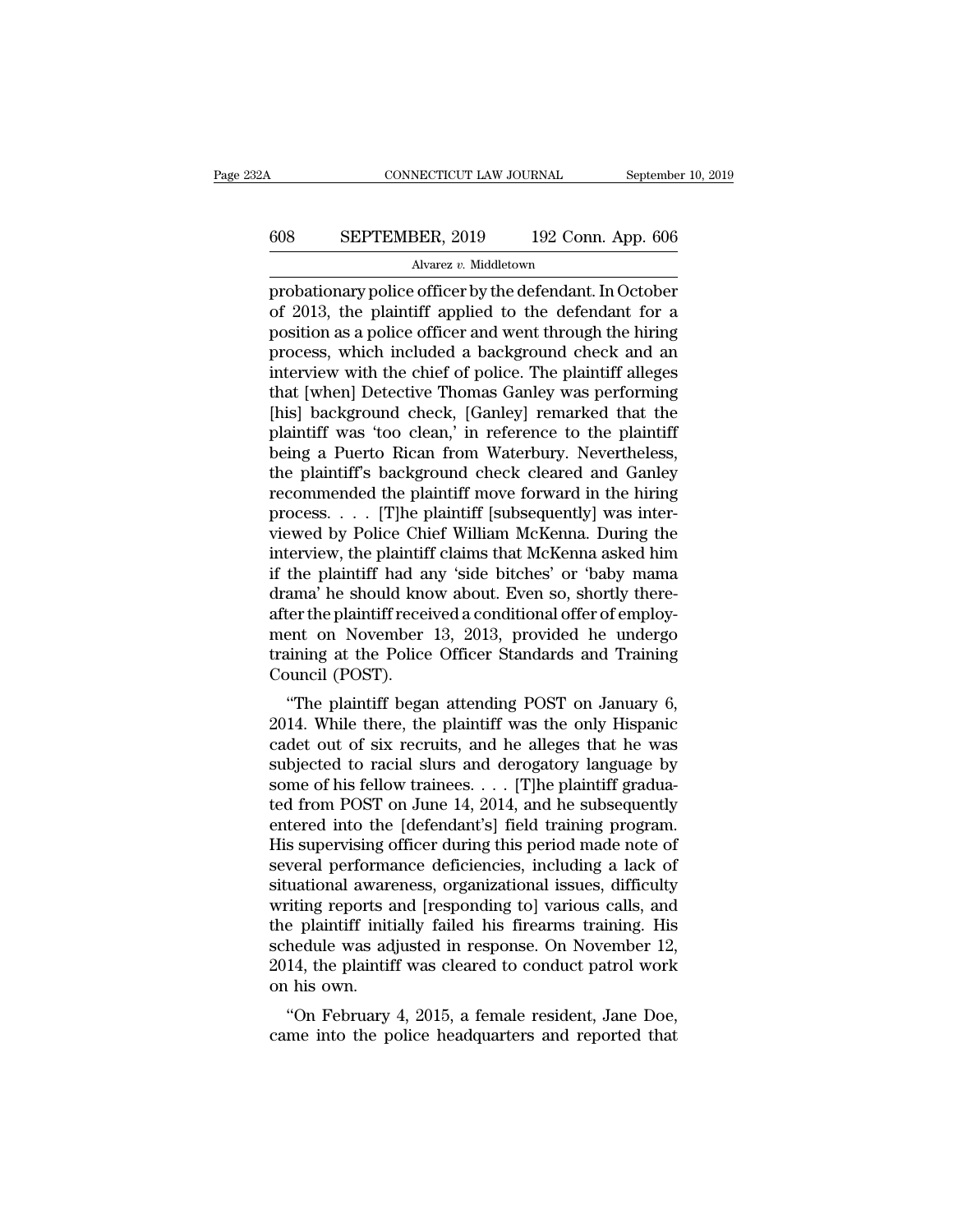# 10, 2019 CONNECTICUT LAW JOURNAL Page 233A<br>192 Conn. App. 606 SEPTEMBER, 2019 609<br>Alvarez v. Middletown

Alvarez *v.* Middletown

the plaintiff groped her and made her feel his genitals<br>through his pants while he was responding to a reported<br>demostic incident at her heme. The plaintiff democine incident at her heme. The plaintiff democi 192 Conn. App. 606 SEPTEMBER, 2019 609<br>Alvarez v. Middletown<br>the plaintiff groped her and made her feel his genitals<br>through his pants while he was responding to a reported<br>domestic incident at her home. The plaintiff deni 192 Conn. App. 606 SEPTEMBER, 2019 609<br>Alvarez v. Middletown<br>the plaintiff groped her and made her feel his genitals<br>through his pants while he was responding to a reported<br>domestic incident at her home. The plaintiff den 192 Conn. App. 606 SEPTEMBER, 2019 609<br>
Alvarez v. Middletown<br>
the plaintiff groped her and made her feel his genitals<br>
through his pants while he was responding to a reported<br>
domestic incident at her home. The plaintiff Alvarez v. Middletown<br>
the plaintiff groped her and made her feel his genitals<br>
through his pants while he was responding to a reported<br>
domestic incident at her home. The plaintiff denied<br>
these allegations, but was place Alvarez v. Middletown<br>the plaintiff groped her and made her feel his genitals<br>through his pants while he was responding to a reported<br>domestic incident at her home. The plaintiff denied<br>these allegations, but was placed o the plaintiff groped her and made her feel his genitals<br>through his pants while he was responding to a reported<br>domestic incident at her home. The plaintiff denied<br>these allegations, but was placed on administrative<br>leave through his pants while he was responding to a reported<br>domestic incident at her home. The plaintiff denied<br>these allegations, but was placed on administrative<br>leave on February 18, 2015, pending an internal affairs<br>invest domestic incident at her home. The plaintiff denied<br>these allegations, but was placed on administrative<br>leave on February 18, 2015, pending an internal affairs<br>investigation. Detective Ganley was assigned to com-<br>plete the these allegations, but was placed on administrative<br>leave on February 18, 2015, pending an internal affairs<br>investigation. Detective Ganley was assigned to com-<br>plete the investigation. During the course of his investi-<br>ga leave on February 18, 2015, pending an internal affairs<br>investigation. Detective Ganley was assigned to com-<br>plete the investigation. During the course of his investi-<br>gation, Officer [Elliot] Arroyo, a colleague of the<br>pl investigation. Detective Ganley was assigned to complete the investigation. During the course of his investigation, Officer [Elliot] Arroyo, a colleague of the plaintiff, made a statement to Ganley that, on the day on whic plete the investigation. During the course of his investigation, Officer [Elliot] Arroyo, a colleague of the plaintiff, made a statement to Ganley that, on the day on which the incident between the plaintiff and Jane Doe w gation, Officer [Elliot] Arroyo, a colleague of the plaintiff, made a statement to Ganley that, on the day on which the incident between the plaintiff and Jane Doe was alleged to have taken place, the plaintiff had met Arr plaintiff, made a statement to Ganley that, on the day<br>on which the incident between the plaintiff and Jane<br>Doe was alleged to have taken place, the plaintiff had<br>met Arroyo for lunch and bragged to him that he had<br>receive on which the incider<br>Doe was alleged to h<br>met Arroyo for lunch<br>received oral sex fro<br>in the call he was on<br>statement but does<br>such to Ganley.<br>"While the invest be was alleged to have taken place, the plaintiff had<br>et Arroyo for lunch and bragged to him that he had<br>ceived oral sex from one of the individuals involved<br>the call he was on. The plaintiff denied making this<br>attement bu met Arroyo for funch and bragged to film that he had<br>received oral sex from one of the individuals involved<br>in the call he was on. The plaintiff denied making this<br>statement but does not dispute that Arroyo reported<br>such t

received oral sex from one of the marvious involved<br>in the call he was on. The plaintiff denied making this<br>statement but does not dispute that Arroyo reported<br>such to Ganley.<br>"While the investigation was ongoing, McKenna<br> m the can he was on. The plaintiff defied making this<br>statement but does not dispute that Arroyo reported<br>such to Ganley.<br>"While the investigation was ongoing, McKenna<br>ordered a performance evaluation on the plaintiff,<br>whi statement but does not dispute that Arroyo reported<br>such to Ganley.<br>"While the investigation was ongoing, McKenna<br>ordered a performance evaluation on the plaintiff,<br>which showed he still demonstrated notable perfor-<br>mance such to Ganley.<br>
"While the investigation was ongoing, McKenna<br>
ordered a performance evaluation on the plaintiff,<br>
which showed he still demonstrated notable perfor-<br>
mance deficiencies, including a failure to file writte "While the investigation was ongoing, McKenna<br>ordered a performance evaluation on the plaintiff,<br>which showed he still demonstrated notable perfor-<br>mance deficiencies, including a failure to file written<br>reports. In light ordered a performance evaluation on the plaintiff,<br>which showed he still demonstrated notable perfor-<br>mance deficiencies, including a failure to file written<br>reports. In light of these deficiencies on March 4, 2015,<br>McKenn which showed he still demonstrat<br>mance deficiencies, including a fair<br>reports. In light of these deficiencie<br>McKenna sent a letter to the plaintif<br>he would be facing probationary c<br>6, 2015. The plaintiff subsequently re<br>da icKenna sent a letter to the plaintiff informing him that<br>
2015. The plaintiff subsequently resigned on that same<br>
ate."<sup>1</sup> (Footnote omitted.)<br>
<sup>1</sup> In his letter to the plaintiff, McKenna stated in relevant part: "This le he would be facing probationary discharge on March 6, 2015. The plaintiff subsequently resigned on that same date."<sup>1</sup> (Footnote omitted.)<br> $\frac{1}{1}$  In his letter to the plaintiff, McKenna stated in relevant part: "This l

<sup>6, 2015.</sup> The plaintiff subsequently resigned on that same date."<sup>1</sup> (Footnote omitted.)<br> $\frac{1}{1}$  In his letter to the plaintiff, McKenna stated in relevant part: "This letter is notice that you will be facing probationar date."<sup>1</sup> (Footnote omitted.)<br> $\frac{1}{1}$  In his letter to the plaintiff, McKenna stated in relevant part: "This letter<br>is notice that you will be facing probationary discharge from your position<br>as Police Officer from [the Video Considers of Produce Considerations of Phalistons of Phalistons of Phalistons of Phalistons of policies and the Middletown Police Department's Rules and Regulations."<br>
Reflections of policies, procedures and the Midd <sup>1</sup> In his letter to the plaintif<br>is notice that you will be factor as Police Officer from [the de<br>course of your [field training<br>violations of policies, proced<br>Rules and Regulations."<br>On March 6, 2016, the pla notice that you will be facing probationary discharge from your position<br>Police Officer from [the defendant] due to various observations during the<br>urse of your [field training] and probationary period. There are reported<br> as Police Officer from [the defendant] due to various observations during the course of your [field training] and probationary period. There are reported violations of policies, procedures and the Middletown Police Departm

at the Middletown Police Beatter and the Middletown Police Department's Rules and Regulations."<br>
Rules and Regulations."<br>
On March 6, 2016, the plaintiff submitted his written resignation to the<br>
defendant, in which he sta violations of policies, procedures and the Middletown Police Department's<br>Rules and Regulations."<br>On March 6, 2016, the plaintiff submitted his written resignation to the<br>defendant, in which he stated: "I, Officer Ulyses R have and Regulations."<br>
Rules and Regulations."<br>
On March 6, 2016, the plaintiff submitted his written resignation to the<br>
defendant, in which he stated: "I, Officer Ulyses R. Avarez, resign my position<br>
at the Middletown on March 6, 2016, the plaintiff submitted his written resignation to the defendant, in which he stated: "I, Officer Ulyses R. Avarez, resign my position at the Middletown Police Department due to personal reasons." In his defendant, in which he stated: "I, Officer Ulyses R. Avarez, resign my position at the Middletown Police Department due to personal reasons." In his subsequent deposition testimony, which the plaintiff appended as an exhib at the Middletown Police Department due to personal reasons." In his subsequent deposition testimony, which the plaintiff appended as an exhibit to his objection to the defendant's motion for summary judgment, the plaintif at the Middletown Police Department due to personal reasons." In his subsequent deposition testimony, which the plaintiff appended as an exhibit to his objection to the defendant's motion for summary judgment, the plainti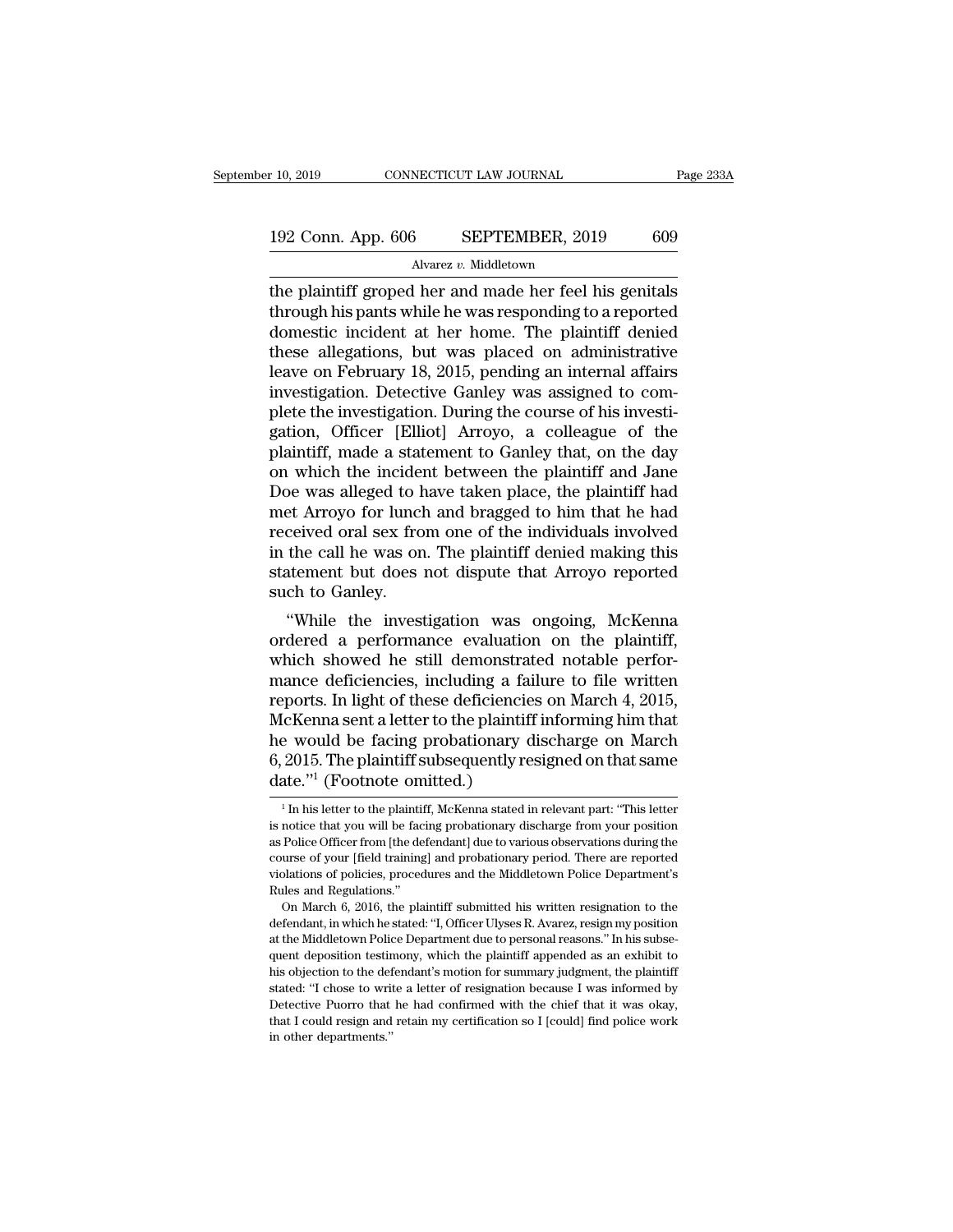# CONNECTICUT LAW JOURNAL September 10, 2019<br>610 SEPTEMBER, 2019 192 Conn. App. 606<br>Alvarez v. Middletown

### Alvarez *v.* Middletown

CONNECTICUT LAW JOURNAL Septembe<br>
0 SEPTEMBER, 2019 192 Conn. App. 606<br>
Alvarez v. Middletown<br>
The plaintiff filed a timely complaint with the Con-<br>
cticut Commission on Human Rights and Opportuni-610 SEPTEMBER, 2019 192 Conn. App. 606<br>Alvarez v. Middletown<br>The plaintiff filed a timely complaint with the Connecticut Commission on Human Rights and Opportuni-<br>ties, which issued a release of jurisdiction on October<br>30, 610 SEPTEMBER, 2019 192 Conn. App. 606<br>Alvarez v. Middletown<br>The plaintiff filed a timely complaint with the Connecticut Commission on Human Rights and Opportuni-<br>ties, which issued a release of jurisdiction on October<br>30  $\frac{\text{300}}{\text{100}}$  SEPTEMBER, 2019 192 Conn. App. 606<br>  $\frac{\text{100}}{\text{100}}$  The plaintiff filed a timely complaint with the Connecticut Commission on Human Rights and Opportunities, which issued a release of jurisdiction on Alvarez v. Middletown<br>
The plaintiff filed a timely complaint with the Con-<br>
necticut Commission on Human Rights and Opportuni-<br>
ties, which issued a release of jurisdiction on October<br>
30, 2015. The plaintiff then commenc Alvarez v. Middetown<br>The plaintiff filed a timely complaint with the Con-<br>necticut Commission on Human Rights and Opportuni-<br>ties, which issued a release of jurisdiction on October<br>30, 2015. The plaintiff then commenced th The plaintiff filed a timely complaint with the Connecticut Commission on Human Rights and Opportunities, which issued a release of jurisdiction on October 30, 2015. The plaintiff then commenced the present action in the necticut Commission on Human Rights and Opportunities, which issued a release of jurisdiction on October 30, 2015. The plaintiff then commenced the present action in the Superior Court. His complaint contained two counts, ties, which issued a release of jurisdiction on October 30, 2015. The plaintiff then commenced the present action in the Superior Court. His complaint contained two counts, which alleged discrimination on the basis of nati 30, 2015. The plaintiff then commenced the present<br>action in the Superior Court. His complaint contained<br>two counts, which alleged discrimination on the basis<br>of national origin and race, respectively, in contraven-<br>tion o action in the Superior Court. His complaint contained<br>two counts, which alleged discrimination on the basis<br>of national origin and race, respectively, in contraven-<br>tion of the Connecticut Fair Employment Practices Act<br>(ac two counts, which alleged discrimination on the basis<br>of national origin and race, respectively, in contraven-<br>tion of the Connecticut Fair Employment Practices Act<br>(act), General Statutes § 46a-51 et seq. In its answer,<br>t of national origin and race, respectively, in contravention of the Connecticut Fair Employment Practices Act (act), General Statutes § 46a-51 et seq. In its answer, the defendant admitted that the plaintiff was employed as tion of the Connecticut Fair Employment Practices Act<br>(act), General Statutes § 46a-51 et seq. In its answer,<br>the defendant admitted that the plaintiff was employed<br>as a probationary police officer but denied the material<br> (act), General Statutes § 46a-51 et seq. In its answer,<br>the defendant admitted that the plaintiff was employed<br>as a probationary police officer but denied the material<br>allegations of the complaint, including the plaintiff the defendant admitted that the plaintiff was employed<br>as a probationary police officer but denied the material<br>allegations of the complaint, including the plaintiff's<br>allegations that he "performed [his] job at or above a as a probationary police officer but denied the mate allegations of the complaint, including the plaint allegations that he "performed [his] job at or above satisfactory level" and that "[a]ny and all excustoffered . . . t egations of the complaint, including the plaintin's<br>egations that he "performed [his] job at or above a<br>tisfactory level" and that "[a]ny and all excuses<br>fered . . . to explain [his] termination would be a<br>etext to mask un and all excusses and that "[alny and all excuses offered . . . to explain [his] termination would be a pretext to mask unlawful race [and] national origin discrimination" on the part of the defendant.<br>On August 18, 2017, t

sausiactory lever and that  $\lceil \text{a} \rceil n$  and an excuses<br>offered . . . to explain [his] termination would be a<br>pretext to mask unlawful race  $\lceil \text{and} \rceil$  national origin<br>discrimination" on the part of the defendant.<br>On A onered  $\therefore$  to explain [ins] termination would be a<br>pretext to mask unlawful race [and] national origin<br>discrimination" on the part of the defendant.<br>On August 18, 2017, the defendant filed a motion for<br>summary judgment, pretext to mask unlawful race [and] national origin<br>discrimination" on the part of the defendant.<br>On August 18, 2017, the defendant filed a motion for<br>summary judgment, which was accompanied by numer-<br>ous exhibits. In resp on August 18, 2017, the defendant filed a motion for<br>summary judgment, which was accompanied by numer-<br>ous exhibits. In response, the plaintiff filed an objection,<br>to which he attached several exhibits. The court heard<br>arg On August 18, 2017, the defendant filed a motion for<br>summary judgment, which was accompanied by numer-<br>ous exhibits. In response, the plaintiff filed an objection,<br>to which he attached several exhibits. The court heard<br>arg summary judgment, which was accompanied by numer-<br>ous exhibits. In response, the plaintiff filed an objection,<br>to which he attached several exhibits. The court heard<br>argument from the parties on January 8, 2018. In its<br>sub ous exhibits. In response, the plaintiff filed an objection,<br>to which he attached several exhibits. The court heard<br>argument from the parties on January 8, 2018. In its<br>subsequent memorandum of decision, the court articu-<br> to which he attached several exhibits. The court heard<br>argument from the parties on January 8, 2018. In its<br>subsequent memorandum of decision, the court articu-<br>lated two distinct grounds for its decision to render<br>summary argument from the parties on January 8, 2018. In its<br>subsequent memorandum of decision, the court articu-<br>lated two distinct grounds for its decision to render<br>summary judgment in favor of the defendant. First, the<br>court c subsequent memorandum of decision, the court articulated two distinct grounds for its decision to render summary judgment in favor of the defendant. First, the court concluded that no genuine issue of material fact existed lated two distinct grounds for its decision to render<br>summary judgment in favor of the defendant. First, the<br>court concluded that no genuine issue of material fact<br>existed as to whether the allegedly adverse employment<br>act summary judgment in favor of the defendant. First, the<br>court concluded that no genuine issue of material fact<br>existed as to whether the allegedly adverse employment<br>action in question—the plaintiff's discharge—occurred<br>und court concluded that no genuine issue of material fact<br>existed as to whether the allegedly adverse employment<br>action in question—the plaintiff's discharge—occurred<br>under circumstances that give rise to an inference of<br>disc existed as to whether the allegedly adverse employment<br>action in question—the plaintiff's discharge—occurred<br>under circumstances that give rise to an inference of<br>discrimination. Second, the court concluded that no<br>genuine action in question—the plaintiff's discharge<br>under circumstances that give rise to an it<br>discrimination. Second, the court conclude<br>genuine issue of material fact existed as to v<br>legitimate, nondiscriminatory justification Summariances that give rise to an interence of<br>scrimination. Second, the court concluded that no<br>nuine issue of material fact existed as to whether the<br>gitimate, nondiscriminatory justification articulated<br>the defendant fo determination. Second, the court concluded that hogenuine issue of material fact existed as to whether the legitimate, nondiscriminatory justification articulated by the defendant for the plaintiff's discharge was merely a Existed as to whether the legitimate, nondiscriminatory justification articulated<br>by the defendant for the plaintiff's discharge was merely<br>a pretext for unlawful discrimination.<br>On appeal, the plaintiff challenges the pro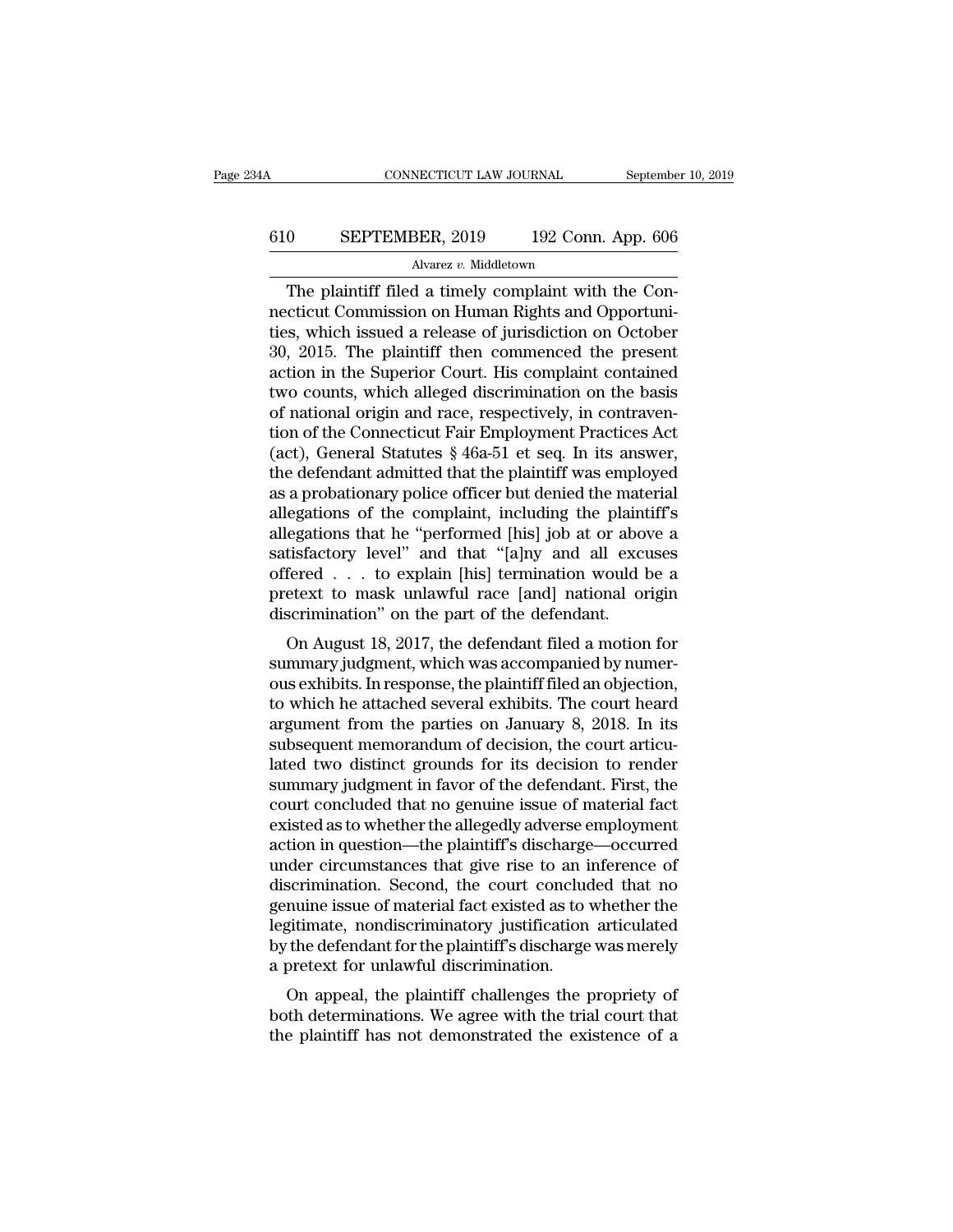# 10, 2019 CONNECTICUT LAW JOURNAL Page 235A<br>192 Conn. App. 606 SEPTEMBER, 2019 611<br>Alvarez v. Middletown

Alvarez *v.* Middletown

r 10, 2019 CONNECTICUT LAW JOURNAL<br>
192 Conn. App. 606 SEPTEMBER, 2019 611<br>
Alvarez v. Middletown<br>
genuine issue of material fact as to whether the defen-<br>
dant's nondiscriminatory justification for his discharge 192 Conn. App. 606 SEPTEMBER, 2019 611<br>Alvarez v. Middletown<br>genuine issue of material fact as to whether the defen-<br>dant's nondiscriminatory justification for his discharge<br>was a pretext for unlawful discrimination. We th 192 Conn. App. 606 SEPTEMBER, 2019 611<br>Alvarez v. Middletown<br>genuine issue of material fact as to whether the defendant's nondiscriminatory justification for his discharge<br>was a pretext for unlawful discrimination. We the 192 Conn. App. 606 SEPTEMBER, 2019 611<br>Alvarez v. Middletown<br>genuine issue of material fact as to whether the defen-<br>dant's nondiscriminatory justification for his discharge<br>was a pretext for unlawful discrimination. We t Alvarez v. Middletown<br>genuine issue of material fact as to whether the defen-<br>dant's nondiscriminatory justification for his discharge<br>was a pretext for unlawful discrimination. We therefore<br>do not consider the propriety o nuine issue of material fact as to whether the defen-<br>nt's nondiscriminatory justification for his discharge<br>as a pretext for unlawful discrimination. We therefore<br>not consider the propriety of the alternative ground<br>r sum dant's nondiscriminatory justification for his discharge<br>was a pretext for unlawful discrimination. We therefore<br>do not consider the propriety of the alternative ground<br>for summary judgment articulated by the court.<sup>2</sup><br>As

was a pretext for unlawful discrimination. We therefore<br>do not consider the propriety of the alternative ground<br>for summary judgment articulated by the court.<sup>2</sup><br>As a preliminary matter, we note the well established<br>standa do not consider the propriety of the alternative ground<br>for summary judgment articulated by the court.<sup>2</sup><br>As a preliminary matter, we note the well established<br>standard that governs our review of the trial court's<br>decision for summary judgment articulated by the court.<sup>2</sup><br>As a preliminary matter, we note the well established<br>standard that governs our review of the trial court's<br>decision to grant a motion for summary judgment.<br>"Practice Book As a preliminary matter, we note the well established<br>standard that governs our review of the trial court's<br>decision to grant a motion for summary judgment.<br>"Practice Book § 17-49 provides that summary judg-<br>ment shall be As a preliminary matter, we note the well established<br>standard that governs our review of the trial court's<br>decision to grant a motion for summary judgment.<br>"Practice Book § 17-49 provides that summary judg-<br>ment shall be standard that governs our review of the trial court's<br>decision to grant a motion for summary judgment.<br>"Practice Book § 17-49 provides that summary judg-<br>ment shall be rendered forthwith if the pleadings, affida-<br>vits and ent snall be rendered forthwith if the pleadings, afflicts<br>ts and any other proof submitted show that there is<br>o genuine issue as to any material fact and that the<br>loving party is entitled to judgment as a matter of law.<br><sup></sup> vits and any other proof submitted show that there is<br>no genuine issue as to any material fact and that the<br>moving party is entitled to judgment as a matter of law.<br> $\frac{1}{2}$  Because "[s]ummary judgment is appropriate whe

tained in General Statutes § 52-577, we need not address the defendant's claims with respect to the court's alternate grounds for granting the motion for summary judgment"), cert. denied, 280 Conn. 933, 909 A.2d 963 (2006 elaims with respect to the court's alternate grounds for granting the motion<br>for summary judgment"), cert. denied, 280 Conn. 933, 909 A.2d 963 (2006).<br>On our review of the record before us, we agree with the trial court th For summary judgment"), cert. denied, 280 Conn. 933, 909 A.2d 963 (2006).<br>
On our review of the record before us, we agree with the trial court that<br>
the plaintiff has not demonstrated the existence of a genuine issue of m on our review of the record before us, we agree with the trial court that<br>the plaintiff has not demonstrated the existence of a genuine issue of material<br>fact as to whether the defendant's nondiscriminatory justification f the plaintiff has not demonstrated the existence of a genuine issue of material fact as to whether the defendant's nondiscriminatory justification for his discharge was merely a pretext for unlawful discrimination. For tha fact as to whether the defendant's nondiscriminatory justification for his discharge was merely a pretext for unlawful discrimination. For that reason, we need not pass on the question of whether the plaintiff's discharge fact as to whether the defendant's nondiscriminatory justification for his discharge was merely a pretext for unlawful discrimination. For that reason, we need not pass on the question of whether the plaintiff's discharge

no genuine issue as to any material fact and that the moving party is entitled to judgment as a matter of law.<br>
<sup>2</sup> Because "[s]ummary judgment is appropriate where no genuine issue of material fact exists, and the defend in order to prevail at trial<sup>1</sup>; *Tyler* v. *Tyler*, 151 Conn. App. 98, 105, 93 A.3d 1179 (2014); accord *Perille* v. *Raybestos-Manhattan-Europe, Inc.*, 196 Conn. <sup>2</sup> Because "[s]ummary judgment is appropriate where no genuine issue<br><sup>2</sup> Because "[s]ummary judgment is appropriate where no genuine issue<br>of material fact exists, and the defendant is entitled to judgment as a matter<br>of <sup>2</sup> Because "[s]ummary judgment is appropriate where no genuine issue of material fact exists, and the defendant is entitled to judgment as a matter of law, with respect to any one element that the plaintiff is required t of material fact exists, and the defendant is entitled to judgment as a matter of law, with respect to any one element that the plaintiff is required to prove in order to prevail at trial"; *Tyler* v. *Tyler*, 151 Conn. A of law, with respect to any one element that the plaintiff is required to prove<br>in order to prevail at trial"; Tyler v. Tyler, 151 Conn. App. 98, 105, 93 A.3d<br>1179 (2014); accord *Perille* v. Raybestos-Manhattan-Europe, I appellate court need not address every basis articulated by a trial court in order to prevail at trial"; Tyler v. Tyler, 151 Conn. App. 98, 105, 93 A.3d 1179 (2014); accord *Perille* v. *Raybestos-Manhattan-Europe*, *Inc.* rendering summary judgment. See, e.g., *James* v. *Valley-Shore Y.M.C.A, Inc.*, 1279 (2014); accord *Perille v. Raybestos-Manhattan-Europe, Inc.*, 196 Conn. 529, 543, 494 A.2d 555 (1985) ("[a] defendant's motion for summar 529, 543, 494 A.2d 555 (1985) ("[a] defendant's motion for summary judgment<br>is properly granted if it raises at least one legally sufficient defense that<br>would bar the plaintiff's claim and involves no triable issue of fa is properly granted if it raises at least one legally sufficient defense that would bar the plaintiff's claim and involves no triable issue of fact"); an appellate court need not address every basis articulated by a trial would bar the plaintiff's claim and involves no triable issue of fact"); an appellate court need not address every basis articulated by a trial court in rendering summary judgment. See, e.g., *James v. Valley-Shore Y.M.C.* appellate court need not address every basis articulated by a trial court in rendering summary judgment. See, e.g., James v. Valley-Shore Y.M.C.A, Inc., 125 Conn. App. 174, 176 n.1, 6 A.3d 1199 (2010) ("[i]n light of our c *Fredering* summary judgment. See, e.g., *James v. Valley-Shore Y.M.C.A, Inc.*, 125 Conn. App. 174, 176 n.1, 6 A.3d 1199 (2010) ("[i]n light of our conclusion that summary judgment was appropriate on that ground, we do not <sup>225</sup> Conn. App. 174, 176 n.1, 6 A.3d 1199 (2010) ("[i]n light of our conclusion that summary judgment was appropriate on that ground, we do not address the court's alternate basis for rendering summary judgment or the pl that summary judgment was appropriate on that ground, we do not address<br>the court's alternate basis for rendering summary judgment or the plaintiff's<br>challenge thereto''), cert. denied, 300 Conn. 916, 13 A.3d 1103 (2011), the court's alternate basis for rendering summary judgment or the plaintiff's<br>challenge thereto''), cert. denied, 300 Conn. 916, 13 A.3d 1103 (2011), citing<br>*Valentine* v. *LaBow*, 95 Conn. App. 436, 448 n.11, 897 A.2d 62 challenge thereto"), cert. denied, 300 Conn. 916, 13 A.3d 1103 (2011), citing Valentine v. LaBow, 95 Conn. App. 436, 448 n.11, 897 A.2d 624 ("[b]ecause we conclude that the court correctly determined that the defendant's Valentine v. LaBow, 95 Conn. App. 436, 448 n.11, 897 A.2d 624 ("[b]ecause we conclude that the court correctly determined that the defendant's fraudulent conveyance claim was barred by the three year statute of limitation melude that the court correctly determined that the defendant's fraudulent megance claim was barred by the three year statute of limitations conned in General Statutes  $\S 52-577$ , we need not address the defendant's aims conveyance claim was barred by the three year statute of limitations contained in General Statutes  $\S 52-577$ , we need not address the defendant's claims with respect to the court's alternate grounds for granting the moti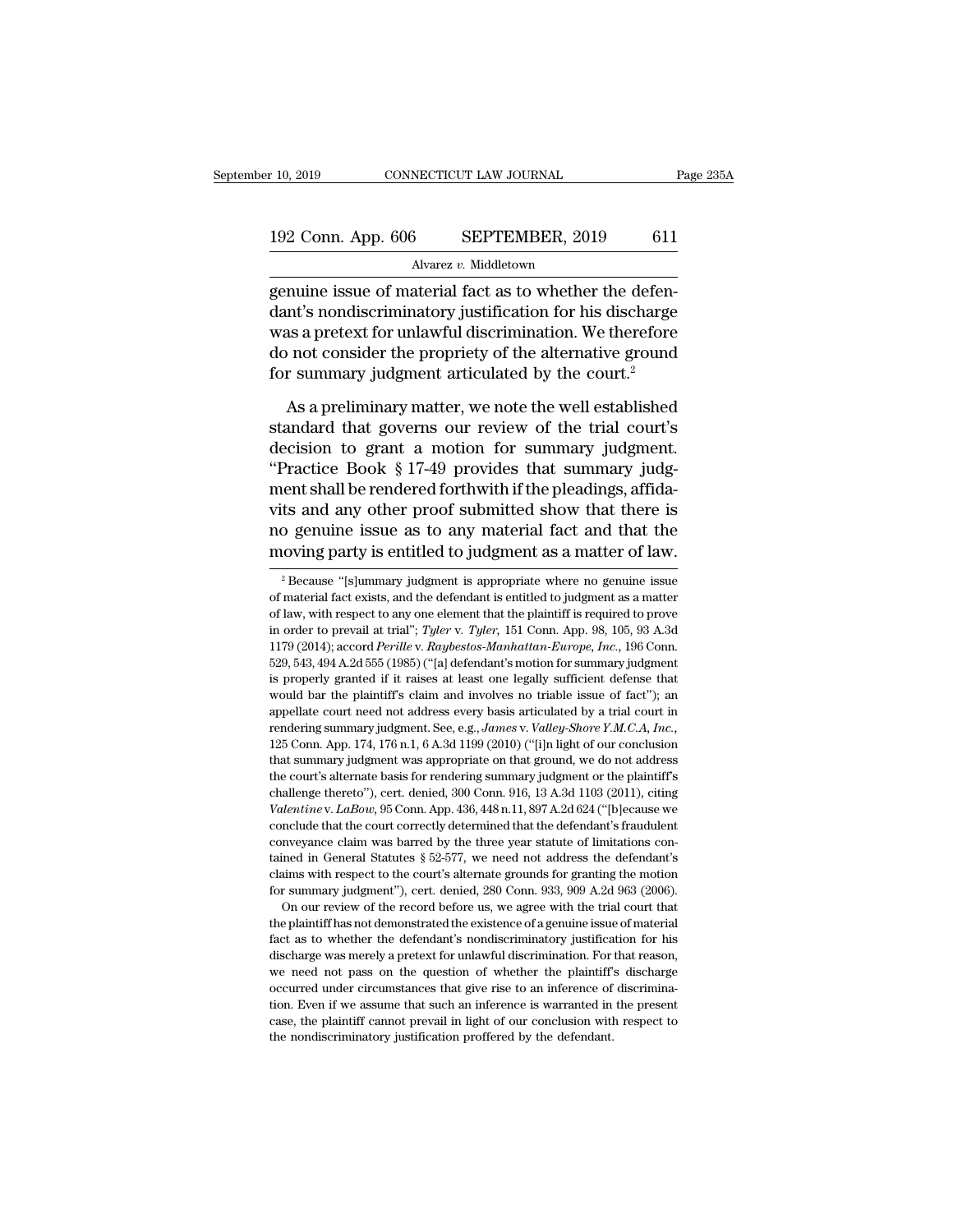# CONNECTICUT LAW JOURNAL September 10, 2019<br>612 SEPTEMBER, 2019 192 Conn. App. 606<br>Alvarez v. Middletown

Alvarez *v.* Middletown

CONNECTICUT LAW JOURNAL September 10, 20<br>
SEPTEMBER, 2019 192 Conn. App. 606<br>
Alvarez v. Middletown<br>
In deciding a motion for summary judgment, the trial<br>
court must view the evidence in the light most favorable<br>
to the no EPTEMBER, 2019 192 Conn. App. 606<br>Alvarez v. Middletown<br>In deciding a motion for summary judgment, the trial<br>court must view the evidence in the light most favorable<br>to the nonmoving party. . . . . [T]he moving party . . 612 SEPTEMBER, 2019 192 Conn. App. 606<br>Alvarez v. Middletown<br>In deciding a motion for summary judgment, the trial<br>court must view the evidence in the light most favorable<br>to the nonmoving party.... [T]he moving party ...<br> 612 SEPTEMBER, 2019 192 Conn. App. 606<br>
Alvarez v. Middletown<br>
In deciding a motion for summary judgment, the trial<br>
court must view the evidence in the light most favorable<br>
to the nonmoving party.... [T]he moving party Alvarez v. Middletown<br>
In deciding a motion for summary judgment, the trial<br>
court must view the evidence in the light most favorable<br>
to the nonmoving party.... [T]he moving party...<br>
has the burden of showing the absence Alwarez v. Middetown<br>
In deciding a motion for summary judgment, the trial<br>
court must view the evidence in the light most favorable<br>
to the nonmoving party.... [T]he moving party ...<br>
has the burden of showing the absenc In deciding a motion for summary judgment, the trial<br>court must view the evidence in the light most favorable<br>to the nonmoving party.... [T]he moving party ...<br>has the burden of showing the absence of any genuine<br>issue as court must view the evidence in the light most favorable<br>to the nonmoving party.... [T]he moving party ...<br>has the burden of showing the absence of any genuine<br>issue as to all the material facts .... When docu-<br>ments subm to the nonmoving party. . . . [T]he moving party . . .<br>has the burden of showing the absence of any genuine<br>issue as to all the material facts . . . . When docu-<br>ments submitted in support of a motion for summary<br>judgment has the burden of showing the absence of any genuine<br>issue as to all the material facts  $\dots$ . When docu-<br>ments submitted in support of a motion for summary<br>judgment fail to establish that there is no genuine issue<br>of mate issue as to all the material facts  $\dots$ . When documents submitted in support of a motion for summary<br>judgment fail to establish that there is no genuine issue<br>of material fact, the nonmoving party has no obligation<br>to sub ments submitted in support of a motion for summary<br>judgment fail to establish that there is no genuine issue<br>of material fact, the nonmoving party has no obligation<br>to submit documents establishing the existence of such<br>an judgment fail to establish that there is no genuine issue<br>of material fact, the nonmoving party has no obligation<br>to submit documents establishing the existence of such<br>an issue. . . . Once the moving] party has met its bu of material fact, the nonmoving party has no obligation<br>to submit documents establishing the existence of such<br>an issue. . . . Once the moving party has met its bur-<br>den, however, the [nonmoving] party must present evi-<br>d to submit documents establishing the existence of such<br>an issue. . . . Once the moving party has met its bur-<br>den, however, the [nonmoving] party must present evi-<br>dence that demonstrates the existence of some disputed<br>fa an issue. . . . Once the moving party has met its burden, however, the [nonmoving] party must present evidence that demonstrates the existence of some disputed factual issue. . . . Our review of the trial court's decision den, however, the [nonmoving] party must present evidence that demonstrates the existence of some disputed factual issue. . . . Our review of the trial court's decision to grant the defendant's motion for summary judgment dence that demonstrates the existence of some disputed<br>factual issue. . . . Our review of the trial court's deci-<br>sion to grant the defendant's motion for summary judg-<br>ment is plenary." (Citations omitted; internal quota factual issue. . . . Our review of the trial court's decision to grant the defendant's motion for summary judgment is plenary." (Citations omitted; internal quotation marks omitted.) *Lucenti* v. *Laviero*, 327 Conn. 764, sion to grant the defendant's motion for summary judgment is plenary." (Citations omitted; internal quotation<br>marks omitted.) *Lucenti* v*. Laviero*, 327 Conn. 764, 772–<br>73, 176 A.3d 1 (2018). "The test is whether the part ment is plenary." (Citations omitted; internal q<br>marks omitted.) *Lucenti* v. *Laviero*, 327 Conn. '<br>73, 176 A.3d 1 (2018). "The test is whether t<br>moving for summary judgment would be enti<br>directed verdict on the same fact 176 A.3d 1 (2018). "The test is whether the party<br>
176 A.3d 1 (2018). "The test is whether the party<br>
poving for summary judgment would be entitled to a<br>
rected verdict on the same facts." (Internal quotation<br>
arks omitte the act, which prosess is whence the party<br>moving for summary judgment would be entitled to a<br>directed verdict on the same facts." (Internal quotation<br>marks omitted.) *SS-II*, *LLC* v. *Bridge Street Associates*,<br>293 Conn

moving for summary judgment would be emaled to a<br>directed verdict on the same facts." (Internal quotation<br>marks omitted.) SS-II, LLC v. Bridge Street Associates,<br>293 Conn. 287, 294, 977 A.2d 189 (2009).<br>The present action anceted vertace on the statute rates). (Internal quotation<br>marks omitted.) SS-II, LLC v. Bridge Street Associates,<br>293 Conn. 287, 294, 977 A.2d 189 (2009).<br>The present action involves an alleged violation of<br>the act, which The present action involves an alleged violation of<br>the act, which proscribes discriminatory employment<br>practices on, inter alia, the basis of national origin and<br>race. See General Statutes § 46a-60 (b). In his complaint, The present action involves an alleged violation of<br>the act, which proscribes discriminatory employment<br>practices on, inter alia, the basis of national origin and<br>race. See General Statutes § 46a-60 (b). In his complaint,<br> The present action involves an alleged violation of<br>the act, which proscribes discriminatory employment<br>practices on, inter alia, the basis of national origin and<br>race. See General Statutes § 46a-60 (b). In his complaint,<br> the act, which proscribes discriminatory employment<br>practices on, inter alia, the basis of national origin and<br>race. See General Statutes  $\S$  46a-60 (b). In his complaint,<br>the plaintiff does not allege that he was dischar practices on, inter alia, the basis of national origin and<br>race. See General Statutes § 46a-60 (b). In his complaint,<br>the plaintiff does not allege that he was discharged from<br>his employment for both legitimate and illegi race. See General Statutes § 46a-60 (b). In his complaint,<br>the plaintiff does not allege that he was discharged from<br>his employment for both legitimate and illegitimate rea-<br>sons. Rather, he claims that "[a]ny and all exc the plaintiff does not allege that he was discharged from<br>his employment for both legitimate and illegitimate rea-<br>sons. Rather, he claims that "[a]ny and all excuses<br>offered by the defendant to explain the termination<br>[ar his employment for both legitimate and illegitimate reasons. Rather, he claims that "[a]ny and all excuses<br>offered by the defendant to explain the termination<br>[are] a pretext to mask unlawful race [and] national<br>origin dis *Rights & Opportunities, Inc.* 185 Conn. 401 A. Promine Magnetic Mercure State of the defendant to explain the termination [are] a pretext to mask unlawful race [and] national origin discrimination . . . . " Accordingly, t offered by the defendant to explain the termination<br>[are] a pretext to mask unlawful race [and] national<br>origin discrimination . . . ." Accordingly, the analyti-<br>cal framework known as the "pretext/*McDonnell Doug-<br>las-Bur* [are] a pretext to mask unlawful race [and] national<br>origin discrimination . . . . " Accordingly, the analyti-<br>cal framework known as the "pretext/*McDonnell Doug-*<br>las-*Burdine* model"; *Levy v. Commission on Human*<br>Right origin discriminatior<br>cal framework know<br>*las-Burdine* model";<br>*Rights & Opportuna*<br>349 (1996); applies i<br>v. *Premier Maintena*<br>197 A.3d 919 (2018).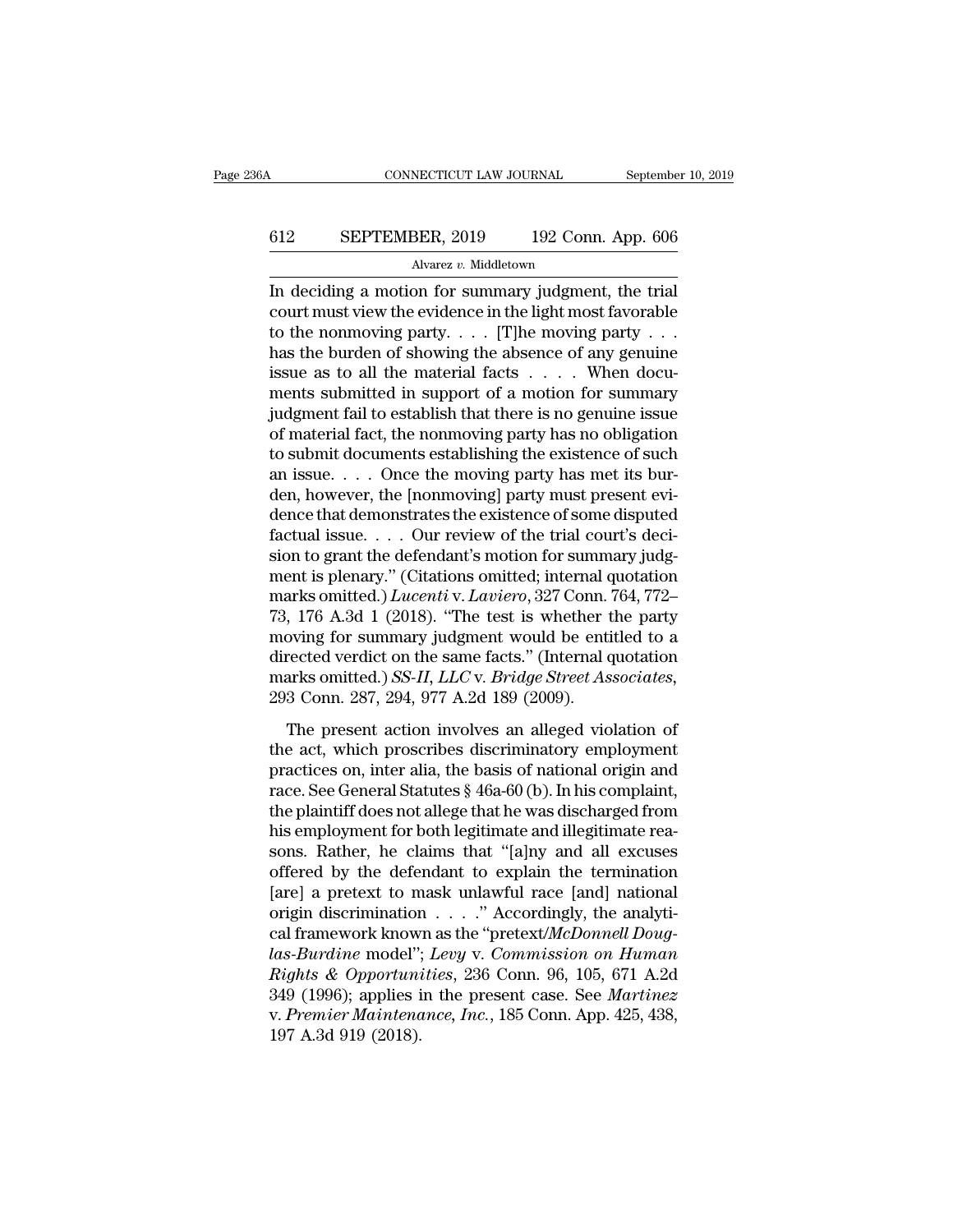# 10, 2019 CONNECTICUT LAW JOURNAL Page 237A<br>192 Conn. App. 606 SEPTEMBER, 2019 613<br>Alvarez v. Middletown

### Alvarez *v.* Middletown

As our Supreme Court has explained, under the pre-<br>
Alvareau Middletown<br>
As our Supreme Court has explained, under the pre-<br>
As our Supreme Court has explained, under the pre-<br>
As the employee of the employee 192 Conn. App. 606 SEPTEMBER, 2019 613<br>Alvarez v. Middletown<br>As our Supreme Court has explained, under the pre-<br>text/*McDonnell Douglas-Burdine* model, "the employee<br>must first make a prima facie case of discrimination.<br>Th 192 Conn. App. 606 SEPTEMBER, 2019 613<br>Alvarez v. Middletown<br>As our Supreme Court has explained, under the pre-<br>text/*McDonnell Douglas-Burdine* model, "the employee<br>must first make a prima facie case of discrimination.<br>T 192 Conn. App. 606 SEPTEMBER, 2019 613<br>Alvarez v. Middletown<br>As our Supreme Court has explained, under the pre-<br>text/*McDonnell Douglas-Burdine* model, "the employee<br>must first make a prima facie case of discrimination.<br>T Alvarez v. Middletown<br>As our Supreme Court has explained, under the pre-<br>text/*McDonnell Douglas-Burdine* model, "the employee<br>must first make a prima facie case of discrimination.<br>The employer may then rebut the prima fa Alvarez v. Middetown<br>
As our Supreme Court has explained, under the pre-<br>
text/*McDonnell Douglas-Burdine* model, "the employee<br>
must first make a prima facie case of discrimination.<br>
The employer may then rebut the prima As our Supreme Court has explained, under the pre-<br>text/*McDonnell Douglas-Burdine* model, "the employee<br>must first make a prima facie case of discrimination.<br>The employer may then rebut the prima facie case by<br>stating a text/*McDonnell Douglas-Burdine* model, "the employee<br>must first make a prima facie case of discrimination.<br>The employer may then rebut the prima facie case by<br>stating a legitimate, nondiscriminatory justification for<br>the must first make a prima facie case of discrimination.<br>The employer may then rebut the prima facie case by<br>stating a legitimate, nondiscriminatory justification for<br>the employment decision in question. The employee<br>then mus The employer may then rebut the prima facie case by<br>stating a legitimate, nondiscriminatory justification for<br>the employment decision in question. The employee<br>then must demonstrate that the reason proffered by<br>the employe stating a legitimit<br>the employment<br>then must demo<br>the employer is<br>actually was mo<br>*Craine* v. *Trinit*<br>518 (2002).<br>"Upon the def E employment decision in question. The employee<br>
en must demonstrate that the reason proffered by<br>
e employer is merely a pretext and that the decision<br>
tually was motivated by illegal discriminatory bias."<br> *aine* v. *Tri* the employer is merely a pretext and that the decision<br>actually was motivated by illegal discriminatory bias."<br>Craine v. Trinity College, 259 Conn. 625, 637, 791 A.2d<br>518 (2002).<br>"Upon the defendant's articulation of  $\dots$ 

sum employer is merely a pretext and that the decision<br>actually was motivated by illegal discriminatory bias."<br>Craine v. Trinity College, 259 Conn. 625, 637, 791 A.2d<br>518 (2002).<br>"Upon the defendant's articulation of . . . *Craine v. Trinity College, 259 Conn. 625, 637, 791 A.2d*<br>
518 (2002).<br>
"Upon the defendant's articulation of  $\ldots$  a non-dis-<br>
criminatory reason for the employment action, the pre-<br>
sumption of discrimination arising wi Urathe v. Trintity Couege, 259 Collit. 025, 057, 791 A.2d<br>518 (2002).<br>
"Upon the defendant's articulation of . . . a non-dis-<br>
criminatory reason for the employment action, the pre-<br>
sumption of discrimination arising with "Upon the defendant's articulation of . . . a non-dis-<br>criminatory reason for the employment action, the pre-<br>sumption of discrimination arising with the establish-<br>ment of the prima facie case drops from the picture."<br>(I criminatory reason for the employment action, the pre-<br>sumption of discrimination arising with the establish-<br>ment of the prima facie case drops from the picture."<br>(Internal quotation marks omitted.) *Perez-Dickson* v.<br>*B* sumption of discrimination arising with the establishment of the prima facie case drops from the picture."<br>(Internal quotation marks omitted.) *Perez-Dickson* v.<br>*Bridgeport*, 304 Conn. 483, 515, 43 A.3d 69 (2012). "[T]o<br> ment of the prima facie case drops from the picture."<br>(Internal quotation marks omitted.) *Perez-Dickson v.*<br>*Bridgeport*, 304 Conn. 483, 515, 43 A.3d 69 (2012). "[T]o<br>defeat summary judgment . . . the plaintiff's admissi (Internal quotation marks omitted.) *Perez-Dickson* v.<br> *Bridgeport*, 304 Conn. 483, 515, 43 A.3d 69 (2012). "[T]o<br>
defeat summary judgment . . . the plaintiff's admissi-<br>
ble evidence must show circumstances that would b *Bridgeport*, 304 Conn. 483, 515, 43 A.3d 69 (2012). "[T]o<br>defeat summary judgment . . . the plaintiff's admissi-<br>ble evidence must show circumstances that would be<br>sufficient to permit a rational finder of fact to infer t defeat summary judgment . . . the plaintiff's admissi-<br>ble evidence must show circumstances that would be<br>sufficient to permit a rational finder of fact to infer that<br>the defendant's employment decision was more likely<br>tha ble evidence must show circumstances that would be sufficient to permit a rational finder of fact to infer that the defendant's employment decision was more likely than not based in whole or in part on discrimination . . . sufficient to permit a rational finder of fact to infer that<br>the defendant's employment decision was more likely<br>than not based in whole or in part on discrimination<br>...." (Internal quotation marks omitted.) *Taing* v.<br>*CA Charmary* than not based in whole or in part on discrimination<br> *CAMRAC*, *LLC*, 189 Conn. App. 23, 28, 206 A.3d 194<br> *CAMRAC*, *LLC*, 189 Conn. App. 23, 28, 206 A.3d 194<br>
(2019), citing *Govori* v. *Goat Fifty*, *L.L.C.* than not based in whole or in part on discrimination<br>
....." (Internal quotation marks omitted.) Taing v.<br>
CAMRAC, LLC, 189 Conn. App. 23, 28, 206 A.3d 194<br>
(2019), citing *Govori* v. *Goat Fifty, L.L.C.*, 519 Fed.<br>
Appx. ...." (Internal quotation marks omitted.) *Taing* v.<br>CAMRAC, LLC, 189 Conn. App. 23, 28, 206 A.3d 194<br>(2019), citing *Govori* v. *Goat Fifty*, L.L.C., 519 Fed.<br>Appx. 732, 734 (2d Cir. 2013); cf. *St. Mary's Honor*<br>Center v CAMRAC, LLC, 189 Conn. App. 23, 28, 206 A.3d 194 (2019), citing *Govori* v. *Goat Fifty*, L.L.C., 519 Fed. Appx. 732, 734 (2d Cir. 2013); cf. *St. Mary's Honor Center* v. *Hicks*, 509 U.S. 502, 515, 113 S. Ct. 2742, 125 L. (2019), citing *Govori* v. *Goat Fifty, L.L.C.*, Appx. 732, 734 (2d Cir. 2013); cf. *St. Mary Center* v. *Hicks*, 509 U.S. 502, 515, 113 S. Ct. L. Ed. 2d 407 (1993) ("a reason cannot be pro 'a pretext *for discrimination* px. 132, 134 (2d Cn. 2013), Cl. *St. mary's Honor*<br>*mter v. Hicks*, 509 U.S. 502, 515, 113 S. Ct. 2742, 125<br>Ed. 2d 407 (1993) ("a reason cannot be proved to be<br>pretext *for discrimination*' unless it is shown *both*<br>at th Center v. Fricks, 509 U.S. 502, 515, 115 S. Ct. 2742, 125<br>L. Ed. 2d 407 (1993) ("a reason cannot be proved to be<br>'a pretext *for discrimination*' unless it is shown *both*<br>that the reason was false, *and* that discriminati

E. Ed. 2d 407 (1995) (a reason cannot be proved to be<br>
'a pretext *for discrimination*' unless it is shown *both*<br>
that the reason was false, *and* that discrimination was<br>
the real reason" [emphasis in original]).<br>
The l a pretext *for discrimination* unless it is shown *both*<br>that the reason was false, *and* that discrimination was<br>the real reason" [emphasis in original]).<br>The legitimate, nondiscriminatory justification prof-<br>fered by the submitted reason was faster, *and* that discrimination was<br>the real reason" [emphasis in original]).<br>The legitimate, nondiscriminatory justification prof-<br>fered by the defendant was the plaintiff's deficient per-<br>formance The legitimate, nondiscreed by the defendant was<br>formance throughout his fidential period. In moving for summ<br>submitted uncontroverted<br>stantiate that justification.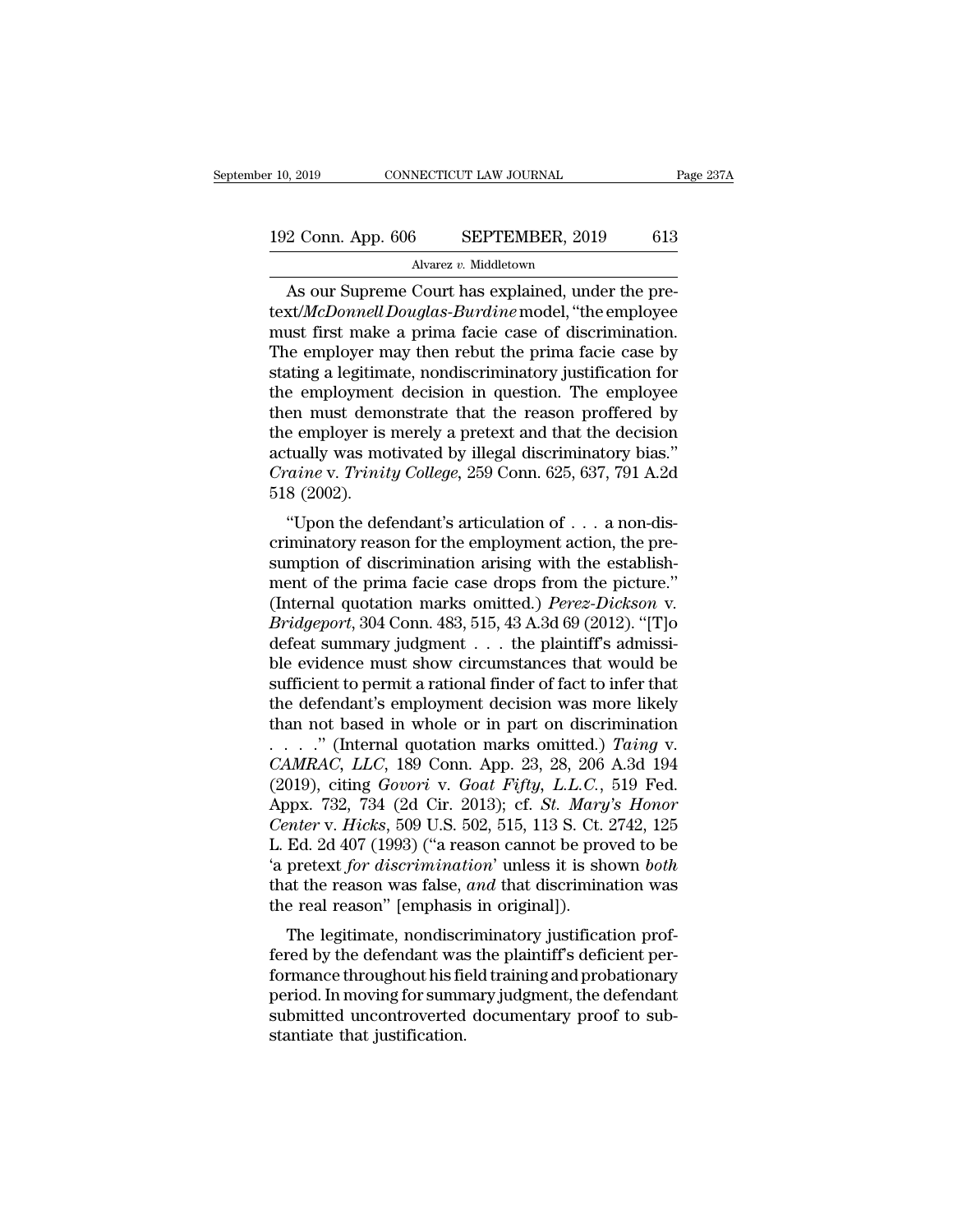# CONNECTICUT LAW JOURNAL September 10, 2019<br>614 SEPTEMBER, 2019 192 Conn. App. 606<br>Alvarez v. Middletown

### Alvarez *v.* Middletown

CONNECTICUT LAW JOURNAL September 10, 2019<br>
SEPTEMBER, 2019 192 Conn. App. 606<br>
Alvarez v. Middletown<br>
Specifically, McKenna stated in his August 18, 2017<br>
Fidavit that the plaintiff exhibited "[s]everal perfor-614 SEPTEMBER, 2019 192 Conn. App. 606<br>Alvarez v. Middletown<br>Specifically, McKenna stated in his August 18, 2017<br>affidavit that the plaintiff exhibited "[s]everal perfor-<br>mance deficiencies" during his field training. In a 614 SEPTEMBER, 2019 192 Conn. App. 606<br>Alvarez v. Middletown<br>Specifically, McKenna stated in his August 18, 2017<br>affidavit that the plaintiff exhibited "[s]everal perfor-<br>mance deficiencies" during his field training. In  $\frac{\text{614}}{\text{Alvarez } v. \text{ Middletown}}$ <br>  $\frac{\text{Alvarez } v. \text{ Middletown}}{\text{8}\text{pecifically, McKenna stated in his August 18, } 2017}$ <br>
affidavit that the plaintiff exhibited "[s]everal perfor-<br>
mance deficiencies" during his field training. In an<br>
August 21, 2014 memorandum from Alvarez v. Middletown<br>
Specifically, McKenna stated in his August 18, 2017<br>
affidavit that the plaintiff exhibited "[s]everal perfor-<br>
mance deficiencies" during his field training. In an<br>
August 21, 2014 memorandum from S Alvarez v. Middetown<br>
Specifically, McKenna stated in his August 18, 2017<br>
affidavit that the plaintiff exhibited "[s]everal perfor-<br>
mance deficiencies" during his field training. In an<br>
August 21, 2014 memorandum from Se Specifically, McKenna stated in his August 18, 2017<br>affidavit that the plaintiff exhibited "[s]everal perfor-<br>mance deficiencies" during his field training. In an<br>August 21, 2014 memorandum from Sergeant Michael<br>Lukanik, t affidavit that the plaintiff exhibited "[s]everal perfor-<br>mance deficiencies" during his field training. In an<br>August 21, 2014 memorandum from Sergeant Michael<br>Lukanik, the plaintiff's field training coordinator, to<br>Captai mance deficiencies" during his field training. In an<br>August 21, 2014 memorandum from Sergeant Michael<br>Lukanik, the plaintiff's field training coordinator, to<br>Captain Patrick Howard, Lukanik stated in relevant<br>part: "I have August 21, 2014 memorandum from Sergeant Michael<br>Lukanik, the plaintiff's field training coordinator, to<br>Captain Patrick Howard, Lukanik stated in relevant<br>part: "I have been reviewing [the plaintiff's] daily obser-<br>vation Lukanik, the plaintiff's field training coordinator, to<br>Captain Patrick Howard, Lukanik stated in relevant<br>part: "I have been reviewing [the plaintiff's] daily obser-<br>vation reports along with frequently checking in with<br>h Captain Patrick Howard, Lukanik stated in relevant<br>part: "I have been reviewing [the plaintiff's] daily obser-<br>vation reports along with frequently checking in with<br>his field training officers since he has begun his<br>field part: "I have been reviewing [the plaintiff's] daily observation reports along with frequently checking in with<br>his field training officers since he has begun his<br>field training with the Middletown Police Department<br>[(depa vation reports along with frequently checking in with<br>his field training officers since he has begun his<br>field training with the Middletown Police Department<br>[(department)]. [The plaintiff] has already begun to<br>have some d his field training officers since he has begun his<br>field training with the Middletown Police Department<br>[(department)]. [The plaintiff] has already begun to<br>have some difficulties with basic situational awareness<br>in non-st field training with the Middletown Police Department<br>[(department)]. [The plaintiff] has already begun to<br>have some difficulties with basic situational awareness<br>in non-stress conditions. It seems at this point that he<br>is [(department)]. [The plaintiff] has already begun to<br>have some difficulties with basic situational awareness<br>in non-stress conditions. It seems at this point that he<br>is not progressing at the field training program pace."<br> have some difficulties with basic situational awareness<br>in non-stress conditions. It seems at this point that he<br>is not progressing at the field training program pace."<br>In a similar memorandum dated September 7, 2014,<br>Luka in non-stress conditions. It seems at this point that he<br>is not progressing at the field training program pace."<br>In a similar memorandum dated September 7, 2014,<br>Lukanik noted that the plaintiff "still needs to work on<br>som is not progressing at the field training program pace."<br>In a similar memorandum dated September 7, 2014,<br>Lukanik noted that the plaintiff "still needs to work on<br>some organizational issues." In his subsequent October<br>3, 20 In a similar memorandum dated September 7, 2014,<br>Lukanik noted that the plaintiff "still needs to work on<br>some organizational issues." In his subsequent October<br>3, 2014 memorandum, Lukanik stated that although the<br>plaintif Lukanik noted that the plaintiff "still needs to work on<br>some organizational issues." In his subsequent October<br>3, 2014 memorandum, Lukanik stated that although the<br>plaintiff was "due to start" the next phase of his field<br> some organizational issues." In his subsequent October<br>3, 2014 memorandum, Lukanik stated that although the<br>plaintiff was "due to start" the next phase of his field<br>training, he "is not quite ready to [do so] at this time. 3, 2014 memorandum, Lukanik stated that although the plaintiff was "due to start" the next phase of his field training, he "is not quite ready to [do so] at this time." Lukanik further indicated that he had met with the pl plaintiff was "due to start" the next phase of his field<br>training, he "is not quite ready to [do so] at this time."<br>Lukanik further indicated that he had met with the<br>plaintiff and informed him "that at this point we neede training, he "is not quite ready to [do so] at this time."<br>Lukanik further indicated that he had met with the<br>plaintiff and informed him "that at this point we needed<br>to see a little more consistency. We spoke in detail<br>th Lukanik further indicated that he had met with the plaintiff and informed him "that at this point we needed<br>to see a little more consistency. We spoke in detail<br>that he needs to work on his organizational skills, and<br>remem plaintiff and informed him "that at this point we needed<br>to see a little more consistency. We spoke in detail<br>that he needs to work on his organizational skills, and<br>remembering the small details in terms of questioning<br>pe to see a little more consistency. We spoke in detail<br>that he needs to work on his organizational skills, and<br>remembering the small details in terms of questioning<br>persons on all types of calls and obtaining even the<br>simple that he needs to work on his organizational skills, and<br>remembering the small details in terms of questioning<br>persons on all types of calls and obtaining even the<br>simple information such as telephone numbers. [The<br>plaintif remembering the small details<br>persons on all types of calls<br>simple information such as te<br>plaintiff] agreed and assured :<br>hard to get better in those areas<br>phase of the plaintiff's field tr:<br>an additional two weeks.<br>The pl The plaintiff's performance issues during the steady and the would work and to get better in those areas." As a result, the current asse of the plaintiff's field training was extended for additional two weeks.<br>The plaintif Einight incommation such as deteptions nanisotist prioridual<br>plaintiff] agreed and assured me that he would work<br>hard to get better in those areas." As a result, the current<br>phase of the plaintiff's field training was exte

planting agreed and assured the that he would work<br>hard to get better in those areas." As a result, the current<br>phase of the plaintiff's field training was extended for<br>an additional two weeks.<br>The plaintiff's performance The plaintiff's field training was extended for<br>an additional two weeks.<br>The plaintiff's performance issues during his field<br>training also were documented in Lukanik's October<br>21, 2014 memorandum, in which he stated that a an additional two weeks.<br>The plaintiff's performance issues during his field<br>training also were documented in Lukanik's October<br>21, 2014 memorandum, in which he stated that although<br>the plaintiff was "due to begin Phase IV The plaintiff's performance issues during his field<br>training also were documented in Lukanik's October<br>21, 2014 memorandum, in which he stated that although<br>the plaintiff was "due to begin Phase IV (Shadow) in<br>one week," t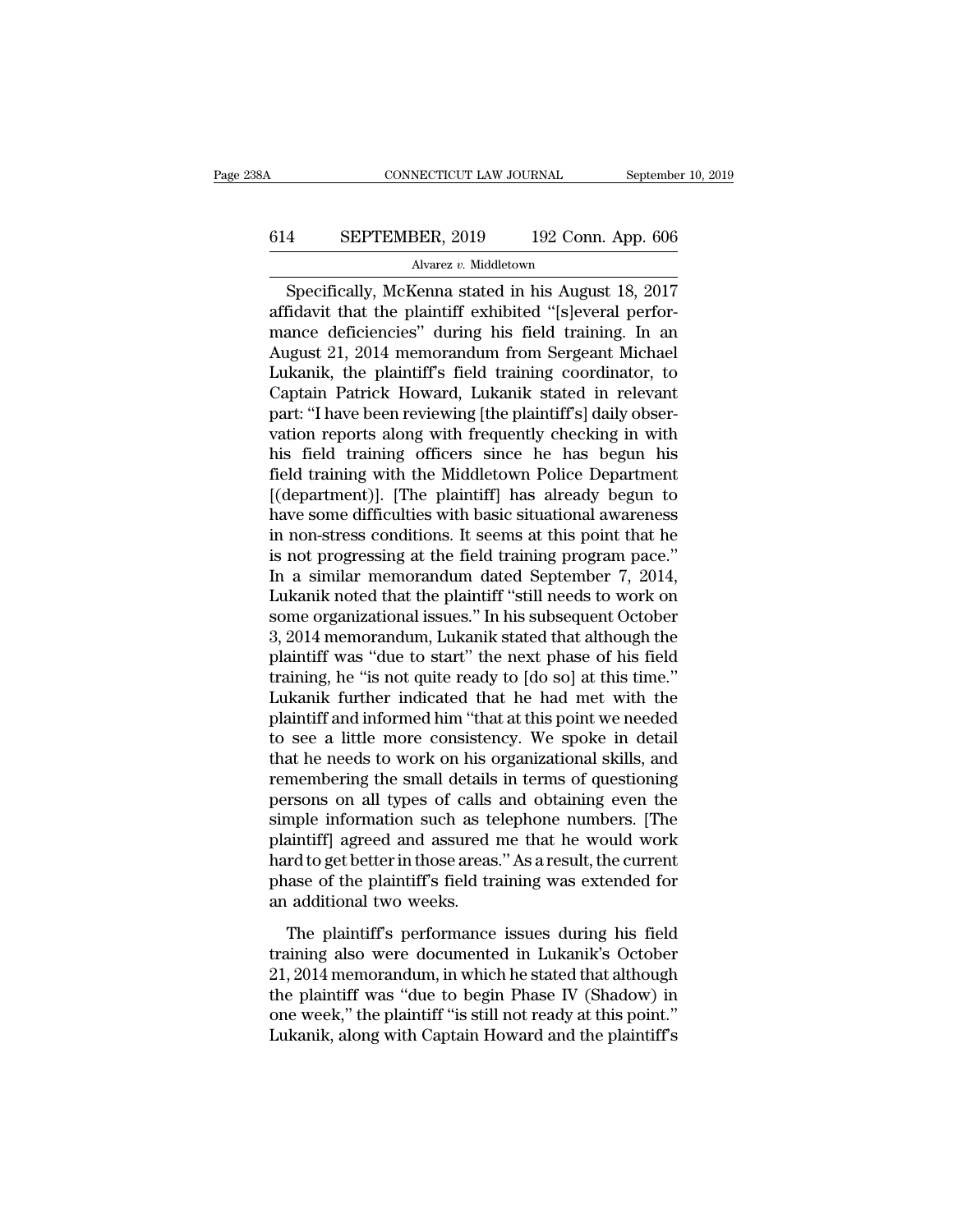# 10, 2019 CONNECTICUT LAW JOURNAL Page 239A<br>192 Conn. App. 606 SEPTEMBER, 2019 615<br>Alvarez v. Middletown

Alvarez *v.* Middletown

Field training officer, met with the plaintiff and informed<br>
Notation and the plaintiff and informed<br>
the plaintiff and informed<br>
the plaintiff and informed<br>
the plaintiff and informed<br>
Notation that "he has not shown that 192 Conn. App. 606 SEPTEMBER, 2019 615<br>Alvarez v. Middletown<br>field training officer, met with the plaintiff and informed<br>him that "he has not shown that he is ready for Phase<br>IV consistently. In speaking with his field tra 192 Conn. App. 606 SEPTEMBER, 2019 615<br>Alvarez v. Middletown<br>
field training officer, met with the plaintiff and informed<br>
him that "he has not shown that he is ready for Phase<br>
IV consistently. In speaking with his field 192 Conn. App. 606 SEPTEMBER, 2019 615<br>
Alvarez v. Middletown<br>
field training officer, met with the plaintiff and informed<br>
him that "he has not shown that he is ready for Phase<br>
IV consistently. In speaking with his fiel Alvarez v. Middletown<br>
field training officer, met with the plaintiff and informed<br>
him that "he has not shown that he is ready for Phase<br>
IV consistently. In speaking with his field training offi-<br>
cers and reviewing his Alvarez v. Middetown<br>
field training officer, met with the plaintiff and informed<br>
him that "he has not shown that he is ready for Phase<br>
IV consistently. In speaking with his field training offi-<br>
cers and reviewing his d field training officer, met with the plaintiff and informed<br>him that "he has not shown that he is ready for Phase<br>IV consistently. In speaking with his field training offi-<br>cers and reviewing his daily observation reports him that "he has not shown that he is ready for Phase IV consistently. In speaking with his field training officers and reviewing his daily observation reports it is clear that there are some calls he handles on his own at IV consistently. In speaking with his field training officers and reviewing his daily observation reports it is<br>clear that there are some calls he handles on his own<br>at [the] level of ability consistent with where he shoul cers and reviewing his daily observation reports it is<br>clear that there are some calls he handles on his own<br>at [the] level of ability consistent with where he should<br>be. There are other calls that he appears to almost<br>rev clear that there are some calls he handles on his own<br>at [the] level of ability consistent with where he should<br>be. There are other calls that he appears to almost<br>revert back to early on in the training process, forgettin at [the] level of ability consistent with where he should<br>be. There are other calls that he appears to almost<br>revert back to early on in the training process, forgetting<br>simple details and tasks that are crucial to our dai be. There are other calls that he appears to almost<br>
revert back to early on in the training process, forgetting<br>
simple details and tasks that are crucial to our daily<br>
function as police officers. We discussed the incons revert back to early on in the training process, forgetting<br>simple details and tasks that are crucial to our daily<br>function as police officers. We discussed the inconsis-<br>tencies at great length with [the plaintiff] in thi simple details and tasks that are crucial to our daily<br>function as police officers. We discussed the inconsis-<br>tencies at great length with [the plaintiff] in this meet-<br>ing." At that meeting, Lukanik informed the plaintif function as police officers. We discussed the inconsistencies at great length with [the plaintiff] in this meet-<br>ing." At that meeting, Lukanik informed the plaintiff<br>"that he would be extended for another block of time."<br> tencies at great length with [the plaintiff] in this meeting." At that meeting, Lukanik informed the plaintiff<br>"that he would be extended for another block of time."<br>Lukanik concluded his memorandum as follows: "At<br>this po ing." At that meeting, Lukanik informed the plaintiff<br>"that he would be extended for another block of time."<br>Lukanik concluded his memorandum as follows: "At<br>this point in [the plaintiff's] field training he has been<br>expos "that he would be extended for another block of time."<br>Lukanik concluded his memorandum as follows: "At<br>this point in [the plaintiff's] field training he has been<br>exposed to several different field training officers on<br>all Lukanik concluded his memorandum as follows: "At<br>this point in [the plaintiff's] field training he has been<br>exposed to several different field training officers on<br>all three shifts. He has now been extended on field<br>traini this point in [the plaintiff's] field training he has been<br>exposed to several different field training officers on<br>all three shifts. He has now been extended on field<br>training a total of five weeks. I explained to him that exposed to several different fi<br>all three shifts. He has now b<br>training a total of five weeks.<br>we need him to really focus as<br>point in his training. I explaine<br>to consistently be at a level cap<br>duties of a police officer." In a state of five weeks. I explained to him that<br>a need him to really focus and buckle down at this<br>int in his training. I explained to him that he needs<br>consistently be at a level capable of performing the<br>tites of a pol defining a total of five weeks. I explained to finit that<br>we need him to really focus and buckle down at this<br>point in his training. I explained to him that he needs<br>to consistently be at a level capable of performing the<br>

we need mill to really focus and buckle down at this<br>point in his training. I explained to him that he needs<br>to consistently be at a level capable of performing the<br>duties of a police officer."<br>In an affidavit submitted in point in its training. I explained to finit that he heeds<br>to consistently be at a level capable of performing the<br>duties of a police officer."<br>In an affidavit submitted in connection with the<br>defendant's motion for summary to consistently be at a level capable of performing the<br>
duties of a police officer."<br>
In an affidavit submitted in connection with the<br>
defendant's motion for summary judgment, McKenna<br>
averred that although the plaintif In an affidavit submitted in connection with the<br>defendant's motion for summary judgment, McKenna<br>averred that although the plaintiff completed his field<br>training in November, 2014, his "deficiencies contin-<br>ued" following In an affidavit submitted in connection with the<br>defendant's motion for summary judgment, McKenna<br>averred that although the plaintiff completed his field<br>training in November, 2014, his "deficiencies contin-<br>ued" following defendant's motion for summary judgment, McKenna<br>averred that although the plaintiff completed his field<br>training in November, 2014, his "deficiencies contin-<br>ued" following the commencement of his probationary<br>period.<sup>3</sup> averred that although the plaintiff completed his field<br>training in November, 2014, his "deficiencies contin-<br>ued" following the commencement of his probationary<br>period.<sup>3</sup> Those deficiencies are detailed in Lukanik's<br>Febr training in November, 2014, his "deficiencies continued" following the commencement of his probationary<br>period.<sup>3</sup> Those deficiencies are detailed in Lukanik's<br>February 23, 2015 memorandum regarding the plain-<br>tiff's "abi ebruary 23, 2015 memorandum regarding the plain-<br>ff's "ability to do the job functions of a police officer."<br>i that memorandum, Lukanik noted that the plaintiff<br>mitially failed his firearms qualification so the schedule<br>tiff's "ability to do the job functions of a police officer."<br>In that memorandum, Lukanik noted that the plaintiff<br>"initially failed his firearms qualification so the schedule<br> $\frac{3}{\pi}$  In his deposition testimony, McKenn

In that memorandum, Lukanik noted that the plaintiff<br>"initially failed his firearms qualification so the schedule<br> $\frac{3}{\pi}$  In his deposition testimony, McKenna explained that, after finishing<br>POST training, new officers "initially failed his firearms qualification so the schedule  $\frac{3}{\pi}$  in his deposition testimony, McKenna explained that, after finishing POST training, new officers participate in the department's field training progr The structure<br>
<sup>3</sup> In his deposition testimony, McKenna explained that, after finishing<br>
POST training, new officers participate in the department's field training<br>
program, which consists of four phases. When an officer <sup>3</sup> In his deposition te<br>POST training, new officer program, which consists<br>training program, the officer's probationary p<br>training was completed.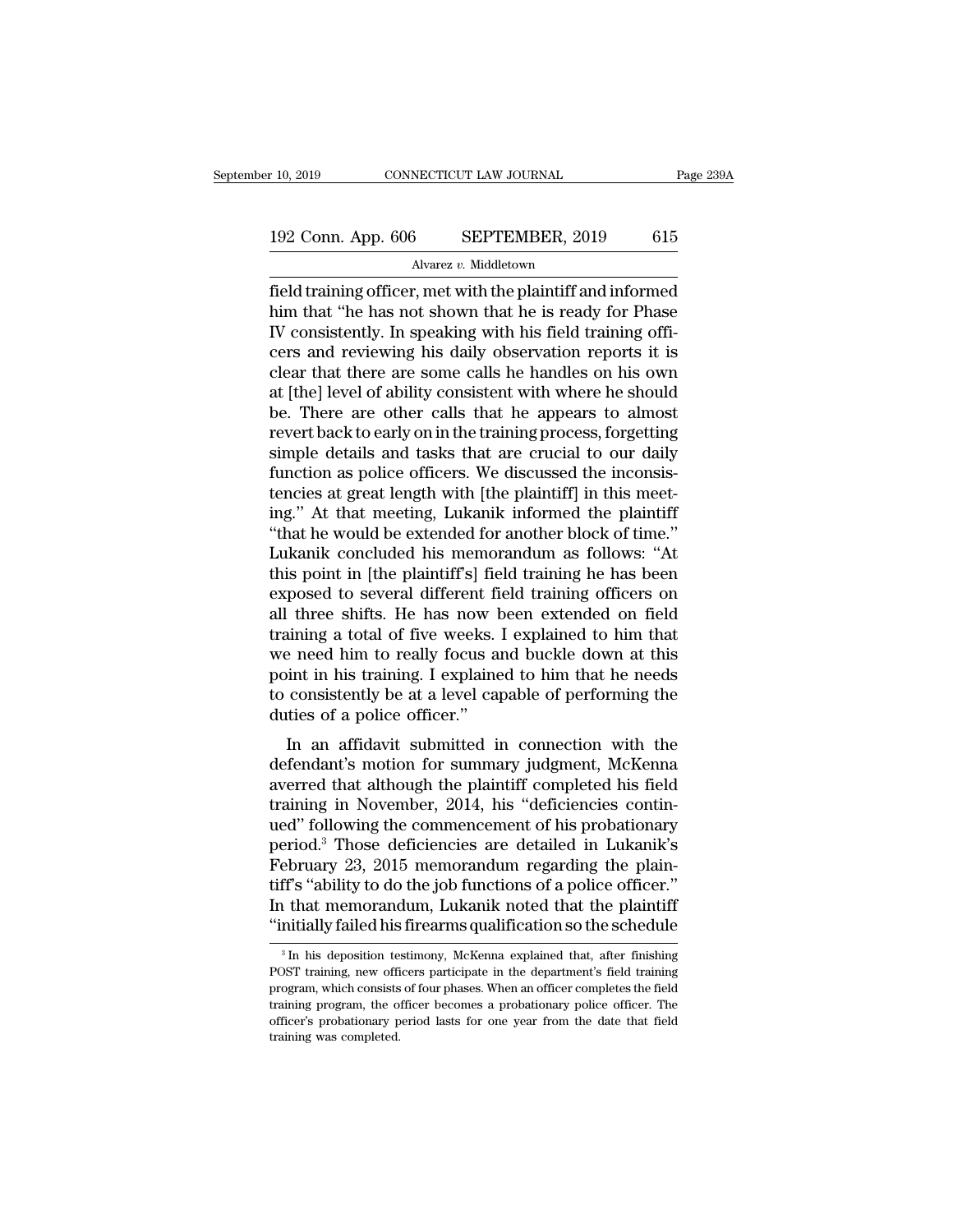# CONNECTICUT LAW JOURNAL September 10, 2019<br>616 SEPTEMBER, 2019 192 Conn. App. 606<br>Alvarez v. Middletown

### Alvarez *v.* Middletown

CONNECTICUT LAW JOURNAL September 10, 2019<br>
616 SEPTEMBER, 2019 192 Conn. App. 606<br>
Alvarez v. Middletown<br>
needed to be adjusted several times throughout [his]<br>
training.'' Lukanik also noted that the field training pro-616 SEPTEMBER, 2019 192 Conn. App. 606<br>Alvarez v. Middletown<br>needed to be adjusted several times throughout [his]<br>training.'' Lukanik also noted that the field training pro-<br>gram administered by the department normally ent G16 SEPTEMBER, 2019 192 Conn. App. 606<br>Alvarez v. Middletown<br>needed to be adjusted several times throughout [his]<br>training." Lukanik also noted that the field training pro-<br>gram administered by the department normally ent  $\frac{\text{SEPTEMBER}, 2019}{\text{Alvarez } v. \text{ Middletown}}$ <br>
Alvarez v. Middletown<br>
needed to be adjusted several times throughout [his]<br>
training." Lukanik also noted that the field training pro-<br>
gram administered by the department normally ent Alvarez v. Middletown<br>
Ralvarez v. Middletown<br>
meeded to be adjusted several times throughout [his]<br>
training." Lukanik also noted that the field training pro-<br>
gram administered by the department normally entails<br>
"480-50 Alvarez  $v$ . Middetown<br>
meeded to be adjusted several times throughout [his]<br>
training." Lukanik also noted that the field training pro-<br>
gram administered by the department normally entails<br>
"480-500 hours" of training. needed to be adjuste<br>training." Lukanik als<br>gram administered b;<br>"480-500 hours" of tr<br>ultimately required "<br>ing" due to multiple<br>his supervisors.<br>In his memorandu minis and distributed that the field daming proton and administered by the department normally entails<br>80-500 hours" of training. Nevertheless, the plaintiff<br>timately required "a total of 624 hours of field train-<br>g" due t "480-500 hours" of training. Nevertheless, the plaintiff<br>"480-500 hours" of training. Nevertheless, the plaintiff<br>ultimately required "a total of 624 hours of field train-<br>ing" due to multiple extensions deemed necessary b

is to soo hours of authing. Nevertheless, the plants in<br>ultimately required "a total of 624 hours of field train-<br>ing" due to multiple extensions deemed necessary by<br>his supervisors.<br>In his memorandum, Lukanik also explain ing" due to multiple extensions deemed necessary by<br>his supervisors.<br>In his memorandum, Lukanik also explained that<br>"[t]he one year probation upon completion of field train-<br>ing is to monitor [officers to ensure that they In his supervisors.<br>
In his memorandum, Lukanik also explained that<br>
"[t]he one year probation upon completion of field train-<br>
ing is to monitor [officers to ensure that they are] capa-<br>
ble of performing all of the requi In his memorandum, Lukanik also explained that<br>
"[t]he one year probation upon completion of field train-<br>
ing is to monitor [officers to ensure that they are] capa-<br>
ble of performing all of the requirements of the job."<br> In his memorandum, Lukanik also explained that<br>"[t]he one year probation upon completion of field train-<br>ing is to monitor [officers to ensure that they are] capa-<br>ble of performing all of the requirements of the job."<br>Luk "[t]he one year probation upon completion of field training is to monitor [officers to ensure that they are] capable of performing all of the requirements of the job." Lukanik stated that he had reviewed "all of the calls ing is to monitor [officers to ensure that they are] capa-<br>ble of performing all of the requirements of the job."<br>Lukanik stated that he had reviewed "all of the calls<br>for service that [the plaintiff] has been sent to as a ble of performing all of the requirements of the job."<br>Lukanik stated that he had reviewed "all of the calls<br>for service that [the plaintiff] has been sent to as a<br>primary responding officer" since his completion of<br>field Lukanik stated that he had reviewed "all of the calls<br>for service that [the plaintiff] has been sent to as a<br>primary responding officer" since his completion of<br>field training and "found [fourteen] calls that [the plain-<br>t for service that [the plaintiff] has been sent to as a<br>primary responding officer" since his completion of<br>field training and "found [fourteen] calls that [the plain-<br>tiff] did not write reports on that clearly should have primary responding officer" since his completion of<br>field training and "found [fourteen] calls that [the plain-<br>tiff] did not write reports on that clearly should have<br>been written on as per our department policy." Lukanik field training and "found [fourteen] calls that [the plaintiff] did not write reports on that clearly should have been written on as per our department policy." Lukanik also detailed two cases "that easily could have been tiff] did not write reports on that clearly should have<br>been written on as per our department policy." Lukanik<br>also detailed two cases "that easily could have been<br>handled with very little investigative work" on the plainand a with very little investigative work" on the plain-<br>ff's part, as well as an automobile accident in which<br>he plaintiff submitted an unsatisfactory report to his<br>pervisors.<sup>4</sup> Those three cases, Lukanik stated, were<br><sup>4</sup> tiff's part, as well as an automobile accident in which<br>the plaintiff submitted an unsatisfactory report to his<br>supervisors.<sup>4</sup> Those three cases, Lukanik stated, were<br><sup>4</sup> As Lukanik stated, after the plaintiff submitted h

the plaintiff submitted an unsatisfactory report to his supervisors.<sup>4</sup> Those three cases, Lukanik stated, were  $\frac{1}{4}$  As Lukanik stated, after the plaintiff submitted his written report on the automobile accident, "Ser supervisors.<sup>4</sup> Those three cases, Lukanik stated, were<br>  $\overline{ }$ <sup>4</sup> As Lukanik stated, after the plaintiff submitted his written report on the<br>
automobile accident, "Sergeant D. Smith sent the report back several times<br>
t Supervisors. Those three cases, Lukanik stated, were<br>  $^{4}$  As Lukanik stated, after the plaintiff submitted his written report on the<br>
automobile accident, "Sergeant D. Smith sent the report back several times<br>
to [the p <sup>4</sup> As Lukanik stated, after the plaintiff submitted his written report on the automobile accident, "Sergeant D. Smith sent the report back several times to [the plaintiff] asking for him to do more work. [The plaintiff] automobile accident, "Sergeant D. Smith sent the report back several times<br>to [the plaintiff] asking for him to do more work. [The plaintiff] sent it back<br>with minor corrections that did not conclude the report to a satisf to [the plaintiff] asking for him to do more work. [The plaintiff] sent it back<br>with minor corrections that did not conclude the report to a satisfactory<br>level. I requested [that Smith] send me the report so I could look a with minor corrections that did not conclude the report to a satisfactory<br>level. I requested [that Smith] send me the report so I could look at the<br>issue. [The plaintiff] cleared the report stating that there were conflict hevel. I requested [that Smith] send me the report so I could look at the lissue. [The plaintiff] cleared the report stating that there were conflicting reports from both operators and he was unable to determine who cause issue. [The plaintiff] cleared the report stating that there were conflicting reports from both operators and he was unable to determine who caused the accident. He did not include anything in writing about where the vehic reports from both operators and he was unable to determine who caused<br>the accident. He did not include anything in writing about where the vehicles<br>were or any other investigative tools to help determine who caused the<br>acc persons involved. The distribution is at the accident. He did not include anything in writing about where the vehicles were or any other investigative tools to help determine who caused the accident. He was told by [Smith] were or any other investigative tools to help determine who caused the accident. He was told by [Smith] to add more information to support his findings and [the plaintiff] failed to be able to do so. Upon taking over the c accident. He was told by [Smith] to add more information to support his findings and [the plaintiff] failed to be able to do so. Upon taking over the case, I received photographs that were taken of the accident by one of t accident. He was told by [Smith] to add more information to support his findings and [the plaintiff] failed to be able to do so. Upon taking over the case, I received photographs that were taken of the accident by one of t ration. I received photographs that were taken of the accident by one of the persons involved. The photo is at the time of the accident and shows the position of both vehicles. It is clear in the picture that one vehicle c persons involved. The photo is at the time of the accident and shows the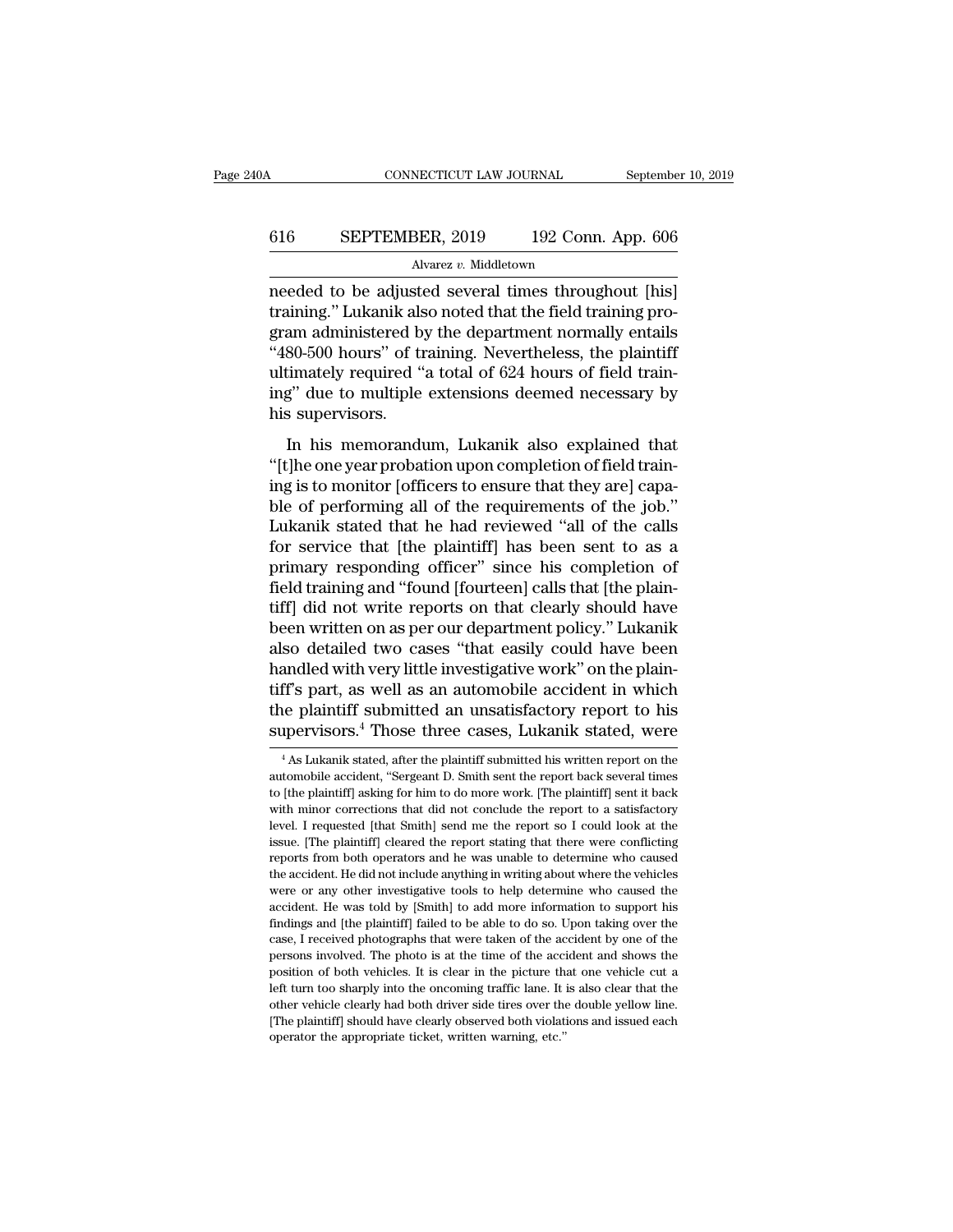# 10, 2019 CONNECTICUT LAW JOURNAL Page 241A<br>192 Conn. App. 606 SEPTEMBER, 2019 617<br>Alvarez v. Middletown

### Alvarez *v.* Middletown

The connective connective connective connection of the cases that officers in this department are sent<br>on routinely and should have easily been handled."<br>I ukanik continued: "Given the [number] of hours [the 192 Conn. App. 606 SEPTEMBER, 2019 617<br>Alvarez v. Middletown<br>"simple cases that officers in this department are sent<br>on routinely and should have easily been handled."<br>Lukanik continued: "Given the [number] of hours [the 192 Conn. App. 606 SEPTEMBER, 2019 617<br>Alvarez v. Middletown<br>"simple cases that officers in this department are sent<br>on routinely and should have easily been handled."<br>Lukanik continued: "Given the [number] of hours [the<br> 192 Conn. App. 606 SEPTEMBER, 2019 617<br>
Alvarez v. Middletown<br>
"simple cases that officers in this department are sent<br>
on routinely and should have easily been handled."<br>
Lukanik continued: "Given the [number] of hours [ Alvarez v. Middletown<br>
"simple cases that officers in this department are sent<br>
on routinely and should have easily been handled."<br>
Lukanik continued: "Given the [number] of hours [the<br>
plaintiff] received on field trainin Awarez  $v$ . Middetown<br>
"simple cases that officers in this department are sent<br>
on routinely and should have easily been handled."<br>
Lukanik continued: "Given the [number] of hours [the<br>
plaintiff] received on field traini "simple cases that officers in this department are sent<br>on routinely and should have easily been handled."<br>Lukanik continued: "Given the [number] of hours [the<br>plaintiff] received on field training and the amount of<br>expos on routinely and should have easily been handled."<br>Lukanik continued: "Given the [number] of hours [the<br>plaintiff] received on field training and the amount of<br>exposure to different types of calls while on training,<br>he sho Lukanik continued: "Given the [number] of hours [the<br>plaintiff] received on field training and the amount of<br>exposure to different types of calls while on training,<br>he should easily be able to handle the calls that I have<br> plaintiff] received on field training and the amount of exposure to different types of calls while on training,<br>he should easily be able to handle the calls that I have<br>detailed above. The same deficiencies are still conti exposure to different types of calls while on training,<br>he should easily be able to handle the calls that I have<br>detailed above. The same deficiencies are still continu-<br>ing that [the plaintiff] had while on field training he should easily be able to handle the calls that I have<br>detailed above. The same deficiencies are still continu-<br>ing that [the plaintiff] had while on field training. . . .<br>[H]e does not consistently [handle calls in the detailed above. The same deficiencies are still continuing that [the plaintiff] had while on field training. . . . [H]e does not consistently [handle calls in the proper manner] and he should be able to at this point. Forg ing that [the plaintiff] had while on field training. . . . . [H]e does not consistently [handle calls in the proper manner] and he should be able to at this point. Forgetting basic information and choosing to not write re [H]e does not consistently [handle calls in the proper<br>manner] and he should be able to at this point. Forget-<br>ting basic information and choosing to not write reports<br>that he clearly should creates a substantial risk of l manner] and he should be able to at this point. Forget-<br>ting basic information and choosing to not write reports<br>that he clearly should creates a substantial risk of liabil-<br>ity to the [department] and the [defendant]. Bas ting basic information and choosing to not write reports<br>that he clearly should creates a substantial risk of liabil-<br>ity to the [department] and the [defendant]. Based on<br>my training and experience as a field training off that he clearly should creates a substantial risk of liabil-<br>ity to the [department] and the [defendant]. Based on<br>my training and experience as a field training officer,<br>field training coordinator, and first line supervis ity to the [department] and the [defendant]. Based on<br>my training and experience as a field training officer,<br>field training coordinator, and first line supervisor I do<br>not believe that [the plaintiff] will progress past h Muslim and experience as a next daming order,<br>id training coordinator, and first line supervisor I do<br>to believe that [the plaintiff] will progress past his<br>rrent abilities. . . . . [The plaintiff] has been exposed<br>many d not believe that [the plaintiff] will progress past his<br>current abilities. . . . [The plaintiff] has been exposed<br>to many different types of calls and is still having issues<br>with basic functions that police officers do eve

From the sense of the plaintiff with progress past his current abilities. . . . [The plaintiff] has been exposed to many different types of calls and is still having issues with basic functions that police officers do eve for many different types of calls and is still having issues<br>with basic functions that police officers do every day."<br>McKenna articulated similar concerns in his March<br>3, 2015 letter to Mayor Dan Drew, which the plaintiff of marty unferent types of cans and is star having issues<br>with basic functions that police officers do every day."<br>McKenna articulated similar concerns in his March<br>3, 2015 letter to Mayor Dan Drew, which the plaintiff<br>att Mark basic rancelons and police officers do every day.<br>
3, 2015 letter to Mayor Dan Drew, which the plaintiff<br>
attached to his objection to the motion for summary<br>
judgment. In that correspondence, McKenna noted that<br>
"per McKenna articulated similar concerns in his March<br>3, 2015 letter to Mayor Dan Drew, which the plaintiff<br>attached to his objection to the motion for summary<br>judgment. In that correspondence, McKenna noted that<br>"performance 3, 2015 letter to Mayor Dan Drew, which the plaintiff<br>attached to his objection to the motion for summary<br>judgment. In that correspondence, McKenna noted that<br>"performance issues" were reported "on several occa-<br>sions with attached to his objection to the motion for summary<br>judgment. In that correspondence, McKenna noted that<br>"performance issues" were reported "on several occa-<br>sions with regard to [the plaintiff's] performance, or<br>lack of p judgment. In that correspondence, McKenna noted that<br>"performance issues" were reported "on several occa-<br>sions with regard to [the plaintiff's] performance, or<br>lack of performance. During the course of a recent<br>civilian c "performance issues" were reported "on several occasions with regard to [the plaintiff's] performance, or lack of performance. During the course of a recent civilian complaint . . . it was revealed that he was unable, and/ sions with regard to [the plaintiff's] performance, or lack of performance. During the course of a recent civilian complaint  $\ldots$  it was revealed that he was unable, and/or unwilling, to handle basic functions of a polic lack of performance. During the course of a recent<br>civilian complaint . . . it was revealed that he was<br>unable, and/or unwilling, to handle basic functions of<br>a police officer which shall be performed on a daily<br>basis. We civilian complaint . . . it was revealed that he was<br>unable, and/or unwilling, to handle basic functions of<br>a police officer which shall be performed on a daily<br>basis. We feel that [the plaintiff's] productivity has<br>not me unable, and/or unwilling, to handle basic functions of<br>a police officer which shall be performed on a daily<br>basis. We feel that [the plaintiff's] productivity has<br>not met the department's expectations of a probation-<br>ary e a police officer which shall be performed on a daily<br>basis. We feel that [the plaintiff's] productivity has<br>not met the department's expectations of a probation-<br>ary employee and feel that he will not progress. The<br>deficie basis. We feel that [the plaintiff's] productivity has<br>not met the department's expectations of a probation-<br>ary employee and feel that he will not progress. The<br>deficiencies have been documented and attempts were<br>made to not met the de<br>ary employee<br>deficiencies ha<br>made to have<br>remained pres<br>the plaintiff be<br>the defendant.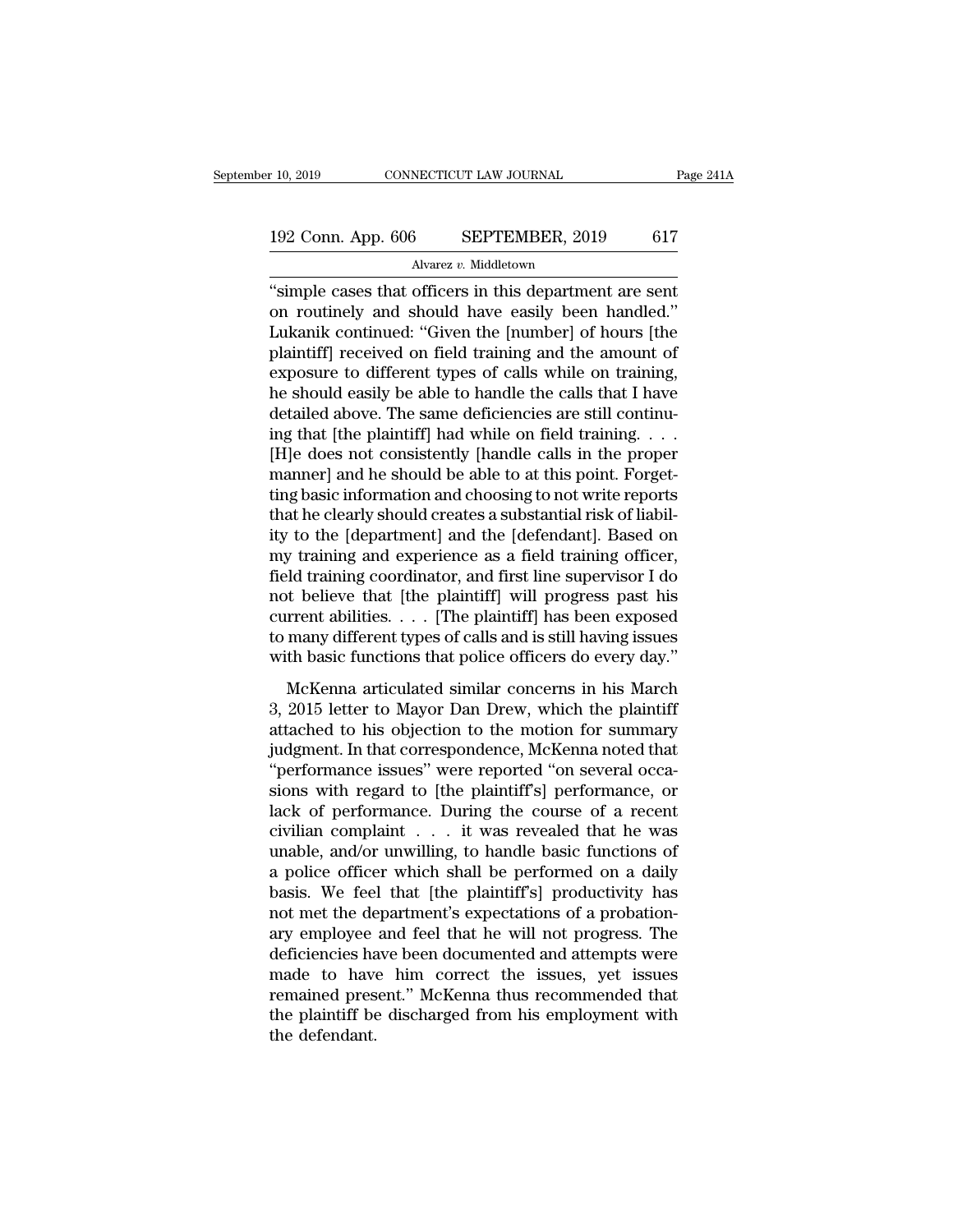# CONNECTICUT LAW JOURNAL September 10, 2019<br>618 SEPTEMBER, 2019 192 Conn. App. 606<br>Alvarez v. Middletown

### Alvarez *v.* Middletown

CONNECTICUT LAW JOURNAL September<br>
SEPTEMBER, 2019 192 Conn. App. 606<br>
Alvarez v. Middletown<br>
As the trial court noted in its memorandum of deci-<br>
Din, the plaintiff does not dispute that the afore-SEPTEMBER, 2019 192 Conn. App. 606<br>Alvarez v. Middletown<br>As the trial court noted in its memorandum of decision, the plaintiff does not dispute that the afore-<br>mentioned performance deficiencies existed. In his 618 SEPTEMBER, 2019 192 Conn. App. 606<br>Alvarez v. Middletown<br>As the trial court noted in its memorandum of decision, the plaintiff does not dispute that the afore-<br>mentioned performance deficiencies existed. In his<br>appell 618 SEPTEMBER, 2019 192 Conn. App. 606<br>Alvarez v. Middletown<br>As the trial court noted in its memorandum of decision, the plaintiff does not dispute that the afore-<br>mentioned performance deficiencies existed. In his<br>appell Alvarez v. Middletown<br>As the trial court noted in its memorandum of decision, the plaintiff does not dispute that the afore-<br>mentioned performance deficiencies existed. In his<br>appellate brief, the plaintiff alleges that h Alvarez v. Middletown<br>
As the trial court noted in its memorandum of decision, the plaintiff does not dispute that the afore-<br>
mentioned performance deficiencies existed. In his<br>
appellate brief, the plaintiff alleges that As the trial court noted in its memorandum of decision, the plaintiff does not dispute that the afore-<br>mentioned performance deficiencies existed. In his<br>appellate brief, the plaintiff alleges that he was "not<br>alone in his sion, the plaintiff does not dispute that the afore-<br>mentioned performance deficiencies existed. In his<br>appellate brief, the plaintiff alleges that he was "not<br>alone in his performance issues" and that the defendant<br>"did n mentioned performance deficiencies existed. In his<br>appellate brief, the plaintiff alleges that he was "not<br>alone in his performance issues" and that the defendant<br>"did not discipline other officers for the *same issues.*"<br> appellate brief, the plaintiff alleges that he was "not<br>alone in his performance issues" and that the defendant<br>"did not discipline other officers for the *same issues.*"<br>(Emphasis added.) He nonetheless has produced no<br>ev alone in his performance issues" and that the defendant<br>"did not discipline other officers for the *same issues.*"<br>(Emphasis added.) He nonetheless has produced no<br>evidence to substantiate that assertion. To the contrary,<br> "did not discipline other officers for the *same issues.*"<br>(Emphasis added.) He nonetheless has produced no<br>evidence to substantiate that assertion. To the contrary,<br>the defendant presented evidence that the defendant,<br>on (Emphasis added.) He nonetheless has produced no<br>evidence to substantiate that assertion. To the contrary,<br>the defendant presented evidence that the defendant,<br>on the recommendation of McKenna, had discharged a<br>Caucasian o evidence to substantiate that assertiof<br>the defendant presented evidence the on the recommendation of McKenna<br>Caucasian officer during his probat<br>to that officer's failure to meet depart<br>and failure to properly document re e derendant presented evidence that the derendant,<br>
the recommendation of McKenna, had discharged a<br>
ucasian officer during his probationary period due<br>
that officer's failure to meet department expectations<br>
d failure to on the recommendation of McKenna, had discharged a<br>Caucasian officer during his probationary period due<br>to that officer's failure to meet department expectations<br>and failure to properly document reports in accordance<br>with

Caucasian officer's failure to meet department expectations<br>to that officer's failure to meet department expectations<br>and failure to properly document reports in accordance<br>with department requirements.<br>The plaintiff also to that officer's failure to meet department expectations<br>and failure to properly document reports in accordance<br>with department requirements.<br>The plaintiff also points to a statement allegedly<br>uttered by McKenna during hi and failure to properly document reports in accordance<br>
with department requirements.<br>
The plaintiff also points to a statement allegedly<br>
uttered by McKenna during his preemployment inter-<br>
view as indicative of a discrim with department requirements.<br>
The plaintiff also points to a statement allegedly<br>
uttered by McKenna during his preemployment inter-<br>
view as indicative of a discriminatory bias. In his depo-<br>
sition testimony, the plaint The plaintiff also points to a statement allegedly<br>uttered by McKenna during his preemployment inter-<br>view as indicative of a discriminatory bias. In his depo-<br>sition testimony, the plaintiff alleged that McKenna<br>"asked me uttered by McKenna during his preemployment inter-<br>view as indicative of a discriminatory bias. In his depo-<br>sition testimony, the plaintiff alleged that McKenna<br>"asked me if I had any side bitches or side girls or<br>baby ma view as indicative of a discriminatory bias. In his deposition testimony, the plaintiff alleged that McKenna<br>"asked me if I had any side bitches or side girls or<br>baby mama drama in Waterbury that he had to concern<br>himself sition testimony, the plaintiff alleged that McKenna<br>"asked me if I had any side bitches or side girls or<br>baby mama drama in Waterbury that he had to concern<br>himself with because he didn't want that type of issues<br>in the p "asked me if I had any side bitches or side girls or<br>baby mama drama in Waterbury that he had to concern<br>himself with because he didn't want that type of issues<br>in the police department."<sup>5</sup> As the trial court noted,<br>alth baby mama drama in Waterbury that he had to concern<br>himself with because he didn't want that type of issues<br>in the police department."<sup>5</sup> As the trial court noted,<br>although tasteless, that query contains no reference to<br>th himself with because he didn't want that type of issues<br>in the police department."<sup>5</sup> As the trial court noted,<br>although tasteless, that query contains no reference to<br>the plaintiff's race or national origin, and could be in the police department."<sup>5</sup> As the trial court noted, although tasteless, that query contains no reference to the plaintiff's race or national origin, and could be asked of any potential employee. In addition, the defend although tasteless, that query contains no reference to<br>the plaintiff's race or national origin, and could be asked<br>of any potential employee. In addition, the defendant<br>presented uncontroverted evidence that, following th the plaintiff's race or national origin, and could be asked<br>of any potential employee. In addition, the defendant<br>presented uncontroverted evidence that, following that<br>interview, McKenna "made the final recommendation"<br>to of any potential employee. In addition, the defendant<br>presented uncontroverted evidence that, following that<br>interview, McKenna "made the final recommendation"<br>to hire the plaintiff. McKenna nonetheless recom-<br>mended that presented uncontroverted evidence that, following that<br>interview, McKenna "made the final recommendation"<br>to hire the plaintiff. McKenna nonetheless recom-<br>mended that the defendant discharge the plaintiff less<br>than sixtee interview, McKenna "made the final recommendation"<br>to hire the plaintiff. McKenna nonetheless recom-<br>mended that the defendant discharge the plaintiff less<br>than sixteen months later. In such circumstances, the<br>same actor i to hire the plaintiff. McKenna nonetheless recommended that the defendant discharge the plaintiff less<br>than sixteen months later. In such circumstances, the<br>same actor inference is implicated. "The premise under-<br>lying thi mended that the defendant discharge the plaintiff less<br>than sixteen months later. In such circumstances, the<br>same actor inference is implicated. "The premise under-<br>lying this inference is that if the person who fires an<br>e ing this inference is that if the person who fires an apployee is the same person that hired him, one cannot gically impute to that person an invidious intent to iscriminate against the employee." *Carlton v. Mystic*<sup>5</sup><sup>5</sup> employee is the same person that hired him, one cannot logically impute to that person an invidious intent to discriminate against the employee." *Carlton v. Mystic*<sup>5</sup> The plaintiff does not allege that McKenna made any a **providedly impute to**<br>discriminate agains<br><sup>5</sup> The plaintiff does not<br>ments implicating either h<br>preemployment interview.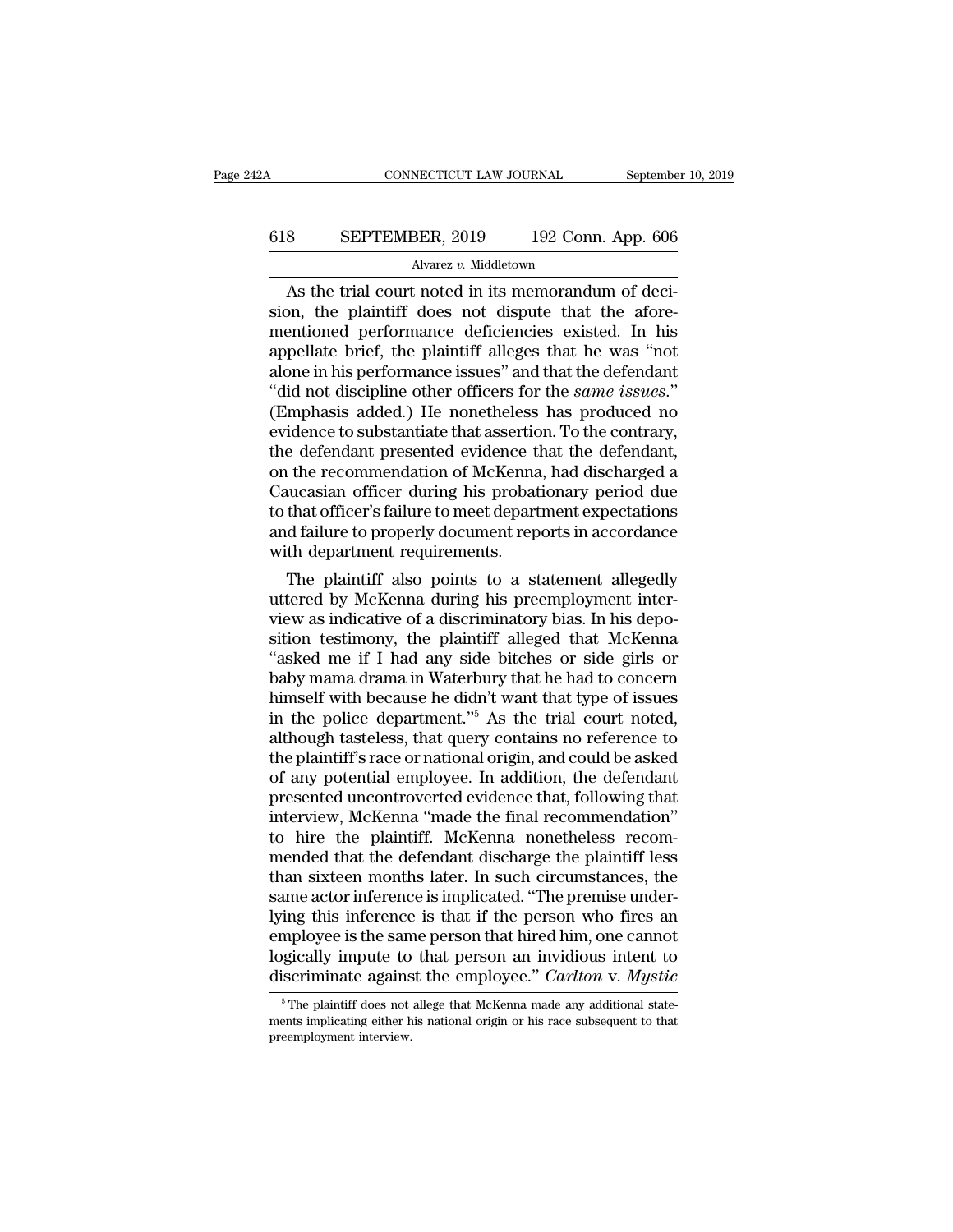# 10, 2019 CONNECTICUT LAW JOURNAL Page 243A<br>192 Conn. App. 606 SEPTEMBER, 2019 619<br>Alvarez v. Middletown

Alvarez *v.* Middletown

*Transportation, Inc.*, 202 F.3d 129, 132 (2d Cir. 2000).<br> *Transportation, Inc.*, 202 F.3d 129, 132 (2d Cir. 2000).<br>
As the United States Court of Appeals for the Second Circuit has observed the same actor informed "stron 192 Conn. App. 606 SEPTEMBER, 2019 619<br>Alvarez v. Middletown<br>Transportation, Inc., 202 F.3d 129, 132 (2d Cir. 2000).<br>As the United States Court of Appeals for the Second<br>Circuit has observed, the same actor inference "stro 192 Conn. App. 606 SEPTEMBER, 2019 619<br>Alvarez v. Middletown<br>Transportation, Inc., 202 F.3d 129, 132 (2d Cir. 2000).<br>As the United States Court of Appeals for the Second<br>Circuit has observed, the same actor inference "str 192 Conn. App. 606 SEPTEMBER, 2019 619<br>
Alvarez v. Middletown<br>
Transportation, Inc., 202 F.3d 129, 132 (2d Cir. 2000).<br>
As the United States Court of Appeals for the Second<br>
Circuit has observed, the same actor inference Alvarez v. Middletown<br>
Transportation, Inc., 202 F.3d 129, 132 (2d Cir. 2000).<br>
As the United States Court of Appeals for the Second<br>
Circuit has observed, the same actor inference "strongly<br>
suggest[s] that invidious dis Alvarez v. Middletown<br> *Transportation, Inc.*, 202 F.3d 129, 132 (2d Cir. 2000).<br>
As the United States Court of Appeals for the Second<br>
Circuit has observed, the same actor inference "strongly<br>
suggest[s] that invidious di Transportation, Inc., 202 F.3d 129, 132 (2d Cir. 2000).<br>As the United States Court of Appeals for the Second<br>Circuit has observed, the same actor inference "strongly<br>suggest[s] that invidious discrimination was unlikely,"<br> As the United States Court of Appeals for the Second<br>Circuit has observed, the same actor inference "strongly<br>suggest[s] that invidious discrimination was unlikely,"<br>particularly when "the firing has occurred only a short<br> Circuit has observed, the same actor inference "strongly<br>suggest[s] that invidious discrimination was unlikely,"<br>particularly when "the firing has occurred only a short<br>time after the hiring." *Grady* v. Affiliated Central suggest[s] that invidious discrimination was unlikely,"<br>particularly when "the firing has occurred only a short<br>time after the hiring." *Grady* v. Affiliated Central, Inc.,<br>130 F.3d 553, 560 (2d Cir. 1997); see also Lowe v particularly when "the firing has occurred only a short<br>time after the hiring." *Grady* v. Affiliated Central, Inc.,<br>130 F.3d 553, 560 (2d Cir. 1997); see also Lowe v. J.B.<br>Hunt Transport, Inc., 963 F.2d 173, 175 (8th Cir. time after the hiring." *Grady* v. *Affiliated Central, Inc.*, 130 F.3d 553, 560 (2d Cir. 1997); see also *Lowe* v. *J.B.*<br>*Hunt Transport, Inc.*, 963 F.2d 173, 175 (8th Cir. 1992) ("[i]t is simply incredible" that officia 130 F.3d 553, 560 (2d Cir. 1997); see also *Lowe* v. *J.B.*<br>*Hunt Transport, Inc.*, 963 F.2d 173, 175 (8th Cir. 1992)<br>("[i]t is simply incredible" that officials who hired plain-<br>tiff "suddenly developed an aversion" to h Hunt Transport, Inc., 963 F.2d 173, 175 (8th Cir. 1992)<br>("[i]t is simply incredible" that officials who hired plain-<br>tiff "suddenly developed an aversion" to his protected<br>class "less than two years later"). In the present ("[i]t is simply incredible" that officials who hired plaintiff "suddenly developed an aversion" to his protected class "less than two years later"). In the present case, McKenna's recommendation came less than three month tiff "suddenly developed an aversion" to his protected<br>class "less than two years later"). In the present case,<br>McKenna's recommendation came less than three<br>months after the commencement of the plaintiff's pro-<br>bationary class "less than two years later"). In the prese<br>McKenna's recommendation came less than<br>months after the commencement of the plainti<br>bationary period, less than nine months after th<br>mencement of his field training with th EXEMENT IS also unavailing the set of the plaintiff's protionary period, less than nine months after the com-<br>encement of his field training with the department,<br>d less than sixteen months after the defendant first<br>tended months after the commencement of the plantiff's probationary period, less than nine months after the commencement of his field training with the department, and less than sixteen months after the defendant first extended

bationary period, less than nine months after the com-<br>mencement of his field training with the department,<br>and less than sixteen months after the defendant first<br>extended an offer of employment to him.<br>Also unavailing is mencement of his field training with the department,<br>and less than sixteen months after the defendant first<br>extended an offer of employment to him.<br>Also unavailing is the plaintiff's assertion that Gan-<br>ley's internal affa and less than sixteen months after the defendant first<br>extended an offer of employment to him.<br>Also unavailing is the plaintiff's assertion that Gan-<br>ley's internal affairs report reflected a discriminatory<br>bias that influ extended an offer of employment to him.<br>Also unavailing is the plaintiff's assertion that Gan-<br>ley's internal affairs report reflected a discriminatory<br>bias that influenced McKenna's recommendation to dis-<br>charge the plain Also unavailing is the plaintiff's assertion that Gan-<br>ley's internal affairs report reflected a discriminatory<br>bias that influenced McKenna's recommendation to dis-<br>charge the plaintiff.<sup>6</sup> The record before us is bereft ley's internal affairs report reflected a discriminatory<br>bias that influenced McKenna's recommendation to discharge the plaintiff.<sup>6</sup> The record before us is bereft of<br>any evidence so indicating. Nothing in the affidavits, bias that influenced McKenna's recommendation to discharge the plaintiff.<sup>6</sup> The record before us is bereft of any evidence so indicating. Nothing in the affidavits, deposition transcripts, and other documents submitted su charge the plaintiff.<sup>6</sup> The record before us is bereft of<br>any evidence so indicating. Nothing in the affidavits,<br>deposition transcripts, and other documents submitted<br>suggest that Ganley discussed his internal affairs inv any evidence so indicating. Nothing in the affidavits,<br>deposition transcripts, and other documents submitted<br>suggest that Ganley discussed his internal affairs inves-<br>tigation with McKenna prior to McKenna's March 3,<br>2015 deposition transcripts, and other documents submitted<br>suggest that Ganley discussed his internal affairs inves-<br>tigation with McKenna prior to McKenna's March 3,<br>2015 recommendation. Furthermore, in his March 3,<br>2015 lette suggest that Ganley discussed his internal affairs investigation with McKenna prior to McKenna's March 3,<br>2015 recommendation. Furthermore, in his March 3,<br>2015 letter to Mayor Drew, McKenna detailed the perfor-<br>mance issu tigation with McKenna prior to McKenna's March 3,<br>2015 recommendation. Furthermore, in his March 3,<br>2015 letter to Mayor Drew, McKenna detailed the perfor-<br>mance issues that led him to recommend the plaintiff's<br>discharge. 2015 recommendation. Furthermore, in his March 3,<br>2015 letter to Mayor Drew, McKenna detailed the perfor-<br>mance issues that led him to recommend the plaintiff's<br>discharge. Most significantly, McKenna at that time<br>stated: " 2015 letter to Mayor Drew, McKenna detailed the performance issues that led him to recommend the plaintiff's discharge. Most significantly, McKenna at that time stated: "The *pending* internal affairs investigation may add mance issues that led him to recommend the plaintiff's<br>discharge. Most significantly, McKenna at that time<br>stated: "The *pending* internal affairs investigation may<br>add additional reasons to support my reasons to recom-<br>me discharge. Most significantly, McKenna at that time<br>stated: "The *pending* internal affairs investigation may<br>add additional reasons to support my reasons to recom-<br>mend discharge." (Emphasis added.) For that reason,<br>the t is under that is understanded that Ganley's internal fairs investigation "is ultimately irrelevant" because<br>fairs investigation "is ultimately irrelevant" because<br>the plaintiff furnished no evidence that McKenna had<br><sup>6</sup><sup>It</sup> the trial court properly concluded that Ganley's internal affairs investigation "is ultimately irrelevant" because<br>the plaintiff furnished no evidence that McKenna had<br> $\frac{1}{10}$  it is undisputed that, in 2013, Ganley rec

affairs involted plaint<br>the plaintifies of the state of the state of the state<br>move forward ground check.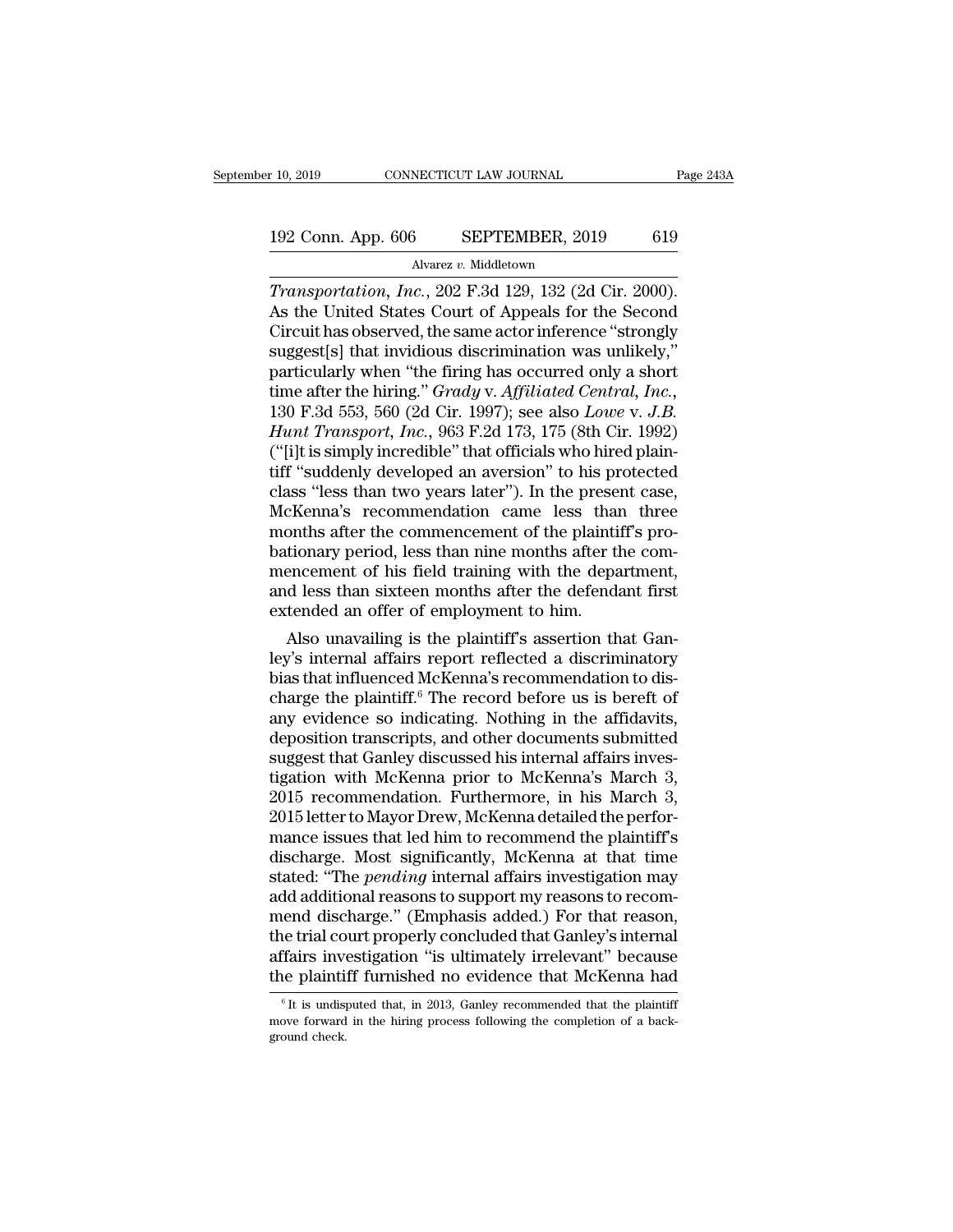### CONNECTICUT LAW JOURNAL September 10, 2019<br>620 SEPTEMBER, 2019 192 Conn. App. 620<br>Amica Mutual Ins. Co. v. Levine Amica Mutual Ins. Co. *v.* Levine CONNECTICUT LAW JOURNAL September<br>
620 SEPTEMBER, 2019 192 Conn. App. 620<br>
Amica Mutual Ins. Co. v. Levine<br>
Feceived Ganley's report prior to making his recommen-<br>
dation to the defendant. 620 SEPTEMBER, 2019<br>Amica Mutual Ins.<br>Teceived Ganley's report prior<br>dation to the defendant.<br>We have reviewed the pl

We have reviewed the pleadings, the defendant's<br>
we have reviewed the pleadings, the defendant's<br>
we have reviewed the pleadings, the defendant's<br>
by the pleadings, the defendant's<br>
by the parties on and the exhibits subm 620 SEPTEMBER, 2019 192 Conn. App. 620<br>Amica Mutual Ins. Co.  $v$ . Levine<br>received Ganley's report prior to making his recommen-<br>dation to the defendant.<br>We have reviewed the pleadings, the defendant's<br>motion for summary j Amica Mutual Ins. Co. *v.* Levine<br>
received Ganley's report prior to making his recommen-<br>
dation to the defendant.<br>
We have reviewed the pleadings, the defendant's<br>
motion for summary judgment, the plaintiff's objection<br> received Ganley's report prior to making his recommendation to the defendant.<br>We have reviewed the pleadings, the defendant's<br>motion for summary judgment, the plaintiff's objection<br>thereto, and the exhibits submitted by th received Ganley s report prior to making his recommendation to the defendant.<br>We have reviewed the pleadings, the defendant's<br>motion for summary judgment, the plaintiff's objection<br>thereto, and the exhibits submitted by th dation to the defendant.<br>We have reviewed the pleadings, the defendant's<br>motion for summary judgment, the plaintiff's objection<br>thereto, and the exhibits submitted by the parties. On<br>the record before us, no reasonable tri We have reviewed the pleadings, the defendant's<br>motion for summary judgment, the plaintiff's objection<br>thereto, and the exhibits submitted by the parties. On<br>the record before us, no reasonable trier of fact could<br>conclude motion for summary judgment, the plaintiff's objection<br>thereto, and the exhibits submitted by the parties. On<br>the record before us, no reasonable trier of fact could<br>conclude that the defendant's nondiscriminatory justifithereto, and the exhibits submitted by the parties. On<br>the record before us, no reasonable trier of fact could<br>conclude that the defendant's nondiscriminatory justifi-<br>cation for the plaintiff's discharge was merely a pret the record before us, no reasonable trier of fact could<br>conclude that the defendant's nondiscriminatory justifi-<br>cation for the plaintiff's discharge was merely a pretext<br>for unlawful discrimination on the basis of race or conclude that the defendant's nondiscriminatory justification for the plaintiff's discharge was merely a pretext<br>for unlawful discrimination on the basis of race or<br>national origin. As this court has observed, "to defeat<br>s cation for the plaintiff's discharge was merely a pretext<br>for unlawful discrimination on the basis of race or<br>national origin. As this court has observed, "to defeat<br>summary judgment . . . the plaintiff's admissible evi-<br> for unlawful discrimination on the basis of race or<br>national origin. As this court has observed, "to defeat<br>summary judgment . . . the plaintiff's admissible evi-<br>dence must show circumstances that would be suffi-<br>cient t mational origin. As this court has observed, "to defeat<br>summary judgment  $\ldots$  the plaintiff's admissible evi-<br>dence must show circumstances that would be suffi-<br>cient to permit a rational finder of fact to infer that the summary judgment  $\ldots$  the plaintiff's admissible evidence must show circumstances that would be sufficient to permit a rational finder of fact to infer that the defendant's employment decision was more likely than not ba dence must show circumstances that would be sufficient to permit a rational finder of fact to infer that the defendant's employment decision was more likely than not based in whole or in part on discrimination  $\dots$ ."<br>(Int cient to permit a rational finder of fact to infer that the<br>defendant's employment decision was more likely than<br>not based in whole or in part on discrimination  $\dots$ ."<br>(Internal quotation marks omitted.) *Taing* v. *CAMRA* defendant's employ<br>not based in whole<br>(Internal quotation i<br>LLC, supra, 189 Cc<br>has not presented s<br>court properly rend<br>the defendant.<br>The judgment is : It based in whole or in part on definited<br>iternal quotation marks omitted<br> $LC$ , supra, 189 Conn. App. 28.<br>s not presented such evidence,<br>urt properly rendered summary<br>e defendant.<br>The judgment is affirmed.<br>In this opinion  $LC$ , supra, 189 Conn. App. 28. Because the plain<br>
is not presented such evidence, we conclude that<br>
urt properly rendered summary judgment in favo<br>
e defendant.<br>
The judgment is affirmed.<br>
In this opinion the other judges

### Fendant.<br>
. judgment is affirmed.<br>
his opinion the other judges concurred.<br>
AMICA MUTUAL INSURANCE COMPANY<br>
v. MICHELLE LEVINE<br>
(AC 40000) *v.* MICHELLE LEVINE UTTINE<br>
UTTINGURANCE CO<br>
LINSURANCE CO<br>
CHELLE LEVINE<br>
(AC 40999)<br>
J., and Elgo and Sullivan, AMICA MUTUAL INSURANCE COMPANY<br> $v.$  MICHELLE LEVINE<br>(AC 40999)<br>DiPentima, C. J., and Elgo and Sullivan, Js.

### *Syllabus*

 $v.$  MICHELLE LEVINE<br>  $(AC\ 40999)$ <br>
DiPentima, C. J., and Elgo and Sullivan, Js.<br>  $Syllabus$ <br>
The plaintiff insurance company sought a declaratory judgment to determine<br>
the rights of the parties related to a provision in an a  $(AC 40999)$ <br>DiPentima, C. J., and Elgo and Sullivan, Js.<br> $Syllabus$ <br>plaintiff insurance company sought a declaratory judgment to determine<br>the rights of the parties related to a provision in an automobile insurance<br>policy it h DiPentima, C. J., and Elgo and Sullivan, Js.<br>
Syllabus<br>
plaintiff insurance company sought a declaratory judgment to determine<br>
the rights of the parties related to a provision in an automobile insurance<br>
policy it had iss But channa, e. 9., and Eigo and Samvan, 9.5.<br>Syllabus<br>plaintiff insurance company sought a declaratory judgment to determine<br>the rights of the parties related to a provision in an automobile insurance<br>policy it had issued  $\label{eq:2.1} Syllabus$  plaintiff insurance company sought a declaratory judgment to determine<br>the rights of the parties related to a provision in an automobile insurance<br>policy it had issued to the defendant, which required the plaintiff insurance company sought a declaratory judgment to determine<br>the rights of the parties related to a provision in an automobile insurance<br>policy it had issued to the defendant, which required the defendant to<br>unde plantal institute comparty sought a declaratory judgment to determine<br>the rights of the parties related to a provision in an automobile insurance<br>policy it had issued to the defendant, which required the defendant to<br>under motion for summary judgment and rendered judgment thereon, from the defendant to undergo an independent medical examination at the plaintiff's request.<br>The plaintiff brought this action after the defendant refused to under policy it had issued to the defendant, which required the defendant to undergo an independent medical examination at the plaintiff's request. The plaintiff brought this action after the defendant refused to undergo an inde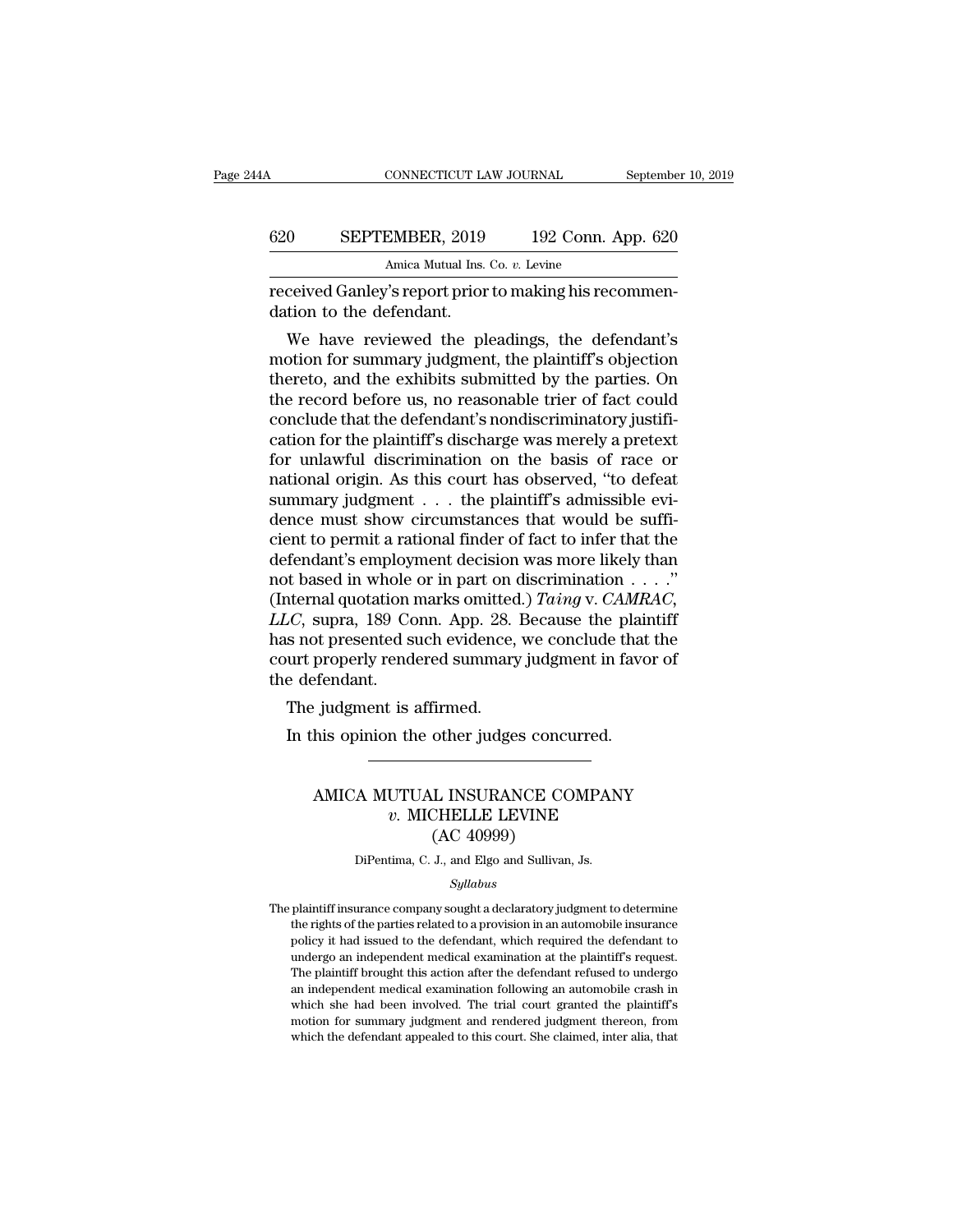## 10, 2019 CONNECTICUT LAW JOURNAL Page 245A<br>192 Conn. App. 620 SEPTEMBER, 2019 621<br>Amica Mutual Ins. Co. v. Levine r 10, 2019 CONNECTICUT LAW JOURNAL<br>192 Conn. App. 620 SEPTEMBER, 2019 621<br>4 Amica Mutual Ins. Co. *v.* Levine<br>the trial court improperly concluded that the provision in the insurance

2 Conn. App. 620 SEPTEMBER, 2019 621<br>Amica Mutual Ins. Co. v. Levine<br>the trial court improperly concluded that the provision in the insurance<br>policy that required her to undergo an independent medical examination 2 Conn. App. 620 SEPTEMBER, 2019 621<br>Amica Mutual Ins. Co. v. Levine<br>the trial court improperly concluded that the provision in the insurance<br>policy that required her to undergo an independent medical examination<br>was not v 2 Conn. App. 620 SEPTEMBER, 2019 621<br>Amica Mutual Ins. Co. v. Levine<br>the trial court improperly concluded that the provision in the insurance<br>policy that required her to undergo an independent medical examination<br>was not v Amica Mutual Ins. Co. *v*. Levine<br>the trial court improperly concluded that the provision in the insurance<br>policy that required her to undergo an independent medical examination<br>was not void as against public policy, that Amica Mutual Ins. Co. *v*. Levine<br>the trial court improperly concluded that the provision in the insurance<br>policy that required her to undergo an independent medical examination<br>was not void as against public policy, that the trial court improperly concluded that the provision in the insurance policy that required her to undergo an independent medical examination was not void as against public policy, that the provision was reasonable and t policy that required her to undergo an independent medical examination was not void as against public policy, that the provision was reasonable and that her refusal to attend the examination was unreasonable. *Held* that t powers and void as against public policy, that the provision was reasonable and that her refusal to attend the examination was unreasonable. *Held* that the trial court properly granted the plaintiff's motion for summary j and that her refusal to attend the examination was unreasonable. *Held* that the trial court properly granted the plaintiff's motion for summary judgment and rendered judgment for the plaintiff; because the issues that wer that the trial court properly granted the plaintiff's motion for summinduate that the trial court properly granted the plaintiff; because the iss that were raised by the defendant were resolved properly in the tourt's care % judgment and rendered judgment for the plaintiff; because the issues that were raised by the defendant were resolved properly in the trial court's careful and thorough memorandum of decision, this court adopted the tria % court's careful and thorough memorandum of decision, this court adopted the trial court's well reasoned memorandum of decision as a statement of the facts and the applicable law on those issues.<br>Argued May 16—officially that were raised by the detendant were resolved property in the trial<br>court's careful and thorough memorandum of decision, this court<br>adopted the trial court's well reasoned memorandum of decision as a<br>statement of the fac

readed the trial court's well reasoned memorandum of decision as a statement of the facts and the applicable law on those issues.<br>Argued May 16—officially released September 10, 2019<br>*Procedural History*<br>Action for a decla statement of the facts and the applicable law on those issues.<br>Argued May 16—officially released September 10, 2019<br>*Procedural History*<br>Action for a declaratory judgment to determine the<br>rights of the parties under a prov Argued May 16—officially released September 10, 2019<br> *Procedural History*<br>
Action for a declaratory judgment to determine the<br>
rights of the parties under a provision in a certain insur-<br>
ance policy issued by the plainti *Procedural History*<br>Action for a declaratory judgment to determine the<br>rights of the parties under a provision in a certain insur-<br>ance policy issued by the plaintiff requiring the defen-<br>dant to undergo an independent me Froceaural History<br>Action for a declaratory judgment to determine the<br>rights of the parties under a provision in a certain insur-<br>ance policy issued by the plaintiff requiring the defen-<br>dant to undergo an independent medi Action for a declaratory judgment to determine the rights of the parties under a provision in a certain insurance policy issued by the plaintiff requiring the defendant to undergo an independent medical examination, and fo rights of the parties under a provision in a certain insurance policy issued by the plaintiff requiring the defendant to undergo an independent medical examination, and for other relief, brought to the Superior Court in th ance policy issued by the plaintiff requiring the defendant to undergo an independent medical examination, and for other relief, brought to the Superior Court in the judicial district of Hartford, where the court, *Shapiro Leving 1 and 101 other rener, brought to the supern*<br>the judicial district of Hartford, where the<br>*piro*, *J.*, granted the plaintiff's motion for sur<br>ment and rendered judgment thereon, from<br>defendant appealed to this co *Philip T.*, J., granted the plaintiff's motion for summary judgent and rendered judgment thereon, from which the fendant appealed to this court. Affirmed.<br>*Jennifer B. Levine*, with whom was *Harvey L.*<br>*vine*, for the ap ment and rendered judgment thereon, from whit<br>defendant appealed to this court. *Affirmed.*<br>*Jennifer B. Levine*, with whom was *Hart*<br>*Levine*, for the appellant (defendant).<br>*Philip T. Newbury, Jr.*, with whom, on the br

### *Opinion*

*Jennifer B. Levine,* with whom was *Harvey L.*<br> *vine,* for the appellant (defendant).<br> *Philip T. Newbury, Jr.,* with whom, on the brief, was<br> *adi A. Smith*, for the appellee (plaintiff).<br> *Opinion*<br>
PER CURIAM. This d Levine, for the appenant (defendant).<br> *Philip T. Newbury, Jr.*, with whom, on the brief, was<br> *Ondi A. Smith*, for the appellee (plaintiff).<br> *Opinion*<br>
PER CURIAM. This declaratory judgment action<br>
arises from an automob *Philip T. Newbury, Jr.*, with whom, on the brief, was<br> *Ondi A. Smith*, for the appellee (plaintiff).<br> *Opinion*<br>
PER CURIAM. This declaratory judgment action<br>
arises from an automobile crash that occurred in 2010<br>
involv *Ondi A. Smith*, for the appellee (plaintiff).<br>  $\frac{Opinion}{PER}$  CURIAM. This declaratory judgment action<br>
arises from an automobile crash that occurred in 2010<br>
involving the defendant, Michelle Levine. The defendant<br>
appeal **EXECURIAM.** This declaratory judgment action<br>arises from an automobile crash that occurred in 2010<br>involving the defendant, Michelle Levine. The defendant<br>appeals from the trial court's rendering of summary<br>judgment in fa *Opmion*<br>
PER CURIAM. This declaratory judgment action<br>
arises from an automobile crash that occurred in 2010<br>
involving the defendant, Michelle Levine. The defendant<br>
appeals from the trial court's rendering of summary<br>
j PER CURIAM. This declaratory judgment action<br>arises from an automobile crash that occurred in 2010<br>involving the defendant, Michelle Levine. The defendant<br>appeals from the trial court's rendering of summary<br>judgment in fav arises from an automobile crash that occurred in 2010<br>involving the defendant, Michelle Levine. The defendant<br>appeals from the trial court's rendering of summary<br>judgment in favor of the plaintiff, the Amica Mutual<br>Insuran involving the defendant, Michelle Levine. The defendant<br>appeals from the trial court's rendering of summary<br>judgment in favor of the plaintiff, the Amica Mutual<br>Insurance Company. On appeal, the defendant claims<br>that the t appeals from the trial court's rendering of summary<br>judgment in favor of the plaintiff, the Amica Mutual<br>Insurance Company. On appeal, the defendant claims<br>that the trial court erred when it concluded that (1) the<br>provisio judgment in favor of the plaintiff, the Amica Mutual<br>Insurance Company. On appeal, the defendant claims<br>that the trial court erred when it concluded that (1) the<br>provision in the plaintiff's automobile insurance policy<br>req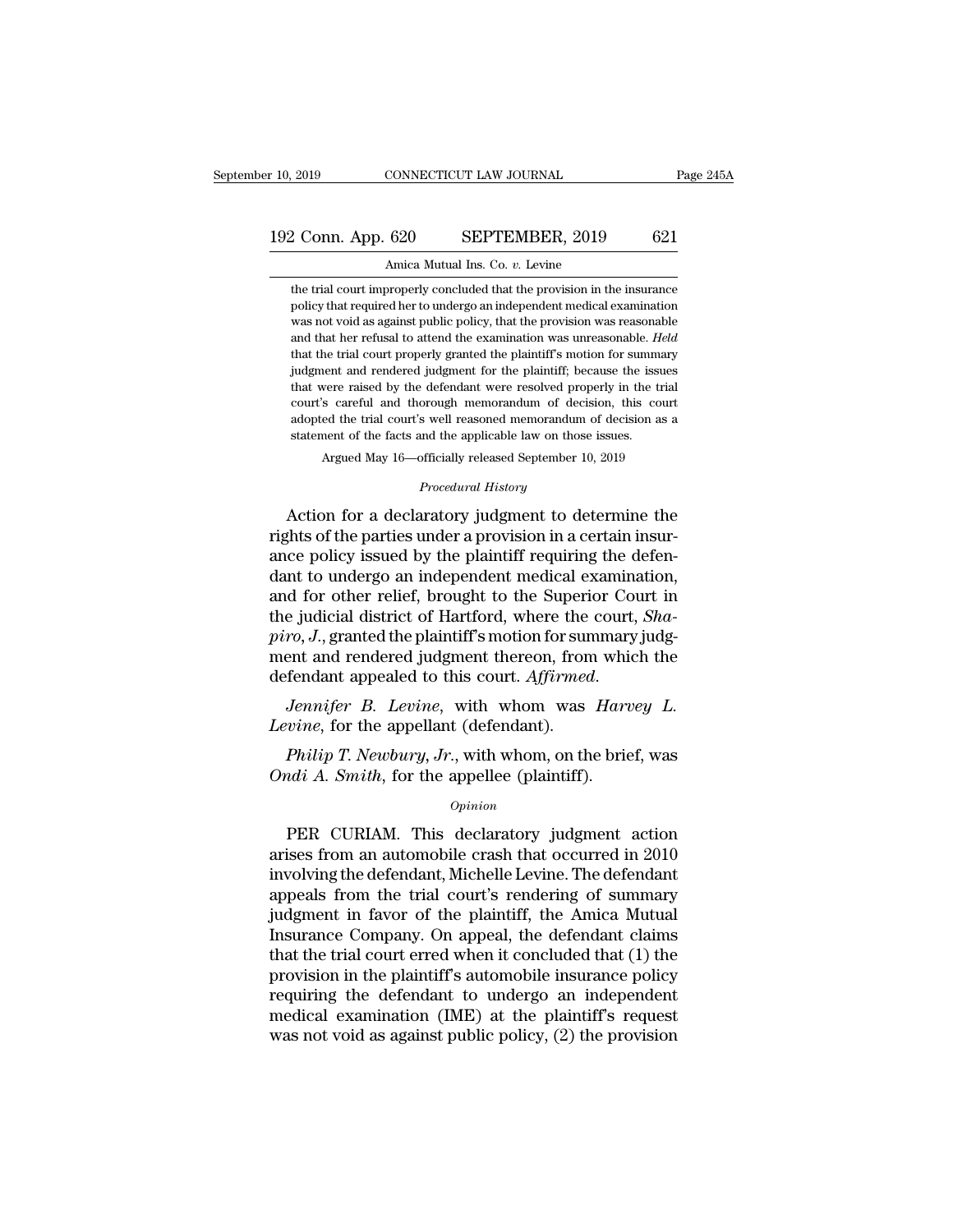## CONNECTICUT LAW JOURNAL September 10, 2019<br>622 SEPTEMBER, 2019 192 Conn. App. 620<br>Amica Mutual Ins. Co. v. Levine Amica Mutual Ins. Co. *v.* Levine

CONNECTICUT LAW JOURNAL September<br>
622 SEPTEMBER, 2019 192 Conn. App. 620<br>
Amica Mutual Ins. Co. v. Levine<br>
requiring the defendant to undergo an IME was reason-<br>
able and the defendant's refusal to attend was unreason-<br>
a EXEPTEMBER, 2019 192 Conn. App. 620<br>Amica Mutual Ins. Co.  $v$ . Levine<br>requiring the defendant to undergo an IME was reason-<br>able and the defendant's refusal to attend was unreason-<br>able, (3) the defendant had breached the EPTEMBER, 2019 192 Conn. App. 620<br>Amica Mutual Ins. Co.  $v$ . Levine<br>requiring the defendant to undergo an IME was reason-<br>able and the defendant's refusal to attend was unreason-<br>able, (3) the defendant had breached the p SEPTEMBER, 2019 192 Conn. App. 620<br>Amica Mutual Ins. Co.  $v$ . Levine<br>requiring the defendant to undergo an IME was reason-<br>able and the defendant's refusal to attend was unreason-<br>able, (3) the defendant had breached the Amica Mutual Ins. Co. *v.* Levine<br>
requiring the defendant to undergo an IME was reason-<br>
able and the defendant's refusal to attend was unreason-<br>
able, (3) the defendant had breached the policy's<br>
cooperation clause for Amica Mutual Ins. Co.  $v$ . Levine<br>requiring the defendant to undergo an IME was reason-<br>able, (3) the defendant had breached the policy's<br>cooperation clause for failing to attend the IME because<br>that determination was pre requiring the defendant to undergo an IME was reasonable and the defendant's refusal to attend was unreasonable, (3) the defendant had breached the policy's cooperation clause for failing to attend the IME because that det able and the defendant's refusal to attend was unreason-<br>able, (3) the defendant had breached the policy's<br>cooperation clause for failing to attend the IME because<br>that determination was predicated on an improper allo-<br>cat able, (3) the defendant had breached the policy's<br>cooperation clause for failing to attend the IME because<br>that determination was predicated on an improper allo-<br>cation of the burden of proof, and (4) there was no<br>issue of cooperation clau<br>that determination<br>cation of the b<br>issue of material<br>had reserved its<br>disagree and, t<br>trial court.<br>We have exame at determination was predicated on an improper allotion of the burden of proof, and (4) there was no<br>sue of material fact as to whether the plaintiff properly<br>d reserved its rights to bring the present action. We<br>sagree an cation of the burden of proof, and (4) there was no<br>issue of material fact as to whether the plaintiff properly<br>had reserved its rights to bring the present action. We<br>disagree and, therefore, affirm the judgment of the<br>tr

issue of material fact as to whether the plaintiff properly<br>had reserved its rights to bring the present action. We<br>disagree and, therefore, affirm the judgment of the<br>trial court.<br>We have examined the record on appeal, in had reserved its rights to bring the present action. We<br>disagree and, therefore, affirm the judgment of the<br>trial court.<br>We have examined the record on appeal, including<br>the briefs and arguments of the parties, and conclud disagree and, therefore, affirm the judgment of the<br>trial court.<br>We have examined the record on appeal, including<br>the briefs and arguments of the parties, and conclude<br>that the judgment of the trial court should be affirme trial court.<br>We have examined the record on appeal, including<br>the briefs and arguments of the parties, and conclude<br>that the judgment of the trial court should be affirmed.<br>The issues raised by the plaintiff were resolved We have examined the record on appeal, including<br>the briefs and arguments of the parties, and conclude<br>that the judgment of the trial court should be affirmed.<br>The issues raised by the plaintiff were resolved properly<br>in the briefs and arguments of the parties, and conclude<br>that the judgment of the trial court should be affirmed.<br>The issues raised by the plaintiff were resolved properly<br>in a careful and thorough memorandum of decision<br>writ that the judgment of the trial court should be affirmed.<br>The issues raised by the plaintiff were resolved properly<br>in a careful and thorough memorandum of decision<br>written by the trial court. Because the trial court's mem The issues raised by the plaintiff were resolved properly<br>in a careful and thorough memorandum of decision<br>written by the trial court. Because the trial court's mem-<br>orandum of decision fully addresses the arguments<br>raised in a careful and thorough memorandum of decision<br>written by the trial court. Because the trial court's memorandum of decision fully addresses the arguments<br>raised in the present appeal,<sup>1</sup> we adopt the trial court's<br>well r written by the trial court. Because the trial court's memorandum of decision fully addresses the arguments raised in the present appeal,<sup>1</sup> we adopt the trial court's well reasoned decision as a statement of the facts and ell reasoned decision as a statement of the facts and<br>the applicable law on those issues. See Amica Mutual<br>is. Co. v. Levine, judicial district of Hartford, Docket<br>o. CV-16-6064569-S (July 31, 2017) (reprinted at 192<br><sup>1</sup>In the applicable law on those issues. See *Amica Mutual Ins. Co. v. Levine*, judicial district of Hartford, Docket No. CV-16-6064569-S (July 31, 2017) (reprinted at 192<br><sup>1</sup> In addition to the claims she raised before the

*Ins.* Co. v. *Levine*, judicial district of Hartford, Docket No. CV-16-6064569-S (July 31, 2017) (reprinted at 192<br><sup>1</sup> In addition to the claims she raised before the trial court in her opposition to the plaintiff's moti No. CV-16-6064569-S (July 31, 2017) (reprinted at 192<br>  $\frac{1}{1}$  In addition to the claims she raised before the trial court in her opposition<br>
to the plaintiff's motion for summary judgment, the defendant, on appeal,<br>
al to the plaintiff's motion for summary judgment, the defendant, on appeal, also argues that the trial court failed to consider as a necessary factor whether the plaintiff acted with "reasonable diligence" in securing her co <sup>1</sup> In addition to the claims she raised before the trial court in her opposition to the plaintiff's motion for summary judgment, the defendant, on appeal, also argues that the trial court failed to consider as a necessar to the plaintiff's motion for summary judgment, the defendant, on appeal, also argues that the trial court failed to consider as a necessary factor whether the plaintiff acted with "reasonable diligence" in securing her c also argues that the trial court failed to consider as a necessary factor<br>whether the plaintiff acted with "reasonable diligence" in securing her coop-<br>eration when it determined that she breached her insurance policy's co whether the plaintiff acted with "reasonable diligence" in securing her cooperation when it determined that she breached her insurance policy's cooperation clause. We decline to address this claim, given that it was not p eration when it determined that she breached her insurance policy's cooperation clause. We decline to address this claim, given that it was not properly or distinctly raised in the defendant's answer, special defenses or From Clause. We decline to address this claim, given that it was not properly or distinctly raised in the defendant's answer, special defenses or opposition to the motion for summary judgment. See *DiMiceli v. Cheshire*, or distinctly raised in the defendant's answer, special defenses or opposition<br>to the motion for summary judgment. See *DiMiceli* v. *Cheshire*, 162 Conn.<br>App. 216, 229–30, 131 A.3d 771 (2016) ("Our appellate courts, as a to the motion for summary judgment. See *DiMiceli* v. *Cheshire*, 162 Conn.<br>App. 216, 229–30, 131 A.3d 771 (2016) ("Our appellate courts, as a general<br>practice, will not review claims made for the first time on appeal. We App. 216, 229–30, 131 A.3d 771 (2016) ("Our appellate courts, as a general practice, will not review claims made for the first time on appeal. We repeatedly have held that [a] party cannot present a case to the trial cour for the court wrote wrote a supplemental memorandum of decision, the defendant has not taken an appeal. We appeal we held that [a] party cannot present a case to the trial court on one theory and then seek appellate relief repeatedly have held that [a] party cannot present a case to the trial court<br>on one theory and then seek appellate relief on a different one." [Internal<br>quotation marks omitted.]). Moreover, to the extent that the claim w repeatedly have held that [a] party cannot present a case to the trial court<br>on one theory and then seek appellate relief on a different one." [Internal<br>quotation marks omitted.]). Moreover, to the extent that the claim w quotation marks omitted.]). Moreover, to the extent that the claim was raised for the first time in the defendant's motion to reargue and reconsider, for which the court wrote a supplemental memorandum of decision, the de for which the court wrote a supplemental memorandum of decision, the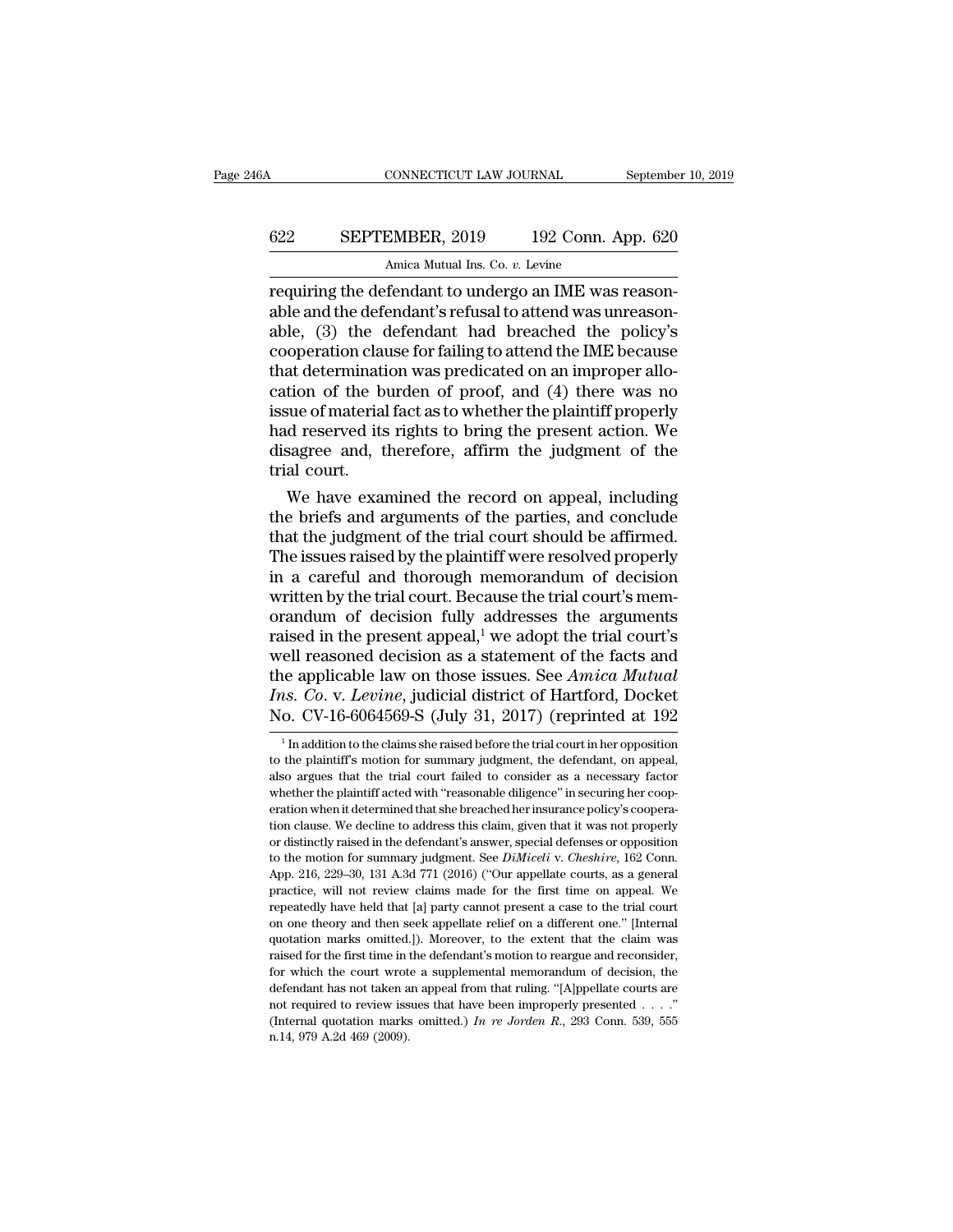## 10, 2019 CONNECTICUT LAW JOURNAL Page 247A<br>192 Conn. App. 620 SEPTEMBER, 2019 623<br>Amica Mutual Ins. Co. v. Levine Amica Mutual Ins. Co. *v.* Levine

CONNECTICUT LAW JOURNAL Page 24<sup>1</sup><br>192 Conn. App. 620 SEPTEMBER, 2019 623<br>Amica Mutual Ins. Co. *v*. Levine<br>Conn. App. 623, A.3d ). It would serve no useful<br>purpose for us to repeat those facts or the discussion<br>hore See e 192 Conn. App. 620 SEPTEMBER, 2019 623<br>Amica Mutual Ins. Co. v. Levine<br>Conn. App. 623, A.3d ). It would serve no useful<br>purpose for us to repeat those facts or the discussion<br>here. See, e.g., *Tzovolos* v. *Wiseman*, 300 C 192 Conn. App. 620 SEPTEMBER, 2019 623<br>Amica Mutual Ins. Co. *v.* Levine<br>Conn. App. 623, A.3d ). It would serve no useful<br>purpose for us to repeat those facts or the discussion<br>here. See, e.g., *Tzovolos* v. *Wiseman*, 300 192 Conn. App. 620 SEPTE<br>
Amica Mutual Ins. Co.<br>
Conn. App. 623, A.3d ). It<br>
purpose for us to repeat those f:<br>
here. See, e.g., *Tzovolos* v. *Wise*<br>
253–54, 12 A.3d 563 (2011).<br>
The judgment is affirmed. Amica Mutual Ins. Co. v.<br>
DNN. App. 623, A.3d ). It v.<br>
Amica Mutual Ins. Co. v.<br>
Amic II v. See, e.g., *Tzovolos v. Wise*:<br>
3-54, 12 A.3d 563 (2011).<br>
The judgment is affirmed.

### APPENDIX

### 4, 12 A.3d 563 (2011).<br>  $\begin{minipage}{0.9\linewidth} \begin{tabular}{l} \multicolumn{2}{l}{{\bf A.3d}} \end{tabular} \end{minipage}$   $\begin{minipage}{0.9\linewidth} \textbf{APPENDIX} \end{minipage} \begin{minipage}{0.9\linewidth} \textbf{APPENDIX} \end{minipage} \vspace{0.5cm} \begin{minipage}{0.9\linewidth} \textbf{A.1d.} & \textbf{A.2e.} \\ \multicolumn{2}{l}{\bf A.3d.} & \textbf{A.4f.} \\ \multicolumn{2}{l}{\bf A$ *v. MICHELLE LEVINE\**<br>*V. MICHELLE LEVINE\**<br>*V. MICHELLE LEVINE\**<br>*V. MICHELLE LEVINE\**<br>*V. Michael District of Hartford*  $\begin{minipage}{0.9\linewidth} \textbf{APPENDIX} \\ \textbf{v. MICHEILE LEVINE*} \\ \textbf{Superior Court, Judicial District of Hartford File No. CV-16-6064569-S} \end{minipage}$ APPENDIX<br>FUAL INSURANCE COMPA<br>MICHELLE LEVINE\*<br>Court, Judicial District of Hartford<br>File No. CV-16-6064569-S<br>norandum filed July 31, 2017 IUTUAL INSURANCE COMPAN<br> *v*. MICHELLE LEVINE\*<br>
ior Court, Judicial District of Hartford<br>
File No. CV-16-6064569-S<br>
Memorandum filed July 31, 2017<br>
Proceedings

*Proceedings*

 $v$ . MICHELLE LEVINE<sup>\*</sup><br>
Superior Court, Judicial District of Hartford<br>
File No. CV-16-6064569-S<br>
Memorandum filed July 31, 2017<br> *Proceedings*<br>
Memorandum of decision on plaintiff's motion for<br>
mmary judgment. *Motion gr* Superior Court, Judicial District of Hartfor<br>File No. CV-16-6064569-S<br>Memorandum filed July 31, 2017<br>*Proceedings*<br>Memorandum of decision on plaintiff's<br>summary judgment. *Motion granted*.<br>*Ondi A. Smith*, for the plaintif *Proceedings*<br>*Proceedings*<br>Memorandum of decision on plaintiff's mo<br>mmary judgment. *Motion granted.*<br>*Ondi A. Smith*, for the plaintiff.<br>*Jennifer B. Levine*, for the defendant.<br>*Opinion* 

### *Opinion*

mary judgment. *Motion granted.*<br>
Ondi A. Smith, for the plaintiff.<br>
Jennifer B. Levine, for the defendant.<br>  $\frac{opinion}{\partial p}$ <br>
SHAPIRO, J. This matter is before the court concern-<br>
g the plaintiff Amica Mutual Insurance Compa *Ondi A. Smith, for the plaintiff.*<br> *Jennifer B. Levine, for the defendant.*<br> *Opinion*<br>
SHAPIRO, J. This matter is before the court concerning the plaintiff Amica Mutual Insurance Company's motion for summary judgment *Ondi A. Smith,* for the plaintiff.<br> *Jennifer B. Levine,* for the defendant.<br>  $\omega_{pinion}$ <br>
SHAPIRO, J. This matter is before the court concerning the plaintiff Amica Mutual Insurance Company's<br>
motion for summary judgment ( Jennifer B. Levine, for the defendant.<br>
opinion<br>
SHAPIRO, J. This matter is before the court concerning<br>
the plaintiff Amica Mutual Insurance Company's<br>
motion for summary judgment (#104) (motion). The<br>
court heard oral ar Opinion<br>
SHAPIRO, J. This matter is before the court concerning<br>
the plaintiff Amica Mutual Insurance Company's<br>
motion for summary judgment (#104) (motion). The<br>
court heard oral argument concerning the motion on<br>
May 30, SHAPIRO, J. "<br>ing the plaintifi<br>motion for sun<br>court heard ora<br>May 30, 2017. Fo<br>is granted. urt heard oral argument concerning the motion on<br>ay 30, 2017. For the reasons stated below, the motion<br>granted.<br>I<br>BACKGROUND<br>The defendant, Michelle Levine, was a covered per-<br>n\_under\_an\_automobile\_liability\_insurance\_poli

### I

### BACKGROUND

May 30, 2017. For the reasons stated below, the motion<br>is granted.<br>I<br>BACKGROUND<br>The defendant, Michelle Levine, was a covered per-<br>son-under-an-automobile-liability-insurance-policy<br>issued by the plaintiff, Amica Mutual In I<br>BACKGROUND<br>The defendant, Michelle Levine, was a covered per-<br>son under an automobile liability insurance policy<br>issued by the plaintiff, Amica Mutual Insurance Com-<br>pany, for the period December 1, 2010 to December 1, Frame defendant, Michelle Levine, was a covered person under an automobile liability insurance policy issued by the plaintiff, Amica Mutual Insurance Company, for the period December 1, 2010 to December 1,  $*$  Affirmed. *A* son under an automobile liability insurance policy<br>issued by the plaintiff, Amica Mutual Insurance Com-<br>pany, for the period December 1, 2010 to December 1,<br> $*$ Affirmed. Amica Mutual Ins. Co. v. Levine, 192 Conn. App. 620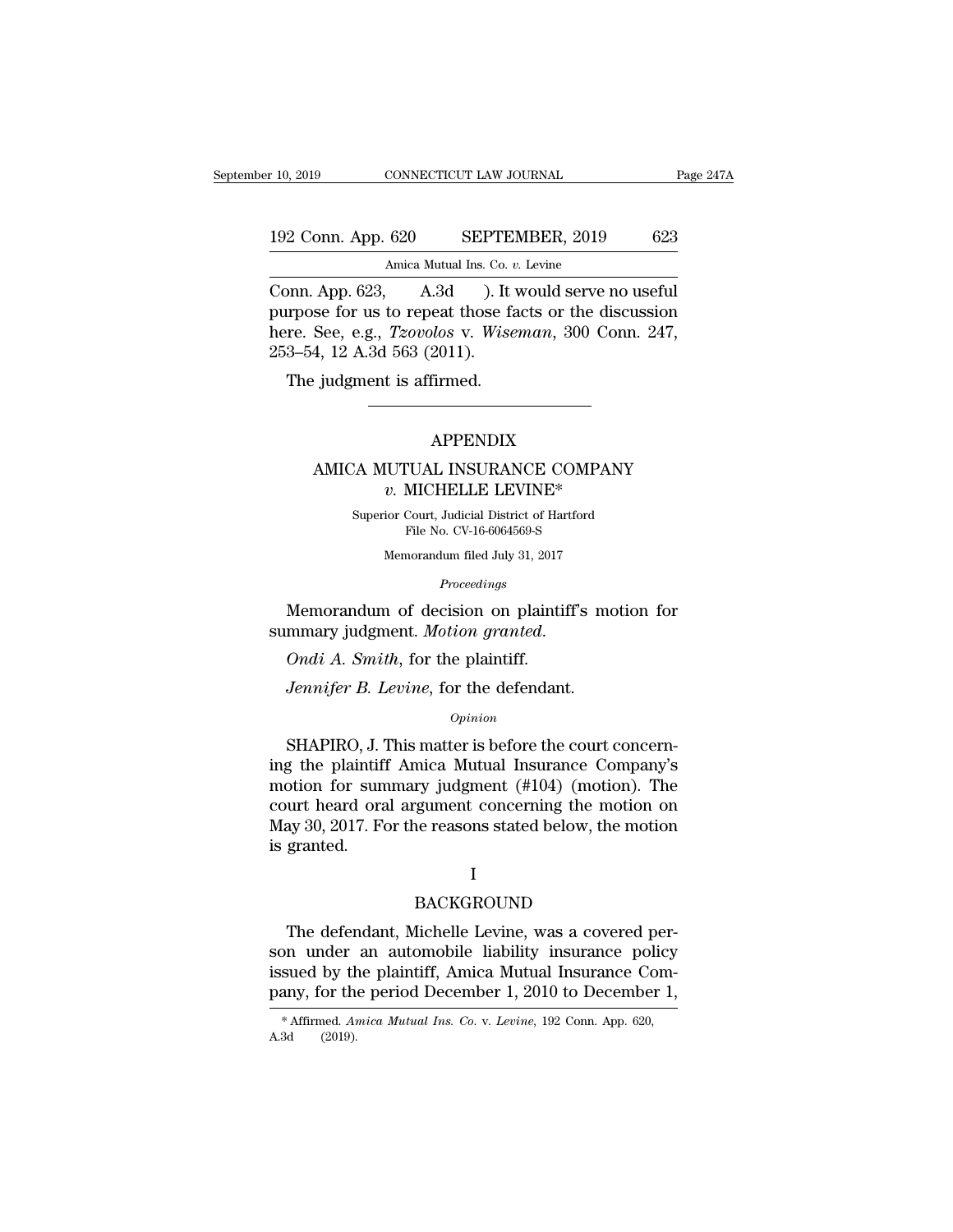## CONNECTICUT LAW JOURNAL September 10, 2019<br>624 SEPTEMBER, 2019 192 Conn. App. 620<br>Amica Mutual Ins. Co. v. Levine CONNECTICUT LAW JOURNAL<br>EMBER, 2019 192 Conn. *A*<br>Amica Mutual Ins. Co. *v.* Levine<br>The defendant sought medical pa

CONNECTICUT LAW JOURNAL September 10, 2019<br>
2011 (policy). The defendant sought medical payments<br>
2011 (policy). The defendant sought medical payments<br>
2010 meter vehicle accident (excident) 624 SEPTEMBER, 2019 192 Conn. App. 620<br>Amica Mutual Ins. Co. v. Levine<br>2011 (policy). The defendant sought medical payments<br>for treatment she claimed resulted from a December<br>6, 2010 motor vehicle accident (accident). 624 SEPTEMBER, 2019 192 Conn. Approximate accident accident (accident).<br>
2011 (policy). The defendant sought medical pay for treatment she claimed resulted from a Dec 6, 2010 motor vehicle accident (accident).<br>
In the plai **EPTEMBER, 2019** 192 Conn. App. 620<br>
Amica Mutual Ins. Co.  $v$ . Levine<br>
11 (policy). The defendant sought medical payments<br>
r treatment she claimed resulted from a December<br>
2010 motor vehicle accident (accident).<br>
In the

Amica Mutual Ins. Co. v. Levine<br>
2011 (policy). The defendant sought medical payments<br>
for treatment she claimed resulted from a December<br>
6, 2010 motor vehicle accident (accident).<br>
In the plaintiff's complaint, it seeks  $2011$  (policy). The defendant sought medical payments<br>for treatment she claimed resulted from a December<br>6, 2010 motor vehicle accident (accident).<br>In the plaintiff's complaint, it seeks a declaratory<br>judgment, finding t 2011 (policy). The defendant sought medical payments<br>for treatment she claimed resulted from a December<br>6, 2010 motor vehicle accident (accident).<br>In the plaintiff's complaint, it seeks a declaratory<br>judgment, finding that for treatment she claimed resulted from a December<br>6, 2010 motor vehicle accident (accident).<br>In the plaintiff's complaint, it seeks a declaratory<br>judgment, finding that it has no duty to provide medical<br>payment benefits t o, 2010 motor venicle accident (accident).<br>In the plaintiff's complaint, it seeks a declaratory<br>judgment, finding that it has no duty to provide medical<br>payment benefits to the defendant because she refused<br>to undergo requ In the plaintiff's complaint, it seeks a declary judgment, finding that it has no duty to provide measurement benefits to the defendant because she re to undergo requested independent medical exations (IMEs) with a physici dependent, manniformulated in that is no duty to provide medical<br>yment benefits to the defendant because she refused<br>undergo requested independent medical examina-<br>nns (IMEs) with a physician selected by the plaintiff,<br>nic payment benents to the defendant because she refused<br>to undergo requested independent medical examina-<br>tions (IMEs) with a physician selected by the plaintiff,<br>which prejudiced the plaintiff's ability to properly evalu-<br>at

to undergo requested independent inedical examinations (IMEs) with a physician selected by the plaintiff, which prejudiced the plaintiff's ability to properly evaluate the defendant's claim for such benefits.<br>The correspo tions (IMES) with a physician selected by the plaintiff,<br>which prejudiced the plaintiff's ability to properly evalu-<br>ate the defendant's claim for such benefits.<br>The correspondence submitted concerning the<br>motion shows tha which prejudiced the plaintiff's ability to properly evaluate the defendant's claim for such benefits.<br>The correspondence submitted concerning the motion shows that, in 2012 and 2013, the plaintiff made<br>several requests fo are the defendant s claim for such benefits.<br>The correspondence submitted concerning the<br>motion shows that, in 2012 and 2013, the plaintiff made<br>several requests for the defendant to submit to a medi-<br>cal examination, but The correspondence submitted concerning the<br>motion shows that, in 2012 and 2013, the plaintiff made<br>several requests for the defendant to submit to a medi-<br>cal examination, but the defendant never did so. See<br>plaintiff's e Moreon, but the defendant never did so. See<br>bit C; defendant's exhibits A, B, C, 23, 25<br>mal references to the factual background<br>elow.<br>II<br>STANDARD OF REVIEW<br>summary judgment, it is the movant who Muslim Sexhibit C; defendant's exhibits A, B, C, 23, 25<br>
d 27. Additional references to the factual background<br>
e set forth below.<br>
II<br>
STANDARD OF REVIEW<br>
"In seeking summary judgment, it is the movant who<br>
s the burden o

### II

and 27. Additional references to the factual background<br>are set forth below.<br>II<br>STANDARD OF REVIEW<br>"In seeking summary judgment, it is the movant who<br>has the burden of showing the nonexistence of any<br>issue of fact. The cou II<br>
II<br>
STANDARD OF REVIEW<br>
"In seeking summary judgment, it is the movant who<br>
has the burden of showing the nonexistence of any<br>
issue of fact. The courts are in entire agreement that<br>
the moving party for summary judgme II<br>
STANDARD OF REVIEW<br>
"In seeking summary judgment, it is the movant who<br>
has the burden of showing the nonexistence of any<br>
issue of fact. The courts are in entire agreement that<br>
the moving party for summary judgment h STANDARD OF REVIEW<br>
"In seeking summary judgment, it is the movant who<br>
has the burden of showing the nonexistence of any<br>
issue of fact. The courts are in entire agreement that<br>
the moving party for summary judgment has t STANDARD OF REVIEW<br>
"In seeking summary judgment, it is the movant who<br>
has the burden of showing the nonexistence of any<br>
issue of fact. The courts are in entire agreement that<br>
the moving party for summary judgment has t "In seeking summary judgment, it is the movant who<br>has the burden of showing the nonexistence of any<br>issue of fact. The courts are in entire agreement that<br>the moving party for summary judgment has the burden<br>of showing th has the burden of showing the nonexistence of any<br>issue of fact. The courts are in entire agreement that<br>the moving party for summary judgment has the burden<br>of showing the absence of any genuine issue as to all<br>the materi issue of fact. The courts are in entire agreement that<br>the moving party for summary judgment has the burden<br>of showing the absence of any genuine issue as to all<br>the material facts, which, under applicable principles<br>of su the moving party for summary judgment has the burden<br>of showing the absence of any genuine issue as to all<br>the material facts, which, under applicable principles<br>of substantive law, entitle him to a judgment as a matter<br>of of showing the absence of any genuine issue as to all<br>the material facts, which, under applicable principles<br>of substantive law, entitle him to a judgment as a matter<br>of law. The courts hold the movant to a strict standard the material facts, which, under applicable principles<br>of substantive law, entitle him to a judgment as a matter<br>of law. The courts hold the movant to a strict standard.<br>To satisfy his burden the movant must make a showing of substantive law, entitle him to a judgment as a matter<br>of law. The courts hold the movant to a strict standard.<br>To satisfy his burden the movant must make a showing<br>that it is quite clear what the truth is, and that ex of law. The courts hold the movant to a strict standard.<br>To satisfy his burden the movant must make a showing<br>that it is quite clear what the truth is, and that excludes<br>any real doubt as to the existence of any genuine i To satisfy his burden the movant must make a showing<br>that it is quite clear what the truth is, and that excludes<br>any real doubt as to the existence of any genuine issue<br>of material fact.... As the burden of proof is on th that it is quite clear what the truth is, and that excludes<br>any real doubt as to the existence of any genuine issue<br>of material fact.... As the burden of proof is on the<br>movant, the evidence must be viewed in the light mo any real doubt as to the existence of any genuine issue<br>of material fact.  $\ldots$  . As the burden of proof is on the<br>movant, the evidence must be viewed in the light most<br>favorable to the opponent.  $\ldots$ . When documents sub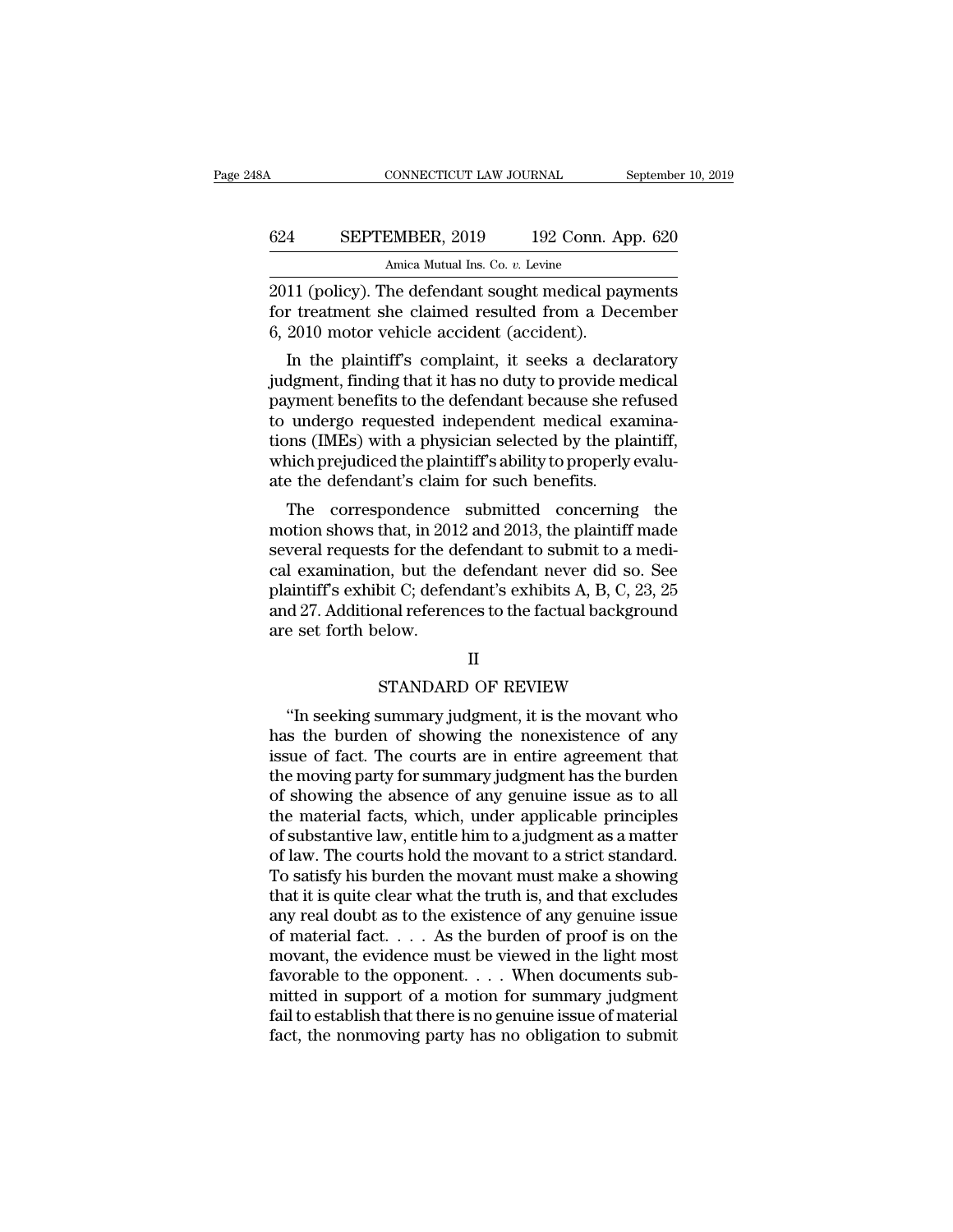# 10, 2019 CONNECTICUT LAW JOURNAL Page 249A<br>192 Conn. App. 620 SEPTEMBER, 2019 625<br>Amica Mutual Ins. Co. v. Levine

10, 2019 CONNECTICUT LAW JOURNAL<br>192 Conn. App. 620 SEPTEMBER, 2019 625<br>Amica Mutual Ins. Co. *v.* Levine<br>documents establishing the existence of such an issue.<br>. . . Once the moving party has met its burden, how-<br>ever, th r 10, 2019 CONNECTICUT LAW JOURNAL Page 24<br>
192 Conn. App. 620 SEPTEMBER, 2019 625<br>
Amica Mutual Ins. Co. *v*. Levine<br>
documents establishing the existence of such an issue.<br>
. . . Once the moving party has met its burden, 192 Conn. App. 620 SEPTEMBER, 2019 625<br>Amica Mutual Ins. Co. v. Levine<br>documents establishing the existence of such an issue.<br>... Once the moving party has met its burden, how-<br>ever, the opposing party must present eviden 192 Conn. App. 620 SEPTEMBER, 2019 625<br>
Amica Mutual Ins. Co. *v*. Levine<br>
documents establishing the existence of such an issue.<br>
. . . Once the moving party has met its burden, how-<br>
ever, the opposing party must presen Amica Mutual Ins. Co. *v.* Levine<br>
documents establishing the existence of such an issue.<br>
... Once the moving party has met its burden, how-<br>
ever, the opposing party must present evidence that<br>
demonstrates the existence *Amica Mutual Ins. Co. v. Levine*<br> *Gocuments establishing the existence of such an issue.*<br> *Safeco*, the opposing party must present evidence that<br>
demonstrates the existence of some disputed factual<br>
issue." (Internal q documents establishing the existence of such an issue.<br>
... Once the moving party has met its burden, how-<br>
ever, the opposing party must present evidence that<br>
demonstrates the existence of some disputed factual<br>
issue." ... Once the moving party has met its burden, how-<br>ever, the opposing party must present evidence that<br>demonstrates the existence of some disputed factual<br>issue.'' (Internal quotation marks omitted.) *Romprey* v.<br>Safeco I ever, the opposing party must present eviden<br>demonstrates the existence of some disputed<br>issue." (Internal quotation marks omitted.) *Rom*<br>Safeco Ins. Co. of America, 310 Conn. 304, 319<br>A.3d 726 (2013). "A material fact .

### III

### DISCUSSION<sup>1</sup>

 $\text{all make a difference in the result of the case." (Inter-1 quotient marks omitted.)} \text{ Id., } 312-13.$ <br>
III<br>
DISCUSSION<sup>1</sup><br>
"[C]onstruction of a contract of insurance presents<br>
question of law for the court . . . . It is the function<br>
the court to construe the provisions of the contr and quotation marks omitted.) Id., 312–13.<br>
III<br>
DISCUSSION<sup>1</sup><br>
"[C]onstruction of a contract of insurance presents<br>
a question of law for the court . . . . It is the function<br>
of the court to construe the provisions of t  $\text{III}$ <br>DISCUSSION<sup>1</sup><br>"[C]onstruction of a contract of insurance presents<br>a question of law for the court  $\dots$ . It is the function<br>of the court to construe the provisions of the contract<br>of insurance.... The [i]nterpretat DISCUSSION<sup>1</sup><br>
"[C]onstruction of a contract of insurance presents<br>
a question of law for the court . . . . It is the function<br>
of the court to construe the provisions of the contract<br>
of insurance . . . . The [i]nterpret DISCUSSION<sup>1</sup><br>
"[C]onstruction of a contract of insurance presents<br>
a question of law for the court . . . . It is the function<br>
of the court to construe the provisions of the contract<br>
of insurance . . . . The [i]nterpret The particle problem is a question of a contract of insurance presents<br>a question of law for the court . . . . It is the function<br>of the court to construe the provisions of the contract<br>of insurance . . . The [i]nterpreta "[C]onstruction of a contract of insurance presents<br>a question of law for the court . . . . It is the function<br>of the court to construe the provisions of the contract<br>of insurance . . . . The [i]nterpretation of an insura a question of law for the court  $\dots$ . It is the function<br>of the court to construe the provisions of the contract<br>of insurance.  $\dots$  The [i]nterpretation of an insurance<br>policy  $\dots$  involves a determination of the intent o % of the court to construe the provisions of the contract<br>of insurance. . . . The [i]nterpretation of an insurance<br>policy . . . involves a determination of the intent of<br>the parties as expressed by the language of the pol of insurance. . . . The [i]nterpretation of an insurance<br>policy . . . involves a determination of the intent of<br>the parties as expressed by the language of the policy<br>. . . [including] what coverage the . . . [insured]<br>ex policy . . . involves a determination of the intent of<br>the parties as expressed by the language of the policy<br>. . . . [including] what coverage the . . . [insured]<br>expected to receive and what the [insurer] was to pro-<br>vid the parties as expressed by the language of the policy . . . . [insured]<br>
. . . . [including] what coverage the . . . . [insured]<br>
expected to receive and what the [insurer] was to pro-<br>
vide, as disclosed by the provisio . . . [including] what coverage the . . . [insured]<br>expected to receive and what the [insurer] was to pro-<br>vide, as disclosed by the provisions of the policy. . . .<br>[A] contract of insurance must be viewed in its entirety expected to receive and what the [insurer] was to provide, as disclosed by the provisions of the policy. . . . [A] contract of insurance must be viewed in its entirety, and the intent of the parties for entering it derive vide, as disclosed by the provisions of the policy. . . . . [A] contract of insurance must be viewed in its entirety, and the intent of the parties for entering it derived from the four corners of the policy . . . [giving 1 In considering the policy  $\ldots$  [giving the] words<br>
1 In construing] any ambiguity in the terms  $\ldots$ <br>
1 favor of the insured  $\ldots$ ." (Internal quotation marks<br>
1 In considering the parties' arguments, this court has co ... [of the policy] their natural and ordinary meaning ... [and construing] any ambiguity in the terms ... in favor of the insured ...." (Internal quotation marks  $\frac{1}{1}$  In considering the parties' arguments, this cour

<sup>... [</sup>and construing] any ambiguity in the terms ...<br>in favor of the insured ...." (Internal quotation marks<br> $\frac{1}{1}$  in considering the parties' arguments, this court has considered the<br>parties' oral and written argument (*Wahla, J*) granted the defendant's motion to strike the reply. The counter-<br><sup>1</sup> In considering the parties' arguments, this court has considered the parties' oral and written arguments, including those presented in the <sup>1</sup> In considering the parties' arguments, this court has considered the parties' oral and written arguments, including those presented in the plaintiff's reply memorandum (#124). By order dated June 15, 2017, the court ( <sup>1</sup> In considering the parties' arguments, this court has considered the parties' oral and written arguments, including those presented in the plaintiff's reply memorandum (#124). By order dated June 15, 2017, the court ( parties' oral and written arguments, including those presented in the plaintiff's reply memorandum (#124). By order dated June 15, 2017, the court (*Wahla, J.*) granted the defendant's motion to strike the reply. See #125 fulf's reply memorandum (#124). By order dated June 15, 2017, the court (*Wahla, J.*) granted the defendant's motion to strike the reply. See #125.86. This court is not bound by that ruling. See *Breen* v. *Phelps*, 186 C (*Wahla, J.*) granted the defendant's motion to strike the reply. See #125.86.<br>This court is not bound by that ruling. See *Breen* v. *Phelps*, 186 Conn. 86,<br>99, 439 A.2d 1066 (1982) (The law of the case doctrine "express This court is not bound by that ruling. See *Breen v. Phelps*, 186 Conn. 86, 99, 439 A.2d 1066 (1982) (The law of the case doctrine "expresses the practice of judges generally to refuse to reopen what has been decided and 99, 439 A.2d 1066 (1982) (The law of the case doctrine "expresses the practice of judges generally to refuse to reopen what has been decided and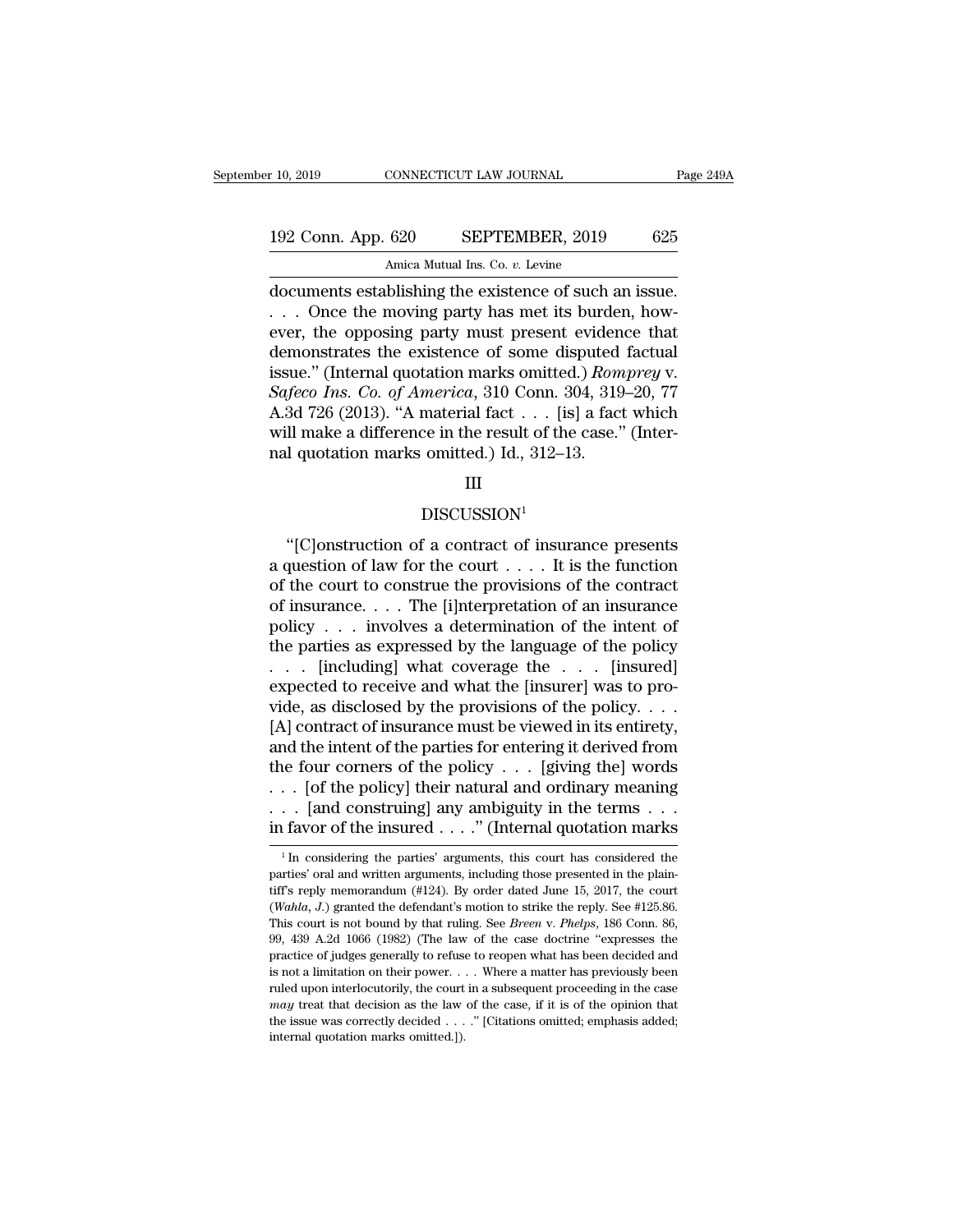## CONNECTICUT LAW JOURNAL September 10, 2019<br>626 SEPTEMBER, 2019 192 Conn. App. 620<br>Amica Mutual Ins. Co. v. Levine CONNECTICUT LAW JOURNAL<br>EMBER, 2019 192 Conn. *A*<br>Amica Mutual Ins. Co. *v.* Levine<br>ao Title Ins. Co. y. Bristol Heigh

CONNECTICUT LAW JOURNAL Septembe<br>
626 SEPTEMBER, 2019 192 Conn. App. 620<br>
Amica Mutual Ins. Co. *v.* Levine<br>
000 Comn. App. 390, 405–406, 70 A.3d 74,<br>
aart danied 200 Conn. 000, 68, A.2d 662, (2012) **626 CEPTEMBER**, 2019 192 Conn. App. 620<br>
Amica Mutual Ins. Co. v. Levine<br> **conitted.) Chicago Title Ins. Co. v. Bristol Heights Associates, LLC, 142 Conn. App. 390, 405–406, 70 A.3d 74,<br>
cert. denied, 309 Conn. 909, 68** 626 SEPTEMBER, 2019 192 Conn. App. 62<br>Amica Mutual Ins. Co. v. Levine<br>comitted.) *Chicago Title Ins. Co.* v. *Bristol Heights Associates, LLC*, 142 Conn. App. 390, 405–406, 70 A.3d 74<br>cert. denied, 309 Conn. 909, 68 A.3d 6 Amica Mutual Ins. Co. v. Levine<br>Amica Mutual Ins. Co. v. Levine<br>nitted.) *Chicago Title Ins. Co.* v. *Bristol Heights Asso-<br>ates, LLC*, 142 Conn. App. 390, 405–406, 70 A.3d 74,<br>rt. denied, 309 Conn. 909, 68 A.3d 662 (2013

Amica Mutual Ins. Co. v. Levine<br>
omitted.) *Chicago Title Ins. Co.* v. *Bristol Heights Asso-*<br>
ciates, *LLC*, 142 Conn. App. 390, 405–406, 70 A.3d 74,<br>
cert. denied, 309 Conn. 909, 68 A.3d 662 (2013).<br>
As discussed below, omitted.) *Chicago Title Ins. Co.* v. *Bristol Heights Asso-<br>ciates, LLC*, 142 Conn. App. 390, 405–406, 70 A.3d 74,<br>cert. denied, 309 Conn. 909, 68 A.3d 662 (2013).<br>As discussed below, the policy contains provisions<br>which ciates,  $LLC$ , 142 Conn. App. 390, 405–406, 70 A.3d 74,<br>cert. denied, 309 Conn. 909, 68 A.3d 662 (2013).<br>As discussed below, the policy contains provisions<br>which require persons seeking coverage to cooperate<br>with the insur cert. denied, 309 Conn. 909, 68 A.3d 662 (2013).<br>As discussed below, the policy contains provisions<br>which require persons seeking coverage to cooperate<br>with the insurer in its investigation of the claim and<br>to submit to p As discussed below, the policy contains provisions<br>which require persons seeking coverage to cooperate<br>with the insurer in its investigation of the claim and<br>to submit to physical examinations by physicians it<br>selected. " As discussed below, the policy contains provisions<br>which require persons seeking coverage to cooperate<br>with the insurer in its investigation of the claim and<br>to submit to physical examinations by physicians it<br>selected. " which require persons seeking coverage to cooperate<br>with the insurer in its investigation of the claim and<br>to submit to physical examinations by physicians it<br>selected. "The purpose of the cooperation provision is<br>to prot with the insurer in its investigation of the claim and<br>to submit to physical examinations by physicians it<br>selected. "The purpose of the cooperation provision is<br>to protect the interests of the insurer. . . . If insurers<br> to submit to physical examinations by physicians it<br>selected. "The purpose of the cooperation provision is<br>to protect the interests of the insurer. . . . If insurers<br>could not contract for fair treatment and helpful coope selected. "The purpose of the cooperation provision is<br>to protect the interests of the insurer. . . . If insurers<br>could not contract for fair treatment and helpful cooper-<br>ation from the insured, they would at the very lea to protect the interests of the insurer. . . . . If insu<br>could not contract for fair treatment and helpful coo<br>ation from the insured, they would at the very leass<br>severely handicapped in determining how and whe<br>to contest ion from the insured, they would at the very least, be verely handicapped in determining how and whether contest the claim  $\ldots$ ." (Citation omitted; internal otation marks omitted.) Arton v. Liberty Mutual Ins.<br>  $\ldots$ , 1 severely handicapped in determining how and whether<br>to contest the claim  $\ldots$ ." (Citation omitted; internal<br>quotation marks omitted.) Arton v. Liberty Mutual Ins.<br>Co., 163 Conn. 127, 134, 302 A.2d 284 (1972).<br>"A cooperat

to contest the claim  $\ldots$ ." (Citation omitted; internal quotation marks omitted.) Arton v. Liberty Mutual Ins.<br>Co., 163 Conn. 127, 134, 302 A.2d 284 (1972).<br>"A cooperation clause in a liability insurance pol-<br>icy require quotation marks omitted.) Arton v. Liberty Mutual Ins.<br>
Co., 163 Conn. 127, 134, 302 A.2d 284 (1972).<br>
"A cooperation clause in a liability insurance pol-<br>
icy requires that there shall be a fair, frank, and sub-<br>
stantia  $\dot{C}o$ ., 163 Conn. 127, 134, 302 A.2d 284 (1972).<br>
"A cooperation clause in a liability insurance pol-<br>
icy requires that there shall be a fair, frank, and sub-<br>
stantially full disclosure of information reasonably<br>
dem "A cooperation clause in a liability insurance pol-<br>icy requires that there shall be a fair, frank, and sub-<br>stantially full disclosure of information reasonably<br>demanded by the insurer to enable it to prepare for, or<br>to "A cooperation clause in a liability insurance pol-<br>icy requires that there shall be a fair, frank, and sub-<br>stantially full disclosure of information reasonably<br>demanded by the insurer to enable it to prepare for, or<br>to icy requires that there shall be a fair, frank, and sub-<br>stantially full disclosure of information reasonably<br>demanded by the insurer to enable it to prepare for, or<br>to determine whether there is, a genuine defense....<br>[I stantially full disclosure of information reasonably<br>demanded by the insurer to enable it to prepare for, or<br>to determine whether there is, a genuine defense....<br> $[I]$ t has been held that an insured's failure to disclose<br>i demanded by the insurer to enable it to prepare for, or<br>to determine whether there is, a genuine defense....<br>[I]t has been held that an insured's failure to disclose<br>information breached a cooperation clause [when]...<br>[t]h to determine whether there is, a genuine defense. . . .<br>[I]t has been held that an insured's failure to disclose<br>information breached a cooperation clause [when] . . .<br>[t]he insured . . . . [failed] to provide information<br> [I]t has been held that an insured's failure to disclose<br>information breached a cooperation clause [when] . . .<br>[t]he insured . . . . [failed] to provide information<br>requested by the insurer." (Internal quotation marks<br>om information breached a cooperation clause [when] . . .<br>
[t]he insured . . . . [failed] to provide information<br>
requested by the insurer." (Internal quotation marks<br>
omitted.) *Double G.G. Leasing*, *LLC* v. *Underwriters*<br> requested by the insurer." (Internal quotation marks<br>omitted.) *Double G.G. Leasing, LLC v. Underwriters*<br>at Lloyd's, London, 116 Conn. App. 417, 433, 978 A.2d<br>83, cert. denied, 294 Conn. 908, 982 A.2d 1082 (2009);<br>see *Ch* omitted.) Double G.G. Leasing, LLC v. Underwriters<br>at Lloyd's, London, 116 Conn. App. 417, 433, 978 A.2d<br>83, cert. denied, 294 Conn. 908, 982 A.2d 1082 (2009);<br>see Chicago Title Ins. Co. v. Bristol Heights Associates,<br>supr %, cert. denied,  $294$  Conn.  $908$ ,  $982$  A.2d  $1082$  ( $2009$ );<br>e *Chicago Title Ins. Co.* v. *Bristol Heights Associates*,<br>pra,  $142$  Conn. App.  $409$  (insured's failure to disclose<br>formation breached cooperation clause see *Chicago Title Ins. Co.v. Bristol Heights Associates*,<br>supra, 142 Conn. App. 409 (insured's failure to disclose<br>information breached cooperation clause when insured<br>failed to provide information requested by insurer).<br>

supra, 142 Conn. App. 409 (insured's failure to disclose information breached cooperation clause when insured failed to provide information requested by insurer).<br>"Generally, in the absence of a reasonable excuse, when an information breached cooperation clause when insured failed to provide information requested by insurer).<br>"Generally, in the absence of a reasonable excuse, when an insured fails to comply with the insurance policy provisi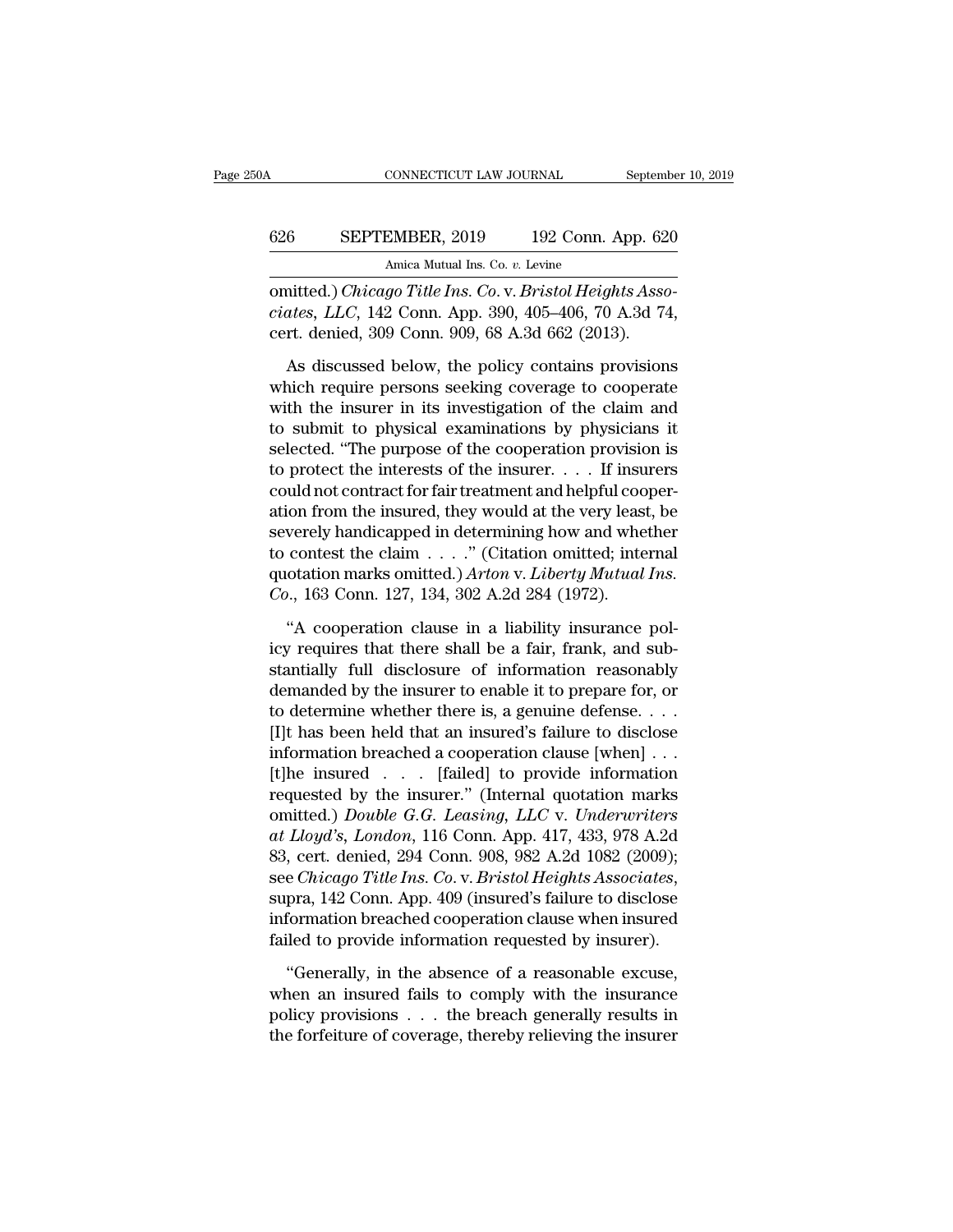of 10, 2019 CONNECTICUT LAW JOURNAL<br>
192 Conn. App. 620 SEPTEMBER, 2019 627<br>
Amica Mutual Ins. Co. v. Levine<br>
of its liability to pay, and provides the insurer an abso-<br>
lute defense to an action on the policy." (Internal 192 Conn. App. 620 SEPTEMBER, 2019 627<br>Amica Mutual Ins. Co. v. Levine<br>of its liability to pay, and provides the insurer an abso-<br>lute defense to an action on the policy.'' (Internal quota-<br>tion marks omitted.) *Double G.G* 192 Conn. App. 620 SEPTEMBER, 2019 627<br>Amica Mutual Ins. Co. *v.* Levine<br>of its liability to pay, and provides the insurer an abso-<br>lute defense to an action on the policy." (Internal quota-<br>tion marks omitted.) *Double G.* 192 Conn. App. 620 SEPTEMBER, 2019 627<br> *Amica Mutual Ins. Co. v. Levine*<br> *Of its liability to pay, and provides the insurer an abso-*<br> *Lute defense to an action on the policy.*" (Internal quota-<br> *Underwriters at Lloyd'* order the defense to<br>of its liability t<br>lute defense to<br>tion marks on<br>*Underwriters*<br>App. 432.<br>"The lack of its liability to pay, and provides the insurer an abso-<br>te defense to an action on the policy." (Internal quota-<br>on marks omitted.) *Double G.G. Leasing*, *LLC* v.<br>*derwriters at Lloyd's*, *London*, supra, 116 Conn.<br>pp. 4 or as naomly to pay, and provides the mistater an absorbed in the defense to an action on the policy." (Internal quotation marks omitted.) *Double G.G. Leasing, LLC* v. *Underwriters at Lloyd's, London,* supra, 116 Conn.<br>

Final discusser is an interfact of the policy. (Internal quotation marks omitted.) Double G.G. Leasing, LLC v.<br>
Underwriters at Lloyd's, London, supra, 116 Conn.<br>
App. 432.<br>
"The lack of cooperation, however, must be subs in an immateurity *Double G.G. Lettsing*, *EDC* v.<br>
Underwriters at Lloyd's, London, supra, 116 Conn.<br>
App. 432.<br>
"The lack of cooperation, however, must be substantial or material.... [T]he condition of cooperation<br>
with App. 432.<br>
"The lack of cooperation, however, must be substantial or material.... [T]he condition of cooperation<br>
with an insurer is not broken by a failure of the insured<br>
in an immaterial or unsubstantial matter.... [L] "The lack of cooperation, however, must be substantial or material. . . . [T]he condition of cooperation with an insurer is not broken by a failure of the insured in an immaterial or unsubstantial matter. . . . [L]ack of "The lack of cooperation, however, must be substantial or material.  $\ldots$  [T]he condition of cooperation with an insurer is not broken by a failure of the insured in an immaterial or unsubstantial matter.  $\ldots$  [L]ack of tial or material.  $\ldots$  [T]he condition of cooperation<br>with an insurer is not broken by a failure of the insured<br>in an immaterial or unsubstantial matter.  $\ldots$  [L]ack<br>of prejudice to the insurer from such failure is a te with an insurer is not brol<br>in an immaterial or unsu<br>of prejudice to the insure<br>which usually determine<br>nature." (Internal quotati<br>Title Ins. Co. v. Bristol He<br>142 Conn. App. 408.<br>Here, the policy, page prejudice to the insurer from such failure is a test<br>nich usually determines that a failure is of that<br>ture." (Internal quotation marks omitted.) *Chicago*<br>*tle Ins. Co. v. Bristol Heights Associates, LLC*, supra,<br>2 Conn. prejudice to the mistarch from steam tandie is at test<br>which usually determines that a failure is of that<br>nature." (Internal quotation marks omitted.) *Chicago*<br>Title Ins. Co. v. Bristol Heights Associates, LLC, supra,<br>142

mature." (Internal quotation marks omitted.) *Chicago*<br>Title Ins. Co. v. Bristol Heights Associates, LLC, supra,<br>142 Conn. App. 408.<br>Here, the policy, page 11 of 14, provides, in relevant<br>part: "Part E—Duties After an Acc Title Ins. Co. v. Bristol Heights Associates, LLC, supra,<br>142 Conn. App. 408.<br>Here, the policy, page 11 of 14, provides, in relevant<br>part: "Part E—Duties After an Accident or Loss: We<br>have no duty to provide coverage unde Fact The Prejudicial to us . . . Broadwing the provides, in relevant<br>part: "Part E—Duties After an Accident or Loss: We<br>have no duty to provide coverage under this policy<br>if the failure to comply with the following duties HE COME TEP. TOO.<br>Here, the policy, page 11 of 14, provides, in relevant<br>part: "Part E—Duties After an Accident or Loss: We<br>have no duty to provide coverage under this policy<br>if the failure to comply with the following du Here, the policy, page 11 of 14, provides, in relevant<br>part: "Part E—Duties After an Accident or Loss: We<br>have no duty to provide coverage under this policy<br>if the failure to comply with the following duties is<br>prejudicia part: "Part E—Duties After an Accident or Loss: We<br>have no duty to provide coverage under this policy<br>if the failure to comply with the following duties is<br>prejudicial to us . . . B. A person seeking any coverage<br>must: 1. have no duty to provide coverage under this policy<br>if the failure to comply with the following duties is<br>prejudicial to us  $\dots$  B. A person seeking any coverage<br>must: 1. Cooperate with us in the investigation, settle-<br>men if the failure to comply with the following duties is<br>prejudicial to us  $\dots$  B. A person seeking any coverage<br>must: 1. Cooperate with us in the investigation, settle-<br>ment or defense of any claim or suit.  $\dots$  3. Submit,<br> Let  $\alpha$  as  $\beta$  is a strip of the investigation, settle-<br>ant or defense of any claim or suit.... 3. Submit,<br>often as we reasonably require: a. To physical exams<br>physicians we select. We will pay for these exams."<br>e plain the defense of any claim or suit.  $\ldots$  3. Submit,<br>as often as we reasonably require: a. To physical exams<br>by physicians we select. We will pay for these exams."<br>See plaintiff's exhibit A.<br>The plaintiff asserts that it re

medical bills and reports for will pay for these exams."<br>See plaintiff's exhibit A.<br>The plaintiff's exhibit A.<br>The plaintiff's exhibit A.<br>The plaintiff's exhibit A.<br>The plaintiff asserts that it reasonably requested that<br> is onen as we reasonably require, at 16 physical exams."<br>by physicians we select. We will pay for these exams."<br>See plaintiff's exhibit A.<br>The plaintiff asserts that it reasonably requested that<br>the defendant submit to an Experiences we were that the defendant of the plaintiff's exhibit A.<br>The plaintiff's exhibit A.<br>the defendant submit to an IME after review of the<br>medical bills and reports forwarded by the defendant<br>in late June, 2011, in The plaintiff asserts that it reasonably requested that<br>the defendant submit to an IME after review of the<br>medical bills and reports forwarded by the defendant<br>in late June, 2011, in connection with her claim made<br>it was c The plaintiff asserts that it reasonably requested that<br>the defendant submit to an IME after review of the<br>medical bills and reports forwarded by the defendant<br>in late June, 2011, in connection with her claim made<br>it was c the defendant submit to an IME after review of the<br>medical bills and reports forwarded by the defendant<br>in late June, 2011, in connection with her claim made<br>it was clear that the defendant had been treating for her<br>medica medical bills and reports forwarded by the defendant<br>in late June, 2011, in connection with her claim made<br>it was clear that the defendant had been treating for her<br>medical condition prior to the accident. In September,<br>20 in late June, 2011, in connection with her claim made<br>it was clear that the defendant had been treating for her<br>medical condition prior to the accident. In September,<br>2011, the plaintiff requested a records review of the<br>d it was clear that the defendant had been treating for her<br>medical condition prior to the accident. In September,<br>2011, the plaintiff requested a records review of the<br>defendant's treatment by Dr. Mark Silk, a urologist, wh medical condition prior to the accident 2011, the plaintiff requested a record defendant's treatment by Dr. Mark Silk, concluded that, other than a temporadifficult, if not impossible, to establish between the accident and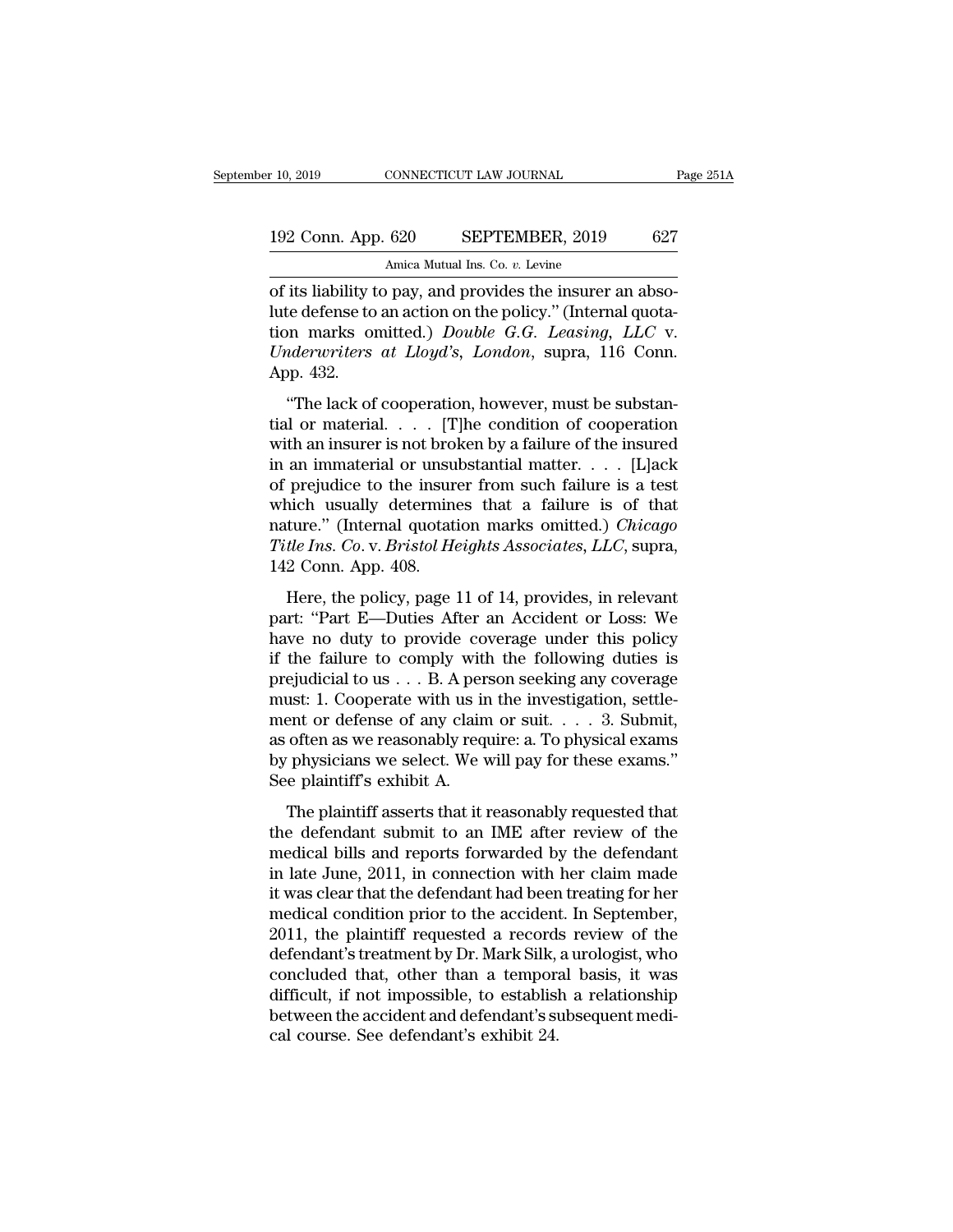## CONNECTICUT LAW JOURNAL September 10, 2019<br>628 SEPTEMBER, 2019 192 Conn. App. 620<br>Amica Mutual Ins. Co. v. Levine CONNECTICUT LAW JOURNAL Septembe<br>
8 SEPTEMBER, 2019 192 Conn. App. 620<br>
Amica Mutual Ins. Co. *v.* Levine<br>
When the defendant was still treating a year and a

CONNECTICUT LAW JOURNAL September 10, 2019<br>
SEPTEMBER, 2019 192 Conn. App. 620<br>
Amica Mutual Ins. Co. v. Levine<br>
When the defendant was still treating a year and a<br>
lif after the accident, and was still seeking medical<br>
um 628 SEPTEMBER, 2019 192 Conn. App. 620<br>Amica Mutual Ins. Co.  $v$ . Levine<br>When the defendant was still treating a year and a<br>half after the accident, and was still seeking medical<br>payment benefits, the plaintiff requested SEPTEMBER, 2019 192 Conn. App. 620<br>Amica Mutual Ins. Co. v. Levine<br>When the defendant was still treating a year and a<br>half after the accident, and was still seeking medical<br>payment benefits, the plaintiff requested that t 628 SEPTEMBER, 2019 192 Conn. App. 620<br>Amica Mutual Ins. Co.  $v$ . Levine<br>When the defendant was still treating a year and a<br>half after the accident, and was still seeking medical<br>payment benefits, the plaintiff requested Amica Mutual Ins. Co. *v.* Levine<br>When the defendant was still treating a year and a<br>half after the accident, and was still seeking medical<br>payment benefits, the plaintiff requested that the defen-<br>dant attend an IME by Dr Amca Mutual Ins. Co. *v.* Levine<br>
When the defendant was still treating a year and a<br>
half after the accident, and was still seeking medical<br>
payment benefits, the plaintiff requested that the defen-<br>
dant attend an IME by When the defendant was still treating a year and a<br>half after the accident, and was still seeking medical<br>payment benefits, the plaintiff requested that the defen-<br>dant attend an IME by Dr. Silk, to ascertain whether<br>the d half after the accident, and<br>payment benefits, the plaintif<br>dant attend an IME by Dr. S<br>the defendant's treatment wa<br>As an integral part of its inv<br>the plaintiff made several re<br>submit to such an IME.<br>In July, 2012, the de In a term of the Bernard Contents, the plant of requested that the deferment attend an IME by Dr. Silk, to ascertain whether e defendant's treatment was related to the accident.<br>
In an integral part of its investigation in the defendant's treatment was related to the accident.<br>As an integral part of its investigation into the claim,<br>the plaintiff made several requests that the defendant<br>submit to such an IME.<br>In July, 2012, the defendant's a

The basis and integral part of its investigation into the claim,<br>the plaintiff made several requests that the defendant<br>submit to such an IME.<br>In July, 2012, the defendant's attorney objected to<br>the plaintiff's selected me The diameter and all the plaintiff made several requests that the defendant<br>submit to such an IME.<br>In July, 2012, the defendant's attorney objected to<br>the plaintiff's selected medical examiner/urologist on<br>the basis that h experiment made several requests that the determinant<br>submit to such an IME.<br>In July, 2012, the defendant's attorney objected to<br>the plaintiff's selected medical examiner/urologist on<br>the basis that he had not been shown t In July, 2012, the defendant's attorney objected to<br>the plaintiff's selected medical examiner/urologist on<br>the basis that he had not been shown to be an expert<br>who matched the defendant's out-of-state physician's<br>expertise In July, 2012, the defendant's attorney objected to<br>the plaintiff's selected medical examiner/urologist on<br>the basis that he had not been shown to be an expert<br>who matched the defendant's out-of-state physician's<br>expertise the plaintiff's selected medical examiner/urologist on<br>the basis that he had not been shown to be an expert<br>who matched the defendant's out-of-state physician's<br>expertise in interstitial cystitis, noting that "there<br>appear the basis that he had not been shown<br>who matched the defendant's out-of-s<br>expertise in interstitial cystitis, noti<br>appears to be no urologist in Connecticu<br>Dr. [Robert] Moldwin's knowledge and e<br>ing this particular disease The materical are determined out of state physiciants<br>pertise in interstitial cystitis, noting that "there<br>pears to be no urologist in Connecticut who match[es]<br>.: [Robert] Moldwin's knowledge and expertise regard-<br>g this Experies in Interstraat Cystals, houng and active<br>appears to be no urologist in Connecticut who match[es]<br>Dr. [Robert] Moldwin's knowledge and expertise regard-<br>ing this particular disease." See defendant's exhibit A,<br>page

depears to serie at original connecticate who match [e5]<br>Dr. [Robert] Moldwin's knowledge and expertise regard-<br>ing this particular disease." See defendant's exhibit A,<br>page 2 (letter dated July 18, 2012).<br>The plaintiff co be satisfied before she would submit to the IME, none<br>of which are sheared before she with the paintiff contends that the defendant did not have<br>a reasonable excuse for failing to attend the IME and<br>outlined a number of c rig and paracular disease. See determining or anisomer,<br>page 2 (letter dated July 18, 2012).<br>The plaintiff contends that the defendant did not have<br>a reasonable excuse for failing to attend the IME and<br>outlined a number of The plaintiff contends that the defendant did not have<br>a reasonable excuse for failing to attend the IME and<br>outlined a number of conditions which she demanded<br>be satisfied before she would submit to the IME, none<br>of whic The plaintiff contends that the defendant did not have<br>a reasonable excuse for failing to attend the IME and<br>outlined a number of conditions which she demanded<br>be satisfied before she would submit to the IME, none<br>of whic a reasonable excuse for failing to attend the IME and<br>outlined a number of conditions which she demanded<br>be satisfied before she would submit to the IME, none<br>of which are afforded to her in the policy, such as (1)<br>furnish outlined a number of conditions which she demanded<br>be satisfied before she would submit to the IME, none<br>of which are afforded to her in the policy, such as (1)<br>furnishing a copy of the doctor's resume; (2) that she<br>either be satisfied before she would submit to the IME, none<br>of which are afforded to her in the policy, such as (1)<br>furnishing a copy of the doctor's resume; (2) that she<br>either not fill out written questionnaires or be provided of which are afforded to her in the policy, such as (1)<br>furnishing a copy of the doctor's resume; (2) that she<br>either not fill out written questionnaires or be provided<br>with the forms ten days in advance so that counsel ma furnishing a copy of the doctor's resume; (2) that she<br>either not fill out written questionnaires or be provided<br>with the forms ten days in advance so that counsel may<br>object to certain questions; (3) that she not be requi either not fill out written questi<br>with the forms ten days in adva<br>object to certain questions; (3)<br>to fill out any authorizations i<br>the exam with an explanation<br>request; and (4) that counsel<br>and tape record the IME.<br>The d The defendant advances several arguments in opposite to certain questions; (3) that she not be required fill out any authorizations unless provided prior to exam with an explanation of the reasons for the quest; and (4) t to fill out any authorizations, (c) and she not be request<br>to fill out any authorizations unless provided prior to<br>the exam with an explanation of the reasons for the<br>request; and (4) that counsel be permitted to attend<br>a

(a) the exam with an explanations uncess provided prior to<br>the exam with an explanation of the reasons for the<br>request; and (4) that counsel be permitted to attend<br>and tape record the IME.<br>The defendant advances several a is void as against the informed consent doctrine; (3) the provision is void as against the informed consent doctrine; (3) the provision is void as against the informed consent doctrine; (3) the provision is void as against For the informed consent of permitted to attend<br>and tape record the IME.<br>The defendant advances several arguments in opposi-<br>tion to the motion, which the court addresses below:<br>(1) the policy provision the plaintiff seek The defendant advances several arguments in opposition to the motion, which the court addresses below:<br>(1) the policy provision the plaintiff seeks to enforce<br>is void as against public policy; (2) the provision is<br>void as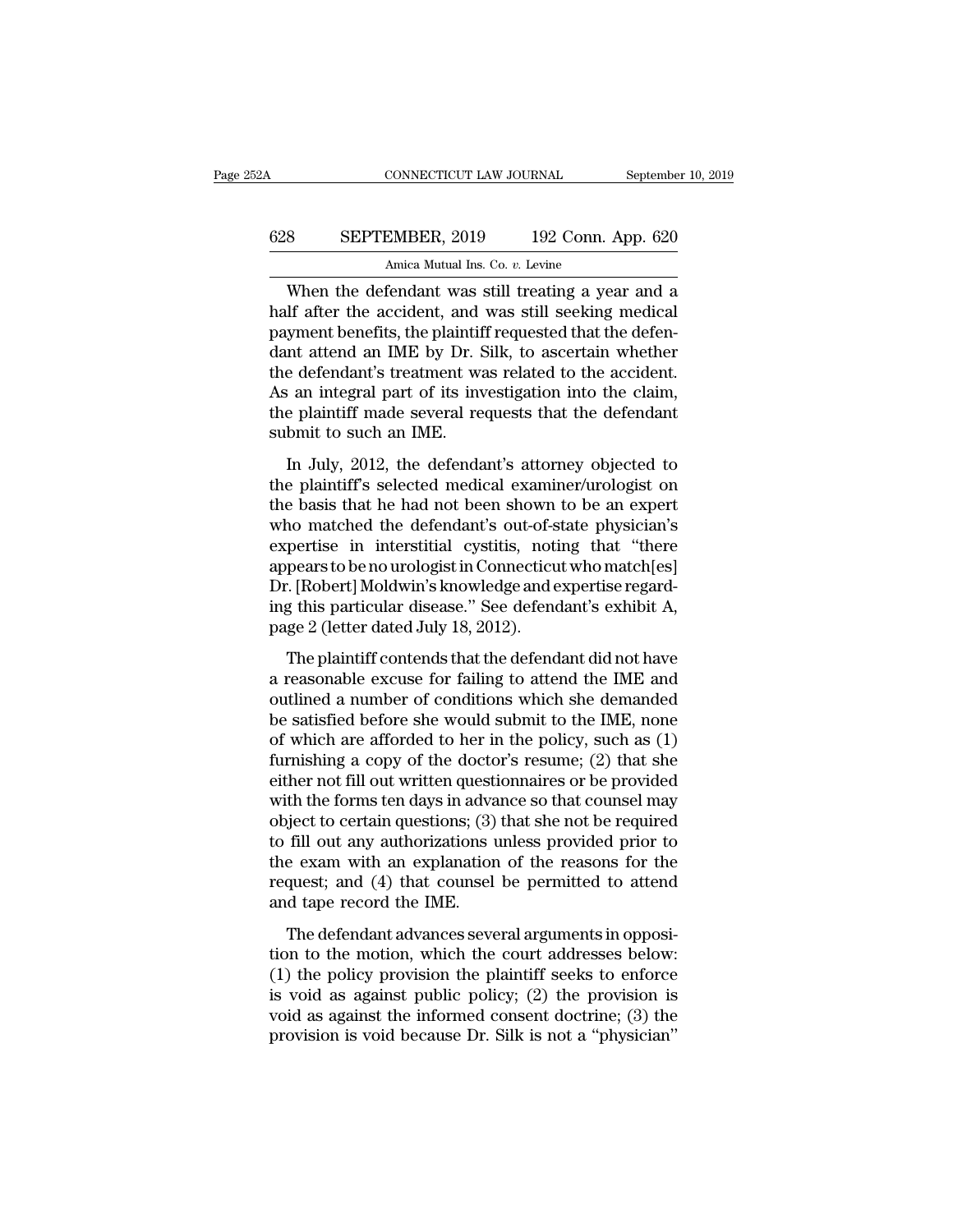## 10, 2019 CONNECTICUT LAW JOURNAL Page 253A<br>192 Conn. App. 620 SEPTEMBER, 2019 629<br>Amica Mutual Ins. Co. v. Levine Amica Mutual Ins. Co. *v.* Levine

 $\begin{array}{r|l} \hline \text{10, 2019} & \text{CONRECTICUT LAW JOURNAL} & \text{Page 253/} \ \hline \end{array}$ <br>192 Conn. App. 620 SEPTEMBER, 2019 629<br>Amica Mutual Ins. Co. v. Levine<br>as defined by the policy; (4) the IME request was not<br>reasonable; (5) the preconditions 192 Conn. App. 620 SEPTEMBER, 2019 629<br>Amica Mutual Ins. Co. v. Levine<br>as defined by the policy; (4) the IME request was not<br>reasonable; (5) the preconditions proposed by the<br>defendant were not unreasonable; (6) a fact iss 192 Conn. App. 620 SEPTEMBER, 2019 629<br>Amica Mutual Ins. Co. v. Levine<br>as defined by the policy; (4) the IME request was not<br>reasonable; (5) the preconditions proposed by the<br>defendant were not unreasonable; (6) a fact is 192 Conn. App. 620 SEPTEMBER, 2019 629<br>Amica Mutual Ins. Co. v. Levine<br>as defined by the policy; (4) the IME request was not<br>reasonable; (5) the preconditions proposed by the<br>defendant were not unreasonable; (6) a fact is Amica Mutual Ins. Co. v. Levine<br>as defined by the policy; (4) the IME request was not<br>reasonable; (5) the preconditions proposed by the<br>defendant were not unreasonable; (6) a fact issue exists<br>as to whether the plaintiff Amca Mutual Ins. Co. v. Levine<br>as defined by the policy; (4) the IME request was not<br>reasonable; (5) the preconditions proposed by the<br>defendant were not unreasonable; (6) a fact issue exists<br>as to whether the plaintiff e as defined by the policy; (4) the IME request was not<br>reasonable; (5) the preconditions proposed by the<br>defendant were not unreasonable; (6) a fact issue exists<br>as to whether the plaintiff engaged in bad faith/unclean<br>hand benefits. First, the defendant presents two arguments to sup-<br>the plaintiff engaged in bad faith/unclean<br>nds; and (7) a factual dispute exists as to whether<br>e plaintiff waived its right to claim a breach of the<br>operation clause by as to whether the plantini engaged in bad faith dicteant<br>hands; and (7) a factual dispute exists as to whether<br>the plaintiff waived its right to claim a breach of the<br>cooperation clause by arbitrarily paying out Med-Pay<br>be

Francis, and (*t)* a ractual unsplue exists as to whether<br>the plaintiff waived its right to claim a breach of the<br>cooperation clause by arbitrarily paying out Med-Pay<br>benefits.<br>First, the defendant presents two arguments the plant wave its right to claim a breach of the<br>cooperation clause by arbitrarily paying out Med-Pay<br>benefits.<br>First, the defendant presents two arguments to sup-<br>port her assertion that the policy provision requiring<br>an to show that, the defendant presents two arguments to support her assertion that the policy provision requiring<br>port her assertion that the policy provision requiring<br>an insured to submit to a medical examination is void<br>a First, the defendant presents two arguments to support her assertion that the policy provision requiring an insured to submit to a medical examination is void as against public policy. She has presented no evidence to show First, the defendant presents two arguments to support her assertion that the policy provision requiring<br>an insured to submit to a medical examination is void<br>as against public policy. She has presented no evidence<br>to show The defendant argues that the provision requiring<br>against public policy. She has presented no evidence<br>show that, prior to this litigation, she ever advised<br>e plaintiff that she declined to submit to an IME<br>cause the prov an insured to subtitute a metallical examination is void<br>as against public policy. She has presented no evidence<br>to show that, prior to this litigation, she ever advised<br>the plaintiff that she declined to submit to an IME

as against public policy. She has presented no evidence<br>to show that, prior to this litigation, she ever advised<br>the plaintiff that she declined to submit to an IME<br>because the provision was void as against public policy. to show that, prior to this litigation, she ever advised<br>the plaintiff that she declined to submit to an IME<br>because the provision was void as against public policy.<br>The defendant argues that the provision violates Gen-<br>e the plant that she declined to submit to all line<br>because the provision was void as against public policy.<br>The defendant argues that the provision violates Gen-<br>eral Statutes § 52-178a<sup>2</sup> and Practice Book § 13-11.<sup>3</sup> By<br>t The defendant argues that the provision violates General Statutes  $\S 52-178a^2$  and Practice Book  $\S 13-11.^3$  By their terms, these provisions pertain to requests for physical examinations in civil actions to recover dama physical examinations in civil actions to recover damages for personal injuries, not to insurance policies.<br>They are plainly inapplicable to the parties' contractual<br> $\frac{1}{2}$  General Statutes § 52-178a provides: "In any physical examinations in civil actions to recover dam-<br>ages for personal injuries, not to insurance policies.<br>They are plainly inapplicable to the parties' contractual<br> $\frac{1}{2}$  General Statutes § 52-178a provides: "In an

ages for personal injuries, not to insurance policies.<br>They are plainly inapplicable to the parties' contractual<br> $\frac{1}{2}$  General Statutes § 52-178a provides: "In any action to recover damages<br>for personal injuries, the They are plainly inapplicable to the parties' contractual<br>
<sup>2</sup> General Statutes § 52-178a provides: "In any action to recover damages<br>
for personal injuries, the court or judge may order the plaintiff to submit<br>
to a phys They are plantly mappincable to the parties Contractual<br>
<sup>2</sup> General Statutes § 52-178a provides: "In any action to recover damages<br>
for personal injuries, the court or judge may order the plaintiff to submitt<br>
to a physi for personal injuries, the court or judge may order the plaintiff to submit<br>to a physical examination by one or more physicians or surgeons. No party<br>may be compelled to undergo a physical examination by any physician to<br>

plantiff may file and serve . . . . a request that the plaintiff submit to a physical examination by one or more physicians or surgeons. No party may be compelled to undergo a physical examination by any physician to whom may be compelled to undergo a physical examination by any physician to whom he objects in writing submitted to the court or judge."<br>
<sup>3</sup> Practice Book § 13-11 (b) provides in pertinent part: "In the case of an action to r request shall specify the time, place, manner, conditions and scope of the examination of the examement part: "In the case of an action to recover damages for personal injuries, any party adverse to the plaintiff may file <sup>3</sup> Practice Book § 13-11 (b) provides in pertinent part: "In the case of an action to recover damages for personal injuries, any party adverse to the plaintiff may file and serve  $\ldots$  a request that the plaintiff submit action to recover damages for personal injuries, any party adverse to the plaintiff may file and serve  $\ldots$  a request that the plaintiff submit to a physical or mental examination at the expense of the requesting party. plaintiff may file and serve . . . a request that the plaintiff submit to a physical or mental examination at the expense of the requesting party. That request shall specify the time, place, manner, conditions and scope of party and the expense of the requesting party. That<br>physical or mental examination at the expense of the requesting party. That<br>request shall specify the time, place, manner, conditions and scope of the<br>examination and the Friguest shall specify the time, place, manner, conditions and scope of the examination and the person or persons by whom it is to be made. Any such request shall be complied with by the plaintiff unless, within ten days f Examination and the person or persons by whom it is to be made. Any such request shall be complied with by the plaintiff unless, within ten days from the filing of the request, the plaintiff files in writing an objection t request shall be complied with by the plaintiff unless, within ten days from<br>the filing of the request, the plaintiff files in writing an objection thereto<br>specifying to which portions of said request objection is made and request shall be complied with by the plaintiff unless, within ten days from<br>the filing of the request, the plaintiff files in writing an objection thereto<br>specifying to which portions of said request objection is made and specifying to which portions of said request objection is made and the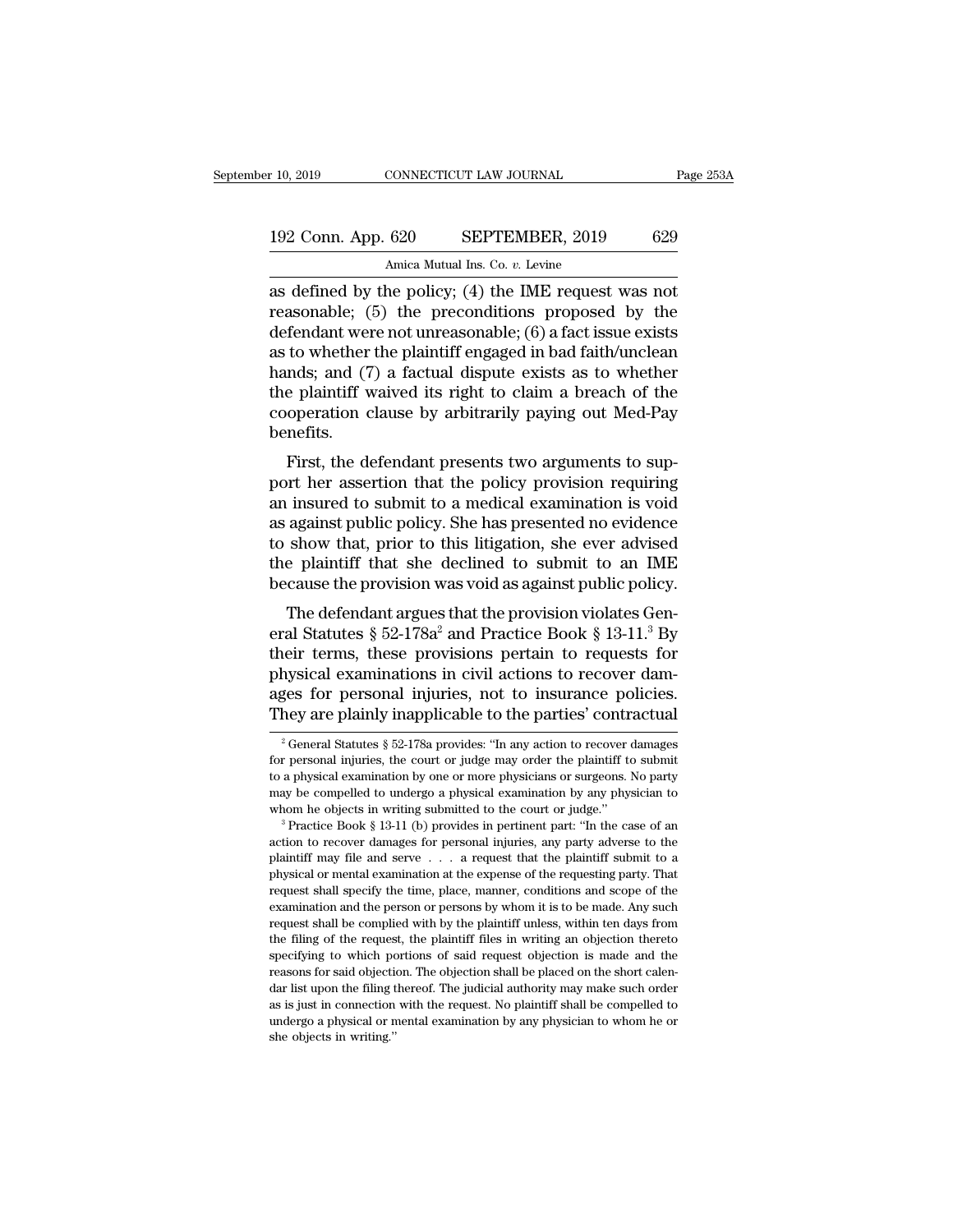| ŀΑ  | CONNECTICUT LAW JOURNAL                              | September 10, 2019 |
|-----|------------------------------------------------------|--------------------|
| 630 | SEPTEMBER, 2019                                      | 192 Conn. App. 620 |
|     | Amica Mutual Ins. Co. v. Levine                      |                    |
|     | agreement as set forth in the policy. The decisional |                    |

CONNECTICUT LAW JOURNAL September 10, 20<br>
SEPTEMBER, 2019 192 Conn. App. 620<br>
Amica Mutual Ins. Co. v. Levine<br>
agreement as set forth in the policy. The decisional<br>
law concerning § 52-178a and Practice Book § 13-11 is<br>
in SEPTEMBER, 2019 192 Conn. App. 620<br>Amica Mutual Ins. Co. v. Levine<br>agreement as set forth in the policy. The decisional<br>law concerning § 52-178a and Practice Book § 13-11 is<br>inapplicable as well. 630 SEPTEMBER, 20<br>
Amica Mutual<br>
agreement as set forth is<br>
law concerning § 52-178a<br>
inapplicable as well.<br>
Second, the defendant SEPTEMBER, 2019 192 COM. App. 620<br>Amica Mutual Ins. Co. v. Levine<br>reement as set forth in the policy. The decisional<br>w concerning § 52-178a and Practice Book § 13-11 is<br>applicable as well.<br>Second, the defendant also conte

Amica Mutual Ins. Co. *v.* Levine<br>agreement as set forth in the policy. The decisional<br>law concerning § 52-178a and Practice Book § 13-11 is<br>inapplicable as well.<br>Second, the defendant also contends that the policy<br>provisi agreement as set forth in the policy. The decisional<br>law concerning § 52-178a and Practice Book § 13-11 is<br>inapplicable as well.<br>Second, the defendant also contends that the policy<br>provision violates the public policy behi Example 13 and 5 and Fractice Book § 13-11 is<br>inapplicable as well.<br>Second, the defendant also contends that the policy<br>provision violates the public policy behind the informed<br>consent doctrine. In Connecticut, lack of in inapplicable as well.<br>
Second, the defendant also contends that the policy<br>
provision violates the public policy behind the informed<br>
consent doctrine. In Connecticut, lack of informed con-<br>
sent is a cause of action based Second, the defendant also contends that the policy<br>provision violates the public policy behind the informed<br>consent doctrine. In Connecticut, lack of informed con-<br>sent is a cause of action based on medical negligence,<br>as Second, the defendant also contends that the policy<br>provision violates the public policy behind the informed<br>consent doctrine. In Connecticut, lack of informed con-<br>sent is a cause of action based on medical negligence,<br>as provision violates the public policy behind the informed<br>consent doctrine. In Connecticut, lack of informed con-<br>sent is a cause of action based on medical negligence,<br>as distinguished from medical malpractice. "In order<br>t consent doctrine. In Connecticut, lack of informed consent is a cause of action based on medical negligence, as distinguished from medical malpractice. "In order to prevail on a cause of action for lack of informed consent sent is a cause of action based on medical negligence,<br>as distinguished from medical malpractice. "In order<br>to prevail on a cause of action for lack of informed<br>consent, a plaintiff must prove both that there was a<br>failure as distinguished from me<br>to prevail on a cause of<br>consent, a plaintiff must<br>failure to disclose a know<br>procedure and that such f<br>of his injury." *Shortell* v. C<br>15 A.3d 1042 (2011).<br>The defendant's citation The defendant's citation to decisions from other<br>that there was a proposed ocedure and that such failure was a proximate cause<br>his injury." *Shortell* v. *Cavanagh*, 300 Conn. 383, 388,<br>A.3d 1042 (2011).<br>The defendant's ci failure to disclose a known material risk of a proposed<br>procedure and that such failure was a proximate cause<br>of his injury." Shortell v. Cavanagh, 300 Conn. 383, 388,<br>15 A.3d 1042 (2011).<br>The defendant's citation to decis

procedure and that such failure was a proximate cause<br>of his injury." *Shortell* v. *Cavanagh*, 300 Conn. 383, 388,<br>15 A.3d 1042 (2011).<br>The defendant's citation to decisions from other<br>states which reference statutory aut necticut. A.5d 1042 (2011).<br>The defendant's citation to decisions from other<br>ates which reference statutory authority in those<br>ates is inapt in the absence of a similar statute in Con-<br>cticut.<br>Having failed to attend the requested e The defendant's citation to decisions from other<br>states which reference statutory authority in those<br>states is inapt in the absence of a similar statute in Con-<br>necticut.<br>Having failed to attend the requested examination,<br>

states which reference statutory authority in those<br>states is inapt in the absence of a similar statute in Con-<br>necticut.<br>Having failed to attend the requested examination,<br>the defendant has no evidence of what information states is inapt in the absence of a similar statute in Connecticut.<br>Having failed to attend the requested examination,<br>the defendant has no evidence of what information<br>would have been provided to her at that time. She has necticut.<br>Having failed to attend the requeste<br>the defendant has no evidence of wh<br>would have been provided to her at tha<br>not shown that the doctrine of inform<br>applicable to the policy provision.<br>Third, the defendant argue Having failed to attend the requested examination,<br>e defendant has no evidence of what information<br>puld have been provided to her at that time. She has<br>at shown that the doctrine of informed consent is<br>plicable to the poli the defendant has no evidence of what information<br>would have been provided to her at that time. She has<br>not shown that the doctrine of informed consent is<br>applicable to the policy provision.<br>Third, the defendant argues th

would have been provided to her at that time. She has<br>not shown that the doctrine of informed consent is<br>applicable to the policy provision.<br>Third, the defendant argues that the plaintiff has<br>failed to prove that it reques not shown that the doctrine of informed consent is<br>applicable to the policy provision.<br>Third, the defendant argues that the plaintiff has<br>failed to prove that it requested an examination by a<br>physician. In support of this applicable to the policy provision.<br>Third, the defendant argues that the plaintiff has<br>failed to prove that it requested an examination by a<br>physician. In support of this assertion, the defendant<br>argues that the plaintiff Third, the defendant argues that the plaintiff has<br>failed to prove that it requested an examination by a<br>physician. In support of this assertion, the defendant<br>argues that the plaintiff produced copies of Dr. Silk's<br>medica Third, the defendant argu<br>failed to prove that it reques<br>physician. In support of this<br>argues that the plaintiff prod<br>medical licenses which had<br>exhibit C (letter dated Octob<br>Silk's curriculum vitae).<br>The policy provision is assertion, the defendant<br>gues that the plaintiff produced copies of Dr. Silk's<br>edical licenses which had expired. See defendant's<br>hibit C (letter dated October 19, 2012, enclosing Dr.<br>lk's curriculum vitae).<br>The policy provide to the plaintiff produced copies of Dr. Silk's<br>medical licenses which had expired. See defendant's<br>exhibit C (letter dated October 19, 2012, enclosing Dr.<br>Silk's curriculum vitae).<br>The policy provision did not requ

medical licenses which had expired. See defendant's<br>exhibit C (letter dated October 19, 2012, enclosing Dr.<br>Silk's curriculum vitae).<br>The policy provision did not require the plaintiff to<br>provide to the defendant proof of exhibit C (letter dated Oosilk's curriculum vitae).<br>The policy provision d<br>provide to the defendant<br>tions. It provided the inf<br>2012 letter as a courtesy.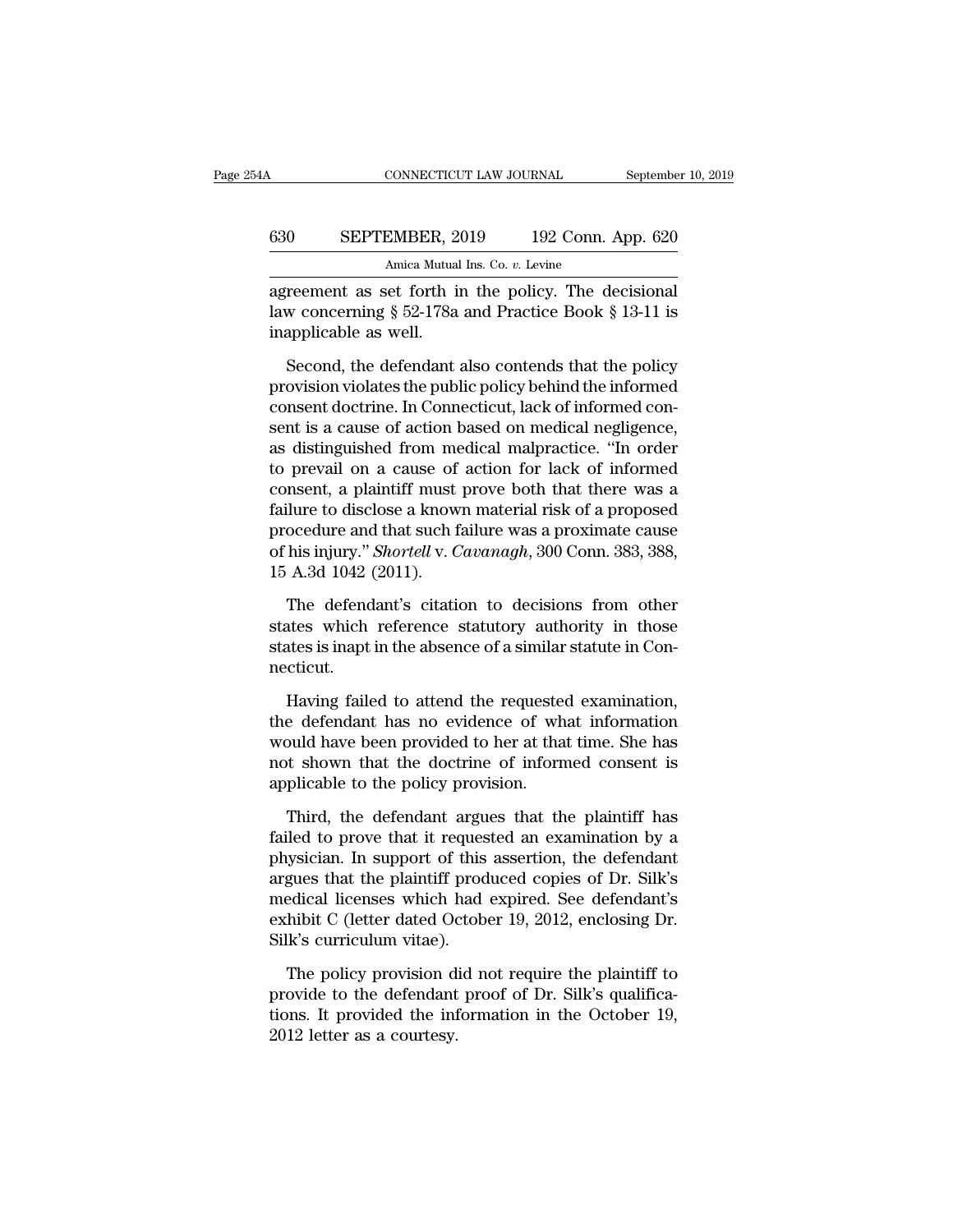# 10, 2019 CONNECTICUT LAW JOURNAL Page 255A<br>192 Conn. App. 620 SEPTEMBER, 2019 631<br>Amica Mutual Ins. Co. v. Levine Amica Mutual Ins. Co. *v.* Levine

9, 2019 CONNECTICUT LAW JOURNAL Page 255A<br>
2 Conn. App. 620 SEPTEMBER, 2019 631<br>
Amica Mutual Ins. Co. *v.* Levine<br>
The defendant never objected to the IME on this<br>
ound prior to the commencement of suit. In addition, 192 Conn. App. 620 SEPTEMBER, 2019 631<br>Amica Mutual Ins. Co. v. Levine<br>The defendant never objected to the IME on this<br>ground prior to the commencement of suit. In addition,<br>the policy provision does not afford an insured 192 Conn. App. 620 SEPTEMBER, 2019 631<br>Amica Mutual Ins. Co. v. Levine<br>The defendant never objected to the IME on this<br>ground prior to the commencement of suit. In addition,<br>the policy provision does not afford an insured 192 Conn. App. 620 SEPTEMBER, 2019 631<br>Amica Mutual Ins. Co.  $v$ . Levine<br>The defendant never objected to the IME on this<br>ground prior to the commencement of suit. In addition,<br>the policy provision does not afford an insur Amica Mutual Ins. Co. *v.* Levine<br>The defendant never objected to the IME on this<br>ground prior to the commencement of suit. In addition,<br>the policy provision does not afford an insured the right<br>to belatedly object to a ph Amca Mutual Ins. Co. *v.* Levine<br>The defendant never objected to the IME on this<br>ground prior to the commencement of suit. In addition,<br>the policy provision does not afford an insured the right<br>to belatedly object to a phy The defendant never objected to the IME on this<br>ground prior to the commencement of suit. In addition,<br>the policy provision does not afford an insured the right<br>to belatedly object to a physician's examination on this<br>grou ground prior to the commencement of suit. In addition,<br>the policy provision does not afford an insured the right<br>to belatedly object to a physician's examination on this<br>ground. As noted above, the defendant's only previou be poncy provision does not arrord an insured the right<br>belatedly object to a physician's examination on this<br>ound. As noted above, the defendant's only previously<br>ated concern about Dr. Silk's credentials was that he<br>d no art of healienty object to a physician's examination on this<br>ground. As noted above, the defendant's only previously<br>stated concern about Dr. Silk's credentials was that he<br>did not have the knowledge and expertise concerni

ground. As noted above, the defendant Somy previously<br>stated concern about Dr. Silk's credentials was that he<br>did not have the knowledge and expertise concerning<br>interstitial cystitis that her own physician possessed.<br>"A stated concern about Dr. Sink's credentials was that he<br>did not have the knowledge and expertise concerning<br>interstitial cystitis that her own physician possessed.<br>"A 'physician' is defined as 'a person skilled in the<br>art Interstitial cystitis that her own physician possessed.<br>
"A 'physician' is defined as 'a person skilled in the<br>
art of healing: one duly authorized to treat disease: a<br>
doctor of medicine . . . . . "Webster's Third New Int "A 'physician' is define<br>art of healing: one duly a<br>doctor of medicine . . . .<br>national Dictionary; see<br>(5th Ed.)." *Kilduff* v. *Ada*<br>593 A.2d 478 (1991).<br>According to his curric A physician is defined as a person skilled in the<br>t of healing: one duly authorized to treat disease: a<br>ector of medicine  $\ldots$ .' Webster's Third New Inter-<br>tional Dictionary; see also Black's Law Dictionary<br>th Ed.)." Kil and of healing, one duly additionzed to treat disease. a<br>doctor of medicine . . . . ' Webster's Third New Inter-<br>national Dictionary; see also Black's Law Dictionary<br>(5th Ed.)." *Kilduff v. Adams, Inc.*, 219 Conn. 314, 337

and Dictionary; see also Black's Law Dictionary<br>(5th Ed.)." *Kilduff v. Adams, Inc.*, 219 Conn. 314, 337,<br>593 A.2d 478 (1991).<br>According to his curriculum vitae, Dr. Silk received<br>his medical degree from New York Medical S Hational Dictionary, see also Black's Law Dictionary<br>
(5th Ed.)." *Kilduff* v. *Adams*, *Inc.*, 219 Conn. 314, 337,<br>
593 A.2d 478 (1991).<br>
According to his curriculum vitae, Dr. Silk received<br>
his medical degree from New Y (Sur Ed.). Kataly v. Attams, The., 219 Confi. 314, 357, 593 A.2d 478 (1991).<br>According to his curriculum vitae, Dr. Silk received<br>his medical degree from New York Medical School,<br>and was then an assistant professor of uro for A.2d 476 (1991).<br>According to his curriculum vitae, Dr. Silk received<br>his medical degree from New York Medical School,<br>and was then an assistant professor of urology at the<br>University of Connecticut and an attending ph According to his curriculum vitae, Dr. Silk received<br>his medical degree from New York Medical School,<br>and was then an assistant professor of urology at the<br>University of Connecticut and an attending physician<br>at Saint Fran his medical degree from New York Medical School,<br>and was then an assistant professor of urology at the<br>University of Connecticut and an attending physician<br>at Saint Francis Hospital and Medical Center in Hart-<br>ford. The pr It was then an assistant professor of urology at the<br>inversity of Connecticut and an attending physician<br>Saint Francis Hospital and Medical Center in Hart-<br>rd. The provision of an expired license to practice<br>edicine in Con Enversity of Connecticut and an attending physician<br>at Saint Francis Hospital and Medical Center in Hart-<br>ford. The provision of an expired license to practice<br>medicine in Connecticut appears to have been inadver-<br>tent. Th

at saint Francis Hospital and Medical Center in Hart-<br>ford. The provision of an expired license to practice<br>medicine in Connecticut appears to have been inadver-<br>tent. The record establishes that he was a physician.<br>Fourth frond. The provision of an expired needse to practice<br>medicine in Connecticut appears to have been inadver-<br>tent. The record establishes that he was a physician.<br>Fourth, the defendant argues that the plaintiff failed<br>to sh tent. The record establishes that he was a physician.<br>Fourth, the defendant argues that the plaintiff failed<br>to show that she refused to submit to a reasonable IME.<br>By its terms, the policy provision required the defendant Fourth, the defendant argues that the plaintiff failed<br>to show that she refused to submit to a reasonable IME.<br>By its terms, the policy provision required the defendant<br>to submit to the requested IME. The record reflects<br> Fourth, the defendant argues that the plaintiff failed<br>to show that she refused to submit to a reasonable IME.<br>By its terms, the policy provision required the defendant<br>to submit to the requested IME. The record reflects<br>t to show that she refused to submit to a reasonable IME.<br>By its terms, the policy provision required the defendant<br>to submit to the requested IME. The record reflects<br>that the defendant's objection to the selected medical<br>e By its terms, the policy provision<br>to submit to the requested IM<br>that the defendant's objection t<br>examiner and the proposed (unreasonable in light of the poli<br>Haaren v. State Farm Mutual A<br>F.2d 1, 6–7 (1st Cir. 1993).<br>Fif Figure 1. The Federal ME. The Fecord Fenects<br>at the defendant's objection to the selected medical<br>aminer and the proposed examination also was<br>reasonable in light of the policy language. See Van-<br>aaren v. State Farm Mutua she proposed examination also was<br>unreasonable in light of the policy language. See *Van-<br>Haaren v. State Farm Mutual Automobile Ins. Co.*, 989<br>F.2d 1, 6–7 (1st Cir. 1993).<br>Fifth, the defendant contends that the preconditi

Examiner and the proposed examination also was<br>unreasonable in light of the policy language. See Van-<br>Haaren v. State Farm Mutual Automobile Ins. Co., 989<br>F.2d 1, 6–7 (1st Cir. 1993).<br>Fifth, the defendant contends that th different matrix and the policy language. See Van-<br>Haaren v. State Farm Mutual Automobile Ins. Co., 989<br>F.2d 1, 6–7 (1st Cir. 1993).<br>Fifth, the defendant contends that the preconditions<br>she proposed were not unreasonable. F.2d 1, 6–7 (1st Cir. 1993).<br>Fifth, the defendant contends that the preconditions<br>she proposed were not unreasonable. The defendant's<br>list of conditions regarding the IME constituted an<br>improper insistence on precondition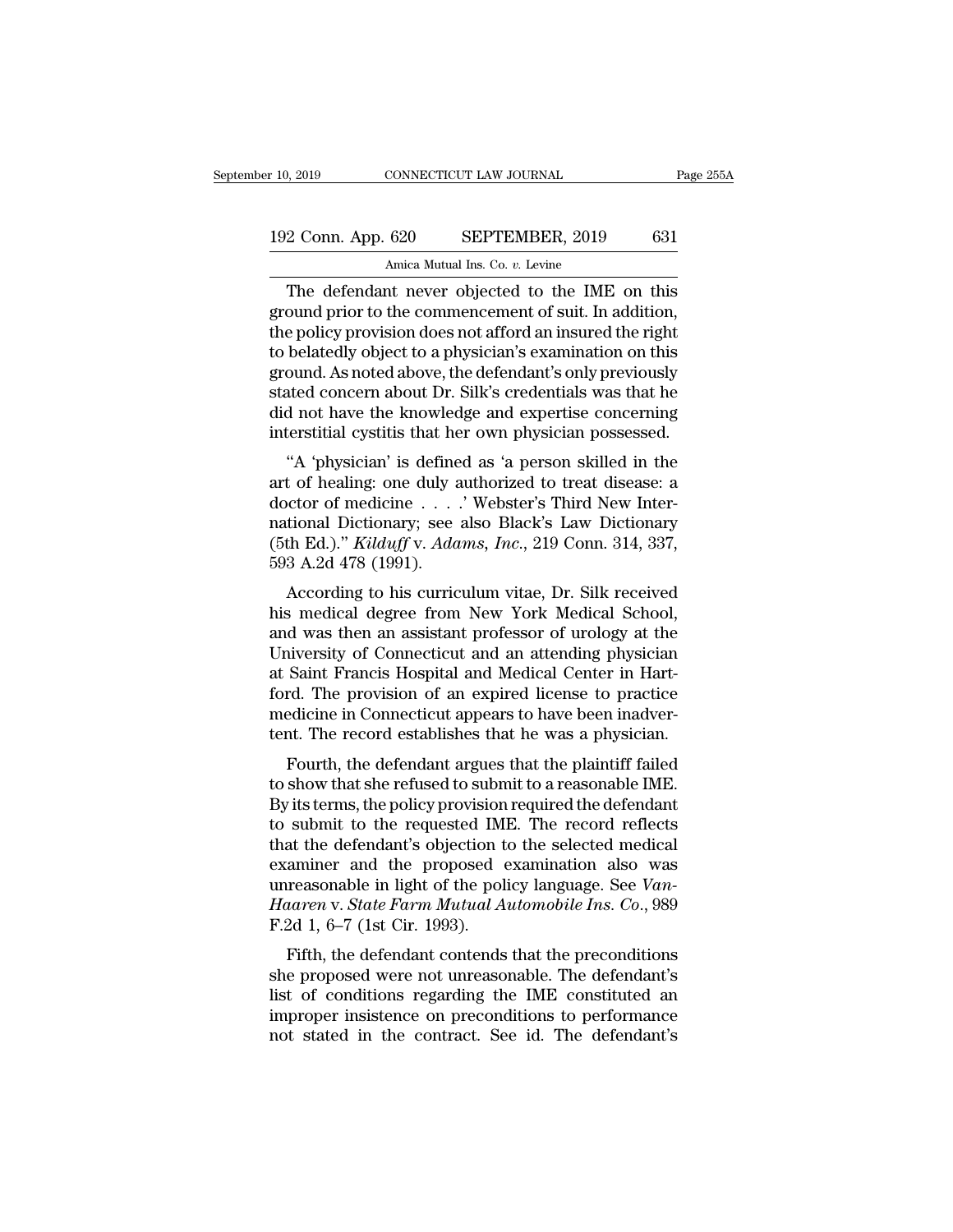# CONNECTICUT LAW JOURNAL September 10, 2019<br>632 SEPTEMBER, 2019 192 Conn. App. 620<br>Amica Mutual Ins. Co. v. Levine CONNECTICUT LAW JOURNAL<br>EMBER, 2019 192 Conn. A<br>Amica Mutual Ins. Co. *v.* Levine<br>nit to an IME based upon the

CONNECTICUT LAW JOURNAL September 10, 2019<br>
SEPTEMBER, 2019 192 Conn. App. 620<br>
Amica Mutual Ins. Co. v. Levine<br>
Tefusal to submit to an IME based upon the identity<br>
and qualifications of the physician performing the<br>
exam EXEPTEMBER, 2019 192 Conn. App. 620<br>Amica Mutual Ins. Co.  $v$ . Levine<br>refusal to submit to an IME based upon the identity<br>and qualifications of the physician performing the<br>examination, and her insistence on certain condi EXPTEMBER, 2019 192 Conn. App. 620<br>Amica Mutual Ins. Co.  $v$ . Levine<br>refusal to submit to an IME based upon the identity<br>and qualifications of the physician performing the<br>examination, and her insistence on certain condit SEPTEMBER, 2019 192 Conn. App. 620<br>
Amica Mutual Ins. Co.  $v$ . Levine<br>
refusal to submit to an IME based upon the identity<br>
and qualifications of the physician performing the<br>
examination, and her insistence on certain co Amica Mutual Ins. Co. *v.* Levine<br>refusal to submit to an IME based upon the identity<br>and qualifications of the physician performing the<br>examination, and her insistence on certain conditions<br>to performance not stated in th Antica Mutual ins. Co. *v.* Levine<br>refusal to submit to an IME based upor<br>and qualifications of the physician pe<br>examination, and her insistence on certa<br>to performance not stated in the contrac<br>an unreasonable refusal to d qualifications of the physician performing the<br>amination, and her insistence on certain conditions<br>performance not stated in the contract constituted<br>unreasonable refusal to submit to the policy condi-<br>ons and breach of and qualitations of the physical performing the<br>examination, and her insistence on certain conditions<br>to performance not stated in the contract constituted<br>an unreasonable refusal to submit to the policy condi-<br>tions and b

Examination, and not intractantly on contain contains to performance not stated in the contract constituted<br>an unreasonable refusal to submit to the policy condi-<br>tions and breach of the IME clause.<br>Sixth, the defendant as is performance from stated in the contracted constrained<br>an unreasonable refusal to submit to the policy condi-<br>tions and breach of the IME clause.<br>Sixth, the defendant asserts that there is a genuine<br>issue of material fac an an east shake renaist to sashin to are ponty orthorous and breach of the IME clause.<br>Sixth, the defendant asserts that there is a genuine<br>issue of material fact as to her defense of unclean hands<br>and that the plaintiff Sixth, the defendant asserts that there is a genuine<br>issue of material fact as to her defense of unclean hands<br>and that the plaintiff engaged in bad faith. "Bad faith<br>in general implies both actual or constructive fraud, o Sixth, the defendant asserts that there is a genuine<br>issue of material fact as to her defense of unclean hands<br>and that the plaintiff engaged in bad faith. "Bad faith<br>in general implies both actual or constructive fraud, o issue of material fact as to her defense of unclean hands<br>and that the plaintiff engaged in bad faith. "Bad faith<br>in general implies both actual or constructive fraud, or<br>a design to mislead or deceive another, or a neglec and that the plaintiff engaged in bad faith. "Bad faith<br>in general implies both actual or constructive fraud, or<br>a design to mislead or deceive another, or a neglect or<br>refusal to fulfill some duty or some contractual obl in general implies both actual or constructive fraud, or<br>a design to mislead or deceive another, or a neglect or<br>refusal to fulfill some duty or some contractual obliga-<br>tion, not prompted by an honest mistake as to one's a design to mislead or deceive another, or a neglect or<br>refusal to fulfill some duty or some contractual obliga-<br>tion, not prompted by an honest mistake as to one's<br>rights or duties, but by some interested or sinister<br>moti tion, not promp<br>rights or duties<br>motive. . . . B:<br>gence; it involves<br>tion marks omit<br>v. *Aetna Life I*<br>382 (2004).<br>In support, th otive.  $\ldots$  Bad faith means more than mere negli-<br>nce; it involves a dishonest purpose." (Internal quota-<br>nn marks omitted.) *De La Concha of Hartford*, *Inc.*<br>*Aetna Life Ins. Co.*, 269 Conn. 424, 433, 849 A.2d<br>2 (2004) Fractice: it involves a dishonest purpose." (Internal quotation marks omitted.) *De La Concha of Hartford*, *Inc.*<br>v. *Aetna Life Ins. Co.*, 269 Conn. 424, 433, 849 A.2d<br>382 (2004).<br>In support, the defendant again relies

and marks omitted.) *De La Concha of Hartford, Inc.*<br>v. *Aetna Life Ins. Co.*, 269 Conn. 424, 433, 849 A.2d<br>382 (2004).<br>In support, the defendant again relies on § 52-178a<br>and Practice Book § 13-11, which, as discussed ab aterian Life Ins. Co., 269 Conn. 424, 433, 849 A.2d<br>382 (2004).<br>In support, the defendant again relies on § 52-178a<br>and Practice Book § 13-11, which, as discussed above,<br>are inapplicable to the contract at issue. She also 382 (2004).<br>In support, the defendant again relies on § 52-178a<br>and Practice Book § 13-11, which, as discussed above,<br>are inapplicable to the contract at issue. She also reiter-<br>ates her informed consent argument, which, In support, the defendant again relies on  $\S$  52-178a<br>and Practice Book  $\S$  13-11, which, as discussed above,<br>are inapplicable to the contract at issue. She also reiter-<br>ates her informed consent argument, which, as dis-<br> In support, the c<br>and Practice Book<br>are inapplicable to t<br>ates her informed<br>cussed above, is i<br>arguments concerr<br>cussed above.<br>In addition, she a In addition, she asserts that the plaintiff acted in bad<br>In addition, she asserts that the court dissert above, is inapplicable. She also repeats her<br>guments concerning Dr. Silk, which the court dissert above.<br>In addition, Faith by a consent argument, which, as discussed above, is inapplicable. She also repeats her arguments concerning Dr. Silk, which the court discussed above.<br>In addition, she asserts that the plaintiff acted in bad faith b

not allow a simplicable. She also repeats her<br>arguments concerning Dr. Silk, which the court dis-<br>cussed above.<br>In addition, she asserts that the plaintiff acted in bad<br>faith by arbitrarily refusing to pay for the majority For the concerning Dr. Silk, which the court discussed above.<br>In addition, she asserts that the plaintiff acted in bad<br>faith by arbitrarily refusing to pay for the majority of<br>Dr. Moldwin's bills. No evidentiary support wa required a bove.<br>In addition, she asserts that the plaintiff acted in bad<br>faith by arbitrarily refusing to pay for the majority of<br>Dr. Moldwin's bills. No evidentiary support was cited<br>for this conclusory argument, which t In addition, she asserts that the plaintiff acted in bad<br>faith by arbitrarily refusing to pay for the majority of<br>Dr. Moldwin's bills. No evidentiary support was cited<br>for this conclusory argument, which the court is not<br>r In the defendant argues that a genuine issue<br>
Seventh, the defendant argues it and that a genuine is not<br>
seventh, the defendant has not shown that<br>
defendant argues that a genuine issue<br>
fact exists as to whether the plai Fig. 1. Moldwin's bills. No evidentiary support was cited<br>for this conclusory argument, which the court is not<br>required to consider. The defendant has not shown that<br>the plaintiff has unclean hands or engaged in bad faith. for this conclusory argument, which the court is not required to consider. The defendant has not shown that the plaintiff has unclean hands or engaged in bad faith.<br>Seventh, the defendant argues that a genuine issue of fac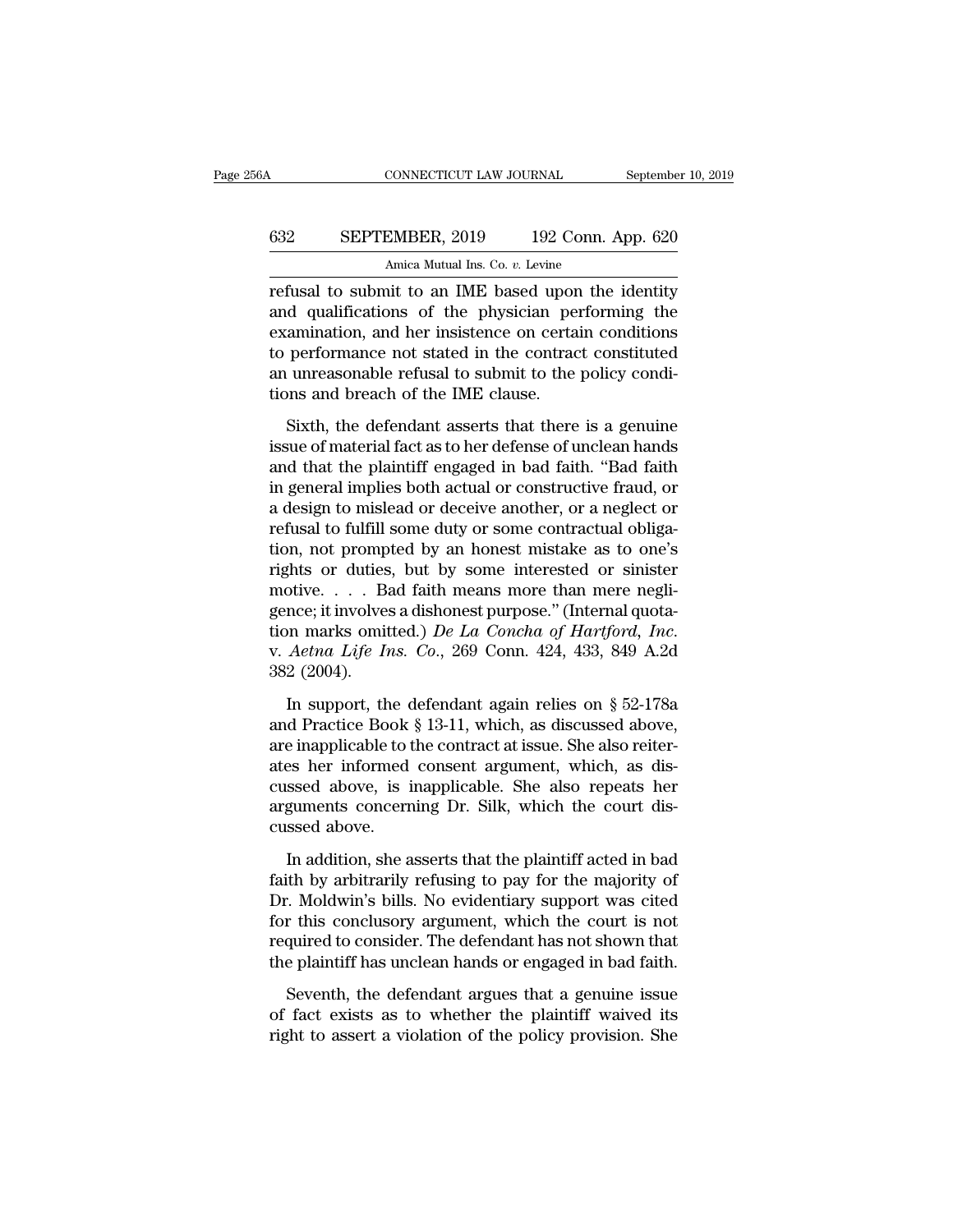# 10, 2019 CONNECTICUT LAW JOURNAL Page 257A<br>192 Conn. App. 620 SEPTEMBER, 2019 633<br>Amica Mutual Ins. Co. v. Levine CONNECTICUT LAW JOURNAL<br>620 SEPTEMBER, 2019<br>Amica Mutual Ins. Co. *v.* Levine<br>ne plaintiff made selective medi

contends that the plaintiff made selective medical pay-<br>
contends that the plaintiff made selective medical pay-<br>
contends that the plaintiff made selective medical pay-<br>
contends that the plaintiff made selective medical 192 Conn. App. 620 SEPTEMBER, 2019 633<br>Amica Mutual Ins. Co. v. Levine<br>Contends that the plaintiff made selective medical pay-<br>ments benefits to her after its request for an August,<br>2012 examination by Dr. Silk and never a 192 Conn. App. 620 SEPTEMBER, 2019 633<br>Amica Mutual Ins. Co. *v.* Levine<br>contends that the plaintiff made selective medical pay-<br>ments benefits to her after its request for an August,<br>2012 examination by Dr. Silk and never 192 Conn. App. 620 SEPTEMBER, 2019<br>Amica Mutual Ins. Co. v. Levine<br>contends that the plaintiff made selective medic:<br>ments benefits to her after its request for an A<br>2012 examination by Dr. Silk and never again req<br>that sh Amica Mutual Ins. Co. *v.* Levine<br>
Intends that the plaintiff made selective medical pay-<br>
ents benefits to her after its request for an August,<br>
12 examination by Dr. Silk and never again requested<br>
at she submit to a phy contends that the plaintiff made selective medical pay-<br>ments benefits to her after its request for an August,<br>2012 examination by Dr. Silk and never again requested<br>that she submit to a physical examination.<br>This contenti

contends that the plant. That is request for an August,<br>2012 examination by Dr. Silk and never again requested<br>that she submit to a physical examination.<br>This contention is plainly wrong and unsupported by<br>the record. In d 2012 examination by Dr. Silk and never again requested<br>that she submit to a physical examination.<br>This contention is plainly wrong and unsupported by<br>the record. In defendant's exhibit 27, a letter to the<br>defendant's couns 2012 examination by Dr. Sink and never again requested<br>that she submit to a physical examination.<br>This contention is plainly wrong and unsupported by<br>the record. In defendant's exhibit 27, a letter to the<br>defendant's couns This contention is plainly wrong and unsupported by<br>the record. In defendant's exhibit 27, a letter to the<br>defendant's counsel dated May 10, 2013, the plaintiff's<br>counsel again requested that the defendant submit<br>to such a This contention is plainly wrong and unsupported by<br>the record. In defendant's exhibit 27, a letter to the<br>defendant's counsel dated May 10, 2013, the plaintiff's<br>counsel again requested that the defendant submit<br>to such a the record. In defendant's exhibit 27, a letter to the<br>defendant's counsel dated May 10, 2013, the plaintiff's<br>counsel again requested that the defendant submit<br>to such an examination, citing the policy provision's<br>require defendant's counsel dated May 10, 2013, the plaintiff's<br>counsel again requested that the defendant submit<br>to such an examination, citing the policy provision's<br>requirement and explicitly reserving the plaintiff's<br>rights, i counsel again requested that the defendant submit<br>to such an examination, citing the policy provision's<br>requirement and explicitly reserving the plaintiff's<br>rights, including stating: "please be advised that any<br>action tak to such an examination, citing the policy provision's<br>requirement and explicitly reserving the plaintiff's<br>rights, including stating: "please be advised that any<br>action taken by Amica to date should not be construed<br>as a w requirement and explicitly reserving the plaintiff's<br>rights, including stating: "please be advised that any<br>action taken by Amica to date should not be construed<br>as a waiver of any of its rights." Further, the letter<br>state rights, including stating: "please be advised that any<br>action taken by Amica to date should not be construed<br>as a waiver of any of its rights." Further, the letter<br>stated that "Amica reserves the right to file a declarator action taken by Amica to date should not be construed<br>as a waiver of any of its rights." Further, the letter<br>stated that "Amica reserves the right to file a declaratory<br>judgment action to seek a judicial determination of<br>c as a waiver of any of its rights." Further, the letter<br>stated that "Amica reserves the right to file a declaratory<br>judgment action to seek a judicial determination of<br>coverage for this claim." Thus, the defendant was<br>expli Mexica and Thincareserves are right to the a deceduratory<br>dgment action to seek a judicial determination of<br>verage for this claim." Thus, the defendant was<br>plicitly put on notice more than four years ago that<br>e palintiff d between the sector. Thus, the defendant was<br>explicitly put on notice more than four years ago that<br>the plaintiff did not intend to waive its rights under<br>the policy.<br>Next, the court must determine whether the plaintiff<br>was

explicitly put on notice more than four years ago that<br>the plaintiff did not intend to waive its rights under<br>the policy.<br>Next, the court must determine whether the plaintiff<br>was prejudiced. An insured's "failure to compl the plaintiff did not intend to waive its rights under<br>the policy.<br>Next, the court must determine whether the plaintiff<br>was prejudiced. An insured's "failure to comply with<br>the cooperation clause is presumed to have been *Taricani* v. *Next*, the court must determine whether the plaintiff was prejudiced. An insured's "failure to comply with the cooperation clause is presumed to have been detrimental to the [insurance company's interests] . Next, the court must determine whether the plaintiff<br>was prejudiced. An insured's "failure to comply with<br>the cooperation clause is presumed to have been detri-<br>mental to the [insurance company's interests]  $\dots$ ."<br>Tarican Next, the court must determine whether the plaintiff<br>was prejudiced. An insured's "failure to comply with<br>the cooperation clause is presumed to have been detri-<br>mental to the [insurance company's interests] . . . . ."<br>Tar was prejudiced. An insured's "failure to comply with<br>the cooperation clause is presumed to have been detri-<br>mental to the [insurance company's interests]  $\ldots$ ."<br>Taricani v. Nationwide Mutual Ins. Co., 77 Conn. App.<br>139, the cooperation clause is presumed to have been detri-<br>mental to the [insurance company's interests]  $\ldots$ ."<br>Taricani v. Nationwide Mutual Ins. Co., 77 Conn. App.<br>139, 151, 822 A.2d 341 (2003). The Appellate Court has<br>det mental to the [insurance company's interests]  $\ldots$ ."<br>
Taricani v. Nationwide Mutual Ins. Co., 77 Conn. App.<br>
139, 151, 822 A.2d 341 (2003). The Appellate Court has<br>
determined that an insured's refusal to produce various Taricani v. Nationwide Mutual Ins. Co., 77 Conn. App.<br>139, 151, 822 A.2d 341 (2003). The Appellate Court has<br>determined that an insured's refusal to produce various<br>records and documentation, which reasonably per-<br>tained 139, 151, 822 A.2d 341 (2003). The Appellate Court has<br>determined that an insured's refusal to produce various<br>records and documentation, which reasonably per-<br>tained to the insured's loss or damage, materially preju-<br>dic determined that an insured's refusal to produce various<br>records and documentation, which reasonably per-<br>tained to the insured's loss or damage, materially preju-<br>dices the insurer by hindering its "ability to determine<br>wh records and documentation, which reasonably per-<br>tained to the insured's loss or damage, materially preju-<br>dices the insurer by hindering its "ability to determine<br>whether the coverage applied and to prevent loss or<br>damage des the insured states in all analogues of the material of properties the insurer by hindering its "ability to determine nether the coverage applied and to prevent loss or mage  $\ldots$  [and] to investigate and defend the de whether the coverage applied and to prevent loss or damage  $\dots$  [and] to investigate and defend the defendant's claim  $\dots$ ." Chicago Title Ins. Co. v. Bristol Heights Associates, LLC, supra, 142 Conn. App. 409–10.<br>Here, t damage  $\ldots$  [and] to investigate and defend the defendant's claim  $\ldots$ ." Chicago Title Ins. Co. v. Bristol Heights Associates, LLC, supra, 142 Conn. App. 409–10.<br>Here, the IME was necessary for the plaintiff to properly